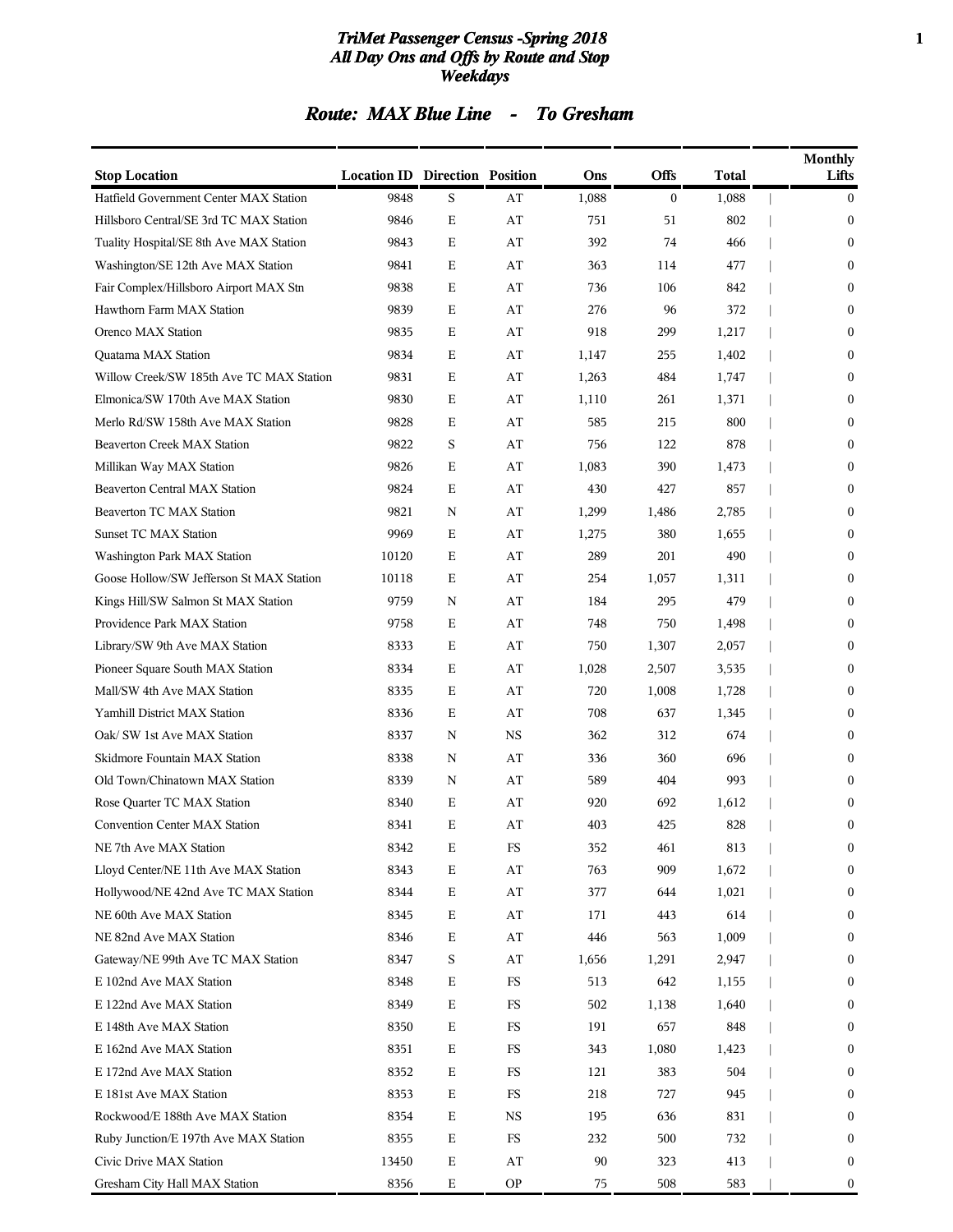#### *TriMet Passenger Census -Spring 2018* **2** *All Day Ons and Offs by Route and Stop Weekdays*

|  | <b>Route: MAX Blue Line</b> |  | <b>To Gresham</b> |  |
|--|-----------------------------|--|-------------------|--|
|--|-----------------------------|--|-------------------|--|

| <b>Stop Location</b>           | <b>Location ID Direction Position</b> |    |    | :)ns | Offs | <b>Total</b> | Monthly<br>Lifts |
|--------------------------------|---------------------------------------|----|----|------|------|--------------|------------------|
| Gresham Central TC MAX Station | 8357                                  | н. |    | 70   | 923  | 993          |                  |
| Cleveland Ave MAX Station      | 8359                                  | W  | NS |      | .050 | 1.050        |                  |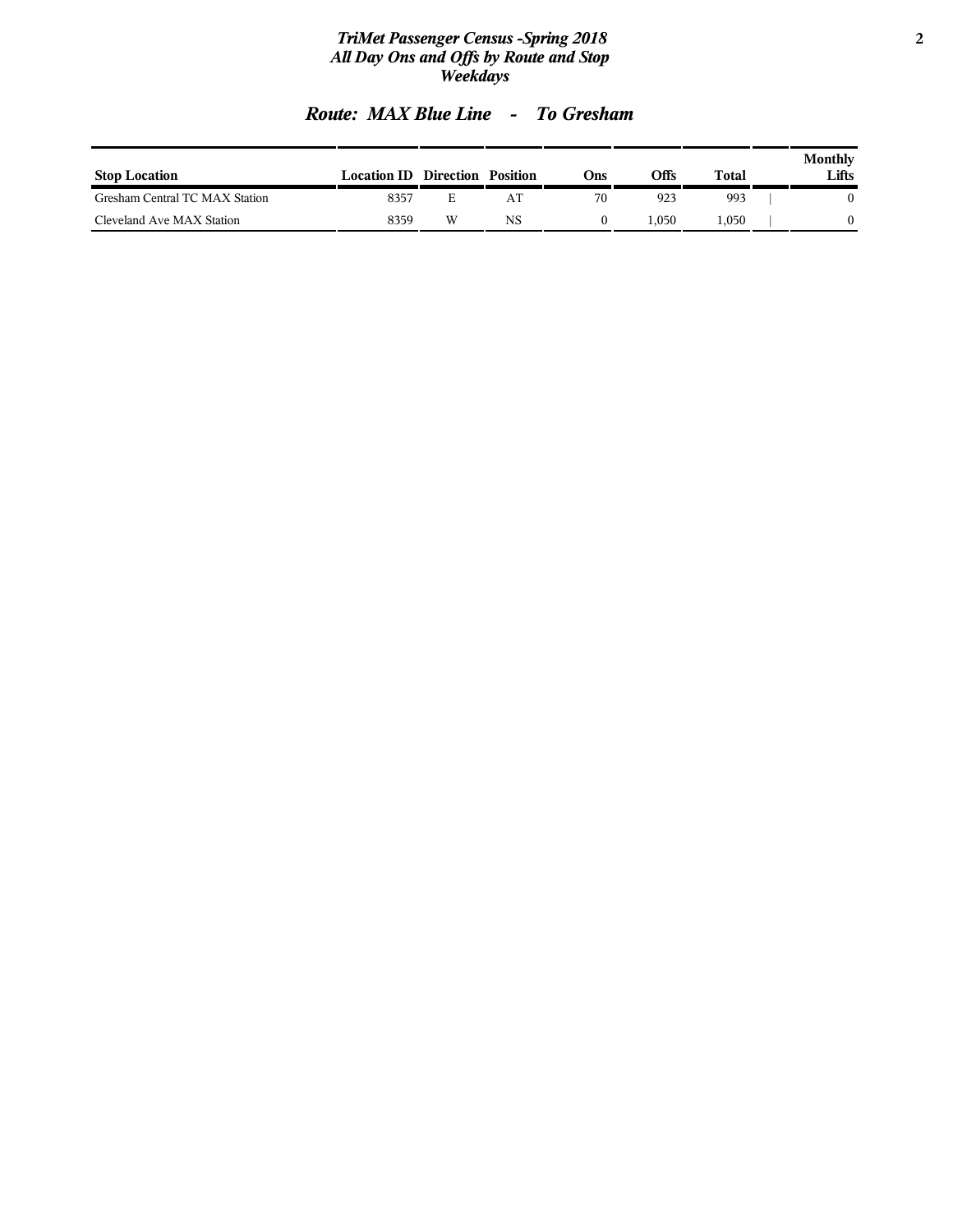#### *TriMet Passenger Census -Spring 2018* **3** *All Day Ons and Offs by Route and Stop Weekdays*

### *Route: MAX Blue Line - To Hillsboro*

| <b>Stop Location</b>                     | <b>Location ID Direction Position</b> |   |                        | Ons   | <b>Offs</b>    | Total | <b>Monthly</b><br>Lifts |
|------------------------------------------|---------------------------------------|---|------------------------|-------|----------------|-------|-------------------------|
| Cleveland Ave MAX Station                | 8359                                  | W | <b>NS</b>              | 1,013 | $\overline{0}$ | 1,013 | $\mathbf{0}$            |
| Gresham Central TC MAX Station           | 8360                                  | W | AT                     | 897   | 85             | 982   | $\mathbf{0}$            |
| Gresham City Hall MAX Station            | 8361                                  | W | AT                     | 574   | 68             | 642   | $\mathbf{0}$            |
| Civic Drive MAX Station                  | 13449                                 | W | AT                     | 324   | 83             | 407   | $\mathbf{0}$            |
| Ruby Junction/E 197th Ave MAX Station    | 8362                                  | W | FS                     | 318   | 148            | 466   | $\mathbf{0}$            |
| Rockwood/E 188th Ave MAX Station         | 8363                                  | W | <b>FS</b>              | 695   | 191            | 886   | $\mathbf{0}$            |
| E 181st Ave MAX Station                  | 8364                                  | W | FS                     | 763   | 235            | 998   | $\mathbf{0}$            |
| E 172nd Ave MAX Station                  | 8365                                  | W | FS                     | 387   | 123            | 510   | $\mathbf{0}$            |
| E 162nd Ave MAX Station                  | 8366                                  | W | FS                     | 1,097 | 378            | 1,475 | $\mathbf{0}$            |
| E 148th Ave MAX Station                  | 8367                                  | W | FS                     | 630   | 207            | 837   | $\mathbf{0}$            |
| E 122nd Ave MAX Station                  | 8368                                  | W | FS                     | 1,182 | 512            | 1,694 | $\mathbf{0}$            |
| E 102nd Ave MAX Station                  | 8369                                  | W | FS                     | 672   | 551            | 1,223 | $\mathbf{0}$            |
| Gateway/NE 99th Ave TC MAX Station       | 8370                                  | N | AT                     | 1,295 | 1,435          | 2,730 | $\mathbf{0}$            |
| NE 82nd Ave MAX Station                  | 8371                                  | W | AT                     | 614   | 493            | 1,107 | $\mathbf{0}$            |
| NE 60th Ave MAX Station                  | 8372                                  | W | AT                     | 481   | 209            | 690   | $\mathbf{0}$            |
| Hollywood/NE 42nd Ave TC MAX Station     | 8373                                  | W | AT                     | 604   | 458            | 1,062 | $\mathbf{0}$            |
| Lloyd Center/NE 11th Ave MAX Station     | 8374                                  | W | AT                     | 808   | 994            | 1,802 | $\mathbf{0}$            |
| NE 7th Ave MAX Station                   | 8375                                  | W | <b>NS</b>              | 484   | 468            | 952   | $\mathbf{0}$            |
| <b>Convention Center MAX Station</b>     | 8376                                  | W | AT                     | 485   | 407            | 892   | $\mathbf{0}$            |
| Rose Quarter TC MAX Station              | 8377                                  | W | AT                     | 719   | 1,060          | 1,779 | $\mathbf{0}$            |
| Old Town/Chinatown MAX Station           | 8378                                  | S | AT                     | 447   | 832            | 1,279 | $\mathbf{0}$            |
| Skidmore Fountain MAX Station            | 8379                                  | S | AT                     | 374   | 383            | 757   | $\mathbf{0}$            |
| Oak/ SW 1st Ave MAX Station              | 8380                                  | S | FS                     | 428   | 430            | 858   | $\mathbf{0}$            |
| Morrison/SW 3rd Ave MAX Station          | 8381                                  | W | <b>NS</b>              | 1,093 | 815            | 1,908 | $\mathbf{0}$            |
| Mall/SW 5th Ave MAX Station              | 8382                                  | W | AT                     | 1,408 | 1,149          | 2,557 | $\mathbf{0}$            |
| Pioneer Square North MAX Station         | 8383                                  | W | AT                     | 2,248 | 689            | 2,937 | 0                       |
| Galleria/SW 10th Ave MAX Station         | 8384                                  | W | AT                     | 1,136 | 997            | 2,133 | $\mathbf{0}$            |
| Providence Park MAX Station              | 9757                                  | W | AT                     | 849   | 1,135          | 1,984 | $\bf{0}$                |
| Kings Hill/SW Salmon St MAX Station      | 9820                                  | S | AT                     | 230   | 225            | 455   | $\mathbf{0}$            |
| Goose Hollow/SW Jefferson St MAX Station | 10117                                 | W | AT                     | 696   | 283            | 979   | $\bf{0}$                |
| Washington Park MAX Station              | 10121                                 | W | AT                     | 164   | 414            | 578   | $\mathbf{0}$            |
| <b>Sunset TC MAX Station</b>             | 9624                                  | W | AT                     | 500   | 1,512          | 2,012 | $\boldsymbol{0}$        |
| Beaverton TC MAX Station                 | 9818                                  | S | AT                     | 1,610 | 1,720          | 3,330 | $\mathbf{0}$            |
| Beaverton Central MAX Station            | 9823                                  | W | AT                     | 392   | 417            | 809   | $\boldsymbol{0}$        |
| Millikan Way MAX Station                 | 9825                                  | W | AT                     | 421   | 1,024          | 1,445 | 0                       |
| Beaverton Creek MAX Station              | 9819                                  | N | AT                     | 140   | 721            | 861   | 0                       |
| Merlo Rd/SW 158th Ave MAX Station        | 9827                                  | W | AT                     | 216   | 610            | 826   | $\boldsymbol{0}$        |
| Elmonica/SW 170th Ave MAX Station        | 9829                                  | W | AT                     | 310   | 1,119          | 1,429 | $\mathbf{0}$            |
| Willow Creek/SW 185th Ave TC MAX Station | 9832                                  | W | AT                     | 539   | 1,284          | 1,823 | $\boldsymbol{0}$        |
| Quatama MAX Station                      | 9833                                  | W | AT                     | 257   | 1,070          | 1,327 | 0                       |
| Orenco MAX Station                       | 9836                                  | W | AT                     | 305   | 916            | 1,221 | 0                       |
| Hawthorn Farm MAX Station                | 9840                                  | W | AT                     | 91    | 283            | 374   | $\boldsymbol{0}$        |
| Fair Complex/Hillsboro Airport MAX Stn   | 9837                                  | W | AT                     | 111   | 740            | 851   | $\mathbf{0}$            |
| Washington/SE 12th Ave MAX Station       | 9842                                  | W | AT                     | 105   | 352            | 457   | $\boldsymbol{0}$        |
| Tuality Hospital/SE 8th Ave MAX Station  | 9844                                  | W | $\mathbf{A}\mathbf{T}$ | 63    | 391            | 454   | $\boldsymbol{0}$        |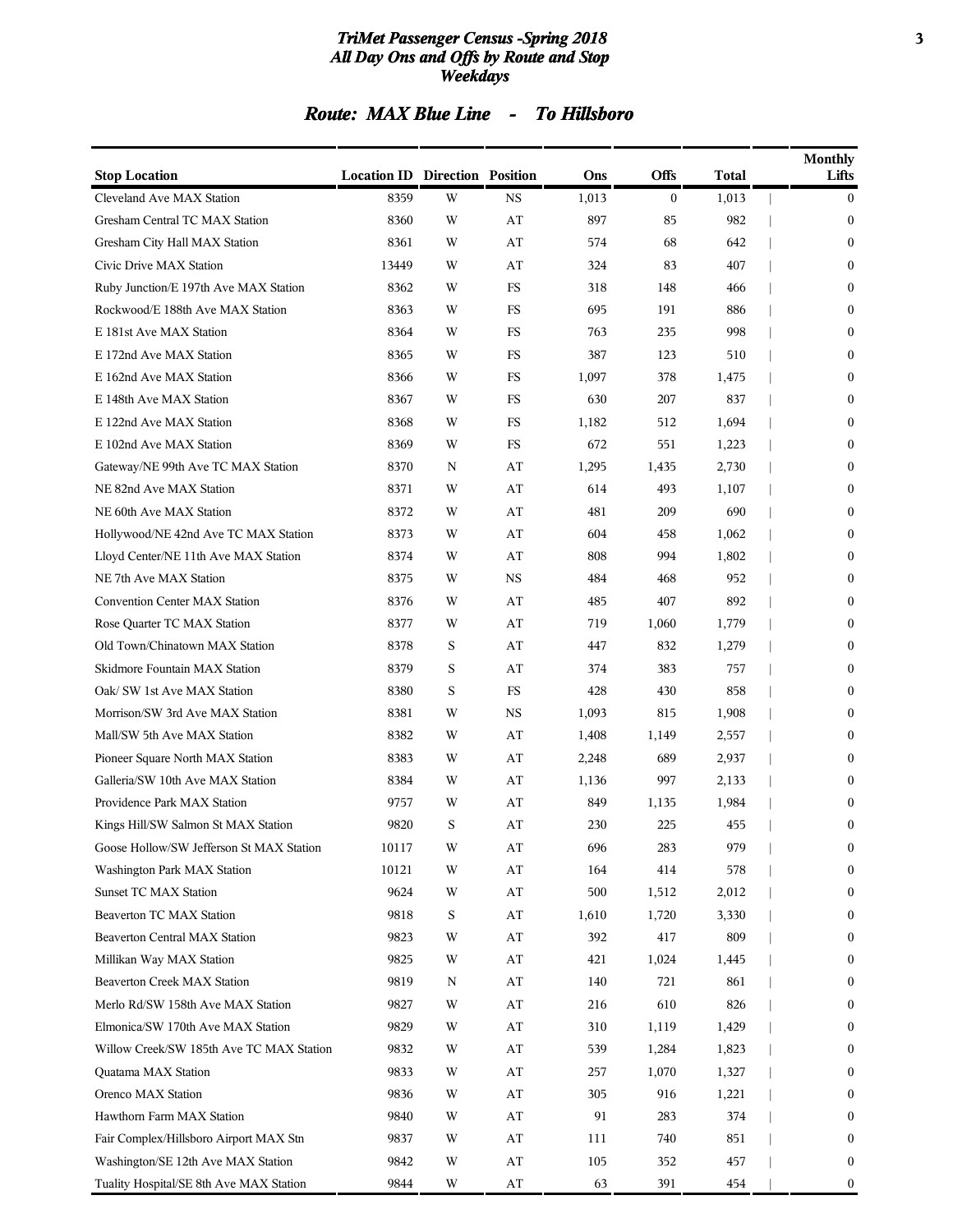#### *TriMet Passenger Census -Spring 2018* **4** *All Day Ons and Offs by Route and Stop Weekdays*

|  | <b>Route: MAX Blue Line</b> |  | <b>To Hillsboro</b> |
|--|-----------------------------|--|---------------------|
|--|-----------------------------|--|---------------------|

| <b>Stop Location</b>                    | <b>Location ID</b> Direction |   | Position | :)ns | Offs | Total | Monthly<br>Lifts |
|-----------------------------------------|------------------------------|---|----------|------|------|-------|------------------|
| Hillsboro Central/SE 3rd TC MAX Station | 9845                         | W |          | 43   | 889  | 932   |                  |
| Hatfield Government Center MAX Station  | 9848                         |   |          |      | 948  | 948   |                  |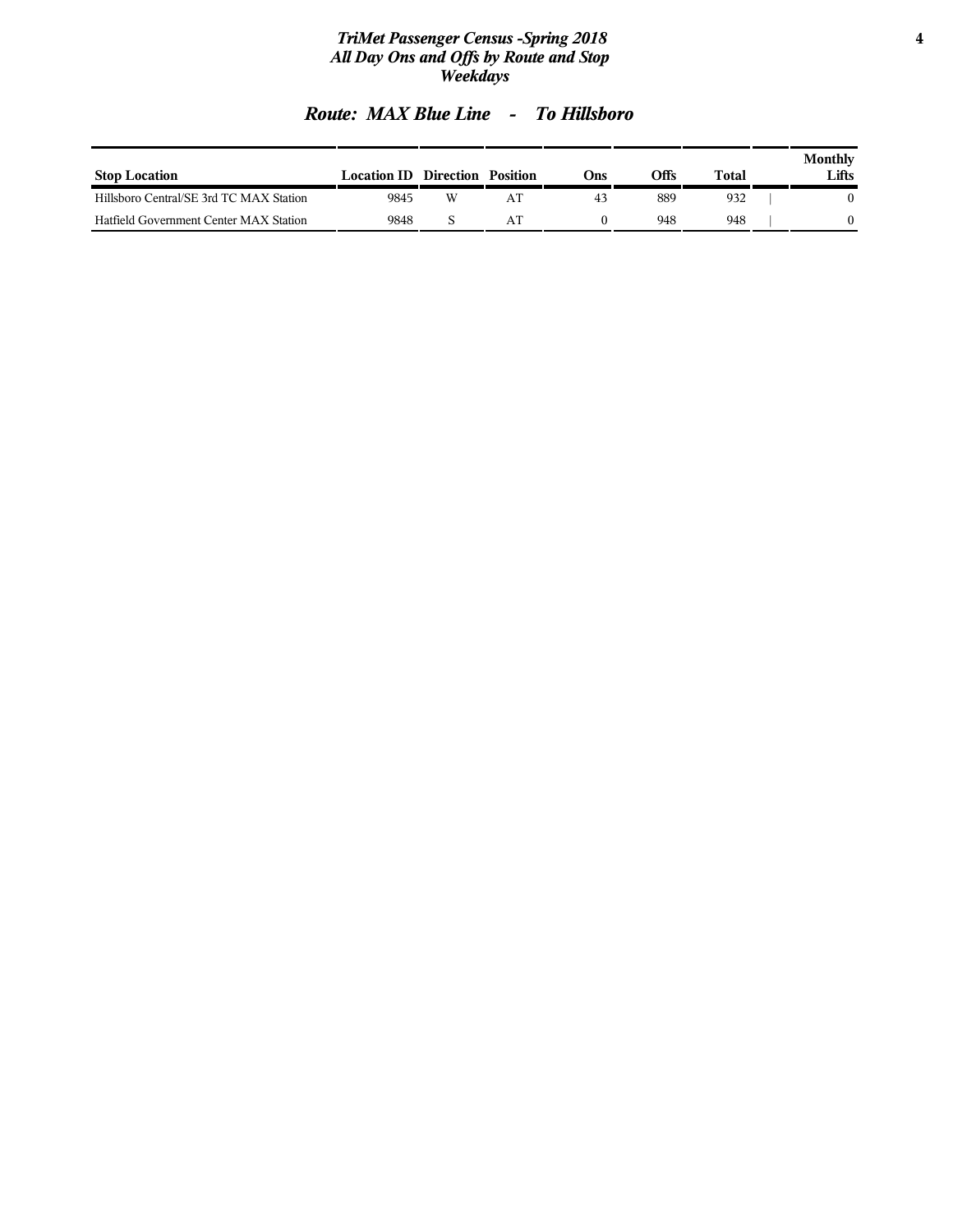#### *TriMet Passenger Census -Spring 2018* **5** *All Day Ons and Offs by Route and Stop Weekdays*

### *Route: MAX Green Line - To Clackamas Town Center*

| <b>Stop Location</b>                         | <b>Location ID Direction Position</b> |             |           | Ons          | <b>Offs</b> | <b>Total</b> | <b>Monthly</b><br>Lifts |
|----------------------------------------------|---------------------------------------|-------------|-----------|--------------|-------------|--------------|-------------------------|
| PSU South/SW 6th & College MAX Stn           | 10293                                 | N           | <b>NS</b> | 519          | 49          | 568          | $\mathbf{0}$            |
| PSU Urban Center/SW 6th & Montgomery MAX Stn | 7774                                  | $\mathbf N$ | <b>OP</b> | 1,105        | 55          | 1,160        | $\mathbf{0}$            |
| SW 6th & Madison MAX Station                 | 13123                                 | N           | <b>NS</b> | 555          | 116         | 671          | $\theta$                |
| Pioneer Courthouse/SW 6th Ave MAX Stn        | 7777                                  | N           | <b>NS</b> | 955          | 605         | 1,560        | $\Omega$                |
| SW 6th & Pine MAX Station                    | 7787                                  | N           | <b>OP</b> | 680          | 292         | 972          | $\Omega$                |
| NW 6th & Davis MAX Station                   | 9299                                  | $\mathbf N$ | <b>NS</b> | 380          | 223         | 603          | $\Omega$                |
| Union Station/NW 6th & Hoyt MAX Stn          | 7763                                  | N           | AT        | 523          | 321         | 844          | $\Omega$                |
| Rose Quarter TC MAX Station                  | 8340                                  | E           | AT        | 868          | 335         | 1,203        | 0                       |
| Convention Center MAX Station                | 8341                                  | E           | AT        | 309          | 190         | 499          | $\Omega$                |
| NE 7th Ave MAX Station                       | 8342                                  | E           | <b>FS</b> | 361          | 225         | 586          | $\Omega$                |
| Lloyd Center/NE 11th Ave MAX Station         | 8343                                  | E           | AT        | 700          | 525         | 1,225        | $\Omega$                |
| Hollywood/NE 42nd Ave TC MAX Station         | 8344                                  | E           | AT        | 454          | 444         | 898          | $\Omega$                |
| NE 60th Ave MAX Station                      | 8345                                  | E           | AT        | 162          | 326         | 488          | $\Omega$                |
| NE 82nd Ave MAX Station                      | 8346                                  | E           | AT        | 276          | 440         | 716          | $\Omega$                |
| Gateway/NE 99th Ave TC MAX Station           | 8347                                  | S           | AT        | 1,329        | 1,114       | 2,443        | $\Omega$                |
| SE Main St MAX Station                       | 13124                                 | S           | <b>NS</b> | 351          | 515         | 866          | $\Omega$                |
| SE Division St MAX Station                   | 13125                                 | S           | <b>FS</b> | 232          | 481         | 713          | $\Omega$                |
| SE Powell Blvd MAX Station                   | 13126                                 | S           | <b>FS</b> | 158          | 765         | 923          | $\Omega$                |
| SE Holgate Blvd MAX Station                  | 13127                                 | S           | <b>NS</b> | 123          | 494         | 617          | $\Omega$                |
| Lents/SE Foster Rd MAX Station               | 13128                                 | S           | <b>NS</b> | 161          | 502         | 663          | $\Omega$                |
| SE Flavel St MAX Station                     | 13129                                 | S           | <b>FS</b> | 113          | 392         | 505          | $\Omega$                |
| SE Fuller Rd MAX Station                     | 13130                                 | S           | AT        | 49           | 401         | 450          | 0                       |
| Clackamas Town Center TC MAX Station         | 13132                                 | N           | AT        | $\mathbf{0}$ | 2,397       | 2,397        | $\mathbf{0}$            |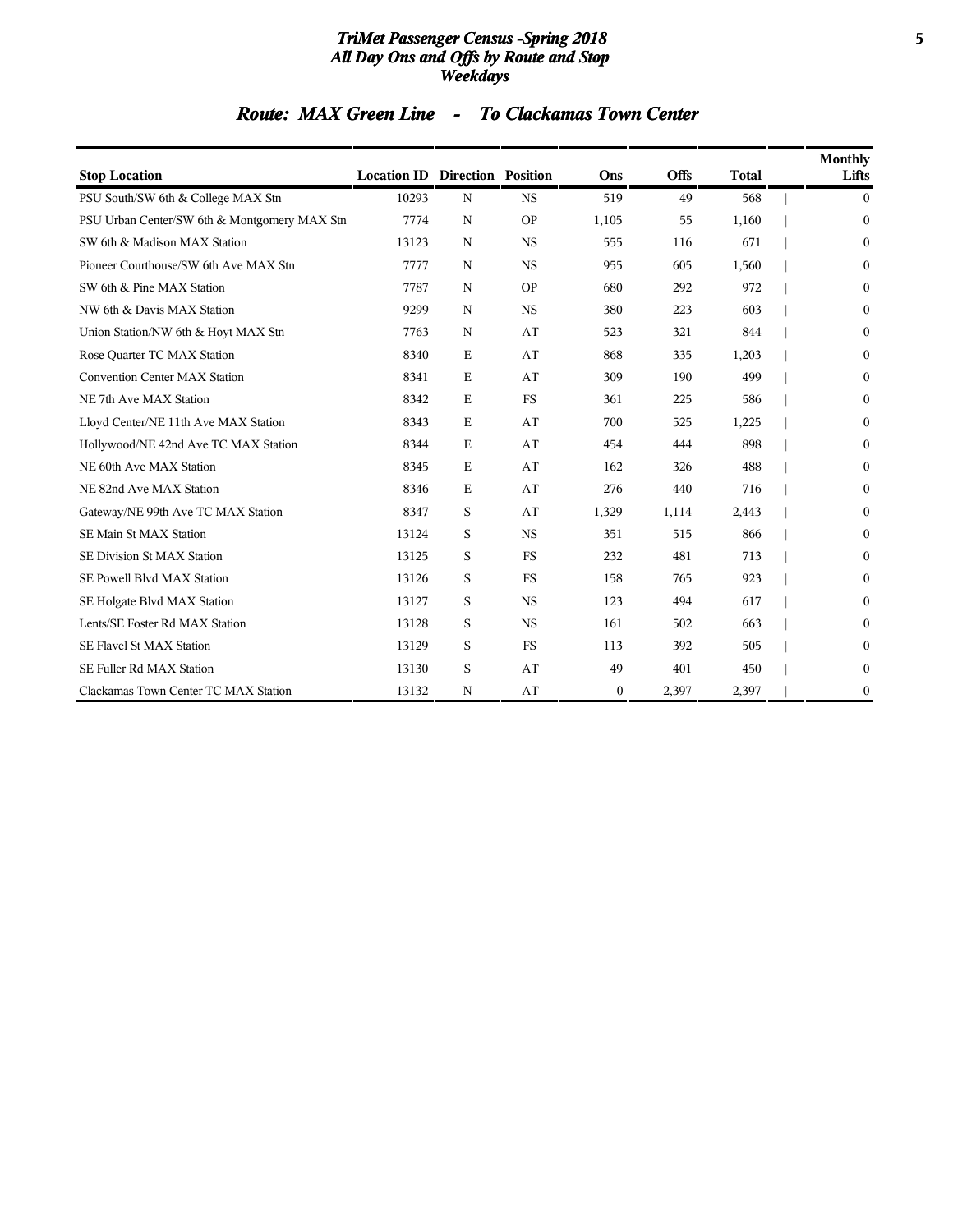#### *TriMet Passenger Census -Spring 2018* **6** *All Day Ons and Offs by Route and Stop Weekdays*

# *Route: MAX Green Line - To Portland City Center/PSU*

| <b>Stop Location</b>                       | <b>Location ID Direction Position</b> |             |           | Ons   | <b>Offs</b> | <b>Total</b> | <b>Monthly</b><br>Lifts |
|--------------------------------------------|---------------------------------------|-------------|-----------|-------|-------------|--------------|-------------------------|
| Clackamas Town Center TC MAX Station       | 13132                                 | $\mathbf N$ | AT        | 2,224 | $\theta$    | 2,224        | $\Omega$                |
| SE Fuller Rd MAX Station                   | 13133                                 | N           | AT        | 377   | 47          | 424          | $\boldsymbol{0}$        |
| SE Flavel St MAX Station                   | 13134                                 | N           | <b>NS</b> | 431   | 101         | 532          | 0                       |
| Lents/SE Foster Rd MAX Station             | 13135                                 | N           | <b>FS</b> | 503   | 176         | 679          | 0                       |
| SE Holgate Blvd MAX Station                | 13136                                 | N           | <b>FS</b> | 509   | 117         | 626          | 0                       |
| SE Powell Blvd MAX Station                 | 13137                                 | N           | <b>NS</b> | 642   | 181         | 823          | 0                       |
| SE Division St MAX Station                 | 13138                                 | N           | <b>NS</b> | 444   | 244         | 688          | $\Omega$                |
| SE Main St MAX Station                     | 13139                                 | N           | <b>FS</b> | 511   | 315         | 826          | 0                       |
| Gateway/NE 99th Ave TC MAX Station         | 8370                                  | N           | AT        | 1,117 | 1,260       | 2,377        | 0                       |
| NE 82nd Ave MAX Station                    | 8371                                  | W           | AT        | 434   | 259         | 693          | 0                       |
| NE 60th Ave MAX Station                    | 8372                                  | W           | AT        | 328   | 167         | 495          | $\Omega$                |
| Hollywood/NE 42nd Ave TC MAX Station       | 8373                                  | W           | AT        | 401   | 468         | 869          | 0                       |
| Lloyd Center/NE 11th Ave MAX Station       | 8374                                  | W           | AT        | 496   | 786         | 1,282        | 0                       |
| NE 7th Ave MAX Station                     | 8375                                  | W           | <b>NS</b> | 252   | 369         | 621          | 0                       |
| <b>Convention Center MAX Station</b>       | 8376                                  | W           | AT        | 280   | 299         | 579          | $\Omega$                |
| Rose Quarter TC MAX Station                | 8377                                  | W           | AT        | 281   | 783         | 1,064        | 0                       |
| Union Station/NW 5th & Glisan MAX Stn      | 7601                                  | S           | <b>NS</b> | 311   | 618         | 929          | 0                       |
| NW 5th & Couch MAX Station                 | 9303                                  | S           | <b>NS</b> | 287   | 432         | 719          | 0                       |
| SW 5th & Oak MAX Station                   | 7627                                  | S           | <b>NS</b> | 344   | 751         | 1,095        | 0                       |
| Pioneer Place/SW 5th Ave MAX Station       | 7646                                  | S           | <b>NS</b> | 929   | 1,109       | 2,038        | 0                       |
| City Hall/SW 5th & Jefferson MAX Station   | 7608                                  | S           | <b>NS</b> | 156   | 676         | 832          | 0                       |
| PSU Urban Center/SW 5th & Mill MAX Station | 7618                                  | S           | <b>FS</b> | 74    | 1,333       | 1,407        | $\mathbf{0}$            |
| PSU South/SW 5th & Jackson MAX Stn         | 7606                                  | S           | <b>NS</b> | 154   | 886         | 1,040        | 0                       |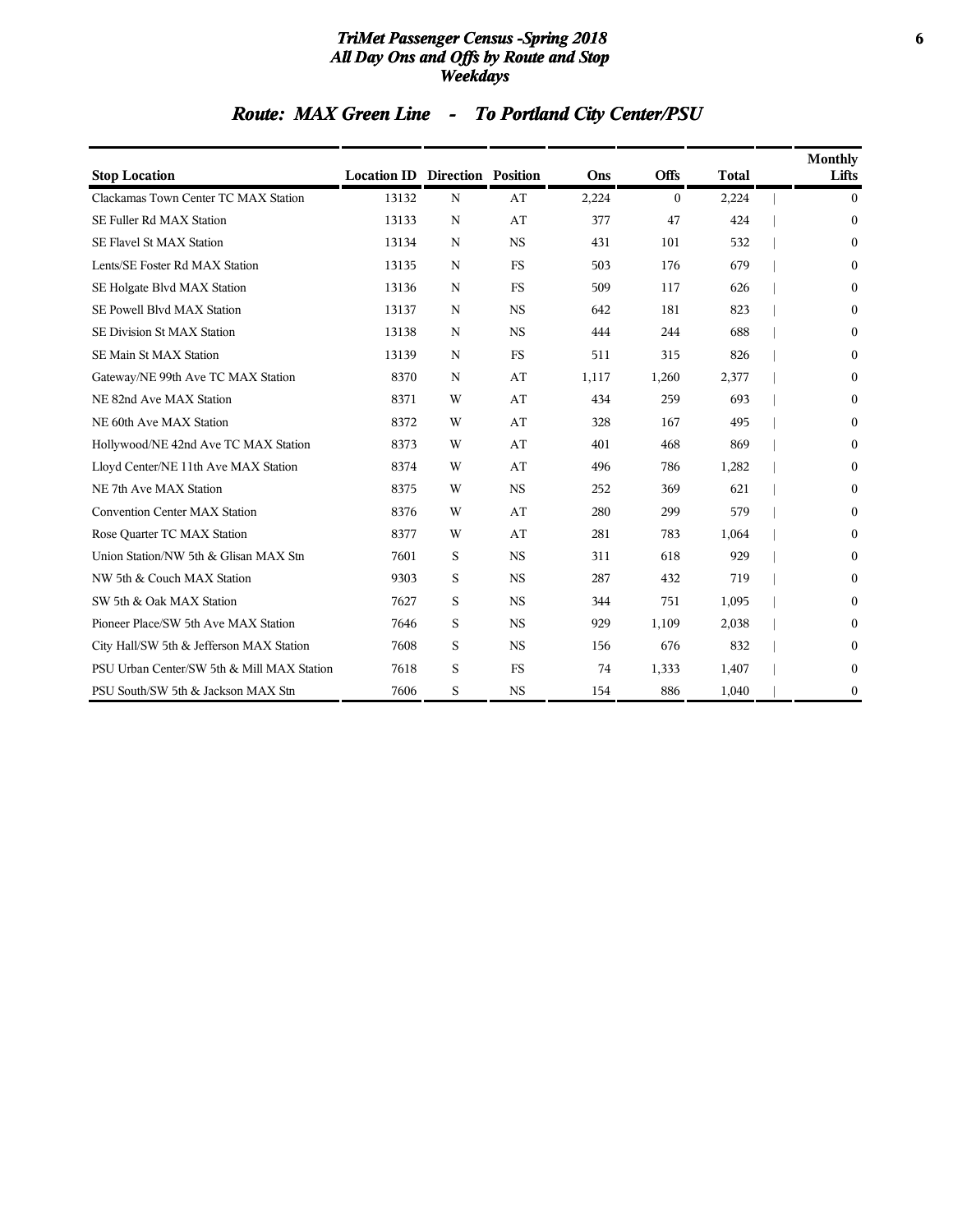#### *TriMet Passenger Census -Spring 2018* **7** *All Day Ons and Offs by Route and Stop Weekdays*

| <b>Stop Location</b>                   | <b>Location ID Direction Position</b> |   |           | Ons          | <b>Offs</b>  | Total | <b>Monthly</b><br>Lifts |
|----------------------------------------|---------------------------------------|---|-----------|--------------|--------------|-------|-------------------------|
| SE Park Ave MAX Station                | 13720                                 | N | AT        | 1,767        | $\mathbf{0}$ | 1,767 | $\theta$                |
| Milwaukie/Main St MAX Station          | 13721                                 | N | AT        | 689          | 46           | 735   | $\mathbf{0}$            |
| SE Tacoma/Johnson Creek MAX Station    | 13722                                 | N | AT        | 694          | 52           | 746   | $\bf{0}$                |
| SE Bybee Blvd MAX Station              | 13723                                 | N | AT        | 423          | 44           | 467   | $\mathbf{0}$            |
| SE 17th Ave & Holgate Blvd MAX Station | 13724                                 | N | AT        | 378          | 85           | 463   | $\mathbf{0}$            |
| SE 17th Ave & Rhine St MAX Station     | 13725                                 | N | AT        | 291          | 76           | 367   | $\mathbf{0}$            |
| Clinton St/SE 12th Ave MAX Station     | 13726                                 | W | AT        | 340          | 143          | 483   | $\mathbf{0}$            |
| <b>OMSI/SE Water MAX Station</b>       | 13727                                 | W | AT        | 155          | 169          | 324   | $\mathbf{0}$            |
| South Waterfront/SW Moody MAX Station  | 13728                                 | W | AT        | 449          | 667          | 1,116 | $\theta$                |
| Lincoln St/SW 3rd Ave MAX Station      | 13729                                 | W | AT        | 250          | 402          | 652   | $\mathbf{0}$            |
| PSU South/SW 6th & College MAX Stn     | 10293                                 | N | <b>NS</b> | $\mathbf{0}$ | 384          | 384   | $\mathbf{0}$            |

# *Route: MAX Orange Line - To Portland City Center*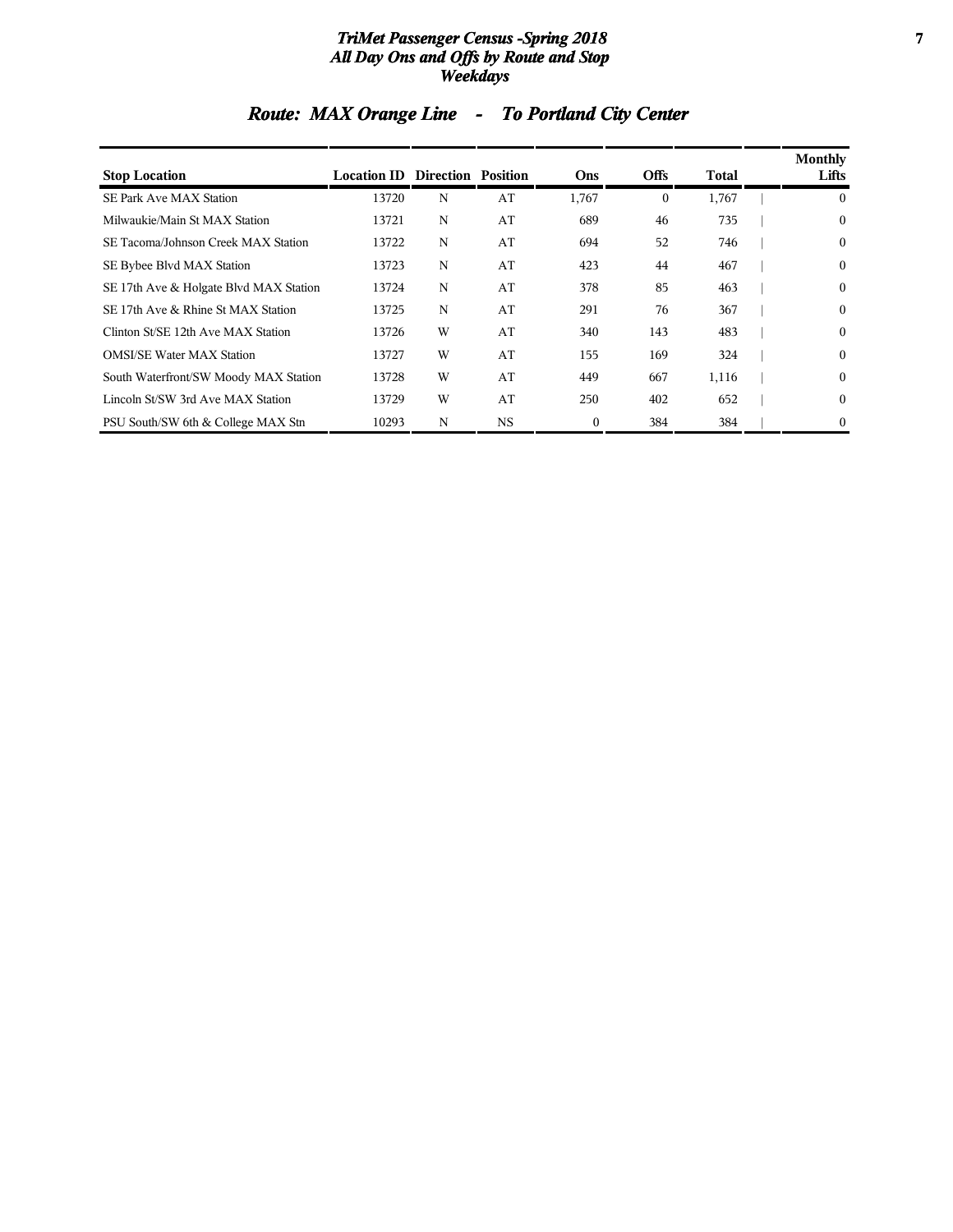#### *TriMet Passenger Census -Spring 2018* **8** *All Day Ons and Offs by Route and Stop Weekdays*

# *Route: MAX Orange Line - To Milwaukie*

| <b>Stop Location</b>                       | <b>Location ID Direction Position</b> |   |             | Ons              | <b>Offs</b> | <b>Total</b> | <b>Monthly</b><br>Lifts |
|--------------------------------------------|---------------------------------------|---|-------------|------------------|-------------|--------------|-------------------------|
| Union Station/NW 5th & Glisan MAX Stn      | 7601                                  | S | <b>NS</b>   | 465              | $\theta$    | 465          | 0                       |
| NW 5th & Couch MAX Station                 | 9303                                  | S | $_{\rm NS}$ | 493              | 454         | 947          | $\mathbf{0}$            |
| SW 5th & Oak MAX Station                   | 7627                                  | S | $_{\rm NS}$ | 747              | 735         | 1,482        | 0                       |
| Pioneer Place/SW 5th Ave MAX Station       | 7646                                  | S | <b>NS</b>   | 1,847            | 1,243       | 3,090        | $\mathbf{0}$            |
| City Hall/SW 5th & Jefferson MAX Station   | 7608                                  | S | $_{\rm NS}$ | 665              | 699         | 1,364        | 0                       |
| PSU Urban Center/SW 5th & Mill MAX Station | 7618                                  | S | <b>FS</b>   | 599              | 1,071       | 1,670        | 0                       |
| PSU South/SW 5th & Jackson MAX Stn         | 7606                                  | S | <b>NS</b>   | 277              | 512         | 789          | $\mathbf{0}$            |
| Lincoln St/SW 3rd Ave MAX Station          | 13710                                 | E | AT          | 332              | 216         | 548          | $\mathbf{0}$            |
| South Waterfront/SW Moody MAX Station      | 13711                                 | E | AT          | 600              | 501         | 1,101        | 0                       |
| <b>OMSI/SE Water MAX Station</b>           | 13712                                 | E | AT          | 169              | 174         | 343          | 0                       |
| Clinton St/SE 12th Ave MAX Station         | 13713                                 | E | AT          | 142              | 338         | 480          | $\mathbf{0}$            |
| SE 17th Ave & Rhine St MAX Station         | 13714                                 | S | AT          | 102              | 293         | 395          | 0                       |
| SE 17th Ave & Holgate Blvd MAX Station     | 13715                                 | S | AT          | 102              | 356         | 458          | 0                       |
| SE Bybee Blvd MAX Station                  | 13716                                 | S | AT          | 46               | 456         | 502          | $\mathbf{0}$            |
| SE Tacoma/Johnson Creek MAX Station        | 13717                                 | S | AT          | 55               | 682         | 737          | 0                       |
| Milwaukie/Main St MAX Station              | 13718                                 | S | AT          | 56               | 693         | 749          | 0                       |
| <b>SE Park Ave MAX Station</b>             | 13720                                 | N | AT          | $\boldsymbol{0}$ | 1,767       | 1,767        | 0                       |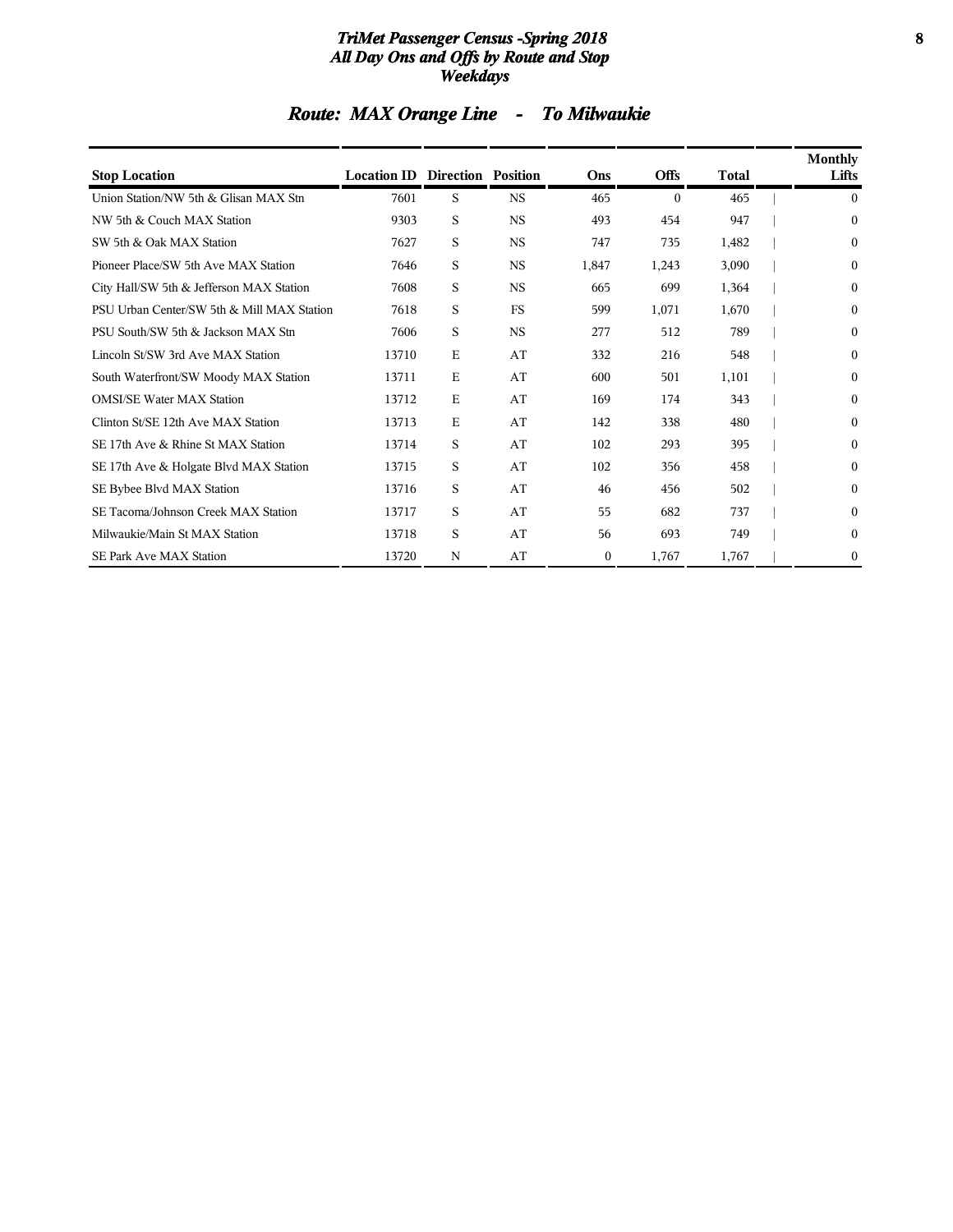#### *TriMet Passenger Census -Spring 2018* **9** *All Day Ons and Offs by Route and Stop Weekdays*

# *Route: MAX Red Line - To Portland International Airport*

| <b>Stop Location</b>                     | <b>Location ID Direction Position</b> |             |           | Ons      | <b>Offs</b>  | <b>Total</b> | <b>Monthly</b><br>Lifts |
|------------------------------------------|---------------------------------------|-------------|-----------|----------|--------------|--------------|-------------------------|
| <b>Beaverton TC MAX Station</b>          | 9821                                  | N           | AT        | 1,616    | $\mathbf{0}$ | 1,616        | $\mathbf{0}$            |
| <b>Sunset TC MAX Station</b>             | 9969                                  | $\mathbf E$ | AT        | 1,016    | 126          | 1,142        | $\mathbf{0}$            |
| Washington Park MAX Station              | 10120                                 | $\mathbf E$ | AT        | 192      | 54           | 246          | $\mathbf{0}$            |
| Goose Hollow/SW Jefferson St MAX Station | 10118                                 | $\mathbf E$ | AT        | 152      | 322          | 474          | $\theta$                |
| Kings Hill/SW Salmon St MAX Station      | 9759                                  | $\mathbf N$ | AT        | 129      | 102          | 231          | $\boldsymbol{0}$        |
| Providence Park MAX Station              | 9758                                  | $\mathbf E$ | AT        | 524      | 271          | 795          | $\boldsymbol{0}$        |
| Library/SW 9th Ave MAX Station           | 8333                                  | $\mathbf E$ | AT        | 516      | 510          | 1,026        | $\theta$                |
| Pioneer Square South MAX Station         | 8334                                  | $\mathbf E$ | AT        | 727      | 965          | 1,692        | $\boldsymbol{0}$        |
| Mall/SW 4th Ave MAX Station              | 8335                                  | $\mathbf E$ | AT        | 449      | 419          | 868          | $\mathbf{0}$            |
| Yamhill District MAX Station             | 8336                                  | $\mathbf E$ | AT        | 459      | 301          | 760          | $\boldsymbol{0}$        |
| Oak/ SW 1st Ave MAX Station              | 8337                                  | N           | <b>NS</b> | 260      | 176          | 436          | $\boldsymbol{0}$        |
| Skidmore Fountain MAX Station            | 8338                                  | $\mathbf N$ | AT        | 225      | 206          | 431          | $\theta$                |
| Old Town/Chinatown MAX Station           | 8339                                  | N           | AT        | 417      | 222          | 639          | $\theta$                |
| Rose Quarter TC MAX Station              | 8340                                  | $\mathbf E$ | AT        | 717      | 378          | 1,095        | $\theta$                |
| Convention Center MAX Station            | 8341                                  | $\mathbf E$ | AT        | 310      | 260          | 570          | $\mathbf{0}$            |
| NE 7th Ave MAX Station                   | 8342                                  | $\mathbf E$ | <b>FS</b> | 292      | 296          | 588          | $\boldsymbol{0}$        |
| Lloyd Center/NE 11th Ave MAX Station     | 8343                                  | $\mathbf E$ | AT        | 543      | 676          | 1,219        | $\theta$                |
| Hollywood/NE 42nd Ave TC MAX Station     | 8344                                  | $\mathbf E$ | AT        | 261      | 509          | 770          | $\Omega$                |
| NE 60th Ave MAX Station                  | 8345                                  | $\mathbf E$ | AT        | 127      | 329          | 456          | $\theta$                |
| NE 82nd Ave MAX Station                  | 8346                                  | Ε           | AT        | 250      | 420          | 670          | $\boldsymbol{0}$        |
| Gateway/NE 99th Ave TC MAX Station       | 8347                                  | S           | AT        | 783      | 1,154        | 1,937        | $\theta$                |
| Parkrose/Sumner TC MAX Station           | 10572                                 | $\mathbf N$ | AT        | 165      | 894          | 1,059        | $\theta$                |
| Cascades MAX Station                     | 10574                                 | W           | AT        | 53       | 468          | 521          | $\boldsymbol{0}$        |
| Mt Hood Ave MAX Station                  | 10576                                 | N           | AT        | 51       | 272          | 323          | $\boldsymbol{0}$        |
| Portland Int'l Airport MAX Station       | 10579                                 |             | AT        | $\bf{0}$ | 2,221        | 2,221        | $\boldsymbol{0}$        |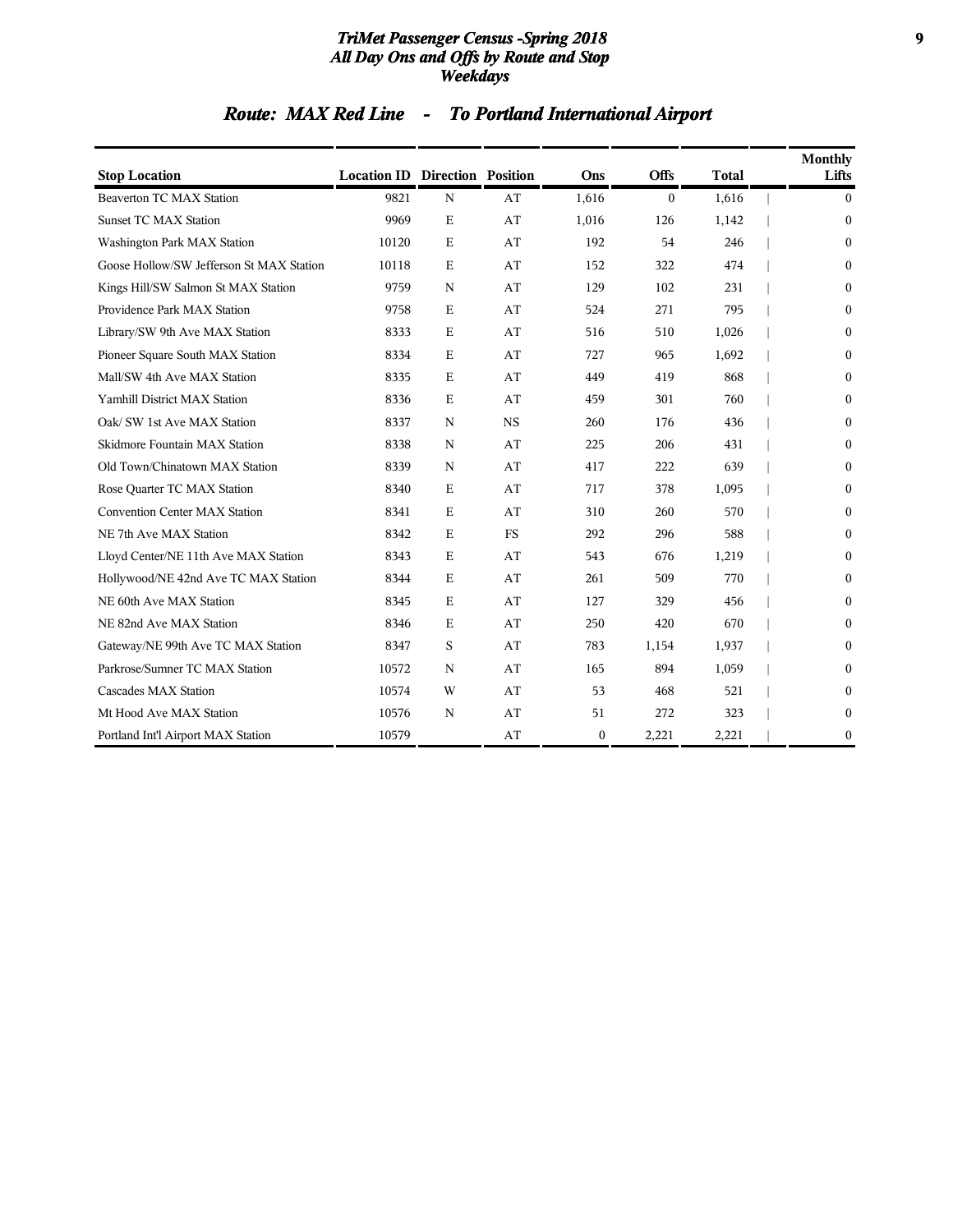#### *TriMet Passenger Census -Spring 2018* **10** *All Day Ons and Offs by Route and Stop Weekdays*

# *Route: MAX Red Line - To Beaverton Transit Center*

| <b>Stop Location</b>                     | <b>Location ID Direction Position</b> |             |           | Ons          | <b>Offs</b>  | <b>Total</b> | Monthly<br>Lifts |
|------------------------------------------|---------------------------------------|-------------|-----------|--------------|--------------|--------------|------------------|
| Portland Int'l Airport MAX Station       | 10579                                 |             | AT        | 2,434        | $\mathbf{0}$ | 2,434        | $\overline{0}$   |
| Mt Hood Ave MAX Station                  | 10577                                 | S           | AT        | 262          | 63           | 325          | $\theta$         |
| Cascades MAX Station                     | 10575                                 | $\mathbf E$ | AT        | 449          | 55           | 504          | $\theta$         |
| Parkrose/Sumner TC MAX Station           | 10573                                 | S           | AT        | 888          | 188          | 1,076        | $\theta$         |
| Gateway/NE 99th Ave TC MAX Station       | 8370                                  | $\mathbf N$ | AT        | 609          | 866          | 1,475        | $\mathbf{0}$     |
| NE 82nd Ave MAX Station                  | 8371                                  | W           | AT        | 392          | 149          | 541          | $\boldsymbol{0}$ |
| NE 60th Ave MAX Station                  | 8372                                  | W           | AT        | 279          | 90           | 369          | $\theta$         |
| Hollywood/NE 42nd Ave TC MAX Station     | 8373                                  | W           | AT        | 371          | 205          | 576          | $\theta$         |
| Lloyd Center/NE 11th Ave MAX Station     | 8374                                  | W           | AT        | 497          | 485          | 982          | $\theta$         |
| NE 7th Ave MAX Station                   | 8375                                  | W           | <b>NS</b> | 216          | 239          | 455          | $\boldsymbol{0}$ |
| Convention Center MAX Station            | 8376                                  | W           | AT        | 244          | 221          | 465          | $\theta$         |
| Rose Quarter TC MAX Station              | 8377                                  | W           | AT        | 218          | 494          | 712          | $\theta$         |
| Old Town/Chinatown MAX Station           | 8378                                  | S           | AT        | 165          | 386          | 551          | $\mathbf{0}$     |
| Skidmore Fountain MAX Station            | 8379                                  | S           | AT        | 163          | 198          | 361          | $\theta$         |
| Oak/ SW 1st Ave MAX Station              | 8380                                  | S           | <b>FS</b> | 126          | 223          | 349          | $\theta$         |
| Morrison/SW 3rd Ave MAX Station          | 8381                                  | W           | <b>NS</b> | 273          | 395          | 668          | $\theta$         |
| Mall/SW 5th Ave MAX Station              | 8382                                  | W           | AT        | 447          | 525          | 972          | $\theta$         |
| Pioneer Square North MAX Station         | 8383                                  | W           | AT        | 790          | 435          | 1,225        | $\mathbf{0}$     |
| Galleria/SW 10th Ave MAX Station         | 8384                                  | W           | AT        | 396          | 585          | 981          | $\boldsymbol{0}$ |
| Providence Park MAX Station              | 9757                                  | W           | AT        | 228          | 569          | 797          | $\theta$         |
| Kings Hill/SW Salmon St MAX Station      | 9820                                  | S           | AT        | 84           | 108          | 192          | $\theta$         |
| Goose Hollow/SW Jefferson St MAX Station | 10117                                 | W           | AT        | 203          | 139          | 342          | $\theta$         |
| Washington Park MAX Station              | 10121                                 | W           | AT        | 46           | 249          | 295          | $\mathbf{0}$     |
| <b>Sunset TC MAX Station</b>             | 9624                                  | W           | AT        | 106          | 813          | 919          | $\boldsymbol{0}$ |
| Beaverton TC MAX Station                 | 9821                                  | N           | AT        | $\mathbf{0}$ | 1,735        | 1,735        | $\mathbf{0}$     |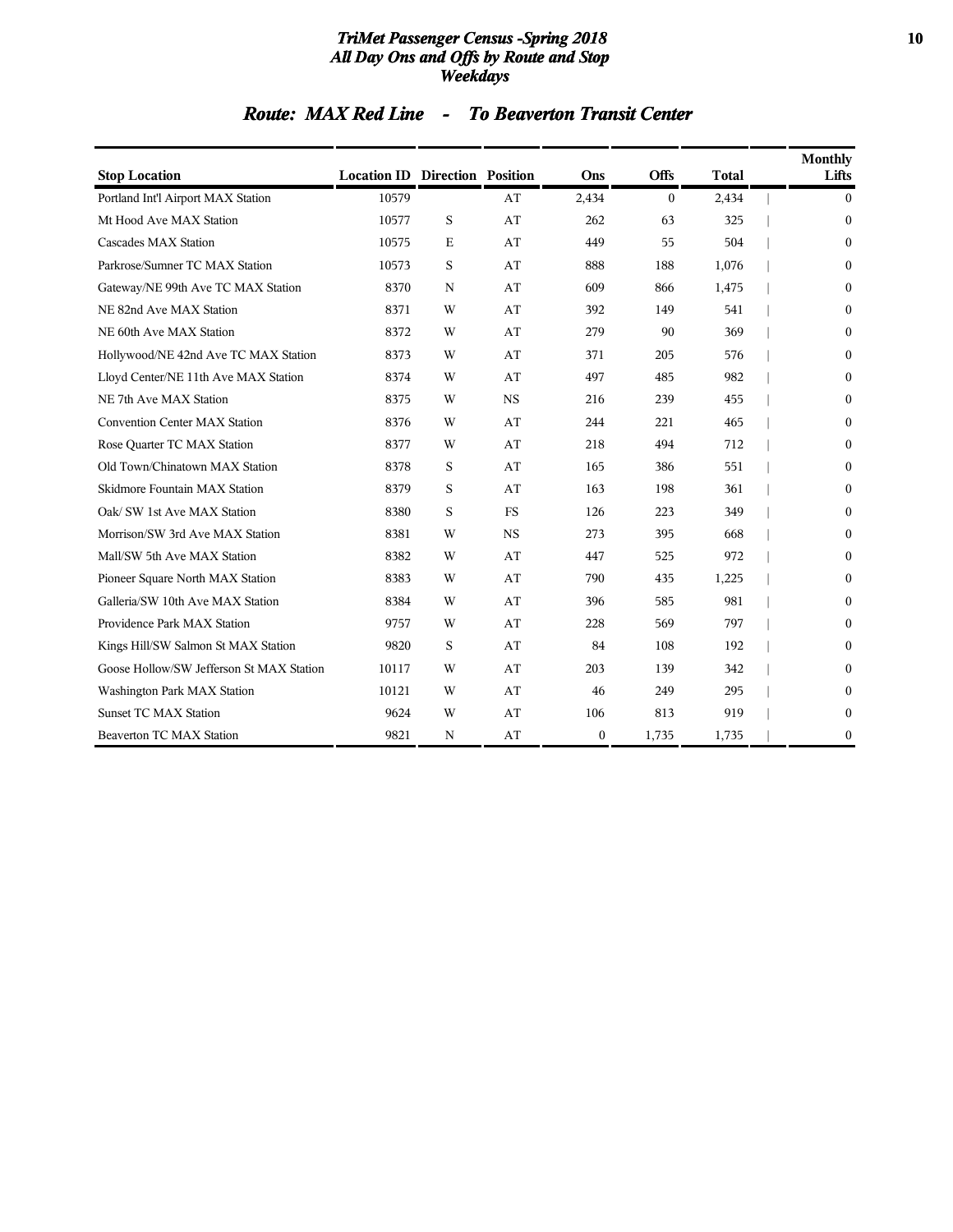#### *TriMet Passenger Census -Spring 2018* **11** *All Day Ons and Offs by Route and Stop Weekdays*

# *Route: MAX Yellow Line - To Expo Center*

| <b>Stop Location</b>                         | <b>Location ID Direction Position</b> |   |             | Ons          | <b>Offs</b> | <b>Total</b> | Monthly<br>Lifts |
|----------------------------------------------|---------------------------------------|---|-------------|--------------|-------------|--------------|------------------|
| PSU South/SW 6th & College MAX Stn           | 10293                                 | N | <b>NS</b>   | 486          | 3           | 489          | $\mathbf{0}$     |
| PSU Urban Center/SW 6th & Montgomery MAX Stn | 7774                                  | N | <b>OP</b>   | 1,000        | 531         | 1,531        | $\mathbf{0}$     |
| SW 6th & Madison MAX Station                 | 13123                                 | N | $_{\rm NS}$ | 595          | 668         | 1,263        | $\boldsymbol{0}$ |
| Pioneer Courthouse/SW 6th Ave MAX Stn        | 7777                                  | N | <b>NS</b>   | 1,314        | 1,887       | 3,201        | $\mathbf{0}$     |
| SW 6th & Pine MAX Station                    | 7787                                  | N | <b>OP</b>   | 764          | 755         | 1,519        | $\boldsymbol{0}$ |
| NW 6th & Davis MAX Station                   | 9299                                  | N | $_{\rm NS}$ | 458          | 461         | 919          | $\boldsymbol{0}$ |
| Union Station/NW 6th & Hoyt MAX Stn          | 7763                                  | N | AT          | 453          | 577         | 1,030        | $\mathbf{0}$     |
| Interstate/Rose Quarter MAX Station          | 11508                                 | N | AT          | 1,248        | 481         | 1,729        | $\mathbf{0}$     |
| Albina/Mississippi MAX Station               | 11509                                 | N | AT          | 110          | 204         | 314          | $\boldsymbol{0}$ |
| <b>Overlook Park MAX Station</b>             | 11510                                 | N | AT          | 123          | 436         | 559          | $\mathbf{0}$     |
| N Prescott St MAX Station                    | 11511                                 | N | AT          | 165          | 467         | 632          | $\mathbf{0}$     |
| N Killingsworth St MAX Station               | 11512                                 | N | AT          | 268          | 752         | 1,020        | $\boldsymbol{0}$ |
| Rosa Parks MAX Station                       | 11513                                 | N | AT          | 145          | 591         | 736          | $\boldsymbol{0}$ |
| N Lombard TC MAX Station                     | 11514                                 | N | AT          | 215          | 1,139       | 1,354        | $\mathbf{0}$     |
| Kenton/N Denver Ave MAX Station              | 11515                                 | N | AT          | 81           | 442         | 523          | $\boldsymbol{0}$ |
| Delta Park/Vanport MAX Station               | 11516                                 | N | AT          | 75           | 1,045       | 1,120        | $\boldsymbol{0}$ |
| Expo Center MAX Station                      | 11498                                 | S | AT          | $\mathbf{0}$ | 620         | 620          | $\boldsymbol{0}$ |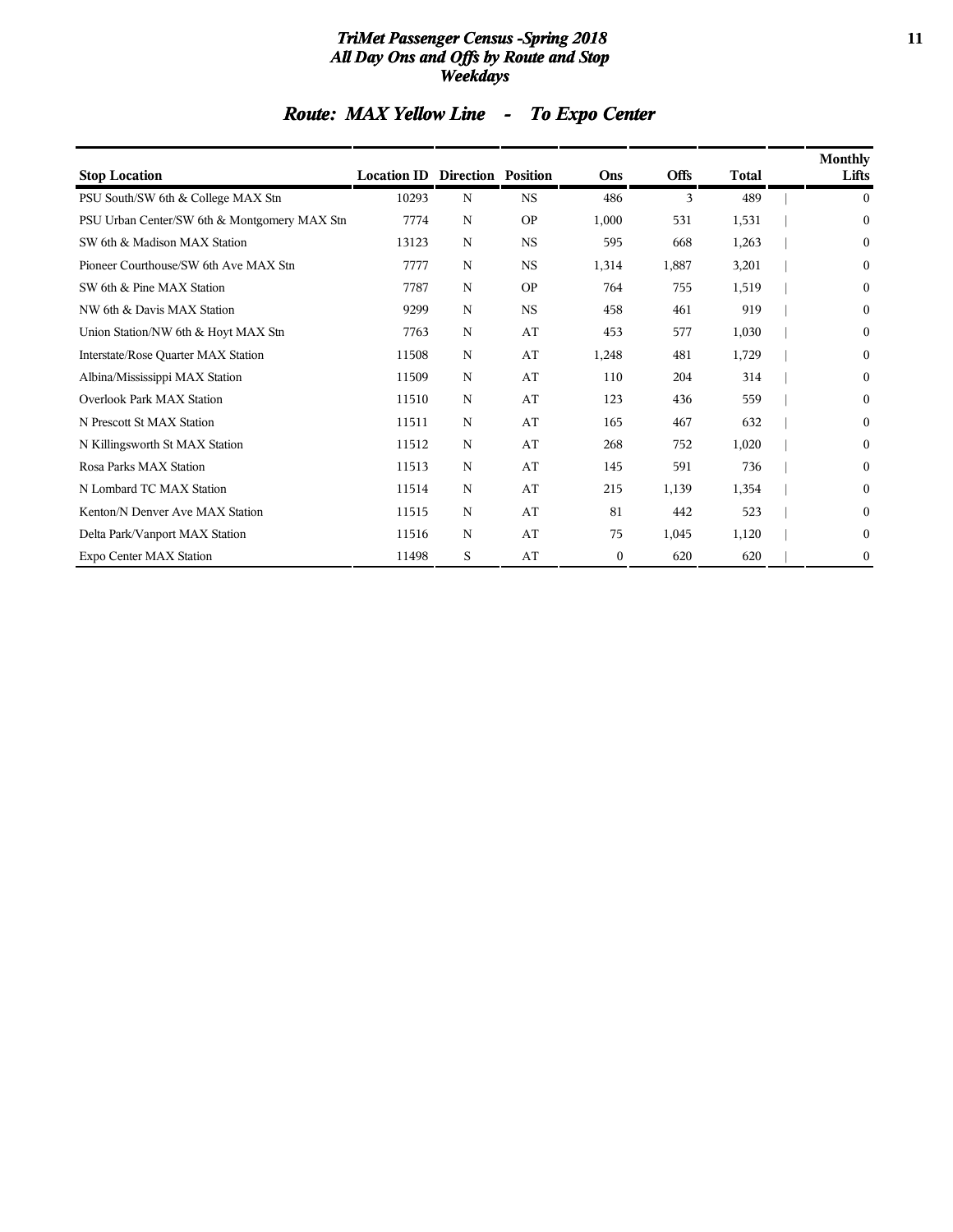#### *TriMet Passenger Census -Spring 2018* **12** *All Day Ons and Offs by Route and Stop Weekdays*

# *Route: MAX Yellow Line - To Portland City Center*

| <b>Stop Location</b>                       | <b>Location ID Direction Position</b> |   |             | Ons   | <b>Offs</b>    | <b>Total</b> | Monthly<br>Lifts |
|--------------------------------------------|---------------------------------------|---|-------------|-------|----------------|--------------|------------------|
| Expo Center MAX Station                    | 11498                                 | S | AT          | 605   | $\theta$       | 605          | 0                |
| Delta Park/Vanport MAX Station             | 11499                                 | S | AT          | 984   | 43             | 1,027        | $\mathbf{0}$     |
| Kenton/N Denver Ave MAX Station            | 11500                                 | S | AT          | 502   | 93             | 595          | $\mathbf{0}$     |
| N Lombard TC MAX Station                   | 11501                                 | S | AT          | 1,107 | 231            | 1,338        | $\mathbf{0}$     |
| Rosa Parks MAX Station                     | 11502                                 | S | AT          | 548   | 147            | 695          | $\mathbf{0}$     |
| N Killingsworth St MAX Station             | 11503                                 | S | AT          | 700   | 294            | 994          | $\mathbf{0}$     |
| N Prescott St MAX Station                  | 11504                                 | S | AT          | 408   | 171            | 579          | $\mathbf{0}$     |
| <b>Overlook Park MAX Station</b>           | 11505                                 | S | AT          | 417   | 122            | 539          | $\mathbf{0}$     |
| Albina/Mississippi MAX Station             | 11506                                 | S | AT          | 198   | 87             | 285          | $\Omega$         |
| Interstate/Rose Quarter MAX Station        | 11507                                 | S | AT          | 244   | 1,280          | 1,524        | 0                |
| Union Station/NW 5th & Glisan MAX Stn      | 7601                                  | S | $_{\rm NS}$ | 3     | 475            | 478          | $\mathbf{0}$     |
| NW 5th & Couch MAX Station                 | 9303                                  | S | <b>NS</b>   | 4     | $\overline{4}$ | 8            | $\mathbf{0}$     |
| SW 5th & Oak MAX Station                   | 7627                                  | S | <b>NS</b>   | 3     | 4              | 7            | $\mathbf{0}$     |
| Pioneer Place/SW 5th Ave MAX Station       | 7646                                  | S | <b>NS</b>   | 7     | 8              | 15           | $\mathbf{0}$     |
| City Hall/SW 5th & Jefferson MAX Station   | 7608                                  | S | $_{\rm NS}$ | 2     | 5              | 7            | $\mathbf{0}$     |
| PSU Urban Center/SW 5th & Mill MAX Station | 7618                                  | S | <b>FS</b>   | 1     | 6              | 7            | $\mathbf{0}$     |
| PSU South/SW 5th & Jackson MAX Stn         | 7606                                  | S | $_{\rm NS}$ | 1     | 15             | 16           | 0                |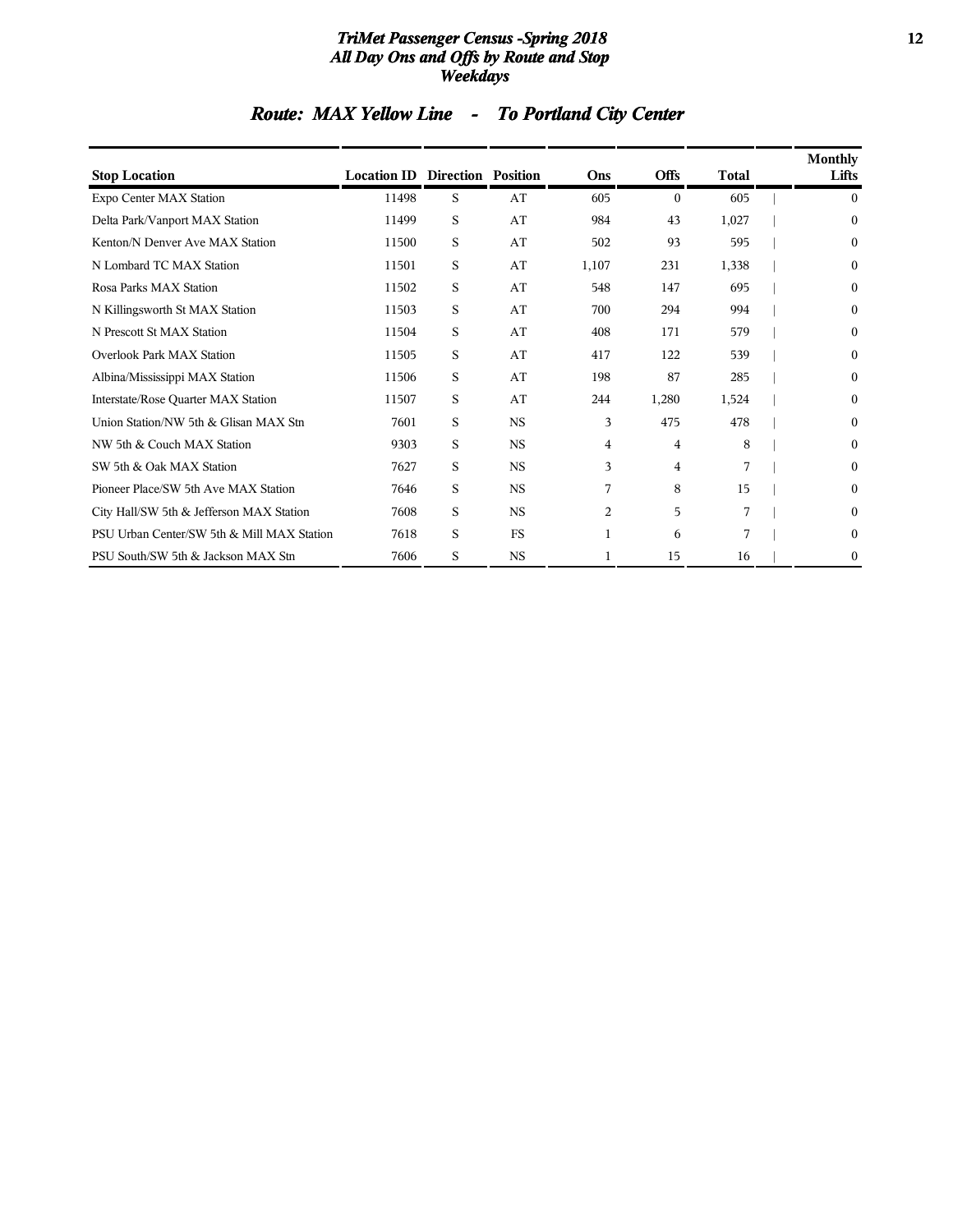#### *TriMet Passenger Census -Spring 2018* **13** *All Day Ons and Offs by Route and Stop Weekdays*

| <b>Stop Location</b>            | <b>Location ID Direction Position</b> |   |    | Ons      | Offs | Total | Monthly<br>Lifts |
|---------------------------------|---------------------------------------|---|----|----------|------|-------|------------------|
| <b>Beaverton TC WES Station</b> | 13066                                 |   | AT | 620      | 0    | 620   | $\mathbf{0}$     |
| Hall/Nimbus WES Station         | 13067                                 |   | AT | 48       | 68   | 116   | $\mathbf{0}$     |
| Tigard TC WES Station           | 13068                                 | S | AT | 80       | 188  | 268   | $\theta$         |
| Tualatin WES Station            | 13069                                 |   | AT | 30       | 196  | 226   | $\theta$         |
| Wilsonville WES Station         | 13070                                 |   | AT | $\theta$ | 325  | 325   | $\theta$         |

### *Route: WES Commuter Rail - To Wilsonville*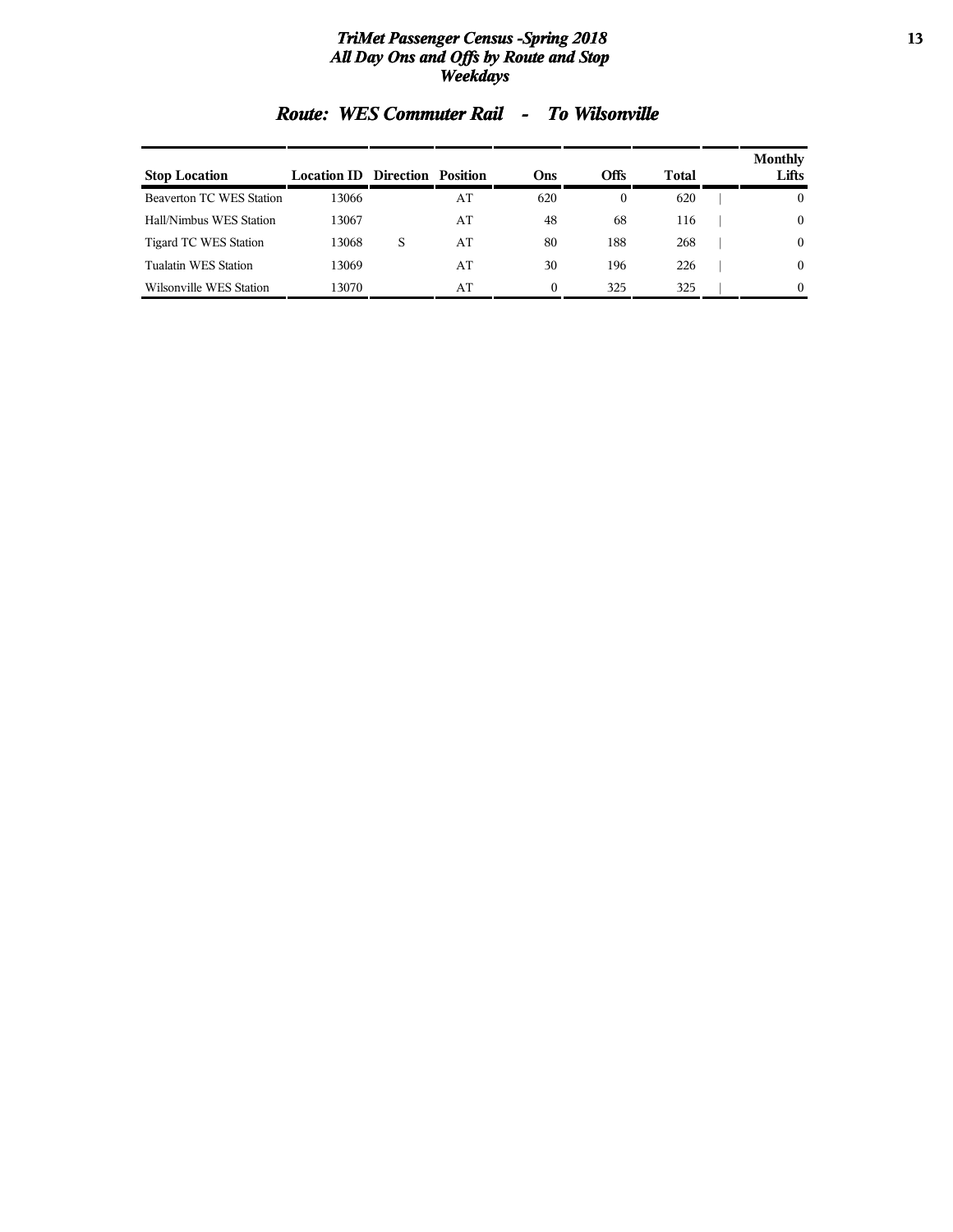#### *TriMet Passenger Census -Spring 2018* **14** *All Day Ons and Offs by Route and Stop Weekdays*

| <b>Stop Location</b>            | <b>Location ID</b> | Direction Position |    | Ons | <b>Offs</b> | Total | Monthly<br>Lifts |
|---------------------------------|--------------------|--------------------|----|-----|-------------|-------|------------------|
| Wilsonville WES Station         | 13070              |                    | AT | 298 | 0           | 298   | 0                |
| Tualatin WES Station            | 13069              |                    | AT | 204 | 26          | 230   | $\mathbf{0}$     |
| Tigard TC WES Station           | 13073              | N                  | AT | 212 | 71          | 283   | $\theta$         |
| Hall/Nimbus WES Station         | 13067              |                    | AT | 86  | 47          | 133   | $\theta$         |
| <b>Beaverton TC WES Station</b> | 13066              |                    | AT |     | 657         | 658   | $\theta$         |

### *Route: WES Commuter Rail - To Beaverton*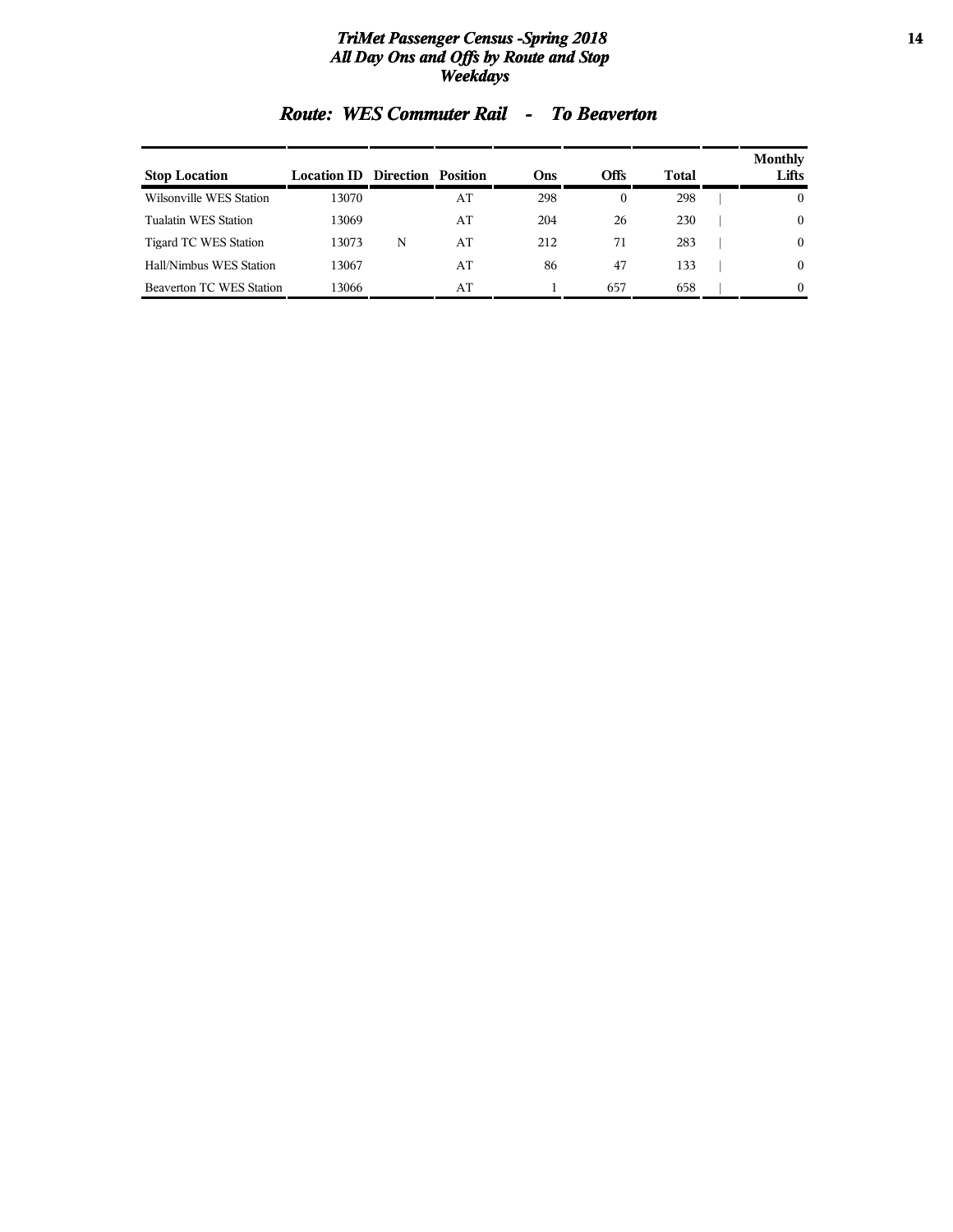#### *TriMet Passenger Census -Spring 2018* **15** *All Day Ons and Offs by Route and Stop Weekdays*

# *Route: 1-Vermont - To Vermont & Shattuck and Maplewood*

| <b>Stop Location</b>     | <b>Location ID Direction Position</b> |   |             | Ons              | <b>Offs</b>      | Total            | <b>Monthly</b><br>Lifts |
|--------------------------|---------------------------------------|---|-------------|------------------|------------------|------------------|-------------------------|
| SW Broadway & W Burnside | 13170                                 | N | <b>NS</b>   | 2                | $\boldsymbol{0}$ | 2                | $\mathbf{1}$            |
| SW 5th & Pine            | 7631                                  | S | <b>OP</b>   | 22               | 1                | 23               | 1                       |
| SW 5th & Morrison        | 7625                                  | S | <b>NS</b>   | 27               | $\mathbf{1}$     | 28               | $\overline{0}$          |
| SW 5th & Madison         | 7612                                  | S | NS          | 20               | 2                | 22               | 1                       |
| SW 5th & Market          | 7616                                  | S | <b>NS</b>   | 14               | 3                | 17               | $\overline{0}$          |
| SW 5th & Hall            | 10491                                 | S | <b>NS</b>   | 12               | 2                | 14               | $\overline{0}$          |
| SW 5th & Broadway        | 7588                                  | S | NS.         | 2                | $\boldsymbol{0}$ | 2                | $\overline{0}$          |
| SW 5th & Caruthers       | 7591                                  | S | <b>FS</b>   | 1                | 1                | 2                | $\overline{0}$          |
| SW Barbur & Hooker       | 175                                   | S | <b>NS</b>   | 2                | 1                | 3                | 0                       |
| SW Barbur & Woods        | 198                                   | S | <b>OP</b>   | $\overline{0}$   | $\mathbf{0}$     | $\mathbf{0}$     | $\overline{0}$          |
| SW Barbur & Whitaker     | 196                                   | S | <b>OP</b>   | 2                | 1                | 3                | $\overline{0}$          |
| SW Barbur & Pennoyer     | 185                                   | S | <b>OP</b>   | $\boldsymbol{0}$ | $\boldsymbol{0}$ | $\boldsymbol{0}$ | $\overline{0}$          |
| SW Barbur & Lane         | 176                                   | S | <b>NS</b>   | 0                | 1                | $\mathbf{1}$     | $\overline{0}$          |
| SW Barbur & Hamilton     | 173                                   | W | NS          | 2                | 4                | 6                | 0                       |
| 4900 Block SW Barbur     | 155                                   | S | <b>OP</b>   | 1                | 2                | 3                | $\overline{0}$          |
| SW Barbur & Capitol Hwy  | 188                                   | S | <b>FS</b>   | $\overline{0}$   | $\mathbf{0}$     | $\mathbf{0}$     | $\overline{0}$          |
| SW Barbur & Parkhill Dr  | 181                                   | S | FS          | $\boldsymbol{0}$ | $\boldsymbol{0}$ | 0                | $\overline{0}$          |
| SW Barbur & 3rd          | 207                                   | W | <b>NS</b>   | 2                | 7                | 9                | $\overline{0}$          |
| SW Barbur & Terwilliger  | 191                                   | W | FS          | 1                | 6                | 7                | $\overline{0}$          |
| SW Barbur & Bertha       | 199                                   | W | FS          | 10               | 6                | 16               | 1                       |
| SW Bertha & Chestnut     | 9033                                  | N | NS.         | 11               | 5                | 16               | $\overline{0}$          |
| SW Chestnut & 14th       | 1056                                  | N | NS.         | 4                | 2                | 6                | $\overline{0}$          |
| SW Chestnut & 12th Dr    | 12467                                 | N | <b>NS</b>   | 3                | 1                | 4                | $\overline{0}$          |
| SW Vermont & Chestnut    | 6026                                  | W | <b>OP</b>   | 26               | 8                | 34               | 0                       |
| SW Vermont & 13th        | 6032                                  | W | <b>OP</b>   | $\mathbf{1}$     | 1                | 2                | $\overline{0}$          |
| SW Vermont & Bertha      | 6024                                  | W | <b>FS</b>   | 1                | 5                | 6                | $\overline{0}$          |
| 2200 Block SW Vermont    | 6018                                  | W | AT          | 0                | 3                | 3                | $\mathbf{0}$            |
| SW Vermont & 24th        | 6034                                  | W | <b>FS</b>   | $\boldsymbol{0}$ | 1                | 1                | $\mathbf{0}$            |
| SW Capitol & 26th        | 966                                   | W | FS          | 3                | 5                | 8                | $\mathbf{0}$            |
| SW Vermont & 30th        | 6035                                  | W | $_{\rm NS}$ | 0                | 1                | 1                | $\boldsymbol{0}$        |
| SW Vermont & 32nd        | 6037                                  | W | $_{\rm FS}$ | 0                | 1                | 1                | $\overline{0}$          |
| SW Vermont & 34th        | 13768                                 | W | FS          | $\mathbf{1}$     | 7                | 8                | 0                       |
| SW Vermont & 37th        | 6041                                  | W | NS          | $\mathbf{1}$     | 5                | 6                | $\boldsymbol{0}$        |
| SW Vermont & 42nd        | 6043                                  | W | OP.         | 0                | 1                | 1                | $\boldsymbol{0}$        |
| SW Vermont & Idaho Dr    | 6029                                  | W | FS          | 1                | 27               | 28               | $\overline{0}$          |
| SW Vermont & 45th        | 10467                                 | W | NS          | 0                | 2                | 2                | 0                       |
| SW Vermont & Idaho       | 6028                                  | W | NS          | 0                | 4                | 4                | 0                       |
| SW Vermont & 50th        | 6047                                  | W | NS          | 0                | 7                | 7                | $\boldsymbol{0}$        |
| SW Vermont & 52nd        | 6049                                  | W | OP.         | 0                | 4                | 4                | $\boldsymbol{0}$        |
| SW Vermont & 55th        | 6050                                  | W | <b>OP</b>   | 0                | 4                | 4                | $\overline{0}$          |
| 5700 Block SW Vermont    | 6019                                  | W | <b>OP</b>   | 0                | 1                | 1                | $\overline{0}$          |
| SW Vermont & 60th        | 6051                                  | W | <b>OP</b>   | 0                | 11               | 11               | 1                       |
| SW Vermont & 63rd        | 6052                                  | W | OP.         | 0                | 1                | 1                | 0                       |
| SW Vermont & Shattuck    | 6030                                  | W | NS          | 0                | 3                | 3                | $\boldsymbol{0}$        |
| SW Shattuck & 63rd       | 5222                                  | Ε | FS          | 0                | 0                | 0                | $\boldsymbol{0}$        |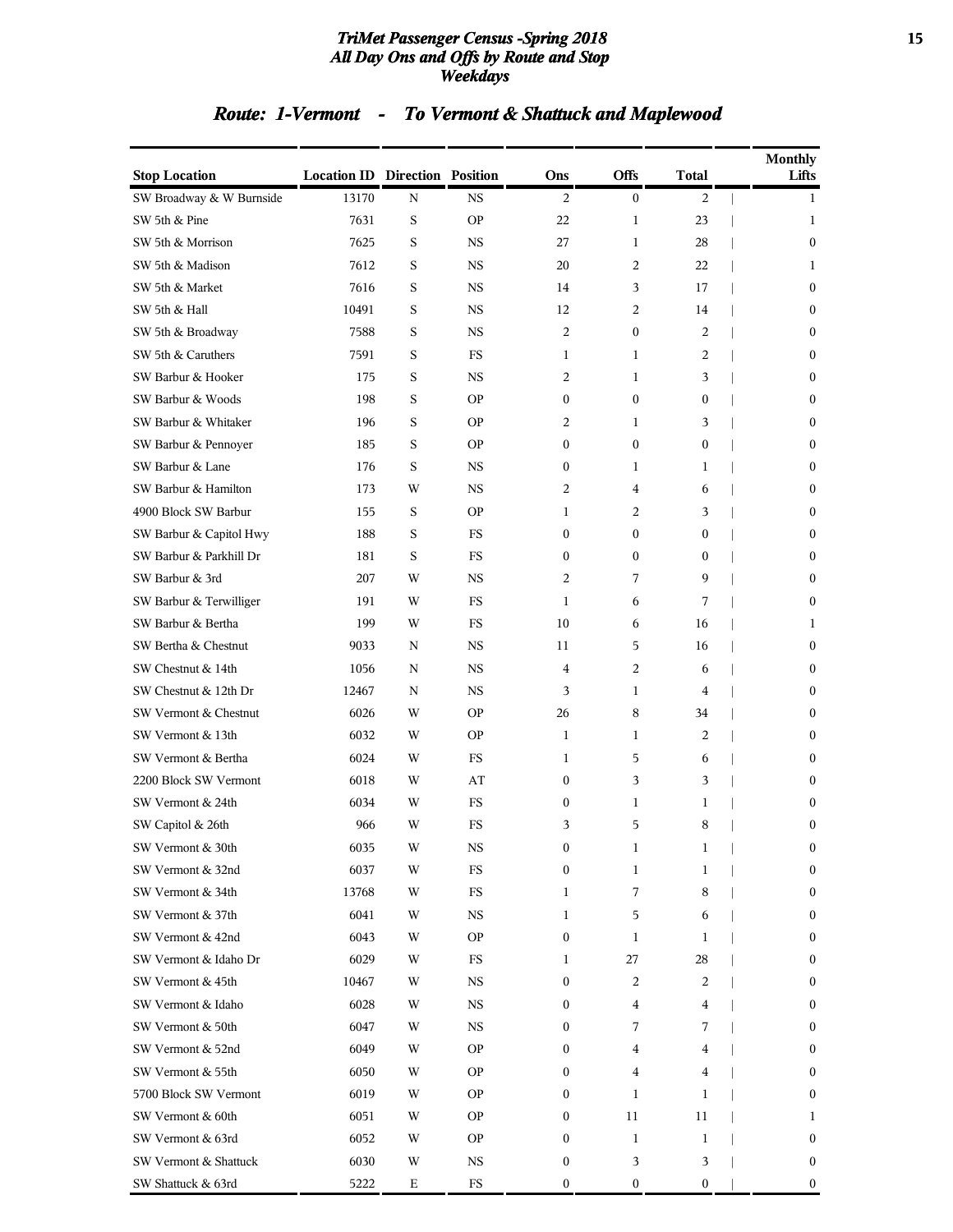#### *TriMet Passenger Census -Spring 2018* **16** *All Day Ons and Offs by Route and Stop Weekdays*

# *Route: 1-Vermont - To Vermont & Shattuck and Maplewood*

| <b>Stop Location</b>       | <b>Location ID Direction Position</b> |             |           | Ons          | <b>Offs</b> | <b>Total</b>   | <b>Monthly</b><br>Lifts |
|----------------------------|---------------------------------------|-------------|-----------|--------------|-------------|----------------|-------------------------|
| SW Shattuck & 60th         | 5221                                  | $\mathbf N$ | <b>NS</b> | $\mathbf{0}$ | 6           | 6              | $\mathbf{0}$            |
| SW Shattuck & 59th Ct      | 13703                                 | N           | <b>FS</b> | $\mathbf{0}$ | 4           | 4              | $\Omega$                |
| SW Cameron & Shattuck      | 863                                   | E           | <b>FS</b> | $\mathbf{0}$ | 2           | $\overline{c}$ | $\Omega$                |
| SW Cameron & 53rd          | 865                                   | E           | <b>NS</b> | $\mathbf{0}$ | 6           | 6              | $\Omega$                |
| SW Cameron & Fairvale Ct   | 862                                   | Ε           | <b>NS</b> | 0            | 4           | 4              | $\mathbf{0}$            |
| 4600 Block SW Cameron      | 861                                   | E           | AT        | 0            | 1           | 1              | $\Omega$                |
| SW 45th & Flower Pl        | 7544                                  | S           | <b>FS</b> | $\mathbf{0}$ | 1           | 1              | $\mathbf{0}$            |
| SW 45th & Pendleton        | 7555                                  | S           | <b>NS</b> | 0            | 2           | $\overline{c}$ | $\Omega$                |
| SW 45th & Illinois         | 7549                                  | S           | <b>NS</b> | $\mathbf{0}$ | 1           | 1              | $\Omega$                |
| SW 45th & Vermont          | 7559                                  | S           | <b>NS</b> | $\theta$     | $\Omega$    | $\Omega$       | $\Omega$                |
| SW 45th & Vermont          | 10466                                 | S           | <b>FS</b> | 1            | 0           | 1              | $\theta$                |
| SW 45th & Nevada           | 9328                                  | S           | <b>NS</b> | 0            | 0           | $\bf{0}$       | $\mathbf{0}$            |
| SW 45th & Caldew           | 7540                                  | S           | <b>FS</b> | 0            | 0           | $\mathbf{0}$   | $\mathbf{0}$            |
| 7500 Block SW 45th         | 10801                                 | S           | AT        | 0            | 0           | 0              | $\mathbf{0}$            |
| SW Multnomah & 45th        | 4052                                  | W           | <b>FS</b> | 0            | 1           | 1              | $\Omega$                |
| SW 51st & Moss             | 7668                                  | N           | <b>NS</b> | $\mathbf{0}$ | 1           | 1              | $\Omega$                |
| SW 51st & Custer           | 7667                                  | N           | <b>NS</b> | $\mathbf{0}$ | 1           | 1              | $\Omega$                |
| SW 52nd & Maplewood School | 7698                                  | N           | AT        | 0            | 2           | 2              | $\Omega$                |
| SW 52nd & Nevada Ct        | 7700                                  | N           | <b>NS</b> | 0            | 1           | 1              | $\mathbf{0}$            |
| SW Nevada Ct & 54th        | 4104                                  | W           | <b>OP</b> | 0            | 1           | 1              | $\mathbf{0}$            |
| SW 55th & Texas            | 7728                                  | N           | <b>NS</b> | $\mathbf{0}$ | 1           | 1              | $\Omega$                |
| SW 55th & Vermont          | 7729                                  | N           | <b>NS</b> | 0            | $\Omega$    | $\Omega$       | $\Omega$                |
| SW Vermont & 52nd          | 6048                                  | E           | <b>NS</b> | $\mathbf{0}$ | 0           | $\mathbf{0}$   | $\Omega$                |
| SW Vermont & 50th          | 6046                                  | E           | <b>OP</b> | $\theta$     | $\Omega$    | $\Omega$       | $\Omega$                |
| SW Vermont & Idaho         | 6027                                  | E           | <b>OP</b> | 0            | $\Omega$    | $\Omega$       | $\Omega$                |
| SW Vermont & 45th          | 6045                                  | E           | <b>FS</b> | 6            | 3           | 9              | 1                       |
| SW Vermont & Idaho Dr      | 11789                                 | Ε           | <b>FS</b> | 0            | 2           | 2              | $\mathbf{0}$            |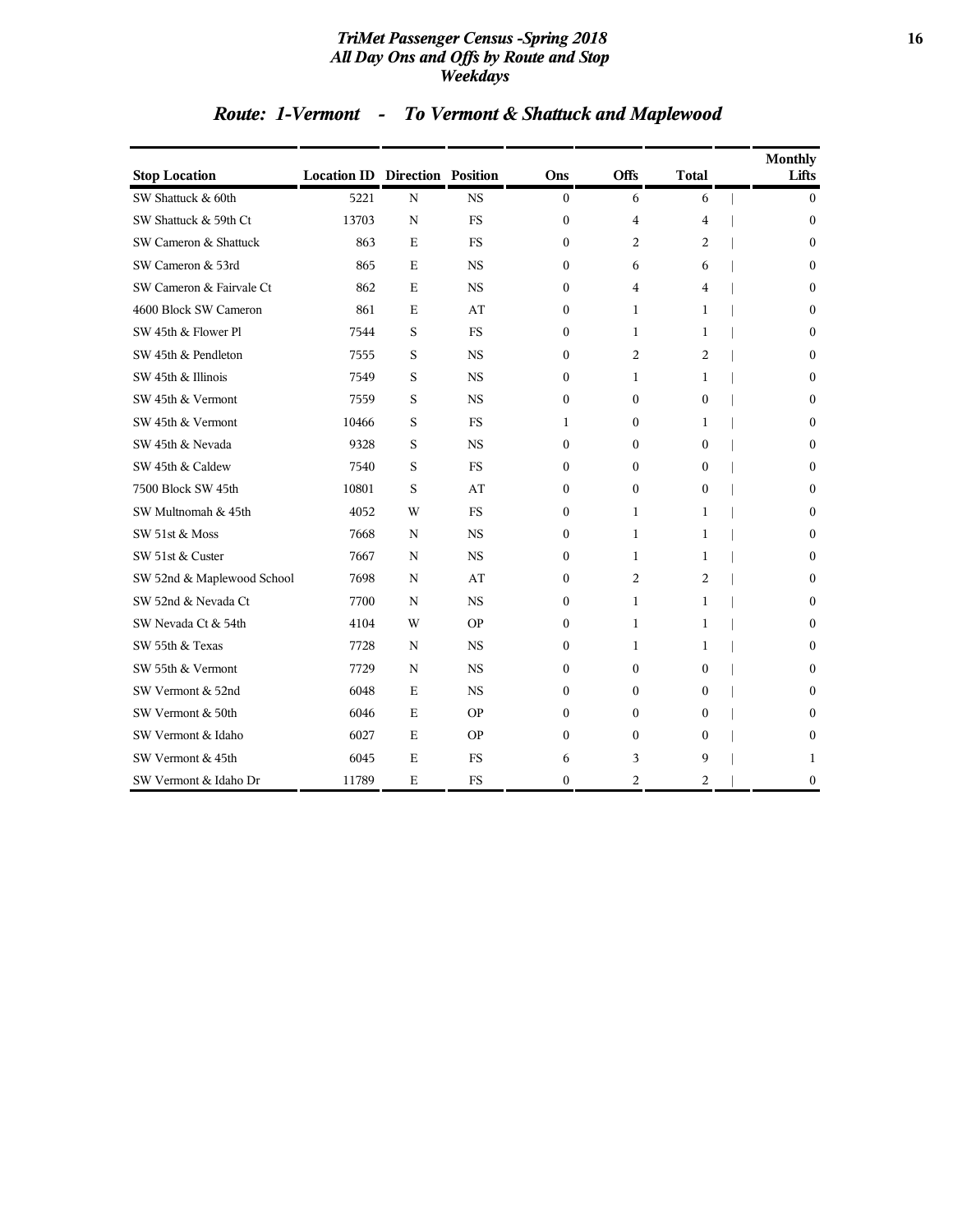#### *TriMet Passenger Census -Spring 2018* **17** *All Day Ons and Offs by Route and Stop Weekdays*

# *Route: 1-Vermont - To Portland City Center*

| <b>Stop Location</b>       | <b>Location ID Direction Position</b> |             |                        | Ons            | Offs             | Total        | <b>Monthly</b><br>Lifts |
|----------------------------|---------------------------------------|-------------|------------------------|----------------|------------------|--------------|-------------------------|
| SW Vermont & Idaho Dr      | 6029                                  | W           | FS                     | 7              | $\mathbf{0}$     | 7            | 3                       |
| SW 45th & Vermont          | 10466                                 | S           | FS                     | 1              | $\boldsymbol{0}$ | 1            | $\boldsymbol{0}$        |
| SW 45th & Nevada           | 9328                                  | S           | <b>NS</b>              | $\mathbf{0}$   | $\mathbf{0}$     | 0            | $\mathbf{0}$            |
| SW 45th & Caldew           | 7540                                  | S           | FS                     | $\mathbf{0}$   | $\boldsymbol{0}$ | $\mathbf{0}$ | $\mathbf{0}$            |
| 7500 Block SW 45th         | 10801                                 | S           | AT                     | $\mathbf{0}$   | $\boldsymbol{0}$ | $\mathbf{0}$ | $\mathbf{0}$            |
| SW Multnomah & 45th        | 4052                                  | W           | <b>FS</b>              | 2              | $\boldsymbol{0}$ | 2            | $\mathbf{0}$            |
| SW 51st & Moss             | 7668                                  | N           | <b>NS</b>              | 1              | $\boldsymbol{0}$ | 1            | 1                       |
| SW 51st & Custer           | 7667                                  | N           | <b>NS</b>              | 2              | $\boldsymbol{0}$ | 2            | 1                       |
| SW 52nd & Maplewood School | 7698                                  | N           | AT                     | 3              | $\boldsymbol{0}$ | 3            | $\mathbf{0}$            |
| SW 52nd & Nevada Ct        | 7700                                  | N           | <b>NS</b>              | 4              | $\boldsymbol{0}$ | 4            | 1                       |
| SW Nevada Ct & 54th        | 4104                                  | W           | <b>OP</b>              | 3              | $\boldsymbol{0}$ | 3            | $\mathbf{0}$            |
| SW 55th & Texas            | 7728                                  | N           | <b>NS</b>              | 3              | $\boldsymbol{0}$ | 3            | 1                       |
| SW 55th & Vermont          | 7729                                  | N           | <b>NS</b>              | 2              | $\boldsymbol{0}$ | 2            | $\mathbf{0}$            |
| 5700 Block SW Vermont      | 6019                                  | W           | <b>OP</b>              | $\mathbf{0}$   | $\boldsymbol{0}$ | $\mathbf{0}$ | $\mathbf{0}$            |
| SW Vermont & 60th          | 6051                                  | W           | <b>OP</b>              | 12             | 1                | 13           | 1                       |
| SW Vermont & 63rd          | 6052                                  | W           | <b>OP</b>              | 1              | $\boldsymbol{0}$ | 1            | $\mathbf{0}$            |
| SW Vermont & Shattuck      | 6030                                  | W           | <b>NS</b>              | 3              | $\boldsymbol{0}$ | 3            | $\mathbf{0}$            |
| SW Shattuck & 63rd         | 5222                                  | Ε           | <b>FS</b>              | $\mathbf{0}$   | $\boldsymbol{0}$ | 0            | $\mathbf{0}$            |
| SW Shattuck & 60th         | 5221                                  | N           | <b>NS</b>              | 5              | $\boldsymbol{0}$ | 5            | $\mathbf{0}$            |
| SW Shattuck & 59th Ct      | 13703                                 | N           | FS                     | 3              | $\boldsymbol{0}$ | 3            | $\mathbf{0}$            |
| SW Cameron & Shattuck      | 863                                   | Ε           | FS                     | 2              | $\boldsymbol{0}$ | 2            | $\mathbf{0}$            |
| SW Cameron & 53rd          | 865                                   | Ε           | <b>NS</b>              | 8              | $\boldsymbol{0}$ | 8            | $\mathbf{0}$            |
| SW Cameron & Fairvale Ct   | 862                                   | Ε           | <b>NS</b>              | 3              | $\boldsymbol{0}$ | 3            | $\mathbf{0}$            |
| 4600 Block SW Cameron      | 861                                   | Ε           | AT                     | $\mathbf{0}$   | $\boldsymbol{0}$ | $\mathbf{0}$ | $\mathbf{0}$            |
| SW 45th & Flower Pl        | 7544                                  | S           | FS                     | $\mathbf{0}$   | $\boldsymbol{0}$ | $\mathbf{0}$ | $\mathbf{0}$            |
| SW 45th & Pendleton        | 7555                                  | S           | <b>NS</b>              | 5              | $\boldsymbol{0}$ | 5            | $\mathbf{0}$            |
| SW 45th & Illinois         | 7549                                  | S           | <b>NS</b>              | 8              | $\boldsymbol{0}$ | 8            | $\mathbf{0}$            |
| SW Vermont & 45th          | 6045                                  | Ε           | FS                     | 23             | $\boldsymbol{0}$ | 23           | 1                       |
| SW Vermont & Idaho Dr      | 11789                                 | E           | FS                     | 8              | $\boldsymbol{0}$ | 8            | 1                       |
| SW Vermont & 37th          | 6042                                  | Ε           | NS                     | 4              | 1                | 5            | 0                       |
| SW Vermont & 34th          | 13769                                 | $\mathbf E$ | $_{\rm FS}$            | 5              | 3                | 8            | 1                       |
| SW Vermont & 30th          | 6036                                  | $\mathbf E$ | $_{\rm NS}$            | 2              | 1                | 3            | $\bf{0}$                |
| SW Capitol & Vermont       | 6023                                  | Ε           | $_{\rm FS}$            | 1              | 1                | 2            | $\boldsymbol{0}$        |
| SW Capitol & 26th          | 965                                   | $\mathbf E$ | $_{\rm FS}$            | 7              | 4                | 11           | $\bf{0}$                |
| SW Vermont & Capitol Hwy   | 6031                                  | Ε           | $_{\rm FS}$            | 1              | $\boldsymbol{0}$ | 1            | 0                       |
| 1900 Block SW Vermont      | 6017                                  | $\mathbf E$ | AT                     | 5              | $\boldsymbol{0}$ | 5            | $\bf{0}$                |
| SW Vermont & Bertha        | 6022                                  | $\mathbf E$ | $_{\rm NS}$            | 9              | $\boldsymbol{0}$ | 9            | 0                       |
| SW Vermont & 13th          | 6033                                  | Ε           | $_{\rm FS}$            | 2              | 3                | 5            | $\boldsymbol{0}$        |
| SW Vermont & Chestnut      | 6025                                  | $\mathbf E$ | $_{\rm NS}$            | 4              | 49               | 53           | $\bf{0}$                |
| SW Chestnut & 12th         | 1053                                  | $\mathbf S$ | $_{\rm NS}$            | 2              | $\bf{0}$         | 2            | 0                       |
| SW Chestnut & Bertha       | 1051                                  | W           | $_{\rm NS}$            | 10             | 1                | 11           | $\bf{0}$                |
| 1400 Block SW Bertha       | 467                                   | $\mathbf E$ | $\mathbf{A}\mathbf{T}$ | 4              | 1                | 5            | 0                       |
| SW Bertha & Barbur         | 11211                                 | $\mathbf E$ | $_{\rm NS}$            | $\overline{4}$ | 6                | 10           | $\boldsymbol{0}$        |
| SW Barbur & Terwilliger    | 193                                   | $\mathbf E$ | ${\rm FS}$             | 13             | 2                | 15           | 0                       |
| SW Barbur & 2nd            | 203                                   | N           | $_{\rm NS}$            | 10             | 1                | 11           | $\boldsymbol{0}$        |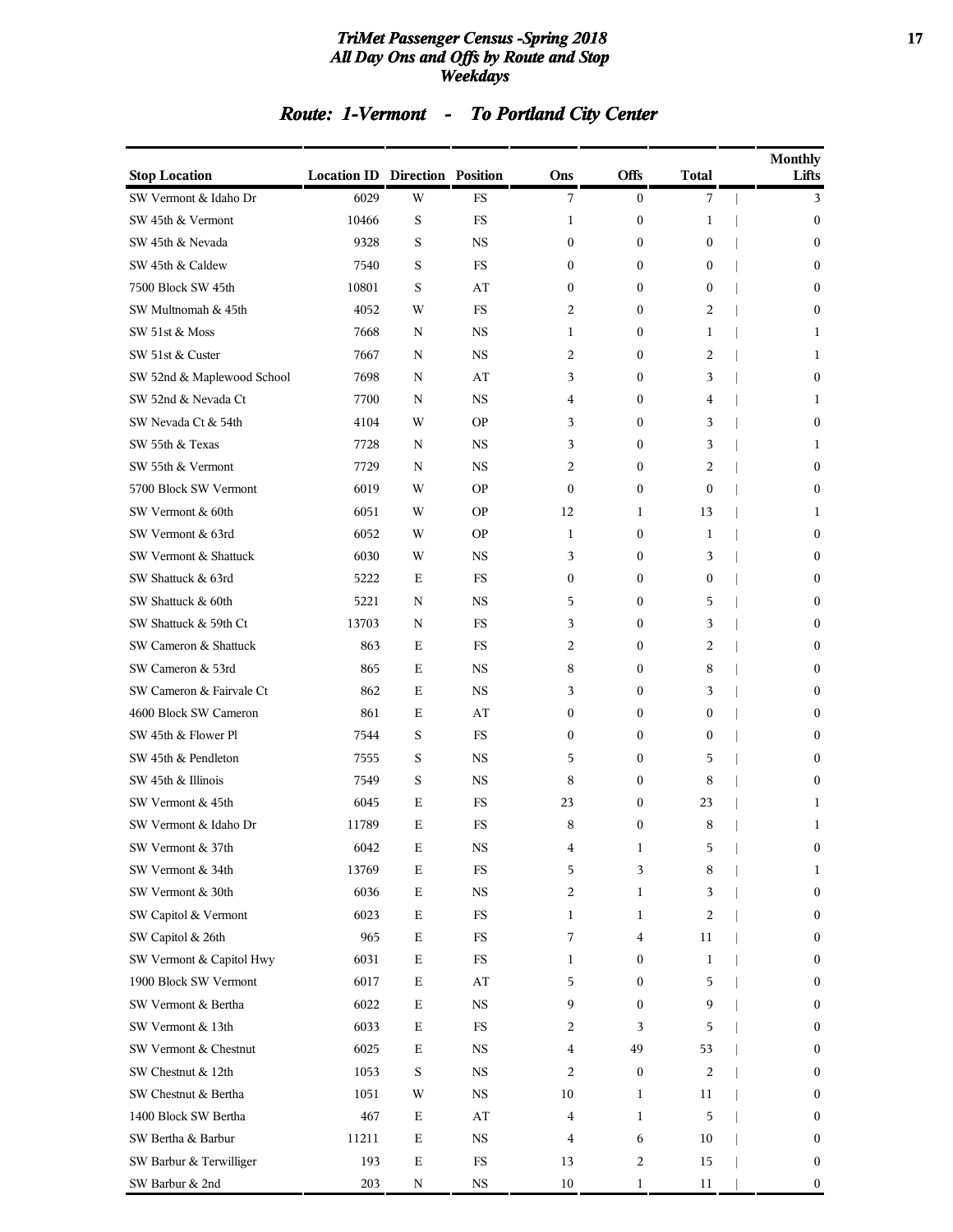#### *TriMet Passenger Census -Spring 2018* **18** *All Day Ons and Offs by Route and Stop Weekdays*

| <b>Stop Location</b>           | <b>Location ID Direction Position</b> |             |             | Ons            | <b>Offs</b>  | <b>Total</b> | Monthly<br>Lifts |
|--------------------------------|---------------------------------------|-------------|-------------|----------------|--------------|--------------|------------------|
| SW Barbur & Parkhill           | 182                                   | N           | <b>FS</b>   | $\Omega$       | $\mathbf{0}$ | $\mathbf{0}$ | $\mathbf{0}$     |
| SW Barbur & Slavin/Capitol Hwy | 189                                   | N           | <b>OP</b>   | $\theta$       | $\theta$     | $\Omega$     | $\mathbf{0}$     |
| 4900 Block SW Barbur           | 156                                   | N           | AT          | 6              | $\Omega$     | 6            | 0                |
| SW Barbur & Hamilton           | 172                                   | N           | <b>FS</b>   | 6              | 2            | 8            | 0                |
| SW Barbur & Lane               | 177                                   | $\mathbf N$ | <b>OP</b>   | $\overline{4}$ | 1            | 5            | $\boldsymbol{0}$ |
| SW Barbur & Pennoyer           | 186                                   | $\mathbf N$ | <b>FS</b>   | 1              | $\Omega$     |              | 0                |
| SW Barbur & Whitaker           | 195                                   | N           | <b>FS</b>   | 3              |              | 4            | 0                |
| SW Barbur & Woods              | 197                                   | N           | <b>NS</b>   |                |              | 2            | 0                |
| SW Barbur & Hooker             | 174                                   | N           | $_{\rm NS}$ | 3              | 2            | 5            | 0                |
| SW Broadway & 5th              | 654                                   | W           | <b>NS</b>   | 1              | 8            | 9            | 0                |
| SW 6th & Market                | 7772                                  | N           | <b>NS</b>   | 2              | 29           | 31           |                  |
| SW 6th & Jefferson             | 7765                                  | N           | <b>NS</b>   | 3              | 27           | 30           |                  |
| SW 6th & Yamhill               | 7807                                  | N           | <b>NS</b>   | $\overline{4}$ | 43           | 47           | 3                |
| SW 6th & Oak                   | 7782                                  | $\mathbf N$ | $_{\rm NS}$ | $\mathbf{1}$   | 28           | 29           |                  |
| SW Broadway & W Burnside       | 13170                                 | N           | <b>NS</b>   | 2              | 10           | 12           | 0                |

# *Route: 1-Vermont - To Portland City Center*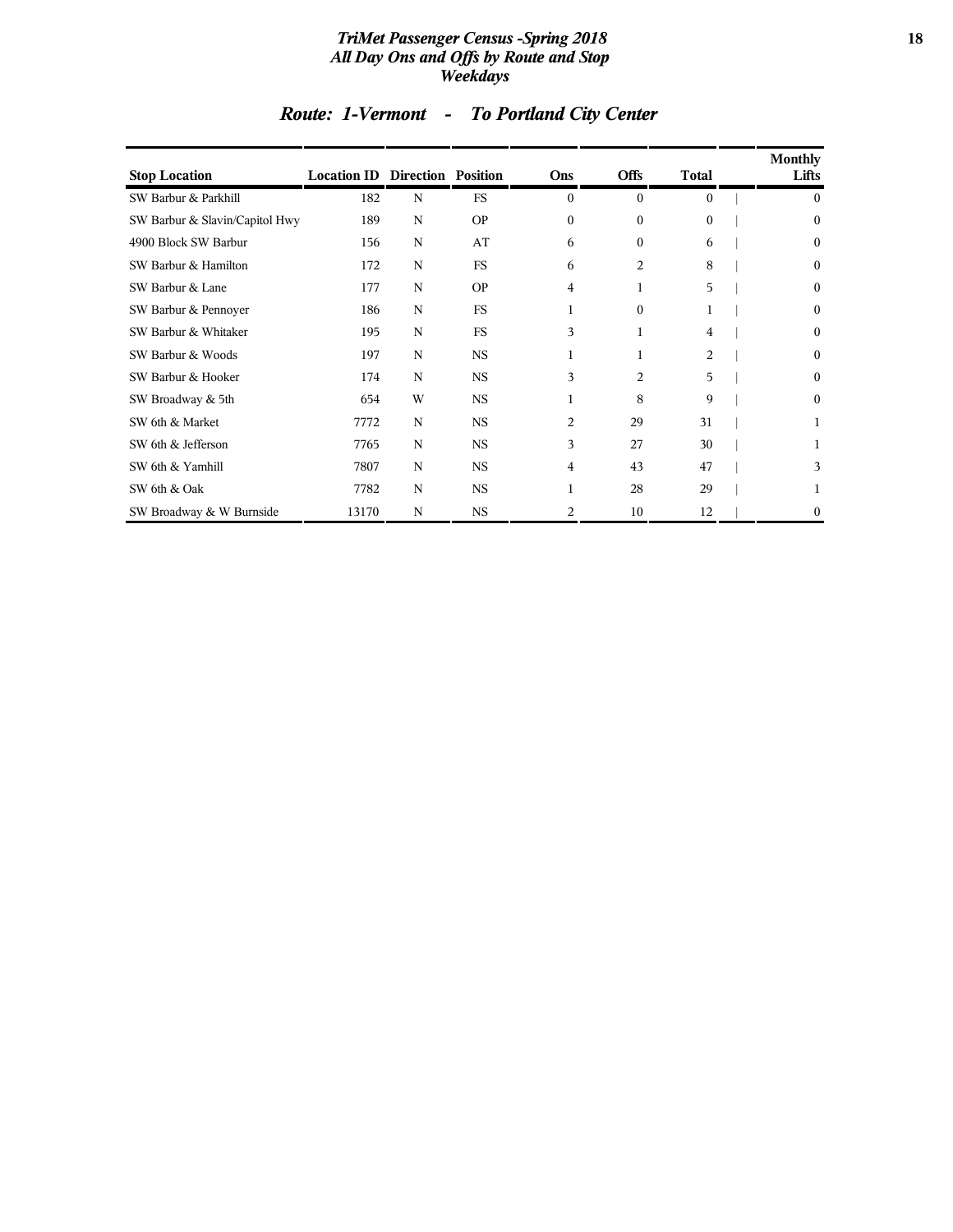#### *TriMet Passenger Census -Spring 2018* **19** *All Day Ons and Offs by Route and Stop Weekdays*

| <b>Stop Location</b>       | <b>Location ID Direction Position</b> |             |           | Ons | <b>Offs</b>    | <b>Total</b> | <b>Monthly</b><br>Lifts |
|----------------------------|---------------------------------------|-------------|-----------|-----|----------------|--------------|-------------------------|
| N Richmond & Syracuse      | 4818                                  | S           | NS        | 182 | 2              | 184          | 102                     |
| N Richmond & Syracuse      | 4817                                  | N           | NS        | 16  | 3              | 19           | 9                       |
| N Lombard & John           | 3509                                  | W           | <b>NS</b> | 49  | 2              | 51           | 7                       |
| N Lombard & Baltimore      | 8480                                  | N           | <b>NS</b> | 55  | 5              | 60           | 29                      |
| N Lombard & St Louis       | 13877                                 | N           | NS        | 65  | 5              | 70           | 26                      |
| N St Louis & Central       | 11936                                 | Ε           | <b>NS</b> | 10  | 2              | 12           | 16                      |
| N St Louis & Smith         | 5376                                  | Ε           | <b>NS</b> | 9   | $\overline{c}$ | 11           | 1                       |
| N St Louis & New York      | 5373                                  | Ε           | NS        | 10  | 4              | 14           | $\mathbf{0}$            |
| N Fessenden & Seneca       | 11007                                 | E           | <b>FS</b> | 69  | 17             | 86           | 17                      |
| N Fessenden & Richmond     | 1714                                  | E           | FS        | 77  | 21             | 98           | 10                      |
| N Fessenden & Allegheny    | 1699                                  | E           | FS        | 27  | 5              | 32           | 2                       |
| N Fessenden & Tioga        | 10614                                 | E           | <b>NS</b> | 23  | 5              | 28           | 3                       |
| N Fessenden & Burr         | 1703                                  | Ε           | NS        | 140 | 41             | 181          | 10                      |
| N Fessenden & Midway       | 1712                                  | E           | <b>FS</b> | 55  | 20             | 75           | 1                       |
| N Fessenden & Columbia Way | 1707                                  | E           | FS        | 170 | 24             | 194          | 8                       |
| N Fessenden & Geneva       | 1709                                  | E           | FS        | 64  | 24             | 88           | 9                       |
| N Fessenden & Van Houten   | 1722                                  | E           | <b>NS</b> | 47  | 19             | 66           | 3                       |
| N Fessenden & Portsmouth   | 1720                                  | Ε           | NS        | 15  | 7              | 22           | $\mathbf{0}$            |
| N Fessenden & Haven        | 12726                                 | E           | <b>NS</b> | 134 | 84             | 218          | 5                       |
| N Trenton & Dwight         | 12750                                 | E           | NS        | 187 | 116            | 303          | 84                      |
| N Trenton & Alaska         | 40                                    | Ε           | NS        | 66  | 20             | 86           | 46                      |
| N Alaska & Foss            | 44                                    | E           | <b>OP</b> | 19  | 16             | 35           | 19                      |
| N Alaska & Chautauqua Pl   | 42                                    | Ε           | <b>OP</b> | 38  | 16             | 54           | 6                       |
| N Alaska & Chautauqua      | 41                                    | E           | <b>NS</b> | 40  | 10             | 50           | $\mathbf{1}$            |
| N Chautauqua & Washburne   | 1046                                  | S           | <b>OP</b> | 3   | 1              | 4            | $\mathbf{0}$            |
| N Chautauqua & Willis      | 1050                                  | S           | NS        | 13  | 7              | 20           | 4                       |
| N Willis & Washburne       | 6388                                  | Ε           | <b>NS</b> | 11  | 13             | 24           | $\mathbf{0}$            |
| N Willis & Wabash          | 6386                                  | Ε           | NS        | 18  | 8              | 26           | 6                       |
| N Willis & Emerald         | 6377                                  | E           | <b>NS</b> | 19  | 13             | 32           | 1                       |
| N Willis & Peninsular      | 6383                                  | Ε           | NS        | 22  | 18             | 40           | 3                       |
| N Peninsular & Halleck     | 4435                                  | $\mathbf S$ | NS        | 12  | 11             | 23           | 3                       |
| N Halleck & Delaware       | 2316                                  | $\mathbf E$ | NS        | 14  | $10\,$         | 24           | $\mathbf{1}$            |
| N Kilpatrick & Brandon     | 3219                                  | Ε           | NS        | 8   | 13             | 21           | 4                       |
| N Kilpatrick & Denver      | 3222                                  | $\mathbf E$ | NS        | 57  | 71             | 128          | 27                      |
| N Denver & Watts           | 1304                                  | $\mathbf S$ | NS        | 8   | 3              | 11           | $\bf{0}$                |
| N Denver & Terry           | 1301                                  | $\mathbf S$ | NS        | 12  | 2              | 14           | 1                       |
| N Denver & Russet          | 1299                                  | $\mathbf S$ | <b>OP</b> | 7   | 17             | 24           | 8                       |
| N Lombard & Fenwick        | 3489                                  | Ε           | NS        | 31  | 33             | 64           | 15                      |
| N Lombard Transit Center   | 3506                                  | $\mathbf E$ | NS        | 229 | 371            | 600          | 147                     |
| N Lombard & Mississippi    | 3451                                  | Ε           | NS        | 12  | 7              | 19           | 3                       |
| N Albina & Lombard St      | 90                                    | $\mathbf S$ | FS        | 71  | 23             | 94           | 5                       |
| N Albina & Buffalo         | 81                                    | $\mathbf S$ | NS        | 19  | $\bf 4$        | 23           | 0                       |
| N Albina & Bryant          | 79                                    | $\mathbf S$ | NS        | 32  | 11             | 43           | $\mathbf{1}$            |
| N Albina & Dekum           | 83                                    | $\mathbf S$ | NS        | 28  | 16             | 44           | 33                      |
| N Albina & Rosa Parks Way  | 92                                    | $\mathbf S$ | FS        | 39  | 19             | 58           | 2                       |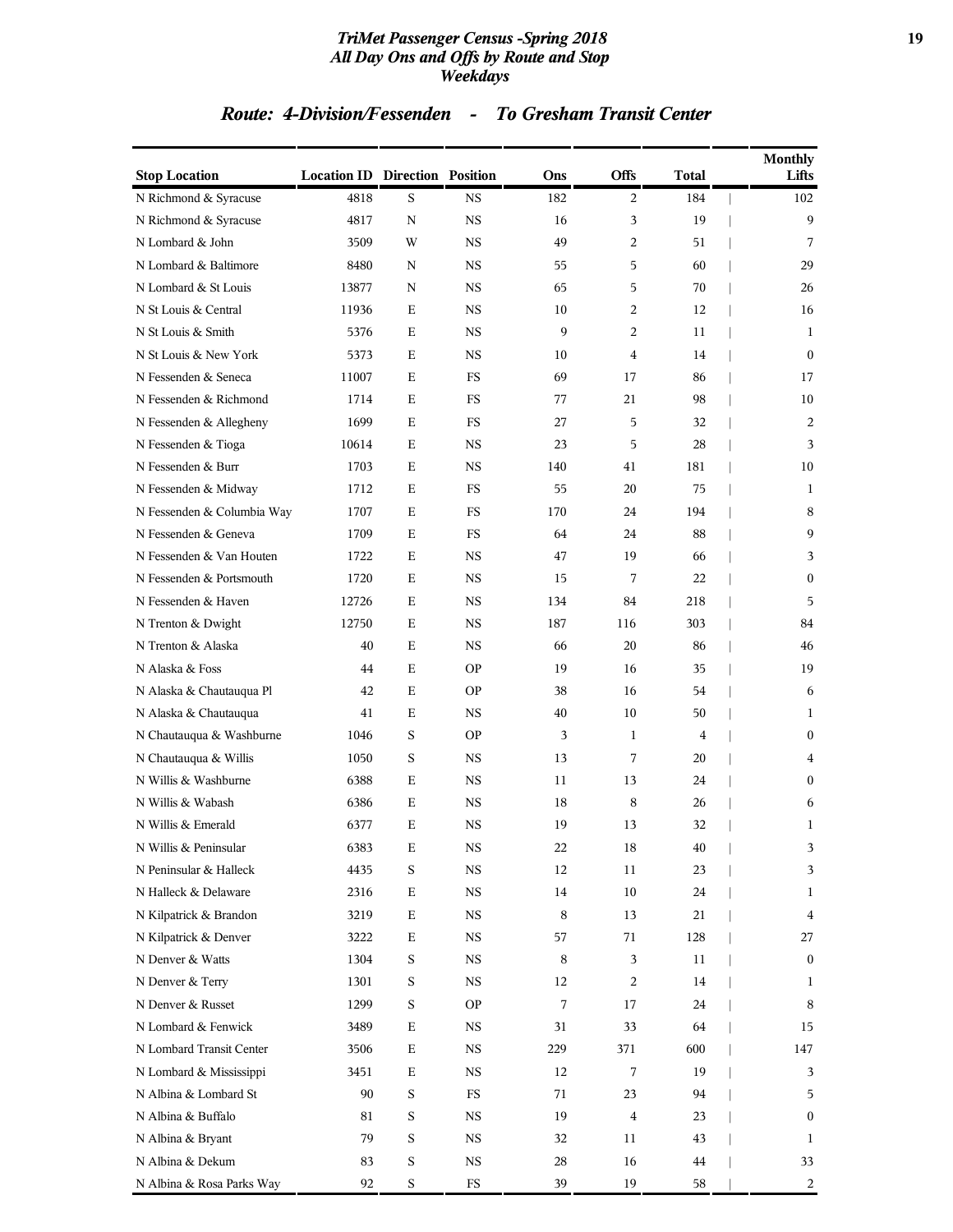#### *TriMet Passenger Census -Spring 2018* **20** *All Day Ons and Offs by Route and Stop Weekdays*

| <b>Stop Location</b>            | <b>Location ID Direction Position</b> |             |             | Ons | <b>Offs</b> | <b>Total</b> | <b>Monthly</b><br>Lifts |
|---------------------------------|---------------------------------------|-------------|-------------|-----|-------------|--------------|-------------------------|
| N Albina & Ainsworth            | 72                                    | S           | NS          | 49  | 24          | 73           | $\overline{4}$          |
| N Albina & Killingsworth        | 89                                    | $\rm S$     | ${\rm FS}$  | 317 | 241         | 558          | 72                      |
| N Albina & Sumner               | 95                                    | S           | <b>NS</b>   | 59  | 62          | 121          | 1                       |
| N Albina & Alberta              | 74                                    | $\rm S$     | FS          | 60  | $22\,$      | 82           | 9                       |
| N Albina & Blandena             | 77                                    | S           | FS          | 65  | 24          | 89           | 56                      |
| N Mississippi & Skidmore        | 3977                                  | S           | <b>NS</b>   | 33  | 22          | 55           | 7                       |
| N Mississippi & Mason           | 3967                                  | S           | <b>NS</b>   | 44  | 34          | 78           | 14                      |
| N Mississippi & Failing         | 3957                                  | S           | FS          | 137 | 69          | 206          | 12                      |
| Fremont & Borthwick             | 1837                                  | $\mathbf E$ | <b>NS</b>   | 7   | 19          | 26           | $\mathbf{0}$            |
| N Fremont & Kerby               | 10649                                 | Е           | FS          | 81  | 28          | 109          | 5                       |
| N Vancouver & Ivy               | 6000                                  | S           | <b>NS</b>   | 129 | 56          | 185          | 19                      |
| N Vancouver & Fargo             | 5984                                  | $\rm S$     | <b>OP</b>   | 43  | 13          | 56           | 24                      |
| N Vancouver & Stanton           | 6006                                  | S           | <b>NS</b>   | 121 | 58          | 179          | 91                      |
| N Vancouver & Knott             | 5997                                  | $\rm S$     | <b>NS</b>   | 38  | 16          | 54           | 16                      |
| N Vancouver & Russell           | 6003                                  | S           | FS          | 46  | 27          | 73           | 55                      |
| N Vancouver & Page              | 6001                                  | S           | <b>NS</b>   | 29  | 11          | 40           | 5                       |
| N Vancouver & Tillamook         | 6008                                  | S           | <b>NS</b>   | 21  | 9           | 30           | 4                       |
| N Vancouver & Weidler           | 6009                                  | S           | <b>NS</b>   | 38  | 54          | 92           | 25                      |
| Rose Quarter Transit Center     | 2592                                  | W           | AT          | 99  | 613         | 712          | 102                     |
| NW Glisan & 3rd                 | 9311                                  | W           | FS          | 23  | 77          | 100          | 13                      |
| NW 5th & Davis                  | 9301                                  | S           | <b>NS</b>   | 185 | 156         | 341          | 69                      |
| SW 5th & Pine                   | 7631                                  | S           | <b>OP</b>   | 213 | 220         | 433          | 60                      |
| SW 5th & Washington             | 7642                                  | S           | <b>NS</b>   | 286 | 175         | 461          | 60                      |
| SW 5th & Salmon                 | 7634                                  | $\rm S$     | $_{\rm NS}$ | 422 | 204         | 626          | 77                      |
| SW Madison & 4th                | 3639                                  | $\mathbf E$ | $_{\rm NS}$ | 257 | 86          | 343          | 35                      |
| SW Madison & 1st                | 3635                                  | $\mathbf E$ | <b>NS</b>   | 226 | 43          | 269          | 17                      |
| Hawthorne Bridge                | 2641                                  | $\mathbf E$ | AT          | 27  | 39          | 66           | 5                       |
| SE Hawthorne & 6th              | 2594                                  | $\mathbf E$ | <b>NS</b>   | 113 | 160         | 273          | 16                      |
| SE 7th & Clay                   | 7855                                  | $\rm S$     | <b>NS</b>   | 32  | 32          | 64           | 5                       |
| SE 7th & Harrison               | 7859                                  | S           | FS          | 42  | 64          | 106          | 13                      |
| SE 7th & Grant                  | 7857                                  | S           | NS          | 4   | 5           | 9            | $\boldsymbol{0}$        |
| SE Division & 12th              | 1375                                  | E           | $_{\rm NS}$ | 182 | 110         | 292          | 13                      |
| SE Division & 17th              | 1419                                  | Ε           | $_{\rm NS}$ | 22  | 42          | 64           | 3                       |
| SE Division & 20th              | 1435                                  | ${\bf E}$   | NS          | 83  | 114         | 197          | 14                      |
| SE Division & 23rd              | 1439                                  | Е           | NS          | 27  | 29          | 56           | 1                       |
| SE Division & 26th              | 1441                                  | Ε           | NS          | 56  | 66          | 122          | $\overline{\mathbf{4}}$ |
| SE Division & 28th Pl           | 1445                                  | Ε           | $_{\rm NS}$ | 31  | 43          | 74           | $\bf{0}$                |
| SE Division & 30th              | 1447                                  | Ε           | NS          | 14  | 49          | 63           | 2                       |
| SE Division & 32nd              | 1449                                  | Ε           | NS          | 26  | 57          | 83           | 2                       |
| SE Division & 34th              | 1451                                  | Ε           | NS          | 23  | 79          | 102          | 3                       |
| SE Division & 36th              | 13753                                 | Ε           | FS          | 31  | 95          | 126          | 10                      |
| SE Division & Cesar Chavez Blvd | 1458                                  | Ε           | $_{\rm NS}$ | 151 | 155         | 306          | 82                      |
| SE Division & 41st              | 1462                                  | Ε           | NS          | 32  | 51          | 83           | 17                      |
| SE Division & 42nd              | 13696                                 | ${\bf E}$   | <b>OP</b>   | 31  | 53          | 84           | 22                      |
| SE Division & 45th              | 1465                                  | Е           | $_{\rm FS}$ | 13  | 33          | 46           | 1                       |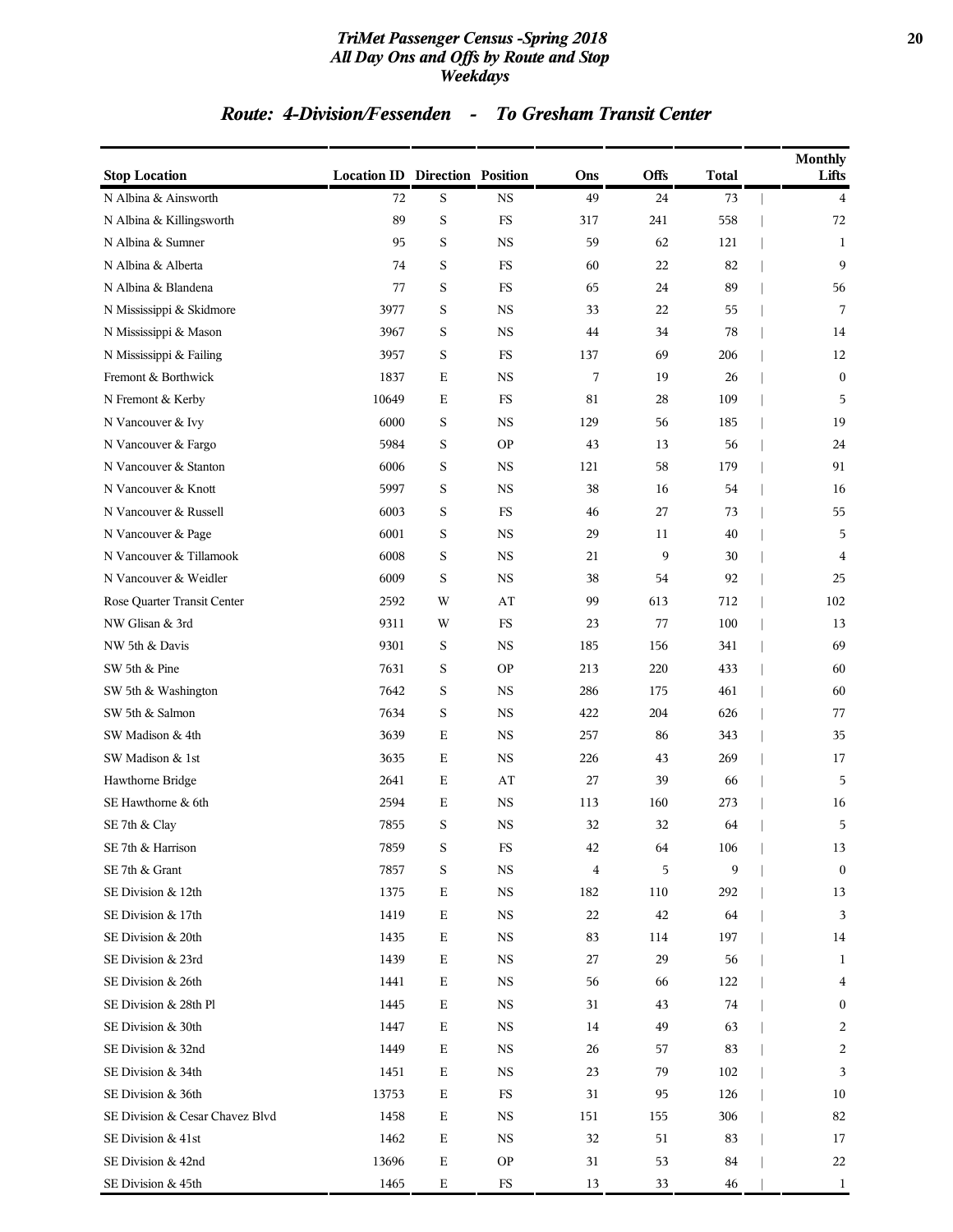#### *TriMet Passenger Census -Spring 2018* **21** *All Day Ons and Offs by Route and Stop Weekdays*

| <b>Stop Location</b>                     | <b>Location ID Direction Position</b> |             |             | Ons | Offs | <b>Total</b> | <b>Monthly</b><br>Lifts |
|------------------------------------------|---------------------------------------|-------------|-------------|-----|------|--------------|-------------------------|
| SE Division & 48th                       | 1467                                  | E           | $_{\rm NS}$ | 21  | 45   | 66           | $\overline{4}$          |
| SE Division & 49th                       | 13952                                 | $\mathbf E$ | FS          | 24  | 52   | 76           | 14                      |
| SE Division & 52nd                       | 1471                                  | Ε           | FS          | 117 | 67   | 184          | 20                      |
| SE Division & 55th                       | 1475                                  | Ε           | FS          | 102 | 49   | 151          | 10                      |
| SE Division & 60th                       | 1477                                  | Ε           | <b>OP</b>   | 21  | 64   | 85           | 10                      |
| SE Division & 64th                       | 1480                                  | $\mathbf E$ | <b>NS</b>   | 15  | 37   | 52           | 3                       |
| SE Division & 67th                       | 1483                                  | $\mathbf E$ | FS          | 33  | 51   | 84           | 16                      |
| SE Division & 71st                       | 1486                                  | Ε           | FS          | 12  | 41   | 53           | 3                       |
| 7300 Block SE Division                   | 1314                                  | Ε           | AT          | 16  | 36   | 52           | 8                       |
| SE Division & 76th                       | 1489                                  | Ε           | <b>OP</b>   | 15  | 69   | 84           | 4                       |
| SE Division & 79th                       | 1493                                  | $\mathbf E$ | <b>NS</b>   | 8   | 54   | 62           | 5                       |
| SE Division & 82nd                       | 1497                                  | $\mathbf E$ | FS          | 405 | 322  | 727          | 113                     |
| SE Division & 85th                       | 1500                                  | Ε           | <b>NS</b>   | 19  | 36   | 55           | 3                       |
| SE Division & 89th                       | 1503                                  | Ε           | FS          | 14  | 22   | 36           | 3                       |
| SE Division & 92nd                       | 1505                                  | Ε           | <b>NS</b>   | 21  | 41   | 62           | 5                       |
| SE Division & SE Division St MAX Station | 13297                                 | $\mathbf E$ | AT          | 334 | 98   | 432          | 63                      |
| SE Division & 96th                       | 8949                                  | $\mathbf E$ | <b>NS</b>   | 13  | 25   | 38           | 12                      |
| SE Division & 101st                      | 1359                                  | Ε           | <b>NS</b>   | 17  | 38   | 55           | 10                      |
| SE Division & 103rd                      | 1361                                  | Ε           | <b>NS</b>   | 7   | 17   | 24           | 1                       |
| SE Division & 105th                      | 1363                                  | Ε           | FS          | 6   | 15   | 21           | 2                       |
| SE Division & 109th                      | 1365                                  | $\mathbf E$ | <b>NS</b>   | 12  | 33   | 45           | 10                      |
| SE Division & 112th                      | 1368                                  | $\mathbf E$ | FS          | 32  | 74   | 106          | 29                      |
| SE Division & 116th                      | 1370                                  | $\mathbf E$ | <b>OP</b>   | 9   | 23   | 32           | 10                      |
| SE Division & 119th                      | 1373                                  | Ε           | FS          | 31  | 131  | 162          | 39                      |
| SE Division & 122nd                      | 1379                                  | Ε           | FS          | 201 | 181  | 382          | 109                     |
| SE Division & 125th                      | 1383                                  | $\mathbf E$ | <b>NS</b>   | 33  | 85   | 118          | 19                      |
| SE Division & 130th                      | 1386                                  | $\mathbf E$ | <b>NS</b>   | 47  | 100  | 147          | 32                      |
| SE Division & 131st                      | 1388                                  | Ε           | FS          | 10  | 41   | 51           | 1                       |
| SE Division & 136th                      | 1389                                  | Ε           | FS          | 47  | 113  | 160          | 35                      |
| SE Division & 138th                      | 1391                                  | Е           | NS          | 13  | 31   | 44           | 6                       |
| 14200 Block SE Division                  | 13881                                 | $\mathbf E$ | AT          | 16  | 52   | 68           | 3                       |
| SE Division & 145th                      | 1398                                  | $\mathbf E$ | $_{\rm FS}$ | 50  | 152  | 202          | 92                      |
| SE Division & 148th                      | 1400                                  | Е           | FS          | 69  | 59   | 128          | 36                      |
| SE Division & 151st                      | 1405                                  | $\mathbf E$ | FS          | 5   | 26   | 31           | 2                       |
| SE Division & 156th                      | 13471                                 | Ε           | OP          | 33  | 84   | 117          | 44                      |
| SE Division & 162nd                      | 1415                                  | $\mathbf E$ | $_{\rm FS}$ | 68  | 192  | 260          | 67                      |
| SE Division & 165th                      | 1417                                  | ${\bf E}$   | FS          | 12  | 17   | 29           | 14                      |
| SE Division & 168th                      | 1418                                  | Ε           | NS          | 21  | 59   | 80           | 68                      |
| SE Division & 174th                      | 1422                                  | $\mathbf E$ | NS          | 39  | 94   | 133          | 24                      |
| SE Division & 178th                      | 13878                                 | Ε           | OP          | 21  | 76   | 97           | 13                      |
| SE Division & 182nd                      | 1427                                  | $\mathbf E$ | $_{\rm FS}$ | 70  | 143  | 213          | 54                      |
| SE Division & 185th                      | 1429                                  | $\mathbf E$ | $_{\rm FS}$ | 5   | 16   | 21           | 4                       |
| SE Division & 190th                      | 1433                                  | Ε           | NS          | 6   | 25   | 31           | 11                      |
| 3100 Block NW Division                   | 1312                                  | $\mathbf E$ | AT          | 6   | 15   | 21           | 1                       |
| 2600 Block NW Division                   | 13880                                 | $\mathbf E$ | AT          | 14  | 18   | 32           | 3                       |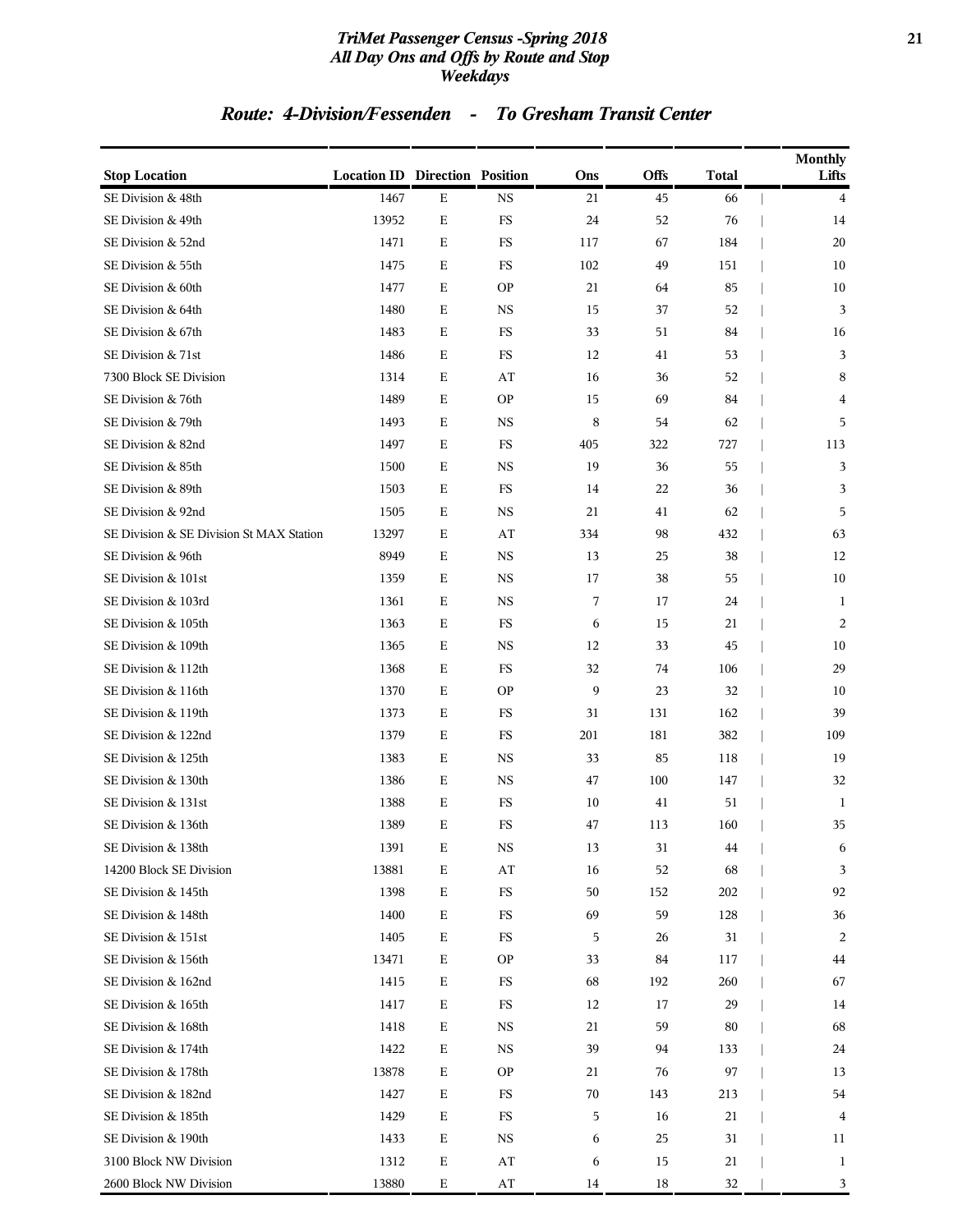#### *TriMet Passenger Census -Spring 2018* **22** *All Day Ons and Offs by Route and Stop Weekdays*

| <b>Stop Location</b>          | <b>Location ID Direction Position</b> |   |           | Ons            | <b>Offs</b> | <b>Total</b> | <b>Monthly</b><br>Lifts |
|-------------------------------|---------------------------------------|---|-----------|----------------|-------------|--------------|-------------------------|
| NW Division & Birdsdale       | 1321                                  | Е | <b>NS</b> | 11             | 16          | 27           |                         |
| NW Division & Riverview       | 1346                                  | E | <b>NS</b> | 3              | 6           | 9            | $\bf{0}$                |
| NW Division & Angeline        | 9426                                  | E | <b>NS</b> | $\overline{4}$ | 9           | 13           |                         |
| NW Division & Wallula         | 1357                                  | E | <b>FS</b> | 3              | 22          | 25           |                         |
| NW Division & Civic Dr        | 1315                                  | E | <b>FS</b> | $\overline{4}$ | 37          | 41           | 11                      |
| NW Division & Norman          | 1344                                  | E | <b>FS</b> | 2              | 20          | 22           | 10                      |
| NW Division & Eastman Parkway | 1331                                  | E | <b>FS</b> | 5              | 55          | 60           | 17                      |
| NE Division & Main            | 1348                                  | E | <b>FS</b> | 3              | 39          | 42           | 5                       |
| <b>Gresham Transit Center</b> | 2253                                  | E | AT        | $\Omega$       | 317         | 317          | $\overline{0}$          |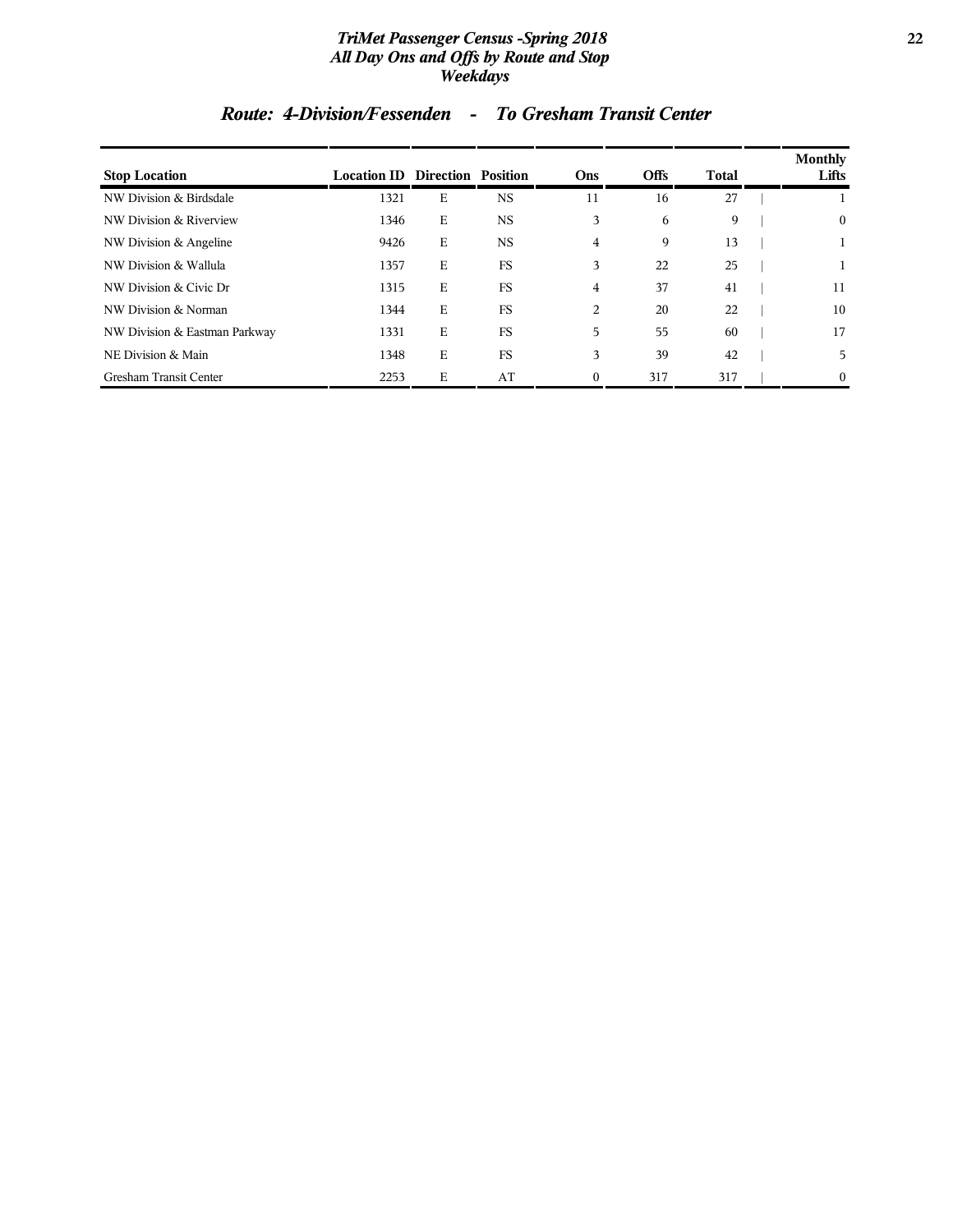#### *TriMet Passenger Census -Spring 2018* **23** *All Day Ons and Offs by Route and Stop Weekdays*

| <b>Stop Location</b>                     | <b>Location ID Direction Position</b> |             |             | Ons    | Offs         | <b>Total</b> | <b>Monthly</b><br>Lifts |
|------------------------------------------|---------------------------------------|-------------|-------------|--------|--------------|--------------|-------------------------|
| Gresham Transit Center                   | 2253                                  | $\mathbf E$ | AT          | 386    | 1            | 387          | 55                      |
| 300 Block NE Division                    | 10602                                 | W           | AT          | 27     | $\mathbf{1}$ | 28           | 1                       |
| NW Division & Miller                     | 1342                                  | W           | <b>FS</b>   | 18     | $\mathbf{1}$ | 19           | 2                       |
| NW Division & Eastman Parkway            | 1332                                  | W           | <b>NS</b>   | 65     | 5            | 70           | 22                      |
| NW Division & Norman                     | 10714                                 | W           | <b>NS</b>   | 31     | 5            | 36           | 14                      |
| NW Division & Civic Dr                   | 1316                                  | W           | FS          | 39     | 8            | 47           | 9                       |
| NW Division & Wallula                    | 1358                                  | W           | FS          | 19     | 7            | 26           | 1                       |
| NW Division & Angeline                   | 9425                                  | W           | <b>OP</b>   | 10     | 5            | 15           | 3                       |
| NW Division & Riverview                  | 1347                                  | W           | FS          | 9      | 8            | 17           | $\boldsymbol{0}$        |
| NW Division & Wonderview                 | 13312                                 | W           | <b>NS</b>   | 9      | 8            | 17           | 1                       |
| 2500 Block NW Division                   | 13879                                 | W           | AT          | 15     | 8            | 23           | 2                       |
| NW Division & Eastwood                   | 1334                                  | W           | <b>NS</b>   | 18     | 10           | 28           | 5                       |
| 19200 Block SE Division                  | 1326                                  | W           | AT          | 10     | 9            | 19           | 3                       |
| SE Division & 190th                      | 1434                                  | W           | FS          | 20     | 5            | 25           | 7                       |
| SE Division & 185th                      | 1430                                  | W           | <b>NS</b>   | 24     | 25           | 49           | 2                       |
| SE Division & 182nd                      | 1428                                  | W           | FS          | 160    | 56           | 216          | 61                      |
| SE Division & 176th Pl                   | 1425                                  | W           | <b>OP</b>   | 64     | 19           | 83           | 10                      |
| SE Division & 174th                      | 1423                                  | W           | <b>NS</b>   | 90     | 39           | 129          | 24                      |
| 16900 Block SE Division                  | 1310                                  | W           | AT          | 70     | 20           | 90           | 53                      |
| SE Division & 165th                      | 1350                                  | W           | <b>OP</b>   | 15     | 20           | 35           | 15                      |
| SE Division & 162nd                      | 1416                                  | W           | <b>NS</b>   | 184    | 69           | 253          | 70                      |
| SE Division & 156th                      | 1408                                  | W           | <b>NS</b>   | 99     | 30           | 129          | 36                      |
| SE Division & 152nd                      | 1407                                  | W           | <b>NS</b>   | 43     | 10           | 53           | 2                       |
| SE Division & 148th                      | 9263                                  | W           | <b>FS</b>   | 92     | 78           | 170          | 48                      |
| SE Division & 145th                      | 1399                                  | W           | <b>NS</b>   | 96     | 26           | 122          | 56                      |
| SE Division & 142nd                      | 1396                                  | W           | <b>NS</b>   | 61     | 14           | 75           | 4                       |
| SE Division & 139th                      | 1392                                  | W           | FS          | 51     | 24           | 75           | 12                      |
| SE Division & 135th                      | 1390                                  | W           | <b>NS</b>   | 96     | 38           | 134          | 34                      |
| 13100 Block SE Division                  | 1309                                  | W           | AT          | 28     | 9            | 37           | 4                       |
| SE Division & 130th                      | 1387                                  | W           | FS          | 130    | 50           | 180          | 32                      |
| SE Division & 124th                      | 1382                                  | W           | NS          | 70     | 78           | 148          | 44                      |
| SE Division & 122nd                      | 1381                                  | W           | $_{\rm FS}$ | 220    | 160          | 380          | 109                     |
| SE Division & 119th                      | 1374                                  | W           | <b>OP</b>   | 55     | 17           | 72           | 11                      |
| SE Division & 115th                      | 1371                                  | W           | FS          | 20     | 8            | 28           | 1                       |
| SE Division & 112th                      | 1369                                  | W           | NS          | 72     | 41           | 113          | 36                      |
| SE Division & 110th                      | 1367                                  | W           | NS          | 19     | 5            | 24           | 1                       |
| SE Division & 106th                      | 1364                                  | W           | NS          | 10     | 7            | 17           | 8                       |
| SE Division & 104th Dr                   | 1362                                  | W           | NS          | 21     | 9            | 30           | 2                       |
| SE Division & 101st                      | 1360                                  | W           | NS          | 21     | 16           | 37           | 6                       |
| SE Division & 98th                       | 1508                                  | W           | FS          | 36     | 15           | 51           | 15                      |
| SE Division & SE Division St MAX Station | 13298                                 | W           | <b>OP</b>   | 87     | 304          | 391          | 62                      |
| SE Division & 92nd                       | 1506                                  | W           | $_{\rm FS}$ | 45     | 22           | 67           | 6                       |
| SE Division & 89th                       | 1502                                  | W           | $_{\rm NS}$ | 26     | 16           | 42           | 3                       |
| SE Division & 85th                       | 1501                                  | W           | NS          | $30\,$ | 18           | 48           | 1                       |
| SE Division & 82nd                       | 1499                                  | W           | $_{\rm FS}$ | 323    | 410          | 733          | 91                      |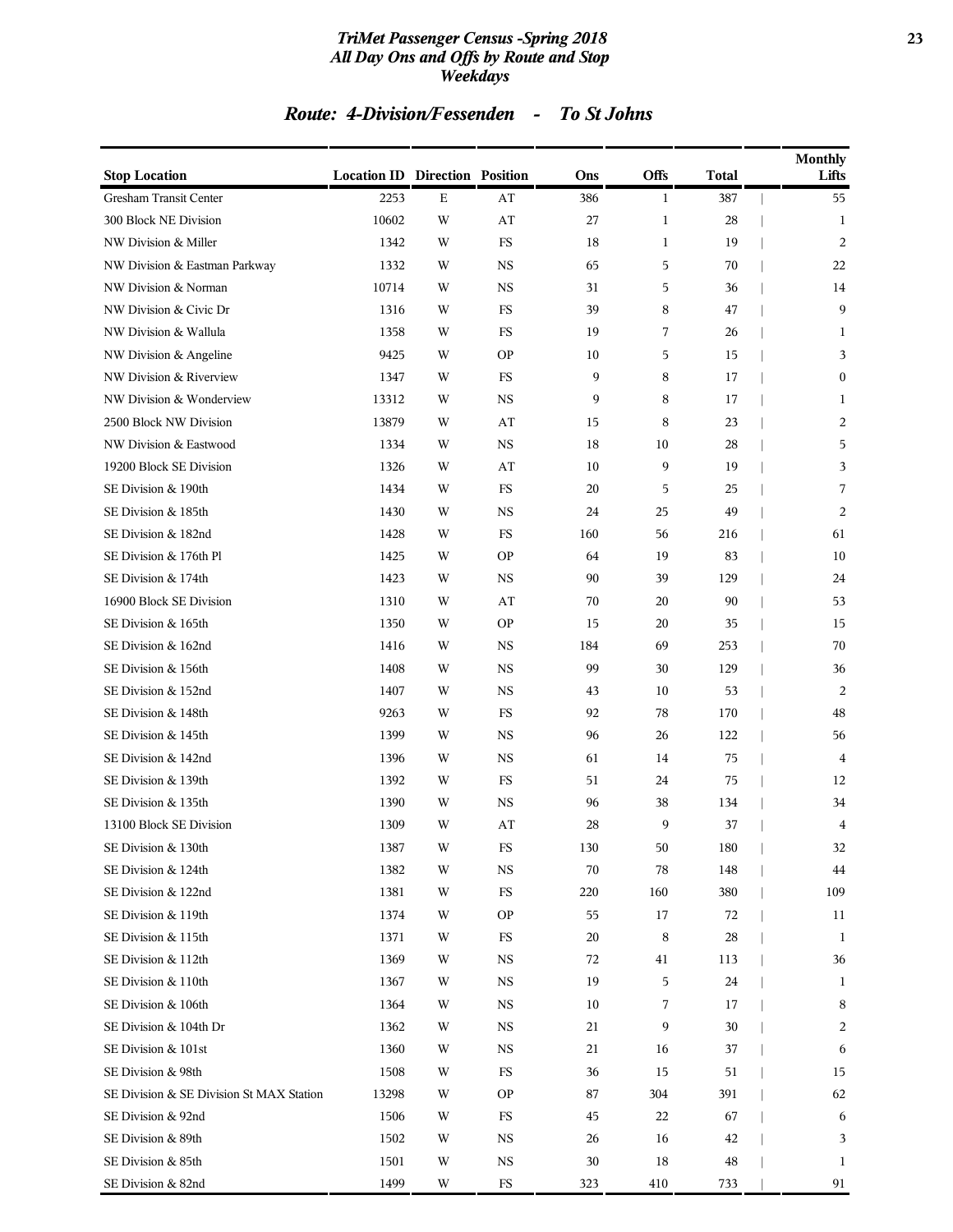#### *TriMet Passenger Census -Spring 2018* **24** *All Day Ons and Offs by Route and Stop Weekdays*

| <b>Stop Location</b>            | <b>Location ID Direction Position</b> |             |             | Ons | Offs | <b>Total</b> | <b>Monthly</b><br>Lifts |
|---------------------------------|---------------------------------------|-------------|-------------|-----|------|--------------|-------------------------|
| SE Division & 77th              | 1492                                  | W           | <b>NS</b>   | 46  | 5    | 51           | 2                       |
| SE Division & 76th              | 1490                                  | W           | <b>NS</b>   | 28  | 10   | 38           | 1                       |
| SE Division & 74th              | 1488                                  | W           | <b>OP</b>   | 53  | 16   | 69           | 8                       |
| SE Division & 71st              | 1487                                  | W           | <b>OP</b>   | 38  | 12   | 50           | 1                       |
| SE Division & 68th              | 1313                                  | W           | FS          | 55  | 27   | 82           | 11                      |
| SE Division & 64th              | 1481                                  | W           | <b>OP</b>   | 29  | 9    | 38           | $\mathbf{0}$            |
| SE Division & 61st              | 9248                                  | W           | <b>NS</b>   | 19  | 11   | 30           | 1                       |
| SE Division & 60th              | 1478                                  | W           | FS          | 50  | 16   | 66           | 13                      |
| SE Division & 58th              | 1476                                  | W           | FS          | 35  | 82   | 117          | 13                      |
| SE Division & 52nd              | 1472                                  | W           | NS          | 75  | 64   | 139          | 17                      |
| SE Division & 50th              | 1470                                  | W           | <b>NS</b>   | 66  | 65   | 131          | 15                      |
| SE Division & 48th              | 1468                                  | W           | <b>NS</b>   | 43  | 10   | 53           | 1                       |
| SE Division & 45th              | 1466                                  | W           | <b>NS</b>   | 43  | 10   | 53           | 1                       |
| SE Division & 42nd              | 9265                                  | W           | <b>NS</b>   | 50  | 27   | 77           | 17                      |
| SE Division & 41st              | 1461                                  | W           | NS          | 44  | 21   | 65           | 11                      |
| SE Division & Cesar Chavez Blvd | 1459                                  | W           | <b>NS</b>   | 124 | 176  | 300          | 83                      |
| SE Division & 37th              | 1457                                  | W           | <b>NS</b>   | 107 | 32   | 139          | 6                       |
| SE Division & 34th              | 1452                                  | W           | <b>NS</b>   | 79  | 30   | 109          | 5                       |
| SE Division & 32nd              | 1450                                  | W           | <b>NS</b>   | 54  | 25   | 79           | 2                       |
| SE Division & 30th              | 1448                                  | W           | NS          | 45  | 17   | 62           | 3                       |
| SE Division & 28th Pl           | 1444                                  | W           | <b>NS</b>   | 44  | 29   | 73           | $\boldsymbol{0}$        |
| SE Division & 26th              | 1442                                  | W           | FS          | 66  | 54   | 120          | 3                       |
| SE Division & 23rd              | 13741                                 | W           | FS          | 34  | 28   | 62           | 9                       |
| SE Division & Tamarack          | 13893                                 | W           | FS          | 40  | 47   | 87           | 21                      |
| SE Division & 17th              | 1420                                  | W           | <b>OP</b>   | 55  | 14   | 69           | 8                       |
| SE Division & 12th              | 1376                                  | W           | FS          | 92  | 175  | 267          | 11                      |
| SE Division & 8th               | 1496                                  | W           | FS          | 7   | 22   | 29           | $\mathbf{0}$            |
| SE 7th & Grant                  | 7858                                  | N           | FS          | 8   | 11   | 19           | $\mathbf{0}$            |
| SE 7th & Harrison               | 7860                                  | N           | FS          | 44  | 29   | 73           | 10                      |
| SE 7th & Clay                   | 7856                                  | N           | FS          | 22  | 43   | 65           | 2                       |
| SE Madison & Grand              | 3633                                  | W           | $_{\rm NS}$ | 142 | 134  | 276          | 24                      |
| Hawthorne Bridge                | 2642                                  | W           | ${\rm AT}$  | 29  | 29   | 58           | 4                       |
| SW Main & 2nd                   | 11956                                 | W           | $_{\rm NS}$ | 59  | 349  | 408          | 21                      |
| SW 6th & Taylor                 | 7800                                  | N           | $_{\rm NS}$ | 253 | 552  | 805          | 86                      |
| SW 6th & Stark                  | 7797                                  | N           | NS          | 183 | 273  | 456          | 56                      |
| SW 6th & W Burnside             | 7751                                  | N           | $_{\rm NS}$ | 246 | 167  | 413          | 71                      |
| NW Everett & 5th                | 8886                                  | $\mathbf E$ | NS          | 143 | 111  | 254          | 45                      |
| NW Everett & 2nd                | 1612                                  | Е           | NS          | 75  | 38   | 113          | 21                      |
| Rose Quarter Transit Center     | 1097                                  | N           | ${\rm AT}$  | 645 | 88   | 733          | 93                      |
| N Williams & NE Weidler         | 11480                                 | N           | NS          | 25  | 40   | 65           | 13                      |
| N Williams & NE Broadway        | 6357                                  | N           | $_{\rm FS}$ | 29  | 23   | 52           | 12                      |
| N Williams & NE Tillamook       | 6370                                  | N           | FS          | 14  | 41   | 55           | 5                       |
| N Williams & NE Russell         | 6354                                  | N           | FS          | 45  | 94   | 139          | 70                      |
| N Williams & NE Graham          | 6362                                  | N           | NS          | 19  | 87   | 106          | 47                      |
| N Williams & NE Morris          | 6364                                  | N           | <b>NS</b>   | 44  | 72   | 116          | 50                      |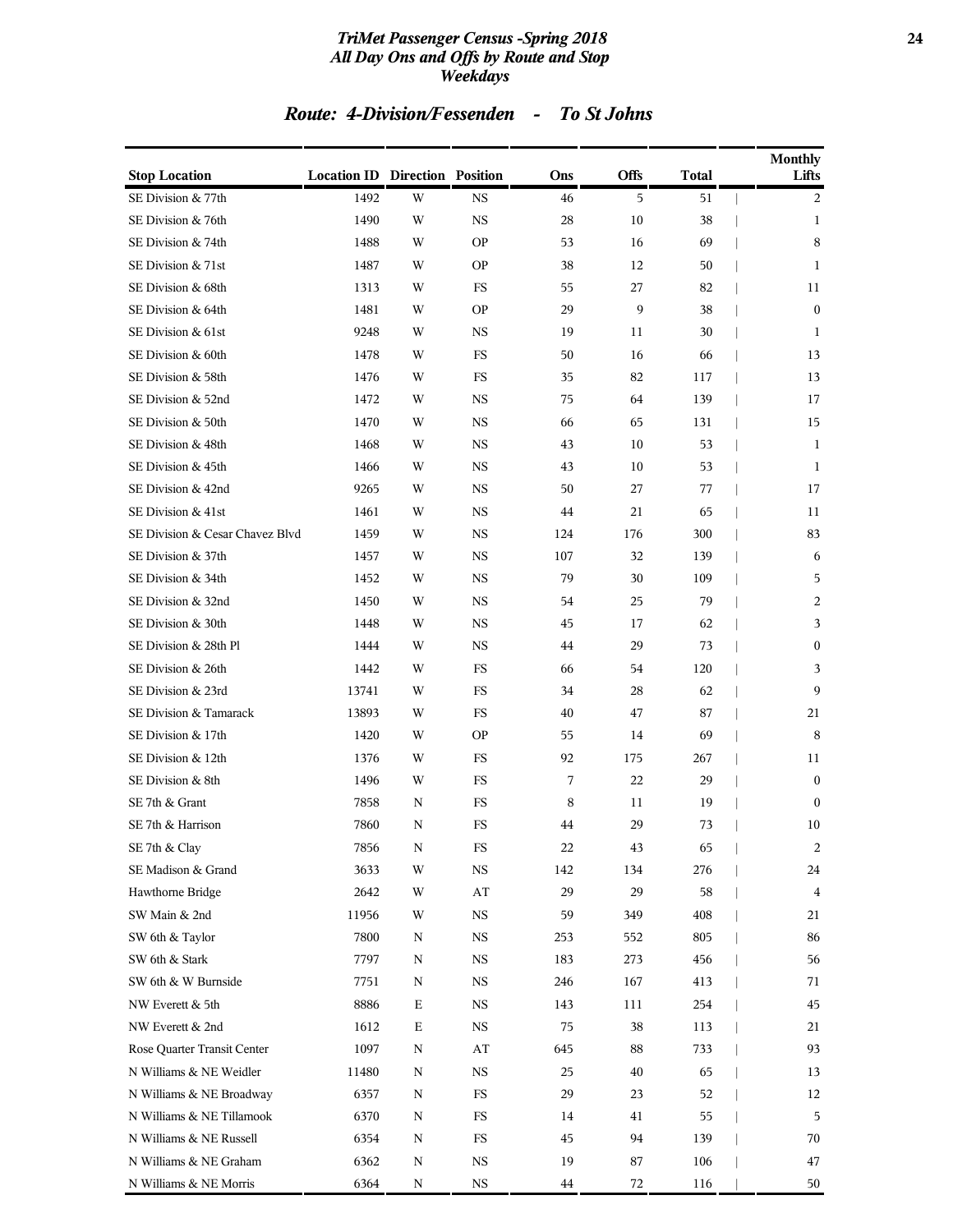#### *TriMet Passenger Census -Spring 2018* **25** *All Day Ons and Offs by Route and Stop Weekdays*

| <b>Stop Location</b>       | <b>Location ID Direction Position</b> |             |             | Ons            | <b>Offs</b> | Total | <b>Monthly</b><br>Lifts |
|----------------------------|---------------------------------------|-------------|-------------|----------------|-------------|-------|-------------------------|
| N Williams & NE Cook       | 6359                                  | $\mathbf N$ | <b>FS</b>   | 19             | 132         | 151   | 28                      |
| N Fremont & Gantenbein     | 1841                                  | W           | <b>NS</b>   | 47             | 57          | 104   | 9                       |
| N Fremont & Kerby          | 10650                                 | W           | <b>NS</b>   | 26             | 42          | 68    | 2                       |
| N Fremont & Albina         | 1843                                  | W           | FS          | 7              | 41          | 48    | 2                       |
| N Mississippi & Beech      | 3955                                  | N           | <b>NS</b>   | 18             | 54          | 72    | 4                       |
| N Mississippi & Failing    | 3958                                  | N           | NS          | 43             | 74          | 117   | 6                       |
| N Mississippi & Mason      | 3966                                  | N           | FS          | 33             | 60          | 93    | 15                      |
| N Mississippi & Skidmore   | 3976                                  | N           | <b>FS</b>   | 15             | 27          | 42    | 7                       |
| N Albina & Blandena        | 76                                    | N           | FS          | 22             | 56          | 78    | 54                      |
| N Albina & Alberta         | 73                                    | N           | <b>NS</b>   | 22             | 54          | 76    | 17                      |
| N Albina & Sumner          | 94                                    | N           | NS          | 52             | 53          | 105   | 3                       |
| N Albina & Killingsworth   | 88                                    | N           | <b>FS</b>   | 255            | 299         | 554   | 85                      |
| N Albina & Ainsworth       | 71                                    | N           | <b>FS</b>   | 17             | 39          | 56    | 2                       |
| N Albina & Holman          | 84                                    | N           | <b>OP</b>   | 3              | 10          | 13    | $\mathbf{0}$            |
| N Albina & Rosa Parks Way  | 91                                    | N           | FS.         | 19             | 31          | 50    | 3                       |
| N Albina & Dekum           | 82                                    | N           | NS          | 10             | 21          | 31    | 10                      |
| N Albina & Bryant          | 78                                    | N           | NS          | 10             | 24          | 34    | 2                       |
| N Albina & Buffalo         | 80                                    | N           | <b>NS</b>   | $\overline{2}$ | 14          | 16    | $\mathbf{0}$            |
| N Albina & Lombard St      | 93                                    | N           | NS          | 10             | 62          | 72    | 5                       |
| N Lombard & Mississippi    | 3521                                  | W           | <b>NS</b>   | 19             | 17          | 36    | 5                       |
| N Lombard Transit Center   | 3507                                  | W           | FS          | 354            | 229         | 583   | 116                     |
| N Lombard & Denver         | 3485                                  | W           | NS          | 56             | 57          | 113   | 31                      |
| N Denver & Terry           | 1300                                  | N           | <b>NS</b>   | 2              | 16          | 18    | $\mathbf{0}$            |
| N Denver & Watts           | 1303                                  | N           | FS          | 2              | 11          | 13    | 1                       |
| N Kilpatrick & Denver      | 3221                                  | W           | FS.         | 71             | 50          | 121   | 35                      |
| N Kilpatrick & Brandon     | 3218                                  | W           | NS          | 7              | 9           | 16    | 4                       |
| N Halleck & Delaware       | 2315                                  | N           | <b>OP</b>   | 10             | 14          | 24    | 6                       |
| N Halleck & Peninsular     | 2317                                  | W           | <b>NS</b>   | 6              | 17          | 23    | $\mathbf{0}$            |
| N Willis & Peninsular      | 6384                                  | W           | FS          | 19             | 27          | 46    | 2                       |
| N Willis & Bayard          | 6373                                  | W           | <b>NS</b>   | 14             | 17          | 31    | $\bf{0}$                |
| N Willis & Wabash          | 6378                                  | W           | <b>OP</b>   | 5              | 18          | 23    | 15                      |
| N Willis & Washburne       | 6387                                  | W           | $_{\rm FS}$ | 2              | $\,8\,$     | 10    | $\bf{0}$                |
| N Willis & Chautauqua      | 10611                                 | W           | NS          | 6              | 19          | 25    | 3                       |
| N Chautauqua & Washburne   | 1045                                  | Ν           | NS          | 1              | 4           | 5     | $\bf{0}$                |
| N Chautauqua & Alaska      | 1047                                  | N           | NS          | 11             | 36          | 47    | $\mathbf{0}$            |
| N Alaska & Chautauqua Pl   | 43                                    | W           | NS          | 17             | 34          | 51    | 4                       |
| N Alaska & University Park | 45                                    | W           | <b>OP</b>   | 10             | 30          | 40    | 15                      |
| N Trenton & Alaska         | 5862                                  | W           | FS          | 35             | 59          | 94    | 60                      |
| N Trenton & Newman         | 12727                                 | W           | NS          | 98             | 180         | 278   | 86                      |
| N Fessenden & Haven        | 12725                                 | W           | NS          | 80             | 121         | 201   | 8                       |
| N Fessenden & Portsmouth   | 1719                                  | W           | NS          | 6              | 17          | 23    | $\bf{0}$                |
| N Fessenden & Van Houten   | 1721                                  | W           | NS          | 14             | 34          | 48    | 1                       |
| N Fessenden & Berkeley     | 1700                                  | W           | FS          | 12             | 32          | 44    | 10                      |
| N Fessenden & Wall         | 1723                                  | W           | <b>OP</b>   | 9              | 31          | 40    | 3                       |
| N Fessenden & Columbia Way | 1708                                  | W           | <b>NS</b>   | 22             | 135         | 157   | 9                       |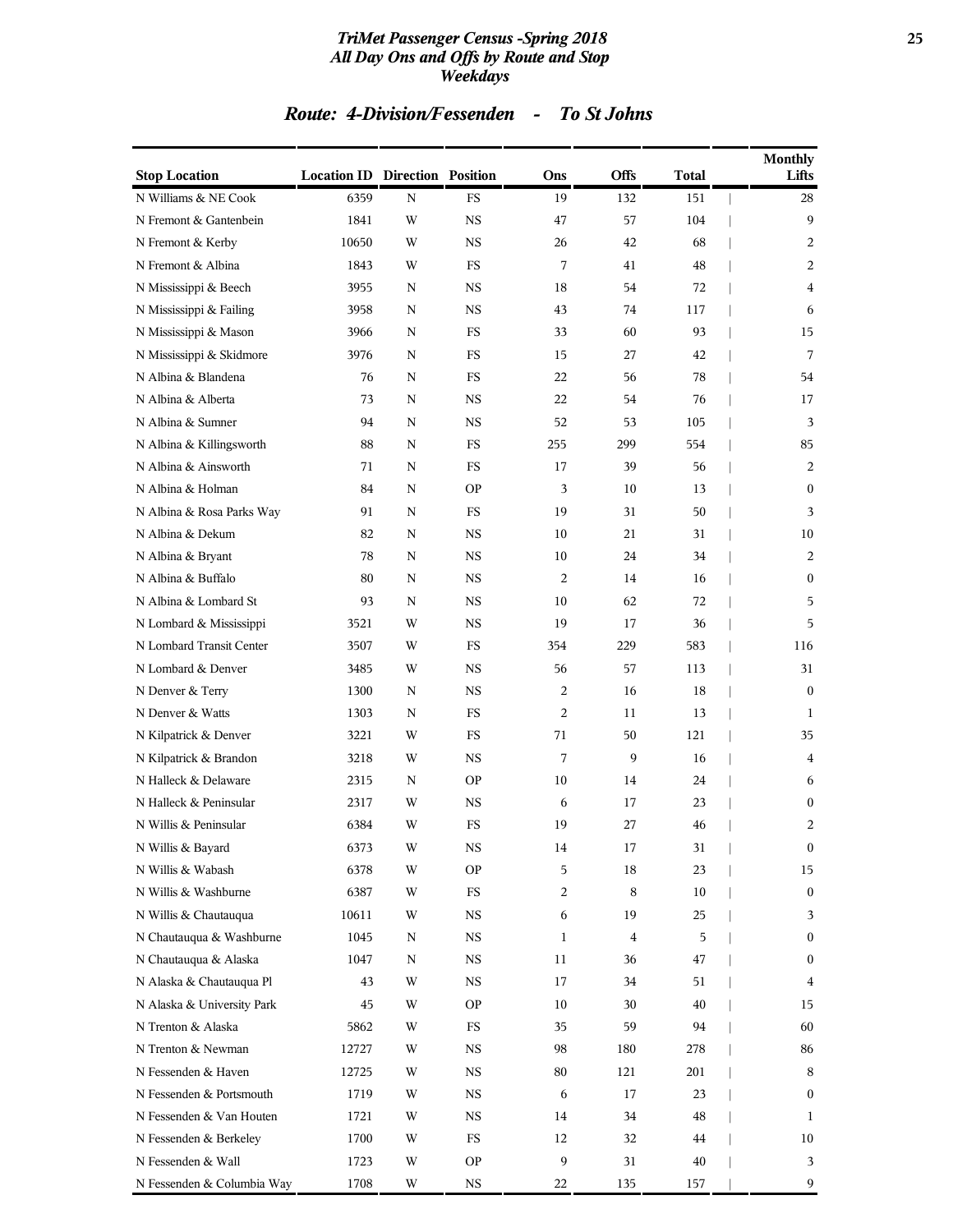#### *TriMet Passenger Census -Spring 2018* **26** *All Day Ons and Offs by Route and Stop Weekdays*

| <b>Stop Location</b>    | <b>Location ID Direction Position</b> |             |           | Ons            | <b>Offs</b> | Total | Monthly<br>Lifts |
|-------------------------|---------------------------------------|-------------|-----------|----------------|-------------|-------|------------------|
| N Fessenden & Midway    | 1713                                  | W           | <b>NS</b> | 16             | 67          | 83    | 4                |
| N Fessenden & Burr      | 1704                                  | W           | <b>NS</b> | 44             | 127         | 171   | 13               |
| N Fessenden & Tioga     | 1718                                  | W           | <b>NS</b> | $\overline{4}$ | 15          | 19    | $\bf{0}$         |
| N Fessenden & Allegheny | 1698                                  | W           | <b>NS</b> | 6              | 30          | 36    | 2                |
| N Fessenden & Richmond  | 1715                                  | W           | <b>OP</b> | 17             | 62          | 79    | 11               |
| N Fessenden & Iris Way  | 13479                                 | W           | <b>FS</b> | 15             | 74          | 89    | 15               |
| N St Louis & Seneca     | 5374                                  | W           | <b>NS</b> | $\overline{c}$ | 16          | 18    | 19               |
| N St Louis & Smith      | 5375                                  | W           | <b>NS</b> | 1              | 12          | 13    | $\boldsymbol{0}$ |
| N St Louis & Lombard    | 13876                                 | W           | <b>NS</b> | $\overline{c}$ | 80          | 82    | 24               |
| N Syracuse & Chicago    | 13869                                 | S           | <b>FS</b> | 9              | 32          | 41    | 40               |
| N Lombard & Burlington  | 3465                                  | $\mathbf E$ | <b>OP</b> | 5              | 80          | 85    | 38               |
| N Lombard & Charleston  | 3474                                  | $\mathbf E$ | <b>FS</b> | $\overline{2}$ | 39          | 41    | 7                |
| N Richmond & Syracuse   | 4818                                  | S           | <b>NS</b> | $\mathbf{0}$   | 182         | 182   | 0                |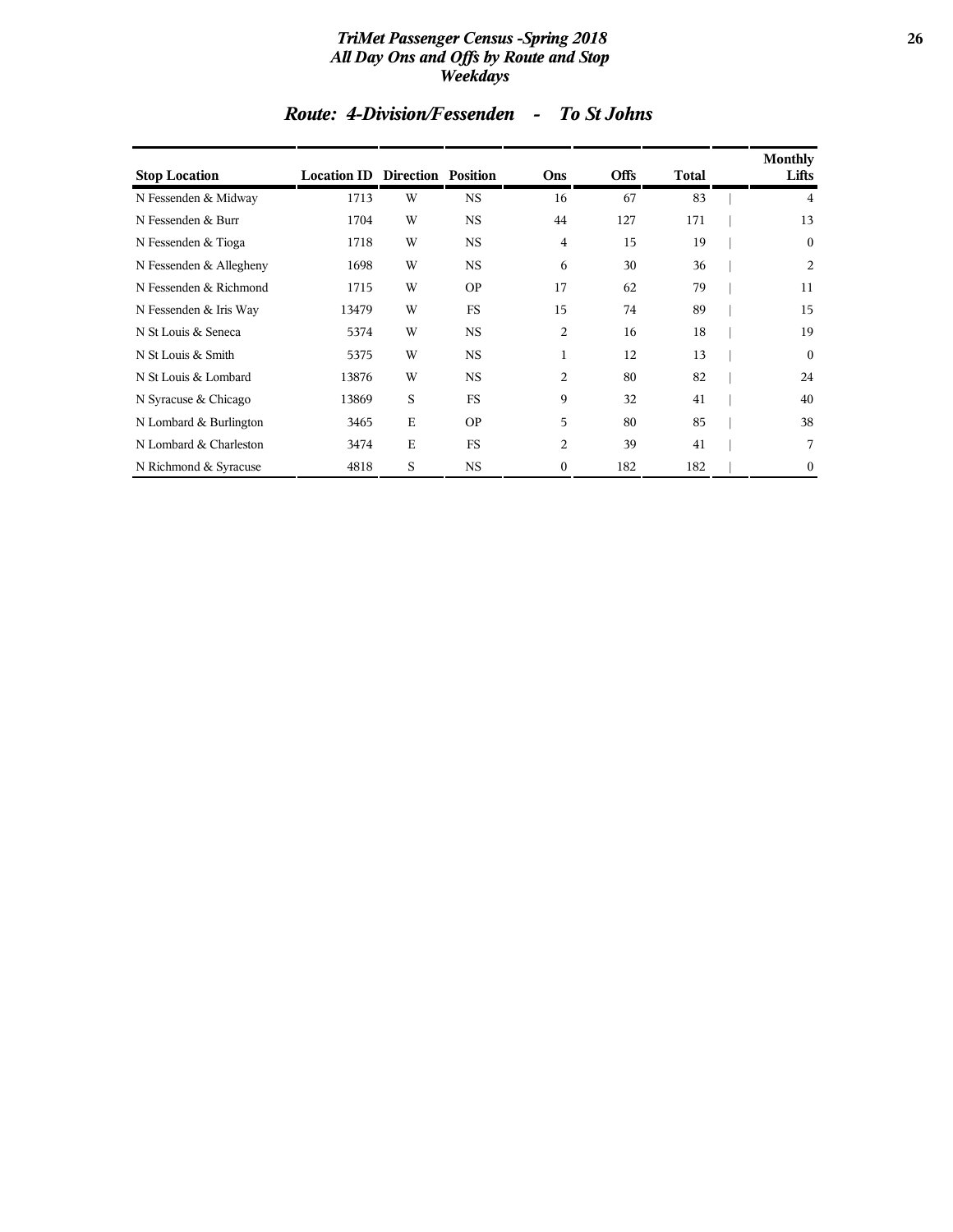#### *TriMet Passenger Census -Spring 2018* **27** *All Day Ons and Offs by Route and Stop Weekdays*

# *Route: 6-Martin Luther King Jr Blvd - To Jantzen Beach*

| <b>Stop Location</b>               | <b>Location ID Direction Position</b> |             |             | Ons            | <b>Offs</b>  | <b>Total</b> | Monthly<br>Lifts |
|------------------------------------|---------------------------------------|-------------|-------------|----------------|--------------|--------------|------------------|
| SW 18th & Goose Hollow MAX Station | 1114                                  | $\mathbf E$ | AT          | 300            | $\mathbf{1}$ | 301          | 63               |
| SW Columbia & 16th                 | 12792                                 | $\mathbf E$ | <b>OP</b>   | 48             | 10           | 58           | 4                |
| SW Columbia & 12th                 | 1111                                  | $\mathbf E$ | <b>NS</b>   | 58             | 34           | 92           | 66               |
| SW Columbia & 10th                 | 9044                                  | $\mathbf E$ | <b>NS</b>   | 70             | 25           | 95           | 30               |
| SW Columbia & Park Ave             | 1108                                  | $\mathbf E$ | <b>NS</b>   | 27             | 45           | 72           | 5                |
| SW Columbia between 6th & 5th      | 12793                                 | Ε           | FS          | 125            | 110          | 235          | 28               |
| SW Madison & 1st                   | 3635                                  | $\mathbf E$ | <b>NS</b>   | 141            | 40           | 181          | 17               |
| Hawthorne Bridge                   | 2641                                  | $\mathbf E$ | AT          | 21             | 53           | 74           | $\overline{2}$   |
| SE Grand & Main                    | 2170                                  | N           | <b>NS</b>   | 182            | 45           | 227          | 24               |
| SE Grand & Taylor                  | 11483                                 | N           | <b>NS</b>   | 56             | 22           | 78           | 6                |
| SE Grand & Belmont                 | 11484                                 | N           | FS          | 82             | 34           | 116          | 25               |
| SE Grand & Stark                   | 13597                                 | $\mathbf N$ | $_{\rm FS}$ | 129            | 49           | 178          | 77               |
| SE Grand & E Burnside              | 2167                                  | N           | <b>NS</b>   | 237            | 88           | 325          | 58               |
| NE Grand & Hoyt                    | 2169                                  | $\mathbf N$ | <b>OP</b>   | 24             | 24           | 48           | 7                |
| NE Grand & Holladay                | 2175                                  | N           | FS          | 302            | 137          | 439          | 95               |
| NE Grand & Wasco                   | 10953                                 | N           | <b>NS</b>   | 152            | 43           | 195          | 38               |
| NE Grand & Weidler                 | 2178                                  | N           | <b>NS</b>   | 131            | 57           | 188          | 40               |
| NE Grand & Broadway                | 2165                                  | N           | FS          | 91             | 25           | 116          | 40               |
| NE M L King & Tillamook            | 5956                                  | N           | <b>NS</b>   | 19             | 33           | 52           | 7                |
| NEML King & Brazee                 | 5896                                  | N           | <b>NS</b>   | 26             | 75           | 101          | 12               |
| NEML King & Knott                  | 5930                                  | N           | <b>NS</b>   | 39             | 91           | 130          | 25               |
| NEML King & Stanton                | 13898                                 | $\mathbf N$ | $_{\rm FS}$ | 10             | 39           | 49           | 2                |
| NEMLKing & Fargo                   | 5909                                  | N           | <b>NS</b>   | 23             | 60           | 83           | 25               |
| NEMLKing & Fremont                 | 5910                                  | N           | <b>NS</b>   | 31             | 94           | 125          | 30               |
| NEML King & Beech                  | 5894                                  | N           | <b>NS</b>   | 33             | 57           | 90           | 19               |
| NEML King & Failing                | 5906                                  | N           | FS          | 26             | 66           | 92           | 21               |
| NEML King & Mason                  | 5935                                  | $\mathbf N$ | <b>NS</b>   | 37             | 73           | 110          | 85               |
| NEML King & Prescott               | 5946                                  | N           | <b>NS</b>   | 20             | 51           | 71           | 5                |
| NE M L King & Wygant               | 5962                                  | N           | <b>NS</b>   | 12             | 43           | 55           | $\mathbf{1}$     |
| NE M L King & Alberta              | 5890                                  | N           | FS          | 63             | 217          | 280          | 44               |
| NEML King & Killingsworth          | 5929                                  | N           | <b>NS</b>   | 77             | 163          | 240          | 58               |
| NEML King & Jarrett                | 5924                                  | ${\bf N}$   | $_{\rm NS}$ | 17             | 47           | 64           | 18               |
| NEML King & Ainsworth              | 5886                                  | N           | $_{\rm NS}$ | 56             | 101          | 157          | 52               |
| M L King & Holman                  | 5920                                  | N           | FS          | 3              | 11           | 14           | 1                |
| NEML King & Rosa Parks Way         | 5944                                  | N           | $_{\rm NS}$ | 5              | 28           | 33           | 12               |
| NE M L King & Dekum                | 5903                                  | N           | $_{\rm NS}$ | 12             | 73           | 85           | 24               |
| NE M L King & Bryant               | 5899                                  | N           | $_{\rm NS}$ | 19             | 55           | 74           | 24               |
| NEML King & Morgan                 | 5937                                  | N           | $_{\rm NS}$ | 3              | 15           | 18           | 1                |
| NEML King & Holland                | 5918                                  | N           | $_{\rm NS}$ | 4              | 27           | 31           | 1                |
| NEML King & Lombard St             | 5932                                  | N           | $_{\rm NS}$ | 67             | 66           | 133          | 20               |
| NEML King & Columbia Blvd          | 13150                                 | N           | $_{\rm NS}$ | 13             | 64           | 77           | 13               |
| 50 Block NE Gertz Rd               | 13497                                 | $\mathbf E$ | <b>OP</b>   | 9              | 59           | 68           | 19               |
| 200 Block NE Gertz Rd              | 13161                                 | $\mathbf E$ | AT          | 3              | 21           | 24           | 2                |
| NE Gertz Rd & Vancouver Way        | 13162                                 | $\mathbf E$ | $_{\rm NS}$ | $\overline{4}$ | 25           | 29           | 6                |
| NE Vancouver Way & Freightliner    | 9438                                  | N           | ${\rm FS}$  | 1              | 9            | 10           | $\boldsymbol{0}$ |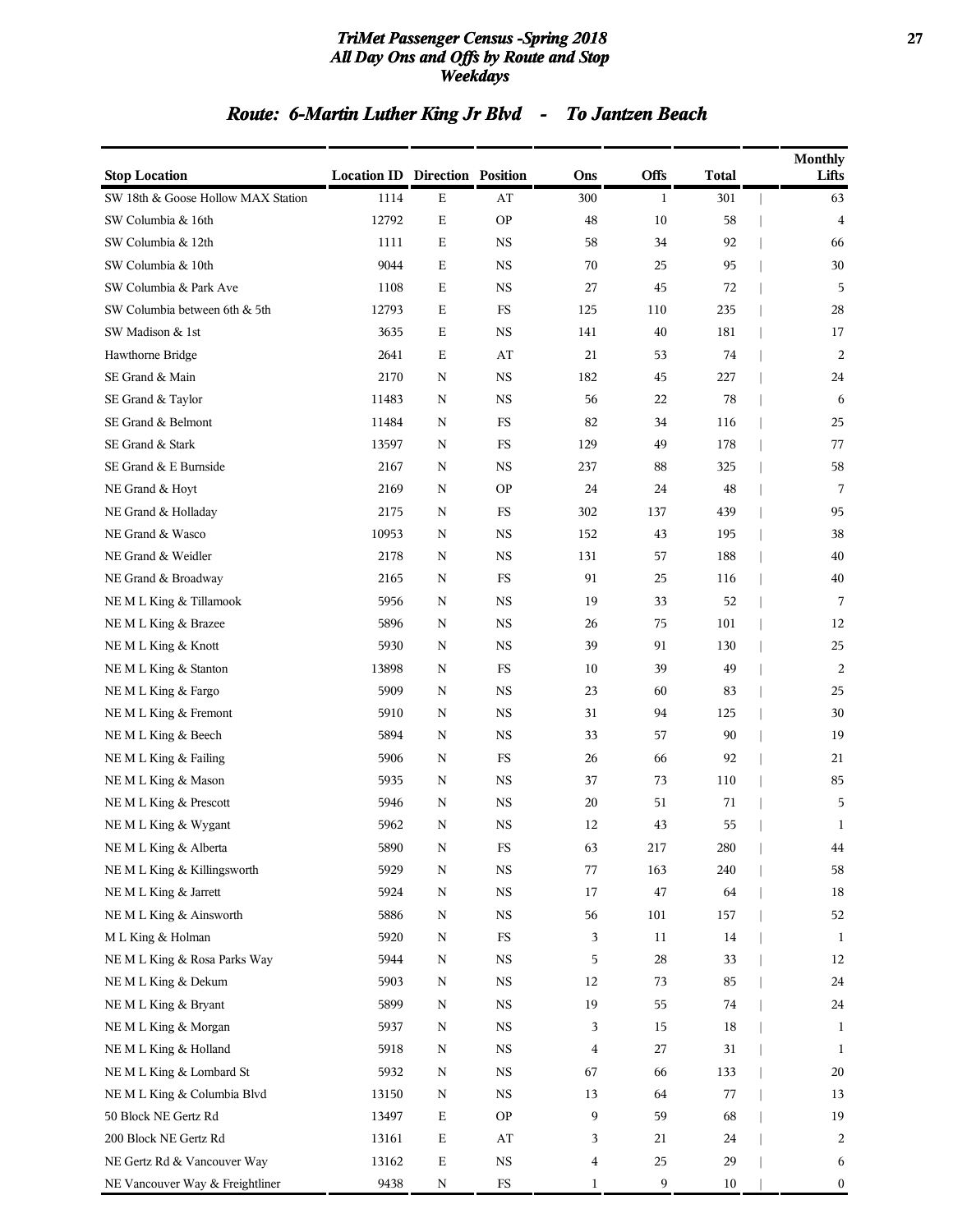#### *TriMet Passenger Census -Spring 2018* **28** *All Day Ons and Offs by Route and Stop Weekdays*

| <b>Stop Location</b>                    | <b>Location ID Direction Position</b> |   |           | Ons            | <b>Offs</b> | Total | Monthly<br>Lifts |
|-----------------------------------------|---------------------------------------|---|-----------|----------------|-------------|-------|------------------|
| N Vancouver Way & NE Walker St          | 10591                                 | N | FS        | 4              | 15          | 19    | $\bf{0}$         |
| N Vancouver Way & NE Middlefield        | 13648                                 | N | <b>NS</b> | $\overline{c}$ | 20          | 22    | $\mathbf{0}$     |
| N Vancouver Way & Jubitz                | 13635                                 | N | <b>OP</b> | 10             | 19          | 29    | 6                |
| N Union Ct & East Delta Park Entrance   | 13907                                 | S | AT        |                | 10          | 11    | 3                |
| N Hayden Meadows Dr & Kerby             | 13908                                 | W | <b>FS</b> |                | 6           | 7     |                  |
| 1100 Block N Hayden Meadows Dr          | 13909                                 | S | AT        | 20             | 56          | 76    | 55               |
| N Whitaker & Hayden Meadows             | 6256                                  | N | FS        | 7              | 14          | 21    | 4                |
| 9800 Block N Whitaker                   | 13910                                 | N | <b>NS</b> | 16             | 19          | 35    | 4                |
| N Hayden Island Dr & Tomahawk Island Dr | 13629                                 | N | <b>FS</b> | 7              | 50          | 57    | 8                |
| Jantzen Beach Main Stop                 | 1026                                  | S | <b>OP</b> |                | 336         | 337   |                  |

# *Route: 6-Martin Luther King Jr Blvd - To Jantzen Beach*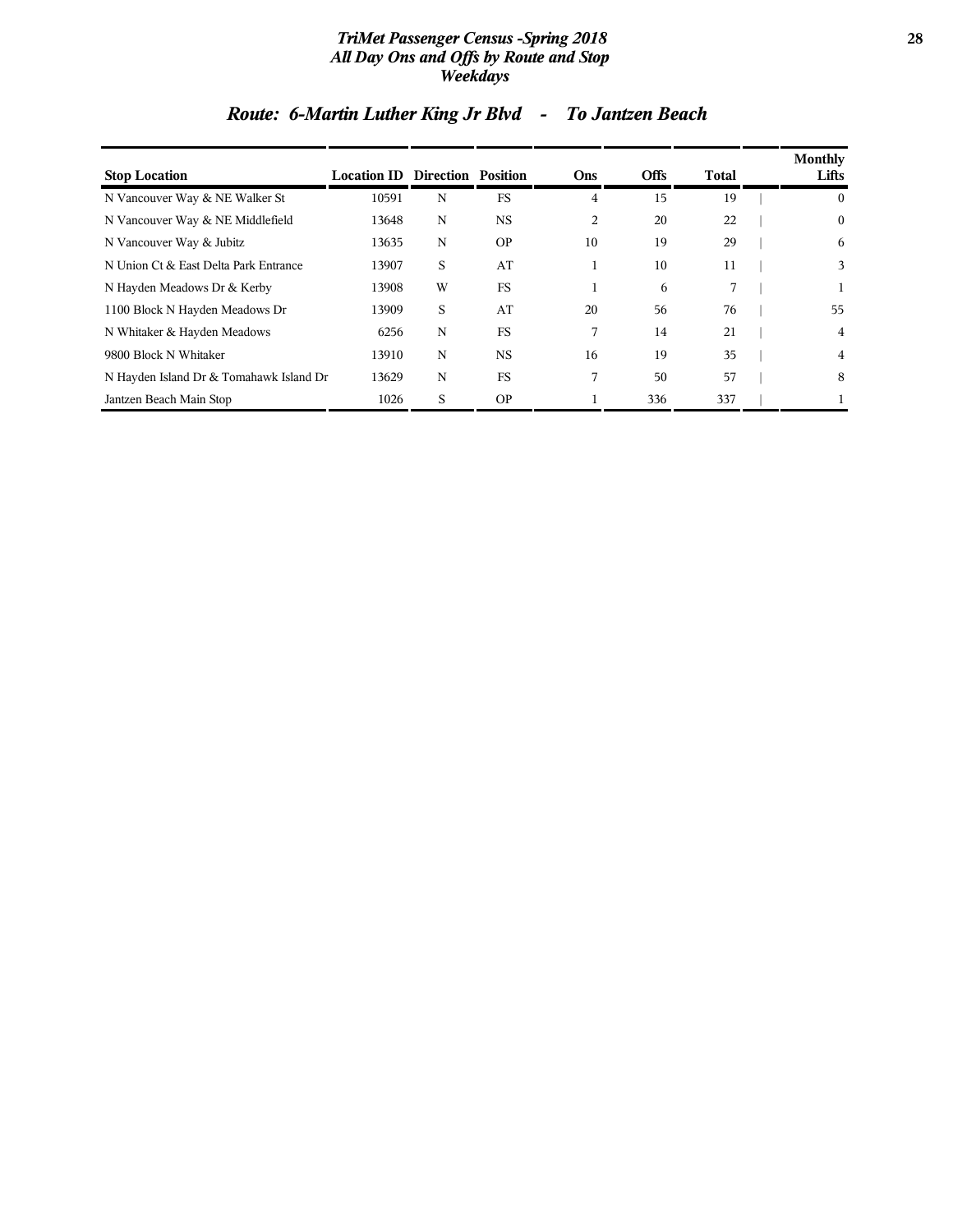#### *TriMet Passenger Census -Spring 2018* **29** *All Day Ons and Offs by Route and Stop Weekdays*

# *Route: 6-Martin Luther King Jr Blvd - To Portland City Center*

| <b>Stop Location</b>                  | <b>Location ID Direction Position</b> |             |             | Ons    | Offs         | <b>Total</b> | Monthly<br>Lifts |
|---------------------------------------|---------------------------------------|-------------|-------------|--------|--------------|--------------|------------------|
| Jantzen Beach Main Stop               | 1026                                  | S           | <b>OP</b>   | 311    | $\mathbf{1}$ | 312          | 90               |
| 12100 N Pavilion                      | 13748                                 | $\mathbf N$ | <b>NS</b>   | 101    | 5            | 106          | 34               |
| Delta Park/Vanport                    | 12918                                 | S           | AT          | 84     | 94           | 178          | 54               |
| N Hayden Meadows Dr & Whitaker        | 2648                                  | $\mathbf E$ | FS          | 19     | 23           | 42           | 12               |
| 1100 Block N Hayden Meadows Dr        | 9862                                  | N           | <b>NS</b>   | 56     | 23           | 79           | 43               |
| N Hayden Meadows Dr & Kerby           | 13905                                 | Ε           | <b>NS</b>   | 5      | 3            | 8            | 1                |
| N Union Ct & East Delta Park Entrance | 13906                                 | N           | FS          | 4      | 4            | 8            | 3                |
| N Vancouver Way & Jubitz              | 13643                                 | S           | AT          | 28     | 10           | 38           | 4                |
| N Vancouver Way & NE Walker St        | 10590                                 | S           | <b>NS</b>   | 28     | 5            | 33           | 1                |
| NE Vancouver Way & 3rd                | 8740                                  | S           | <b>NS</b>   | 3      | 1            | 4            | $\mathbf{0}$     |
| NE Vancouver Way & Gertz Rd           | 9480                                  | S           | FS          | 52     | 8            | 60           | 21               |
| 9000 Block NE Vancouver Way           | 9449                                  | W           | AT          | 50     | 13           | 63           | 4                |
| NEML King & Winchell                  | 13570                                 | S           | <b>NS</b>   | 63     | 15           | 78           | 10               |
| NEML King & Russet                    | 5950                                  | S           | FS          | 35     | 56           | 91           | 17               |
| NEML King & Holland                   | 5919                                  | S           | <b>NS</b>   | 117    | 20           | 137          | 34               |
| NE M L King & Morgan                  | 10494                                 | S           | <b>NS</b>   | 19     | 4            | 23           | 1                |
| NE M L King & Bryant                  | 5900                                  | S           | <b>NS</b>   | 21     | 2            | 23           | 1                |
| NEML King & Dekum                     | 5904                                  | S           | <b>NS</b>   | 81     | 18           | 99           | 13               |
| NEML King & Rosa Parks Way            | 5943                                  | S           | <b>NS</b>   | 39     | 7            | 46           | 8                |
| NE M L King & Ainsworth               | 5887                                  | S           | <b>NS</b>   | 81     | 36           | 117          | 34               |
| NE M L King & Jarrett                 | 5923                                  | S           | <b>NS</b>   | 66     | 23           | 89           | 20               |
| NE M L King & Killingsworth           | 5927                                  | S           | FS          | 232    | 124          | 356          | 98               |
| NEML King & Alberta                   | 5889                                  | S           | FS          | 185    | 33           | 218          | 23               |
| NE M L King & Wygant                  | 5961                                  | S           | FS          | 27     | 12           | 39           | $\mathbf{0}$     |
| NEML King & Prescott                  | 5947                                  | S           | <b>OP</b>   | 72     | 20           | 92           | 8                |
| NEML King & Mason                     | 5934                                  | S           | FS          | 84     | 37           | 121          | 95               |
| NE M L King & Failing                 | 5907                                  | S           | <b>NS</b>   | 81     | 31           | 112          | 16               |
| NE M L King & Beech                   | 5893                                  | S           | <b>NS</b>   | 70     | 30           | 100          | 13               |
| NE M L King & Fremont                 | 5911                                  | S           | <b>NS</b>   | 75     | 39           | 114          | 26               |
| NEML King & Fargo                     | 5908                                  | S           | FS          | 57     | 20           | 77           | 14               |
| NEML King & Morris                    | 5938                                  | S           | $_{\rm FS}$ | 45     | 19           | 64           | 4                |
| NEMLKing & Knott                      | 5931                                  | S           | $_{\rm NS}$ | 95     | 41           | 136          | 32               |
| NEML King & Sacramento                | 5951                                  | S           | <b>OP</b>   | 72     | 25           | 97           | $11\,$           |
| NEML King & Tillamook                 | 5955                                  | S           | <b>NS</b>   | $18\,$ | 9            | 27           | 5                |
| NEML King & Hancock                   | 5914                                  | S           | $_{\rm NS}$ | 13     | 10           | 23           | 7                |
| NEML King & Broadway                  | 5897                                  | S           | $_{\rm NS}$ | 26     | 70           | 96           | 27               |
| NEML King & Weidler                   | 5960                                  | S           | $_{\rm FS}$ | 41     | 62           | 103          | 36               |
| NEML King & Wasco                     | 5958                                  | S           | $_{\rm NS}$ | 17     | 63           | 80           | 12               |
| NEML King & Holladay                  | 5917                                  | S           | $_{\rm NS}$ | 195    | 576          | 771          | 134              |
| NEMLKing & Hoyt                       | 5912                                  | S           | $_{\rm NS}$ | 31     | 16           | 47           | 6                |
| NEML King & E Burnside                | 5901                                  | S           | $_{\rm NS}$ | 64     | 227          | 291          | 64               |
| SEMLKing & Ash                        | 5892                                  | S           | <b>NS</b>   | 10     | 28           | 38           | 4                |
| SEMLKing & Stark                      | 13613                                 | S           | $_{\rm FS}$ | 43     | 116          | 159          | 64               |
| SEMLKing & Morrison                   | 13584                                 | S           | ${\rm FS}$  | 29     | 106          | 135          | 31               |
| Hawthorne Bridge Ramp & SE M L King   | 2643                                  | $\mathbf E$ | $_{\rm FS}$ | 32     | 199          | 231          | 36               |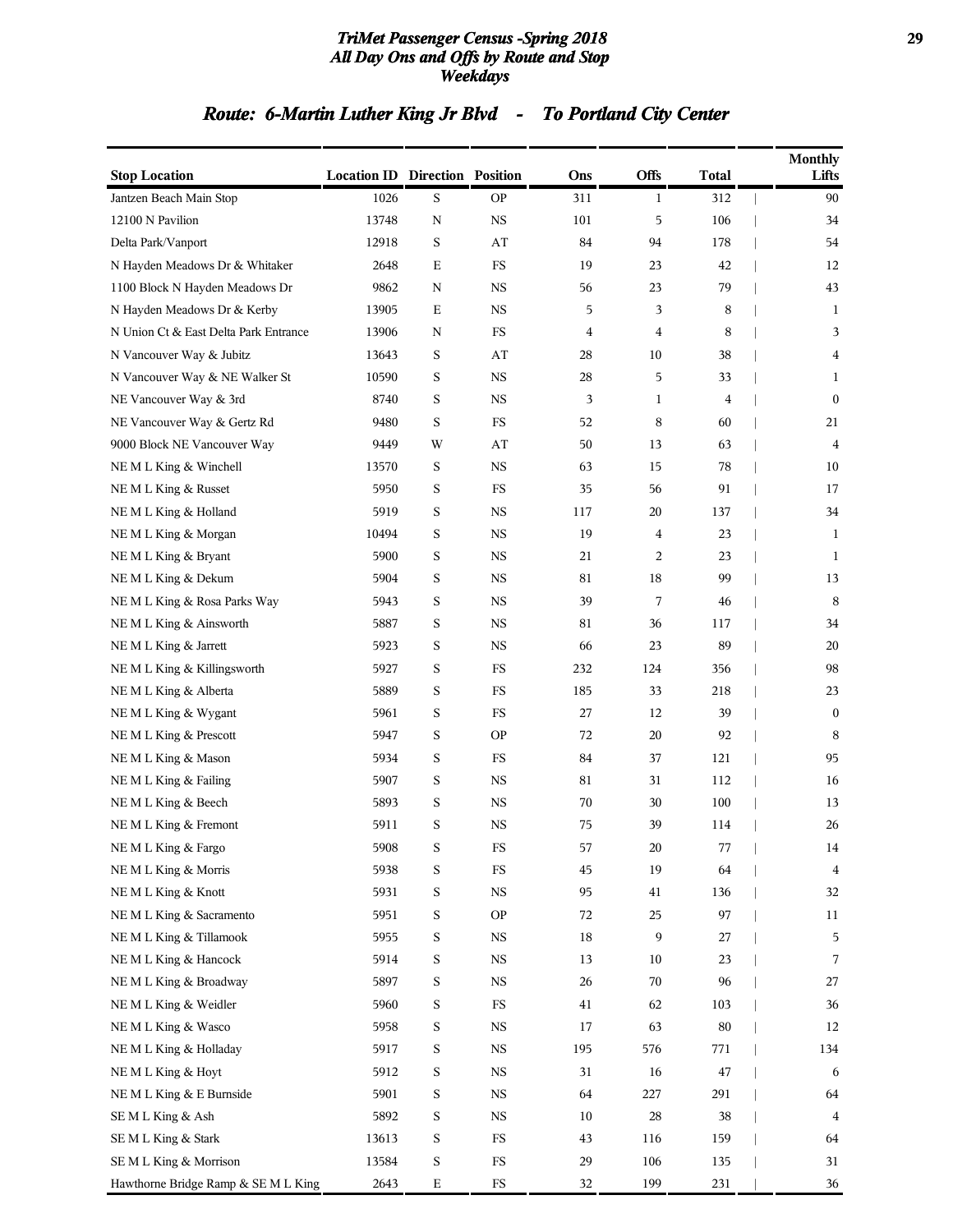#### *TriMet Passenger Census -Spring 2018* **30** *All Day Ons and Offs by Route and Stop Weekdays*

| <b>Stop Location</b>               | <b>Location ID</b> | Direction Position |           | Ons      | <b>Offs</b> | Total | Monthly<br>Lifts |
|------------------------------------|--------------------|--------------------|-----------|----------|-------------|-------|------------------|
| Hawthorne Bridge                   | 2642               | W                  | AT        | 34       | 18          | 52    | 9                |
| SW 3rd & Madison                   | 12787              | S                  | <b>NS</b> | 19       | 124         | 143   | 21               |
| SW Jefferson between 4th & 5th     | 12790              | W                  | <b>FS</b> | 78       | 128         | 206   | 46               |
| SW Jefferson & Broadway            | 3039               | W                  | <b>NS</b> | 27       | 43          | 70    | 8                |
| SW Jefferson & 10th                | 3049               | W                  | <b>NS</b> | 21       | 111         | 132   | 55               |
| SW Jefferson & 13th                | 3051               | W                  | <b>NS</b> | 13       | 65          | 78    | 36               |
| SW Jefferson & 16th                | 3052               | W                  | <b>NS</b> |          | 31          | 38    | 3                |
| SW 18th & Goose Hollow MAX Station | 1114               | Е                  | AT        | $\theta$ | 155         | 155   | $\Omega$         |

# *Route: 6-Martin Luther King Jr Blvd - To Portland City Center*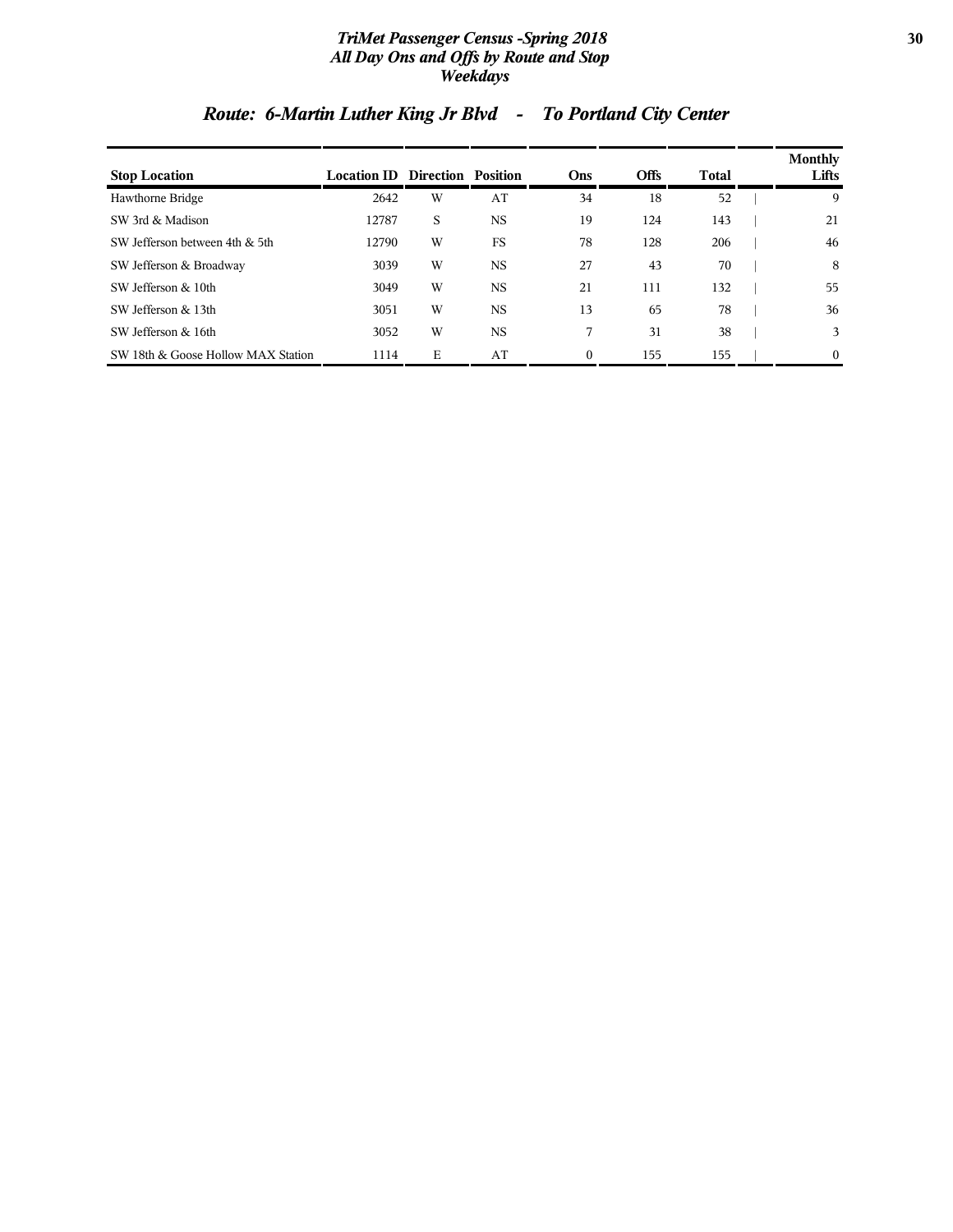#### *TriMet Passenger Census -Spring 2018* **31** *All Day Ons and Offs by Route and Stop Weekdays*

# *Route: 8-Jackson Park/NE 15th - To Marquam Hill*

|                              |                                       |                         |             |         |                  |              | <b>Monthly</b><br>Lifts |
|------------------------------|---------------------------------------|-------------------------|-------------|---------|------------------|--------------|-------------------------|
| <b>Stop Location</b>         | <b>Location ID Direction Position</b> |                         |             | Ons     | Offs             | <b>Total</b> |                         |
| NE Dekum & 6th               | 1293                                  | $\mathbf E$             | <b>NS</b>   | 99      | $\overline{0}$   | 99           | 9                       |
| NE Dekum & Durham            | 1265                                  | Е                       | FS          | 46      | $\boldsymbol{0}$ | 46           | 10                      |
| NE Dekum & Dean              | 1264                                  | $\mathbf E$             | <b>NS</b>   | 36      | $\mathbf{1}$     | 37           | $\mathbf{0}$            |
| NE 15th & Junior             | 6794                                  | S                       | <b>NS</b>   | 76      | 3                | 79           | $\mathbf{0}$            |
| NE 15th & Rosa Parks Way     | 6804                                  | S                       | <b>NS</b>   | 37      | 1                | 38           | 1                       |
| NE 15th & Holman             | 6797                                  | S                       | FS          | 38      | $\mathbf{1}$     | 39           | 7                       |
| NE 15th & Ainsworth          | 6772                                  | S                       | NS          | 41      | 2                | 43           | 4                       |
| NE 15th & Jarrett            | 6793                                  | S                       | <b>NS</b>   | 36      | $\overline{c}$   | 38           | 12                      |
| NE 15th & Killingsworth      | 6796                                  | S                       | <b>NS</b>   | 84      | 11               | 95           | 3                       |
| NE 15th & Sumner             | 6813                                  | S                       | <b>NS</b>   | 43      | 3                | 46           | 7                       |
| NE 15th & Alberta            | 6774                                  | S                       | FS          | 185     | 47               | 232          | 25                      |
| NE 15th & Going              | 6788                                  | S                       | <b>NS</b>   | 49      | 5                | 54           | 3                       |
| NE 15th & Prescott           | 6805                                  | S                       | FS          | 51      | 3                | 54           | 1                       |
| NE 15th & Mason              | 6802                                  | S                       | <b>NS</b>   | 40      | 5                | 45           | 6                       |
| NE 15th & Failing            | 6784                                  | S                       | <b>NS</b>   | 36      | 4                | 40           | 1                       |
| NE 15th & Fremont            | 6786                                  | S                       | <b>NS</b>   | 119     | 33               | 152          | 29                      |
| NE 15th & Siskiyou           | 6809                                  | S                       | <b>NS</b>   | 37      | 5                | 42           | 1                       |
| NE 15th & Knott              | 6800                                  | S                       | <b>NS</b>   | 45      | 7                | 52           | 1                       |
| NE 15th & Brazee             | 6778                                  | S                       | $_{\rm NS}$ | 27      | 6                | 33           | 4                       |
| NE 15th & Thompson           | 6816                                  | S                       | <b>NS</b>   | 21      | 3                | 24           | $\mathbf{0}$            |
| NE 15th & Tillamook          | 6817                                  | S                       | FS          | 49      | 16               | 65           | 35                      |
| NE 15th & Weidler            | 6779                                  | S                       | <b>NS</b>   | 71      | 78               | 149          | 35                      |
| NE 15th & Halsey             | 6789                                  | S                       | FS          | 29      | 23               | 52           | 10                      |
| NE 16th & Multnomah          | 6818                                  | S                       | <b>NS</b>   | 37      | 18               | 55           | 5                       |
| NE Multnomah & 13th          | 4045                                  | W                       | <b>OP</b>   | 64      | 173              | 237          | 31                      |
| NE Multnomah & 11th          | 4044                                  | W                       | <b>OP</b>   | 57      | 31               | 88           | 14                      |
| NE Multnomah & 9th           | 10876                                 | W                       | FS          | 46      | 28               | 74           | 10                      |
| NE Multnomah & Grand         | 4043                                  | W                       | <b>NS</b>   | 27      | 38               | 65           | 9                       |
| NE Multnomah & 3rd           | 11492                                 | W                       | FS          | 25      | 9                | 34           | 7                       |
| Rose Quarter Transit Center  | 2592                                  | $\ensuremath{\text{W}}$ | AT          | 134     | $88\,$           | 222          | $40\,$                  |
| NW Glisan & 3rd              | 9311                                  | W                       | ${\rm FS}$  | 9       | 59               | 68           | 8                       |
| NW 5th & Davis               | 9301                                  | S                       | $_{\rm NS}$ | 96      | 113              | 209          | 50                      |
| SW 5th & Pine                | 7631                                  | $\mathbf S$             | <b>OP</b>   | 199     | 193              | 392          | 94                      |
| SW 5th & Morrison            | 7625                                  | $\mathbf S$             | NS          | 417     | 213              | 630          | 103                     |
| SW 5th & Madison             | 7612                                  | $\mathbf S$             | <b>NS</b>   | $207\,$ | 178              | 385          | 53                      |
| SW 5th & Market              | 7616                                  | $\mathbf S$             | $_{\rm NS}$ | 111     | 148              | 259          | 25                      |
| SW 5th & Hall                | 10491                                 | $\mathbf S$             | <b>NS</b>   | 174     | 122              | 296          | 24                      |
| SW 5th & Broadway            | 7588                                  | $\mathbf S$             | <b>NS</b>   | 35      | 18               | 53           | $\overline{\mathbf{4}}$ |
| SW 6th & Sheridan            | 7794                                  | $\mathbf S$             | <b>OP</b>   | 27      | 53               | 80           | 27                      |
| SW Terwilliger & Sam Jackson | 5804                                  | $\mathbf S$             | $_{\rm FS}$ | 22      | 7                | 29           | 3                       |
| SW Terwilliger & Campus      | 11010                                 | $\mathbf S$             | $_{\rm NS}$ | 3       | 151              | 154          | 6                       |
| SW US Veterans Rd & Bldg 16  | 8455                                  | N                       | AT          | 20      | 44               | 64           | 5                       |
| US Veterans Hospital         | 5975                                  | $\mathbf S$             | AT          | 270     | 459              | 729          | 334                     |
| SW Gaines & 6th              | 1947                                  | W                       | <b>OP</b>   | 20      | 49               | 69           | 6                       |
| SW Gaines & 9th              | 1949                                  | W                       | <b>OP</b>   | 27      | 60               | 87           | 1                       |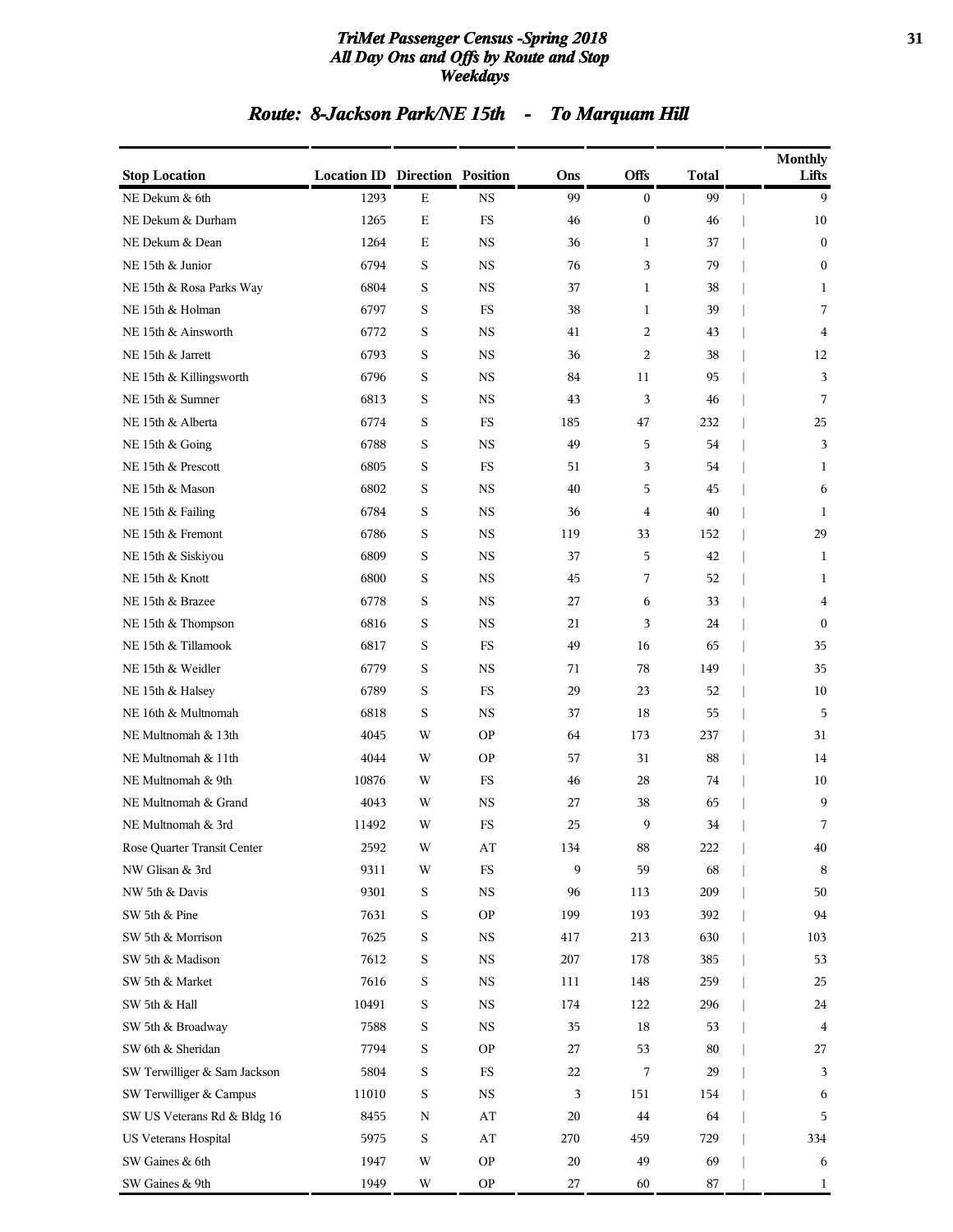#### *TriMet Passenger Census -Spring 2018* **32** *All Day Ons and Offs by Route and Stop Weekdays*

| <b>Stop Location</b>            | <b>Location ID Direction Position</b> |   |           | Ons          | <b>Offs</b> | Total    | Monthly<br>Lifts |
|---------------------------------|---------------------------------------|---|-----------|--------------|-------------|----------|------------------|
| SW Gaines & 11th                | 1945                                  | W | <b>NS</b> | 31           | 38          | 69       | 13               |
| SW 11th & Gibbs                 | 6548                                  | N | <b>NS</b> | 61           | 143         | 204      | 7                |
| SW Sam Jackson Pk & US Veterans | 5032                                  | Ε | <b>FS</b> | 193          | 243         | 436      | 46               |
| SW Sam Jackson Pk & OHSU        | 5028                                  | E | AT        |              | 178         | 179      | 6                |
| SW Sam Jackson Pk & Campus Dr   | 5027                                  | Ε | <b>NS</b> | $\mathbf{0}$ | 6           | 6        | 2                |
| SW Campus Dr & Loading Dock 5   | 871                                   | W | AT        | $\mathbf{0}$ |             |          | $\mathbf{0}$     |
| 700 SW Campus Dr at Doernbecher | 10176                                 | E | AT        | $\mathbf{0}$ | 3           | 3        | $\mathbf{0}$     |
| SW Campus Dr & OHSU Garage F    | 868                                   | E | <b>OP</b> | $\mathbf{0}$ |             |          | $\mathbf{0}$     |
| SW Campus Dr & Terwilliger      | 870                                   | E | <b>NS</b> | $\Omega$     | 0           | $\Omega$ | $\theta$         |

# *Route: 8-Jackson Park/NE 15th - To Marquam Hill*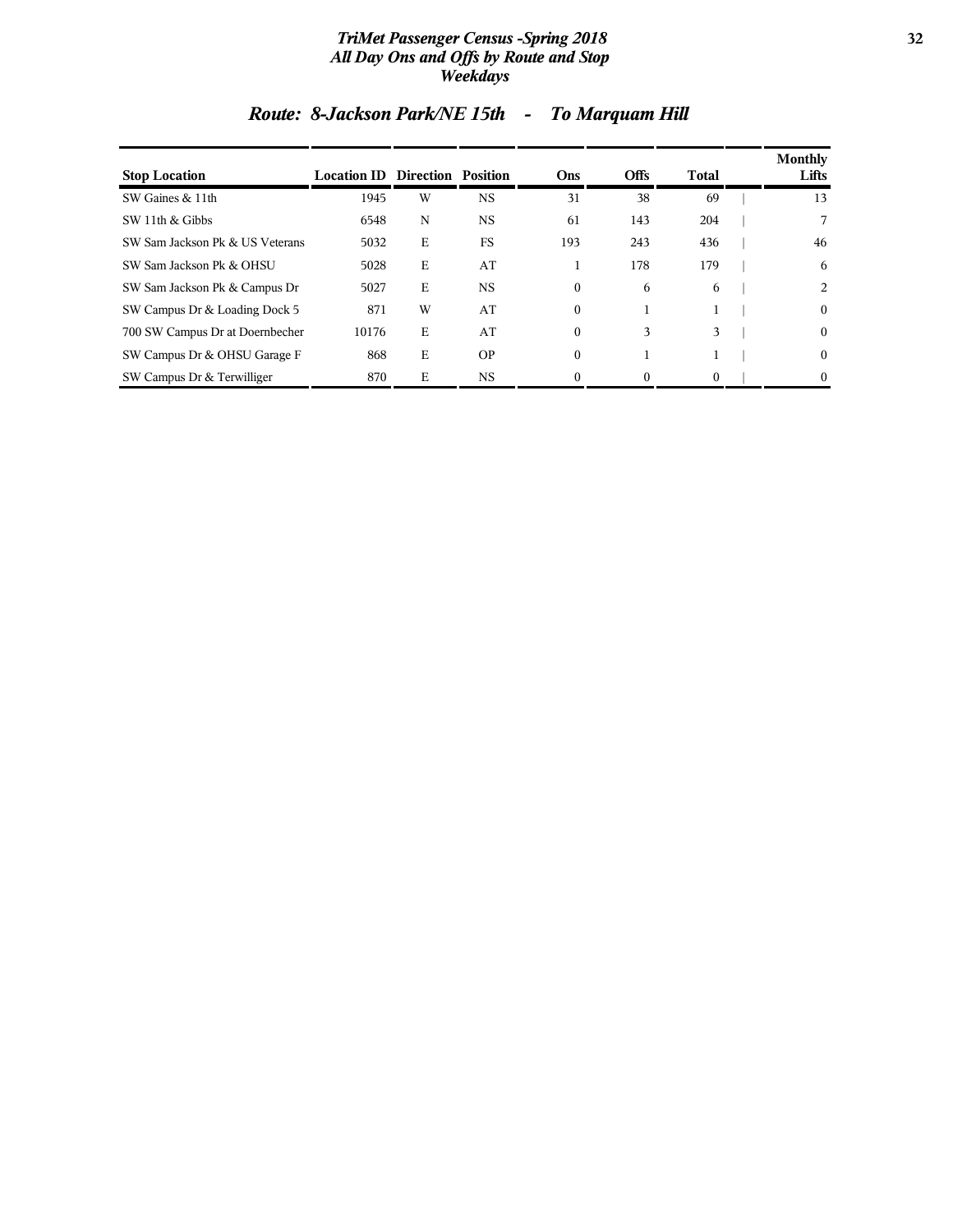#### *TriMet Passenger Census -Spring 2018* **33** *All Day Ons and Offs by Route and Stop Weekdays*

# *Route: 8-Jackson Park/NE 15th - To Dekum & M L King Jr Blvd*

| <b>Stop Location</b>            | <b>Location ID Direction Position</b> |             |             | Ons    | <b>Offs</b>      | <b>Total</b> | <b>Monthly</b><br>Lifts |
|---------------------------------|---------------------------------------|-------------|-------------|--------|------------------|--------------|-------------------------|
| SW US Veterans Rd & Bldg 16     | 8455                                  | N           | AT          | 9      | $\boldsymbol{0}$ | 9            | 1                       |
| US Veterans Hospital            | 5975                                  | S           | AT          | 51     | 1                | 52           | 29                      |
| SW Gaines & 6th                 | 1947                                  | W           | <b>OP</b>   | 6      | $\boldsymbol{0}$ | 6            | 2                       |
| SW Gaines & 9th                 | 1949                                  | W           | <b>OP</b>   | 5      | $\boldsymbol{0}$ | 5            | $\mathbf{0}$            |
| SW Gaines & 11th                | 1945                                  | W           | NS          | 1      | 0                | 1            | $\mathbf{0}$            |
| SW 11th & Gibbs                 | 6548                                  | N           | <b>NS</b>   | 4      | 1                | 5            | $\mathbf{0}$            |
| SW Sam Jackson Pk & US Veterans | 5032                                  | E           | FS          | 38     | $\boldsymbol{0}$ | 38           | 4                       |
| SW Sam Jackson Pk & OHSU        | 5028                                  | Е           | AT          | 394    | 1                | 395          | 84                      |
| SW Sam Jackson Pk & Campus Dr   | 5027                                  | E           | <b>NS</b>   | 45     | 7                | 52           | 9                       |
| SW Campus Dr & Loading Dock 5   | 871                                   | W           | AT          | 78     | 4                | 82           | 2                       |
| 700 SW Campus Dr at Doernbecher | 10176                                 | Ε           | AT          | 64     | 7                | 71           | 2                       |
| SW Campus Dr & OHSU Garage F    | 868                                   | $\mathbf E$ | <b>OP</b>   | 17     | 2                | 19           | 4                       |
| SW Campus Dr & Terwilliger      | 870                                   | E           | <b>NS</b>   | 14     | 2                | 16           | 1                       |
| SW Terwilliger & Sam Jackson    | 9861                                  | N           | <b>NS</b>   | 5      | 21               | 26           | $\theta$                |
| SW 6th & Sheridan               | 7793                                  | N           | FS          | 39     | 41               | 80           | 11                      |
| SW 6th & Broadway               | 7749                                  | N           | NS          | 12     | 52               | 64           | 7                       |
| SW 6th & Mill                   | 7773                                  | N           | <b>NS</b>   | 184    | 291              | 475          | 70                      |
| SW 6th & Clay                   | 7756                                  | N           | <b>NS</b>   | 74     | 95               | 169          | 23                      |
| SW 6th & Main                   | 7767                                  | N           | <b>NS</b>   | 145    | 188              | 333          | 66                      |
| SW 6th & Alder                  | 7747                                  | N           | NS          | 266    | 392              | 658          | 115                     |
| SW 6th & W Burnside             | 7751                                  | N           | <b>NS</b>   | 184    | 151              | 335          | 91                      |
| NW Everett & 5th                | 8886                                  | E           | <b>NS</b>   | 105    | 61               | 166          | 42                      |
| NW Everett & 2nd                | 1612                                  | Е           | <b>NS</b>   | 57     | 24               | 81           | 14                      |
| Rose Quarter Transit Center     | 11817                                 | E           | <b>NS</b>   | 94     | 101              | 195          | 45                      |
| NE Multnomah & 3rd              | 9362                                  | E           | <b>OP</b>   | 9      | 25               | 34           | 6                       |
| NE Multnomah & Grand            | 4042                                  | E           | FS          | 35     | 54               | 89           | 16                      |
| NE Multnomah & 9th              | 4055                                  | $\mathbf E$ | <b>NS</b>   | 24     | 66               | 90           | 14                      |
| NE Multnomah & 11th             | 9305                                  | Ε           | FS          | 120    | 64               | 184          | 17                      |
| NE Multnomah & 13th             | 4047                                  | E           | FS          | 104    | 30               | 134          | 15                      |
| NE 16th & Multnomah             | 6842                                  | N           | FS          | 16     | 51               | 67           | 7                       |
| NE 15th & Halsey                | 9342                                  | N           | $_{\rm NS}$ | 26     | 38               | 64           | 25                      |
| NE 15th & Broadway              | 6843                                  | N           | $_{\rm NS}$ | $80\,$ | 79               | 159          | 35                      |
| NE 15th & Hancock               | 6834                                  | N           | NS          | 22     | 44               | 66           | 41                      |
| NE 15th & Thompson              | 6815                                  | N           | NS          | 6      | 24               | 30           | 1                       |
| NE 15th & Brazee                | 6777                                  | N           | NS          | 7      | 35               | 42           | 3                       |
| NE 15th & Knott                 | 6799                                  | N           | $_{\rm NS}$ | 5      | 41               | 46           | $\mathbf{1}$            |
| NE 15th & Siskiyou              | 6808                                  | N           | $_{\rm NS}$ | 4      | 43               | 47           | 1                       |
| NE 15th & Fremont               | 6785                                  | N           | NS          | 32     | 126              | 158          | 34                      |
| NE 15th & Failing               | 6783                                  | N           | NS          | 10     | 38               | 48           | 1                       |
| NE 15th & Mason                 | 6801                                  | N           | NS          | 6      | 35               | 41           | 11                      |
| NE 15th & Prescott              | 6810                                  | N           | $_{\rm NS}$ | 3      | 61               | 64           | 3                       |
| NE 15th & Going                 | 6787                                  | N           | $_{\rm NS}$ | 2      | 34               | 36           | $\bf{0}$                |
| NE 15th & Alberta               | 6773                                  | N           | $_{\rm NS}$ | 39     | 273              | 312          | 34                      |
| NE 15th & Sumner                | 6814                                  | N           | $_{\rm NS}$ | 2      | 15               | 17           | $\bf{0}$                |
| NE 15th & Killingsworth         | 6795                                  | N           | $_{\rm NS}$ | 12     | 92               | 104          | 9                       |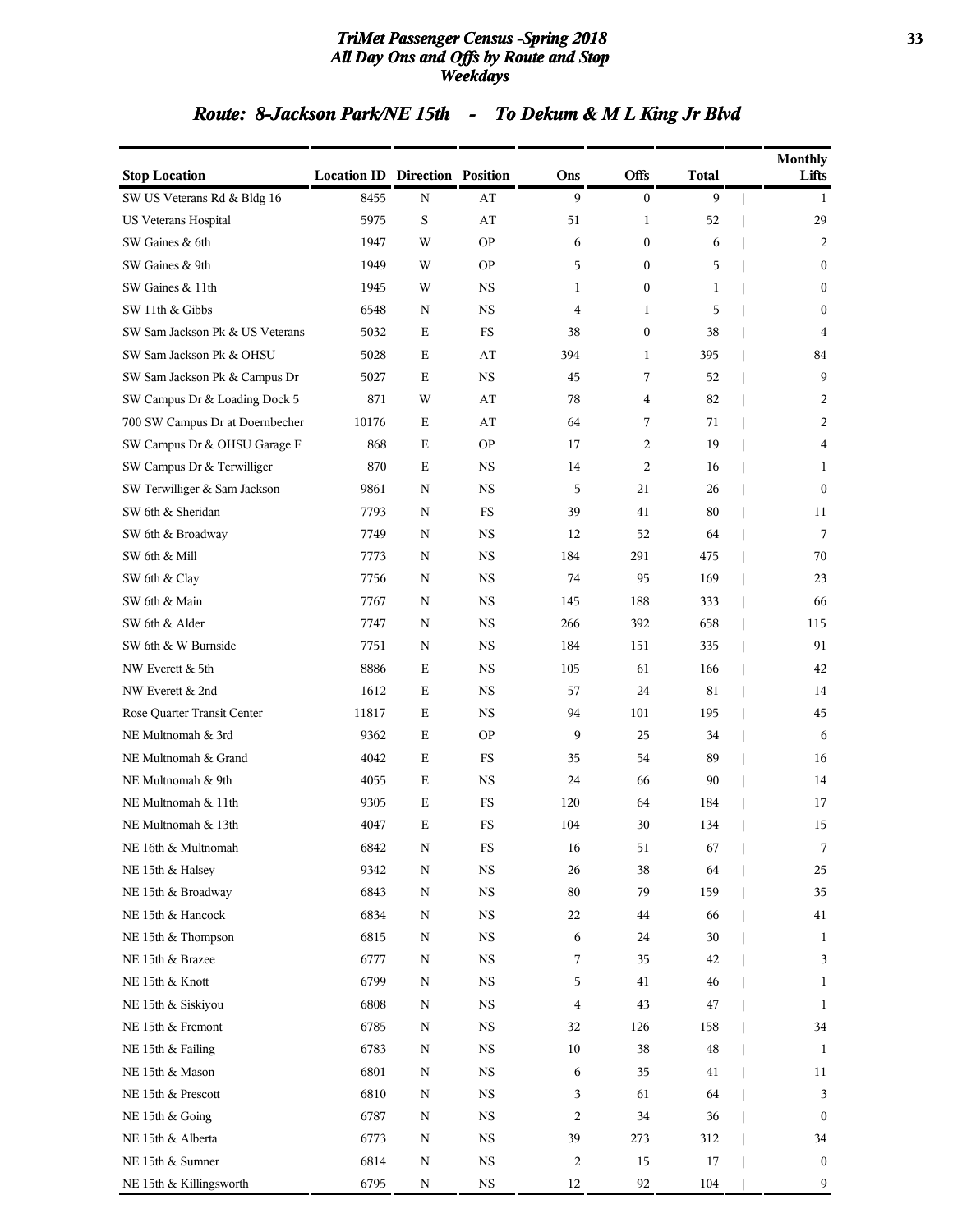#### *TriMet Passenger Census -Spring 2018* **34** *All Day Ons and Offs by Route and Stop Weekdays*

| <b>Stop Location</b>     | <b>Location ID Direction Position</b> |   |           | Ons          | <b>Offs</b> | <b>Total</b> | Monthly<br>Lifts |
|--------------------------|---------------------------------------|---|-----------|--------------|-------------|--------------|------------------|
| NE 15th & Jarrett        | 6792                                  | N | <b>NS</b> | 3            | 28          | 31           | 9                |
| NE 15th & Ainsworth      | 6771                                  | N | <b>NS</b> |              | 33          | 34           | 2                |
| NE 15th & Holman         | 6790                                  | N | <b>NS</b> |              | 42          | 43           | 8                |
| NE 15th & Rosa Parks Way | 6803                                  | N | <b>NS</b> | $\mathbf{0}$ | 22          | 22           | 2                |
| NE 15th & Dekum          | 6780                                  | N | <b>NS</b> | 2            | 79          | 81           | 2                |
| NE Dekum & Claremont     | 1275                                  | W | <b>FS</b> |              | 36          | 37           |                  |
| NE Dekum & Durham        | 1267                                  | W | <b>NS</b> |              | 42          | 43           | 8                |
| NE Dekum & 6th           | 1292                                  | W | <b>NS</b> | $\mathbf{0}$ | 31          | 31           | 2                |
| NE Dekum & M L King      | 1273                                  | W | <b>NS</b> | $\Omega$     | 57          | 57           | $\mathbf{0}$     |

# *Route: 8-Jackson Park/NE 15th - To Dekum & M L King Jr Blvd*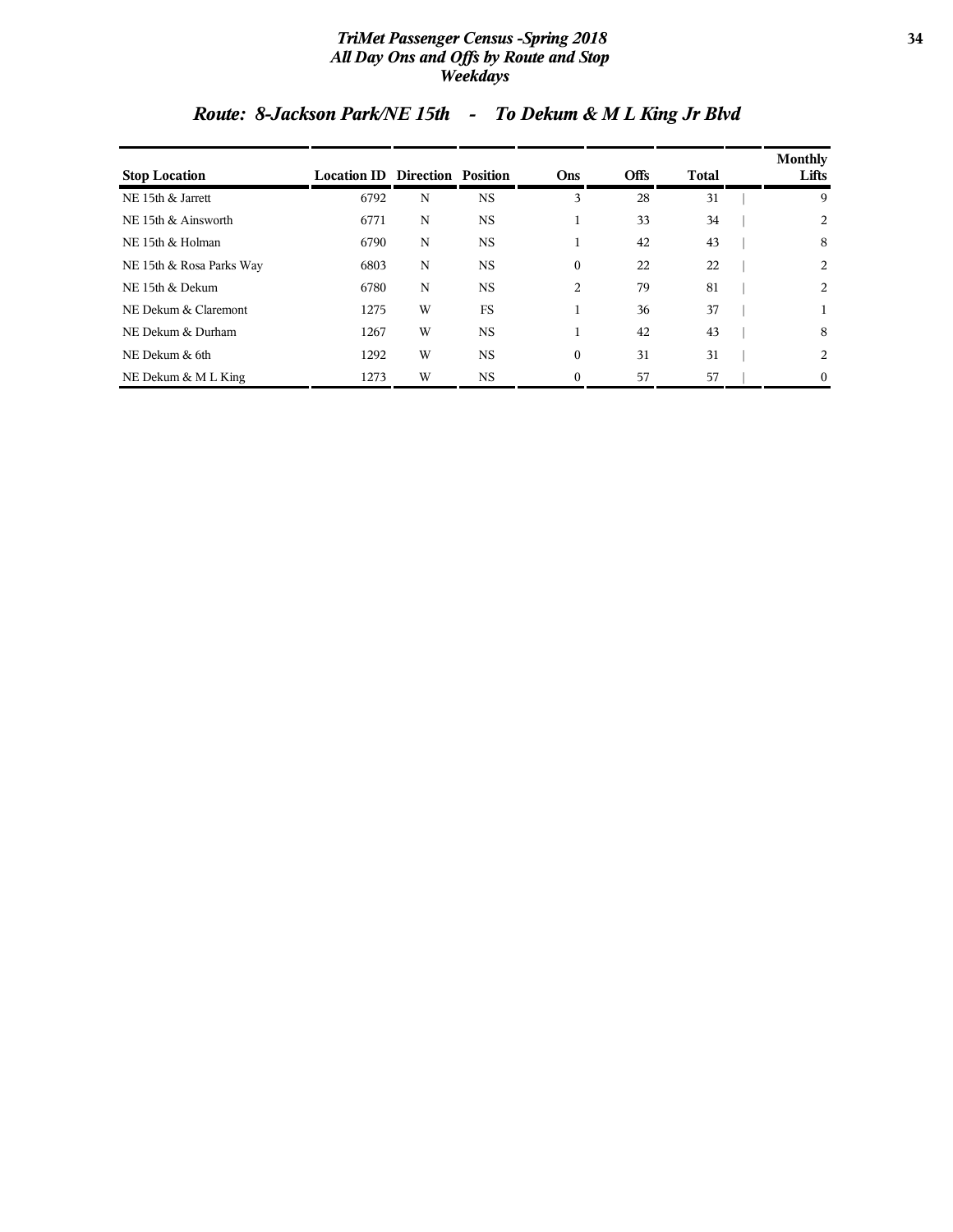#### *TriMet Passenger Census -Spring 2018* **35** *All Day Ons and Offs by Route and Stop Weekdays*

### *Route: 9-Powell Blvd - To Powell & 98th or Gresham Transit Center*

| <b>Stop Location</b>          | <b>Location ID Direction Position</b> |             |             | Ons            | Offs           | <b>Total</b> | <b>Monthly</b><br>Lifts |
|-------------------------------|---------------------------------------|-------------|-------------|----------------|----------------|--------------|-------------------------|
| NW 5th & Davis                | 9301                                  | S           | <b>NS</b>   | 195            | $\overline{4}$ | 199          | 35                      |
| SW 5th & Stark                | 7636                                  | $\mathbf S$ | <b>NS</b>   | 290            | 11             | 301          | 59                      |
| SW 5th & Taylor               | 7640                                  | S           | <b>NS</b>   | 414            | 23             | 437          | 44                      |
| SW 5th & Columbia             | 7594                                  | S           | <b>NS</b>   | 196            | 31             | 227          | 38                      |
| SW 5th & Harrison             | 7602                                  | S           | <b>NS</b>   | 287            | 36             | 323          | 20                      |
| 300 Block SW Lincoln          | 3397                                  | Ε           | AT          | 102            | 26             | 128          | 4                       |
| South Waterfront/SW Moody     | 13732                                 | Ε           | AT          | 257            | 42             | 299          | 24                      |
| <b>OMSI/SE Water</b>          | 13772                                 | Ε           | AT          | 55             | 16             | 71           | 15                      |
| SE Division Pl & 8th          | 13778                                 | Ε           | <b>NS</b>   | 11             | 17             | 28           | 1                       |
| SE Milwaukie & Gideon         | 13791                                 | S           | FS          | 67             | 31             | 98           | 6                       |
| SE Powell & 12th              | 13792                                 | Ε           | <b>NS</b>   | 171            | 83             | 254          | 27                      |
| SE Powell & 21st              | 4622                                  | Ε           | FS          | 68             | 88             | 156          | 11                      |
| SE Powell & 24th              | 4625                                  | Ε           | <b>OP</b>   | 32             | 18             | 50           | 2                       |
| SE Powell & 26th              | 4627                                  | Ε           | <b>NS</b>   | 129            | 162            | 291          | 15                      |
| SE Powell & 28th Pl           | 12951                                 | Ε           | FS          | 107            | 115            | 222          | 14                      |
| SE Powell & 33rd              | 4644                                  | Ε           | <b>NS</b>   | 42             | 75             | 117          | 7                       |
| SE Powell & 34th              | 4647                                  | Ε           | FS          | 93             | 74             | 167          | 31                      |
| SE Powell & 36th Pl           | 4648                                  | Ε           | FS          | 14             | 39             | 53           | 1                       |
| SE Powell & Cesar Chavez Blvd | 4651                                  | Ε           | FS          | 176            | 298            | 474          | 70                      |
| SE Powell & 42nd              | 4656                                  | Ε           | <b>NS</b>   | 24             | 41             | 65           | 4                       |
| SE Powell & 47th              | 4662                                  | Ε           | <b>OP</b>   | 16             | 48             | 64           | 1                       |
| SE Powell & 50th/Foster       | 4666                                  | Ε           | <b>FS</b>   | 70             | 145            | 215          | 13                      |
| SE Powell & 52nd              | 4667                                  | $\mathbf E$ | FS          | 116            | 118            | 234          | 18                      |
| SE Powell & 57th              | 11920                                 | Ε           | <b>NS</b>   | 23             | 31             | 54           | 2                       |
| SE Powell & 60th              | 4675                                  | Ε           | FS          | 15             | 34             | 49           | 4                       |
| SE Powell & 62nd              | 11921                                 | Ε           | FS          | 10             | 26             | 36           | 1                       |
| SE Powell & 65th              | 4679                                  | Ε           | <b>FS</b>   | 15             | 63             | 78           | 15                      |
| SE Powell & 67th              | 4680                                  | Ε           | FS          | 17             | 28             | 45           | 6                       |
| SE Powell & 69th              | 4682                                  | Ε           | <b>FS</b>   | 12             | 26             | 38           | 1                       |
| SE Powell & 72nd              | 4686                                  | E           | NS          | 22             | 71             | 93           | 32                      |
| SE Powell & 75th              | 11922                                 | $\mathbf E$ | <b>OP</b>   | 10             | 37             | 47           | 17                      |
| SE Powell & 79th              | 4691                                  | $\mathbf E$ | <b>OP</b>   | 19             | 125            | 144          | 33                      |
| SE Powell & 82nd              | 4693                                  | $\mathbf E$ | FS          | 339            | 314            | 653          | 98                      |
| SE Powell & 86th              | 4699                                  | $\mathbf E$ | FS          | 47             | 92             | 139          | 5                       |
| SE Powell & 90th Pl           | 4704                                  | $\mathbf E$ | <b>OP</b>   | $10\,$         | 27             | 37           | 6                       |
| SE Powell & 92nd              | 4707                                  | $\mathbf E$ | $_{\rm FS}$ | 216            | 97             | 313          | 30                      |
| SE Powell & Powell Garage Dr  | 13542                                 | Ε           | $_{\rm NS}$ | $\bf{0}$       | 24             | 24           | 1                       |
| SE Powell & Powell Garage Dr  | 4542                                  | $\mathbf E$ | $_{\rm FS}$ | 54             | 69             | 123          | 10                      |
| SE Powell & 102nd             | 4562                                  | $\mathbf E$ | FS          | 9              | 15             | 24           | 2                       |
| SE Powell & 104th             | 4564                                  | $\mathbf E$ | FS          | 8              | 17             | 25           | 1                       |
| 10800 Block SE Powell         | 4504                                  | $\mathbf E$ | AT          | 8              | 33             | 41           | 4                       |
| SE Powell & 112th             | 4567                                  | $\mathbf E$ | $_{\rm FS}$ | 33             | 74             | 107          | 24                      |
| SE Powell & 116th             | 4568                                  | $\mathbf E$ | <b>OP</b>   | $\overline{4}$ | 15             | 19           | $\mathbf{0}$            |
| SE Powell & 119th             | 4571                                  | $\mathbf E$ | NS          | 10             | 63             | 73           | 5                       |
| SE Powell & 122nd             | 4573                                  | $\mathbf E$ | $_{\rm FS}$ | 168            | 199            | 367          | 61                      |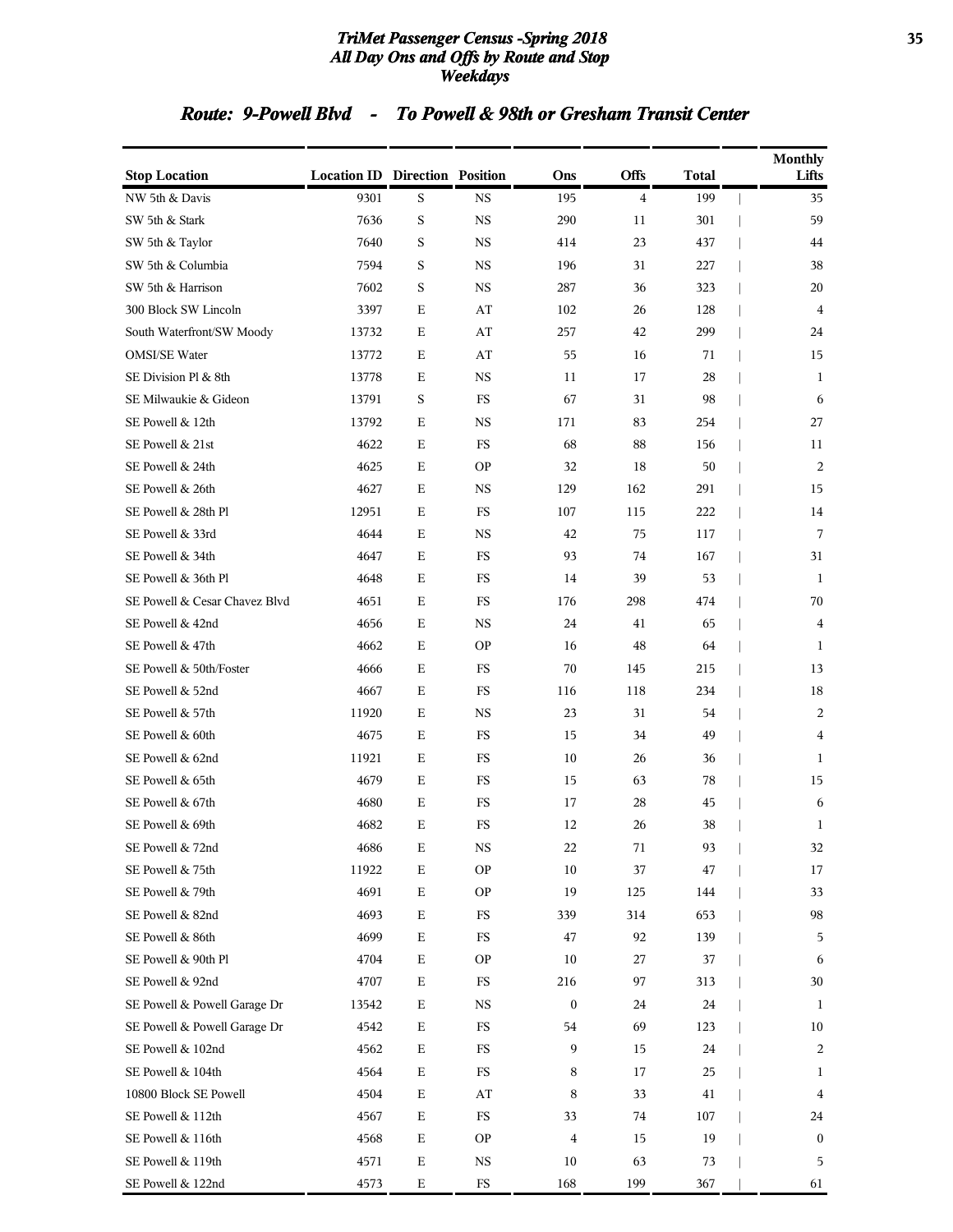#### *TriMet Passenger Census -Spring 2018* **36** *All Day Ons and Offs by Route and Stop Weekdays*

### *Route: 9-Powell Blvd - To Powell & 98th or Gresham Transit Center*

| <b>Stop Location</b>          | <b>Location ID Direction Position</b> |             |                        | Ons              | Offs | <b>Total</b> | <b>Monthly</b><br>Lifts |
|-------------------------------|---------------------------------------|-------------|------------------------|------------------|------|--------------|-------------------------|
| SE Powell & 125th Pl          | 11742                                 | Ε           | FS                     | 13               | 44   | 57           | 11                      |
| SE Powell & 130th             | 4580                                  | $\mathbf E$ | <b>NS</b>              | 12               | 50   | 62           | 6                       |
| SE Powell & 132nd             | 4582                                  | Ε           | FS                     | 8                | 48   | 56           | 20                      |
| SE Powell & 134th             | 4584                                  | Ε           | <b>OP</b>              | 7                | 25   | 32           | 9                       |
| SE Powell & 136th             | 4585                                  | Ε           | <b>NS</b>              | 22               | 94   | 116          | 15                      |
| SE Powell & 138th             | 4588                                  | Ε           | <b>OP</b>              | 8                | 22   | 30           | 4                       |
| SE Powell & 141st             | 4592                                  | Ε           | <b>NS</b>              | 3                | 19   | 22           | $\boldsymbol{0}$        |
| SE Powell & 143rd             | 4593                                  | Ε           | <b>NS</b>              | 4                | 16   | 20           | 1                       |
| SE Powell & 145th             | 4596                                  | Ε           | FS                     | 5                | 20   | 25           | 1                       |
| SE Powell & 148th             | 4598                                  | Ε           | FS                     | 25               | 61   | 86           | 3                       |
| SE Powell & 151st             | 4599                                  | Ε           | FS                     | 8                | 20   | 28           | 3                       |
| SE Powell & 154th             | 4600                                  | Ε           | <b>FS</b>              | 7                | 14   | 21           | 1                       |
| SE Powell & 157th             | 4602                                  | Ε           | <b>OP</b>              | 3                | 15   | 18           | 23                      |
| SE Powell & 160th             | 4606                                  | Ε           | FS                     | 10               | 19   | 29           | 1                       |
| SE Powell & 162nd             | 13957                                 | Ε           | FS                     | 8                | 30   | 38           | 4                       |
| SE Powell & Naegeli           | 4610                                  | Ε           | FS                     | 6                | 22   | 28           | 1                       |
| SE Powell & 168th             | 4612                                  | Ε           | <b>OP</b>              | 10               | 39   | 49           | 2                       |
| SE Powell & Meadowland Center | 4534                                  | $\mathbf E$ | AT                     | 22               | 38   | 60           | 11                      |
| SE Powell & 174th             | 4615                                  | Ε           | FS                     | 23               | 66   | 89           | 31                      |
| 4700 Block W Powell           | 8812                                  | Ε           | <b>OP</b>              | 17               | 30   | 47           | 16                      |
| W Powell & SW Highland        | 4618                                  | Ε           | FS                     | 116              | 143  | 259          | 91                      |
| W Powell & Powell Loop        | 4620                                  | Ε           | <b>FS</b>              | 7                | 9    | 16           | 1                       |
| 2900 Block W Powell           | 4507                                  | Ε           | AT                     | 13               | 16   | 29           | 2                       |
| 2700 Block W Powell           | 8742                                  | Ε           | AT                     | 53               | 80   | 133          | 78                      |
| W Powell & SW Birdsdale       | 4515                                  | Ε           | <b>NS</b>              | 11               | 16   | 27           | 6                       |
| W Powell & NW Bella Vista     | 4513                                  | Ε           | <b>OP</b>              | 1                | 2    | 3            | $\bf{0}$                |
| W Powell & SW Towle           | 4552                                  | Ε           | <b>FS</b>              | 10               | 16   | 26           | 6                       |
| W Powell & SW Wallula         | 4555                                  | Ε           | FS                     | 5                | 9    | 14           | 7                       |
| W Powell & NW Wilson          | 12866                                 | Ε           | <b>OP</b>              | 8                | 7    | 15           | $\overline{2}$          |
| W Powell & SW Eastman Parkway | 12867                                 | E           | FS                     | 14               | 37   | 51           | 18                      |
| W Powell & SW Walters         | 4557                                  | $\mathbf E$ | $_{\rm FS}$            | 5                | 13   | 18           | 1                       |
| N Main & NE 2nd               | 3715                                  | N           | $_{\rm NS}$            | 6                | 50   | 56           | $11\,$                  |
| N Main & NE 5th               | 3725                                  | N           | $_{\rm NS}$            | 2                | 9    | 11           | $\overline{5}$          |
| N Main & NE 10th              | 3683                                  | N           | NS                     | 1                | 18   | 19           | 5                       |
| Gresham Transit Center        | 10858                                 | $\mathbf E$ | $\mathbf{A}\mathbf{T}$ | $\boldsymbol{0}$ | 357  | 357          | $\mathbf{1}$            |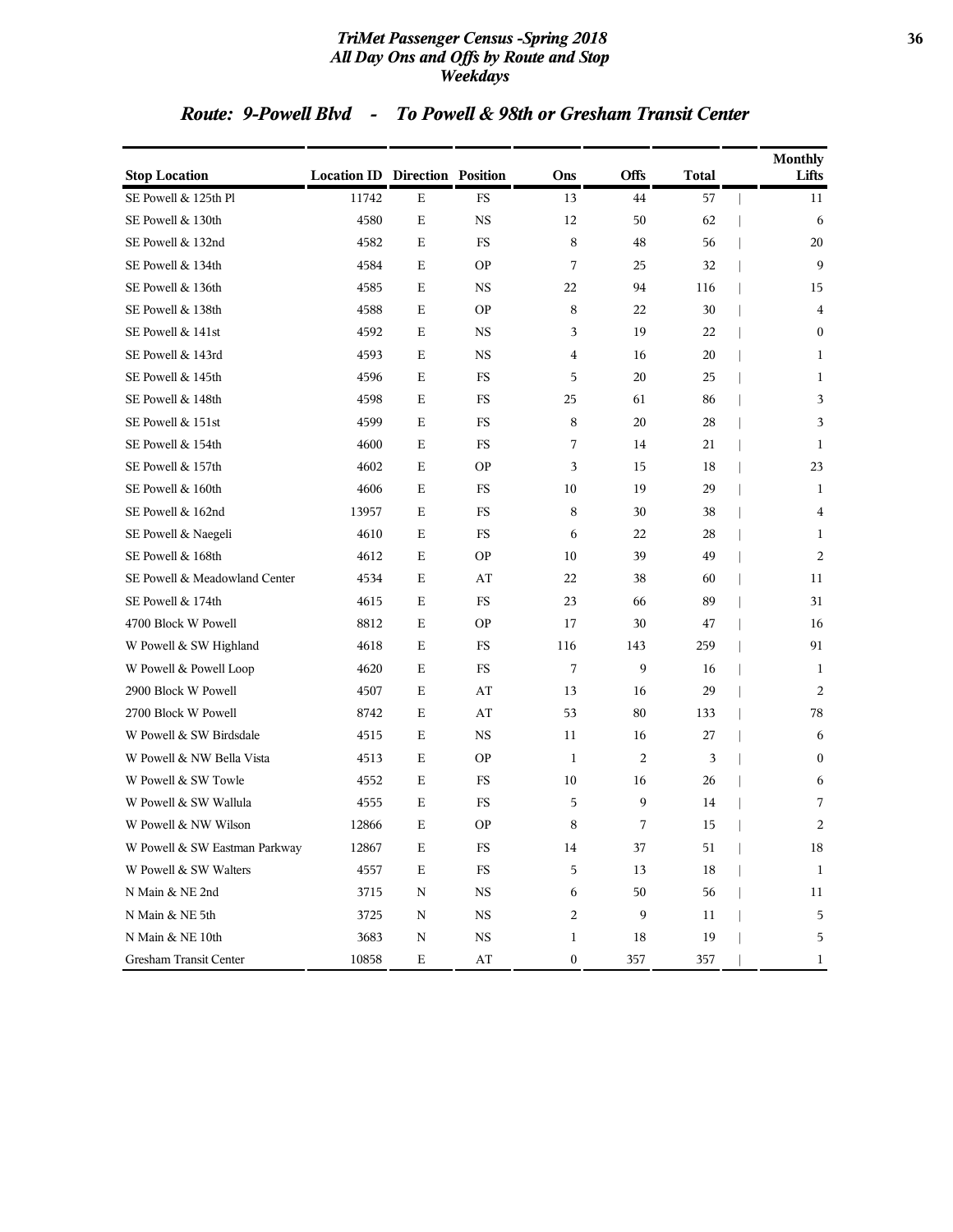#### *TriMet Passenger Census -Spring 2018* **37** *All Day Ons and Offs by Route and Stop Weekdays*

## *Route: 9-Powell Blvd - To Portland*

| <b>Stop Location</b>          | <b>Location ID Direction Position</b> |         |             | Ons            | Offs           | <b>Total</b> | <b>Monthly</b><br>Lifts |
|-------------------------------|---------------------------------------|---------|-------------|----------------|----------------|--------------|-------------------------|
| Gresham Transit Center        | 10858                                 | E       | AT          | 442            | $\overline{c}$ | 444          | 78                      |
| NE 5th & Hood                 | 7605                                  | W       | $_{\rm NS}$ | 5              | $\mathbf{1}$   | 6            | 1                       |
| NE Hood & 2nd                 | 13033                                 | $\rm S$ | <b>FS</b>   | 33             | 6              | 39           | 19                      |
| W Powell & N Main             | 12862                                 | W       | <b>FS</b>   | 23             | 4              | 27           | 7                       |
| W Powell & NW Miller          | 9347                                  | W       | <b>FS</b>   | 17             | 5              | 22           | 6                       |
| W Powell & SW Walters         | 4558                                  | W       | <b>FS</b>   | 5              | $\overline{4}$ | 9            | 3                       |
| W Powell & NW Eastman Parkway | 12868                                 | W       | <b>FS</b>   | 39             | 11             | 50           | 22                      |
| W Powell & NW Wilson          | 12863                                 | W       | <b>FS</b>   | 11             | 7              | 18           | 12                      |
| W Powell & NW Wallula         | 4556                                  | W       | <b>NS</b>   | 6              | $\overline{4}$ | 10           | 5                       |
| W Powell & NW Towle           | 4553                                  | W       | FS          | 11             | 13             | 24           | 5                       |
| W Powell & NW Willowbrook     | 12864                                 | W       | <b>NS</b>   | 2              | $\mathbf{1}$   | 3            | $\mathbf{0}$            |
| W Powell & NW Birdsdale       | 4516                                  | W       | <b>FS</b>   | 15             | 14             | 29           | 4                       |
| 2700 Block W Powell           | 8743                                  | W       | <b>OP</b>   | 90             | 54             | 144          | 103                     |
| 2900 Block W Powell           | 4508                                  | W       | <b>OP</b>   | 17             | 9              | 26           | $\mathbf{0}$            |
| W Powell & Powell Loop        | 4621                                  | W       | <b>FS</b>   | 12             | 8              | 20           | 2                       |
| W Powell & SW Duniway         | 4523                                  | W       | FS          | 20             | 58             | 78           | 72                      |
| W Powell & SW 181st           | 4617                                  | W       | <b>OP</b>   | 115            | 66             | 181          | 40                      |
| W Powell & Village Drive      | 4554                                  | W       | FS          | 31             | 14             | 45           | $\overline{4}$          |
| SE Powell & 174th             | 4616                                  | W       | <b>NS</b>   | 75             | 29             | 104          | 37                      |
| SE Powell & 170th             | 4614                                  | W       | $_{\rm NS}$ | 38             | 20             | 58           | 7                       |
| SE Powell & 168th             | 4613                                  | W       | FS          | 32             | $\,8\,$        | 40           | 4                       |
| SE Powell & 166th             | 4611                                  | W       | <b>NS</b>   | 22             | 6              | 28           | 1                       |
| SE Powell & 164th             | 4609                                  | W       | <b>NS</b>   | 29             | 9              | 38           | 2                       |
| SE Powell & 160th             | 4607                                  | W       | <b>NS</b>   | 26             | 9              | 35           | 6                       |
| SE Powell & 157th             | 4603                                  | W       | $_{\rm NS}$ | 15             | 4              | 19           | 2                       |
| SE Powell & 156th             | 11786                                 | W       | FS          | 14             | 7              | 21           | 21                      |
| SE Powell & 151st             | 4506                                  | W       | <b>FS</b>   | 39             | 10             | 49           | $\mathbf{0}$            |
| SE Powell & 148th             | 4597                                  | W       | FS          | 50             | 22             | 72           | 3                       |
| SE Powell & 145th             | 4595                                  | W       | <b>NS</b>   | 22             | 7              | 29           | 2                       |
| SE Powell & 140th             | 4591                                  | W       | $_{\rm NS}$ | ${\bf 28}$     | 5              | $33\,$       | 4                       |
| SE Powell & 138th             | 4587                                  | W       | $_{\rm NS}$ | 15             | 7              | 22           | 4                       |
| SE Powell & 136th             | 4586                                  | W       | $_{\rm NS}$ | 15             | 19             | 34           | $10\,$                  |
| SE Powell & 134th             | 4583                                  | W       | $_{\rm NS}$ | 75             | 13             | 88           | 22                      |
| SE Powell & 132nd             | 4581                                  | W       | OP.         | 42             | 8              | 50           | 1                       |
| SE Powell & 129th             | 4578                                  | W       | NS          | 29             | 10             | 39           | 6                       |
| SE Powell & 127th Pl          | 4576                                  | W       | $_{\rm FS}$ | 25             | 9              | 34           | 21                      |
| SE Powell & 124th             | 4575                                  | W       | FS          | 16             | 74             | 90           | 18                      |
| SE Powell & 122nd             | 4572                                  | W       | FS          | 177            | 70             | 247          | 30                      |
| SE Powell & 119th             | 4570                                  | W       | NS          | 28             | 7              | 35           | 1                       |
| SE Powell & 116th             | 4569                                  | W       | NS          | 20             | 3              | 23           | $\mathbf{0}$            |
| SE Powell & 112th             | 4566                                  | W       | $_{\rm FS}$ | 82             | 36             | 118          | 27                      |
| 10800 Block SE Powell         | 4503                                  | W       | AT          | 25             | 8              | 33           | 4                       |
| SE Powell & 104th             | 4565                                  | W       | <b>OP</b>   | 17             | 12             | 29           | $\mathbf{0}$            |
| SE Powell & 102nd             | 4563                                  | W       | NS          | $\overline{c}$ | $\overline{c}$ | 4            | $\bf{0}$                |
| 10000 Block SE Powell         | 4561                                  | W       | AT          | 5              | 5              | 10           | $\boldsymbol{0}$        |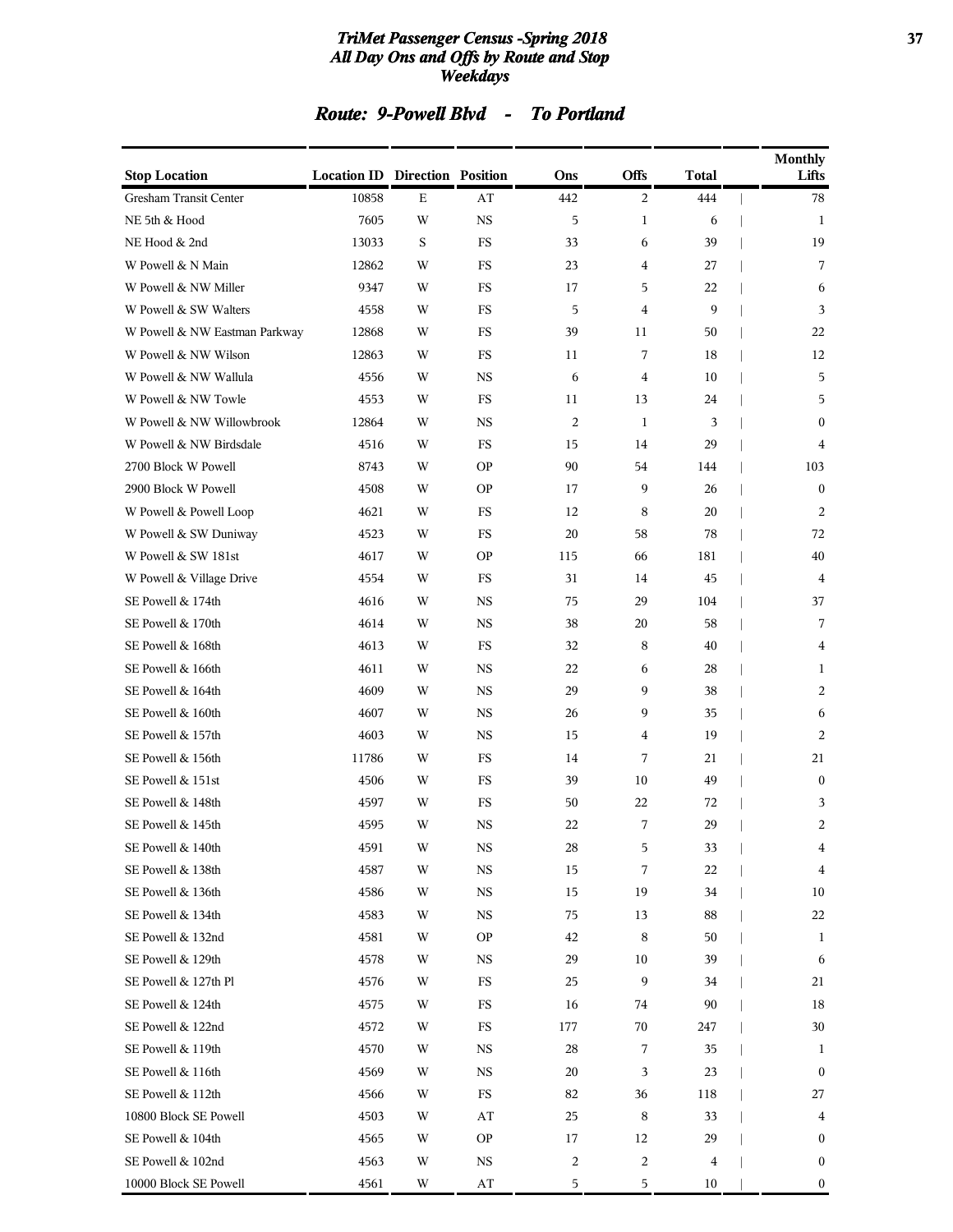#### *TriMet Passenger Census -Spring 2018* **38** *All Day Ons and Offs by Route and Stop Weekdays*

|  | Route: 9-Powell Blvd |  | <b>To Portland</b> |
|--|----------------------|--|--------------------|
|--|----------------------|--|--------------------|

| <b>Stop Location</b>          | <b>Location ID Direction Position</b> |   |                        | Ons | Offs    | <b>Total</b> | <b>Monthly</b><br>Lifts |
|-------------------------------|---------------------------------------|---|------------------------|-----|---------|--------------|-------------------------|
| SE Powell & Powell Garage Dr  | 4543                                  | W | FS                     | 65  | 91      | 156          | 7                       |
| SE Powell & 92nd              | 4709                                  | W | FS                     | 102 | 97      | 199          | 29                      |
| SE Powell & 90th Pl           | 4706                                  | W | <b>FS</b>              | 18  | $\,8\,$ | 26           | 3                       |
| SE Powell & 87th              | 4700                                  | W | <b>FS</b>              | 95  | 48      | 143          | 7                       |
| SE Powell & 84th              | 4698                                  | W | FS                     | 18  | 86      | 104          | 9                       |
| SE Powell & 82nd              | 4695                                  | W | <b>FS</b>              | 263 | 223     | 486          | 82                      |
| SE Powell & 79th              | 4692                                  | W | FS                     | 98  | 11      | 109          | 27                      |
| SE Powell & 75th              | 11923                                 | W | <b>FS</b>              | 43  | 10      | 53           | 34                      |
| SE Powell & 71st              | 4684                                  | W | <b>NS</b>              | 79  | 22      | 101          | 5                       |
| SE Powell & 69th              | 4683                                  | W | $_{\rm FS}$            | 32  | 12      | 44           | 5                       |
| SE Powell & 67th              | 4681                                  | W | <b>FS</b>              | 43  | 19      | 62           | 3                       |
| SE Powell & 65th              | 11924                                 | W | $_{\rm FS}$            | 42  | 14      | 56           | 7                       |
| SE Powell & 62nd              | 4676                                  | W | <b>FS</b>              | 21  | 11      | 32           | 2                       |
| SE Powell & 58th              | 4674                                  | W | <b>NS</b>              | 46  | 19      | 65           | 3                       |
| SE Powell & 55th              | 11925                                 | W | $_{\rm FS}$            | 38  | 55      | 93           | 3                       |
| SE Powell & 52nd              | 4668                                  | W | FS                     | 131 | 98      | 229          | 17                      |
| SE Powell & 49th              | 4664                                  | W | <b>NS</b>              | 79  | 44      | 123          | 10                      |
| SE Powell & 47th              | 4663                                  | W | <b>FS</b>              | 19  | 8       | 27           | 1                       |
| SE Powell & 43rd              | 4657                                  | W | <b>NS</b>              | 38  | 19      | 57           | 2                       |
| SE Powell & 40th              | 4654                                  | W | <b>NS</b>              | 10  | 23      | 33           | 5                       |
| SE Powell & Cesar Chavez Blvd | 4653                                  | W | FS                     | 264 | 147     | 411          | 53                      |
| SE Powell & 36th              | 4649                                  | W | FS                     | 40  | 16      | 56           | 3                       |
| SE Powell & 34th              | 4646                                  | W | <b>OP</b>              | 60  | 84      | 144          | 24                      |
| SE Powell & 33rd              | 4643                                  | W | FS                     | 73  | 33      | 106          | 8                       |
| SE Powell & 28th              | 4631                                  | W | <b>NS</b>              | 192 | 245     | 437          | 49                      |
| SE Powell & 24th              | 4626                                  | W | FS                     | 82  | 23      | 105          | 6                       |
| SE Powell & 21st              | 4623                                  | W | <b>NS</b>              | 79  | 49      | 128          | 17                      |
| SE Powell & Milwaukie         | 4538                                  | W | FS                     | 66  | 212     | 278          | 50                      |
| SE 7th & Tilikum Way          | 13825                                 | N | <b>NS</b>              | 13  | 18      | 31           | 1                       |
| <b>OMSI/SE Water</b>          | 13773                                 | W | AT                     | 22  | 61      | 83           | $10\,$                  |
| South Waterfront/SW Moody     | 13733                                 | W | $\mathbf{A}\mathbf{T}$ | 74  | 228     | 302          | 23                      |
| SW Lincoln & 1st              | 3398                                  | W | $_{\rm FS}$            | 21  | 98      | 119          | 6                       |
| SW Hall & 5th                 | 13780                                 | W | $_{\rm NS}$            | 6   | 194     | 200          | 30                      |
| SW 6th & Mill                 | 7773                                  | N | <b>NS</b>              | 26  | 184     | 210          | 31                      |
| SW 6th & Clay                 | 7756                                  | N | $_{\rm NS}$            | 15  | 92      | 107          | 13                      |
| SW 6th & Main                 | 7767                                  | N | $_{\rm NS}$            | 23  | 179     | 202          | 49                      |
| SW 6th & Alder                | 7747                                  | N | $_{\rm NS}$            | 18  | 360     | 378          | 61                      |
| SW 6th & W Burnside           | 7751                                  | N | $_{\rm NS}$            | 9   | 184     | 193          | 25                      |
| NW 6th & Flanders             | 9300                                  | N | $_{\rm NS}$            | 2   | 122     | 124          | 29                      |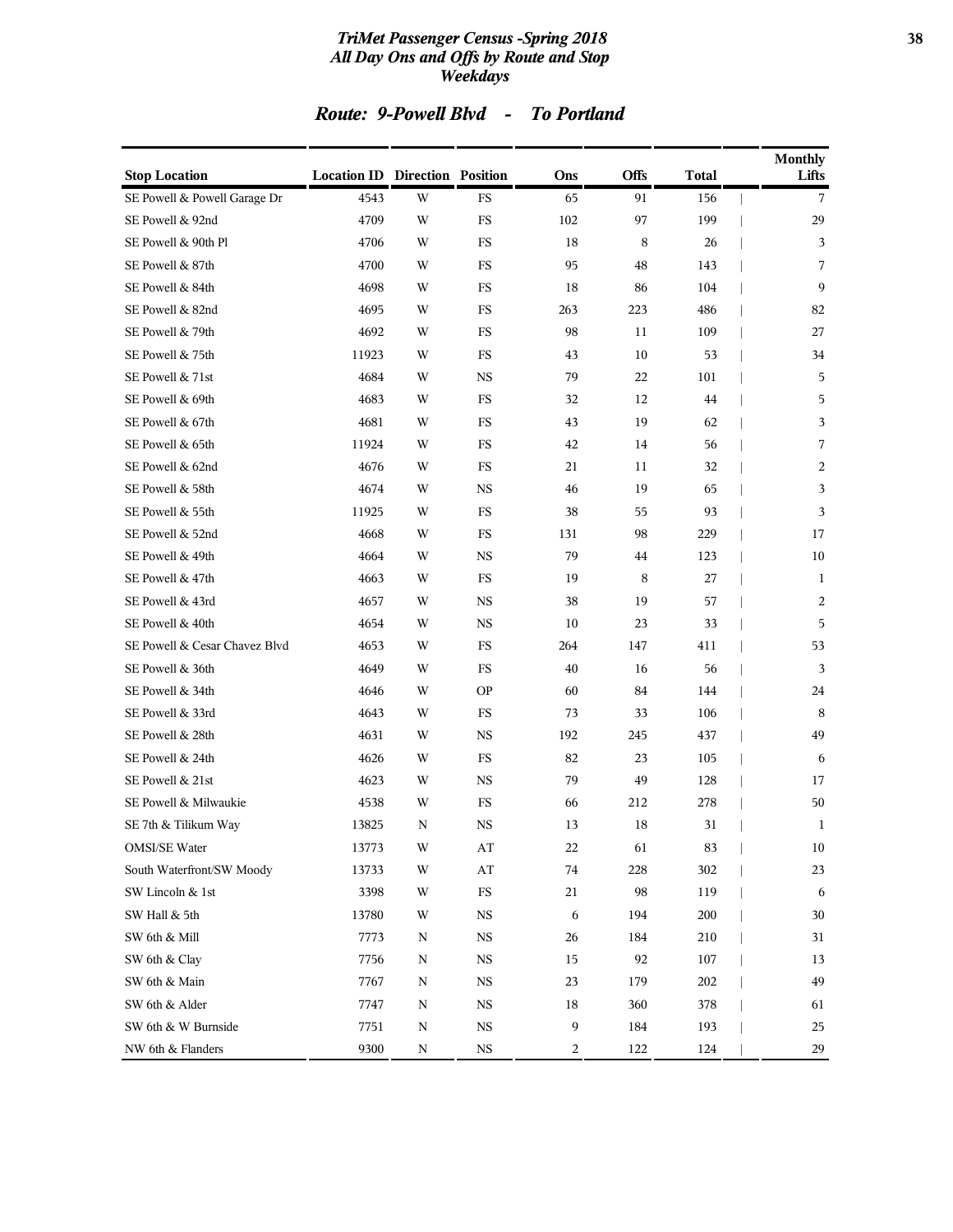#### *TriMet Passenger Census -Spring 2018* **39** *All Day Ons and Offs by Route and Stop Weekdays*

### *Route: 10-Harold St - To Foster & 94th*

| <b>Stop Location</b>          | <b>Location ID Direction Position</b> |             |             | Ons            | Offs           | Total  | <b>Monthly</b><br>Lifts |
|-------------------------------|---------------------------------------|-------------|-------------|----------------|----------------|--------|-------------------------|
| SW Madison & 4th              | 3639                                  | Ε           | <b>NS</b>   | 149            | $\overline{0}$ | 149    | 7                       |
| SW Madison & 1st              | 3635                                  | $\mathbf E$ | <b>NS</b>   | 110            | 3              | 113    | 1                       |
| Hawthorne Bridge              | 2641                                  | E           | AT          | 11             | 8              | 19     | $\boldsymbol{0}$        |
| SE Hawthorne & 6th            | 2594                                  | Ε           | <b>NS</b>   | 38             | 22             | 60     | 3                       |
| SE Hawthorne & 9th            | 2597                                  | E           | <b>NS</b>   | 7              | 8              | 15     | $\mathbf{0}$            |
| SE Hawthorne & 12th           | 2599                                  | Ε           | <b>NS</b>   | 50             | 55             | 105    | 2                       |
| SE Ladd & Palm St             | 3309                                  | $\rm S$     | <b>NS</b>   | 5              | 10             | 15     | 1                       |
| SE Ladd & Ladd Circle         | 3304                                  | S           | <b>NS</b>   | 10             | 6              | 16     | $\boldsymbol{0}$        |
| SE Ladd & 16th                | 3311                                  | Ε           | <b>NS</b>   | 8              | 6              | 14     | $\boldsymbol{0}$        |
| SE Ladd & Lavender            | 3308                                  | S           | <b>NS</b>   | 3              | 4              | 7      | $\mathbf{0}$            |
| SE 21st & Division            | 7111                                  | S           | <b>FS</b>   | 13             | 19             | 32     | 3                       |
| SE 21st & Clinton             | 7108                                  | $\rm S$     | <b>NS</b>   | 11             | 6              | 17     | $\boldsymbol{0}$        |
| SE Clinton & 23rd             | 1093                                  | Е           | <b>NS</b>   | 5              | 5              | 10     | $\boldsymbol{0}$        |
| SE Clinton & 26th             | 1095                                  | Ε           | <b>NS</b>   | 39             | 13             | 52     | $\boldsymbol{0}$        |
| SE 26th & Woodward            | 7233                                  | S           | <b>NS</b>   | 22             | 5              | 27     | $\boldsymbol{0}$        |
| SE 26th & Kelly               | 7226                                  | S           | <b>OP</b>   | 21             | 10             | 31     | $\mathbf{0}$            |
| SE 26th & Powell              | 7228                                  | $\rm S$     | <b>NS</b>   | 99             | 54             | 153    | 5                       |
| SE 26th & Rhone               | 7230                                  | $\rm S$     | <b>OP</b>   | 10             | 10             | 20     | $\boldsymbol{0}$        |
| SE 26th & Gladstone           | 7224                                  | $\rm S$     | <b>NS</b>   | 3              | 12             | 15     | $\boldsymbol{0}$        |
| SE Gladstone & 28th           | 1991                                  | E           | <b>NS</b>   | 7              | 20             | 27     | $\mathbf{0}$            |
| SE 28th & Holgate             | 7281                                  | S           | FS          | 10             | 23             | 33     | 4                       |
| SE 28th & Raymond             | 7288                                  | S           | <b>NS</b>   | 10             | 24             | 34     | $\boldsymbol{0}$        |
| SE 28th & Steele              | 7293                                  | $\rm S$     | <b>NS</b>   | 9              | 16             | 25     | $\boldsymbol{0}$        |
| SE Steele & 30th              | 5515                                  | Ε           | <b>OP</b>   | 10             | 20             | 30     | 0                       |
| SE Steele & 33rd              | 5519                                  | E           | <b>OP</b>   | $\overline{4}$ | 16             | 20     | $\mathbf{0}$            |
| SE Steele & 35th              | 5520                                  | Ε           | <b>NS</b>   | 2              | 9              | 11     | $\mathbf{0}$            |
| SE Steele & 36th Pl           | 5522                                  | Ε           | <b>OP</b>   | $\mathbf{1}$   | $\overline{4}$ | 5      | $\boldsymbol{0}$        |
| SE Steele & Cesar Chavez Blvd | 5524                                  | E           | <b>NS</b>   | 15             | 46             | 61     | 1                       |
| SE Steele & 41st              | 5526                                  | Ε           | NS          | 2              | 19             | 21     | $\boldsymbol{0}$        |
| SE Steele & 44th              | 5529                                  | $\mathbf E$ | $_{\rm NS}$ | 2              | $20\,$         | $22\,$ | 2                       |
| SE Steele & 47th              | 5531                                  | $\mathbf E$ | $_{\rm FS}$ | 3              | 23             | 26     | 1                       |
| SE Steele & 50th              | 5532                                  | ${\bf E}$   | <b>NS</b>   | 2              | 14             | 16     | $\boldsymbol{0}$        |
| SE Steele & 52nd              | 5534                                  | $\mathbf E$ | $_{\rm NS}$ | 12             | 46             | 58     | $\boldsymbol{0}$        |
| SE Harold & 54th              | 2542                                  | ${\bf E}$   | <b>NS</b>   | 7              | 13             | 20     | 1                       |
| SE Harold & 57th              | 2544                                  | $\mathbf E$ | <b>NS</b>   | $\mathbf{1}$   | 10             | 11     | 1                       |
| SE Harold & 60th              | 2546                                  | ${\bf E}$   | <b>NS</b>   | 3              | 19             | 22     | $\boldsymbol{0}$        |
| SE Harold & 62nd              | 2548                                  | Ε           | NS          | 1              | 14             | 15     | 0                       |
| SE Harold & 65th              | 2550                                  | ${\bf E}$   | <b>NS</b>   | 3              | 18             | 21     | $\boldsymbol{0}$        |
| SE Harold & 67th              | 2551                                  | ${\bf E}$   | <b>NS</b>   | 5              | 19             | 24     | 1                       |
| SE Harold & 69th              | 2552                                  | $\mathbf E$ | <b>NS</b>   | 2              | 10             | 12     | $\boldsymbol{0}$        |
| SE Harold & 72nd              | 2555                                  | $\mathbf E$ | $_{\rm FS}$ | 16             | 44             | 60     | 4                       |
| SE Harold & 74th              | 2557                                  | Ε           | <b>NS</b>   | 2              | 11             | 13     | 0                       |
| SE Harold & 79th              | 2561                                  | $\mathbf E$ | <b>OP</b>   | 4              | 16             | 20     | 3                       |
| SE Harold & Foster            | 8664                                  | $\mathbf E$ | NS          | 47             | 43             | 90     | 6                       |
| SE Ellis & Foster             | 1597                                  | $\mathbf E$ | $_{\rm FS}$ | 12             | 7              | 19     | 3                       |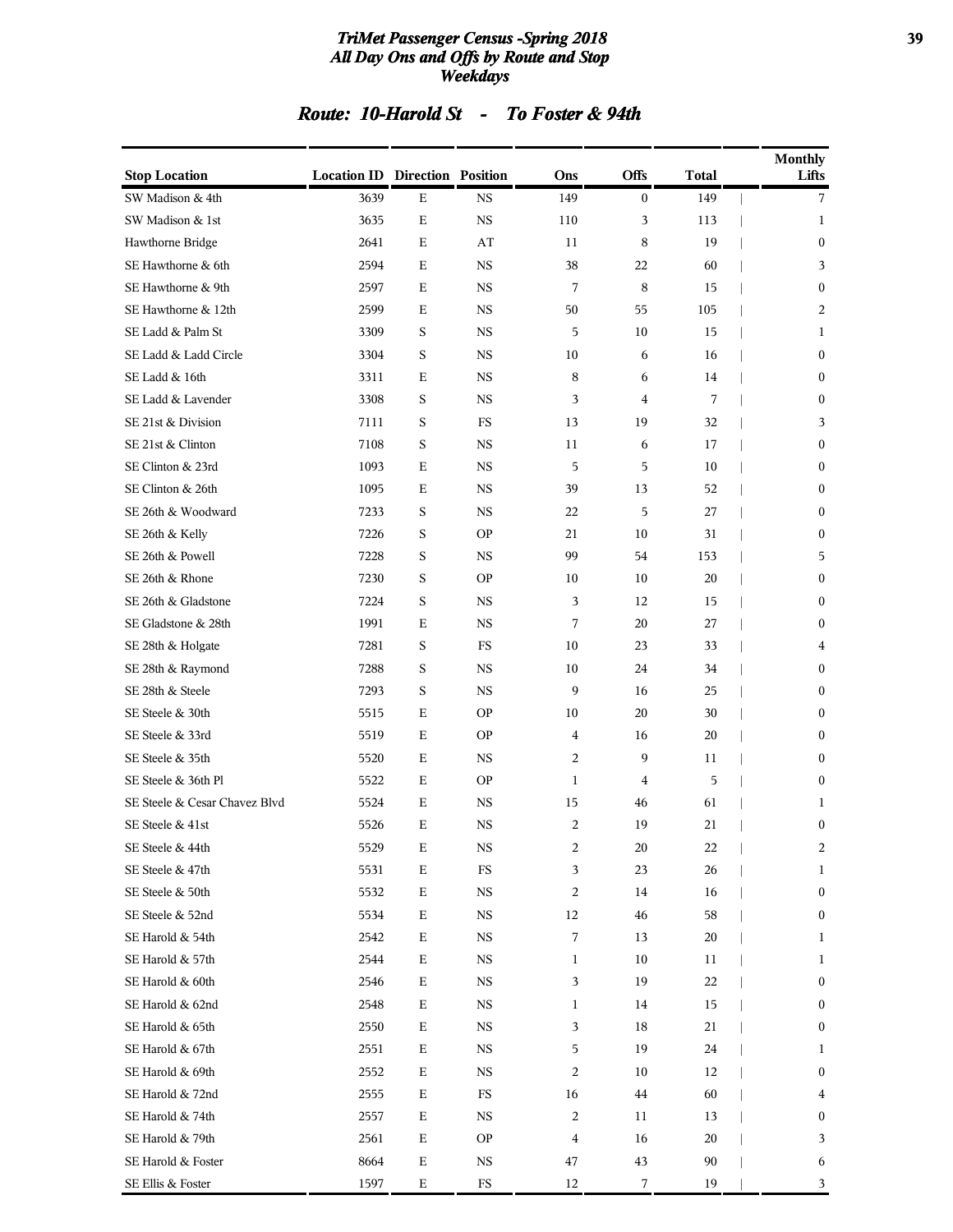#### *TriMet Passenger Census -Spring 2018* **40** *All Day Ons and Offs by Route and Stop Weekdays*

|  | Route: 10-Harold St |  | To Foster & 94th |  |  |
|--|---------------------|--|------------------|--|--|
|--|---------------------|--|------------------|--|--|

| <b>Stop Location</b>              | <b>Location ID Direction Position</b> |             |           | Ons              | <b>Offs</b>    | <b>Total</b>     | <b>Monthly</b><br>Lifts |
|-----------------------------------|---------------------------------------|-------------|-----------|------------------|----------------|------------------|-------------------------|
| SE Ellis & 86th Ct                | 1600                                  | Е           | <b>OP</b> | $\mathbf{1}$     | 8              | 9                | $\bf{0}$                |
| SE Ellis & 89th                   | 1602                                  | Е           | <b>OP</b> | $\mathbf{1}$     | 6              | 7                | 3                       |
| SE Ellis & 92nd                   | 1604                                  | E           | <b>NS</b> | $\mathbf{1}$     | 6              | 7                | $\mathbf{0}$            |
| SE Harold & 92nd                  | 2512                                  | Е           | <b>FS</b> | 15               | 13             | 28               | $\overline{4}$          |
| SE Harold & 97th                  | 2564                                  | E           | <b>NS</b> | $\overline{4}$   | 14             | 18               | $\mathbf{0}$            |
| SE Harold & 101st                 | 2517                                  | E           | FS        | 2                | 14             | 16               | $\mathbf{0}$            |
| SE Harold & 103rd                 | 2518                                  | Е           | <b>NS</b> | $\boldsymbol{0}$ | 8              | 8                | $\boldsymbol{0}$        |
| SE Harold & 105th                 | 2520                                  | Е           | <b>OP</b> | $\mathbf{1}$     | 9              | 10               | 3                       |
| SE Harold & 109th                 | 2522                                  | $\mathbf E$ | <b>FS</b> | 1                | 3              | $\overline{4}$   | $\mathbf{0}$            |
| SE Harold & 111th                 | 2524                                  | $\mathbf E$ | <b>OP</b> | $\mathbf{0}$     | $\overline{2}$ | 2                | $\mathbf{0}$            |
| SE Harold & 113th                 | 2526                                  | E           | <b>OP</b> | $\theta$         | 3              | 3                | $\theta$                |
| SE Harold & 115th                 | 2528                                  | Е           | <b>NS</b> | $\boldsymbol{0}$ | $\overline{4}$ | $\overline{4}$   | $\boldsymbol{0}$        |
| SE Harold & 118th                 | 2530                                  | Е           | <b>OP</b> | $\mathbf{0}$     | 7              | 7                | $\boldsymbol{0}$        |
| SE Harold & 122nd                 | 2534                                  | $\mathbf E$ | <b>NS</b> | 14               | 21             | 35               | $\overline{2}$          |
| 12400 Block SE Harold             | 2505                                  | $\mathbf E$ | AT        | $\mathbf{0}$     | $\mathbf{1}$   | $\mathbf{1}$     | $\mathbf{0}$            |
| SE Harold & 128th                 | 2537                                  | E           | <b>NS</b> | 2                | 11             | 13               | 5                       |
| SE Harold & 130th                 | 13244                                 | Е           | <b>NS</b> | 1                | 6              | 7                | $\Omega$                |
| SE Harold & 133rd                 | 11029                                 | Е           | <b>NS</b> | $\mathbf{0}$     | $\overline{4}$ | $\overline{4}$   | $\mathbf{0}$            |
| SE Harold & 136th                 | 2539                                  | Е           | <b>NS</b> | $\overline{4}$   | 19             | 23               | $\mathbf{0}$            |
| SE 136th & Ramona                 | 6730                                  | S           | <b>NS</b> | 6                | 17             | 23               | 3                       |
| SE 136th & Foster                 | 13245                                 | S           | <b>NS</b> | 7                | 13             | 20               | $\mathbf{0}$            |
| SE Foster & 134th                 | 1791                                  | W           | FS        | 5                | 7              | 12               | $\mathbf{0}$            |
| 13100 Block SE Foster             | 1769                                  | W           | AT        | 5                | 8              | 13               | $\overline{2}$          |
| SE Foster & 128th                 | 1789                                  | W           | <b>FS</b> | 12               | 13             | 25               | $\mathbf{1}$            |
| SE Foster & 122nd                 | 1787                                  | W           | <b>FS</b> | 7                | 10             | 17               | $\mathbf{0}$            |
| SE Foster & 120th                 | 13032                                 | W           | <b>NS</b> | $\overline{2}$   | $\overline{4}$ | 6                | $\mathbf{0}$            |
| 11600 Block SE Foster             | 1774                                  | W           | AT        | 5                | 3              | 8                | $\mathbf{0}$            |
| SE Foster & 111th                 | 1785                                  | W           | <b>NS</b> | 5                | $\overline{2}$ | 7                | $\boldsymbol{0}$        |
| SE Foster & 107th                 | 1783                                  | W           | <b>FS</b> | $\mathbf{0}$     | $\mathbf{0}$   | $\boldsymbol{0}$ | $\mathbf{0}$            |
| SE Foster & 103rd                 | 1781                                  | W           | <b>NS</b> | 2                | $\mathbf{1}$   | 3                | $\mathbf{0}$            |
| SE Foster & 101st                 | 1780                                  | W           | <b>NS</b> | $\mathbf{1}$     | $\mathbf{1}$   | $\overline{2}$   | $\mathbf{0}$            |
| SE Foster & 97th                  | 1832                                  | W           | <b>NS</b> | $\mathbf{0}$     | $\mathbf{1}$   | 1                | $\mathbf{0}$            |
| SE Foster & 94th (I-205 Overpass) | 1831                                  | W           | <b>NS</b> | $\mathbf{0}$     | 96             | 96               | $\boldsymbol{0}$        |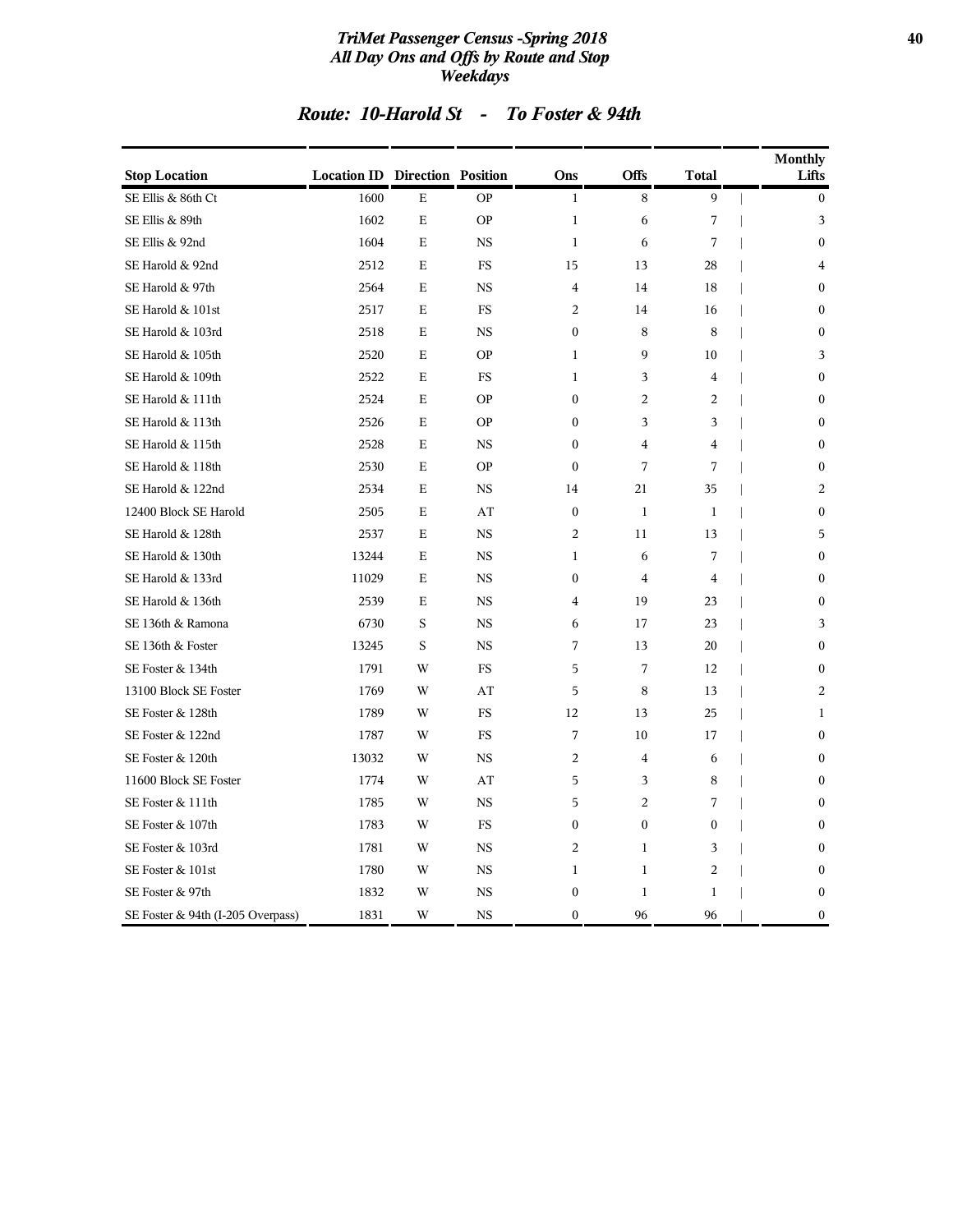#### *TriMet Passenger Census -Spring 2018* **41** *All Day Ons and Offs by Route and Stop Weekdays*

## *Route: 10-Harold St - To Portland City Center*

| <b>Stop Location</b>                 | <b>Location ID Direction Position</b> |             |             | Ons              | Offs             | <b>Total</b>     | <b>Monthly</b><br>Lifts |
|--------------------------------------|---------------------------------------|-------------|-------------|------------------|------------------|------------------|-------------------------|
| SE Foster & 94th (I-205 Overpass)    | 1831                                  | W           | <b>NS</b>   | 47               | $\boldsymbol{0}$ | 47               | 11                      |
| SE Foster & 94th                     | 13236                                 | W           | FS          | 41               | 3                | 44               | 4                       |
| SE Woodstock & 92nd                  | 6427                                  | $\mathbf E$ | <b>NS</b>   | 7                | $\overline{c}$   | 9                | 3                       |
| SE Woodstock & 94th (I-205 West End) | 6398                                  | Ε           | FS          | 7                | $\mathbf{1}$     | 8                | 1                       |
| SE Foster & 101st                    | 1779                                  | Ε           | <b>NS</b>   | 2                | 1                | 3                | $\bf{0}$                |
| SE Foster & 103rd                    | 1772                                  | Ε           | <b>OP</b>   | 1                | 1                | 2                | $\bf{0}$                |
| SE Foster & 107th                    | 1782                                  | Ε           | <b>OP</b>   | $\boldsymbol{0}$ | $\boldsymbol{0}$ | $\boldsymbol{0}$ | $\bf{0}$                |
| SE Foster & 110th Dr                 | 1784                                  | Ε           | FS          | 3                | 3                | 6                | $\boldsymbol{0}$        |
| 11600 Block SE Foster                | 1773                                  | Ε           | <b>OP</b>   | 2                | 2                | 4                | $\mathbf{0}$            |
| SE Foster & 120th                    | 1766                                  | Ε           | <b>OP</b>   | 9                | 4                | 13               | 1                       |
| 12300 Block SE Foster                | 1786                                  | Ε           | AT          | 7                | 6                | 13               | $\boldsymbol{0}$        |
| SE Foster & 128th                    | 1788                                  | Ε           | FS          | 13               | 14               | 27               | $\bf{0}$                |
| SE Foster & 131st                    | 1770                                  | Ε           | <b>OP</b>   | 9                | 5                | 14               | $\boldsymbol{0}$        |
| SE Foster & 134th                    | 1790                                  | Ε           | FS          | 8                | 6                | 14               | $\mathbf{0}$            |
| 6000 Block SE 136th                  | 6723                                  | N           | AT          | 12               | 5                | 17               | $\boldsymbol{0}$        |
| SE 136th & Ramona                    | 6729                                  | N           | <b>OP</b>   | 18               | 4                | 22               | 1                       |
| SE Harold & 136th                    | 2540                                  | W           | FS          | 23               | 2                | 25               | $\bf{0}$                |
| SE Harold & 133rd                    | 2510                                  | W           | <b>OP</b>   | 4                | $\mathbf{0}$     | 4                | $\boldsymbol{0}$        |
| 12900 Block SE Harold                | 2507                                  | W           | AT          | 6                | $\mathbf{0}$     | 6                | $\mathbf{0}$            |
| SE Harold & 128th                    | 2538                                  | W           | <b>NS</b>   | 13               | 1                | 14               | 1                       |
| 12400 Block SE Harold                | 2506                                  | W           | AT          | 1                | 1                | 2                | $\boldsymbol{0}$        |
| SE Harold & 122nd                    | 2535                                  | W           | FS          | 23               | 14               | 37               | $\bf{0}$                |
| SE Harold & 118th                    | 2531                                  | W           | $_{\rm NS}$ | 7                | $\mathbf{0}$     | 7                | $\mathbf{0}$            |
| SE Harold & 115th                    | 2529                                  | W           | <b>NS</b>   | 5                | $\mathbf{0}$     | 5                | $\mathbf{0}$            |
| SE Harold & 113th                    | 2527                                  | W           | <b>NS</b>   | 3                | 1                | 4                | $\boldsymbol{0}$        |
| SE Harold & 111th                    | 2525                                  | W           | <b>NS</b>   | 2                | $\mathbf{0}$     | 2                | $\bf{0}$                |
| SE Harold & 109th                    | 2523                                  | W           | NS          | 6                | 1                | 7                | $\bf{0}$                |
| SE Harold & 104th                    | 13122                                 | W           | <b>NS</b>   | 22               | 2                | 24               | 5                       |
| SE Harold & 101st                    | 8844                                  | W           | <b>NS</b>   | 23               | $\mathbf{1}$     | 24               | $\boldsymbol{0}$        |
| SE Harold & 97th                     | 2565                                  | W           | NS          | 16               | 3                | 19               | $\bf{0}$                |
| SE Harold & 92nd                     | 2563                                  | W           | <b>NS</b>   | 14               | 25               | 39               | 5                       |
| SE Ellis & 89th                      | 13757                                 | W           | NS          | 6                | $\mathbf{1}$     | 7                | $\boldsymbol{0}$        |
| SE Ellis & 86th Ave                  | 1598                                  | W           | NS          | 9                | 2                | 11               | $\boldsymbol{0}$        |
| SE Ellis & Foster                    | 1596                                  | W           | NS          | 4                | 28               | 32               | 3                       |
| SE Foster & 82nd                     | 1818                                  | W           | FS          | 43               | 42               | 85               | 7                       |
| SE 79th & Harold                     | 2562                                  | $\mathbf S$ | $_{\rm NS}$ | 12               | 5                | 17               | 1                       |
| SE Harold & 77th                     | 2560                                  | W           | NS          | 13               | 3                | 16               | $\boldsymbol{0}$        |
| SE Harold & 74th                     | 2558                                  | W           | NS          | 11               | 1                | 12               | 1                       |
| SE Harold & 72nd                     | 2554                                  | W           | NS          | $\rm 48$         | 14               | 62               | 4                       |
| SE Harold & 69th                     | 2553                                  | W           | FS          | 13               | 2                | 15               | 1                       |
| SE Harold & 67th                     | 8404                                  | W           | <b>NS</b>   | 28               | 3                | 31               | $\boldsymbol{0}$        |
| SE Harold & 64th                     | 8422                                  | W           | NS          | 20               | 3                | 23               | 2                       |
| SE Harold & 62nd                     | 2549                                  | W           | NS          | 17               | 2                | 19               | $\boldsymbol{0}$        |
| SE Harold & 60th                     | 2547                                  | W           | NS          | 24               | 4                | 28               | 1                       |
| SE Harold & 57th                     | 2545                                  | W           | FS          | 14               | 2                | 16               | $\boldsymbol{0}$        |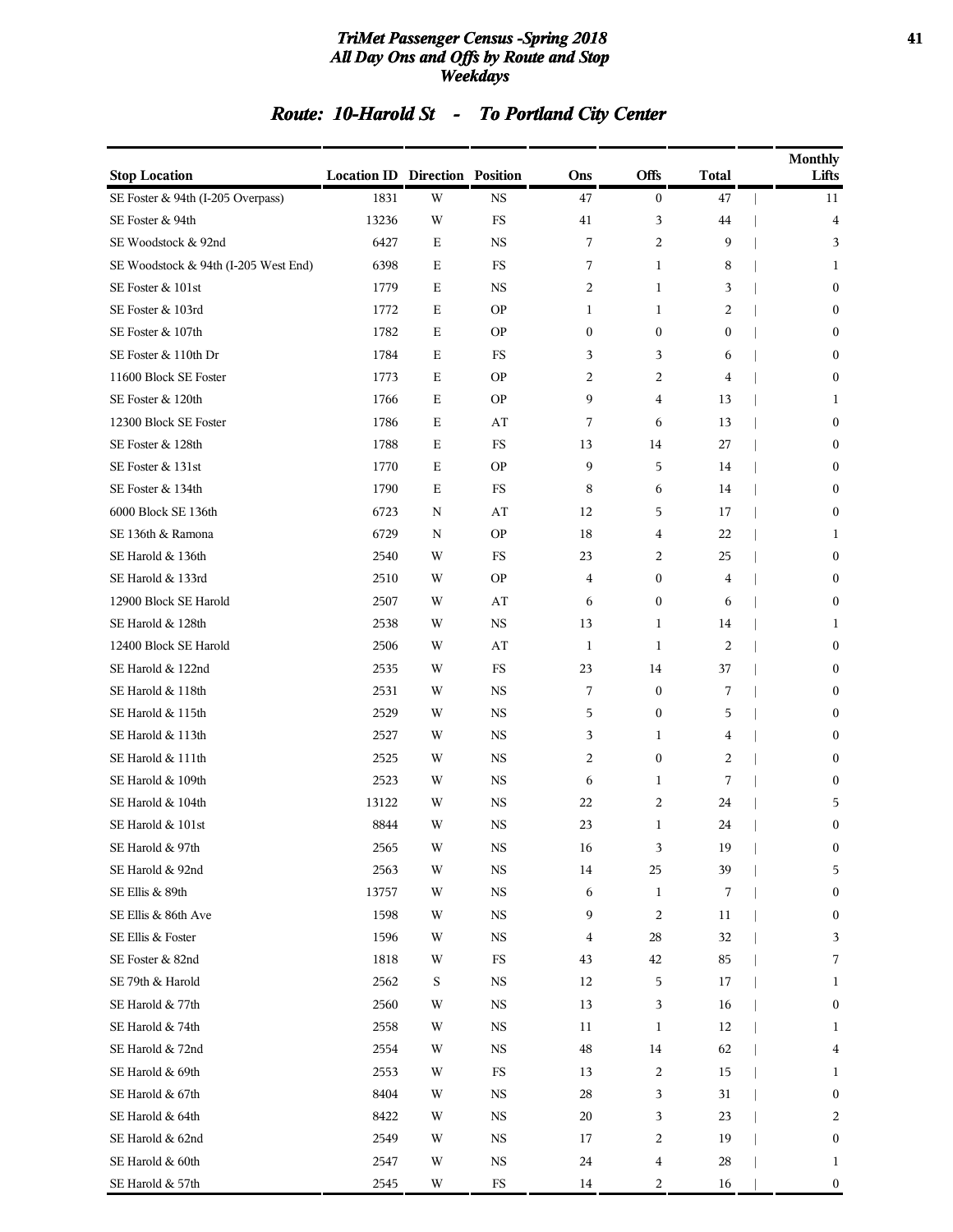#### *TriMet Passenger Census -Spring 2018* **42** *All Day Ons and Offs by Route and Stop Weekdays*

## *Route: 10-Harold St - To Portland City Center*

| <b>Stop Location</b>          | <b>Location ID Direction Position</b> |             |             | Ons              | Offs             | <b>Total</b> | <b>Monthly</b><br>Lifts |
|-------------------------------|---------------------------------------|-------------|-------------|------------------|------------------|--------------|-------------------------|
| SE Harold & 52nd              | 2541                                  | W           | <b>NS</b>   | 50               | 16               | 66           | 1                       |
| SE Steele & 52nd              | 5535                                  | W           | FS          | 25               | 3                | 28           | $\boldsymbol{0}$        |
| SE Steele & 50th              | 5533                                  | W           | FS          | 11               | 3                | 14           | $\boldsymbol{0}$        |
| SE Steele & 46th              | 9307                                  | W           | <b>NS</b>   | 16               | 3                | 19           | 1                       |
| SE Steele & 44th              | 5530                                  | W           | <b>NS</b>   | 16               | $\overline{c}$   | 18           | $\mathbf{1}$            |
| SE Steele & 41st              | 5527                                  | W           | <b>NS</b>   | 18               | $\overline{c}$   | 20           | $\boldsymbol{0}$        |
| SE Steele & Cesar Chavez Blvd | 5525                                  | W           | $_{\rm NS}$ | 29               | 19               | 48           | 1                       |
| SE Steele & 36th Pl           | 5523                                  | W           | FS          | 9                | $\boldsymbol{0}$ | 9            | $\boldsymbol{0}$        |
| SE Steele & 34th              | 5521                                  | W           | <b>NS</b>   | 12               | 3                | 15           | $\bf{0}$                |
| SE Steele & 32nd              | 5518                                  | W           | <b>NS</b>   | 14               | $\overline{c}$   | 16           | $\mathbf{0}$            |
| SE Steele & 30th              | 5516                                  | W           | FS          | 26               | 6                | 32           | $\boldsymbol{0}$        |
| SE Steele & 28th              | 5517                                  | W           | $_{\rm NS}$ | 17               | 7                | 24           | 1                       |
| SE 28th & Raymond             | 7289                                  | N           | <b>OP</b>   | 41               | 10               | 51           | 1                       |
| SE 28th & Holgate             | 7282                                  | N           | <b>NS</b>   | 28               | 14               | 42           | 2                       |
| SE 28th & Gladstone           | 7277                                  | N           | <b>NS</b>   | 25               | 5                | 30           | $\mathbf{0}$            |
| SE Gladstone & 26th           | 1990                                  | W           | <b>NS</b>   | 16               | 4                | 20           | $\boldsymbol{0}$        |
| SE 26th & Rhone               | 7231                                  | ${\bf N}$   | $_{\rm NS}$ | 19               | 9                | 28           | 1                       |
| SE 26th & Powell              | 7227                                  | N           | FS          | 66               | 149              | 215          | 1                       |
| SE 26th & Tibbetts            | 7232                                  | N           | <b>NS</b>   | 9                | 3                | 12           | $\boldsymbol{0}$        |
| SE 26th & Woodward            | 7234                                  | N           | <b>NS</b>   | 8                | $\mathbf{1}$     | 9            | $\mathbf{0}$            |
| SE Clinton & 26th             | 7223                                  | W           | FS          | 18               | 26               | 44           | $\overline{c}$          |
| SE Clinton & 23rd             | 1094                                  | W           | FS          | 7                | $\overline{c}$   | 9            | $\boldsymbol{0}$        |
| SE Clinton & 21st             | 1092                                  | W           | <b>NS</b>   | 13               | 8                | 21           | $\boldsymbol{0}$        |
| SE 21st & Division            | 7110                                  | N           | <b>NS</b>   | 8                | 18               | 26           | 3                       |
| SE Ladd & Division            | 3301                                  | N           | FS          | 9                | $\overline{c}$   | 11           | $\mathbf{0}$            |
| SE Ladd & Lavender            | 3307                                  | N           | <b>NS</b>   | 4                | 3                | 7            | $\boldsymbol{0}$        |
| SE Ladd & Ladd Circle         | 3305                                  | N           | $_{\rm NS}$ | 16               | 8                | 24           | $\boldsymbol{0}$        |
| SE Ladd & 16th                | 3312                                  | W           | <b>NS</b>   | 6                | 8                | 14           | $\boldsymbol{0}$        |
| SE Ladd & Palm                | 3310                                  | N           | $_{\rm NS}$ | 10               | 7                | 17           | $\boldsymbol{0}$        |
| SE Ladd & Hawthorne           | 3303                                  | $\mathbf N$ | $_{\rm NS}$ | 12               | 39               | 51           | $\mathbf{1}$            |
| SE Madison & 11th             | 3637                                  | W           | $_{\rm NS}$ | 69               | 20               | 89           | $\bf 4$                 |
| SE Madison & 7th              | 3641                                  | W           | $_{\rm NS}$ | 8                | 12               | 20           | 1                       |
| SE Madison & Grand            | 3633                                  | W           | $_{\rm NS}$ | 32               | 57               | 89           | 3                       |
| Hawthorne Bridge              | 2642                                  | W           | AT          | 6                | 19               | 25           | $\mathbf{1}$            |
| SW Main & 2nd                 | 11956                                 | W           | $_{\rm NS}$ | 27               | 233              | 260          | $\overline{2}$          |
| SW Main & 6th                 | 13169                                 | W           | $_{\rm NS}$ | 129              | 310              | 439          | 19                      |
| SW Madison & 4th              | 3639                                  | Е           | $_{\rm NS}$ | $\boldsymbol{0}$ | $20\,$           | $20\,$       | $\bf{0}$                |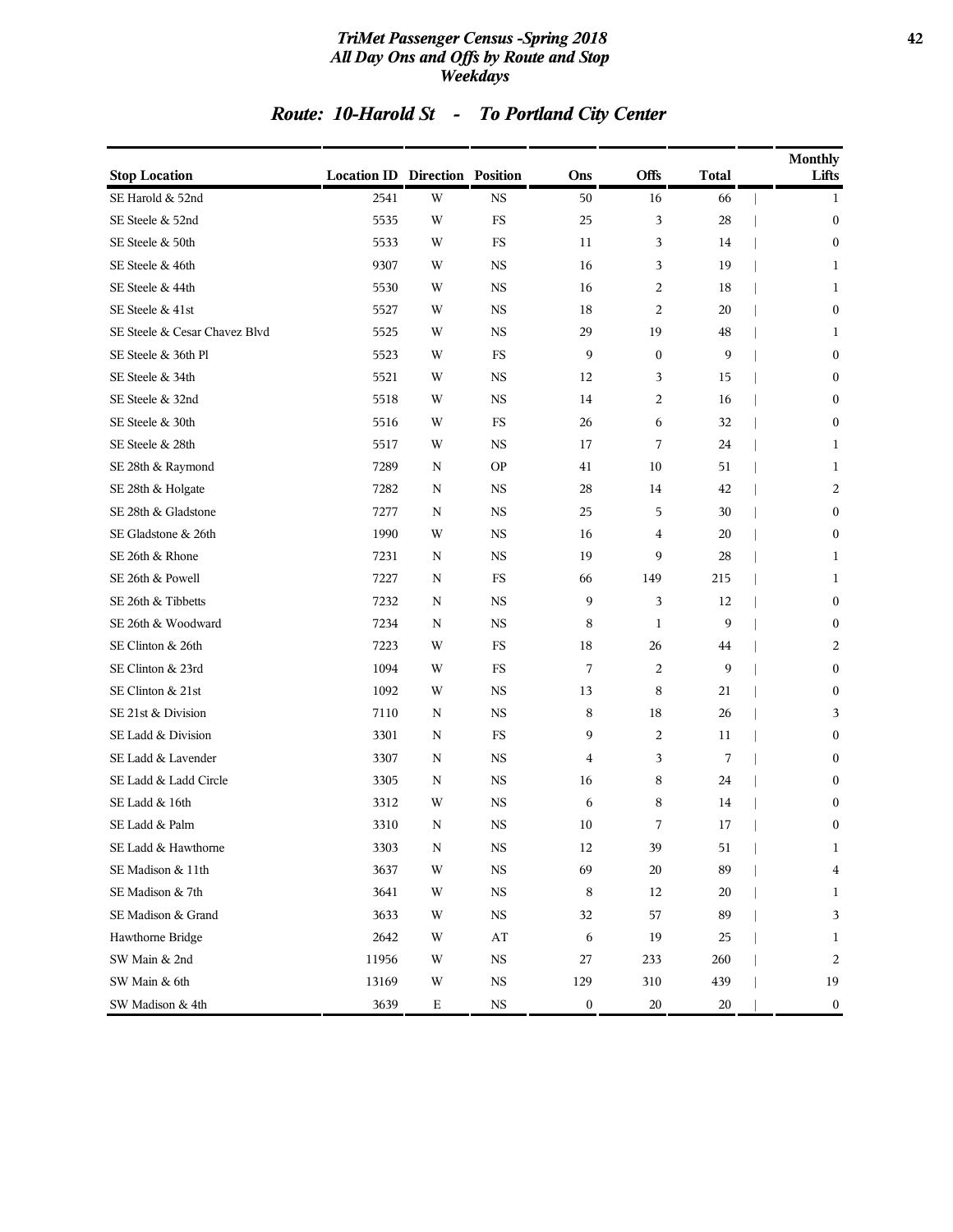#### *TriMet Passenger Census -Spring 2018* **43** *All Day Ons and Offs by Route and Stop Weekdays*

## *Route: 11-Rivergate/Marine Dr - To Vancouver Way & Middlefield*

| <b>Stop Location</b>             | <b>Location ID Direction Position</b> |             |             | Ons              | <b>Offs</b>      | Total            | <b>Monthly</b><br>Lifts |
|----------------------------------|---------------------------------------|-------------|-------------|------------------|------------------|------------------|-------------------------|
| N Richmond & Syracuse            | 4818                                  | S           | <b>NS</b>   | 15               | $\mathbf{0}$     | 15               | 3                       |
| N Richmond & Syracuse            | 4817                                  | N           | <b>NS</b>   | 2                | 1                | 3                | $\boldsymbol{0}$        |
| N Ivanhoe & Leavitt              | 10177                                 | W           | FS          | 1                | $\mathbf{0}$     | 1                | $\mathbf{0}$            |
| N Ivanhoe & Baltimore            | 3008                                  | N           | <b>NS</b>   | 1                | $\boldsymbol{0}$ | 1                | 1                       |
| N Ivanhoe & New York             | 11934                                 | N           | <b>FS</b>   | 3                | $\mathbf{0}$     | 3                | $\mathbf{0}$            |
| N St Louis & Central             | 11936                                 | E           | <b>NS</b>   | $\boldsymbol{0}$ | $\mathbf{0}$     | $\boldsymbol{0}$ | $\bf{0}$                |
| N St Louis & Smith               | 5376                                  | Е           | <b>NS</b>   | 0                | $\mathbf{0}$     | $\boldsymbol{0}$ | $\bf{0}$                |
| N St Louis & New York            | 5373                                  | Е           | <b>NS</b>   | $\mathbf{0}$     | $\mathbf{0}$     | $\mathbf{0}$     | $\bf{0}$                |
| N Fessenden & Seneca             | 11007                                 | E           | FS          | 2                | $\boldsymbol{0}$ | 2                | $\bf{0}$                |
| N Fessenden & Richmond           | 1714                                  | E           | FS          | 1                | $\mathbf{0}$     | 1                | $\mathbf{0}$            |
| N Fessenden & Allegheny          | 1699                                  | ${\bf E}$   | FS          | $\mathbf{0}$     | $\mathbf{0}$     | $\boldsymbol{0}$ | $\bf{0}$                |
| N Fessenden & Tioga              | 10614                                 | Е           | <b>NS</b>   | $\boldsymbol{0}$ | $\mathbf{0}$     | $\boldsymbol{0}$ | $\bf{0}$                |
| N Fessenden & Burr               | 1703                                  | Е           | <b>NS</b>   | 2                | 2                | 4                | $\bf{0}$                |
| N Fessenden & Midway             | 1712                                  | E           | FS          | 6                | $\mathbf{0}$     | 6                | $\bf{0}$                |
| N Macrum & Powers                | 11824                                 | N           | <b>OP</b>   | 1                | $\mathbf{0}$     | 1                | $\mathbf{0}$            |
| N Columbia Blvd & Oregonian      | 11825                                 | W           | <b>NS</b>   | $\mathbf{0}$     | $\mathbf{0}$     | $\boldsymbol{0}$ | $\bf{0}$                |
| N Columbia Blvd & Bank           | 11826                                 | W           | <b>NS</b>   | 0                | $\mathbf{0}$     | $\boldsymbol{0}$ | $\bf{0}$                |
| N Columbia Blvd & Upland Dr      | 11827                                 | W           | FS          | $\mathbf{0}$     | $\mathbf{0}$     | $\mathbf{0}$     | $\overline{0}$          |
| N Columbia Blvd & Swift          | 11828                                 | W           | FS          | 0                | 3                | 3                | 1                       |
| 9500 Block N Columbia Blvd       | 11850                                 | N           | AT          | $\mathbf{0}$     | $\mathbf{0}$     | $\mathbf{0}$     | $\mathbf{0}$            |
| N Columbia Blvd & Burgard        | 13526                                 | N           | <b>NS</b>   | $\mathbf{0}$     | $\mathbf{0}$     | $\mathbf{0}$     | $\mathbf{0}$            |
| N Rivergate Blvd & Lombard St    | 9192                                  | W           | FS          | 13               | 8                | 21               | 1                       |
| 13300 Block N Rivergate          | 9193                                  | N           | <b>OP</b>   | $\mathbf{0}$     | $\mathbf{0}$     | $\mathbf{0}$     | $\bf{0}$                |
| N Rivergate Blvd & Ramsey        | 9194                                  | N           | <b>NS</b>   | 1                | 1                | 2                | $\bf{0}$                |
| 9600 N Ramsey Blvd               | 12942                                 | W           | AT          | $\mathbf{0}$     | $\mathbf{0}$     | $\mathbf{0}$     | $\mathbf{0}$            |
| 13300 Block N Rivergate Blvd     | 9196                                  | S           | AT          | $\mathbf{0}$     | $\mathbf{0}$     | $\mathbf{0}$     | $\bf{0}$                |
| 13200 Block N Lombard            | 3540                                  | N           | AT          | 1                | $\boldsymbol{0}$ | 1                | $\bf{0}$                |
| N Lombard & Ramsey               | 9308                                  | N           | <b>NS</b>   | 1                | 1                | 2                | $\bf{0}$                |
| 14500 Block N Lombard            | 9434                                  | N           | AT          | 2                | $\overline{c}$   | 4                | $\boldsymbol{0}$        |
| N Lombard & Terminal 5 Access Rd | 10163                                 | N           | <b>OP</b>   | 0                | $\boldsymbol{0}$ | 0                | $\bf{0}$                |
| N Lombard & Simmons              | 9197                                  | N           | <b>OP</b>   | 3                | 1                | 4                | $\bf{0}$                |
| N Marine & Leadbetter            | 9439                                  | $\mathbf E$ | $_{\rm NS}$ | 1                | 2                | 3                | $\boldsymbol{0}$        |
| 7100 Block N Marine              | 9198                                  | Е           | AT          | 1                | 1                | 2                | $\boldsymbol{0}$        |
| N Marine & Leadbetter            | 9334                                  | $\mathbf E$ | FS          | 3                | 1                | 4                | $\boldsymbol{0}$        |
| N Marine & Bybee Lake Road       | 9440                                  | $\mathbf E$ | $_{\rm FS}$ | $\boldsymbol{0}$ | $\boldsymbol{0}$ | $\boldsymbol{0}$ | $\boldsymbol{0}$        |
| 6100 Block N Marine              | 9441                                  | $\mathbf E$ | AT          | 1                | $\boldsymbol{0}$ | 1                | $\boldsymbol{0}$        |
| 5900 Block N Marine              | 9199                                  | Е           | <b>OP</b>   | $\boldsymbol{0}$ | $\boldsymbol{0}$ | $\boldsymbol{0}$ | $\boldsymbol{0}$        |
| 5700 Block N Marine              | 9200                                  | Е           | <b>OP</b>   | 1                | 2                | 3                | $\bf{0}$                |
| 5300 Block N Marine              | 9442                                  | $\mathbf E$ | <b>OP</b>   | 0                | $\boldsymbol{0}$ | 0                | $\bf{0}$                |
| N Marine & Portland Rd           | 12465                                 | $\mathbf E$ | $_{\rm FS}$ | 0                | $\boldsymbol{0}$ | $\mathbf{0}$     | $\boldsymbol{0}$        |
| 2600 Block N Marine              | 10477                                 | Е           | AT          | 0                | $\boldsymbol{0}$ | $\mathbf{0}$     | $\boldsymbol{0}$        |
| N Marine & Pier 99 St            | 11829                                 | S           | <b>OP</b>   | 5                | 31               | 36               | 1                       |
| 1000 Block N Marine              | 9478                                  | Е           | AT          | 0                | 1                | 1                | $\bf{0}$                |
| N Marine & Gantenbein            | 9444                                  | $\mathbf E$ | <b>OP</b>   | 0                | $\boldsymbol{0}$ | $\boldsymbol{0}$ | $\bf{0}$                |
| 10400 Block NE 6th Dr            | 13818                                 | S           | <b>OP</b>   | 2                | $\boldsymbol{0}$ | 2                | $\boldsymbol{0}$        |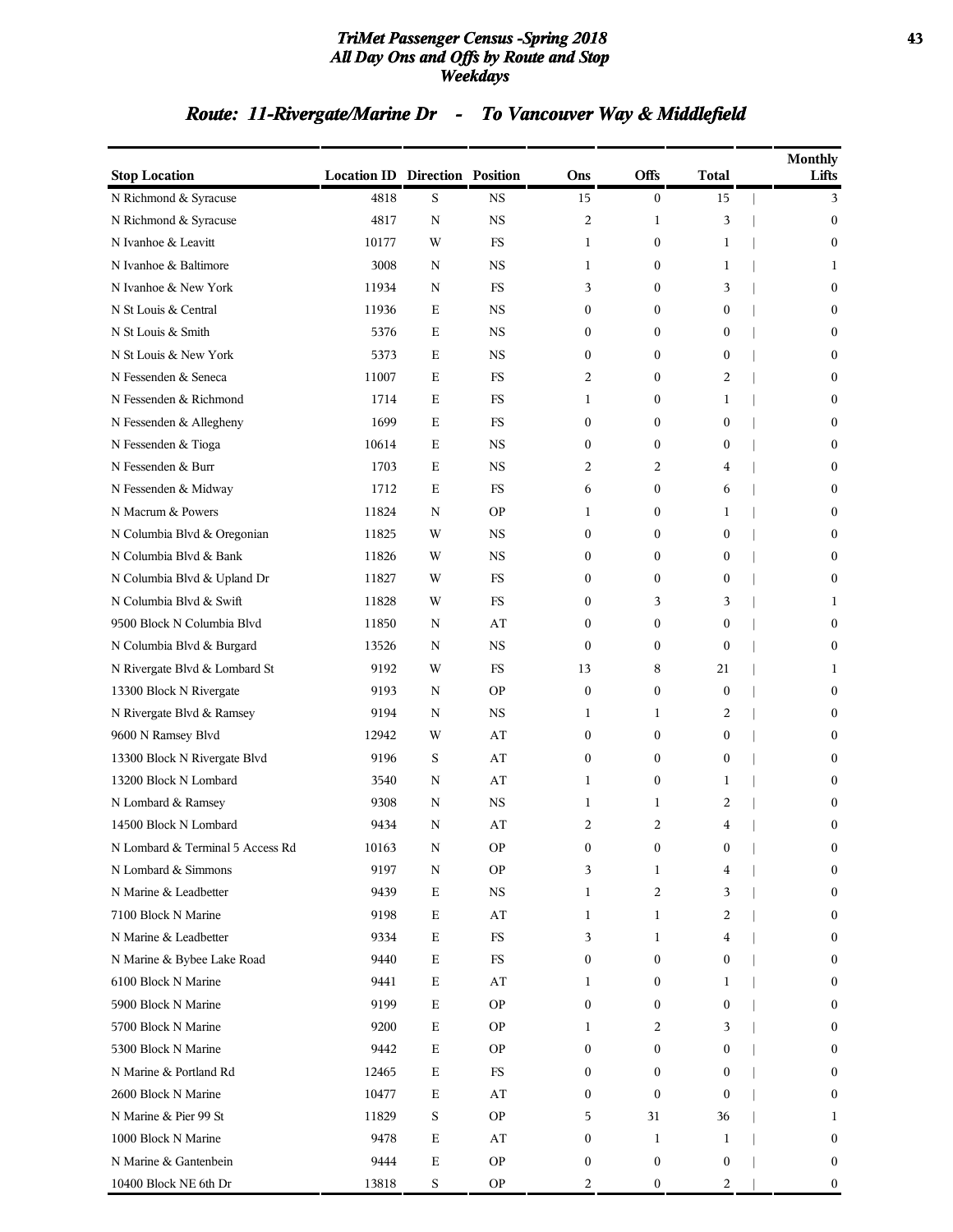#### *TriMet Passenger Census -Spring 2018* **44** *All Day Ons and Offs by Route and Stop Weekdays*

| <b>Stop Location</b>                | <b>Location ID</b> | Direction Position |    | Dns) | Offs | Total | Monthly<br>Lifts |
|-------------------------------------|--------------------|--------------------|----|------|------|-------|------------------|
| NE 6th Drive & South Shore          | 9447               |                    | FS |      |      |       |                  |
| NE Walker & N Vancouver Way         | 11830              | W                  | NS |      |      |       | $\mathbf{0}$     |
| NE Middlefield Rd & N Vancouver Way | 9477               | N                  | FS |      |      |       | 0                |

## *Route: 11-Rivergate/Marine Dr - To Vancouver Way & Middlefield*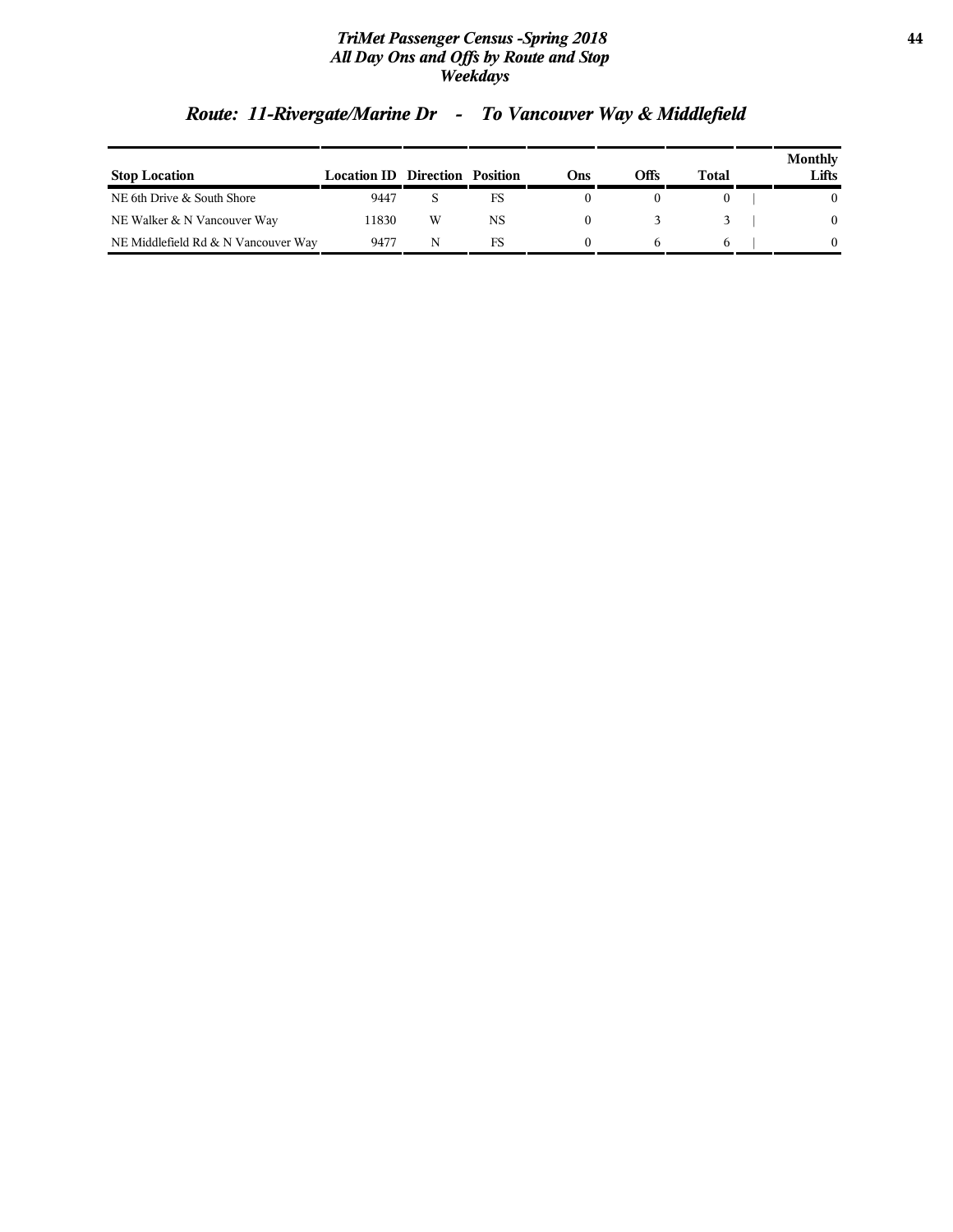#### *TriMet Passenger Census -Spring 2018* **45** *All Day Ons and Offs by Route and Stop Weekdays*

## *Route: 11-Rivergate/Marine Dr - To St Johns*

| <b>Stop Location</b>                | <b>Location ID Direction Position</b> |             |             | Ons              | Offs             | Total            | <b>Monthly</b><br>Lifts |
|-------------------------------------|---------------------------------------|-------------|-------------|------------------|------------------|------------------|-------------------------|
| NE Middlefield Rd & N Vancouver Way | 9477                                  | N           | <b>FS</b>   | 19               | $\overline{0}$   | 19               | 0                       |
| NE Middlefield & 6th Drive          | 9451                                  | Е           | <b>NS</b>   | $\boldsymbol{0}$ | $\boldsymbol{0}$ | $\boldsymbol{0}$ | 0                       |
| NE 6th Drive & Faloma               | 9453                                  | N           | <b>NS</b>   | 1                | 1                | 2                | 0                       |
| N Marine & Gantenbein               | 9454                                  | W           | <b>NS</b>   | $\mathbf{0}$     | $\mathbf{0}$     | $\boldsymbol{0}$ | 0                       |
| N Marine & Anchor                   | 9455                                  | W           | <b>NS</b>   | 1                | $\mathbf{0}$     | 1                | $\mathbf{0}$            |
| N Marine & Pier 99 St               | 11832                                 | N           | <b>NS</b>   | 36               | 1                | 37               | 0                       |
| N Marine & Portland Rd              | 11006                                 | W           | FS          | $\boldsymbol{0}$ | $\mathbf{0}$     | $\boldsymbol{0}$ | 0                       |
| 5300 Block N Marine                 | 9202                                  | W           | AT          | $\theta$         | $\mathbf{0}$     | $\mathbf{0}$     | 0                       |
| 5700 Block N Marine                 | 9203                                  | W           | FS          | 1                | 1                | 2                | 0                       |
| 5900 Block N Marine                 | 9204                                  | W           | AT          | $\theta$         | $\mathbf{0}$     | 0                | $\mathbf{0}$            |
| 6100 Block N Marine                 | 9457                                  | W           | AT          | $\theta$         | 2                | 2                | 0                       |
| N Marine & Bybee Lake Road          | 9458                                  | W           | <b>NS</b>   | $\theta$         | 2                | 2                | 0                       |
| N Marine & Leadbetter               | 9335                                  | W           | <b>FS</b>   | 1                | 7                | 8                | 0                       |
| 7100 Block N Marine                 | 9205                                  | W           | <b>OP</b>   | $\boldsymbol{0}$ | 1                | 1                | 0                       |
| N Marine & Pacific Gateway Blvd     | 9459                                  | W           | <b>FS</b>   | 1                | 3                | 4                | $\mathbf{0}$            |
| N Lombard & Simmons                 | 9206                                  | S           | <b>NS</b>   | 1                | 5                | 6                | 0                       |
| N Lombard & Terminal 5 Access Rd    | 10162                                 | S           | <b>NS</b>   | $\theta$         | $\overline{0}$   | $\boldsymbol{0}$ | 0                       |
| 14500 Block N Lombard               | 9460                                  | S           | <b>OP</b>   | $\theta$         | 3                | 3                | 0                       |
| N Lombard & Ramsey                  | 9309                                  | S           | FS          | 2                | 5                | 7                | 0                       |
| 13200 Block N Lombard               | 3541                                  | S           | <b>OP</b>   | $\mathbf{0}$     | $\mathbf{0}$     | $\mathbf{0}$     | $\mathbf{0}$            |
| N Rivergate Blvd & Lombard St       | 9192                                  | W           | FS          | 4                | 14               | 18               | 0                       |
| 13300 Block N Rivergate             | 9193                                  | N           | <b>OP</b>   | $\theta$         | $\boldsymbol{0}$ | $\boldsymbol{0}$ | 0                       |
| N Rivergate Blvd & Ramsey           | 9194                                  | N           | <b>NS</b>   | $\theta$         | 1                | 1                | 0                       |
| 9600 N Ramsey Blvd                  | 12942                                 | W           | AT          | $\boldsymbol{0}$ | $\mathbf{0}$     | $\boldsymbol{0}$ | 0                       |
| 13300 Block N Rivergate Blvd        | 9196                                  | S           | AT          | $\theta$         | $\mathbf{0}$     | $\mathbf{0}$     | $\mathbf{0}$            |
| N Lombard & Burgard                 | 13527                                 | S           | <b>NS</b>   | $\theta$         | $\mathbf{0}$     | $\boldsymbol{0}$ | 1                       |
| 9500 Block N Columbia Blvd          | 11849                                 | S           | <b>OP</b>   | $\theta$         | $\mathbf{0}$     | 0                | 0                       |
| N Columbia Blvd & Hendricks         | 11838                                 | E           | <b>NS</b>   | 5                | 1                | 6                | 1                       |
| N Columbia Blvd & Upland Dr         | 11833                                 | E           | <b>NS</b>   | $\theta$         | $\overline{0}$   | $\overline{0}$   | $\boldsymbol{0}$        |
| N Columbia Blvd & Bank              | 11834                                 | Ε           | <b>OP</b>   | 0                | 0                | 0                | 0                       |
| N Columbia Blvd & Oregonian         | 11835                                 | Е           | $_{\rm FS}$ | $\mathbf{0}$     | $\mathbf{0}$     | $\mathbf{0}$     | 0                       |
| N Macrum & Powers                   | 11836                                 | S           | $_{\rm NS}$ | $\mathbf{0}$     | 1                | 1                | 0                       |
| N Fessenden & Midway                | 1713                                  | W           | $_{\rm NS}$ | 1                | 3                | 4                | $\boldsymbol{0}$        |
| N Fessenden & Burr                  | 1704                                  | W           | NS          | 7                | 1                | 8                | $\boldsymbol{0}$        |
| N Fessenden & Tioga                 | 1718                                  | W           | $_{\rm NS}$ | $\mathbf{0}$     | $\mathbf{0}$     | $\mathbf{0}$     | 0                       |
| N Fessenden & Allegheny             | 1698                                  | W           | $_{\rm NS}$ | $\mathbf{0}$     | $\mathbf{0}$     | $\boldsymbol{0}$ | 0                       |
| N Fessenden & Richmond              | 1715                                  | W           | <b>OP</b>   | 1                | 2                | 3                | 0                       |
| N Fessenden & Iris Way              | 13479                                 | W           | $_{\rm FS}$ | 1                | 3                | 4                | 0                       |
| N St Louis & Seneca                 | 5374                                  | W           | $_{\rm NS}$ | $\boldsymbol{0}$ | $\boldsymbol{0}$ | $\boldsymbol{0}$ | $\boldsymbol{0}$        |
| N St Louis & Smith                  | 5375                                  | W           | $_{\rm NS}$ | $\mathbf{0}$     | $\overline{0}$   | $\mathbf{0}$     | $\boldsymbol{0}$        |
| N St Louis & Lombard                | 13876                                 | W           | NS          | $\mathbf{0}$     | 8                | 8                | 1                       |
| N Ivanhoe & Chicago                 | 11935                                 | S           | $_{\rm NS}$ | $\mathbf{0}$     | 1                | 1                | 0                       |
| N Ivanhoe & Baltimore               | 11837                                 | S           | $_{\rm FS}$ | $\mathbf{0}$     | 1                | 1                | $\boldsymbol{0}$        |
| N Ivanhoe & Charleston              | 3009                                  | Е           | $_{\rm NS}$ | 1                | 3                | 4                | 1                       |
| N Richmond & Syracuse               | 4818                                  | $\mathbf S$ | $_{\rm NS}$ | $\boldsymbol{0}$ | 11               | 11               | $\boldsymbol{0}$        |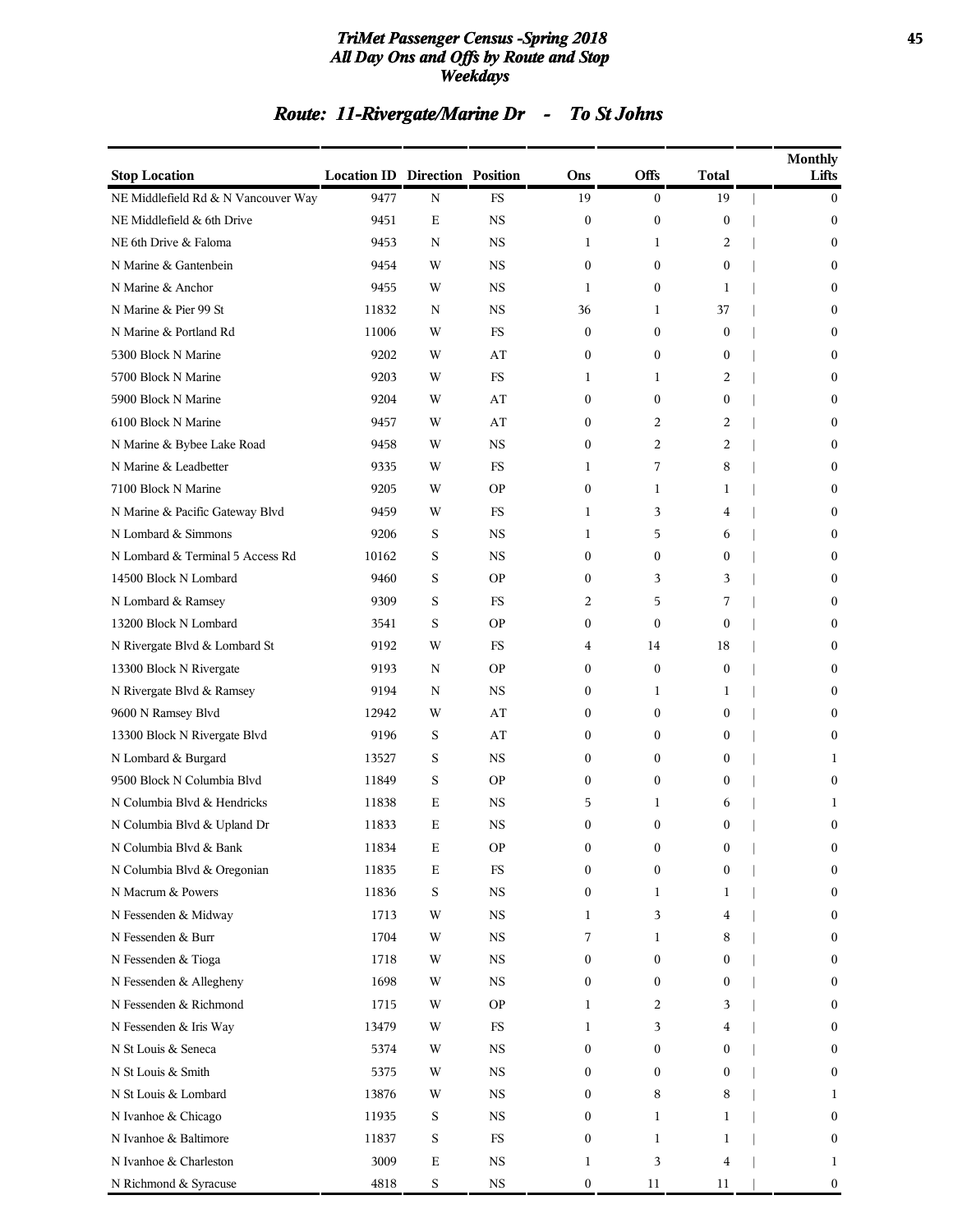#### *TriMet Passenger Census -Spring 2018* **46** *All Day Ons and Offs by Route and Stop Weekdays*

## *Route: 12-Barbur/Sandy Blvd - To Tigard Transit Center*

| <b>Stop Location</b>            | <b>Location ID Direction Position</b> |             |                        | Ons | <b>Offs</b> | <b>Total</b> | <b>Monthly</b><br>Lifts |
|---------------------------------|---------------------------------------|-------------|------------------------|-----|-------------|--------------|-------------------------|
| Parkrose/ Sumner Transit Center | 10855                                 | ${\bf E}$   | $\mathbf{A}\mathbf{T}$ | 394 | $10\,$      | 404          | 42                      |
| NE Sandy & 91st                 | 5145                                  | W           | $_{\rm NS}$            | 23  | 2           | 25           | $\boldsymbol{0}$        |
| NE Sandy & Prescott             | 5052                                  | W           | $_{\rm FS}$            | 14  | 3           | 17           | 4                       |
| NE Sandy & 88th                 | 5144                                  | W           | FS                     | 20  | 6           | 26           | 8                       |
| NE Sandy & 86th                 | 5140                                  | W           | FS                     | 23  | 3           | 26           | $\overline{c}$          |
| NE Sandy & 82nd                 | 5139                                  | W           | $_{\rm NS}$            | 147 | 98          | 245          | 35                      |
| NE Sandy & 79th                 | 5136                                  | W           | FS                     | 50  | 9           | 59           | 2                       |
| NE Sandy & 77th                 | 5133                                  | W           | $_{\rm NS}$            | 32  | 2           | 34           | 1                       |
| NE Sandy & 74th                 | 5127                                  | W           | $_{\rm NS}$            | 34  | 12          | 46           | 8                       |
| NE Sandy & Fremont              | 5125                                  | W           | FS                     | 69  | 25          | 94           | 36                      |
| NE Sandy & 69th                 | 5122                                  | W           | <b>OP</b>              | 85  | 37          | 122          | 41                      |
| NE Sandy & 67th                 | 5119                                  | W           | $_{\rm NS}$            | 39  | 4           | 43           | $\overline{c}$          |
| NE Sandy & 64th                 | 5114                                  | W           | $_{\rm NS}$            | 43  | 3           | 46           | $\mathbf{1}$            |
| NE Sandy & 62nd                 | 5113                                  | W           | $_{\rm NS}$            | 28  | 7           | 35           | 3                       |
| NE Sandy & 59th                 | 5107                                  | W           | $_{\rm NS}$            | 15  | 3           | 18           | 1                       |
| NE Sandy & 57th                 | 5105                                  | W           | $_{\rm NS}$            | 112 | 31          | 143          | 35                      |
| NE Sandy & 54th                 | 5103                                  | W           | $_{\rm NS}$            | 46  | 9           | 55           | $\mathbf{1}$            |
| NE Sandy & 52nd                 | 5100                                  | W           | FS                     | 30  | 9           | 39           | $\overline{c}$          |
| NE Sandy & 50th                 | 5098                                  | W           | FS                     | 24  | 7           | 31           | 3                       |
| NE Sandy & 47th                 | 5093                                  | W           | $_{\rm NS}$            | 46  | 13          | 59           | 7                       |
| NE Sandy & 44th                 | 10834                                 | W           | FS                     | 55  | 50          | 105          | 31                      |
| NE Sandy & 42nd                 | 9756                                  | W           | FS                     | 157 | 95          | 252          | 72                      |
| NE Sandy & Cesar Chavez Blvd    | 11313                                 | W           | $_{\rm NS}$            | 106 | 42          | 148          | 34                      |
| NE Sandy & 35th                 | 5081                                  | W           | FS                     | 17  | 10          | 27           | 3                       |
| NE Sandy & 33rd                 | 5080                                  | W           | $_{\rm NS}$            | 81  | 47          | 128          | 60                      |
| NE Sandy & 31st                 | 5077                                  | W           | $_{\rm FS}$            | 29  | 15          | 44           | 5                       |
| NE Sandy & 28th                 | 5069                                  | W           | $_{\rm NS}$            | 58  | 54          | 112          | 19                      |
| NE Sandy & 26th                 | 5068                                  | W           | FS                     | 11  | 12          | 23           | 1                       |
| NE Sandy & 24th                 | 5067                                  | W           | <b>NS</b>              | 50  | 31          | 81           | 4                       |
| NE Sandy & 20th                 | 5063                                  | W           | NS                     | 56  | 46          | 102          | 18                      |
| NE Sandy & 18th                 | 5062                                  | W           | $_{\rm FS}$            | 57  | 38          | 95           | 32                      |
| NE Sandy & 16th                 | 5060                                  | W           | $_{\rm NS}$            | 43  | 26          | 69           | 19                      |
| NE Sandy & 14th                 | 5058                                  | W           | $_{\rm NS}$            | 19  | 14          | 33           | 3                       |
| NE Couch & 12th                 | 13328                                 | W           | NS                     | 100 | 97          | 197          | 53                      |
| NE Couch & 7th                  | 13329                                 | W           | $_{\rm NS}$            | 47  | 42          | 89           | 9                       |
| NE Couch & M L King             | 13330                                 | W           | $_{\rm NS}$            | 94  | 107         | 201          | 47                      |
| W Burnside & Burnside Bridge    | 689                                   | W           | AT                     | 20  | 130         | 150          | 43                      |
| SW 5th & Pine                   | 7631                                  | S           | <b>OP</b>              | 235 | 367         | 602          | 98                      |
| SW 5th & Morrison               | 7625                                  | S           | NS                     | 376 | 250         | 626          | 59                      |
| SW 5th & Madison                | 7612                                  | $\mathbf S$ | $_{\rm NS}$            | 227 | 151         | 378          | 40                      |
| SW 5th & Market                 | 7616                                  | S           | $_{\rm NS}$            | 113 | 136         | 249          | 11                      |
| SW 5th & Hall                   | 10491                                 | S           | NS                     | 238 | 104         | 342          | 21                      |
| SW 5th & Broadway               | 7588                                  | S           | NS                     | 33  | 14          | 47           | 2                       |
| SW 5th & Caruthers              | 7591                                  | S           | $_{\rm FS}$            | 26  | 22          | $\rm 48$     | 5                       |
| SW Barbur & Hooker              | 175                                   | $\mathbf S$ | $_{\rm NS}$            | 16  | 19          | 35           | 1                       |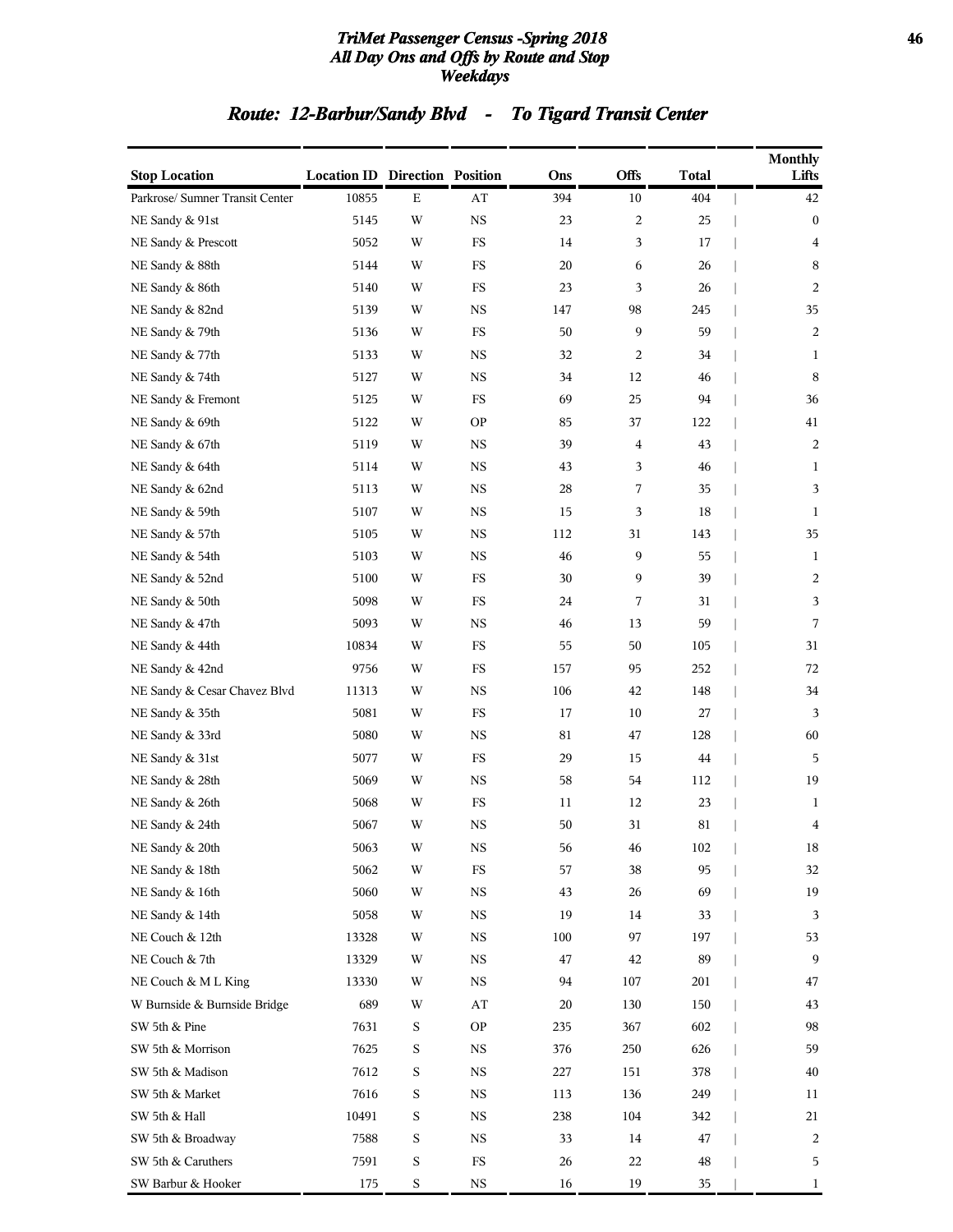#### *TriMet Passenger Census -Spring 2018* **47** *All Day Ons and Offs by Route and Stop Weekdays*

## *Route: 12-Barbur/Sandy Blvd - To Tigard Transit Center*

| <b>Stop Location</b>         | <b>Location ID Direction Position</b> |   |                         | Ons              | <b>Offs</b>      | Total            | <b>Monthly</b><br>Lifts |
|------------------------------|---------------------------------------|---|-------------------------|------------------|------------------|------------------|-------------------------|
| SW Barbur & Woods            | 198                                   | S | <b>OP</b>               | 3                | 5                | 8                | $\bf{0}$                |
| SW Barbur & Whitaker         | 196                                   | S | <b>OP</b>               | 17               | 13               | 30               | $\boldsymbol{0}$        |
| SW Barbur & Pennoyer         | 185                                   | S | <b>OP</b>               | 3                | 5                | 8                | $\mathbf{0}$            |
| SW Barbur & Lane             | 176                                   | S | <b>NS</b>               | 5                | 15               | 20               | 1                       |
| SW Barbur & Hamilton         | 173                                   | W | <b>NS</b>               | 21               | 67               | 88               | 3                       |
| 4900 Block SW Barbur         | 155                                   | S | <b>OP</b>               | 26               | 31               | 57               | 2                       |
| SW Barbur & Capitol Hwy      | 188                                   | S | <b>FS</b>               | 2                | 9                | 11               | $\boldsymbol{0}$        |
| SW Barbur & Parkhill Dr      | 181                                   | S | <b>FS</b>               | $\boldsymbol{0}$ | 2                | $\overline{c}$   | $\mathbf{0}$            |
| SW Barbur & 3rd              | 207                                   | W | <b>NS</b>               | 3                | 49               | 52               | 1                       |
| SW Barbur & Terwilliger      | 191                                   | W | <b>FS</b>               | 25               | 60               | 85               | 4                       |
| SW Barbur & Bertha           | 199                                   | W | FS                      | 58               | 98               | 156              | 23                      |
| SW Barbur & 13th             | 200                                   | W | FS                      | 15               | 27               | 42               | 2                       |
| SW Barbur & Evans            | 201                                   | S | <b>NS</b>               | $\overline{2}$   | 20               | 22               | 2                       |
| SW Barbur & Capitol Hill     | 170                                   | S | FS                      | 40               | 135              | 175              | 18                      |
| SW Barbur & Spring Garden    | 10844                                 | W | <b>OP</b>               | 8                | 32               | 40               | 2                       |
| SW Barbur & Barbur Ct        | 165                                   | W | <b>OP</b>               | 8                | 34               | 42               | 5                       |
| 8900 Block SW Barbur         | 194                                   | W | AT                      | $\overline{4}$   | 35               | 39               | 7                       |
| SW Barbur & Primrose         | 187                                   | W | <b>NS</b>               | 18               | 64               | 82               | 13                      |
| SW Barbur & Alice            | 163                                   | W | <b>NS</b>               | 6                | 21               | 27               | $\mathbf{0}$            |
| SW Barbur & Taylors Ferry    | 164                                   | W | <b>NS</b>               | 5                | 16               | 21               | 1                       |
| <b>Barbur Transit Center</b> | 8213                                  | Е | AT                      | 45               | 205              | 250              | 9                       |
| SW Barbur & Huber            | 10845                                 | W | <b>NS</b>               | 32               | 45               | 77               | 7                       |
| SW Barbur & Luradel          | 178                                   | S | <b>OP</b>               | 17               | 53               | 70               | 3                       |
| 10700 Block SW Barbur        | 152                                   | S | AT                      | $\overline{2}$   | 4                | 6                | $\mathbf{0}$            |
| SW Barbur & 53rd             | 209                                   | W | <b>NS</b>               | 12               | 15               | 27               | 1                       |
| 11100 Block SW Barbur        | 153                                   | W | AT                      | $\boldsymbol{0}$ | $\boldsymbol{0}$ | $\boldsymbol{0}$ | $\mathbf{0}$            |
| 11200 Block SW Barbur        | 184                                   | W | <b>OP</b>               | 4                | 12               | 16               | $\mathbf{0}$            |
| SW Pacific Hwy & 65th        | 4326                                  | W | FS                      | 22               | 54               | 76               | 2                       |
| SW Pacific Hwy & 69th        | 4328                                  | W | <b>NS</b>               | 11               | 26               | 37               | 1                       |
| SW Pacific Hwy & 71st        | 4329                                  | W | FS                      | 7                | 23               | 30               | 3                       |
| SW Pacific Hwy & 72nd        | 4249                                  | W | $_{\rm FS}$             | 39               | 40               | 79               | 11                      |
| 11600 Block SW Pacific Hwy   | 10639                                 | W | $\mathbf{A} \mathbf{T}$ | 16               | 34               | 50               | 2                       |
| SW Pacific Hwy & 78th        | 4305                                  | W | $_{\rm NS}$             | 31               | 38               | 69               | 7                       |
| 11700 Block SW Pacific Hwy   | 4253                                  | W | $\mathbf{A}\mathbf{T}$  | $\bf 4$          | 3                | 7                | 1                       |
| SW Pacific Hwy & Warner      | 4319                                  | W | $_{\rm NS}$             | 1                | 50               | 51               | 6                       |
| SW Main & Scoffins           | 3673                                  | W | $_{\rm NS}$             | 3                | 144              | 147              | 19                      |
| <b>Tigard Transit Center</b> | 5846                                  | S | $\mathbf{A} \mathbf{T}$ | $\boldsymbol{0}$ | 416              | 416              | 2                       |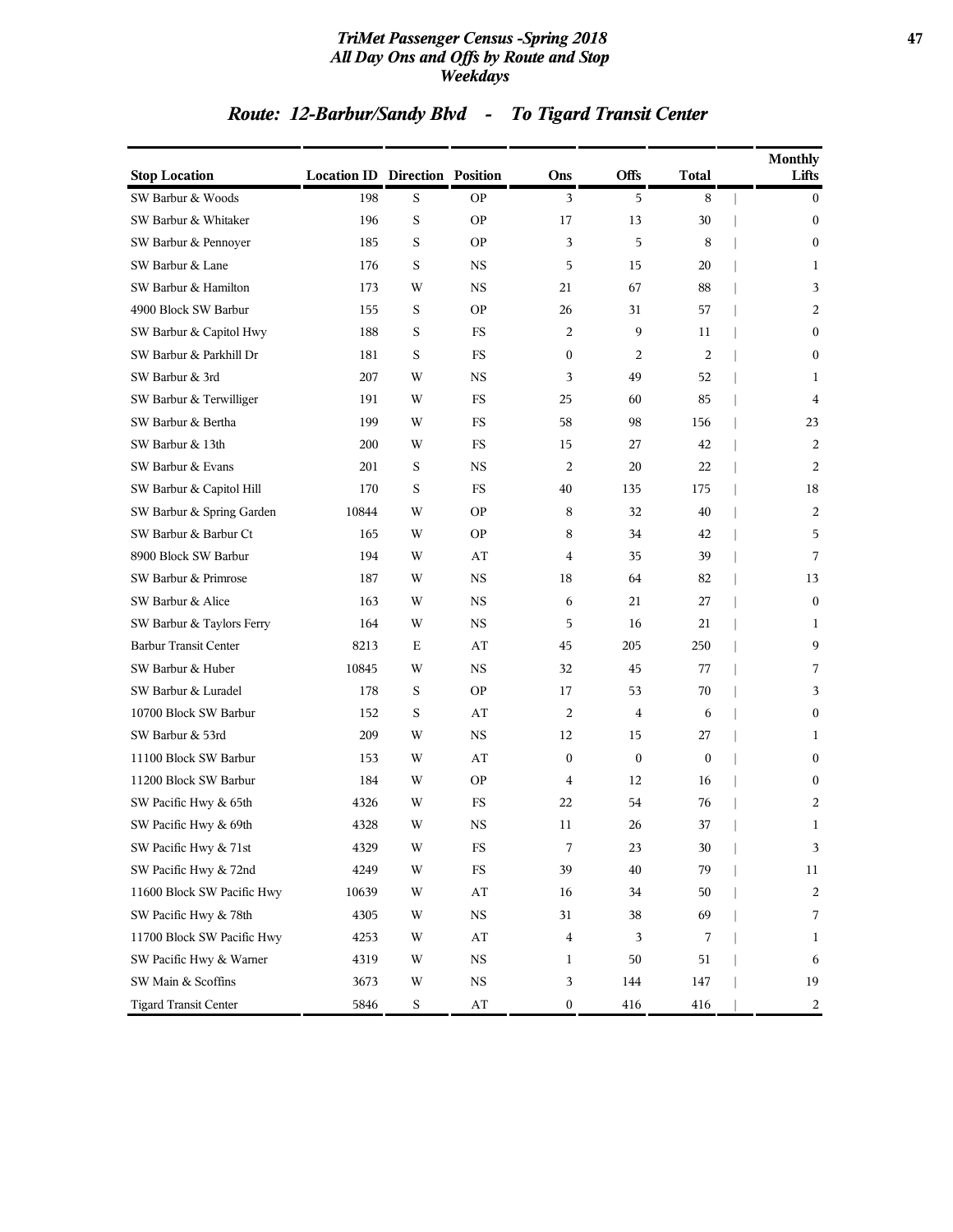#### *TriMet Passenger Census -Spring 2018* **48** *All Day Ons and Offs by Route and Stop Weekdays*

## *Route: 12-Barbur/Sandy Blvd - To Parkrose/Sumner Transit Center*

| <b>Stop Location</b>                | <b>Location ID Direction Position</b> |             |                        | Ons            | <b>Offs</b>    | <b>Total</b> | <b>Monthly</b><br>Lifts |
|-------------------------------------|---------------------------------------|-------------|------------------------|----------------|----------------|--------------|-------------------------|
| <b>Tigard Transit Center</b>        | 5846                                  | S           | AT                     | 472            | 3              | 475          | 72                      |
| SW Main & Pacific Hwy               | 3669                                  | $\mathbf N$ | $_{\rm NS}$            | 105            | 6              | 111          | 19                      |
| SW Pacific Hwy & Hall               | 4290                                  | Ε           | FS                     | 54             | 4              | 58           | 5                       |
| 11700 Block SW Pacific Hwy          | 4252                                  | Ε           | <b>OP</b>              | 3              | 8              | 11           | 1                       |
| SW Pacific Hwy & Dartmouth          | 13870                                 | N           | FS                     | 45             | 38             | 83           | 9                       |
| SW Pacific Hwy & 74th (Park & Ride) | 9648                                  | Ε           | FS                     | 57             | 24             | 81           | 5                       |
| SW Pacific Hwy & 72nd               | 4284                                  | $\mathbf E$ | FS                     | 41             | 34             | 75           | 12                      |
| 11500 Block SW Pacific Hwy          | 4248                                  | Ε           | AT                     | 8              | 6              | 14           | $\mathbf{0}$            |
| SW Pacific Hwy & 68th               | 4327                                  | Ε           | FS                     | 26             | 19             | 45           | $\bf{0}$                |
| SW Pacific Hwy & 64th               | 211                                   | Ε           | $_{\rm NS}$            | 47             | 23             | 70           | $\boldsymbol{0}$        |
| 11200 Block SW Barbur               | 183                                   | Ε           | AT                     | 15             | 5              | 20           | 1                       |
| 11100 Block SW Barbur               | 154                                   | $\mathbf E$ | <b>OP</b>              | $\overline{c}$ | $\mathbf{1}$   | 3            | $\boldsymbol{0}$        |
| SW Barbur & 53rd                    | 210                                   | Ε           | FS                     | 17             | 12             | 29           | $\mathbf{1}$            |
| SW Barbur & Luradel                 | 179                                   | N           | FS                     | 49             | 21             | 70           | 2                       |
| 10100 Block SW Barbur               | 150                                   | Ε           | AT                     | 15             | 18             | 33           | 2                       |
| SW Barbur & Capitol Hwy             | 168                                   | Ε           | <b>NS</b>              | 41             | 31             | 72           | 4                       |
| <b>Barbur Transit Center</b>        | 212                                   | $\mathbf E$ | AT                     | 192            | 39             | 231          | 8                       |
| 9500 Block SW Barbur                | 160                                   | Ε           | AT                     | 11             | 5              | 16           | $\mathbf{0}$            |
| SW Barbur & Alice                   | 162                                   | Ε           | FS                     | 23             | 7              | 30           | 2                       |
| SW Barbur & 30th                    | 208                                   | Ε           | FS                     | 94             | 16             | 110          | 23                      |
| SW Barbur & 26th Way                | 10849                                 | Ε           | AT                     | 19             | 3              | 22           | $\mathbf{0}$            |
| SW Barbur & 26th Ave                | 159                                   | $\mathbf E$ | <b>OP</b>              | 42             | 6              | 48           | 4                       |
| SW Barbur & 22nd                    | 11031                                 | Ε           | FS                     | 20             | 7              | 27           | $\mathbf{1}$            |
| SW Barbur & 19th                    | 202                                   | Ε           | <b>NS</b>              | 110            | 36             | 146          | 13                      |
| SW Barbur & Moss                    | 180                                   | N           | $_{\rm NS}$            | 18             | 5              | 23           | $\mathbf{0}$            |
| SW Barbur & 13th                    | 11271                                 | N           | <b>OP</b>              | 30             | 28             | 58           | 1                       |
| SW Barbur & Bertha                  | 10848                                 | $\mathbf E$ | <b>NS</b>              | 64             | 16             | 80           | 17                      |
| SW Barbur & Terwilliger             | 193                                   | Ε           | FS                     | 55             | 13             | 68           | 2                       |
| SW Barbur & 2nd                     | 203                                   | N           | <b>NS</b>              | 36             | 4              | 40           | $\mathbf{1}$            |
| SW Barbur & Parkhill                | 182                                   | N           | FS                     | 3              | 1              | 4            | $\theta$                |
| SW Barbur & Slavin/Capitol Hwy      | 189                                   | N           | <b>OP</b>              | 6              | 3              | 9            | $\boldsymbol{0}$        |
| 4900 Block SW Barbur                | 156                                   | $\mathbf N$ | $\mathbf{A}\mathbf{T}$ | 27             | 21             | 48           | $\mathbf{1}$            |
| SW Barbur & Hamilton                | 172                                   | N           | $_{\rm FS}$            | 47             | 22             | 69           | 6                       |
| SW Barbur & Lane                    | 177                                   | Ν           | <b>OP</b>              | 15             | 10             | 25           | $\boldsymbol{0}$        |
| SW Barbur & Pennoyer                | 186                                   | N           | FS                     | 6              | 4              | 10           | $\boldsymbol{0}$        |
| SW Barbur & Whitaker                | 195                                   | ${\bf N}$   | FS                     | 9              | 13             | 22           | $\boldsymbol{0}$        |
| SW Barbur & Woods                   | 197                                   | ${\bf N}$   | $_{\rm NS}$            | 4              | $\overline{2}$ | 6            | $\boldsymbol{0}$        |
| SW Barbur & Hooker                  | 174                                   | N           | NS                     | 16             | 11             | 27           | 1                       |
| SW 4th & Caruthers                  | 12762                                 | Ν           | NS                     | 16             | 32             | 48           | 2                       |
| SW 4th & Hall                       | 12763                                 | N           | $_{\rm NS}$            | 74             | 210            | 284          | 9                       |
| SW 6th & Market                     | 7772                                  | N           | $_{\rm NS}$            | 165            | 153            | 318          | 13                      |
| SW 6th & Jefferson                  | 7765                                  | Ν           | $_{\rm NS}$            | 146            | 190            | 336          | 32                      |
| SW 6th & Yamhill                    | 7807                                  | N           | <b>NS</b>              | 295            | 378            | 673          | 86                      |
| SW 6th & Oak                        | 7782                                  | Ν           | NS                     | 180            | 136            | 316          | 63                      |
| W Burnside & SW 6th                 | 792                                   | $\mathbf E$ | $_{\rm NS}$            | 262            | 80             | 342          | 70                      |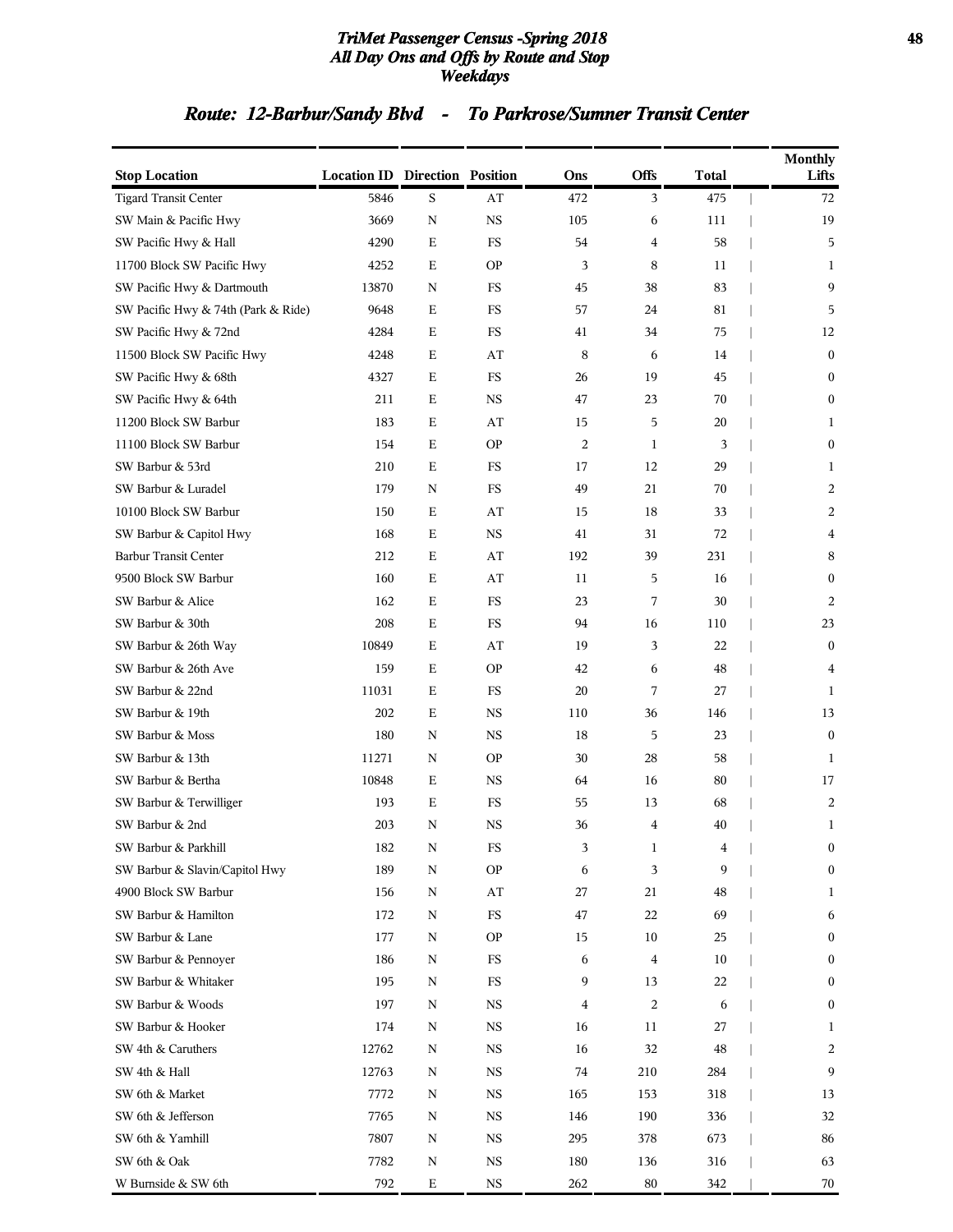#### *TriMet Passenger Census -Spring 2018* **49** *All Day Ons and Offs by Route and Stop Weekdays*

## *Route: 12-Barbur/Sandy Blvd - To Parkrose/Sumner Transit Center*

| <b>Stop Location</b>            | <b>Location ID Direction Position</b> |             |                        | Ons              | Offs | <b>Total</b> | <b>Monthly</b><br>Lifts |
|---------------------------------|---------------------------------------|-------------|------------------------|------------------|------|--------------|-------------------------|
| W Burnside & SW 2nd             | 9526                                  | ${\bf E}$   | <b>NS</b>              | 147              | 53   | 200          | 39                      |
| E Burnside & NE Grand           | 704                                   | $\mathbf E$ | $_{\rm NS}$            | 119              | 120  | 239          | 45                      |
| E Burnside & SE 8th             | 820                                   | Е           | <b>NS</b>              | 41               | 57   | 98           | $\overline{4}$          |
| E Burnside & SE Sandy           | 13327                                 | $\mathbf E$ | FS                     | 75               | 144  | 219          | 80                      |
| NE 16th & Sandy                 | 6839                                  | $\mathbf N$ | NS.                    | 34               | 77   | 111          | 17                      |
| NE Sandy & 18th                 | 5061                                  | Е           | NS.                    | 47               | 59   | 106          | 29                      |
| NE Sandy & Flanders             | 5044                                  | $\mathbf E$ | $_{\rm NS}$            | 34               | 48   | 82           | 13                      |
| NE Sandy & 24th                 | 5066                                  | $\mathbf E$ | FS                     | 46               | 73   | 119          | 6                       |
| NE Sandy & Lawrence             | 5049                                  | Е           | $_{\rm FS}$            | 9                | 24   | 33           | $\overline{4}$          |
| NE Sandy & 28th                 | 5070                                  | Е           | NS.                    | 44               | 64   | 108          | 14                      |
| NE Sandy & 31st                 | 5076                                  | $\mathbf E$ | FS                     | 17               | 40   | 57           | 7                       |
| NE Sandy & 33rd                 | 5079                                  | $\mathbf E$ | $_{\rm FS}$            | 47               | 85   | 132          | 60                      |
| NE Sandy & Imperial             | 5048                                  | Е           | FS                     | 7                | 14   | 21           | 9                       |
| NE Sandy & 38th                 | 10793                                 | $\mathbf E$ | <b>OP</b>              | 14               | 57   | 71           | 19                      |
| NE Sandy & 42nd                 | 5087                                  | Е           | FS                     | 170              | 222  | 392          | 86                      |
| NE Sandy & 44th                 | 5091                                  | Е           | FS                     | 32               | 26   | 58           | 11                      |
| NE Sandy & 47th                 | 5094                                  | $\mathbf E$ | $_{\rm FS}$            | 19               | 44   | 63           | $\overline{\mathbf{4}}$ |
| NE Sandy & 50th                 | 5097                                  | Е           | FS                     | 7                | 25   | 32           | $\overline{4}$          |
| NE Sandy & Sacramento           | 5054                                  | Е           | $_{\rm FS}$            | 7                | 29   | 36           | 3                       |
| NE Sandy & 54th                 | 5102                                  | Е           | <b>OP</b>              | 7                | 46   | 53           | 1                       |
| NE Sandy & 57th                 | 5104                                  | $\mathbf E$ | <b>NS</b>              | 21               | 127  | 148          | 38                      |
| NE Sandy & 60th                 | 5110                                  | $\mathbf E$ | $_{\rm FS}$            | 4                | 19   | 23           | $\overline{c}$          |
| NE Sandy & 62nd                 | 5112                                  | Е           | FS                     | 7                | 41   | 48           | 1                       |
| NE Sandy & 65th                 | 5115                                  | $\mathbf E$ | $_{\rm NS}$            | 4                | 25   | 29           | $\mathbf{1}$            |
| NE Sandy & 67th                 | 5118                                  | Е           | NS.                    | 4                | 55   | 59           | 6                       |
| NE Sandy & 70th                 | 5123                                  | Е           | FS                     | 32               | 116  | 148          | 55                      |
| NE Sandy & Fremont              | 5045                                  | $\mathbf E$ | $_{\rm NS}$            | 20               | 32   | 52           | 16                      |
| NE Sandy & 74th                 | 10795                                 | Е           | FS                     | 9                | 38   | 47           | 5                       |
| NE Sandy & 77th                 | 5132                                  | Е           | $_{\rm NS}$            | 2                | 31   | 33           | $\mathbf{1}$            |
| NE Sandy & 79th                 | 5135                                  | Ε           | FS                     | 6                | 48   | 54           | $\mathbf{1}$            |
| NE Sandy & 82nd                 | 5138                                  | Е           | $_{\rm FS}$            | 90               | 139  | 229          | $\sqrt{46}$             |
| NE Sandy & Grotto               | 5046                                  | ${\bf E}$   | $\mathbf{A}\mathbf{T}$ | 5                | 13   | $18\,$       | 3                       |
| NE Sandy & 87th                 | 13651                                 | $\mathbf E$ | <b>OP</b>              | 3                | 20   | 23           | 7                       |
| NE Sandy & Prescott             | 5051                                  | ${\bf E}$   | $_{\rm FS}$            | 2                | 27   | 29           | 3                       |
| NE Sandy & 92nd                 | 5146                                  | ${\bf E}$   | $_{\rm NS}$            | $\boldsymbol{0}$ | 9    | 9            | $\mathbf{1}$            |
| Parkrose/ Sumner Transit Center | 10853                                 | Е           | $\mathbf{A}\mathbf{T}$ | 12               | 267  | 279          | 41                      |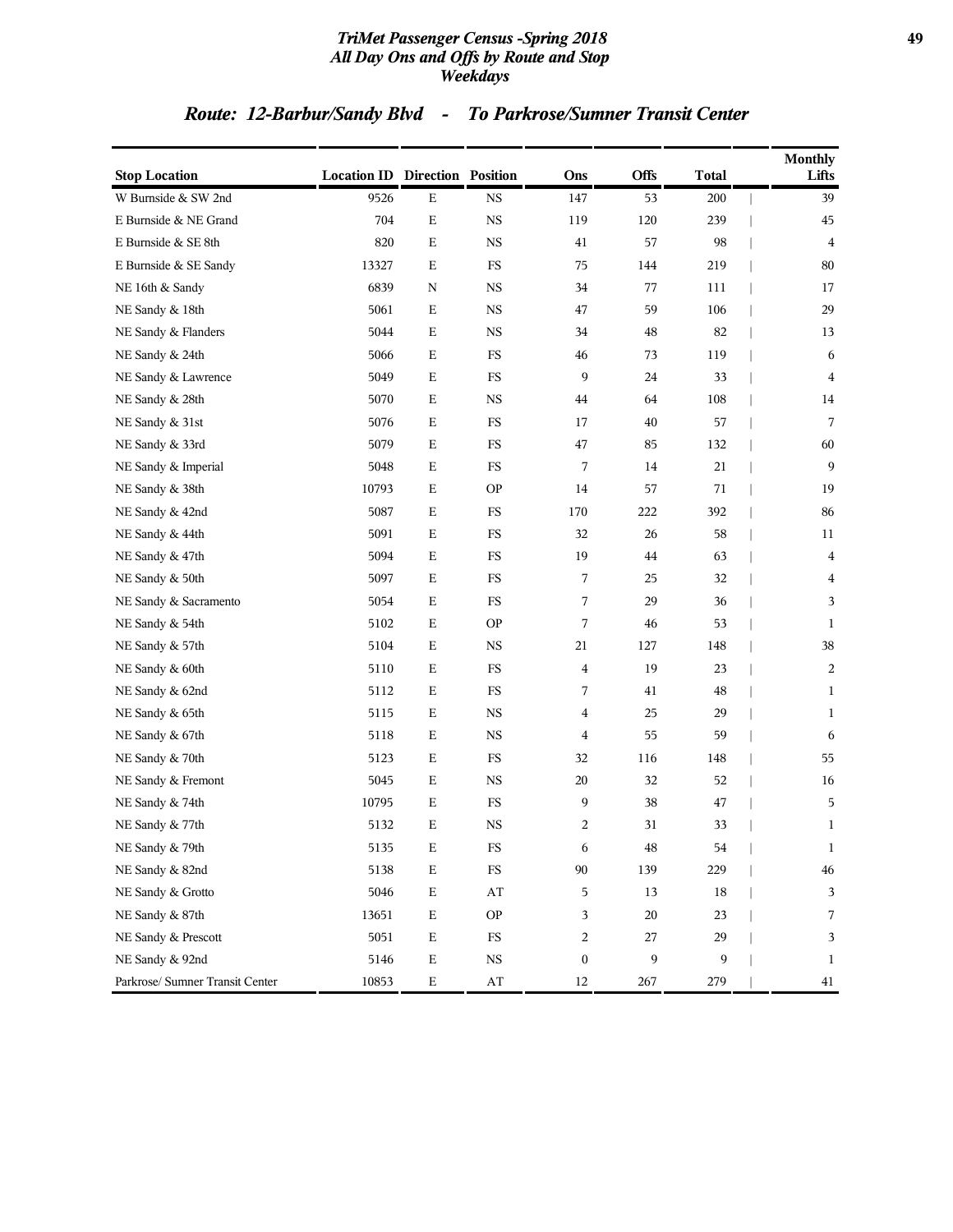#### *TriMet Passenger Census -Spring 2018* **50** *All Day Ons and Offs by Route and Stop Weekdays*

## *Route: 14-Hawthorne - To Foster & 94th*

| <b>Stop Location</b>             | <b>Location ID Direction Position</b> |             |             | Ons              | <b>Offs</b> | Total | <b>Monthly</b><br>Lifts |
|----------------------------------|---------------------------------------|-------------|-------------|------------------|-------------|-------|-------------------------|
| SW Madison & 4th                 | 3639                                  | E           | <b>NS</b>   | 543              | $\bf{0}$    | 543   | 53                      |
| SW Madison & 1st                 | 3635                                  | $\mathbf E$ | $_{\rm NS}$ | 341              | 9           | 350   | 19                      |
| Hawthorne Bridge                 | 2641                                  | Ε           | AT          | 36               | 17          | 53    | 3                       |
| SE Hawthorne & 6th               | 2594                                  | Ε           | <b>NS</b>   | 156              | 60          | 216   | 18                      |
| SE Hawthorne & 9th               | 2597                                  | Ε           | <b>NS</b>   | 34               | 25          | 59    | 7                       |
| SE Hawthorne & 12th              | 2599                                  | Ε           | <b>NS</b>   | 133              | 129         | 262   | 23                      |
| SE Hawthorne & Maple             | 2595                                  | $\mathbf E$ | $_{\rm FS}$ | 39               | 35          | 74    | 3                       |
| SE Hawthorne & 16th              | 2603                                  | Ε           | FS          | 43               | 63          | 106   | 55                      |
| SE Hawthorne & Poplar            | 2596                                  | Ε           | NS          | 15               | 36          | 51    | 3                       |
| SE Hawthorne & 20th              | 2607                                  | Ε           | FS          | 34               | 59          | 93    | 14                      |
| SE Hawthorne & 23rd              | 2608                                  | Ε           | <b>NS</b>   | 29               | 42          | 71    | 3                       |
| SE Hawthorne & 25th              | 2612                                  | $\mathbf E$ | FS          | 19               | 36          | 55    | 10                      |
| SE Hawthorne & 28th              | 2614                                  | Ε           | <b>OP</b>   | 62               | 135         | 197   | 33                      |
| SE Hawthorne & 30th              | 2615                                  | Ε           | <b>NS</b>   | 29               | 63          | 92    | 3                       |
| SE Hawthorne & 32nd Pl           | 2617                                  | Ε           | FS          | 15               | 53          | 68    | 3                       |
| SE Hawthorne & 34th              | 2620                                  | Ε           | FS          | 33               | 77          | 110   | 6                       |
| SE Hawthorne & 37th              | 2623                                  | $\mathbf E$ | FS          | 50               | 140         | 190   | 36                      |
| SE Hawthorne & Cesar Chavez Blvd | 2625                                  | Ε           | NS          | 172              | 239         | 411   | 91                      |
| SE Hawthorne & 41st              | 2628                                  | Ε           | <b>NS</b>   | 54               | 87          | 141   | 6                       |
| SE Hawthorne & 44th              | 2630                                  | Ε           | <b>NS</b>   | 18               | 55          | 73    | 4                       |
| SE Hawthorne & 47th              | 2633                                  | Ε           | FS          | 47               | 79          | 126   | 11                      |
| SE 50th & Clay                   | 7651                                  | S           | $_{\rm NS}$ | 11               | 29          | 40    | 6                       |
| SE 50th & Mill                   | 7662                                  | S           | NS          | $\overline{4}$   | 12          | 16    | 2                       |
| SE 50th & Lincoln                | 7660                                  | S           | <b>NS</b>   | 11               | 38          | 49    | 3                       |
| SE 50th & Division               | 7655                                  | S           | <b>NS</b>   | 69               | 96          | 165   | 38                      |
| SE 50th & Clinton                | 7653                                  | S           | FS          | 34               | 34          | 68    | 5                       |
| SE 50th & Brooklyn               | 8241                                  | S           | $_{\rm FS}$ | 67               | 64          | 131   | 8                       |
| SE 50th & Kelly                  | 7666                                  | S           | FS          | $\overline{2}$   | 19          | 21    | $\mathbf{0}$            |
| SE Foster & Powell               | 1792                                  | S           | FS          | 61               | 95          | 156   | 21                      |
| SE Foster & 52nd                 | 1794                                  | $\mathbf E$ | $_{\rm FS}$ | 59               | 65          | 124   | 18                      |
| SE Foster & 56th                 | 12946                                 | $\mathbf E$ | $_{\rm FS}$ | 10               | 26          | 36    | $\overline{c}$          |
| SE Foster & Gladstone            | 1775                                  | $\mathbf E$ | $_{\rm FS}$ | 7                | 30          | 37    | 2                       |
| SE Foster & 61st                 | 12947                                 | $\mathbf E$ | $_{\rm FS}$ | 8                | 37          | 45    | 3                       |
| SE Foster & 63rd                 | 10196                                 | $\mathbf E$ | <b>NS</b>   | 33               | 76          | 109   | 29                      |
| SE Foster & 65th                 | 1802                                  | $\mathbf E$ | $_{\rm FS}$ | 25               | 58          | 83    | 10                      |
| SE Foster & 67th                 | 1804                                  | $\mathbf E$ | $_{\rm FS}$ | 21               | 60          | 81    | 13                      |
| SE Foster & 70th                 | 1808                                  | $\mathbf E$ | <b>NS</b>   | 7                | 23          | 30    | 2                       |
| SE Foster & 72nd                 | 1810                                  | $\mathbf E$ | $_{\rm FS}$ | 24               | 91          | 115   | 23                      |
| SE Foster & 75th                 | 1812                                  | $\mathbf E$ | <b>OP</b>   | 3                | 17          | 20    | 2                       |
| SE Foster & 77th                 | 1814                                  | $\mathbf E$ | $_{\rm FS}$ | 9                | 50          | 59    | 16                      |
| SE Foster & 79th                 | 1816                                  | $\mathbf E$ | $_{\rm FS}$ | 6                | 38          | 44    | 7                       |
| SE Foster & 82nd                 | 1819                                  | Е           | NS          | 41               | 191         | 232   | 46                      |
| SE Foster & 85th                 | 1821                                  | $\mathbf E$ | $_{\rm NS}$ | 5                | 41          | 46    | 5                       |
| SE Foster & 86th                 | 1823                                  | $\mathbf E$ | FS          | $\boldsymbol{2}$ | 36          | 38    | 4                       |
| SE Foster & 89th                 | 1827                                  | $\mathbf E$ | ${\rm FS}$  | $\mathbf{1}$     | $30\,$      | 31    | 11                      |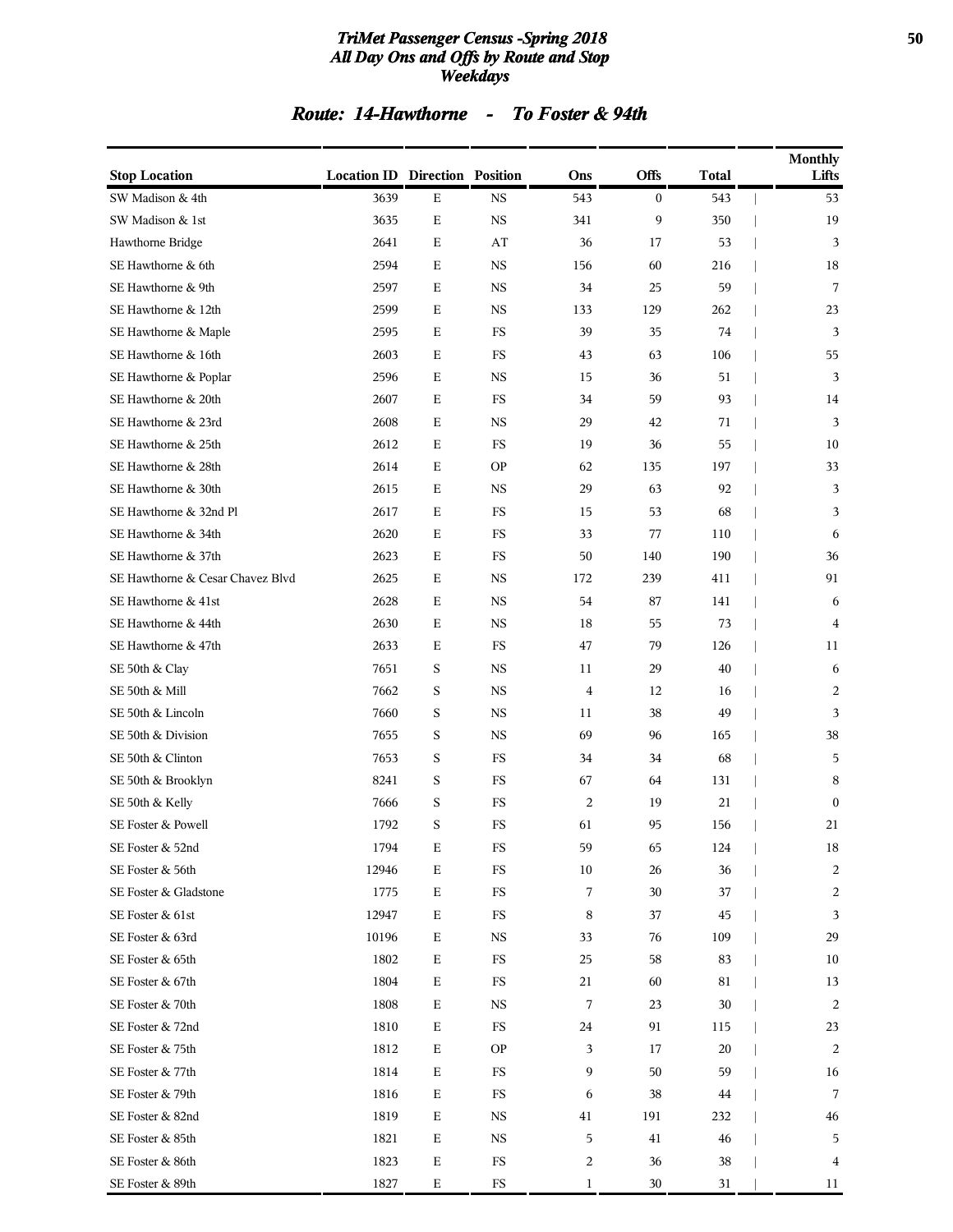#### *TriMet Passenger Census -Spring 2018* **51** *All Day Ons and Offs by Route and Stop Weekdays*

| <b>Stop Location</b>                 | <b>Location ID Direction Position</b> |   |           | Ons | Offs | <b>Total</b> | <b>Monthly</b><br>Lifts |
|--------------------------------------|---------------------------------------|---|-----------|-----|------|--------------|-------------------------|
| SE Woodstock & 92nd                  | 6427                                  | Е | <b>NS</b> |     | 72   | 73           | 22                      |
| SE Woodstock & 94th (I-205 West End) | 6398                                  | Е | FS        |     | 21   | 22           | 4                       |
| SE 97th & Foster                     | 8134                                  | N | <b>NS</b> |     | 81   | 88           | 6                       |
| SE Foster & 94th (I-205 Overpass)    | 1831                                  | W | NS        |     | 96   | 96           |                         |

## *Route: 14-Hawthorne - To Foster & 94th*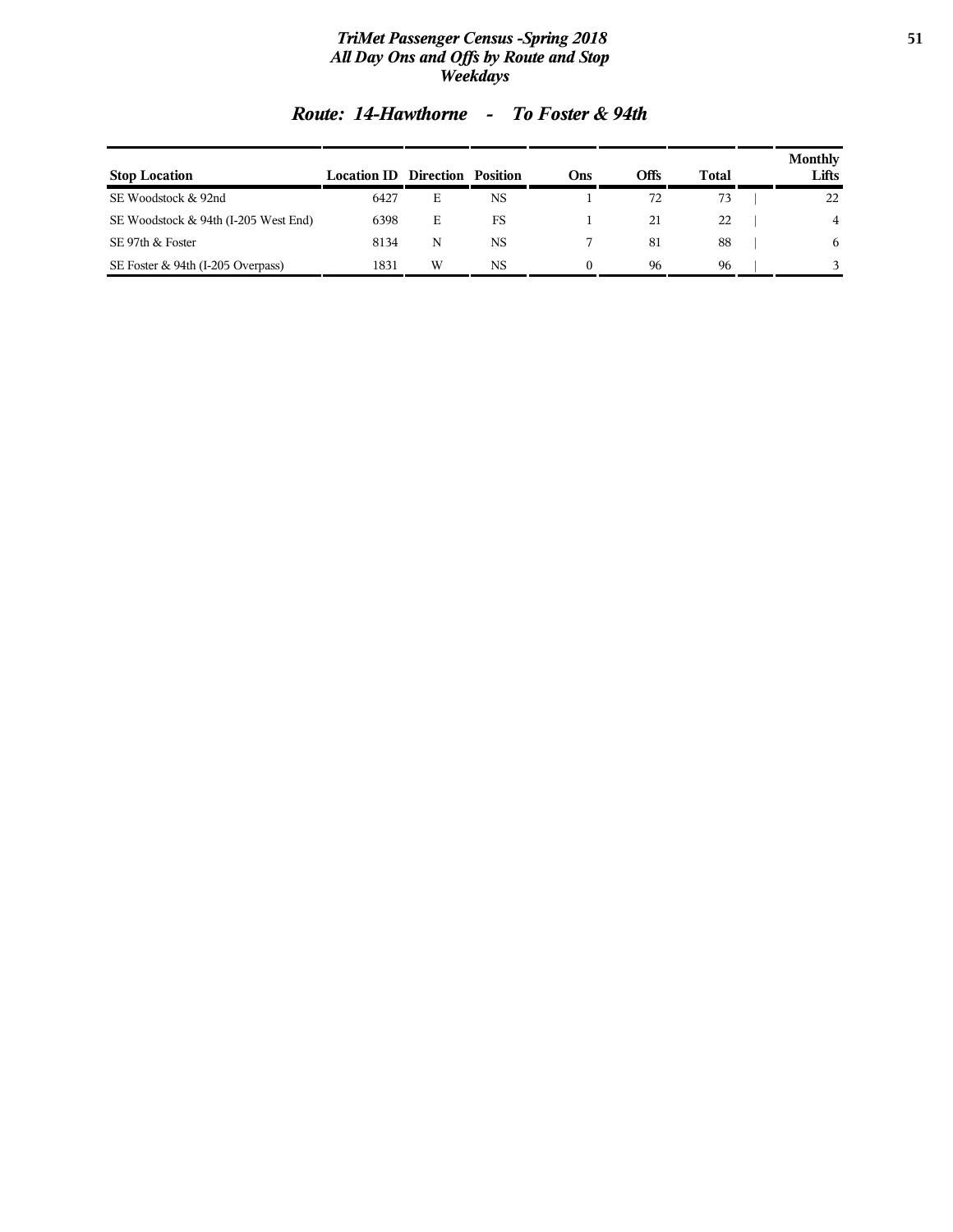#### *TriMet Passenger Census -Spring 2018* **52** *All Day Ons and Offs by Route and Stop Weekdays*

# *Route: 14-Hawthorne - To Portland City Center*

| <b>Stop Location</b>              | <b>Location ID Direction Position</b> |             |             | Ons          | Offs         | <b>Total</b> | <b>Monthly</b><br>Lifts |
|-----------------------------------|---------------------------------------|-------------|-------------|--------------|--------------|--------------|-------------------------|
| SE Foster & 94th (I-205 Overpass) | 1831                                  | W           | $_{\rm NS}$ | 82           | 2            | 84           | 32                      |
| SE Foster & 94th                  | 13236                                 | W           | FS          | 210          | 8            | 218          | 28                      |
| SE Foster & 91st                  | 1829                                  | W           | <b>FS</b>   | 32           | $\mathbf{1}$ | 33           | 7                       |
| SE Foster & 88th                  | 1826                                  | W           | FS          | 55           | 5            | 60           | 10                      |
| SE Foster & 86th                  | 1824                                  | W           | FS          | 39           | 7            | 46           | 2                       |
| SE Foster & 82nd                  | 1818                                  | W           | FS          | 209          | 59           | 268          | 39                      |
| SE Foster & 78th                  | 1815                                  | W           | $_{\rm NS}$ | 73           | 16           | 89           | 22                      |
| SE Foster & 74th                  | 12948                                 | W           | <b>NS</b>   | 28           | 7            | 35           | 16                      |
| SE Foster & 72nd                  | 1811                                  | W           | FS          | 80           | 27           | 107          | 18                      |
| SE Foster & 69th                  | 1807                                  | W           | FS          | 24           | 13           | 37           | 6                       |
| SE Foster & 67th                  | 1805                                  | W           | $_{\rm NS}$ | 52           | 13           | 65           | 5                       |
| SE Foster & 65th                  | 1803                                  | W           | <b>NS</b>   | 44           | 21           | 65           | 10                      |
| SE Foster & Holgate               | 1778                                  | W           | <b>NS</b>   | 90           | 28           | 118          | 36                      |
| SE Foster & Cora                  | 12904                                 | W           | <b>NS</b>   | 24           | 8            | 32           | 6                       |
| SE Foster & 58th                  | 1799                                  | W           | <b>NS</b>   | 40           | 5            | 45           | $\mathbf{1}$            |
| SE Foster & 56th                  | 1798                                  | W           | <b>NS</b>   | 22           | 8            | 30           | 1                       |
| SE Foster & 52nd                  | 1793                                  | W           | <b>NS</b>   | 74           | 65           | 139          | 22                      |
| SE 50th & Haig                    | 7656                                  | N           | <b>NS</b>   | 100          | 54           | 154          | 16                      |
| SE 50th & Tibbetts                | 7665                                  | N           | <b>NS</b>   | 18           | 8            | 26           | 3                       |
| SE 50th & Woodward                | 8242                                  | N           | FS          | 73           | 137          | 210          | 6                       |
| SE 50th & Division                | 7654                                  | $\mathbf N$ | <b>NS</b>   | 113          | 49           | 162          | 35                      |
| SE 50th & Lincoln                 | 7659                                  | N           | <b>NS</b>   | 46           | 7            | 53           | 3                       |
| SE 50th & Mill                    | 12917                                 | $\mathbf N$ | <b>NS</b>   | 10           | 3            | 13           | 2                       |
| SE 50th & Hawthorne               | 7658                                  | N           | <b>NS</b>   | 49           | 25           | 74           | 3                       |
| SE Hawthorne & 47th               | 2635                                  | W           | <b>OP</b>   | 58           | 29           | 87           | 7                       |
| SE Hawthorne & 44th               | 2632                                  | W           | FS          | 67           | 22           | 89           | 2                       |
| SE Hawthorne & 41st               | 2629                                  | W           | $_{\rm NS}$ | 66           | 39           | 105          | 8                       |
| SE Hawthorne & Cesar Chavez Blvd  | 2626                                  | W           | FS          | 232          | 159          | 391          | 127                     |
| SE Hawthorne & 37th               | 2624                                  | W           | $_{\rm NS}$ | 111          | 42           | 153          | 23                      |
| SE Hawthorne & 34th               | 12892                                 | W           | $_{\rm NS}$ | 119          | $45\,$       | 164          | $10\,$                  |
| SE Hawthorne & 32nd               | 2619                                  | W           | $_{\rm NS}$ | $50\,$       | 16           | 66           | 1                       |
| SE Hawthorne & 30th               | 2616                                  | W           | NS          | 78           | 31           | 109          | 5                       |
| SE Hawthorne & 27th               | 2613                                  | W           | NS          | 91           | 65           | 156          | 12                      |
| SE Hawthorne & 25th               | 2611                                  | W           | FS          | 45           | 17           | 62           | 16                      |
| SE Hawthorne & 22nd               | 2609                                  | W           | NS          | 81           | 43           | 124          | 4                       |
| SE Hawthorne & 19th               | 2606                                  | W           | FS          | 68           | 27           | 95           | 6                       |
| SE Hawthorne & 16th               | 2604                                  | W           | NS          | 67           | 45           | 112          | 61                      |
| SE Hawthorne & 14th               | 2602                                  | W           | FS          | 46           | 45           | 91           | 1                       |
| SE Madison & 11th                 | 3637                                  | W           | <b>NS</b>   | 114          | 114          | 228          | 18                      |
| SE Madison & 7th                  | 3641                                  | W           | NS          | 16           | 46           | 62           | $\overline{4}$          |
| SE Madison & Grand                | 3633                                  | W           | $_{\rm NS}$ | 75           | 174          | 249          | 29                      |
| Hawthorne Bridge                  | 2642                                  | W           | AT          | 17           | 34           | 51           | 7                       |
| SW Main & 2nd                     | 11956                                 | W           | <b>NS</b>   | 52           | 506          | 558          | 32                      |
| SW Main & 6th                     | 13169                                 | W           | <b>NS</b>   | 435          | 872          | 1,307        | 133                     |
| SW Madison & 4th                  | 3639                                  | Ε           | $_{\rm NS}$ | $\mathbf{1}$ | 53           | 54           | 4                       |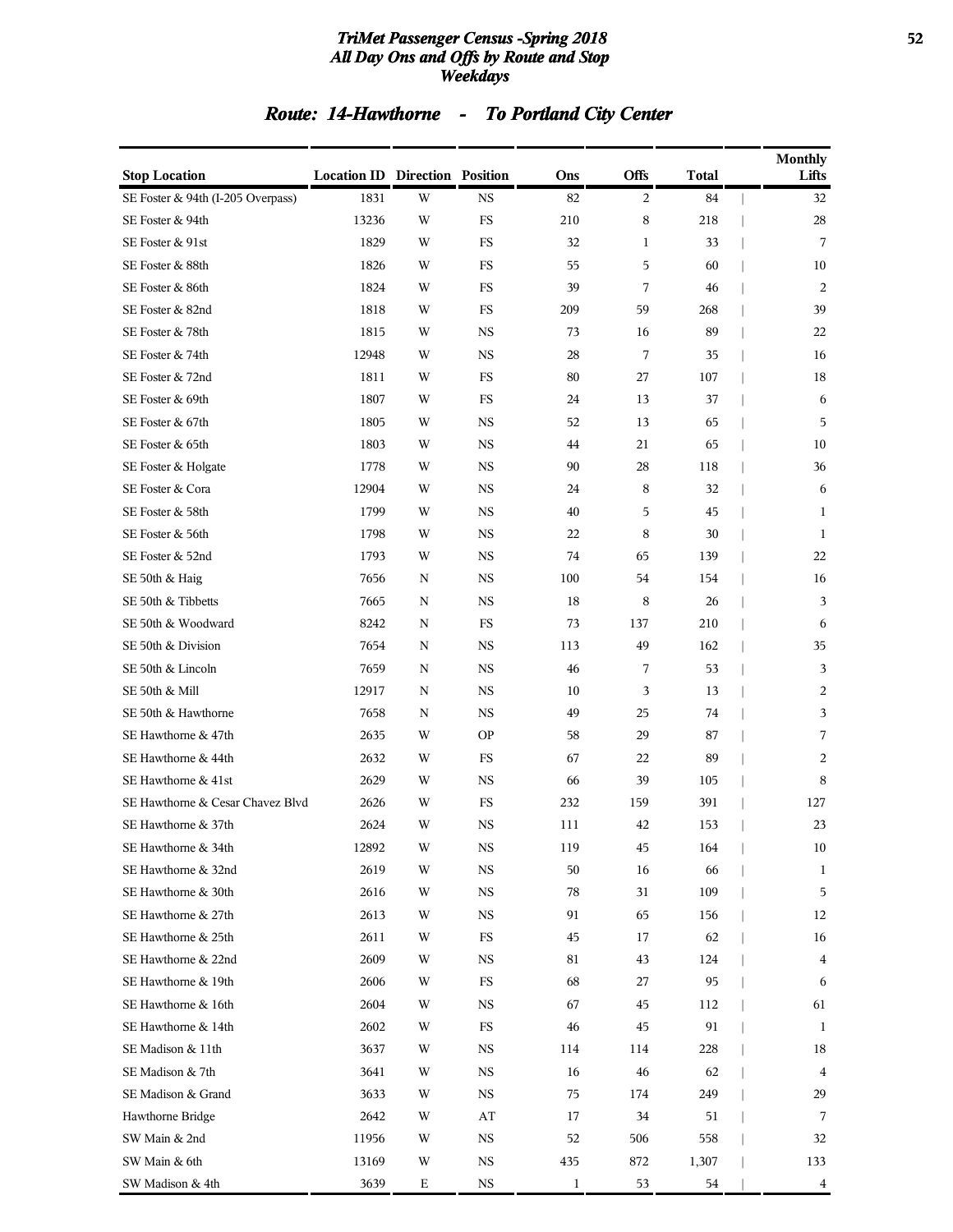#### *TriMet Passenger Census -Spring 2018* **53** *All Day Ons and Offs by Route and Stop Weekdays*

## *Route: 15-Belmont/NW 23rd - To City Ctr, Montgomery Pk, Thurman or Yeon & 44th*

| <b>Stop Location</b>            | <b>Location ID Direction Position</b> |             |             | Ons | Offs           | <b>Total</b> | <b>Monthly</b><br>Lifts |
|---------------------------------|---------------------------------------|-------------|-------------|-----|----------------|--------------|-------------------------|
| Gateway TC (Drop off only stop) | 8194                                  | N           | AT          | 72  | $\overline{2}$ | 74           | 43                      |
| Gateway Transit Center          | 10860                                 | $\rm S$     | AT          | 196 | 18             | 214          | 54                      |
| 10000 Block NE Pacific St       | 4287                                  | E           | AT          | 74  | 2              | 76           | 25                      |
| NE 102nd & Glisan               | 6517                                  | S           | <b>FS</b>   | 30  | 15             | 45           | 8                       |
| 100 Block NE 102nd              | 6503                                  | S           | AT          | 9   | 6              | 15           | 8                       |
| SE 102nd & Burnside             | 6511                                  | S           | FS          | 81  | 46             | 127          | 43                      |
| SE 102nd & Pine                 | 6526                                  | S           | FS          | 13  | 22             | 35           | 6                       |
| SE 102nd & Washington           | 6529                                  | S           | <b>NS</b>   | 31  | 37             | 68           | 27                      |
| 10500 Block SE Cherry Blossom   | 11026                                 | E           | AT          | 8   | 15             | 23           | 16                      |
| SE 106th & Cherry Blossom       | 11411                                 | S           | FS          | 54  | 35             | 89           | 35                      |
| 10200 Block SE Main             | 8917                                  | W           | AT          | 23  | 22             | 45           | 25                      |
| SE Main & 100th                 | 9211                                  | W           | <b>OP</b>   | 5   | $\overline{c}$ | 7            | 1                       |
| SE 96th & Main                  | 8918                                  | N           | FS          | 32  | 38             | 70           | 20                      |
| SE 96th & Mall 205 Dr           | 8919                                  | N           | <b>NS</b>   | 27  | 14             | 41           | 14                      |
| SE 99th & Washington            | 8936                                  | N           | <b>NS</b>   | 18  | 6              | 24           | 9                       |
| 9200 Block SE Stark             | 5394                                  | W           | AT          | 44  | 20             | 64           | 7                       |
| SE Stark & 90th                 | 5503                                  | W           | <b>NS</b>   | 32  | 8              | 40           | $\mathbf{1}$            |
| SE Stark & 88th                 | 5502                                  | W           | <b>NS</b>   | 13  | 3              | 16           | 1                       |
| SE Stark & 85th                 | 13596                                 | W           | <b>NS</b>   | 21  | 5              | 26           | 2                       |
| SE Stark & 82nd                 | 5499                                  | W           | FS          | 135 | 89             | 224          | 33                      |
| SE Stark & 80th                 | 5498                                  | W           | <b>NS</b>   | 47  | 9              | 56           | 2                       |
| SE 76th & Washington            | 7898                                  | $\mathbf S$ | <b>NS</b>   | 28  | 7              | 35           | 5                       |
| SE 76th & Yamhill               | 7899                                  | S           | <b>NS</b>   | 51  | 9              | 60           | $\mathbf{1}$            |
| SE Yamhill & 73rd               | 6446                                  | W           | FS          | 10  | 4              | 14           | $\boldsymbol{0}$        |
| SE Yamhill & 71st               | 6444                                  | W           | <b>NS</b>   | 15  | 2              | 17           | $\boldsymbol{0}$        |
| SE Yamhill & 69th               | 6442                                  | W           | <b>NS</b>   | 8   | 7              | 15           | 5                       |
| SE Belmont & 68th               | 460                                   | W           | <b>NS</b>   | 24  | 4              | 28           | $\boldsymbol{0}$        |
| SE Belmont & 65th               | 457                                   | W           | <b>NS</b>   | 5   | $\mathbf{1}$   | 6            | $\boldsymbol{0}$        |
| SE Belmont & 62nd               | 454                                   | W           | FS          | 8   | 5              | 13           | 2                       |
| SE Belmont & 60th               | 451                                   | W           | NS.         | 122 | 30             | 152          | 13                      |
| SE Belmont & 58th               | 449                                   | W           | NS          | 18  | 2              | 20           | 8                       |
| SE Belmont & 55th               | 446                                   | W           | NS          | 25  | 7              | 32           | 3                       |
| SE Belmont & 53rd               | 444                                   | W           | NS          | 28  | 3              | 31           | 2                       |
| SE Belmont & 51st               | 10449                                 | W           | FS          | 12  | 6              | 18           | $\bf{0}$                |
| SE Belmont & 49th               | 440                                   | W           | NS          | 41  | 15             | 56           | 11                      |
| SE Belmont & 46th               | 435                                   | W           | NS          | 92  | 33             | 125          | 40                      |
| SE Belmont & 42nd               | 430                                   | W           | FS          | 109 | 20             | 129          | 4                       |
| SE Belmont & Cesar Chavez Blvd  | 428                                   | W           | NS          | 156 | 84             | 240          | 37                      |
| SE Belmont & 38th               | 426                                   | W           | FS          | 75  | 18             | 93           | 27                      |
| SE Belmont & 34th               | 423                                   | W           | FS          | 183 | 51             | 234          | 22                      |
| SE Belmont & 30th               | 417                                   | W           | FS          | 173 | 45             | 218          | 29                      |
| SE Belmont & 26th               | 410                                   | W           | NS          | 137 | 68             | 205          | 52                      |
| SE 25th & Morrison              | 7216                                  | N           | NS          | 37  | 5              | 42           | 1                       |
| SE Morrison & 20th              | 4023                                  | W           | NS          | 125 | 29             | 154          | 7                       |
| SE Morrison & 18th              | 4022                                  | W           | $_{\rm NS}$ | 37  | 10             | $47\,$       | 14                      |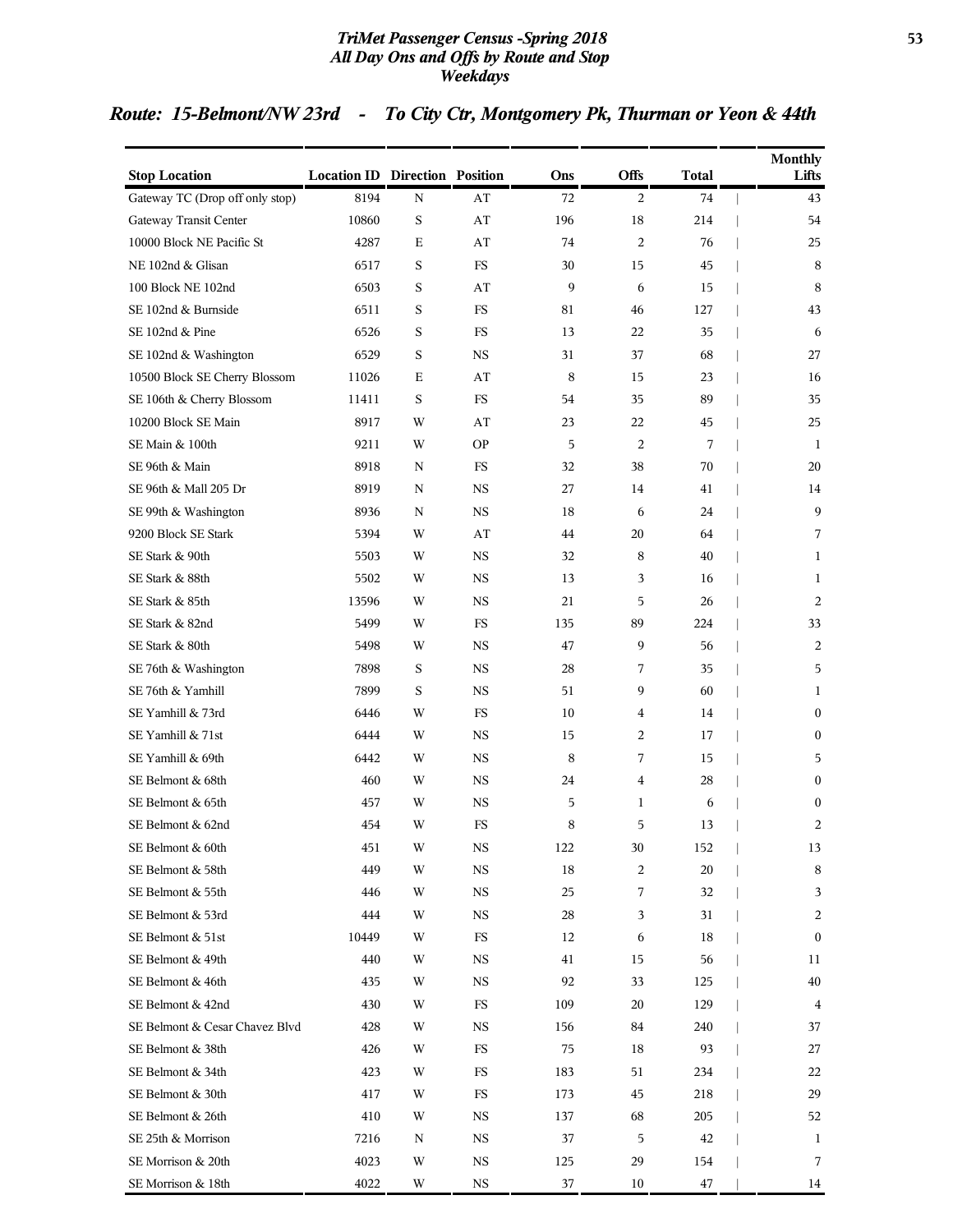#### *TriMet Passenger Census -Spring 2018* **54** *All Day Ons and Offs by Route and Stop Weekdays*

## *Route: 15-Belmont/NW 23rd - To City Ctr, Montgomery Pk, Thurman or Yeon & 44th*

|                            | <b>Location ID Direction Position</b> |                         |                        |                  | Offs             | <b>Total</b> | <b>Monthly</b><br>Lifts |
|----------------------------|---------------------------------------|-------------------------|------------------------|------------------|------------------|--------------|-------------------------|
| <b>Stop Location</b>       |                                       |                         |                        | Ons              |                  |              |                         |
| SE Morrison & 16th         | 4019                                  | W                       | $_{\rm NS}$            | 67               | 14               | 81           | 2                       |
| SE Morrison & 14th         | 4016                                  | W                       | <b>NS</b>              | 77               | 32               | 109          | 5                       |
| SE Morrison & 12th         | 4014                                  | W                       | FS                     | 152              | 115              | 267          | 66                      |
| SE Morrison & 9th          | 4026                                  | W                       | <b>NS</b>              | 48               | 28               | 76           | 11                      |
| SE Morrison & Grand        | 4013                                  | W                       | <b>NS</b>              | 114              | 133              | 247          | 38                      |
| Morrison Bridge            | 4029                                  | W                       | AT                     | 13               | 9                | 22           | $\mathbf{0}$            |
| SW Washington & 3rd        | 6158                                  | W                       | <b>NS</b>              | 57               | 369              | 426          | 25                      |
| SW Washington & 5th        | 6160                                  | W                       | <b>NS</b>              | 353              | 629              | 982          | 168                     |
| SW Washington & 9th        | 6169                                  | W                       | <b>FS</b>              | 38               | 164              | 202          | 12                      |
| SW 11th & Alder            | 9600                                  | S                       | NS                     | 88               | 200              | 288          | 75                      |
| SW Morrison & 12th         | 9598                                  | W                       | <b>NS</b>              | 48               | 27               | 75           | 17                      |
| SW Morrison & 14th         | 9708                                  | W                       | <b>NS</b>              | 33               | 26               | 59           | 7                       |
| SW Morrison & 16th         | 9613                                  | W                       | <b>NS</b>              | 68               | 26               | 94           | 5                       |
| SW Morrison & 17th         | 9599                                  | W                       | <b>FS</b>              | 185              | 63               | 248          | 18                      |
| W Burnside & NW 19th       | 735                                   | W                       | NS                     | 50               | 46               | 96           | 16                      |
| W Burnside & NW 20th Pl    | 742                                   | W                       | <b>NS</b>              | 98               | 133              | 231          | 66                      |
| W Burnside & NW King       | 747                                   | W                       | <b>NS</b>              | 15               | 43               | 58           | 27                      |
| W Burnside & NW 23rd       | 755                                   | W                       | <b>NS</b>              | 33               | 134              | 167          | 42                      |
| NW 23rd & Flanders         | 7157                                  | N                       | <b>NS</b>              | 18               | 56               | 74           | 32                      |
| NW 23rd & Irving           | 7161                                  | N                       | <b>NS</b>              | 15               | 81               | 96           | 7                       |
| NW 23rd & Lovejoy          | 7163                                  | N                       | <b>NS</b>              | 16               | 173              | 189          | 85                      |
| NW 23rd & Overton          | 8981                                  | N                       | FS                     | 15               | 75               | 90           | 18                      |
| NW 23rd & Raleigh          | 9031                                  | N                       | <b>NS</b>              | 4                | 89               | 93           | 1                       |
| NW 23rd & Thurman          | 7169                                  | N                       | $_{\rm FS}$            | 3                | 35               | 38           | 2                       |
| NW Thurman & 23rd Pl       | 8984                                  | W                       | <b>NS</b>              | 2                | 47               | 49           | 5                       |
| NW Thurman & 25th          | 8985                                  | W                       | <b>NS</b>              | 1                | 12               | 13           | 2                       |
| NW Thurman & 26th          | 5831                                  | W                       | <b>NS</b>              | $\mathbf{1}$     | 34               | 35           | 7                       |
| NW Thurman & 27th          | 5835                                  | W                       | FS                     | 1                | 53               | 54           | 2                       |
| NW Thurman & 28th          | 5837                                  | W                       | FS                     | $\overline{2}$   | 37               | 39           | 1                       |
| NW Thurman & 29th          | 5839                                  | $\ensuremath{\text{W}}$ | <b>OP</b>              | $\boldsymbol{0}$ | 6                | 6            | $\boldsymbol{0}$        |
| NW Thurman & 32nd          | 5841                                  | W                       | <b>NS</b>              | $\boldsymbol{0}$ | 10               | 10           | $\boldsymbol{0}$        |
| NW Thurman & 34th          | 5843                                  | W                       | <b>OP</b>              | $\boldsymbol{0}$ | 6                | 6            | $\boldsymbol{0}$        |
| NW Thurman & Gordon        | 5824                                  | W                       | <b>NS</b>              | 4                | 9                | 13           | 1                       |
| NW Thurman & 34th          | 5844                                  | Е                       | $_{\rm NS}$            | 1                | 0                | 1            | $\boldsymbol{0}$        |
| NW Thurman & 32nd          | 5842                                  | $\mathbf E$             | <b>NS</b>              | $\mathbf{1}$     | 0                | 1            | $\boldsymbol{0}$        |
| NW Thurman & 29th          | 5840                                  | $\mathbf E$             | $_{\rm NS}$            | 1                | $\boldsymbol{0}$ | 1            | $\boldsymbol{0}$        |
| NW Thurman & 27th          | 5836                                  | $\mathbf E$             | $_{\rm FS}$            | $\bf{0}$         | 28               | 28           | $\boldsymbol{0}$        |
| NW Vaughn & 24th           | 6014                                  | W                       | <b>NS</b>              | 2                | 18               | 20           | 1                       |
| NW Vaughn & 26th           | 8414                                  | W                       | $_{\rm NS}$            | 1                | 26               | 27           | 6                       |
| NW Vaughn & 27th           | 8802                                  | W                       | <b>NS</b>              | 4                | 56               | 60           | 3                       |
| NW Wardway & Montgomery Pk | 8481                                  | W                       | AT                     | 3                | 18               | 21           | $\boldsymbol{0}$        |
| 2400 Block NW 29th         | 8808                                  | N                       | $\mathbf{A}\mathbf{T}$ | 1                | $\,8\,$          | 9            | $\boldsymbol{0}$        |
| NW 29th & Industrial       | 7311                                  | Ν                       | $_{\rm NS}$            | 1                | 23               | 24           | 1                       |
| NW 29th & Nela             | 7314                                  | N                       | $_{\rm NS}$            | 1                | 15               | 16           | 5                       |
| NW 29th & 31st             | 7320                                  | N                       | <b>OP</b>              | 1                | 16               | 17           | 0                       |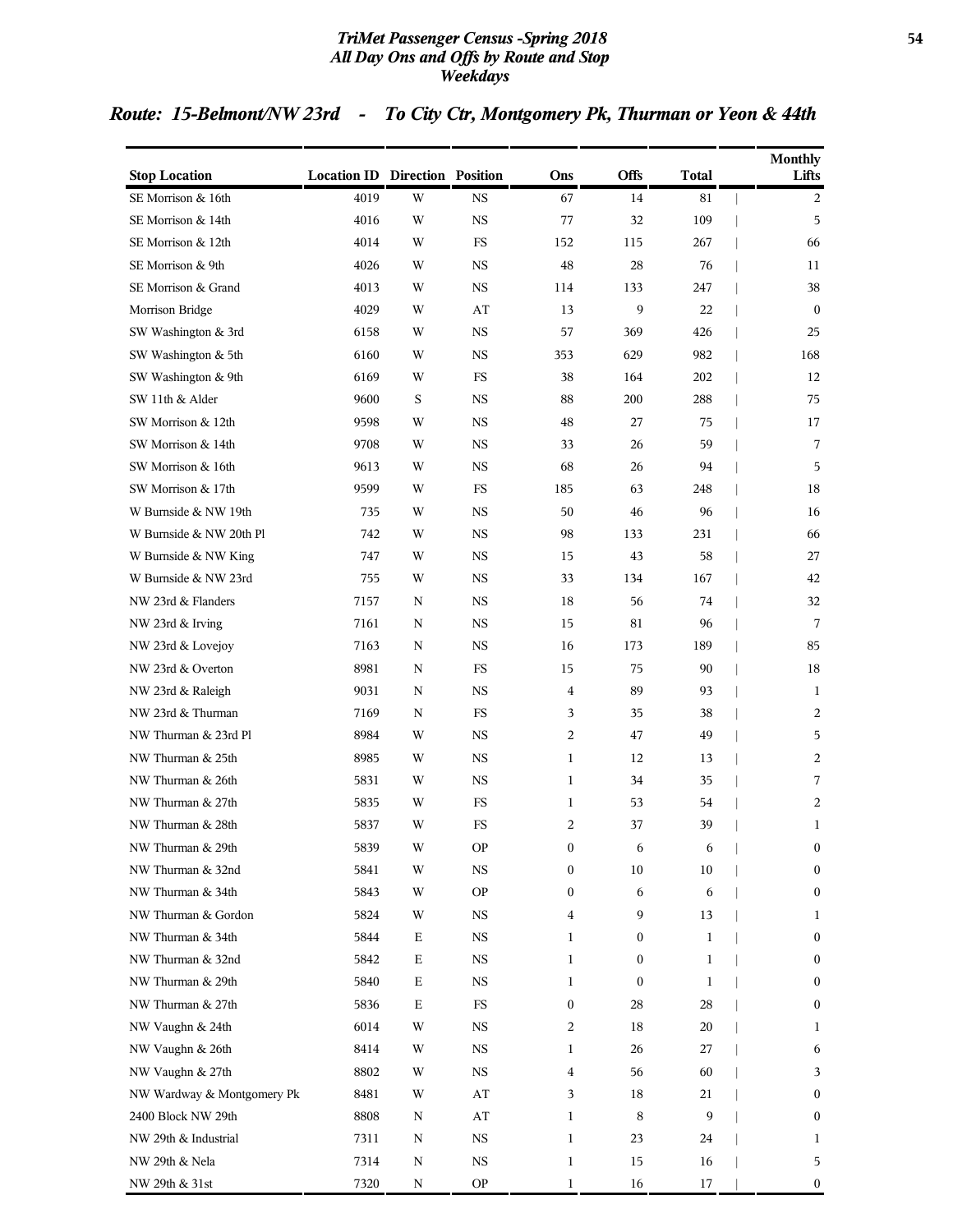#### *TriMet Passenger Census -Spring 2018* **55** *All Day Ons and Offs by Route and Stop Weekdays*

| <b>Stop Location</b> | <b>Location ID Direction Position</b> |   |           | Ons          | <b>Offs</b> | Total | Monthly<br>Lifts |
|----------------------|---------------------------------------|---|-----------|--------------|-------------|-------|------------------|
| NW 31st & Guam       | 10071                                 | S | <b>NS</b> | $\mathbf{0}$ | 20          | 20    | $\overline{0}$   |
| 3300 Block NW Guam   | 10072                                 | W | AT        |              | 5           | 6     | $\overline{0}$   |
| NW Guam & 35th       | 10073                                 | W | <b>NS</b> | $\mathbf{0}$ | 20          | 20    |                  |
| 3300 Block NW 35th   | 10074                                 | N | AT        |              | 8           | 9     | $\overline{0}$   |
| NW 35th & Yeon       | 10455                                 | N | <b>NS</b> |              | 17          | 18    | $\mathbf{0}$     |
| 3900 Block NW Yeon   | 6467                                  | W | AT        | $\theta$     | 9           | 9     | $\mathbf{0}$     |
| 4200 Block NW Yeon   | 6458                                  | W | AT        | $\mathbf{0}$ | 4           | 4     | $\mathbf{0}$     |
| NW Yeon & 44th       | 13637                                 | E | NS.       |              | 46          | 47    | $\mathbf{0}$     |
| NW Yeon & 44th       | 6470                                  | E | <b>FS</b> | $\Omega$     | 47          | 47    |                  |

## *Route: 15-Belmont/NW 23rd - To City Ctr, Montgomery Pk, Thurman or Yeon & 44th*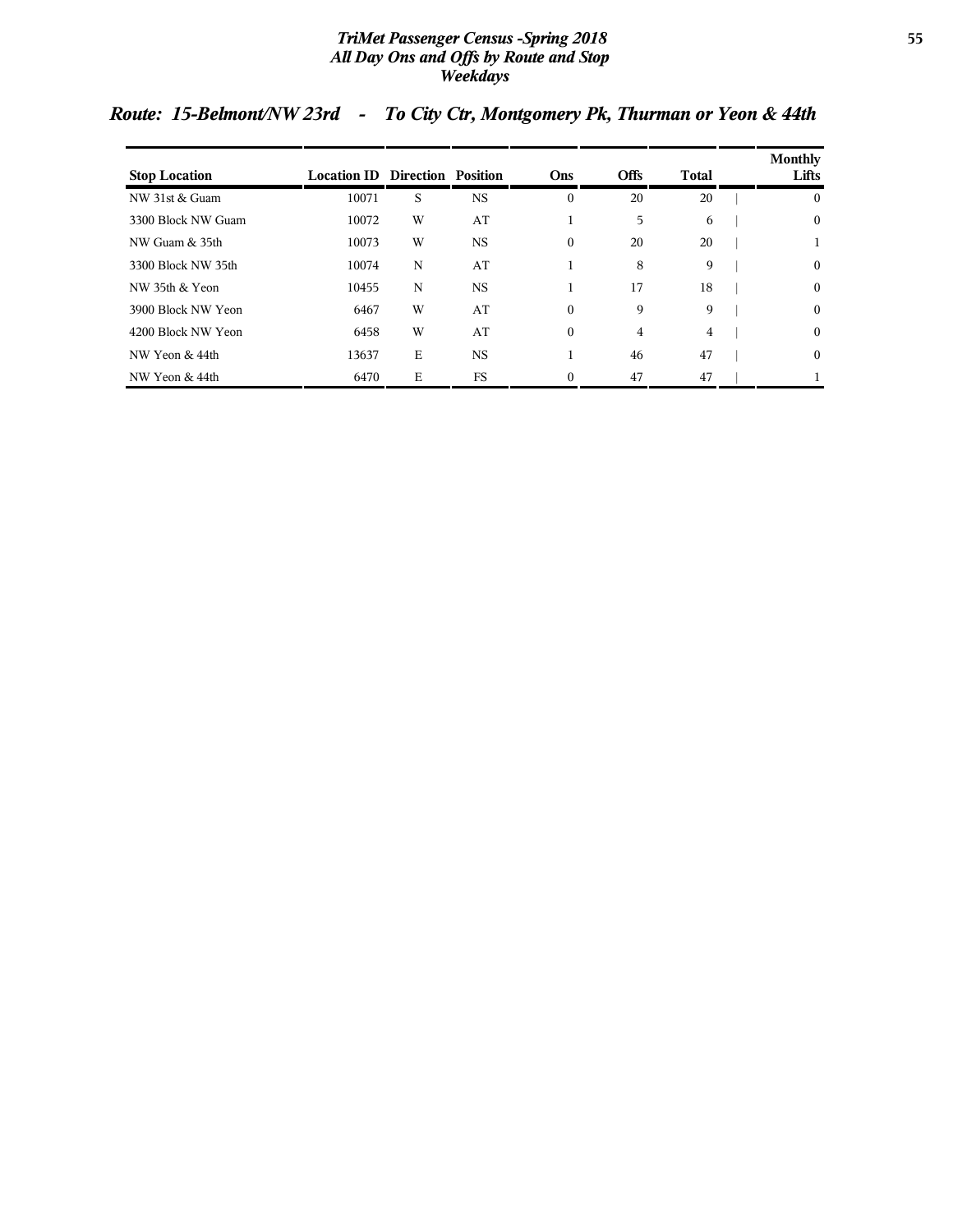#### *TriMet Passenger Census -Spring 2018* **56** *All Day Ons and Offs by Route and Stop Weekdays*

# *Route: 15-Belmont/NW 23rd - To Gateway Transit Center*

| <b>Stop Location</b>                | <b>Location ID Direction Position</b> |             |             | Ons          | <b>Offs</b>             | <b>Total</b> | <b>Monthly</b><br>Lifts |
|-------------------------------------|---------------------------------------|-------------|-------------|--------------|-------------------------|--------------|-------------------------|
| NW Yeon & 44th                      | 6470                                  | Ε           | $_{\rm FS}$ | 77           | 2                       | 79           | 10                      |
| 4200 Block NW Yeon                  | 12754                                 | $\mathbf E$ | <b>OP</b>   | 1            | $\boldsymbol{0}$        | 1            | $\boldsymbol{0}$        |
| 4000 Block NW Yeon Frontage Rd      | 6460                                  | Ε           | AT          | 7            | $\mathbf{0}$            | 7            | $\mathbf{0}$            |
| 3900 Block NW Yeon Frontage Rd      | 6463                                  | Ε           | AT          | 6            | $\boldsymbol{0}$        | 6            | $\mathbf{0}$            |
| NW 35th & Yeon                      | 13237                                 | S           | <b>OP</b>   | 7            | 2                       | 9            | $\mathbf{0}$            |
| 3300 Block NW 35th                  | 13238                                 | S           | <b>OP</b>   | 7            | $\mathbf{0}$            | 7            | $\mathbf{0}$            |
| NW 35th & Guam                      | 13239                                 | S           | <b>NS</b>   | 17           | 1                       | 18           | $\boldsymbol{0}$        |
| 3300 Block NW Guam                  | 13240                                 | Ε           | <b>OP</b>   | 6            | 2                       | 8            | $\mathbf{0}$            |
| NW Guam & 31st                      | 13241                                 | Ε           | <b>NS</b>   | 19           | $\boldsymbol{0}$        | 19           | $\mathbf{0}$            |
| 3100 Block NW 31st                  | 13242                                 | E           | AT          | 17           | 2                       | 19           | $\mathbf{0}$            |
| NW 29th & Nela                      | 7315                                  | S           | <b>OP</b>   | 19           | 1                       | 20           | 2                       |
| NW 29th & Industrial                | 7313                                  | S           | <b>NS</b>   | 37           | 2                       | 39           | 2                       |
| 2500 Block NW 29th                  | 8809                                  | S           | <b>OP</b>   | $\mathbf{1}$ | $\boldsymbol{0}$        | 1            | $\mathbf{0}$            |
| NW 29th & Nicolai                   | 7316                                  | S           | <b>NS</b>   | 13           | 1                       | 14           | $\mathbf{0}$            |
| NW Nicolai & Wardway                | 8482                                  | E           | FS          | 3            | $\mathbf{0}$            | 3            | $\mathbf{0}$            |
| NW Nicolai & 27th                   | 4105                                  | Ε           | <b>NS</b>   | 3            | $\mathbf{0}$            | 3            | $\mathbf{0}$            |
| NW 27th & Vaughn at Montgomery Park | 8484                                  | $\rm S$     | $_{\rm NS}$ | 86           | 11                      | 97           | 9                       |
| NW Vaughn & 26th                    | 8385                                  | Ε           | <b>NS</b>   | 19           | $\mathbf{1}$            | 20           | 2                       |
| NW Vaughn & 24th                    | 6013                                  | Ε           | <b>NS</b>   | 13           | 1                       | 14           | 1                       |
| NW Thurman & 28th                   | 5837                                  | W           | FS          | 13           | 1                       | 14           | 3                       |
| NW Thurman & 29th                   | 5839                                  | W           | <b>OP</b>   | 1            | $\boldsymbol{0}$        | 1            | $\mathbf{0}$            |
| NW Thurman & 32nd                   | 5841                                  | W           | <b>NS</b>   | 2            | $\boldsymbol{0}$        | 2            | $\boldsymbol{0}$        |
| NW Thurman & 34th                   | 5843                                  | W           | <b>OP</b>   | 2            | $\mathbf{0}$            | 2            | $\mathbf{0}$            |
| NW Thurman & Gordon                 | 5824                                  | W           | <b>NS</b>   | 6            | 1                       | 7            | $\boldsymbol{0}$        |
| NW Thurman & 34th                   | 5844                                  | Ε           | <b>NS</b>   | 4            | $\bf{0}$                | 4            | $\mathbf{0}$            |
| NW Thurman & 32nd                   | 5842                                  | Ε           | <b>NS</b>   | 6            | $\mathbf{0}$            | 6            | $\mathbf{0}$            |
| NW Thurman & 29th                   | 5840                                  | Е           | $_{\rm NS}$ | 11           | $\boldsymbol{0}$        | 11           | $\boldsymbol{0}$        |
| NW Thurman & 27th                   | 5836                                  | Е           | FS          | 56           | 1                       | 57           | 8                       |
| NW Thurman & 26th                   | 5832                                  | Ε           | FS          | 41           | 1                       | 42           | 6                       |
| NW Thurman & 25th                   | 5830                                  | Ε           | $_{\rm NS}$ | 4            | $\bf{0}$                | 4            | 1                       |
| NW 23rd & Thurman                   | 8986                                  | S           | $_{\rm FS}$ | 118          | 5                       | 123          | 7                       |
| NW 23rd & Raleigh                   | 9030                                  | S           | $_{\rm FS}$ | 81           | $\overline{\mathbf{4}}$ | 85           | 2                       |
| NW 23rd & Overton                   | 10287                                 | S           | $_{\rm NS}$ | 87           | 9                       | 96           | 6                       |
| NW 23rd & Marshall                  | 8989                                  | S           | <b>NS</b>   | 176          | 28                      | 204          | 45                      |
| NW 23rd & Irving                    | 7162                                  | S           | <b>NS</b>   | 142          | 14                      | 156          | 9                       |
| NW 23rd & Flanders                  | 8963                                  | S           | $_{\rm NS}$ | 67           | 19                      | 86           | 11                      |
| NW 23rd & Westover                  | 7174                                  | S           | NS          | 38           | 23                      | 61           | 5                       |
| W Burnside & SW St Clair            | 718                                   | $\mathbf E$ | $_{\rm NS}$ | 107          | 44                      | 151          | 20                      |
| W Burnside & SW 21st                | 749                                   | $\mathbf E$ | <b>NS</b>   | 80           | 29                      | 109          | 26                      |
| W Burnside & SW 20th                | 8511                                  | $\mathbf E$ | $_{\rm NS}$ | 129          | 73                      | 202          | 41                      |
| SW Alder & 18th                     | 13918                                 | $\mathbf E$ | $_{\rm NS}$ | 77           | 177                     | 254          | 17                      |
| SW Salmon & 14th                    | 5014                                  | Ε           | NS          | 67           | 88                      | 155          | 5                       |
| SW Salmon & 12th                    | 5012                                  | $\mathbf E$ | $_{\rm FS}$ | 72           | 67                      | 139          | 56                      |
| SW Salmon & 10th                    | 5009                                  | $\mathbf E$ | $_{\rm NS}$ | 106          | 52                      | 158          | 54                      |
| SW Salmon & Park                    | 5007                                  | $\mathbf E$ | $_{\rm NS}$ | 109          | 73                      | 182          | 22                      |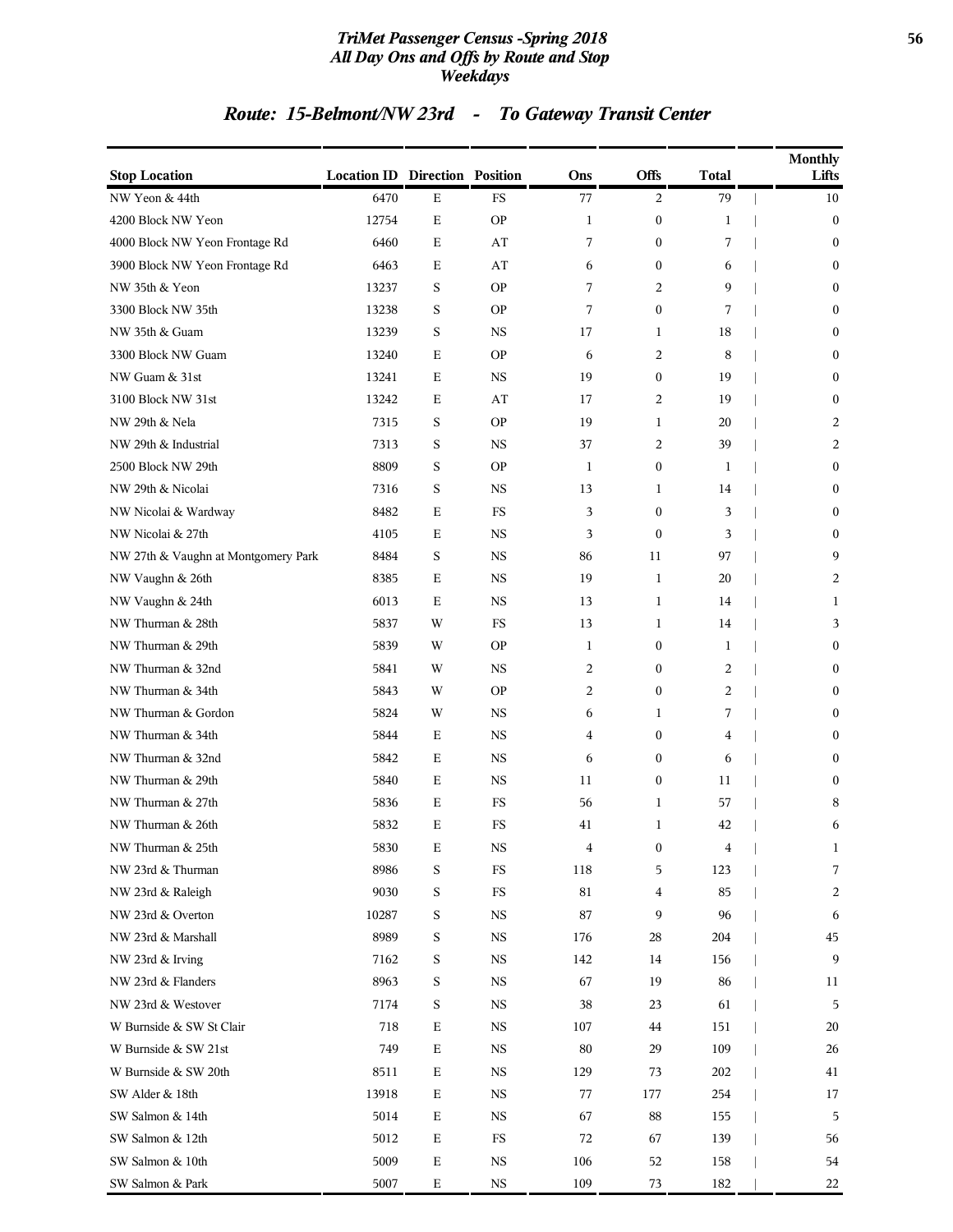#### *TriMet Passenger Census -Spring 2018* **57** *All Day Ons and Offs by Route and Stop Weekdays*

# *Route: 15-Belmont/NW 23rd - To Gateway Transit Center*

| <b>Stop Location</b>            | <b>Location ID Direction Position</b> |             |                        | Ons            | Offs           | <b>Total</b> | <b>Monthly</b><br>Lifts |
|---------------------------------|---------------------------------------|-------------|------------------------|----------------|----------------|--------------|-------------------------|
| SW Salmon & 5th                 | 5020                                  | $\mathbf E$ | $_{\rm NS}$            | 485            | 487            | 972          | 106                     |
| SW 2nd & Taylor                 | 7098                                  | $\mathbf N$ | $_{\rm NS}$            | 130            | 56             | 186          | 5                       |
| SW 2nd & Alder                  | 7095                                  | $\mathbf N$ | $_{\rm NS}$            | 300            | 25             | 325          | 14                      |
| Morrison Bridge                 | 4028                                  | Ε           | AT                     | 6              | 25             | 31           | 2                       |
| Morrison Bridge/Belmont & Grand | 13689                                 | Ε           | $_{\rm NS}$            | 84             | 98             | 182          | 48                      |
| SE Belmont & 9th                | 465                                   | E           | <b>NS</b>              | 58             | 80             | 138          | 10                      |
| SE Belmont & 11th               | 400                                   | $\mathbf E$ | FS                     | 121            | 151            | 272          | 39                      |
| SE Belmont & 14th               | 402                                   | $\mathbf E$ | <b>NS</b>              | 37             | 70             | 107          | 16                      |
| SE Belmont & 17th               | 404                                   | $\mathbf E$ | <b>NS</b>              | 15             | 58             | 73           | 4                       |
| SE Belmont & 20th               | 406                                   | $\mathbf E$ | <b>NS</b>              | 32             | 104            | 136          | 3                       |
| SE Belmont & 23rd               | 408                                   | $\mathbf E$ | $_{\rm NS}$            | 10             | 39             | 49           | 2                       |
| SE Belmont & 26th Ave           | 13043                                 | $\mathbf E$ | $_{\rm NS}$            | 64             | 135            | 199          | 28                      |
| SE Belmont & 30th               | 418                                   | Ε           | FS                     | 56             | 143            | 199          | 57                      |
| SE Belmont & 34th               | 422                                   | $\mathbf E$ | FS                     | 53             | 174            | 227          | 32                      |
| SE Belmont & 37th               | 425                                   | Ε           | $_{\rm FS}$            | 17             | 69             | 86           | 25                      |
| SE Belmont & Cesar Chavez Blvd  | 427                                   | E           | FS                     | 100            | 184            | 284          | 58                      |
| SE Belmont & 42nd               | 429                                   | $\mathbf E$ | $_{\rm NS}$            | 17             | 82             | 99           | 3                       |
| SE Belmont & 46th               | 436                                   | $\mathbf E$ | <b>OP</b>              | 40             | 101            | 141          | 45                      |
| SE Belmont & 49th               | 439                                   | $\mathbf E$ | <b>NS</b>              | 16             | 29             | 45           | 13                      |
| SE Belmont & 50th               | 442                                   | $\mathbf E$ | FS                     | 8              | 16             | 24           | $\mathbf{0}$            |
| SE Belmont & 53rd               | 443                                   | $\mathbf E$ | FS                     | $\overline{4}$ | 23             | 27           | 1                       |
| SE Belmont & 55th               | 445                                   | $\mathbf E$ | $_{\rm NS}$            | 6              | 28             | 34           | $\overline{4}$          |
| SE Belmont & 58th               | 448                                   | Ε           | <b>OP</b>              | 2              | 18             | 20           | 6                       |
| SE Belmont & 60th               | 450                                   | $\mathbf E$ | FS                     | 46             | 133            | 179          | 12                      |
| SE Belmont & 62nd               | 453                                   | Ε           | <b>OP</b>              | 3              | 6              | 9            | 3                       |
| SE Belmont & 65th               | 456                                   | E           | <b>OP</b>              | 1              | $\overline{4}$ | 5            | $\mathbf{0}$            |
| SE Belmont & 67th               | 459                                   | $\mathbf E$ | $_{\rm NS}$            | 3              | 10             | 13           | $\boldsymbol{0}$        |
| SE 69th & Yamhill               | 7853                                  | S           | <b>NS</b>              | 5              | 35             | 40           | 1                       |
| SE Yamhill & 71st               | 6443                                  | Ε           | NS                     | 2              | 17             | 19           | $\boldsymbol{0}$        |
| SE Yamhill & 73rd               | 6445                                  | Ε           | NS                     | 3              | 11             | 14           | $\bf{0}$                |
| SE Yamhill & 76th               | 6447                                  | $\mathbf E$ | $_{\rm NS}$            | 6              | 44             | 50           | $\bf{0}$                |
| SE 76th & Washington            | 7897                                  | $\rm N$     | $_{\rm NS}$            | 6              | $30\,$         | 36           | 2                       |
| SE Washington & 78th            | 8426                                  | $\mathbf E$ | $_{\rm FS}$            | 4              | 21             | 25           | 4                       |
| SE Washington & 80th            | 6165                                  | $\mathbf E$ | $_{\rm FS}$            | 7              | 39             | 46           | 2                       |
| SE Washington & 82nd            | 6166                                  | $\mathbf E$ | $_{\rm FS}$            | 82             | 85             | 167          | 28                      |
| SE Washington & 86th            | 6167                                  | $\mathbf E$ | $_{\rm NS}$            | $\overline{4}$ | 12             | 16           | 2                       |
| SE Washington & 88th            | 6168                                  | $\mathbf E$ | $_{\rm NS}$            | 3              | 15             | 18           | 1                       |
| SE Washington & 90th            | 6170                                  | $\mathbf E$ | $_{\rm NS}$            | 5              | 13             | $18\,$       | $\bf{0}$                |
| SE Washington & 92nd            | 6171                                  | $\mathbf E$ | FS                     | 13             | 29             | 42           | 4                       |
| SE Washington & 94th            | 6173                                  | $\mathbf E$ | $_{\rm NS}$            | 6              | 6              | 12           | $\boldsymbol{0}$        |
| SE Washington & 99th            | 8935                                  | $\mathbf E$ | $_{\rm NS}$            | 5              | 34             | 39           | 14                      |
| SE 96th & Mall 205              | 8912                                  | $\mathbf S$ | <b>OP</b>              | 11             | 40             | 51           | 9                       |
| SE Main & 96th                  | 8913                                  | $\mathbf E$ | $_{\rm FS}$            | 19             | 14             | 33           | 11                      |
| SE Main & 100th                 | 9218                                  | $\mathbf E$ | $_{\rm NS}$            | $\overline{c}$ | 5              | 7            | 1                       |
| 10000 Block SE Main             | 8914                                  | $\mathbf E$ | $\mathbf{A}\mathbf{T}$ | 22             | 16             | 38           | 19                      |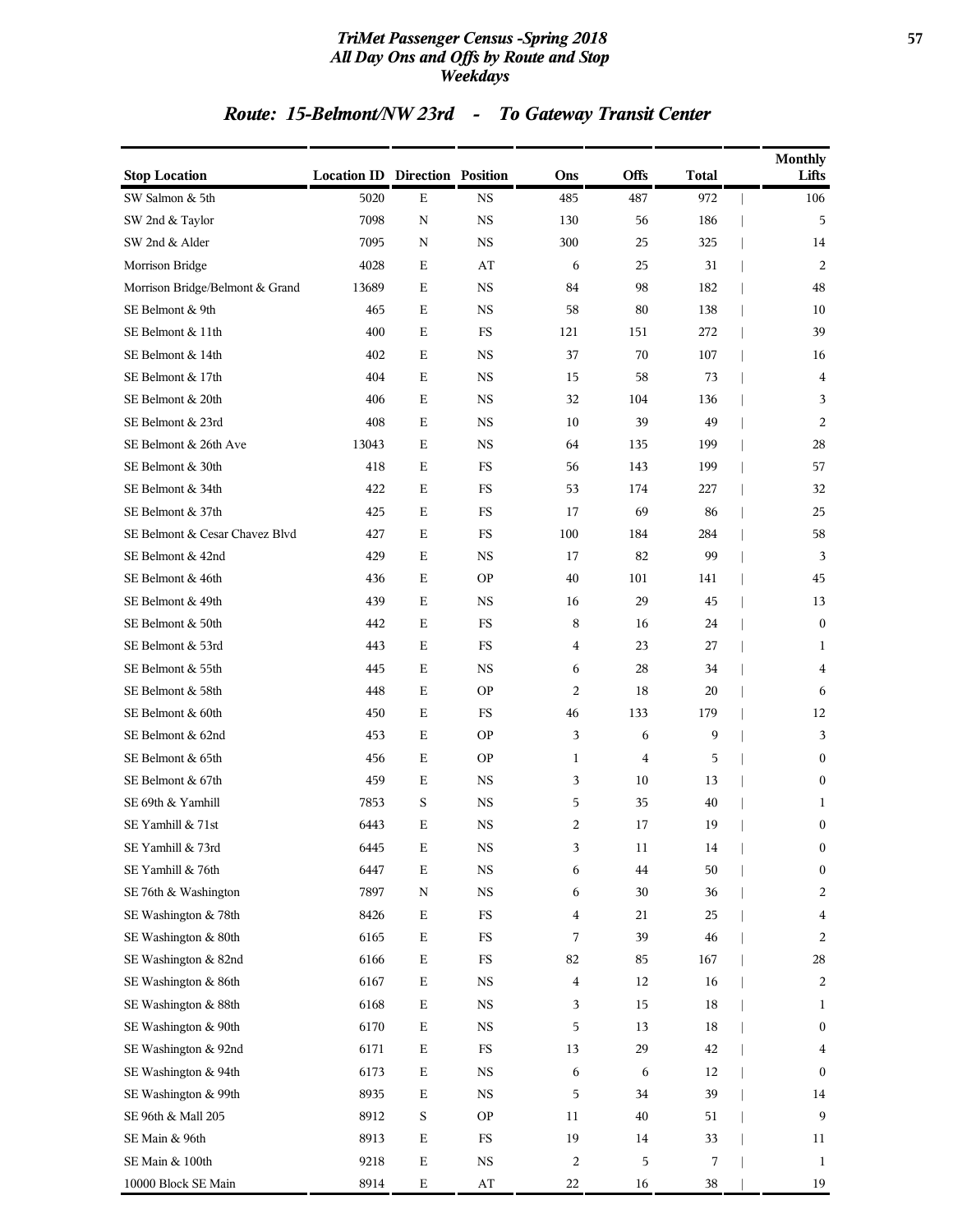#### *TriMet Passenger Census -Spring 2018* **58** *All Day Ons and Offs by Route and Stop Weekdays*

| <b>Stop Location</b>            | <b>Location ID Direction Position</b> |   |           | Ons          | <b>Offs</b> | <b>Total</b> | <b>Monthly</b><br>Lifts |
|---------------------------------|---------------------------------------|---|-----------|--------------|-------------|--------------|-------------------------|
| SE 106th & Cherry Blossom       | 11027                                 | N | <b>NS</b> | 40           | 48          | 88           | 39                      |
| 10500 Block SE Cherry Blossom   | 8915                                  | W | AT        | 10           | 6           | 16           | 4                       |
| SE 103rd Dr & Washington        | 11005                                 | N | <b>NS</b> | 25           | 40          | 65           | 35                      |
| SE 103rd Dr & Stark             | 10910                                 | N | <b>FS</b> | 41           | 21          | 62           | 17                      |
| SE 102nd & E Burnside           | 6510                                  | N | <b>NS</b> | 23           | 71          | 94           | 24                      |
| NE 102nd & Davis                | 6504                                  | N | <b>NS</b> | 5            | 7           | 12           | $\overline{2}$          |
| NE 102nd & Glisan               | 6516                                  | N | <b>NS</b> | 9            | 29          | 38           | 15                      |
| 10000 Block NE Pacific St       | 4288                                  | W | <b>OP</b> | 3            | 109         | 112          | 49                      |
| 9800 Block NE Pacific St        | 8321                                  | W | <b>OP</b> | $\mathbf{0}$ | 7           | 7            |                         |
| Gateway TC (Drop off only stop) | 8194                                  | N | AT        | $\mathbf{0}$ | 168         | 168          |                         |

# *Route: 15-Belmont/NW 23rd - To Gateway Transit Center*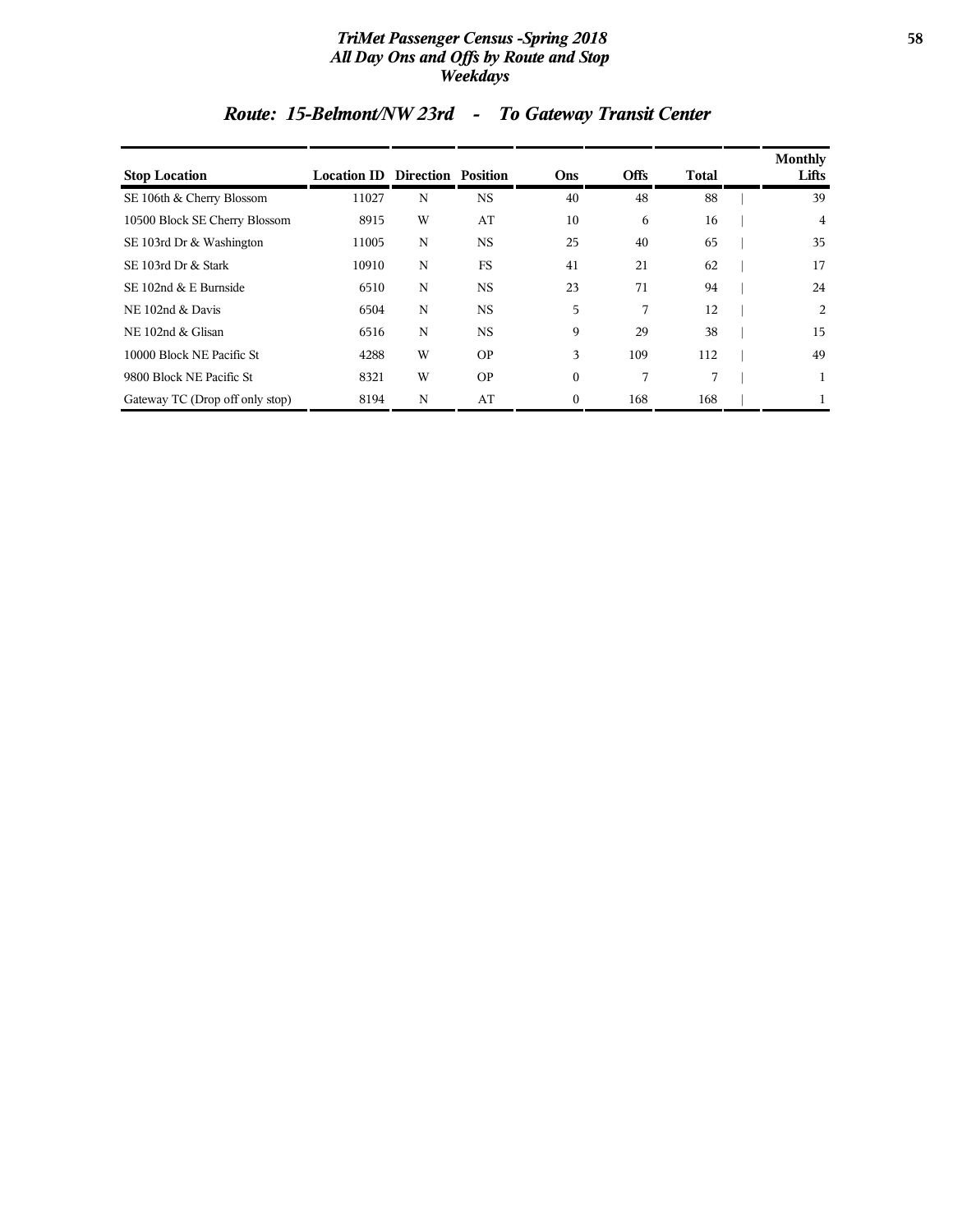#### *TriMet Passenger Census -Spring 2018* **59** *All Day Ons and Offs by Route and Stop Weekdays*

### *Route: 16-Front Ave/St Helens Rd - To St Johns and Sauvie Island*

| <b>Stop Location</b>        | <b>Location ID Direction Position</b> |             |             | Ons              | Offs             | <b>Total</b>   | <b>Monthly</b><br>Lifts |
|-----------------------------|---------------------------------------|-------------|-------------|------------------|------------------|----------------|-------------------------|
| SW Oak & 1st                | 12798                                 | W           | <b>NS</b>   | 3                | $\boldsymbol{0}$ | 3              | $\mathbf{0}$            |
| SW Oak & 6th                | 13168                                 | W           | <b>NS</b>   | 161              | 2                | 163            | 21                      |
| NW Everett & 5th            | 8886                                  | E           | <b>NS</b>   | 44               | 9                | 53             | 2                       |
| NW Everett & 2nd            | 1612                                  | E           | <b>NS</b>   | 46               | 2                | 48             | 5                       |
| 600 Block NW Naito Parkway  | 9873                                  | N           | AT          | 3                | 2                | 5              | 3                       |
| 900 Block NW Naito Parkway  | 9874                                  | N           | <b>OP</b>   | 3                | 4                | 7              | 4                       |
| NW Naito Parkway & 9th      | 9875                                  | N           | <b>OP</b>   | 8                | 5                | 13             | 1                       |
| 1700 Block NW Naito Parkway | 13098                                 | N           | AT          | $\mathbf{0}$     | 2                | $\overline{c}$ | $\mathbf{0}$            |
| NW Front & 15th             | 9877                                  | N           | FS          | 7                | 10               | 17             | $\boldsymbol{0}$        |
| NW Front & 17th             | 9878                                  | N           | <b>FS</b>   | 8                | 16               | 24             | $\mathbf{0}$            |
| NW Front & 21st             | 9879                                  | N           | <b>OP</b>   | 1                | 5                | 6              | $\boldsymbol{0}$        |
| NW Front & Nicolai          | 9880                                  | N           | FS          | 5                | 17               | 22             | $\boldsymbol{0}$        |
| 3000 Block NW Front         | 9881                                  | N           | <b>OP</b>   | $\mathbf{0}$     | 16               | 16             | $\boldsymbol{0}$        |
| 3700 Block NW Front         | 1931                                  | W           | AT          | 2                | 15               | 17             | $\boldsymbol{0}$        |
| 3800 Block NW Front         | 8904                                  | W           | AT          | 0                | $\mathbf{0}$     | $\mathbf{0}$   | $\mathbf{0}$            |
| 4200 Block NW Front         | 8902                                  | W           | AT          | 1                | 2                | 3              | $\boldsymbol{0}$        |
| 4300 Block NW Front         | 1921                                  | W           | AT          | $\mathbf{0}$     | 2                | $\overline{c}$ | $\boldsymbol{0}$        |
| 4500 Block NW Front         | 1924                                  | W           | AT          | $\mathbf{0}$     | $\boldsymbol{0}$ | 0              | $\boldsymbol{0}$        |
| 4700 Block NW Front         | 1925                                  | W           | AT          | $\mathbf{0}$     | 1                | 1              | $\boldsymbol{0}$        |
| 4800 Block NW Front         | 1922                                  | W           | AT          | 2                | 7                | 9              | $\mathbf{0}$            |
| NW Yeon & 44th              | 13637                                 | Ε           | <b>NS</b>   | 14               | 20               | 34             | 1                       |
| NW St Helens & Doane        | 5338                                  | N           | FS          | $\boldsymbol{0}$ | 1                | 1              | $\boldsymbol{0}$        |
| NW St Helens & 56th         | 5361                                  | N           | <b>OP</b>   | 1                | $\bf{0}$         | 1              | $\boldsymbol{0}$        |
| NW St Helens & Saltzman     | 13293                                 | N           | <b>OP</b>   | 1                | 6                | 7              | $\boldsymbol{0}$        |
| 6600 Block NW St Helens     | 5329                                  | N           | <b>OP</b>   | 1                | 2                | 3              | $\mathbf{0}$            |
| 6800 Block NW St Helens     | 5330                                  | N           | <b>OP</b>   | 1                | 2                | 3              | $\boldsymbol{0}$        |
| NW St Helens & Front        | 5352                                  | N           | <b>NS</b>   | $\overline{c}$   | 5                | 7              | $\mathbf{0}$            |
| N Philadelphia & Ivanhoe    | 4440                                  | Ε           | <b>NS</b>   | $\mathbf{0}$     | 85               | 85             | 4                       |
| N Ivanhoe & Charleston      | 3009                                  | E           | <b>NS</b>   | $\overline{c}$   | 42               | 44             | 3                       |
| N Lombard & John            | 3509                                  | W           | <b>NS</b>   | 5                | 29               | 34             | 6                       |
| N Ivanhoe & Baltimore       | 11837                                 | $\mathbf S$ | FS          | 2                | 11               | 13             | 2                       |
| N Philadelphia & Syracuse   | 4441                                  | W           | $_{\rm NS}$ | 5                | $\overline{2}$   | 7              | $\bf{0}$                |
| NW Bridge Ave & Springville | 599                                   | Ν           | <b>OP</b>   | $\boldsymbol{0}$ | 3                | 3              | $\boldsymbol{0}$        |
| NW Bridge Ave & Germantown  | 597                                   | N           | <b>OP</b>   | 0                | $\boldsymbol{0}$ | 0              | $\boldsymbol{0}$        |
| NW Bridge Ave & St Helens   | 596                                   | N           | $_{\rm NS}$ | 0                | 3                | 3              | $\boldsymbol{0}$        |
| 9400 Block NW St Helens     | 5350                                  | N           | AT          | $\boldsymbol{0}$ | 1                | 1              | $\bf{0}$                |
| NW St Helens & Hoge         | 5345                                  | Ν           | <b>OP</b>   | 0                | 2                | 2              | $\boldsymbol{0}$        |
| NW St Helens & Milepost 8   | 5332                                  | Ν           | AT          | 0                | $\boldsymbol{0}$ | 0              | $\bf{0}$                |
| NW St Helens & 105th        | 5354                                  | N           | $_{\rm FS}$ | $\boldsymbol{0}$ | $\boldsymbol{0}$ | 0              | $\boldsymbol{0}$        |
| NW St Helens & 107th        | 5356                                  | N           | $_{\rm NS}$ | 0                | 5                | 5              | 4                       |
| NW St Helens & 109th        | 5358                                  | Ν           | <b>NS</b>   | $\boldsymbol{0}$ | $\mathbf{1}$     | 1              | $\boldsymbol{0}$        |
| NW St Helens & 111th        | 5359                                  | Ν           | <b>OP</b>   | 3                | 4                | 7              | $\boldsymbol{0}$        |
| 11400 Block NW St Helens    | 5341                                  | Ν           | AT          | 2                | 5                | 7              | 1                       |
| NW St Helens & Marina Way   | 10291                                 | N           | $_{\rm FS}$ | $\boldsymbol{0}$ | $\boldsymbol{0}$ | 0              | $\boldsymbol{0}$        |
| NW St Helens & Harborton Dr | 8744                                  | N           | $_{\rm NS}$ | $\boldsymbol{0}$ | 0                | 0              | $\boldsymbol{0}$        |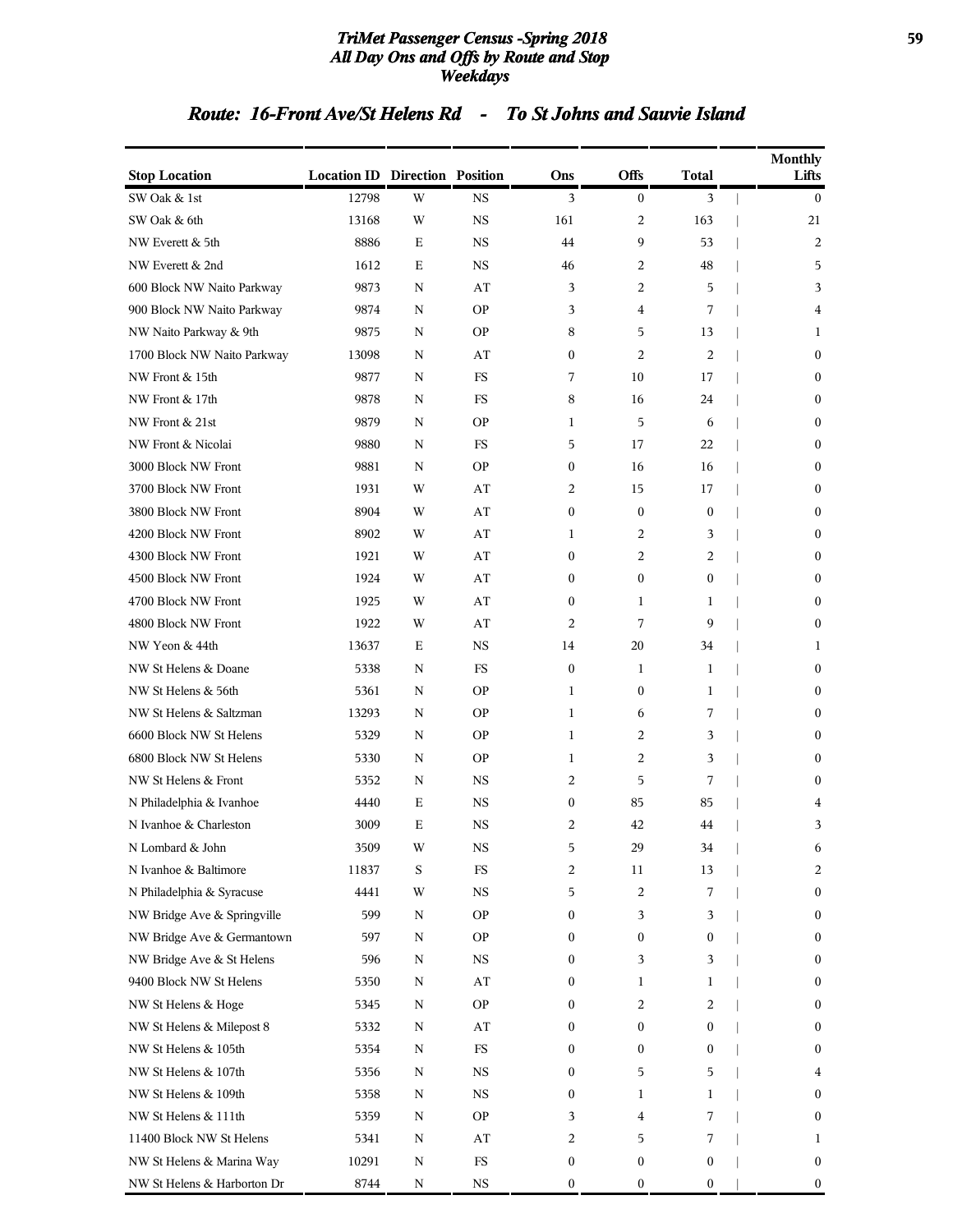#### *TriMet Passenger Census -Spring 2018* **60** *All Day Ons and Offs by Route and Stop Weekdays*

| <b>Stop Location</b>           | <b>Location ID Direction Position</b> |   |    | Ons      | Offs | Total | Monthly<br>Lifts |
|--------------------------------|---------------------------------------|---|----|----------|------|-------|------------------|
| NW St Helens & Riverview Drive | 11016                                 |   | ΟP |          |      |       |                  |
| NW St Helens & Larson          | 13214                                 | N | FS | $^{(1)}$ |      |       | $\mathbf{0}$     |
| Gillihan Rd & Sauvie Island    | 8437                                  | N | AT |          | 51   | 51    | $\theta$         |

## *Route: 16-Front Ave/St Helens Rd - To St Johns and Sauvie Island*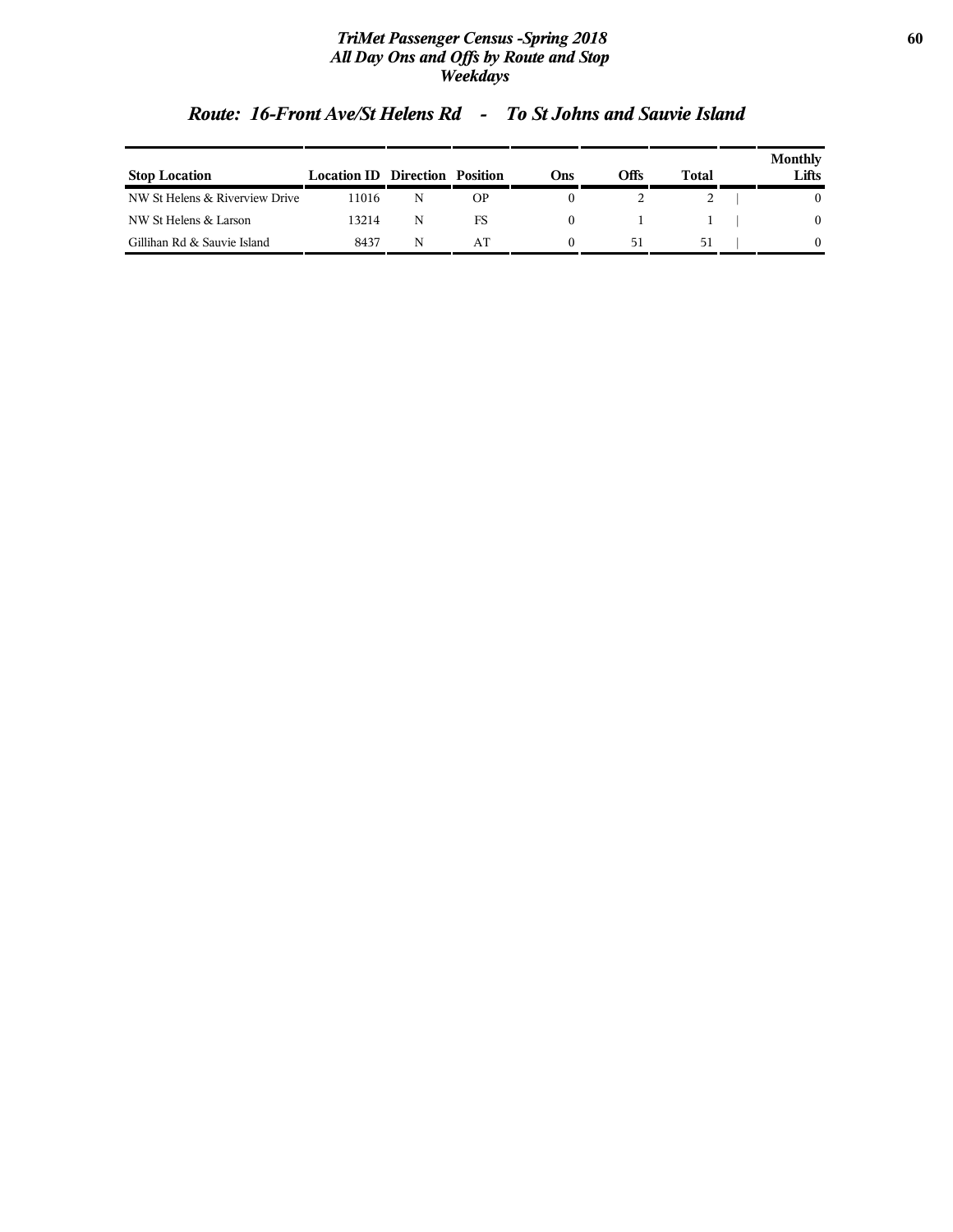#### *TriMet Passenger Census -Spring 2018* **61** *All Day Ons and Offs by Route and Stop Weekdays*

## **Stop Location Location ID Direction Position Ons Offs Total Monthly Lifts** Gillihan Rd & Sauvie Island 8437 N AT  $\overline{AT}$   $\overline{48}$   $\overline{0}$   $\overline{48}$   $\overline{1}$   $\overline{2}$ NW St Helens & Larson 8439 S OP 1 0 1 | 0 NW St Helens & Riverview Drive 8654 S NS 2 0 2 | 0 NW St Helens & Newberry Rd 8403 S NS 0 0 0 | 0 NW St Helens & Harborton Dr 8438 S NS 1 0 1 | 0 NW St Helens & Marina Way 11479 S OP 0 0 0 | 0 11400 Block NW St Helens 5342 S OP 1 0 1 | 0 NW St Helens & 112th 11490 S FS 2 0 2 | 0 NW St Helens & 107th 5357 S OP 6 0 6 | 4 NW St Helens & 105th 5355 S FS 1 0 1 | 0 NW St Helens & Milepost 8 5333 S FS 0 0 0 | 0 0 NW St Helens & Hoge 5346 S FS 2 0 2 | 0 NW St Helens & Harbor 5344 S NS 1 0 1 | 0 NW St Helens & Bridge 5336 S NS 4 0 4 | 0 NW Bridge Ave & Germantown 598 S NS 0 0 0 | 0 NW Bridge Ave & Springville 600 S NS 5 0 5 | 0 N Ivanhoe & Baltimore 3008 N NS 37 5 42 | 2 N Lombard & Burlington 3465 E OP 77 7 84 | 13 N Lombard & Charleston 3474 E FS 50 2 52 | 2 N Ivanhoe & Leavitt 10177 W FS 16 1 17 | 0 N Philadelphia & Syracuse 4441 W NS 45 0 45 | 2 NW St Helens & Front 5353 S OP 5 2 7 | 0

### *Route: 16-Front Ave/St Helens Rd - To Portland*

| NW St Helens & Saltzman<br>NW St Helens & 56th | 13294<br>5362 | S           | <b>FS</b> | 4            | 1                |                |              |
|------------------------------------------------|---------------|-------------|-----------|--------------|------------------|----------------|--------------|
|                                                |               |             |           |              |                  | 5              | $\Omega$     |
|                                                |               | S           | <b>NS</b> | 1            | $\mathbf{0}$     | 1              | $\mathbf{0}$ |
| NW St Helens & Doane                           | 5339          | S           | <b>OP</b> | 1            | $\theta$         | 1              | $\mathbf{0}$ |
| NW Yeon & 44th                                 | 13637         | $\mathbf E$ | <b>NS</b> | 13           | 29               | 42             | $\mathbf{0}$ |
| NW Front & Kittridge                           | 8875          | E           | <b>FS</b> | 5            | 2                | 7              | $\Omega$     |
| 4500 Block NW Front                            | 8877          | $\mathbf E$ | <b>OP</b> | $\mathbf{0}$ | $\boldsymbol{0}$ | $\mathbf{0}$   | $\Omega$     |
| 4300 Block NW Front                            | 8878          | $\mathbf E$ | <b>OP</b> | 1            | $\mathbf{0}$     | 1              | $\mathbf{0}$ |
| 4200 Block NW Front                            | 8901          | $\mathbf E$ | <b>OP</b> | 1            | $\mathbf{0}$     | 1              | $\mathbf{0}$ |
| 3800 Block NW Front                            | 8903          | $\mathbf E$ | <b>OP</b> | $\Omega$     | $\mathbf{0}$     | $\Omega$       | $\Omega$     |
| 3600 Block NW Front                            | 8879          | $\mathbf E$ | <b>OP</b> | 12           | 2                | 14             | $\bf{0}$     |
| 2900 Block NW Front                            | 12965         | S           | AT        | 10           | $\mathbf{0}$     | 10             | $\mathbf{0}$ |
| NW Front & Nicolai                             | 9896          | S           | <b>NS</b> | 13           | 6                | 19             | $\Omega$     |
| NW Front & 21st                                | 9894          | S           | <b>NS</b> | 2            | 1                | 3              | $\mathbf{0}$ |
| NW Front & 17th                                | 9893          | S           | <b>NS</b> | 26           | 15               | 41             | $\theta$     |
| 1400 Block NW Naito Parkway                    | 13868         | S           | <b>OP</b> | 1            | 1                | $\overline{c}$ | $\Omega$     |
| NW Naito Parkway & 9th                         | 9890          | S           | <b>FS</b> | 6            | 16               | 22             | 1            |
| 900 Block NW Naito Parkway                     | 9889          | S           | AT        | 6            | 5                | 11             | 8            |
| 700 Block NW Naito Parkway                     | 13621         | S           | AT        | 2            | 3                | 5              | $\Omega$     |
| NW Naito Parkway & Couch                       | 13176         | S           | <b>FS</b> | 4            | 45               | 49             | 2            |
| SW Oak & 1st                                   | 12798         | W           | <b>NS</b> | 20           | 66               | 86             | 7            |
| SW Oak & 6th                                   | 13168         | W           | <b>NS</b> | $\mathbf{0}$ | 161              | 161            | $\bf{0}$     |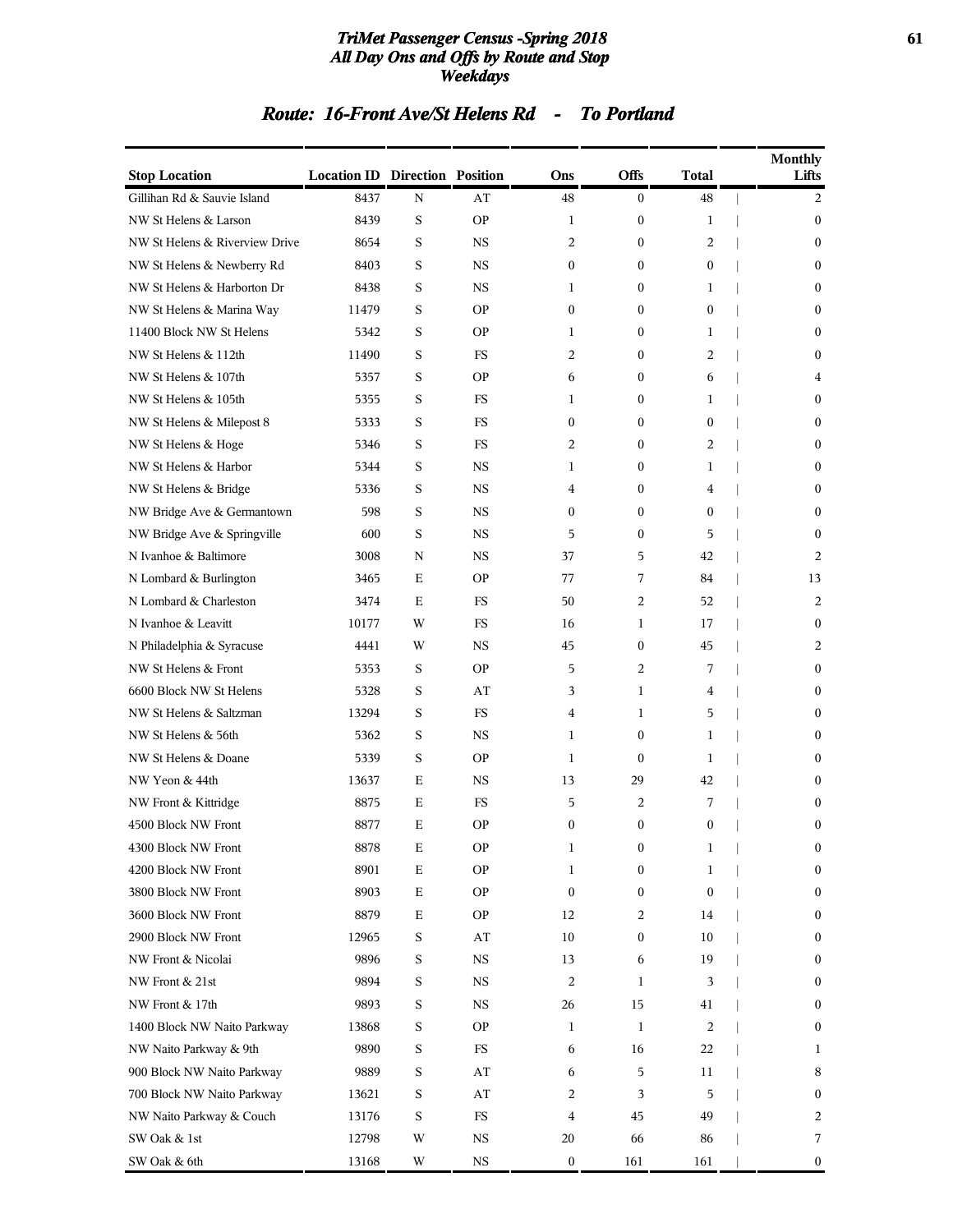#### *TriMet Passenger Census -Spring 2018* **62** *All Day Ons and Offs by Route and Stop Weekdays*

## *Route: 17-Holgate/Broadway - To Holgate & 134th*

| <b>Stop Location</b>      | <b>Location ID Direction Position</b> |             |                        | Ons    | Offs             | <b>Total</b> | <b>Monthly</b><br>Lifts |
|---------------------------|---------------------------------------|-------------|------------------------|--------|------------------|--------------|-------------------------|
| 2500 Block of NE Saratoga | 5148                                  | W           | AT                     | 96     | $\boldsymbol{0}$ | 96           | 20                      |
| NE Saratoga & Dekum       | 5150                                  | S           | <b>NS</b>              | 15     | 1                | 16           | 1                       |
| NE Dekum & 27th           | 1286                                  | E           | <b>NS</b>              | 24     | $\boldsymbol{0}$ | 24           | 1                       |
| NE 27th & Highland        | 7245                                  | $\rm S$     | <b>NS</b>              | 15     | $\mathbf{1}$     | 16           | 2                       |
| NE 27th & Holman          | 7247                                  | S           | <b>NS</b>              | 31     | 1                | 32           | 1                       |
| NE 27th & Ainsworth       | 7236                                  | S           | <b>NS</b>              | 45     | 1                | 46           | 18                      |
| NE 27th & Jarrett         | 7249                                  | S           | <b>NS</b>              | 19     | $\boldsymbol{0}$ | 19           | $\boldsymbol{0}$        |
| NE 27th & Killingsworth   | 7251                                  | S           | <b>NS</b>              | 40     | 2                | 42           | 1                       |
| NE 27th & Sumner          | 7261                                  | S           | <b>NS</b>              | 35     | $\mathbf{1}$     | 36           | $\mathbf{0}$            |
| NE 27th & Alberta         | 7237                                  | S           | <b>FS</b>              | 81     | 20               | 101          | 34                      |
| NE 27th & Wygant          | 7266                                  | S           | FS                     | 11     | $\boldsymbol{0}$ | 11           | $\boldsymbol{0}$        |
| NE 27th & Prescott        | 7257                                  | S           | $_{\rm NS}$            | 26     | 3                | 29           | 1                       |
| NE Skidmore & 29th        | 5253                                  | Ε           | <b>NS</b>              | 33     | 1                | 34           | $\boldsymbol{0}$        |
| NE 29th & Bryce           | 7310                                  | S           | <b>NS</b>              | 18     | $\mathbf{1}$     | 19           | $\boldsymbol{0}$        |
| NE 29th & Alameda         | 7307                                  | S           | <b>NS</b>              | 14     | 1                | 15           | $\mathbf{0}$            |
| NE Regents & Ridgewood Dr | 4812                                  | W           | <b>NS</b>              | 9      | 2                | 11           | $\boldsymbol{0}$        |
| NE 24th & Fremont         | 7191                                  | S           | <b>NS</b>              | 25     | 5                | 30           | 1                       |
| NE 24th & Klickitat       | 7196                                  | S           | <b>NS</b>              | 15     | 2                | 17           | $\boldsymbol{0}$        |
| NE 24th & Siskiyou        | 7202                                  | $\rm S$     | <b>NS</b>              | 26     | $\overline{c}$   | 28           | 1                       |
| NE 24th & Knott           | 7198                                  | S           | <b>NS</b>              | 25     | 2                | 27           | $\mathbf{0}$            |
| NE 24th & Thompson        | 7205                                  | S           | <b>NS</b>              | 15     | 2                | 17           | 1                       |
| NE 24th & Hancock         | 7193                                  | S           | <b>NS</b>              | 12     | 2                | 14           | $\boldsymbol{0}$        |
| NE Broadway & 24th        | 635                                   | W           | FS                     | 66     | 27               | 93           | 32                      |
| NE Broadway & 21st        | 634                                   | W           | FS                     | 64     | 10               | 74           | 21                      |
| NE Broadway & 16th        | 631                                   | W           | FS                     | 53     | 16               | 69           | 21                      |
| NE Broadway & 12th        | 629                                   | W           | <b>NS</b>              | 91     | 45               | 136          | 87                      |
| NE Broadway & 9th         | 656                                   | W           | <b>NS</b>              | 45     | 15               | 60           | 67                      |
| NE Broadway & 7th         | 655                                   | W           | <b>NS</b>              | 20     | 8                | 28           | 10                      |
| NE Broadway & Grand       | 605                                   | W           | $_{\rm NS}$            | 6      | 25               | 31           | 18                      |
| NE Broadway & M L King    | 622                                   | W           | FS                     | 32     | 13               | 45           | 14                      |
| NE Broadway & 2nd         | 633                                   | W           | $_{\rm NS}$            | 12     | 8                | 20           | 5                       |
| N Broadway & Vancouver    | 627                                   | W           | $_{\rm NS}$            | 11     | 27               | 38           | $30\,$                  |
| N Broadway & Benton       | 12374                                 | W           | $_{\rm NS}$            | 12     | 9                | 21           | 2                       |
| NW Broadway & Hoyt        | 12805                                 | S           | $_{\rm NS}$            | $42\,$ | 92               | 134          | 76                      |
| NW Broadway & Everett     | 13178                                 | S           | $_{\rm NS}$            | 41     | 93               | 134          | 39                      |
| W Burnside & SW 5th       | 13171                                 | $\mathbf E$ | $_{\rm NS}$            | 51     | 104              | 155          | 53                      |
| SW 5th & Stark            | 7636                                  | S           | $_{\rm NS}$            | 149    | 105              | 254          | 41                      |
| SW 5th & Taylor           | 7640                                  | S           | $_{\rm NS}$            | 245    | 158              | 403          | 65                      |
| SW 5th & Columbia         | 7594                                  | S           | $_{\rm NS}$            | 103    | 83               | 186          | 16                      |
| SW 5th & Harrison         | 7602                                  | S           | $_{\rm NS}$            | 167    | 128              | 295          | 23                      |
| 300 Block SW Lincoln      | 3397                                  | $\mathbf E$ | $\mathbf{A}\mathbf{T}$ | 67     | 30               | 97           | 14                      |
| South Waterfront/SW Moody | 13732                                 | $\mathbf E$ | $\mathbf{A}\mathbf{T}$ | 130    | 50               | 180          | 12                      |
| <b>OMSI/SE Water</b>      | 13772                                 | $\mathbf E$ | $\mathbf{A}\mathbf{T}$ | 28     | 12               | 40           | 3                       |
| SE Division Pl & 8th      | 13778                                 | $\mathbf E$ | $_{\rm NS}$            | 7      | $10\,$           | 17           | $\mathbf{1}$            |
| SE Milwaukie & Gideon     | 13791                                 | $\mathbf S$ | $_{\rm FS}$            | $11\,$ | $15\,$           | 26           | $\boldsymbol{0}$        |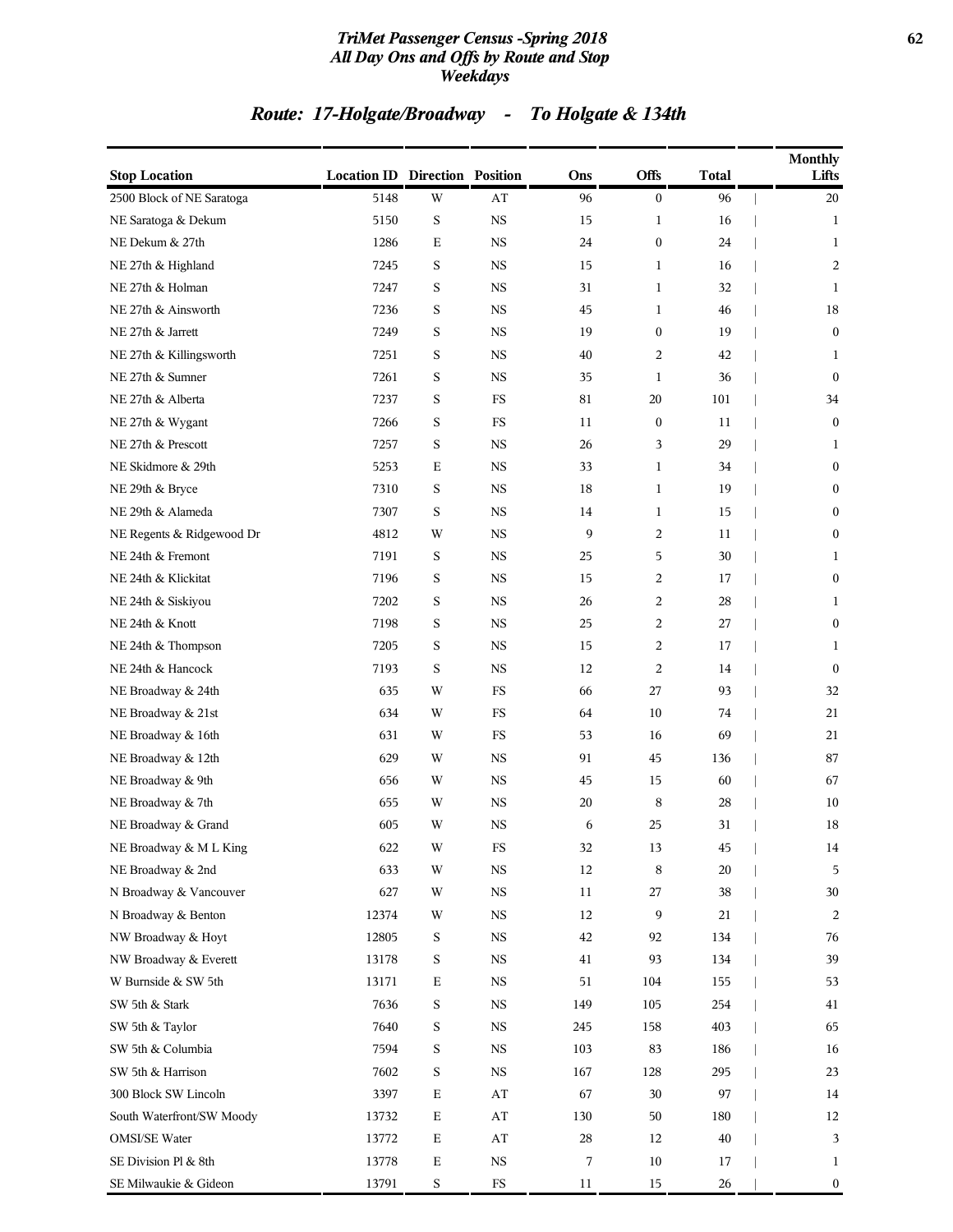#### *TriMet Passenger Census -Spring 2018* **63** *All Day Ons and Offs by Route and Stop Weekdays*

## *Route: 17-Holgate/Broadway - To Holgate & 134th*

| <b>Stop Location</b>                 | <b>Location ID Direction Position</b> |             |               | Ons              | <b>Offs</b> | <b>Total</b> | <b>Monthly</b><br>Lifts |
|--------------------------------------|---------------------------------------|-------------|---------------|------------------|-------------|--------------|-------------------------|
| SE Powell & 12th                     | 13792                                 | E           | <b>NS</b>     | 32               | 40          | 72           | 7                       |
| SE 17th & Rhine                      | 13704                                 | $\mathbf S$ | $_{\rm FS}$   | 11               | $20\,$      | 31           | $\mathbf{0}$            |
| SE 17th & Center                     | 6850                                  | S           | <b>NS</b>     | 61               | 63          | 124          | 9                       |
| SE 17th & Mall                       | 6877                                  | S           | $_{\rm NS}$   | 66               | 17          | 83           | 29                      |
| SE Holgate & 26th                    | 2712                                  | $\mathbf E$ | <b>NS</b>     | 18               | 35          | 53           | 2                       |
| SE Holgate & 28th                    | 2714                                  | E           | FS            | 41               | 87          | 128          | 3                       |
| SE Holgate & 32nd                    | 2718                                  | $\mathbf E$ | <b>OP</b>     | 46               | 56          | 102          | 58                      |
| SE Holgate & 34th                    | 2720                                  | E           | <b>NS</b>     | 8                | 30          | 38           | $\boldsymbol{0}$        |
| SE Holgate & 36th                    | 2722                                  | $\mathbf E$ | $_{\rm NS}$   | 6                | 29          | 35           | 1                       |
| SE Holgate & Cesar Chavez Blvd       | 2726                                  | $\mathbf E$ | <b>OP</b>     | 61               | 132         | 193          | 74                      |
| SE Holgate & 41st                    | 2728                                  | $\mathbf E$ | $_{\rm NS}$   | 8                | 32          | 40           | $\mathbf{1}$            |
| SE Holgate & 45th                    | 2732                                  | $\mathbf E$ | $_{\rm NS}$   | 5                | 34          | 39           | 1                       |
| SE Holgate & 47th                    | 2734                                  | E           | <b>NS</b>     | 4                | 13          | 17           | 1                       |
| SE Holgate & 49th                    | 2736                                  | $\mathbf E$ | $_{\rm NS}$   | 3                | 18          | 21           | $\boldsymbol{0}$        |
| SE Holgate & 52nd                    | 2738                                  | $\mathbf E$ | $_{\rm FS}$   | 36               | 62          | 98           | 9                       |
| SE Holgate & 56th                    | 2740                                  | $\mathbf E$ | $_{\rm NS}$   | 2                | 8           | 10           | $\boldsymbol{0}$        |
| SE Holgate & 58th                    | 2742                                  | $\mathbf E$ | $_{\rm NS}$   | 4                | 28          | 32           | 2                       |
| SE Holgate & 62nd                    | 2746                                  | Ε           | <b>NS</b>     | 39               | 65          | 104          | 17                      |
| SE Holgate & 65th                    | 2749                                  | $\mathbf E$ | $_{\rm NS}$   | 16               | 26          | 42           | 10                      |
| SE Holgate & 67th                    | 2750                                  | $\mathbf E$ | $_{\rm FS}$   | 12               | 17          | 29           | $\overline{2}$          |
| SE Holgate & 70th                    | 2752                                  | $\mathbf E$ | $_{\rm NS}$   | 7                | 16          | 23           | $\overline{2}$          |
| SE Holgate & 72nd                    | 2754                                  | $\mathbf E$ | $_{\rm NS}$   | 6                | 19          | 25           | $\mathbf{1}$            |
| SE Holgate & 75th                    | 2757                                  | E           | <b>NS</b>     | 4                | 18          | 22           | 9                       |
| SE Holgate & 77th                    | 2758                                  | $\mathbf E$ | $_{\rm FS}$   | 2                | 11          | 13           | 11                      |
| SE Holgate & 79th                    | 2760                                  | $\mathbf E$ | <b>NS</b>     | 11               | 44          | 55           | 24                      |
| SE Holgate & 83rd                    | 2762                                  | $\mathbf E$ | <b>NS</b>     | 175              | 212         | 387          | 155                     |
| SE Holgate & 88th                    | 2767                                  | $\mathbf E$ | $_{\rm FS}$   | 6                | 31          | 37           | 1                       |
| SE Holgate & SE Holgate Blvd MAX Stn | 13218                                 | E           | <b>OP</b>     | 75               | 78          | 153          | 50                      |
| SE Holgate & 97th                    | 12900                                 | Ε           | $_{\rm FS}$   | 3                | 21          | 24           | 3                       |
| SE Holgate & 100th                   | 2686                                  | $\mathbf E$ | $_{\rm FS}$   | 3                | 18          | 21           | 2                       |
| SE Holgate & 104th                   | 2691                                  | $\mathbf E$ | $_{\rm NS}$   | $11\,$           | 68          | 79           | $16\,$                  |
| SE Holgate & 107th                   | 2692                                  | $\mathbf E$ | $\mathbf{OP}$ | $\mathbf{1}$     | 7           | 8            | $\mathbf{0}$            |
| SE Holgate & 112th                   | 2696                                  | $\mathbf E$ | $_{\rm NS}$   | 5                | 47          | 52           | $\,8\,$                 |
| SE Holgate & 115th                   | 2699                                  | $\mathbf E$ | $_{\rm FS}$   | 3                | 27          | 30           | $\,8\,$                 |
| SE Holgate & 118th                   | 2701                                  | $\mathbf E$ | $_{\rm NS}$   | $\boldsymbol{0}$ | 23          | 23           | 1                       |
| SE Holgate & 122nd                   | 2703                                  | $\mathbf E$ | $_{\rm FS}$   | 22               | 158         | 180          | 41                      |
| SE Holgate & 125th                   | 2684                                  | $\mathbf E$ | $_{\rm FS}$   | $\boldsymbol{0}$ | 2           | 2            | $\mathbf{0}$            |
| SE Holgate & 128th                   | 2706                                  | $\mathbf E$ | $_{\rm NS}$   | $\mathbf{1}$     | 16          | 17           | $\overline{2}$          |
| SE Holgate & 130th                   | 2707                                  | $\mathbf E$ | ${\rm FS}$    | 1                | $12\,$      | 13           | 20                      |
| SE Holgate & 134th Dr                | 2685                                  | $\mathbf E$ | $_{\rm NS}$   | $\boldsymbol{0}$ | 127         | 127          | $\boldsymbol{0}$        |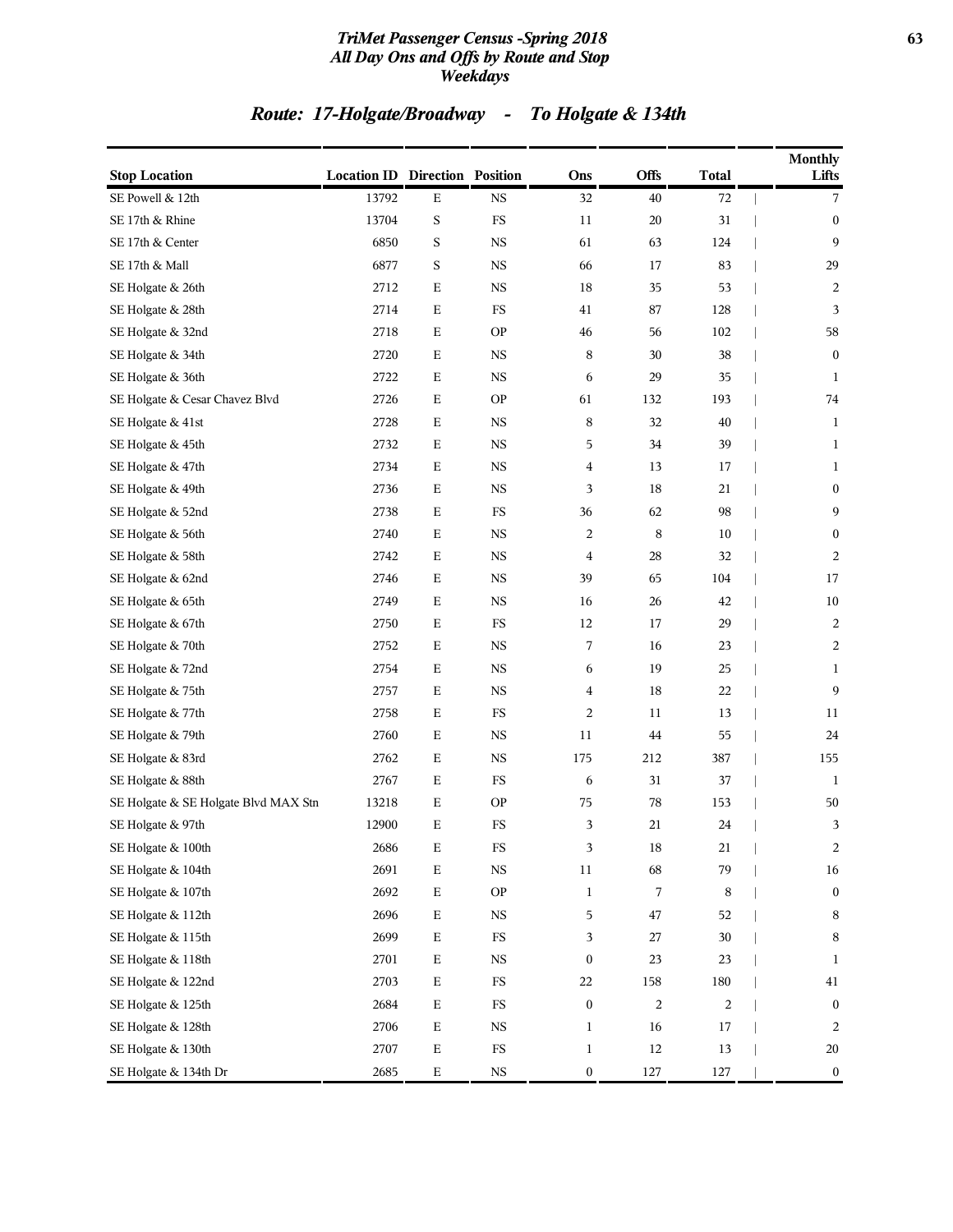#### *TriMet Passenger Census -Spring 2018* **64** *All Day Ons and Offs by Route and Stop Weekdays*

## *Route: 17-Holgate/Broadway - To Saratoga & 27th*

| <b>Stop Location</b>                 | <b>Location ID Direction Position</b> |             |             | Ons | <b>Offs</b>             | <b>Total</b> | <b>Monthly</b><br>Lifts |
|--------------------------------------|---------------------------------------|-------------|-------------|-----|-------------------------|--------------|-------------------------|
| SE Holgate & 134th Dr                | 2685                                  | $\mathbf E$ | <b>NS</b>   | 111 | $\bf{0}$                | 111          | 84                      |
| SE Holgate & 136th                   | 2708                                  | $\mathbf E$ | $_{\rm NS}$ | 16  | 1                       | 17           | $\bf{0}$                |
| SE 136th & Mall                      | 6728                                  | $\mathbf N$ | $_{\rm NS}$ | 13  | $\overline{c}$          | 15           | 6                       |
| SE 136th & Center                    | 6725                                  | N           | $_{\rm FS}$ | 15  | $\overline{c}$          | 17           | $\boldsymbol{0}$        |
| SE 136th & Rhone                     | 6731                                  | N           | FS          | 22  | 5                       | 27           | 2                       |
| SE Powell & 134th                    | 4583                                  | W           | <b>NS</b>   | 59  | 9                       | 68           | 14                      |
| SE Powell & 132nd                    | 4581                                  | W           | <b>OP</b>   | 22  | 2                       | 24           | $\mathbf{1}$            |
| SE Powell & 129th                    | 4578                                  | W           | $_{\rm NS}$ | 15  | 1                       | 16           | 1                       |
| SE Powell & 127th Pl                 | 4576                                  | W           | $_{\rm FS}$ | 11  | $\overline{c}$          | 13           | $\mathbf{1}$            |
| SE Powell & 124th                    | 4575                                  | W           | FS          | 7   | 20                      | 27           | 10                      |
| SE 122nd & Rhone                     | 6668                                  | S           | <b>NS</b>   | 77  | 17                      | 94           | 31                      |
| SE 122nd & Bush                      | 6625                                  | S           | $_{\rm FS}$ | 18  | 1                       | 19           | $\boldsymbol{0}$        |
| SE 122nd & Boise                     | 6619                                  | S           | <b>NS</b>   | 41  | $\overline{4}$          | 45           | 2                       |
| SE Holgate & 122nd                   | 2705                                  | W           | $_{\rm FS}$ | 99  | 10                      | 109          | $26\,$                  |
| SE Holgate & 117th                   | 2683                                  | W           | <b>NS</b>   | 19  | 1                       | 20           | $\mathbf{0}$            |
| SE Holgate & 115th                   | 2700                                  | W           | <b>NS</b>   | 22  | 3                       | 25           | $\boldsymbol{0}$        |
| SE Holgate & 112th                   | 2697                                  | W           | $_{\rm NS}$ | 52  | 11                      | 63           | 5                       |
| SE Holgate & 108th Pl                | 2695                                  | W           | <b>OP</b>   | 12  | 2                       | 14           | 1                       |
| SE Holgate & 103rd                   | 2690                                  | W           | $_{\rm NS}$ | 72  | 13                      | 85           | 6                       |
| SE Holgate & 101st                   | 2687                                  | W           | FS          | 19  | 3                       | 22           | $\mathbf{0}$            |
| SE Holgate & 97th                    | 12914                                 | W           | <b>OP</b>   | 19  | 3                       | 22           | 1                       |
| SE Holgate & SE Holgate Blvd MAX Stn | 13219                                 | W           | AT          | 82  | 115                     | 197          | 49                      |
| SE Holgate & 88th                    | 2768                                  | W           | <b>NS</b>   | 34  | 8                       | 42           | $\mathbf{0}$            |
| SE Holgate & 85th                    | 10593                                 | W           | $_{\rm NS}$ | 81  | 111                     | 192          | 119                     |
| SE Holgate & 82nd                    | 2763                                  | W           | FS          | 154 | 102                     | 256          | 58                      |
| SE Holgate & 79th                    | 2761                                  | W           | <b>NS</b>   | 38  | 13                      | 51           | 21                      |
| SE Holgate & 77th                    | 2759                                  | W           | <b>OP</b>   | 12  | 3                       | 15           | $\mathbf{1}$            |
| SE Holgate & 74th                    | 2756                                  | W           | $_{\rm NS}$ | 17  | $\overline{\mathbf{4}}$ | 21           | 7                       |
| SE Holgate & 72nd                    | 2755                                  | W           | $_{\rm NS}$ | 20  | 6                       | 26           | 4                       |
| SE Holgate & 70th                    | 2753                                  | W           | NS          | 18  | 6                       | 24           | $\mathbf{1}$            |
| SE Holgate & 67th                    | 2751                                  | W           | $_{\rm NS}$ | 20  | 16                      | 36           | $\mathbf{1}$            |
| SE Holgate & 64th                    | 2748                                  | W           | $_{\rm NS}$ | 29  | 33                      | 62           | 13                      |
| SE Holgate & 62nd                    | 2747                                  | W           | <b>OP</b>   | 56  | 22                      | 78           | 5                       |
| SE Holgate & 58th                    | 2743                                  | W           | $_{\rm NS}$ | 33  | 6                       | 39           | 3                       |
| SE Holgate & 56th                    | 2741                                  | W           | $_{\rm NS}$ | 12  | $\overline{c}$          | 14           | $\boldsymbol{0}$        |
| SE Holgate & 52nd                    | 2739                                  | W           | $_{\rm NS}$ | 44  | 33                      | 77           | 7                       |
| SE Holgate & 49th                    | 2737                                  | W           | $_{\rm NS}$ | 33  | $\bf 4$                 | 37           | 1                       |
| SE Holgate & 47th                    | 2735                                  | W           | $_{\rm NS}$ | 16  | 3                       | 19           | $\boldsymbol{0}$        |
| SE Holgate & 45th                    | 2733                                  | W           | $_{\rm NS}$ | 25  | 4                       | 29           | $\boldsymbol{0}$        |
| SE Holgate & 41st                    | 2729                                  | W           | <b>OP</b>   | 31  | 8                       | 39           | 1                       |
| SE Holgate & Cesar Chavez Blvd       | 2727                                  | W           | $_{\rm NS}$ | 125 | 65                      | 190          | 77                      |
| SE Holgate & 36th                    | 2723                                  | W           | $_{\rm NS}$ | 45  | $\,8\,$                 | 53           | 3                       |
| SE Holgate & 34th                    | 2721                                  | W           | <b>OP</b>   | 32  | 6                       | 38           | $\boldsymbol{0}$        |
| SE Holgate & 32nd                    | 2719                                  | W           | $_{\rm NS}$ | 43  | $\bf 44$                | 87           | 66                      |
| SE Holgate & 28th                    | 2715                                  | W           | $_{\rm NS}$ | 99  | 46                      | 145          | $\overline{7}$          |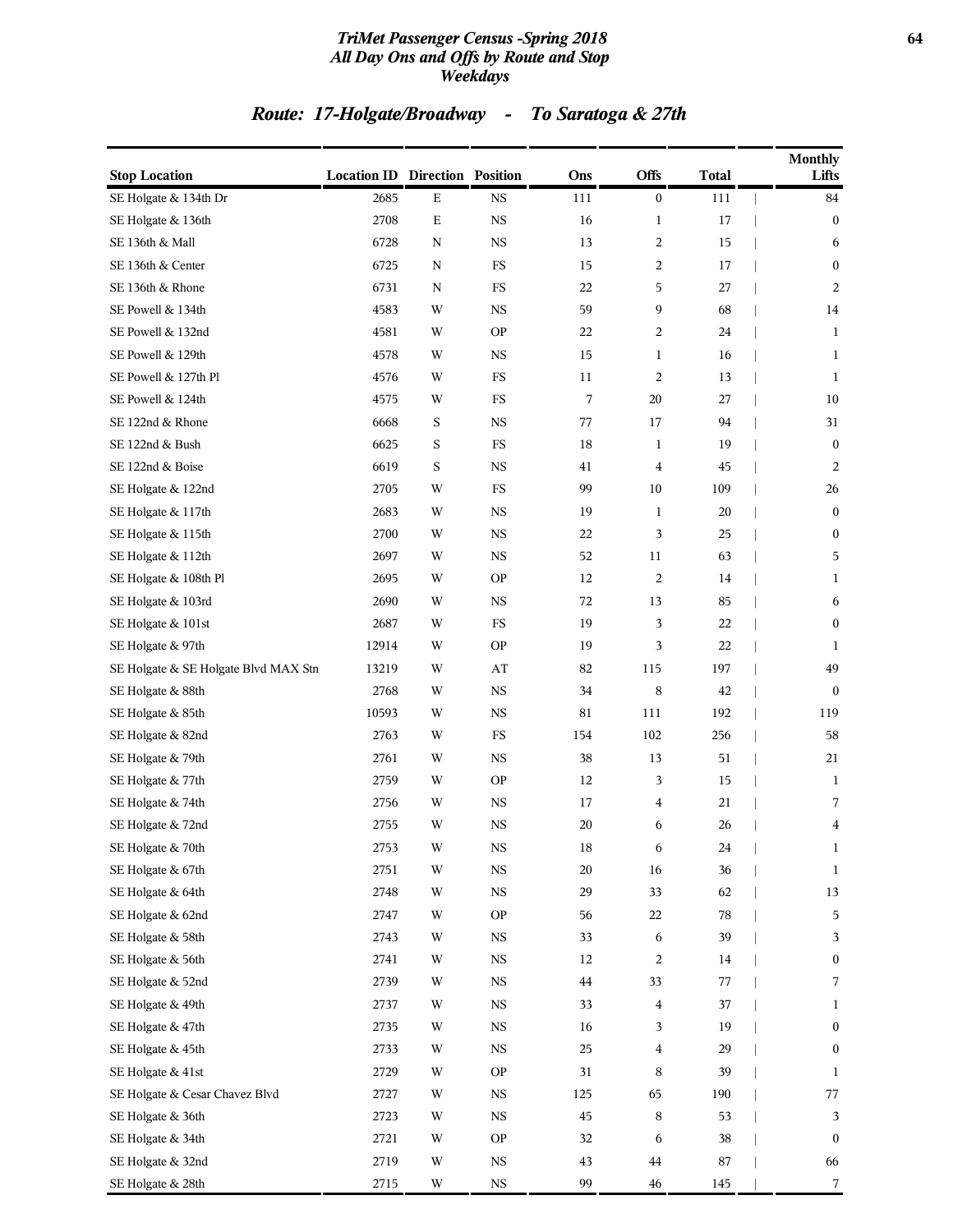#### *TriMet Passenger Census -Spring 2018* **65** *All Day Ons and Offs by Route and Stop Weekdays*

## *Route: 17-Holgate/Broadway - To Saratoga & 27th*

| <b>Stop Location</b>      | <b>Location ID Direction Position</b> |             |             | Ons              | <b>Offs</b> | <b>Total</b> | <b>Monthly</b><br>Lifts |
|---------------------------|---------------------------------------|-------------|-------------|------------------|-------------|--------------|-------------------------|
| SE Holgate & 26th         | 2713                                  | W           | <b>NS</b>   | 30               | 14          | 44           | 2                       |
| SE 17th & Mall            | 6876                                  | ${\bf N}$   | <b>OP</b>   | 11               | 88          | 99           | 15                      |
| SE 17th & Center          | 6849                                  | $\mathbf N$ | <b>NS</b>   | 71               | 67          | 138          | 17                      |
| SE 17th & Rhine           | 13693                                 | N           | <b>FS</b>   | 17               | 11          | 28           | 1                       |
| SE Powell & Milwaukie     | 4538                                  | W           | FS          | 41               | 33          | 74           | 7                       |
| SE 7th & Tilikum Way      | 13825                                 | N           | <b>NS</b>   | 10               | 9           | 19           | 2                       |
| <b>OMSI/SE Water</b>      | 13773                                 | W           | AT          | 17               | 28          | 45           | 7                       |
| South Waterfront/SW Moody | 13733                                 | W           | AT          | 69               | 152         | 221          | 21                      |
| SW Lincoln & 1st          | 3398                                  | W           | <b>FS</b>   | 30               | 85          | 115          | 3                       |
| SW Hall & 5th             | 13780                                 | W           | NS          | 22               | 118         | 140          | 17                      |
| SW 6th & Mill             | 7773                                  | N           | <b>NS</b>   | 113              | 115         | 228          | 44                      |
| SW 6th & Clay             | 7756                                  | N           | NS          | 50               | 54          | 104          | 23                      |
| SW 6th & Main             | 7767                                  | N           | <b>NS</b>   | 118              | 140         | 258          | 23                      |
| SW 6th & Alder            | 7747                                  | N           | <b>NS</b>   | 217              | 289         | 506          | 73                      |
| NW Broadway & Davis       | 7759                                  | N           | NS          | 106              | 98          | 204          | 60                      |
| NW Broadway & Irving      | 625                                   | N           | <b>NS</b>   | 73               | 70          | 143          | 48                      |
| N Broadway & Benton       | 611                                   | Ε           | FS          | 6                | 17          | 23           | 3                       |
| N Weidler & Williams      | 6220                                  | Е           | <b>NS</b>   | 29               | 19          | 48           | 26                      |
| NE Weidler & 2nd          | 6232                                  | E           | NS          | 6                | 17          | 23           | 3                       |
| NE Weidler & M L King     | 6218                                  | Ε           | FS          | 25               | 27          | 52           | 34                      |
| NE Weidler & 7th          | 6240                                  | E           | <b>NS</b>   | 16               | 22          | 38           | 16                      |
| NE Weidler & 9th          | 6242                                  | Ε           | NS          | 10               | 28          | 38           | 27                      |
| NE Weidler & Lloyd Center | 6216                                  | Е           | AT          | 72               | 93          | 165          | 150                     |
| NE Weidler & 15th         | 10425                                 | Ε           | <b>NS</b>   | 10               | 32          | 42           | 14                      |
| NE Weidler & 17th         | 6227                                  | Ε           | NS          | 8                | 24          | 32           | 16                      |
| NE Weidler & 21st         | 6235                                  | E           | <b>NS</b>   | 8                | 59          | 67           | 25                      |
| NE Weidler & 22nd         | 6237                                  | Ε           | NS          | 3                | 20          | 23           | 1                       |
| NE 24th & Broadway        | 7188                                  | N           | FS          | 15               | 50          | 65           | 42                      |
| NE 24th & Tillamook       | 7208                                  | N           | NS          | 2                | 7           | 9            | 1                       |
| NE 24th & Thompson        | 7206                                  | N           | NS          | 2                | 13          | 15           | 1                       |
| NE 24th & Knott           | 7197                                  | ${\bf N}$   | $_{\rm NS}$ | 2                | 30          | 32           | 1                       |
| NE 24th & Siskiyou        | 7201                                  | $\mathbf N$ | <b>NS</b>   | 2                | 28          | $30\,$       | $\mathbf{1}$            |
| NE 24th & Klickitat       | 7194                                  | N           | NS          | 1                | 14          | 15           | $\boldsymbol{0}$        |
| NE 24th & Fremont         | 7190                                  | N           | FS          | 5                | 26          | 31           | $\mathbf{1}$            |
| NE Regents & 26th         | 4811                                  | Ε           | NS          | 2                | 8           | 10           | $\boldsymbol{0}$        |
| NE 29th & Alameda         | 7306                                  | $\mathbf N$ | $_{\rm NS}$ | $\mathbf 1$      | 18          | 19           | $\boldsymbol{0}$        |
| NE 29th & Bryce           | 7309                                  | N           | NS          | 1                | 19          | 20           | $\boldsymbol{0}$        |
| NE 29th & Skidmore        | 7317                                  | N           | NS          | 1                | 29          | 30           | 10                      |
| NE 27th & Prescott        | 7256                                  | N           | <b>NS</b>   | 1                | 21          | 22           | $\boldsymbol{0}$        |
| NE 27th & Wygant          | 7267                                  | N           | <b>NS</b>   | $\boldsymbol{0}$ | 12          | 12           | $\boldsymbol{0}$        |
| NE 27th & Alberta         | 7238                                  | N           | $_{\rm NS}$ | 9                | 94          | 103          | 13                      |
| NE 27th & Sumner          | 7260                                  | N           | <b>NS</b>   | 1                | 24          | 25           | 0                       |
| NE 27th & Killingsworth   | 7250                                  | N           | NS          | 1                | 30          | 31           | 2                       |
| NE 27th & Jarrett         | 7248                                  | ${\bf N}$   | <b>NS</b>   | 1                | 20          | 21           | 14                      |
| NE 27th & Ainsworth       | 7235                                  | N           | <b>NS</b>   | $\boldsymbol{0}$ | 36          | 36           | 18                      |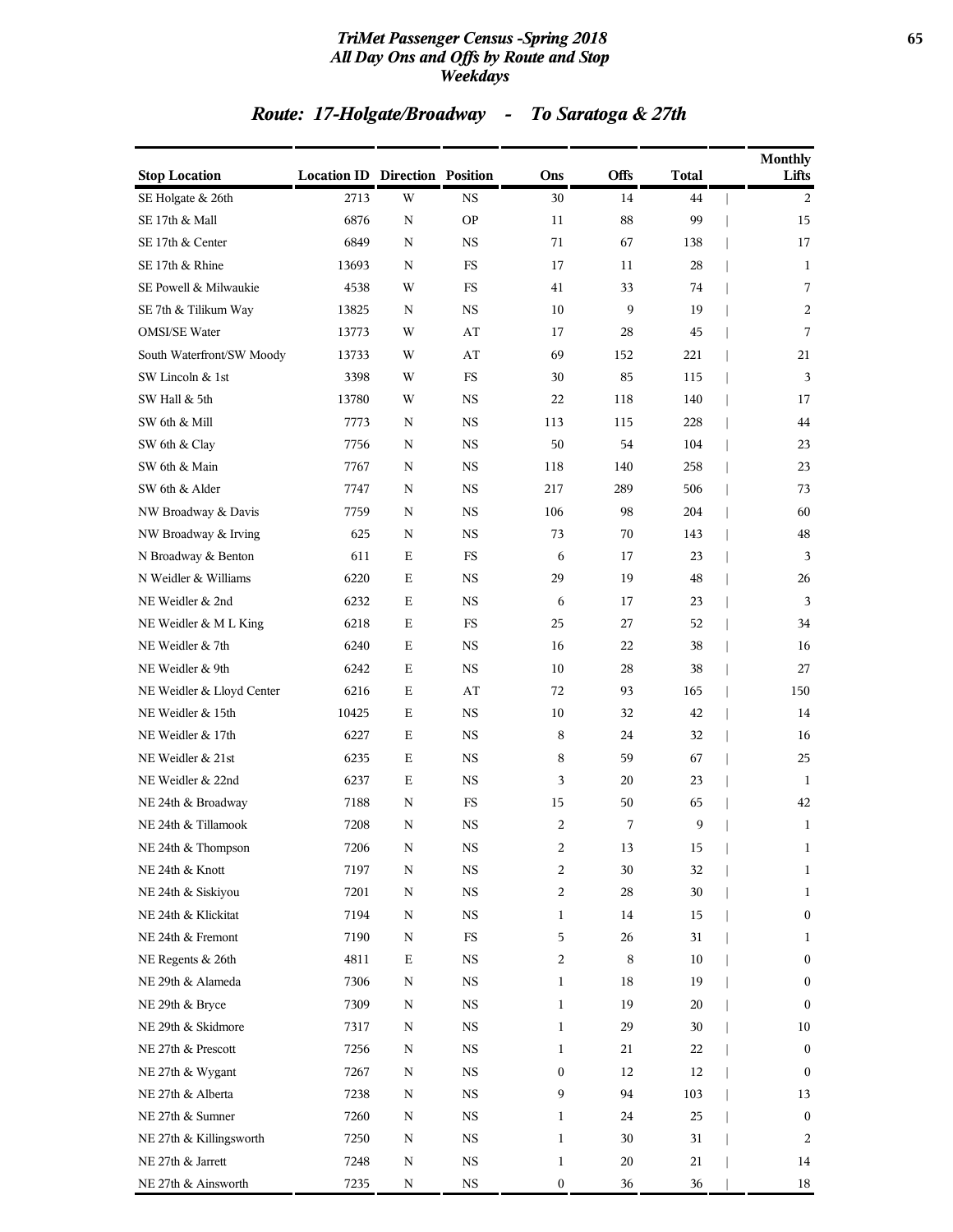#### *TriMet Passenger Census -Spring 2018* **66** *All Day Ons and Offs by Route and Stop Weekdays*

| <b>Stop Location</b>      | <b>Location ID Direction Position</b> |   |    | Ons      | Offs | Total | <b>Monthly</b><br>Lifts |
|---------------------------|---------------------------------------|---|----|----------|------|-------|-------------------------|
| NE 27th & Holman          | 7246                                  | N | NS |          | 27   | 27    |                         |
| NE 27th & Highland        | 8727                                  | N | FS | $^{(1)}$ | 13   | 13    |                         |
| NE 27th & Dekum           | 7240                                  | N | NS | $^{(1)}$ | 23   | 23    | 7                       |
| 2500 Block of NE Saratoga | 5148                                  | W | AТ | 0        | 95   | 95    | 0                       |

## *Route: 17-Holgate/Broadway - To Saratoga & 27th*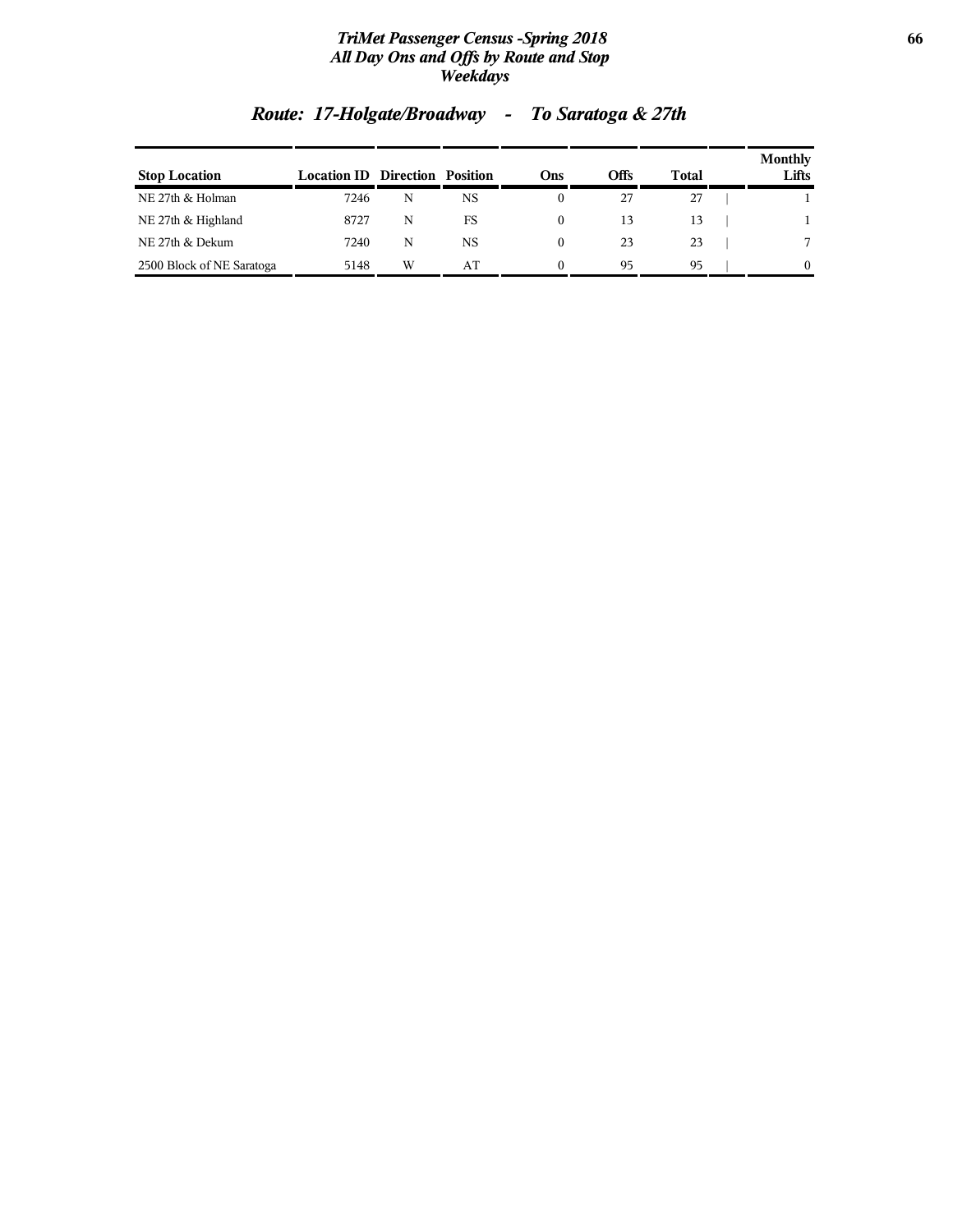#### *TriMet Passenger Census -Spring 2018* **67** *All Day Ons and Offs by Route and Stop Weekdays*

## *Route: 18-Hillside - To Hillside and Providence Park*

| <b>Stop Location</b>           | <b>Location ID Direction Position</b> |             |           | Ons            | <b>Offs</b>    | <b>Total</b> | <b>Monthly</b><br>Lifts |
|--------------------------------|---------------------------------------|-------------|-----------|----------------|----------------|--------------|-------------------------|
| SW 18th & Morrison             | 9122                                  | $\mathbf N$ | <b>NS</b> | 13             | 1              | 14           | $\mathbf{0}$            |
| W Burnside & NW 19th           | 735                                   | W           | <b>NS</b> | $\overline{c}$ | $\mathbf{1}$   | 3            | $\Omega$                |
| W Burnside & NW 20th Pl        | 742                                   | W           | <b>NS</b> | 2              | 1              | 3            | $\Omega$                |
| W Burnside & NW King           | 747                                   | W           | <b>NS</b> | $\theta$       | $\theta$       | $\Omega$     | $\Omega$                |
| W Burnside & NW 23rd           | 755                                   | W           | <b>NS</b> | $\Omega$       | 2              | 2            | 1                       |
| NW 23rd Place & Westover       | 9404                                  | N           | <b>NS</b> | 0              | $\mathbf{0}$   | $\mathbf{0}$ | $\mathbf{0}$            |
| 2400 Block NW Westover         | 10314                                 | N           | <b>OP</b> | $\Omega$       | $\mathbf{0}$   | $\mathbf{0}$ | $\mathbf{0}$            |
| NW 25th & Lovejoy              | 9125                                  | $\mathbf N$ | <b>NS</b> | 0              | 1              | 1            | $\mathbf{0}$            |
| NW Cornell & Marshall          | 9126                                  | $\mathbf N$ | AT        | 0              | $\mathbf{0}$   | $\mathbf{0}$ | $\mathbf{0}$            |
| NW Cornell & Summit Ct         | 9127                                  | N           | <b>OP</b> | $\Omega$       | 1              | 1            | $\Omega$                |
| NW Cornell & Westover          | 9129                                  | S           | <b>NS</b> | $\mathbf{0}$   | 3              | 3            | $\mathbf{0}$            |
| NW Cumberland & Fairfax        | 9130                                  | S           | <b>FS</b> | $\Omega$       | 1              | 1            | $\Omega$                |
| NW Cumberland & Culpepper      | 9214                                  | W           | <b>OP</b> | 3              | 4              | 7            | $\Omega$                |
| NW Cumberland & Shenandoah     | 9131                                  | W           | <b>NS</b> | 2              | 2              | 4            | $\Omega$                |
| NW Cumberland & Ariel          | 9132                                  | W           | <b>FS</b> | 0              | $\mathbf{0}$   | $\mathbf{0}$ | $\mathbf{0}$            |
| NW Powhatan & Greenbrier Terr  | 9133                                  | S           | <b>FS</b> | 0              | 1              | 1            | $\mathbf{0}$            |
| NW Macleay & Hermosa           | 9135                                  | E           | <b>FS</b> | 1              | $\overline{c}$ | 3            | $\Omega$                |
| NW Macleay & Lomita Terrace    | 9136                                  | E           | <b>NS</b> | 1              | $\mathbf{0}$   | 1            | $\mathbf{0}$            |
| NW Macleay & Beuhla Vista      | 9137                                  | S           | <b>NS</b> | $\theta$       | $\mathbf{0}$   | $\Omega$     | $\mathbf{0}$            |
| NW Macleay & W Burnside        | 9139                                  | S           | <b>NS</b> | 0              | $\mathbf{0}$   | $\mathbf{0}$ | $\Omega$                |
| W Burnside & NW Maywood Dr     | 8881                                  | E           | <b>OP</b> | $\Omega$       | $\mathbf{0}$   | $\mathbf{0}$ | $\mathbf{0}$            |
| W Burnside & NW Uptown Terrace | 8750                                  | $\mathbf E$ | <b>OP</b> | $\Omega$       | $\theta$       | $\Omega$     | $\Omega$                |
| W Burnside & SW St Clair       | 718                                   | $\mathbf E$ | <b>NS</b> | $\Omega$       | $\mathbf{0}$   | $\Omega$     | $\Omega$                |
| W Burnside & SW 21st           | 749                                   | $\mathbf E$ | <b>NS</b> | 0              | 0              | $\mathbf{0}$ | $\mathbf{0}$            |
| W Burnside & SW 20th           | 8511                                  | Ε           | <b>NS</b> | 0              | $\mathbf{0}$   | $\mathbf{0}$ | $\mathbf{0}$            |
| SW Alder & 18th                | 13918                                 | E           | <b>NS</b> | 0              | 1              | 1            | $\mathbf{0}$            |
| SW Salmon & 18th               | 9552                                  | W           | <b>NS</b> | $\mathbf{0}$   | 8              | 8            | $\mathbf{0}$            |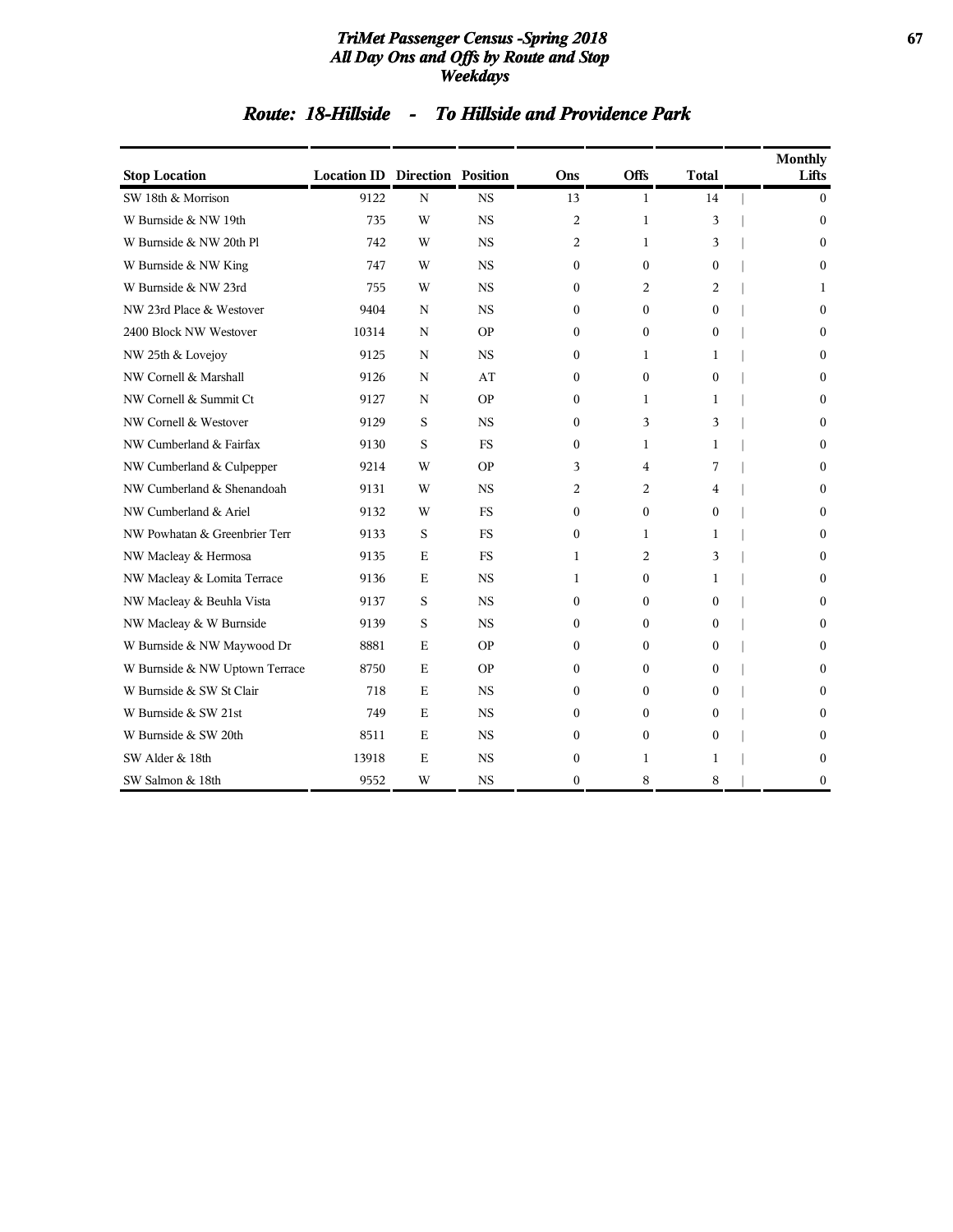#### *TriMet Passenger Census -Spring 2018* **68** *All Day Ons and Offs by Route and Stop Weekdays*

## *Route: 19-Woodstock/Glisan - To Mt. Scott & 112th*

| <b>Stop Location</b>            | <b>Location ID Direction Position</b> |             |                        | Ons | <b>Offs</b>    | Total | <b>Monthly</b><br>Lifts |
|---------------------------------|---------------------------------------|-------------|------------------------|-----|----------------|-------|-------------------------|
| Gateway TC (Drop off only stop) | 8194                                  | $\mathbf N$ | AT                     | 66  | 2              | 68    | 96                      |
| Gateway Transit Center          | 10861                                 | $\mathbf S$ | $\mathbf{A}\mathbf{T}$ | 208 | 11             | 219   | 89                      |
| 99th & Glisan                   | 8141                                  | S           | <b>NS</b>              | 37  | 10             | 47    | 16                      |
| NE Glisan & 92nd                | 2156                                  | W           | <b>NS</b>              | 18  | 19             | 37    | 3                       |
| NE Glisan & 90th                | 2153                                  | W           | <b>NS</b>              | 23  | 15             | 38    | 3                       |
| NE Glisan & 85th                | 2149                                  | W           | <b>OP</b>              | 10  | 3              | 13    | $\mathbf{0}$            |
| NE Glisan & 82nd                | 2148                                  | W           | <b>NS</b>              | 98  | 38             | 136   | 37                      |
| NE Glisan & 80th                | 2145                                  | W           | <b>NS</b>              | 30  | 6              | 36    | 5                       |
| NE Glisan & 78th                | 2143                                  | W           | <b>NS</b>              | 35  | 14             | 49    | 9                       |
| NE Glisan & 74th                | 11831                                 | W           | <b>NS</b>              | 29  | 12             | 41    | 1                       |
| NE Glisan & 71st                | 2137                                  | W           | <b>NS</b>              | 41  | 14             | 55    | 2                       |
| NE Glisan & 67th                | 2133                                  | W           | <b>NS</b>              | 41  | 34             | 75    | 26                      |
| NE Glisan & 65th                | 2132                                  | W           | <b>NS</b>              | 46  | 12             | 58    | 34                      |
| NE Glisan & 62nd                | 2129                                  | W           | NS                     | 13  | $\mathbf{1}$   | 14    | $\bf{0}$                |
| NE Glisan & 60th                | 2128                                  | W           | <b>NS</b>              | 68  | 38             | 106   | 44                      |
| NE Glisan & 57th                | 2126                                  | W           | <b>NS</b>              | 10  | 7              | 17    | 7                       |
| NE Glisan & 55th                | 2123                                  | W           | <b>NS</b>              | 16  | 9              | 25    | 6                       |
| NE Glisan & 52nd                | 2121                                  | W           | <b>NS</b>              | 67  | 41             | 108   | 51                      |
| 4700 Block NE Glisan            | 2009                                  | W           | <b>OP</b>              | 88  | 58             | 146   | 95                      |
| NE Glisan & 45th                | 2117                                  | W           | <b>NS</b>              | 37  | 13             | 50    | 14                      |
| NE Glisan & 43rd                | 2115                                  | W           | <b>NS</b>              | 15  | $\overline{4}$ | 19    | $\mathbf{0}$            |
| NE Glisan & Cesar Chavez Blvd   | 2111                                  | W           | <b>FS</b>              | 32  | 49             | 81    | 29                      |
| NE Glisan & Laddington          | 2002                                  | W           | <b>NS</b>              | 5   | 2              | 7     | 2                       |
| NE Glisan & Floral              | 2000                                  | W           | FS                     | 17  | 2              | 19    | $\bf{0}$                |
| NE Glisan & 32nd                | 2109                                  | W           | <b>NS</b>              | 10  | 5              | 15    | $\mathbf{0}$            |
| NE Glisan & 30th                | 2107                                  | W           | <b>NS</b>              | 24  | 11             | 35    | 5                       |
| NE Glisan & 28th                | 9709                                  | W           | <b>FS</b>              | 66  | 57             | 123   | 10                      |
| NE Glisan & 24th                | 13194                                 | W           | <b>NS</b>              | 52  | 21             | 73    | 7                       |
| NE Sandy & 20th                 | 5063                                  | W           | <b>NS</b>              | 48  | 25             | 73    | 11                      |
| NE Sandy & 18th                 | 5062                                  | W           | ${\rm FS}$             | 45  | 23             | 68    | 30                      |
| NE Sandy & 16th                 | 5060                                  | W           | $_{\rm NS}$            | 37  | 10             | 47    | 5                       |
| NE Sandy & 14th                 | 5058                                  | W           | $_{\rm NS}$            | 11  | 7              | 18    | 2                       |
| NE Couch & 12th                 | 13328                                 | W           | $_{\rm NS}$            | 67  | 45             | 112   | 28                      |
| NE Couch & 7th                  | 13329                                 | W           | <b>NS</b>              | 32  | 19             | 51    | $\overline{4}$          |
| NE Couch & M L King             | 13330                                 | W           | $_{\rm NS}$            | 60  | 57             | 117   | 21                      |
| W Burnside & Burnside Bridge    | 689                                   | W           | $\bf AT$               | 14  | 74             | 88    | 25                      |
| SW 5th & Pine                   | 7631                                  | $\mathbf S$ | <b>OP</b>              | 115 | 215            | 330   | 56                      |
| SW 5th & Stark                  | 7636                                  | S           | $_{\rm NS}$            | 106 | 72             | 178   | 25                      |
| SW 5th & Taylor                 | 7640                                  | $\mathbf S$ | <b>NS</b>              | 255 | 160            | 415   | 63                      |
| SW 5th & Columbia               | 7594                                  | S           | $_{\rm NS}$            | 103 | 104            | 207   | 38                      |
| SW 5th & Harrison               | 7602                                  | S           | $_{\rm NS}$            | 152 | 138            | 290   | 10                      |
| SW 5th & Broadway               | 7588                                  | S           | $_{\rm NS}$            | 24  | 14             | 38    | 4                       |
| SW Sheridan & 4th               | 5239                                  | $\mathbf E$ | $_{\rm FS}$            | 25  | 15             | 40    | 1                       |
| SW Arthur & 1st                 | 142                                   | ${\bf E}$   | <b>NS</b>              | 23  | 51             | 74    | 30                      |
| SW Naito Parkway & Hooker       | 1929                                  | $\mathbf S$ | $\bf AT$               | 26  | 26             | 52    | $\mathbf{1}$            |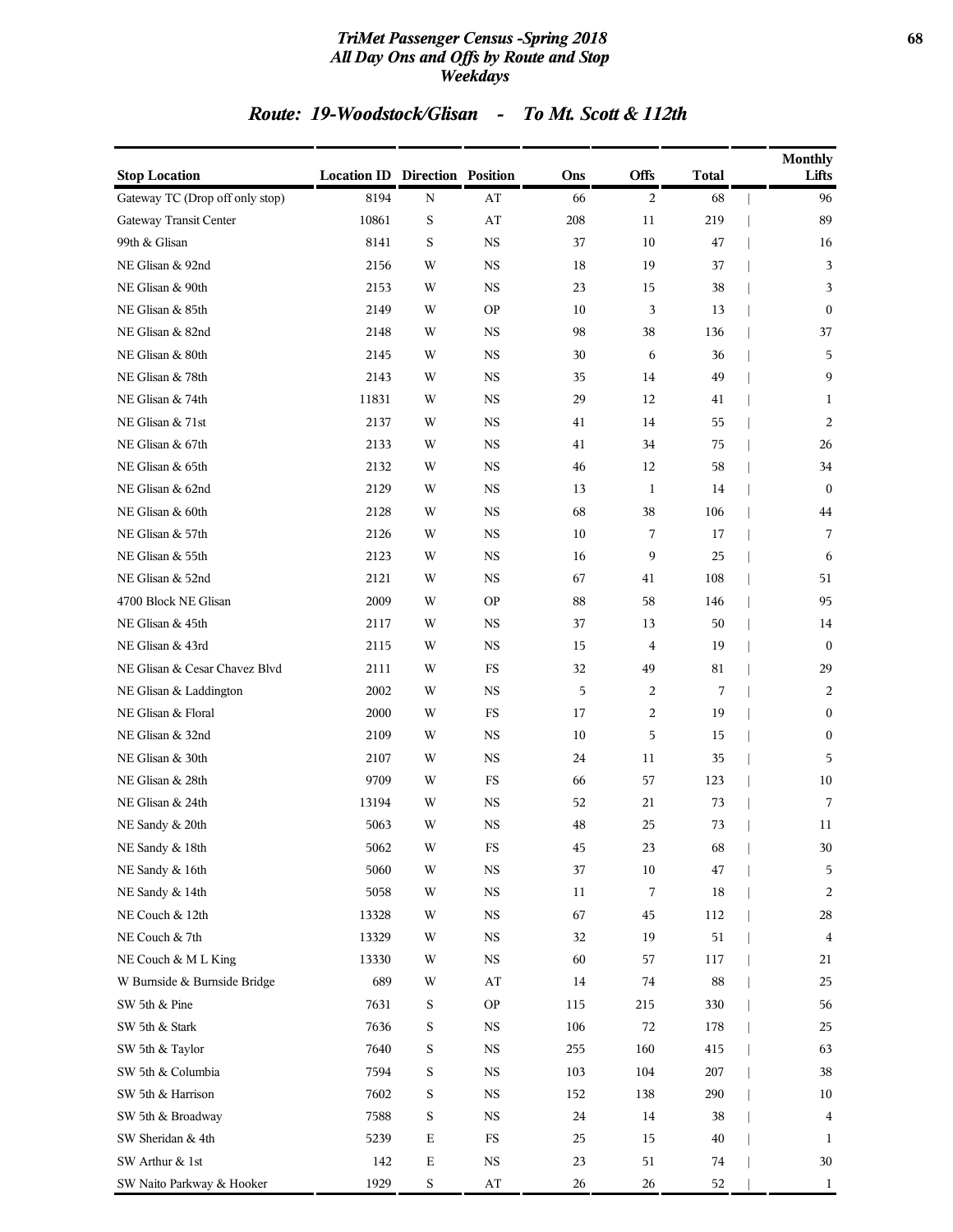#### *TriMet Passenger Census -Spring 2018* **69** *All Day Ons and Offs by Route and Stop Weekdays*

## *Route: 19-Woodstock/Glisan - To Mt. Scott & 112th*

| <b>Stop Location</b>              | <b>Location ID Direction Position</b> |             |             | Ons                     | <b>Offs</b>  | Total | <b>Monthly</b><br>Lifts |
|-----------------------------------|---------------------------------------|-------------|-------------|-------------------------|--------------|-------|-------------------------|
| Ross Island Bridge                | 4964                                  | E           | AT          | 23                      | 20           | 43    | 1                       |
| SE Powell & 9th                   | 4701                                  | $\mathbf E$ | <b>NS</b>   | $\overline{\mathbf{c}}$ | 35           | 37    | 1                       |
| SE Powell & Milwaukie             | 4537                                  | $\mathbf E$ | <b>NS</b>   | 69                      | 37           | 106   | 13                      |
| SE Milwaukie & Haig               | 3916                                  | $\mathbf S$ | NS          | 16                      | 17           | 33    | 3                       |
| SE Milwaukie & Center             | 3909                                  | S           | <b>NS</b>   | 28                      | 43           | 71    | 36                      |
| SE Milwaukie & Mall               | 3931                                  | S           | <b>NS</b>   | 9                       | 22           | 31    | 5                       |
| SE Milwaukie & Long               | 3928                                  | S           | <b>FS</b>   | 9                       | 17           | 26    | 2                       |
| SE Milwaukie & Mitchell           | 3935                                  | S           | <b>OP</b>   | 13                      | 46           | 59    | 34                      |
| SE Milwaukie & Insley             | 3921                                  | S           | <b>OP</b>   | 6                       | 18           | 24    | 2                       |
| SE Milwaukie & Ramona             | 3938                                  | S           | <b>NS</b>   | 5                       | 35           | 40    | $\mathbf{0}$            |
| SE Milwaukie & Tolman             | 3946                                  | S           | <b>NS</b>   | 10                      | 57           | 67    | 5                       |
| SE Milwaukie & Claybourne         | 3911                                  | S           | <b>NS</b>   | 18                      | 51           | 69    | 15                      |
| SE Bybee & 17th                   | 845                                   | E           | <b>NS</b>   | 56                      | 55           | 111   | 14                      |
| SE Bybee & 19th                   | 847                                   | E           | NS          | 3                       | 7            | 10    | $\bf{0}$                |
| SE Bybee & 22nd                   | 852                                   | E           | FS          | 7                       | 10           | 17    | 13                      |
| SE 23rd & Tolman (Union Manor)    | 7172                                  | N           | <b>NS</b>   | 15                      | 9            | 24    | 66                      |
| SE Bybee & Bybee Blvd MAX Station | 13781                                 | $\mathbf E$ | AT          | 67                      | 10           | 77    | 30                      |
| SE Bybee & 27th                   | 858                                   | E           | FS          | 5                       | 7            | 12    | 1                       |
| SE Bybee & 28th                   | 860                                   | S           | NS          | $\boldsymbol{0}$        | $\mathbf{1}$ | 1     | $\bf{0}$                |
| 28th & Rex                        | 7290                                  | S           | <b>NS</b>   | $\boldsymbol{0}$        | 5            | 5     | $\mathbf{0}$            |
| SE Rex & 32nd                     | 4816                                  | $\mathbf E$ | <b>NS</b>   | $\overline{c}$          | 16           | 18    | 3                       |
| SE 32nd & Knapp                   | 7344                                  | $\mathbf N$ | <b>NS</b>   | $\boldsymbol{0}$        | 3            | 3     | $\bf{0}$                |
| SE 32nd & Bybee                   | 7335                                  | N           | <b>NS</b>   | $\overline{2}$          | 5            | 7     | $\bf{0}$                |
| SE 32nd & Tolman                  | 7357                                  | N           | NS          | 1                       | 3            | 4     | $\bf{0}$                |
| SE 32nd & Woodstock               | 7360                                  | N           | <b>NS</b>   | 5                       | 10           | 15    | $\mathbf{0}$            |
| SE 28th & Tolman                  | 7294                                  | N           | <b>NS</b>   | $\boldsymbol{0}$        | $\mathbf{1}$ | 1     | $\mathbf{0}$            |
| SE 28th & Martins                 | 7286                                  | N           | <b>NS</b>   | 1                       | 3            | 4     | $\bf{0}$                |
| SE Woodstock & Moreland Ln        | 6399                                  | E           | <b>NS</b>   | 4                       | 9            | 13    | $\bf{0}$                |
| SE Woodstock & 32nd               | 6402                                  | Ε           | NS          | 4                       | 8            | 12    | $\boldsymbol{0}$        |
| SE Woodstock & 34th               | 6405                                  | $\mathbf E$ | $_{\rm NS}$ | 7                       | 12           | 19    | $\boldsymbol{0}$        |
| SE Woodstock & 36th               | 6407                                  | $\mathbf E$ | $_{\rm NS}$ | 5                       | 7            | 12    | $\overline{\mathbf{4}}$ |
| SE Woodstock & 38th               | 8243                                  | $\mathbf E$ | $_{\rm NS}$ | 1                       | 9            | 10    | $\bf{0}$                |
| SE Woodstock & 41st               | 6411                                  | $\mathbf E$ | $_{\rm NS}$ | 6                       | 39           | 45    | 9                       |
| SE Woodstock & 43rd               | 6413                                  | Ε           | <b>NS</b>   | 12                      | 38           | 50    | 23                      |
| SE Woodstock & 46th               | 6415                                  | $\mathbf E$ | <b>NS</b>   | 89                      | 85           | 174   | 72                      |
| SE Woodstock & 49th               | 6419                                  | $\mathbf E$ | $_{\rm FS}$ | 17                      | 28           | 45    | 28                      |
| SE Woodstock & 51st               | 10484                                 | Ε           | FS          | 12                      | 46           | 58    | 8                       |
| SE 52nd & Carlton                 | 7718                                  | $\mathbf S$ | $_{\rm NS}$ | 41                      | 47           | 88    | 16                      |
| 5400 Block SE Duke                | 1528                                  | Ε           | AT          | 5                       | 14           | 19    | 1                       |
| SE Duke & 57th                    | 1531                                  | $\mathbf E$ | $_{\rm FS}$ | 3                       | 14           | 17    | 9                       |
| SE Duke & 60th                    | 1540                                  | $\mathbf E$ | NS          | 23                      | 53           | 76    | 24                      |
| SE Duke & 64th                    | 1537                                  | $\mathbf E$ | <b>NS</b>   | 11                      | 32           | 43    | 10                      |
| SE Duke & 67th                    | 1539                                  | Ε           | <b>NS</b>   | 11                      | 40           | 51    | 30                      |
| SE Duke & 72nd                    | 1544                                  | Ε           | <b>NS</b>   | 19                      | 75           | 94    | 16                      |
| SE Duke & 75th                    | 1546                                  | ${\bf E}$   | <b>NS</b>   | 6                       | 32           | 38    | 12                      |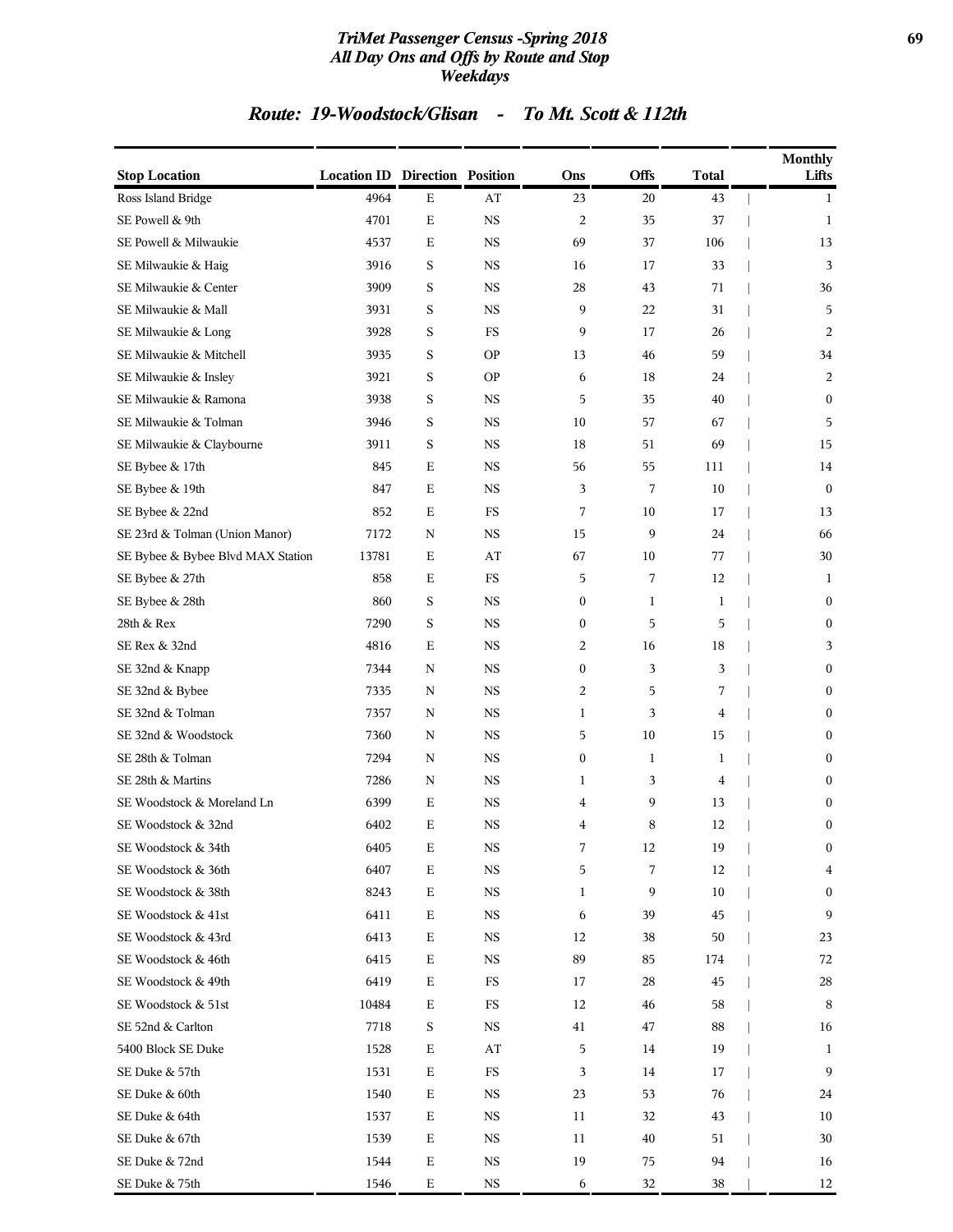#### *TriMet Passenger Census -Spring 2018* **70** *All Day Ons and Offs by Route and Stop Weekdays*

## *Route: 19-Woodstock/Glisan - To Mt. Scott & 112th*

| <b>Stop Location</b>       | <b>Location ID Direction Position</b> |             |           | Ons              | <b>Offs</b>  | <b>Total</b> | <b>Monthly</b><br>Lifts |
|----------------------------|---------------------------------------|-------------|-----------|------------------|--------------|--------------|-------------------------|
| SE Duke & 78th             | 1548                                  | Ε           | <b>NS</b> | 2                | 30           | 32           | 1                       |
| SE Duke & 82nd             | 1550                                  | $\mathbf E$ | <b>NS</b> | 6                | 114          | 120          | 30                      |
| SE 82nd & Cooper           | 7950                                  | $\rm S$     | <b>NS</b> | 1                | 10           | 11           | 1                       |
| SE 82nd & Ogden            | 8013                                  | S           | <b>NS</b> | 3                | 12           | 15           | 3                       |
| SE Flavel & 82nd           | 1759                                  | $\mathbf E$ | <b>FS</b> | 20               | 24           | 44           | 32                      |
| SE Flavel & 85th           | 1761                                  | E           | <b>OP</b> | $\overline{2}$   | 4            | 6            | $\boldsymbol{0}$        |
| SE Flavel & 87th           | 1763                                  | $\mathbf E$ | <b>NS</b> | 1                | 9            | 10           | $\boldsymbol{0}$        |
| 8900 Block SE Flavel       | 1728                                  | E           | <b>OP</b> | $\boldsymbol{0}$ | 12           | 12           | $\mathbf{0}$            |
| SE Flavel & 92nd           | 1764                                  | E           | <b>FS</b> | 3                | 47           | 50           | 23                      |
| Flavel & I-205 Overpass    | 13145                                 | E           | <b>FS</b> | 15               | 35           | 50           | 8                       |
| SE Mt Scott & Aspen Summit | 4039                                  | $\mathbf E$ | <b>FS</b> | 1                | 7            | 8            | $\boldsymbol{0}$        |
| 10000 Block SE Mt Scott    | 4032                                  | $\mathbf E$ | AT        | $\boldsymbol{0}$ | 5            | 5            | 4                       |
| SE Mt Scott & 105th        | 4036                                  | $\mathbf E$ | <b>OP</b> | $\mathbf{1}$     | 14           | 15           | 7                       |
| SE 112th & Mt Scott Blvd   | 6567                                  | $\mathbf N$ | <b>FS</b> | 1                | 11           | 12           | 1                       |
| SE Mt Scott & 105th        | 4037                                  | W           | <b>FS</b> | 2                | 1            | 3            | $\mathbf{0}$            |
| SE Mt Scott & 103rd        | 4035                                  | W           | <b>NS</b> | 2                | 3            | 5            | 9                       |
| 9900 Block SE Mt Scott     | 4033                                  | W           | AT        | $\boldsymbol{0}$ | $\mathbf{0}$ | $\mathbf{0}$ | $\boldsymbol{0}$        |
| SE Mt Scott & 98th         | 4040                                  | W           | <b>NS</b> | 1                | $\mathbf{0}$ | 1            | 5                       |
| SE Flavel & 92nd (MAX Stn) | 10307                                 | W           | <b>NS</b> | $\boldsymbol{0}$ | 59           | 59           | 4                       |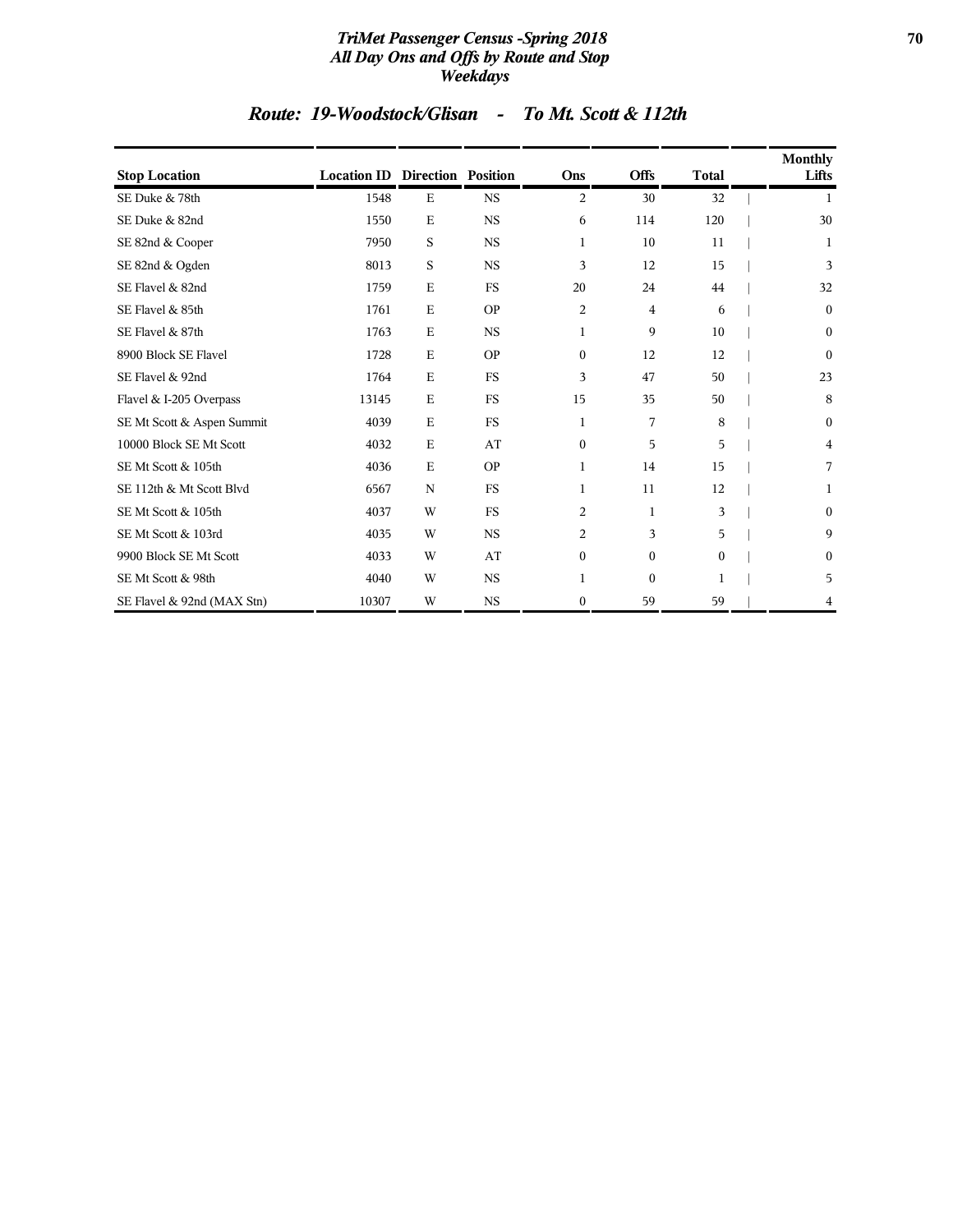#### *TriMet Passenger Census -Spring 2018* **71** *All Day Ons and Offs by Route and Stop Weekdays*

## *Route: 19-Woodstock/Glisan - To Gateway Transit Center*

| <b>Stop Location</b>             | <b>Location ID Direction Position</b> |             |                        | Ons              | Offs             | <b>Total</b>     | <b>Monthly</b><br>Lifts |
|----------------------------------|---------------------------------------|-------------|------------------------|------------------|------------------|------------------|-------------------------|
| Flavel & I-205 Overpass          | 13145                                 | $\mathbf E$ | <b>FS</b>              | 28               | $\mathbf{1}$     | 29               | 16                      |
| SE Mt Scott & Aspen Summit       | 4039                                  | $\mathbf E$ | $_{\rm FS}$            | $\boldsymbol{0}$ | $\boldsymbol{0}$ | $\boldsymbol{0}$ | $\bf{0}$                |
| 10000 Block SE Mt Scott          | 4032                                  | $\mathbf E$ | AT                     | $\boldsymbol{0}$ | $\boldsymbol{0}$ | $\boldsymbol{0}$ | 1                       |
| SE Mt Scott & 105th              | 4036                                  | Е           | <b>OP</b>              | 1                | 2                | 3                | 1                       |
| SE 112th & Mt Scott Blvd         | 6567                                  | N           | $_{\rm FS}$            | 4                | 3                | 7                | 2                       |
| SE Mt Scott & 105th              | 4037                                  | W           | FS                     | 6                | $\boldsymbol{0}$ | 6                | $\mathbf{0}$            |
| SE Mt Scott & 103rd              | 4035                                  | W           | NS                     | 4                | 0                | 4                | 1                       |
| 9900 Block SE Mt Scott           | 4033                                  | W           | AT                     | 3                | $\boldsymbol{0}$ | 3                | $\bf{0}$                |
| SE Mt Scott & 98th               | 4040                                  | W           | <b>NS</b>              | $\mathbf{1}$     | $\boldsymbol{0}$ | 1                | 3                       |
| SE Flavel & 92nd (MAX Stn)       | 10307                                 | W           | <b>NS</b>              | 87               | 8                | 95               | 62                      |
| SE Flavel & 92nd                 | 1765                                  | W           | FS                     | 38               | 2                | 40               | 2                       |
| 8800 Block SE Flavel             | 1729                                  | W           | <b>OP</b>              | 11               | $\boldsymbol{0}$ | 11               | $\bf{0}$                |
| SE Flavel & 86th                 | 1762                                  | W           | $_{\rm FS}$            | 12               | $\mathbf 1$      | 13               | 1                       |
| SE Flavel & 83rd                 | 1760                                  | W           | <b>NS</b>              | 14               | 18               | 32               | 29                      |
| SE 82nd & Ogden                  | 7982                                  | N           | <b>OP</b>              | 22               | 6                | 28               | 5                       |
| SE 82nd & Glenwood               | 7970                                  | N           | <b>NS</b>              | 8                | $\mathbf 1$      | 9                | $\mathbf{0}$            |
| SE Duke & 81st                   | 1551                                  | W           | NS                     | 101              | 5                | 106              | 19                      |
| SE Duke & 78th                   | 1529                                  | W           | <b>OP</b>              | 29               | $\overline{c}$   | 31               | 1                       |
| SE Duke & 74th                   | 1547                                  | W           | <b>NS</b>              | 40               | 7                | 47               | 9                       |
| SE Duke & 72nd                   | 1545                                  | W           | FS                     | 66               | 18               | 84               | 15                      |
| SE Duke & 67th                   | 1541                                  | W           | <b>NS</b>              | 39               | 8                | 47               | 28                      |
| SE Duke & 65th                   | 1538                                  | W           | NS                     | 31               | 7                | 38               | 9                       |
| SE Duke & 60th                   | 1534                                  | W           | <b>NS</b>              | 54               | 23               | 77               | 22                      |
| SE Duke & 57th                   | 1532                                  | W           | FS                     | 16               | 3                | 19               | 4                       |
| SE Duke & 52nd                   | 1530                                  | W           | NS                     | 13               | 8                | 21               | 1                       |
| SE 52nd & Tolman                 | 7719                                  | N           | <b>NS</b>              | 39               | 24               | 63               | 13                      |
| SE Woodstock & 51st              | 6421                                  | W           | NS                     | 58               | 8                | 66               | 7                       |
| SE Woodstock & 49th              | 6420                                  | W           | <b>NS</b>              | 22               | 15               | 37               | 19                      |
| SE Woodstock & 46th              | 6416                                  | W           | <b>NS</b>              | 53               | 58               | 111              | 47                      |
| SE Woodstock & 43rd              | 6414                                  | W           | NS                     | 43               | 22               | 65               | 46                      |
| SE Woodstock & 41st              | 6412                                  | W           | $_{\rm NS}$            | 37               | 9                | 46               | 13                      |
| SE Woodstock & Cesar Chavez Blvd | 6409                                  | W           | NS                     | 14               | 2                | 16               | 1                       |
| 3600 Block SE Woodstock          | 6408                                  | W           | <b>OP</b>              | 10               | 5                | 15               | $\bf{0}$                |
| SE Woodstock & 34th              | 6406                                  | W           | <b>OP</b>              | 8                | 7                | 15               | 1                       |
| SE Woodstock & 32nd              | 6403                                  | W           | <b>OP</b>              | 23               | 10               | 33               | 8                       |
| SE 32nd & Tolman                 | 7358                                  | $\mathbf S$ | $_{\rm NS}$            | 4                | $\mathbf{1}$     | 5                | $\bf{0}$                |
| SE 32nd & Bybee                  | 7336                                  | S           | NS                     | 5                | 1                | 6                | $\bf{0}$                |
| SE 32nd & Knapp                  | 7345                                  | S           | <b>NS</b>              | 5                | 1                | 6                | $\bf{0}$                |
| SE 32nd & Rex                    | 7352                                  | S           | NS                     | 18               | 4                | 22               | 1                       |
| SE Rex & 28th                    | 4813                                  | W           | <b>NS</b>              | 6                | 0                | 6                | $\bf{0}$                |
| SE 28th & Bybee                  | 7270                                  | N           | $_{\rm NS}$            | 1                | 0                | 1                | $\bf{0}$                |
| 3000 Block SE Woodstock          | 6400                                  | W           | <b>OP</b>              | 5                | 3                | 8                | 1                       |
| SE 28th & Carlton                | 10189                                 | S           | <b>OP</b>              | 1                | 1                | 2                | $\bf{0}$                |
| SE 28th & Tolman                 | 7295                                  | S           | <b>NS</b>              | 1                | 1                | 2                | $\bf{0}$                |
| 2400 Block SE Bybee              | 859                                   | W           | $\mathbf{A}\mathbf{T}$ | 3                | 5                | 8                | 1                       |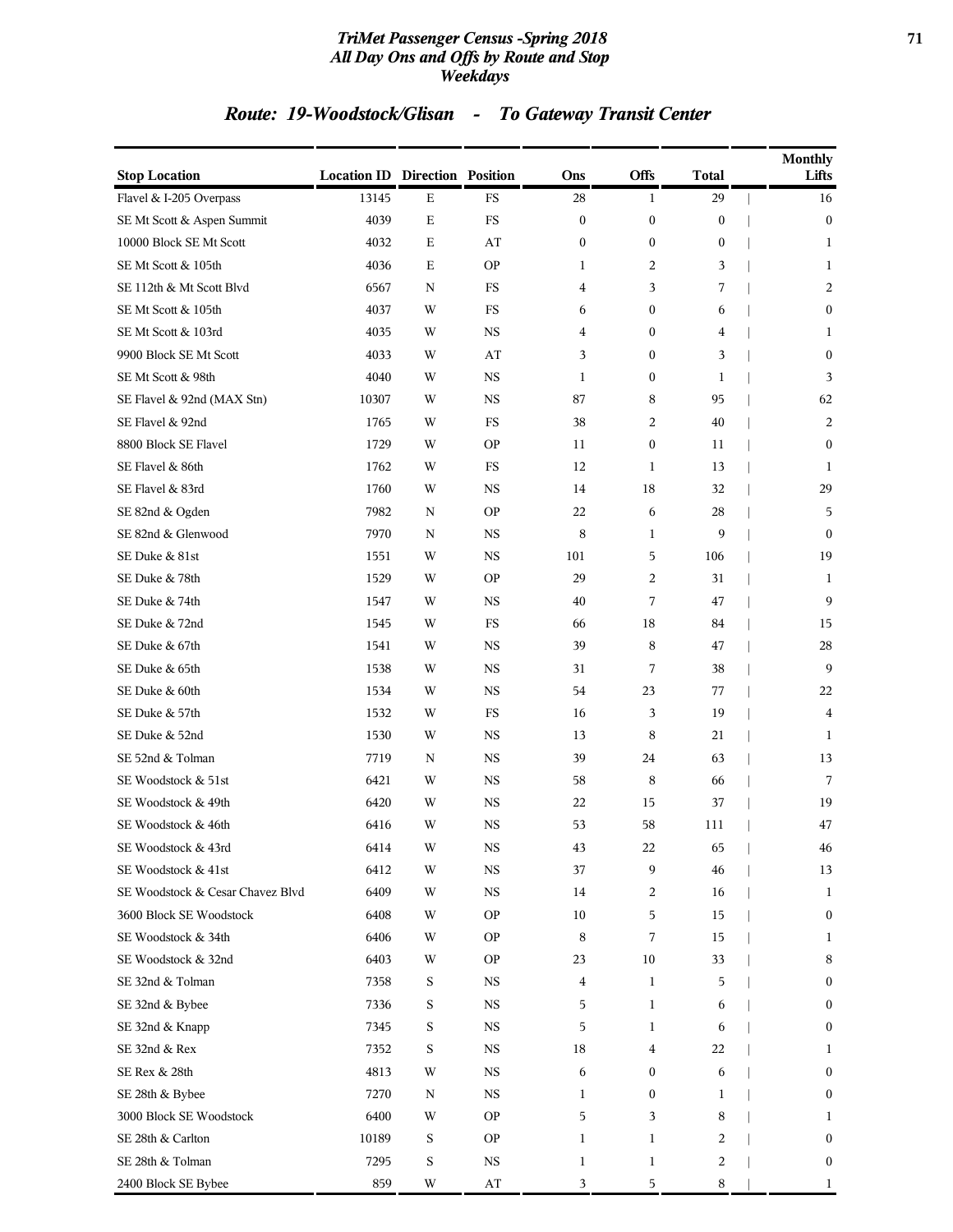#### *TriMet Passenger Census -Spring 2018* **72** *All Day Ons and Offs by Route and Stop Weekdays*

## *Route: 19-Woodstock/Glisan - To Gateway Transit Center*

| <b>Stop Location</b>              | <b>Location ID Direction Position</b> |             |             | Ons              | <b>Offs</b> | <b>Total</b> | <b>Monthly</b><br>Lifts |
|-----------------------------------|---------------------------------------|-------------|-------------|------------------|-------------|--------------|-------------------------|
| SE Bybee & Bybee Blvd MAX Station | 13782                                 | W           | AT          | 16               | 65          | 81           | 13                      |
| SE Bybee & 23rd                   | 855                                   | W           | <b>NS</b>   | $\overline{c}$   | 8           | 10           | 15                      |
| SE 23rd & Tolman (Union Manor)    | 7172                                  | N           | <b>NS</b>   | 14               | 9           | 23           | 52                      |
| SE Bybee & 22nd                   | 853                                   | W           | <b>NS</b>   | 6                | 4           | 10           | 14                      |
| SE Bybee & 20th                   | 848                                   | W           | $_{\rm NS}$ | 8                | 2           | 10           | $\mathbf{0}$            |
| SE Bybee & 18th                   | 846                                   | W           | <b>NS</b>   | 6                | 4           | 10           | $\mathbf{0}$            |
| SE Bybee & Milwaukie              | 838                                   | W           | <b>NS</b>   | 75               | 57          | 132          | 19                      |
| SE Milwaukie & Claybourne         | 3912                                  | $\mathbf N$ | <b>NS</b>   | 38               | 16          | 54           | 28                      |
| SE Milwaukie & Tolman             | 3947                                  | N           | <b>NS</b>   | 41               | 10          | 51           | 4                       |
| SE Milwaukie & Ramona             | 3940                                  | $\mathbf N$ | <b>OP</b>   | 39               | 5           | 44           | $\mathbf{0}$            |
| SE Milwaukie & Insley             | 3922                                  | N           | FS          | 21               | 8           | 29           | 1                       |
| SE Milwaukie & Mitchell           | 3933                                  | $\mathbf N$ | $_{\rm FS}$ | $\rm 48$         | 16          | 64           | 37                      |
| SE Milwaukie & Long               | 3929                                  | N           | <b>OP</b>   | 16               | 7           | 23           | 1                       |
| SE Milwaukie & Mall               | 3932                                  | N           | <b>NS</b>   | 25               | 13          | 38           | 5                       |
| SE Milwaukie & Center             | 3908                                  | $\mathbf N$ | FS          | 39               | 27          | 66           | 41                      |
| SE Milwaukie & Haig               | 3917                                  | N           | <b>NS</b>   | 23               | 19          | 42           | 11                      |
| SE Powell & Milwaukie             | 4538                                  | W           | $_{\rm FS}$ | 48               | 54          | 102          | 25                      |
| SE Powell & 9th                   | 4702                                  | W           | $_{\rm FS}$ | 25               | 6           | 31           | 3                       |
| SW Kelly & Corbett                | 3116                                  | N           | <b>NS</b>   | 22               | 31          | 53           | 10                      |
| SW Arthur & 1st                   | 143                                   | W           | <b>NS</b>   | 59               | 26          | 85           | 17                      |
| SW Broadway & 5th                 | 654                                   | W           | <b>NS</b>   | 7                | 65          | 72           | 5                       |
| SW 6th & Market                   | 7772                                  | N           | <b>NS</b>   | 127              | 163         | 290          | 14                      |
| SW 6th & Jefferson                | 7765                                  | N           | <b>NS</b>   | 99               | 123         | 222          | 26                      |
| SW 6th & Yamhill                  | 7807                                  | N           | <b>NS</b>   | 177              | 240         | 417          | 66                      |
| SW 6th & Oak                      | 7782                                  | N           | $_{\rm NS}$ | 99               | 121         | 220          | 26                      |
| W Burnside & SW 6th               | 792                                   | $\mathbf E$ | <b>NS</b>   | 165              | 58          | 223          | 47                      |
| W Burnside & SW 2nd               | 9526                                  | $\mathbf E$ | <b>NS</b>   | 84               | 33          | 117          | 24                      |
| E Burnside & NE Grand             | 704                                   | Ε           | <b>NS</b>   | 75               | 79          | 154          | 25                      |
| E Burnside & SE 8th               | 820                                   | Ε           | <b>NS</b>   | 20               | 34          | 54           | 5                       |
| E Burnside & SE Sandy             | 13327                                 | Е           | FS          | 39               | 86          | 125          | 38                      |
| NE 16th & Sandy                   | 6839                                  | N           | $_{\rm NS}$ | 14               | 45          | 59           | 6                       |
| NE Sandy & 18th                   | 5061                                  | $\mathbf E$ | $_{\rm NS}$ | 29               | 39          | 68           | 11                      |
| NE Sandy & Flanders               | 5044                                  | $\mathbf E$ | $_{\rm NS}$ | $18\,$           | 30          | 48           | 10                      |
| NE Glisan & 24th                  | 13193                                 | $\mathbf E$ | FS          | 38               | 64          | 102          | 7                       |
| NE Glisan & 28th                  | 2105                                  | $\mathbf E$ | FS          | 44               | 72          | 116          | 8                       |
| NE Glisan & 30th                  | 2106                                  | $\mathbf E$ | $_{\rm FS}$ | 8                | 19          | 27           | 4                       |
| NE Glisan & 32nd                  | 2108                                  | $\mathbf E$ | <b>NS</b>   | 8                | 13          | 21           | $\boldsymbol{0}$        |
| NE Glisan & Laurelhurst           | 2003                                  | $\mathbf E$ | $_{\rm NS}$ | 2                | 16          | 18           | $\mathbf{0}$            |
| NE Glisan & Laddington            | 2001                                  | $\mathbf E$ | NS          | $\boldsymbol{0}$ | 6           | 6            | $\bf{0}$                |
| NE Glisan & Cesar Chavez Blvd     | 2110                                  | $\mathbf E$ | $_{\rm FS}$ | 37               | 32          | 69           | 29                      |
| NE Glisan & 43rd                  | 2114                                  | $\mathbf E$ | $_{\rm NS}$ | 3                | 17          | 20           | 1                       |
| NE Glisan & 45th                  | 13737                                 | $\mathbf E$ | <b>NS</b>   | $18\,$           | 39          | 57           | 17                      |
| NE Glisan & 49th                  | 2119                                  | $\mathbf E$ | $_{\rm FS}$ | 72               | 98          | 170          | 114                     |
| NE Glisan & 53rd                  | 2122                                  | $\mathbf E$ | NS          | 21               | 48          | 69           | 24                      |
| NE Glisan & 56th                  | 2124                                  | $\mathbf E$ | ${\rm FS}$  | $10\,$           | 13          | 23           | $\overline{\mathbf{4}}$ |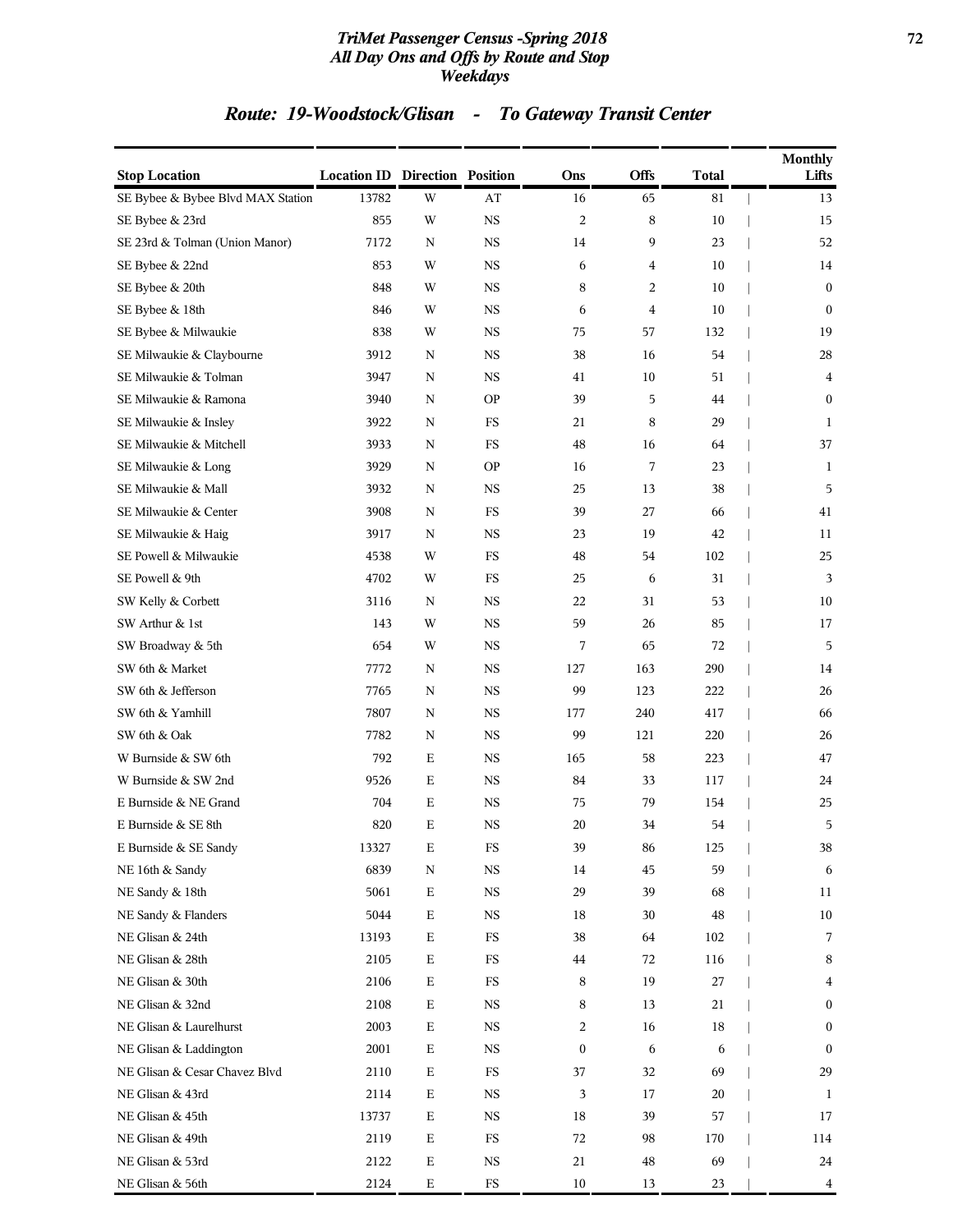### *TriMet Passenger Census -Spring 2018* **73** *All Day Ons and Offs by Route and Stop Weekdays*

# *Route: 19-Woodstock/Glisan - To Gateway Transit Center*

| <b>Stop Location</b>            | <b>Location ID Direction Position</b> |             |           | Ons              | <b>Offs</b> | <b>Total</b> | Monthly<br>Lifts |
|---------------------------------|---------------------------------------|-------------|-----------|------------------|-------------|--------------|------------------|
| NE Glisan & 60th                | 2127                                  | E           | <b>NS</b> | 36               | 71          | 107          | 36               |
| NE Glisan & 62nd                | 2130                                  | $\mathbf E$ | <b>NS</b> | $\overline{c}$   | 7           | 9            | $\mathbf{0}$     |
| NE Glisan & 65th                | 2131                                  | $\mathbf E$ | <b>NS</b> | 8                | 35          | 43           | 9                |
| NE Glisan & 67th                | 2134                                  | E           | <b>NS</b> | 34               | 55          | 89           | 25               |
| NE Glisan & 71st                | 2138                                  | $\mathbf E$ | <b>NS</b> | 13               | 35          | 48           | 1                |
| NE Glisan & 73rd                | 2139                                  | E           | FS        | 9                | 28          | 37           | 3                |
| NE Glisan & 78th                | 2144                                  | $\mathbf E$ | <b>NS</b> | 11               | 33          | 44           | 7                |
| NE Glisan & 80th                | 2146                                  | Ε           | <b>NS</b> | 4                | 24          | 28           | 5                |
| NE Glisan & 82nd                | 2147                                  | $\mathbf E$ | <b>FS</b> | 45               | 108         | 153          | 41               |
| NE Glisan & 86th                | 2151                                  | $\mathbf E$ | <b>NS</b> | 4                | 14          | 18           | $\mathbf{0}$     |
| NE Glisan & 92nd                | 2155                                  | E           | FS        | 17               | 26          | 43           | 5                |
| NE Glisan & 94th                | 2158                                  | $\mathbf E$ | <b>NS</b> | 5                | 9           | 14           | 1                |
| NE 99th & Glisan                | 8140                                  | N           | FS        | 8                | 40          | 48           | 14               |
| 9800 Block NE Pacific St        | 8321                                  | W           | <b>OP</b> | 1                | 45          | 46           | 8                |
| Gateway TC (Drop off only stop) | 8194                                  | N           | AT        | $\boldsymbol{0}$ | 209         | 209          | 1                |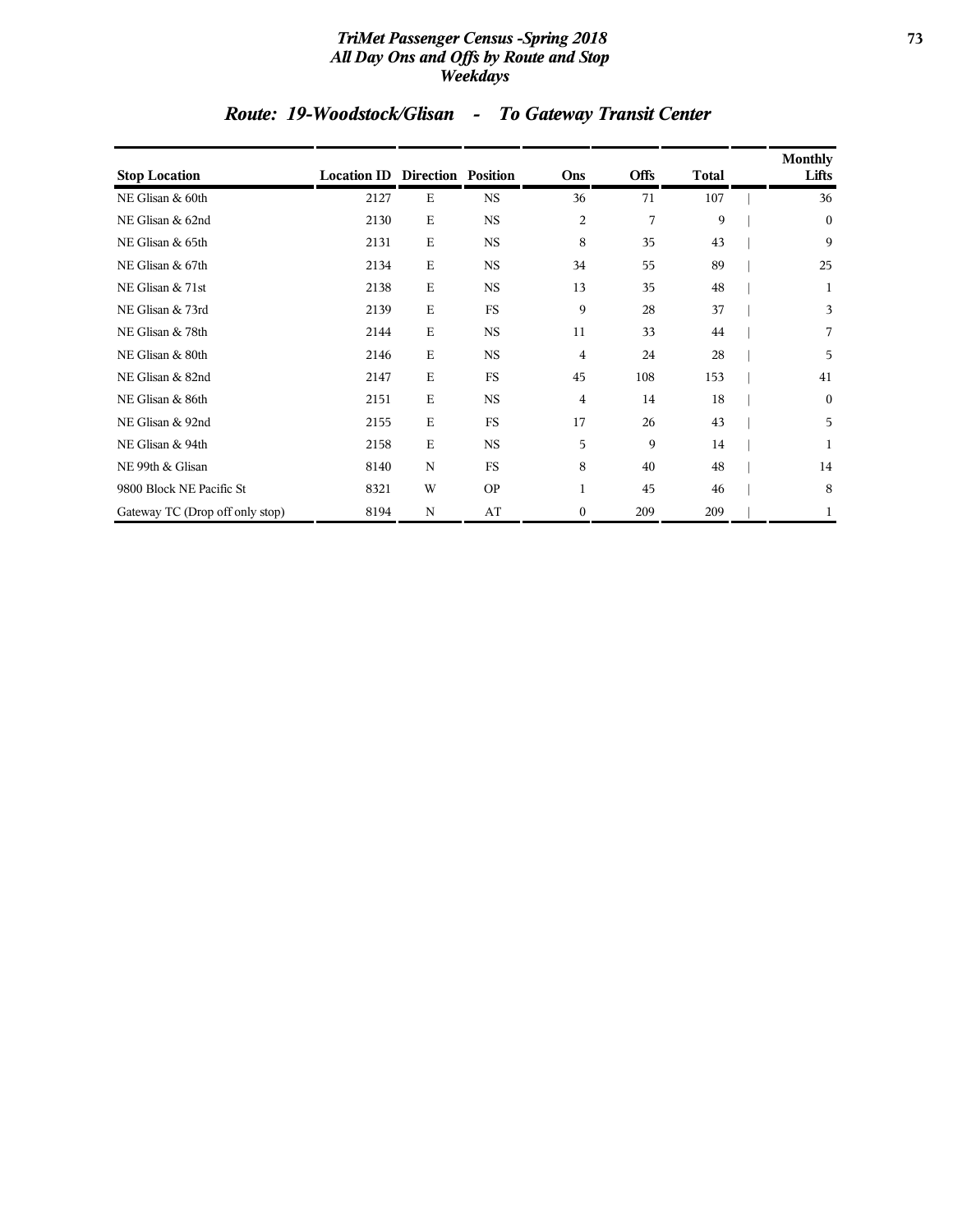### *TriMet Passenger Census -Spring 2018* **74** *All Day Ons and Offs by Route and Stop Weekdays*

| <b>Stop Location</b>            | <b>Location ID Direction Position</b> |             |           | Ons            | Offs           | <b>Total</b> | <b>Monthly</b><br>Lifts |
|---------------------------------|---------------------------------------|-------------|-----------|----------------|----------------|--------------|-------------------------|
| <b>Gresham Transit Center</b>   | 2253                                  | $\mathbf E$ | AT        | 478            | 3              | 481          | 230                     |
| NE Division & Kelly             | 12707                                 | $\mathbf E$ | <b>FS</b> | 18             | 2              | 20           | 5                       |
| NE Division & Cleveland         | 1328                                  | Ε           | <b>NS</b> | 8              | 4              | 12           | 5                       |
| NE Division & Burnside          | 1324                                  | $\mathbf E$ | FS        | 40             | 26             | 66           | 32                      |
| NE Division & Hogan             | 1339                                  | Ε           | <b>FS</b> | 26             | 17             | 43           | 15                      |
| NE Division & Fleming           | 1335                                  | Ε           | NS        | 6              | $\overline{4}$ | 10           | 1                       |
| NE Division & Village Squire Ct | 1355                                  | Ε           | <b>OP</b> | 9              | 10             | 19           | 1                       |
| NE Division & Palmblad Dr       | 1320                                  | Ε           | <b>FS</b> | 6              | 14             | 20           | 5                       |
| NE Kane & Division              | 3092                                  | ${\bf N}$   | FS        | 43             | 33             | 76           | 54                      |
| NE Kane & 15th                  | 3097                                  | N           | <b>FS</b> | 29             | 34             | 63           | 29                      |
| NE Kane & 18th Ct               | 3091                                  | N           | <b>OP</b> | 14             | 8              | 22           | 5                       |
| NE Kane & 23rd                  | 3105                                  | N           | <b>FS</b> | 27             | 24             | 51           | 1                       |
| NE Kane & 29th, MHCC            | 10879                                 | N           | <b>NS</b> | 133            | 89             | 222          | $\overline{4}$          |
| SE Stark & SW 257th Dr          | 8464                                  | W           | FS        | 127            | 60             | 187          | 55                      |
| SE Stark & SW McGinnis          | 5398                                  | W           | <b>FS</b> | 57             | 15             | 72           | 13                      |
| SE Stark & SW Sundial           | 9792                                  | W           | FS        | 28             | 29             | 57           | 42                      |
| SE Stark & NE Rene              | 5411                                  | W           | <b>OP</b> | 26             | 11             | 37           | 8                       |
| SE Stark & Cherry Park          | 12957                                 | W           | <b>NS</b> | 77             | 38             | 115          | 38                      |
| SE Stark & 238th                | 5407                                  | W           | NS        | 31             | 9              | 40           | 20                      |
| SE Stark & NE Cleveland         | 5493                                  | W           | <b>FS</b> | 18             | 9              | 27           | 14                      |
| SE Stark & NE Kelly             | 8851                                  | W           | <b>OP</b> | $\overline{4}$ | 3              | 7            | 8                       |
| SE Stark & 223rd                | 5492                                  | W           | <b>FS</b> | 54             | 65             | 119          | 25                      |
| SE Stark & 217th                | 5488                                  | W           | <b>OP</b> | 25             | 13             | 38           | 7                       |
| SE Stark & 215th                | 5393                                  | W           | <b>OP</b> | 10             | 3              | 13           | $\mathbf{0}$            |
| SE Stark & 212th                | 5484                                  | W           | <b>OP</b> | 7              | 4              | 11           | 3                       |
| 21000 Block SE Stark            | 5391                                  | W           | AT        | 14             | 7              | 21           | 8                       |
| SE Stark & 205th Pl             | 5481                                  | W           | FS        | 29             | 14             | 43           | 23                      |
| SE Stark & 202nd                | 5479                                  | W           | <b>FS</b> | 29             | 26             | 55           | 24                      |
| SE Stark & 197th Dr             | 5476                                  | W           | <b>NS</b> | 12             | 11             | 23           | $\overline{4}$          |
| 19400 Block SE Stark            | 13523                                 | W           | AT        | 16             | 16             | 32           | 6                       |
| SE Stark & 192nd                | 5472                                  | W           | <b>NS</b> | 17             | 19             | 36           | 12                      |
| SE Stark & 187th                | 12397                                 | W           | <b>NS</b> | 57             | 142            | 199          | 48                      |
| SE Stark & 185th                | 5469                                  | W           | <b>NS</b> | 8              | 17             | 25           | 4                       |
| SE Stark & 182nd                | 5390                                  | W           | <b>OP</b> | 55             | 51             | 106          | 17                      |
| SE Stark & 179th                | 5466                                  | W           | OΡ        | 80             | 28             | 108          | 36                      |
| SE Stark & 176th Pl             | 5464                                  | W           | <b>OP</b> | 9              | 4              | 13           | $\boldsymbol{0}$        |
| SE Stark & 174th                | 5462                                  | W           | <b>OP</b> | 46             | 26             | 72           | 3                       |
| SE Stark & 169th                | 13547                                 | W           | <b>NS</b> | 31             | 10             | 41           | 14                      |
| SE Stark & 167th                | 5459                                  | W           | NS        | 18             | 8              | 26           | 7                       |
| SE Stark & 165th                | 5457                                  | W           | FS        | 14             | 11             | 25           | 7                       |
| SE Stark & 162nd                | 5455                                  | W           | NS        | 94             | 66             | 160          | 62                      |
| SE Stark & 160th                | 5453                                  | W           | FS        | 72             | 34             | 106          | 27                      |
| SE Stark & 155th Pl             | 11071                                 | W           | <b>NS</b> | 30             | 7              | 37           | 24                      |
| SE Stark & 151st                | 5446                                  | W           | NS        | 19             | 10             | 29           | 8                       |
| SE Stark & 148th                | 5443                                  | W           | <b>NS</b> | 53             | 35             | 88           | 7                       |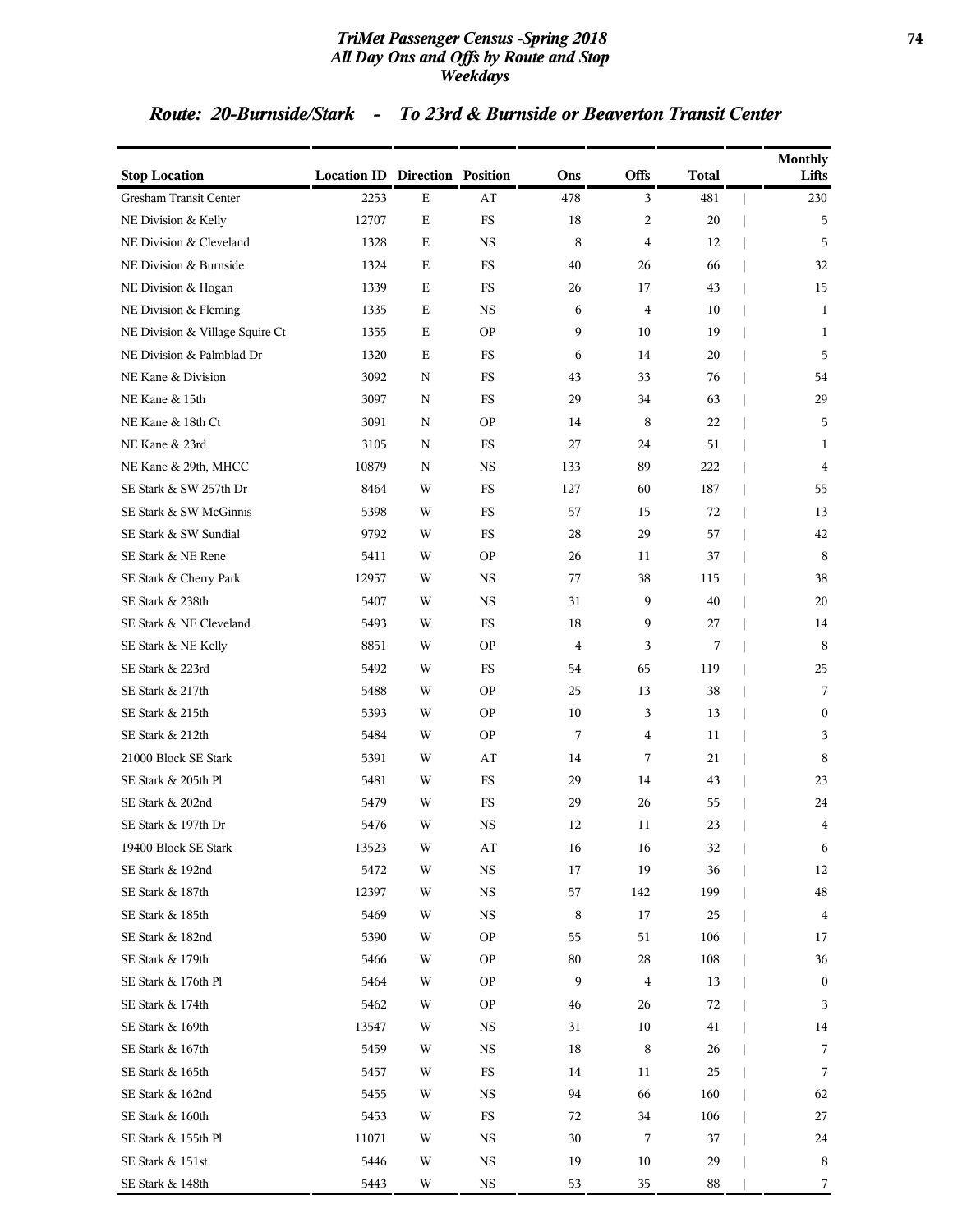### *TriMet Passenger Census -Spring 2018* **75** *All Day Ons and Offs by Route and Stop Weekdays*

| <b>Stop Location</b>              | <b>Location ID Direction Position</b> |   |             | Ons | Offs | Total | <b>Monthly</b><br>Lifts |
|-----------------------------------|---------------------------------------|---|-------------|-----|------|-------|-------------------------|
| SE Stark & 146th                  | 5442                                  | W | FS          | 19  | 9    | 28    | 12                      |
| SE Stark & 142nd                  | 12949                                 | W | <b>OP</b>   | 41  | 17   | 58    | 1                       |
| SE Stark & 139th                  | 5395                                  | W | FS          | 71  | 25   | 96    | 20                      |
| SE Stark & 133rd                  | 5433                                  | W | FS          | 58  | 40   | 98    | 17                      |
| SE Stark & 130th                  | 12943                                 | W | <b>OP</b>   | 61  | 25   | 86    | 9                       |
| SE Stark & 127th                  | 14004                                 | W | NS          | 20  | 12   | 32    | 9                       |
| SE Stark & 122nd                  | 5426                                  | W | <b>NS</b>   | 116 | 169  | 285   | 58                      |
| SE Stark & 119th                  | 5424                                  | W | <b>NS</b>   | 23  | 8    | 31    | 5                       |
| SE Stark & 117th                  | 5422                                  | W | FS          | 33  | 11   | 44    | 11                      |
| SE Stark & 113th                  | 5419                                  | W | <b>NS</b>   | 13  | 6    | 19    | 6                       |
| SE Stark & 111th                  | 5417                                  | W | <b>NS</b>   | 12  | 6    | 18    | 15                      |
| SE Stark & 108th                  | 5415                                  | W | <b>NS</b>   | 27  | 45   | 72    | 8                       |
| SE Stark & 105th                  | 5414                                  | W | FS          | 36  | 59   | 95    | 17                      |
| SE 103rd Dr & Stark               | 10910                                 | N | FS          | 36  | 95   | 131   | 42                      |
| E Burnside & NE 102nd             | 10877                                 | W | FS          | 96  | 137  | 233   | 75                      |
| E Burnside & NE 97th              | 8745                                  | W | NS          | 12  | 14   | 26    | 2                       |
| E Burnside & NE 94th              | 823                                   | W | <b>NS</b>   | 13  | 11   | 24    | 9                       |
| 9100 Block E Burnside             | 697                                   | W | AT          | 24  | 9    | 33    | 3                       |
| E Burnside & NE 87th              | 818                                   | W | <b>NS</b>   | 20  | 6    | 26    | 5                       |
| E Burnside & NE 82nd              | 814                                   | W | <b>NS</b>   | 120 | 230  | 350   | 75                      |
| E Burnside & NE 79th              | 811                                   | W | <b>NS</b>   | 48  | 13   | 61    | $\,8\,$                 |
| E Burnside & NE 74th              | 809                                   | W | <b>NS</b>   | 21  | 10   | 31    | 1                       |
| E Burnside & NE 72nd              | 807                                   | W | <b>NS</b>   | 18  | 7    | 25    | 1                       |
| E Burnside & NE 69th              | 801                                   | W | <b>NS</b>   | 11  | 4    | 15    | $\boldsymbol{0}$        |
| E Burnside & NE 67th              | 800                                   | W | <b>NS</b>   | 17  | 8    | 25    | $\mathbf{0}$            |
| E Burnside & NE 62nd              | 796                                   | W | NS          | 15  | 5    | 20    | $\bf{0}$                |
| E Burnside & NE 60th              | 794                                   | W | <b>NS</b>   | 69  | 51   | 120   | 17                      |
| E Burnside & NE 58th              | 791                                   | W | <b>NS</b>   | 15  | 2    | 17    | $\mathbf{1}$            |
| E Burnside & NE 55th              | 788                                   | W | $_{\rm NS}$ | 39  | 20   | 59    | 8                       |
| E Burnside & NE 52nd              | 785                                   | W | NS          | 52  | 12   | 64    | 1                       |
| E Burnside & NE 47th              | 778                                   | W | $_{\rm NS}$ | 34  | 19   | 53    | 7                       |
| E Burnside & NE 44th              | 777                                   | W | $_{\rm NS}$ | 12  | 3    | 15    | $\boldsymbol{0}$        |
| E Burnside & NE 41st              | 775                                   | W | $_{\rm NS}$ | 7   | 4    | 11    | 1                       |
| E Burnside & NE Cesar Chavez Blvd | 771                                   | W | <b>NS</b>   | 82  | 95   | 177   | 25                      |
| E Burnside & NE Laurelhurst       | 711                                   | W | <b>NS</b>   | 6   | 3    | 9     | $\bf{0}$                |
| E Burnside & NE Floral            | 702                                   | W | NS          | 5   | 4    | 9     | $\boldsymbol{0}$        |
| E Burnside & NE 32nd              | 768                                   | W | $_{\rm FS}$ | 44  | 29   | 73    | 4                       |
| E Burnside & NE 28th              | 764                                   | W | FS          | 165 | 91   | 256   | 16                      |
| E Burnside & NE 24th              | 760                                   | W | $_{\rm FS}$ | 84  | 37   | 121   | $\overline{c}$          |
| E Burnside & NE 20th              | 8512                                  | W | <b>NS</b>   | 81  | 39   | 120   | 10                      |
| E Burnside & NE 18th              | 730                                   | W | NS          | 32  | 17   | 49    | 7                       |
| NE 16th & Sandy                   | 6839                                  | Ν | <b>NS</b>   | 30  | 29   | 59    | 8                       |
| NE Sandy & 14th                   | 5058                                  | W | $_{\rm NS}$ | 26  | 14   | 40    | 7                       |
| NE Couch & 12th                   | 13328                                 | W | <b>NS</b>   | 130 | 99   | 229   | 37                      |
| NE Couch & 7th                    | 13329                                 | W | $_{\rm NS}$ | 63  | 43   | 106   | 4                       |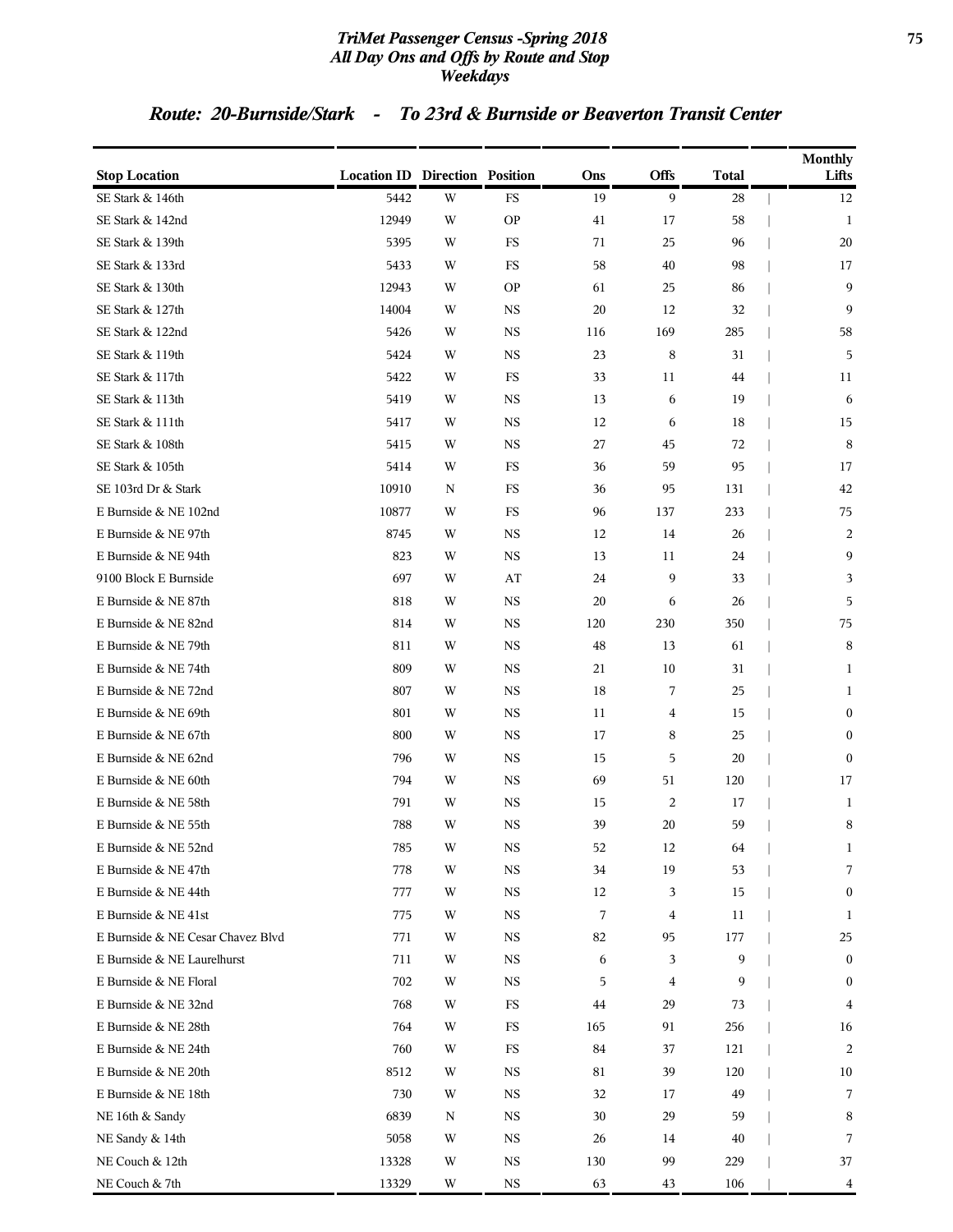### *TriMet Passenger Census -Spring 2018* **76** *All Day Ons and Offs by Route and Stop Weekdays*

| <b>Stop Location</b>                       | <b>Location ID Direction Position</b> |             |                        | Ons              | <b>Offs</b> | <b>Total</b> | <b>Monthly</b><br>Lifts |
|--------------------------------------------|---------------------------------------|-------------|------------------------|------------------|-------------|--------------|-------------------------|
| NE Couch & M L King                        | 13330                                 | W           | <b>NS</b>              | 126              | 100         | 226          | 37                      |
| W Burnside & Burnside Bridge               | 689                                   | W           | AT                     | 53               | 141         | 194          | 70                      |
| W Burnside & NW 5th                        | 782                                   | W           | FS                     | 372              | 389         | 761          | 179                     |
| W Burnside & NW Park                       | 716                                   | W           | <b>NS</b>              | 140              | 85          | 225          | 76                      |
| W Burnside & NW 10th                       | 10791                                 | W           | FS                     | 123              | 176         | 299          | 67                      |
| W Burnside & NW 12th                       | 11032                                 | W           | FS                     | 107              | 146         | 253          | 78                      |
| W Burnside & NW 17th                       | 10809                                 | W           | <b>NS</b>              | 15               | 54          | 69           | 13                      |
| W Burnside & NW 19th                       | 735                                   | W           | <b>NS</b>              | 49               | 145         | 194          | 71                      |
| W Burnside & NW 20th Pl                    | 742                                   | W           | <b>NS</b>              | 69               | 270         | 339          | 132                     |
| W Burnside & NW King                       | 747                                   | W           | <b>NS</b>              | 21               | 79          | 100          | 34                      |
| W Burnside & NW 23rd                       | 755                                   | W           | <b>NS</b>              | 49               | 214         | 263          | 58                      |
| W Burnside & NW 23rd Pl                    | 9555                                  | W           | $_{\rm FS}$            | 22               | 43          | 65           | 5                       |
| W Burnside & NW Uptown Terrace             | 8749                                  | W           | AT                     | $\mathbf{1}$     | 5           | 6            | $\theta$                |
| W Burnside & NW Maywood Dr                 | 8880                                  | W           | <b>NS</b>              | 1                | 3           | 4            | $\mathbf{0}$            |
| W Burnside & NW Macleay                    | 713                                   | W           | FS                     | 4                | 13          | 17           | 18                      |
| W Burnside & SW Osage                      | 9354                                  | Е           | <b>NS</b>              | $\mathbf{0}$     | 25          | 25           | $\mathbf{0}$            |
| W Burnside & NW Hermosa                    | 707                                   | W           | $_{\rm FS}$            | 1                | 3           | 4            | $\mathbf{0}$            |
| W Burnside & NW Barnes                     | 687                                   | W           | $_{\rm FS}$            | 1                | 13          | 14           | $\Omega$                |
| 4600 Block W Burnside                      | 682                                   | W           | AT                     | $\boldsymbol{0}$ | 2           | 2            | $\boldsymbol{0}$        |
| W Burnside & NW 48th Ave                   | 780                                   | W           | <b>NS</b>              | 1                | 6           | 7            | $\mathbf{0}$            |
| W Burnside & Mt Calvary Cemetery           | 691                                   | W           | AT                     | $\mathbf{0}$     | 6           | 6            | $\mathbf{0}$            |
| SW Barnes & Barnes                         | 8798                                  | W           | $_{\rm FS}$            | 2                | 16          | 18           | $\mathbf{0}$            |
| SW Barnes & 70th                           | 252                                   | W           | FS                     | 1                | 9           | 10           | $\Omega$                |
| SW Barnes & Miller                         | 239                                   | W           | FS                     | 20               | 50          | 70           | 1                       |
| 7600 Block SW Barnes                       | 9872                                  | W           | <b>OP</b>              | 3                | 8           | 11           | $\mathbf{0}$            |
| SW Barnes & Leahy                          | 237                                   | W           | <b>NS</b>              | 11               | 85          | 96           | 1                       |
| 8200 Block SW Barnes (Art School)          | 231                                   | W           | AT                     | 8                | 6           | 14           | $\mathbf{0}$            |
| SW Barnes & 84th                           | 253                                   | W           | <b>FS</b>              | 4                | 5           | 9            | $\Omega$                |
| 8800 Block SW Barnes (Catlin Gabel School) | 235                                   | W           | <b>NS</b>              | 2                | 11          | 13           | $\boldsymbol{0}$        |
| SW Barnes & Monterey/St Vincent Hosp Dr    | 240                                   | W           | $_{\rm NS}$            | 1                | 3           | 4            | $\mathbf{0}$            |
| St Vincent Hospital East Pavilion          | 5378                                  | W           | $\mathbf{A}\mathbf{T}$ | 36               | 42          | 78           | 26                      |
| St Vincent Hospital Main Stop              | 5379                                  | W           | AT                     | 29               | 30          | 59           | 17                      |
| St Vincent Hospital Dr & Barnes            | 5377                                  | S           | $_{\rm NS}$            | 7                | 7           | 14           | 3                       |
| <b>Sunset Transit Center</b>               | 9975                                  | W           | AT                     | 52               | 156         | 208          | 38                      |
| SW Barnes & Cedar Hills Blvd               | 9628                                  | W           | <b>NS</b>              | 14               | 22          | 36           | 4                       |
| SW Cedar Hills & Butner                    | 993                                   | S           | $_{\rm FS}$            | 11               | 21          | 32           | 1                       |
| SW Cedar Hills & Foothill Dr               | 12993                                 | S           | <b>NS</b>              | 2                | 5           | 7            | $\boldsymbol{0}$        |
| SW Cedar Hills & Park Way                  | 1020                                  | S           | $_{\rm FS}$            | 15               | 10          | 25           | 3                       |
| SW Cedar Hills & Lynnridge                 | 1018                                  | W           | $_{\rm FS}$            | 1                | 3           | 4            | $\bf{0}$                |
| SW Cedar Hills & Huntington                | 1011                                  | W           | <b>NS</b>              | 3                | 5           | 8            | 11                      |
| SW Cedar Hills & Walker                    | 1022                                  | S           | $_{\rm FS}$            | 27               | 25          | 52           | 26                      |
| SW Cedar Hills & Jenkins                   | 1014                                  | S           | $_{\rm FS}$            | 9                | 17          | 26           | 4                       |
| SW Cedar Hills & Fairfield                 | 1003                                  | S           | <b>OP</b>              | 89               | 31          | 120          | 43                      |
| 3600 Block SW Hall                         | 2268                                  | $\mathbf E$ | AT                     | 13               | 14          | 27           | 8                       |
| SW Center & 125th                          | 1034                                  | $\mathbf E$ | $_{\rm FS}$            | 10               | 15          | 25           | 2                       |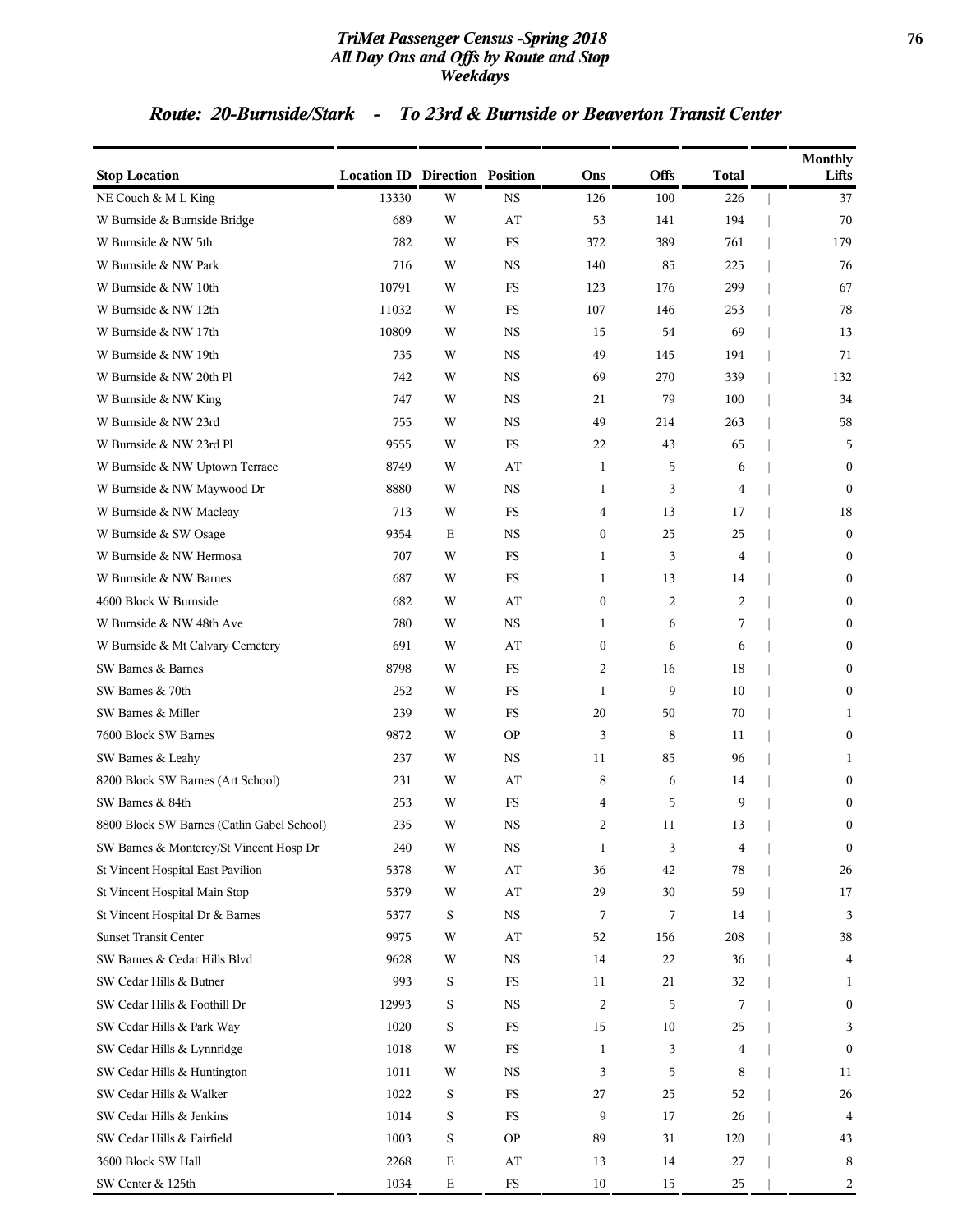### *TriMet Passenger Census -Spring 2018* **77** *All Day Ons and Offs by Route and Stop Weekdays*

| <b>Stop Location</b>            | <b>Location ID Direction Position</b> |    | Ons | Offs | Total | Monthly<br>Lifts |
|---------------------------------|---------------------------------------|----|-----|------|-------|------------------|
| SW Center & Lombard             | 12932                                 | NS |     |      |       |                  |
| <b>Beaverton Transit Center</b> | 9978                                  | AΤ |     | 336  | 336   |                  |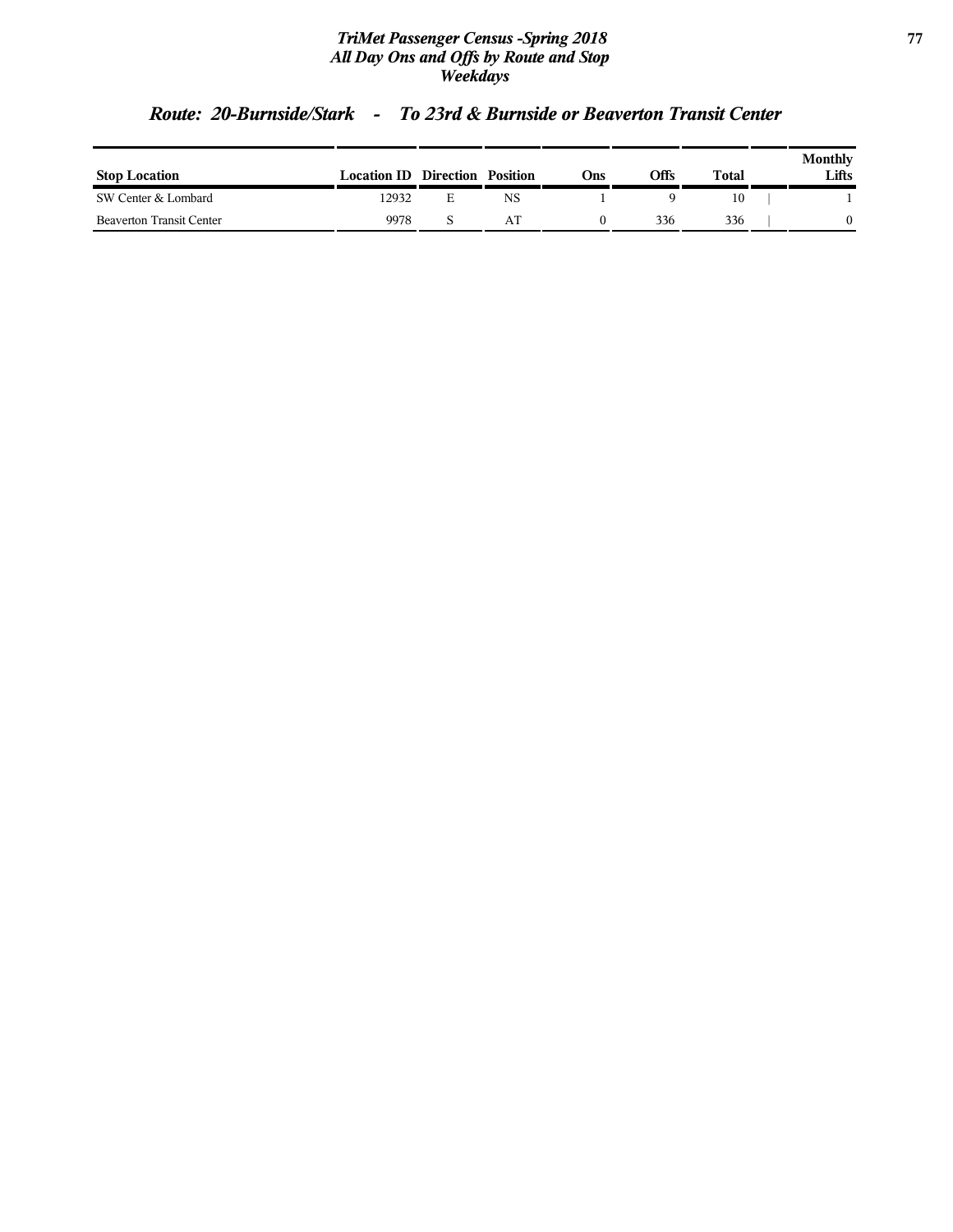### *TriMet Passenger Census -Spring 2018* **78** *All Day Ons and Offs by Route and Stop Weekdays*

### *Route: 20-Burnside/Stark - To Gresham Transit Center*

|                                   |                                       |             |             |     |              |                | Monthly          |
|-----------------------------------|---------------------------------------|-------------|-------------|-----|--------------|----------------|------------------|
| <b>Stop Location</b>              | <b>Location ID Direction Position</b> |             |             | Ons | <b>Offs</b>  | <b>Total</b>   | Lifts            |
| <b>Beaverton Transit Center</b>   | 9978                                  | S           | AT          | 403 | 2            | 405            | 145              |
| SW Lombard & Center               | 12933                                 | N           | <b>NS</b>   | 10  | 2            | 12             | 1                |
| SW Center & 125th                 | 1035                                  | W           | FS          | 15  | 12           | 27             | 1                |
| SW Hall & Colony                  | 2274                                  | W           | <b>NS</b>   | 7   | 5            | 12             | 5                |
| SW Hall & Cedar Hills             | 2273                                  | W           | NS          | 11  | 20           | 31             | 8                |
| 3300 Block SW Cedar Hills         | 995                                   | N           | AT          | 4   | 12           | 16             | 4                |
| SW Cedar Hills & Fairfield        | 1002                                  | N           | NS          | 32  | 63           | 95             | 31               |
| SW Cedar Hills & Jenkins          | 1013                                  | N           | NS          | 9   | 21           | 30             | 4                |
| SW Cedar Hills & Walker           | 1021                                  | N           | <b>NS</b>   | 17  | 29           | 46             | 24               |
| SW Cedar Hills & Huntington       | 1010                                  | Е           | ΟP          | 5   | 3            | 8              | 6                |
| SW Cedar Hills & Lynnridge        | 1017                                  | Ε           | FS          | 2   | 1            | 3              | $\bf{0}$         |
| SW Cedar Hills & Park Way         | 1019                                  | N           | NS          | 11  | 12           | 23             | 4                |
| SW Cedar Hills & Foothill Dr      | 13018                                 | N           | NS          | 3   | 1            | 4              | $\mathbf{0}$     |
| SW Cedar Hills & Butner           | 996                                   | N           | <b>NS</b>   | 24  | 10           | 34             | $\mathbf{0}$     |
| SW Barnes & Cedar Hills Blvd      | 9627                                  | Е           | FS          | 21  | 18           | 39             | 10               |
| <b>Sunset Transit Center</b>      | 9970                                  | W           | AT          | 119 | 60           | 179            | 32               |
| 9300 Block SW Barnes              | 233                                   | Е           | AT          | 6   | 6            | 12             | 2                |
| St Vincent Hospital East Pavilion | 5378                                  | W           | AT          | 40  | 44           | 84             | 30               |
| St Vincent Hospital Main Stop     | 5379                                  | W           | AT          | 30  | 23           | 53             | 14               |
| SW Barnes & Monterey              | 241                                   | Ε           | <b>NS</b>   | 4   | 1            | 5              | $\overline{0}$   |
| SW Barnes & 88th                  | 255                                   | Ε           | NS          | 13  | 3            | 16             | $\bf{0}$         |
| SW Barnes & 84th                  | 12960                                 | Е           | NS          | 9   | 2            | 11             | $\boldsymbol{0}$ |
| 8200 Block SW Barnes (Art School) | 230                                   | Е           | ΟP          | 5   | 6            | 11             | $\bf{0}$         |
| SW Barnes & Leahy                 | 236                                   | Е           | NS          | 90  | 15           | 105            | 1                |
| 7600 Block SW Barnes              | 229                                   | Е           | FS          | 25  | 8            | 33             | $\bf{0}$         |
| SW Barnes & Miller                | 238                                   | Ε           | FS          | 33  | 21           | 54             | $\bf{0}$         |
| SW Barnes & 70th                  | 251                                   | Е           | ΟP          | 4   | $\mathbf{1}$ | 5              | $\mathbf{0}$     |
| W Burnside & SW Barnes            | 8799                                  | Е           | NS          | 17  | 2            | 19             | $\mathbf{0}$     |
| W Burnside & Mt. Calvary Cemetery | 690                                   | Е           | AT          | 4   | 2            | 6              | $\boldsymbol{0}$ |
| W Burnside & SW 48th Dr           | 781                                   | Ε           | $_{\rm FS}$ | 5   | 1            | 6              | $\boldsymbol{0}$ |
| W Burnside & SW Fischer Ln        | 685                                   | Е           | NS          | 2   | 0            | 2              | $\bf{0}$         |
| W Burnside & NW Barnes            | 686                                   | N           | <b>OP</b>   | 11  | 2            | 13             | 1                |
| W Burnside & NW Hermosa           | 706                                   | Е           | <b>OP</b>   | 2   | 0            | $\overline{c}$ | $\bf{0}$         |
| W Burnside & SW Tichner           | 712                                   | Ε           | FS          | 9   | 2            | 11             | 13               |
| W Burnside & NW Maywood Dr        | 8881                                  | $\mathbf E$ | <b>OP</b>   | 1   | 1            | 2              | 1                |
| W Burnside & NW Uptown Terrace    | 8750                                  | Е           | <b>OP</b>   | 3   | 1            | 4              | $\bf{0}$         |
| W Burnside & SW Osage             | 9354                                  | $\mathbf E$ | NS          | 58  | 25           | 83             | 10               |
| W Burnside & SW St Clair          | 718                                   | Ε           | NS          | 168 | 38           | 206            | 40               |
| W Burnside & SW 21st              | 749                                   | Ε           | NS          | 89  | 21           | 110            | 9                |
| W Burnside & SW 20th              | 8511                                  | Е           | NS          | 223 | 28           | 251            | 117              |
| W Burnside & SW 18th              | 9860                                  | Ε           | NS          | 164 | 41           | 205            | 69               |
| W Burnside & SW 15th              | 725                                   | $\mathbf E$ | NS          | 40  | 7            | 47             | 6                |
| W Burnside & SW 13th              | 723                                   | Е           | NS          | 144 | 80           | 224            | 80               |
| W Burnside & SW 10th              | 10792                                 | $\mathbf E$ | <b>NS</b>   | 237 | 94           | 331            | 45               |
| W Burnside & SW 8th               | 715                                   | $\mathbf E$ | <b>NS</b>   | 75  | 95           | 170            | 72               |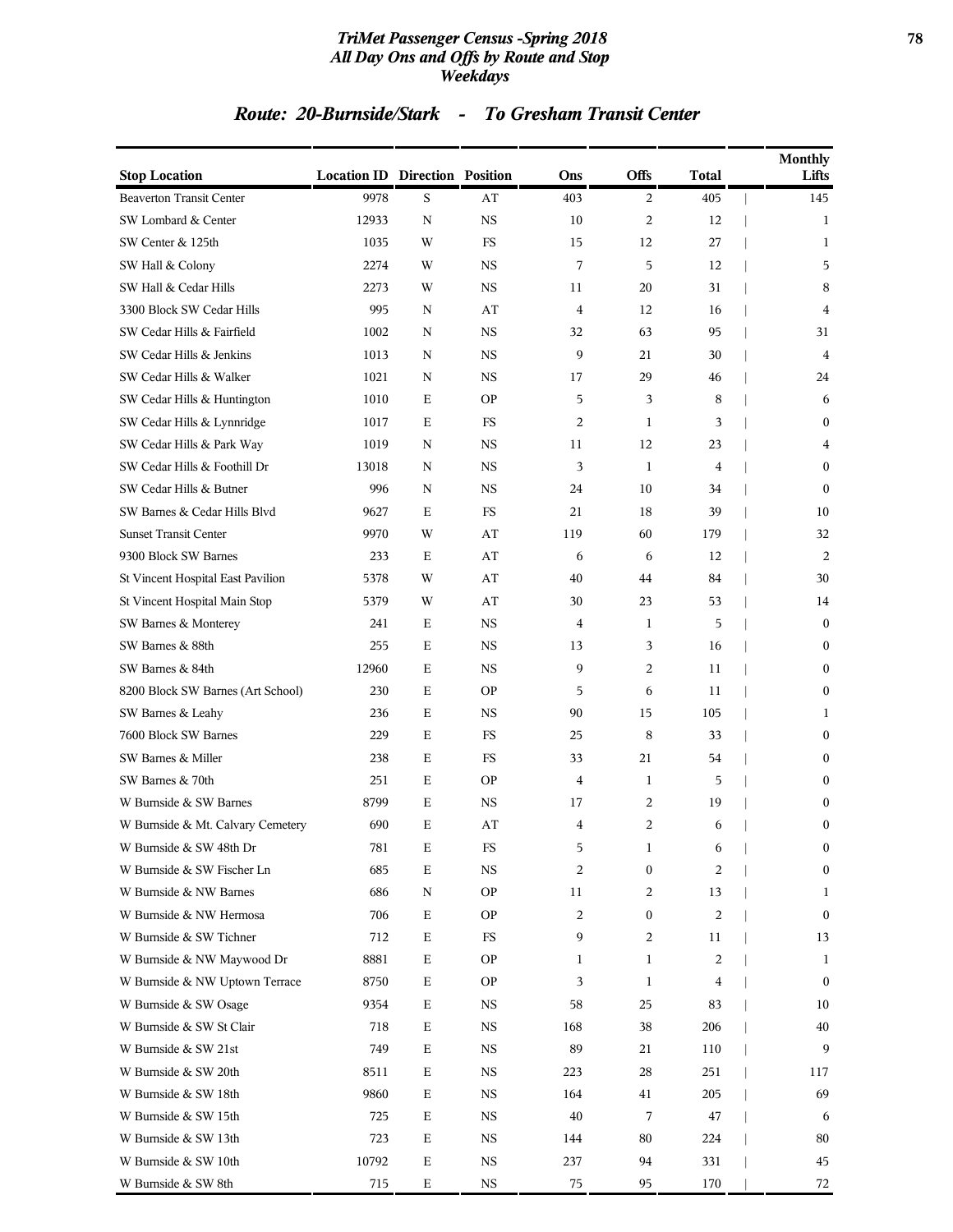### *TriMet Passenger Census -Spring 2018* **79** *All Day Ons and Offs by Route and Stop Weekdays*

### *Route: 20-Burnside/Stark - To Gresham Transit Center*

| <b>Stop Location</b>              | <b>Location ID Direction Position</b> |             |             | Ons            | Offs | <b>Total</b> | <b>Monthly</b><br>Lifts |
|-----------------------------------|---------------------------------------|-------------|-------------|----------------|------|--------------|-------------------------|
| W Burnside & SW 6th               | 792                                   | $\mathbf E$ | <b>NS</b>   | 357            | 338  | 695          | 168                     |
| W Burnside & SW 2nd               | 9526                                  | $\mathbf E$ | <b>NS</b>   | 178            | 125  | 303          | 108                     |
| E Burnside & NE Grand             | 704                                   | Ε           | <b>NS</b>   | 134            | 163  | 297          | 46                      |
| E Burnside & SE 8th               | 820                                   | Е           | <b>NS</b>   | 49             | 62   | 111          | 6                       |
| E Burnside & SE Sandy             | 13327                                 | Е           | FS          | 91             | 134  | 225          | 45                      |
| E Burnside & SE 16th              | 726                                   | Е           | FS          | 31             | 56   | 87           | 5                       |
| E Burnside & SE 20th              | 740                                   | Ε           | <b>NS</b>   | 59             | 102  | 161          | 25                      |
| E Burnside & SE 24th              | 759                                   | Е           | FS          | 52             | 86   | 138          | 5                       |
| E Burnside & SE 28th              | 763                                   | Е           | <b>NS</b>   | 96             | 158  | 254          | 18                      |
| E Burnside & SE 32nd              | 769                                   | Е           | <b>NS</b>   | 29             | 51   | 80           | 3                       |
| E Burnside & SE Floral            | 701                                   | Е           | <b>NS</b>   | $\overline{4}$ | 9    | 13           | 3                       |
| E Burnside & SE Laurelhurst       | 710                                   | Ε           | <b>NS</b>   | 1              | 8    | 9            | $\mathbf{0}$            |
| E Burnside & SE Cesar Chavez Blvd | 770                                   | Ε           | <b>NS</b>   | 89             | 109  | 198          | 30                      |
| E Burnside & SE 41st              | 774                                   | Ε           | <b>NS</b>   | 3              | 10   | 13           | $\mathbf{0}$            |
| E Burnside & SE 44th              | 776                                   | Е           | <b>NS</b>   | 5              | 11   | 16           | $\mathbf{0}$            |
| E Burnside & SE 47th              | 779                                   | Е           | FS          | 15             | 36   | 51           | 6                       |
| E Burnside & SE 52nd              | 786                                   | Ε           | FS          | 13             | 42   | 55           | 1                       |
| E Burnside & SE 55th              | 787                                   | Ε           | FS          | 25             | 45   | 70           | 9                       |
| E Burnside & SE 57th              | 12955                                 | Ε           | FS          | 2              | 14   | 16           | 3                       |
| E Burnside & SE 60th              | 793                                   | Ε           | <b>NS</b>   | 56             | 70   | 126          | 19                      |
| E Burnside & 63rd                 | 13155                                 | Е           | FS          | 5              | 17   | 22           | $\mathbf{0}$            |
| E Burnside & SE 67th              | 799                                   | Ε           | <b>OP</b>   | 4              | 15   | 19           | $\mathbf{0}$            |
| E Burnside & SE 69th              | 12761                                 | Ε           | FS          | 4              | 12   | 16           | 1                       |
| E Burnside & SE 72nd              | 806                                   | Е           | <b>NS</b>   | 5              | 15   | 20           | 1                       |
| E Burnside & SE 74th              | 808                                   | Ε           | NS          | 8              | 19   | 27           | 1                       |
| E Burnside & SE 79th              | 812                                   | $\mathbf E$ | <b>NS</b>   | 9              | 33   | 42           | 2                       |
| E Burnside & SE 82nd              | 813                                   | Ε           | <b>NS</b>   | 226            | 159  | 385          | 68                      |
| E Burnside & SE 87th              | 817                                   | Ε           | <b>NS</b>   | 8              | 25   | 33           | 6                       |
| 9100 Block E Burnside             | 696                                   | E           | <b>OP</b>   | 8              | 22   | 30           | 1                       |
| E Burnside & SE 94th              | 822                                   | E           | FS          | 9              | 14   | 23           | 6                       |
| E Burnside & SE 99th              | 12934                                 | E           | <b>NS</b>   | 17             | 20   | 37           | 4                       |
| SE 102nd & Burnside               | 6511                                  | S           | $_{\rm FS}$ | 168            | 89   | 257          | 77                      |
| SE 102nd & Pine                   | 6526                                  | S           | FS          | 13             | 27   | 40           | 2                       |
| SE Washington & 105th             | 6143                                  | Ε           | <b>OP</b>   | 174            | 68   | 242          | 55                      |
| SE Washington & 108th             | 6144                                  | Ε           | NS          | 33             | 24   | 57           | 8                       |
| SE Stark & 111th                  | 5416                                  | Ε           | NS          | 11             | 11   | 22           | 22                      |
| SE Stark & 113th                  | 5418                                  | Ε           | FS          | 5              | 17   | 22           | 1                       |
| SE Stark & 117th                  | 5421                                  | Ε           | NS          | 10             | 27   | 37           | 1                       |
| SE Stark & 119th                  | 5423                                  | Ε           | <b>NS</b>   | 8              | 28   | 36           | 19                      |
| SE Stark & 122nd                  | 5425                                  | Ε           | FS          | 156            | 126  | 282          | 66                      |
| 12600 Block SE Stark              | 12950                                 | Ε           | AT          | 19             | 48   | 67           | 11                      |
| SE Stark & 130th                  | 5431                                  | Ε           | $_{\rm FS}$ | 34             | 58   | 92           | 14                      |
| SE Stark & 133rd                  | 5432                                  | Ε           | <b>OP</b>   | 35             | 56   | 91           | 15                      |
| SE Stark & 139th                  | 5436                                  | ${\bf E}$   | FS          | 24             | 69   | 93           | 17                      |
| SE Stark & 143rd                  | 5439                                  | Ε           | <b>OP</b>   | 19             | 48   | 67           | 7                       |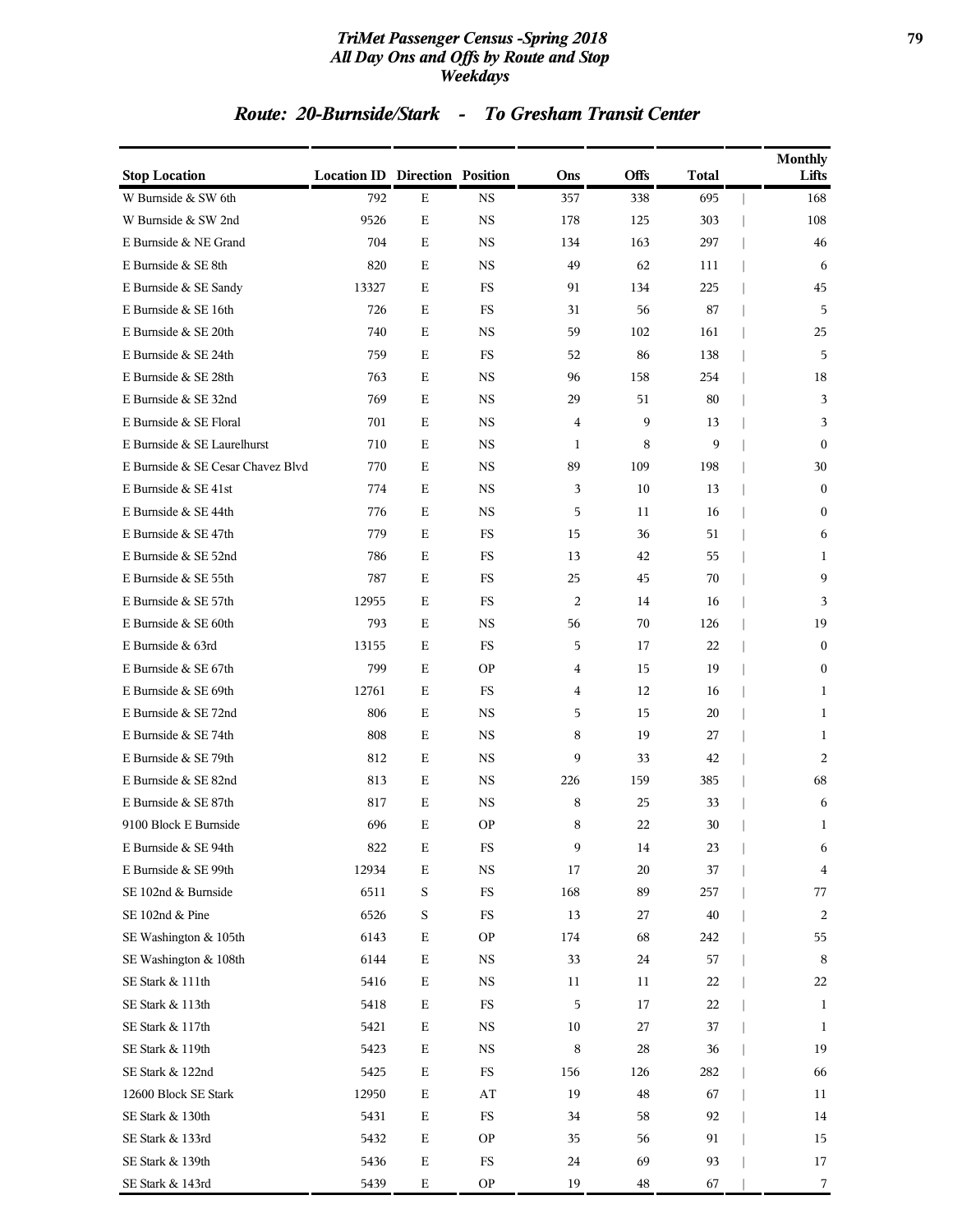### *TriMet Passenger Census -Spring 2018* **80** *All Day Ons and Offs by Route and Stop Weekdays*

### *Route: 20-Burnside/Stark - To Gresham Transit Center*

| <b>Stop Location</b>            | <b>Location ID Direction Position</b> |             |                        | Ons          | Offs | <b>Total</b> | Monthly<br>Lifts |
|---------------------------------|---------------------------------------|-------------|------------------------|--------------|------|--------------|------------------|
| SE Stark & 148th                | 5444                                  | $\mathbf E$ | FS                     | 50           | 66   | 116          | 18               |
| SE Stark & 151st                | 5445                                  | Е           | FS                     | 10           | 15   | 25           | 1                |
| SE Stark & 155th                | 5448                                  | Е           | FS                     | 8            | 30   | 38           | 13               |
| SE Stark & 160th                | 5452                                  | Е           | FS                     | 38           | 106  | 144          | 40               |
| SE Stark & 162nd                | 5454                                  | Ε           | FS                     | 75           | 72   | 147          | 80               |
| SE Stark & 166th Pl             | 5458                                  | Е           | <b>NS</b>              | 17           | 18   | 35           | 8                |
| SE Stark & 169th                | 12954                                 | Ε           | FS                     | 13           | 30   | 43           | 15               |
| SE Stark & 174th                | 5461                                  | Е           | <b>NS</b>              | 22           | 45   | 67           | 6                |
| SE Stark & 176th Pl             | 5463                                  | Е           | <b>NS</b>              | 5            | 15   | 20           | 2                |
| SE Stark & 179th                | 5465                                  | Ε           | NS                     | 19           | 40   | 59           | 21               |
| SE Stark & 182nd                | 5467                                  | Е           | <b>NS</b>              | 61           | 94   | 155          | 24               |
| SE Stark & 185th                | 5468                                  | Ε           | FS                     | 18           | 20   | 38           | 7                |
| SE Stark & 187th                | 12398                                 | Ε           | FS                     | 112          | 55   | 167          | 48               |
| SE Stark & 192nd                | 5471                                  | Ε           | <b>OP</b>              | 18           | 20   | 38           | 15               |
| SE Stark & 196th                | 5475                                  | Ε           | <b>OP</b>              | 19           | 25   | 44           | 7                |
| SE Stark & 199th                | 5477                                  | Ε           | NS                     | 11           | 13   | 24           | 9                |
| SE Stark & 202nd                | 5478                                  | Ε           | FS                     | 28           | 29   | 57           | 26               |
| SE Stark & 205th                | 5480                                  | Е           | FS                     | 13           | 17   | 30           | 10               |
| 21000 Block SE Stark            | 5392                                  | Е           | <b>NS</b>              | 5            | 16   | 21           | 7                |
| SE Stark & 214th                | 12953                                 | Ε           | <b>OP</b>              | 8            | 16   | 24           | 5                |
| SE Stark & 217th                | 5487                                  | Е           | NS                     | 13           | 21   | 34           | 7                |
| SE Stark & 220th                | 5489                                  | Ε           | <b>OP</b>              | 5            | 14   | 19           | 1                |
| SE Stark & 223rd                | 5491                                  | Е           | FS                     | 59           | 61   | 120          | 23               |
| SE Stark & NE Kelly             | 5404                                  | Е           | <b>NS</b>              | 4            | 4    | 8            | 6                |
| SE Stark & NE Cleveland         | 5494                                  | Ε           | NS                     | 10           | 16   | 26           | 10               |
| SE Stark & 238th                | 12961                                 | Е           | FS                     | 11           | 30   | 41           | 23               |
| SE Stark & NE 242nd             | 5495                                  | Ε           | FS                     | 44           | 102  | 146          | 59               |
| SE Stark & Medical Center       | 5410                                  | Ε           | <b>NS</b>              | 31           | 41   | 72           | 54               |
| SE Stark & NE Hale              | 5397                                  | E           | <b>NS</b>              | 14           | 84   | 98           | 22               |
| NE Kane & SE Stark              | 13031                                 | S           | FS                     | 47           | 93   | 140          | 31               |
| NE Kane & 29th (MHCC)           | 10878                                 | S           | $_{\rm FS}$            | 79           | 121  | 200          | 6                |
| NE Kane & 23rd                  | 3104                                  | S           | $_{\rm FS}$            | 22           | 24   | 46           | 1                |
| NE Kane & 18th Ct               | 3099                                  | S           | $_{\rm NS}$            | 20           | 21   | 41           | 27               |
| NE Kane & 15th                  | 12952                                 | $\mathbf S$ | <b>OP</b>              | 16           | 20   | 36           | 2                |
| NE Kane & Division              | 3093                                  | $\mathbf S$ | NS                     | 41           | 47   | 88           | 61               |
| NE Division & Village Squire Ct | 1356                                  | W           | $_{\rm NS}$            | 13           | 11   | 24           | 4                |
| NE Division & Fleming           | 1336                                  | W           | <b>OP</b>              | 4            | 6    | 10           | 1                |
| NE Division & Francis           | 1338                                  | W           | <b>OP</b>              | 6            | 12   | 18           | 14               |
| NE Division & Hogan Pl          | 1317                                  | W           | $_{\rm FS}$            | 24           | 43   | 67           | 33               |
| NE Division & Burnside          | 1325                                  | W           | $_{\rm FS}$            | 8            | 13   | 21           | 8                |
| NE Division & Cleveland         | 1327                                  | W           | $_{\rm FS}$            | 2            | 9    | 11           | 7                |
| NE Division & Kelly             | 1340                                  | W           | $_{\rm NS}$            | $\mathbf{1}$ | 20   | 21           | 6                |
| NE Hood & 9th                   | 2798                                  | S           | <b>OP</b>              | 0            | 12   | 12           | 3                |
| Gresham Transit Center          | 2253                                  | $\mathbf E$ | $\mathbf{A}\mathbf{T}$ | 0            | 372  | 372          | 2                |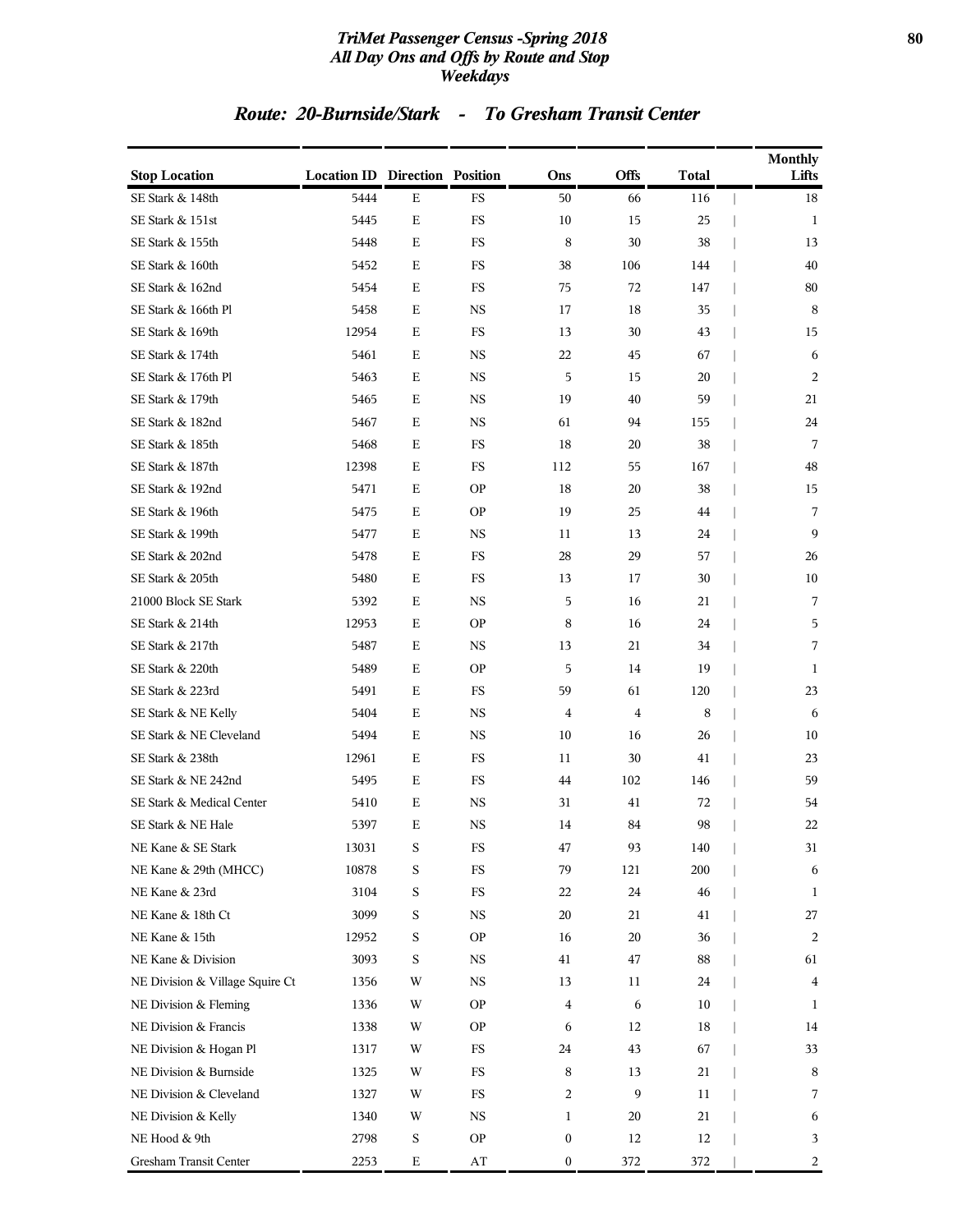### *TriMet Passenger Census -Spring 2018* **81** *All Day Ons and Offs by Route and Stop Weekdays*

# *Route: 21-Sandy Blvd/223rd - To Parkrose/Sumner Transit Center*

| <b>Stop Location</b>                 | <b>Location ID Direction Position</b> |             |               | Ons                     | <b>Offs</b>      | <b>Total</b>   | <b>Monthly</b><br>Lifts |
|--------------------------------------|---------------------------------------|-------------|---------------|-------------------------|------------------|----------------|-------------------------|
| Gresham Transit Center               | 2253                                  | $\mathbf E$ | AT            | 207                     | $\mathbf{1}$     | 208            | 41                      |
| 300 Block NE Division                | 10602                                 | W           | AT            | 9                       | $\mathbf{1}$     | 10             | 1                       |
| NW Division & Miller                 | 1342                                  | W           | FS            | 5                       | $\mathbf{1}$     | 6              | $\boldsymbol{0}$        |
| NW Eastman & Division                | 1572                                  | N           | FS            | 94                      | 4                | 98             | 21                      |
| NW Eastman & Burnside                | 10821                                 | N           | FS            | 20                      | 7                | 27             | 14                      |
| SE 223rd & Salmon                    | 7150                                  | N           | <b>NS</b>     | 3                       | 4                | 7              | $\boldsymbol{0}$        |
| SE 223rd & Yamhill                   | 7153                                  | N           | <b>OP</b>     | 2                       | 3                | 5              | $\boldsymbol{0}$        |
| 600 Block SE 223rd                   | 10007                                 | N           | AT            | 5                       | 7                | 12             | 3                       |
| SE 223rd & Stark                     | 7152                                  | N           | FS            | 80                      | 8                | 88             | 8                       |
| SE 223rd & Ankeny                    | 7145                                  | N           | <b>OP</b>     | 1                       | $\boldsymbol{0}$ | 1              | $\mathbf{0}$            |
| NE 223rd & Glisan                    | 9766                                  | N           | <b>NS</b>     | 4                       | 25               | 29             | 10                      |
| NE 223rd & Park Lane                 | 9772                                  | Ν           | $_{\rm FS}$   | 16                      | 30               | 46             | 20                      |
| 1400 Block NE 223rd                  | 9773                                  | N           | AT            | 3                       | 7                | 10             | $\bf{0}$                |
| NE Halsey & Fairview/223rd           | 2341                                  | Ε           | FS            | 15                      | 38               | 53             | 4                       |
| NE Halsey & 227th                    | 2416                                  | Ε           | <b>OP</b>     | 9                       | 24               | 33             | 11                      |
| NE Halsey & 230th Ct                 | 2418                                  | Ε           | <b>NS</b>     | 11                      | 16               | 27             | 1                       |
| 23300 Block NE Halsey                | 2330                                  | Ε           | AT            | 7                       | 8                | 15             | 4                       |
| NE 238th & Halsey                    | 13594                                 | N           | FS            | 15                      | 23               | 38             | 4                       |
| 23500 Block NE Sandy                 | 13090                                 | W           | AT            | 60                      | 92               | 152            | 37                      |
| 22800 Block NE Sandy                 | 13092                                 | W           | AT            | 1                       | 6                | 7              | $\bf{0}$                |
| NE Sandy & 223rd                     | 9776                                  | W           | FS            | 9                       | 11               | 20             | $\bf{0}$                |
| NE Sandy & Arborcrest Dr             | 11772                                 | W           | $_{\rm FS}$   | 6                       | 8                | 14             | $\boldsymbol{0}$        |
| 21100 Block NE Sandy                 | 9722                                  | W           | <b>OP</b>     | 5                       | 4                | 9              | 1                       |
| NE Sandy & 206th Pl                  | 9723                                  | W           | FS            | 27                      | 31               | 58             | 8                       |
| NE Sandy & 201st                     | 9724                                  | W           | <b>NS</b>     | 16                      | 24               | 40             | 23                      |
| 19000 Block NE Sandy (East Entrance) | 9725                                  | W           | <b>OP</b>     | 3                       | 1                | 4              | $\boldsymbol{0}$        |
| 19000 Block NE Sandy                 | 9853                                  | W           | <b>OP</b>     | 5                       | $\mathbf{1}$     | 6              | $\boldsymbol{0}$        |
| 18600 Block NE Sandy                 | 9726                                  | W           | $_{\rm NS}$   | 1                       | $\mathbf{1}$     | $\overline{c}$ | $\boldsymbol{0}$        |
| NE Sandy & 185th Dr                  | 10874                                 | W           | FS            | 8                       | 11               | 19             | 1                       |
| NE Sandy & Airport Way/181st         | 10318                                 | W           | $_{\rm FS}$   | 41                      | 20               | 61             | 1                       |
| 17600 Block NE Sandy                 | 10194                                 | W           | $\bf AT$      | 20                      | 7                | 27             | $\boldsymbol{0}$        |
| NE Sandy & 172nd Pl                  | 11815                                 | W           | ${\rm FS}$    | 6                       | 6                | 12             | $\boldsymbol{0}$        |
| NE Sandy & 165th                     | 8584                                  | W           | $_{\rm FS}$   | 7                       | $\overline{4}$   | 11             | $\boldsymbol{0}$        |
| NE Sandy & 162nd                     | 8585                                  | W           | <b>OP</b>     | 25                      | 13               | 38             | 10                      |
| NE Sandy & 158th                     | 11072                                 | W           | $_{\rm NS}$   | 42                      | 15               | 57             | $\overline{c}$          |
| NE Sandy & 154th                     | 10453                                 | W           | $_{\rm FS}$   | 13                      | 4                | 17             | 1                       |
| NE Sandy & 152nd                     | 8587                                  | W           | <b>OP</b>     | 12                      | 4                | 16             | $\boldsymbol{0}$        |
| NE Sandy & 148th                     | 10822                                 | W           | $_{\rm NS}$   | 18                      | 7                | 25             | 3                       |
| 14300 Block NE Sandy                 | 10824                                 | W           | $\mathbf{OP}$ | $\overline{\mathbf{c}}$ | 2                | 4              | 7                       |
| NE Sandy & 138th                     | 10823                                 | W           | $_{\rm NS}$   | 68                      | 23               | 91             | 12                      |
| NE Sandy & 133rd                     | 10825                                 | W           | <b>OP</b>     | 9                       | 4                | 13             | $\boldsymbol{0}$        |
| NE Sandy & 131st Pl                  | 10826                                 | W           | $_{\rm FS}$   | 12                      | 5                | 17             | $\mathbf{1}$            |
| NE Sandy & 125th Pl                  | 10827                                 | W           | <b>OP</b>     | 14                      | 16               | 30             | $\overline{c}$          |
| NE Sandy & 118th                     | 10828                                 | W           | $_{\rm FS}$   | 8                       | 12               | 20             | $\mathbf{1}$            |
| NE Sandy & 115th                     | 10829                                 | W           | <b>OP</b>     | 11                      | 3                | 14             | 5                       |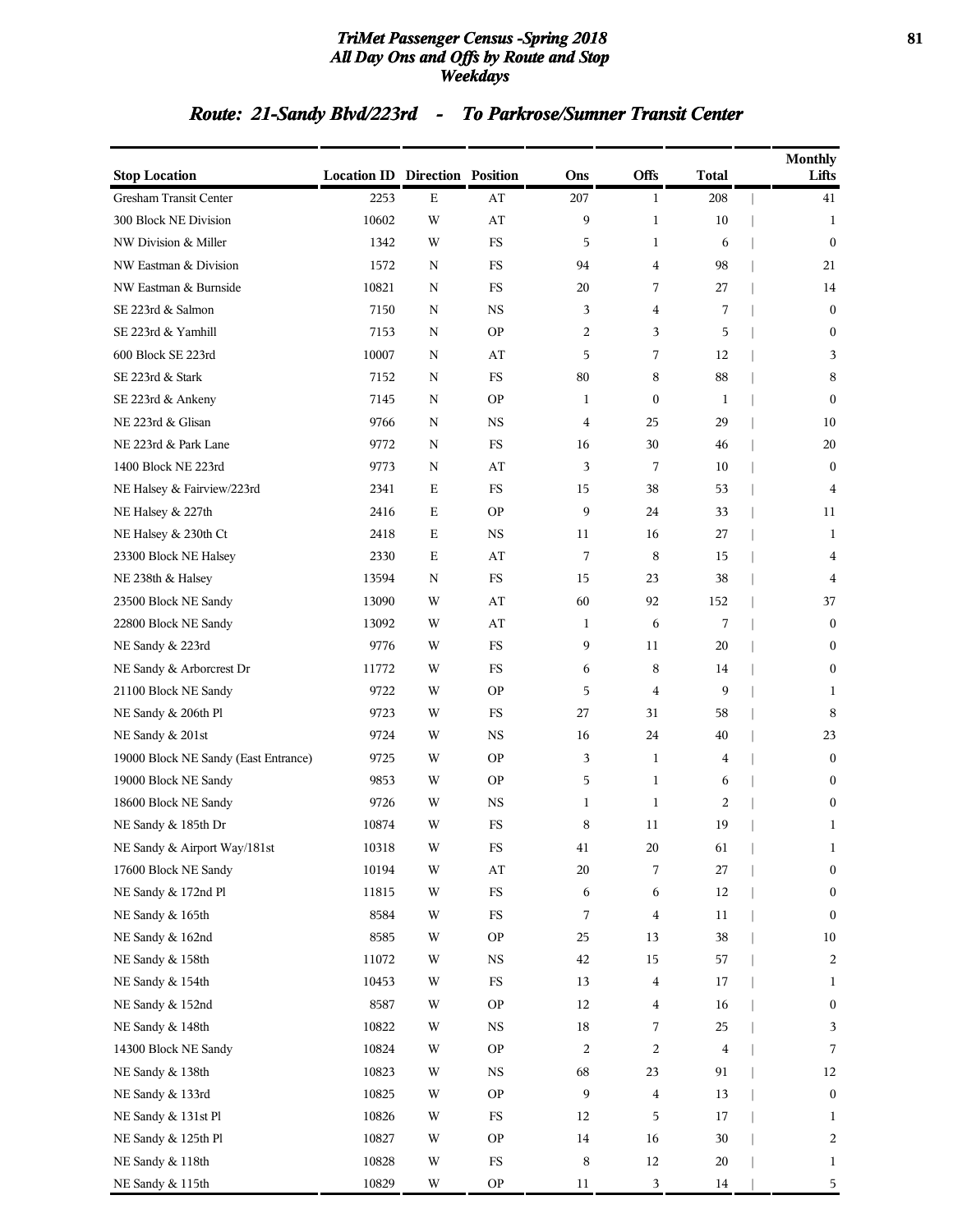### *TriMet Passenger Census -Spring 2018* **82** *All Day Ons and Offs by Route and Stop Weekdays*

# *Route: 21-Sandy Blvd/223rd - To Parkrose/Sumner Transit Center*

| <b>Stop Location</b>               | <b>Location ID Direction Position</b> |   |           | Ons      | Offs | Total | <b>Monthly</b><br>Lifts |
|------------------------------------|---------------------------------------|---|-----------|----------|------|-------|-------------------------|
| NE Sandy & 112th                   | 10830                                 | W | <b>NS</b> | 17       | 6    | 23    |                         |
| NE Sandy & 109th                   | 10831                                 | W | FS        | 6        |      | 13    | $\mathbf{0}$            |
| NE Sandy & 107th                   | 10832                                 | W | <b>OP</b> | 10       | 13   | 23    | 10                      |
| NE Sandy & 104th                   | 13591                                 | W | <b>OP</b> | 16       | 18   | 34    | 4                       |
| NE Sandy & Parkrose Transit Center | 5050                                  | W | AT        | $\Omega$ | 345  | 345   |                         |
| Parkrose/Sumner Transit Center     | 10854                                 | E | AT        | $\theta$ | 21   | 21    | $\Omega$                |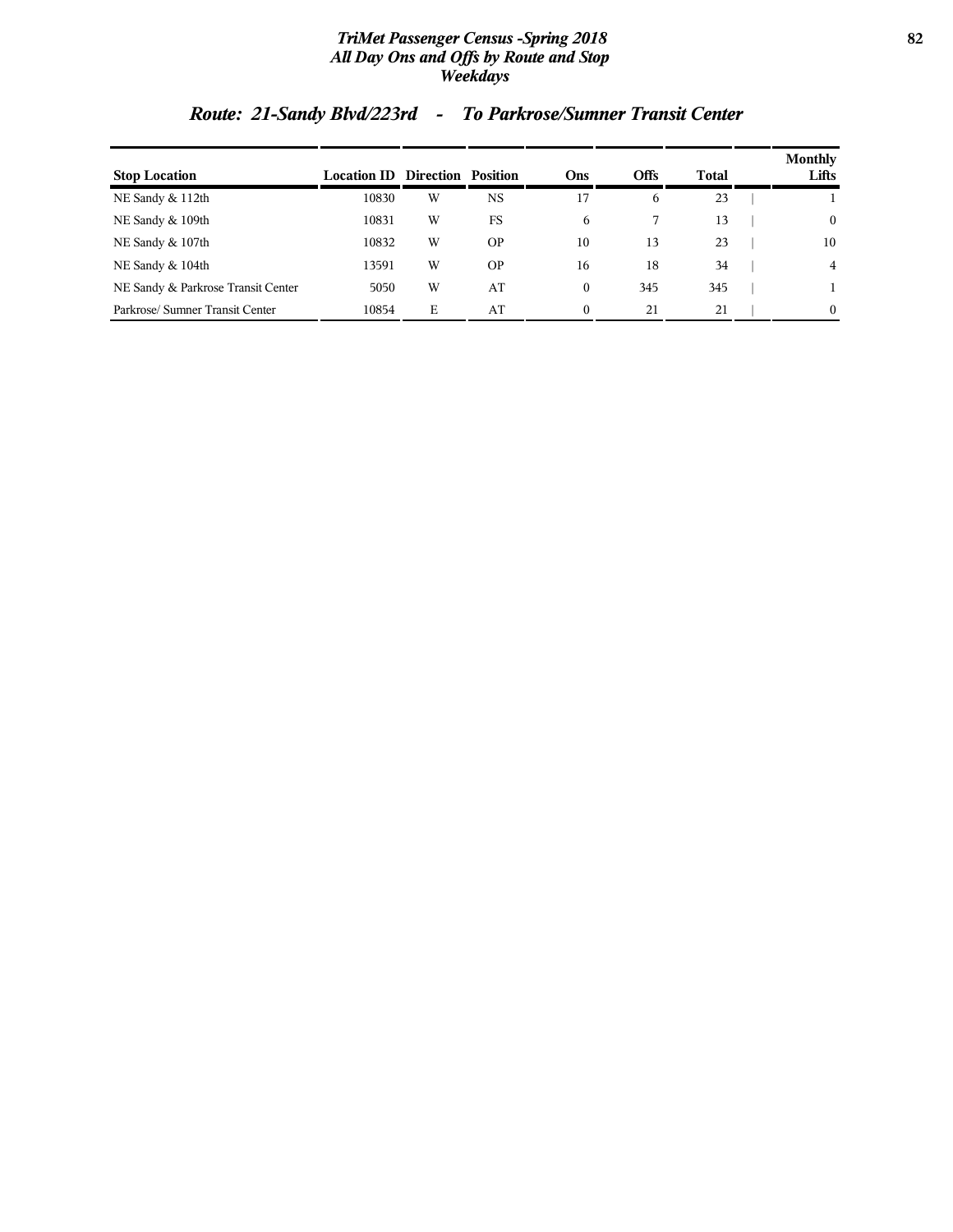### *TriMet Passenger Census -Spring 2018* **83** *All Day Ons and Offs by Route and Stop Weekdays*

# *Route: 21-Sandy Blvd/223rd - To Gresham Transit Center*

| <b>Stop Location</b>                 | <b>Location ID Direction Position</b> |             |                        | Ons | <b>Offs</b>             | <b>Total</b>   | <b>Monthly</b><br>Lifts |
|--------------------------------------|---------------------------------------|-------------|------------------------|-----|-------------------------|----------------|-------------------------|
| Parkrose/ Sumner Transit Center      | 10854                                 | ${\bf E}$   | $\mathbf{A}\mathbf{T}$ | 377 | 24                      | 401            | 45                      |
| NE Sandy & 102nd                     | 10715                                 | $\mathbf E$ | <b>NS</b>              | 24  | 12                      | 36             | 5                       |
| NE Sandy & 105th                     | 10779                                 | $\mathbf E$ | $_{\rm NS}$            | 12  | 17                      | 29             | $\overline{2}$          |
| NE Sandy & 107th                     | 10780                                 | Е           | <b>NS</b>              | 13  | 14                      | 27             | 6                       |
| NE Sandy & 109th                     | 10781                                 | $\mathbf E$ | <b>NS</b>              | 6   | 6                       | 12             | 1                       |
| NE Sandy & 112th                     | 10782                                 | $\mathbf E$ | <b>NS</b>              | 8   | 14                      | 22             | 3                       |
| NE Sandy & 115th                     | 10783                                 | $\mathbf E$ | <b>NS</b>              | 5   | 13                      | 18             | 5                       |
| NE Sandy & 118th                     | 10784                                 | $\mathbf E$ | ${\rm FS}$             | 14  | 10                      | 24             | $\boldsymbol{0}$        |
| NE Sandy & 125th Pl                  | 10785                                 | $\mathbf E$ | <b>NS</b>              | 20  | 19                      | 39             | 2                       |
| NE Sandy & 131st Pl                  | 10786                                 | $\mathbf E$ | <b>NS</b>              | 8   | 12                      | 20             | $\boldsymbol{0}$        |
| NE Sandy & 133rd                     | 10787                                 | $\mathbf E$ | FS                     | 8   | 19                      | 27             | 11                      |
| NE Sandy & 138th                     | 10788                                 | $\mathbf E$ | $_{\rm FS}$            | 21  | 59                      | 80             | $\overline{7}$          |
| 14300 Block NE Sandy                 | 10789                                 | $\mathbf E$ | AT                     | 3   | $\overline{c}$          | 5              | 7                       |
| NE Sandy & 148th                     | 10790                                 | $\mathbf E$ | <b>NS</b>              | 6   | 17                      | 23             | 2                       |
| NE Sandy & 152nd                     | 8569                                  | $\mathbf E$ | $_{\rm FS}$            | 5   | 12                      | 17             | 1                       |
| NE Sandy & 154th                     | 10309                                 | $\mathbf E$ | <b>NS</b>              | 4   | 12                      | 16             | 1                       |
| NE Sandy & 158th                     | 8570                                  | $\mathbf E$ | <b>NS</b>              | 17  | 38                      | 55             | $\boldsymbol{0}$        |
| NE Sandy & 162nd                     | 8571                                  | $\mathbf E$ | $_{\rm NS}$            | 16  | 33                      | 49             | 27                      |
| NE Sandy & 165th                     | 8572                                  | $\mathbf E$ | FS                     | 5   | 8                       | 13             | $\boldsymbol{0}$        |
| NE Sandy & 172nd Pl                  | 11816                                 | $\mathbf E$ | <b>NS</b>              | 7   | 7                       | 14             | 1                       |
| 17600 Block NE Sandy                 | 9095                                  | $\mathbf E$ | AT                     | 12  | 24                      | 36             | $\boldsymbol{0}$        |
| NE Sandy & 181st/Airport Way         | 10315                                 | $\mathbf E$ | $_{\rm FS}$            | 24  | 34                      | 58             | 2                       |
| NE Sandy & 185th Dr                  | 10569                                 | $\mathbf E$ | $_{\rm NS}$            | 7   | 11                      | 18             | $\boldsymbol{0}$        |
| 18600 Block NE Sandy                 | 9715                                  | $\mathbf E$ | FS                     | 2   | 3                       | 5              | $\boldsymbol{0}$        |
| 19000 Block NE Sandy                 | 9811                                  | $\mathbf E$ | AT                     | 2   | 5                       | 7              | $\boldsymbol{0}$        |
| 19000 Block NE Sandy (East Entrance) | 9716                                  | $\mathbf E$ | <b>NS</b>              | 2   | 2                       | 4              | $\boldsymbol{0}$        |
| NE Sandy & 201st                     | 9718                                  | $\mathbf E$ | $_{\rm FS}$            | 26  | 19                      | 45             | 11                      |
| NE Sandy & 205th                     | 9719                                  | $\mathbf E$ | <b>FS</b>              | 35  | 25                      | 60             | 9                       |
| 21100 Block NE Sandy                 | 9717                                  | Е           | AT                     | 3   | $\overline{\mathbf{4}}$ | 7              | 1                       |
| NE Sandy & Blossom Hill              | 11773                                 | Е           | FS                     | 7   | 3                       | 10             | $\bf{0}$                |
| NE Sandy & 223rd                     | 9775                                  | Е           | $_{\rm FS}$            | 6   | 12                      | 18             | $\bf{0}$                |
| 22800 Block NE Sandy                 | 13086                                 | $\mathbf E$ | AT                     | 1   | 1                       | $\overline{c}$ | $\bf{0}$                |
| 23500 Block NE Sandy                 | 13088                                 | $\mathbf E$ | AT                     | 93  | 70                      | 163            | 40                      |
| NE Halsey & 238th                    | 2420                                  | W           | $_{\rm FS}$            | 36  | 36                      | 72             | 9                       |
| 23300 Block NE Halsey                | 2331                                  | W           | AT                     | 8   | 7                       | 15             | 4                       |
| NE Halsey & 230th Ct                 | 2419                                  | W           | <b>OP</b>              | 22  | 11                      | 33             | 4                       |
| NE Halsey & Wood Village             | 13809                                 | W           | FS                     | 34  | 12                      | 46             | 14                      |
| NE 223rd & Arata                     | 13089                                 | S           | <b>OP</b>              | 34  | 9                       | 43             | 6                       |
| NE 223rd & Park Lane                 | 9767                                  | $\mathbf S$ | FS                     | 34  | 17                      | 51             | 14                      |
| NE 223rd & Glisan                    | 9636                                  | $\mathbf S$ | $_{\rm FS}$            | 22  | 5                       | 27             | 8                       |
| SE 223rd & Ankeny                    | 7146                                  | S           | $_{\rm FS}$            | 2   | $\overline{c}$          | 4              | $\bf{0}$                |
| SE 223rd & Oak                       | 7149                                  | $\mathbf S$ | NS                     | 5   | 30                      | 35             | 8                       |
| SE 223rd & Stark                     | 10006                                 | S           | FS                     | 12  | 59                      | 71             | 7                       |
| SE 223rd & Yamhill                   | 7154                                  | $\mathbf S$ | $_{\rm NS}$            | 4   | 3                       | 7              | 1                       |
| SE 223rd & Salmon                    | 7151                                  | $\mathbf S$ | <b>OP</b>              | 2   | 2                       | 4              | $\boldsymbol{0}$        |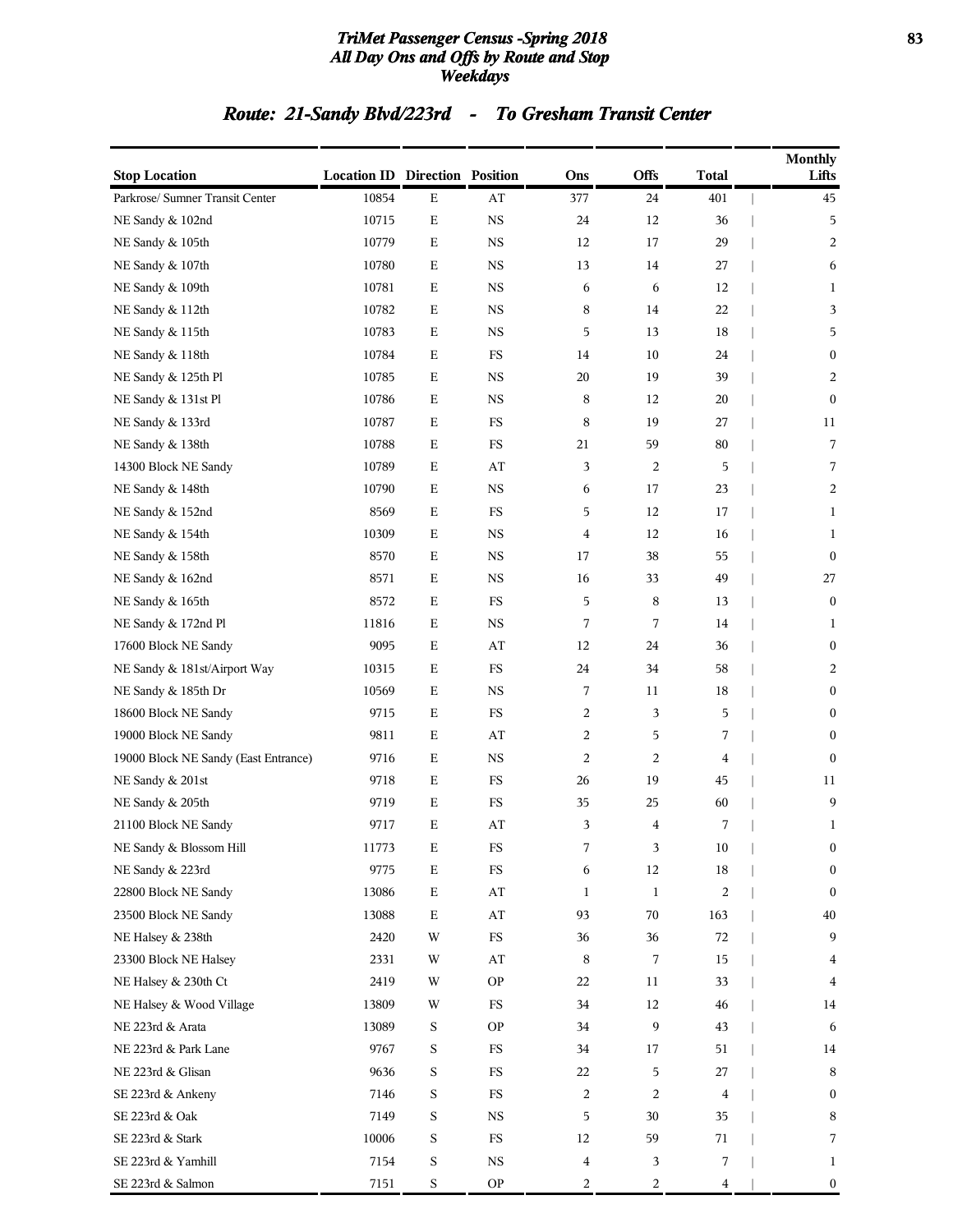### *TriMet Passenger Census -Spring 2018* **84** *All Day Ons and Offs by Route and Stop Weekdays*

| <b>Stop Location</b>          | <b>Location ID Direction Position</b> |   |           | <b>Ons</b>                    | <b>Offs</b> | Total | <b>Monthly</b><br>Lifts |
|-------------------------------|---------------------------------------|---|-----------|-------------------------------|-------------|-------|-------------------------|
| SE 223rd & NW 20th            | 1576                                  | S | <b>NS</b> |                               | 9           | 10    | 6                       |
| 1500 Block NW Eastman         | 1571                                  | S | AT        | 4                             | 14          | 18    | $\overline{4}$          |
| 1300 Block NW Eastman         | 1579                                  | S | AT        | $\mathfrak{D}_{\mathfrak{p}}$ | 104         | 106   | 26                      |
| NW Division & Eastman Parkway | 1331                                  | Е | FS        | 3                             | 33          | 36    | 12                      |
| NE Division & Main            | 1348                                  | Е | FS        | 2                             | 19          | 21    | $\overline{4}$          |
| Gresham Transit Center        | 2253                                  | Е | AT        | $\Omega$                      | 138         | 138   | $\theta$                |

# *Route: 21-Sandy Blvd/223rd - To Gresham Transit Center*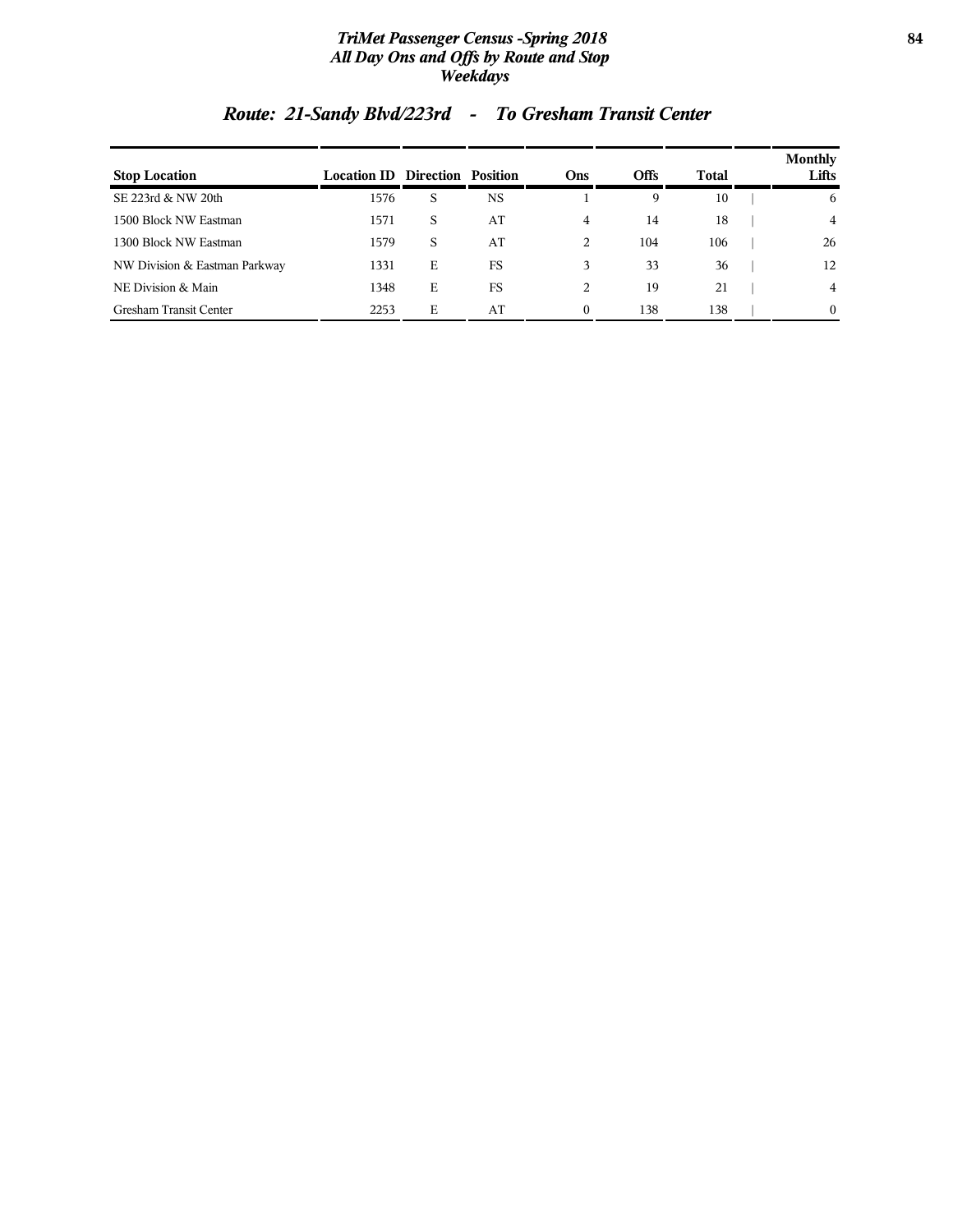### *TriMet Passenger Census -Spring 2018* **85** *All Day Ons and Offs by Route and Stop Weekdays*

### *Route: 22-Parkrose - To Parkrose*

| <b>Stop Location</b>               | <b>Location ID Direction Position</b> |             |           | Ons              | Offs           | <b>Total</b>   | <b>Monthly</b><br>Lifts |
|------------------------------------|---------------------------------------|-------------|-----------|------------------|----------------|----------------|-------------------------|
| Gateway Transit Center             | 10862                                 | S           | AT        | 172              | 2              | 174            | 28                      |
| 10000 Block NE Pacific St          | 4287                                  | $\mathbf E$ | AT        | 32               | $\mathbf{1}$   | 33             | 30                      |
| 1200 Block NE 102nd                | 6522                                  | N           | <b>OP</b> | 23               | $\overline{4}$ | 27             | 7                       |
| NE 102nd & Weidler                 | 6531                                  | N           | <b>NS</b> | 21               | 6              | 27             | 5                       |
| NE 102nd & Hancock                 | 6518                                  | N           | <b>NS</b> | 5                | $\overline{4}$ | 9              | 1                       |
| NE 102nd & Tillamook               | 6530                                  | N           | <b>NS</b> | 1                | $\overline{4}$ | 5              | 4                       |
| NE 102nd & Brazee                  | 6508                                  | N           | <b>NS</b> | 2                | 6              | 8              | $\mathbf{0}$            |
| NE 102nd & Knott                   | 8149                                  | N           | <b>NS</b> | 1                | $\overline{4}$ | 5              | $\Omega$                |
| NE 102nd & Morris Ct               | 6521                                  | N           | FS        | 1                | 12             | 13             | $\mathbf{0}$            |
| NE 102nd & Fremont                 | 6514                                  | N           | <b>NS</b> | 2                | 12             | 14             | 5                       |
| NE 102nd & Beech                   | 6506                                  | N           | <b>FS</b> | $\mathbf{0}$     | $\overline{4}$ | 4              | $\Omega$                |
| NE 102nd & Shaver                  | 6528                                  | N           | <b>NS</b> | 1                | 7              | 8              | 2                       |
| NE Shaver & 105th                  | 5226                                  | $\mathbf E$ | <b>NS</b> | 1                | 9              | 10             | 3                       |
| NE Shaver & 109th                  | 5228                                  | E           | <b>NS</b> | 2                | 8              | 10             | 4                       |
| NE Shaver & 112th                  | 5230                                  | E           | <b>NS</b> | $\mathbf{1}$     | 5              | 6              | 1                       |
| NE Shaver & 114th                  | 5232                                  | E           | <b>NS</b> | $\mathbf{0}$     | 5              | 5              | $\mathbf{0}$            |
| NE Shaver & Parkrose Middle School | 8471                                  | E           | AT        | 3                | 29             | 32             | 1                       |
| NE Shaver & 122nd                  | 5234                                  | $\mathbf E$ | <b>NS</b> | 11               | 12             | 23             | 9                       |
| NE 125th Pl & Shaver               | 6683                                  | N           | <b>FS</b> | $\mathbf{1}$     | 3              | 4              | $\Omega$                |
| NE 125th Pl & Riverwood 40         | 6682                                  | E           | <b>NS</b> | 1                | 9              | 10             | $\Omega$                |
| 12600 Block NE Prescott Dr         | 4772                                  | $\mathbf E$ | <b>OP</b> | $\mathbf{1}$     | 9              | 10             | $\mathbf{0}$            |
| NE Prescott Dr & 129th Pl          | 4774                                  | E           | <b>NS</b> | 3                | 10             | 13             | $\Omega$                |
| NE Prescott Dr & 131st Pl          | 4776                                  | E           | <b>NS</b> | 1                | 11             | 12             | 2                       |
| NE Prescott Dr & 133rd             | 4779                                  | Ε           | <b>NS</b> | 2                | 17             | 19             | 8                       |
| NE 133rd & Shaver                  | 6719                                  | S           | <b>NS</b> | 1                | 1              | $\overline{2}$ | $\mathbf{0}$            |
| NE Shaver & 135th                  | 5223                                  | E           | <b>OP</b> | 3                | 8              | 11             | 2                       |
| NE Shaver & 141st                  | 10454                                 | E           | <b>NS</b> | 5                | 17             | 22             | 1                       |
| NE 141st & Failing                 | 6748                                  | S           | <b>FS</b> | $\boldsymbol{0}$ | 3              | 3              | $\boldsymbol{0}$        |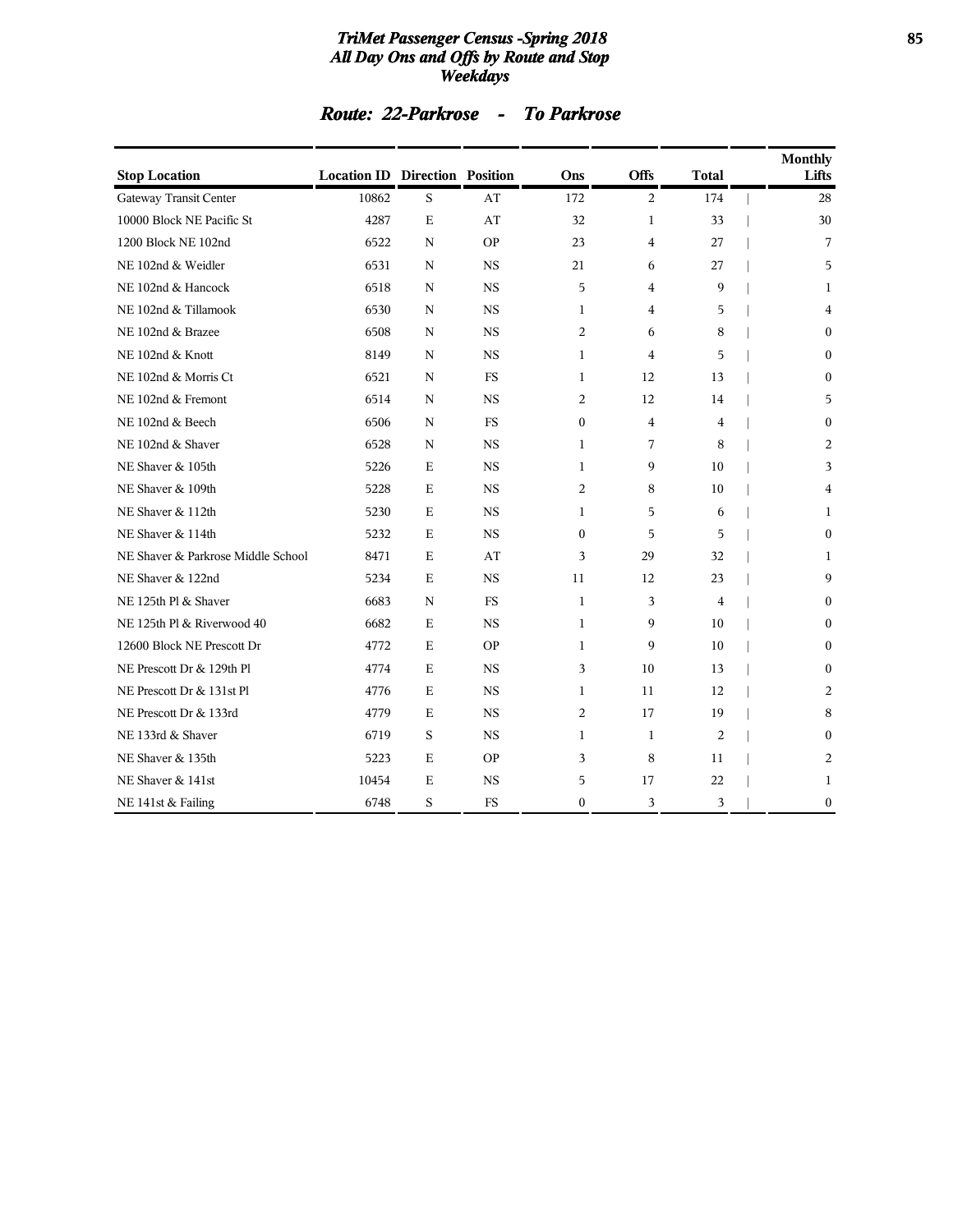### *TriMet Passenger Census -Spring 2018* **86** *All Day Ons and Offs by Route and Stop Weekdays*

# *Route: 22-Parkrose - To Gateway Transit Center*

| <b>Stop Location</b>            | <b>Location ID Direction Position</b> |             |             | Ons              | <b>Offs</b>      | <b>Total</b> | <b>Monthly</b><br>Lifts |
|---------------------------------|---------------------------------------|-------------|-------------|------------------|------------------|--------------|-------------------------|
| NE 141st & Failing              | 6748                                  | S           | <b>FS</b>   | 5                | $\mathbf{0}$     | 5            | 2                       |
| NE 141st & Beech                | 6747                                  | S           | <b>FS</b>   | 2                | 7                | 9            | 1                       |
| NE 141st & Fremont              | 6749                                  | S           | <b>NS</b>   | 3                | $\overline{4}$   | 7            | $\boldsymbol{0}$        |
| NE Fremont & 138th              | 1853                                  | W           | FS          | $\boldsymbol{0}$ | 1                | 1            | $\boldsymbol{0}$        |
| NE 135th & Fremont              | 6720                                  | S           | <b>FS</b>   | 2                | 4                | 6            | $\mathbf{0}$            |
| NE 135th & Rose Parkway         | 6722                                  | S           | <b>NS</b>   | 3                | 4                | 7            | $\mathbf{0}$            |
| 13600 Block NE Rose Parkway     | 4955                                  | Ε           | AT          | 1                | 2                | 3            | $\boldsymbol{0}$        |
| NE Rose Parkway & 141st         | 4958                                  | E           | <b>NS</b>   | 2                | 1                | 3            | $\boldsymbol{0}$        |
| NE Rose Parkway & 143rd         | 4960                                  | E           | <b>OP</b>   | 1                | 4                | 5            | 1                       |
| NE 143rd & Fremont Ct           | 6755                                  | N           | <b>NS</b>   | $\mathbf{1}$     | 1                | 2            | $\mathbf{0}$            |
| NE Fremont Ct & 145th           | 1919                                  | E           | <b>NS</b>   | 4                | 3                | 7            | 43                      |
| NE 145th & Fremont              | 6765                                  | N           | <b>NS</b>   | 3                | 3                | 6            | 3                       |
| NE 141st & Milton Ct            | 6750                                  | N           | <b>FS</b>   | 4                | $\mathbf{0}$     | 4            | $\boldsymbol{0}$        |
| NE 141st & Failing              | 6746                                  | N           | NS          | 6                | 1                | 7            | 1                       |
| NE Shaver & 138th               | 5238                                  | W           | <b>FS</b>   | 8                | $\boldsymbol{0}$ | 8            | $\mathbf{0}$            |
| NE Shaver & 135th               | 5237                                  | W           | <b>FS</b>   | 5                | $\mathbf{0}$     | 5            | $\mathbf{0}$            |
| NE Shaver & 134th               | 5236                                  | W           | <b>OP</b>   | 1                | 0                | 1            | $\boldsymbol{0}$        |
| NE Prescott Dr & 132nd Pl       | 4778                                  | W           | <b>OP</b>   | 19               | $\boldsymbol{0}$ | 19           | 1                       |
| NE Prescott Dr & 131st Pl       | 4777                                  | W           | NS          | 10               | 0                | 10           | 3                       |
| NE Prescott Dr & 129th Pl       | 4775                                  | W           | <b>OP</b>   | 11               | $\boldsymbol{0}$ | 11           | $\mathbf{0}$            |
| NE Prescott Dr & 125th Pl       | 4773                                  | W           | <b>NS</b>   | 15               | 1                | 16           | 1                       |
| 4200 Block NE 125th Pl          | 13118                                 | W           | <b>NS</b>   | 11               | 1                | 12           | $\boldsymbol{0}$        |
| NE 125th Pl & Shaver            | 13117                                 | S           | <b>NS</b>   | 3                | $\mathbf{0}$     | 3            | $\mathbf{0}$            |
| NE Shaver & 122nd               | 5235                                  | W           | NS          | 15               | 11               | 26           | 11                      |
| NE Shaver & Parkrose HS         | 9959                                  | W           | AT          | 32               | 7                | 39           | $\mathbf{0}$            |
| NE Shaver & 115th               | 13116                                 | W           | <b>NS</b>   | 9                | $\mathbf{0}$     | 9            | 1                       |
| NE Shaver & 112th               | 5231                                  | W           | <b>NS</b>   | 5                | 1                | 6            | $\boldsymbol{0}$        |
| NE Shaver & 109th               | 5229                                  | W           | <b>NS</b>   | 9                | 4                | 13           | 2                       |
| NE Shaver & 105th               | 5227                                  | W           | NS          | 11               | 1                | 12           | 5                       |
| NE Shaver & 102nd               | 5225                                  | W           | $_{\rm NS}$ | 4                | 2                | 6            | 1                       |
| NE 102nd & Alton                | 6505                                  | S           | <b>NS</b>   | 4                | 1                | 5            | 3                       |
| NE 102nd & Fremont              | 6515                                  | S           | $_{\rm NS}$ | 10               | 2                | 12           | 1                       |
| 102nd & Morris St               | 6520                                  | S           | $_{\rm FS}$ | 11               | 4                | 15           | 1                       |
| NE 102nd & Knott                | 6519                                  | S           | <b>OP</b>   | 2                | 1                | 3            | $\boldsymbol{0}$        |
| NE 102nd & Brazee               | 6509                                  | S           | $_{\rm FS}$ | 5                | 1                | 6            | 3                       |
| NE 102nd & Thompson             | 8465                                  | S           | NS          | 1                | 1                | 2            | $\boldsymbol{0}$        |
| NE 102nd & Bell                 | 6507                                  | S           | FS          | 6                | 3                | 9            | $\boldsymbol{0}$        |
| NE 102nd & Weidler              | 6532                                  | S           | $_{\rm NS}$ | 3                | 9                | 12           | 5                       |
| NE 102nd & Clackamas            | 6513                                  | $\mathbf S$ | <b>OP</b>   | 2                | 11               | 13           | 4                       |
| 1200 Block NE 102nd             | 6523                                  | $\mathbf S$ | AT          | 3                | 9                | 12           | 7                       |
| NE 102nd & Pacific              | 6525                                  | S           | $_{\rm NS}$ | 1                | 4                | 5            | 1                       |
| 10000 Block NE Pacific St       | 4288                                  | W           | <b>OP</b>   | 1                | 21               | 22           | 19                      |
| 9800 Block NE Pacific St        | 8321                                  | W           | <b>OP</b>   | $\boldsymbol{0}$ | 15               | 15           | 2                       |
| Gateway TC (Drop off only stop) | 8194                                  | N           | AT          | 2                | 163              | 165          | 19                      |
| Gateway Transit Center          | 10862                                 | $\mathbf S$ | AT          | $\boldsymbol{0}$ | 18               | 18           | $\bf{0}$                |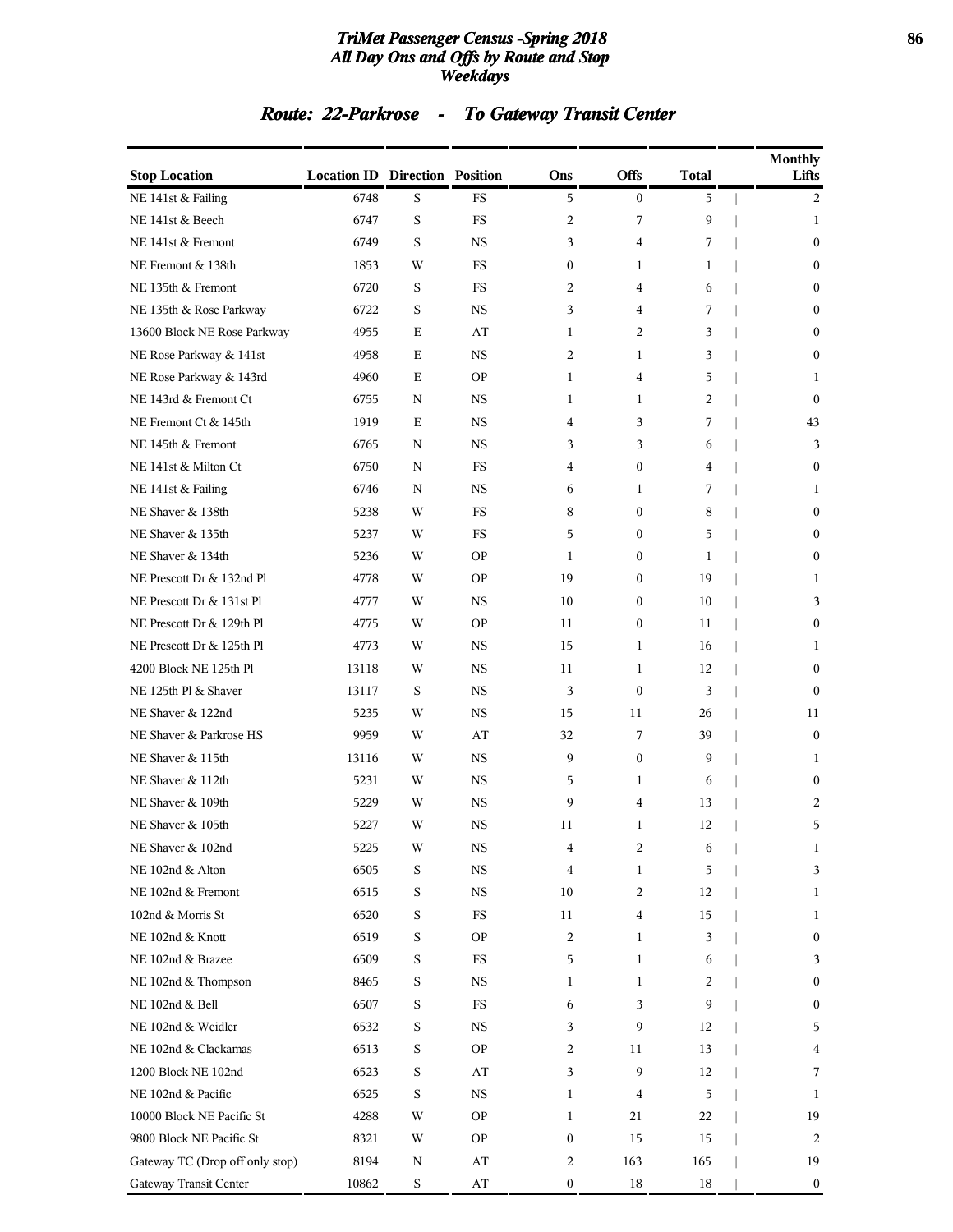### *TriMet Passenger Census -Spring 2018* **87** *All Day Ons and Offs by Route and Stop Weekdays*

| Route: 23-San Rafael | To Sandy & 148th |  |
|----------------------|------------------|--|
|                      |                  |  |

| <b>Stop Location</b>      | <b>Location ID Direction Position</b> |   |           | Ons              | <b>Offs</b>    | <b>Total</b> | <b>Monthly</b><br>Lifts |
|---------------------------|---------------------------------------|---|-----------|------------------|----------------|--------------|-------------------------|
| Gateway Transit Center    | 10862                                 | S | AT        | 41               | $\mathbf{0}$   | 41           | 14                      |
| 10000 Block NE Pacific St | 4287                                  | E | AT        | 5                | $\mathbf{0}$   | 5            | 6                       |
| 1200 Block NE 102nd       | 6522                                  | N | <b>OP</b> | 4                | $\mathbf{1}$   | 5            | 1                       |
| NE 102nd & Halsey         | 2354                                  | N | <b>NS</b> | 3                | $\mathbf{1}$   | 4            | 4                       |
| 10500 Block NE Halsey     | 2356                                  | Е | AT        | 3                | 1              | 4            | 1                       |
| NE Halsey & 108th         | 2357                                  | E | <b>OP</b> | 2                | 2              | 4            | $\overline{4}$          |
| NE 111th & Weidler        | 6565                                  | N | <b>NS</b> | 2                | 3              | 5            | 4                       |
| NE 111th & San Rafael     | 6563                                  | N | <b>NS</b> | $\mathbf{0}$     | 3              | 3            | $\mathbf{0}$            |
| NE 111th & Sacramento     | 6561                                  | N | <b>NS</b> | $\mathbf{0}$     | 3              | 3            | $\Omega$                |
| NE 111th & Knott          | 6557                                  | N | <b>NS</b> | $\Omega$         | $\mathbf{1}$   | $\mathbf{1}$ | $\Omega$                |
| NE 111th & Morris         | 6559                                  | N | <b>NS</b> | $\mathbf{0}$     | 3              | 3            | 1                       |
| NE Morris & 117th         | 4012                                  | E | <b>NS</b> | $\mathbf{0}$     | 4              | 4            | 4                       |
| NE Stanton & 122nd        | 5386                                  | E | <b>NS</b> | $\theta$         | 4              | 4            | $\Omega$                |
| NE 122nd & Sacramento     | 6667                                  | S | <b>NS</b> | 1                | 1              | 2            | $\mathbf{0}$            |
| NE San Rafael & 122nd     | 5035                                  | E | <b>FS</b> | 6                | 4              | 10           | 7                       |
| NE San Rafael & 125th     | 5033                                  | E | <b>FS</b> | $\mathbf{1}$     | $\theta$       | 1            | $\Omega$                |
| NE San Rafael & 128th     | 5037                                  | E | <b>OP</b> | $\mathbf{0}$     | $\mathbf{1}$   | 1            | $\theta$                |
| NE San Rafael & 132nd     | 5039                                  | E | <b>NS</b> | $\mathbf{0}$     | 2              | 2            | $\mathbf{0}$            |
| NE 132nd & Eugene         | 6714                                  | N | FS        | $\mathbf{0}$     | 1              | 1            | $\mathbf{0}$            |
| NE 132nd & Knott          | 6716                                  | N | <b>OP</b> | $\mathbf{0}$     | 4              | 4            | $\Omega$                |
| NE Sacramento & 134th Pl  | 4988                                  | E | <b>NS</b> | $\boldsymbol{0}$ | 1              | 1            | $\mathbf{0}$            |
| NE Sacramento & 138th Pl  | 4990                                  | E | <b>NS</b> | $\mathbf{1}$     | 4              | 5            | 10                      |
| NE Sacramento & 142nd     | 4979                                  | E | <b>NS</b> | $\Omega$         | 1              | $\mathbf{1}$ | $\theta$                |
| 14600 Block NE Sacramento | 4993                                  | E | <b>OP</b> | 5                | 5              | 10           | 1                       |
| NE Sacramento & 148th     | 4994                                  | E | <b>NS</b> | $\mathbf{0}$     | $\mathbf{0}$   | $\theta$     | $\Omega$                |
| NE 148th & Sacramento     | 8564                                  | N | <b>NS</b> | 1                | 1              | 2            | $\mathbf{0}$            |
| NE 148th & Rose Parkway   | 13142                                 | N | <b>NS</b> | $\overline{2}$   | 3              | 5            | 1                       |
| NE 148th & Fremont        | 8567                                  | N | <b>NS</b> | 3                | $\overline{c}$ | 5            | 1                       |
| NE Sandy & 148th          | 10790                                 | E | <b>NS</b> | $\mathbf{0}$     | 4              | 4            | $\boldsymbol{0}$        |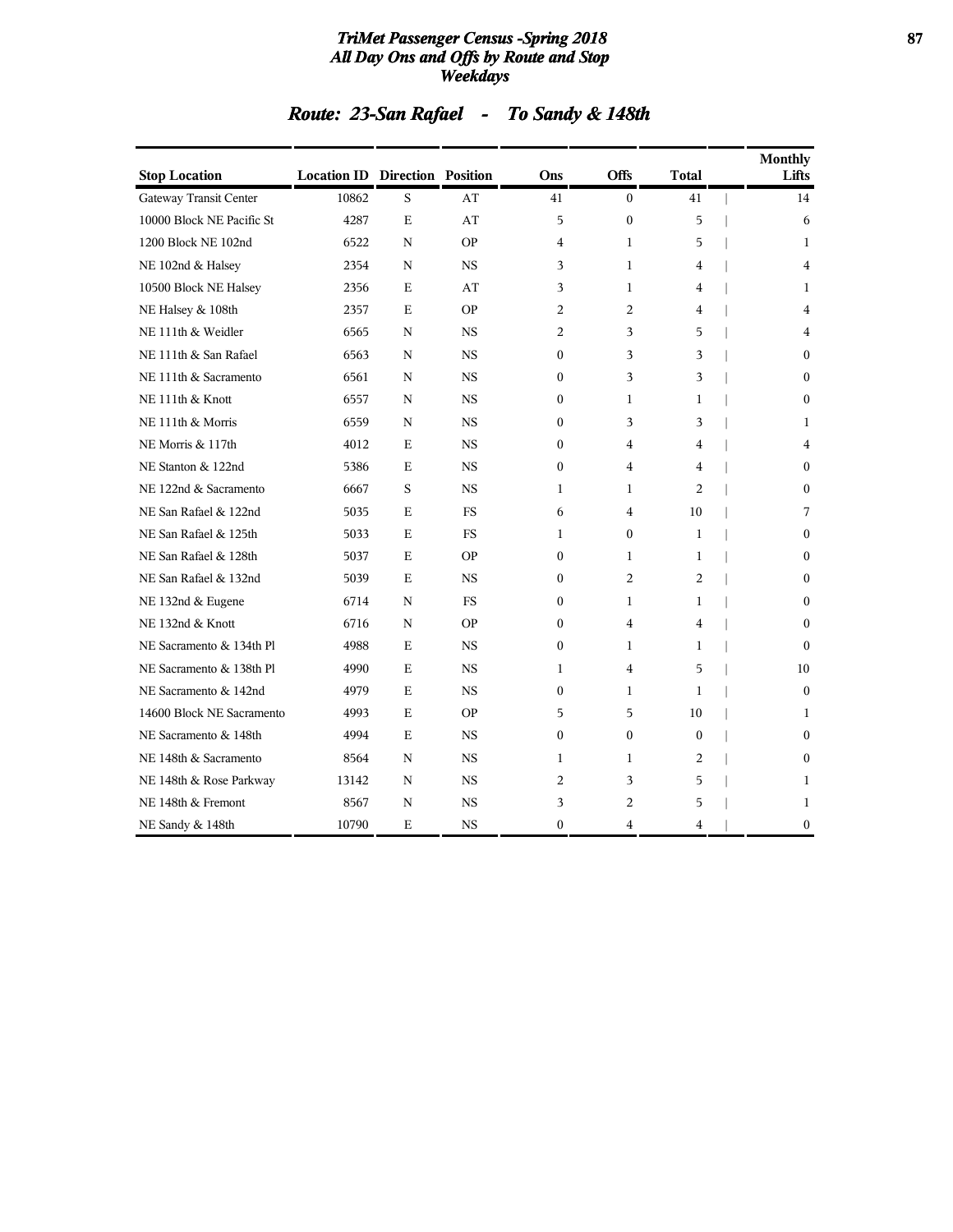### *TriMet Passenger Census -Spring 2018* **88** *All Day Ons and Offs by Route and Stop Weekdays*

# *Route: 23-San Rafael - To Gateway Transit Center*

| <b>Stop Location</b>            | <b>Location ID Direction Position</b> |   |           | Ons            | <b>Offs</b>      | Total          | <b>Monthly</b><br>Lifts |
|---------------------------------|---------------------------------------|---|-----------|----------------|------------------|----------------|-------------------------|
| NE Sandy & 148th                | 10790                                 | E | <b>NS</b> | 4              | $\mathbf{0}$     | $\overline{4}$ | $\mathbf{0}$            |
| NE 148th & 147th                | 8589                                  | S | <b>FS</b> | $\mathbf{1}$   | $\mathbf{0}$     | $\mathbf{1}$   | $\mathbf{0}$            |
| NE 148th & Rose Parkway         | 13141                                 | S | <b>NS</b> | 3              | $\mathbf{1}$     | $\overline{4}$ | $\overline{2}$          |
| NE 148th & Sacramento           | 8592                                  | S | <b>OP</b> | $\mathbf{0}$   | $\mathbf{0}$     | $\mathbf{0}$   | $\mathbf{1}$            |
| NE Sacramento & 146th Dr        | 4982                                  | W | <b>NS</b> | $\overline{2}$ | $\Omega$         | 2              | $\mathbf{1}$            |
| NE Sacramento & 142nd           | 4980                                  | W | <b>FS</b> | 1              | $\mathbf{0}$     | 1              | $\Omega$                |
| NE Sacramento & 138th Pl        | 4991                                  | W | <b>NS</b> | 4              | $\mathbf{0}$     | 4              | 8                       |
| NE Sacramento & Brazee Ct       | 4984                                  | W | <b>NS</b> | 2              | $\boldsymbol{0}$ | 2              | $\mathbf{0}$            |
| NE Sacramento & 132nd           | 4987                                  | W | <b>NS</b> | 5              | $\mathbf{0}$     | 5              | $\mathbf{0}$            |
| NE 132nd & Brazee               | 6713                                  | S | <b>NS</b> | 1              | $\boldsymbol{0}$ | 1              | $\mathbf{0}$            |
| NE 132nd & Eugene               | 6715                                  | S | <b>NS</b> | $\overline{2}$ | $\boldsymbol{0}$ | $\overline{2}$ | $\mathbf{0}$            |
| NE 132nd & San Rafael           | 6718                                  | S | <b>NS</b> | $\mathbf{1}$   | $\mathbf{0}$     | 1              | $\mathbf{0}$            |
| 12700 Block NE San Rafael       | 13143                                 | W | AT        | $\mathbf{1}$   | $\mathbf{0}$     | 1              | $\mathbf{0}$            |
| NE San Rafael & 125th           | 5034                                  | W | <b>FS</b> | 2              | 2                | $\overline{4}$ | $\mathbf{0}$            |
| NE San Rafael & 122nd           | 5036                                  | W | <b>NS</b> | 3              | 6                | 9              | $\mathbf{0}$            |
| NE 122nd & Brazee               | 6620                                  | N | <b>NS</b> | $\overline{2}$ | $\mathbf{1}$     | 3              | $\theta$                |
| NE Stanton & 121st              | 5385                                  | W | <b>NS</b> | 3              | $\mathbf{0}$     | 3              | $\theta$                |
| NE Stanton & 117th              | 5384                                  | W | <b>NS</b> | 3              | 1                | 4              | 5                       |
| NE Morris & 111th               | 4011                                  | W | <b>NS</b> | 3              | $\boldsymbol{0}$ | 3              | $\Omega$                |
| NE 111th & Knott                | 6558                                  | S | <b>NS</b> | $\mathbf{1}$   | $\mathbf{0}$     | 1              | $\mathbf{0}$            |
| NE 111th & Sacramento           | 6562                                  | S | <b>NS</b> | 2              | $\mathbf{0}$     | 2              | $\mathbf{0}$            |
| NE 111th & San Rafael           | 6564                                  | S | <b>OP</b> | 3              | $\boldsymbol{0}$ | 3              | $\mathbf{0}$            |
| NE 111th & Weidler              | 6566                                  | S | <b>NS</b> | 6              | 2                | 8              | 2                       |
| NE Weidler & 106th              | 6223                                  | W | <b>NS</b> | 3              | 2                | 5              | 2                       |
| NE 102nd & Clackamas            | 6513                                  | S | <b>OP</b> | $\mathbf{1}$   | 5                | 6              | 1                       |
| 1200 Block NE 102nd             | 6523                                  | S | AT        | $\mathbf{1}$   | 3                | 4              | 1                       |
| NE 102nd & Pacific              | 6525                                  | S | <b>NS</b> | $\mathbf{0}$   | $\mathbf{1}$     | $\mathbf{1}$   | $\theta$                |
| 10000 Block NE Pacific St       | 4288                                  | W | <b>OP</b> | $\theta$       | 6                | 6              | 3                       |
| 9800 Block NE Pacific St        | 8321                                  | W | OP        | $\theta$       | 3                | 3              | 1                       |
| Gateway TC (Drop off only stop) | 8194                                  | N | AT        | $\overline{c}$ | 44               | 46             | 4                       |
| Gateway Transit Center          | 10862                                 | S | AT        | $\mathbf{0}$   | 15               | 15             | 1                       |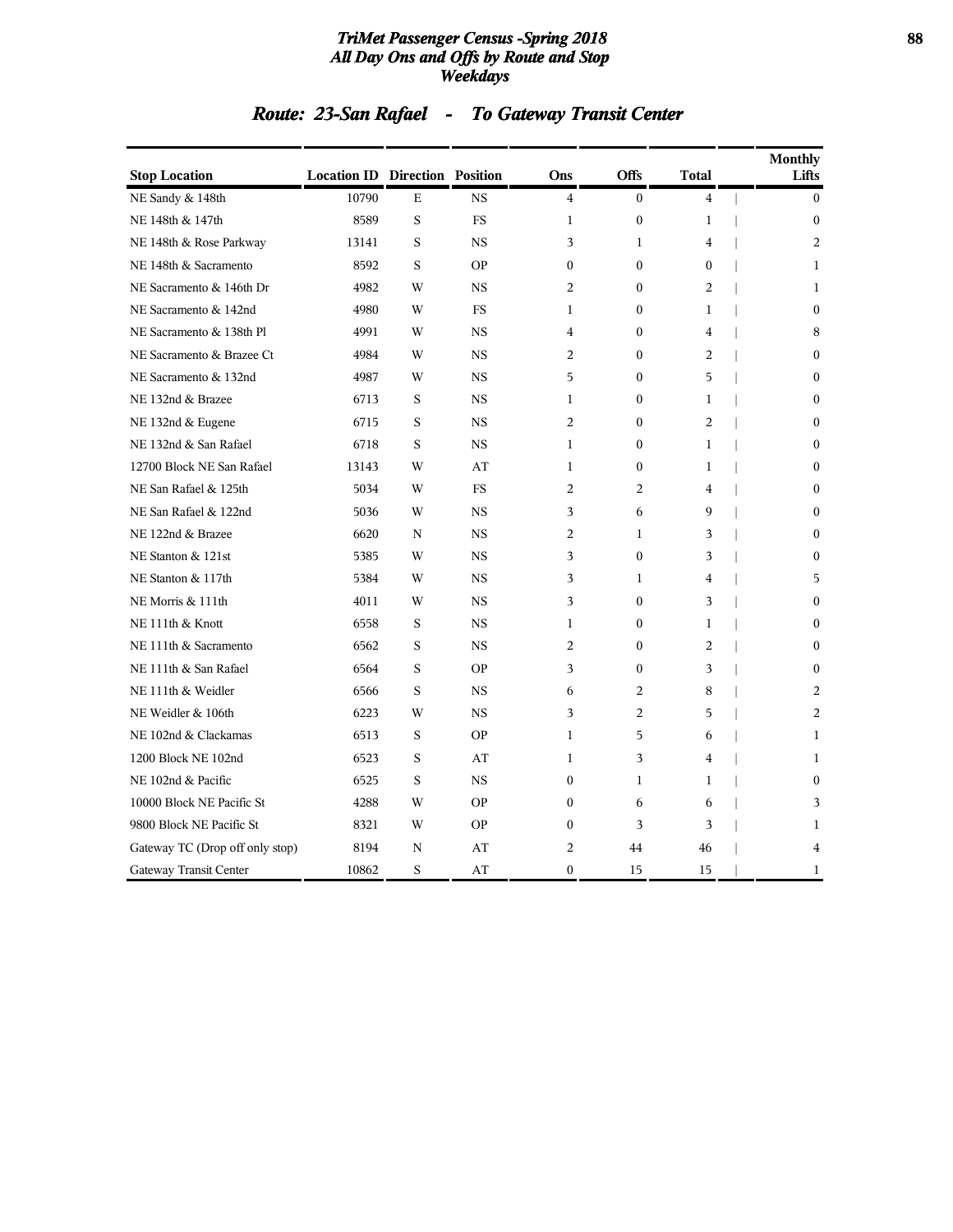### *TriMet Passenger Census -Spring 2018* **89** *All Day Ons and Offs by Route and Stop Weekdays*

# *Route: 24-Fremont - To Emanuel Hospital*

| <b>Stop Location</b>            | <b>Location ID Direction Position</b> |             |             | Ons            | <b>Offs</b>      | <b>Total</b> | <b>Monthly</b><br>Lifts |
|---------------------------------|---------------------------------------|-------------|-------------|----------------|------------------|--------------|-------------------------|
| Gateway TC (Drop off only stop) | 8194                                  | N           | AT          | 20             | $\boldsymbol{0}$ | 20           | 22                      |
| Gateway Transit Center          | 8190                                  | $\mathbf S$ | AT          | 43             | 5                | 48           | 19                      |
| 10000 Block NE Pacific St       | 4287                                  | E           | AT          | 8              | $\boldsymbol{0}$ | 8            | 6                       |
| 1200 Block NE 102nd             | 6522                                  | N           | <b>OP</b>   | 14             | 2                | 16           | 4                       |
| NE 102nd & Weidler              | 6531                                  | N           | <b>NS</b>   | 7              | 4                | 11           | 1                       |
| NE Halsey & 100th               | 2343                                  | W           | FS          | 11             | 1                | 12           | 1                       |
| NE 92nd & Schuyler              | 8119                                  | N           | <b>OP</b>   | 1              | 2                | 3            | $\bf{0}$                |
| NE 92nd & Tillamook             | 8125                                  | N           | <b>OP</b>   | 5              | 5                | 10           | $\boldsymbol{0}$        |
| NE 92nd & Sacramento            | 8116                                  | N           | <b>NS</b>   | 2              | 2                | 4            | $\mathbf{0}$            |
| NE 92nd & Russell               | 8115                                  | N           | <b>OP</b>   | 2              | 3                | 5            | 14                      |
| 2800 Block NE 92nd              | 20                                    | N           | AT          | $\mathbf{0}$   | $\boldsymbol{0}$ | $\mathbf{0}$ | $\mathbf{0}$            |
| NE 92nd & Hill                  | 10505                                 | N           | <b>FS</b>   | 1              | 1                | 2            | 4                       |
| 3400 Block NE 92nd              | 25                                    | N           | AT          | 3              | 7                | 10           | $\boldsymbol{0}$        |
| NE Fremont & 88th               | 1916                                  | W           | <b>NS</b>   | 6              | 4                | 10           | $\boldsymbol{0}$        |
| NE Fremont & 85th               | 1913                                  | W           | FS          | $\overline{2}$ | 3                | 5            | 1                       |
| NE Fremont & 82nd               | 1910                                  | W           | FS          | 26             | 11               | 37           | 5                       |
| NE Fremont & 80th               | 1909                                  | W           | <b>NS</b>   | 1              | $\boldsymbol{0}$ | 1            | $\boldsymbol{0}$        |
| NE Fremont & 77th               | 1907                                  | W           | <b>NS</b>   | 4              | $\boldsymbol{0}$ | 4            | $\boldsymbol{0}$        |
| NE Fremont & 74th               | 1905                                  | W           | <b>NS</b>   | 4              | 2                | 6            | 1                       |
| NE Fremont & 71st               | 1903                                  | W           | <b>NS</b>   | 6              | 7                | 13           | 3                       |
| NE Fremont & 69th               | 1902                                  | W           | <b>NS</b>   | 7              | 7                | 14           | 19                      |
| NE Fremont & 67th               | 1898                                  | W           | <b>NS</b>   | 5              | 2                | 7            | $\boldsymbol{0}$        |
| NE Fremont & 64th               | 1896                                  | W           | <b>FS</b>   | 3              | 3                | 6            | $\boldsymbol{0}$        |
| NE Fremont & 61st               | 1893                                  | W           | <b>NS</b>   | 3              | 2                | 5            | $\boldsymbol{0}$        |
| NE Fremont & 57th               | 1891                                  | W           | FS          | 14             | 4                | 18           | 1                       |
| NE Fremont & 54th               | 1889                                  | W           | <b>OP</b>   | 8              | $\mathbf{1}$     | 9            | $\mathbf{0}$            |
| NE Fremont & 51st               | 1887                                  | W           | $_{\rm FS}$ | 4              | 2                | 6            | $\bf{0}$                |
| NE Fremont & 48th               | 1883                                  | W           | FS          | 5              | 7                | 12           | 3                       |
| NE Fremont & 45th               | 10594                                 | W           | FS          | 10             | 5                | 15           | 1                       |
| NE Fremont & 42nd               | 1877                                  | W           | ${\rm FS}$  | $18\,$         | 14               | 32           | 1                       |
| NE Fremont & Cesar Chavez Blvd  | 1875                                  | W           | $_{\rm NS}$ | 2              | $\mathbf{1}$     | 3            | $\bf{0}$                |
| NE Fremont & Alameda            | 1835                                  | W           | $_{\rm FS}$ | 2              | $\boldsymbol{0}$ | 2            | $\bf{0}$                |
| NE Fremont & 35th               | 1873                                  | W           | $_{\rm FS}$ | 1              | 2                | 3            | $\bf{0}$                |
| NE Fremont & 33rd Place         | 1870                                  | W           | <b>OP</b>   | 2              | 5                | 7            | $\bf{0}$                |
| NE Fremont & Edgehill Place     | 1869                                  | W           | $_{\rm NS}$ | $\mathbf{1}$   | 1                | 2            | $\bf{0}$                |
| NE Fremont & 27th               | 1864                                  | W           | $_{\rm NS}$ | 1              | 3                | 4            | $\bf{0}$                |
| NE Fremont & 24th               | 1862                                  | W           | FS          | 4              | 9                | 13           | 1                       |
| NE Fremont & 21st               | 1861                                  | W           | $_{\rm FS}$ | 1              | 2                | 3            | $\bf{0}$                |
| NE Fremont & 18th               | 1859                                  | W           | NS          | 2              | 5                | 7            | $\bf{0}$                |
| NE Fremont & 15th               | 1857                                  | W           | $_{\rm NS}$ | 6              | 20               | 26           | 4                       |
| NE Fremont & 11th               | 1852                                  | W           | $_{\rm NS}$ | 1              | 5                | 6            | 1                       |
| NE Fremont & 7th                | 1899                                  | W           | NS          | 1              | 4                | 5            | 1                       |
| NE Fremont & M L King           | 1847                                  | W           | $_{\rm NS}$ | 2              | 24               | 26           | 6                       |
| NE Fremont & Mallory            | 1845                                  | W           | NS          | 1              | 6                | 7            | 3                       |
| N Vancouver & Ivy               | 6000                                  | $\mathbf S$ | $_{\rm NS}$ | 6              | 24               | 30           | 4                       |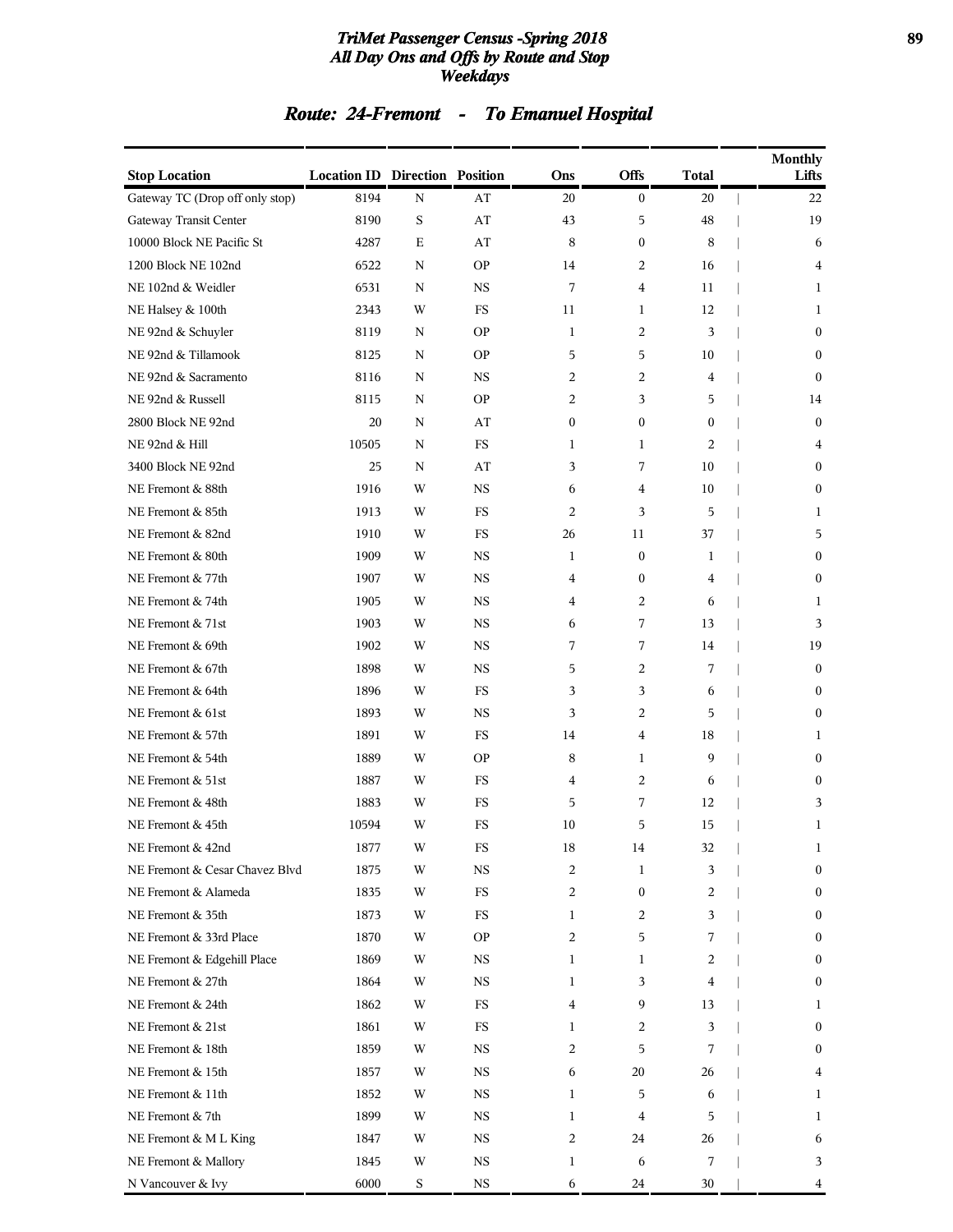### *TriMet Passenger Census -Spring 2018* **90** *All Day Ons and Offs by Route and Stop Weekdays*

| <b>Stop Location</b>  | <b>Location ID Direction Position</b> |           | Ons) | Offs | Total | Monthly<br>Lifts |
|-----------------------|---------------------------------------|-----------|------|------|-------|------------------|
| N Vancouver & Fargo   | 5984                                  | <b>OP</b> |      |      |       |                  |
| N Vancouver & Stanton | 6006                                  | NS        |      | 20   | 20    |                  |

# *Route: 24-Fremont - To Emanuel Hospital*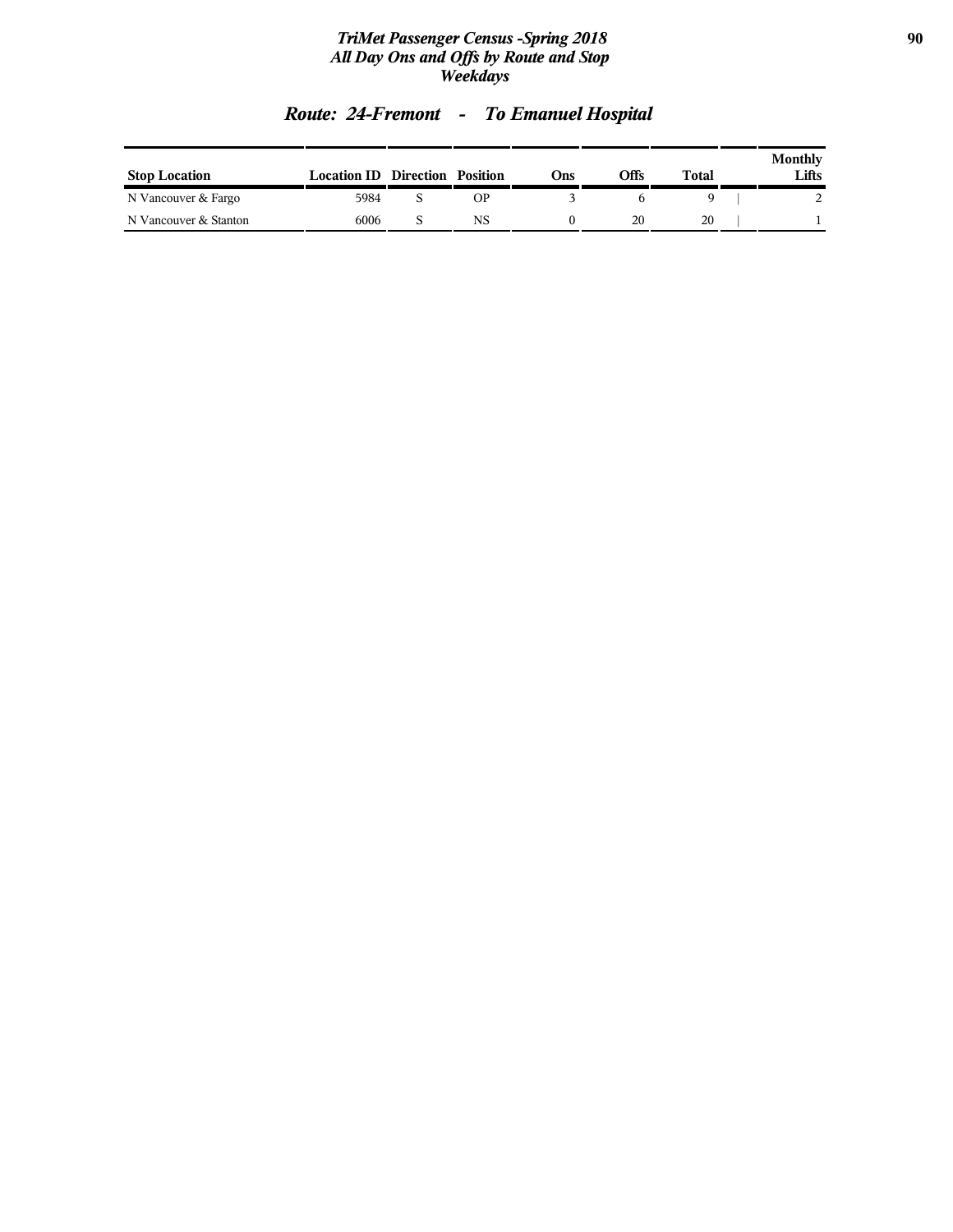### *TriMet Passenger Census -Spring 2018* **91** *All Day Ons and Offs by Route and Stop Weekdays*

# *Route: 24-Fremont - To Gateway Transit Center*

| <b>Stop Location</b>           | <b>Location ID Direction Position</b> |             |                        | Ons              | Offs             | <b>Total</b> | <b>Monthly</b><br>Lifts |
|--------------------------------|---------------------------------------|-------------|------------------------|------------------|------------------|--------------|-------------------------|
| N Vancouver & Stanton          | 6006                                  | S           | $_{\rm NS}$            | 16               | 2                | 18           | 17                      |
| N Vancouver & Knott            | 5997                                  | S           | <b>NS</b>              | 3                | 7                | 10           | 3                       |
| N Williams & NE Graham         | 6362                                  | N           | <b>NS</b>              | 8                | 6                | 14           | 10                      |
| N Williams & NE Morris         | 6364                                  | N           | <b>NS</b>              | 7                | 2                | 9            | 1                       |
| N Williams & NE Cook           | 6359                                  | N           | FS                     | 6                | 3                | 9            | $\mathbf{0}$            |
| NE Fremont & Cleveland         | 1838                                  | Е           | <b>NS</b>              | 13               | 5                | 18           | 3                       |
| NE Fremont & Mallory           | 1842                                  | E           | <b>OP</b>              | 2                | $\boldsymbol{0}$ | 2            | 1                       |
| NE Fremont & M L King          | 1846                                  | Е           | <b>NS</b>              | 15               | 3                | 18           | 4                       |
| NE Fremont & 7th               | 1900                                  | E           | <b>FS</b>              | 7                | $\mathbf{1}$     | 8            | $\mathbf{0}$            |
| NE Fremont & 12th              | 1851                                  | Е           | NS                     | 6                | 1                | 7            | $\boldsymbol{0}$        |
| NE Fremont & 15th              | 1856                                  | E           | FS                     | 16               | 5                | 21           | 5                       |
| NE Fremont & 18th              | 1858                                  | E           | <b>NS</b>              | 2                | $\boldsymbol{0}$ | 2            | $\boldsymbol{0}$        |
| NE Fremont & 21st              | 1860                                  | E           | <b>NS</b>              | 3                | 1                | 4            | $\boldsymbol{0}$        |
| NE Fremont & 24th              | 1863                                  | E           | <b>NS</b>              | 9                | 2                | 11           | $\mathbf{0}$            |
| NE Fremont & 27th              | 1865                                  | Е           | NS                     | 4                | 1                | 5            | $\boldsymbol{0}$        |
| NE Fremont & 31st              | 1868                                  | Е           | <b>NS</b>              | 1                | $\boldsymbol{0}$ | 1            | $\boldsymbol{0}$        |
| NE Fremont & 33rd              | 1871                                  | E           | <b>NS</b>              | $\overline{4}$   | 5                | 9            | 1                       |
| NE Fremont & 35th              | 1872                                  | Ε           | <b>NS</b>              | 1                | 0                | 1            | $\boldsymbol{0}$        |
| NE Fremont & Alameda           | 1834                                  | E           | <b>NS</b>              | $\mathbf{1}$     | $\mathbf{1}$     | 2            | $\mathbf{0}$            |
| NE Fremont & Cesar Chavez Blvd | 1874                                  | Е           | NS                     | 2                | 2                | 4            | $\boldsymbol{0}$        |
| NE Fremont & 41st              | 1876                                  | E           | <b>NS</b>              | 8                | 17               | 25           | $\boldsymbol{0}$        |
| NE Fremont & 45th              | 10596                                 | E           | <b>OP</b>              | 5                | 7                | 12           | 2                       |
| NE Fremont & 48th              | 1882                                  | Ε           | <b>NS</b>              | 5                | 4                | 9            | 2                       |
| NE Fremont & 51st              | 10571                                 | E           | <b>NS</b>              | 2                | 3                | 5            | $\mathbf{0}$            |
| NE Fremont & 54th              | 1888                                  | Е           | NS                     | 2                | 1                | 3            | $\boldsymbol{0}$        |
| NE Fremont & 57th              | 1890                                  | E           | <b>FS</b>              | 4                | 13               | 17           | 1                       |
| NE Fremont & 61st              | 1894                                  | E           | <b>NS</b>              | 3                | 2                | 5            | $\mathbf{0}$            |
| NE Fremont & 64th              | 1895                                  | Ε           | <b>NS</b>              | 2                | 3                | 5            | $\boldsymbol{0}$        |
| NE Fremont & 66th              | 9253                                  | E           | <b>NS</b>              | $\mathbf{1}$     | $\mathbf{1}$     | 2            | $\mathbf{0}$            |
| NE Fremont & 68th              | 10597                                 | Ε           | FS                     | 7                | 8                | 15           | 17                      |
| NE Fremont & Sandy             | 9548                                  | $\mathbf E$ | $_{\rm NS}$            | 6                | 6                | 12           | 1                       |
| NE Fremont & 74th              | 1904                                  | $\mathbf E$ | $_{\rm NS}$            | 4                | $\overline{4}$   | 8            | 1                       |
| NE Fremont & 77th              | 1906                                  | $\mathbf E$ | $_{\rm NS}$            | 1                | 3                | 4            | 1                       |
| NE Fremont & 80th              | 1908                                  | $\mathbf E$ | $_{\rm NS}$            | $\mathbf{1}$     | 5                | 6            | $\boldsymbol{0}$        |
| NE Fremont & 82nd              | 1911                                  | $\mathbf E$ | $_{\rm FS}$            | 9                | 23               | 32           | 8                       |
| NE Fremont & 85th              | 1912                                  | $\mathbf E$ | $\mathbf{OP}$          | 3                | $\overline{c}$   | 5            | 1                       |
| NE Fremont & 89th              | 1917                                  | $\mathbf E$ | $_{\rm NS}$            | 8                | 6                | 14           | $\boldsymbol{0}$        |
| NE 92nd & Hill                 | 26                                    | $\mathbf S$ | $_{\rm NS}$            | 5                | 1                | 6            | 4                       |
| 2800 Block NE 92nd             | 21                                    | $\mathbf S$ | $\bf AT$               | $\boldsymbol{0}$ | $\boldsymbol{0}$ | 0            | $\boldsymbol{0}$        |
| NE 92nd & Russell              | 8114                                  | $\mathbf S$ | $_{\rm NS}$            | 4                | 2                | 6            | 15                      |
| NE 92nd & Thompson             | 8124                                  | $\mathbf S$ | ${\rm FS}$             | 7                | 3                | 10           | $\boldsymbol{0}$        |
| NE 92nd & Tillamook            | 8126                                  | $\mathbf S$ | $_{\rm NS}$            | 1                | 2                | 3            | $\boldsymbol{0}$        |
| NE 92nd & Schuyler             | 8118                                  | $\mathbf S$ | $_{\rm NS}$            | 4                | $\boldsymbol{0}$ | 4            | $\boldsymbol{0}$        |
| NE Halsey & 102nd              | 10747                                 | $\mathbf E$ | $_{\rm NS}$            | 3                | 18               | 21           | 4                       |
| 1200 Block NE 102nd            | 6523                                  | $\mathbf S$ | $\mathbf{A}\mathbf{T}$ | 2                | 10               | 12           | 5                       |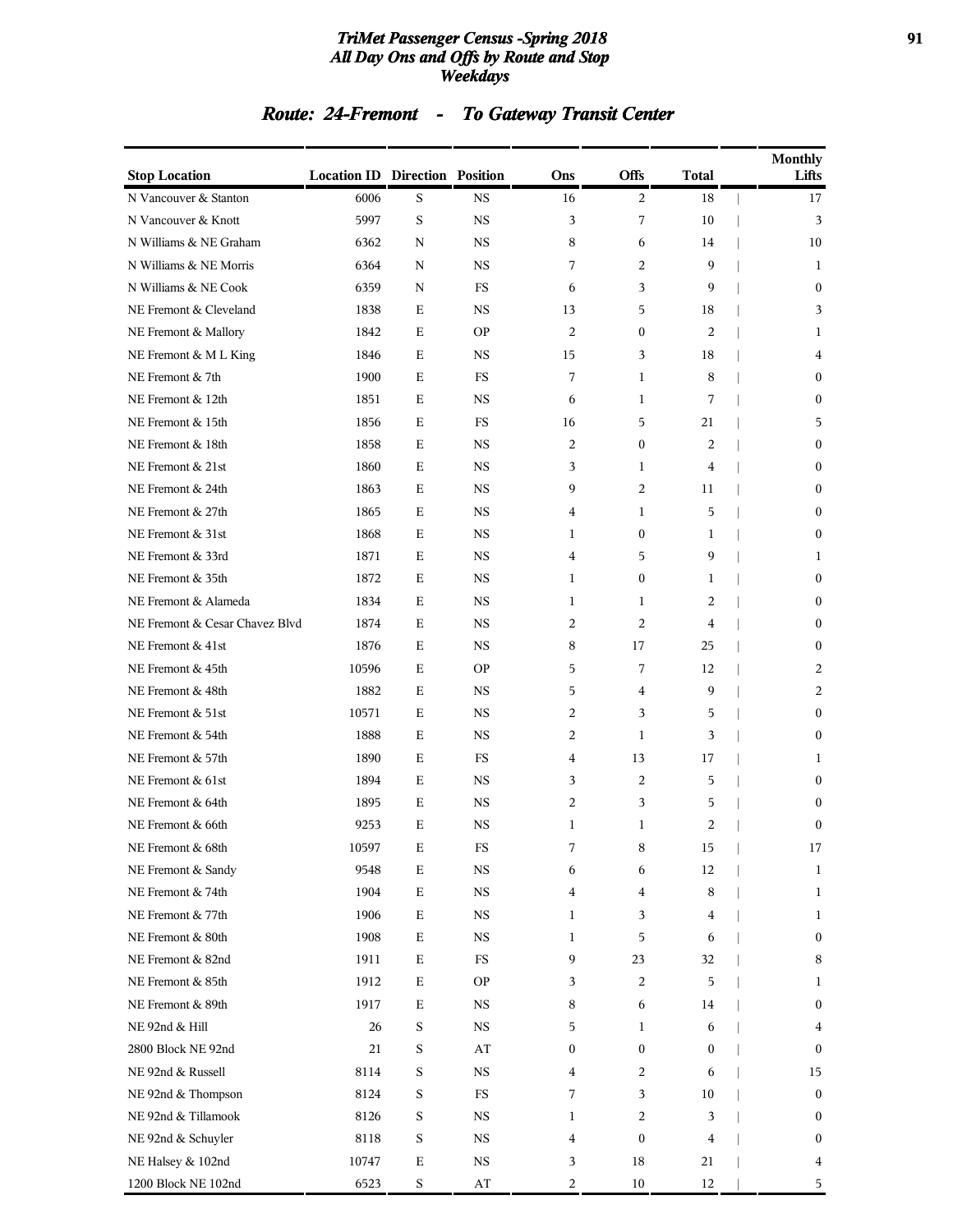### *TriMet Passenger Census -Spring 2018* **92** *All Day Ons and Offs by Route and Stop Weekdays*

| <b>Stop Location</b>            | <b>Location ID</b> | <b>Direction Position</b> |           | Ons | Offs | Total | Monthly<br>Lifts |
|---------------------------------|--------------------|---------------------------|-----------|-----|------|-------|------------------|
| NE 102nd & Pacific              | 6525               | S                         | NS        |     |      |       |                  |
| 10000 Block NE Pacific St       | 4288               | W                         | <b>OP</b> |     | 12   | 13    |                  |
| 9800 Block NE Pacific St        | 8321               | W                         | <b>OP</b> | 0   |      |       | $\theta$         |
| Gateway TC (Drop off only stop) | 8194               | N                         | AT        |     | 60   | 60    |                  |

# *Route: 24-Fremont - To Gateway Transit Center*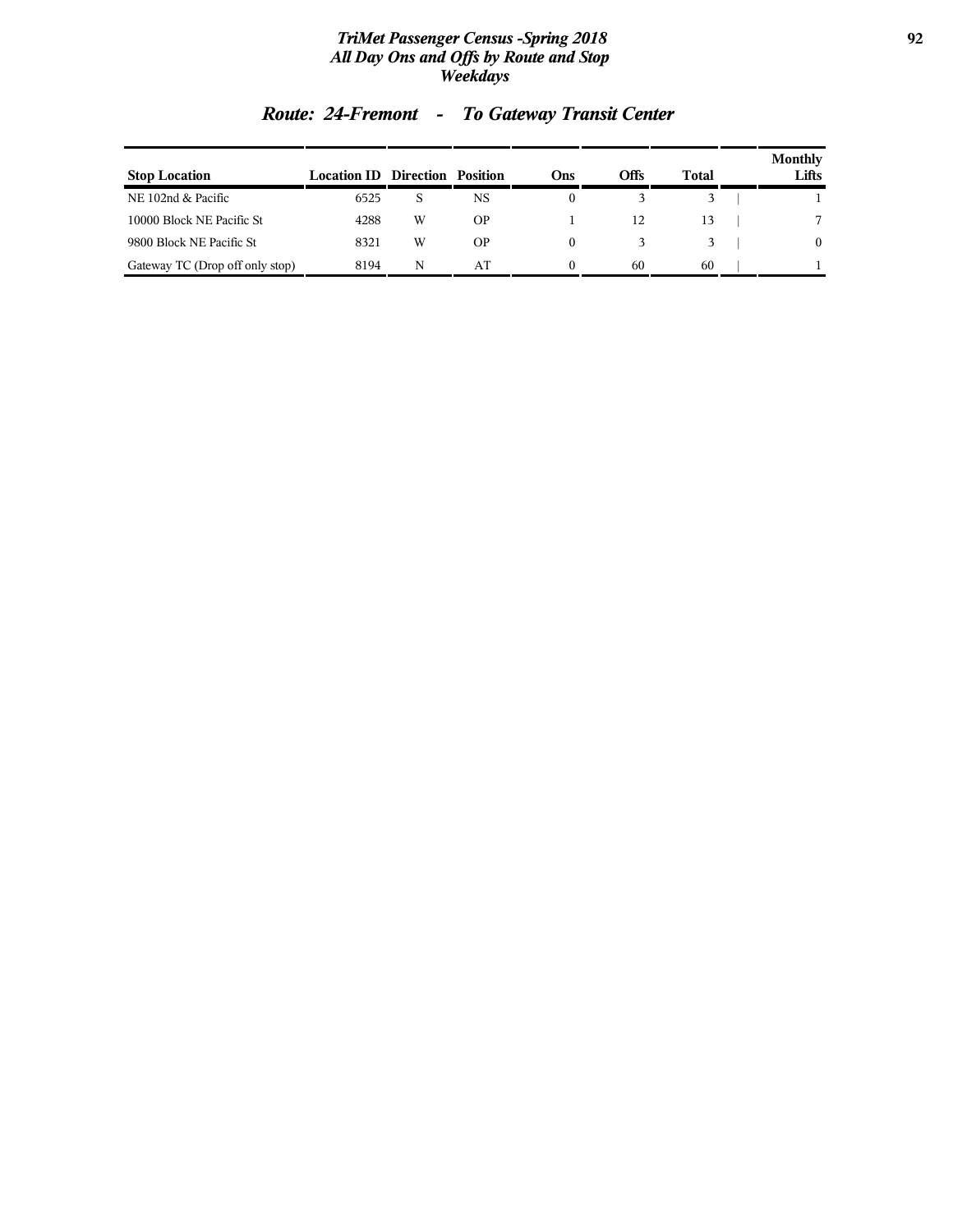### *TriMet Passenger Census -Spring 2018* **93** *All Day Ons and Offs by Route and Stop Weekdays*

# *Route: 25-Glisan/Rockwood - To Gateway Transit Center*

| <b>Stop Location</b>            | <b>Location ID Direction Position</b> |   |           | Ons              | Offs             | Total            | <b>Monthly</b><br>Lifts |
|---------------------------------|---------------------------------------|---|-----------|------------------|------------------|------------------|-------------------------|
| SE 185th Ave/Rockwood           | 13320                                 | S | <b>NS</b> | $\mathbf{1}$     | $\mathbf{1}$     | 2                | $\mathbf{0}$            |
| SE Stark & 182nd                | 5390                                  | W | <b>OP</b> | 3                | 2                | 5                | $\mathbf{0}$            |
| SE 181st & Oak                  | 6921                                  | N | <b>NS</b> | $\mathbf{1}$     | $\boldsymbol{0}$ | $\mathbf{1}$     | $\mathbf{0}$            |
| NE 181st & E Burnside           | 6914                                  | N | FS        | 3                | $\overline{c}$   | 5                | 1                       |
| NE 181st & Everett Ct           | 6918                                  | N | <b>NS</b> | $\mathbf{0}$     | $\boldsymbol{0}$ | $\boldsymbol{0}$ | $\mathbf{0}$            |
| NE Glisan & 181st               | 2081                                  | W | <b>FS</b> | 6                | 3                | 9                | $\overline{4}$          |
| NE Glisan & 176th               | 2075                                  | W | <b>NS</b> | 3                | $\boldsymbol{0}$ | 3                | 1                       |
| NE Glisan & 172nd               | 2073                                  | W | FS        | 3                | $\mathbf{0}$     | 3                | $\mathbf{0}$            |
| NE Glisan & 167th Pl            | 2070                                  | W | <b>NS</b> | $\mathbf{0}$     | $\mathbf{0}$     | $\mathbf{0}$     | $\theta$                |
| NE Glisan & 165th               | 2068                                  | W | <b>NS</b> | 3                | $\mathbf{1}$     | 4                | 1                       |
| NE Glisan & 162nd               | 2066                                  | W | <b>FS</b> | 8                | $\overline{2}$   | 10               | $\mathbf{1}$            |
| NE Glisan & 160th               | 2064                                  | W | <b>NS</b> | 2                | $\boldsymbol{0}$ | $\overline{c}$   | $\mathbf{0}$            |
| NE Glisan & 157th               | 2061                                  | W | FS        | 2                | $\boldsymbol{0}$ | 2                | $\mathbf{0}$            |
| NE Glisan & 155th               | 2059                                  | W | NS        | 4                | $\mathbf{1}$     | 5                | 1                       |
| NE Glisan & 152nd               | 2057                                  | W | <b>NS</b> | $\mathbf{1}$     | $\mathbf{0}$     | 1                | $\theta$                |
| NE Glisan & 148th               | 2054                                  | W | <b>FS</b> | $\mathbf{1}$     | $\mathbf{1}$     | $\overline{c}$   | $\theta$                |
| NE Glisan & 143rd               | 2050                                  | W | <b>OP</b> | $\boldsymbol{0}$ | $\boldsymbol{0}$ | $\boldsymbol{0}$ | $\mathbf{0}$            |
| NE Glisan & 141st               | 2047                                  | W | <b>OP</b> | 3                | 1                | 4                | 1                       |
| NE Glisan & 136th               | 2043                                  | W | <b>OP</b> | 6                | $\boldsymbol{0}$ | 6                | $\mathbf{0}$            |
| NE Glisan & 133rd               | 2041                                  | W | <b>OP</b> | $\mathbf{1}$     | $\mathbf{0}$     | 1                | $\mathbf{0}$            |
| NE Glisan & 128th               | 2037                                  | W | <b>FS</b> | 5                | $\Omega$         | 5                | $\theta$                |
| NE Glisan & 127th               | 13480                                 | W | <b>FS</b> | $\mathbf{1}$     | $\mathbf{1}$     | $\overline{c}$   | $\theta$                |
| NE Glisan & 122nd               | 2034                                  | W | <b>NS</b> | 8                | 8                | 16               | 8                       |
| NE Glisan & 120th               | 13071                                 | W | NS        | 2                | 1                | 3                | 4                       |
| NE Glisan & 117th               | 2029                                  | W | <b>NS</b> | $\overline{2}$   | $\boldsymbol{0}$ | 2                | $\mathbf{0}$            |
| NE Glisan & 113th               | 2025                                  | W | <b>NS</b> | $\overline{2}$   | $\mathbf{0}$     | $\overline{c}$   | $\overline{c}$          |
| NE Glisan & 108th               | 2021                                  | W | <b>NS</b> | $\mathbf{1}$     | $\mathbf{0}$     | $\mathbf{1}$     | $\mathbf{0}$            |
| NE Glisan & 104th               | 2017                                  | W | <b>NS</b> | $\mathbf{1}$     | $\mathbf{1}$     | $\overline{c}$   | $\mathbf{0}$            |
| NE Glisan & 102nd               | 2016                                  | W | <b>NS</b> | $\mathbf{1}$     | 4                | 5                | 1                       |
| 10000 Block NE Pacific St       | 4288                                  | W | <b>OP</b> | $\boldsymbol{0}$ | 9                | 9                | 3                       |
| 9800 Block NE Pacific St        | 8321                                  | W | <b>OP</b> | $\mathbf{0}$     | 2                | $\overline{2}$   | 1                       |
| Gateway TC (Drop off only stop) | 8194                                  | N | AT        | $\mathbf{1}$     | 41               | 42               | 10                      |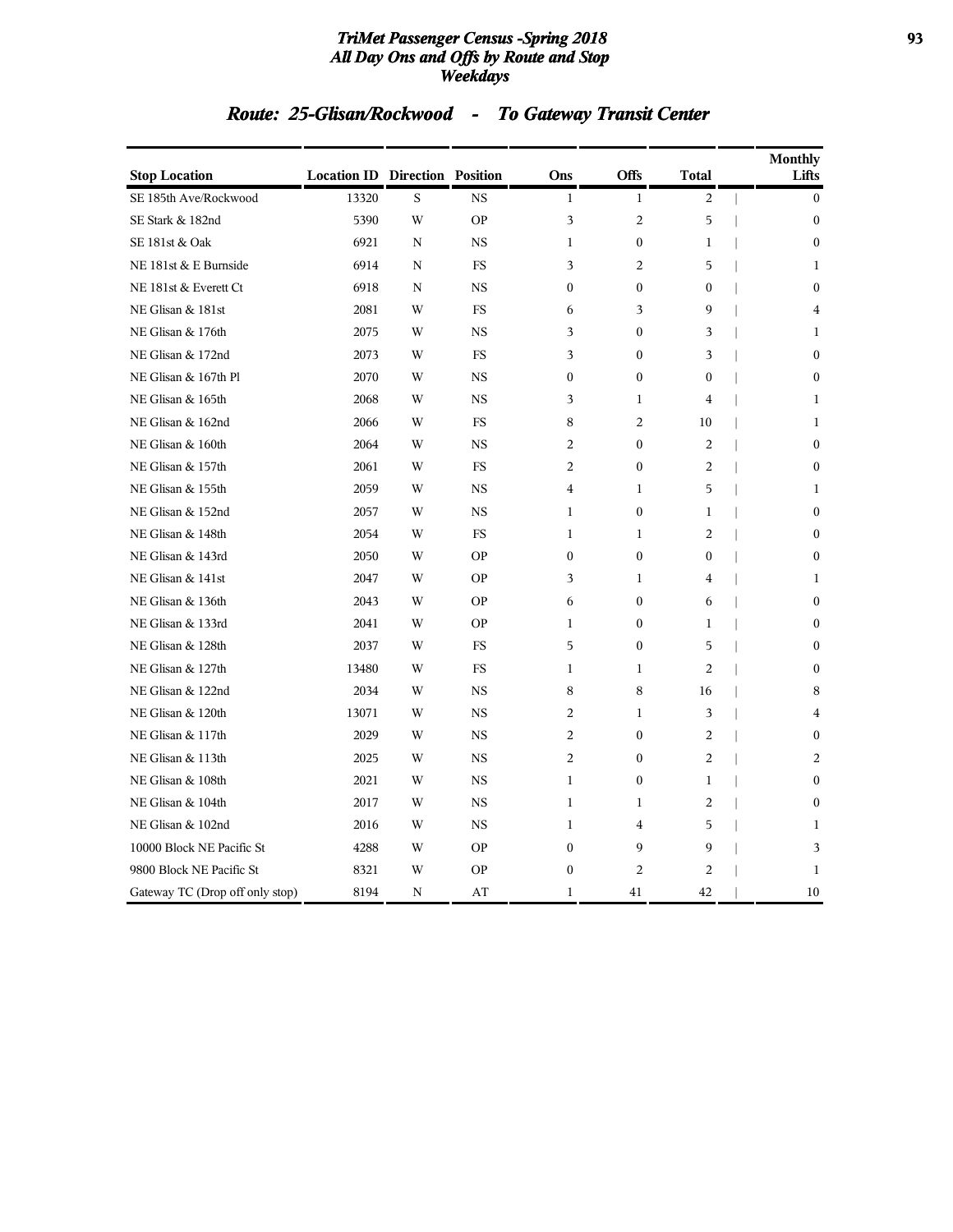### *TriMet Passenger Census -Spring 2018* **94** *All Day Ons and Offs by Route and Stop Weekdays*

### *Route: 25-Glisan/Rockwood - To Rockwood*

| <b>Stop Location</b>                  | <b>Location ID Direction Position</b> |             |             | Ons              | Offs             | <b>Total</b>   | <b>Monthly</b><br>Lifts |
|---------------------------------------|---------------------------------------|-------------|-------------|------------------|------------------|----------------|-------------------------|
| Gateway TC (Drop off only stop)       | 8194                                  | $\mathbf N$ | AT          | 10               | $\overline{0}$   | 10             | 9                       |
| Gateway Transit Center                | 8190                                  | S           | AT          | 39               | 3                | 42             | 7                       |
| 10000 Block NE Pacific St             | 4287                                  | Ε           | AT          | 9                | $\boldsymbol{0}$ | 9              | 2                       |
| NE Glisan & 102nd                     | 2015                                  | E           | FS          | 5                | 2                | 7              | 4                       |
| NE Glisan & 105th                     | 2018                                  | $\mathbf E$ | $_{\rm NS}$ | $\mathbf{0}$     | $\overline{0}$   | $\mathbf{0}$   | $\Omega$                |
| NE Glisan & 108th                     | 2020                                  | $\mathbf E$ | <b>OP</b>   | $\mathbf{1}$     | $\mathbf{1}$     | $\overline{c}$ | $\mathbf{0}$            |
| NE Glisan & 113th                     | 2024                                  | E           | <b>NS</b>   | 1                | 1                | 2              | 1                       |
| NE Glisan & 117th                     | 2028                                  | E           | <b>NS</b>   | $\mathbf{1}$     | $\mathbf{1}$     | 2              | $\mathbf{0}$            |
| NE Glisan & 120th                     | 2032                                  | $\mathbf E$ | <b>OP</b>   | $\overline{2}$   | $\overline{4}$   | 6              | $\mathbf{1}$            |
| NE Glisan & 122nd                     | 2010                                  | $\mathbf E$ | <b>FS</b>   | 6                | $\overline{4}$   | 10             | 4                       |
| NE Glisan & 126th                     | 2036                                  | E           | <b>FS</b>   | $\mathbf{0}$     | $\mathbf{0}$     | $\mathbf{0}$   | 1                       |
| 12900 Block NE Glisan (Menlo Park ES) | 2005                                  | E           | AT          | $\mathbf{0}$     | 2                | 2              | $\Omega$                |
| NE Glisan & 133rd                     | 2040                                  | $\mathbf E$ | $_{\rm NS}$ | $\mathbf{1}$     | $\mathbf{1}$     | 2              | $\boldsymbol{0}$        |
| NE Glisan & 136th                     | 2042                                  | E           | <b>NS</b>   | $\mathbf{0}$     | $\overline{c}$   | 2              | $\mathbf{0}$            |
| NE Glisan & 139th                     | 2044                                  | E           | <b>NS</b>   | $\mathbf{1}$     | $\overline{4}$   | 5              | $\mathbf{0}$            |
| NE Glisan & 141st                     | 2048                                  | $\mathbf E$ | <b>FS</b>   | $\mathbf{1}$     | 3                | $\overline{4}$ | $\Omega$                |
| NE Glisan & 143rd                     | 2049                                  | $\mathbf E$ | $_{\rm NS}$ | $\boldsymbol{0}$ | $\boldsymbol{0}$ | $\mathbf{0}$   | $\mathbf{0}$            |
| NE Glisan & 146th                     | 2051                                  | E           | <b>NS</b>   | $\boldsymbol{0}$ | 1                | 1              | $\boldsymbol{0}$        |
| NE Glisan & 148th                     | 2053                                  | E           | <b>FS</b>   | $\mathbf{0}$     | $\mathbf{1}$     | 1              | $\mathbf{1}$            |
| NE Glisan & 152nd                     | 13075                                 | $\mathbf E$ | <b>OP</b>   | $\boldsymbol{0}$ | $\overline{c}$   | 2              | $\boldsymbol{0}$        |
| NE Glisan & 155th                     | 2058                                  | $\mathbf E$ | <b>OP</b>   | $\mathbf{0}$     | $\overline{c}$   | 2              | 1                       |
| NE Glisan & 157th                     | 2060                                  | Е           | <b>NS</b>   | $\mathbf{0}$     | 2                | 2              | 1                       |
| NE Glisan & 160th                     | 2063                                  | $\mathbf E$ | <b>FS</b>   | $\mathbf{1}$     | 3                | $\overline{4}$ | $\boldsymbol{0}$        |
| NE Glisan & 162nd                     | 2065                                  | $\mathbf E$ | <b>FS</b>   | 3                | 10               | 13             | 5                       |
| NE Glisan & 165th                     | 2067                                  | E           | <b>NS</b>   | 1                | 3                | $\overline{4}$ | 1                       |
| NE Glisan & 167th Pl                  | 2069                                  | $\mathbf E$ | <b>NS</b>   | $\mathbf{0}$     | $\mathbf{1}$     | $\mathbf{1}$   | $\mathbf{0}$            |
| NE Glisan & 172nd                     | 2074                                  | E           | $_{\rm FS}$ | $\mathbf{1}$     | $\overline{c}$   | 3              | $\Omega$                |
| NE Glisan & 176th                     | 2076                                  | $\mathbf E$ | <b>FS</b>   | $\boldsymbol{0}$ | $\overline{c}$   | $\overline{2}$ | $\mathbf{0}$            |
| NE 181st & Glisan                     | 6920                                  | S           | <b>FS</b>   | $\mathbf{1}$     | 7                | 8              | 1                       |
| NE 181st & Davis                      | 6912                                  | S           | <b>NS</b>   | $\boldsymbol{0}$ | $\mathbf{1}$     | $\mathbf{1}$   | $\mathbf{0}$            |
| E Burnside & E 181st Ave Park & Ride  | 13345                                 | Ε           | AT          | $\boldsymbol{0}$ | $\mathbf 1$      | $\mathbf 1$    | $\boldsymbol{0}$        |
| SE 185th Ave/Rockwood                 | 13320                                 | S           | <b>NS</b>   | $\mathbf{0}$     | 2                | 2              | $\mathbf{0}$            |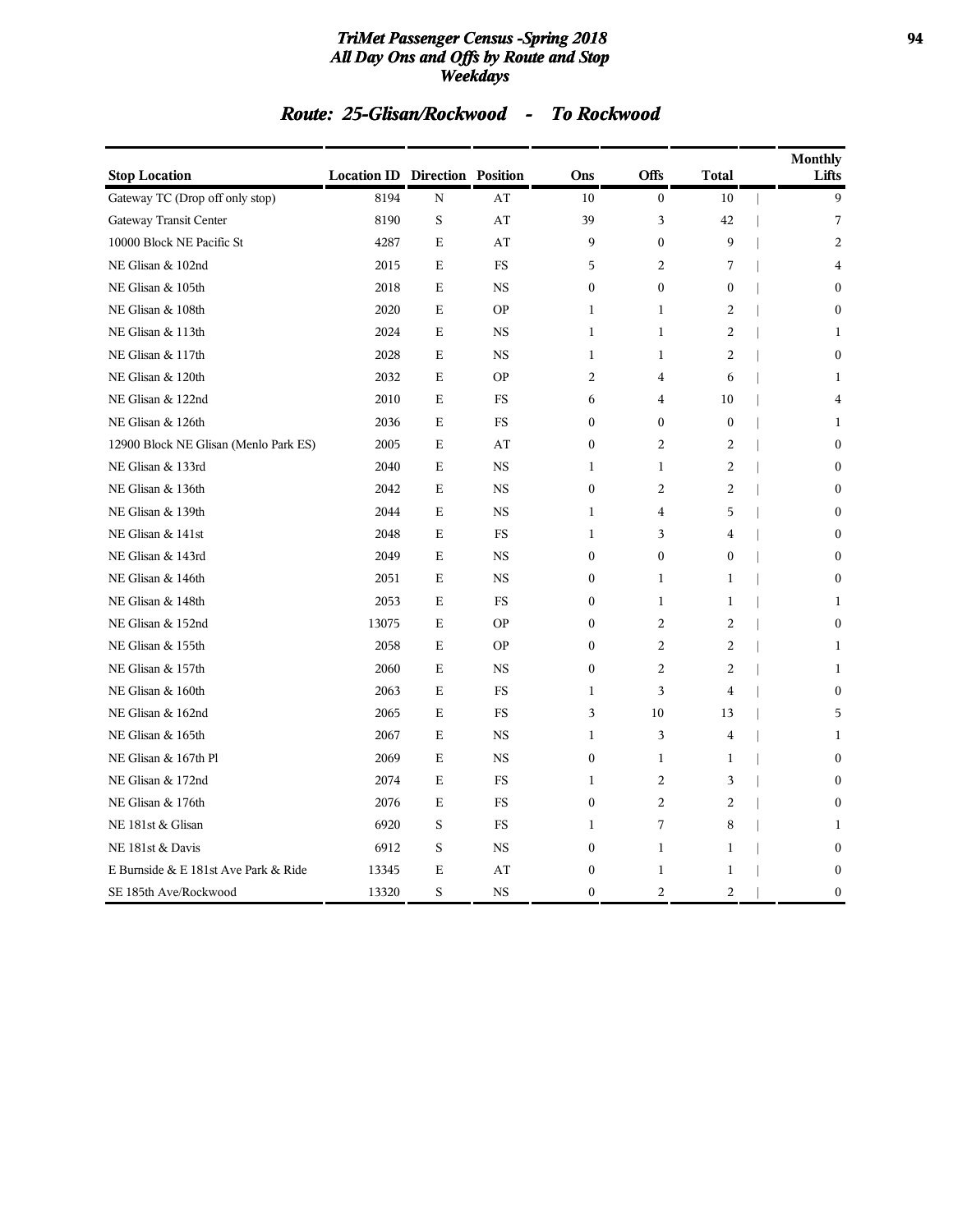### *TriMet Passenger Census -Spring 2018* **95** *All Day Ons and Offs by Route and Stop Weekdays*

### *Route: 29-Lake/Webster Rd - To Clackamas Town Center*

| <b>Stop Location</b>       | <b>Location ID Direction Position</b> |             |                        | Ons              | Offs             | <b>Total</b>     | <b>Monthly</b><br>Lifts |
|----------------------------|---------------------------------------|-------------|------------------------|------------------|------------------|------------------|-------------------------|
| SE Jackson & 21st          | 8225                                  | $\mathbf E$ | <b>NS</b>              | 18               | $\boldsymbol{0}$ | 18               | 6                       |
| SE 21st & Washington       | 7136                                  | $\mathbf S$ | $_{\rm NS}$            | 18               | $\mathbf{1}$     | 19               | 1                       |
| SE Washington & 25th       | 6152                                  | Ε           | <b>OP</b>              | 1                | $\boldsymbol{0}$ | 1                | 1                       |
| SE Washington & 29th       | 6156                                  | Ε           | <b>OP</b>              | 1                | $\boldsymbol{0}$ | 1                | $\boldsymbol{0}$        |
| SE Washington & Oak        | 6140                                  | Ε           | <b>NS</b>              | 1                | $\mathbf{1}$     | 2                | $\overline{0}$          |
| SE Washington & 34th       | 6159                                  | Ε           | <b>NS</b>              | $\boldsymbol{0}$ | $\mathbf{0}$     | $\boldsymbol{0}$ | $\bf{0}$                |
| SE 34th & Sellwood         | 7408                                  | S           | $_{\rm NS}$            | 1                | $\mathbf{1}$     | 2                | $\boldsymbol{0}$        |
| SE 34th & Wister           | 7411                                  | S           | <b>NS</b>              | $\boldsymbol{0}$ | 1                | 1                | $\boldsymbol{0}$        |
| SE Lake & Oatfield         | 3335                                  | Ε           | FS                     | 1                | $\boldsymbol{0}$ | 1                | $\boldsymbol{0}$        |
| SE Lake & 36th             | 3353                                  | E           | <b>OP</b>              | $\mathbf{0}$     | $\mathbf{0}$     | $\mathbf{0}$     | $\mathbf{0}$            |
| SE Lake & Boss             | 3325                                  | Ε           | FS                     | $\boldsymbol{0}$ | 1                | 1                | 2                       |
| SE Lake & 41st Ct          | 13147                                 | Ε           | <b>OP</b>              | 1                | 1                | 2                | $\boldsymbol{0}$        |
| SE Lake & Where Else Ln    | 3343                                  | Ε           | FS                     | 1                | 2                | 3                | $\boldsymbol{0}$        |
| SE Lake & Kuehn Rd         | 3330                                  | Ε           | FS                     | $\boldsymbol{0}$ | $\boldsymbol{0}$ | $\boldsymbol{0}$ | $\boldsymbol{0}$        |
| SE Lake & 51st             | 3356                                  | Ε           | FS                     | $\boldsymbol{0}$ | $\mathbf{1}$     | 1                | $\mathbf{0}$            |
| SE Lake & Harmony          | 3328                                  | Ε           | <b>NS</b>              | 1                | $\overline{c}$   | 3                | $\boldsymbol{0}$        |
| SE Lake & Rusk             | 3339                                  | Ε           | <b>NS</b>              | 2                | $\mathbf{1}$     | 3                | $\boldsymbol{0}$        |
| 6300 Block SE Lake         | 3322                                  | S           | AT                     | 1                | $\boldsymbol{0}$ | 1                | $\boldsymbol{0}$        |
| 6400 Block SE Lake         | 3324                                  | S           | AT                     | 1                | $\mathbf{1}$     | $\overline{2}$   | 1                       |
| 6500 Block SE Lake         | 3338                                  | S           | AT                     | 1                | 2                | 3                | $\mathbf{0}$            |
| SE Lake & Hwy 224          | 10653                                 | Ε           | <b>NS</b>              | $\boldsymbol{0}$ | 1                | 1                | $\bf{0}$                |
| SE Webster & Lake          | 6193                                  | S           | FS                     | 2                | $\overline{2}$   | 4                | 1                       |
| SE Webster & Cavalier Way  | 6189                                  | S           | <b>NS</b>              | $\boldsymbol{0}$ | $\boldsymbol{0}$ | $\boldsymbol{0}$ | $\boldsymbol{0}$        |
| SE Webster & Wilshire      | 6215                                  | $\mathbf S$ | <b>OP</b>              | $\boldsymbol{0}$ | $\mathbf{1}$     | 1                | $\boldsymbol{0}$        |
| SE Webster & Tuscany Ct    | 6213                                  | S           | <b>NS</b>              | 1                | 2                | 3                | $\mathbf{0}$            |
| SE Webster & Thiessen      | 6212                                  | $\mathbf S$ | FS                     | 6                | 5                | 11               | 1                       |
| SE Webster & Molt St       | 6205                                  | S           | FS                     | 1                | $\overline{2}$   | 3                | $\boldsymbol{0}$        |
| SE Webster & Clackamas     | 6192                                  | S           | FS                     | 2                | 1                | 3                | $\boldsymbol{0}$        |
| SE Webster & Mabel         | 6203                                  | S           | $_{\rm NS}$            | 2                | $\mathbf{1}$     | 3                | 5                       |
| SE Roots & Rickshire       | 4939                                  | Ε           | <b>OP</b>              | 1                | $\boldsymbol{0}$ | 1                | $\boldsymbol{0}$        |
| SE Roots & 79th            | 4945                                  | $\mathbf E$ | $_{\rm NS}$            | $\boldsymbol{0}$ | $\boldsymbol{0}$ | $\mathbf{0}$     | $\boldsymbol{0}$        |
| SE Roots & 81st            | 4946                                  | Ε           | $_{\rm FS}$            | 4                | $\overline{2}$   | 6                | $\boldsymbol{0}$        |
| SE Roots & Hearthwood Dr   | 4935                                  | Ε           | $_{\rm NS}$            | 1                | 1                | 2                | 3                       |
| SE McKinley & Jefferson    | 3825                                  | $\mathbf N$ | <b>OP</b>              | 1                | 3                | 4                | 1                       |
| 15700 Block SE McKinley    | 13146                                 | $\mathbf N$ | AT                     | $\boldsymbol{0}$ | $\boldsymbol{0}$ | $\boldsymbol{0}$ | $\boldsymbol{0}$        |
| SE Clackamas Rd & Johnson  | 11958                                 | W           | $_{\rm NS}$            | 4                | 1                | 5                | $\boldsymbol{0}$        |
| SE Johnson & Cypress       | 11959                                 | Ν           | <b>OP</b>              | 1                | $\boldsymbol{0}$ | 1                | $\boldsymbol{0}$        |
| SE Johnson & Thiessen      | 11960                                 | Ν           | <b>OP</b>              | 2                | 1                | 3                | $\boldsymbol{0}$        |
| 14400 Block SE Johnson     | 11961                                 | N           | AT                     | 10               | 3                | 13               | 7                       |
| SE Johnson & Lake          | 11962                                 | $\mathbf N$ | $_{\rm FS}$            | 20               | 7                | 27               | $\mathbf{1}$            |
| SE 82nd & Sunnybrook       | 11251                                 | Ν           | $_{\rm FS}$            | 1                | 1                | 2                | 2                       |
| SE 82nd & Sunnyside        | 8049                                  | $\mathbf N$ | $_{\rm FS}$            | 1                | 1                | 2                | $\boldsymbol{0}$        |
| SE 82nd & McBride          | 8005                                  | N           | <b>OP</b>              | $\mathbf{0}$     | $\mathbf{0}$     | $\boldsymbol{0}$ | $\boldsymbol{0}$        |
| Clackamas Town Center Mall | 12921                                 | $\mathbf E$ | $\mathbf{A}\mathbf{T}$ | 3                | 41               | 44               | 8                       |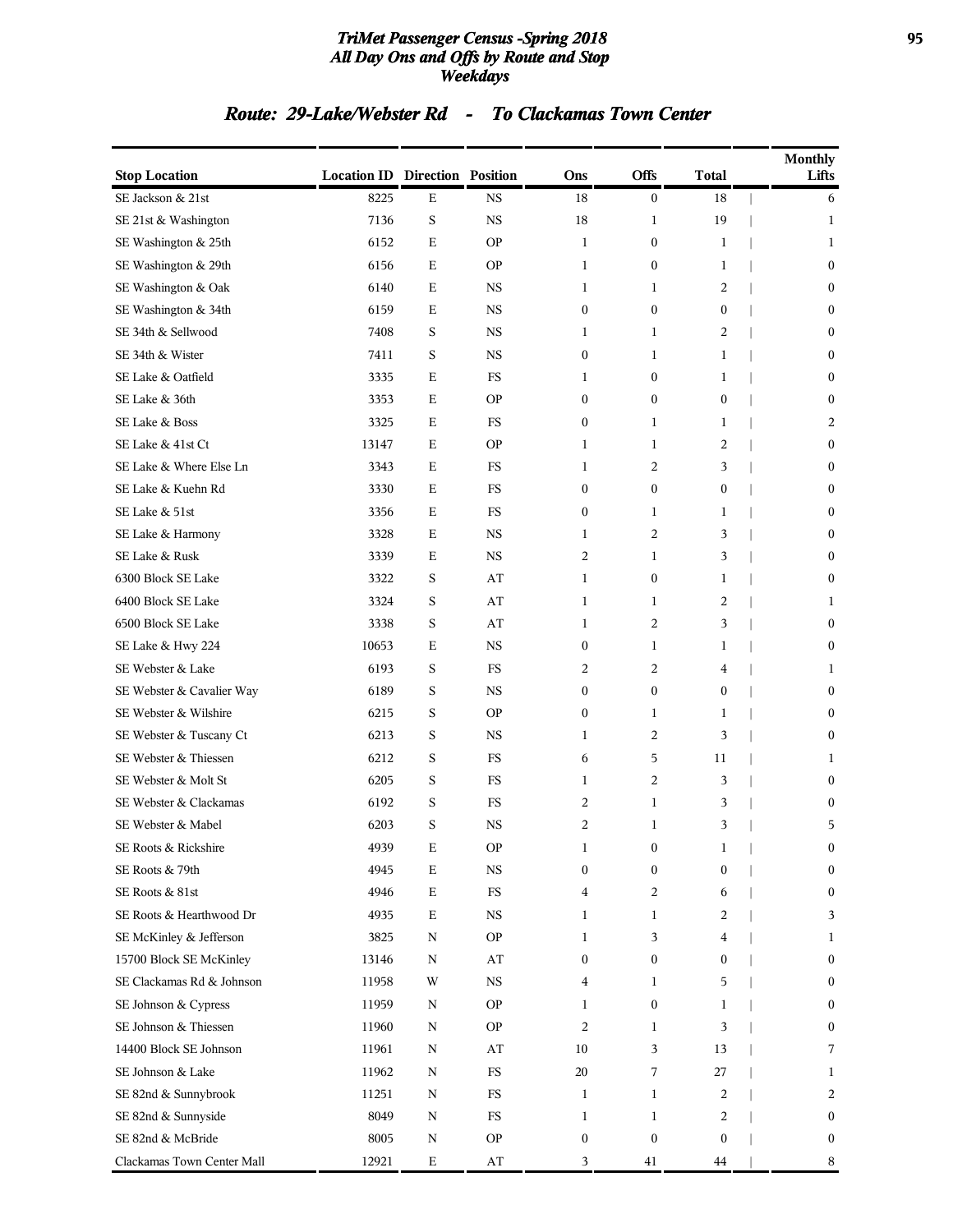### *TriMet Passenger Census -Spring 2018* **96** *All Day Ons and Offs by Route and Stop Weekdays*

| <b>Stop Location</b>                 | <b>Location ID Direction Position</b> |  | Ons | Offs | Total | <b>Monthly</b><br>Lifts |
|--------------------------------------|---------------------------------------|--|-----|------|-------|-------------------------|
| Clackamas Town Center TC             | 13247                                 |  |     |      | 29    |                         |
| Clackamas Town Center Transit Center | 3248                                  |  |     |      |       |                         |

### *Route: 29-Lake/Webster Rd - To Clackamas Town Center*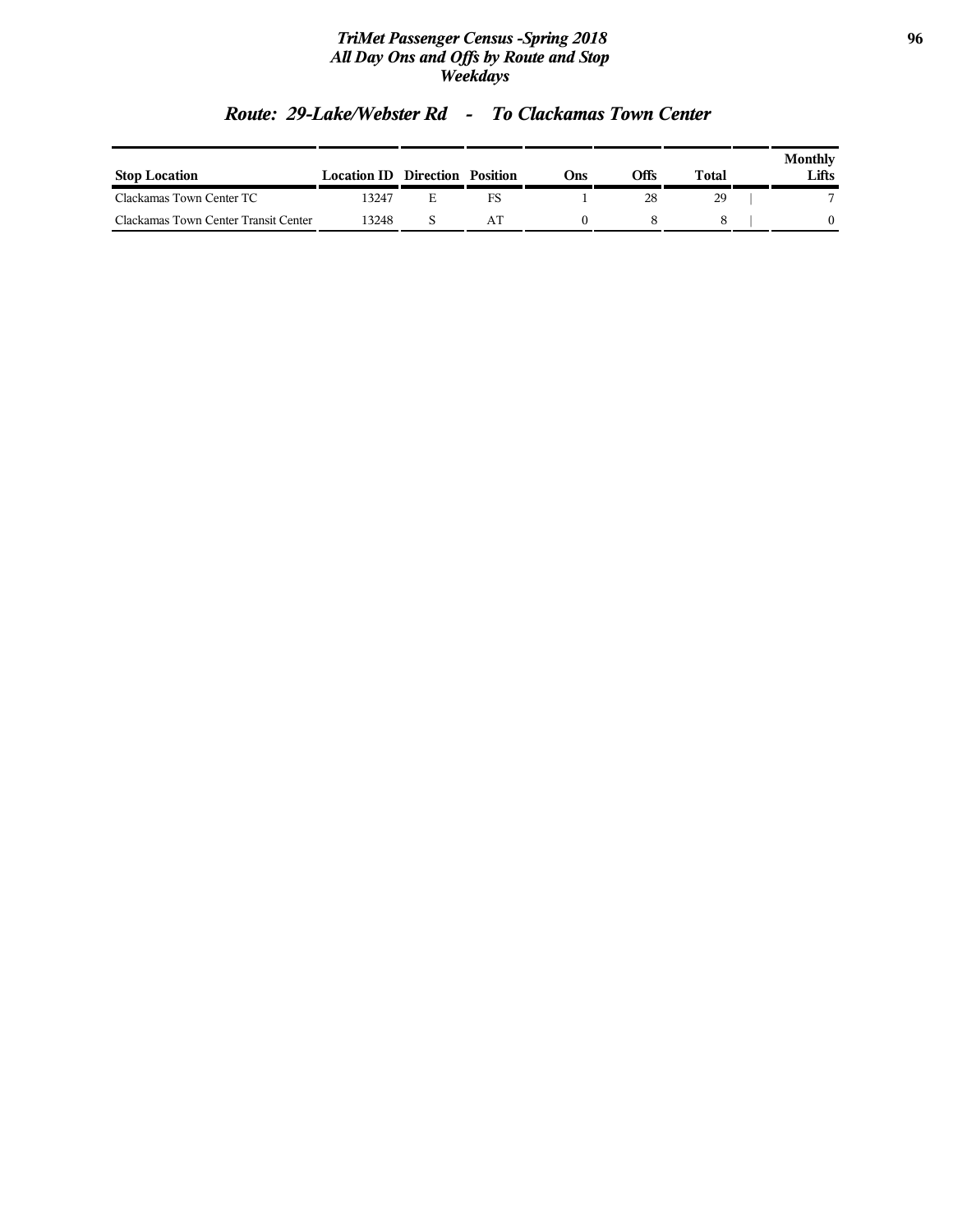### *TriMet Passenger Census -Spring 2018* **97** *All Day Ons and Offs by Route and Stop Weekdays*

### *Route: 29-Lake/Webster Rd - To Milwaukie*

| <b>Stop Location</b>                 | <b>Location ID Direction Position</b> |             |             | Ons              | Offs             | <b>Total</b>     | <b>Monthly</b><br>Lifts |
|--------------------------------------|---------------------------------------|-------------|-------------|------------------|------------------|------------------|-------------------------|
| Clackamas Town Center Transit Center | 13248                                 | S           | AT          | 27               | $\boldsymbol{0}$ | 27               | 6                       |
| Clackamas Town Center Mall           | 12922                                 | W           | AT          | 38               | 1                | 39               | 10                      |
| SE 82nd & McBride                    | 8006                                  | S           | <b>NS</b>   | $\mathbf{1}$     | $\boldsymbol{0}$ | 1                | $\mathbf{1}$            |
| SE 82nd & Sunnyside Dr               | 8050                                  | S           | NS.         | 1                | $\mathbf{1}$     | 2                | 0                       |
| SE 82nd & Harmony                    | 7975                                  | S           | <b>FS</b>   | $\mathbf{1}$     | $\mathbf{1}$     | $\overline{c}$   | $\mathbf{0}$            |
| SE 82nd & Sunnybrook                 | 10446                                 | S           | <b>NS</b>   | 1                | $\mathbf{1}$     | $\overline{c}$   | $\overline{0}$          |
| SE Johnson & Lake                    | 11963                                 | S           | <b>OP</b>   | 8                | 24               | 32               | 8                       |
| 14400 Block SE Johnson               | 11964                                 | S           | AT          | 4                | $\mathbf{1}$     | 5                | 0                       |
| SE Johnson & Thiessen                | 11965                                 | S           | NS.         | 1                | $\overline{c}$   | 3                | 0                       |
| SE Johnson & Cypress                 | 11966                                 | S           | <b>NS</b>   | $\mathbf{0}$     | $\mathbf{1}$     | $\mathbf{1}$     | $\mathbf{0}$            |
| SE Clackamas Rd & Johnson            | 11967                                 | Е           | <b>FS</b>   | 1                | 2                | 3                | $\overline{0}$          |
| SE McKinley & Hood                   | 11968                                 | S           | FS          | 1                | 2                | 3                | 0                       |
| SE Roots & Johnson                   | 4937                                  | W           | <b>NS</b>   | 2                | $\mathbf{1}$     | 3                | 2                       |
| SE Roots & Lark                      | 4938                                  | W           | NS.         | 2                | 1                | 3                | $\boldsymbol{0}$        |
| SE Roots & 79th                      | 4934                                  | W           | FS          | $\mathbf{0}$     | $\boldsymbol{0}$ | $\mathbf{0}$     | $\mathbf{0}$            |
| SE Roots & Rickshire                 | 4941                                  | W           | <b>NS</b>   | 0                | $\boldsymbol{0}$ | 0                | $\overline{0}$          |
| SE Webster & Roots                   | 4943                                  | N           | FS          | 1                | $\boldsymbol{0}$ | 1                | 2                       |
| SE Webster & Bixel                   | 6187                                  | N           | <b>OP</b>   | $\boldsymbol{0}$ | $\mathbf{1}$     | 1                | $\boldsymbol{0}$        |
| SE Webster & Clackamas               | 6191                                  | N           | FS          | 1                | $\mathbf{1}$     | 2                | $\boldsymbol{0}$        |
| SE Webster & Cypress                 | 6195                                  | N           | <b>NS</b>   | 1                | $\mathbf{1}$     | 2                | $\overline{0}$          |
| SE Webster & Thiessen                | 6211                                  | N           | <b>NS</b>   | 5                | 7                | 12               | 1                       |
| SE Webster & Pine Creek              | 6207                                  | N           | <b>OP</b>   | 1                | 1                | 2                | $\boldsymbol{0}$        |
| SE Webster & Savanna                 | 6209                                  | N           | <b>FS</b>   | $\boldsymbol{0}$ | 0                | $\boldsymbol{0}$ | 0                       |
| SE Webster & Lake                    | 6199                                  | N           | NS.         | 2                | 1                | 3                | $\boldsymbol{0}$        |
| SE Lake & Hwy 224                    | 10644                                 | W           | <b>FS</b>   | $\mathbf{1}$     | $\boldsymbol{0}$ | $\mathbf{1}$     | $\mathbf{0}$            |
| 6600 Block SE Lake                   | 3337                                  | N           | AT          | 1                | $\mathbf{1}$     | 2                | 1                       |
| 6400 Block SE Lake                   | 9615                                  | N           | AT          | 1                | 1                | 2                | 1                       |
| 6200 Block SE Lake                   | 3323                                  | N           | AT          | 1                | 1                | 2                | 0                       |
| SE Lake & Rusk                       | 3340                                  | W           | <b>OP</b>   | 3                | $\overline{c}$   | 5                | $\boldsymbol{0}$        |
| SE Lake & Harmony                    | 3329                                  | ${\bf N}$   | $_{\rm NS}$ | $\boldsymbol{0}$ | 1                | $\mathbf{1}$     | $\boldsymbol{0}$        |
| SE Lake & Lena/51st                  | 3332                                  | W           | $_{\rm NS}$ | 1                | $\boldsymbol{0}$ | $\mathbf 1$      | $\boldsymbol{0}$        |
| SE Lake & Mintone                    | 3334                                  | W           | $_{\rm FS}$ | $\boldsymbol{0}$ | $\boldsymbol{0}$ | 0                | 0                       |
| SE Lake & Freeman Way                | 10149                                 | W           | $_{\rm FS}$ | 3                | 1                | 4                | $\boldsymbol{0}$        |
| SE Lake & Vernie/41st Ct             | 13148                                 | W           | OΡ          | 1                | 1                | 2                | $\boldsymbol{0}$        |
| SE Lake & Boss                       | 3326                                  | W           | <b>OP</b>   | 0                | 0                | $\boldsymbol{0}$ | 0                       |
| SE Lake & 36th                       | 3354                                  | W           | $_{\rm FS}$ | 1                | 1                | 2                | $\boldsymbol{0}$        |
| SE Lake & 34th                       | 3352                                  | W           | $_{\rm NS}$ | $\boldsymbol{0}$ | 1                | 1                | 0                       |
| SE 34th & Wister                     | 7410                                  | N           | $_{\rm NS}$ | 2                | 0                | 2                | $\boldsymbol{0}$        |
| SE 34th & Sellwood                   | 7407                                  | ${\bf N}$   | <b>NS</b>   | 2                | 0                | 2                | $\boldsymbol{0}$        |
| SE 34th & Washington                 | 7409                                  | N           | $_{\rm NS}$ | $\boldsymbol{0}$ | 0                | $\boldsymbol{0}$ | 0                       |
| SE Washington & Oak                  | 6141                                  | $\mathbf N$ | $_{\rm FS}$ | $\boldsymbol{0}$ | 2                | 2                | $\boldsymbol{0}$        |
| SE Washington & 29th                 | 6157                                  | W           | $_{\rm NS}$ | $\boldsymbol{0}$ | $\mathbf 1$      | 1                | $\boldsymbol{0}$        |
| SE Washington & 25th                 | 6153                                  | W           | $_{\rm NS}$ | 1                | $\mathbf 1$      | 2                | 1                       |
| SE Washington & 23rd                 | 6151                                  | W           | $_{\rm FS}$ | $\mathbf{1}$     | 17               | 18               | 3                       |
| SE Jackson & 21st                    | 8225                                  | $\mathbf E$ | $_{\rm NS}$ | $\boldsymbol{0}$ | 23               | 23               | $\boldsymbol{0}$        |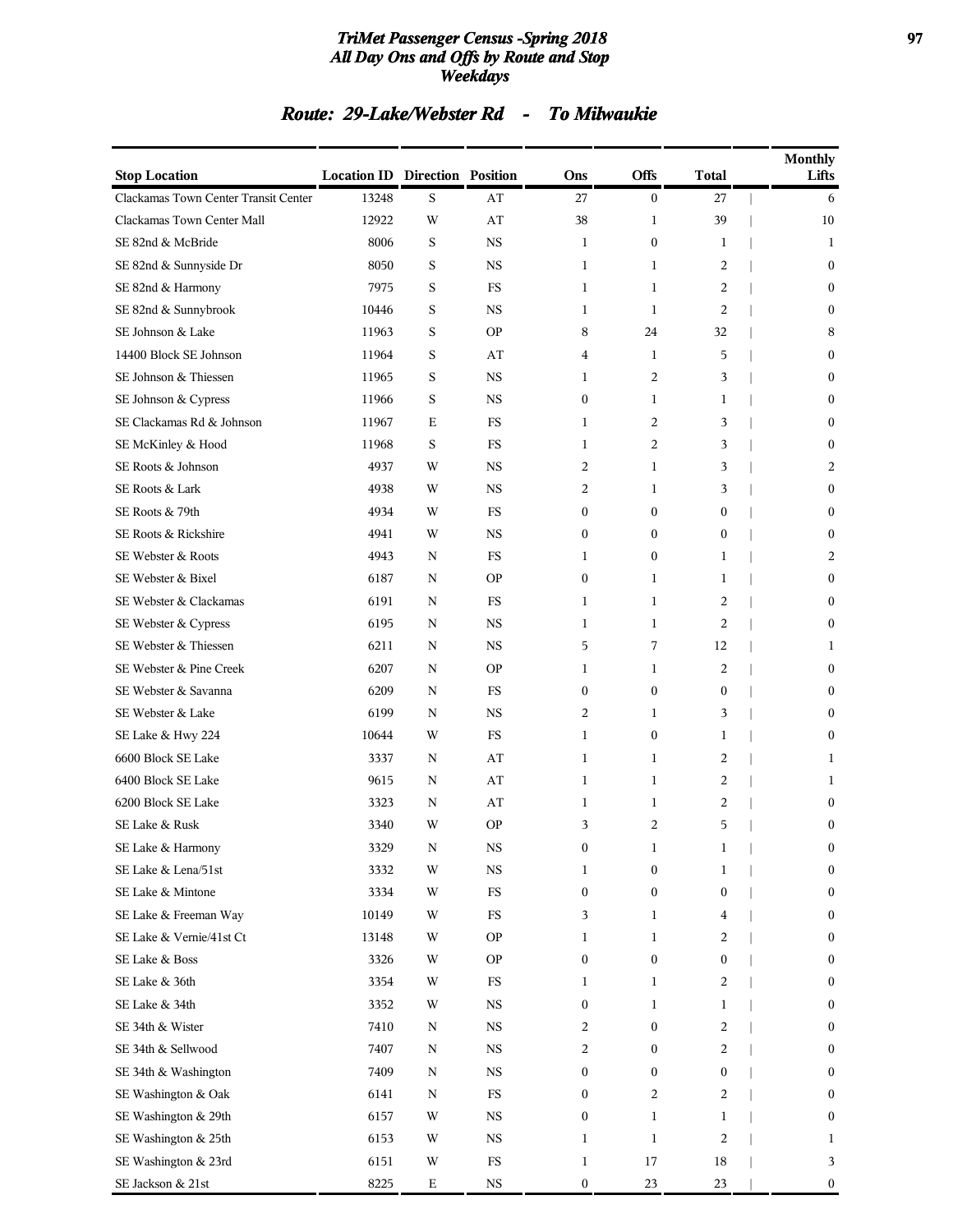### *TriMet Passenger Census -Spring 2018* **98** *All Day Ons and Offs by Route and Stop Weekdays*

### *Route: 30-Estacada - To Estacada*

| <b>Stop Location</b>                 | <b>Location ID Direction Position</b> |             |                         | Ons              | <b>Offs</b>      | <b>Total</b>     | <b>Monthly</b><br>Lifts |
|--------------------------------------|---------------------------------------|-------------|-------------------------|------------------|------------------|------------------|-------------------------|
| SW 5th & Pine                        | 7631                                  | S           | <b>OP</b>               | 3                | $\mathbf{0}$     | 3                | $\overline{0}$          |
| SW 5th & Washington                  | 7642                                  | $\mathbf S$ | <b>NS</b>               | 2                | $\boldsymbol{0}$ | 2                | $\boldsymbol{0}$        |
| SW 5th & Salmon                      | 7634                                  | S           | <b>NS</b>               | 3                | $\boldsymbol{0}$ | 3                | $\boldsymbol{0}$        |
| SW Madison & 4th                     | 3639                                  | Ε           | <b>NS</b>               | 2                | $\boldsymbol{0}$ | 2                | $\boldsymbol{0}$        |
| SW Madison & 1st                     | 3635                                  | E           | <b>NS</b>               | 4                | $\mathbf{0}$     | 4                | $\mathbf{0}$            |
| SEMLKing & Mill                      | 5933                                  | S           | FS                      | 1                | $\mathbf{0}$     | 1                | $\mathbf{0}$            |
| SE Jackson & 21st                    | 8225                                  | E           | <b>NS</b>               | 1                | 3                | 4                | $\boldsymbol{0}$        |
| SE Webster & Lake                    | 6193                                  | S           | <b>FS</b>               | $\boldsymbol{0}$ | $\mathbf{0}$     | $\mathbf{0}$     | $\boldsymbol{0}$        |
| SE Webster & Cavalier Way            | 6189                                  | S           | NS                      | 0                | $\boldsymbol{0}$ | $\boldsymbol{0}$ | $\boldsymbol{0}$        |
| SE Webster & Wilshire                | 6215                                  | S           | <b>OP</b>               | 0                | $\mathbf{0}$     | $\mathbf{0}$     | $\mathbf{0}$            |
| SE Webster & Tuscany Ct              | 6213                                  | S           | <b>NS</b>               | 0                | $\mathbf{0}$     | $\boldsymbol{0}$ | $\mathbf{0}$            |
| SE Webster & Thiessen                | 6212                                  | S           | FS                      | 0                | $\boldsymbol{0}$ | $\boldsymbol{0}$ | $\boldsymbol{0}$        |
| SE Webster & Molt St                 | 6205                                  | S           | <b>FS</b>               | 0                | $\mathbf{0}$     | $\boldsymbol{0}$ | $\boldsymbol{0}$        |
| SE Webster & Clackamas               | 6192                                  | S           | FS                      | 0                | 1                | 1                | $\boldsymbol{0}$        |
| SE Webster & Mabel                   | 6203                                  | S           | <b>NS</b>               | 0                | $\mathbf{0}$     | $\mathbf{0}$     | $\mathbf{0}$            |
| SE Roots & Rickshire                 | 4939                                  | Е           | <b>OP</b>               | 0                | $\mathbf{0}$     | $\boldsymbol{0}$ | $\mathbf{0}$            |
| SE Roots & 79th                      | 4945                                  | E           | <b>NS</b>               | 0                | $\boldsymbol{0}$ | $\boldsymbol{0}$ | $\boldsymbol{0}$        |
| SE Roots & 81st                      | 4946                                  | E           | FS                      | 0                | $\mathbf{0}$     | $\mathbf{0}$     | $\boldsymbol{0}$        |
| SE Roots & Hearthwood Dr             | 4935                                  | E           | <b>NS</b>               | 0                | 1                | 1                | $\boldsymbol{0}$        |
| SE McKinley & Jefferson              | 3825                                  | N           | <b>OP</b>               | 0                | $\mathbf{0}$     | $\mathbf{0}$     | $\mathbf{0}$            |
| Clackamas Town Center Transit Center | 13248                                 | S           | AT                      | 98               | $\overline{2}$   | 100              | 6                       |
| Clackamas Town Center Mall           | 12922                                 | W           | AT                      | 112              | 5                | 117              | 6                       |
| SE 82nd & McBride                    | 8006                                  | S           | <b>NS</b>               | 5                | $\mathbf{1}$     | 6                | $\mathbf{0}$            |
| SE 82nd & Sunnyside Dr               | 8050                                  | S           | NS                      | 2                | 1                | 3                | 1                       |
| SE 82nd & Harmony                    | 7975                                  | S           | FS                      | 3                | $\overline{c}$   | 5                | 1                       |
| SE 82nd & Sunnybrook                 | 10446                                 | S           | <b>NS</b>               | $\mathbf{0}$     | $\overline{2}$   | $\overline{c}$   | $\mathbf{0}$            |
| SE Hwy 224 & 82nd Dr                 | 2914                                  | E           | <b>NS</b>               | 34               | 20               | 54               | 6                       |
| SE Hwy 212 & Evelyn                  | 2888                                  | E           | <b>NS</b>               | 2                | 22               | 24               | 2                       |
| 10800 Block SE Highway 212           | 2868                                  | Ε           | AT                      | 1                | 12               | 13               | 1                       |
| Hwy 212 & Fred Meyer Dc Entr         | 2891                                  | $\mathbf E$ | $_{\rm FS}$             | 1                | 15               | 16               | $\boldsymbol{0}$        |
| SE Hwy 212 & 122nd                   | 2904                                  | $\mathbf E$ | FS                      | 3                | 25               | 28               | $\boldsymbol{0}$        |
| 12700 Block SE Hwy 212               | 11930                                 | $\mathbf E$ | $\mathbf{A}\mathbf{T}$  | $\boldsymbol{0}$ | $\mathbf{1}$     | 1                | 0                       |
| SE Hwy 212 & 130th                   | 2906                                  | $\mathbf E$ | $_{\rm NS}$             | 1                | 13               | 14               | $\boldsymbol{0}$        |
| SE Hwy 224 & 135th                   | 2907                                  | $\mathbf E$ | FS                      | 4                | 11               | 15               | 0                       |
| SE Hwy 224 & 142nd                   | 2908                                  | $\mathbf E$ | $_{\rm NS}$             | 2                | 12               | 14               | 0                       |
| SE Hwy 224 & 152nd                   | 2910                                  | $\mathbf E$ | <b>OP</b>               | 0                | 1                | $\mathbf{1}$     | 0                       |
| SE Hwy 224 & Hwy 212                 | 2895                                  | S           | FS                      | 0                | 1                | 1                | $\boldsymbol{0}$        |
| SE Hwy 224 & Goosehollow             | 13156                                 | S           | $_{\rm NS}$             | 0                | $\overline{4}$   | 4                | $\boldsymbol{0}$        |
| SE Hwy 224 & Eckert Ln               | 2870                                  | S           | $_{\rm NS}$             | 0                | 3                | 3                | $\boldsymbol{0}$        |
| 15700 Block SE Hwy 224               | 2872                                  | S           | $\mathbf{A}\mathbf{T}$  | 0                | 9                | 9                | $\mathbf{1}$            |
| 16000 Block SE Hwy 224               | 2885                                  | S           | $_{\rm FS}$             | $\boldsymbol{0}$ | 1                | 1                | 0                       |
| 16200 Block SE Hwy 224               | 2875                                  | $\mathbf E$ | $\mathbf{A} \mathbf{T}$ | 1                | 5                | 6                | $\boldsymbol{0}$        |
| 16400 Block SE Hwy 224               | 2883                                  | $\mathbf E$ | <b>OP</b>               | $\boldsymbol{0}$ | $\boldsymbol{0}$ | $\boldsymbol{0}$ | $\boldsymbol{0}$        |
| SE Hwy 224 & Eilers Circle           | 10696                                 | $\mathbf E$ | FS                      | $\boldsymbol{0}$ | $\boldsymbol{0}$ | $\boldsymbol{0}$ | 0                       |
| 17400 Block SE Hwy 224               | 8737                                  | E           | AT                      | $\boldsymbol{0}$ | $\boldsymbol{0}$ | $\boldsymbol{0}$ | $\boldsymbol{0}$        |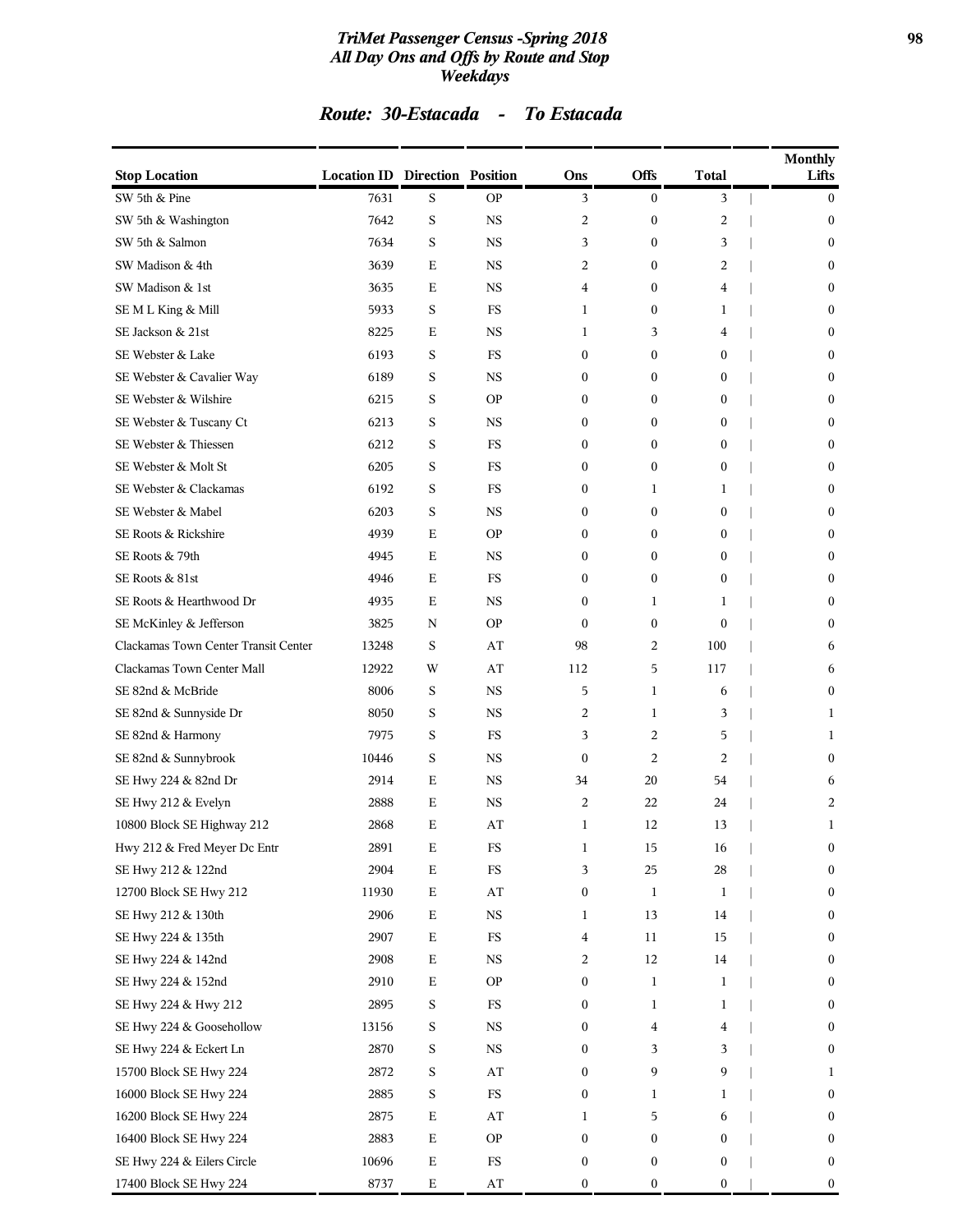### *TriMet Passenger Census -Spring 2018* **99** *All Day Ons and Offs by Route and Stop Weekdays*

# *Route: 30-Estacada - To Estacada*

| <b>Stop Location</b>                   | <b>Location ID Direction Position</b> |             |                        | Ons              | <b>Offs</b>      | <b>Total</b>     | <b>Monthly</b><br>Lifts |
|----------------------------------------|---------------------------------------|-------------|------------------------|------------------|------------------|------------------|-------------------------|
| SE Hwy 224 & Tong                      | 8794                                  | Ε           | <b>OP</b>              | $\boldsymbol{0}$ | $\boldsymbol{0}$ | $\boldsymbol{0}$ | $\bf{0}$                |
| 19300 Block SE Hwy 224                 | 12937                                 | S           | AT                     | $\boldsymbol{0}$ | $\boldsymbol{0}$ | 0                | $\bf{0}$                |
| SE Hwy 224 & 197th                     | 2912                                  | E           | <b>FS</b>              | 0                | 0                | 0                | $\boldsymbol{0}$        |
| 20000 Block SE Hwy 224                 | 8755                                  | S           | AT                     | 0                | 0                | 0                | $\bf{0}$                |
| 20200 Block SE Hwy 224                 | 13655                                 | E           | AT                     | $\mathbf{0}$     | $\mathbf{0}$     | 0                | $\mathbf{0}$            |
| 21700 Block SE Hwy 224                 | 8720                                  | E           | AT                     | 0                | 1                | 1                | $\boldsymbol{0}$        |
| 22600 Block SE Hwy 224                 | 10186                                 | E           | AT                     | $\boldsymbol{0}$ | $\boldsymbol{0}$ | 0                | $\bf{0}$                |
| SE Hwy 224 & 232nd Dr                  | 8421                                  | E           | <b>NS</b>              | 0                | 1                | 1                | $\boldsymbol{0}$        |
| SE Hwy 224 & Bakers Ferry Rd           | 2881                                  | Ε           | FS                     | 3                | 6                | 9                | 1                       |
| SE Hwy 224 & Barton Church             | 2879                                  | E           | AT                     | 1                | $\mathbf{0}$     | 1                | $\mathbf{0}$            |
| SE Hwy 224 & Amisigger Rd              | 2877                                  | E           | <b>OP</b>              | 0                | 0                | 0                | $\boldsymbol{0}$        |
| 26300 Block SE Hwy 224                 | 10500                                 | E           | <b>OP</b>              | 1                | 1                | 2                | $\bf{0}$                |
| SE Hwy 224 & Sherman Cooper            | 9640                                  | E           | <b>NS</b>              | 1                | 1                | 2                | $\boldsymbol{0}$        |
| SE Hwy 224 & Odell                     | 2900                                  | Ε           | NS                     | 0                | 1                | 1                | $\bf{0}$                |
| 27500 Block SE Hwy 224                 | 9321                                  | Ε           | AT                     | $\boldsymbol{0}$ | 1                | 1                | $\mathbf{0}$            |
| Hwy 224 & Paul Bunyan Ln               | 13631                                 | Ε           | <b>NS</b>              | 0                | $\boldsymbol{0}$ | 0                | $\boldsymbol{0}$        |
| SE Hwy 224 & Suttle Rd                 | 9313                                  | E           | FS                     | $\boldsymbol{0}$ | 1                | 1                | $\bf{0}$                |
| 28400 Block SE Hwy 224                 | 8948                                  | Ε           | <b>OP</b>              | $\boldsymbol{0}$ | 0                | 0                | $\boldsymbol{0}$        |
| SE Hwy 224 & Glover Rd                 | 8823                                  | S           | FS                     | $\boldsymbol{0}$ | 0                | 0                | $\bf{0}$                |
| SE Hwy 224 & Dowty Rd                  | 13495                                 | S           | <b>FS</b>              | $\boldsymbol{0}$ | $\mathbf{0}$     | 0                | $\mathbf{0}$            |
| SE Hwy 211 & Hwy 224                   | 2824                                  | Ε           | <b>FS</b>              | 1                | 2                | 3                | $\boldsymbol{0}$        |
| SE Eagle Creek Rd & Hwy 211            | 1563                                  | S           | FS                     | 2                | 3                | 5                | $\bf{0}$                |
| SE Eagle Creek Rd & Risberg            | 1566                                  | S           | <b>NS</b>              | 1                | 1                | 2                | $\boldsymbol{0}$        |
| SE Eagle Creek Rd & Wildcat Mtn        | 1567                                  | S           | NS                     | $\boldsymbol{0}$ | 3                | 3                | $\bf{0}$                |
| SE Eagle Creek Rd & Riverside Way      | 1559                                  | S           | <b>FS</b>              | 6                | 7                | 13               | 1                       |
| SE Eagle Creek Rd & Folsom             | 1560                                  | S           | NS                     | 0                | 1                | 1                | $\bf{0}$                |
| 27400 Block SE Eagle Creek Rd          | 13749                                 | S           | <b>OP</b>              | $\boldsymbol{0}$ | $\boldsymbol{0}$ | 0                | $\bf{0}$                |
| SE Eagle Creek Rd & Heiple Rd          | 1562                                  | S           | <b>FS</b>              | $\boldsymbol{0}$ | 1                | 1                | $\boldsymbol{0}$        |
| 28200 Block SE Eagle Creek Rd          | 1556                                  | S           | AT                     | 1                | 3                | 4                | 1                       |
| SE Eagle Creek Rd & Duus Rd            | 10835                                 | S           | <b>OP</b>              | 0                | $\boldsymbol{0}$ | $\boldsymbol{0}$ | $\mathbf{0}$            |
| 29200 Block SE Eagle Creek Rd          | 9561                                  | S           | $\mathbf{A}\mathbf{T}$ | 0                | 0                | 0                | $\bf{0}$                |
| 29600 Block SE Eagle Creek Rd          | 8685                                  | S           | $\mathbf{A}\mathbf{T}$ | 0                | 0                | 0                | $\bf{0}$                |
| SE Eagle Creek Rd & River Mill Rd      | 8442                                  | S           | $_{\rm NS}$            | 0                | 1                | 1                | $\boldsymbol{0}$        |
| SE Eagle Creek Rd & Strubhar Lane      | 9521                                  | S           | FS                     | 0                | 0                | 0                | $\boldsymbol{0}$        |
| 800 Block NW Wade (at Library)         | 8723                                  | S           | AT                     | 1                | 8                | 9                | 1                       |
| NE 6th & Main                          | 7770                                  | $\mathbf E$ | NS                     | $\boldsymbol{0}$ | 19               | 19               | $\bf{0}$                |
| NE Main & 3rd                          | 8837                                  | S           | NS                     | 0                | 3                | 3                | 1                       |
| NE Main & E 1st                        | 9430                                  | S           | $_{\rm NS}$            | 0                | 3                | 3                | $\boldsymbol{0}$        |
| SE Main & 3rd                          | 3720                                  | S           | NS                     | 0                | 15               | 15               | 2                       |
| 400 Block SE Main (Estacada City Hall) | 3724                                  | S           | $\mathbf{A}\mathbf{T}$ | 0                | 38               | 38               | $\bf{0}$                |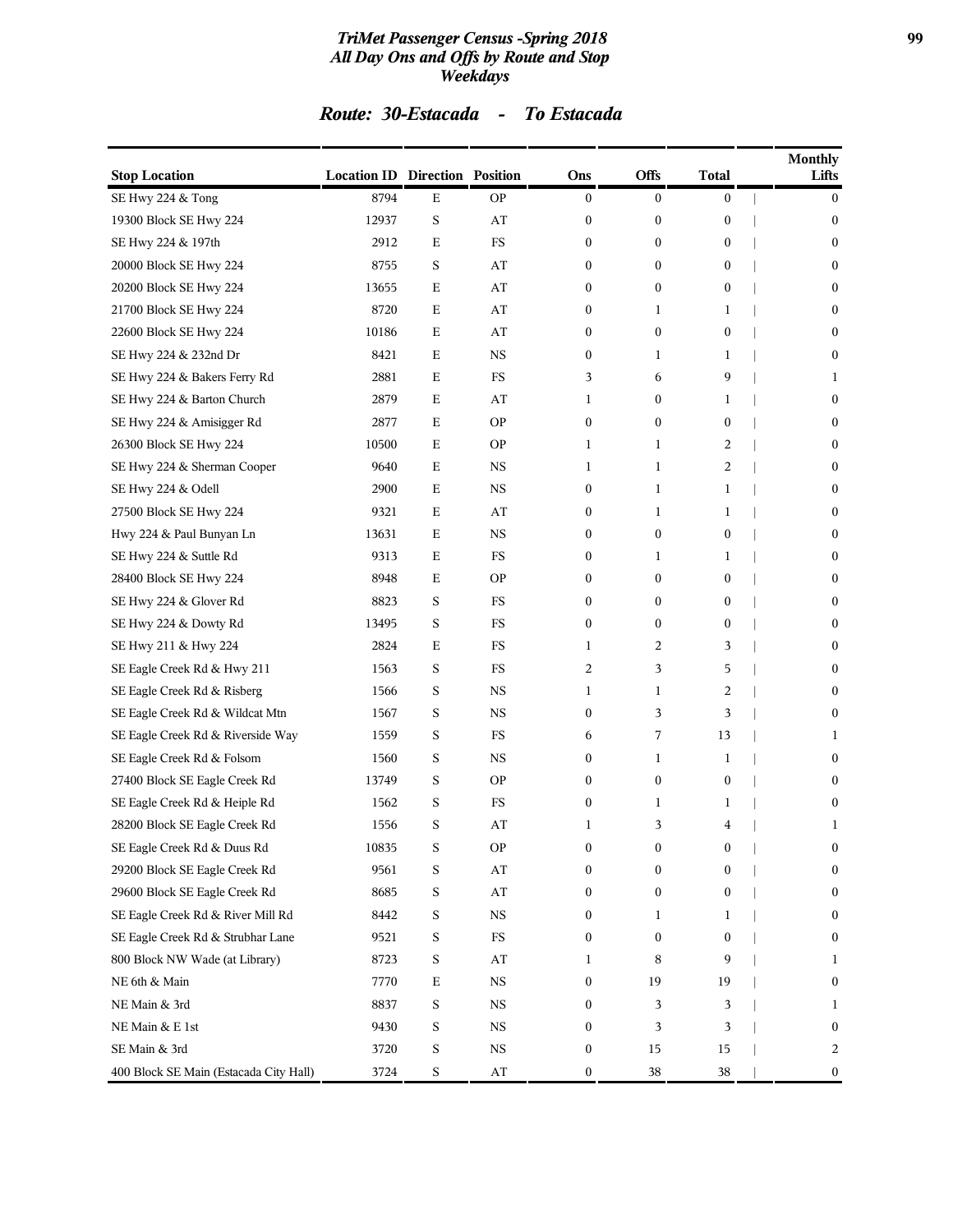### *TriMet Passenger Census -Spring 2018* **100** *All Day Ons and Offs by Route and Stop Weekdays*

### *Route: 30-Estacada - To Clackamas Town Center*

| <b>Stop Location</b>                   | <b>Location ID Direction Position</b> |   |                         | Ons              | <b>Offs</b>      | <b>Total</b>     | <b>Monthly</b><br>Lifts |
|----------------------------------------|---------------------------------------|---|-------------------------|------------------|------------------|------------------|-------------------------|
| 400 Block SE Main (Estacada City Hall) | 3724                                  | S | AT                      | 58               | 5                | 63               | 8                       |
| SE Currin & Hwy 211-224                | 1252                                  | S | $_{\rm NS}$             | $\boldsymbol{0}$ | $\boldsymbol{0}$ | $\boldsymbol{0}$ | $\bf{0}$                |
| SE Main & 3rd                          | 8315                                  | N | <b>NS</b>               | 7                | $\boldsymbol{0}$ | 7                | 1                       |
| SE Main & E 1st                        | 9429                                  | N | <b>NS</b>               | 2                | $\boldsymbol{0}$ | 2                | $\boldsymbol{0}$        |
| NE Main & 3rd                          | 8838                                  | N | <b>OP</b>               | 2                | $\mathbf{0}$     | 2                | $\bf{0}$                |
| NE 6th & N Broadway                    | 7750                                  | W | NS                      | 19               | $\mathbf{0}$     | 19               | $\bf{0}$                |
| 600 Block NW Wade                      | 8722                                  | N | AT                      | $\boldsymbol{0}$ | 0                | $\boldsymbol{0}$ | $\bf{0}$                |
| 800 Block NW Wade                      | 8857                                  | N | AT                      | 6                | 1                | 7                | $\bf{0}$                |
| SE Eagle Creek Rd & Hinman             | 9520                                  | N | <b>NS</b>               | $\boldsymbol{0}$ | $\boldsymbol{0}$ | 0                | $\bf{0}$                |
| 29900 Block SE Eagle Creek Rd          | 7745                                  | N | AT                      | 1                | $\mathbf{0}$     | 1                | $\bf{0}$                |
| 29200 Block SE Eagle Creek Rd          | 9562                                  | N | <b>OP</b>               | 0                | $\mathbf{0}$     | 0                | $\bf{0}$                |
| SE Eagle Creek Rd & Duus Rd            | 10836                                 | N | FS                      | 0                | 1                | 1                | $\bf{0}$                |
| 28400 Block SE Eagle Creek Rd          | 1557                                  | N | AT                      | 4                | $\mathbf{0}$     | 4                | $\bf{0}$                |
| SE Eagle Creek Rd & Heiple Rd          | 1561                                  | N | <b>OP</b>               | 1                | $\boldsymbol{0}$ | 1                | $\boldsymbol{0}$        |
| 27500 Block SE Eagle Creek Rd          | 10275                                 | N | AT                      | $\boldsymbol{0}$ | $\boldsymbol{0}$ | $\boldsymbol{0}$ | 1                       |
| SE Eagle Creek Rd & Currin             | 1555                                  | N | FS                      | 1                | $\mathbf{0}$     | 1                | $\boldsymbol{0}$        |
| 25800 Block SE Eagle Creek Rd          | 1558                                  | N | AT                      | 8                | 5                | 13               | $\boldsymbol{0}$        |
| SE Eagle Creek Rd & Wildcat Mtn        | 1568                                  | N | FS                      | 3                | $\boldsymbol{0}$ | 3                | $\bf{0}$                |
| SE Eagle Creek Rd & Risberg            | 1565                                  | N | <b>OP</b>               | 1                | $\boldsymbol{0}$ | 1                | $\bf{0}$                |
| SE Eagle Creek Rd & Hwy 211            | 1564                                  | N | <b>NS</b>               | 1                | 2                | 3                | $\bf{0}$                |
| 29800 Block SE Hwy 211                 | 2819                                  | W | AT                      | 0                | $\mathbf{0}$     | 0                | $\bf{0}$                |
| SE Hwy 224 & Hwy 211                   | 8824                                  | N | AT                      | 4                | 1                | 5                | 1                       |
| SE Hwy 224 & Dowty Rd                  | 13496                                 | N | <b>OP</b>               | 0                | $\boldsymbol{0}$ | 0                | $\bf{0}$                |
| SE Hwy 224 & McPartland                | 13657                                 | W | FS                      | 0                | $\boldsymbol{0}$ | 0                | $\bf{0}$                |
| 28400 Block SE Hwy 224                 | 8947                                  | N | AT                      | $\boldsymbol{0}$ | $\boldsymbol{0}$ | $\boldsymbol{0}$ | $\mathbf{0}$            |
| SE Hwy 224 & Suttle Rd                 | 9312                                  | W | <b>OP</b>               | 1                | $\mathbf{0}$     | 1                | $\bf{0}$                |
| Hwy 224 & Paul Bunyan Ln               | 13632                                 | W | <b>OP</b>               | 0                | $\boldsymbol{0}$ | 0                | $\boldsymbol{0}$        |
| 27600 Block SE Hwy 224                 | 9322                                  | W | AT                      | 0                | $\boldsymbol{0}$ | $\boldsymbol{0}$ | $\boldsymbol{0}$        |
| SE Hwy 224 & Bartlemay                 | 2878                                  | W | FS                      | 1                | $\boldsymbol{0}$ | 1                | $\boldsymbol{0}$        |
| SE Hwy 224 & Sherman Cooper            | 9641                                  | W | <b>OP</b>               | 0                | 1                | 1                | $\boldsymbol{0}$        |
| 26300 Block SE Hwy 224                 | 10501                                 | W | AT                      | 1                | 1                | 2                | $\boldsymbol{0}$        |
| SE Hwy 224 & Amisigger Rd              | 2876                                  | W | $_{\rm NS}$             | 0                | $\boldsymbol{0}$ | $\boldsymbol{0}$ | $\bf{0}$                |
| SE Hwy 224 & Barton Church             | 2880                                  | W | <b>OP</b>               | 0                | 1                | 1                | $\bf{0}$                |
| SE Hwy 224 & Bakers Ferry Rd           | 2882                                  | W | <b>OP</b>               | 7                | 3                | 10               | 1                       |
| SE Hwy 224 & 232nd Dr                  | 8420                                  | W | $_{\rm NS}$             | 1                | $\boldsymbol{0}$ | 1                | $\bf{0}$                |
| 22600 Block SE Hwy 224                 | 10185                                 | W | <b>OP</b>               | $\boldsymbol{0}$ | $\boldsymbol{0}$ | $\boldsymbol{0}$ | $\boldsymbol{0}$        |
| 22000 Block SE Hwy 224                 | 10647                                 | W | <b>OP</b>               | 0                | 0                | 0                | $\bf{0}$                |
| 21700 Block SE Hwy 224                 | 8721                                  | W | <b>OP</b>               | 1                | 0                | 1                | $\bf{0}$                |
| 20300 Block SE Hwy 224                 | 13654                                 | W | $\mathbf{A}\mathbf{T}$  | 0                | $\boldsymbol{0}$ | $\boldsymbol{0}$ | $\bf{0}$                |
| 20000 Block SE Hwy 224                 | 8735                                  | W | AT                      | 0                | $\boldsymbol{0}$ | 0                | $\bf{0}$                |
| SE Hwy 224 & 197th                     | 2913                                  | W | <b>OP</b>               | 0                | $\boldsymbol{0}$ | 0                | $\boldsymbol{0}$        |
| 19000 Block SE Hwy 224                 | 12936                                 | N | $\mathbf{A} \mathbf{T}$ | 0                | 0                | 0                | $\bf{0}$                |
| SE Hwy 224 & Marna                     | 2898                                  | W | $_{\rm FS}$             | 0                | $\boldsymbol{0}$ | 0                | $\bf{0}$                |
| 17700 Block SE Hwy 224                 | 8795                                  | W | $\mathbf{A} \mathbf{T}$ | 0                | $\boldsymbol{0}$ | 0                | $\boldsymbol{0}$        |
| 17500 Block SE Hwy 224                 | 13113                                 | W | $\mathbf{A} \mathbf{T}$ | 0                | 0                | 0                | $\boldsymbol{0}$        |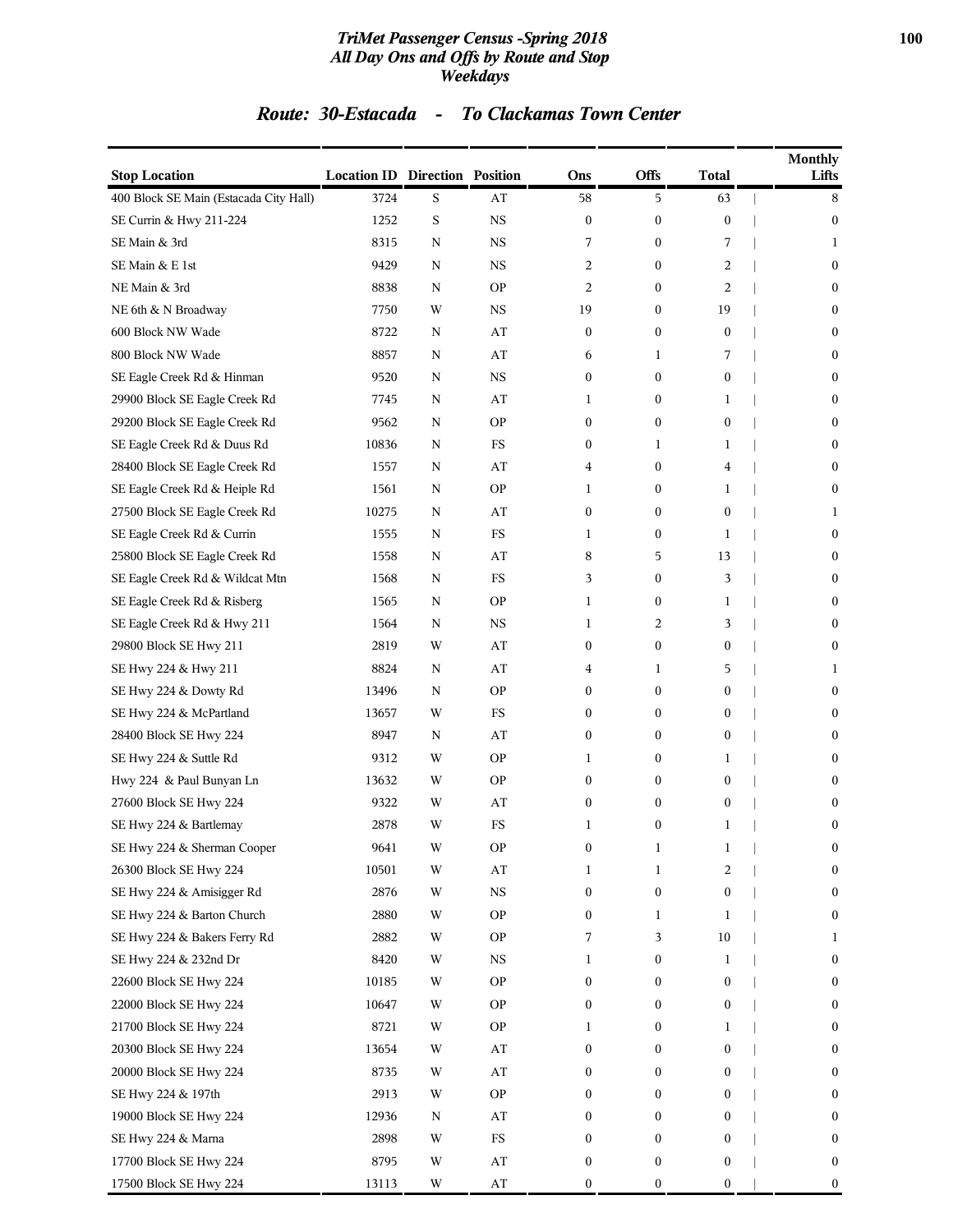### *TriMet Passenger Census -Spring 2018* **101** *All Day Ons and Offs by Route and Stop Weekdays*

### *Route: 30-Estacada - To Clackamas Town Center*

| <b>Stop Location</b>                 | <b>Location ID Direction Position</b> |             |             | Ons              | Offs             | <b>Total</b>     | <b>Monthly</b><br>Lifts |
|--------------------------------------|---------------------------------------|-------------|-------------|------------------|------------------|------------------|-------------------------|
| 17300 Block SE Hwy 224               | 8736                                  | W           | <b>OP</b>   | $\boldsymbol{0}$ | $\overline{0}$   | $\boldsymbol{0}$ | $\bf{0}$                |
| SE Hwy 224 & Eilers Circle           | 10695                                 | W           | ΟP          | $\boldsymbol{0}$ | $\boldsymbol{0}$ | $\boldsymbol{0}$ | $\mathbf{0}$            |
| 16400 Block SE Hwy 224               | 2884                                  | W           | AT          | 1                | $\boldsymbol{0}$ | 1                | $\bf{0}$                |
| SE Hwy 224 & Springwater Rd          | 2874                                  | W           | <b>OP</b>   | 4                | 1                | 5                | $\boldsymbol{0}$        |
| 16000 Block SE Hwy 224               | 2886                                  | N           | $_{\rm NS}$ | 2                | $\overline{0}$   | 2                | $\mathbf{0}$            |
| 15700 Block SE Hwy 224               | 2873                                  | N           | <b>OP</b>   | 9                | $\overline{0}$   | 9                | $\mathbf{0}$            |
| SE Hwy 224 & Eckert Ln               | 13662                                 | N           | $_{\rm NS}$ | 3                | $\boldsymbol{0}$ | 3                | $\bf{0}$                |
| SE Hwy 224 & Goosehollow             | 13663                                 | N           | <b>NS</b>   | 4                | $\bf{0}$         | 4                | $\bf{0}$                |
| SE Hwy 224 & Hwy 212                 | 2896                                  | N           | <b>NS</b>   | $\boldsymbol{0}$ | $\overline{0}$   | $\boldsymbol{0}$ | $\boldsymbol{0}$        |
| SE Hwy 224 & 152nd                   | 2911                                  | W           | $_{\rm NS}$ | 2                | $\overline{0}$   | 2                | $\mathbf{0}$            |
| SE Hwy 224 & 142nd                   | 2909                                  | W           | <b>NS</b>   | 10               | $\mathbf{1}$     | 11               | $\mathbf{0}$            |
| SE Hwy 224 & 135th                   | 8830                                  | W           | <b>NS</b>   | 10               | 2                | 12               | $\bf{0}$                |
| SE Hwy 212 & 130th                   | 2890                                  | W           | <b>NS</b>   | 10               | 2                | 12               | $\bf{0}$                |
| 12700 Block SE Hwy 212               | 11931                                 | W           | <b>OP</b>   | 1                | $\bf{0}$         | 1                | $\boldsymbol{0}$        |
| SE Hwy 212 & 122nd                   | 2905                                  | W           | FS          | 15               | 4                | 19               | $\mathbf{0}$            |
| 11400 Block SE Hwy 212               | 2892                                  | W           | AT          | 15               | $\mathbf{1}$     | 16               | $\mathbf{0}$            |
| 10700 Block SE Hwy 212               | 2899                                  | W           | AT          | 14               | 1                | 15               | 2                       |
| SE Hwy 212 & 102nd                   | 2889                                  | W           | FS          | 9                | 4                | 13               | $\boldsymbol{0}$        |
| SE Hwy 212 & 82nd Dr                 | 2915                                  | W           | <b>NS</b>   | 10               | 29               | 39               | 2                       |
| SE 82nd & Sunnybrook                 | 11251                                 | Ν           | FS          | 2                | 1                | 3                | 1                       |
| SE 82nd & Sunnyside                  | 8049                                  | $\mathbf N$ | FS          | 2                | 3                | 5                | 1                       |
| SE 82nd & McBride                    | 8005                                  | N           | ΟP          | 1                | 6                | 7                | $\bf{0}$                |
| Clackamas Town Center Mall           | 12921                                 | Ε           | AT          | 6                | 88               | 94               | 4                       |
| Clackamas Town Center TC             | 13247                                 | Ε           | <b>FS</b>   | 1                | 71               | 72               | 5                       |
| Clackamas Town Center Transit Center | 13248                                 | S           | AT          | $\boldsymbol{0}$ | 24               | 24               | $\mathbf{0}$            |
| SE Roots & Johnson                   | 4937                                  | W           | $_{\rm NS}$ | 1                | $\boldsymbol{0}$ | 1                | $\mathbf{0}$            |
| SE Roots & Lark                      | 4938                                  | W           | $_{\rm NS}$ | $\boldsymbol{0}$ | 0                | $\bf{0}$         | $\mathbf{0}$            |
| SE Roots & 79th                      | 4934                                  | W           | FS          | $\boldsymbol{0}$ | $\boldsymbol{0}$ | $\boldsymbol{0}$ | $\bf{0}$                |
| SE Roots & Rickshire                 | 4941                                  | W           | <b>NS</b>   | $\boldsymbol{0}$ | $\mathbf{0}$     | $\boldsymbol{0}$ | $\boldsymbol{0}$        |
| SE Webster & Roots                   | 4943                                  | N           | ${\rm FS}$  | 0                | 0                | $\boldsymbol{0}$ | $\boldsymbol{0}$        |
| SE Webster & Bixel                   | 6187                                  | $\mathbf N$ | <b>OP</b>   | 1                | $\boldsymbol{0}$ | 1                | $\mathbf{0}$            |
| SE Webster & Clackamas               | 6191                                  | $\mathbf N$ | $_{\rm FS}$ | 0                | $\boldsymbol{0}$ | $\mathbf{0}$     | $\mathbf{0}$            |
| SE Webster & Cypress                 | 6195                                  | Ν           | $_{\rm NS}$ | 1                | 0                | 1                | $\mathbf{0}$            |
| SE Webster & Thiessen                | 6211                                  | Ν           | $_{\rm NS}$ | 3                | $\overline{0}$   | 3                | $\mathbf{0}$            |
| SE Webster & Pine Creek              | 6207                                  | Ν           | <b>OP</b>   | 0                | 0                | $\mathbf{0}$     | $\mathbf{0}$            |
| SE Webster & Savanna                 | 6209                                  | $\mathbf N$ | $_{\rm FS}$ | 0                | $\boldsymbol{0}$ | 0                | $\mathbf{0}$            |
| SE Webster & Lake                    | 6199                                  | Ν           | NS          | 0                | 0                | $\bf{0}$         | $\mathbf{0}$            |
| SE Jackson & Main St                 | 8223                                  | W           | $_{\rm NS}$ | 3                | 2                | 5                | $\mathbf{0}$            |
| SE Grand & Mill                      | 2171                                  | Ν           | $_{\rm NS}$ | 0                | 3                | 3                | $\mathbf{0}$            |
| SW Main & 2nd                        | 11956                                 | W           | $_{\rm NS}$ | 0                | 6                | 6                | $\mathbf{0}$            |
| SW 6th & Taylor                      | 7800                                  | Ν           | $_{\rm NS}$ | 0                | 3                | 3                | $\mathbf{0}$            |
| SW 6th & Stark                       | 7797                                  | Ν           | $_{\rm NS}$ | 0                | 1                | 1                | $\mathbf{0}$            |
| SW 6th & W Burnside                  | 7751                                  | N           | $_{\rm NS}$ | $\boldsymbol{0}$ | 2                | 2                | $\boldsymbol{0}$        |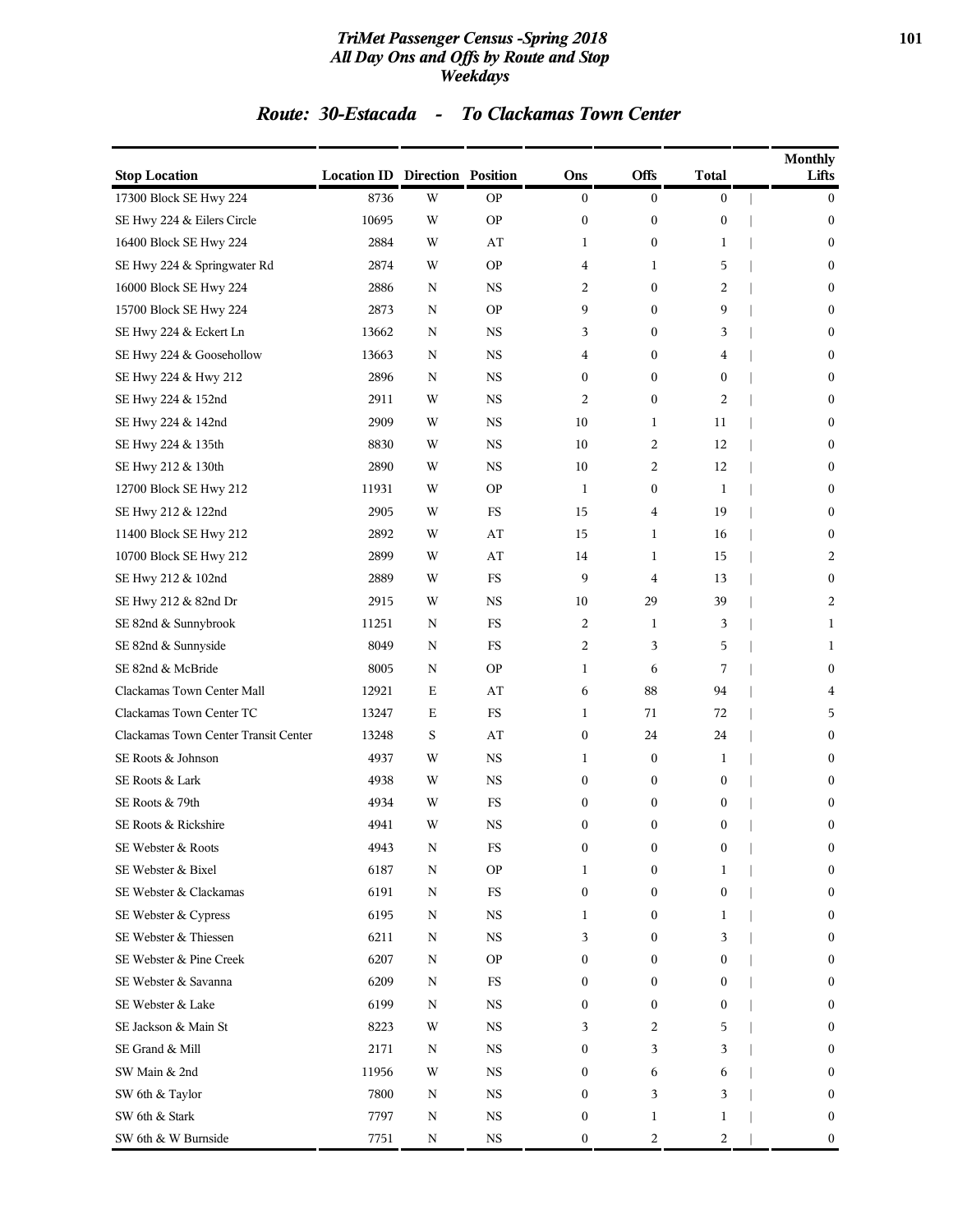### *TriMet Passenger Census -Spring 2018* **102** *All Day Ons and Offs by Route and Stop Weekdays*

| Route: 32-Oatfield |  | <b>To Clackamas CC</b> |
|--------------------|--|------------------------|
|--------------------|--|------------------------|

| <b>Stop Location</b>         | <b>Location ID Direction Position</b> |             |             | Ons              | <b>Offs</b>      | Total          | <b>Monthly</b><br>Lifts |
|------------------------------|---------------------------------------|-------------|-------------|------------------|------------------|----------------|-------------------------|
| SE Jackson & 21st            | 8225                                  | Е           | <b>NS</b>   | 42               | $\bf{0}$         | 42             | 8                       |
| SE 21st & Washington         | 7136                                  | $\mathbf S$ | NS          | 28               | 3                | 31             | 1                       |
| SE Lake & 23rd               | 3344                                  | Е           | <b>OP</b>   | 9                | 1                | 10             | 1                       |
| SE Lake & 28th               | 3348                                  | E           | <b>NS</b>   | 2                | 1                | 3              | 0                       |
| SE Lake & 31st Pl            | 3349                                  | Е           | <b>NS</b>   | 2                | 2                | 4              | 6                       |
| SE Lake & Oatfield           | 3336                                  | Е           | <b>NS</b>   | 2                | 3                | 5              | $\boldsymbol{0}$        |
| SE Oatfield & Guilford       | 4160                                  | $\mathbf S$ | ΟP          | 1                | $\boldsymbol{0}$ | 1              | $\boldsymbol{0}$        |
| SE Oatfield & Alchar Dr      | 4141                                  | W           | FS          | 1                | 1                | 2              | $\boldsymbol{0}$        |
| SE Oatfield & Park           | 4185                                  | S           | <b>FS</b>   | 4                | 1                | 5              | 0                       |
| SE Oatfield & Silver Springs | 4198                                  | $\mathbf S$ | <b>OP</b>   | 0                | 1                | 1              | 0                       |
| SE Oatfield & Loeffelman Rd  | 4172                                  | S           | <b>OP</b>   | 1                | 3                | 4              | $\boldsymbol{0}$        |
| SE Oatfield & Courtney       | 4151                                  | S           | NS          | 3                | 1                | 4              | $\boldsymbol{0}$        |
| 14100 Block SE Oatfield      | 4136                                  | S           | AT          | 1                | 2                | 3              | $\boldsymbol{0}$        |
| SE Oatfield & Hill           | 4165                                  | S           | <b>OP</b>   | $\mathbf{0}$     | 2                | 2              | 4                       |
| SE Oatfield & Oak Grove      | 4178                                  | $\mathbf S$ | NS          | 11               | 9                | 20             | 4                       |
| SE Oatfield & Oatfield Ct    | 4183                                  | S           | <b>OP</b>   | 0                | 0                | $\overline{0}$ | $\boldsymbol{0}$        |
| SE Oatfield & Risley         | 4192                                  | S           | FS          | 0                | 1                | 1              | $\boldsymbol{0}$        |
| SE Oatfield & Concord        | 4149                                  | $\mathbf S$ | <b>NS</b>   | 4                | 7                | 11             | 1                       |
| SE Oatfield & Raymond        | 4189                                  | S           | <b>FS</b>   | 0                | $\mathbf{0}$     | $\mathbf{0}$   | $\mathbf{0}$            |
| SE Oatfield & Thiessen       | 4201                                  | S           | ΟP          | 1                | 4                | 5              | 1                       |
| SE Oatfield & Allan          | 4144                                  | S           | <b>OP</b>   | 0                | 1                | $\mathbf{1}$   | $\boldsymbol{0}$        |
| SE Oatfield & Naef           | 4176                                  | $\mathbf S$ | ΟP          | 0                | 1                | 1              | $\boldsymbol{0}$        |
| SE Oatfield & Oakland        | 4179                                  | $\mathbf S$ | <b>OP</b>   | 0                | 2                | 2              | $\boldsymbol{0}$        |
| SE Oatfield & Roethe         | 4194                                  | S           | <b>NS</b>   | 4                | 12               | 16             | $\mathbf{0}$            |
| 16800 Block SE Oatfield      | 4138                                  | $\mathbf S$ | ΟP          | 0                | $\boldsymbol{0}$ | $\overline{0}$ | 0                       |
| SE Oatfield & McNary         | 4175                                  | S           | <b>OP</b>   | 1                | 2                | 3              | $\boldsymbol{0}$        |
| SE Oatfield & Clayson        | 4146                                  | S           | NS          | 1                | 2                | 3              | $\boldsymbol{0}$        |
| SE Oatfield & Jennings       | 4170                                  | S           | <b>NS</b>   | 0                | 2                | 2              | 0                       |
| Oatfield & Oakridge          | 4181                                  | E           | <b>OP</b>   | 2                | 5                | 7              | 2                       |
| Oatfield & Glen Echo         | 4159                                  | Е           | NS          |                  | 4                | 11             | 0                       |
| Oatfield & Collins Crest     | 4148                                  | $\mathbf S$ | $_{\rm NS}$ | 2                | 3                | 5              | 0                       |
| Oatfield & Stone Oaks Ct     | 4140                                  | S           | <b>OP</b>   | $\boldsymbol{0}$ | 2                | 2              | 0                       |
| Oatfield & E Kenmore         | 4171                                  | S           | FS          | 1                | 4                | 5              | $\boldsymbol{0}$        |
| Oatfield & E Hereford        | 4164                                  | S           | FS          | 2                | 2                | 4              | 0                       |
| Oatfield & E Exeter          | 4154                                  | $\mathbf S$ | NS          | 1                | 1                | 2              | $\boldsymbol{0}$        |
| Oatfield & 82nd Dr           | 4204                                  | $\mathbf E$ | $_{\rm NS}$ | 2                | 2                | 4              | 0                       |
| 82nd Dr & E Berkeley         | 141                                   | S           | FS          | 3                | 5                | 8              | 0                       |
| E Arlington & Cornell        | 132                                   | W           | NS          | 2                | 1                | 3              | 0                       |
| E Arlington & Harvard        | 134                                   | W           | NS          | 0                | 0                | 0              | 0                       |
| E Arlington & Portland Ave   | 137                                   | W           | $_{\rm NS}$ | 2                | 2                | 4              | 1                       |
| W Arlington & Bellevue       | 126                                   | W           | $_{\rm NS}$ | 0                | 0                | $\overline{0}$ | 0                       |
| W Arlington & Beatrice       | 124                                   | W           | NS          | 0                | 0                | 0              | 0                       |
| W Arlington & Barton         | 122                                   | W           | NS          | 0                | $\mathbf{1}$     | 1              | 0                       |
| W Arlington & McLoughlin     | 135                                   | W           | NS          | 2                | 3                | 5              | 0                       |
| McLoughlin & Clackamette Dr  | 3831                                  | $\mathbf S$ | $_{\rm NS}$ | 5                | 2                | 7              | 2                       |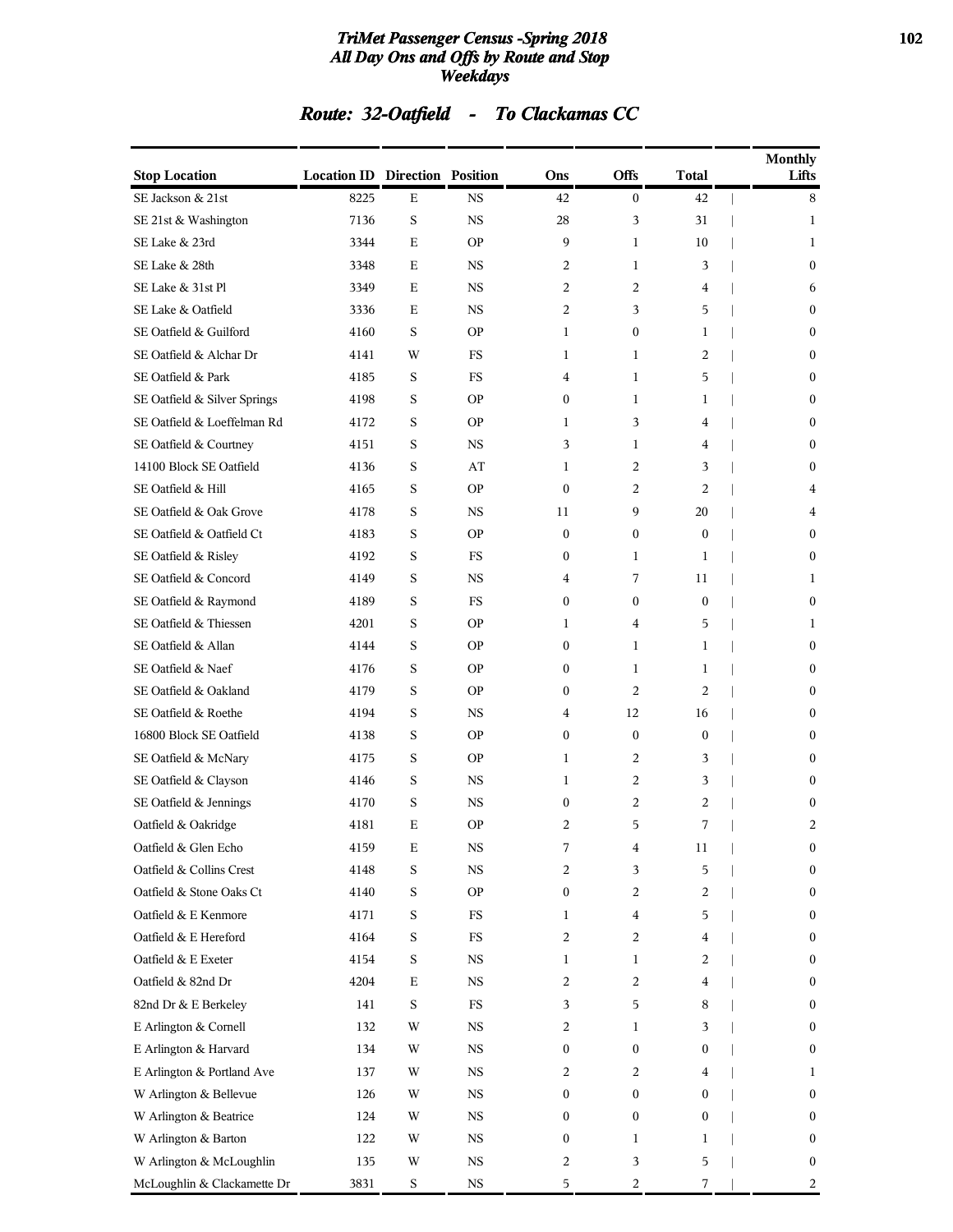### *TriMet Passenger Census -Spring 2018* **103** *All Day Ons and Offs by Route and Stop Weekdays*

| <b>Stop Location</b>        | <b>Location ID Direction Position</b> |             |           | Ons              | Offs             | <b>Total</b>     | <b>Monthly</b><br>Lifts |
|-----------------------------|---------------------------------------|-------------|-----------|------------------|------------------|------------------|-------------------------|
| Oregon City Transit Center  | 8761                                  | S           | AT        | 65               | 20               | 85               | 28                      |
| Main & 13th                 | 3690                                  | $\mathbf N$ | FS        | $\mathbf{1}$     | $\boldsymbol{0}$ | $\mathbf{1}$     | $\mathbf{1}$            |
| Main & 15th                 | 3693                                  | N           | <b>NS</b> | $\boldsymbol{0}$ | $\boldsymbol{0}$ | $\boldsymbol{0}$ | $\mathbf{0}$            |
| Washington & 14th           | 11111                                 | S           | <b>NS</b> | $\mathbf{1}$     | $\mathbf{1}$     | 2                | $\mathbf{0}$            |
| Washington & 12th           | 13743                                 | S           | <b>NS</b> | $\mathbf{1}$     | 5                | 6                | 12                      |
| 900 Block Washington        | 13649                                 | S           | AT        | 3                | 3                | 6                | 12                      |
| 9th & Jefferson             | 8093                                  | E           | <b>NS</b> | $\mathbf{1}$     | $\mathbf{1}$     | $\overline{c}$   | $\theta$                |
| 9th & Monroe                | 8097                                  | S           | <b>NS</b> | $\overline{2}$   | $\mathbf{1}$     | 3                | $\mathbf{1}$            |
| 9th & Jackson               | 8092                                  | Ε           | <b>NS</b> | $\mathbf{1}$     | $\mathbf{1}$     | 2                | 1                       |
| Jackson & 12th              | 3021                                  | N           | <b>NS</b> | 7                | 5                | 12               | 1                       |
| Jackson & 15th              | 3025                                  | N           | <b>NS</b> | $\mathbf{1}$     | $\mathbf{1}$     | 2                | $\boldsymbol{0}$        |
| 16th & Harrison             | 6836                                  | $\mathbf E$ | <b>NS</b> | $\overline{2}$   | $\mathbf{1}$     | 3                | $\theta$                |
| 16th & Taylor               | 6840                                  | $\mathbf E$ | <b>NS</b> | $\mathbf{0}$     | $\overline{2}$   | $\overline{2}$   | $\mathbf{0}$            |
| Division & 14th             | 13903                                 | S           | <b>FS</b> | 3                | 7                | 10               | 7                       |
| Division & 13th             | 1393                                  | S           | <b>NS</b> | 2                | $\overline{4}$   | 6                | 3                       |
| Division & 12th             | 1377                                  | S           | <b>NS</b> | 5                | 3                | 8                | 1                       |
| Division & 9th              | 1504                                  | W           | FS        | $\mathbf{0}$     | $\overline{c}$   | $\overline{c}$   | $\theta$                |
| Division & Warren St        | 8899                                  | W           | <b>OP</b> | $\mathbf{1}$     | $\mathbf{1}$     | $\overline{c}$   | $\Omega$                |
| 7th & Taylor                | 8900                                  | W           | <b>NS</b> | $\mathbf{1}$     | $\mathbf{1}$     | $\overline{c}$   | $\mathbf{0}$            |
| Molalla & Willamette        | 3993                                  | $\mathbf S$ | FS        | $\overline{2}$   | $\overline{2}$   | $\overline{4}$   | $\mathbf{1}$            |
| Molalla & Pearl             | 3989                                  | S           | <b>NS</b> | 2                | $\overline{4}$   | 6                | 2                       |
| 500 Block Molalla           | 11481                                 | S           | AT        | 3                | 6                | 9                | $\mathbf{0}$            |
| Molalla & Mountain View     | 11933                                 | S           | <b>NS</b> | 5                | 11               | 16               | 2                       |
| Molalla & Holmes            | 3985                                  | S           | <b>FS</b> | $\overline{2}$   | 5                | 7                | 3                       |
| Molalla & Warner            | 3992                                  | S           | <b>NS</b> | $\overline{c}$   | $\mathbf{1}$     | 3                | $\mathbf{0}$            |
| Molalla & Beverly           | 3981                                  | S           | FS        | $\mathbf{1}$     | $\mathbf{1}$     | $\overline{2}$   | 0                       |
| Molalla & Warner-Milne      | 2866                                  | S           | FS        | $\mathbf{1}$     | 14               | 15               | 2                       |
| 1600 Block Beavercreek Rd   | 9581                                  | Е           | AT        | 1                | 10               | 11               | 3                       |
| 2000 Block Beavercreek Rd   | 9582                                  | E           | AT        | $\mathbf{0}$     | 8                | 8                | $\mathbf{1}$            |
| Beavercreek & Fir St        | 11475                                 | E           | <b>FS</b> | $\mathbf{0}$     | 6                | 6                | $\mathbf{0}$            |
| Beavercreek & Hwy 213       | 9583                                  | $\mathbf E$ | <b>NS</b> | $\boldsymbol{0}$ | 6                | 6                | $\mathbf{1}$            |
| Clackamas Community College | 1068                                  | S           | AT        | $\mathbf{0}$     | 58               | 58               | 0                       |

# *Route: 32-Oatfield - To Clackamas CC*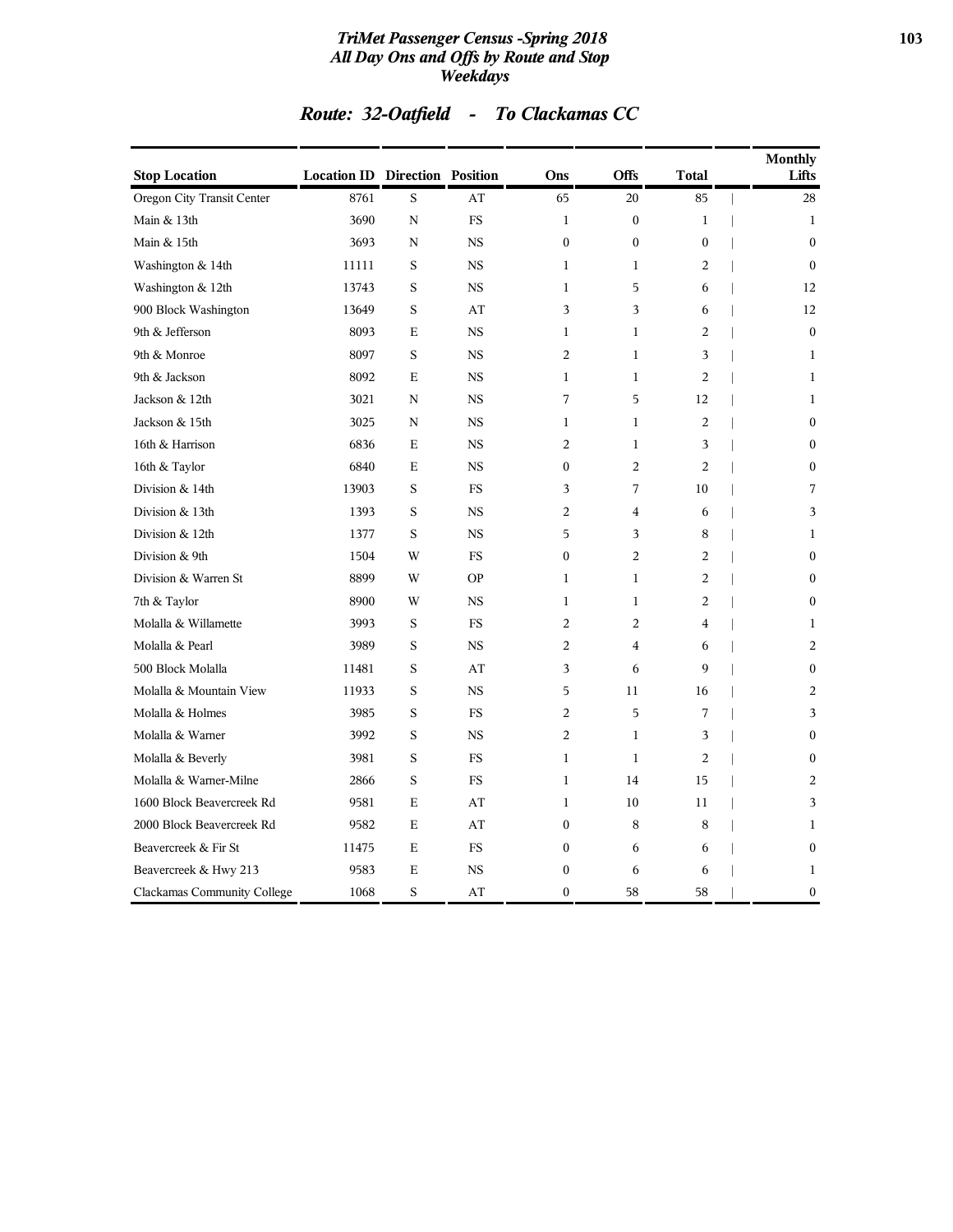### *TriMet Passenger Census -Spring 2018* **104** *All Day Ons and Offs by Route and Stop Weekdays*

# *Route: 32-Oatfield - To Oregon City Transit Center or Milwaukie*

| <b>Stop Location</b>                     | <b>Location ID Direction Position</b> |             |             | Ons              | <b>Offs</b>      | <b>Total</b>     | Monthly<br>Lifts |
|------------------------------------------|---------------------------------------|-------------|-------------|------------------|------------------|------------------|------------------|
| Clackamas Community College              | 1068                                  | S           | AT          | 66               | $\boldsymbol{0}$ | 66               | 18               |
| Beavercreek & Hwy 213                    | 9580                                  | W           | ${\rm FS}$  | 18               | 2                | 20               | 1                |
| Beavercreek & Fir                        | 9755                                  | W           | <b>NS</b>   | 3                | $\mathbf{1}$     | 4                | 1                |
| 1700 Block Beavercreek Rd                | 9578                                  | W           | AT          | 8                | 1                | 9                | 3                |
| 1600 Block Beavercreek Rd                | 9579                                  | W           | AT          | 4                | $\boldsymbol{0}$ | 4                | 1                |
| 1400 Block Molalla                       | 11473                                 | N           | <b>OP</b>   | 9                | 3                | 12               | 3                |
| Molalla & Warner-Milne                   | 13993                                 | N           | $_{\rm FS}$ | 4                | $\mathbf{1}$     | 5                | 1                |
| Molalla & Hillcrest                      | 3984                                  | N           | <b>NS</b>   | $\mathbf{1}$     | $\mathbf{1}$     | $\overline{c}$   | 1                |
| Molalla & Harris                         | 13187                                 | N           | FS          | 5                | $\overline{c}$   | 7                | $\bf{0}$         |
| Molalla & Hilda                          | 3983                                  | N           | <b>NS</b>   | 4                | 5                | 9                | 1                |
| Molalla & Mountain View                  | 11932                                 | N           | <b>OP</b>   | 12               | 3                | 15               | 2                |
| 500 Block Molalla                        | 11482                                 | N           | <b>OP</b>   | 3                | 3                | 6                | 1                |
| Molalla & Pearl                          | 3990                                  | N           | <b>NS</b>   | 4                | 3                | 7                | 2                |
| Molalla & Willamette                     | 3994                                  | N           | <b>NS</b>   | 4                | 3                | 7                | 3                |
| Division & Buchanan                      | 1323                                  | E           | <b>OP</b>   | $\overline{c}$   | 1                | 3                | $\bf{0}$         |
| Division & Selma                         | 1351                                  | Ε           | <b>NS</b>   | 1                | $\boldsymbol{0}$ | 1                | $\boldsymbol{0}$ |
| Division & Morton                        | 1343                                  | N           | <b>NS</b>   | 5                | 5                | 10               | 5                |
| Division & 13th                          | 1385                                  | N           | <b>OP</b>   | 7                | 3                | 10               | 1                |
| Division & 15th                          | 1404                                  | N           | NS          | 11               | 4                | 15               | 4                |
| 16th & Taylor                            | 6841                                  | W           | <b>NS</b>   | 1                | $\boldsymbol{0}$ | 1                | $\bf{0}$         |
| 16th & Harrison                          | 6835                                  | W           | <b>NS</b>   | 1                | 1                | $\overline{2}$   | $\bf{0}$         |
| 16th & Jackson                           | 6837                                  | W           | <b>NS</b>   | 1                | $\boldsymbol{0}$ | 1                | 1                |
| Jackson & 15th                           | 3024                                  | S           | <b>NS</b>   | $\mathbf{1}$     | $\mathbf{1}$     | $\overline{c}$   | $\mathbf{0}$     |
| Jackson & 12th                           | 3020                                  | S           | <b>NS</b>   | 3                | 6                | 9                | $\bf{0}$         |
| Jackson & 9th                            | 8509                                  | S           | <b>NS</b>   | $\mathbf{1}$     | $\boldsymbol{0}$ | $\mathbf{1}$     | 1                |
| 9th & Monroe                             | 8098                                  | W           | <b>NS</b>   | 1                | 1                | $\overline{c}$   | 1                |
| 9th & Jefferson                          | 8094                                  | W           | <b>NS</b>   | $\mathbf{1}$     | $\mathbf{1}$     | $\overline{c}$   | $\boldsymbol{0}$ |
| 9th & Washington                         | 8100                                  | W           | <b>NS</b>   | $\mathbf{1}$     | $\overline{c}$   | 3                | 4                |
| Oregon City Transit Center               | 8759                                  | N           | AT          | 38               | 75               | 113              | 8                |
| McLoughlin & Oregon City Shopping Center | 3842                                  | N           | AT          | 6                | 8                | 14               | 3.               |
| W Arlington & Barton                     | 121                                   | $\mathbf E$ | $_{\rm NS}$ | 5                | 4                | 9                | 1                |
| W Arlington & Beatrice                   | 123                                   | $\mathbf E$ | $_{\rm NS}$ | $\boldsymbol{0}$ | $\boldsymbol{0}$ | $\boldsymbol{0}$ | $\boldsymbol{0}$ |
| W Arlington & Bellevue                   | 125                                   | $\mathbf E$ | $_{\rm NS}$ | $\mathbf{0}$     | 2                | 2                | $\mathbf{0}$     |
| W Arlington & Portland Ave               | 136                                   | $\mathbf E$ | NS          | 2                | 2                | 4                | $\boldsymbol{0}$ |
| E Arlington & Harvard                    | 133                                   | E           | $_{\rm NS}$ | 1                | $\boldsymbol{0}$ | $\mathbf{1}$     | $\bf{0}$         |
| E Arlington & Cornell                    | 131                                   | E           | $_{\rm NS}$ | 2                | 2                | $\overline{4}$   | $\bf{0}$         |
| E Arlington & 82nd Dr                    | 140                                   | $\mathbf E$ | $_{\rm NS}$ | 6                | 6                | 12               | $\bf{0}$         |
| Oatfield & E Exeter                      | 10700                                 | $\mathbf N$ | <b>OP</b>   | 3                | $\mathbf{1}$     | 4                | $\mathbf{0}$     |
| Oatfield & E Hereford                    | 13252                                 | N           | <b>OP</b>   | 4                | 1                | 5                | $\bf{0}$         |
| Oatfield & Webster                       | 13458                                 | $\mathbf N$ | $_{\rm FS}$ | 7                | $\mathbf{1}$     | 8                | 1                |
| Oatfield & Stone Oaks Ct                 | 4145                                  | N           | $_{\rm NS}$ | 4                | 1                | 5                | $\bf{0}$         |
| Oatfield & Ridgegate                     | 4191                                  | N           | $_{\rm NS}$ | 5                | 2                | 7                | $\bf{0}$         |
| Oatfield & Park Way                      | 4187                                  | W           | $_{\rm NS}$ | 5                | 5                | 10               | $\mathbf{0}$     |
| Oatfield & Oakridge                      | 4182                                  | W           | NS          | 4                | 3                | 7                | 1                |
| SE Oatfield & Jennings                   | 4169                                  | N           | $_{\rm NS}$ | 2                | $\mathbf{1}$     | 3                | $\boldsymbol{0}$ |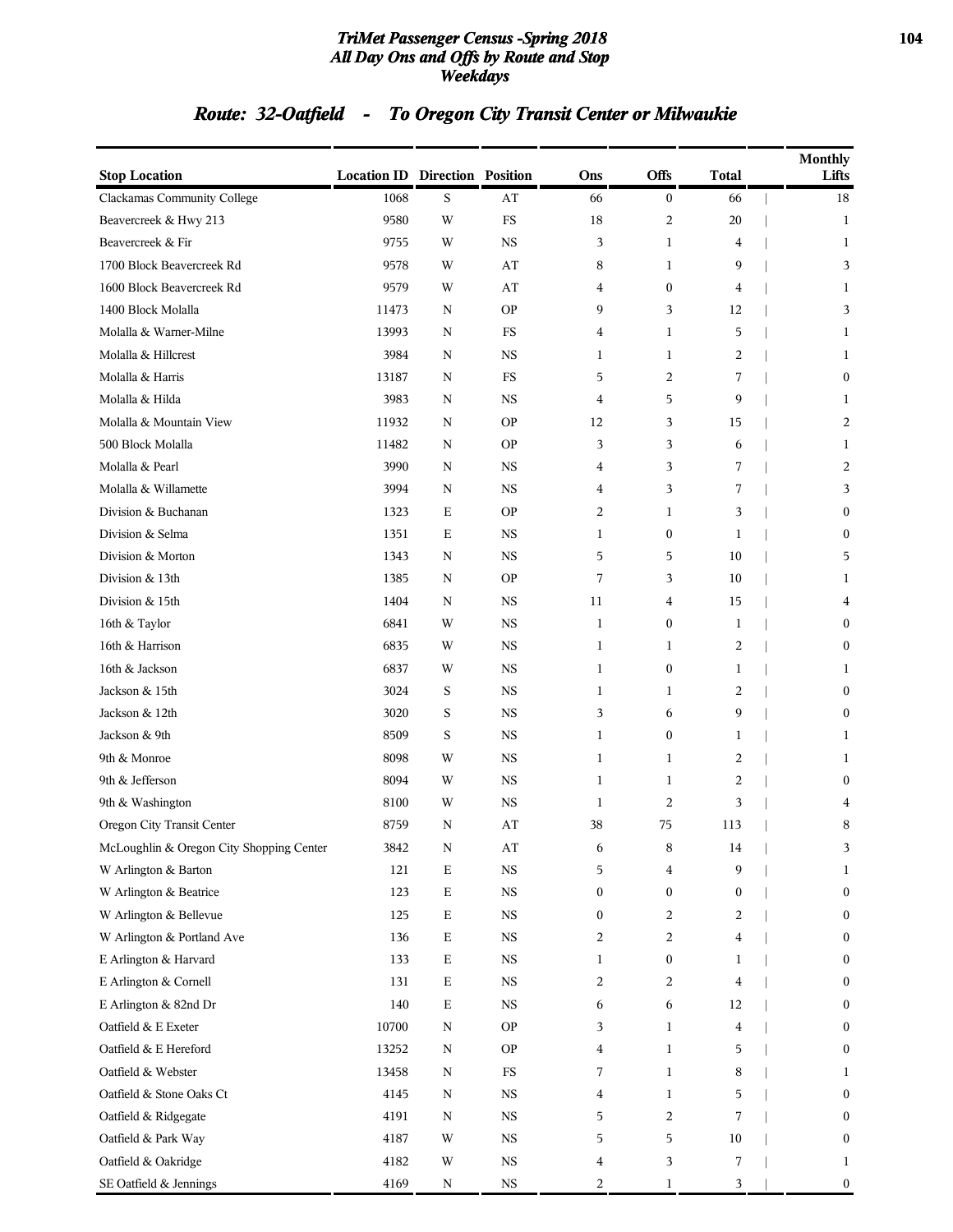### *TriMet Passenger Census -Spring 2018* **105** *All Day Ons and Offs by Route and Stop Weekdays*

# *Route: 32-Oatfield - To Oregon City Transit Center or Milwaukie*

| <b>Stop Location</b>         | <b>Location ID Direction Position</b> |             |           | Ons            | Offs             | <b>Total</b>   | <b>Monthly</b><br>Lifts |
|------------------------------|---------------------------------------|-------------|-----------|----------------|------------------|----------------|-------------------------|
| SE Oatfield & Clayson        | 4147                                  | $\mathbf N$ | <b>OP</b> | 2              | 1                | 3              | $\mathbf{0}$            |
| SE Oatfield & McNary         | 4174                                  | N           | <b>FS</b> | 3              | $\mathbf{1}$     | 4              | $\mathbf{0}$            |
| 16800 Block SE Oatfield      | 4139                                  | N           | AT        | $\mathbf{0}$   | $\mathbf{0}$     | $\mathbf{0}$   | $\mathbf{0}$            |
| SE Oatfield & Roethe         | 4195                                  | N           | <b>FS</b> | 5              | 7                | 12             | $\mathbf{0}$            |
| SE Oatfield & Oakland        | 4180                                  | N           | <b>FS</b> | 3              | $\boldsymbol{0}$ | 3              | $\mathbf{0}$            |
| SE Oatfield & Naef           | 4177                                  | $\mathbf N$ | <b>NS</b> | 1              | 1                | $\overline{c}$ | $\boldsymbol{0}$        |
| SE Oatfield & Allan          | 4143                                  | $\mathbf N$ | <b>NS</b> | 2              | $\mathbf{0}$     | 2              | $\boldsymbol{0}$        |
| SE Oatfield & Thiessen       | 4200                                  | $\mathbf N$ | <b>NS</b> | 3              | 1                | 4              | $\boldsymbol{0}$        |
| SE Oatfield & Raymond        | 4190                                  | N           | <b>OP</b> | 1              | $\boldsymbol{0}$ | 1              | $\boldsymbol{0}$        |
| SE Oatfield & Concord        | 4150                                  | $\mathbf N$ | <b>FS</b> | 4              | 5                | 9              | 1                       |
| SE Oatfield & Risley         | 4193                                  | N           | <b>NS</b> | 1              | 1                | 2              | $\boldsymbol{0}$        |
| SE Oatfield & Oatfield Ct    | 4184                                  | N           | <b>FS</b> | $\mathbf{0}$   | $\mathbf{0}$     | $\Omega$       | $\mathbf{0}$            |
| SE Oatfield & Oak Grove      | 4137                                  | N           | <b>OP</b> | 6              | 11               | 17             | 2                       |
| SE Oatfield & Hill           | 4166                                  | N           | <b>FS</b> | $\mathbf{1}$   | $\mathbf{0}$     | $\mathbf{1}$   | $\boldsymbol{0}$        |
| SE Oatfield & Pinehurst      | 4188                                  | N           | <b>FS</b> | $\mathbf{0}$   | $\mathbf{1}$     | $\mathbf{1}$   | $\mathbf{0}$            |
| 13800 Block SE Oatfield      | 13186                                 | $\mathbf N$ | AT        | $\mathbf{1}$   | $\overline{c}$   | 3              | $\boldsymbol{0}$        |
| SE Oatfield & Loeffelman Rd  | 4173                                  | $\mathbf N$ | <b>FS</b> | 2              | 1                | 3              | $\boldsymbol{0}$        |
| SE Oatfield & Silver Springs | 4199                                  | $\mathbf N$ | <b>FS</b> | $\mathbf{1}$   | $\boldsymbol{0}$ | 1              | $\boldsymbol{0}$        |
| SE Oatfield & Park           | 4186                                  | N           | <b>NS</b> | 1              | 23               | 24             | $\mathbf{0}$            |
| SE Oatfield & Aldercrest     | 4142                                  | $\mathbf E$ | <b>NS</b> | 2              | $\mathbf{1}$     | 3              | $\mathbf{0}$            |
| SE Oatfield & Guilford       | 4161                                  | $\mathbf N$ | <b>FS</b> | 1              | 1                | 2              | $\boldsymbol{0}$        |
| SE Lake & 33rd Pl            | 3321                                  | W           | <b>OP</b> | 2              | 3                | 5              | $\mathbf{0}$            |
| SE Lake & 31st Pl            | 3350                                  | W           | <b>OP</b> | $\overline{c}$ | $\mathbf{1}$     | 3              | $\boldsymbol{0}$        |
| SE Lake & 28th               | 3347                                  | W           | <b>OP</b> | $\mathbf{1}$   | $\overline{2}$   | 3              | 1                       |
| SE Lake & 23rd               | 3345                                  | W           | <b>FS</b> | 5              | 9                | 14             | 0                       |
| SE 21st & Adams              | 13776                                 | N           | <b>NS</b> | 9              | 29               | 38             | 4                       |
| SE Jackson & 21st            | 8225                                  | $\mathbf E$ | <b>NS</b> | 1              | 36               | 37             | 1                       |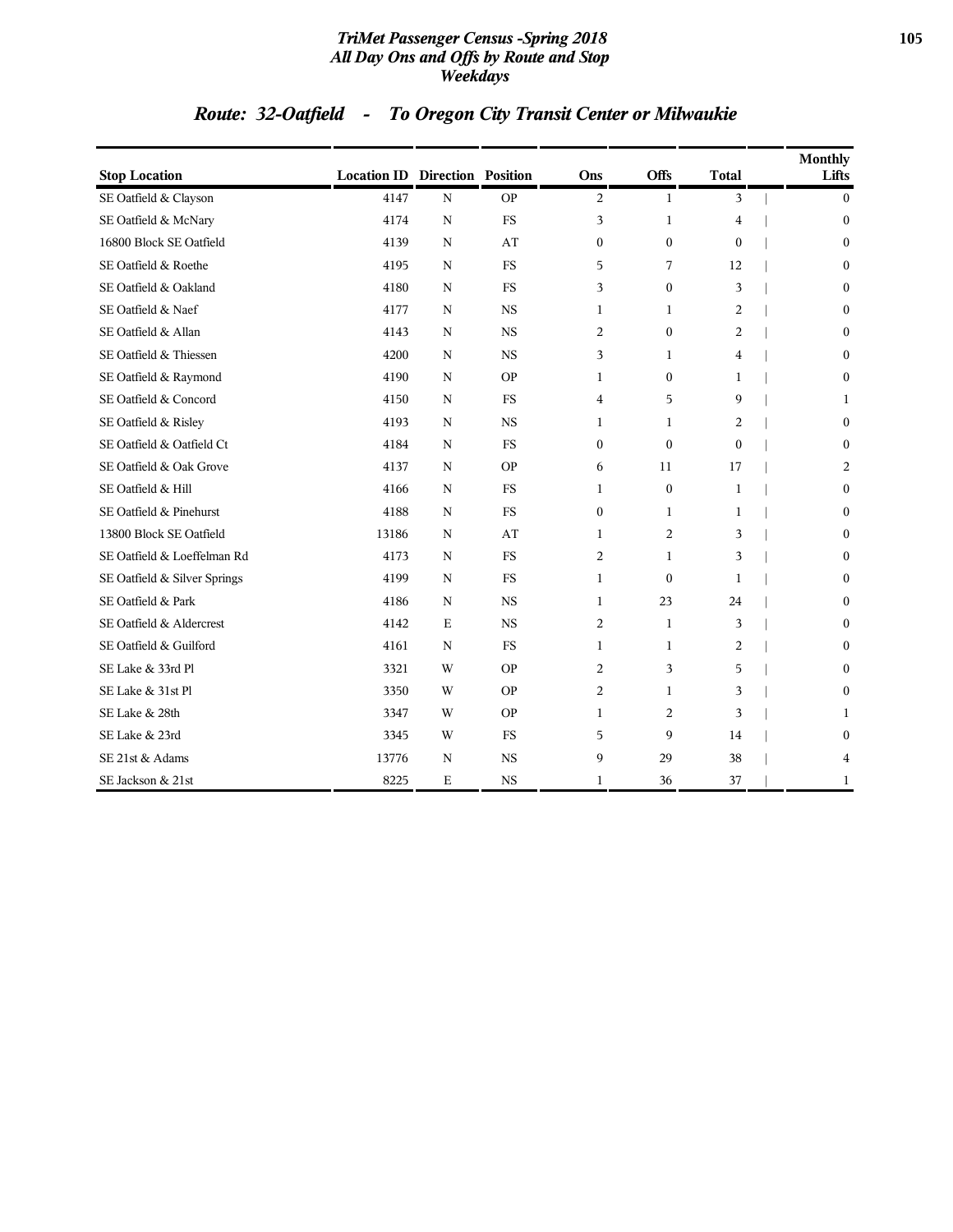### *TriMet Passenger Census -Spring 2018* **106** *All Day Ons and Offs by Route and Stop Weekdays*

# *Route: 33-McLoughlin/King Rd - To Oregon City TC and Clackamas Community College*

| Offs<br><b>Stop Location</b><br><b>Location ID Direction Position</b><br><b>Total</b><br>Lifts<br>Ons<br>S<br>Clackamas Town Center Transit Center<br>13248<br>AT<br>243<br>$\mathbf{1}$<br>244<br>53<br>8<br>Clackamas Town Center Mall<br>12922<br>W<br>AT<br>237<br>245<br>32<br>$_{\rm NS}$<br>61<br>10<br>8<br>SE 82nd & Causey<br>7941<br>N<br>71<br>SE 82nd & Boyer Drive<br>7920<br><b>NS</b><br>71<br>17<br>88<br>35<br>N<br><b>OP</b><br>160<br>16<br>24<br>SE King & Fuller<br>3228<br>W<br>176<br>9<br>W<br><b>OP</b><br>3<br>12<br>SE King & 77th<br>3254<br>3<br>FS<br>39<br>3<br>SE King & Cook Ct<br>12956<br>W<br>23<br>16<br>SE King & Bell<br><b>NS</b><br>71<br>3229<br>W<br>15<br>86<br>14<br>SE King & 66th<br>W<br><b>NS</b><br>11<br>8<br>19<br>$\boldsymbol{0}$<br>3249<br>$_{\rm NS}$<br>36<br>7<br>SE King & Linwood<br>3235<br>W<br>35<br>71<br>SE King & Hollywood<br>W<br>FS<br>8<br>9<br>17<br>$\mathbf{1}$<br>3232<br>SE King & Stanley<br><b>NS</b><br>20<br>3237<br>W<br>16<br>36<br>15<br>SE King & 52nd<br>W<br><b>OP</b><br>2<br>$\boldsymbol{0}$<br>3246<br>4<br>6<br>SE King & Home<br>10303<br>W<br>FS<br>13<br>13<br>26<br>$\bf{0}$<br>7<br>9<br><b>OP</b><br>2<br>$\boldsymbol{0}$<br>SE King & 47th<br>3243<br>W<br>SE 42nd & Llewellyn<br>S<br><b>NS</b><br>57<br>59<br>33<br>7524<br>116<br>SE Harrison & 40th<br><b>NS</b><br>14<br>$\boldsymbol{0}$<br>2583<br>W<br>11<br>3<br>SE Harrison & 37th<br>W<br><b>NS</b><br>8<br>14<br>2579<br>6<br>2<br>SE Harrison & 34th<br>W<br><b>NS</b><br>10<br>14<br>24<br>$\overline{4}$<br>2577<br>SE Harrison & 31st<br>$_{\rm NS}$<br>37<br>39<br>76<br>23<br>2574<br>W<br>SE Harrison & 29th<br>W<br>$_{\rm NS}$<br>8<br>22<br>3<br>2573<br>14 |
|---------------------------------------------------------------------------------------------------------------------------------------------------------------------------------------------------------------------------------------------------------------------------------------------------------------------------------------------------------------------------------------------------------------------------------------------------------------------------------------------------------------------------------------------------------------------------------------------------------------------------------------------------------------------------------------------------------------------------------------------------------------------------------------------------------------------------------------------------------------------------------------------------------------------------------------------------------------------------------------------------------------------------------------------------------------------------------------------------------------------------------------------------------------------------------------------------------------------------------------------------------------------------------------------------------------------------------------------------------------------------------------------------------------------------------------------------------------------------------------------------------------------------------------------------------------------------------------------------------------------------------------------------------------------------------------------------------------------------------------|
|                                                                                                                                                                                                                                                                                                                                                                                                                                                                                                                                                                                                                                                                                                                                                                                                                                                                                                                                                                                                                                                                                                                                                                                                                                                                                                                                                                                                                                                                                                                                                                                                                                                                                                                                       |
|                                                                                                                                                                                                                                                                                                                                                                                                                                                                                                                                                                                                                                                                                                                                                                                                                                                                                                                                                                                                                                                                                                                                                                                                                                                                                                                                                                                                                                                                                                                                                                                                                                                                                                                                       |
|                                                                                                                                                                                                                                                                                                                                                                                                                                                                                                                                                                                                                                                                                                                                                                                                                                                                                                                                                                                                                                                                                                                                                                                                                                                                                                                                                                                                                                                                                                                                                                                                                                                                                                                                       |
|                                                                                                                                                                                                                                                                                                                                                                                                                                                                                                                                                                                                                                                                                                                                                                                                                                                                                                                                                                                                                                                                                                                                                                                                                                                                                                                                                                                                                                                                                                                                                                                                                                                                                                                                       |
|                                                                                                                                                                                                                                                                                                                                                                                                                                                                                                                                                                                                                                                                                                                                                                                                                                                                                                                                                                                                                                                                                                                                                                                                                                                                                                                                                                                                                                                                                                                                                                                                                                                                                                                                       |
|                                                                                                                                                                                                                                                                                                                                                                                                                                                                                                                                                                                                                                                                                                                                                                                                                                                                                                                                                                                                                                                                                                                                                                                                                                                                                                                                                                                                                                                                                                                                                                                                                                                                                                                                       |
|                                                                                                                                                                                                                                                                                                                                                                                                                                                                                                                                                                                                                                                                                                                                                                                                                                                                                                                                                                                                                                                                                                                                                                                                                                                                                                                                                                                                                                                                                                                                                                                                                                                                                                                                       |
|                                                                                                                                                                                                                                                                                                                                                                                                                                                                                                                                                                                                                                                                                                                                                                                                                                                                                                                                                                                                                                                                                                                                                                                                                                                                                                                                                                                                                                                                                                                                                                                                                                                                                                                                       |
|                                                                                                                                                                                                                                                                                                                                                                                                                                                                                                                                                                                                                                                                                                                                                                                                                                                                                                                                                                                                                                                                                                                                                                                                                                                                                                                                                                                                                                                                                                                                                                                                                                                                                                                                       |
|                                                                                                                                                                                                                                                                                                                                                                                                                                                                                                                                                                                                                                                                                                                                                                                                                                                                                                                                                                                                                                                                                                                                                                                                                                                                                                                                                                                                                                                                                                                                                                                                                                                                                                                                       |
|                                                                                                                                                                                                                                                                                                                                                                                                                                                                                                                                                                                                                                                                                                                                                                                                                                                                                                                                                                                                                                                                                                                                                                                                                                                                                                                                                                                                                                                                                                                                                                                                                                                                                                                                       |
|                                                                                                                                                                                                                                                                                                                                                                                                                                                                                                                                                                                                                                                                                                                                                                                                                                                                                                                                                                                                                                                                                                                                                                                                                                                                                                                                                                                                                                                                                                                                                                                                                                                                                                                                       |
|                                                                                                                                                                                                                                                                                                                                                                                                                                                                                                                                                                                                                                                                                                                                                                                                                                                                                                                                                                                                                                                                                                                                                                                                                                                                                                                                                                                                                                                                                                                                                                                                                                                                                                                                       |
|                                                                                                                                                                                                                                                                                                                                                                                                                                                                                                                                                                                                                                                                                                                                                                                                                                                                                                                                                                                                                                                                                                                                                                                                                                                                                                                                                                                                                                                                                                                                                                                                                                                                                                                                       |
|                                                                                                                                                                                                                                                                                                                                                                                                                                                                                                                                                                                                                                                                                                                                                                                                                                                                                                                                                                                                                                                                                                                                                                                                                                                                                                                                                                                                                                                                                                                                                                                                                                                                                                                                       |
|                                                                                                                                                                                                                                                                                                                                                                                                                                                                                                                                                                                                                                                                                                                                                                                                                                                                                                                                                                                                                                                                                                                                                                                                                                                                                                                                                                                                                                                                                                                                                                                                                                                                                                                                       |
|                                                                                                                                                                                                                                                                                                                                                                                                                                                                                                                                                                                                                                                                                                                                                                                                                                                                                                                                                                                                                                                                                                                                                                                                                                                                                                                                                                                                                                                                                                                                                                                                                                                                                                                                       |
|                                                                                                                                                                                                                                                                                                                                                                                                                                                                                                                                                                                                                                                                                                                                                                                                                                                                                                                                                                                                                                                                                                                                                                                                                                                                                                                                                                                                                                                                                                                                                                                                                                                                                                                                       |
|                                                                                                                                                                                                                                                                                                                                                                                                                                                                                                                                                                                                                                                                                                                                                                                                                                                                                                                                                                                                                                                                                                                                                                                                                                                                                                                                                                                                                                                                                                                                                                                                                                                                                                                                       |
|                                                                                                                                                                                                                                                                                                                                                                                                                                                                                                                                                                                                                                                                                                                                                                                                                                                                                                                                                                                                                                                                                                                                                                                                                                                                                                                                                                                                                                                                                                                                                                                                                                                                                                                                       |
|                                                                                                                                                                                                                                                                                                                                                                                                                                                                                                                                                                                                                                                                                                                                                                                                                                                                                                                                                                                                                                                                                                                                                                                                                                                                                                                                                                                                                                                                                                                                                                                                                                                                                                                                       |
| 2700 Block SE Harrison<br><b>OP</b><br>10<br>24<br>2571<br>W<br>14<br>$\mathbf{1}$                                                                                                                                                                                                                                                                                                                                                                                                                                                                                                                                                                                                                                                                                                                                                                                                                                                                                                                                                                                                                                                                                                                                                                                                                                                                                                                                                                                                                                                                                                                                                                                                                                                    |
| SE Harrison & 24th<br>W<br><b>NS</b><br>5<br>10<br>15<br>2570<br>6                                                                                                                                                                                                                                                                                                                                                                                                                                                                                                                                                                                                                                                                                                                                                                                                                                                                                                                                                                                                                                                                                                                                                                                                                                                                                                                                                                                                                                                                                                                                                                                                                                                                    |
| SE Jackson & 21st<br>8225<br>$\mathbf E$<br><b>NS</b><br>177<br>128<br>305<br>82                                                                                                                                                                                                                                                                                                                                                                                                                                                                                                                                                                                                                                                                                                                                                                                                                                                                                                                                                                                                                                                                                                                                                                                                                                                                                                                                                                                                                                                                                                                                                                                                                                                      |
| S<br>$_{\rm NS}$<br>88<br>38<br>SE 21st & Washington<br>7136<br>158<br>246                                                                                                                                                                                                                                                                                                                                                                                                                                                                                                                                                                                                                                                                                                                                                                                                                                                                                                                                                                                                                                                                                                                                                                                                                                                                                                                                                                                                                                                                                                                                                                                                                                                            |
| SE McLoughlin & River Rd<br>3850<br>S<br>FS<br>15<br>13<br>28<br>6                                                                                                                                                                                                                                                                                                                                                                                                                                                                                                                                                                                                                                                                                                                                                                                                                                                                                                                                                                                                                                                                                                                                                                                                                                                                                                                                                                                                                                                                                                                                                                                                                                                                    |
| S<br>$\overline{c}$<br>SE McLoughlin & Lakewood<br>3860<br><b>OP</b><br>5<br>7<br>1                                                                                                                                                                                                                                                                                                                                                                                                                                                                                                                                                                                                                                                                                                                                                                                                                                                                                                                                                                                                                                                                                                                                                                                                                                                                                                                                                                                                                                                                                                                                                                                                                                                   |
| SE McLoughlin & Park Ave<br>S<br><b>NS</b><br>318<br>40<br>358<br>3848<br>44                                                                                                                                                                                                                                                                                                                                                                                                                                                                                                                                                                                                                                                                                                                                                                                                                                                                                                                                                                                                                                                                                                                                                                                                                                                                                                                                                                                                                                                                                                                                                                                                                                                          |
| 3852<br>S<br><b>OP</b><br>24<br>15<br>39<br>SE McLoughlin & Silver Springs<br>4                                                                                                                                                                                                                                                                                                                                                                                                                                                                                                                                                                                                                                                                                                                                                                                                                                                                                                                                                                                                                                                                                                                                                                                                                                                                                                                                                                                                                                                                                                                                                                                                                                                       |
| 13700 Block SE McLoughlin<br>3827<br>S<br><b>OP</b><br>$10\,$<br>9<br>$19\,$<br>3                                                                                                                                                                                                                                                                                                                                                                                                                                                                                                                                                                                                                                                                                                                                                                                                                                                                                                                                                                                                                                                                                                                                                                                                                                                                                                                                                                                                                                                                                                                                                                                                                                                     |
| SE McLoughlin & Courtney<br>S<br>$_{\rm NS}$<br>39<br>73<br>32<br>3834<br>34                                                                                                                                                                                                                                                                                                                                                                                                                                                                                                                                                                                                                                                                                                                                                                                                                                                                                                                                                                                                                                                                                                                                                                                                                                                                                                                                                                                                                                                                                                                                                                                                                                                          |
| SE McLoughlin & Chestnut<br>3830<br>S<br>FS<br>11<br>15<br>4<br>$\mathbf{1}$                                                                                                                                                                                                                                                                                                                                                                                                                                                                                                                                                                                                                                                                                                                                                                                                                                                                                                                                                                                                                                                                                                                                                                                                                                                                                                                                                                                                                                                                                                                                                                                                                                                          |
| SE McLoughlin & Maple<br>$\mathbf S$<br>$_{\rm NS}$<br>12<br>36<br>$\rm 48$<br>3840<br>12                                                                                                                                                                                                                                                                                                                                                                                                                                                                                                                                                                                                                                                                                                                                                                                                                                                                                                                                                                                                                                                                                                                                                                                                                                                                                                                                                                                                                                                                                                                                                                                                                                             |
| SE McLoughlin & Oak Grove<br>S<br>$_{\rm FS}$<br>107<br>142<br>249<br>85<br>3843                                                                                                                                                                                                                                                                                                                                                                                                                                                                                                                                                                                                                                                                                                                                                                                                                                                                                                                                                                                                                                                                                                                                                                                                                                                                                                                                                                                                                                                                                                                                                                                                                                                      |
| SE McLoughlin & Silverleaf<br>$\mathbf S$<br>$_{\rm NS}$<br>20<br>18<br>38<br>3853<br>$\overline{4}$                                                                                                                                                                                                                                                                                                                                                                                                                                                                                                                                                                                                                                                                                                                                                                                                                                                                                                                                                                                                                                                                                                                                                                                                                                                                                                                                                                                                                                                                                                                                                                                                                                  |
| SE McLoughlin & Risley<br>S<br>$_{\rm FS}$<br>10<br>23<br>33<br>8<br>3849                                                                                                                                                                                                                                                                                                                                                                                                                                                                                                                                                                                                                                                                                                                                                                                                                                                                                                                                                                                                                                                                                                                                                                                                                                                                                                                                                                                                                                                                                                                                                                                                                                                             |
| SE McLoughlin & Concord<br>S<br>$_{\rm FS}$<br>51<br>68<br>119<br>3833<br>21                                                                                                                                                                                                                                                                                                                                                                                                                                                                                                                                                                                                                                                                                                                                                                                                                                                                                                                                                                                                                                                                                                                                                                                                                                                                                                                                                                                                                                                                                                                                                                                                                                                          |
| 16000 Block SE McLoughlin<br>$\mathbf S$<br>$\mathbf{A}\mathbf{T}$<br>9<br>21<br>30<br>3832<br>6                                                                                                                                                                                                                                                                                                                                                                                                                                                                                                                                                                                                                                                                                                                                                                                                                                                                                                                                                                                                                                                                                                                                                                                                                                                                                                                                                                                                                                                                                                                                                                                                                                      |
| SE McLoughlin & Vineyard<br>S<br>$_{\rm FS}$<br>55<br>3857<br>23<br>32<br>11                                                                                                                                                                                                                                                                                                                                                                                                                                                                                                                                                                                                                                                                                                                                                                                                                                                                                                                                                                                                                                                                                                                                                                                                                                                                                                                                                                                                                                                                                                                                                                                                                                                          |
| SE McLoughlin & Naef<br>$\mathbf S$<br>$_{\rm NS}$<br>49<br>$\overline{7}$<br>8494<br>14<br>35                                                                                                                                                                                                                                                                                                                                                                                                                                                                                                                                                                                                                                                                                                                                                                                                                                                                                                                                                                                                                                                                                                                                                                                                                                                                                                                                                                                                                                                                                                                                                                                                                                        |
| SE McLoughlin & Roethe<br>S<br>$_{\rm FS}$<br>19<br>3851<br>47<br>117<br>164                                                                                                                                                                                                                                                                                                                                                                                                                                                                                                                                                                                                                                                                                                                                                                                                                                                                                                                                                                                                                                                                                                                                                                                                                                                                                                                                                                                                                                                                                                                                                                                                                                                          |
| SE McLoughlin & Boardman<br>S<br>FS<br>36<br>54<br>3829<br>18<br>4                                                                                                                                                                                                                                                                                                                                                                                                                                                                                                                                                                                                                                                                                                                                                                                                                                                                                                                                                                                                                                                                                                                                                                                                                                                                                                                                                                                                                                                                                                                                                                                                                                                                    |
| SE McLoughlin & Jennings<br>S<br>$_{\rm FS}$<br>20<br>66<br>3839<br>46<br>11                                                                                                                                                                                                                                                                                                                                                                                                                                                                                                                                                                                                                                                                                                                                                                                                                                                                                                                                                                                                                                                                                                                                                                                                                                                                                                                                                                                                                                                                                                                                                                                                                                                          |
| SE McLoughlin & Hull Ave<br>3838<br>S<br>FS<br>7<br>29<br>22<br>$\mathbf{1}$<br>SE McLoughlin & Meldrum<br>$\mathbf S$<br>$_{\rm NS}$<br>5<br>22<br>3841<br>17<br>3                                                                                                                                                                                                                                                                                                                                                                                                                                                                                                                                                                                                                                                                                                                                                                                                                                                                                                                                                                                                                                                                                                                                                                                                                                                                                                                                                                                                                                                                                                                                                                   |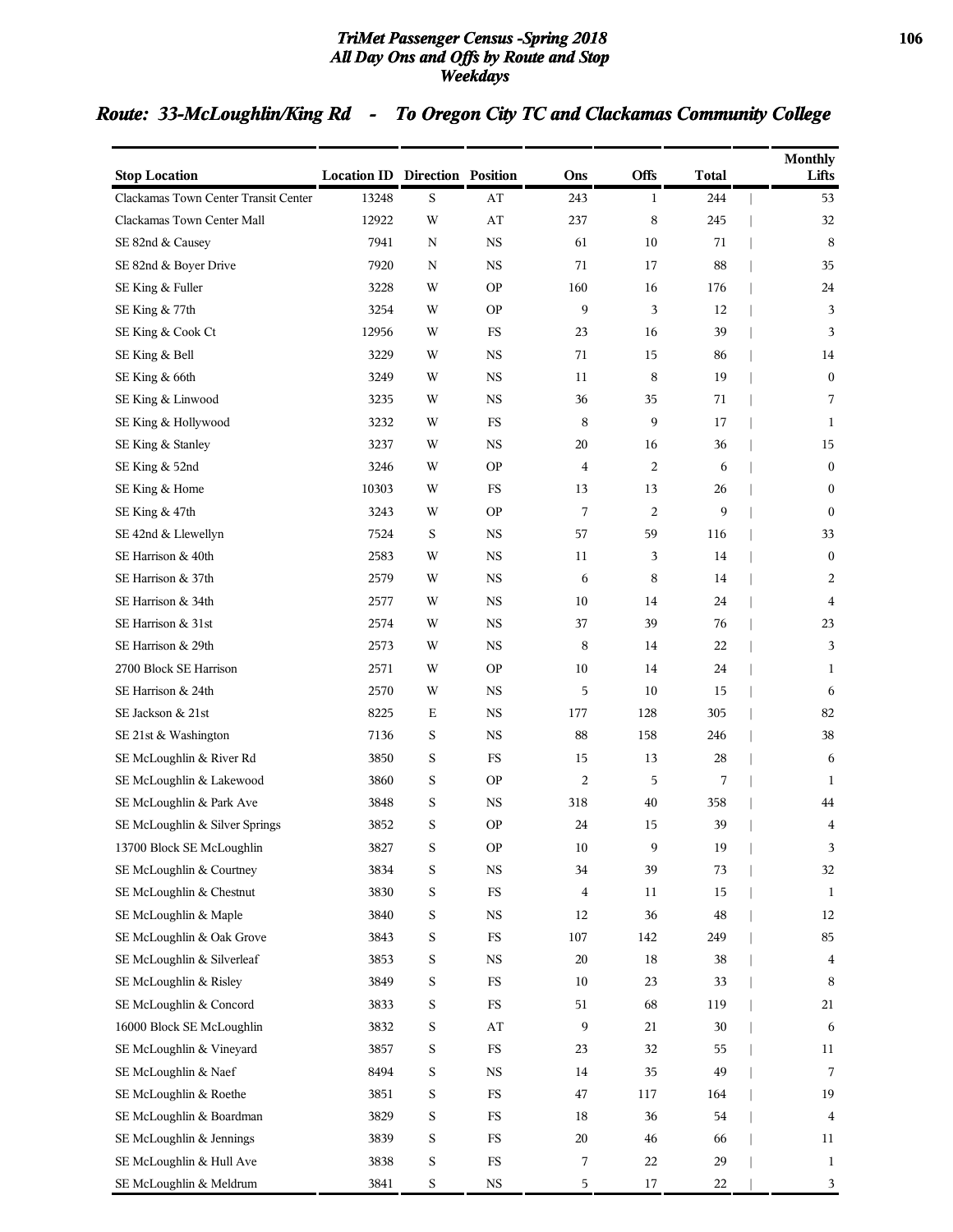### *TriMet Passenger Census -Spring 2018* **107** *All Day Ons and Offs by Route and Stop Weekdays*

# *Route: 33-McLoughlin/King Rd - To Oregon City TC and Clackamas Community College*

| <b>Stop Location</b>               | <b>Location ID Direction Position</b> |             |             | Ons              | <b>Offs</b> | Total          | <b>Monthly</b><br>Lifts        |
|------------------------------------|---------------------------------------|-------------|-------------|------------------|-------------|----------------|--------------------------------|
| SE McLoughlin & Glen Echo          | 10323                                 | S           | <b>FS</b>   | 18               | 42          | 60             | 22<br>$\overline{\phantom{a}}$ |
| 19300 Block McLoughlin             | 10422                                 | S           | AT          | $\overline{4}$   | 11          | 15             | 20                             |
| McLoughlin & Gloucester            | 10324                                 | S           | <b>FS</b>   | 14               | 47          | 61             | 21                             |
| McLoughlin & River Rd              | 10325                                 | S           | <b>NS</b>   | 25               | 52          | 77             | 24<br>I                        |
| McLoughlin & Clackamette Dr        | 3831                                  | S           | <b>NS</b>   | 23               | 40          | 63             | 21                             |
| Oregon City Transit Center         | 8761                                  | S           | AT          | 178              | 211         | 389            | 84                             |
| Main & 8th St                      | 3727                                  | W           | $_{\rm NS}$ | 16               | 20          | 36             | 6                              |
| 2nd & Tumwater                     | 11331                                 | Е           | <b>NS</b>   | 5                | 10          | 15             | $\mathbf{1}$                   |
| S High & 1st                       | 2662                                  | N           | <b>NS</b>   | $\mathbf 1$      | 3           | $\overline{4}$ | 1                              |
| High & 3rd                         | 2664                                  | N           | $_{\rm NS}$ | 4                | 6           | 10             | 5                              |
| High & 5th                         | 2666                                  | N           | <b>NS</b>   | 3                | 5           | 8              | 3                              |
| 5th & Washington (Oregon City)     | 7643                                  | Е           | <b>NS</b>   | 9                | 17          | 26             | 23                             |
| 5th & Jefferson                    | 7609                                  | Е           | <b>NS</b>   | 8                | 10          | 18             | 3                              |
| 5th & Monroe                       | 7620                                  | Е           | <b>NS</b>   | 12               | 15          | 27             | 1                              |
| Linn & 4th                         | 3422                                  | S           | <b>NS</b>   | $\overline{c}$   | 7           | 9              | $\boldsymbol{0}$               |
| Linn & Oak                         | 3414                                  | S           | <b>NS</b>   | 11               | 17          | 28             | 1                              |
| Linn & Charman                     | 3408                                  | S           | FS          | $\overline{4}$   | 5           | 9              | $\boldsymbol{0}$               |
| Linn & Park                        | 3415                                  | $\mathbf S$ | <b>FS</b>   | $\overline{c}$   | 9           | 11             | $\mathbf{1}$                   |
| Linn & Holmes                      | 3411                                  | $\rm S$     | $_{\rm NS}$ | $\overline{c}$   | 21          | 23             | 2                              |
| Linn & A V Davis                   | 3407                                  | $\rm S$     | $_{\rm NS}$ | 12               | 27          | 39             | 37                             |
| Linn & Williams                    | 9559                                  | S           | <b>OP</b>   | 5                | 34          | 39             | 7                              |
| Warner - Milne & Linn              | 6120                                  | E           | <b>FS</b>   | 8                | 13          | 21             | $\mathbf{1}$                   |
| 100 Block Warner - Milne           | 6113                                  | E           | AT          | $\overline{2}$   | 9           | 11             | $\mathbf{1}$                   |
| Warner - Milne & Beavercreek       | 6118                                  | E           | <b>NS</b>   | $\mathbf{1}$     | 16          | 17             | $\mathbf{1}$                   |
| Beavercreek & Library Ct           | 6117                                  | S           | <b>FS</b>   | 8                | 41          | 49             | 7                              |
| Beavercreek & Red Soils Ct         | 6122                                  | $\mathbf E$ | <b>NS</b>   | $\overline{a}$   | 16          | 18             | $\overline{2}$                 |
| 400 Block Beavercreek Rd           | 10469                                 | E           | AT          | 6                | 50          | 56             | 11                             |
| Beavercreek & Molalla              | 9516                                  | Е           | <b>NS</b>   | 5                | 25          | 30             | 7                              |
| Molalla & Clairmont                | 2838                                  | S           | <b>FS</b>   | $\overline{4}$   | 70          | 74             | 15                             |
| Molalla & Gaffney Ln               | 2842                                  | S           | <b>FS</b>   | 10               | 50          | 60             | 31                             |
| Molalla & Garden Meadow            | 11846                                 | S           | <b>FS</b>   | 3                | 8           | 11             | 7                              |
| Molalla & Char Diaz Dr             | 2827                                  | S           | <b>FS</b>   | $\boldsymbol{0}$ | 3           | 3              | $\boldsymbol{0}$               |
| Molalla & Sebastian Way            | 2830                                  | Е           | <b>NS</b>   | $\boldsymbol{0}$ | 15          | 15             | 1                              |
| <b>Clackamas Community College</b> | 1068                                  | S           | AT          | $\mathbf{0}$     | 267         | 267            | $\boldsymbol{0}$               |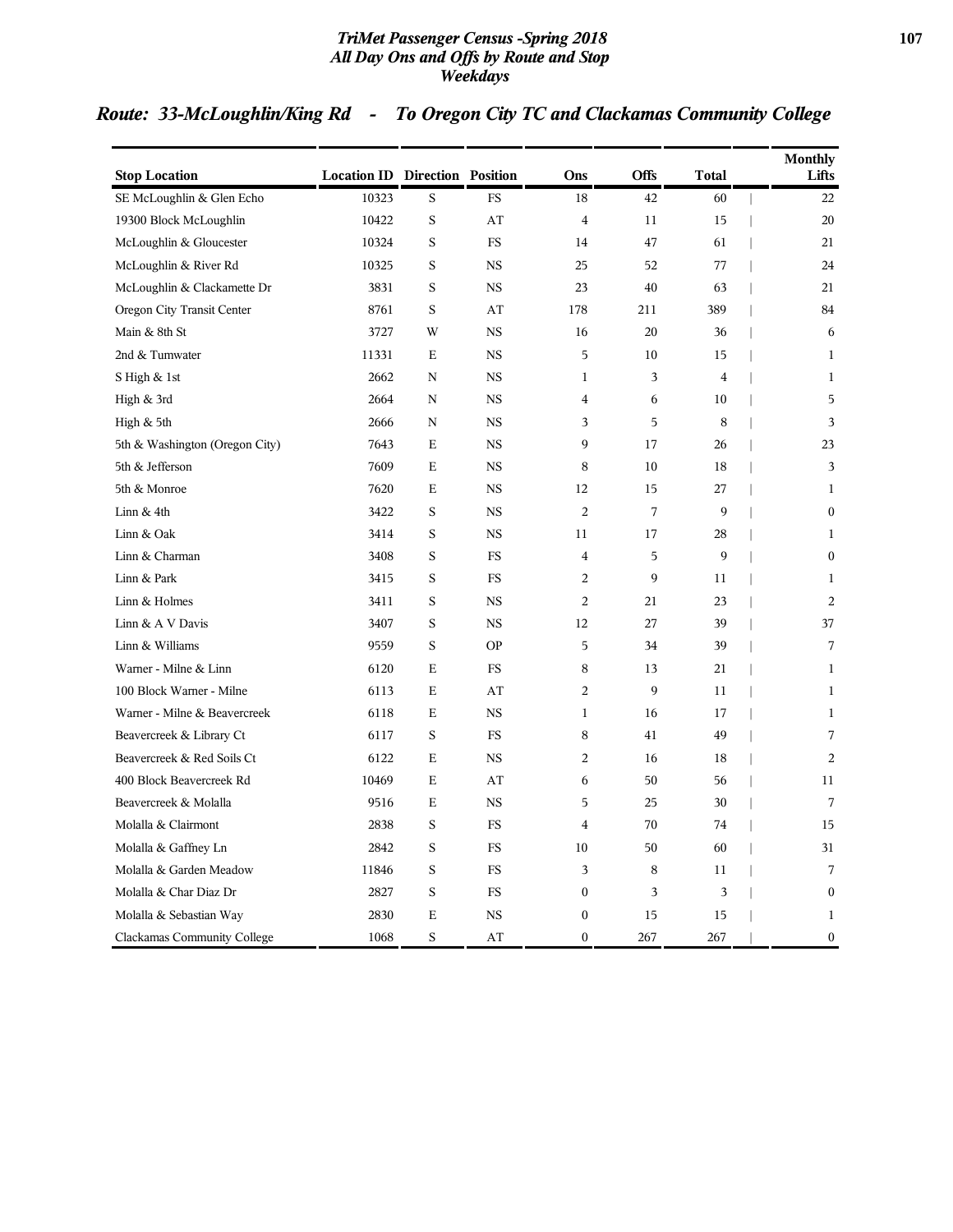### *TriMet Passenger Census -Spring 2018* **108** *All Day Ons and Offs by Route and Stop Weekdays*

# *Route: 33-McLoughlin/King Rd - To Milwaukie or Clackamas Town Center*

| <b>Stop Location</b>                     | <b>Location ID Direction Position</b> |             |                        | Ons | <b>Offs</b>             | <b>Total</b> | <b>Monthly</b><br>Lifts |
|------------------------------------------|---------------------------------------|-------------|------------------------|-----|-------------------------|--------------|-------------------------|
| Clackamas Community College              | 1068                                  | S           | AT                     | 268 | $\mathbf{1}$            | 269          | 102                     |
| Molalla & Lazy Creek Ln                  | 2828                                  | ${\bf N}$   | <b>OP</b>              | 14  | $\mathbf{1}$            | 15           | 7                       |
| Molalla & Char Diaz Dr                   | 9041                                  | N           | <b>OP</b>              | 2   | $\boldsymbol{0}$        | 2            | $\mathbf{0}$            |
| Molalla & Oregon City Post Office        | 9042                                  | N           | AT                     | 6   | $\overline{2}$          | 8            | 6                       |
| Molalla & Gaffney Ln                     | 2841                                  | N           | <b>NS</b>              | 54  | 11                      | 65           | 65                      |
| Molalla & Clairmont                      | 2837                                  | N           | FS                     | 73  | 6                       | 79           | 13                      |
| Beavercreek & Danielson Dr               | 13592                                 | W           | <b>NS</b>              | 74  | 14                      | 88           | 18                      |
| 300 Block Beavercreek Rd                 | 6115                                  | W           | AT                     | 18  | 3                       | 21           | $\overline{c}$          |
| Beavercreek & Library Ct                 | 9517                                  | N           | <b>OP</b>              | 54  | 9                       | 63           | 10                      |
| 200 Block Warner - Milne                 | 6114                                  | W           | <b>OP</b>              | 6   | $\overline{2}$          | 8            | 1                       |
| Warner - Milne & Linn                    | 6121                                  | W           | <b>NS</b>              | 11  | 10                      | 21           | $\overline{4}$          |
| Linn & Williams                          | 3418                                  | N           | NS                     | 40  | $\overline{\mathbf{4}}$ | 44           | 16                      |
| Linn & Ethel                             | 3410                                  | N           | <b>NS</b>              | 24  | 12                      | 36           | 27                      |
| Linn & Holmes                            | 3412                                  | N           | <b>NS</b>              | 9   | 4                       | 13           | $\boldsymbol{0}$        |
| Linn & Narain                            | 3413                                  | N           | FS                     | 6   | 3                       | 9            | 1                       |
| Linn & Charman                           | 3409                                  | N           | <b>OP</b>              | 4   | 4                       | 8            | 0                       |
| Linn & Pearl                             | 3416                                  | N           | FS                     | 18  | 8                       | 26           | 1                       |
| Linn $&$ 4th                             | 3423                                  | N           | <b>OP</b>              | 4   | 5                       | 9            | 4                       |
| 5th & Monroe                             | 7621                                  | W           | <b>NS</b>              | 11  | 9                       | 20           | 15                      |
| 5th & Jefferson                          | 7610                                  | W           | <b>NS</b>              | 5   | 8                       | 13           | 17                      |
| 5th & Washington (Oregon City)           | 8732                                  | W           | <b>NS</b>              | 11  | 9                       | 20           | 9                       |
| 5th & High                               | 7604                                  | W           | <b>NS</b>              | 8   | 5                       | 13           | 12                      |
| High & 3rd                               | 2665                                  | S           | <b>NS</b>              | 5   | 3                       | 8            | 1                       |
| S High & 1st                             | 2663                                  | S           | FS                     | 3   | $\overline{2}$          | 5            | 0                       |
| S 2nd & Tumwater                         | 7101                                  | W           | FS                     | 8   | 4                       | 12           | 1                       |
| Railroad & 7th                           | 4784                                  | N           | <b>NS</b>              | 5   | 12                      | 17           | 1                       |
| 9th & Main                               | 8096                                  | W           | <b>NS</b>              | 3   | 8                       | 11           | 3                       |
| Oregon City Transit Center               | 8758                                  | N           | AT                     | 233 | 154                     | 387          | 57                      |
| McLoughlin & Oregon City Shopping Center | 3842                                  | N           | AT                     | 45  | 31                      | 76           | 26                      |
| McLoughlin & W Arlington                 | 10328                                 | N           | $_{\rm FS}$            | 72  | 28                      | 100          | 19                      |
| SE McLoughlin & W Gloucester             | 10327                                 | N           | FS                     | 44  | 16                      | 60           | 23                      |
| 19300 Block McLoughlin                   | 10421                                 | $\mathbf N$ | $\mathbf{A}\mathbf{T}$ | 4   | 3                       | 7            | 5                       |
| SE McLoughlin & Glen Echo                | 10326                                 | $\mathbf N$ | $_{\rm FS}$            | 40  | 22                      | 62           | 9                       |
| SE McLoughlin & Meldrum                  | 8819                                  | N           | $_{\rm FS}$            | 11  | 4                       | 15           | 0                       |
| SE McLoughlin & Hull Ave                 | 3790                                  | N           | $_{\rm FS}$            | 26  | $10\,$                  | 36           | 2                       |
| SE McLoughlin & Jennings                 | 3791                                  | N           | $_{\rm FS}$            | 45  | 22                      | 67           | 7                       |
| SE McLoughlin & Boardman                 | 3781                                  | N           | $_{\rm FS}$            | 47  | 20                      | 67           | 6                       |
| SE McLoughlin & Roethe                   | 3800                                  | $\mathbf N$ | $_{\rm FS}$            | 134 | 44                      | 178          | 18                      |
| SE McLoughlin & Naef                     | 3794                                  | N           | $_{\rm FS}$            | 36  | 14                      | 50           | 3                       |
| SE McLoughlin & Vineyard                 | 3807                                  | N           | $_{\rm FS}$            | 42  | 28                      | 70           | 13                      |
| SE McLoughlin & Holly Farm Mall          | 3789                                  | N           | AT                     | 18  | 16                      | 34           | 7                       |
| SE McLoughlin & Concord                  | 3783                                  | N           | $_{\rm FS}$            | 69  | 50                      | 119          | 21                      |
| SE McLoughlin & Risley                   | 3799                                  | N           | $_{\rm FS}$            | 21  | 15                      | 36           | 7                       |
| SE McLoughlin & Silverleaf               | 3802                                  | N           | <b>OP</b>              | 13  | 11                      | 24           | 2                       |
| SE McLoughlin & Oak Grove                | 3795                                  | ${\bf N}$   | ${\rm FS}$             | 149 | 131                     | 280          | 83                      |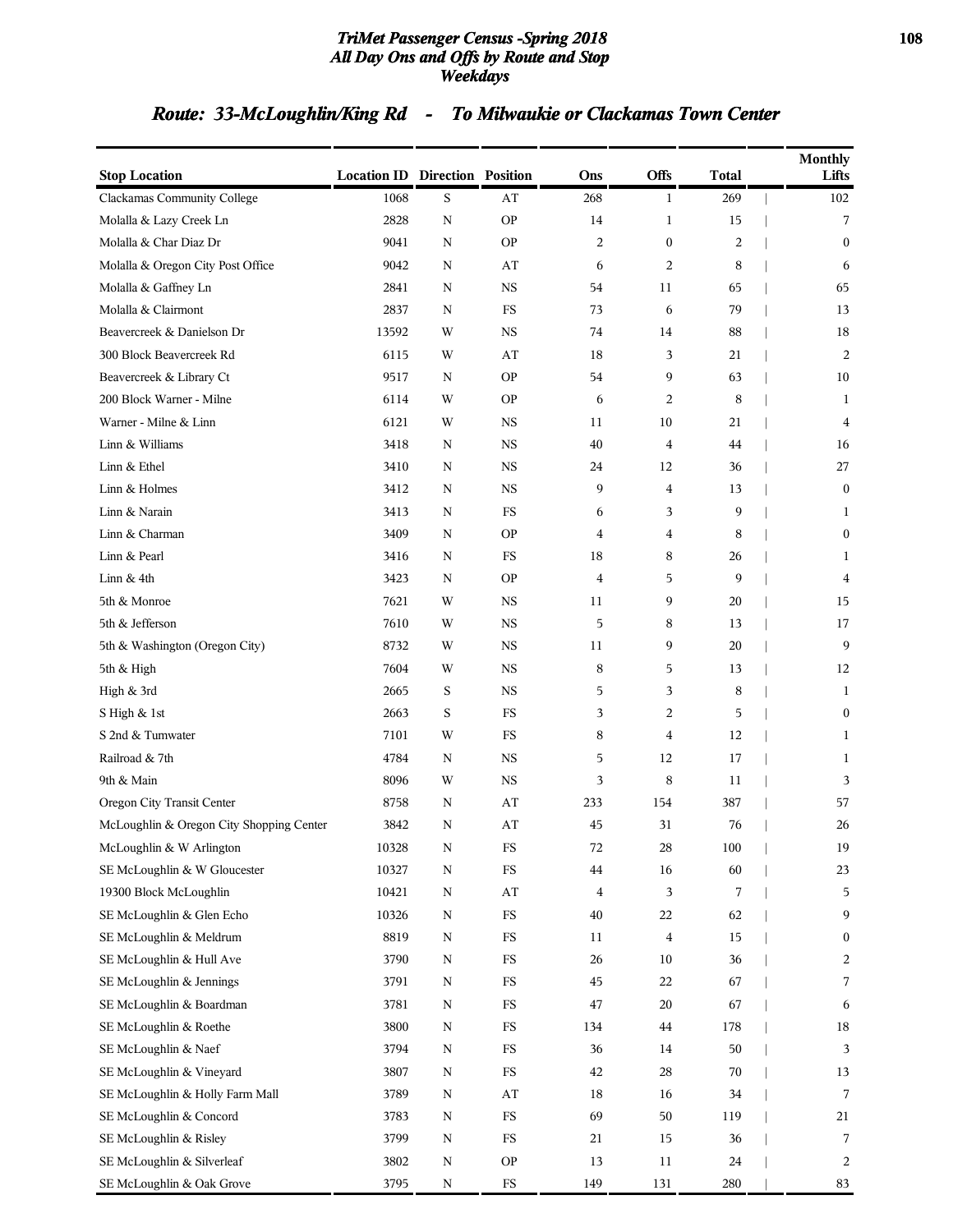#### *TriMet Passenger Census -Spring 2018* **109** *All Day Ons and Offs by Route and Stop Weekdays*

# *Route: 33-McLoughlin/King Rd - To Milwaukie or Clackamas Town Center*

| <b>Stop Location</b>           | <b>Location ID Direction Position</b> |             |           | Ons            | Offs           | <b>Total</b> | <b>Monthly</b><br>Lifts |
|--------------------------------|---------------------------------------|-------------|-----------|----------------|----------------|--------------|-------------------------|
| SE McLoughlin & Maple          | 3792                                  | $\mathbf N$ | <b>NS</b> | 23             | 10             | 33           | 3                       |
| SE McLoughlin & Chestnut       | 3782                                  | N           | <b>NS</b> | 7              | 6              | 13           | $\mathbf{1}$            |
| SE McLoughlin & Courtney       | 3784                                  | N           | FS        | 42             | 35             | 77           | 30                      |
| 13700 Block SE McLoughlin      | 3780                                  | N           | AT        | 3              | 6              | 9            | 5                       |
| SE McLoughlin & Silver Springs | 3801                                  | N           | <b>NS</b> | 7              | 13             | 20           | 5                       |
| SE McLoughlin & Park Ave       | 3798                                  | N           | FS        | 38             | 301            | 339          | 58                      |
| 12700 Block SE McLoughlin      | 8726                                  | N           | AT        | 6              | 10             | 16           | $\overline{4}$          |
| 12200 Block SE McLoughlin      | 3810                                  | N           | AT        | $\sqrt{ }$     | 10             | 17           | 1                       |
| SE Washington & 21st           | 13777                                 | Ε           | <b>NS</b> | 118            | 79             | 197          | 27                      |
| SE Jackson & Main St           | 8223                                  | W           | <b>NS</b> | 187            | 183            | 370          | 91                      |
| SE Harrison & 24th             | 2569                                  | E           | <b>OP</b> | 19             | 11             | 30           | 3                       |
| SE Harrison & 28th             | 2572                                  | Е           | <b>NS</b> | 11             | 7              | 18           | $\mathbf{1}$            |
| SE Harrison & Hwy 224          | 2568                                  | E           | <b>NS</b> | 14             | 14             | 28           | 4                       |
| SE Harrison & 32nd             | 2575                                  | E           | FS        | 60             | 39             | 99           | 23                      |
| SE Harrison & 37th             | 2578                                  | E           | <b>NS</b> | 7              | 12             | 19           | 1                       |
| SE Harrison & 40th             | 2582                                  | E           | <b>NS</b> | 3              | 12             | 15           | $\overline{4}$          |
| SE 42nd & Llewellyn            | 7523                                  | N           | <b>OP</b> | 55             | 68             | 123          | 31                      |
| SE King & 47th                 | 3242                                  | E           | <b>NS</b> | $\overline{4}$ | 7              | 11           | $\mathbf{0}$            |
| SE King & Home                 | 3233                                  | Е           | FS        | 10             | 12             | 22           | $\mathbf{0}$            |
| SE King & 52nd                 | 3245                                  | E           | <b>NS</b> | $\overline{2}$ | $\overline{4}$ | 6            | $\mathbf{0}$            |
| SE King & Stanley              | 3238                                  | Ε           | <b>NS</b> | 14             | 24             | 38           | 14                      |
| SE King & Hollywood            | 3231                                  | E           | <b>OP</b> | 11             | 9              | 20           | $\boldsymbol{0}$        |
| SE King & Linwood              | 3234                                  | E           | FS        | 36             | 35             | 71           | 5                       |
| SE King & 66th                 | 3250                                  | E           | <b>NS</b> | 9              | 9              | 18           | $\mathbf{0}$            |
| SE King & Bell                 | 3230                                  | E           | <b>OP</b> | 10             | 58             | 68           | 8                       |
| 7100 Block SE King             | 3224                                  | E           | AT        | 5              | 7              | 12           | $\mathbf{0}$            |
| SE King & 74th                 | 3251                                  | E           | <b>NS</b> | 6              | 13             | 19           | 6                       |
| 7900 Block SE King             | 3226                                  | Ε           | AT        | 3              | 21             | 24           | 4                       |
| SE 82nd & King                 | 7990                                  | S           | FS        | 9              | 160            | 169          | 26                      |
| SE 82nd & Boyer Drive          | 7921                                  | S           | <b>OP</b> | 13             | 51             | 64           | 15                      |
| SE 82nd & Causey               | 7942                                  | S           | <b>NS</b> | 12             | 51             | 63           | 14                      |
| Clackamas Town Center Mall     | 12921                                 | E           | AT        | 11             | 249            | 260          | 40                      |
| Clackamas Town Center TC       | 13247                                 | E           | FS        | $\overline{c}$ | 182            | 184          | 45                      |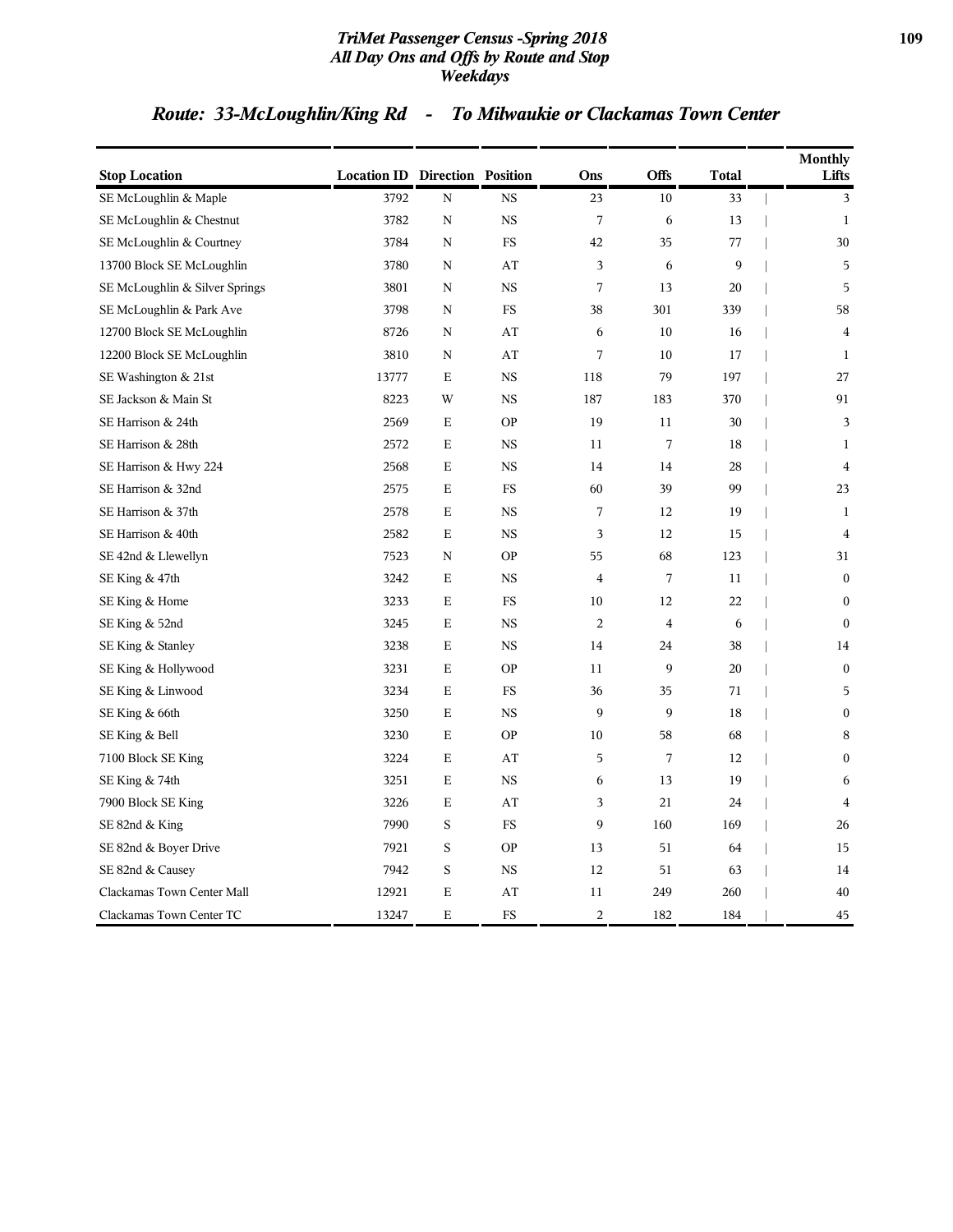#### *TriMet Passenger Census -Spring 2018* **110** *All Day Ons and Offs by Route and Stop Weekdays*

# *Route: 34-Linwood/River Rd - To Oregon City Transit Center*

| <b>Stop Location</b>                    | <b>Location ID Direction Position</b> |             |                        | Ons              | <b>Offs</b>      | <b>Total</b> | <b>Monthly</b><br>Lifts |
|-----------------------------------------|---------------------------------------|-------------|------------------------|------------------|------------------|--------------|-------------------------|
| Clackamas Town Center Transit Center    | 13248                                 | S           | AT                     | 37               | $\boldsymbol{0}$ | 37           | 6                       |
| Clackamas Town Center Mall              | 12922                                 | W           | AT                     | 31               | 3                | 34           | 8                       |
| 8000 Block SE Monterey                  | 13873                                 | W           | AT                     | 3                | 1                | 4            | $\mathbf{0}$            |
| SE Monterey & Fuller                    | 13874                                 | W           | <b>NS</b>              | 6                | 3                | 9            | 2                       |
| 11900 Block SE Fuller (La Salle)        | 1936                                  | S           | AT                     | 4                | 4                | 8            | $\mathbf{0}$            |
| SE Fuller & Southgate                   | 1940                                  | S           | FS                     | 4                | 3                | 7            | $\mathbf{0}$            |
| SE Harmony & Fuller                     | 13983                                 | W           | FS                     | 4                | 1                | 5            | $\mathbf{0}$            |
| SE Harmony & Cedarcrest                 | 13984                                 | W           | <b>NS</b>              | 6                | 7                | 13           | $\mathbf{0}$            |
| 12300 Block SE Linwood                  | 3428                                  | N           | <b>OP</b>              | 5                | 3                | 8            | $\mathbf{0}$            |
| 11900 Block SE Linwood (Linwood Sch)    | 3432                                  | N           | <b>OP</b>              | 3                | 2                | 5            | $\mathbf{0}$            |
| SE Linwood & Furnberg                   | 3430                                  | N           | NS                     | 1                | 1                | 2            | $\mathbf{0}$            |
| 11600 Block SE Linwood                  | 3426                                  | N           | <b>OP</b>              | 1                | $\boldsymbol{0}$ | 1            | $\mathbf{0}$            |
| SE Linwood & Montgomery                 | 3425                                  | N           | <b>NS</b>              | $\overline{0}$   | $\boldsymbol{0}$ | $\mathbf{0}$ | $\mathbf{0}$            |
| SE Linwood & Monroe                     | 3434                                  | N           | <b>FS</b>              | 2                | 1                | 3            | $\boldsymbol{0}$        |
| SE Linwood & King                       | 13783                                 | N           | <b>FS</b>              | 6                | 7                | 13           | 1                       |
| SE Linwood & Needham Ct                 | 13785                                 | N           | <b>NS</b>              | 2                | 1                | 3            | $\mathbf{0}$            |
| SE Johnson Creek & 58th Dr              | 13787                                 | W           | FS                     | 3                | 1                | 4            | 3                       |
| SE Johnson Creek & Stanley              | 13789                                 | W           | <b>FS</b>              | 3                | 2                | 5            | $\mathbf{0}$            |
| 4900 Block SE Johnson Creek             | 13805                                 | W           | AT                     | 2                | 1                | 3            | $\mathbf{0}$            |
| SE Johnson Creek & Springwater Corridor | 3080                                  | S           | <b>FS</b>              | 3                | 7                | 10           | 2                       |
| SE Johnson Creek & Brookside            | 3078                                  | S           | <b>OP</b>              | 2                | 1                | 3            | 1                       |
| SE Johnson Creek & 42nd                 | 3076                                  | W           | FS                     | 5                | 1                | 6            | $\mathbf{0}$            |
| SE Johnson Creek & 36th                 | 3082                                  | W           | <b>OP</b>              | 1                | 1                | 2            | 4                       |
| SE Johnson Creek & 32nd                 | 3081                                  | W           | <b>NS</b>              | 1                | $\overline{c}$   | 3            | $\mathbf{0}$            |
| SE Tacoma Park & Ride                   | 13770                                 | S           | AT                     | 8                | 32               | 40           | 2                       |
| 8500 Block SE McLoughlin                | 3854                                  | S           | AT                     | 1                | 2                | 3            | 7                       |
| SE Frontage Rd & Ochoco St              | 3846                                  | S           | FS                     | 9                | 3                | 12           | 1                       |
| SE Main & Beta                          | 12842                                 | W           | <b>OP</b>              | 1                | 3                | 4            | $\mathbf{0}$            |
| SE Main & Milport                       | 3661                                  | S           | <b>FS</b>              | 4                | 1                | 5            | $\boldsymbol{0}$        |
| 10200 Block SE Main                     | 12463                                 | S           | <b>OP</b>              | 1                | $\boldsymbol{0}$ | 1            | $\bf{0}$                |
| SE Main & Scott                         | 3668                                  | S           | <b>NS</b>              | $\mathbf{1}$     | 1                | 2            | $\bf{0}$                |
| SE Jackson & 21st                       | 8225                                  | $\mathbf E$ | $_{\rm NS}$            | 34               | 19               | 53           | 28                      |
| SE 21st & Washington                    | 7136                                  | S           | $_{\rm NS}$            | 25               | 5                | 30           | 3                       |
| SE 22nd & Bluebird                      | 7141                                  | S           | $_{\rm NS}$            | 1                | $\mathbf{1}$     | 2            | $\boldsymbol{0}$        |
| SE 22nd & Wren                          | 7144                                  | S           | $_{\rm FS}$            | $\boldsymbol{0}$ | $\boldsymbol{0}$ | 0            | $\bf{0}$                |
| SE Sparrow & 22nd                       | 5312                                  | $\mathbf E$ | $_{\rm FS}$            | $\boldsymbol{0}$ | $\boldsymbol{0}$ | 0            | $\bf{0}$                |
| 12500 Block SE River Rd                 | 4820                                  | S           | AT                     | 1                | 5                | 6            | $\mathbf{0}$            |
| 12600 Block SE River Rd                 | 4821                                  | S           | <b>OP</b>              | $\mathbf{1}$     | 3                | 4            | $\boldsymbol{0}$        |
| SE River Rd & Evergreen                 | 4847                                  | S           | <b>OP</b>              | 2                | 9                | 11           | $\mathbf{1}$            |
| SE River Rd & Torbank                   | 13756                                 | S           | $_{\rm NS}$            | 3                | 7                | 10           | 1                       |
| SE River Rd & Courtney                  | 4841                                  | S           | <b>NS</b>              | 1                | 3                | 4            | 1                       |
| 14100 Block SE River Rd                 | 4823                                  | S           | $\mathbf{A}\mathbf{T}$ | $\boldsymbol{0}$ | $\boldsymbol{0}$ | 0            | $\mathbf{0}$            |
| SE River Rd & Maple                     | 4858                                  | S           | $_{\rm FS}$            | 2                | 3                | 5            | $\bf{0}$                |
| SE River Rd & Oak Grove                 | 4866                                  | S           | $_{\rm FS}$            | 7                | 15               | 22           | $\bf{0}$                |
| SE River Rd & Rosebrier                 | 4884                                  | S           | <b>OP</b>              | 1                | $\boldsymbol{0}$ | 1            | $\boldsymbol{0}$        |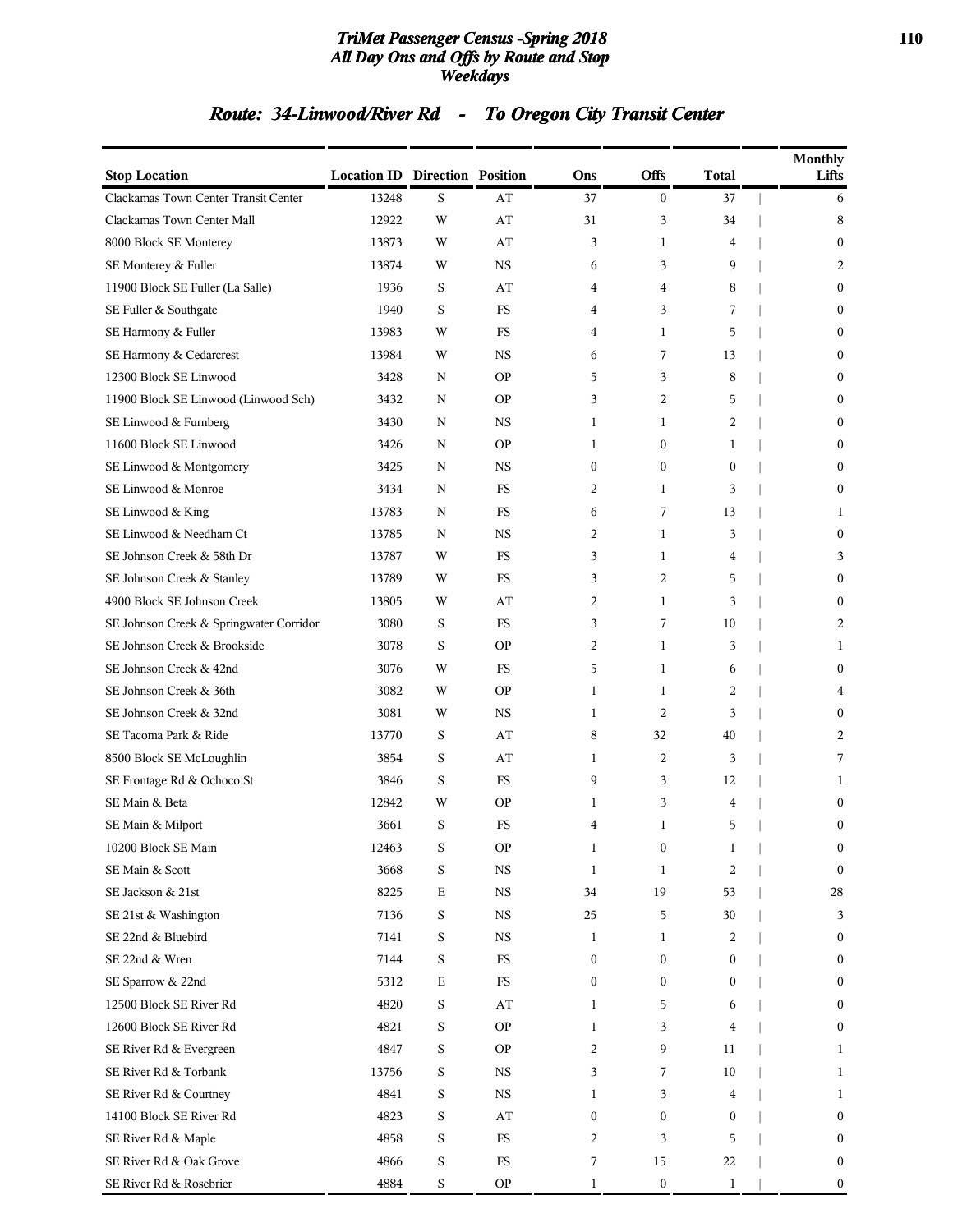#### *TriMet Passenger Census -Spring 2018* **111** *All Day Ons and Offs by Route and Stop Weekdays*

# *Route: 34-Linwood/River Rd - To Oregon City Transit Center*

| <b>Stop Location</b>        | <b>Location ID Direction Position</b> |   |             | Ons              | Offs             | <b>Total</b>     | <b>Monthly</b><br>Lifts |
|-----------------------------|---------------------------------------|---|-------------|------------------|------------------|------------------|-------------------------|
| SE River Rd & Anspach       | 4832                                  | S | <b>OP</b>   | 2                | 1                | 3                | $\bf{0}$                |
| SE River Rd & River Forest  | 4874                                  | S | <b>FS</b>   | $\overline{2}$   | 3                | 5                | $\mathbf{0}$            |
| SE River Rd & River Glen Ct | 4876                                  | S | <b>FS</b>   | $\mathbf{0}$     | $\boldsymbol{0}$ | $\mathbf{0}$     | $\mathbf{0}$            |
| SE River Rd & Swain         | 4889                                  | S | <b>OP</b>   | $\boldsymbol{0}$ | $\overline{2}$   | $\overline{2}$   | $\theta$                |
| SE River Rd & Concord       | 4838                                  | S | <b>OP</b>   | $\mathbf{1}$     | $\overline{2}$   | 3                | $\boldsymbol{0}$        |
| SE River Rd & Juniper Dr    | 4854                                  | S | <b>NS</b>   | $\mathbf{0}$     | 2                | 2                | $\mathbf{0}$            |
| SE River Rd & Mulberry      | 4863                                  | S | <b>FS</b>   | $\mathbf{0}$     | 1                | $\mathbf{1}$     | $\theta$                |
| SE River Rd & Cooke         | 4839                                  | S | <b>FS</b>   | $\mathbf{0}$     | $\mathbf{1}$     | $\mathbf{1}$     | $\boldsymbol{0}$        |
| 17300 Block SE River Rd     | 4824                                  | S | AT          | $\Omega$         | $\overline{2}$   | $\overline{2}$   | $\theta$                |
| SE River Rd & Roethe        | 4880                                  | S | <b>OP</b>   | $\boldsymbol{0}$ | $\mathbf{1}$     | $\mathbf{1}$     | $\boldsymbol{0}$        |
| SE River Rd & Boardman      | 4834                                  | S | <b>FS</b>   | 1                | $\overline{4}$   | 5                | $\mathbf{0}$            |
| 18100 Block SE River Rd     | 13215                                 | S | AT          | $\mathbf{0}$     | $\boldsymbol{0}$ | $\boldsymbol{0}$ | $\theta$                |
| SE River Rd & Jennings      | 4852                                  | S | <b>NS</b>   | $\mathbf{0}$     | 1                | 1                | $\mathbf{0}$            |
| SE River Rd & Hull Ave      | 4850                                  | S | <b>FS</b>   | $\mathbf{1}$     | $\mathbf{1}$     | $\overline{2}$   | $\theta$                |
| SE River Rd & River Dr      | 4871                                  | S | <b>NS</b>   | $\mathbf{1}$     | $\mathbf{1}$     | $\overline{2}$   | $\boldsymbol{0}$        |
| SE River Rd & Meldrum       | 4861                                  | S | <b>NS</b>   | $\mathbf{1}$     | 1                | 2                | $\mathbf{0}$            |
| SE River Rd & Britton       | 4836                                  | S | <b>NS</b>   | $\mathbf{0}$     | 3                | 3                | $\mathbf{0}$            |
| Glen Echo & SE Mildred      | 1993                                  | E | <b>OP</b>   | $\mathbf{1}$     | 3                | 4                | 1                       |
| Abernethy & Duniway         | 14                                    | S | <b>OP</b>   | $\Omega$         | $\boldsymbol{0}$ | $\theta$         | $\mathbf{1}$            |
| Abernethy & Barclay         | 10                                    | S | <b>OP</b>   | $\mathbf{1}$     | $\mathbf{1}$     | $\overline{2}$   | $\boldsymbol{0}$        |
| Abernethy & Beatrice        | 11                                    | E | FS          | $\boldsymbol{0}$ | 1                | 1                | $\boldsymbol{0}$        |
| Abernethy & Portland Ave    | 17                                    | Е | <b>NS</b>   | 4                | 5                | 9                | 1                       |
| Portland Ave & W Ipswich    | 4475                                  | S | <b>NS</b>   | $\mathbf{0}$     | $\mathbf{1}$     | $\mathbf{1}$     | 1                       |
| Portland Ave & W Fairfield  | 4467                                  | S | <b>NS</b>   | $\Omega$         | $\mathbf{1}$     | $\mathbf{1}$     | $\theta$                |
| Portland Ave & W Dartmouth  | 4462                                  | S | $_{\rm NS}$ | $\mathbf{1}$     | $\overline{4}$   | 5                | $\boldsymbol{0}$        |
| Portland Ave & W Arlington  | 4456                                  | S | <b>NS</b>   | 1                | 2                | 3                | $\mathbf{0}$            |
| W Arlington & Bellevue      | 126                                   | W | <b>NS</b>   | $\mathbf{0}$     | $\boldsymbol{0}$ | $\boldsymbol{0}$ | $\theta$                |
| W Arlington & Beatrice      | 124                                   | W | <b>NS</b>   | $\mathbf{0}$     | $\boldsymbol{0}$ | $\mathbf{0}$     | $\boldsymbol{0}$        |
| W Arlington & Barton        | 122                                   | W | <b>NS</b>   | $\Omega$         | $\mathbf{1}$     | $\mathbf{1}$     | $\theta$                |
| W Arlington & McLoughlin    | 135                                   | W | $_{\rm NS}$ | $\boldsymbol{0}$ | 3                | 3                | $\mathbf{1}$            |
| McLoughlin & Clackamette Dr | 3831                                  | S | <b>NS</b>   | 2                | 3                | 5                | 2                       |
| Oregon City Transit Center  | 10447                                 | S | AT          | $\mathbf{0}$     | 54               | 54               | $\boldsymbol{0}$        |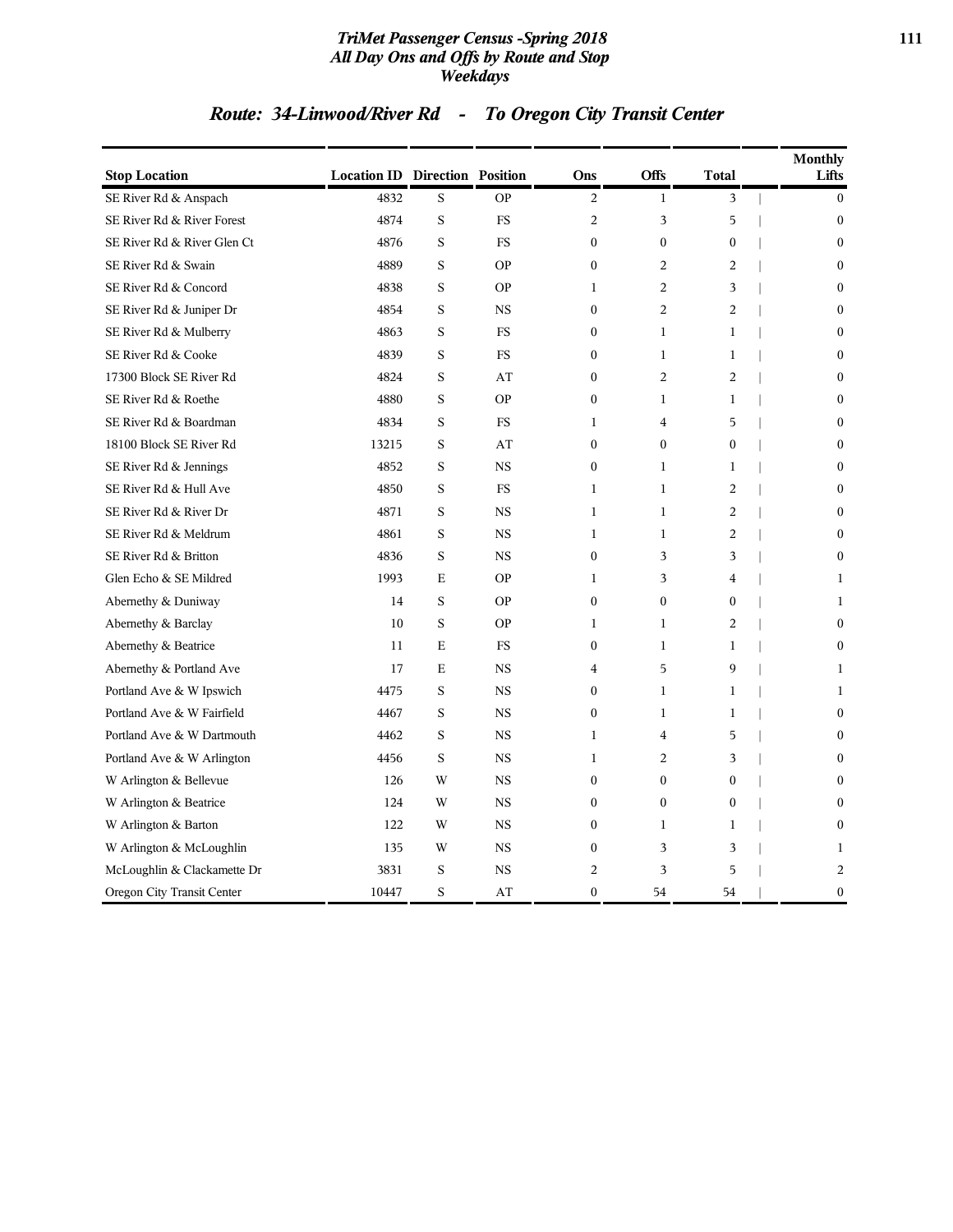#### *TriMet Passenger Census -Spring 2018* **112** *All Day Ons and Offs by Route and Stop Weekdays*

### *Route: 34-Linwood/River Rd - To Clackamas Town Center*

| <b>Stop Location</b>                     | <b>Location ID Direction Position</b> |             |                        | Ons              | <b>Offs</b>      | <b>Total</b>     | Monthly<br>Lifts |
|------------------------------------------|---------------------------------------|-------------|------------------------|------------------|------------------|------------------|------------------|
| Oregon City Transit Center               | 10447                                 | S           | AT                     | 43               | $\boldsymbol{0}$ | 43               | 27               |
| McLoughlin & Oregon City Shopping Center | 3842                                  | ${\bf N}$   | AT                     | 3                | $\mathbf{1}$     | $\overline{4}$   | $\boldsymbol{0}$ |
| W Arlington & Barton                     | 121                                   | E           | <b>NS</b>              | 3                | 1                | 4                | $\boldsymbol{0}$ |
| W Arlington & Beatrice                   | 123                                   | E           | <b>NS</b>              | $\boldsymbol{0}$ | $\boldsymbol{0}$ | $\boldsymbol{0}$ | $\boldsymbol{0}$ |
| W Arlington & Bellevue                   | 125                                   | E           | <b>NS</b>              | $\mathbf{0}$     | $\boldsymbol{0}$ | $\mathbf{0}$     | $\overline{0}$   |
| W Arlington & Portland Ave               | 136                                   | E           | NS                     | 2                | 1                | 3                | $\bf{0}$         |
| Portland Ave & E Dartmouth               | 4463                                  | N           | <b>NS</b>              | 5                | 1                | 6                | $\bf{0}$         |
| Portland Ave & E Fairfield               | 4468                                  | N           | <b>NS</b>              | 1                | $\boldsymbol{0}$ | 1                | $\bf{0}$         |
| Portland Ave & E Hereford                | 4472                                  | N           | <b>NS</b>              | 3                | $\boldsymbol{0}$ | 3                | $\boldsymbol{0}$ |
| Abernethy & Portland Ave                 | 16                                    | W           | FS                     | 5                | 3                | 8                | $\mathbf{0}$     |
| Abernethy & Center                       | 12                                    | W           | NS                     | 1                | 0                | 1                | $\bf{0}$         |
| Abernethy & Barclay                      | 9                                     | ${\bf N}$   | <b>NS</b>              | $\boldsymbol{0}$ | $\boldsymbol{0}$ | $\boldsymbol{0}$ | $\boldsymbol{0}$ |
| Abernethy & Duniway                      | 13                                    | N           | <b>NS</b>              | $\mathbf{0}$     | $\boldsymbol{0}$ | $\mathbf{0}$     | 1                |
| Glen Echo & Mildred                      | 1994                                  | W           | FS                     | 1                | 2                | 3                | $\boldsymbol{0}$ |
| SE River Rd & Britton                    | 4835                                  | N           | <b>OP</b>              | 4                | $\boldsymbol{0}$ | 4                | $\overline{0}$   |
| SE River Rd & Meldrum                    | 4860                                  | N           | NS                     | 2                | $\boldsymbol{0}$ | $\overline{2}$   | $\bf{0}$         |
| SE River Rd & River Dr                   | 4870                                  | N           | <b>OP</b>              | 3                | $\mathbf{1}$     | $\overline{4}$   | $\bf{0}$         |
| SE River Rd & Hull Ave                   | 4849                                  | N           | <b>NS</b>              | $\mathbf{0}$     | 1                | 1                | $\bf{0}$         |
| SE River Rd & Jennings                   | 4851                                  | N           | <b>NS</b>              | 2                | $\boldsymbol{0}$ | $\overline{2}$   | $\boldsymbol{0}$ |
| SE River Rd & Boardman                   | 4833                                  | N           | <b>NS</b>              | 2                | $\boldsymbol{0}$ | $\overline{2}$   | $\overline{0}$   |
| SE River Rd & Rogers                     | 4881                                  | N           | NS                     | 1                | 1                | $\overline{2}$   | $\bf{0}$         |
| SE River Rd & Roethe                     | 4879                                  | N           | <b>NS</b>              | $\boldsymbol{0}$ | $\boldsymbol{0}$ | $\boldsymbol{0}$ | $\bf{0}$         |
| SE River Rd & Naef                       | 4864                                  | N           | FS                     | 1                | 0                | 1                | $\bf{0}$         |
| SE River Rd & Laurelwood                 | 4844                                  | N           | <b>OP</b>              | 1                | $\boldsymbol{0}$ | 1                | $\boldsymbol{0}$ |
| SE River Rd & Cooke                      | 4878                                  | N           | <b>OP</b>              | $\mathbf{0}$     | $\boldsymbol{0}$ | $\mathbf{0}$     | $\mathbf{0}$     |
| SE River Rd & Mulberry                   | 4862                                  | N           | <b>OP</b>              | 1                | $\bf{0}$         | 1                | $\bf{0}$         |
| SE River Rd & Juniper Dr                 | 4853                                  | N           | <b>OP</b>              | 1                | $\boldsymbol{0}$ | 1                | $\bf{0}$         |
| SE River Rd & Concord                    | 4837                                  | N           | <b>NS</b>              | 3                | $\boldsymbol{0}$ | 3                | $\bf{0}$         |
| SE River Rd & Swain                      | 4888                                  | N           | FS                     | 3                | $\boldsymbol{0}$ | 3                | $\mathbf{0}$     |
| SE River Rd & River Glen Ct              | 4875                                  | N           | <b>OP</b>              | $\boldsymbol{0}$ | $\boldsymbol{0}$ | $\boldsymbol{0}$ | $\bf{0}$         |
| SE River Rd & Parkview Circle            | 4867                                  | N           | NS                     | 3                | 1                | 4                | $\bf{0}$         |
| SE River Rd & Anspach                    | 4831                                  | $\mathbf N$ | $_{\rm NS}$            | 1                | $\boldsymbol{0}$ | 1                | $\boldsymbol{0}$ |
| SE River Rd & Rosebrier                  | 4883                                  | N           | $_{\rm NS}$            | 1                | 1                | 2                | $\boldsymbol{0}$ |
| SE River Rd & Oak Grove                  | 4865                                  | N           | <b>NS</b>              | 19               | 6                | 25               | 1                |
| SE River Rd & Maple                      | 4857                                  | N           | NS                     | 3                | 2                | 5                | $\boldsymbol{0}$ |
| 14000 Block SE River Rd                  | 4822                                  | N           | AT                     | 1                | $\boldsymbol{0}$ | 1                | $\bf{0}$         |
| SE River Rd & Courtney                   | 4840                                  | $\mathbf N$ | $_{\rm NS}$            | 3                | 2                | 5                | $\bf{0}$         |
| SE River Rd & Torbank                    | 4891                                  | N           | $_{\rm NS}$            | 7                | 3                | 10               | 1                |
| SE River Rd & Evergreen                  | 4846                                  | N           | <b>NS</b>              | 5                | 1                | 6                | 2                |
| 12500 Block SE River Rd                  | 4819                                  | N           | AT                     | 6                | 2                | 8                | $\boldsymbol{0}$ |
| SE River Rd & Wren                       | 4892                                  | N           | $_{\rm NS}$            | 2                | $\mathbf{1}$     | 3                | $\bf{0}$         |
| SE Washington & 21st                     | 13777                                 | $\mathbf E$ | NS                     | 7                | 31               | 38               | 3                |
| SE Jackson & Main St                     | 8223                                  | W           | $_{\rm NS}$            | 24               | 31               | 55               | 4                |
| SE Main & Scott                          | 3672                                  | N           | <b>OP</b>              | $\boldsymbol{0}$ | $\mathbf{1}$     | $\mathbf{1}$     | 1                |
| 10200 Block SE Main                      | 12462                                 | N           | $\mathbf{A}\mathbf{T}$ | $\boldsymbol{0}$ | $\mathbf{1}$     | $\mathbf{1}$     | $\overline{0}$   |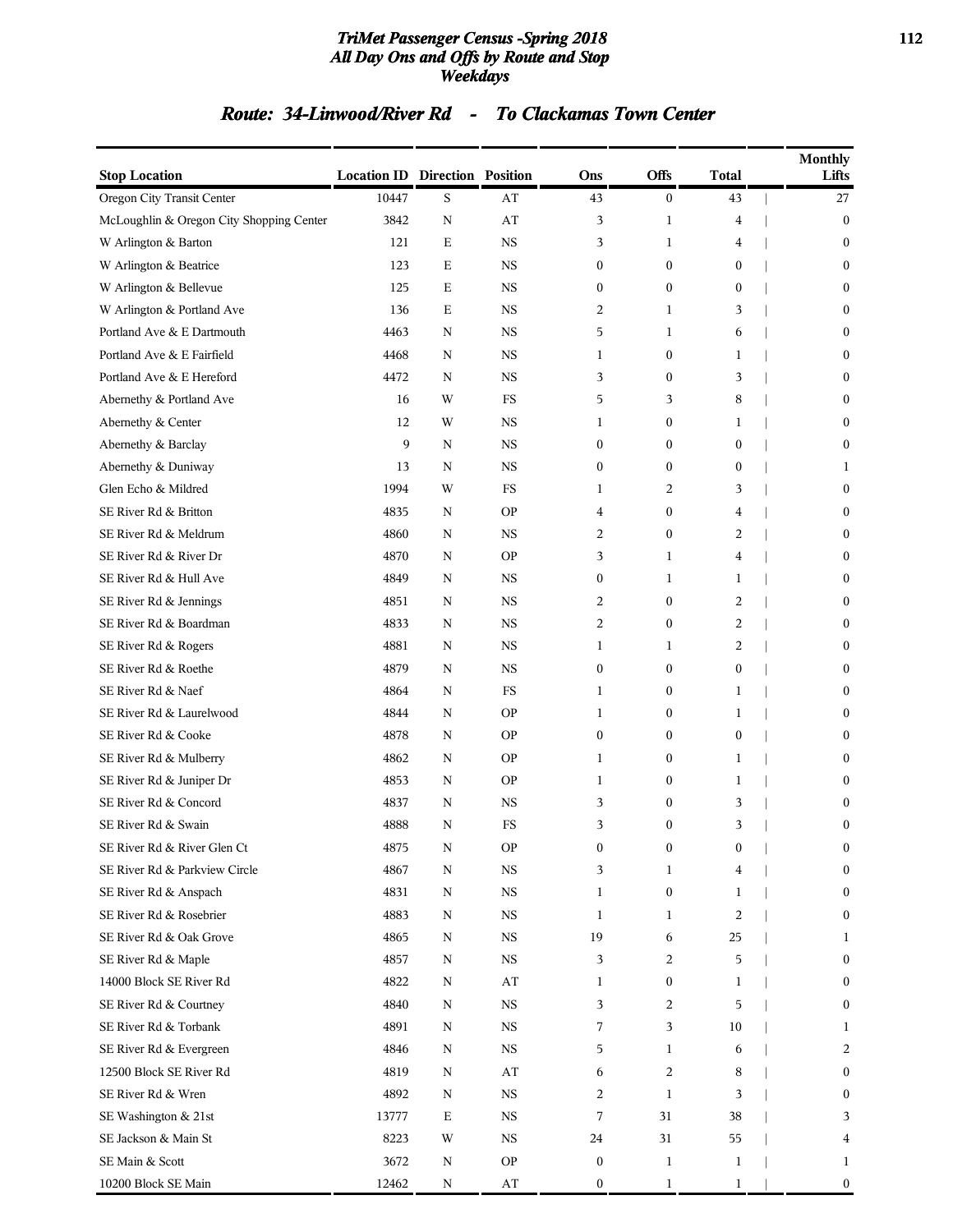#### *TriMet Passenger Census -Spring 2018* **113** *All Day Ons and Offs by Route and Stop Weekdays*

### *Route: 34-Linwood/River Rd - To Clackamas Town Center*

| <b>Stop Location</b>                    | <b>Location ID Direction Position</b> |             |             | Ons              | <b>Offs</b>      | <b>Total</b>   | <b>Monthly</b><br>Lifts |
|-----------------------------------------|---------------------------------------|-------------|-------------|------------------|------------------|----------------|-------------------------|
| SE Main & Milport                       | 3657                                  | $\mathbf N$ | <b>NS</b>   | 2                | $\mathbf{1}$     | 3              | $\mathbf{0}$            |
| SE Main & Mailwell                      | 3658                                  | N           | $_{\rm FS}$ | $\overline{4}$   | $\overline{c}$   | 6              | $\mathbf{0}$            |
| SE Main & Beta                          | 3652                                  | E           | <b>NS</b>   | $\mathbf{0}$     | $\mathbf{0}$     | $\mathbf{0}$   | $\mathbf{0}$            |
| SE Ochoco & McLoughlin                  | 3797                                  | W           | <b>NS</b>   | $\overline{c}$   | $\overline{4}$   | 6              | 1                       |
| SE Tacoma Park & Ride                   | 13771                                 | N           | AT          | 18               | 11               | 29             | 2                       |
| SE Johnson Creek & 32nd                 | 13807                                 | E           | <b>FS</b>   | 2                | $\mathbf{1}$     | 3              | 1                       |
| SE Johnson Creek & 36th                 | 3083                                  | E           | <b>NS</b>   | $\mathbf{1}$     | $\mathbf{1}$     | 2              | 5                       |
| SE Johnson Creek & 42nd                 | 3086                                  | E           | <b>FS</b>   | $\mathbf{1}$     | 3                | 4              | $\Omega$                |
| SE Johnson Creek & Brookside            | 3077                                  | N           | <b>FS</b>   | $\overline{c}$   | $\mathbf{1}$     | 3              | $\Omega$                |
| SE Johnson Creek & Springwater Corridor | 3079                                  | N           | <b>NS</b>   | $\overline{4}$   | $\overline{2}$   | 6              | 1                       |
| 4900 Block SE Johnson Creek             | 13806                                 | E           | <b>OP</b>   | $\mathbf{1}$     | $\overline{c}$   | 3              | $\theta$                |
| SE Johnson Creek & Stanley              | 13790                                 | E           | <b>OP</b>   | $\mathbf{1}$     | 4                | 5              | $\Omega$                |
| SE Johnson Creek & Wichita              | 13788                                 | E           | <b>NS</b>   | $\mathbf{1}$     | 4                | 5              | 0                       |
| 9700 Block SE Linwood                   | 13786                                 | $\rm S$     | AT          | $\mathbf{1}$     | $\overline{c}$   | 3              | 0                       |
| SE Linwood & King                       | 13784                                 | S           | <b>NS</b>   | 3                | 5                | 8              | 0                       |
| SE Linwood & Monroe                     | 3435                                  | S           | <b>NS</b>   | $\mathbf{1}$     | $\mathbf{1}$     | $\overline{c}$ | 0                       |
| SE Linwood & Montgomery                 | 3424                                  | S           | <b>OP</b>   | $\mathbf{0}$     | $\boldsymbol{0}$ | $\mathbf{0}$   | $\mathbf{0}$            |
| 11600 Block SE Linwood                  | 3427                                  | S           | AT          | $\mathbf{1}$     | 2                | 3              | $\mathbf{0}$            |
| SE Linwood & Furnberg                   | 3431                                  | S           | <b>OP</b>   | $\mathbf{1}$     | $\mathbf{1}$     | $\overline{c}$ | $\mathbf{0}$            |
| 11900 Block SE Linwood (Linwood Sch)    | 3433                                  | $\rm S$     | AT          | $\mathbf{1}$     | $\overline{c}$   | 3              | $\mathbf{0}$            |
| 12300 Block SE Linwood                  | 3429                                  | S           | AT          | 8                | $\overline{4}$   | 12             | $\Omega$                |
| SE Harmony & Linwood                    | 2498                                  | E           | <b>FS</b>   | 8                | 4                | 12             | $\Omega$                |
| SE Fuller & Sunnyside Dr                | 1934                                  | N           | <b>NS</b>   | 2                | 5                | 7              | $\mathbf{0}$            |
| SE Fuller & Southgate                   | 1939                                  | N           | <b>NS</b>   | $\overline{4}$   | $\overline{4}$   | 8              | $\theta$                |
| 11900 Block SE Fuller (La Salle)        | 1935                                  | N           | <b>OP</b>   | 7                | $\mathbf{1}$     | 8              | $\Omega$                |
| SE Monterey & Fuller                    | 13871                                 | E           | FS          | 6                | $\overline{4}$   | 10             | $\mathbf{0}$            |
| 8000 Block SE Monterey                  | 13872                                 | E           | <b>OP</b>   | 1                | 4                | 5              | 2                       |
| Clackamas Town Center Mall              | 12921                                 | Ε           | AT          | 3                | 40               | 43             | 5                       |
| Clackamas Town Center TC                | 13247                                 | E           | FS          | $\boldsymbol{0}$ | 31               | 31             | 2                       |
| Clackamas Town Center Transit Center    | 13248                                 | S           | AT          | $\mathbf{0}$     | 17               | 17             | 0                       |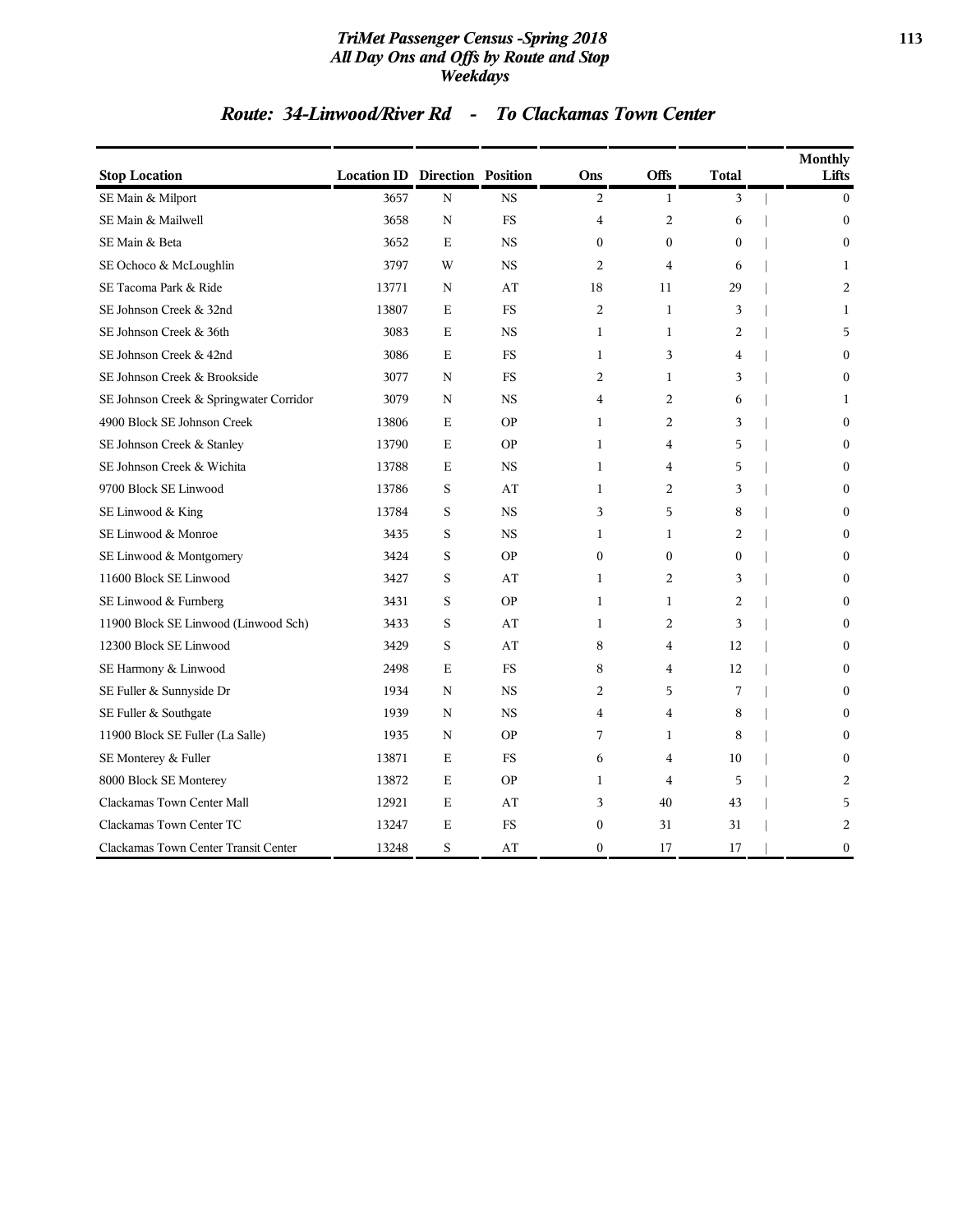#### *TriMet Passenger Census -Spring 2018* **114** *All Day Ons and Offs by Route and Stop Weekdays*

# *Route: 35-Macadam/Greeley - To Oregon City Transit Center*

| <b>Stop Location</b>                    | <b>Location ID Direction Position</b> |             |                        | Ons              | Offs             | <b>Total</b>   | <b>Monthly</b><br>Lifts |
|-----------------------------------------|---------------------------------------|-------------|------------------------|------------------|------------------|----------------|-------------------------|
| N Portsmouth & Willamette               | 9635                                  | S           | <b>NS</b>              | 58               | $\bf{0}$         | 58             | 3                       |
| N Portsmouth & Yale                     | 4502                                  | $\mathbf N$ | <b>NS</b>              | 12               | $\boldsymbol{0}$ | 12             | $\boldsymbol{0}$        |
| N Portsmouth & Princeton                | 4497                                  | ${\bf N}$   | <b>NS</b>              | 15               | $\boldsymbol{0}$ | 15             | $\mathbf{0}$            |
| N Portsmouth & Depauw                   | 4492                                  | N           | ${\rm FS}$             | 15               | $\bf{0}$         | 15             | $\mathbf{0}$            |
| N Portsmouth & Lombard St               | 4495                                  | N           | <b>NS</b>              | 47               | 4                | 51             | 15                      |
| N Portsmouth & Willis                   | 4501                                  | N           | <b>NS</b>              | 40               | 1                | 41             | $\boldsymbol{0}$        |
| N Willis & Hodge                        | 6380                                  | $\mathbf E$ | $_{\rm FS}$            | 19               | $\mathbf{1}$     | 20             | 1                       |
| N Willis & Druid                        | 6376                                  | $\mathbf E$ | <b>NS</b>              | 26               | $\mathbf{1}$     | 27             | 1                       |
| N Willis & Newman                       | 6381                                  | $\mathbf E$ | <b>NS</b>              | 33               | $\mathbf{1}$     | 34             | 1                       |
| N Willis & Woolsey                      | 6392                                  | Ε           | <b>NS</b>              | 21               | $\boldsymbol{0}$ | 21             | 1                       |
| N Willis & Wayland                      | 6390                                  | Ε           | <b>NS</b>              | 25               | 1                | 26             | 1                       |
| N Willis & Chautauqua                   | 6374                                  | $\mathbf E$ | <b>NS</b>              | 19               | 2                | 21             | 1                       |
| N Willis & Washburne                    | 6388                                  | $\mathbf E$ | <b>NS</b>              | 22               | 2                | 24             | $\boldsymbol{0}$        |
| N Willis & Wabash                       | 6386                                  | Ε           | <b>NS</b>              | 30               | $\mathbf{1}$     | 31             | $\boldsymbol{0}$        |
| N Willis & Emerald                      | 6377                                  | Ε           | <b>NS</b>              | 30               | 2                | 32             | $\mathbf{0}$            |
| N Willis & Peninsular                   | 6383                                  | Ε           | <b>NS</b>              | 36               | 3                | 39             | 2                       |
| N Peninsular & Halleck                  | 4435                                  | S           | <b>NS</b>              | 9                | 1                | 10             | 1                       |
| N Peninsular & Watts                    | 4439                                  | S           | <b>NS</b>              | 23               | $\boldsymbol{0}$ | 23             | $\boldsymbol{0}$        |
| N Peninsular & Farragut                 | 4433                                  | $\mathbf S$ | <b>NS</b>              | 36               | $\overline{c}$   | 38             | $\boldsymbol{0}$        |
| N Peninsular & Russet                   | 4437                                  | $\mathbf S$ | FS                     | 47               | 10               | 57             | 7                       |
| N Greeley & Lombard St                  | 2213                                  | S           | FS                     | 40               | 4                | 44             | 3                       |
| N Greeley & Bryant                      | 2186                                  | S           | <b>NS</b>              | 29               | 1                | 30             | 2                       |
| N Greeley & Dekum                       | 2191                                  | S           | <b>NS</b>              | 11               | 1                | 12             | $\boldsymbol{0}$        |
| N Greeley & Rosa Parks Way              | 2222                                  | $\mathbf S$ | <b>NS</b>              | 29               | 3                | 32             | 5                       |
| N Greeley & Holman                      | 2198                                  | $\mathbf S$ | <b>NS</b>              | 19               | 2                | 21             | 1                       |
| N Greeley & Ainsworth                   | 2183                                  | $\mathbf S$ | <b>NS</b>              | 29               | $\overline{4}$   | 33             | 3                       |
| N Greeley & Jessup                      | 2205                                  | $\mathbf S$ | <b>NS</b>              | 16               | $\mathbf{1}$     | 17             | 3                       |
| N Greeley & Killingsworth               | 2209                                  | S           | <b>NS</b>              | 43               | 14               | 57             | 3                       |
| N Greeley & Sumner                      | 2227                                  | S           | <b>OP</b>              | 56               | 11               | 67             | 2                       |
| N Greeley & Going                       | 2196                                  | S           | <b>NS</b>              | 4                | 2                | 6              | $\boldsymbol{0}$        |
| N Interstate & Graham                   | 2964                                  | S           | <b>OP</b>              | 2                | 1                | 3              | $\boldsymbol{0}$        |
| N Interstate & Albina                   | 2945                                  | $\mathbf S$ | $_{\rm NS}$            | 9                | 6                | 15             | 1                       |
| N Interstate & Tillamook                | 11844                                 | $\mathbf S$ | <b>NS</b>              | 3                | 1                | $\overline{4}$ | $\boldsymbol{0}$        |
| N Interstate & Larrabee                 | 11845                                 | $\mathbf S$ | $_{\rm NS}$            | $\boldsymbol{0}$ | 2                | 2              | $\boldsymbol{0}$        |
| N Interstate & Multnomah (Rose Quarter) | 11813                                 | $\mathbf S$ | $_{\rm NS}$            | 30               | 129              | 159            | 10                      |
| NW Glisan & 3rd                         | 9311                                  | W           | $_{\rm FS}$            | 5                | 52               | 57             | 5                       |
| NW 5th & Davis                          | 9301                                  | $\mathbf S$ | $_{\rm NS}$            | 48               | 69               | 117            | 11                      |
| SW 5th & Pine                           | 7631                                  | $\mathbf S$ | <b>OP</b>              | 124              | 119              | 243            | 25                      |
| SW 5th & Alder                          | 7586                                  | $\mathbf S$ | <b>NS</b>              | 183              | 149              | 332            | 22                      |
| SW 5th & Main                           | 7614                                  | $\mathbf S$ | $_{\rm NS}$            | 159              | 101              | 260            | 13                      |
| SW 5th & Clay                           | 13167                                 | $\mathbf S$ | <b>NS</b>              | 68               | 77               | 145            | 6                       |
| SW Harrison & 4th                       | 2580                                  | $\mathbf E$ | $_{\rm NS}$            | 86               | 61               | 147            | 5                       |
| 200 Block SW Harrison                   | 2566                                  | $\mathbf E$ | AT                     | 40               | 15               | 55             | 2                       |
| SW Moody & River Pkwy                   | 13994                                 | $\mathbf S$ | ${\rm FS}$             | 7                | 10               | 17             | 7                       |
| SW Moody & Meade South                  | 13601                                 | $\mathbf S$ | $\mathbf{A}\mathbf{T}$ | 70               | 27               | 97             | 10                      |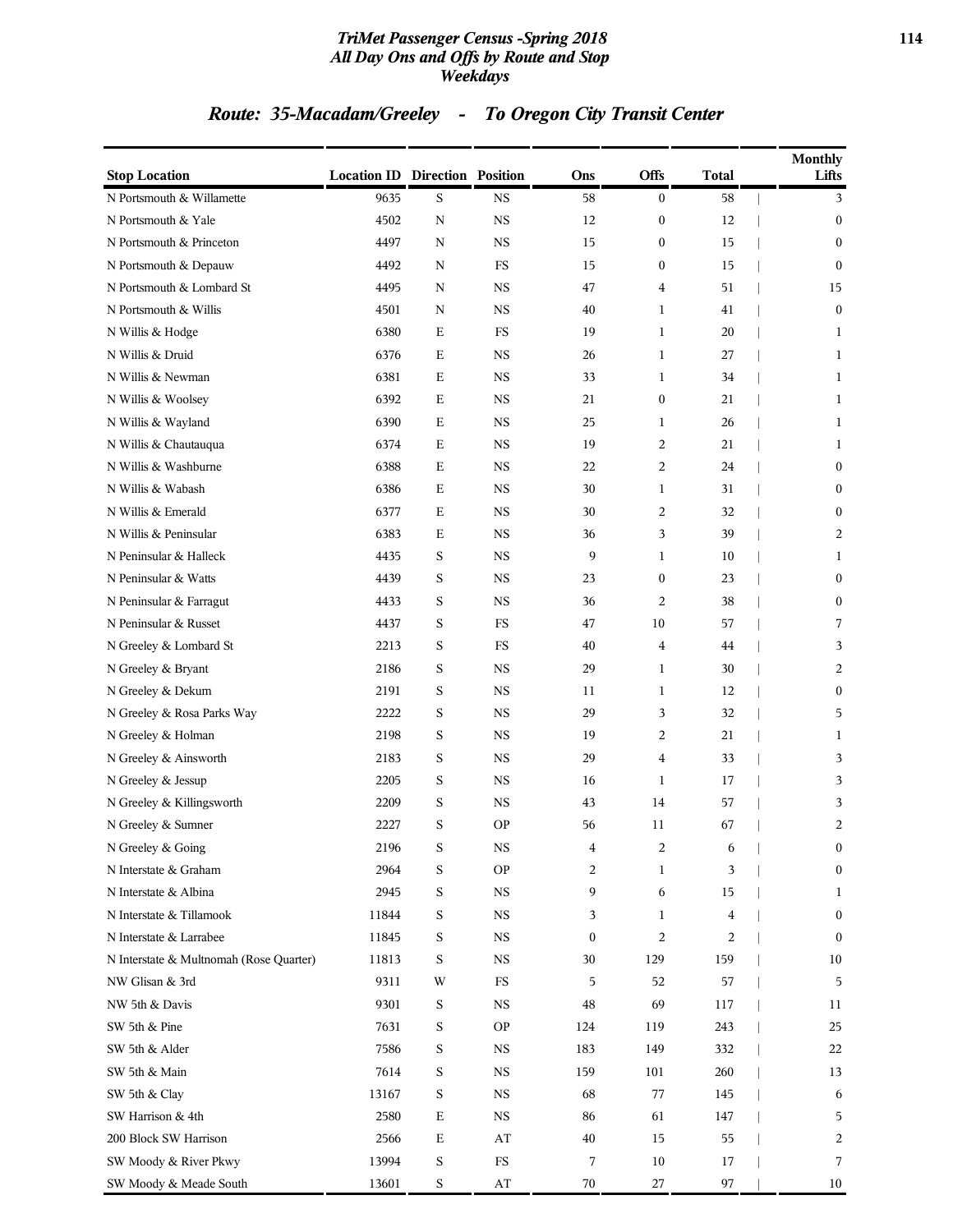#### *TriMet Passenger Census -Spring 2018* **115** *All Day Ons and Offs by Route and Stop Weekdays*

# *Route: 35-Macadam/Greeley - To Oregon City Transit Center*

| <b>Stop Location</b>           | <b>Location ID Direction Position</b> |             |             | Ons | Offs           | <b>Total</b>   | <b>Monthly</b><br>Lifts |
|--------------------------------|---------------------------------------|-------------|-------------|-----|----------------|----------------|-------------------------|
| SW Moody & Gibbs               | 12760                                 | S           | <b>NS</b>   | 92  | 97             | 189            | 11                      |
| SW Moody & Gaines              | 12880                                 | $\mathbf S$ | FS          | 10  | 33             | 43             | 4                       |
| SW Moody & Thomas              | 13183                                 | S           | <b>NS</b>   | 15  | 48             | 63             | 1                       |
| SW Macadam & Hamilton Ct       | 3612                                  | S           | <b>OP</b>   | 3   | 32             | 35             | $\mathbf{0}$            |
| SW Macadam & Julia             | 3615                                  | S           | FS          | 2   | 23             | 25             | $\mathbf{0}$            |
| SW Macadam & Boundary          | 3604                                  | S           | <b>NS</b>   | 9   | 80             | 89             | 15                      |
| SW Macadam & Pendleton         | 3624                                  | $\mathbf S$ | <b>NS</b>   | 3   | 59             | 62             | $\bf{0}$                |
| SW Macadam & Nebraska          | 3614                                  | S           | <b>NS</b>   | 3   | 46             | 49             | 4                       |
| SW Macadam & Nevada            | 3620                                  | S           | <b>NS</b>   | 8   | 45             | 53             | 1                       |
| SW Macadam & Sellwood Bridge   | 13816                                 | S           | <b>NS</b>   | 2   | 5              | 7              | 2                       |
| SW Riverside & Radcliffe       | 4905                                  | S           | FS          | 0   | 3              | 3              | $\mathbf{0}$            |
| SW Riverside & Riverdale       | 4906                                  | S           | <b>NS</b>   | 1   | $\overline{4}$ | 5              | $\bf{0}$                |
| SW Riverside & Riverwood       | 4909                                  | S           | <b>OP</b>   | 0   | $\overline{0}$ | $\mathbf{0}$   | $\mathbf{0}$            |
| SW Riverside & Palatine Hill   | 4902                                  | S           | FS          | 0   | $\mathbf{1}$   | 1              | $\bf{0}$                |
| SW Riverside & Military        | 4900                                  | S           | <b>NS</b>   | 1   | 3              | 4              | $\mathbf{0}$            |
| SW Riverside & Breyman         | 4898                                  | S           | NS          | 0   | 2              | 2              | $\mathbf{0}$            |
| SW Riverside & Midvale         | 4899                                  | $\mathbf S$ | FS          | 1   | $\mathbf{0}$   | 1              | $\bf{0}$                |
| SW Riverside & Briarwood       | 4894                                  | S           | <b>OP</b>   | 0   | 2              | $\overline{2}$ | $\mathbf{0}$            |
| N State & D Ave                | 5507                                  | S           | FS          | 1   | 11             | 12             | $\bf{0}$                |
| N State & B Ave                | 5506                                  | S           | <b>NS</b>   | 1   | 24             | 25             | 2                       |
| B Ave & Second St              | 147                                   | W           | NS          | 1   | 20             | 21             | 1                       |
| Lake Oswego Transit Center     | 8208                                  | $\mathbf S$ | AT          | 71  | 129            | 200            | 35                      |
| A Ave & Second St              | 3                                     | Ε           | FS          | 2   | 3              | 5              | 1                       |
| N State & Foothills            | 5510                                  | S           | <b>OP</b>   | 8   | 23             | 31             | 1                       |
| N State & North Shore          | 5513                                  | S           | <b>NS</b>   | 6   | 9              | 15             | 2                       |
| S State & Middlecrest          | 5511                                  | S           | NS          | 7   | 23             | 30             | 5                       |
| Pacific Hwy & Burnham          | 6328                                  | $\mathbf S$ | <b>OP</b>   | 0   | 8              | 8              | $\mathbf{0}$            |
| Pacific Hwy (Hwy 43) & Cherry  | 6311                                  | S           | FS          | 0   | 1              | 1              | $\mathbf{0}$            |
| Pacific Hwy & Glenmorrie       | 6318                                  | S           | FS          | 0   | $\mathbf{1}$   | 1              | $\mathbf{0}$            |
| Pacific Hwy & Brookhurst Dr    | 6336                                  | S           | FS          | 2   | $11\,$         | 13             | 4                       |
| Pacific Hwy & Marylbrook Dr    | 6338                                  | S           | FS          | 13  | 8              | 21             | $\bf{0}$                |
| Willamette Dr & Arbor          | 6302                                  | S           | $_{\rm NS}$ | 1   | $\overline{5}$ | 6              | $\bf{0}$                |
| Willamette Dr & Shady Hollow   | 6347                                  | $\mathbf S$ | <b>OP</b>   | 2   | 2              | 4              | $\bf{0}$                |
| Willamette Dr & Marylhurst Dr  | 6337                                  | $\mathbf S$ | <b>FS</b>   | 3   | 17             | 20             | $\bf{0}$                |
| Willamette Dr & Walling Circle | 6350                                  | S           | NS          | 2   | 5              | 7              | $\mathbf{1}$            |
| Willamette Dr & Hidden Springs | 6319                                  | $\mathbf S$ | NS          | 12  | 72             | 84             | 2                       |
| Willamette Dr & Mapleton Dr    | 6300                                  | S           | <b>FS</b>   | 3   | $\overline{4}$ | 7              | $\bf{0}$                |
| Willamette Dr & Linnwood       | 6333                                  | $\mathbf S$ | $_{\rm NS}$ | 2   | 6              | 8              | $\bf{0}$                |
| Willamette Dr & Jolie Pointe   | 6326                                  | $\mathbf S$ | <b>OP</b>   | 1   | $\overline{4}$ | 5              | $\bf{0}$                |
| Willamette Dr & Pimlico        | 6345                                  | S           | NS          | 1   | 10             | 11             | $\bf{0}$                |
| Willamette Dr & Hughes         | 6324                                  | $\mathbf S$ | <b>OP</b>   | 0   | $\overline{4}$ | 4              | $\bf{0}$                |
| Willamette Dr & Barlow         | 6304                                  | $\mathbf E$ | NS          | 2   | $\overline{4}$ | 6              | 3                       |
| Willamette Dr & West A         | 6314                                  | $\mathbf E$ | $_{\rm NS}$ | 2   | 14             | 16             | $\bf{0}$                |
| Willamette Dr & Holmes         | 6322                                  | $\mathbf S$ | <b>OP</b>   | 0   | 6              | 6              | $\bf{0}$                |
| Willamette Dr & Webb           | 6352                                  | $\mathbf S$ | $_{\rm NS}$ | 0   | $\overline{c}$ | 2              | $\bf{0}$                |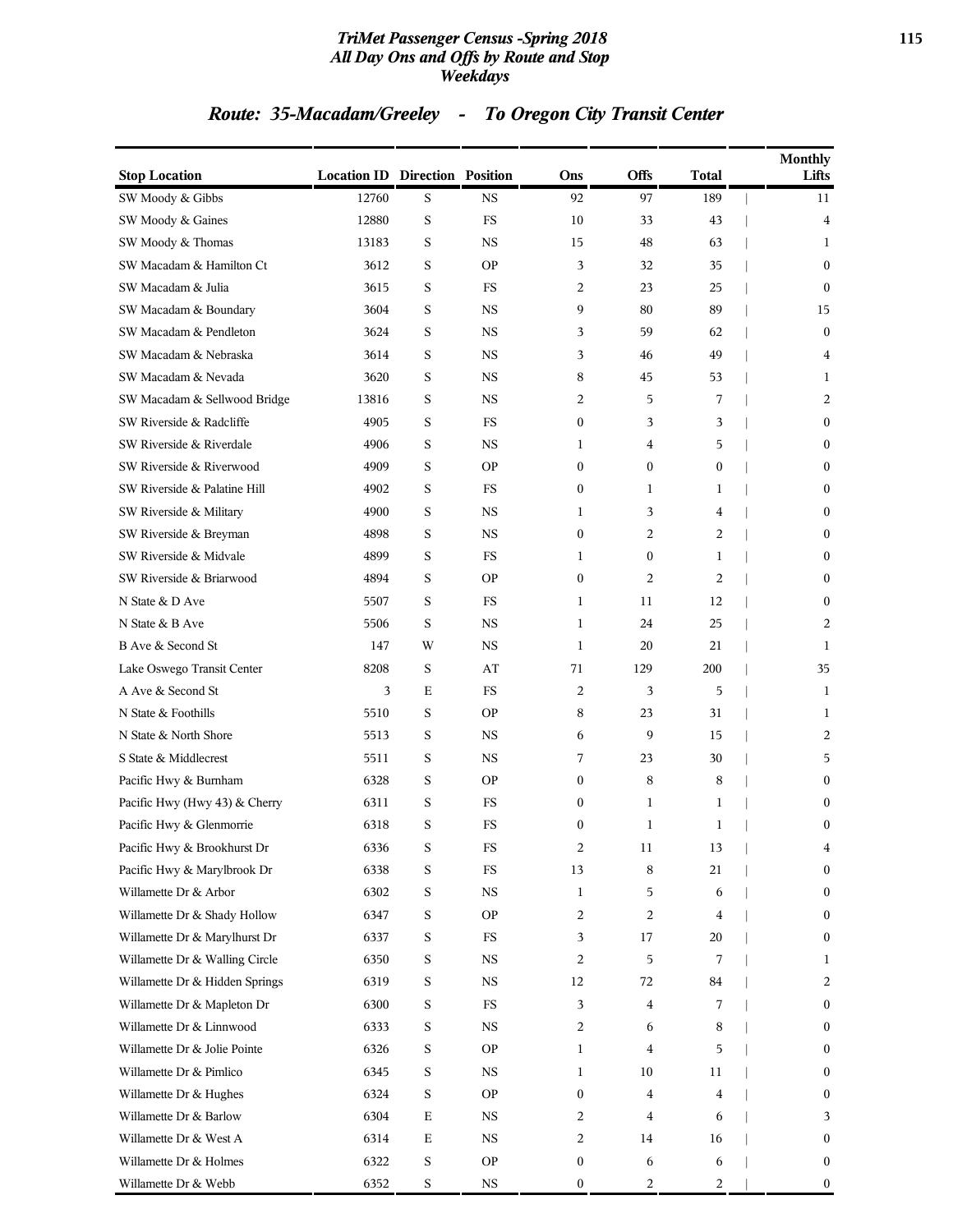#### *TriMet Passenger Census -Spring 2018* **116** *All Day Ons and Offs by Route and Stop Weekdays*

|                                      |                                       |   |    |     |      |       | <b>Monthly</b> |
|--------------------------------------|---------------------------------------|---|----|-----|------|-------|----------------|
| <b>Stop Location</b>                 | <b>Location ID Direction Position</b> |   |    | Ons | Offs | Total | Lifts          |
| Willamette Dr & McKillican           | 6339                                  |   | NS |     | 30   | 35    |                |
| Willamette Dr & Holly (near gas stn) | 6348                                  |   | FS |     |      | h     | 0              |
| Oregon City Transit Center           | 8762                                  | W | AT |     | 192  | 192   |                |

# *Route: 35-Macadam/Greeley - To Oregon City Transit Center*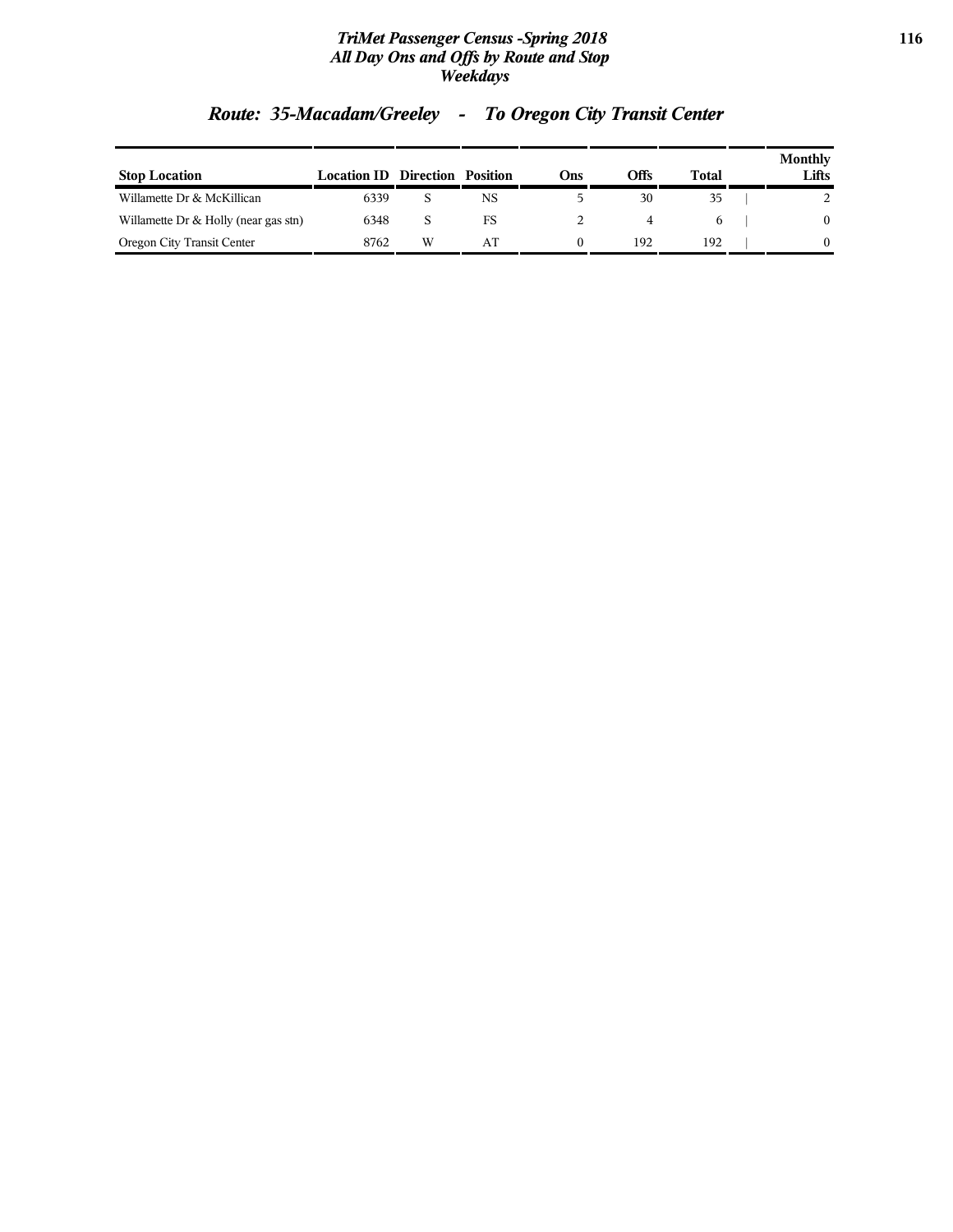#### *TriMet Passenger Census -Spring 2018* **117** *All Day Ons and Offs by Route and Stop Weekdays*

# *Route: 35-Macadam/Greeley - To University of Portland*

| <b>Stop Location</b>           | <b>Location ID Direction Position</b> |             |             | Ons              | <b>Offs</b>      | Total | <b>Monthly</b><br>Lifts |
|--------------------------------|---------------------------------------|-------------|-------------|------------------|------------------|-------|-------------------------|
| Oregon City Transit Center     | 8762                                  | W           | AT          | 215              | 1                | 216   | 36                      |
| Willamette Dr & Holly          | 6320                                  | N           | <b>NS</b>   | 12               | 3                | 15    | 1                       |
| Willamette Dr & Burns          | 6306                                  | W           | <b>NS</b>   | 28               | 5                | 33    | 1                       |
| Willamette Dr & Webb           | 13603                                 | N           | <b>NS</b>   | 2                | $\boldsymbol{0}$ | 2     | $\bf{0}$                |
| Willamette Dr & Holmes         | 6321                                  | N           | <b>NS</b>   | 7                | 1                | 8     | $\mathbf{0}$            |
| Willamette Dr & Elliott        | 6312                                  | W           | FS          | 15               | 1                | 16    | $\bf{0}$                |
| Willamette Dr & Barlow         | 6303                                  | W           | <b>OP</b>   | 2                | 2                | 4     | $\bf{0}$                |
| Willamette Dr & Hughes         | 6323                                  | N           | <b>NS</b>   | 5                | $\boldsymbol{0}$ | 5     | $\boldsymbol{0}$        |
| Willamette Dr & Pimlico        | 6344                                  | N           | <b>OP</b>   | 13               | 2                | 15    | $\bf{0}$                |
| Willamette Dr & Jolie Pointe   | 6325                                  | N           | <b>NS</b>   | 4                | 1                | 5     | $\mathbf{0}$            |
| Willamette Dr & Mark Ln        | 6332                                  | N           | <b>NS</b>   | 5                | 2                | 7     | $\bf{0}$                |
| Willamette Dr & Mapleton       | 6331                                  | N           | <b>NS</b>   | 6                | 5                | 11    | $\bf{0}$                |
| Willamette Dr & Cedar Oak      | 6309                                  | N           | <b>FS</b>   | 68               | 10               | 78    | 2                       |
| Willamette Dr & Walling Way    | 6349                                  | N           | FS          | 7                | 3                | 10    | $\bf{0}$                |
| Willamette Dr & Lazy River Dr  | 9216                                  | N           | <b>NS</b>   | 11               | 2                | 13    | $\mathbf{0}$            |
| Willamette Dr & Shady Hollow   | 6346                                  | N           | <b>NS</b>   | 2                | 2                | 4     | $\bf{0}$                |
| Willamette Dr & Arbor          | 6301                                  | N           | <b>NS</b>   | $\overline{4}$   | 2                | 6     | $\bf{0}$                |
| Pacific Hwy & Furman           | 6334                                  | N           | FS          | 11               | 19               | 30    | $\mathbf{0}$            |
| Pacific Hwy & Holy Names Drive | 6335                                  | N           | FS          | 8                | 3                | 11    | 2                       |
| Pacific Hwy & Glenmorrie       | 6317                                  | N           | FS          | 1                | $\bf{0}$         | 1     | $\mathbf{0}$            |
| Pacific Hwy & Cherry           | 6310                                  | N           | <b>OP</b>   | 1                | $\boldsymbol{0}$ | 1     | $\bf{0}$                |
| Pacific Hwy & Laurel           | 6327                                  | N           | <b>OP</b>   | 7                | $\boldsymbol{0}$ | 7     | $\bf{0}$                |
| S State & Wilbur               | 5514                                  | N           | <b>NS</b>   | 24               | 8                | 32    | 5                       |
| S State & North Shore          | 5512                                  | N           | <b>OP</b>   | 14               | 5                | 19    | 3                       |
| N State & Foothills            | 5509                                  | N           | <b>FS</b>   | 32               | 9                | 41    | 1                       |
| B Ave & Second St              | 147                                   | W           | <b>NS</b>   | 13               | 4                | 17    | $\mathbf{0}$            |
| Lake Oswego Transit Center     | 8207                                  | $\mathbf S$ | AT          | 136              | 85               | 221   | 31                      |
| A Ave & Second St              | 3                                     | Ε           | FS          | 7                | $\boldsymbol{0}$ | 7     | $\mathbf{0}$            |
| N State & B Ave                | 5505                                  | N           | FS          | 19               | $\mathbf{1}$     | 20    | $\boldsymbol{0}$        |
| N State & E Ave                | 5508                                  | N           | <b>OP</b>   | 3                | 1                | 4     | 2                       |
| SW Riverside & Briarwood       | 4895                                  | N           | NS          | 2                | $\mathbf{0}$     | 2     | $\bf{0}$                |
| SW Riverside & Elk Rock        | 4896                                  | N           | $_{\rm FS}$ | $\boldsymbol{0}$ | 1                | 1     | $\boldsymbol{0}$        |
| SW Riverside & Greenwood       | 4897                                  | N           | <b>OP</b>   | 1                | $\boldsymbol{0}$ | 1     | $\mathbf{0}$            |
| SW Riverside & Military        | 4901                                  | N           | NS          | 3                | 1                | 4     | $\bf{0}$                |
| SW Riverside & Palatine Hill   | 4904                                  | N           | <b>OP</b>   | 1                | $\boldsymbol{0}$ | 1     | $\mathbf{0}$            |
| SW Riverside & Riverwood       | 4910                                  | N           | NS          | $\boldsymbol{0}$ | $\boldsymbol{0}$ | 0     | $\bf{0}$                |
| SW Riverside & Riverdale       | 4908                                  | N           | <b>OP</b>   | 4                | 1                | 5     | $\boldsymbol{0}$        |
| SW Macadam & Sellwood Bridge   | 13817                                 | N           | FS          | 3                | 2                | 5     | 1                       |
| SW Macadam & Nevada            | 3622                                  | N           | <b>OP</b>   | 41               | 7                | 48    | $\bf{0}$                |
| SW Macadam & Nebraska          | 3619                                  | N           | NS          | 46               | 3                | 49    | 2                       |
| SW Macadam & Pendleton         | 3623                                  | N           | NS          | 67               | 3                | 70    | 1                       |
| SW Macadam & Boundary          | 3603                                  | N           | NS          | 75               | 6                | 81    | 9                       |
| SW Macadam & Julia             | 3616                                  | Ν           | <b>OP</b>   | 35               | 2                | 37    | $\mathbf{0}$            |
| SW Macadam & Hamilton Ct       | 3613                                  | N           | <b>NS</b>   | 29               | 3                | 32    | 1                       |
| SW Macadam & Lowell            | 13184                                 | N           | NS          | 19               | 13               | 32    | $\bf{0}$                |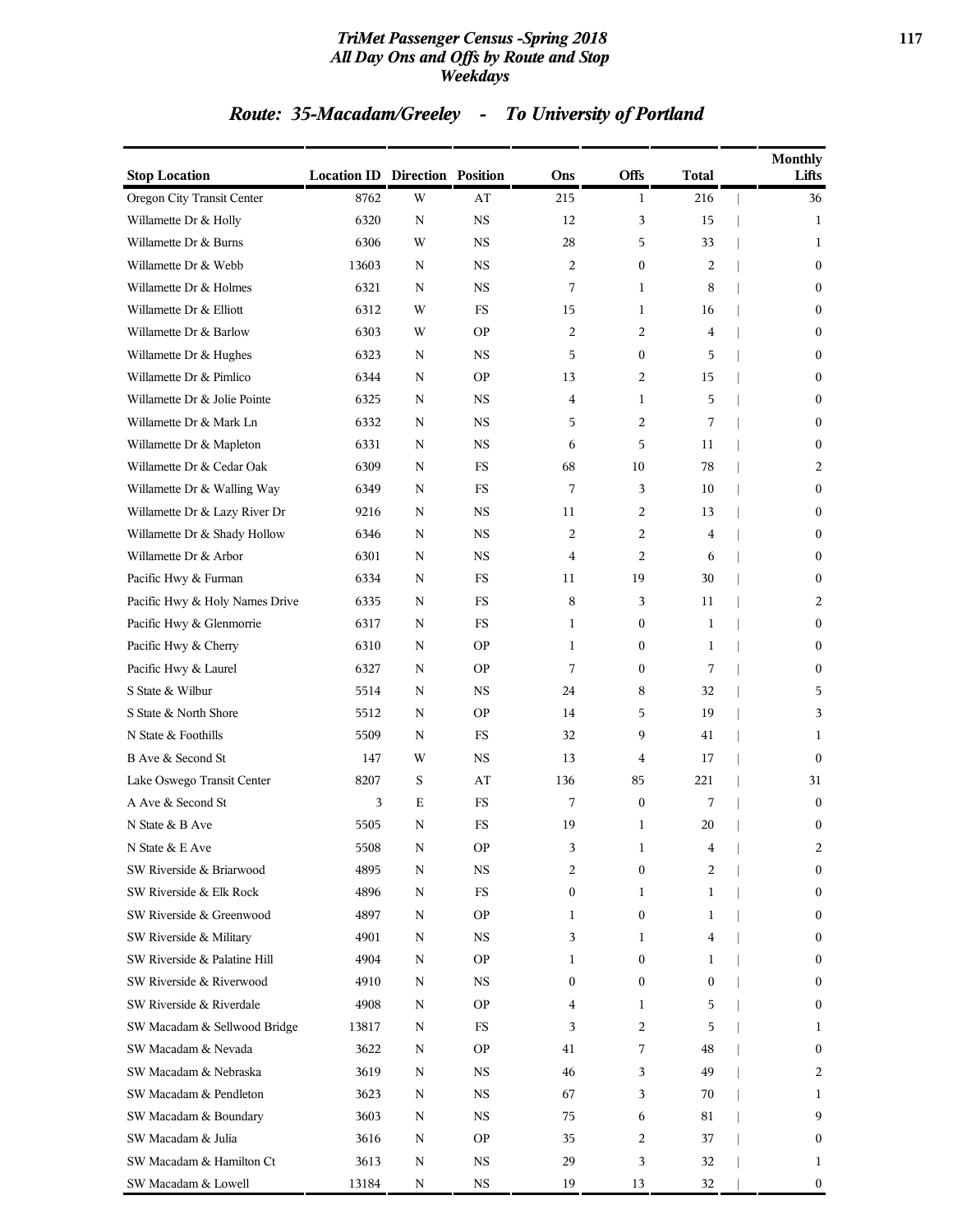#### *TriMet Passenger Census -Spring 2018* **118** *All Day Ons and Offs by Route and Stop Weekdays*

# *Route: 35-Macadam/Greeley - To University of Portland*

| <b>Stop Location</b>           | <b>Location ID Direction Position</b> |             |             | Ons              | Offs         | Total | <b>Monthly</b><br>Lifts |
|--------------------------------|---------------------------------------|-------------|-------------|------------------|--------------|-------|-------------------------|
| SW Macadam & Gaines            | 3611                                  | N           | <b>NS</b>   | 23               | 10           | 33    | 1                       |
| SW Macadam & Tram Tower        | 13185                                 | N           | AT          | 28               | 113          | 141   | 1                       |
| SW Arthur & 1st                | 143                                   | W           | <b>NS</b>   | 19               | 21           | 40    | 5                       |
| 2200 Block SW 1st              | 6472                                  | N           | AT          | 2                | 11           | 13    | 10                      |
| 200 Block SW Harrison          | 2567                                  | W           | <b>OP</b>   | 14               | 68           | 82    | 2                       |
| SW Harrison & 6th              | 13305                                 | W           | <b>NS</b>   | 55               | 126          | 181   | 11                      |
| SW 6th & Columbia              | 11486                                 | N           | <b>NS</b>   | 64               | 66           | 130   | 9                       |
| SW 6th & Salmon                | 7789                                  | N           | <b>NS</b>   | 90               | 157          | 247   | 15                      |
| SW 6th & Washington            | 7803                                  | N           | <b>NS</b>   | 130              | 126          | 256   | 9                       |
| SW 6th & W Burnside            | 7751                                  | N           | NS          | 95               | 80           | 175   | 13                      |
| NW Everett & 5th               | 8886                                  | Ε           | <b>NS</b>   | 61               | 28           | 89    | 4                       |
| NW Everett & 2nd               | 1612                                  | Ε           | <b>NS</b>   | 37               | 15           | 52    | 12                      |
| N Interstate & Rose Quarter TC | 11814                                 | N           | AT          | 115              | 31           | 146   | 8                       |
| N Interstate & Larrabee        | 3365                                  | N           | FS          | 2                | $\mathbf{1}$ | 3     | $\overline{0}$          |
| N Interstate & Tillamook       | 11840                                 | N           | FS          | 1                | 8            | 9     | 0                       |
| N Interstate & Albina          | 11839                                 | N           | FS          | 7                | 6            | 13    | $\overline{0}$          |
| N Interstate & Graham          | 2962                                  | N           | FS          | 2                | 3            | 5     | 0                       |
| N Greeley & Going Overpass     | 2195                                  | N           | AT          | 1                | 8            | 9     | 0                       |
| N Greeley & Sumner             | 2226                                  | N           | <b>NS</b>   | 7                | 56           | 63    | $\overline{0}$          |
| N Greeley & Killingsworth      | 2208                                  | N           | NS.         | 9                | 37           | 46    | 5                       |
| N Greeley & Jessup             | 2206                                  | N           | <b>NS</b>   | 2                | 14           | 16    | 2                       |
| N Greeley & Ainsworth          | 2182                                  | N           | <b>NS</b>   | 2                | 23           | 25    | 1                       |
| N Greeley & Holman             | 2197                                  | N           | <b>NS</b>   | $\mathbf{1}$     | 14           | 15    | 1                       |
| N Greeley & Rosa Parks Way     | 2221                                  | N           | <b>FS</b>   | 6                | 22           | 28    | 2                       |
| N Greeley & Dekum              | 2190                                  | N           | NS          | $\mathbf{1}$     | 12           | 13    | $\overline{0}$          |
| N Greeley & Bryant             | 2185                                  | N           | <b>NS</b>   | 1                | 20           | 21    | 2                       |
| N Greeley & Lombard St         | 2212                                  | N           | NS          | 1                | 37           | 38    | 3                       |
| N Lombard & Peninsular         | 3535                                  | W           | NS          | 17               | 73           | 90    | 10                      |
| N Peninsular & Farragut        | 4432                                  | N           | <b>FS</b>   | $\mathbf{1}$     | 28           | 29    | 1                       |
| N Peninsular & Watts           | 4438                                  | N           | FS          | 0                | 17           | 17    | 0                       |
| N Peninsular & Halleck         | 4434                                  | N           | <b>NS</b>   | 1                | 8            | 9     | $\boldsymbol{0}$        |
| N Willis & Peninsular          | 6384                                  | W           | $_{\rm FS}$ | 3                | 25           | 28    | 0                       |
| N Willis & Bayard              | 6373                                  | W           | NS          | 3                | 24           | 27    | 1                       |
| N Willis & Wabash              | 6378                                  | W           | <b>OP</b>   | 2                | 17           | 19    | $\boldsymbol{0}$        |
| N Willis & Washburne           | 6387                                  | W           | FS          | 1                | 10           | 11    | 0                       |
| N Willis & Chautauqua          | 10611                                 | W           | $_{\rm NS}$ | 3                | 16           | 19    | 1                       |
| N Willis & Wayland             | 6389                                  | W           | NS          | 2                | 21           | 23    | 1                       |
| N Willis & Woolsey             | 6391                                  | W           | NS          | 0                | 21           | 21    | 1                       |
| N Willis & Newman              | 6382                                  | W           | $_{\rm FS}$ | 1                | 29           | 30    | 1                       |
| N Willis & Druid               | 6375                                  | W           | FS          | $\boldsymbol{0}$ | 23           | 23    | 1                       |
| N Willis & Hereford            | 6379                                  | W           | $_{\rm NS}$ | 1                | 15           | 16    | 6                       |
| N Willis & Portsmouth          | 6385                                  | W           | NS          | $\boldsymbol{0}$ | 33           | 33    | 1                       |
| N Portsmouth & Lombard St      | 4494                                  | S           | NS          | 4                | 38           | 42    | 22                      |
| N Portsmouth & Oberlin         | 4496                                  | $\mathbf S$ | $_{\rm NS}$ | 1                | 12           | 13    | $\boldsymbol{0}$        |
| N Portsmouth & Syracuse        | 4498                                  | $\mathbf S$ | <b>NS</b>   | $\boldsymbol{0}$ | 10           | 10    | 0                       |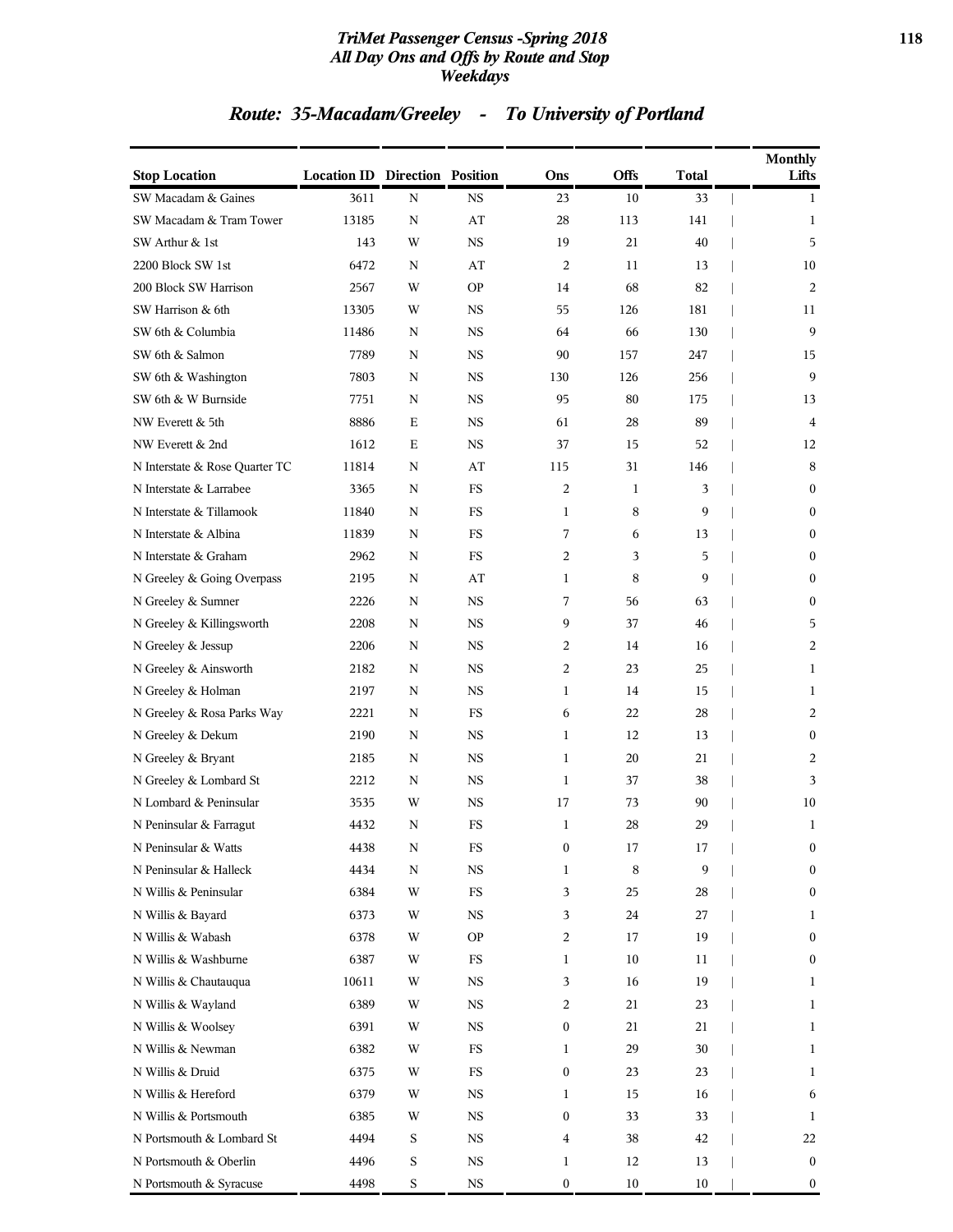#### *TriMet Passenger Census -Spring 2018* **119** *All Day Ons and Offs by Route and Stop Weekdays*

| <b>Stop Location</b>      | <b>Location ID Direction Position</b> |    | Ons | Offs | Total | Monthly<br>Lifts |
|---------------------------|---------------------------------------|----|-----|------|-------|------------------|
| N Portsmouth & Amherst    | 4491                                  | NS |     |      |       |                  |
| N Portsmouth & Willamette | 9635                                  | NS |     | 68   | 68    |                  |

# *Route: 35-Macadam/Greeley - To University of Portland*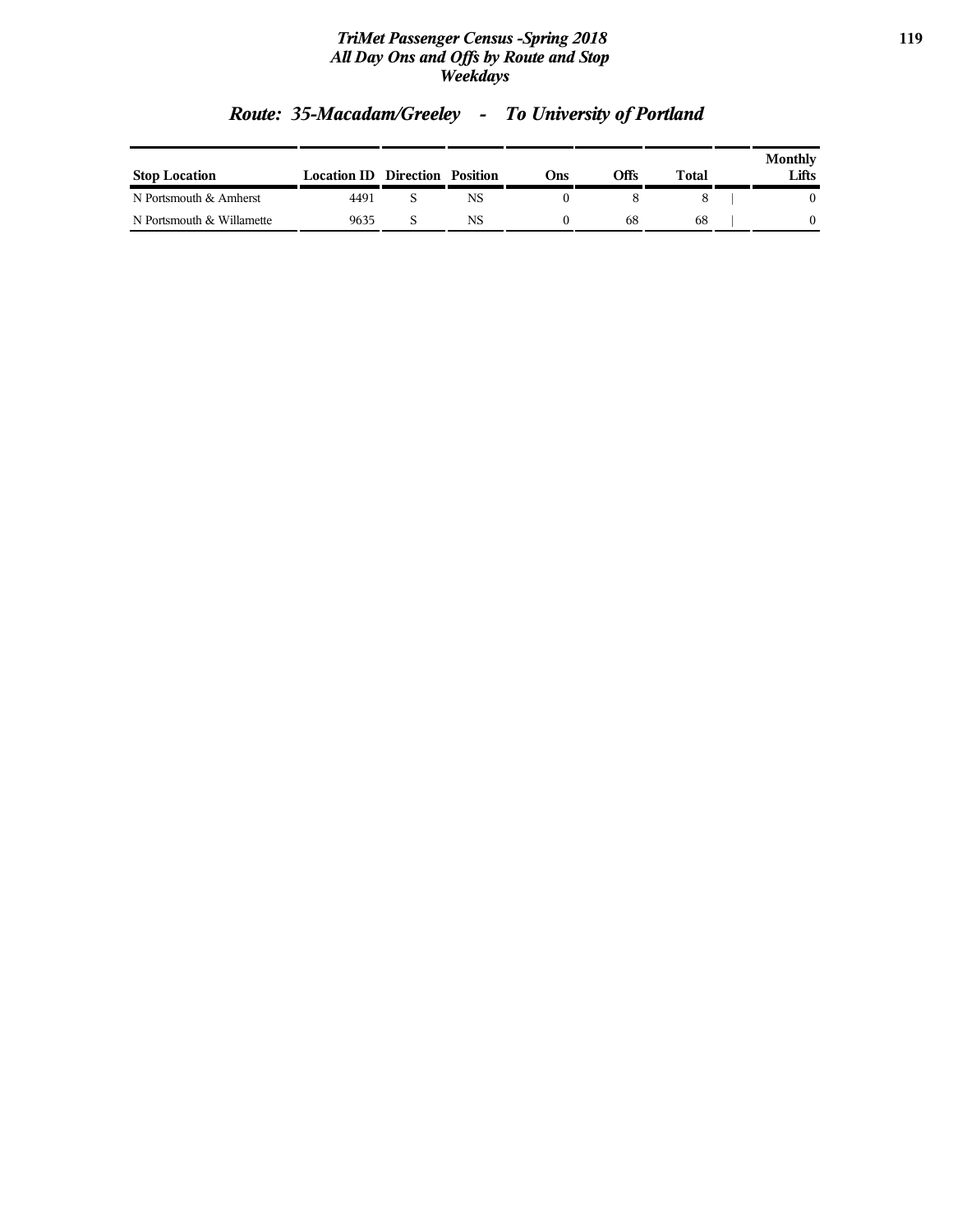#### *TriMet Passenger Census -Spring 2018* **120** *All Day Ons and Offs by Route and Stop Weekdays*

# *Route: 36-South Shore - To Tualatin Park & Ride*

| <b>Stop Location</b>                 | <b>Location ID Direction Position</b> |   |                        | Ons              | Offs             | <b>Total</b>     | <b>Monthly</b><br>Lifts |
|--------------------------------------|---------------------------------------|---|------------------------|------------------|------------------|------------------|-------------------------|
| SW 5th & Pine                        | 7631                                  | S | <b>OP</b>              | 12               | $\mathbf{0}$     | 12               | 6                       |
| SW 5th & Alder                       | 7586                                  | S | <b>NS</b>              | 13               | $\boldsymbol{0}$ | 13               | $\boldsymbol{0}$        |
| SW 5th & Main                        | 7614                                  | S | <b>NS</b>              | 11               | $\boldsymbol{0}$ | 11               | $\bf{0}$                |
| SW 5th & Clay                        | 13167                                 | S | <b>NS</b>              | 6                | 1                | 7                | $\boldsymbol{0}$        |
| SW Harrison & 4th                    | 2580                                  | Е | <b>NS</b>              | 6                | $\mathbf{0}$     | 6                | $\mathbf{0}$            |
| 200 Block SW Harrison                | 2566                                  | E | AT                     | 3                | $\mathbf{0}$     | 3                | $\mathbf{0}$            |
| SW Moody & River Pkwy                | 13994                                 | S | <b>FS</b>              | 0                | 1                | 1                | 5                       |
| SW Moody & Meade South               | 13601                                 | S | AT                     | 4                | $\mathbf{0}$     | 4                | $\boldsymbol{0}$        |
| SW Moody & Gibbs                     | 12760                                 | S | <b>NS</b>              | 12               | 2                | 14               | $\boldsymbol{0}$        |
| SW Moody & Gaines                    | 12880                                 | S | <b>FS</b>              | $\mathbf{1}$     | 4                | 5                | $\mathbf{0}$            |
| SW Moody & Thomas                    | 13183                                 | S | <b>NS</b>              | $\mathbf{1}$     | $\overline{2}$   | 3                | $\mathbf{0}$            |
| SW Macadam & Hamilton Ct             | 3612                                  | S | <b>OP</b>              | 0                | 1                | 1                | $\boldsymbol{0}$        |
| SW Macadam & Julia                   | 3615                                  | S | <b>FS</b>              | 0                | 2                | 2                | $\bf{0}$                |
| SW Macadam & Boundary                | 3604                                  | S | <b>NS</b>              | 0                | 6                | 6                | $\boldsymbol{0}$        |
| SW Macadam & Pendleton               | 3624                                  | S | <b>NS</b>              | $\mathbf{0}$     | 5                | 5                | $\mathbf{0}$            |
| SW Macadam & Nebraska                | 3614                                  | S | <b>NS</b>              | $\boldsymbol{0}$ | $\overline{4}$   | 4                | $\mathbf{0}$            |
| SW Macadam & Nevada                  | 3620                                  | S | <b>NS</b>              | 1                | 3                | 4                | $\boldsymbol{0}$        |
| SW Riverside & Radcliffe             | 4905                                  | S | <b>FS</b>              | $\boldsymbol{0}$ | $\mathbf{0}$     | $\boldsymbol{0}$ | $\bf{0}$                |
| SW Riverside & Riverdale             | 4906                                  | S | <b>NS</b>              | 0                | $\mathbf{0}$     | $\boldsymbol{0}$ | $\mathbf{0}$            |
| SW Riverside & Riverwood             | 4909                                  | S | <b>OP</b>              | 0                | $\mathbf{0}$     | $\mathbf{0}$     | $\mathbf{0}$            |
| SW Riverside & Palatine Hill         | 4902                                  | S | <b>FS</b>              | $\boldsymbol{0}$ | $\mathbf{0}$     | $\boldsymbol{0}$ | $\mathbf{0}$            |
| SW Riverside & Military              | 4900                                  | S | <b>NS</b>              | 0                | $\mathbf{0}$     | $\boldsymbol{0}$ | $\boldsymbol{0}$        |
| SW Riverside & Breyman               | 4898                                  | S | <b>NS</b>              | 0                | $\mathbf{0}$     | $\boldsymbol{0}$ | $\bf{0}$                |
| SW Riverside & Midvale               | 4899                                  | S | <b>FS</b>              | 0                | $\mathbf{0}$     | $\boldsymbol{0}$ | $\mathbf{0}$            |
| SW Riverside & Briarwood             | 4894                                  | S | <b>OP</b>              | 0                | $\mathbf{0}$     | $\mathbf{0}$     | $\mathbf{0}$            |
| N State & D Ave                      | 5507                                  | S | <b>FS</b>              | $\boldsymbol{0}$ | $\mathbf{1}$     | 1                | $\mathbf{0}$            |
| N State & B Ave                      | 5506                                  | S | <b>NS</b>              | 0                | 5                | 5                | $\mathbf{0}$            |
| B Ave & Second St                    | 147                                   | W | <b>NS</b>              | 0                | 3                | 3                | $\mathbf{0}$            |
| Lake Oswego Transit Center           | 8208                                  | S | AT                     | 19               | 13               | 32               | 28                      |
| A Ave & Second St                    | 3                                     | Ε | ${\rm FS}$             | 1                | 0                | 1                | 0                       |
| N State & Foothills                  | 5510                                  | S | <b>OP</b>              | 2                | $\overline{2}$   | 4                | $\boldsymbol{0}$        |
| N State & North Shore                | 5513                                  | S | $_{\rm NS}$            | 1                | 1                | 2                | $\boldsymbol{0}$        |
| S State & Middlecrest                | 5511                                  | S | $_{\rm NS}$            | 2                | 3                | 5                | $\bf{0}$                |
| 600 Block McVey                      | 3812                                  | W | AT                     | 0                | $\boldsymbol{0}$ | $\boldsymbol{0}$ | $\bf{0}$                |
| McVey & Lakefront                    | 3816                                  | W | $_{\rm NS}$            | 0                | 1                | 1                | $\bf{0}$                |
| McVey & Cornell                      | 3813                                  | W | $_{\rm NS}$            | 0                | 3                | 3                | $\boldsymbol{0}$        |
| McVey & Oak                          | 3817                                  | W | FS                     | 0                | 1                | 1                | $\boldsymbol{0}$        |
| South Shore & Patton                 | 5309                                  | W | $_{\rm NS}$            | 1                | 4                | 5                | $\bf{0}$                |
| 1800 Block South Shore (Park & Ride) | 5286                                  | W | AT                     | 0                | 1                | 1                | 0                       |
| South Shore & Greentree              | 5301                                  | W | <b>OP</b>              | 1                | $\overline{c}$   | 3                | $\bf{0}$                |
| South Shore & Edgecliff              | 5298                                  | W | <b>FS</b>              | 0                | $\boldsymbol{0}$ | $\boldsymbol{0}$ | $\boldsymbol{0}$        |
| 1700 Block South Shore               | 5285                                  | W | AT                     | 0                | $\boldsymbol{0}$ | $\boldsymbol{0}$ | $\boldsymbol{0}$        |
| South Shore & Cedar Ct               | 5295                                  | W | <b>FS</b>              | 0                | 2                | 2                | $\bf{0}$                |
| South Shore & Fernwood               | 5296                                  | W | <b>OP</b>              | 0                | 1                | 1                | $\boldsymbol{0}$        |
| 2500 Block South Shore               | 5288                                  | W | $\mathbf{A}\mathbf{T}$ | $\boldsymbol{0}$ | $\boldsymbol{0}$ | $\boldsymbol{0}$ | $\bf{0}$                |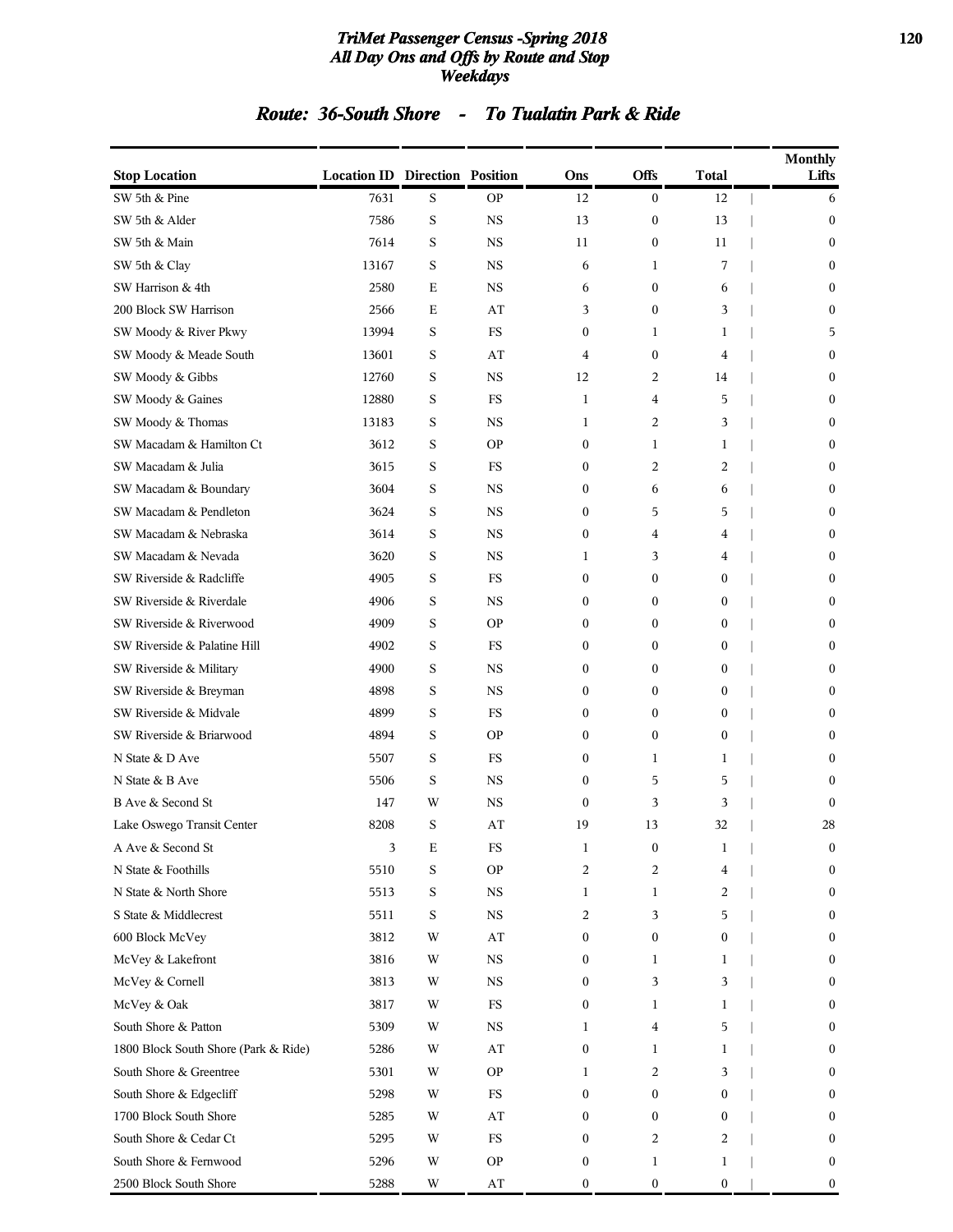#### *TriMet Passenger Census -Spring 2018* **121** *All Day Ons and Offs by Route and Stop Weekdays*

### *Route: 36-South Shore - To Tualatin Park & Ride*

| <b>Stop Location</b>         | <b>Location ID Direction Position</b> |   |             | Ons          | <b>Offs</b>  | <b>Total</b>   | <b>Monthly</b><br>Lifts |
|------------------------------|---------------------------------------|---|-------------|--------------|--------------|----------------|-------------------------|
| South Shore & Greenbrier     | 5300                                  | W | <b>FS</b>   | $\mathbf{0}$ | 1            |                | $\theta$                |
| South Shore & Cedar Rd       | 5297                                  | W | <b>OP</b>   | 1            | 1            | $\overline{c}$ | 22                      |
| South Shore & Maple          | 5306                                  | W | <b>FS</b>   | $\Omega$     | $\Omega$     | $\Omega$       | $\mathbf{0}$            |
| 3800 Block South Shore       | 5289                                  | W | AT          | $\Omega$     | $\theta$     | $\Omega$       | $\mathbf{0}$            |
| 4100 Block South Shore       | 5290                                  | W | AT          | $\Omega$     | $\theta$     | $\Omega$       | $\mathbf{0}$            |
| 4300 Block South Shore       | 5292                                  | N | AT          | $\Omega$     | $\theta$     | $\Omega$       | $\mathbf{0}$            |
| 4400 Block Lakeview          | 3364                                  | W | AT          | 1            | 3            | 4              | $\mathbf{0}$            |
| Bryant & Lamont Way          | 13044                                 | S | <b>NS</b>   | $\mathbf{0}$ | 1            |                | $\mathbf{0}$            |
| Bryant & Wildwood            | 669                                   | S | <b>FS</b>   | $\Omega$     | $\Omega$     | $\Omega$       | $\mathbf{0}$            |
| 17500 Block Bryant           | 667                                   | S | AT          | $\Omega$     | 1            |                | $\bf{0}$                |
| Jean Rd & Bryant             | 3031                                  | W | <b>FS</b>   | $\Omega$     | 1            |                | 1                       |
| Jean Rd & Schalit            | 3036                                  | W | <b>FS</b>   | $\mathbf{0}$ | $\mathbf{1}$ |                | $\mathbf{0}$            |
| SW Jean Rd & Tualata         | 3033                                  | W | <b>OP</b>   | $\Omega$     | 1            |                | $\mathbf{0}$            |
| Jean Rd & Pilkington         | 13854                                 | W | <b>FS</b>   | 2            | 2            | 4              | 1                       |
| Jean Rd & Jean Way           | 13855                                 | W | $_{\rm NS}$ | $\mathbf{0}$ | 1            |                | $\mathbf{0}$            |
| SW Lower Boones Ferry & 65th | 12852                                 | W | $_{\rm NS}$ | $\Omega$     | 4            | 4              | 1                       |
| Tualatin Park & Ride         | 7879                                  | N | AT          | $\mathbf{0}$ | 23           | 23             | $\boldsymbol{0}$        |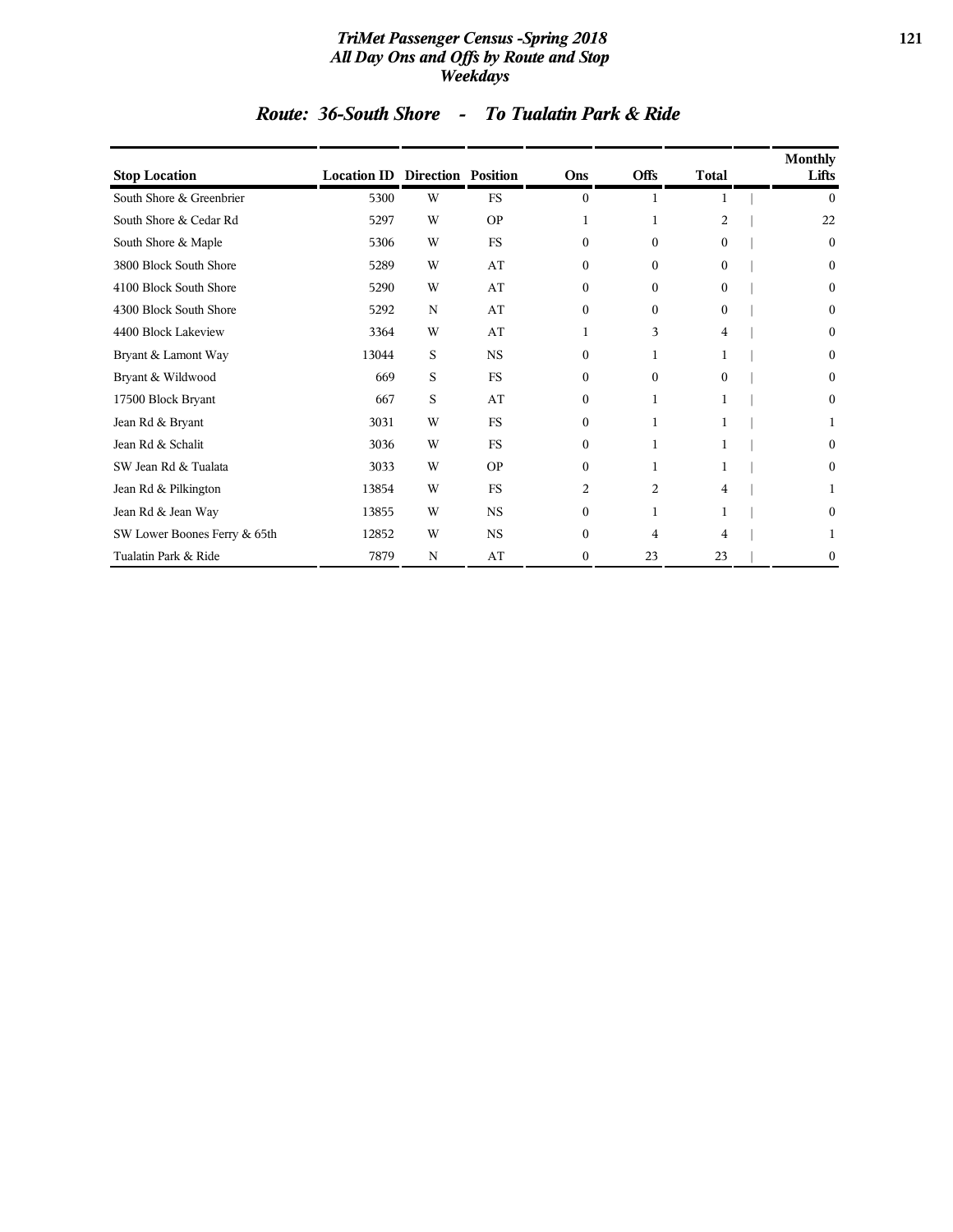#### *TriMet Passenger Census -Spring 2018* **122** *All Day Ons and Offs by Route and Stop Weekdays*

# *Route: 36-South Shore - To Lake Oswego Transit Center or Portland*

| <b>Stop Location</b>                 | <b>Location ID Direction Position</b> |             |             | Ons              | Offs             | <b>Total</b>     | <b>Monthly</b><br>Lifts |
|--------------------------------------|---------------------------------------|-------------|-------------|------------------|------------------|------------------|-------------------------|
| Tualatin Park & Ride                 | 7879                                  | N           | AT          | 15               | $\boldsymbol{0}$ | 15               | 1                       |
| SW Lower Boones Ferry & McEwan Rd    | 13195                                 | Е           | FS          | 2                | 1                | 3                | 1                       |
| Boones Ferry Rd & Jean               | 11780                                 | N           | <b>NS</b>   | 0                | $\mathbf{0}$     | $\boldsymbol{0}$ | $\boldsymbol{0}$        |
| Jean Rd & Jean Way                   | 13856                                 | Е           | FS          | 0                | $\mathbf{0}$     | $\boldsymbol{0}$ | $\mathbf{0}$            |
| Jean Rd & Pilkington                 | 13857                                 | Е           | FS          | 2                | 1                | 3                | $\mathbf{0}$            |
| SW Jean Rd & Tualata                 | 3038                                  | Е           | FS          | 1                | $\boldsymbol{0}$ | 1                | $\mathbf{0}$            |
| Jean Rd & Schalit                    | 3032                                  | Е           | FS          | 1                | $\boldsymbol{0}$ | 1                | 0                       |
| Jean Rd & Bryant                     | 3030                                  | Е           | <b>NS</b>   | 1                | $\mathbf{0}$     | 1                | $\boldsymbol{0}$        |
| Bryant & Lords Ln                    | 668                                   | N           | <b>NS</b>   | 0                | $\mathbf{0}$     | $\mathbf{0}$     | $\mathbf{0}$            |
| Bryant & Black Forest Ct             | 663                                   | N           | <b>OP</b>   | 0                | $\mathbf{0}$     | $\mathbf{0}$     | $\mathbf{0}$            |
| Bryant & Chapman Way                 | 664                                   | N           | FS          | 1                | $\mathbf{0}$     | 1                | $\mathbf{0}$            |
| Bryant & Lakeview                    | 665                                   | N           | <b>NS</b>   | 1                | 1                | 2                | 0                       |
| Lakeview & South Shore               | 5305                                  | Е           | <b>NS</b>   | 0                | $\mathbf{0}$     | $\mathbf{0}$     | $\boldsymbol{0}$        |
| 4100 Block South Shore               | 5291                                  | S           | <b>OP</b>   | 0                | $\mathbf{0}$     | $\mathbf{0}$     | $\mathbf{0}$            |
| South Shore & Canal Circle           | 5311                                  | Е           | FS          | 0                | $\mathbf{0}$     | $\mathbf{0}$     | $\mathbf{0}$            |
| South Shore & Kelok                  | 5303                                  | Е           | <b>NS</b>   | 0                | $\mathbf{0}$     | $\boldsymbol{0}$ | $\mathbf{0}$            |
| South Shore & Cedar Rd               | 10175                                 | Е           | FS          | 2                | 2                | 4                | 22                      |
| South Shore & Blue Heron             | 5293                                  | N           | FS          | 0                | $\boldsymbol{0}$ | $\mathbf{0}$     | $\boldsymbol{0}$        |
| South Shore & Canyon                 | 5294                                  | Е           | FS          | 1                | $\mathbf{0}$     | 1                | $\mathbf{0}$            |
| South Shore & Fernwood               | 5299                                  | Е           | <b>NS</b>   | 1                | $\mathbf{0}$     | 1                | $\mathbf{0}$            |
| South Shore & Lakeridge              | 5304                                  | Е           | FS          | 2                | $\mathbf{0}$     | 2                | $\mathbf{0}$            |
| South Shore & Greentree              | 5302                                  | Е           | <b>NS</b>   | 2                | $\boldsymbol{0}$ | 2                | 0                       |
| 1800 Block South Shore (Park & Ride) | 5287                                  | Е           | <b>OP</b>   | 1                | 1                | 2                | $\boldsymbol{0}$        |
| South Shore & Patton                 | 11805                                 | E           | <b>OP</b>   | $\boldsymbol{0}$ | $\mathbf{1}$     | 1                | $\mathbf{0}$            |
| McVey & Parrish                      | 5307                                  | Е           | <b>NS</b>   | 2                | 1                | 3                | $\mathbf{0}$            |
| McVey & Oak                          | 3818                                  | Е           | FS          | 0                | $\boldsymbol{0}$ | $\boldsymbol{0}$ | $\mathbf{0}$            |
| McVey & Cornell                      | 3814                                  | Е           | FS          | 2                | $\boldsymbol{0}$ | 2                | $\mathbf{0}$            |
| McVey & Maple                        | 3815                                  | Ε           | <b>NS</b>   | 2                | $\boldsymbol{0}$ | 2                | 0                       |
| 600 Block McVey                      | 3811                                  | E           | <b>OP</b>   | 0                | $\mathbf{0}$     | $\mathbf{0}$     | $\mathbf{0}$            |
| S State & Wilbur                     | 5514                                  | N           | NS          | 4                | 2                | 6                | 0                       |
| S State & North Shore                | 5512                                  | N           | <b>OP</b>   | 4                | 1                | 5                | $\mathbf{0}$            |
| N State & Foothills                  | 5509                                  | N           | FS          | 4                | 1                | 5                | $\mathbf{0}$            |
| B Ave & Second St                    | 147                                   | W           | $_{\rm NS}$ | 3                | 1                | 4                | $\boldsymbol{0}$        |
| Lake Oswego Transit Center           | 8207                                  | $\mathbf S$ | AT          | 10               | 1                | 11               | 1                       |
| Lake Oswego Transit Center           | 8208                                  | S           | AT          | $\boldsymbol{0}$ | 13               | 13               | 0                       |
| A Ave & Second St                    | 3                                     | $\mathbf E$ | $_{\rm FS}$ | 0                | $\boldsymbol{0}$ | 0                | $\mathbf{0}$            |
| N State & B Ave                      | 5505                                  | N           | $_{\rm FS}$ | 2                | $\boldsymbol{0}$ | 2                | $\mathbf{0}$            |
| N State & E Ave                      | 5508                                  | N           | <b>OP</b>   | $\mathbf{0}$     | $\mathbf{0}$     | 0                | $\boldsymbol{0}$        |
| SW Riverside & Briarwood             | 4895                                  | N           | NS          | 0                | $\mathbf{0}$     | 0                | $\mathbf{0}$            |
| SW Riverside & Elk Rock              | 4896                                  | N           | $_{\rm FS}$ | 0                | $\mathbf{0}$     | $\boldsymbol{0}$ | $\mathbf{0}$            |
| SW Riverside & Greenwood             | 4897                                  | N           | <b>OP</b>   | 0                | $\mathbf{0}$     | $\overline{0}$   | $\mathbf{0}$            |
| SW Riverside & Military              | 4901                                  | N           | NS          | 0                | $\boldsymbol{0}$ | 0                | $\mathbf{0}$            |
| SW Riverside & Palatine Hill         | 4904                                  | N           | <b>OP</b>   | $\mathbf{0}$     | $\mathbf{0}$     | $\overline{0}$   | $\boldsymbol{0}$        |
| SW Riverside & Riverwood             | 4910                                  | N           | NS          | 0                | $\boldsymbol{0}$ | $\boldsymbol{0}$ | $\mathbf{0}$            |
| SW Riverside & Riverdale             | 4908                                  | N           | <b>OP</b>   | 0                | $\boldsymbol{0}$ | $\boldsymbol{0}$ | $\boldsymbol{0}$        |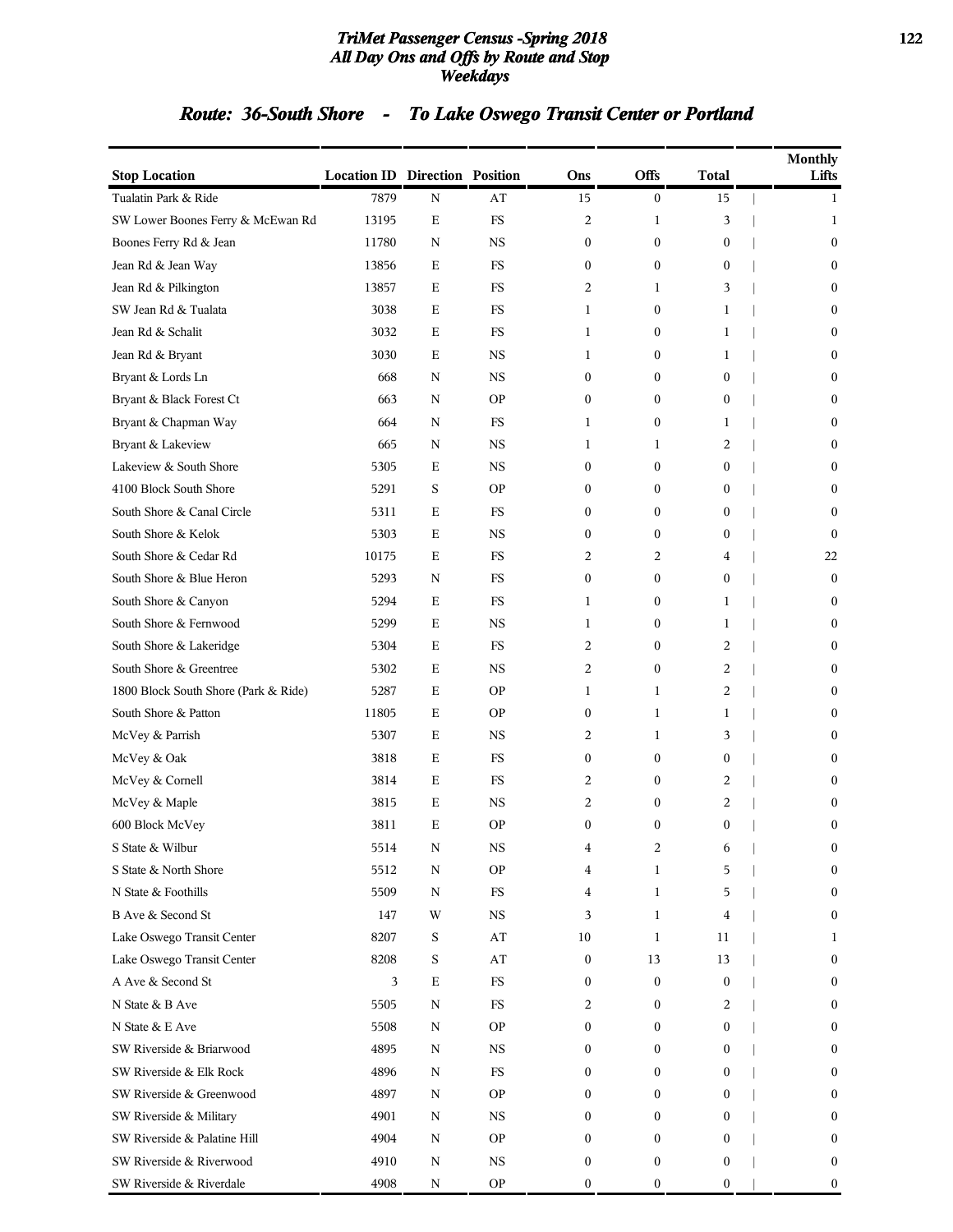#### *TriMet Passenger Census -Spring 2018* **123** *All Day Ons and Offs by Route and Stop Weekdays*

# *Route: 36-South Shore - To Lake Oswego Transit Center or Portland*

| <b>Stop Location</b>     | <b>Location ID Direction Position</b> |   |             | Ons      | <b>Offs</b>  | <b>Total</b>   | Monthly<br>Lifts |
|--------------------------|---------------------------------------|---|-------------|----------|--------------|----------------|------------------|
| SW Macadam & Nevada      | 3622                                  | N | <b>OP</b>   | 4        | $\mathbf{0}$ | 4              | $\mathbf{0}$     |
| SW Macadam & Nebraska    | 3619                                  | N | <b>NS</b>   | 4        | $\Omega$     | 4              | $\mathbf{0}$     |
| SW Macadam & Pendleton   | 3623                                  | N | $_{\rm NS}$ | 8        | $\Omega$     | 8              | $\Omega$         |
| SW Macadam & Boundary    | 3603                                  | N | <b>NS</b>   | 6        | 1            | 7              | $\mathbf{0}$     |
| SW Macadam & Julia       | 3616                                  | N | <b>OP</b>   | 4        | $\Omega$     | 4              | $\mathbf{0}$     |
| SW Macadam & Hamilton Ct | 3613                                  | N | $_{\rm NS}$ | $\Omega$ | 1            |                | $\mathbf{0}$     |
| SW Macadam & Lowell      | 13184                                 | N | <b>NS</b>   | 1        |              | $\overline{2}$ | $\mathbf{0}$     |
| SW Macadam & Gaines      | 3611                                  | N | $_{\rm NS}$ | 2        | $\Omega$     | $\overline{2}$ | $\mathbf{0}$     |
| SW Macadam & Tram Tower  | 13185                                 | N | AT          | 1        | 17           | 18             | $\mathbf{0}$     |
| SW Arthur & 1st          | 143                                   | W | <b>NS</b>   | 1        | 1            | 2              | $\mathbf{0}$     |
| 2200 Block SW 1st        | 6472                                  | N | AT          | $\Omega$ | 1            |                | $\mathbf{0}$     |
| 200 Block SW Harrison    | 2567                                  | W | <b>OP</b>   | $\Omega$ | 5            | 5              | $\mathbf{0}$     |
| SW Harrison & 6th        | 13305                                 | W | $_{\rm NS}$ | $\Omega$ | 7            |                | $\mathbf{0}$     |
| SW 6th & Columbia        | 11486                                 | N | <b>NS</b>   | $\Omega$ | 5            | 5              | $\mathbf{0}$     |
| SW 6th & Salmon          | 7789                                  | N | <b>NS</b>   | 1        | 11           | 12             | $\mathbf{0}$     |
| SW 6th & Washington      | 7803                                  | N | $_{\rm NS}$ | $\Omega$ | 9            | 9              | $\mathbf{0}$     |
| SW 6th & W Burnside      | 7751                                  | N | <b>NS</b>   | $\Omega$ | 9            | 9              | $\boldsymbol{0}$ |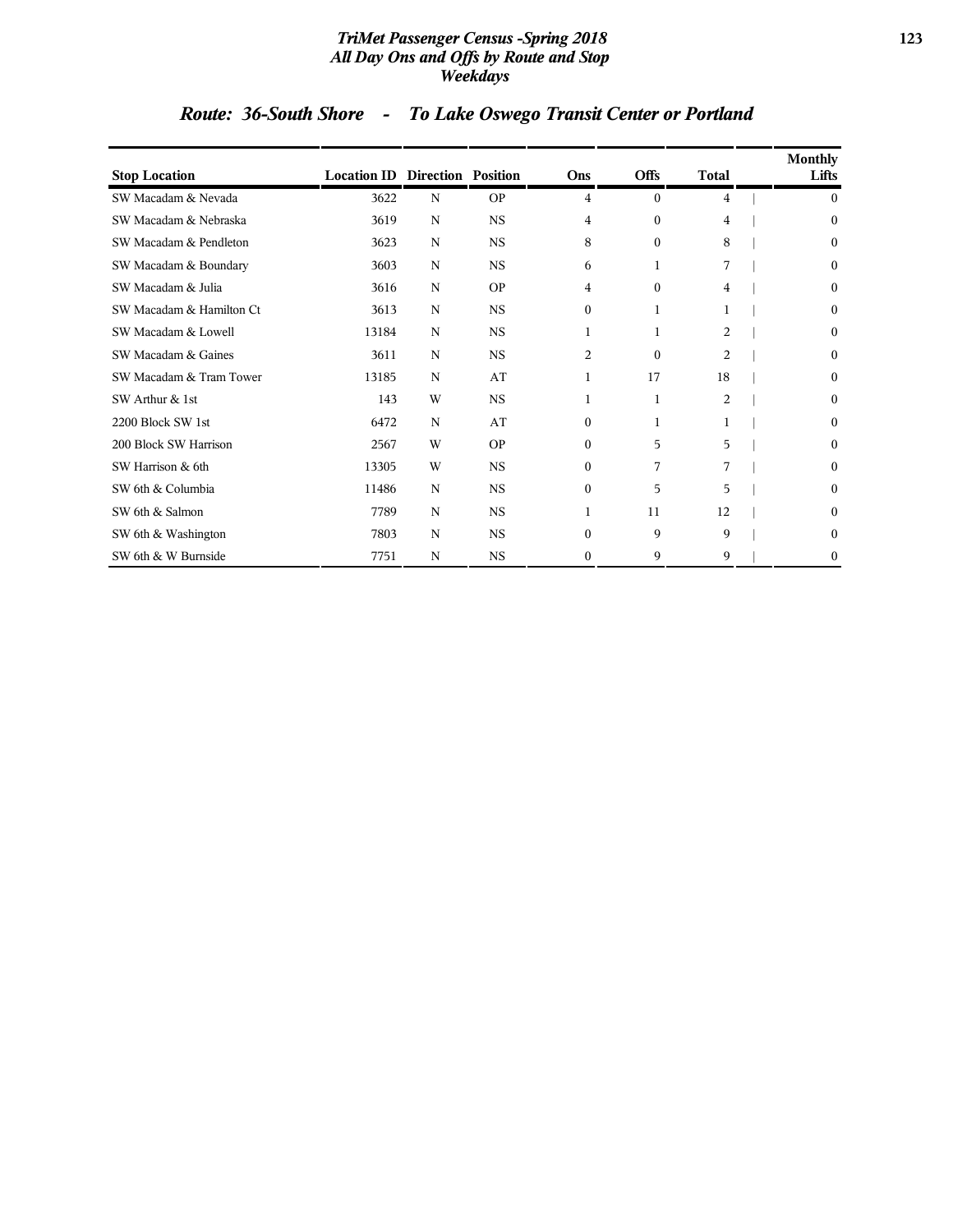#### *TriMet Passenger Census -Spring 2018* **124** *All Day Ons and Offs by Route and Stop Weekdays*

| <b>Stop Location</b>             | <b>Location ID Direction Position</b> |   |             | Ons            | Offs         | <b>Total</b> | Monthly<br>Lifts |
|----------------------------------|---------------------------------------|---|-------------|----------------|--------------|--------------|------------------|
| Lake Oswego Transit Center       | 8208                                  | S | AT          | 21             | $\mathbf{0}$ | 21           | 27               |
| A Ave & 8th St                   | 7                                     | W | <b>NS</b>   | $\mathbf{0}$   | $\Omega$     | $\Omega$     | $\boldsymbol{0}$ |
| A Ave & 10th St                  | 4                                     | W | <b>NS</b>   | $\Omega$       | $\Omega$     | $\Omega$     | 0                |
| Country Club & Iron Mtn          | 1221                                  | W | <b>FS</b>   | 0              | $\Omega$     | $\Omega$     | 0                |
| 700 Block Country Club           | 1219                                  | W | AT          | $\Omega$       | $\Omega$     | $\Omega$     | 0                |
| Country Club & Knaus Rd          | 1223                                  | W | <b>NS</b>   | 1              | $\Omega$     | 1            | 0                |
| Country Club & Redwood           | 1227                                  | W | <b>NS</b>   | $\Omega$       | $\Omega$     | $\Omega$     | 0                |
| Country Club & Uplands           | 1231                                  | W | <b>OP</b>   | 0              | $\Omega$     | $\Omega$     | 0                |
| Country Club & Wembley Park      | 1233                                  | W | <b>OP</b>   | $\Omega$       | $\Omega$     | $\Omega$     | 0                |
| Country Club & Hazel Road        | 1226                                  | W | <b>FS</b>   | 1              | 3            | 4            | 3                |
| Boones Ferry Rd & Rainbow        | 553                                   | S | <b>OP</b>   | $\Omega$       | 1            | 1            | 0                |
| Boones Ferry Rd & Twin Fir       | 568                                   | S | <b>OP</b>   | $\Omega$       | $\Omega$     | $\Omega$     | 0                |
| Boones Ferry Rd & Kruse Way Pl   | 536                                   | S | <b>FS</b>   | 1              | 2            | 3            | 0                |
| Boones Ferry Rd & Mercantile Dr  | 11775                                 | S | <b>NS</b>   | 1              | 2            | 3            | 0                |
| Boones Ferry Rd & Oakridge       | 11776                                 | S | <b>NS</b>   | $\overline{c}$ | 3            | 5            | 13               |
| Boones Ferry Rd & Firwood        | 529                                   | S | <b>NS</b>   | 1              | 3            | 4            | 6                |
| Boones Ferry Rd & SW Madrona     | 539                                   | S | <b>NS</b>   | 0              | 1            | 1            | 0                |
| Boones Ferry Rd & West Sunset Dr | 576                                   | S | <b>NS</b>   | $\Omega$       | $\Omega$     | $\Omega$     |                  |
| Boones Ferry Rd & Washington Ct  | 11777                                 | S | <b>NS</b>   | 1              | 1            | 2            | 0                |
| Boones Ferry Rd & Pilkington     | 11778                                 | S | <b>OP</b>   | 0              | 2            | 2            | 0                |
| Boones Ferry Rd & Jean           | 11779                                 | S | <b>NS</b>   | $\Omega$       | 2            | 2            |                  |
| SW Lower Boones Ferry & 65th     | 12852                                 | W | $_{\rm NS}$ | 1              | 2            | 3            | 0                |
| Tualatin Park & Ride             | 7879                                  | N | AT          | 1              | 23           | 24           | 0                |

### *Route: 37-Lake Grove - To Tualatin Park & Ride*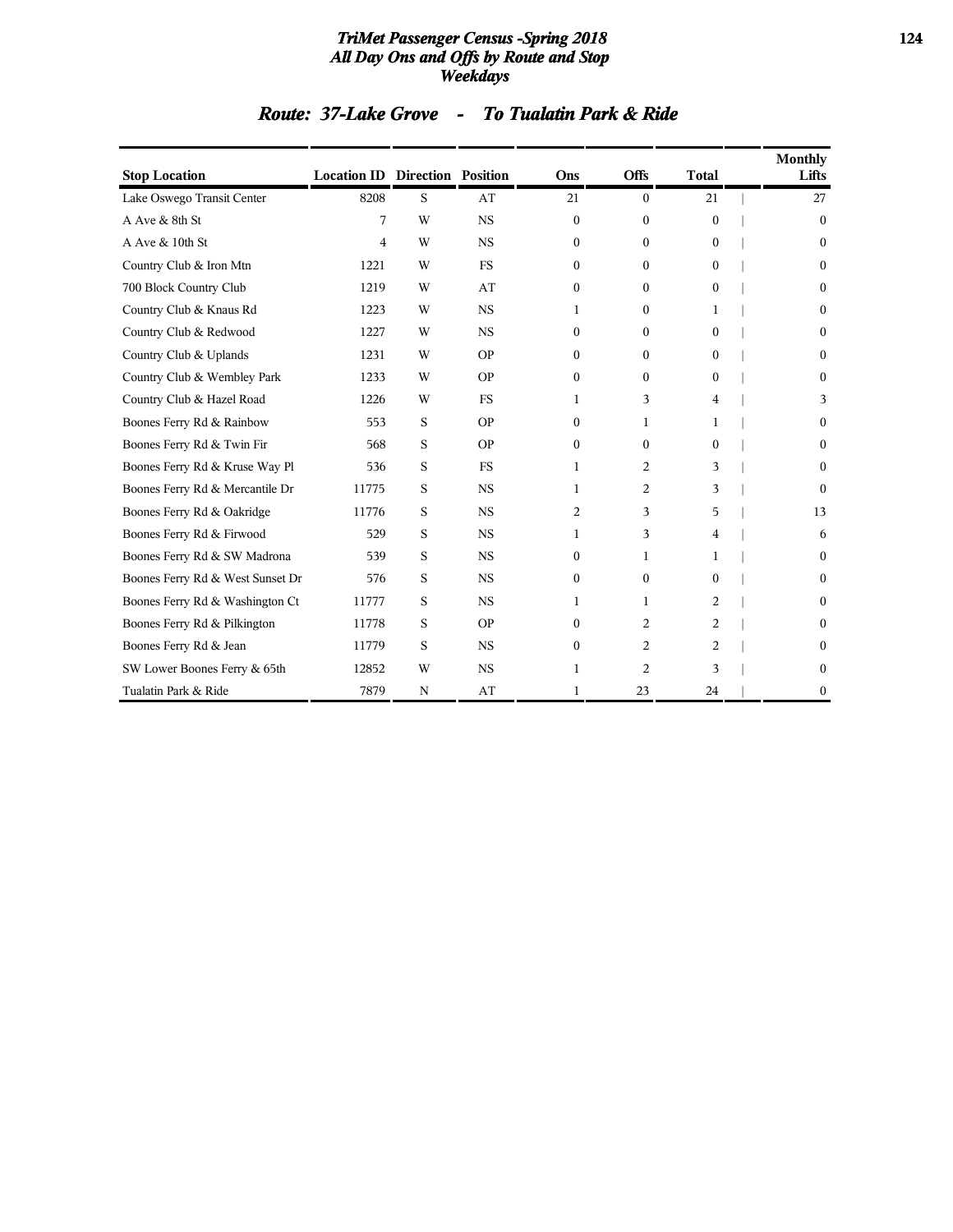#### *TriMet Passenger Census -Spring 2018* **125** *All Day Ons and Offs by Route and Stop Weekdays*

# *Route: 37-Lake Grove - To Lake Oswego Transit Center*

| <b>Stop Location</b>              | <b>Location ID Direction Position</b> |             |           | Ons          | <b>Offs</b>  | <b>Total</b> | <b>Monthly</b><br>Lifts |
|-----------------------------------|---------------------------------------|-------------|-----------|--------------|--------------|--------------|-------------------------|
| Tualatin Park & Ride              | 7879                                  | N           | AT        | 21           | $\mathbf{0}$ | 21           | 1                       |
| SW Lower Boones Ferry & McEwan Rd | 13195                                 | $\mathbf E$ | <b>FS</b> | 2            | 1            | 3            | 1                       |
| Boones Ferry Rd & Jean            | 11780                                 | N           | <b>NS</b> | 1            | $\theta$     | 1            | $\Omega$                |
| Boones Ferry Rd & Pilkington      | 11781                                 | N           | <b>NS</b> | 2            | 1            | 3            | $\mathbf{0}$            |
| Boones Ferry Rd & Washington Ct   | 11782                                 | $\mathbf N$ | <b>OP</b> | 1            | $\Omega$     | 1            | $\Omega$                |
| Boones Ferry Rd & West Sunset Dr  | 577                                   | N           | <b>OP</b> | $\mathbf{0}$ | $\mathbf{0}$ | $\Omega$     | $\mathbf{0}$            |
| Boones Ferry Rd & SW Madrona      | 538                                   | $\mathbf N$ | <b>OP</b> | 1            | 1            | 2            | 3                       |
| Boones Ferry Rd & Bryant          | 512                                   | $\mathbf N$ | <b>FS</b> | 3            | 3            | 6            | 7                       |
| Boones Ferry Rd & Reese Rd        | 11783                                 | N           | <b>FS</b> | 4            | 1            | 5            | 6                       |
| Boones Ferry Rd & Mercantile Dr   | 11784                                 | N           | <b>OP</b> | 3            | 2            | 5            | $\mathbf{0}$            |
| Boones Ferry Rd & Spring Lane     | 564                                   | N           | <b>NS</b> | 2            | 1            | 3            | $\mathbf{0}$            |
| Boones Ferry Rd & Twin Fir        | 569                                   | $\mathbf N$ | <b>FS</b> | $\mathbf{0}$ | 1            | 1            | $\mathbf{0}$            |
| Boones Ferry Rd & Rainbow         | 554                                   | N           | <b>FS</b> | $\mathbf{0}$ | $\mathbf{0}$ | 0            | $\mathbf{0}$            |
| Country Club & Sundeleaf          | 1230                                  | E           | <b>NS</b> | $\Omega$     | 1            | 1            | $\mathbf{0}$            |
| 2500 Block Country Club           | 1225                                  | E           | AT        | 5            | 2            | 7            | 5                       |
| Country Club & Wembley Park       | 1234                                  | E           | <b>NS</b> | $\theta$     | $\Omega$     | 0            | $\mathbf{0}$            |
| Country Club & Uplands            | 1232                                  | E           | <b>NS</b> | $\mathbf{0}$ | $\Omega$     | 0            | $\Omega$                |
| Country Club & Bridge             | 1228                                  | E           | <b>NS</b> | $\theta$     | $\Omega$     | $\Omega$     | $\mathbf{0}$            |
| Country Club & Knaus Rd           | 1224                                  | E           | <b>OP</b> | $\Omega$     | $\Omega$     | 0            | 0                       |
| Country Club & Iron Mtn           | 1222                                  | E           | <b>NS</b> | $\Omega$     | $\Omega$     | 0            | $\theta$                |
| A Ave & Chandler                  | 2                                     | E           | <b>NS</b> | $\Omega$     | $\Omega$     | 0            | 0                       |
| A Ave & 8th St                    | 6                                     | E           | <b>NS</b> | $\Omega$     | $\Omega$     | $\Omega$     | $\mathbf{0}$            |
| Lake Oswego Transit Center        | 8208                                  | S           | AT        | $\Omega$     | 24           | 24           | $\Omega$                |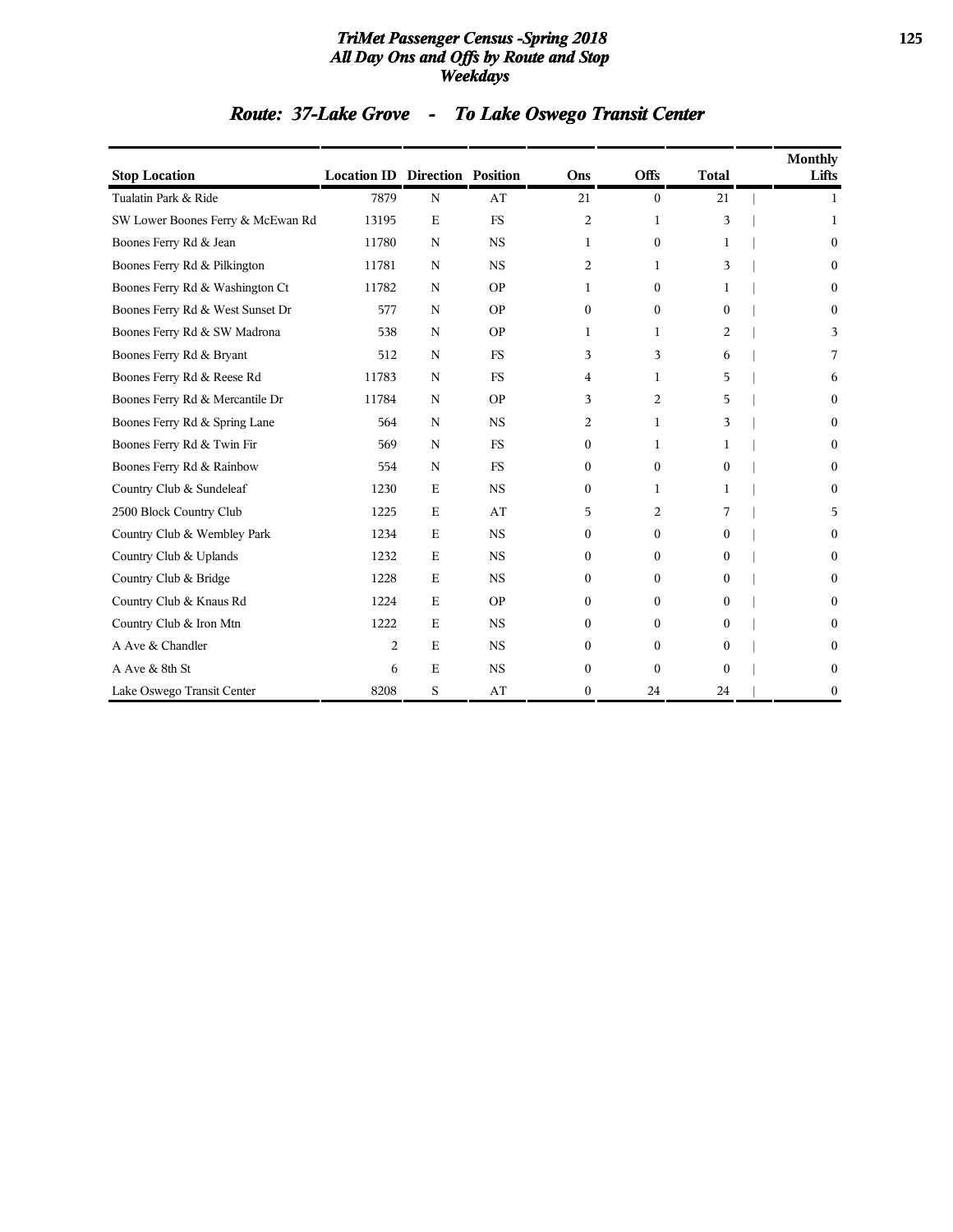#### *TriMet Passenger Census -Spring 2018* **126** *All Day Ons and Offs by Route and Stop Weekdays*

# *Route: 38-Boones Ferry Rd - To Tualatin Park & Ride*

| <b>Stop Location</b>            | <b>Location ID Direction Position</b> |             |             | Ons              | Offs             | Total            | <b>Monthly</b><br>Lifts |
|---------------------------------|---------------------------------------|-------------|-------------|------------------|------------------|------------------|-------------------------|
| SW Jefferson & 10th             | 3049                                  | W           | <b>NS</b>   | 10               | 1                | 11               | 1                       |
| SW Columbia & 10th              | 9044                                  | Ε           | <b>NS</b>   | 21               | $\boldsymbol{0}$ | 21               | $\boldsymbol{0}$        |
| SW Columbia & Park Ave          | 1108                                  | E           | <b>NS</b>   | 12               | $\boldsymbol{0}$ | 12               | $\boldsymbol{0}$        |
| SW Columbia between 5th & 4th   | 12794                                 | $\mathbf E$ | FS          | 59               | 2                | 61               | 7                       |
| SW Columbia & 1st               | 12795                                 | Ε           | NS          | 25               | 1                | 26               | $\mathbf{0}$            |
| SW Naito Parkway & Harrison     | 1927                                  | S           | NS          | 14               | 0                | 14               | 0                       |
| SW Naito Parkway & Sheridan     | 8770                                  | S           | <b>NS</b>   | 4                | 0                | 4                | 0                       |
| SW Barbur & Hamilton            | 173                                   | W           | <b>NS</b>   | 5                | 2                | 7                | 0                       |
| 4900 Block SW Barbur            | 155                                   | S           | <b>OP</b>   | 3                | 1                | 4                | $\boldsymbol{0}$        |
| SW Barbur & Capitol Hwy         | 188                                   | S           | <b>FS</b>   | $\mathbf{0}$     | $\overline{0}$   | $\mathbf{0}$     | $\mathbf{0}$            |
| SW Barbur & Parkhill Dr         | 181                                   | S           | FS          | $\mathbf{0}$     | $\boldsymbol{0}$ | $\mathbf{0}$     | 0                       |
| SW Barbur & 3rd                 | 207                                   | W           | <b>NS</b>   | 5                | 2                | 7                | 0                       |
| SW Terwilliger & 6th            | 5808                                  | S           | <b>NS</b>   | 1                | 6                | 7                | 0                       |
| SW Terwilliger & Carson         | 5816                                  | S           | <b>OP</b>   | $\boldsymbol{0}$ | 3                | 3                | $\boldsymbol{0}$        |
| SW Terwilliger & Taylors Ferry  | 5807                                  | S           | FS          | 4                | 8                | 12               | $\mathbf{0}$            |
| SW Terwilliger & Lobelia        | 5799                                  | S           | NS          | $\bf{0}$         | 1                | 1                | 0                       |
| SW Terwilliger & Primrose       | 5802                                  | S           | FS          | $\bf{0}$         | 3                | 3                | 0                       |
| SW Terwilliger & Alice          | 5780                                  | S           | <b>FS</b>   | 1                | 3                | 4                | 0                       |
| 9800 Block SW Terwilliger       | 5794                                  | S           | AT          | 1                | 2                | 3                | $\boldsymbol{0}$        |
| SW Terwilliger & Maplecrest     | 5779                                  | Ε           | <b>NS</b>   | 3                | 7                | 10               | $\mathbf{0}$            |
| SW Boones Ferry Rd & 4th        | 583                                   | W           | ΟP          | $\boldsymbol{0}$ | 1                | 1                | 0                       |
| SW Boones Ferry Rd & Colony Dr  | 516                                   | S           | <b>OP</b>   | $\bf{0}$         | 1                | 1                | 0                       |
| SW Boones Ferry Rd & Arnold     | 506                                   | S           | FS          | $\bf{0}$         | 1                | 1                | 0                       |
| SW Boones Ferry & Trillium      | 13891                                 | S           | <b>NS</b>   | $\boldsymbol{0}$ | 1                | 1                | $\boldsymbol{0}$        |
| SW Boones Ferry Rd & Coronado   | 520                                   | S           | <b>FS</b>   | 1                | 1                | 2                | $\mathbf{0}$            |
| SW Boones Ferry Rd & Stephenson | 566                                   | W           | FS          | $\bf{0}$         | 3                | 3                | 0                       |
| SW Boones Ferry Rd & 13th Ct    | 9406                                  | W           | <b>NS</b>   | $\boldsymbol{0}$ | $\mathbf{1}$     | 1                | 0                       |
| SW Boones Ferry Rd & Clara Ln   | 515                                   | W           | FS          | $\mathbf{0}$     | 5                | 5                | 0                       |
| SW Boones Ferry Rd & 22nd       | 581                                   | S           | <b>OP</b>   | $\mathbf{0}$     | 4                | 4                | $\boldsymbol{0}$        |
| Monroe & Boones Ferry Rd        | 3995                                  | W           | FS          | 1                | 6                | 7                | 0                       |
| Greenridge & Greenridge Ct      | 2250                                  | S           | FS          | $\boldsymbol{0}$ | 1                | 1                | 0                       |
| 200 Block Greenridge            | 2247                                  | W           | <b>OP</b>   | $\bf{0}$         | 7                | 7                | 0                       |
| Greenridge & SW Monroe Pkwy     | 2251                                  | N           | $_{\rm NS}$ | $\bf{0}$         | $\boldsymbol{0}$ | $\boldsymbol{0}$ | $\boldsymbol{0}$        |
| McNary & Condolea               | 3863                                  | W           | $_{\rm FS}$ | 1                | 3                | 4                | $\boldsymbol{0}$        |
| 3400 Block McNary               | 11804                                 | W           | AT          | $\boldsymbol{0}$ | $\overline{c}$   | $\overline{c}$   | 0                       |
| SW Jefferson & McNary           | 3045                                  | S           | FS          | 1                | 7                | 8                | 0                       |
| Jefferson & Independence        | 3040                                  | S           | <b>OP</b>   | 1                | 10               | 11               | 0                       |
| Kerr & Touchstone               | 3141                                  | $\mathbf E$ | $_{\rm NS}$ | 3                | 10               | 13               | 0                       |
| Kerr & Tanglewood               | 3134                                  | $\mathbf E$ | FS          | $\boldsymbol{0}$ | $\boldsymbol{0}$ | $\boldsymbol{0}$ | $\boldsymbol{0}$        |
| Kerr & The Grotto               | 3137                                  | S           | $_{\rm FS}$ | 1                | 1                | 2                | 0                       |
| Kerr & Boones Ferry Rd          | 3127                                  | S           | <b>NS</b>   | 1                | $\overline{c}$   | 3                | 8                       |
| Boones Ferry Rd & Rainbow       | 553                                   | S           | <b>OP</b>   | $\boldsymbol{0}$ | $\mathbf{1}$     | 1                | 0                       |
| Boones Ferry Rd & Twin Fir      | 568                                   | S           | <b>OP</b>   | 1                | 2                | 3                | 0                       |
| Boones Ferry Rd & Kruse Way Pl  | 536                                   | S           | $_{\rm FS}$ | 1                | 7                | 8                | $\boldsymbol{0}$        |
| Kruse Way & Daniel Way          | 3297                                  | W           | $_{\rm NS}$ | 2                | 6                | 8                | $\boldsymbol{0}$        |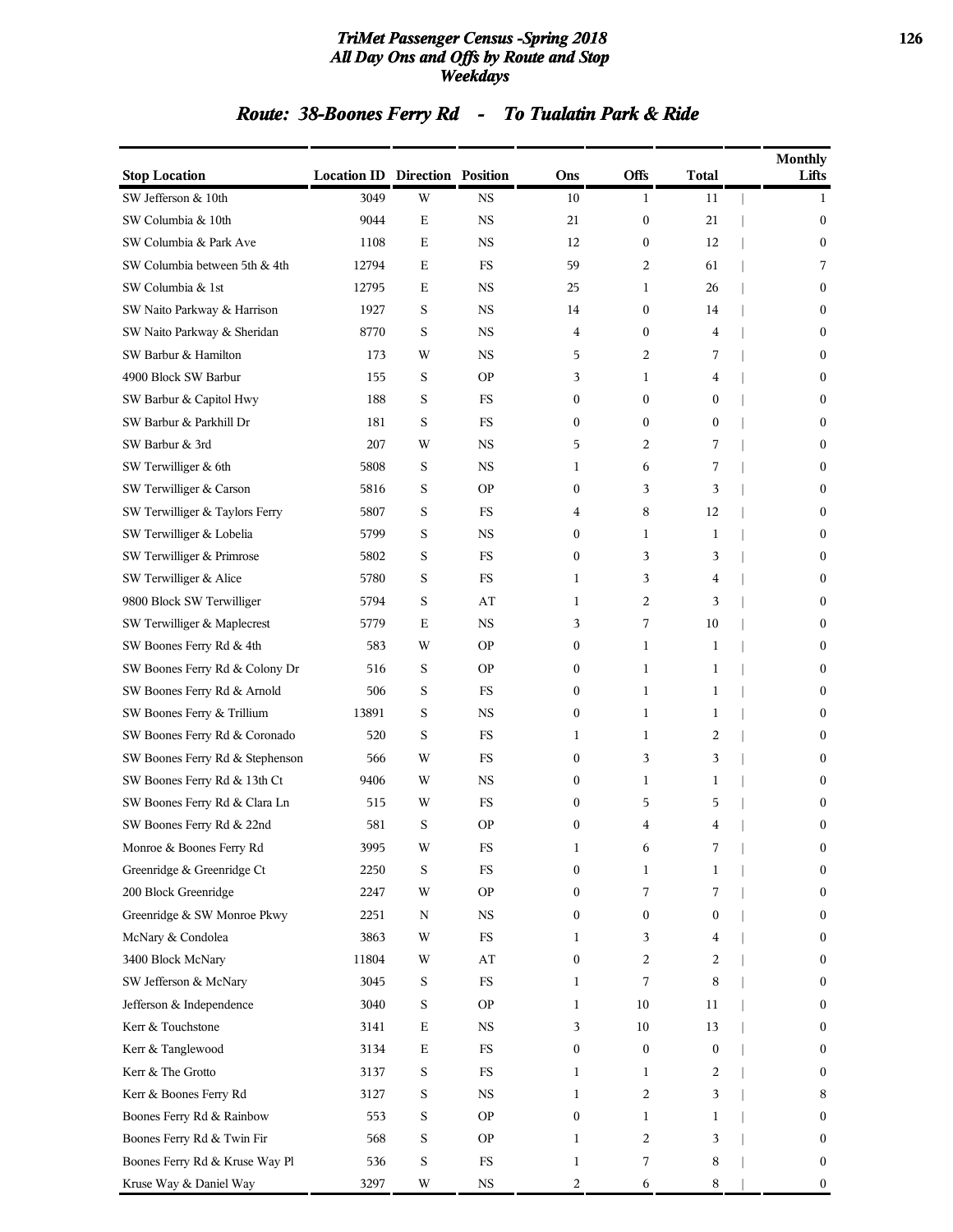#### *TriMet Passenger Census -Spring 2018* **127** *All Day Ons and Offs by Route and Stop Weekdays*

| <b>Stop Location</b>    | <b>Location ID Direction Position</b> |             |           | Ons            | <b>Offs</b>    | <b>Total</b> | Monthly<br>Lifts |
|-------------------------|---------------------------------------|-------------|-----------|----------------|----------------|--------------|------------------|
| Kruse Way & Carman      | 3294                                  | W           | <b>NS</b> | 2              | 11             | 13           | $\mathbf{0}$     |
| Kruse Way & Westlake Dr | 3300                                  | W           | FS        | 1              | 7              | 8            | 9                |
| Kruse Way & Kruse Oaks  | 3296                                  | W           | <b>FS</b> | 3              | 12             | 15           | 14               |
| SW 72nd & Hunziker      | 7876                                  | S           | <b>FS</b> | 7              | 10             | 17           | 10               |
| SW 72nd & Cherry Dr     | 13590                                 | S           | <b>NS</b> | 1              | 3              | 4            | $\mathbf{0}$     |
| 13900 Block SW 72nd     | 9469                                  | $\mathbf E$ | AT        | $\overline{0}$ | 1              | 1            | $\mathbf{0}$     |
| 14100 Block SW 72nd     | 7896                                  | S           | <b>OP</b> | $\overline{0}$ | $\Omega$       | $\Omega$     | $\bf{0}$         |
| SW 72nd & Bonita        | 7868                                  | S           | <b>NS</b> | 2              | 3              | 5            | $\boldsymbol{0}$ |
| 72nd & Cardinal         | 13583                                 | S           | <b>FS</b> | $\mathbf{0}$   | 6              | 6            | $\mathbf{0}$     |
| SW 72nd & Kable         | 7878                                  | S           | <b>FS</b> | $\overline{0}$ | $\overline{c}$ | 2            | $\boldsymbol{0}$ |
| 15800 Block SW 72nd     | 5973                                  | S           | AT        | 1              | 3              | 4            | $\mathbf{0}$     |
| 16500 Block SW 72nd     | 7866                                  | S           | AT        | $\Omega$       | 3              | 3            | $\mathbf{0}$     |
| SW 72nd & Durham Rd     | 9047                                  | S           | <b>NS</b> | 0              | $\Omega$       | $\Omega$     | $\mathbf{0}$     |
| 17000 Block SW 72nd     | 11945                                 | S           | AT        | $\overline{0}$ | 5              | 5            | $\mathbf{0}$     |
| Tualatin Park & Ride    | 7880                                  | S           | AT        | 3              | 13             | 16           | $\mathbf{0}$     |
| Tualatin Park & Ride    | 7879                                  | N           | AT        | 2              | 7              | 9            | 0                |

# *Route: 38-Boones Ferry Rd - To Tualatin Park & Ride*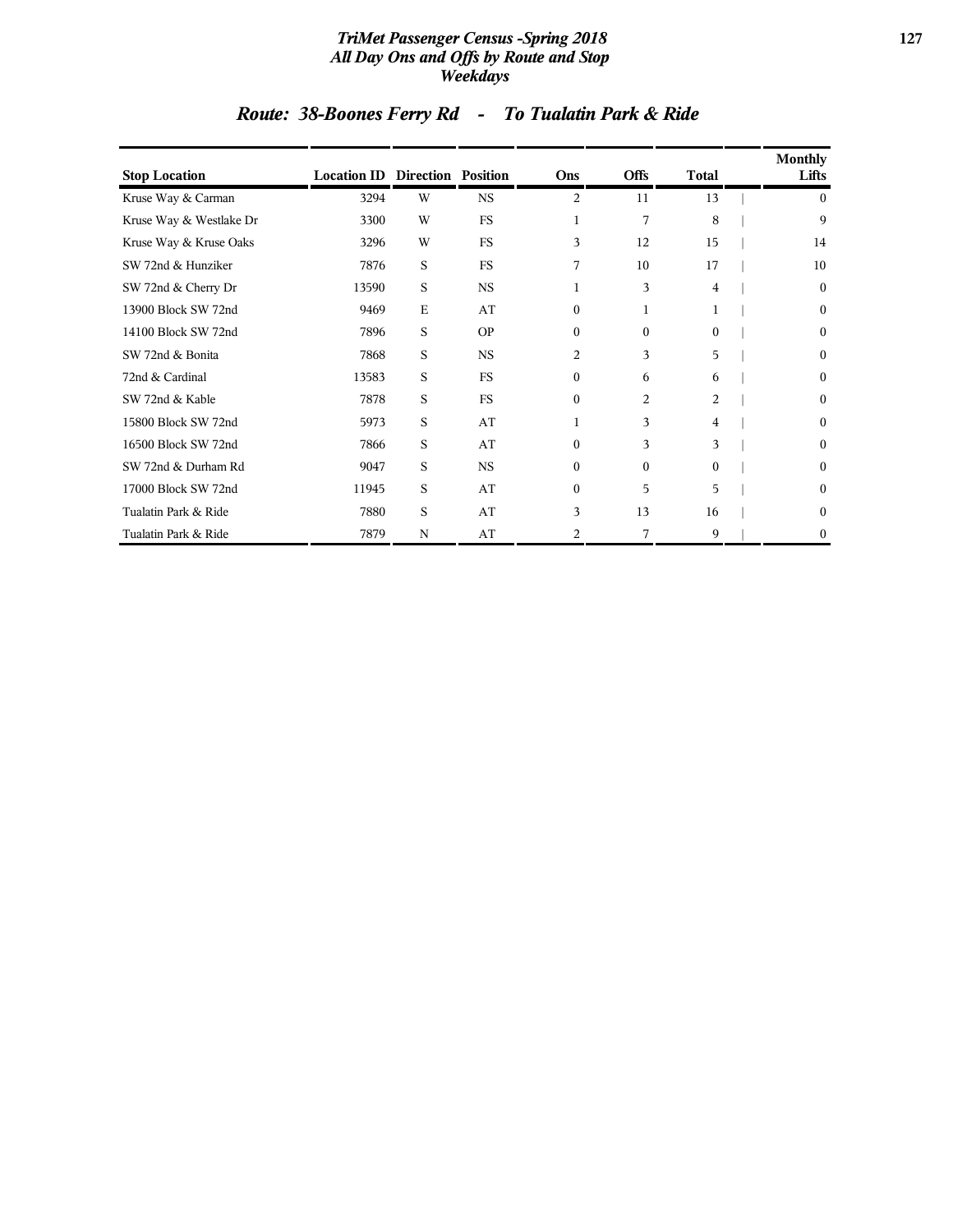#### *TriMet Passenger Census -Spring 2018* **128** *All Day Ons and Offs by Route and Stop Weekdays*

# *Route: 38-Boones Ferry Rd - To Portland City Center*

| <b>Stop Location</b>            | <b>Location ID Direction Position</b> |             |             | Ons              | <b>Offs</b>      | <b>Total</b>     | <b>Monthly</b><br>Lifts |
|---------------------------------|---------------------------------------|-------------|-------------|------------------|------------------|------------------|-------------------------|
| Tualatin Park & Ride            | 7879                                  | N           | AT          | 17               | $\boldsymbol{0}$ | 17               | $\bf{0}$                |
| 16800 Block SW 72nd             | 11944                                 | $\mathbf N$ | AT          | 3                | $\boldsymbol{0}$ | 3                | $\boldsymbol{0}$        |
| SW 72nd & Durham Rd             | 9048                                  | N           | <b>OP</b>   | $\boldsymbol{0}$ | $\boldsymbol{0}$ | $\boldsymbol{0}$ | $\boldsymbol{0}$        |
| 16500 Block SW 72nd             | 7865                                  | N           | <b>OP</b>   | 1                | $\boldsymbol{0}$ | 1                | $\bf{0}$                |
| SW 72nd & Upper Boones Ferry    | 7893                                  | N           | <b>NS</b>   | 3                | $\boldsymbol{0}$ | 3                | $\boldsymbol{0}$        |
| 15700 Block SW 72nd             | 8495                                  | N           | AT          | $\boldsymbol{0}$ | $\boldsymbol{0}$ | 0                | $\bf{0}$                |
| SW 72nd & Kable                 | 7877                                  | N           | <b>OP</b>   | 1                | 2                | 3                | $\boldsymbol{0}$        |
| SW 72nd & Cardinal              | 7885                                  | N           | $_{\rm NS}$ | 5                | 2                | 7                | $\boldsymbol{0}$        |
| SW 72nd & Bonita                | 7867                                  | N           | <b>NS</b>   | 3                | 1                | 4                | $\bf{0}$                |
| 14100 Block SW 72nd             | 7895                                  | N           | AT          | 1                | 0                | 1                | $\boldsymbol{0}$        |
| 13900 Block SW 72nd             | 9509                                  | W           | <b>OP</b>   | 2                | 0                | 2                | $\boldsymbol{0}$        |
| SW 72nd & Sandburg              | 7887                                  | N           | NS          | $\boldsymbol{0}$ | $\boldsymbol{0}$ | $\boldsymbol{0}$ | $\boldsymbol{0}$        |
| SW 72nd & Varns                 | 7894                                  | N           | <b>FS</b>   | 9                | 6                | 15               | $\mathbf{0}$            |
| Kruse Way & Kruse Oaks          | 3295                                  | Ε           | <b>FS</b>   | 8                | 4                | 12               | 10                      |
| Kruse Way & Kruse Woods         | 3298                                  | Е           | <b>FS</b>   | 4                | 2                | 6                | 6                       |
| Kruse Way & Carman              | 3293                                  | Ε           | <b>NS</b>   | 11               | 3                | 14               | $\boldsymbol{0}$        |
| Kruse Way & Mercantile          | 3299                                  | Е           | <b>FS</b>   | 4                | $\boldsymbol{0}$ | 4                | $\boldsymbol{0}$        |
| Boones Ferry Rd & Spring Lane   | 564                                   | N           | $_{\rm NS}$ | 7                | $\mathbf{1}$     | 8                | $\boldsymbol{0}$        |
| Boones Ferry Rd & Twin Fir      | 569                                   | N           | <b>FS</b>   | 2                | $\boldsymbol{0}$ | 2                | $\bf{0}$                |
| Boones Ferry Rd & Rainbow       | 554                                   | N           | <b>FS</b>   | 3                | $\boldsymbol{0}$ | 3                | $\boldsymbol{0}$        |
| Kerr & The Grotto               | 3138                                  | N           | <b>OP</b>   | 2                | 2                | 4                | 6                       |
| Kerr & McNary                   | 3133                                  | N           | <b>FS</b>   | $\boldsymbol{0}$ | $\boldsymbol{0}$ | $\boldsymbol{0}$ | $\boldsymbol{0}$        |
| Kerr & Tanglewood               | 3135                                  | W           | <b>FS</b>   | 1                | 0                | 1                | $\boldsymbol{0}$        |
| Kerr & Touchstone               | 10305                                 | W           | <b>NS</b>   | 7                | 1                | 8                | $\bf{0}$                |
| Kerr & Independence             | 3129                                  | N           | <b>FS</b>   | $\boldsymbol{0}$ | $\boldsymbol{0}$ | 0                | $\boldsymbol{0}$        |
| 2 Jefferson Parkway             | 3043                                  | Ε           | <b>FS</b>   | 3                | 1                | 4                | $\boldsymbol{0}$        |
| Jefferson & Mt Jefferson        | 3048                                  | N           | <b>FS</b>   | 3                | $\boldsymbol{0}$ | 3                | $\boldsymbol{0}$        |
| Jefferson & Independence        | 3041                                  | N           | $_{\rm NS}$ | 6                | 0                | 6                | $\boldsymbol{0}$        |
| SW Jefferson Pkwy & McNary Pkwy | 3046                                  | N           | NS          | 8                | $\boldsymbol{0}$ | 8                | $\boldsymbol{0}$        |
| McNary & Churchill Downs        | 3862                                  | Е           | FS          | 2                | $\mathbf{0}$     | 2                | $\bf{0}$                |
| McNary & Condolea               | 3864                                  | $\mathbf E$ | <b>OP</b>   | 4                | 0                | 4                | $\bf{0}$                |
| SW Monroe & Greenridge          | 3997                                  | ${\bf E}$   | $_{\rm NS}$ | 1                | $\boldsymbol{0}$ | 1                | $\boldsymbol{0}$        |
| 200 Block Greenridge            | 2248                                  | $\mathbf E$ | AT          | 7                | 1                | 8                | $\bf{0}$                |
| Greenridge & Greenridge Ct      | 2249                                  | N           | <b>OP</b>   | $\boldsymbol{0}$ | $\boldsymbol{0}$ | 0                | $\bf{0}$                |
| Monroe & Boones Ferry Rd        | 3996                                  | $\mathbf E$ | <b>NS</b>   | 4                | 1                | 5                | $\boldsymbol{0}$        |
| SW Boones Ferry & Orchard Hill  | 13735                                 | N           | $_{\rm FS}$ | 5                | 0                | 5                | $\bf{0}$                |
| SW Boones Ferry Rd & 19th       | 580                                   | $\mathbf E$ | FS          | 2                | $\boldsymbol{0}$ | 2                | $\bf{0}$                |
| SW Boones Ferry Rd & 13th Ct    | 9407                                  | $\mathbf E$ | $_{\rm FS}$ | 1                | 0                | 1                | $\bf{0}$                |
| SW Boones Ferry Rd & Stephenson | 565                                   | N           | <b>OP</b>   | 3                | 0                | 3                | $\bf{0}$                |
| 11200 Block SW Boones Ferry Rd  | 492                                   | N           | AT          | 1                | 0                | 1                | $\boldsymbol{0}$        |
| SW Boones Ferry Rd & Palatine   | 545                                   | N           | $_{\rm FS}$ | 1                | 0                | 1                | $\bf{0}$                |
| SW Boones Ferry Rd & Arnold     | 507                                   | N           | <b>OP</b>   | 2                | $\boldsymbol{0}$ | 2                | $\bf{0}$                |
| SW Boones Ferry Rd & Colony Dr  | 517                                   | N           | FS          | 1                | 0                | 1                | $\bf{0}$                |
| SW Boones Ferry Rd & 4th        | 584                                   | $\mathbf E$ | FS          | 1                | 0                | 1                | $\bf{0}$                |
| SW Terwilliger & 2nd            | 5813                                  | W           | $_{\rm FS}$ | $10\,$           | 6                | 16               | $\bf{0}$                |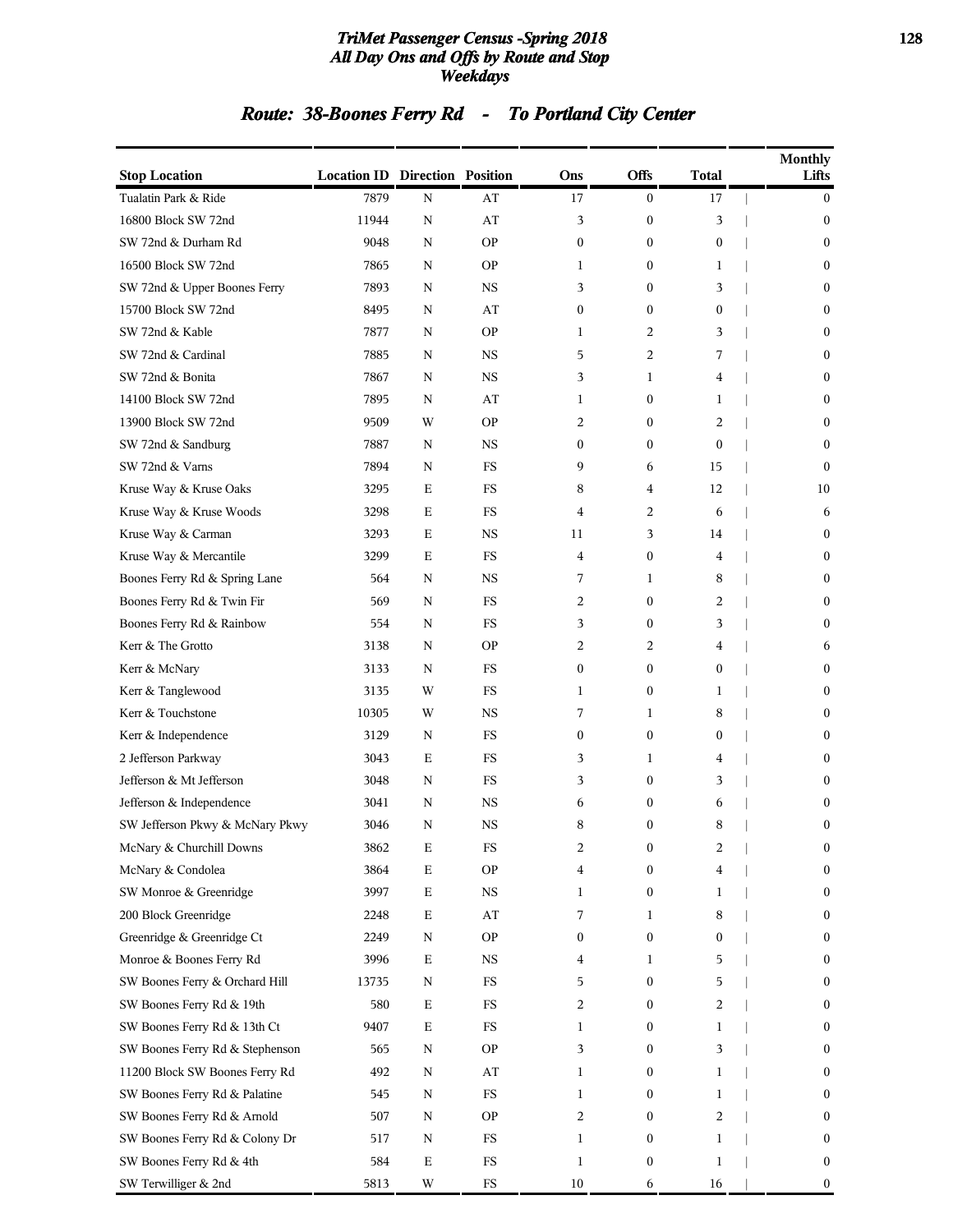#### *TriMet Passenger Census -Spring 2018* **129** *All Day Ons and Offs by Route and Stop Weekdays*

# *Route: 38-Boones Ferry Rd - To Portland City Center*

| <b>Stop Location</b>           | <b>Location ID Direction Position</b> |             |           | Ons              | <b>Offs</b>  | <b>Total</b> | <b>Monthly</b><br>Lifts |
|--------------------------------|---------------------------------------|-------------|-----------|------------------|--------------|--------------|-------------------------|
| SW Terwilliger & 6th           | 5814                                  | N           | <b>OP</b> | 5                | 1            | 6            | $\theta$                |
| SW Terwilliger & Alice         | 5781                                  | N           | <b>OP</b> | 3                | $\mathbf{0}$ | 3            | $\boldsymbol{0}$        |
| SW Terwilliger & Primrose      | 5801                                  | N           | <b>NS</b> | 5                | $\Omega$     | 5            | $\Omega$                |
| SW Terwilliger & Lobelia       | 5798                                  | N           | <b>NS</b> | $\overline{2}$   | $\Omega$     | 2            | $\theta$                |
| SW Terwilliger & Taylors Ferry | 5806                                  | N           | <b>NS</b> | 5                | 1            | 6            | $\theta$                |
| SW Terwilliger & Carson        | 5790                                  | N           | <b>NS</b> | 4                | $\Omega$     | 4            | $\Omega$                |
| SW Terwilliger & Troy          | 5809                                  | $\mathbf N$ | <b>FS</b> | 5                | $\mathbf{0}$ | 5            | $\mathbf{0}$            |
| SW Barbur & Terwilliger        | 193                                   | E           | FS        | $\overline{2}$   | 3            | 5            | $\bf{0}$                |
| SW Barbur & 2nd                | 203                                   | N           | <b>NS</b> | 3                | $\Omega$     | 3            | $\Omega$                |
| SW Barbur & Parkhill           | 182                                   | N           | FS        | $\boldsymbol{0}$ | $\mathbf{0}$ | 0            | $\theta$                |
| SW Barbur & Slavin/Capitol Hwy | 189                                   | N           | <b>OP</b> | $\boldsymbol{0}$ | $\Omega$     | $\Omega$     | $\Omega$                |
| 4900 Block SW Barbur           | 156                                   | N           | AT        | 1                | 1            | 2            | $\mathbf{0}$            |
| SW Barbur & Hamilton           | 172                                   | $\mathbf N$ | <b>FS</b> | $\overline{2}$   | 3            | 5            | $\theta$                |
| SW Naito Parkway & Hooker      | 1930                                  | N           | AT        | 1                | 3            | 4            | $\Omega$                |
| SW Naito Parkway & Harrison    | 1926                                  | N           | <b>NS</b> | $\boldsymbol{0}$ | 22           | 22           | $\theta$                |
| SW Jefferson & 1st             | 12789                                 | W           | <b>FS</b> | $\boldsymbol{0}$ | 33           | 33           | $\Omega$                |
| SW Jefferson & 5th             | 12791                                 | W           | <b>NS</b> | 3                | 65           | 68           | 11                      |
| SW Jefferson & Broadway        | 3039                                  | W           | <b>NS</b> | $\boldsymbol{0}$ | 9            | 9            | 1                       |
| SW Jefferson & 10th            | 3049                                  | W           | <b>NS</b> | $\boldsymbol{0}$ | 26           | 26           | $\mathbf{0}$            |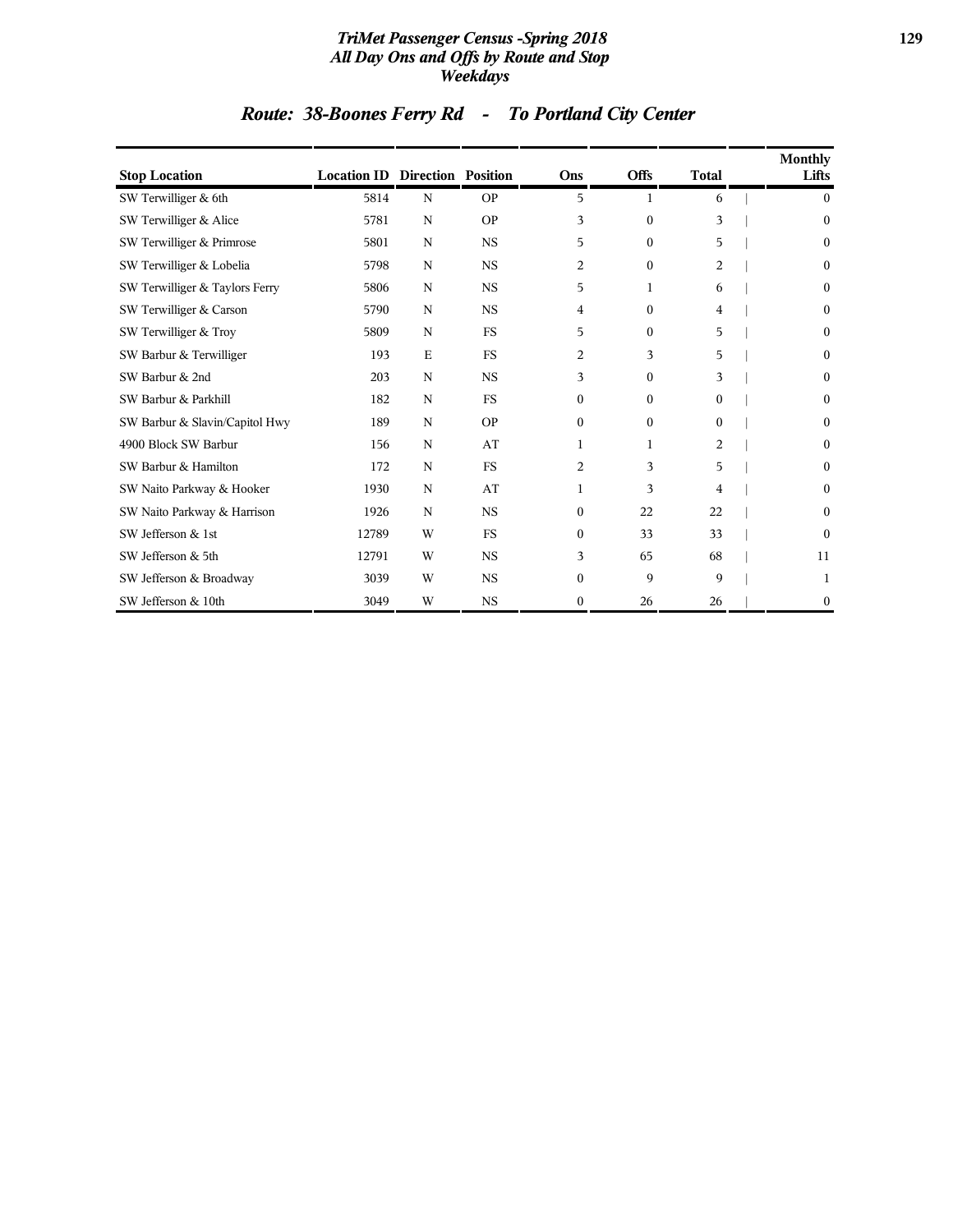#### *TriMet Passenger Census -Spring 2018* **130** *All Day Ons and Offs by Route and Stop Weekdays*

# *Route: 39-Lewis & Clark - To Lewis & Clark College*

| <b>Stop Location</b>                    | <b>Location ID Direction Position</b> |             |           | Ons              | Offs             | <b>Total</b>   | <b>Monthly</b><br>Lifts |
|-----------------------------------------|---------------------------------------|-------------|-----------|------------------|------------------|----------------|-------------------------|
| SW Capitol & Sunset                     | 929                                   | E           | <b>OP</b> | 26               | $\bf{0}$         | 26             | 1                       |
| SW Capitol & Terwilliger                | 956                                   | E           | <b>NS</b> | 2                | 1                | 3              | $\mathbf{0}$            |
| SW Terwilliger & Burlingame Terr        | 5785                                  | S           | <b>FS</b> | $\boldsymbol{0}$ | 1                | 1              | $\boldsymbol{0}$        |
| SW Terwilliger & Chestnut               | 5792                                  | S           | <b>FS</b> | $\mathbf{0}$     | $\overline{0}$   | $\theta$       | $\mathbf{0}$            |
| SW Terwilliger & Caldew                 | 5787                                  | S           | <b>FS</b> | $\boldsymbol{0}$ | $\boldsymbol{0}$ | $\theta$       | $\mathbf{0}$            |
| SW Barbur & Terwilliger                 | 191                                   | W           | <b>FS</b> | 5                | 2                | 7              | $\Omega$                |
| SW Barbur & Bertha                      | 199                                   | W           | <b>FS</b> | 18               | 3                | 21             | 1                       |
| SW Barbur & 13th                        | 200                                   | W           | <b>FS</b> | $\boldsymbol{0}$ | $\boldsymbol{0}$ | $\mathbf{0}$   | $\mathbf{0}$            |
| SW Barbur & Evans                       | 201                                   | S           | <b>NS</b> | $\Omega$         | 0                | $\Omega$       | $\mathbf{0}$            |
| SW 19th & Barbur                        | 7036                                  | S           | <b>FS</b> | 5                | 2                | 7              | $\mathbf{0}$            |
| SW 19th & Spring Garden                 | 7049                                  | S           | <b>NS</b> | $\mathbf{0}$     | 2                | 2              | $\Omega$                |
| SW Spring Garden & 17th                 | 5317                                  | E           | <b>NS</b> | 1                | 2                | 3              | $\mathbf{0}$            |
| SW Spring Garden & 14th                 | 5315                                  | $\mathbf E$ | <b>NS</b> | $\Omega$         | 2                | 2              | $\mathbf{0}$            |
| SW Spring Garden & 11th                 | 5314                                  | $\mathbf E$ | <b>NS</b> | $\boldsymbol{0}$ | 2                | 2              | $\mathbf{0}$            |
| SW Taylors Ferry & 10th                 | 5707                                  | E           | <b>NS</b> | $\Omega$         | 2                | 2              | $\Omega$                |
| SW Taylors Ferry & Terwilliger          | 5706                                  | E           | <b>NS</b> | 3                | 6                | 9              | $\mathbf{0}$            |
| SW Terwilliger & Lobelia                | 5799                                  | S           | <b>NS</b> | $\boldsymbol{0}$ | $\mathbf{1}$     | 1              | $\mathbf{0}$            |
| SW Terwilliger & Primrose               | 5802                                  | S           | <b>FS</b> | $\boldsymbol{0}$ | 3                | 3              | $\mathbf{0}$            |
| SW Terwilliger & Alice                  | 5780                                  | S           | <b>FS</b> | $\boldsymbol{0}$ | 2                | 2              | $\mathbf{0}$            |
| 9800 Block SW Terwilliger               | 5794                                  | S           | AT        | 1                | 3                | 4              | $\mathbf{0}$            |
| 10000 Block SW Terwilliger              | 12729                                 | E           | <b>OP</b> | $\boldsymbol{0}$ | 3                | 3              | $\Omega$                |
| SW Palater & Palatine Hill              | 13022                                 | E           | <b>OP</b> | $\Omega$         | 2                | $\overline{2}$ | $\Omega$                |
| SW Palatine Hill & Riverside            | 4336                                  | S           | <b>FS</b> | $\mathbf{0}$     | 25               | 25             | 1                       |
| SW Palatine Hill & Lewis & Clark Gate 6 | 11312                                 | W           | <b>NS</b> | $\boldsymbol{0}$ | 6                | 6              | $\mathbf{0}$            |
| SW Huddleson & Palatine Hill            | 12731                                 | E           | <b>FS</b> | $\mathbf{0}$     | 16               | 16             | $\bf{0}$                |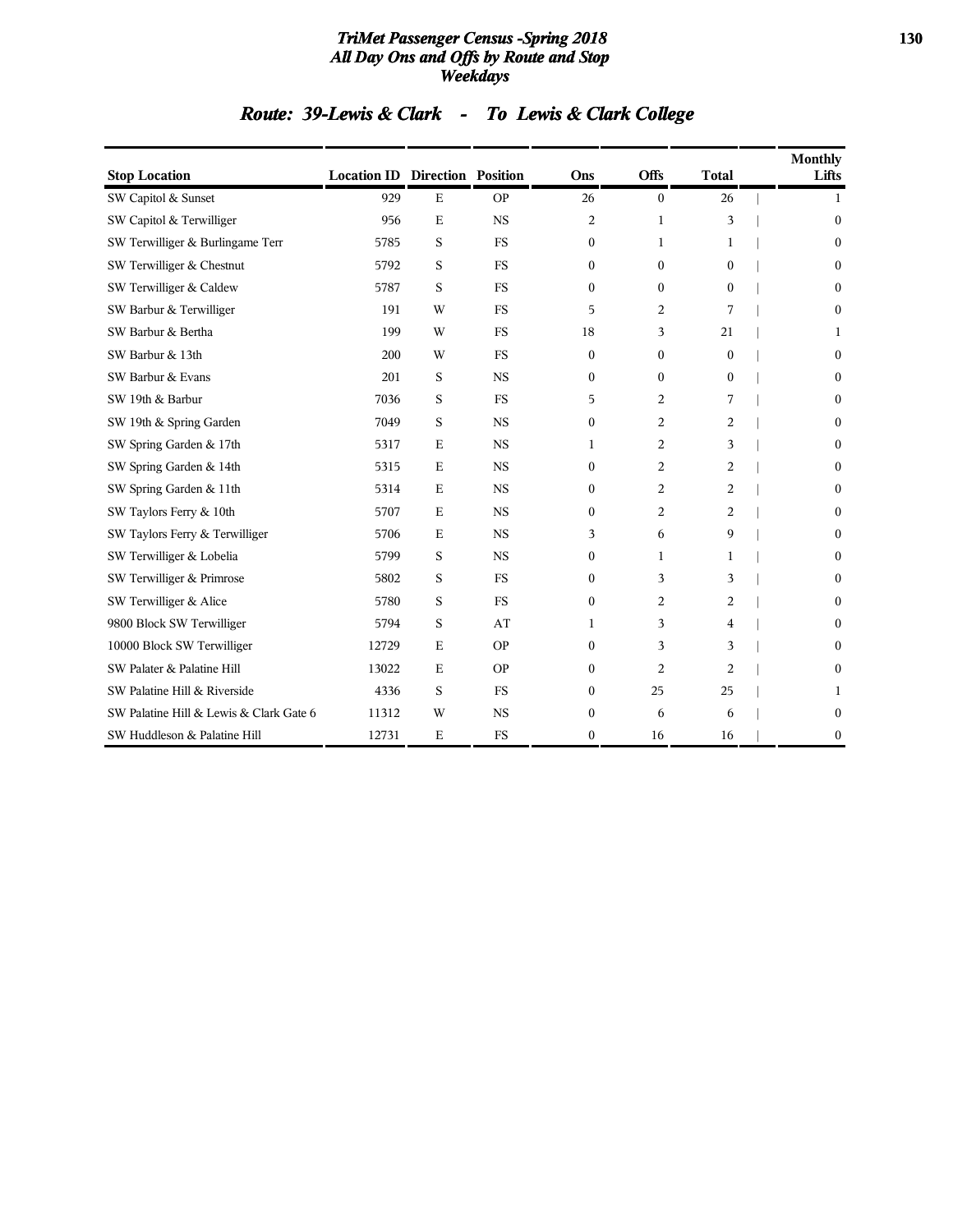#### *TriMet Passenger Census -Spring 2018* **131** *All Day Ons and Offs by Route and Stop Weekdays*

|  |  |  |  | Route: 39-Lewis & Clark - To Hillsdale |  |  |
|--|--|--|--|----------------------------------------|--|--|
|  |  |  |  |                                        |  |  |

| <b>Stop Location</b>                     | <b>Location ID Direction Position</b> |             |           | Ons          | <b>Offs</b>      | <b>Total</b> | <b>Monthly</b><br>Lifts |
|------------------------------------------|---------------------------------------|-------------|-----------|--------------|------------------|--------------|-------------------------|
| SW Huddleson & Palatine Hill             | 12731                                 | $\mathbf E$ | <b>FS</b> | 16           | $\mathbf{0}$     | 16           | $\mathbf{0}$            |
| L & C Campus & Templeton Student Center  | 12732                                 | $\mathbf N$ | AT        | 13           | 1                | 14           | $\mathbf{0}$            |
| SW Palatine Hill & Lewis & Clark Gate 3  | 11311                                 | $\mathbf N$ | <b>FS</b> | 15           | $\boldsymbol{0}$ | 15           | $\mathbf{0}$            |
| SW Palatine Hill & Palatine Hill/Palater | 4334                                  | W           | <b>NS</b> | 1            | $\boldsymbol{0}$ | 1            | $\Omega$                |
| SW Terwilliger & L&C Law School          | 5797                                  | W           | <b>OP</b> | 1            | $\boldsymbol{0}$ | 1            | 0                       |
| SW Terwilliger & 2nd                     | 5813                                  | W           | <b>FS</b> | 9            | $\mathbf{0}$     | 9            | $\theta$                |
| SW Terwilliger & 6th                     | 5814                                  | N           | <b>OP</b> | 3            | $\boldsymbol{0}$ | 3            | $\theta$                |
| SW Terwilliger & Alice                   | 5781                                  | $\mathbf N$ | <b>OP</b> | 1            | 1                | 2            | $\theta$                |
| SW Terwilliger & Primrose                | 5801                                  | $\mathbf N$ | <b>NS</b> | 2            | $\mathbf{0}$     | 2            | $\theta$                |
| SW Terwilliger & Lobelia                 | 5798                                  | N           | <b>NS</b> | 1            | $\mathbf{0}$     | 1            | $\mathbf{0}$            |
| SW Taylors Ferry & 7th                   | 5749                                  | W           | <b>NS</b> | 2            | 2                | 4            | $\mathbf{0}$            |
| SW Taylors Ferry & 10th                  | 5708                                  | W           | <b>NS</b> | 2            | $\mathbf{0}$     | 2            | $\mathbf{0}$            |
| SW Taylors Ferry & 11th                  | 5709                                  | W           | <b>NS</b> | 3            | $\mathbf{0}$     | 3            | $\mathbf{0}$            |
| SW Spring Garden & 14th                  | 5316                                  | W           | <b>NS</b> | 2            | $\mathbf{0}$     | 2            | 1                       |
| SW Spring Garden & 17th                  | 5318                                  | W           | <b>NS</b> | 3            | $\mathbf{1}$     | 4            | $\mathbf{0}$            |
| SW 19th & Spring Garden                  | 5319                                  | $\mathbf N$ | <b>FS</b> | 1            | $\mathbf{1}$     | 2            | $\mathbf{0}$            |
| SW 19th & Multnomah                      | 7047                                  | $\mathbf N$ | <b>FS</b> | 1            | 11               | 12           | 1                       |
| SW Barbur & Moss                         | 180                                   | N           | <b>NS</b> | $\mathbf{0}$ | 1                | 1            | $\boldsymbol{0}$        |
| SW 13th & Custer                         | 6689                                  | $\mathbf N$ | <b>NS</b> | 3            | 8                | 11           | $\mathbf{0}$            |
| SW Bertha & Chestnut                     | 9033                                  | N           | <b>NS</b> | $\mathbf{0}$ | $\mathbf{0}$     | $\mathbf{0}$ | 0                       |
| SW Bertha & Vermont                      | 12730                                 | N           | <b>NS</b> | 3            | 3                | 6            | 0                       |
| SW Capitol & Bertha Ct                   | 925                                   | $\mathbf E$ | <b>FS</b> | 4            | 10               | 14           | 0                       |
| SW Capitol & Sunset                      | 929                                   | E           | <b>OP</b> | $\mathbf{0}$ | 35               | 35           | $\mathbf{0}$            |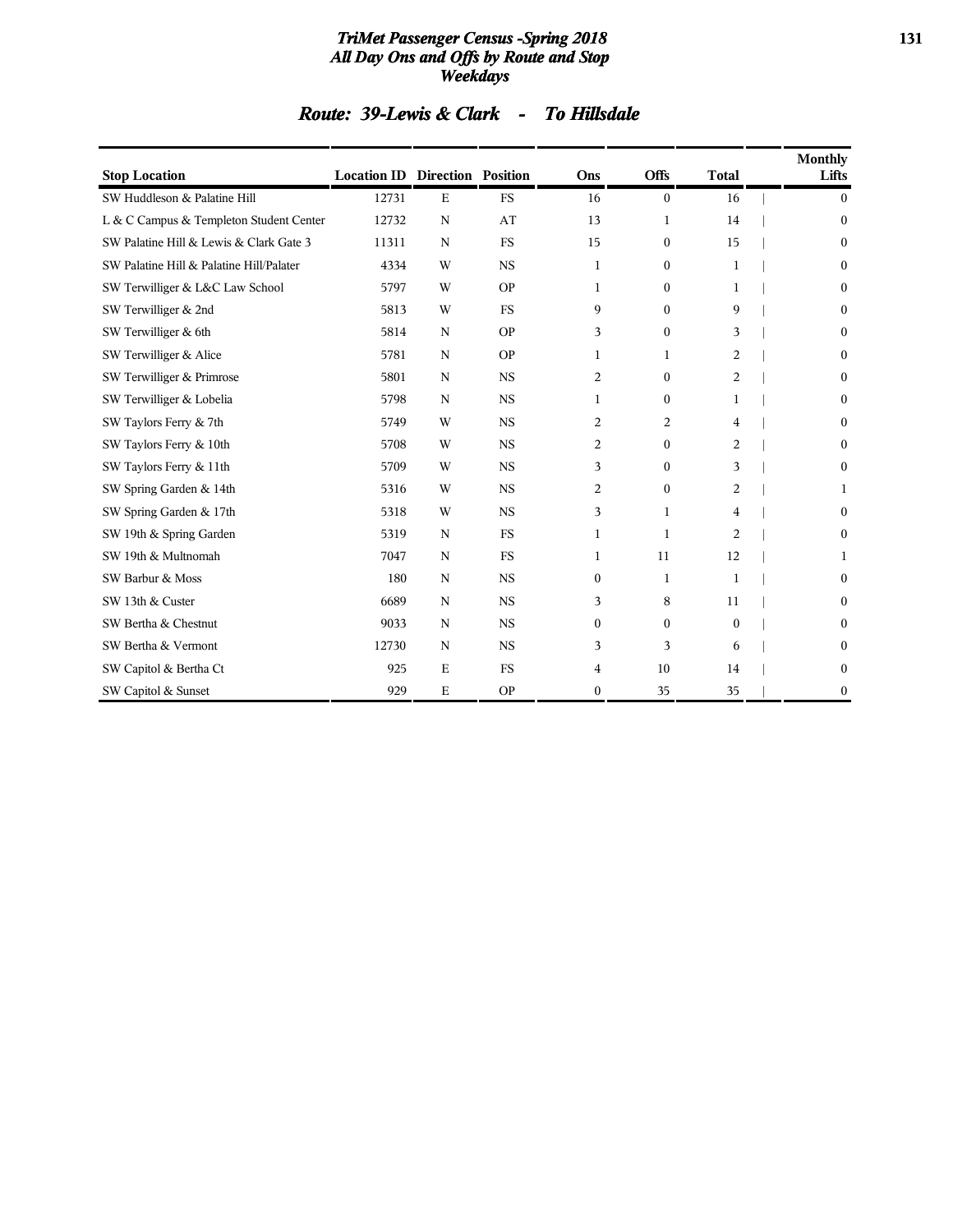#### *TriMet Passenger Census -Spring 2018* **132** *All Day Ons and Offs by Route and Stop Weekdays*

# *Route: 42-Denney/Hall - To Tigard TC*

| <b>Stop Location</b>             | <b>Location ID Direction Position</b> |             |           | Ons              | Offs           | <b>Total</b>     | <b>Monthly</b><br>Lifts |
|----------------------------------|---------------------------------------|-------------|-----------|------------------|----------------|------------------|-------------------------|
| <b>Beaverton Transit Center</b>  | 9983                                  | S           | AT        | 142              | $\mathbf{0}$   | 142              | 27                      |
| SW Lombard & Broadway            | 12945                                 | S           | <b>NS</b> | 6                | $\mathbf{1}$   | 7                | 3                       |
| SW Lombard & 2nd                 | 8491                                  | S           | <b>NS</b> | 5                | $\overline{c}$ | 7                | $\overline{2}$          |
| SW Lombard & 5th                 | 3584                                  | S           | <b>NS</b> | 4                | $\overline{c}$ | 6                | $\mathbf{0}$            |
| SW Lombard & 9th                 | 3586                                  | S           | <b>NS</b> | 2                | 4              | 6                | 3                       |
| SW Lombard & 12th                | 3581                                  | S           | <b>OP</b> | $\bf{0}$         | 4              | 4                | $\Omega$                |
| SW Lombard & Allen               | 3454                                  | S           | <b>NS</b> | 7                | 14             | 21               | $\overline{4}$          |
| SW Lombard & Bruce Ln            | 13931                                 | S           | <b>NS</b> | 4                | 9              | 13               | 10                      |
| SW Lombard & Camden              | 9785                                  | S           | <b>NS</b> | $\mathbf{1}$     | 2              | 3                | $\mathbf{0}$            |
| SW Denney & Queen                | 13924                                 | E           | <b>FS</b> | 2                | 5              | 7                | $\theta$                |
| SW Denney & 111th                | 13925                                 | E           | <b>OP</b> | 2                | $\overline{4}$ | 6                | $\mathbf{0}$            |
| SW Denney & 100th Terr           | 14003                                 | E           | NS        | 3                | 13             | 16               | $\theta$                |
| SW Scholls Ferry & Heather       | 5176                                  | S           | <b>FS</b> | 4                | 4              | 8                | 3                       |
| SW Scholls Ferry & Marjorie      | 5180                                  | S           | <b>NS</b> | $\mathbf{1}$     | $\mathbf{1}$   | 2                | $\mathbf{0}$            |
| 7700 Block SW Scholls Ferry      | 5159                                  | S           | AT        | $\mathbf 1$      | $\overline{c}$ | 3                | 1                       |
| SW Scholls Ferry & Crystal       | 5169                                  | S           | <b>NS</b> | 1                | 1              | $\overline{c}$   | $\mathbf{0}$            |
| SW Scholls Ferry & Crestwood     | 5167                                  | S           | <b>FS</b> | $\bf{0}$         | $\mathbf{1}$   | 1                | $\Omega$                |
| 8600 Block SW Scholls Ferry      | 5161                                  | $\rm S$     | <b>OP</b> | $\overline{c}$   | 5              | 7                | 1                       |
| SW Eliander & One Embassy Centre | 6125                                  | S           | AT        | $\mathbf{1}$     | 5              | 6                | $\boldsymbol{0}$        |
| Washington Square Transit Center | 9652                                  | S           | AT        | 15               | 29             | 44               | 9                       |
| SW Palmblad & Hall Blvd          | 9221                                  | N           | <b>NS</b> | 1                | 1              | 2                | $\Omega$                |
| SW Hall & Greenburg              | 2282                                  | E           | <b>FS</b> | $\overline{0}$   | $\overline{c}$ | $\overline{c}$   | $\Omega$                |
| SW Hall & 91st                   | 2312                                  | E           | <b>OP</b> | 0                | $\overline{0}$ | $\overline{0}$   | $\mathbf{0}$            |
| SW Hall & 88th                   | 2308                                  | $\mathbf E$ | <b>OP</b> | 0                | $\mathbf{0}$   | $\boldsymbol{0}$ | $\mathbf{0}$            |
| SW Hall & Washington             | 2299                                  | Е           | <b>FS</b> | 2                | 2              | 4                | 3                       |
| 9900 Block SW Hall               | 13581                                 | S           | AT        | 4                | 5              | 9                | 1                       |
| SW Hall & Oak                    | 13927                                 | S           | <b>NS</b> | $\overline{c}$   | $\overline{c}$ | 4                | $\mathbf{1}$            |
| SW Hall & Pfaffle                | 13928                                 | $\rm S$     | <b>NS</b> | $\mathbf{1}$     | 5              | 6                | $\mathbf{0}$            |
| 11700 Block SW Hall              | 13929                                 | S           | <b>OP</b> | $\bf{0}$         | 5              | 5                | 1                       |
| SW Hall & Hunziker/Scoffins      | 13930                                 | S           | <b>NS</b> | $\overline{c}$   | $\overline{c}$ | 4                | $\Omega$                |
| SW Commercial & Hall             | 1122                                  | $\mathbf N$ | <b>FS</b> | $\boldsymbol{0}$ | $\overline{c}$ | $\overline{a}$   | $\mathbf{0}$            |
| <b>Tigard Transit Center</b>     | 8209                                  | S           | AT        | 0                | 36             | 36               | $\mathbf{0}$            |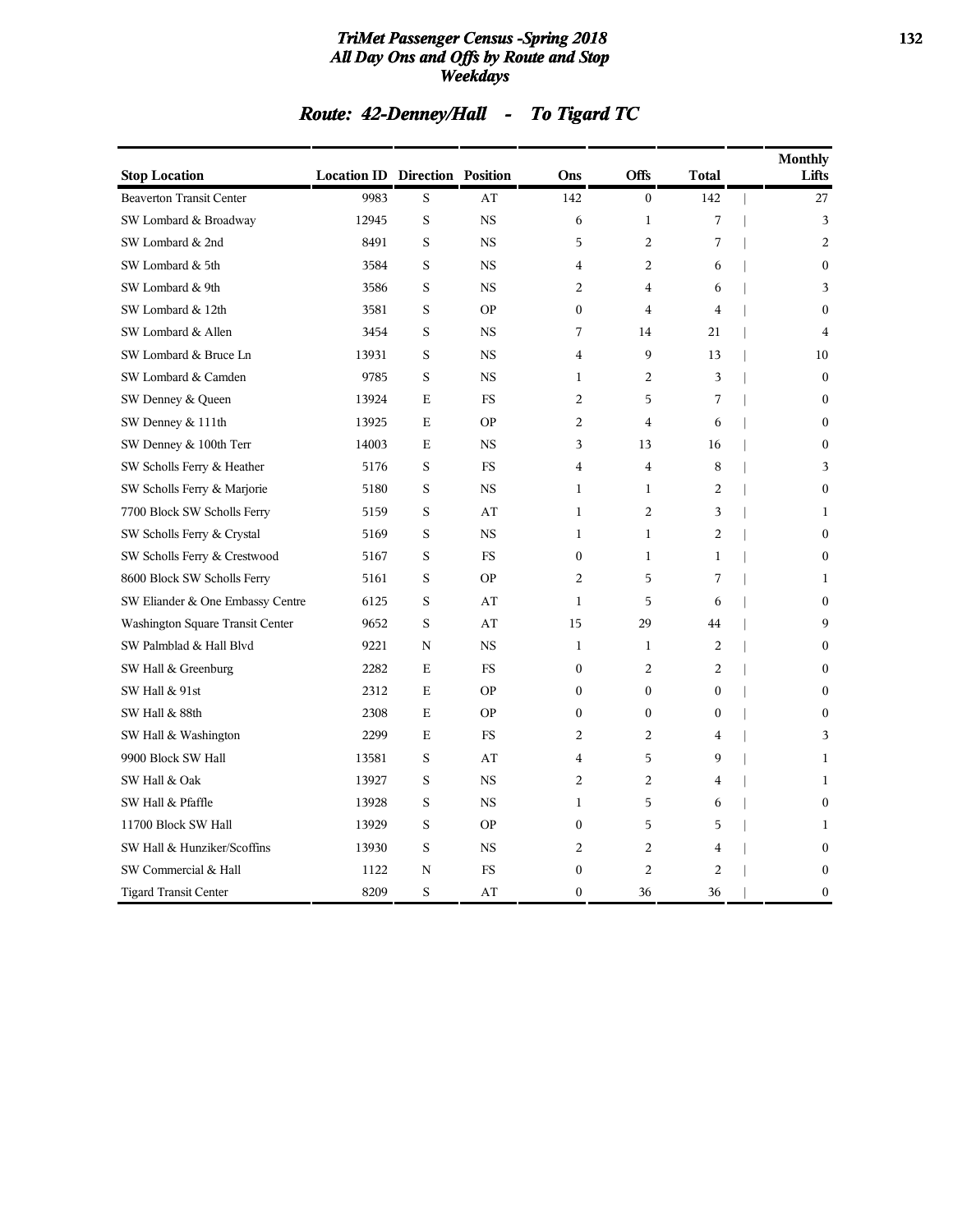#### *TriMet Passenger Census -Spring 2018* **133** *All Day Ons and Offs by Route and Stop Weekdays*

# *Route: 42-Denney/Hall - To Beaverton TC*

| <b>Stop Location</b>             | <b>Location ID Direction Position</b> |             |             | Ons              | <b>Offs</b>      | <b>Total</b>     | <b>Monthly</b><br>Lifts |
|----------------------------------|---------------------------------------|-------------|-------------|------------------|------------------|------------------|-------------------------|
| <b>Tigard Transit Center</b>     | 8209                                  | S           | AT          | 44               | $\mathbf{0}$     | 44               | 7                       |
| SW Commercial & Hall             | 1123                                  | S           | <b>NS</b>   | 1                | $\boldsymbol{0}$ | 1                | $\overline{0}$          |
| SW Hall & Scoffins/Hunziker      | 13932                                 | N           | <b>NS</b>   | 1                | $\boldsymbol{0}$ | 1                | $\mathbf{0}$            |
| 11700 Block SW Hall              | 13933                                 | N           | AT          | 3                | $\mathbf{1}$     | 4                | 1                       |
| SW Hall & Pfaffle                | 13934                                 | N           | <b>FS</b>   | 7                | 1                | 8                | 1                       |
| SW Hall & Oak                    | 13935                                 | N           | <b>NS</b>   | 2                | $\mathbf{1}$     | 3                | $\mathbf{0}$            |
| SW Hall & Locust                 | 13992                                 | N           | NS          | 4                | 3                | 7                | $\bf{0}$                |
| 9800 Block SW Hall               | 2264                                  | N           | AT          | 2                | 1                | 3                | 1                       |
| SW Hall & Hemlock                | 2287                                  | N           | <b>FS</b>   | 2                | $\mathbf{0}$     | 2                | 1                       |
| SW Hall & Washington             | 2298                                  | W           | FS          | 2                | $\bf{0}$         | 2                | $\mathbf{0}$            |
| SW Hall & 88th                   | 2307                                  | W           | FS          | 1                | $\boldsymbol{0}$ | 1                | $\boldsymbol{0}$        |
| SW Hall & 91st                   | 2311                                  | W           | FS          | $\boldsymbol{0}$ | $\boldsymbol{0}$ | $\boldsymbol{0}$ | 0                       |
| SW Hall & Greenburg              | 12402                                 | W           | <b>NS</b>   | 2                | $\bf{0}$         | 2                | $\boldsymbol{0}$        |
| SW Blum & Palmblad               | 13582                                 | W           | FS          | 1                | $\mathbf{1}$     | 2                | $\mathbf{0}$            |
| Washington Square Transit Center | 9650                                  | N           | AT          | 22               | 14               | 36               | 4                       |
| SW Eliander & One Embassy Centre | 6175                                  | N           | <b>OP</b>   | 4                | 1                | 5                | $\mathbf{0}$            |
| SW Hall & Scholls Ferry          | 2295                                  | W           | NS          | 5                | 2                | 7                | $\boldsymbol{0}$        |
| 8600 Block SW Scholls Ferry      | 5160                                  | N           | AT          | 3                | 1                | 4                | $\mathbf{0}$            |
| SW Scholls Ferry & Crestwood     | 5168                                  | N           | <b>OP</b>   | $\boldsymbol{0}$ | $\mathbf{0}$     | $\mathbf{0}$     | $\mathbf{0}$            |
| SW Scholls Ferry & Crystal       | 5170                                  | N           | ΟP          | $\mathbf{1}$     | $\mathbf{0}$     | 1                | $\mathbf{0}$            |
| SW Scholls Ferry & Eagle         | 5173                                  | N           | FS          | $\boldsymbol{0}$ | $\boldsymbol{0}$ | $\mathbf{0}$     | $\mathbf{0}$            |
| SW Scholls Ferry & Marjorie      | 5181                                  | N           | ΟP          | 2                | $\boldsymbol{0}$ | 2                | $\bf{0}$                |
| SW Scholls Ferry & Heather       | 5175                                  | N           | FS          | 5                | 4                | 9                | 1                       |
| SW Denney & 103rd                | 13936                                 | W           | <b>NS</b>   | 10               | 5                | 15               | 4                       |
| SW Denney & 111th                | 13937                                 | W           | NS          | 5                | 2                | 7                | $\mathbf{0}$            |
| SW Denney & King                 | 9781                                  | W           | FS          | 4                | $\mathbf{1}$     | 5                | $\mathbf{0}$            |
| SW Lombard & Camden              | 9782                                  | N           | <b>NS</b>   | 2                | 1                | 3                | $\mathbf{0}$            |
| SW Lombard & Cheshire            | 13938                                 | N           | FS          | 9                | 3                | 12               | 1                       |
| SW Lombard & Allen               | 3455                                  | N           | FS          | 22               | 5                | 27               | $\mathbf{1}$            |
| SW Lombard & 12th                | 3580                                  | N           | NS          | 2                | 0                | 2                | 0                       |
| SW Lombard & 9th                 | 3585                                  | $\mathbf N$ | $_{\rm NS}$ | 3                | $\mathbf{1}$     | 4                | 3                       |
| SW Lombard & 5th                 | 3583                                  | $\mathbf N$ | $_{\rm NS}$ | 2                | 3                | 5                | $\bf{0}$                |
| SW Lombard & 2nd                 | 3582                                  | N           | $_{\rm NS}$ | 2                | 4                | 6                | 1                       |
| SW Lombard & Broadway            | 12944                                 | ${\bf N}$   | $_{\rm NS}$ | 1                | 10               | 11               | $\mathbf{1}$            |
| <b>Beaverton Transit Center</b>  | 9983                                  | S           | AT          | $\boldsymbol{0}$ | 150              | 150              | $\mathbf{1}$            |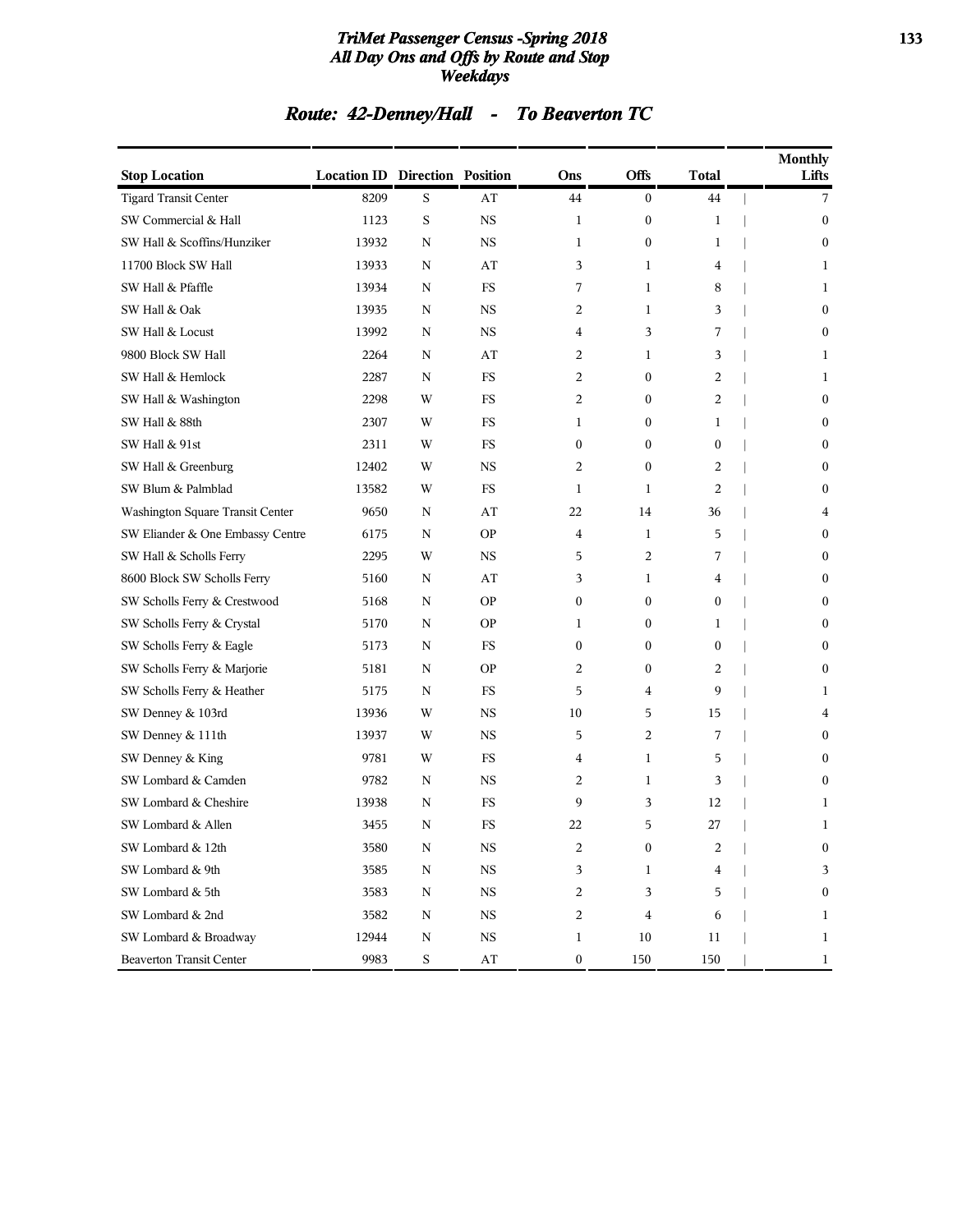#### *TriMet Passenger Census -Spring 2018* **134** *All Day Ons and Offs by Route and Stop Weekdays*

# *Route: 43-Taylors Ferry Rd - To Washington Square Transit Center*

| <b>Stop Location</b>                | <b>Location ID Direction Position</b> |             |             | Ons | <b>Offs</b>      | <b>Total</b>     | <b>Monthly</b><br>Lifts |
|-------------------------------------|---------------------------------------|-------------|-------------|-----|------------------|------------------|-------------------------|
| SW 5th & Hall                       | 10491                                 | S           | <b>NS</b>   | 44  | $\boldsymbol{0}$ | 44               | 6                       |
| 300 Block SW Lincoln                | 3397                                  | $\mathbf E$ | AT          | 14  | 1                | 15               | 2                       |
| SW 1st & Madison Tower              | 6473                                  | S           | AT          | 0   | $\boldsymbol{0}$ | $\boldsymbol{0}$ | 3                       |
| SW 1st & Arthur                     | 6474                                  | S           | <b>NS</b>   | 5   | 1                | 6                | $\mathbf{0}$            |
| SW 1st & Hooker                     | 6480                                  | S           | <b>NS</b>   | 2   | $\mathbf{0}$     | 2                | $\mathbf{0}$            |
| SW 1st & Woods                      | 6488                                  | S           | NS          | 1   | $\boldsymbol{0}$ | 1                | $\mathbf{0}$            |
| SW Corbett & Gibbs                  | 1138                                  | S           | <b>NS</b>   | 5   | 2                | 7                | $\mathbf{0}$            |
| SW Corbett & Curry                  | 1132                                  | S           | <b>NS</b>   | 1   | 1                | 2                | $\mathbf{0}$            |
| SW Corbett & Gaines                 | 1137                                  | S           | <b>NS</b>   | 2   | 4                | 6                | 1                       |
| SW Corbett & Abernethy              | 1125                                  | S           | <b>NS</b>   | 0   | 1                | 1                | $\mathbf{0}$            |
| SW Corbett & Bancroft               | 1127                                  | S           | NS          | 0   | 2                | 2                | $\mathbf{0}$            |
| SW Corbett & Hamilton               | 1140                                  | S           | <b>NS</b>   | 2   | 1                | 3                | $\boldsymbol{0}$        |
| SW Corbett & Richardson             | 1151                                  | S           | FS          | 0   | 3                | 3                | 1                       |
| SW Corbett & Mitchell               | 1147                                  | S           | <b>NS</b>   | 1   | 3                | 4                | $\mathbf{0}$            |
| SW Corbett & Sweeney                | 1155                                  | S           | <b>OP</b>   | 1   | 1                | 2                | $\mathbf{0}$            |
| SW Corbett & Flower                 | 1134                                  | S           | NS          | 0   | 1                | 1                | $\mathbf{0}$            |
| SW Corbett & Pendleton              | 1150                                  | S           | <b>NS</b>   | 1   | 2                | 3                | $\mathbf{0}$            |
| SW Corbett & Carolina               | 1131                                  | S           | <b>NS</b>   | 0   | 2                | 2                | $\mathbf{0}$            |
| SW Corbett & Nebraska               | 1148                                  | S           | <b>OP</b>   | 1   | $\mathbf{1}$     | $\overline{2}$   | $\mathbf{0}$            |
| SW Nebraska & Virginia              | 4103                                  | Ε           | <b>NS</b>   | 3   | 2                | 5                | $\mathbf{0}$            |
| SW Virginia & Vermont               | 6062                                  | S           | NS          | 1   | 3                | 4                | $\mathbf{0}$            |
| SW Virginia & California            | 6053                                  | S           | <b>NS</b>   | 1   | 2                | 3                | $\mathbf{0}$            |
| SW Virginia & Taylors Ferry         | 6060                                  | S           | <b>NS</b>   | 2   | 1                | 3                | $\mathbf{0}$            |
| SW Taylors Ferry & Fulton Park Blvd | 5700                                  | S           | <b>NS</b>   | 0   | $\boldsymbol{0}$ | $\bf{0}$         | $\mathbf{0}$            |
| SW Taylors Ferry & Riverview        | 5704                                  | S           | AT          | 0   | $\mathbf{0}$     | $\mathbf{0}$     | $\mathbf{0}$            |
| SW Taylors Ferry & Riverview (2nd)  | 5705                                  | W           | AT          | 0   | 1                | 1                | $\mathbf{0}$            |
| SW Taylors Ferry & 2nd              | 5718                                  | W           | <b>NS</b>   | 0   | 2                | $\overline{2}$   | $\mathbf{0}$            |
| SW Taylors Ferry & 7th              | 5749                                  | W           | <b>NS</b>   | 3   | 9                | 12               | $\bf{0}$                |
| SW Taylors Ferry & 10th             | 5708                                  | W           | <b>NS</b>   | 0   | 4                | $\overline{4}$   | $\mathbf{0}$            |
| SW Taylors Ferry & 11th             | 5709                                  | W           | <b>NS</b>   | 0   | 3                | 3                | $\bf{0}$                |
| SW Taylors Ferry & Dolph            | 5687                                  | S           | FS          | 0   | 1                | 1                | $\bf{0}$                |
| SW Taylors Ferry & Marigold         | 5689                                  | S           | <b>NS</b>   | 0   | $\boldsymbol{0}$ | $\bf{0}$         | $\bf{0}$                |
| SW Taylors Ferry & Taylors Ferry Ct | 5711                                  | W           | <b>OP</b>   | 0   | 1                | 1                | $\bf{0}$                |
| SW Taylors Ferry & 17th             | 5713                                  | W           | FS          | 1   | 1                | 2                | $\bf{0}$                |
| SW Taylors Ferry & 19th             | 5715                                  | W           | FS          | 0   | $\bf{0}$         | $\boldsymbol{0}$ | $\bf{0}$                |
| SW Taylors Ferry & 23rd Dr          | 5719                                  | S           | <b>FS</b>   | 1   | 2                | 3                | $\bf{0}$                |
| 2200 Block SW Taylors Ferry         | 5692                                  | W           | AT          | 0   | $\boldsymbol{0}$ | $\boldsymbol{0}$ | $\bf{0}$                |
| SW Taylors Ferry & 26th             | 5720                                  | W           | <b>NS</b>   | 0   | 2                | 2                | $\bf{0}$                |
| SW Taylors Ferry & 28th             | 5722                                  | W           | FS          | 0   | $\boldsymbol{0}$ | $\boldsymbol{0}$ | 1                       |
| SW Taylors Ferry & 30th             | 5724                                  | W           | $_{\rm FS}$ | 0   | $\bf{0}$         | $\bf{0}$         | $\bf{0}$                |
| SW 35th & Indian Hills Apts         | 7421                                  | S           | <b>OP</b>   | 1   | 4                | 5                | $\bf{0}$                |
| SW 35th & Ridge Dr                  | 7428                                  | S           | <b>OP</b>   | 3   | 3                | 6                | $\bf{0}$                |
| SW 35th & Huber                     | 7419                                  | S           | <b>NS</b>   | 0   | 3                | 3                | $\bf{0}$                |
| SW Huber & 40th                     | 2809                                  | W           | FS          | 1   | 1                | $\overline{c}$   | 1                       |
| SW Capitol & Barbur                 | 923                                   | N           | $_{\rm NS}$ | 6   | 7                | 13               | $\boldsymbol{0}$        |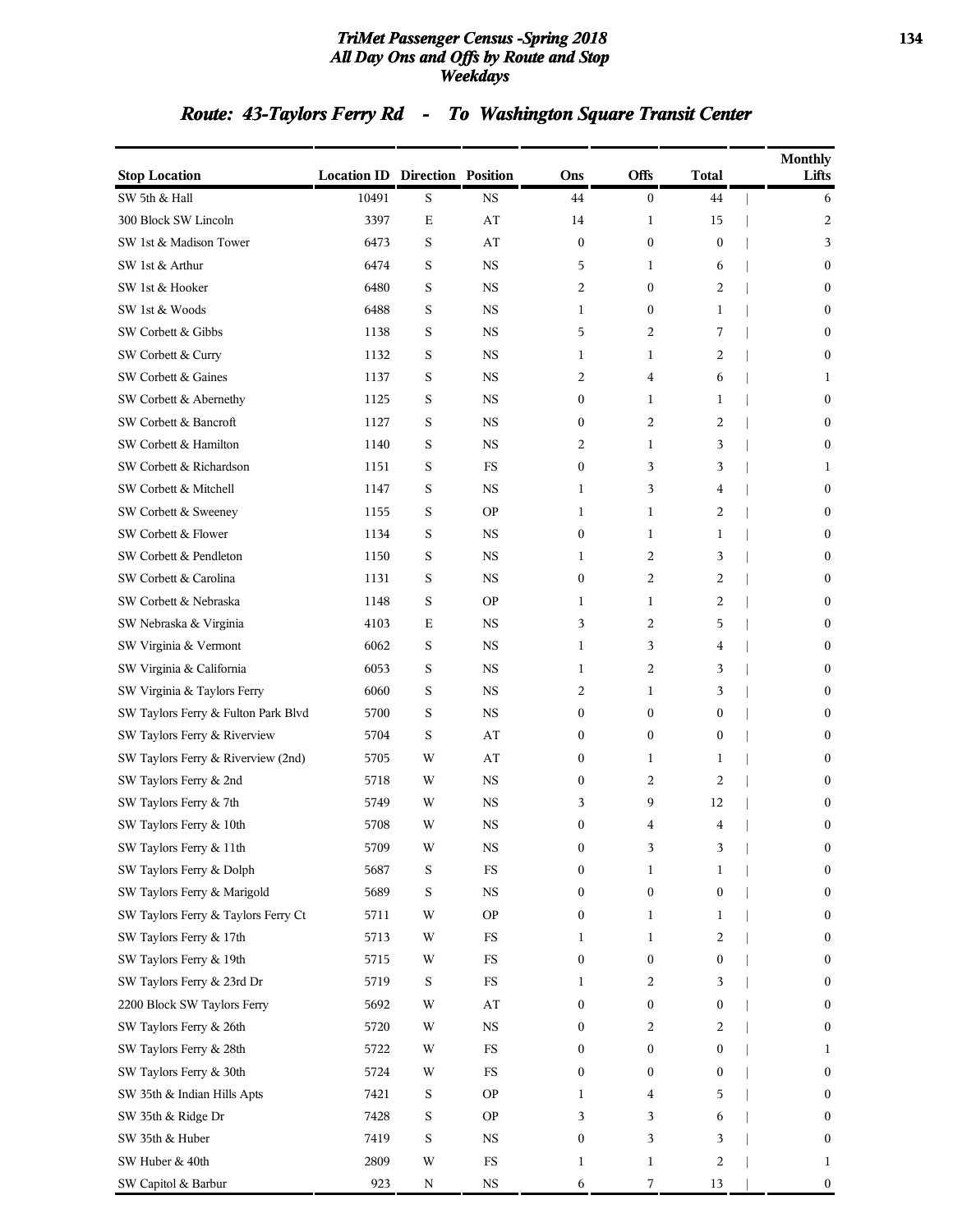#### *TriMet Passenger Census -Spring 2018* **135** *All Day Ons and Offs by Route and Stop Weekdays*

# *Route: 43-Taylors Ferry Rd - To Washington Square Transit Center*

| <b>Stop Location</b>             | <b>Location ID Direction Position</b> |              |             | Ons              | <b>Offs</b>      | <b>Total</b>     | <b>Monthly</b><br>Lifts |
|----------------------------------|---------------------------------------|--------------|-------------|------------------|------------------|------------------|-------------------------|
| SW Taylors Ferry & Capitol Hwy   | 5697                                  | W            | <b>NS</b>   | 13               | $\mathbf{1}$     | 14               | $\mathbf{0}$            |
| SW Taylors Ferry & 46th          | 5726                                  | W            | FS          | $\boldsymbol{0}$ | $\mathbf{0}$     | $\boldsymbol{0}$ | $\mathbf{0}$            |
| SW Taylors Ferry & 48th          | 5728                                  | W            | <b>NS</b>   | $\mathbf{0}$     | $\mathbf{0}$     | $\mathbf{0}$     | $\mathbf{0}$            |
| SW Taylors Ferry & 49th          | 5730                                  | W            | <b>NS</b>   | $\boldsymbol{0}$ | $\boldsymbol{0}$ | $\boldsymbol{0}$ | $\mathbf{0}$            |
| SW Taylors Ferry & 52nd          | 5732                                  | W            | FS          | $\boldsymbol{0}$ | $\overline{2}$   | $\overline{2}$   | $\bf{0}$                |
| SW Taylors Ferry & 53rd          | 5734                                  | W            | FS          | $\mathbf{0}$     | $\mathbf{0}$     | $\mathbf{0}$     | $\mathbf{0}$            |
| SW Taylors Ferry & 55th          | 5736                                  | W            | <b>NS</b>   | 1                | 3                | 4                | $\mathbf{0}$            |
| SW Taylors Ferry & 57th          | 5738                                  | W            | <b>OP</b>   | $\mathbf{0}$     | $\mathbf{0}$     | $\mathbf{0}$     | $\mathbf{0}$            |
| SW Taylors Ferry & 60th          | 5740                                  | W            | <b>OP</b>   | $\boldsymbol{0}$ | $\mathbf{1}$     | $\mathbf{1}$     | $\boldsymbol{0}$        |
| SW Taylors Ferry & 62nd          | 5743                                  | W            | $_{\rm NS}$ | $\boldsymbol{0}$ | 6                | 6                | $\boldsymbol{0}$        |
| 6500 Block SW Taylors Ferry      | 13578                                 | W            | <b>OP</b>   | $\mathbf{0}$     | $\mathbf{1}$     | $\mathbf{1}$     | $\mathbf{0}$            |
| SW Taylors Ferry & 69th          | 5747                                  | W            | <b>OP</b>   | 1                | $\overline{2}$   | 3                | $\mathbf{0}$            |
| 7100 Block SW Taylors Ferry      | 5693                                  | W            | <b>OP</b>   | $\mathbf{0}$     | $\mathbf{0}$     | $\mathbf{0}$     | $\mathbf{0}$            |
| SW Taylors Ferry & Picasso Pl    | 12387                                 | W            | FS          | $\mathbf{1}$     | $\mathbf{1}$     | $\overline{c}$   | $\mathbf{0}$            |
| SW Taylors Ferry & 76th Pl       | 8387                                  | W            | <b>NS</b>   | $\boldsymbol{0}$ | $\mathbf{1}$     | $\mathbf{1}$     | $\boldsymbol{0}$        |
| SW Taylors Ferry & 78th Pl       | 5696                                  | W            | <b>NS</b>   | 1                | $\mathbf{1}$     | 2                | $\mathbf{0}$            |
| SW Taylors Ferry & 80th          | 5754                                  | W            | <b>NS</b>   | $\boldsymbol{0}$ | $\mathbf{0}$     | $\mathbf{0}$     | $\mathbf{0}$            |
| SW 80th & Birch                  | 7904                                  | S            | <b>OP</b>   | $\mathbf{0}$     | $\mathbf{1}$     | $\mathbf{1}$     | $\mathbf{0}$            |
| SW 80th & Cedarcrest             | 7906                                  | $\rm S$      | FS          | $\boldsymbol{0}$ | $\mathbf{1}$     | $\mathbf{1}$     | $\boldsymbol{0}$        |
| SW 80th & Elmwood                | 7910                                  | S            | $_{\rm NS}$ | $\boldsymbol{0}$ | $\mathbf{1}$     | $\mathbf{1}$     | $\boldsymbol{0}$        |
| SW 80th & Landau                 | 7912                                  | S            | <b>OP</b>   | $\mathbf{0}$     | $\mathbf{0}$     | $\mathbf{0}$     | 2                       |
| SW 80th & Locust                 | 7914                                  | S            | <b>NS</b>   | 1                | $\mathbf{0}$     | 1                | $\mathbf{0}$            |
| SW Locust & 82nd                 | 3441                                  | W            | FS          | $\mathbf{0}$     | $\mathbf{1}$     | $\mathbf{1}$     | $\mathbf{0}$            |
| SW Locust & Hall                 | 3438                                  | W            | <b>NS</b>   | 3                | 3                | 6                | $\mathbf{1}$            |
| 9800 Block SW Hall               | 2264                                  | $\, {\rm N}$ | AT          | $\mathbf{1}$     | $\mathbf{1}$     | $\overline{2}$   | $\boldsymbol{0}$        |
| SW Hall & Hemlock                | 2287                                  | N            | FS          | $\boldsymbol{0}$ | $\boldsymbol{0}$ | $\mathbf{0}$     | $\mathbf{0}$            |
| SW Hall & Washington             | 2298                                  | W            | FS          | $\mathbf{0}$     | $\mathbf{0}$     | $\mathbf{0}$     | $\mathbf{0}$            |
| SW Hall & 88th                   | 2307                                  | W            | <b>FS</b>   | $\mathbf{0}$     | $\mathbf{0}$     | $\mathbf{0}$     | $\mathbf{0}$            |
| SW Hall & 91st                   | 2311                                  | W            | FS          | $\boldsymbol{0}$ | $\boldsymbol{0}$ | $\boldsymbol{0}$ | $\boldsymbol{0}$        |
| SW Hall & Greenburg              | 12402                                 | W            | <b>NS</b>   | $\boldsymbol{0}$ | $\overline{2}$   | $\overline{2}$   | $\boldsymbol{0}$        |
| SW Blum & Palmblad               | 13582                                 | W            | FS          | $\boldsymbol{0}$ | $\mathbf{1}$     | $\mathbf{1}$     | $\boldsymbol{0}$        |
| Washington Square Transit Center | 9220                                  | S            | AT          | $\mathbf{0}$     | 47               | 47               | $\mathbf{0}$            |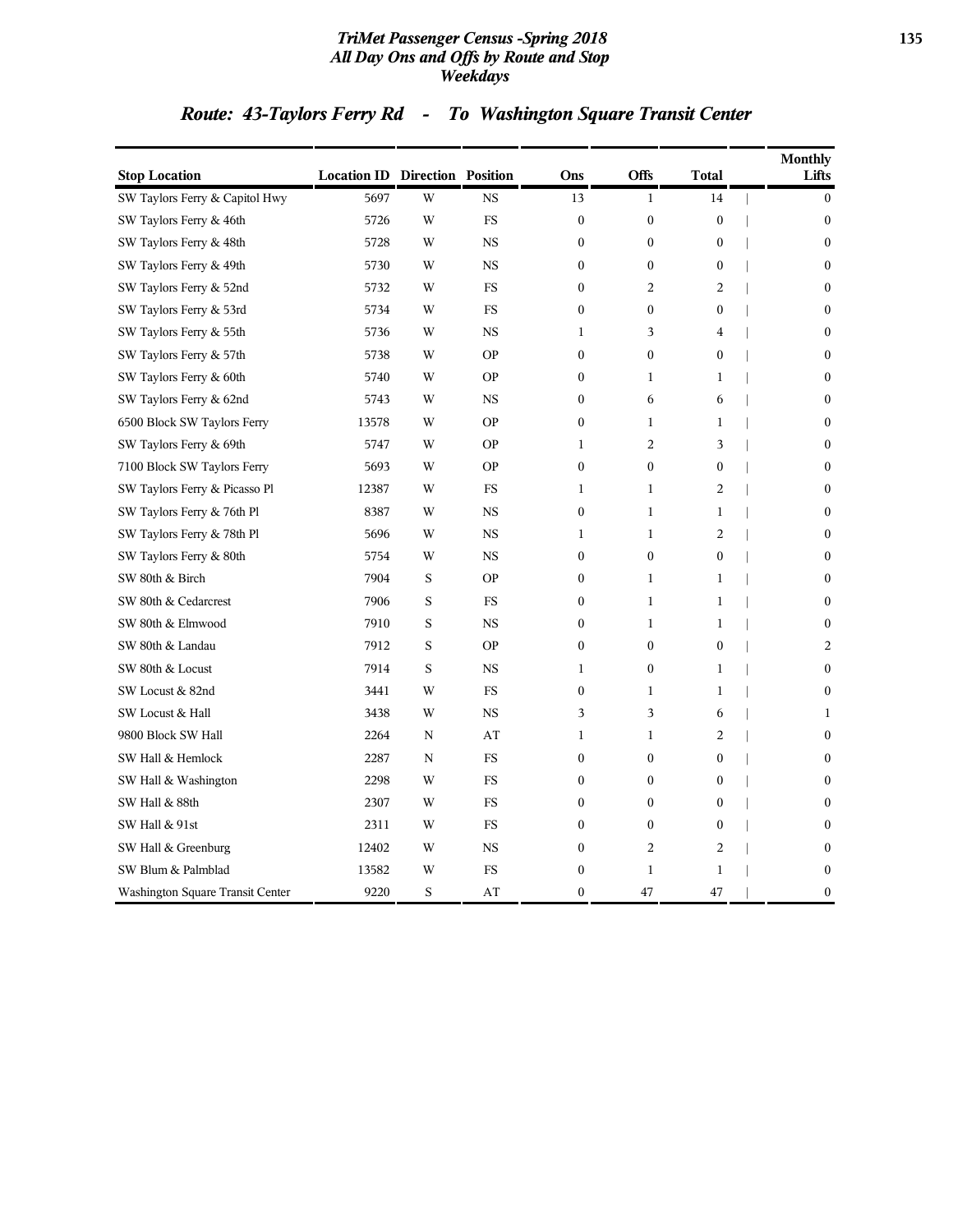#### *TriMet Passenger Census -Spring 2018* **136** *All Day Ons and Offs by Route and Stop Weekdays*

# *Route: 43-Taylors Ferry Rd - To Portland*

| <b>Stop Location</b>                | <b>Location ID Direction Position</b> |             |             | Ons              | Offs             | <b>Total</b>     | <b>Monthly</b><br>Lifts |
|-------------------------------------|---------------------------------------|-------------|-------------|------------------|------------------|------------------|-------------------------|
| Washington Square Transit Center    | 9220                                  | S           | AT          | $50\,$           | $\boldsymbol{0}$ | 50               | 6                       |
| SW Palmblad & Hall Blvd             | 9221                                  | ${\bf N}$   | $_{\rm NS}$ | 1                | $\boldsymbol{0}$ | 1                | $\boldsymbol{0}$        |
| SW Hall & Greenburg                 | 2282                                  | $\mathbf E$ | FS          | 2                | 0                | 2                | $\boldsymbol{0}$        |
| SW Hall & 91st                      | 2312                                  | Ε           | <b>OP</b>   | $\boldsymbol{0}$ | $\boldsymbol{0}$ | $\boldsymbol{0}$ | $\boldsymbol{0}$        |
| SW Hall & 88th                      | 2308                                  | Е           | <b>OP</b>   | $\boldsymbol{0}$ | $\boldsymbol{0}$ | $\boldsymbol{0}$ | $\bf{0}$                |
| SW Hall & Washington                | 2299                                  | Е           | FS          | 3                | 1                | 4                | $\boldsymbol{0}$        |
| 9900 Block SW Hall                  | 13581                                 | S           | AT          | 1                | 2                | 3                | $\boldsymbol{0}$        |
| SW Locust & Hall                    | 3439                                  | $\mathbf E$ | FS          | 5                | 2                | 7                | 2                       |
| SW Locust & 82nd                    | 3442                                  | Ε           | NS          | 2                | $\boldsymbol{0}$ | 2                | $\boldsymbol{0}$        |
| SW Locust & 80th                    | 3440                                  | Е           | <b>NS</b>   | $\boldsymbol{0}$ | $\boldsymbol{0}$ | $\boldsymbol{0}$ | $\bf{0}$                |
| SW 80th & Landau                    | 7913                                  | N           | $_{\rm NS}$ | 1                | $\boldsymbol{0}$ | 1                | $\boldsymbol{0}$        |
| SW 80th & Elmwood                   | 7911                                  | N           | NS          | $\mathbf{1}$     | $\boldsymbol{0}$ | 1                | $\boldsymbol{0}$        |
| SW 80th & Cedarcrest                | 7907                                  | N           | $_{\rm NS}$ | $\mathbf{1}$     | 1                | 2                | 2                       |
| SW 80th & Birch                     | 7905                                  | N           | FS          | $\boldsymbol{0}$ | $\boldsymbol{0}$ | $\boldsymbol{0}$ | $\boldsymbol{0}$        |
| SW 80th & Taylors Ferry             | 7915                                  | N           | $_{\rm NS}$ | 1                | $\boldsymbol{0}$ | 1                | 1                       |
| SW Taylors Ferry & 78th Pl          | 5695                                  | Е           | FS          | 2                | $\boldsymbol{0}$ | 2                | $\boldsymbol{0}$        |
| SW Taylors Ferry & 75th             | 8388                                  | $\mathbf E$ | NS          | 2                | $\boldsymbol{0}$ | 2                | $\boldsymbol{0}$        |
| SW Taylors Ferry & 74th             | 5752                                  | $\mathbf E$ | FS          | 2                | $\boldsymbol{0}$ | $\overline{c}$   | $\boldsymbol{0}$        |
| 7100 Block SW Taylors Ferry         | 5694                                  | Ε           | AT          | 1                | $\boldsymbol{0}$ | 1                | $\boldsymbol{0}$        |
| SW Taylors Ferry & 69th             | 5748                                  | Е           | FS          | 3                | 2                | 5                | $\bf{0}$                |
| SW Taylors Ferry & 66th             | 5746                                  | $\mathbf E$ | FS          | 1                | $\boldsymbol{0}$ | $\mathbf{1}$     | $\boldsymbol{0}$        |
| SW Taylors Ferry & 65th             | 5745                                  | $\mathbf E$ | FS          | 1                | $\boldsymbol{0}$ | 1                | $\boldsymbol{0}$        |
| SW Taylors Ferry & 62nd             | 5742                                  | $\mathbf E$ | FS          | 5                | $\boldsymbol{0}$ | 5                | $\boldsymbol{0}$        |
| SW Taylors Ferry & 60th             | 5741                                  | Ε           | NS          | 3                | $\boldsymbol{0}$ | 3                | $\boldsymbol{0}$        |
| SW Taylors Ferry & 57th             | 5739                                  | Е           | <b>NS</b>   | $\boldsymbol{0}$ | $\boldsymbol{0}$ | $\boldsymbol{0}$ | $\boldsymbol{0}$        |
| SW Taylors Ferry & 55th             | 5737                                  | $\mathbf E$ | FS          | 3                | 1                | 4                | $\boldsymbol{0}$        |
| SW Taylors Ferry & 53rd             | 5735                                  | Ε           | FS          | 1                | $\boldsymbol{0}$ | 1                | $\boldsymbol{0}$        |
| SW Taylors Ferry & 52nd             | 5733                                  | $\mathbf E$ | <b>FS</b>   | 2                | 0                | 2                | $\bf{0}$                |
| SW Taylors Ferry & 48th             | 5729                                  | E           | <b>NS</b>   | $\mathbf{0}$     | $\mathbf{0}$     | $\boldsymbol{0}$ | $\boldsymbol{0}$        |
| SW Taylors Ferry & 46th             | 5727                                  | Е           | <b>OP</b>   | $\boldsymbol{0}$ | 0                | $\boldsymbol{0}$ | $\bf{0}$                |
| SW Taylors Ferry & Capitol Hwy      | 9320                                  | $\mathbf E$ | <b>FS</b>   | 2                | 23               | 25               | $\bf{0}$                |
| SW Huber & Capitol Hwy              | 2804                                  | $\mathbf E$ | FS          | 3                | 3                | 6                | $\boldsymbol{0}$        |
| 3700 Block SW Huber                 | 13794                                 | $\mathbf E$ | AT          | 1                | 0                | $\mathbf{1}$     | $\boldsymbol{0}$        |
| SW Huber & 35th                     | 2806                                  | $\mathbf E$ | NS          | 3                | 1                | 4                | $\boldsymbol{0}$        |
| SW 35th & Ridge Dr                  | 7427                                  | N           | <b>NS</b>   | 5                | 2                | 7                | $\boldsymbol{0}$        |
| SW 35th & Indian Hills Apts         | 7420                                  | N           | AT          | 7                | 1                | 8                | $\boldsymbol{0}$        |
| SW Taylors Ferry & 30th             | 5725                                  | $\mathbf E$ | <b>OP</b>   | 0                | 0                | $\boldsymbol{0}$ | 0                       |
| SW Taylors Ferry & 28th             | 5723                                  | $\mathbf E$ | <b>OP</b>   | $\boldsymbol{0}$ | 0                | $\boldsymbol{0}$ | $\boldsymbol{0}$        |
| SW Taylors Ferry & 26th             | 5721                                  | $\mathbf E$ | FS          | 1                | 0                | $\mathbf{1}$     | $\bf{0}$                |
| 2200 Block SW Taylors Ferry         | 5691                                  | $\mathbf E$ | AT          | 2                | 0                | 2                | $\boldsymbol{0}$        |
| SW Taylors Ferry & 19th             | 5716                                  | $\mathbf E$ | <b>OP</b>   | $\boldsymbol{0}$ | 0                | $\boldsymbol{0}$ | $\boldsymbol{0}$        |
| SW Taylors Ferry & 17th             | 5714                                  | $\mathbf E$ | <b>OP</b>   | 1                | 0                | 1                | $\boldsymbol{0}$        |
| 1400 Block SW Taylors Ferry         | 5690                                  | $\mathbf E$ | AT          | 1                | 0                | $\mathbf{1}$     | $\boldsymbol{0}$        |
| SW Taylors Ferry & Taylors Ferry Ct | 5712                                  | $\mathbf E$ | $_{\rm FS}$ | $\mathbf{1}$     | 0                | $\mathbf{1}$     | $\boldsymbol{0}$        |
| SW Taylors Ferry & Marigold         | 5688                                  | ${\bf N}$   | ${\rm FS}$  | $\boldsymbol{0}$ | $\boldsymbol{0}$ | $\boldsymbol{0}$ | $\boldsymbol{0}$        |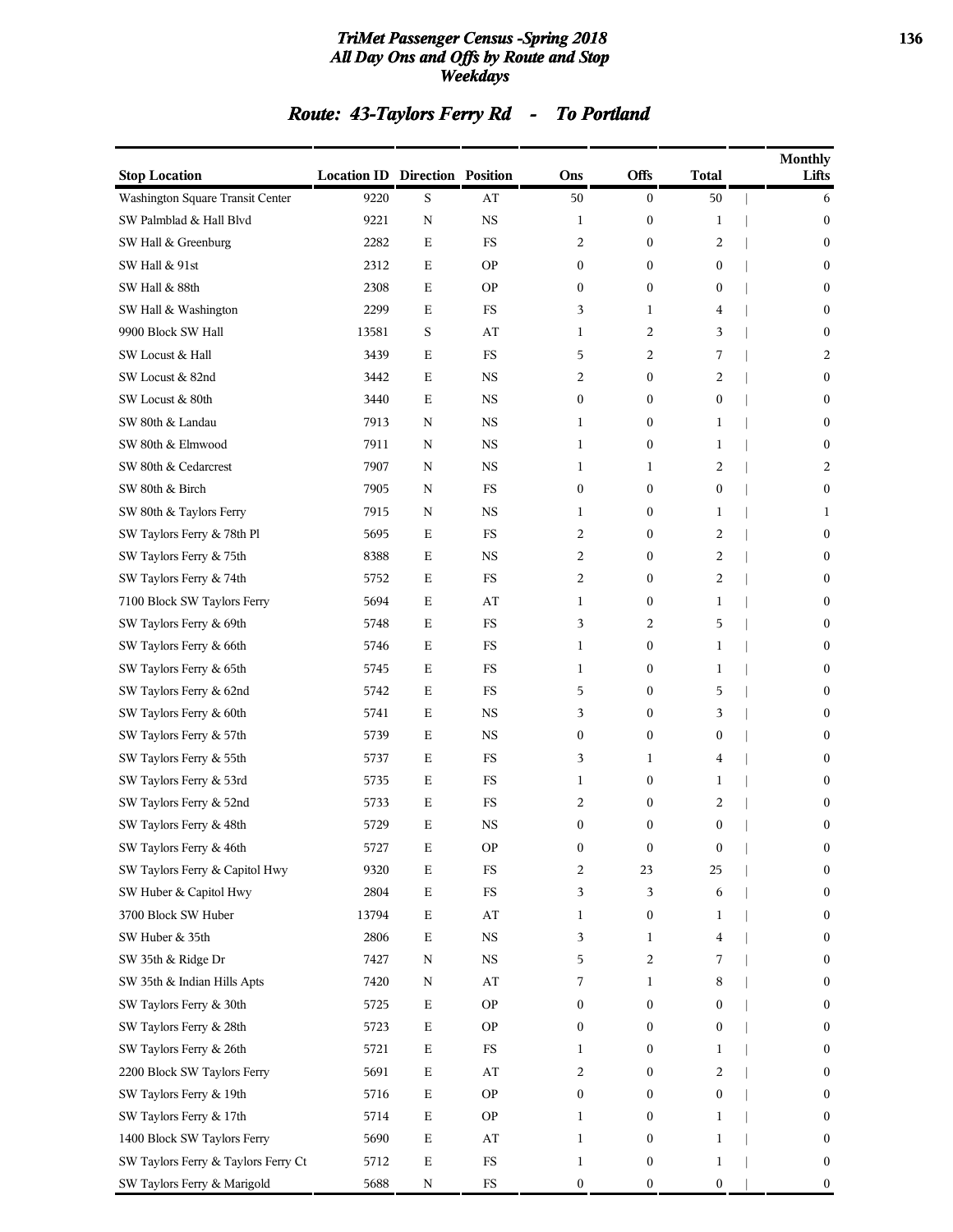#### *TriMet Passenger Census -Spring 2018* **137** *All Day Ons and Offs by Route and Stop Weekdays*

| <b>Stop Location</b>           | <b>Location ID Direction Position</b> |             |           | Ons              | Offs             | <b>Total</b>   | <b>Monthly</b><br>Lifts |
|--------------------------------|---------------------------------------|-------------|-----------|------------------|------------------|----------------|-------------------------|
| SW Taylors Ferry & Dolph       | 5699                                  | N           | <b>OP</b> | 2                | $\mathbf{0}$     | 2              | $\mathbf{0}$            |
| SW Taylors Ferry & 11th        | 5710                                  | $\mathbf E$ | <b>NS</b> | $\mathbf{1}$     | $\boldsymbol{0}$ | $\mathbf{1}$   | $\mathbf{0}$            |
| SW Taylors Ferry & 10th        | 5707                                  | $\mathbf E$ | <b>NS</b> | 3                | $\boldsymbol{0}$ | 3              | $\mathbf{0}$            |
| SW Taylors Ferry & Terwilliger | 5706                                  | Ε           | <b>NS</b> | 8                | 5                | 13             | $\mathbf{0}$            |
| SW Taylors Ferry & 2nd         | 5717                                  | Ε           | <b>OP</b> | 1                | $\boldsymbol{0}$ | 1              | $\mathbf{0}$            |
| SW Taylors Ferry & Riverview   | 5703                                  | $\mathbf E$ | <b>OP</b> | $\mathbf{0}$     | $\mathbf{0}$     | $\mathbf{0}$   | $\mathbf{0}$            |
| SW Virginia & Taylors Ferry    | 6061                                  | N           | FS        | 1                | $\mathbf{1}$     | 2              | $\theta$                |
| SW Virginia & Nevada           | 6059                                  | N           | <b>NS</b> | 1                | 2                | 3              | $\mathbf{0}$            |
| SW Virginia & Vermont          | 6063                                  | N           | <b>NS</b> | 2                | $\mathbf{1}$     | 3              | $\mathbf{0}$            |
| SW Virginia & Nebraska         | 6057                                  | N           | <b>NS</b> | 4                | 3                | 7              | $\theta$                |
| SW Nebraska & Corbett          | 4102                                  | W           | <b>NS</b> | 2                | $\boldsymbol{0}$ | 2              | $\mathbf{0}$            |
| SW Corbett & Carolina          | 1130                                  | N           | <b>NS</b> | 2                | $\mathbf{0}$     | $\overline{c}$ | $\mathbf{0}$            |
| SW Corbett & Pendleton         | 1149                                  | N           | <b>NS</b> | 3                | $\mathbf{0}$     | 3              | $\theta$                |
| SW Corbett & Flower            | 1135                                  | N           | <b>NS</b> | 1                | $\boldsymbol{0}$ | 1              | $\mathbf{0}$            |
| SW Corbett & Boundary St       | 1129                                  | N           | <b>NS</b> | 6                | 2                | 8              | 1                       |
| SW Corbett & Mitchell          | 1146                                  | N           | <b>FS</b> | 2                | $\mathbf{0}$     | 2              | $\mathbf{0}$            |
| SW Corbett & Richardson        | 1152                                  | N           | <b>NS</b> | 5                | $\mathbf{0}$     | 5              | $\mathbf{0}$            |
| SW Corbett & Hamilton          | 1141                                  | N           | <b>NS</b> | 1                | $\overline{4}$   | 5              | $\theta$                |
| SW Corbett & Bancroft          | 1128                                  | N           | <b>NS</b> | 1                | 1                | 2              | $\mathbf{0}$            |
| SW Corbett & Abernethy         | 1126                                  | N           | <b>NS</b> | $\boldsymbol{0}$ | 1                | 1              | $\theta$                |
| SW Corbett & Gaines            | 1136                                  | N           | <b>NS</b> | 4                | $\mathbf{0}$     | 4              | $\theta$                |
| SW Corbett & Curry             | 1133                                  | N           | <b>NS</b> | 2                | $\mathbf{1}$     | 3              | $\mathbf{0}$            |
| SW Corbett & Gibbs             | 1139                                  | N           | <b>NS</b> | 1                | 10               | 11             | $\boldsymbol{0}$        |
| SW 1st & Woods                 | 6489                                  | N           | <b>FS</b> | $\mathbf{0}$     | $\mathbf{1}$     | $\mathbf{1}$   | $\mathbf{0}$            |
| SW 1st & Hooker                | 6481                                  | N           | <b>NS</b> | $\mathbf{0}$     | $\mathbf{1}$     | 1              | $\Omega$                |
| SW 1st & Arthur                | 6475                                  | N           | <b>NS</b> | $\boldsymbol{0}$ | 7                | 7              | $\theta$                |
| 2200 Block SW 1st              | 6472                                  | N           | AT        | $\boldsymbol{0}$ | $\mathbf{1}$     | $\mathbf{1}$   | 1                       |
| SW Lincoln & 1st               | 3398                                  | W           | <b>FS</b> | 2                | 15               | 17             | $\theta$                |
| SW 4th & Hall                  | 12763                                 | N           | <b>NS</b> | 3                | 23               | 26             | 1                       |
| SW 5th & Hall                  | 10491                                 | S           | <b>NS</b> | $\boldsymbol{0}$ | 31               | 31             | $\boldsymbol{0}$        |

# *Route: 43-Taylors Ferry Rd - To Portland*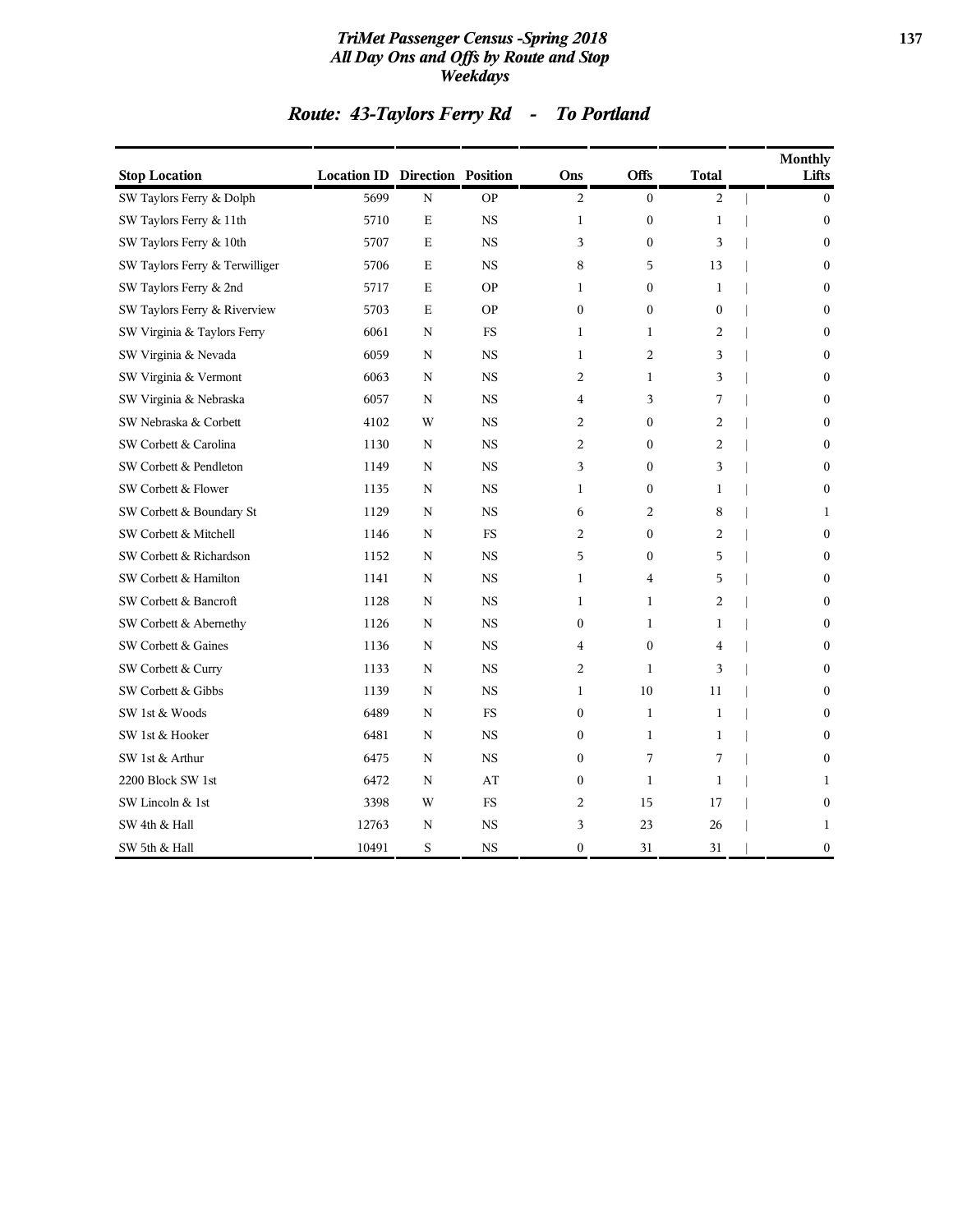#### *TriMet Passenger Census -Spring 2018* **138** *All Day Ons and Offs by Route and Stop Weekdays*

# *Route: 44-Capitol Hwy/Mocks Crest - To PCC Sylvania*

| <b>Stop Location</b>                  | <b>Location ID Direction Position</b> |             |             | Ons    | Offs             | <b>Total</b> | <b>Monthly</b><br>Lifts |
|---------------------------------------|---------------------------------------|-------------|-------------|--------|------------------|--------------|-------------------------|
| Pier Park                             | 10095                                 | $\mathbf E$ | AT          | 89     | $\overline{0}$   | 89           | 18                      |
| 10200 Block N Lombard                 | 9436                                  | S           | AT          | 7      | $\boldsymbol{0}$ | 7            | $\boldsymbol{0}$        |
| N Lombard & Reno                      | 9575                                  | S           | <b>NS</b>   | 30     | $\boldsymbol{0}$ | 30           | 1                       |
| N Lombard & Catlin                    | 9435                                  | S           | <b>NS</b>   | 19     | $\boldsymbol{0}$ | 19           | 1                       |
| N Lombard & New York                  | 9505                                  | S           | NS          | 33     | 5                | 38           | 3                       |
| N Lombard & Burlington                | 3465                                  | E           | <b>OP</b>   | 56     | 7                | 63           | 9                       |
| N Lombard & Charleston                | 3474                                  | E           | FS          | 16     | 3                | 19           | 2                       |
| N Richmond & Syracuse                 | 13212                                 | S           | FS          | 28     | 4                | 32           | 6                       |
| N Willamette & Mohawk                 | 6279                                  | Е           | <b>OP</b>   | 8      | $\mathbf{0}$     | 8            | 5                       |
| N Willamette & Tyler                  | 6289                                  | Е           | FS          | 11     | 1                | 12           | 1                       |
| N Willamette & Edgewater              | 6262                                  | Е           | FS          | 9      | 1                | 10           | $\mathbf{0}$            |
| N Willamette & Burr                   | 10975                                 | S           | <b>OP</b>   | 7      | 2                | 9            | 1                       |
| N Willamette & Ida                    | 6259                                  | Е           | <b>NS</b>   | 20     | 3                | 23           | 1                       |
| N Willamette & Carey                  | 6265                                  | E           | <b>FS</b>   | 3      | $\mathbf{0}$     | 3            | $\overline{0}$          |
| N Willamette & Macrum                 | 6274                                  | E           | <b>OP</b>   | 8      | 1                | 9            | 1                       |
| N Willamette & Wall                   | 6293                                  | Е           | <b>NS</b>   | 11     | 1                | 12           | 1                       |
| N Willamette & Van Houten             | 6291                                  | Ε           | <b>NS</b>   | 11     | 4                | 15           | $\boldsymbol{0}$        |
| N Willamette & Portsmouth             | 6285                                  | Е           | FS          | 14     | 5                | 19           | $\boldsymbol{0}$        |
| N Willamette & University of Portland | 6290                                  | Е           | AT          | 42     | 11               | 53           | 1                       |
| N Willamette & Harvard                | 6270                                  | Е           | <b>OP</b>   | 9      | 4                | 13           | $\boldsymbol{0}$        |
| N Willamette & Menlo                  | 6278                                  | Е           | <b>OP</b>   | 6      | $\mathbf{0}$     | 6            | $\boldsymbol{0}$        |
| N Willamette & Woolsey                | 6299                                  | Ε           | <b>OP</b>   | 6      | $\boldsymbol{0}$ | 6            | $\boldsymbol{0}$        |
| N Willamette & Chautauqua             | 6266                                  | Е           | <b>OP</b>   | 6      | $\mathbf{0}$     | 6            | $\boldsymbol{0}$        |
| N Willamette & Washburne              | 6295                                  | E           | <b>OP</b>   | 4      | $\mathbf{0}$     | 4            | $\overline{0}$          |
| N Willamette & Saratoga               | 6286                                  | S           | <b>OP</b>   | 4      | 1                | 5            | $\boldsymbol{0}$        |
| N Rosa Parks Way & Curtis             | 4461                                  | Е           | <b>NS</b>   | 6      | 2                | 8            | 1                       |
| N Rosa Parks Way & Greeley            | 4470                                  | Ε           | <b>FS</b>   | 9      | 9                | 18           | 5                       |
| N Rosa Parks Way & Boston             | 4457                                  | Ε           | NS          | 11     | 2                | 13           | 2                       |
| N Rosa Parks Way & Denver             | 4466                                  | E           | <b>NS</b>   | 10     | 5                | 15           | $\mathbf{0}$            |
| N Rosa Parks Way & Interstate         | 4474                                  | Е           | FS          | 22     | 42               | 64           | 16                      |
| N Rosa Parks Way & Albina             | 4455                                  | $\mathbf E$ | $_{\rm NS}$ | 18     | 11               | 29           | 3                       |
| N Rosa Parks Way & Congress           | 4459                                  | $\mathbf E$ | <b>OP</b>   | 10     | 3                | 13           | $\mathbf{1}$            |
| N Rosa Parks Way & Vancouver          | 4486                                  | $\mathbf E$ | $_{\rm NS}$ | 29     | 8                | 37           | 1                       |
| N Vancouver & Holman                  | 5992                                  | S           | $_{\rm NS}$ | 8      | 1                | 9            | $\boldsymbol{0}$        |
| N Vancouver & Ainsworth               | 5977                                  | S           | $_{\rm NS}$ | 11     | $\overline{c}$   | 13           | $\boldsymbol{0}$        |
| N Vancouver & Jessup                  | 5995                                  | S           | $_{\rm NS}$ | 12     | 5                | 17           | 1                       |
| N Vancouver & Killingsworth           | 5996                                  | S           | FS          | 58     | 41               | 99           | 24                      |
| N Vancouver & Alberta                 | 5978                                  | S           | NS          | 75     | 18               | 93           | 39                      |
| N Vancouver & Wygant                  | 6010                                  | S           | $_{\rm NS}$ | 28     | 2                | 30           | $\boldsymbol{0}$        |
| N Vancouver & Skidmore                | 6005                                  | S           | NS          | 65     | 4                | 69           | 5                       |
| N Vancouver & Shaver                  | 6004                                  | S           | $_{\rm NS}$ | 26     | 8                | 34           | 1                       |
| N Vancouver & Beech                   | 5979                                  | S           | $_{\rm NS}$ | 20     | 10               | 30           | 4                       |
| N Vancouver & Ivy                     | 6000                                  | S           | NS          | 58     | 13               | 71           | 5                       |
| N Vancouver & Fargo                   | 5984                                  | S           | <b>OP</b>   | 18     | 3                | 21           | 8                       |
| N Vancouver & Stanton                 | 6006                                  | S           | $_{\rm NS}$ | $47\,$ | 20               | 67           | 29                      |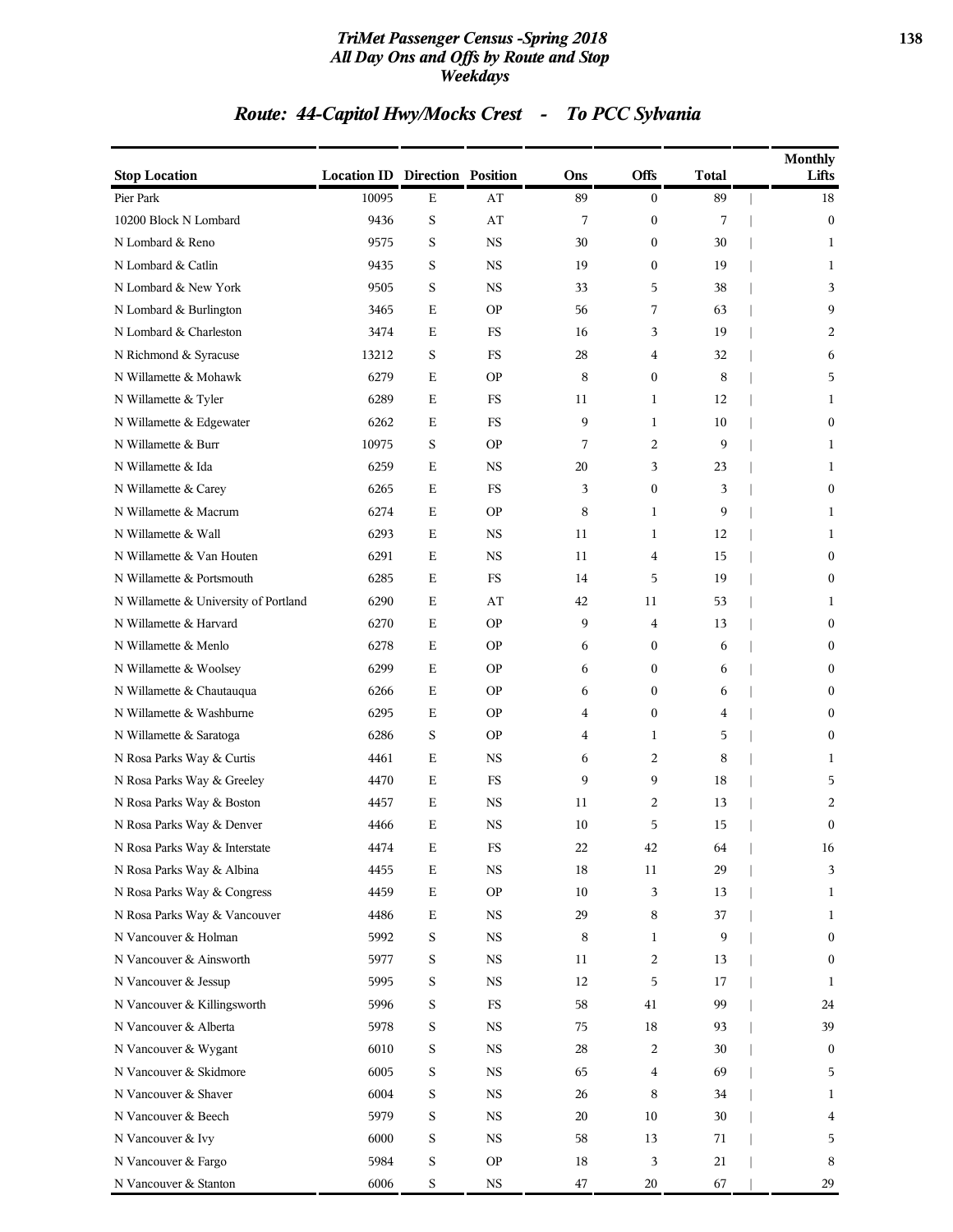#### *TriMet Passenger Census -Spring 2018* **139** *All Day Ons and Offs by Route and Stop Weekdays*

# *Route: 44-Capitol Hwy/Mocks Crest - To PCC Sylvania*

| <b>Stop Location</b>        | <b>Location ID Direction Position</b> |             |             | Ons                     | Offs           | Total | <b>Monthly</b><br>Lifts |
|-----------------------------|---------------------------------------|-------------|-------------|-------------------------|----------------|-------|-------------------------|
| N Vancouver & Knott         | 5997                                  | S           | <b>NS</b>   | 16                      | $\overline{7}$ | 23    | 13                      |
| N Vancouver & Russell       | 6003                                  | S           | FS          | 15                      | $\,8\,$        | 23    | 14                      |
| N Vancouver & Page          | 6001                                  | S           | <b>NS</b>   | 14                      | 2              | 16    | 1                       |
| N Vancouver & Tillamook     | 6008                                  | S           | <b>NS</b>   | 10                      | 2              | 12    | 3                       |
| N Vancouver & Weidler       | 6009                                  | S           | <b>NS</b>   | 17                      | 23             | 40    | 7                       |
| Rose Quarter Transit Center | 2592                                  | W           | AT          | 70                      | 228            | 298   | 36                      |
| NW Glisan & 3rd             | 9311                                  | W           | FS          | 6                       | 47             | 53    | 5                       |
| NW 5th & Davis              | 9301                                  | S           | <b>NS</b>   | 55                      | 73             | 128   | 25                      |
| SW 5th & Pine               | 7631                                  | S           | <b>OP</b>   | 99                      | 107            | 206   | 23                      |
| SW 5th & Alder              | 7586                                  | S           | NS          | 159                     | 126            | 285   | 22                      |
| SW 5th & Main               | 7614                                  | S           | NS          | 175                     | 85             | 260   | 18                      |
| SW 5th & Clay               | 13167                                 | S           | <b>NS</b>   | 75                      | 52             | 127   | 12                      |
| SW 5th & Harrison           | 7602                                  | S           | <b>NS</b>   | 160                     | 92             | 252   | 26                      |
| SW 5th & Broadway           | 7588                                  | S           | <b>NS</b>   | 22                      | 6              | 28    | 2                       |
| SW 5th & Caruthers          | 7591                                  | S           | <b>FS</b>   | 12                      | 8              | 20    | 2                       |
| SW Barbur & Hooker          | 175                                   | S           | NS          | 9                       | 13             | 22    | 1                       |
| SW Barbur & Woods           | 198                                   | S           | <b>OP</b>   | 2                       | 3              | 5     | $\bf{0}$                |
| SW Barbur & Whitaker        | 196                                   | S           | <b>OP</b>   | 10                      | 6              | 16    | $\bf{0}$                |
| SW Barbur & Pennoyer        | 185                                   | S           | <b>OP</b>   | 2                       | 2              | 4     | $\mathbf{0}$            |
| SW Barbur & Lane            | 176                                   | S           | NS          | 3                       | 6              | 9     | $\mathbf{0}$            |
| SW Barbur & Hamilton        | 173                                   | W           | NS          | 11                      | 32             | 43    | 1                       |
| 4900 Block SW Barbur        | 155                                   | S           | <b>OP</b>   | 7                       | 14             | 21    | 1                       |
| SW Capitol & Terwilliger    | 957                                   | W           | <b>FS</b>   | 8                       | 6              | 14    | 1                       |
| SW Capitol & Sunset         | 955                                   | W           | <b>NS</b>   | 166                     | 120            | 286   | 16                      |
| SW Capitol & Nebraska       | 964                                   | W           | <b>OP</b>   | 13                      | 34             | 47    | 3                       |
| SW Capitol & Idaho          | 943                                   | W           | FS          | 2                       | 22             | 24    | $\mathbf{0}$            |
| SW Capitol & 26th           | 966                                   | W           | FS          | 18                      | 83             | 101   | 14                      |
| SW Capitol & Florida        | 935                                   | S           | FS          | 7                       | 24             | 31    | 2                       |
| SW Capitol & Texas          | 958                                   | S           | FS          | $\boldsymbol{0}$        | 13             | 13    | 1                       |
| SW Capitol & Miles          | 949                                   | S           | FS          | 3                       | 30             | 33    | 1                       |
| SW Capitol & 33rd           | 970                                   | W           | <b>NS</b>   | 12                      | 93             | 105   | 6                       |
| SW Troy & 35th              | 5878                                  | W           | $_{\rm FS}$ | 17                      | 65             | 82    | 7                       |
| SW 36th & Capitol Hwy       | 10865                                 | $\mathbf S$ | $_{\rm NS}$ | $\overline{\mathbf{4}}$ | 5              | 9     | $\bf{0}$                |
| SW Capitol & Garden Home    | 10933                                 | $\mathbf S$ | FS          | 8                       | 25             | 33    | $\bf{0}$                |
| SW Capitol & 40th           | 10932                                 | $\mathbf S$ | <b>NS</b>   | 0                       | 2              | 2     | $\bf{0}$                |
| SW Capitol & Carson         | 927                                   | $\mathbf S$ | <b>NS</b>   | 1                       | 9              | 10    | 4                       |
| SW Capitol & Dolph          | 933                                   | $\mathbf S$ | <b>OP</b>   | 1                       | 11             | 12    | 2                       |
| SW Capitol & Marigold       | 947                                   | S           | $_{\rm FS}$ | $\boldsymbol{0}$        | 11             | 11    | $\bf{0}$                |
| SW Capitol & Alice          | 921                                   | $\mathbf S$ | <b>NS</b>   | 2                       | 6              | 8     | $\bf{0}$                |
| 9500 Block SW Capitol       | 926                                   | $\mathbf S$ | <b>OP</b>   | 1                       | 9              | 10    | $\bf{0}$                |
| SW Capitol & Taylors Ferry  | 930                                   | $\mathbf S$ | <b>NS</b>   | 7                       | 44             | 51    | 19                      |
| SW Capitol & Huber          | 10952                                 | $\mathbf S$ | $_{\rm NS}$ | 34                      | 50             | 84    | 6                       |
| SW Capitol & Galeburn       | 936                                   | $\mathbf S$ | <b>OP</b>   | 6                       | 46             | 52    | 3                       |
| SW Capitol & Dickinson      | 931                                   | $\mathbf S$ | FS          | 2                       | 33             | 35    | 8                       |
| SW Capitol & Pomona         | 951                                   | $\mathbf S$ | $_{\rm FS}$ | 2                       | 41             | 43    | 1                       |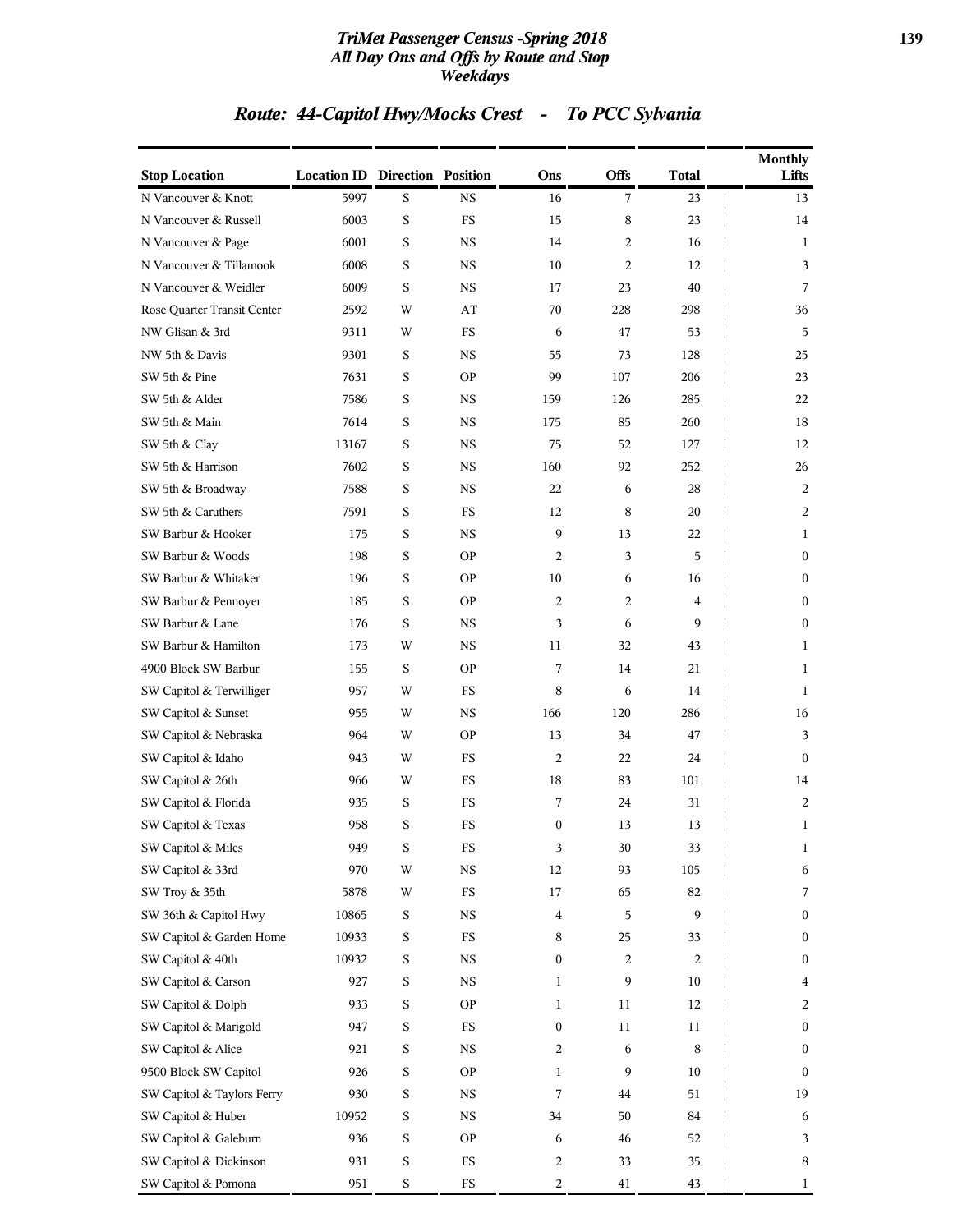#### *TriMet Passenger Census -Spring 2018* **140** *All Day Ons and Offs by Route and Stop Weekdays*

| <b>Stop Location</b>   | <b>Location ID</b> Direction | Position | Ons) | Offs | Total | Monthly<br>Lifts |
|------------------------|------------------------------|----------|------|------|-------|------------------|
| SW 49th & Coronado     | 7577                         | NS       |      | 16   | 16    | 0                |
| SW 49th & PCC Entrance | 8951                         | NS       |      | 38   | 39    |                  |
| PCC Sylvania Main Stop | 4431                         | AΤ       |      | 301  | 301   | 0                |

# *Route: 44-Capitol Hwy/Mocks Crest - To PCC Sylvania*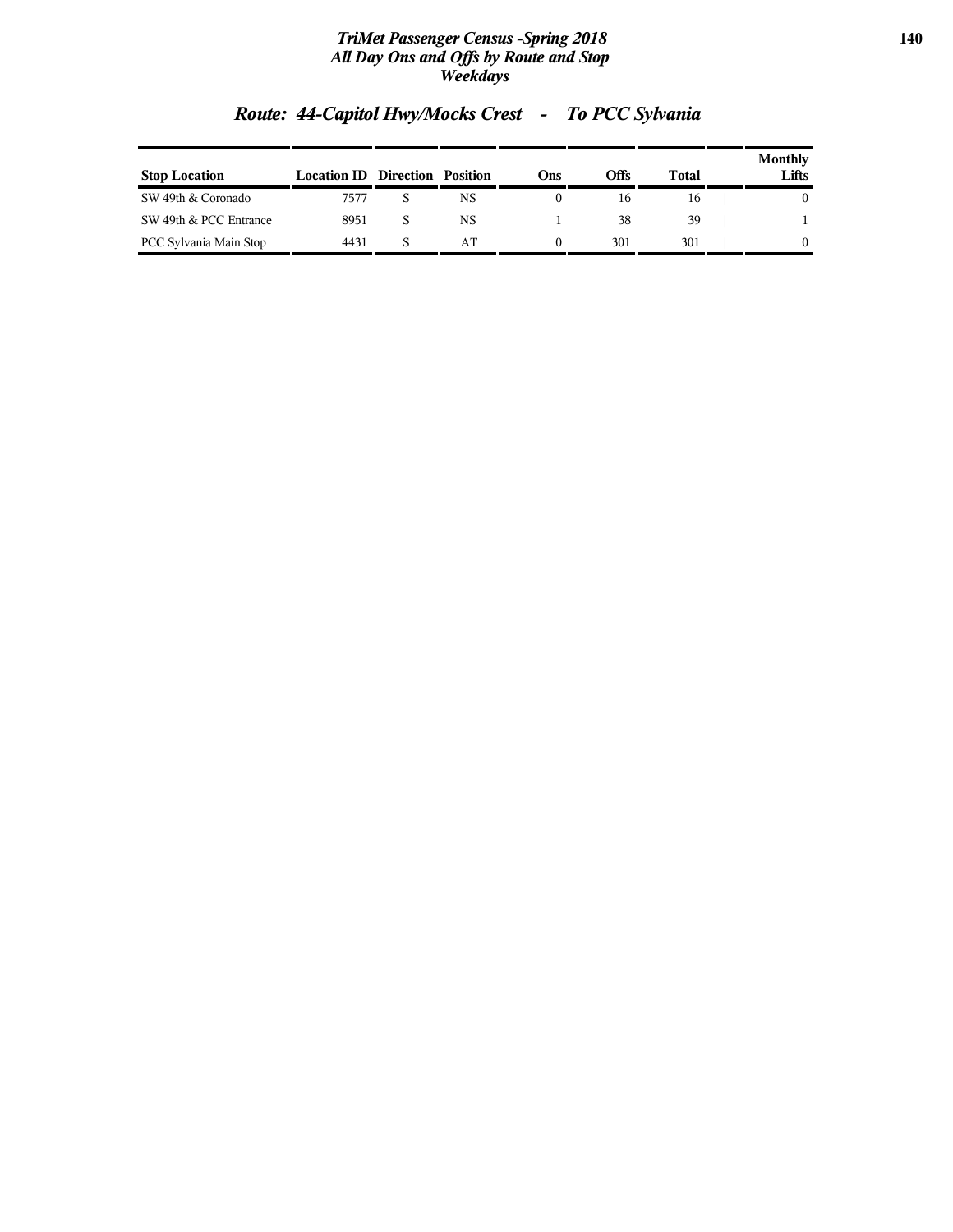#### *TriMet Passenger Census -Spring 2018* **141** *All Day Ons and Offs by Route and Stop Weekdays*

# *Route: 44-Capitol Hwy/Mocks Crest - To St Johns*

| <b>Stop Location</b>        | <b>Location ID Direction Position</b> |             |             | Ons              | Offs                    | <b>Total</b> | <b>Monthly</b><br>Lifts |
|-----------------------------|---------------------------------------|-------------|-------------|------------------|-------------------------|--------------|-------------------------|
| PCC Sylvania Main Stop      | 4431                                  | $\mathbf S$ | AT          | 312              | $\boldsymbol{0}$        | 312          | 77                      |
| SW 49th & Hidalgo           | 7579                                  | $\mathbf N$ | $_{\rm FS}$ | 25               | 1                       | 26           | $\boldsymbol{0}$        |
| SW 49th & Coronado          | 7578                                  | N           | <b>NS</b>   | 22               | $\boldsymbol{0}$        | 22           | 1                       |
| SW Capitol & Pomona         | 952                                   | N           | NS          | 41               | 3                       | 44           | 2                       |
| SW Capitol & Dickinson      | 932                                   | N           | <b>NS</b>   | 31               | 3                       | 34           | 9                       |
| SW Capitol & Galeburn       | 937                                   | N           | <b>NS</b>   | 30               | 7                       | 37           | 1                       |
| SW Capitol & Barbur         | 923                                   | N           | <b>NS</b>   | 65               | 32                      | 97           | 4                       |
| SW Capitol & Taylors Ferry  | 10935                                 | N           | FS          | 30               | 9                       | 39           | 19                      |
| SW Capitol & Brugger        | 975                                   | Ε           | NS          | 6                | $\boldsymbol{0}$        | 6            | $\boldsymbol{0}$        |
| SW Capitol & Alice          | 922                                   | N           | <b>NS</b>   | 6                | 2                       | 8            | $\boldsymbol{0}$        |
| SW Capitol & Marigold       | 946                                   | N           | FS          | 15               | $\overline{c}$          | 17           | $\boldsymbol{0}$        |
| SW Capitol & Dolph          | 934                                   | $\mathbf N$ | FS          | 11               | 1                       | 12           | 2                       |
| SW Capitol & Carson         | 13347                                 | N           | FS          | 6                | 1                       | 7            | 1                       |
| SW Capitol & Garden Home    | 939                                   | N           | <b>OP</b>   | 18               | 6                       | 24           | $\boldsymbol{0}$        |
| SW Capitol & 35th           | 972                                   | Е           | $_{\rm NS}$ | 80               | 21                      | 101          | 10                      |
| SW Capitol & 33rd           | 971                                   | Ε           | <b>OP</b>   | 88               | 12                      | 100          | 4                       |
| SW Capitol & Miles          | 948                                   | $\mathbf N$ | <b>NS</b>   | 24               | $\overline{\mathbf{4}}$ | 28           | $\boldsymbol{0}$        |
| SW Capitol & California     | 959                                   | N           | <b>NS</b>   | 10               | 9                       | 19           | 1                       |
| SW Capitol & Vermont        | 6023                                  | Ε           | FS          | 21               | 6                       | 27           | 3                       |
| SW Capitol & 26th           | 965                                   | Е           | FS          | 62               | 11                      | 73           | 6                       |
| SW Capitol & Idaho          | 942                                   | N           | <b>NS</b>   | 20               | $\overline{c}$          | 22           | $\boldsymbol{0}$        |
| SW Capitol & Nebraska       | 963                                   | E           | $_{\rm FS}$ | 20               | $\overline{c}$          | 22           | $\boldsymbol{0}$        |
| SW Capitol & Bertha Ct      | 925                                   | Ε           | FS          | 39               | 31                      | 70           | $\overline{2}$          |
| SW Capitol & Sunset         | 929                                   | E           | <b>OP</b>   | 94               | 169                     | 263          | 15                      |
| SW Capitol & Terwilliger    | 956                                   | Е           | <b>NS</b>   | 3                | 3                       | 6            | $\boldsymbol{0}$        |
| 4900 Block SW Barbur        | 156                                   | N           | AT          | 15               | 7                       | 22           | $\boldsymbol{0}$        |
| SW Barbur & Hamilton        | 172                                   | $\mathbf N$ | $_{\rm FS}$ | 31               | 13                      | 44           | 1                       |
| SW Barbur & Lane            | 177                                   | N           | <b>OP</b>   | 9                | 4                       | 13           | $\boldsymbol{0}$        |
| SW Barbur & Pennoyer        | 186                                   | N           | FS          | 4                | 2                       | 6            | $\boldsymbol{0}$        |
| SW Barbur & Whitaker        | 195                                   | N           | $_{\rm FS}$ | 6                | 9                       | 15           | $\boldsymbol{0}$        |
| SW Barbur & Woods           | 197                                   | N           | $_{\rm NS}$ | 2                | 2                       | 4            | $\boldsymbol{0}$        |
| SW Barbur & Hooker          | 174                                   | N           | $_{\rm NS}$ | 9                | 6                       | 15           | 1                       |
| SW 4th & Caruthers          | 12762                                 | N           | $_{\rm NS}$ | 9                | 18                      | 27           | 2                       |
| SW 4th & Hall               | 12763                                 | Ν           | NS          | 38               | 136                     | 174          | 32                      |
| SW 6th & Market             | 7772                                  | N           | $_{\rm NS}$ | 70               | 102                     | 172          | 15                      |
| SW 6th & Columbia           | 11486                                 | N           | NS          | 52               | 71                      | 123          | 5                       |
| SW 6th & Salmon             | 7789                                  | N           | NS          | 86               | 162                     | 248          | 28                      |
| SW 6th & Washington         | 7803                                  | Ν           | NS          | 131              | 137                     | 268          | 20                      |
| SW 6th & W Burnside         | 7751                                  | N           | <b>NS</b>   | 111              | 79                      | 190          | 23                      |
| NW Everett & 5th            | 8886                                  | Е           | NS          | 77               | 30                      | 107          | 15                      |
| NW Everett & 2nd            | 1612                                  | $\mathbf E$ | NS          | 48               | 16                      | 64           | 10                      |
| NW 6th & Flanders           | 9300                                  | Ν           | NS          | $\boldsymbol{0}$ | 2                       | 2            | $\bf{0}$                |
| Rose Quarter Transit Center | 1097                                  | Ν           | AT          | 272              | 59                      | 331          | 35                      |
| N Williams & NE Weidler     | 11480                                 | N           | <b>NS</b>   | 11               | 21                      | 32           | 6                       |
| N Williams & NE Broadway    | 6357                                  | Ν           | $_{\rm FS}$ | 13               | 11                      | 24           | 4                       |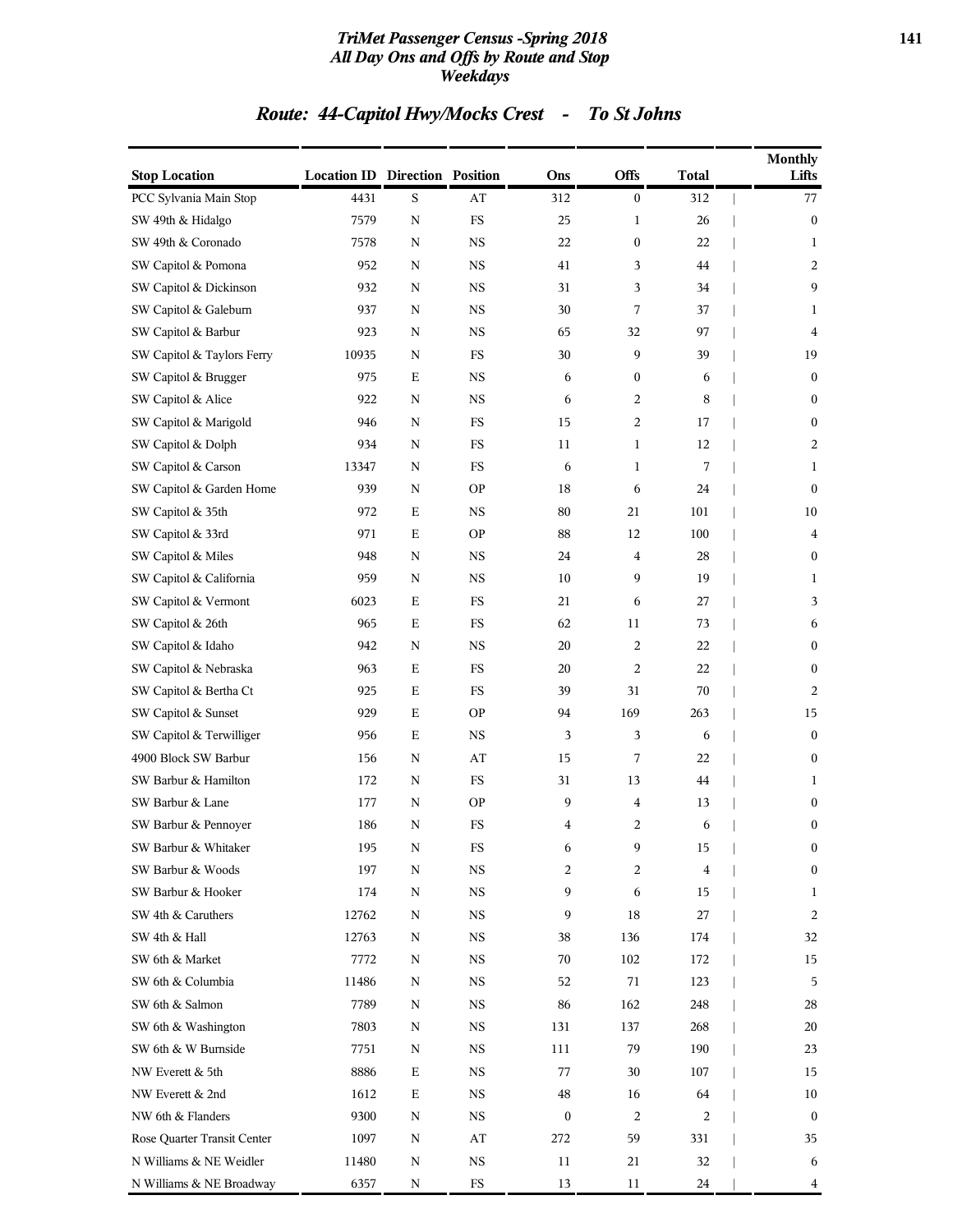#### *TriMet Passenger Census -Spring 2018* **142** *All Day Ons and Offs by Route and Stop Weekdays*

# *Route: 44-Capitol Hwy/Mocks Crest - To St Johns*

| <b>Stop Location</b>          | <b>Location ID Direction Position</b> |             |                      | Ons              | <b>Offs</b> | <b>Total</b> | <b>Monthly</b><br>Lifts |
|-------------------------------|---------------------------------------|-------------|----------------------|------------------|-------------|--------------|-------------------------|
| N Williams & NE Tillamook     | 6370                                  | $\mathbf N$ | $\mathop{\text{FS}}$ | 6                | 23          | 29           | $\overline{4}$          |
| N Williams & NE Russell       | 6354                                  | N           | FS                   | 18               | 49          | 67           | 35                      |
| N Williams & NE Graham        | 6362                                  | N           | <b>NS</b>            | 11               | 42          | 53           | 19                      |
| N Williams & NE Morris        | 6364                                  | N           | <b>NS</b>            | 19               | 38          | 57           | 25                      |
| N Williams & NE Cook          | 6359                                  | N           | FS                   | 8                | 57          | 65           | 5                       |
| N Williams & NE Fremont       | 6360                                  | N           | <b>FS</b>            | 24               | 51          | 75           | 9                       |
| N Williams & NE Shaver        | 6366                                  | N           | NS                   | 12               | 49          | 61           | 5                       |
| N Williams & NE Skidmore      | 6367                                  | N           | <b>NS</b>            | 6                | 52          | 58           | 1                       |
| N Williams & NE Wygant        | 6371                                  | N           | <b>NS</b>            | 5                | 36          | 41           | 2                       |
| N Williams & NE Alberta       | 6355                                  | N           | NS.                  | 10               | 54          | 64           | 32                      |
| N Williams & Emerson          | 10463                                 | N           | <b>NS</b>            | 4                | 38          | 42           | 4                       |
| N Killingsworth & Vancouver   | 3184                                  | W           | NS                   | 34               | 58          | 92           | 20                      |
| N Vancouver & Jessup          | 3070                                  | N           | <b>NS</b>            | 5                | 8           | 13           | 4                       |
| N Vancouver & Ainsworth       | 5976                                  | N           | <b>NS</b>            | 4                | 12          | 16           | $\overline{0}$          |
| N Vancouver & Holman          | 5991                                  | N           | NS.                  | 1                | 12          | 13           | $\boldsymbol{0}$        |
| N Rosa Parks Way & Vancouver  | 4485                                  | W           | <b>FS</b>            | 10               | 23          | 33           | 2                       |
| N Rosa Parks Way & Congress   | 4458                                  | W           | FS                   | $\overline{c}$   | 15          | 17           | 1                       |
| N Rosa Parks Way & Albina     | 8814                                  | W           | <b>NS</b>            | 12               | 18          | 30           | 8                       |
| N Rosa Parks Way & Interstate | 4473                                  | W           | <b>NS</b>            | 56               | 31          | 87           | 25                      |
| N Rosa Parks Way & Denver     | 4465                                  | W           | NS.                  | 4                | 12          | 16           | 1                       |
| N Rosa Parks Way & Delaware   | 4464                                  | W           | <b>NS</b>            | $\overline{c}$   | 15          | 17           | 3                       |
| N Rosa Parks Way & Greeley    | 4471                                  | W           | NS                   | 10               | 16          | 26           | 8                       |
| N Rosa Parks Way & Knowles    | 8329                                  | W           | <b>NS</b>            | $\overline{c}$   | 5           | 7            | 1                       |
| N Willamette & Bryant         | 6260                                  | N           | <b>NS</b>            | 1                | 9           | 10           | $\mathbf{0}$            |
| N Willamette & Washburne      | 6294                                  | W           | NS.                  | $\mathbf{0}$     | 5           | 5            | 0                       |
| N Willamette & Hurst          | 6273                                  | W           | <b>NS</b>            | $\boldsymbol{0}$ | 8           | 8            | $\boldsymbol{0}$        |
| N Willamette & Woolsey        | 6298                                  | W           | NS                   | 1                | 11          | 12           | $\boldsymbol{0}$        |
| N Willamette & Menlo          | 6277                                  | W           | <b>NS</b>            | $\boldsymbol{0}$ | 10          | 10           | $\bf{0}$                |
| N Willamette & Harvard        | 6269                                  | W           | <b>NS</b>            | 3                | 12          | 15           | $\mathbf{0}$            |
| N Willamette & Haven          | 6271                                  | W           | NS                   | 8                | 38          | 46           | 1                       |
| N Willamette & Portsmouth     | 6284                                  | W           | NS                   | 7                | 21          | 28           | $\boldsymbol{0}$        |
| N Willamette & Monteith       | 6280                                  | W           | $_{\rm FS}$          | 3                | 9           | 12           | 0                       |
| N Willamette & Wall           | 6292                                  | W           | NS                   | 1                | 10          | 11           | 1                       |
| N Willamette & Macrum         | 6275                                  | W           | NS                   | 1                | 7           | 8            | 4                       |
| N Willamette & Carey          | 6264                                  | N           | NS                   | 0                | 4           | 4            | 0                       |
| N Willamette & Alma           | 6258                                  | W           | NS                   | 3                | 28          | 31           | 1                       |
| N Willamette & Burr           | 6263                                  | W           | FS                   | $\overline{c}$   | 10          | 12           | 0                       |
| N Willamette & Edgewater      | 6283                                  | W           | OP.                  | 1                | 12          | 13           | $\bf{0}$                |
| N Willamette & Tyler          | 6288                                  | W           | FS                   | $\boldsymbol{0}$ | 13          | 13           | $\bf{0}$                |
| N Willamette & Oswego         | 6282                                  | W           | NS                   | 0                | 12          | 12           | 6                       |
| N Richmond & Syracuse         | 4817                                  | N           | NS                   | 2                | 41          | 43           | 9                       |
| N Lombard & John              | 3509                                  | W           | NS                   | 5                | 32          | 37           | 7                       |
| N Lombard & Baltimore         | 8480                                  | Ν           | NS                   | 3                | 33          | 36           | 14                      |
| N Lombard & St Louis          | 13877                                 | N           | NS                   | 6                | 24          | 30           | 4                       |
| N Lombard & Catlin            | 9431                                  | N           | NS                   | 1                | 18          | 19           | 2                       |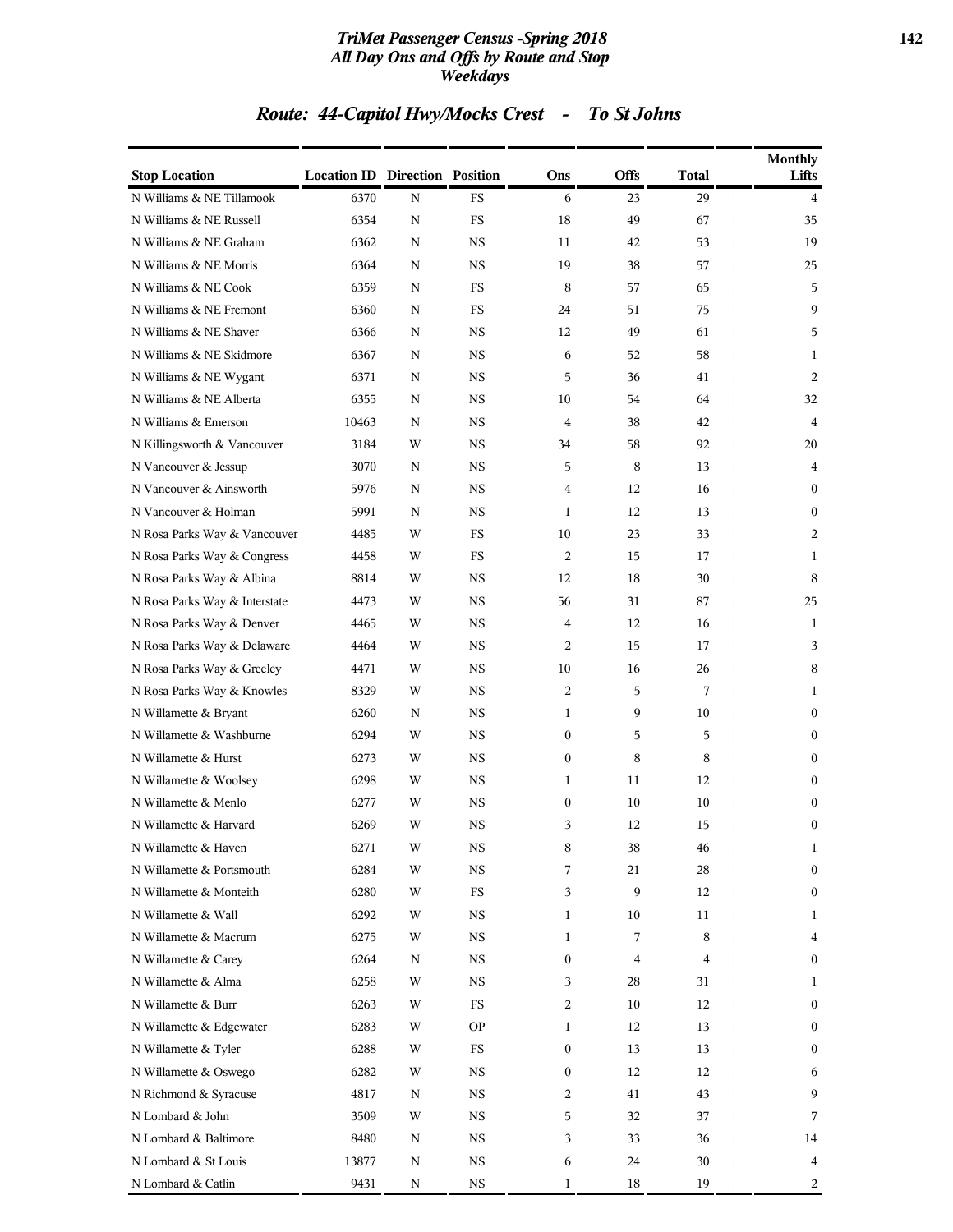#### *TriMet Passenger Census -Spring 2018* **143** *All Day Ons and Offs by Route and Stop Weekdays*

| <b>Stop Location</b>    | <b>Location ID Direction Position</b> |   |    | Ons | Offs | Total | <b>Monthly</b><br>Lifts |
|-------------------------|---------------------------------------|---|----|-----|------|-------|-------------------------|
| N Lombard & Reno        | 9576                                  |   | NS |     | 24   | 24    |                         |
| N Lombard & Weyerhauser | 9432                                  | N | FS |     |      |       | $\theta$                |
| Pier Park               | 10095                                 | Е | AΤ |     |      | 73    |                         |

# *Route: 44-Capitol Hwy/Mocks Crest - To St Johns*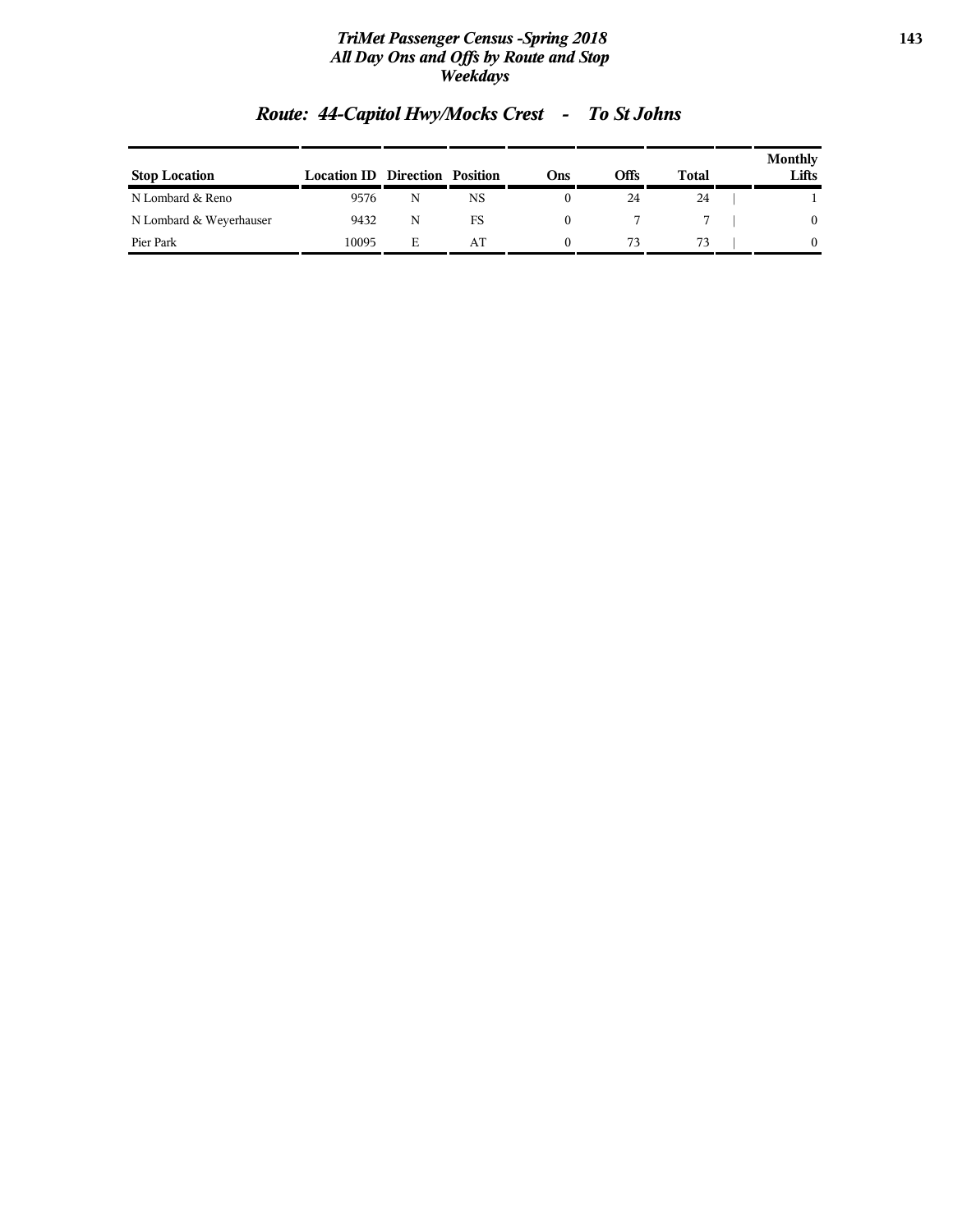#### *TriMet Passenger Census -Spring 2018* **144** *All Day Ons and Offs by Route and Stop Weekdays*

# *Route: 45-Garden Home - To Tigard Transit Center*

| <b>Stop Location</b>          | <b>Location ID Direction Position</b> |             |             | Ons              | Offs             | <b>Total</b>     | <b>Monthly</b><br>Lifts |
|-------------------------------|---------------------------------------|-------------|-------------|------------------|------------------|------------------|-------------------------|
| SW Columbia & 16th            | 12792                                 | ${\bf E}$   | <b>OP</b>   | $\bf 48$         | $\boldsymbol{0}$ | $\rm 48$         | $\overline{c}$          |
| SW Columbia & 12th            | 1111                                  | $\mathbf E$ | <b>NS</b>   | 11               | $\overline{c}$   | 13               | 8                       |
| SW Columbia & 10th            | 9044                                  | $\mathbf E$ | <b>NS</b>   | 23               | $\overline{c}$   | 25               | 1                       |
| SW Columbia & Park Ave        | 1108                                  | E           | <b>NS</b>   | 15               | $\mathbf{1}$     | 16               | $\boldsymbol{0}$        |
| SW Columbia between 5th & 4th | 12794                                 | E           | <b>FS</b>   | 77               | 8                | 85               | 2                       |
| SW Columbia & 1st             | 12795                                 | $\mathbf E$ | <b>NS</b>   | 47               | 6                | 53               | 1                       |
| SW Naito Parkway & Harrison   | 1927                                  | S           | <b>NS</b>   | 22               | 3                | 25               | $\boldsymbol{0}$        |
| SW Naito Parkway & Sheridan   | 8770                                  | S           | <b>NS</b>   | 9                | $\overline{c}$   | 11               | $\boldsymbol{0}$        |
| SW Barbur & Hamilton          | 173                                   | W           | <b>NS</b>   | 10               | 5                | 15               | $\boldsymbol{0}$        |
| 4900 Block SW Barbur          | 155                                   | S           | <b>OP</b>   | 3                | $\mathbf{1}$     | $\overline{4}$   | $\boldsymbol{0}$        |
| SW Capitol & Terwilliger      | 957                                   | W           | FS          | 1                | $\mathbf{1}$     | 2                | $\boldsymbol{0}$        |
| SW Capitol & Sunset           | 955                                   | W           | <b>NS</b>   | 54               | 16               | 70               | $\boldsymbol{0}$        |
| SW Capitol & Nebraska         | 964                                   | W           | <b>OP</b>   | 4                | 3                | 7                | $\boldsymbol{0}$        |
| SW Capitol & Idaho            | 943                                   | W           | FS          | 2                | 3                | 5                | $\boldsymbol{0}$        |
| SW Capitol & 26th             | 966                                   | W           | <b>FS</b>   | 6                | 13               | 19               | 1                       |
| SW Vermont & 30th             | 6035                                  | W           | <b>NS</b>   | 2                | 6                | 8                | $\boldsymbol{0}$        |
| SW Vermont & 32nd             | 6037                                  | W           | FS          | $\boldsymbol{0}$ | 3                | 3                | $\boldsymbol{0}$        |
| SW Vermont & 34th             | 13768                                 | W           | $_{\rm FS}$ | 1                | 11               | 12               | $\boldsymbol{0}$        |
| SW 35th & California          | 7414                                  | S           | <b>NS</b>   | 0                | $\overline{2}$   | $\overline{c}$   | $\boldsymbol{0}$        |
| SW 35th & Texas               | 7429                                  | S           | <b>FS</b>   | 0                | 1                | 1                | $\bf{0}$                |
| SW 35th & Nevada              | 7425                                  | S           | <b>NS</b>   | 0                | $\overline{4}$   | 4                | $\boldsymbol{0}$        |
| SW 35th & Caldew              | 7412                                  | S           | <b>NS</b>   | 0                | $\overline{2}$   | $\overline{c}$   | $\boldsymbol{0}$        |
| SW 35th & Logan               | 7422                                  | S           | <b>NS</b>   | $\boldsymbol{0}$ | $\overline{2}$   | 2                | $\boldsymbol{0}$        |
| SW Troy & 35th                | 5878                                  | W           | FS          | 18               | 26               | 44               | 7                       |
| SW Troy & 37th                | 8227                                  | W           | <b>FS</b>   | $\boldsymbol{0}$ | $\boldsymbol{0}$ | $\boldsymbol{0}$ | $\boldsymbol{0}$        |
| SW 40th & Troy                | 13647                                 | S           | FS          | 1                | 3                | 4                | 1                       |
| SW 40th & Garden Home         | 8911                                  | S           | <b>NS</b>   | 2                | $\overline{2}$   | 4                | $\boldsymbol{0}$        |
| SW Garden Home & 42nd         | 1955                                  | W           | <b>OP</b>   | 1                | 4                | 5                | $\boldsymbol{0}$        |
| SW Garden Home & 45th         | 1957                                  | W           | <b>NS</b>   | 2                | 10               | 12               | $\boldsymbol{0}$        |
| SW Garden Home & 47th         | 1960                                  | W           | NS          |                  | 3                | 4                | $\bf{0}$                |
| SW Garden Home & Orchard Lane | 9525                                  | S           | $_{\rm NS}$ | 1                | 2                | 3                | $\boldsymbol{0}$        |
| SW Garden Home & 50th         | 1961                                  | W           | <b>OP</b>   | 1                | 9                | 10               | $\boldsymbol{0}$        |
| SW Garden Home & 52nd         | 1963                                  | W           | <b>OP</b>   | 0                | 3                | 3                | $\bf{0}$                |
| SW Garden Home & 54th         | 1965                                  | W           | NS          | 0                | 3                | 3                | $\boldsymbol{0}$        |
| SW Garden Home & 56th         | 1967                                  | W           | FS          | 0                | 2                | 2                | $\boldsymbol{0}$        |
| SW Garden Home & 57th         | 1969                                  | W           | NS          | 0                | 7                | 7                | $\bf{0}$                |
| SW Garden Home & 61st         | 1971                                  | W           | NS          | 1                | 8                | 9                | $\boldsymbol{0}$        |
| SW Garden Home & 62nd Pl      | 1973                                  | W           | NS          | $\mathbf{0}$     | 9                | 9                | $\bf{0}$                |
| SW Garden Home & 64th         | 1975                                  | W           | NS          | 0                | 3                | 3                | $\bf{0}$                |
| SW Garden Home & 66th         | 1977                                  | W           | <b>OP</b>   | 1                | 1                | 2                | 0                       |
| SW Garden Home & 67th         | 1979                                  | W           | <b>OP</b>   | 0                | 3                | 3                | $\boldsymbol{0}$        |
| SW Garden Home & Multnomah    | 1951                                  | W           | NS          | 2                | 8                | 10               | 4                       |
| SW Garden Home & 71st         | 1982                                  | W           | FS          | 15               | 43               | 58               | 1                       |
| SW Oleson & Garden Home       | 4207                                  | S           | FS          | 10               | 6                | 16               | $\boldsymbol{0}$        |
| SW Oleson & Obrien            | 4210                                  | S           | NS          | $\boldsymbol{0}$ | 1                | 1                | $\bf{0}$                |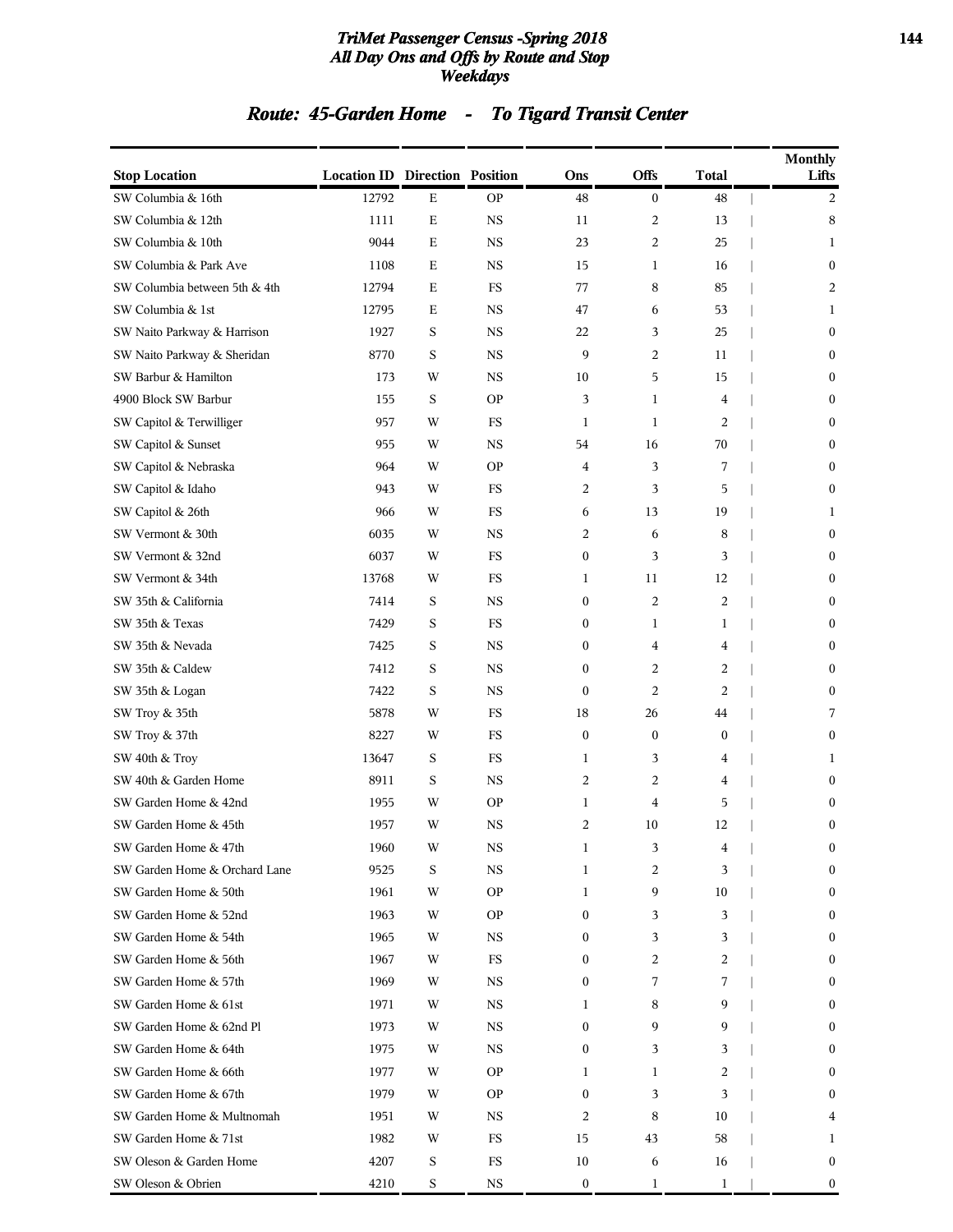#### *TriMet Passenger Census -Spring 2018* **145** *All Day Ons and Offs by Route and Stop Weekdays*

# *Route: 45-Garden Home - To Tigard Transit Center*

| <b>Stop Location</b>               | <b>Location ID Direction Position</b> |             |           | Ons              | <b>Offs</b>    | <b>Total</b> | <b>Monthly</b><br>Lifts |
|------------------------------------|---------------------------------------|-------------|-----------|------------------|----------------|--------------|-------------------------|
| SW Oleson & Skyhar Dr              | 4217                                  | S           | <b>NS</b> | 2                | 5              | 7            | $\mathbf{0}$            |
| SW Oleson & Alden                  | 4205                                  | S           | <b>NS</b> | $\overline{2}$   | 7              | 9            | 14                      |
| SW Oleson & Rustling Leaves Pl     | 4215                                  | W           | <b>OP</b> | 1                | 2              | 3            | $\theta$                |
| SW Oleson & 89th                   | 4218                                  | W           | <b>NS</b> | $\theta$         | $\overline{c}$ | 2            | $\mathbf{0}$            |
| SW Oleson & 91st                   | 4220                                  | W           | <b>OP</b> | 1                | 6              | 7            | $\theta$                |
| SW Oleson & Hall                   | 4209                                  | S           | <b>NS</b> | 1                | 7              | 8            | $\mathbf{0}$            |
| SW Blum & Palmblad                 | 13582                                 | W           | <b>FS</b> | $\mathbf{0}$     | 3              | 3            | $\mathbf{0}$            |
| Washington Square Transit Center   | 9650                                  | $\mathbf N$ | AT        | 28               | 57             | 85           | 3                       |
| 9000 Block SW Washington Square Rd | 6126                                  | N           | AT        | 2                | 4              | 6            | $\mathbf{0}$            |
| SW Scholls Ferry & Cascade         | 5164                                  | S           | <b>FS</b> | $\mathbf{1}$     | $\overline{4}$ | 5            | $\theta$                |
| SW Scholls Ferry & Nimbus          | 5189                                  | W           | <b>FS</b> | 3                | 15             | 18           | 2                       |
| SW Scholls Ferry & Springwood      | 9038                                  | W           | <b>OP</b> | 3                | 6              | 9            | 1                       |
| SW Scholls Ferry & Conestoga       | 5166                                  | W           | <b>FS</b> | 4                | 7              | 11           | 12                      |
| SW 121st & Scholls Ferry           | 6606                                  | S           | <b>FS</b> | 12               | 20             | 32           | 3                       |
| 10900 Block SW 121st               | 10698                                 | S           | <b>OP</b> | 3                | 1              | 4            | $\mathbf{0}$            |
| SW 121st & North Dakota            | 6603                                  | S           | <b>NS</b> | 1                | 7              | 8            | $\mathbf{0}$            |
| SW 121st & Summer                  | 6608                                  | S           | <b>FS</b> | $\mathbf{0}$     | 1              | 1            | $\mathbf{0}$            |
| SW 121st & Merestone               | 6602                                  | S           | <b>NS</b> | 2                | 1              | 3            | $\boldsymbol{0}$        |
| SW 121st & Katherine               | 6598                                  | S           | <b>FS</b> | 3                | 4              | 7            | $\mathbf{0}$            |
| SW Walnut & 121st                  | 10913                                 | E           | <b>FS</b> | 4                | 7              | 11           | $\mathbf{0}$            |
| SW Walnut & 116th                  | 6111                                  | $\mathbf E$ | <b>FS</b> | 2                | 2              | 4            | $\mathbf{0}$            |
| SW Walnut & 112th                  | 6109                                  | $\mathbf E$ | <b>NS</b> | $\boldsymbol{0}$ | $\mathbf{0}$   | $\Omega$     | $\theta$                |
| 10800 SW Walnut                    | 14000                                 | $\mathbf E$ | AT        | 1                | $\mathbf{0}$   | 1            | $\theta$                |
| SW Walnut & Watkins                | 6107                                  | $\mathbf E$ | <b>NS</b> | $\mathbf{0}$     | 2              | 2            | $\mathbf{0}$            |
| SW Walnut & Grant                  | 6104                                  | $\mathbf E$ | <b>FS</b> | 2                | 9              | 11           | $\bf{0}$                |
| SW Main & Burnham                  | 3654                                  | $\mathbf E$ | <b>NS</b> | 0                | 6              | 6            | $\boldsymbol{0}$        |
| <b>Tigard Transit Center</b>       | 8210                                  | S           | AT        | $\mathbf{0}$     | 51             | 51           | $\boldsymbol{0}$        |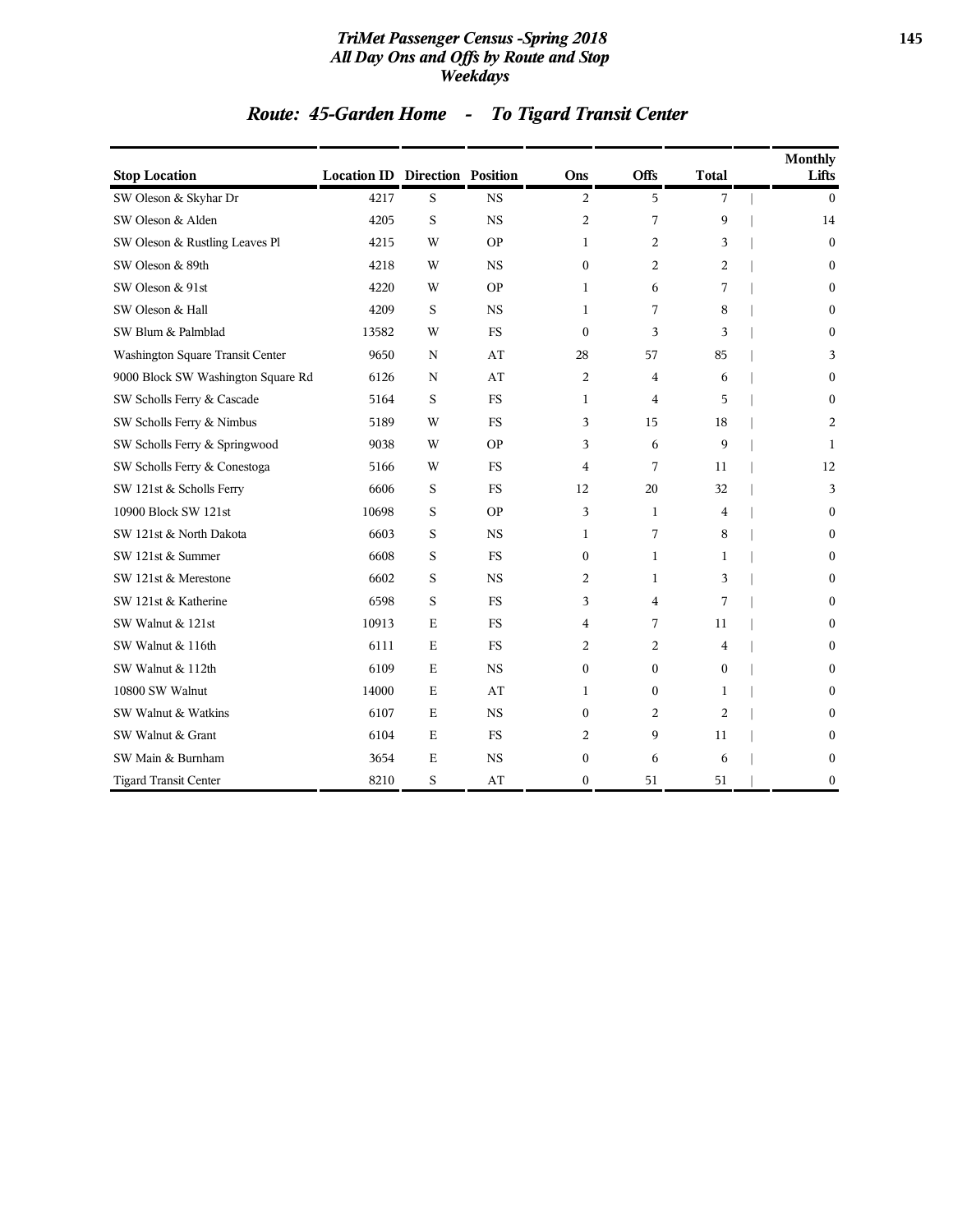#### *TriMet Passenger Census -Spring 2018* **146** *All Day Ons and Offs by Route and Stop Weekdays*

# *Route: 45-Garden Home - To Portland City Center*

| <b>Stop Location</b>               | <b>Location ID Direction Position</b> |             |             | Ons            | <b>Offs</b>      | <b>Total</b>     | <b>Monthly</b><br>Lifts |
|------------------------------------|---------------------------------------|-------------|-------------|----------------|------------------|------------------|-------------------------|
| <b>Tigard Transit Center</b>       | 8210                                  | S           | AT          | 71             | $\boldsymbol{0}$ | 71               | 7                       |
| SW Main & Burnham                  | 3653                                  | W           | <b>OP</b>   | 3              | $\boldsymbol{0}$ | 3                | $\boldsymbol{0}$        |
| SW Pacific Hwy & Walnut            | 4318                                  | W           | <b>NS</b>   | 9              | 3                | 12               | $\boldsymbol{0}$        |
| SW Walnut & Grant                  | 13034                                 | N           | <b>NS</b>   | 3              | 3                | 6                | $\bf{0}$                |
| SW Walnut & Brookside              | 6103                                  | W           | <b>NS</b>   | 1              | $\boldsymbol{0}$ | 1                | $\boldsymbol{0}$        |
| SW Walnut & Tiedeman               | 6105                                  | W           | FS          | 1              | $\mathbf{0}$     | 1                | $\bf{0}$                |
| SW Walnut & 112th                  | 6108                                  | W           | <b>NS</b>   | 0              | $\boldsymbol{0}$ | $\boldsymbol{0}$ | $\boldsymbol{0}$        |
| SW Walnut & 114th                  | 11973                                 | W           | FS          | 2              | $\mathbf{1}$     | 3                | $\boldsymbol{0}$        |
| SW Walnut & 121st                  | 6112                                  | W           | <b>NS</b>   | 8              | 4                | 12               | $\bf{0}$                |
| SW 121st & Lynn                    | 6599                                  | N           | <b>NS</b>   | 5              | 3                | 8                | $\boldsymbol{0}$        |
| SW 121st & Merestone               | 6601                                  | N           | <b>NS</b>   | 3              | 1                | 4                | $\boldsymbol{0}$        |
| SW 121st & North Dakota            | 6597                                  | N           | <b>NS</b>   | 8              | $\mathbf{1}$     | 9                | 1                       |
| SW 121st & Springwood              | 6607                                  | N           | <b>NS</b>   | 8              | 6                | 14               | $\boldsymbol{0}$        |
| SW Scholls Ferry & 121st           | 8617                                  | Е           | FS          | 18             | 7                | 25               | 9                       |
| SW Scholls Ferry & Conestoga       | 5165                                  | Е           | <b>OP</b>   | 13             | 3                | 16               | $\boldsymbol{0}$        |
| SW Scholls Ferry & Springwood      | 5197                                  | E           | FS          | 9              | 1                | 10               | $\boldsymbol{0}$        |
| SW Scholls Ferry & Nimbus          | 5190                                  | $\mathbf E$ | <b>FS</b>   | 17             | 5                | 22               | 1                       |
| 9000 Block SW Washington Square Rd | 6133                                  | S           | <b>OP</b>   | 3              | 3                | 6                | $\boldsymbol{0}$        |
| Washington Square Transit Center   | 9652                                  | S           | AT          | 50             | 32               | 82               | 9                       |
| SW Palmblad & Hall Blvd            | 9221                                  | N           | <b>NS</b>   | 3              | $\mathbf{1}$     | 4                | $\boldsymbol{0}$        |
| SW Oleson & Hall                   | 4208                                  | Ε           | FS          | 8              | 1                | 9                | 2                       |
| SW Oleson & 91st                   | 4219                                  | $\mathbf E$ | <b>NS</b>   | 9              | $\overline{c}$   | 11               | 1                       |
| 8800 Block SW Oleson               | 9570                                  | Е           | <b>OP</b>   | 1              | $\boldsymbol{0}$ | $\mathbf{1}$     | $\boldsymbol{0}$        |
| SW Oleson & Rustling Leaves Pl     | 4214                                  | Е           | FS          | 2              | 1                | 3                | $\bf{0}$                |
| SW Oleson & 80th                   | 4216                                  | N           | <b>NS</b>   | 8              | $\overline{2}$   | 10               | 2                       |
| SW Oleson & Skyhar Dr              | 12963                                 | N           | <b>OP</b>   | 5              | 1                | 6                | $\boldsymbol{0}$        |
| SW Oleson & Obrien                 | 12964                                 | N           | <b>OP</b>   | $\overline{c}$ | $\mathbf{1}$     | 3                | $\boldsymbol{0}$        |
| SW Oleson & Garden Home            | 4206                                  | N           | <b>NS</b>   | 23             | 15               | 38               | 1                       |
| SW Garden Home & 71st              | 1983                                  | Ε           | <b>NS</b>   | 30             | 8                | 38               | $\boldsymbol{0}$        |
| SW Garden Home & 69th/Multnomah    | 1981                                  | Ε           | ${\rm FS}$  | 11             | 2                | 13               | 3                       |
| SW Garden Home & 67th              | 1980                                  | Е           | NS          | 2              | 1                | 3                | $\boldsymbol{0}$        |
| SW Garden Home & 66th              | 1978                                  | Е           | <b>FS</b>   | 4              | $\boldsymbol{0}$ | 4                | $\boldsymbol{0}$        |
| SW Garden Home & 64th              | 1976                                  | Е           | <b>OP</b>   | 4              | $\boldsymbol{0}$ | 4                | $\boldsymbol{0}$        |
| SW Garden Home & 62nd Pl           | 1974                                  | Е           | <b>OP</b>   | 9              | $\boldsymbol{0}$ | 9                | $\bf{0}$                |
| SW Garden Home & 61st              | 1972                                  | Е           | FS          | 5              | 1                | 6                | $\boldsymbol{0}$        |
| SW Garden Home & 57th              | 1970                                  | Е           | <b>OP</b>   | 9              | $\boldsymbol{0}$ | 9                | $\boldsymbol{0}$        |
| SW Garden Home & 56th              | 1968                                  | Е           | NS          | 3              | $\boldsymbol{0}$ | 3                | $\boldsymbol{0}$        |
| SW Garden Home & 54th              | 1966                                  | Е           | NS          | 3              | 1                | 4                | $\boldsymbol{0}$        |
| SW Garden Home & 52nd              | 1964                                  | Е           | NS          | 2              | $\boldsymbol{0}$ | 2                | $\bf{0}$                |
| SW Garden Home & 50th              | 1962                                  | Е           | <b>NS</b>   | 10             | 1                | 11               | $\boldsymbol{0}$        |
| SW Garden Home & 47th              | 1959                                  | Е           | FS          | 4              | 2                | 6                | $\boldsymbol{0}$        |
| SW Garden Home & 45th              | 1958                                  | Е           | NS          | 11             | 3                | 14               | $\boldsymbol{0}$        |
| SW Garden Home & 42nd              | 1956                                  | Е           | FS          | 4              | 1                | 5                | $\boldsymbol{0}$        |
| SW Garden Home & 40th              | 1954                                  | Е           | NS          | 4              | 1                | 5                | $\bf{0}$                |
| SW Garden Home & Capitol Hwy       | 8888                                  | $\mathbf E$ | $_{\rm NS}$ | 2              | 3                | 5                | $\bf{0}$                |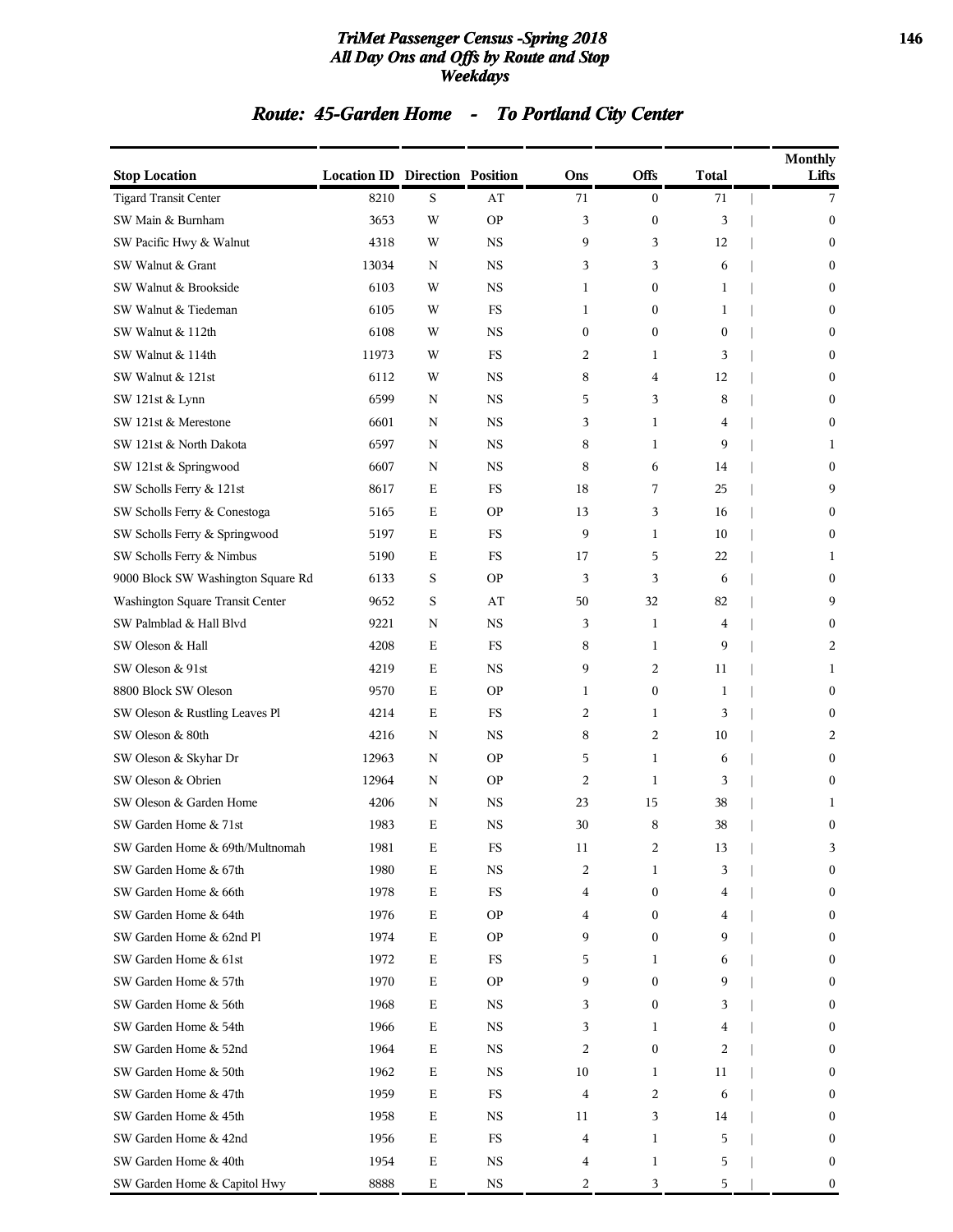#### *TriMet Passenger Census -Spring 2018* **147** *All Day Ons and Offs by Route and Stop Weekdays*

# *Route: 45-Garden Home - To Portland City Center*

| <b>Stop Location</b>        | <b>Location ID Direction Position</b> |             |             | Ons              | Offs             | <b>Total</b>   | <b>Monthly</b><br>Lifts |
|-----------------------------|---------------------------------------|-------------|-------------|------------------|------------------|----------------|-------------------------|
| SW Capitol & 35th           | 972                                   | $\mathbf E$ | <b>NS</b>   | 27               | 18               | 45             | 8                       |
| SW 35th & Canby             | 7417                                  | $\mathbf N$ | <b>NS</b>   | $\boldsymbol{0}$ | 1                | 1              | $\mathbf{0}$            |
| SW 35th & Logan             | 7423                                  | $\mathbf N$ | <b>OP</b>   | 3                | $\mathbf{0}$     | 3              | $\mathbf{0}$            |
| SW 35th & Caldew            | 7413                                  | N           | <b>OP</b>   | 2                | $\mathbf{0}$     | 2              | $\boldsymbol{0}$        |
| SW 35th & Nevada            | 7426                                  | $\mathbf N$ | <b>NS</b>   | 4                | $\mathbf{0}$     | $\overline{4}$ | $\mathbf{0}$            |
| SW 35th & Texas             | 7430                                  | $\mathbf N$ | <b>OP</b>   | 1                | $\boldsymbol{0}$ | 1              | $\boldsymbol{0}$        |
| SW 35th & California        | 7415                                  | $\mathbf N$ | <b>OP</b>   | 1                | $\mathbf{0}$     | $\mathbf{1}$   | $\boldsymbol{0}$        |
| SW Vermont & 34th           | 13769                                 | $\mathbf E$ | <b>FS</b>   | 9                | $\mathbf{1}$     | 10             | 1                       |
| SW Vermont & 30th           | 6036                                  | $\mathbf E$ | <b>NS</b>   | 6                | $\mathbf{1}$     | 7              | $\bf{0}$                |
| SW Capitol & Vermont        | 6023                                  | $\mathbf E$ | <b>FS</b>   | 2                | $\mathbf{0}$     | 2              | 1                       |
| SW Capitol & 26th           | 965                                   | $\mathbf E$ | <b>FS</b>   | 13               | 6                | 19             | 1                       |
| SW Capitol & Idaho          | 942                                   | N           | <b>NS</b>   | 6                | 1                | 7              | $\bf{0}$                |
| SW Capitol & Nebraska       | 963                                   | $\mathbf E$ | <b>FS</b>   | 6                | $\mathbf{0}$     | 6              | $\boldsymbol{0}$        |
| SW Capitol & Bertha Ct      | 925                                   | $\mathbf E$ | <b>FS</b>   | 9                | 7                | 16             | 1                       |
| SW Capitol & Sunset         | 929                                   | $\mathbf E$ | <b>OP</b>   | 23               | 38               | 61             | 1                       |
| SW Capitol & Terwilliger    | 956                                   | $\mathbf E$ | <b>NS</b>   | $\mathbf{1}$     | 3                | 4              | $\boldsymbol{0}$        |
| 4900 Block SW Barbur        | 156                                   | $\mathbf N$ | AT          | 3                | $\overline{4}$   | 7              | $\boldsymbol{0}$        |
| SW Barbur & Hamilton        | 172                                   | $\mathbf N$ | $_{\rm FS}$ | 9                | 12               | 21             | $\boldsymbol{0}$        |
| SW Naito Parkway & Hooker   | 1930                                  | N           | AT          | 6                | 10               | 16             | $\mathbf{0}$            |
| SW Naito Parkway & Harrison | 1926                                  | N           | <b>NS</b>   | 1                | 36               | 37             | $\mathbf{0}$            |
| SW Jefferson & 1st          | 12789                                 | W           | <b>FS</b>   | 3                | 74               | 77             | 1                       |
| SW Jefferson & 5th          | 12791                                 | W           | <b>NS</b>   | 13               | 99               | 112            | 4                       |
| SW Jefferson & Broadway     | 3039                                  | W           | <b>NS</b>   | 4                | 16               | 20             | 1                       |
| SW Jefferson & 10th         | 3049                                  | W           | <b>NS</b>   | 4                | 38               | 42             | 5                       |
| SW Jefferson & 13th         | 3051                                  | W           | <b>NS</b>   | 3                | 17               | 20             | 6                       |
| SW Jefferson & 16th         | 3052                                  | W           | <b>NS</b>   | 2                | 25               | 27             | $\boldsymbol{0}$        |
| SW Columbia & 16th          | 12792                                 | Ε           | <b>OP</b>   | 2                | 20               | 22             | $\boldsymbol{0}$        |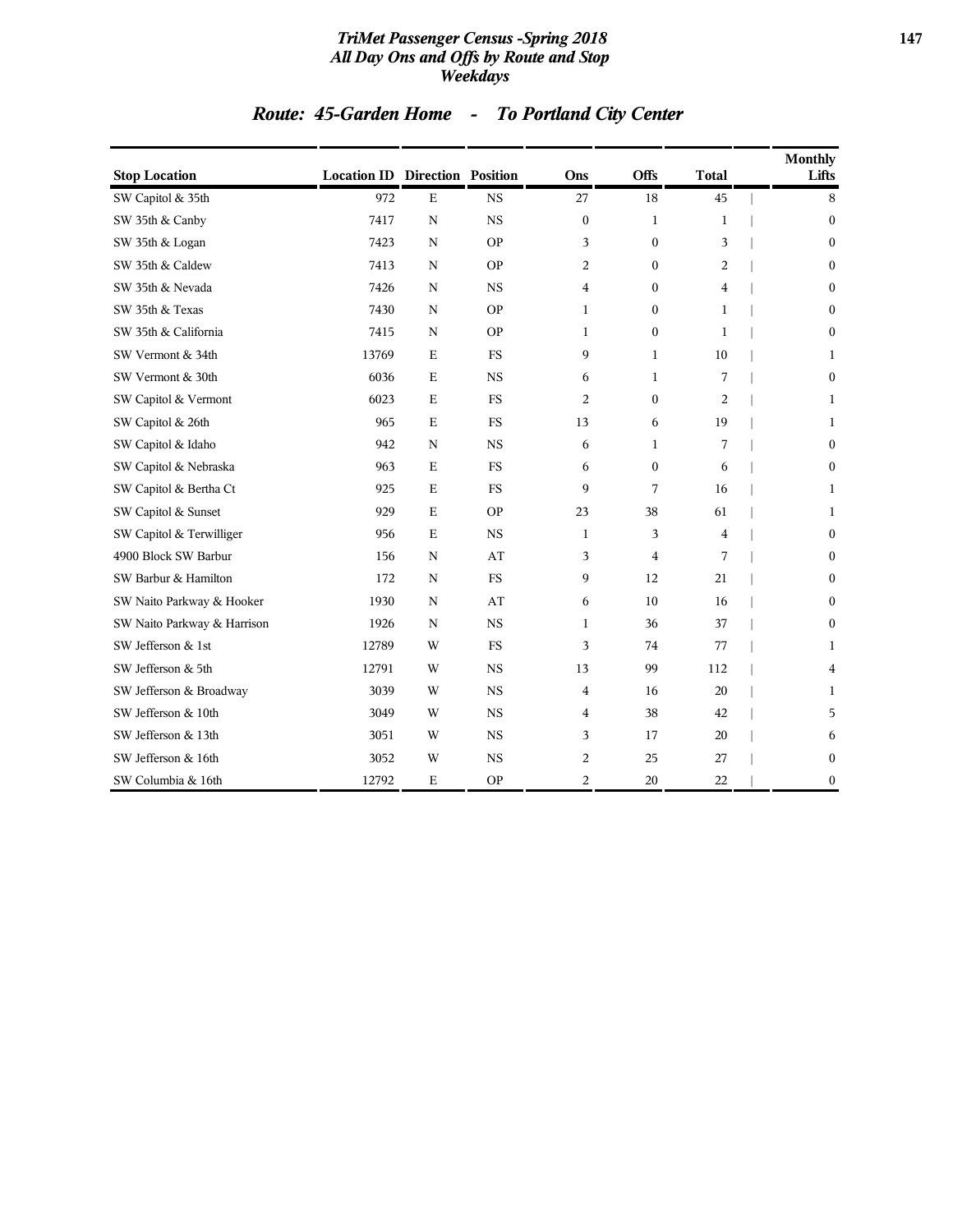#### *TriMet Passenger Census -Spring 2018* **148** *All Day Ons and Offs by Route and Stop Weekdays*

# *Route: 46-North Hillsboro - To Hillsboro Brookwood Library*

| <b>Stop Location</b>                   | <b>Location ID Direction Position</b> |             |             | Ons              | <b>Offs</b>      | <b>Total</b> | <b>Monthly</b><br>Lifts |
|----------------------------------------|---------------------------------------|-------------|-------------|------------------|------------------|--------------|-------------------------|
| Hillsboro Transit Center               | 9954                                  | $\mathbf E$ | AT          | 59               | $\boldsymbol{0}$ | 59           | 3                       |
| 300 Block E Main                       | 9931                                  | W           | AT          | 1                | 0                | 1            | $\mathbf{0}$            |
| E Main & N 1st                         | 9933                                  | W           | NS          | 2                | 0                | 2            | $\bf{0}$                |
| N 1st & NE Edison                      | 9935                                  | N           | $_{\rm NS}$ | $\boldsymbol{0}$ | 1                | 1            | $\mathbf{0}$            |
| N 1st & NE Grant                       | 9936                                  | N           | <b>NS</b>   | $\boldsymbol{0}$ | $\boldsymbol{0}$ | 0            | $\mathbf{0}$            |
| N 1st & NE Tiffany                     | 9937                                  | N           | FS          | $\boldsymbol{0}$ | $\boldsymbol{0}$ | 0            | $\mathbf{0}$            |
| NW Glencoe & Cody Ct                   | 10169                                 | N           | FS          | 1                | 2                | 3            | $\mathbf{0}$            |
| NW Glencoe & NE Cory                   | 9939                                  | N           | FS          | 2                | 3                | 5            | $\bf{0}$                |
| 2800 Block NW Glencoe                  | 9938                                  | N           | <b>OP</b>   | 2                | 12               | 14           | $\mathbf{0}$            |
| NW Glencoe & NE Lenox                  | 9940                                  | N           | NS          | 3                | 5                | 8            | $\mathbf{0}$            |
| NW Glencoe & NE Milne                  | 9941                                  | N           | $_{\rm NS}$ | $\boldsymbol{0}$ | 1                | 1            | $\mathbf{0}$            |
| NE Evergreen & NW Glencoe              | 9942                                  | E           | FS          | $\mathbf{0}$     | 0                | $\mathbf{0}$ | $\mathbf{0}$            |
| NE Evergreen & 3rd                     | 9943                                  | Е           | NS          | 1                | 1                | 2            | $\bf{0}$                |
| NE Evergreen & Sunburst                | 9944                                  | Е           | NS          | $\boldsymbol{0}$ | $\boldsymbol{0}$ | 0            | $\mathbf{0}$            |
| NE Evergreen & Evergreen Middle School | 10482                                 | Е           | AT          | 1                | 1                | 2            | $\mathbf{0}$            |
| NE Evergreen & Jackson School Rd       | 9945                                  | $\mathbf E$ | $_{\rm NS}$ | $\boldsymbol{0}$ | 1                | 1            | $\boldsymbol{0}$        |
| NE Evergreen & Jackson Road Loop       | 9946                                  | E           | <b>NS</b>   | $\boldsymbol{0}$ | $\boldsymbol{0}$ | 0            | $\mathbf{0}$            |
| NE Evergreen & 13th                    | 9947                                  | Е           | NS          | 1                | 1                | 2            | $\bf{0}$                |
| NE 15th & Edgefield                    | 10277                                 | S           | <b>NS</b>   | 2                | 1                | 3            | 1                       |
| NE 15th & Prahl Pkwy                   | 10279                                 | S           | NS          | 2                | 2                | 4            | $\boldsymbol{0}$        |
| NE 15th & Jones Farm Pkwy              | 9948                                  | S           | $_{\rm NS}$ | $\overline{4}$   | 2                | 6            | $\boldsymbol{0}$        |
| NE Griffin Oaks & 15th                 | 9949                                  | Е           | FS          | 4                | 3                | 7            | $\mathbf{0}$            |
| 1800 Block NE Griffin Oaks             | 9950                                  | Е           | AT          | 2                | $\boldsymbol{0}$ | 2            | $\bf{0}$                |
| 2200 Block NE Griffin Oaks             | 9951                                  | Е           | AT          | 2                | 1                | 3            | $\mathbf{0}$            |
| NE 15th & Edgefield                    | 10278                                 | N           | <b>OP</b>   | $\boldsymbol{0}$ | 0                | 0            | $\bf{0}$                |
| NE 25th & Kathryn                      | 9952                                  | S           | $_{\rm NS}$ | 1                | 0                | 1            | $\mathbf{0}$            |
| NE 25th & Sunrise Lane                 | 9607                                  | S           | <b>NS</b>   | 1                | 0                | 1            | $\theta$                |
| 1200 Block NE 25th                     | 10289                                 | S           | AT          | $\boldsymbol{0}$ | 0                | 0            | $\bf{0}$                |
| NE Cornell & 25th                      | 10026                                 | Е           | <b>FS</b>   | 1                | 3                | 4            | $\boldsymbol{0}$        |
| NE Cornell & 34th                      | 8558                                  | Ε           | NS          | 1                | 1                | 2            | $\bf{0}$                |
| Fair Complex/Airport Park & Ride       | 9953                                  | $\mathbf E$ | AT          | 20               | 29               | 49           | 15                      |
| NE 34th & Cornell                      | 9962                                  | N           | $_{\rm NS}$ | $\boldsymbol{0}$ | 0                | 0            | $\bf{0}$                |
| NE Brookwood & Airport Rd              | 12884                                 | N           | <b>FS</b>   | 1                | 1                | 2            | $\bf{0}$                |
| 2800 Blk NE Brookwood Pkwy, Library    | 12875                                 | N           | AT          | 2                | $10\,$           | 12           | 4                       |
| Dawson Creek & Brookwood               | 10061                                 | N           | $_{\rm FS}$ | 2                | 3                | 5            | $\mathbf{0}$            |
| 3100 Block NE Dawson Creek             | 10005                                 | N           | AT          | 2                | 4                | 6            | 33                      |
| NE Evergreen & Brookwood               | 10004                                 | Ε           | $_{\rm NS}$ | 1                | 3                | 4            | $\mathbf{0}$            |
| Shute Rd & Dawson Creek Dr             | 10063                                 | S           | $_{\rm NS}$ | 0                | 1                | 1            | $\boldsymbol{0}$        |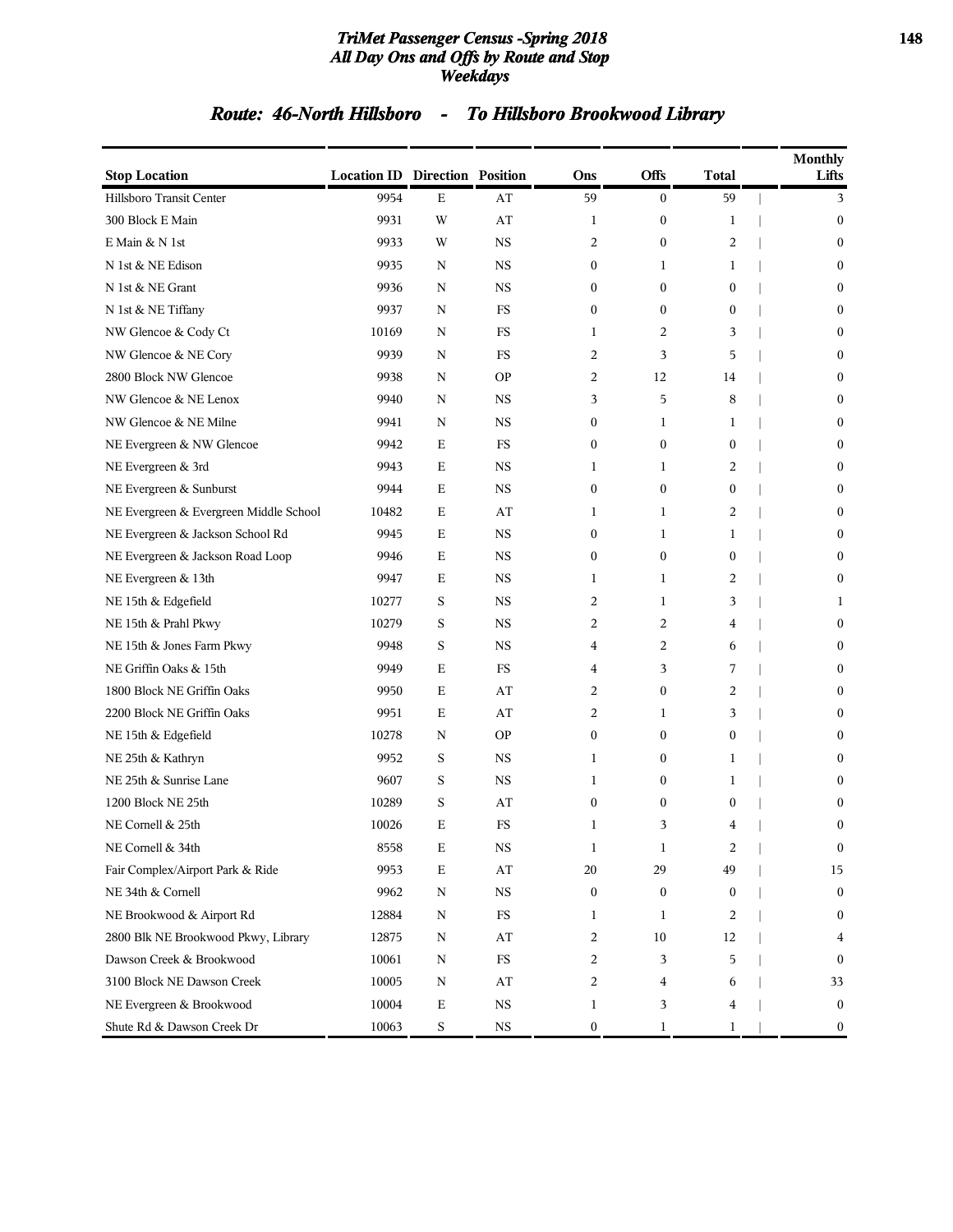#### *TriMet Passenger Census -Spring 2018* **149** *All Day Ons and Offs by Route and Stop Weekdays*

### *Route: 46-North Hillsboro - To Hillsboro Transit Center*

| <b>Stop Location</b>                   | <b>Location ID Direction Position</b> |             |                        | Ons              | Offs                    | <b>Total</b>     | <b>Monthly</b><br>Lifts |
|----------------------------------------|---------------------------------------|-------------|------------------------|------------------|-------------------------|------------------|-------------------------|
| Shute Rd & Dawson Creek Dr             | 10063                                 | S           | <b>NS</b>              | 2                | $\bf{0}$                | 2                | $\boldsymbol{0}$        |
| 5400 Block NE Dawson Creek             | 10001                                 | W           | AT                     | 1                | $\boldsymbol{0}$        | $\mathbf 1$      | $\boldsymbol{0}$        |
| NE Brookwood Pkwy & 49th Pl            | 13115                                 | W           | <b>NS</b>              | 1                | $\boldsymbol{0}$        | 1                | $\boldsymbol{0}$        |
| 2800 Blk NE Brookwood Pkwy, Library    | 13025                                 | S           | <b>OP</b>              | 5                | $\boldsymbol{0}$        | 5                | 1                       |
| Fair Complex/Airport Park & Ride       | 9953                                  | Ε           | AT                     | 20               | 14                      | 34               | 17                      |
| NE 34th & Cornell                      | 9962                                  | N           | <b>NS</b>              | $\boldsymbol{0}$ | 1                       | 1                | $\boldsymbol{0}$        |
| 3300 Block NE Cornell                  | 8546                                  | W           | AT                     | 2                | $\boldsymbol{0}$        | 2                | $\mathbf{0}$            |
| NE 25th & Cornell                      | 8557                                  | N           | FS                     | 2                | $\overline{2}$          | 4                | $\boldsymbol{0}$        |
| 1300 Block NE 25th                     | 10288                                 | N           | AT                     | $\mathbf{0}$     | $\boldsymbol{0}$        | $\mathbf{0}$     | $\mathbf{0}$            |
| NE 25th & Sunrise Lane                 | 9606                                  | N           | <b>OP</b>              | 1                | $\boldsymbol{0}$        | 1                | $\mathbf{0}$            |
| NE 25th & Kathryn                      | 9963                                  | N           | <b>OP</b>              | $\boldsymbol{0}$ | 2                       | 2                | 0                       |
| 2200 Block NE Griffin Oaks             | 10198                                 | W           | <b>OP</b>              | 2                | 4                       | 6                | $\mathbf{0}$            |
| 1800 Block NE Griffin Oaks             | 9966                                  | W           | <b>OP</b>              | $\boldsymbol{0}$ | 3                       | 3                | $\boldsymbol{0}$        |
| NE Griffin Oaks & 15th                 | 9965                                  | W           | <b>NS</b>              | 3                | $\mathbf{1}$            | 4                | $\mathbf{0}$            |
| NE 15th & Jones Farm Pkwy              | 9967                                  | N           | <b>OP</b>              | 3                | 3                       | 6                | $\mathbf{0}$            |
| NE 15th & Prahl Pkwy                   | 10280                                 | N           | <b>OP</b>              | 2                | 1                       | 3                | 0                       |
| NE 15th & Edgefield                    | 10278                                 | N           | <b>OP</b>              | 2                | 1                       | 3                | $\boldsymbol{0}$        |
| NE Evergreen & 13th                    | 9920                                  | W           | <b>OP</b>              | $\boldsymbol{0}$ | 1                       | 1                | $\boldsymbol{0}$        |
| NE Evergreen & NW Jackson School Rd N  | 9921                                  | W           | FS                     | $\boldsymbol{0}$ | $\boldsymbol{0}$        | $\mathbf{0}$     | $\mathbf{0}$            |
| NE Evergreen & Jackson School Rd S     | 9987                                  | W           | <b>OP</b>              | 1                | 1                       | 2                | $\mathbf{0}$            |
| NE Evergreen & Evergreen Middle School | 13528                                 | W           | <b>OP</b>              | 1                | 1                       | 2                | $\boldsymbol{0}$        |
| NE Evergreen & Sunburst                | 9988                                  | W           | <b>OP</b>              | $\boldsymbol{0}$ | $\boldsymbol{0}$        | $\boldsymbol{0}$ | $\boldsymbol{0}$        |
| NE Evergreen & 3rd                     | 9989                                  | W           | <b>OP</b>              | 1                | $\boldsymbol{0}$        | 1                | $\boldsymbol{0}$        |
| 30900 Block NE Evergreen               | 9990                                  | W           | <b>OP</b>              | $\mathbf{0}$     | $\boldsymbol{0}$        | $\mathbf{0}$     | $\mathbf{0}$            |
| NW Glencoe & Milne                     | 9994                                  | S           | <b>NS</b>              | 2                | $\mathbf{0}$            | 2                | $\mathbf{0}$            |
| 3100 Block NW Glencoe                  | 9993                                  | S           | AT                     | 10               | 1                       | 11               | 0                       |
| 2800 Block NW Glencoe                  | 9991                                  | S           | AT                     | 12               | 1                       | 13               | $\mathbf{0}$            |
| NW Glencoe & Cory                      | 9992                                  | S           | FS                     | 5                | 1                       | 6                | 0                       |
| NW Glencoe & Cody Ct                   | 11024                                 | S           | FS                     | 2                | $\mathbf{1}$            | 3                | $\mathbf{0}$            |
| N 1st & NW Tiffany                     | 9996                                  | S           | NS                     | 1                | 0                       | 1                | 0                       |
| N 1st & NW Garibaldi                   | 9995                                  | S           | $_{\rm NS}$            | $\boldsymbol{0}$ | $\boldsymbol{0}$        | $\boldsymbol{0}$ | $\boldsymbol{0}$        |
| 300 Block N 1st                        | 9997                                  | S           | $\mathbf{A}\mathbf{T}$ | 0                | $\boldsymbol{0}$        | 0                | 1                       |
| NE Lincoln & 2nd                       | 9998                                  | Ε           | <b>NS</b>              | $\mathbf{0}$     | 3                       | 3                | $\boldsymbol{0}$        |
| NE 3rd & E Main                        | 10000                                 | S           | $_{\rm NS}$            | $\boldsymbol{0}$ | $\overline{\mathbf{c}}$ | 2                | $\boldsymbol{0}$        |
| Hillsboro Transit Center               | 9954                                  | $\mathbf E$ | AT                     | $\boldsymbol{0}$ | 16                      | 16               | $\boldsymbol{0}$        |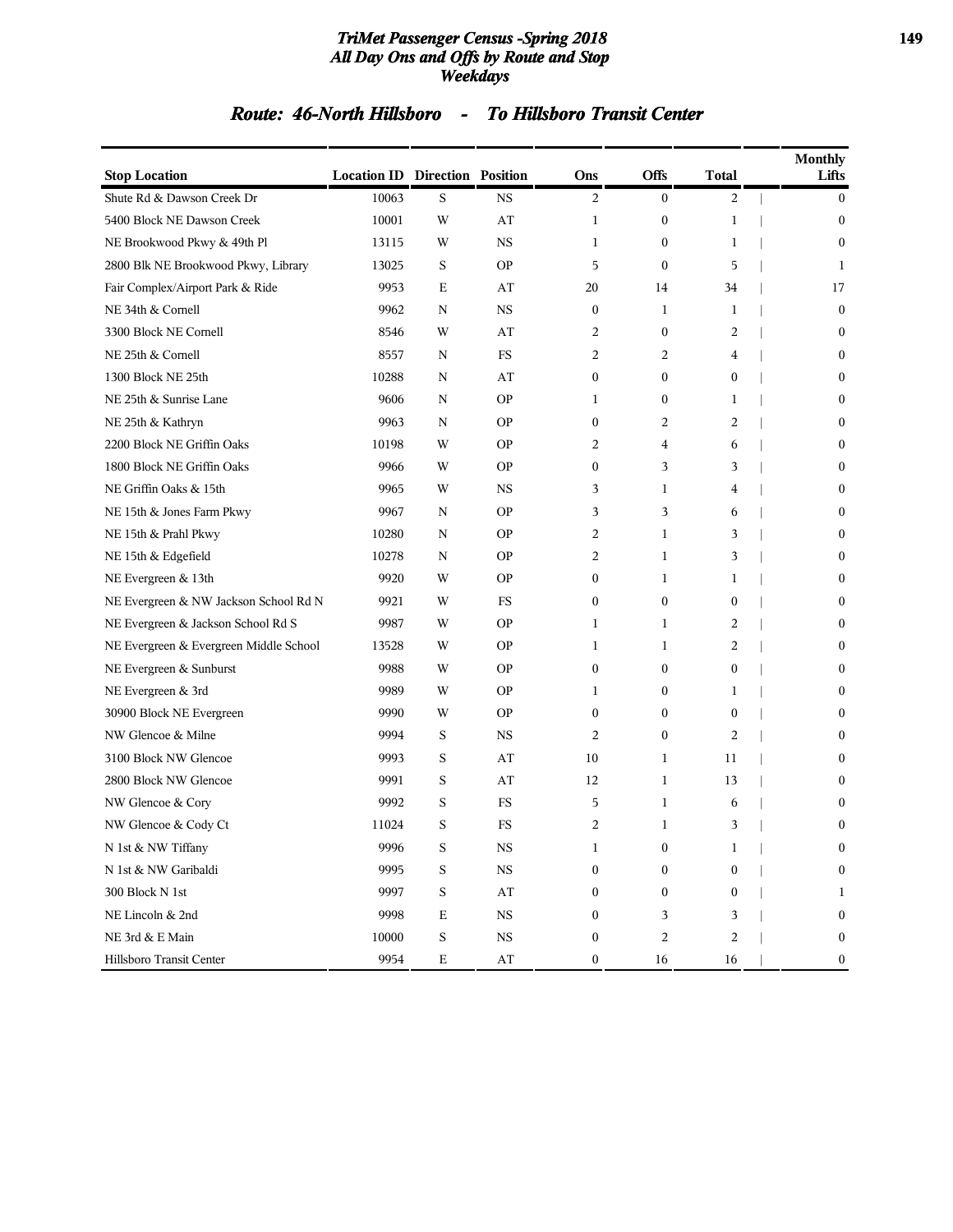#### *TriMet Passenger Census -Spring 2018* **150** *All Day Ons and Offs by Route and Stop Weekdays*

# *Route: 47-Main/Evergreen - To Hillsboro Transit Center*

| <b>Stop Location</b>                       | <b>Location ID Direction Position</b> |             |             | Ons              | Offs             | Total          | <b>Monthly</b><br>Lifts |
|--------------------------------------------|---------------------------------------|-------------|-------------|------------------|------------------|----------------|-------------------------|
| PCC Rock Creek Main Stop                   | 4429                                  | S           | AT          | 111              | $\boldsymbol{0}$ | 111            | 4                       |
| NW Springville & 173rd                     | 10103                                 | E           | <b>NS</b>   | 2                | $\boldsymbol{0}$ | $\overline{2}$ | $\mathbf{0}$            |
| NW Springville & Samuel Drive              | 10102                                 | Ε           | <b>NS</b>   | 1                | $\bf{0}$         | 1              | $\mathbf{0}$            |
| NW Springville & 165th Terrace             | 10101                                 | Ε           | <b>OP</b>   | 3                | $\overline{0}$   | 3              | $\mathbf{0}$            |
| NW Springville & Sickle Terrace            | 10100                                 | Ε           | <b>NS</b>   | 1                | $\mathbf{0}$     | 1              | $\mathbf{0}$            |
| NW Springville & Oats Terrace              | 10099                                 | Ε           | <b>NS</b>   | 3                | 1                | 4              | 0                       |
| NW Springville & Kaiser Rd                 | 10098                                 | Ε           | <b>NS</b>   | 3                | $\overline{2}$   | 5              | $\mathbf{0}$            |
| NW Kaiser & Graf St                        | 10105                                 | S           | <b>NS</b>   | 3                | 2                | 5              | $\mathbf{0}$            |
| NW Kaiser & Westbrook                      | 10104                                 | S           | <b>NS</b>   | 1                | 1                | $\overline{2}$ | $\mathbf{0}$            |
| NW Bethany & Wismer                        | 10106                                 | S           | FS          | 3                | 4                | 7              | $\mathbf{0}$            |
| NW Bethany & Laidlaw                       | 10107                                 | S           | <b>NS</b>   | 22               | 13               | 35             | 1                       |
| NW Laidlaw & Preakness                     | 13666                                 | W           | FS          | 6                | 3                | 9              | $\mathbf{0}$            |
| NW Laidlaw & 167th Pl                      | 13667                                 | W           | <b>OP</b>   | 1                | $\bf{0}$         | 1              | $\mathbf{0}$            |
| NW Laidlaw & Cove                          | 13668                                 | S           | <b>OP</b>   | 2                | 1                | 3              | $\mathbf{0}$            |
| NW Laidlaw & West Union                    | 13669                                 | S           | FS          | 4                | 2                | 6              | $\mathbf{0}$            |
| NW Laidlaw & Emerald Canyon                | 13670                                 | S           | FS          | 2                | 1                | 3              | 0                       |
| NW 174th & Lonerock                        | 13671                                 | S           | FS          | 3                | 1                | 4              | 1                       |
| NW 174th & Bethany Elem School             | 13672                                 | S           | AT          | 5                | 2                | 7              | $\mathbf{0}$            |
| NW 174th & Parkview                        | 13673                                 | S           | FS          | 1                | 2                | 3              | $\mathbf{0}$            |
| NW 174th & Santiam                         | 6905                                  | S           | FS          | 6                | $\mathbf{0}$     | 6              | $\mathbf{0}$            |
| NW Bronson & 179th                         | 13674                                 | W           | FS          | $\boldsymbol{0}$ | 1                | 1              | 0                       |
| 3100 Block NW Bronson                      | 13675                                 | W           | AT          | 8                | 6                | 14             | 0                       |
| NE Evergreen Pkwy & 106th (NW 188th)       | 1159                                  | W           | <b>NS</b>   | 27               | 17               | 44             | 1                       |
| NW Evergreen Pkwy & Tanasbourne Terr       | 8406                                  | W           | <b>OP</b>   | 3                | $\mathbf{1}$     | 4              | $\mathbf{0}$            |
| NW Evergreen Pkwy & NE Stucki              | 10150                                 | N           | FS          | 19               | 10               | 29             | 5                       |
| NW Evergreen Pkwy & NE Venetian (NW 196th) | 10457                                 | W           | <b>NS</b>   | 10               | 3                | 13             | 0                       |
| NW Evergreen Pkwy & NE John Olsen          | 8540                                  | W           | FS          | 19               | 12               | 31             | 1                       |
| 20500 Block NW Evergreen Pkwy              | 8646                                  | W           | <b>OP</b>   | 7                | 3                | 10             | 0                       |
| NW Evergreen Pkwy & NE Aloclek Ct          | 8541                                  | W           | <b>FS</b>   | 13               | 4                | 17             | 1                       |
| NW Evergreen Pkwy & NE 79th (NW 215th)     | 9601                                  | W           | NS          | 7                | 3                | 10             | $\mathbf{0}$            |
| NE Evergreen Pkwy & Cornelius Pass Rd      | 1158                                  | W           | $_{\rm FS}$ | 8                | 3                | 11             | 0                       |
| NE Evergreen Pkwy & NW Atkeson Ln          | 8648                                  | W           | <b>OP</b>   | 10               | $\mathbf{1}$     | 11             | 0                       |
| NE Evergreen Pkwy & Imbrie Dr              | 10940                                 | N           | $_{\rm NS}$ | 28               | 10               | 38             | 1                       |
| NE Century (NW 229th) & Evergreen Pkwy     | 9790                                  | S           | $_{\rm FS}$ | 10               | 2                | 12             | $\boldsymbol{0}$        |
| 2500 Block NE Century (NW 229th)           | 9604                                  | S           | AT          | 26               | 7                | 33             | $\mathbf{0}$            |
| NE Century (NW 229th) & Intel South Drwy   | 13164                                 | S           | $_{\rm NS}$ | 8                | 3                | 11             | 0                       |
| NE Century (NW 229th) & Butler             | 8542                                  | S           | $_{\rm NS}$ | 4                | 3                | 7              | 0                       |
| NE Century (NW 229th) & Rosebay Dr         | 9851                                  | S           | $_{\rm NS}$ | 2                | 2                | 4              | 0                       |
| NE Century (NW 229th) & Brighton St        | 13529                                 | S           | $_{\rm FS}$ | 3                | 5                | 8              | $\boldsymbol{0}$        |
| NE Century (NW 231st) & Carillion          | 10041                                 | S           | $_{\rm NS}$ | 1                | 4                | 5              | 1                       |
| NE Orenco Station Loop & MAX Station       | 9923                                  | $\mathbf E$ | AT          | $\boldsymbol{0}$ | 34               | 34             | 0                       |
| NE Century (NW 231st) & Orenco Max Stn     | 10042                                 | S           | $_{\rm NS}$ | 27               | 100              | 127            | 5                       |
| NE Century (NW 231st) & Dogwood            | 10043                                 | S           | $_{\rm NS}$ | $\boldsymbol{0}$ | 2                | 2              | $\boldsymbol{0}$        |
| NE Century (NW 231st) & Oelrich            | 10153                                 | S           | $_{\rm NS}$ | $\boldsymbol{0}$ | 2                | 2              | 0                       |
| NE Century (NW 231st) & Orenco Ridge       | 10044                                 | $\mathbf S$ | $_{\rm FS}$ | $\boldsymbol{0}$ | 6                | 6              | 0                       |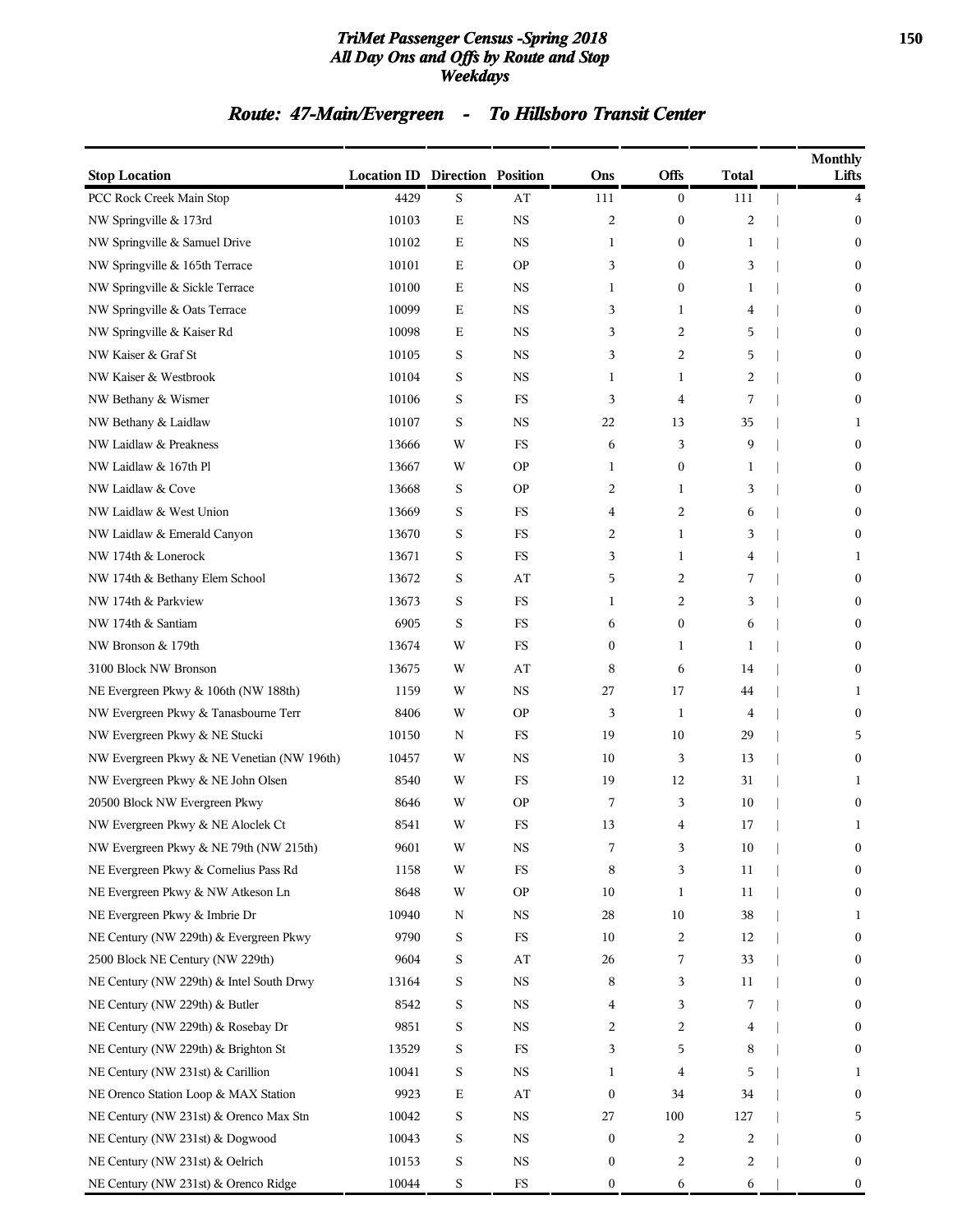#### *TriMet Passenger Census -Spring 2018* **151** *All Day Ons and Offs by Route and Stop Weekdays*

# *Route: 47-Main/Evergreen - To Hillsboro Transit Center*

| <b>Stop Location</b>             | <b>Location ID Direction Position</b> |   |           | Ons              | <b>Offs</b>    | <b>Total</b>   | <b>Monthly</b><br>Lifts |
|----------------------------------|---------------------------------------|---|-----------|------------------|----------------|----------------|-------------------------|
| E Main (W Baseline) & NE 63rd    | 11771                                 | W | <b>NS</b> | 2                | 3              | 5              | $\overline{0}$          |
| E Main (W Baseline) & SE 58th Ct | 10045                                 | W | <b>OP</b> | $\boldsymbol{0}$ | $\overline{c}$ | $\overline{2}$ | $\boldsymbol{0}$        |
| E Main (W Baseline) & NE 53rd    | 10046                                 | W | <b>NS</b> | 9                | 11             | 20             |                         |
| E Main (W Baseline) & NE 49th    | 10047                                 | W | <b>NS</b> | $\overline{c}$   | 1              | 3              | $\mathbf{0}$            |
| E Main & NE Brookwood            | 260                                   | W | <b>FS</b> | 6                | 12             | 18             | 1                       |
| E Main & NE 40th                 | 305                                   | W | <b>NS</b> | 2                | $\overline{a}$ | 4              | $\mathbf{0}$            |
| E Main & NE 37th                 | 301                                   | W | <b>NS</b> | 5                | 4              | 9              | 1                       |
| E Main & NE 32nd                 | 288                                   | W | <b>NS</b> | 4                | 12             | 16             | 2                       |
| E Main & SE 26th                 | 3718                                  | W | <b>OP</b> | 12               | 5              | 17             | 2                       |
| E Main & SE 24th                 | 3716                                  | W | <b>NS</b> | 5                | $\overline{2}$ | 7              | $\overline{0}$          |
| E Main & SE 18th                 | 3711                                  | W | <b>OP</b> | 4                | 4              | 8              | $\mathbf{0}$            |
| E Main & NE 14th                 | 8537                                  | W | <b>FS</b> | $\boldsymbol{0}$ | $\mathbf{1}$   | 1              | 0                       |
| E Main & NE 12th                 | 3687                                  | W | <b>FS</b> | $\mathbf{0}$     | 8              | 8              | 2                       |
| SE 10th & Washington             | 13255                                 | S | <b>NS</b> | $\boldsymbol{0}$ | 5              | 5              | $\mathbf{0}$            |
| SE Baseline St & 9th             | 310                                   | W | <b>NS</b> | 5                | 20             | 25             | 2                       |
| SE Baseline St & 7th             | 308                                   | W | <b>NS</b> | 2                | 8              | 10             | 1                       |
| SE Baseline St & 5th             | 307                                   | W | <b>NS</b> | 1                | 3              | $\overline{4}$ | $\overline{0}$          |
| SE Baseline St & 3rd             | 304                                   | W | <b>NS</b> | $\boldsymbol{0}$ | 11             | 11             | 0                       |
| SE Baseline St & 2nd             | 280                                   | W | NS        | $\mathbf{1}$     | 18             | 19             | 2                       |
| Hillsboro Transit Center         | 2672                                  | Е | AT        | $\boldsymbol{0}$ | 56             | 56             | 0                       |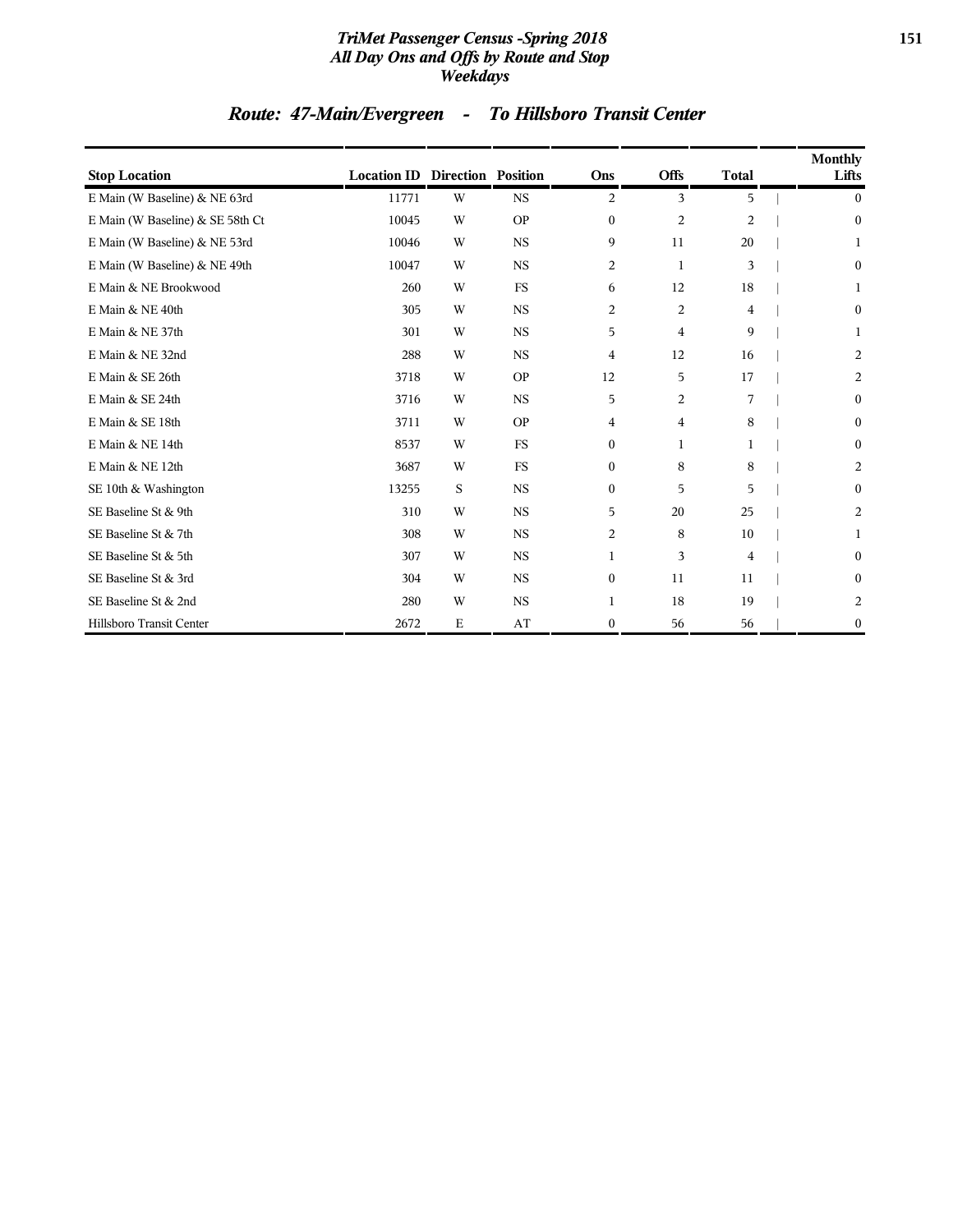#### *TriMet Passenger Census -Spring 2018* **152** *All Day Ons and Offs by Route and Stop Weekdays*

# *Route: 47-Main/Evergreen - To PCC Rock Creek*

| <b>Stop Location</b>                        | <b>Location ID Direction Position</b> |             |             | Ons            | Offs             | <b>Total</b>   | <b>Monthly</b><br>Lifts |
|---------------------------------------------|---------------------------------------|-------------|-------------|----------------|------------------|----------------|-------------------------|
| Hillsboro Transit Center                    | 2672                                  | $\mathbf E$ | AT          | 130            | $\boldsymbol{0}$ | 130            | 7                       |
| SE Oak & 7th                                | 4123                                  | $\mathbf E$ | $_{\rm NS}$ | 11             | 1                | 12             | 2                       |
| SE 10th & Baseline                          | 6502                                  | N           | $_{\rm NS}$ | 22             | $\mathbf{1}$     | 23             | 3                       |
| SE 10th & E Main                            | 8552                                  | N           | $_{\rm NS}$ | 6              | 1                | 7              | $\boldsymbol{0}$        |
| E Main & SE 12th                            | 3688                                  | $\mathbf E$ | $_{\rm NS}$ | 8              | $\mathbf{1}$     | 9              | 3                       |
| E Main & NE 14th                            | 8514                                  | Ε           | <b>OP</b>   | 1              | 1                | $\overline{2}$ | 1                       |
| E Main & SE 18th                            | 3712                                  | $\mathbf E$ | <b>FS</b>   | 5              | 5                | 10             | $\bf{0}$                |
| E Main & SE 24th                            | 3717                                  | $\mathbf E$ | $_{\rm NS}$ | 4              | 6                | 10             | $\boldsymbol{0}$        |
| E Main & SE 28th                            | 3719                                  | $\mathbf E$ | $_{\rm NS}$ | 7              | 11               | 18             | 1                       |
| E Main & SE 33rd                            | 13548                                 | Ε           | $_{\rm NS}$ | 12             | 5                | 17             | 1                       |
| E Main & SE 37th                            | 302                                   | Ε           | $_{\rm NS}$ | 5              | 5                | 10             | 1                       |
| E Main & NE 40th                            | 306                                   | $\mathbf E$ | <b>OP</b>   | 5              | 3                | 8              | $\bf{0}$                |
| E Main & SE Brookwood                       | 261                                   | $\mathbf E$ | $_{\rm NS}$ | 15             | 6                | 21             | $\boldsymbol{0}$        |
| E Main (W Baseline) & NE 49th               | 10051                                 | Ε           | $_{\rm NS}$ | $\overline{2}$ | 1                | 3              | $\boldsymbol{0}$        |
| E Main (W Baseline) & NE 53rd               | 10050                                 | $\mathbf E$ | $_{\rm NS}$ | 12             | 12               | 24             | $\mathbf{0}$            |
| E Main (W Baseline) & SE 58th Ct            | 10049                                 | Ε           | $_{\rm NS}$ | 2              | $\boldsymbol{0}$ | 2              | $\boldsymbol{0}$        |
| E Main (W Baseline) & NE 63rd               | 11770                                 | $\mathbf E$ | <b>OP</b>   | 3              | 3                | 6              | $\mathbf{0}$            |
| NE Century (NW 231st) & Deer Run            | 10054                                 | N           | <b>FS</b>   | 5              | $\mathbf{1}$     | 6              | $\boldsymbol{0}$        |
| NE Century (NW 231st) & Oelrich             | 10154                                 | N           | $_{\rm NS}$ | 2              | $\boldsymbol{0}$ | $\overline{2}$ | $\boldsymbol{0}$        |
| NE Century (NW 231st) & Dogwood             | 10053                                 | N           | $_{\rm NS}$ | 1              | $\boldsymbol{0}$ | 1              | $\mathbf{0}$            |
| NE Century (NW 231st) & Alder/Orenco Stn    | 10033                                 | N           | FS          | 6              | 23               | 29             | 1                       |
| NE Orenco Station Loop & MAX Station        | 9923                                  | $\mathbf E$ | AT          | 140            | 17               | 157            | 6                       |
| NE Century (NW 231st) & Campus Way          | 10052                                 | N           | $_{\rm NS}$ | 3              | $\mathbf{1}$     | $\overline{4}$ | $\boldsymbol{0}$        |
| NE Century (NW 229th) & Cornell             | 8643                                  | N           | FS          | 7              | 5                | 12             | 1                       |
| NE Century (NW 229th) & Walbridge           | 10155                                 | N           | $_{\rm NS}$ | 1              | 2                | 3              | $\mathbf{0}$            |
| NE Century (NW 229th) & Butler              | 9614                                  | N           | $_{\rm NS}$ | 3              | 6                | 9              | $\boldsymbol{0}$        |
| NE Century (NW 229th) & Intel South Drwy    | 13163                                 | $\mathbf N$ | <b>OP</b>   | 4              | 11               | 15             | 1                       |
| 2500 Block NE Century (NW 229th)            | 9603                                  | N           | AT          | 5              | 29               | 34             | $\boldsymbol{0}$        |
| NE Century (NW 229th) & Evergreen Pkwy      | 9791                                  | N           | $_{\rm NS}$ | 4              | 13               | 17             | $\boldsymbol{0}$        |
| NE Evergreen Pkwy & Imbrie Dr               | 10941                                 | S           | $_{\rm NS}$ | 7              | 33               | $40\,$         | 1                       |
| NE Evergreen Pkwy & NW Atkeson Ln           | 8539                                  | $\mathbf E$ | $_{\rm NS}$ | 1              | 10               | 11             | $\boldsymbol{0}$        |
| NE Evergreen Pkwy & Cornelius Pass Rd       | 8505                                  | ${\bf E}$   | $_{\rm NS}$ | 2              | 9                | 11             | $\bf{0}$                |
| NW Evergreen Pkwy & NE 79th (NW 215th)      | 9602                                  | $\mathbf E$ | $_{\rm NS}$ | 2              | 15               | 17             | $\bf{0}$                |
| NW Evergreen Pkwy & NE Aloclek Dr           | 8562                                  | $\mathbf E$ | FS          | 5              | 12               | 17             | 1                       |
| 20500 Block NW Evergreen Pkwy               | 8647                                  | $\mathbf E$ | AT          | 4              | 5                | 9              | $\mathbf{0}$            |
| NW Evergreen Pkwy & NE John Olsen           | 8563                                  | $\mathbf E$ | $_{\rm NS}$ | 10             | 19               | 29             | 1                       |
| NW Evergreen Pkwy & NE Venetian (NW 196th)  | 10458                                 | $\mathbf E$ | $_{\rm NS}$ | 4              | 7                | 11             | $\bf{0}$                |
| NW Evergreen Pkwy & NE Amberglen (NW 194th) | 8408                                  | $\mathbf E$ | FS          | 10             | 25               | 35             | 2                       |
| NW Evergreen Pkwy & Tanasbourne Terr        | 8409                                  | $\mathbf E$ | AT          | 6              | 5                | 11             | 9                       |
| NE Evergreen Pkwy & 106th (NW 188th)        | 10056                                 | $\mathbf E$ | $_{\rm NS}$ | 12             | 33               | 45             | 6                       |
| 3100 Block NW Bronson                       | 13676                                 | $\mathbf E$ | <b>OP</b>   | 6              | 8                | 14             | $\bf{0}$                |
| NW 174th & Santiam                          | 6904                                  | $\mathbf N$ | <b>OP</b>   | 1              | 5                | 6              | $\bf{0}$                |
| NW 174th & Parkview                         | 13692                                 | N           | <b>NS</b>   | 2              | $\overline{c}$   | 4              | $\bf{0}$                |
| NW 174th & Bethany Elem School              | 13678                                 | N           | <b>OP</b>   | 1              | 3                | 4              | $\bf{0}$                |
| NW 174th & Lonerock                         | 13679                                 | N           | $_{\rm FS}$ | 2              | 3                | 5              | $\mathbf{0}$            |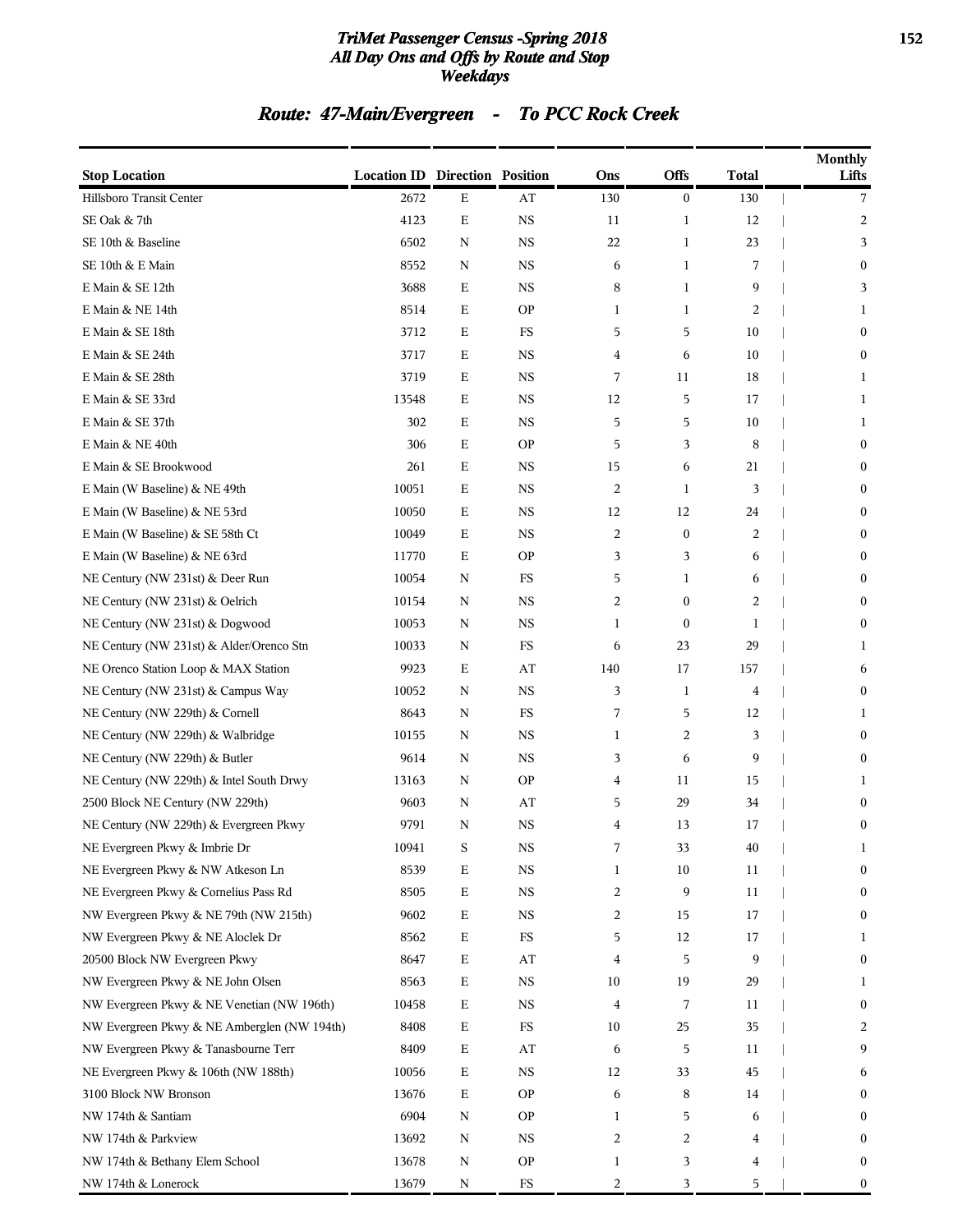#### *TriMet Passenger Census -Spring 2018* **153** *All Day Ons and Offs by Route and Stop Weekdays*

# *Route: 47-Main/Evergreen - To PCC Rock Creek*

| <b>Stop Location</b>            | <b>Location ID Direction Position</b> |             |             | Ons          | <b>Offs</b>    | <b>Total</b> | <b>Monthly</b><br>Lifts |
|---------------------------------|---------------------------------------|-------------|-------------|--------------|----------------|--------------|-------------------------|
| NW Laidlaw & Emerald Canyon     | 13680                                 | N           | <b>FS</b>   |              | 3              | 4            | $\bf{0}$                |
| NW Laidlaw & West Union         | 13691                                 | N           | <b>NS</b>   | 1            | $\overline{4}$ | 5            | $\boldsymbol{0}$        |
| NW Laidlaw & Cove               | 13681                                 | $\mathbf N$ | <b>FS</b>   | 2            | 2              | 4            | $\mathbf{0}$            |
| NW Laidlaw & 167th Pl           | 13682                                 | E           | <b>FS</b>   | $\mathbf{0}$ | 1              |              | $\boldsymbol{0}$        |
| NW Laidlaw & Preakness          | 13683                                 | Ε           | <b>OP</b>   | 2            | 5              | 7            | $\boldsymbol{0}$        |
| NW Laidlaw & Bethany            | 13685                                 | $\mathbf E$ | $_{\rm NS}$ | 4            | 21             | 25           |                         |
| NW Bethany & Kaiser Rd          | 10094                                 | $\mathbf N$ | <b>NS</b>   | 5            | 3              | 8            | $\mathbf{0}$            |
| NW Kaiser & Snowlily Dr         | 10076                                 | N           | <b>NS</b>   | $\mathbf{0}$ | 1              |              | $\mathbf{0}$            |
| NW Kaiser & Two Ponds Dr        | 10077                                 | N           | FS          | 3            | 3              | 6            | $\mathbf{0}$            |
| 15500 Block NW Springville      | 10078                                 | W           | AT          | $\mathbf{0}$ | $\overline{0}$ | $\mathbf{0}$ | $\mathbf{0}$            |
| NW Springville & 160th          | 10079                                 | W           | <b>FS</b>   | 1            | 3              | 4            | $\boldsymbol{0}$        |
| NW Springville & Sickle Terrace | 10080                                 | W           | <b>FS</b>   | $\mathbf{0}$ | 3              | 3            | 9                       |
| NW Springville & Joss           | 10081                                 | W           | <b>NS</b>   | $\mathbf{0}$ | 2              | 2            | $\boldsymbol{0}$        |
| NW Springville & Samuel Drive   | 10082                                 | W           | <b>OP</b>   | $\mathbf{0}$ | $\overline{0}$ | $\mathbf{0}$ | $\boldsymbol{0}$        |
| NW Springville & 173rd          | 10083                                 | W           | <b>OP</b>   | $\mathbf{0}$ | 1              |              | $\boldsymbol{0}$        |
| NW Springville & PCC Drive      | 10165                                 | W           | <b>NS</b>   | $\mathbf{0}$ | $\overline{2}$ | 2            | $\boldsymbol{0}$        |
| PCC Rock Creek Main Stop        | 4429                                  | S           | AT          | $\mathbf{0}$ | 102            | 102          | $\boldsymbol{0}$        |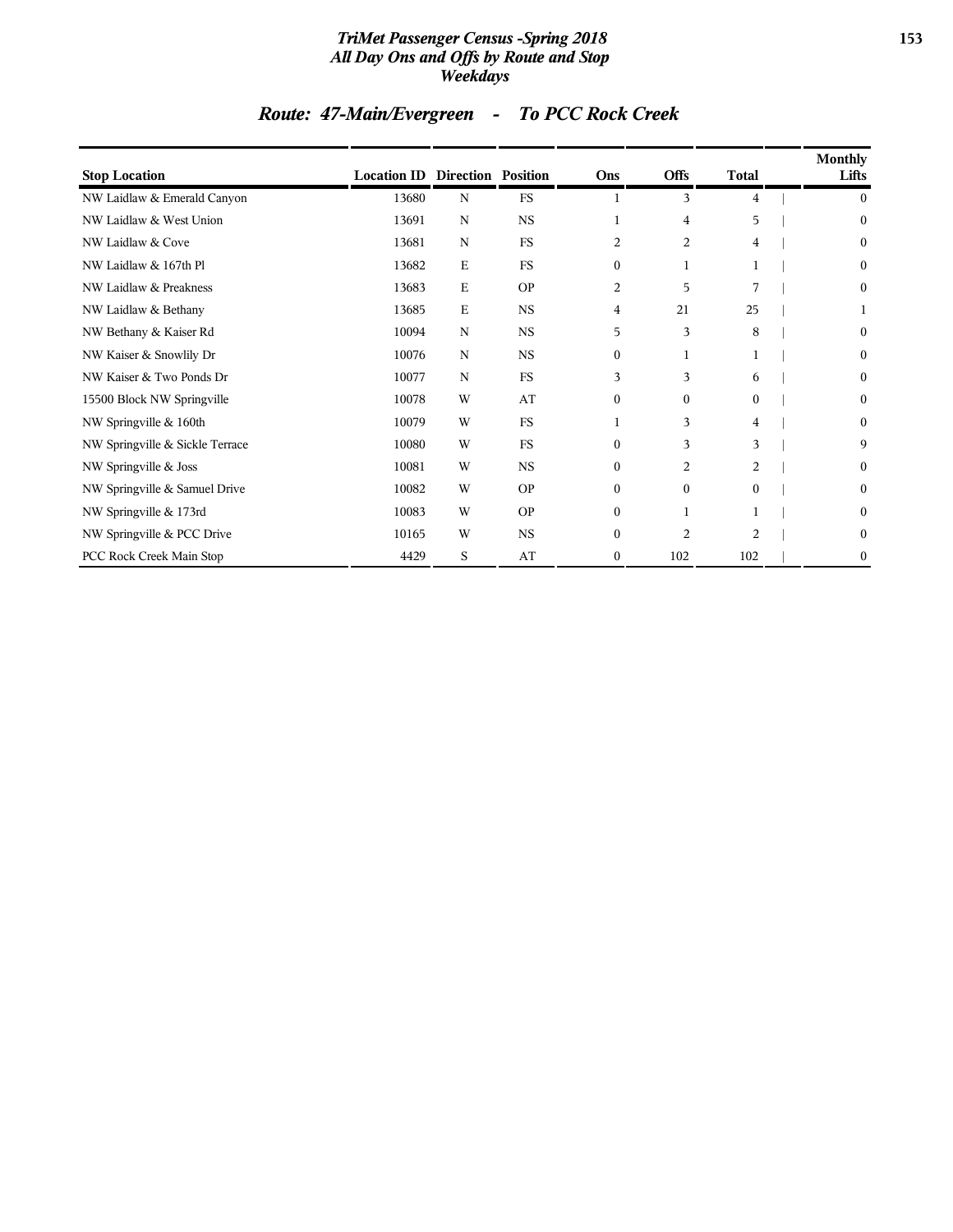#### *TriMet Passenger Census -Spring 2018* **154** *All Day Ons and Offs by Route and Stop Weekdays*

### *Route: 48-Cornell - To Hillsboro Transit Center*

| <b>Stop Location</b>                     | <b>Location ID Direction Position</b> |             |                        | Ons                     | Offs           | <b>Total</b> | Monthly<br>Lifts |
|------------------------------------------|---------------------------------------|-------------|------------------------|-------------------------|----------------|--------------|------------------|
| <b>Sunset Transit Center</b>             | 11939                                 | W           | AT                     | 436                     | $\mathbf{1}$   | 437          | 104              |
| SW Barnes & Cedar Hills Blvd             | 9628                                  | W           | <b>NS</b>              | 13                      | 8              | 21           | 5                |
| SW Cedar Hills & Celeste                 | 10761                                 | $\mathbf N$ | <b>FS</b>              | 3                       | 7              | 10           | $\mathbf{0}$     |
| NW Cedar Hills & Leahy                   | 9158                                  | N           | FS                     | 2                       | 4              | 6            | $\boldsymbol{0}$ |
| NW Cornell & 113th                       | 1199                                  | W           | FS                     | 4                       | 9              | 13           | $\mathbf{0}$     |
| NW Cornell & 118th                       | 13586                                 | W           | <b>OP</b>              | 7                       | 14             | 21           | $\boldsymbol{0}$ |
| NW Cornell & 119th                       | 1201                                  | W           | <b>NS</b>              | 8                       | 11             | 19           | $\mathbf{0}$     |
| 12200 Block NW Cornell                   | 1161                                  | W           | <b>OP</b>              | 2                       | 8              | 10           | 5                |
| NW Cornell & 123rd                       | 1203                                  | W           | FS                     | 3                       | 15             | 18           | 4                |
| NW Cornell & Saltzman                    | 1182                                  | W           | FS                     | 32                      | 31             | 63           | 13               |
| 12900 Block NW Cornell                   | 1162                                  | W           | AT                     | 6                       | 5              | 11           | $\boldsymbol{0}$ |
| NW Cornell & Dale                        | 1172                                  | W           | <b>NS</b>              | 8                       | $\overline{4}$ | 12           | 1                |
| NW Cornell & Murray                      | 1174                                  | W           | <b>FS</b>              | 33                      | 32             | 65           | 17               |
| NW Cornell & Trail                       | 1187                                  | W           | FS                     | 10                      | 23             | 33           | 3                |
| 13900 Block NW Cornell                   | 1165                                  | W           | AT                     | 2                       | 3              | 5            | $\mathbf{0}$     |
| 14100 Block NW Cornell                   | 1167                                  | W           | AT                     | $\mathbf{1}$            | 8              | 9            | $\boldsymbol{0}$ |
| NW Cornell & Science Park Dr             | 1184                                  | W           | <b>OP</b>              | 14                      | 25             | 39           | $\mathbf{0}$     |
| NW Cornell & Cornell Woods               | 1190                                  | W           | <b>OP</b>              | 10                      | 18             | 28           | $\mathbf{0}$     |
| NW Cornell & 153rd                       | 9245                                  | W           | <b>NS</b>              | 8                       | 13             | 21           | $\mathbf{0}$     |
| NW Cornell & 158th                       | 9793                                  | W           | <b>OP</b>              | 7                       | 28             | 35           | 1                |
| NW Cornell & Bethany                     | 9050                                  | W           | FS                     | 31                      | 28             | 59           | 3                |
| NW Cornell & 167th Pl                    | 9052                                  | W           | FS                     | 5                       | 6              | 11           | 7                |
| NW Cornell & 169th Pl                    | 10313                                 | W           | <b>OP</b>              | 2                       | 4              | 6            | $\mathbf{0}$     |
| NW Cornell & 173rd Pl                    | 9053                                  | W           | <b>NS</b>              | 21                      | 33             | 54           | 3                |
| NW Cornell & Bronson Creek Pk            | 9212                                  | W           | AT                     | 7                       | 6              | 13           | $\mathbf{0}$     |
| NW Cornell & Evergreen Pkwy              | 9051                                  | W           | FS                     | 12                      | 24             | 36           | 1                |
| NE Cornell & NW 185th                    | 9012                                  | W           | FS                     | 38                      | 78             | 116          | 14               |
| NW Cornell & 188th                       | 9013                                  | W           | FS                     | 7                       | 13             | 20           | 2                |
| NW Cornell & 192nd                       | 10008                                 | W           | <b>OP</b>              | 7                       | 20             | 27           | 3                |
| NE Cornell & Stucki                      | 9014                                  | W           | FS                     | 21                      | 41             | 62           |                  |
| NW Cornell & NE Amberglen (NW 194th)     | 10009                                 | W           | FS                     | 14                      | 12             | 26           | 2                |
| NW Cornell & NE Overlook (NW Amberbrook) | 10010                                 | W           | $_{\rm NS}$            | 5                       | 9              | 14           | 2                |
| NW Cornell & NE John Olsen               | 10011                                 | W           | NS                     | 14                      | 14             | 28           | 1                |
| NW Cornell & NE Aloclek                  | 10013                                 | W           | $_{\rm FS}$            | 3                       | 6              | 9            | $\boldsymbol{0}$ |
| NE Cornell & Cornelius Pass              | 10014                                 | W           | FS                     | 2                       | 7              | 9            | 1                |
| NE Cornell & Butler                      | 10015                                 | S           | FS                     | 9                       | 11             | 20           | 4                |
| NE Cornell & Walbridge                   | 10016                                 | W           | FS                     | 7                       | 4              | 11           | 1                |
| NE Cornell & Century (NW 229th)          | 8543                                  | W           | FS                     | 2                       | 8              | 10           | 2                |
| NE Cornell & Orenco Station Pkwy         | 8650                                  | W           | $_{\rm FS}$            | 9                       | 18             | 27           | 4                |
| NE Cornell & Elam Young East             | 10192                                 | W           | <b>OP</b>              | 4                       | 6              | 10           | $\boldsymbol{0}$ |
| NE Cornell & Elam Young West             | 8545                                  | W           | <b>OP</b>              | 5                       | 7              | 12           | 0                |
| NE Cornell & 48th                        | 9564                                  | W           | FS                     | 11                      | 8              | 19           | 1                |
| NE Cornell & Brookwood Pkwy              | 10197                                 | W           | $_{\rm NS}$            | 1                       | 2              | 3            | $\boldsymbol{0}$ |
| 3300 Block NE Cornell                    | 8546                                  | W           | $\mathbf{A}\mathbf{T}$ | $\overline{\mathbf{c}}$ | 10             | 12           | $\bf{0}$         |
| NE Cornell & 25th                        | 8547                                  | W           | $_{\rm FS}$            | 15                      | 19             | 34           | 2                |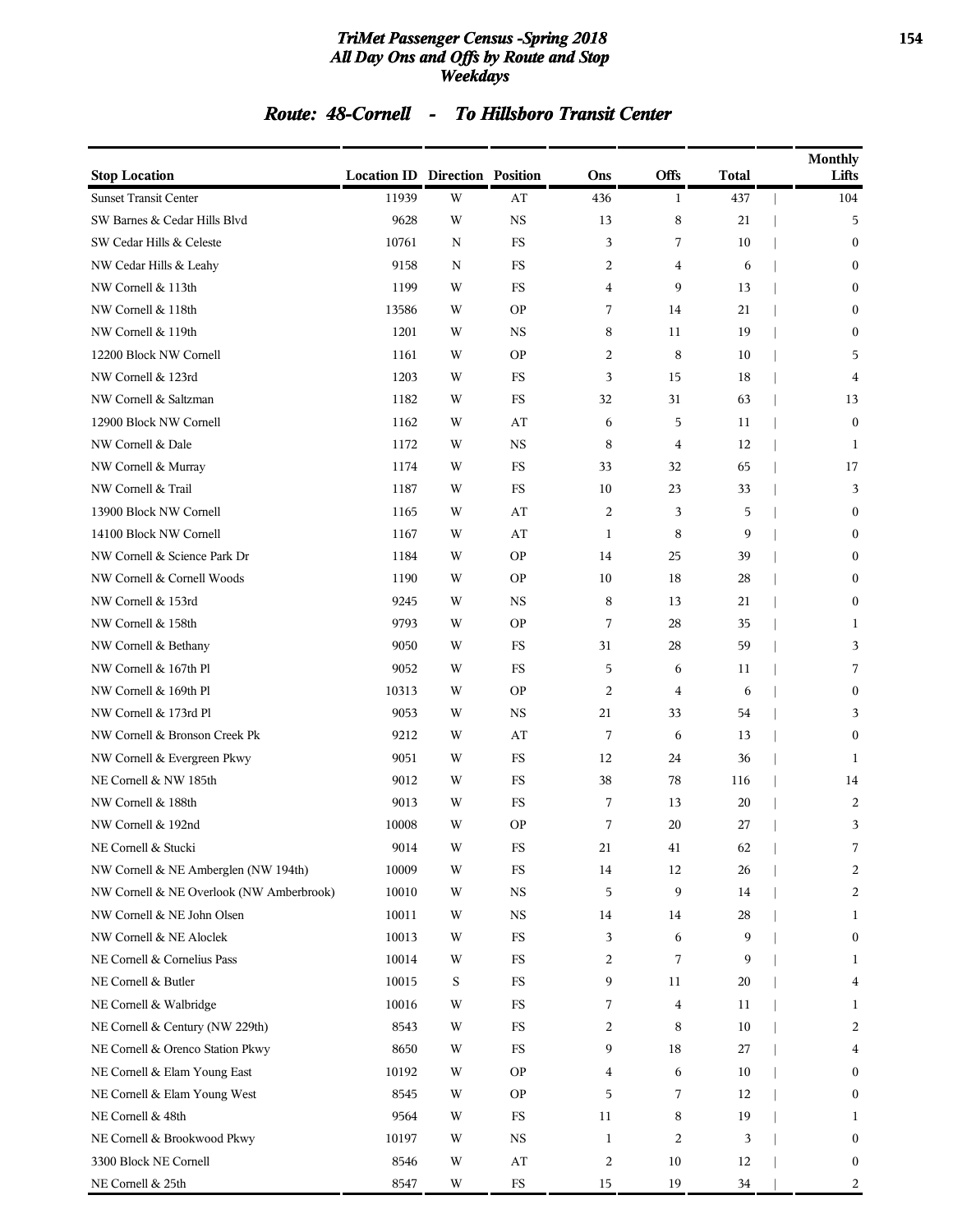#### *TriMet Passenger Census -Spring 2018* **155** *All Day Ons and Offs by Route and Stop Weekdays*

|  |  | Route: 48-Cornell |  | <b>To Hillsboro Transit Center</b> |
|--|--|-------------------|--|------------------------------------|
|--|--|-------------------|--|------------------------------------|

| <b>Stop Location</b>     | <b>Location ID Direction Position</b> |   |             | Ons              | <b>Offs</b> | Total | <b>Monthly</b><br>Lifts |
|--------------------------|---------------------------------------|---|-------------|------------------|-------------|-------|-------------------------|
| NE Cornell & Hillaire Dr | 8548                                  | W | <b>NS</b>   | 14               | 12          | 26    |                         |
| NE Cornell & Arrington   | 8549                                  | W | <b>NS</b>   | 22               | 13          | 35    |                         |
| NE Cornell & Grant       | 8550                                  | S | <b>NS</b>   | 7                | 5           | 12    | $\bf{0}$                |
| NE Cornell & Jackson     | 8551                                  | S | <b>NS</b>   | $\perp$          | 2           | 3     | $\bf{0}$                |
| SE 10th & Washington     | 13255                                 | S | NS.         | $\boldsymbol{0}$ | 12          | 12    |                         |
| SE Baseline St & 9th     | 310                                   | W | $_{\rm NS}$ | 4                | 33          | 37    | 3                       |
| SE Baseline St & 7th     | 308                                   | W | $_{\rm NS}$ | 2                | 11          | 13    |                         |
| SE Baseline St & 5th     | 307                                   | W | <b>NS</b>   | $\boldsymbol{0}$ | 6           | 6     |                         |
| SE Baseline St & 3rd     | 304                                   | W | <b>NS</b>   | $\mathbf{0}$     | 9           | 9     | $\bf{0}$                |
| SE Baseline St & 2nd     | 280                                   | W | <b>NS</b>   | п<br>$\perp$     | 20          | 21    |                         |
| Hillsboro Transit Center | 9956                                  | E | AT          | $\mathbf{0}$     | 76          | 76    | $\mathbf{0}$            |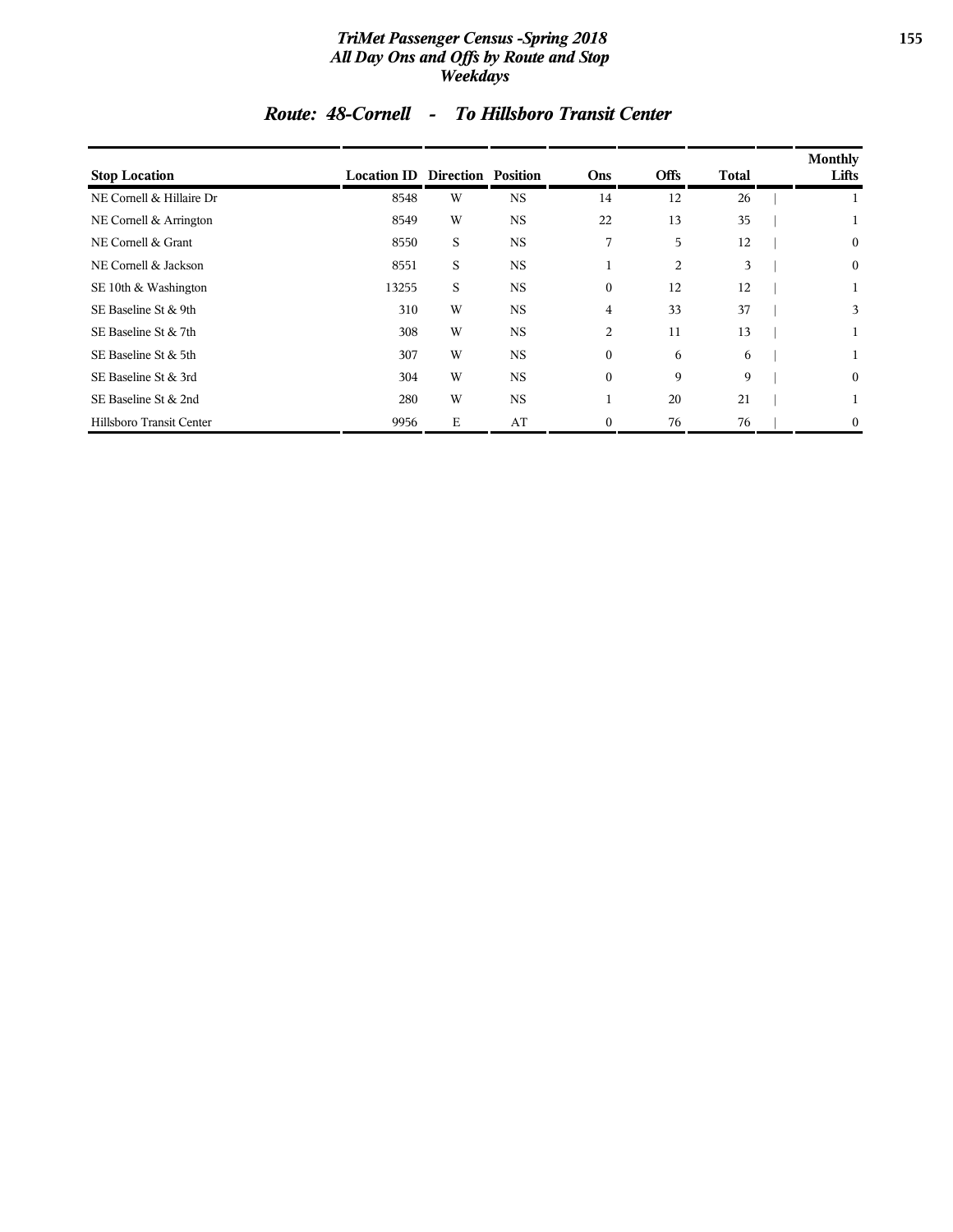#### *TriMet Passenger Census -Spring 2018* **156** *All Day Ons and Offs by Route and Stop Weekdays*

### *Route: 48-Cornell - To Sunset Transit Center*

| <b>Stop Location</b>                     | <b>Location ID Direction Position</b> |             |                         | Ons              | <b>Offs</b>      | Total          | Monthly<br>Lifts |
|------------------------------------------|---------------------------------------|-------------|-------------------------|------------------|------------------|----------------|------------------|
| Hillsboro Transit Center                 | 9956                                  | Ε           | AT                      | 186              | $\boldsymbol{0}$ | 186            | 16               |
| SE Oak & 7th                             | 4123                                  | $\mathbf E$ | $_{\rm NS}$             | 11               | $\boldsymbol{0}$ | 11             | 2                |
| SE 10th & Baseline                       | 6502                                  | $\mathbf N$ | <b>NS</b>               | 32               | 3                | 35             | 3                |
| SE 10th & E Main                         | 8552                                  | N           | <b>NS</b>               | 9                | 1                | 10             | $\mathbf{0}$     |
| NE Cornell & Jackson                     | 8553                                  | N           | <b>OP</b>               | 4                | $\mathbf{1}$     | 5              | $\Omega$         |
| NE Cornell & Grant                       | 8554                                  | N           | <b>NS</b>               | 4                | 8                | 12             | 0                |
| NE Cornell & Arrington                   | 8555                                  | $\mathbf E$ | <b>OP</b>               | 11               | 19               | 30             | 1                |
| NE Cornell & Hillaire Dr                 | 8556                                  | Ε           | FS                      | 19               | 14               | 33             | 1                |
| NE Cornell & 25th                        | 10026                                 | Ε           | FS                      | 17               | 17               | 34             | 5                |
| NE Cornell & 34th                        | 8558                                  | Е           | <b>NS</b>               | 8                | 3                | 11             | 1                |
| NE Cornell & Brookwood Pkwy              | 10193                                 | Ε           | <b>NS</b>               | 1                | 1                | $\overline{2}$ | $\boldsymbol{0}$ |
| NE Cornell & 48th                        | 10028                                 | $\mathbf E$ | <b>NS</b>               | 7                | 10               | 17             | 2                |
| NE Cornell & Elam Young West             | 8559                                  | Ε           | $_{\rm FS}$             | 5                | 4                | 9              | $\mathbf{0}$     |
| NE Cornell & Elam Young East             | 13858                                 | Е           | FS                      | 5                | 4                | 9              | 1                |
| NE Cornell & Orenco Station Pkwy         | 8649                                  | Е           | <b>NS</b>               | 19               | 9                | 28             | 3                |
| NE Cornell & Century (NW 231st)          | 8561                                  | Ε           | FS                      | 9                | 3                | 12             | 3                |
| NE Cornell & NW Walbridge                | 10031                                 | $\mathbf E$ | <b>NS</b>               | 5                | 7                | 12             | 2                |
| NE Cornell & Butler                      | 10030                                 | Ε           | <b>NS</b>               | 13               | 18               | 31             | 5                |
| NW Cornell & NE Cornelius Pass           | 10029                                 | Е           | FS                      | 4                | 3                | 7              | 0                |
| NW Cornell & NE Aloclek                  | 10025                                 | Е           | FS                      | 3                | 5                | 8              | $\mathbf{0}$     |
| NW Cornell & NE John Olsen (NW 206th)    | 10023                                 | Ε           | <b>NS</b>               | 20               | 11               | 31             | 1                |
| NW Cornell & NE Overlook (NW Amberbrook) | 10022                                 | $\mathbf E$ | <b>NS</b>               | 6                | 3                | 9              | 2                |
| NW Cornell & NE Amberglen (NW Amberwood) | 10021                                 | $\mathbf E$ | <b>NS</b>               | 18               | 20               | 38             | 2                |
| NE Cornell & Stucki (NW Amberglen)       | 10032                                 | Е           | FS                      | 30               | 16               | 46             | 9                |
| NW Cornell & 192nd                       | 10024                                 | Е           | <b>NS</b>               | 13               | 3                | 16             | $\Omega$         |
| NW Cornell & 188th                       | 13530                                 | Ε           | FS                      | 18               | 28               | 46             | 5                |
| NW Cornell & 185th                       | 9010                                  | $\mathbf E$ | FS                      | 73               | 24               | 97             | 13               |
| NW Cornell & 179th                       | 9059                                  | $\mathbf E$ | <b>NS</b>               | 19               | 8                | 27             | $\boldsymbol{0}$ |
| NW Cornell & Birch Pointe Apts           | 9213                                  | Ε           | AT                      | 16               | 8                | 24             | $\boldsymbol{0}$ |
| NW Cornell & 173rd Ave                   | 9055                                  | Ε           | $_{\rm FS}$             | 26               | 22               | $\rm 48$       | 2                |
| NW Cornell & 169th Pl                    | 10319                                 | $\mathbf E$ | <b>NS</b>               | 3                | 6                | 9              | $\boldsymbol{0}$ |
| NW Cornell & 167th Pl                    | 9054                                  | $\mathbf E$ | <b>NS</b>               | 5                | $\overline{4}$   | 9              | 6                |
| NW Cornell & Bethany Ct                  | 9056                                  | $\mathbf E$ | <b>NS</b>               | 39               | 42               | 81             | 5                |
| NW Cornell & 153rd                       | 1205                                  | $\mathbf E$ | $_{\rm FS}$             | 11               | 9                | 20             | 1                |
| 14600 Block NW Cornell                   | 1189                                  | $\mathbf E$ | AT                      | 24               | 13               | 37             | $\mathbf{0}$     |
| NW Cornell & 143rd                       | 1204                                  | $\mathbf E$ | <b>OP</b>               | 26               | 13               | 39             | 0                |
| 14100 Block NW Cornell                   | 1166                                  | $\mathbf E$ | <b>OP</b>               | $\boldsymbol{0}$ | $\boldsymbol{0}$ | $\bf{0}$       | 0                |
| 13800 Block NW Cornell (Sunset HS)       | 1186                                  | $\mathbf E$ | $\mathbf{A} \mathbf{T}$ | 3                | 3                | 6              | $\boldsymbol{0}$ |
| NW Cornell & Trail                       | 1188                                  | Ε           | <b>OP</b>               | 21               | 10               | 31             | 3                |
| NW Cornell & Murray                      | 13309                                 | $\mathbf E$ | <b>NS</b>               | 11               | 31               | 42             | 5                |
| NW Cornell & Dale                        | 1163                                  | $\mathbf E$ | <b>NS</b>               | 15               | 7                | 22             | 10               |
| 13000 Block NW Cornell                   | 8828                                  | Ε           | AT                      | 5                | 4                | 9              | $\boldsymbol{0}$ |
| NW Cornell & Barnes                      | 1171                                  | $\mathbf E$ | <b>NS</b>               | 6                | 13               | 19             | 3                |
| NW Cornell & Saltzman                    | 1183                                  | $\mathbf E$ | $_{\rm NS}$             | 22               | 17               | 39             | 11               |
| 12200 Block NW Cornell                   | 1160                                  | $\mathbf E$ | $\mathbf{A} \mathbf{T}$ | 10               | 5                | 15             | 10               |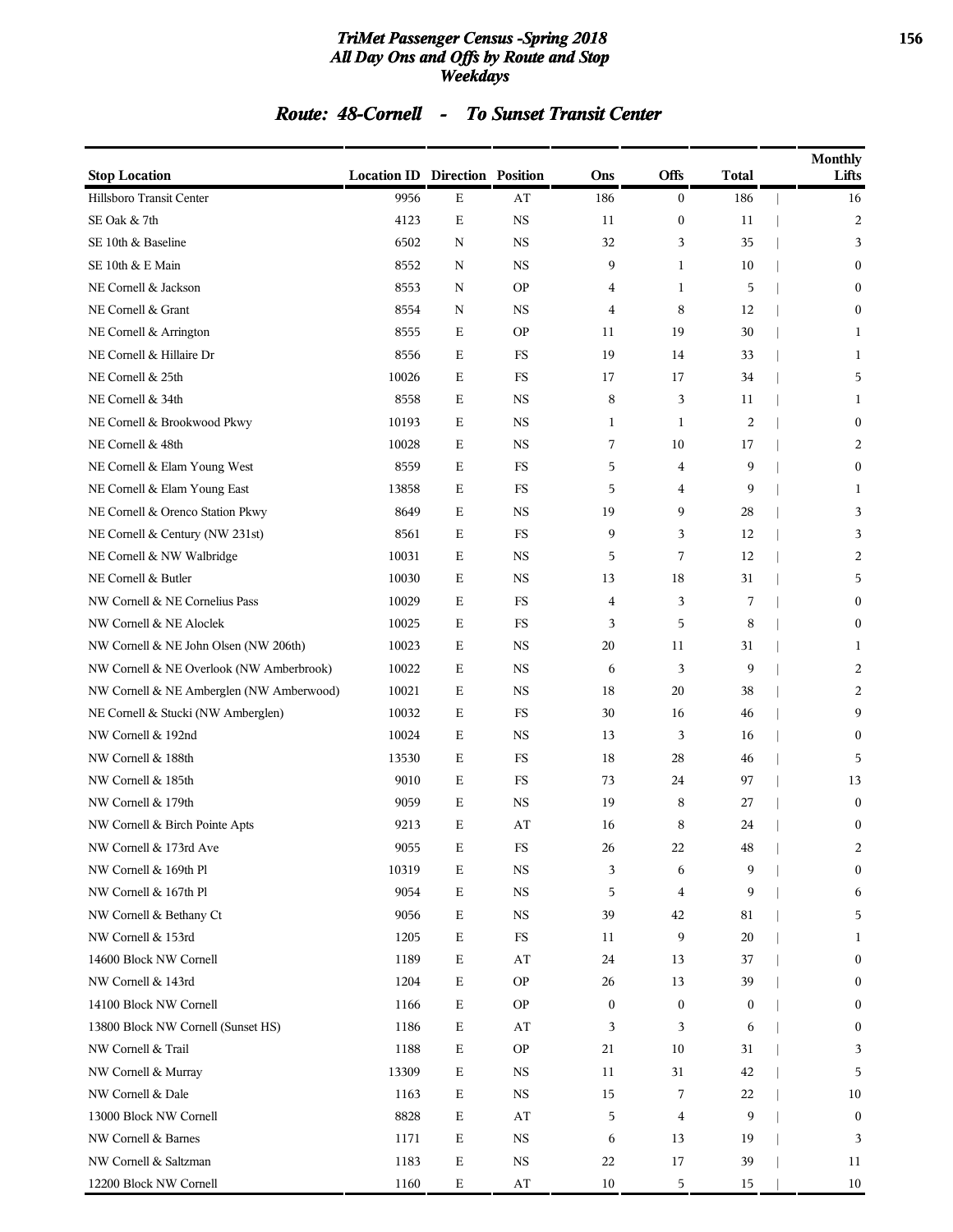#### *TriMet Passenger Census -Spring 2018* **157** *All Day Ons and Offs by Route and Stop Weekdays*

| <b>Stop Location</b>          | <b>Location ID Direction Position</b> |   |           | Ons      | <b>Offs</b> | Total       | <b>Monthly</b><br>Lifts |
|-------------------------------|---------------------------------------|---|-----------|----------|-------------|-------------|-------------------------|
| NW Cornell & 119th            | 1200                                  | Е | <b>OP</b> | 9        | 5           | 14          |                         |
| NW Cornell & 118th            | 13465                                 | Е | FS        | 12       | 6           | 18          | $\mathbf{0}$            |
| NW Cornell & Cedar Hills Blyd | 1196                                  | Е | <b>NS</b> | 4        | 3           | $7^{\circ}$ | $\mathbf{0}$            |
| NW Cedar Hills & Leahy        | 10152                                 | S | FS        | 3        | 2           | 5           | $\mathbf{0}$            |
| SW Cedar Hills & Celeste      | 10749                                 | S | <b>NS</b> | 8        | 3           | 11          | $\mathbf{0}$            |
| SW Barnes & Cedar Hills Blyd  | 9627                                  | Е | <b>FS</b> | 5        | 14          | 19          | 6                       |
| <b>Sunset Transit Center</b>  | 11939                                 | W | AT        | $\Omega$ | 385         | 385         | $\theta$                |

### *Route: 48-Cornell - To Sunset Transit Center*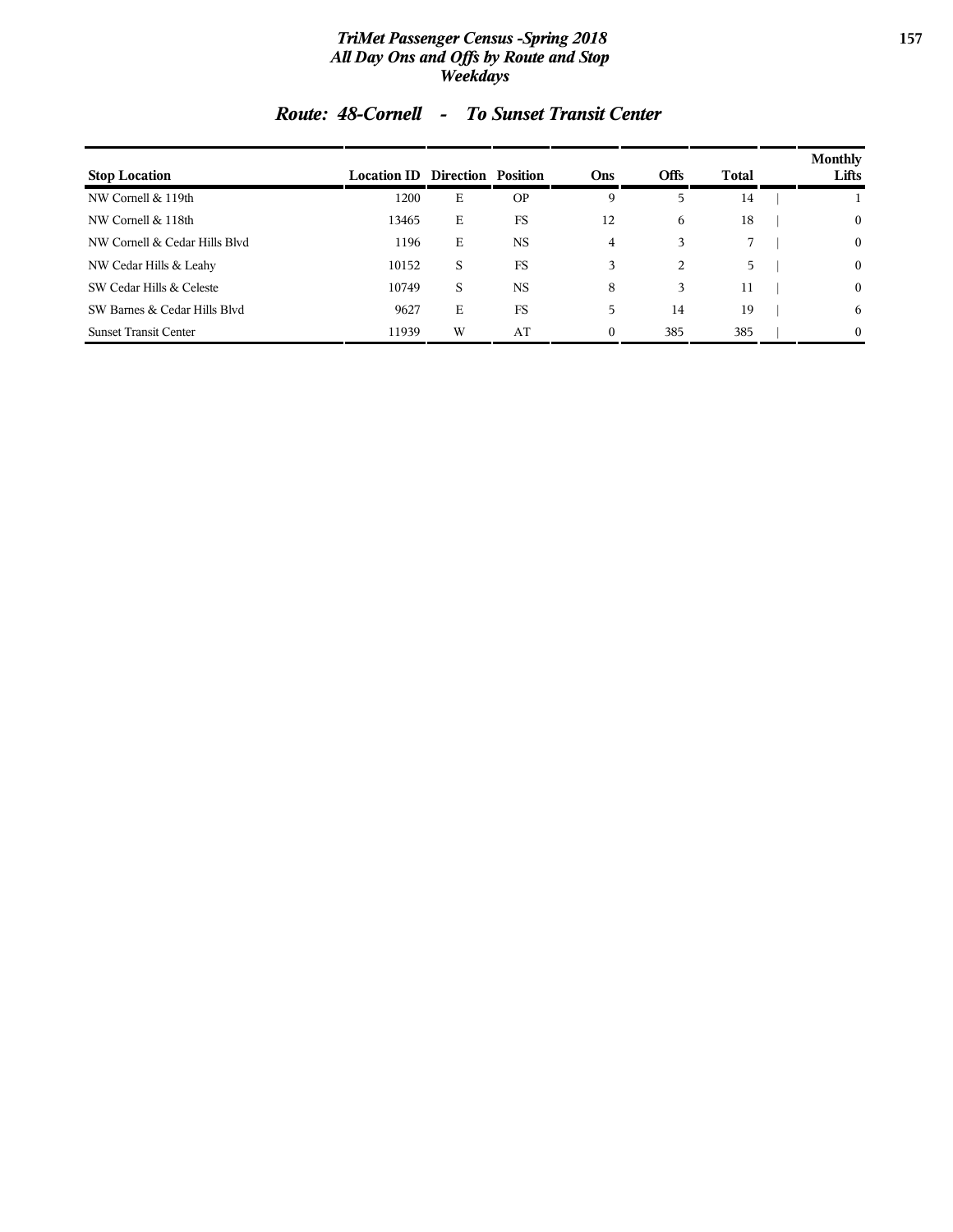#### *TriMet Passenger Census -Spring 2018* **158** *All Day Ons and Offs by Route and Stop Weekdays*

# *Route: 50-Cedar Mill - Evening Loop*

| <b>Stop Location</b>           | <b>Location ID Direction Position</b> |             |               | Ons              | Offs             | Total            | <b>Monthly</b><br>Lifts |
|--------------------------------|---------------------------------------|-------------|---------------|------------------|------------------|------------------|-------------------------|
| SW Valeria View & Barnes       | 13260                                 | N           | <b>FS</b>     | $\mathbf{0}$     | $\overline{0}$   | $\boldsymbol{0}$ | $\mathbf{0}$            |
| SW Taylor & Windwood Way       | 13261                                 | Ε           | <b>NS</b>     | $\mathbf{0}$     | 4                | 4                | $\mathbf{0}$            |
| SW Taylor & Morrison           | 13262                                 | Ε           | <b>FS</b>     | $\mathbf{0}$     | 2                | $\overline{2}$   | $\boldsymbol{0}$        |
| SW Taylor & Selba Terrace      | 13311                                 | Ε           | <b>NS</b>     | $\mathbf{0}$     | $\mathbf{0}$     | $\boldsymbol{0}$ | $\mathbf{0}$            |
| 9300 Block SW Taylor           | 13263                                 | Ε           | AT            | $\mathbf{0}$     | 0                | $\overline{0}$   | $\mathbf{0}$            |
| SW Taylor & 90th               | 13264                                 | Ε           | <b>NS</b>     | $\mathbf{0}$     | $\mathbf{0}$     | $\mathbf{0}$     | $\mathbf{0}$            |
| NW 90th & W Stark              | 8105                                  | N           | FS            | $\mathbf{0}$     | 0                | $\boldsymbol{0}$ | 1                       |
| NW Leahy & Oak                 | 13265                                 | N           | FS            | $\mathbf{0}$     | 0                | $\boldsymbol{0}$ | $\boldsymbol{0}$        |
| NW Leahy & Leahy Terrace       | 8961                                  | W           | <b>NS</b>     | $\mathbf{0}$     | $\mathbf{0}$     | $\boldsymbol{0}$ | $\mathbf{0}$            |
| NW Leahy & Trillium Hollow     | 13266                                 | W           | AT            | $\mathbf{0}$     | 1                | 1                | $\mathbf{0}$            |
| NW Leahy & 101st               | 3379                                  | W           | <b>OP</b>     | $\mathbf{0}$     | $\mathbf{0}$     | $\mathbf{0}$     | $\mathbf{0}$            |
| NW Leahy & Alpenglow Way       | 3376                                  | W           | FS            | $\mathbf{0}$     | 0                | $\boldsymbol{0}$ | $\boldsymbol{0}$        |
| NW 107th & Walters             | 6539                                  | N           | <b>NS</b>     | $\mathbf{0}$     | 0                | $\boldsymbol{0}$ | $\boldsymbol{0}$        |
| NW 107th & Cornell             | 6537                                  | N           | <b>NS</b>     | $\mathbf{0}$     | 1                | 1                | $\mathbf{0}$            |
| NW Cornell & 110th             | 1195                                  | W           | <b>NS</b>     | $\mathbf{0}$     | $\mathbf{0}$     | $\boldsymbol{0}$ | $\mathbf{0}$            |
| NW Cornell & 113th             | 1199                                  | W           | FS            | $\mathbf{0}$     | $\mathbf{0}$     | $\mathbf{0}$     | $\mathbf{0}$            |
| NW Cornell & 118th             | 13586                                 | W           | <b>OP</b>     | $\mathbf{0}$     | 0                | $\boldsymbol{0}$ | $\boldsymbol{0}$        |
| NW Cornell & 119th             | 1201                                  | W           | <b>NS</b>     | $\mathbf{0}$     | 0                | $\boldsymbol{0}$ | $\boldsymbol{0}$        |
| NW Cornell & 123rd             | 1203                                  | W           | <b>FS</b>     | $\mathbf{0}$     | $\mathbf{0}$     | $\mathbf{0}$     | $\mathbf{0}$            |
| NW Saltzman & Dogwood          | 13267                                 | N           | FS            | 2                | 1                | 3                | $\mathbf{0}$            |
| NW Saltzman & Westlawn Terrace | 13268                                 | N           | FS            | $\mathbf{0}$     | $\boldsymbol{0}$ | $\boldsymbol{0}$ | $\mathbf{0}$            |
| NW Saltzman & Marshall         | 13269                                 | N           | <b>NS</b>     | $\mathbf{0}$     | 0                | $\boldsymbol{0}$ | $\boldsymbol{0}$        |
| NW Saltzman & Coleman          | 13270                                 | N           | <b>NS</b>     | $\mathbf{0}$     | 0                | $\boldsymbol{0}$ | $\boldsymbol{0}$        |
| NW Saltzman & 128th            | 13271                                 | W           | FS            | $\mathbf{0}$     | 1                | 1                | $\mathbf{0}$            |
| NW Saltzman & Burton           | 13272                                 | N           | FS            | $\mathbf{0}$     | $\boldsymbol{0}$ | 0                | $\mathbf{0}$            |
| NW Saltzman & Bauer Woods      | 13273                                 | N           | FS            | $\mathbf{0}$     | $\boldsymbol{0}$ | $\boldsymbol{0}$ | $\mathbf{0}$            |
| NW Saltzman & Creekside        | 13274                                 | N           | FS            | $\mathbf{0}$     | 0                | $\boldsymbol{0}$ | $\mathbf{0}$            |
| NW Saltzman & Hartford         | 13275                                 | N           | <b>NS</b>     | $\mathbf{0}$     | 0                | $\boldsymbol{0}$ | $\boldsymbol{0}$        |
| NW Saltzman & Thompson         | 13243                                 | N           | <b>NS</b>     | 1                | 3                | 4                | $\mathbf{0}$            |
| NW Thompson & 126th            | 13276                                 | $\mathbf E$ | $\mathbf{OP}$ | $\boldsymbol{0}$ | $\boldsymbol{0}$ | $\boldsymbol{0}$ | $\boldsymbol{0}$        |
| NW Thompson & 120th            | 13277                                 | $\mathbf E$ | FS            | $\boldsymbol{0}$ | $\mathbf 1$      | 1                | $\boldsymbol{0}$        |
| NW Thompson & Permian          | 13278                                 | $\mathbf E$ | $_{\rm NS}$   | $\boldsymbol{0}$ | 1                | 1                | $\boldsymbol{0}$        |
| NW Thompson & Gerritz          | 13279                                 | $\mathbf E$ | $_{\rm FS}$   | $\boldsymbol{0}$ | 0                | $\boldsymbol{0}$ | $\boldsymbol{0}$        |
| NW Thompson & McDaniel         | 13280                                 | $\mathbf E$ | <b>NS</b>     | $\boldsymbol{0}$ | 1                | 1                | $\boldsymbol{0}$        |
| NW McDaniel & Harding Ct       | 13455                                 | W           | $_{\rm FS}$   | $\boldsymbol{0}$ | 0                | 0                | $\boldsymbol{0}$        |
| NW McDaniel & 111th Ct         | 13281                                 | W           | $_{\rm FS}$   | $\boldsymbol{0}$ | 0                | 0                | $\boldsymbol{0}$        |
| NW McDaniel & Blackhawk        | 13282                                 | W           | $_{\rm FS}$   | $\boldsymbol{0}$ | 0                | 0                | $\boldsymbol{0}$        |
| 11800 Block NW McDaniel        | 13283                                 | W           | <b>OP</b>     | $\boldsymbol{0}$ | 1                | 1                | $\boldsymbol{0}$        |
| NW 119th & Kathleen Dr         | 13284                                 | S           | FS            | $\boldsymbol{0}$ | 0                | 0                | $\boldsymbol{0}$        |
| NW 119th & Maple Hill          | 13285                                 | S           | $_{\rm FS}$   | $\boldsymbol{0}$ | 0                | 0                | $\boldsymbol{0}$        |
| NW 119th & Old Quarry          | 13286                                 | S           | $_{\rm FS}$   | $\boldsymbol{0}$ | 0                | 0                | $\boldsymbol{0}$        |
| NW 119th & Sunningdale         | 13287                                 | S           | FS            | $\boldsymbol{0}$ | 0                | 0                | $\boldsymbol{0}$        |
| NW 119th & Coleman             | 13288                                 | S           | $_{\rm FS}$   | $\boldsymbol{0}$ | 0                | 0                | $\boldsymbol{0}$        |
| NW 119th & Vallevue            | 13289                                 | S           | ${\rm FS}$    | $\boldsymbol{0}$ | 0                | $\boldsymbol{0}$ | $\boldsymbol{0}$        |
| NW 119th & Lovejoy             | 13290                                 | S           | ${\rm FS}$    | $\boldsymbol{0}$ | 0                | $\boldsymbol{0}$ | $\boldsymbol{0}$        |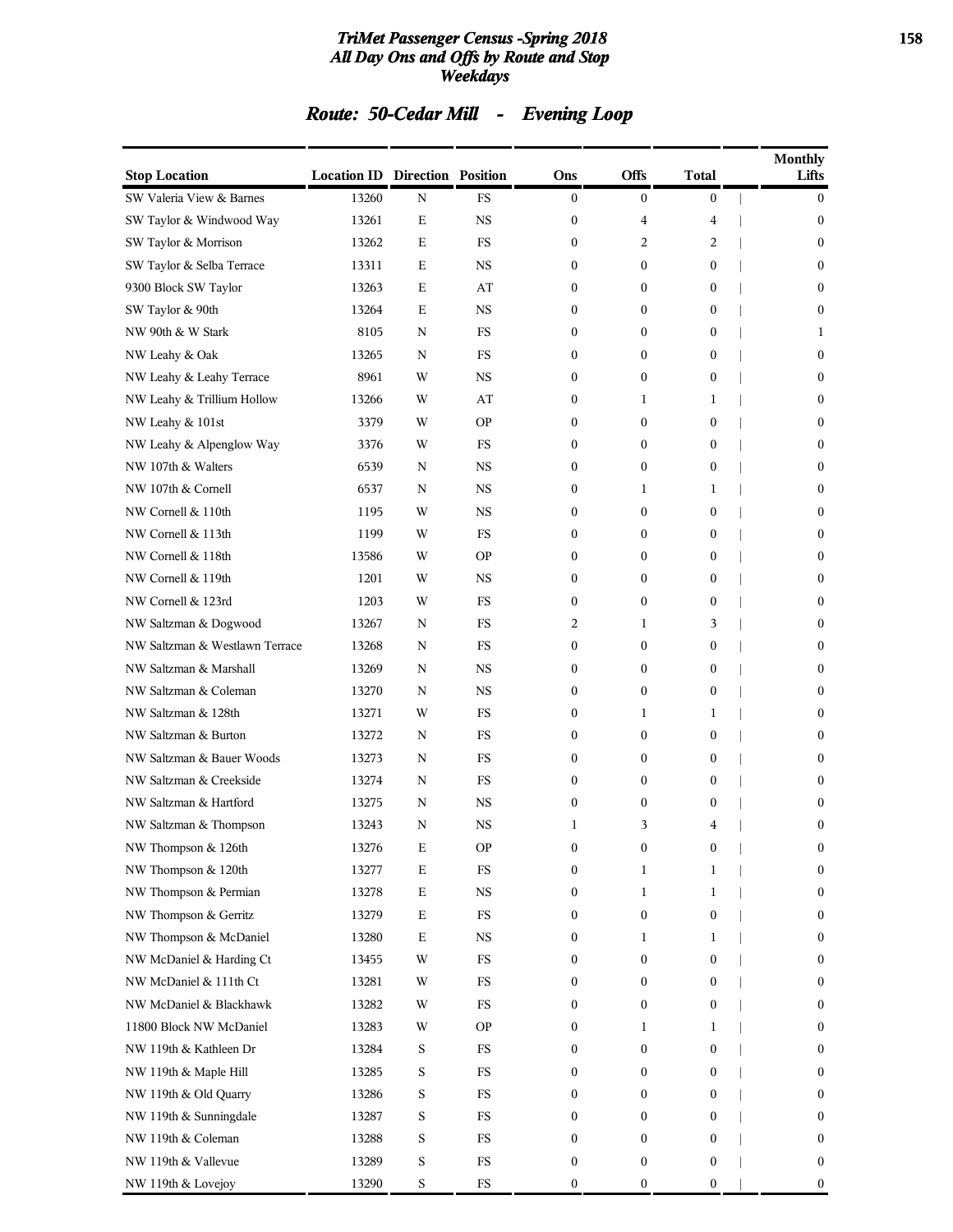#### *TriMet Passenger Census -Spring 2018* **159** *All Day Ons and Offs by Route and Stop Weekdays*

| <b>Stop Location</b>         | <b>Location ID Direction Position</b> |   |           | Ons          | <b>Offs</b>  | Total        | <b>Monthly</b><br>Lifts |
|------------------------------|---------------------------------------|---|-----------|--------------|--------------|--------------|-------------------------|
| NW 119th & Kearney           | 13291                                 | S | FS        | 0            | $\theta$     | $\Omega$     | $\mathbf{0}$            |
| NW 119th & Reeves            | 13292                                 | S | FS        | 0            | 0            | $\mathbf{0}$ | $\mathbf{0}$            |
| NW Cornell & 118th           | 13465                                 | Е | <b>FS</b> | 0            | $\mathbf{0}$ | $\theta$     | $\mathbf{0}$            |
| NW Cedar Hills & Leahy       | 10152                                 | S | FS        | 0            | $\theta$     | $\theta$     | $\mathbf{0}$            |
| SW Cedar Hills & Celeste     | 10749                                 | S | <b>NS</b> | 0            | $\theta$     | $\theta$     | $\mathbf{0}$            |
| SW Barnes & Cedar Hills Blyd | 9627                                  | Е | <b>FS</b> | $\mathbf{0}$ | $\Omega$     | $\theta$     | $\theta$                |
| SW Barnes & Valeria View     | 13259                                 | S | FS        | $\mathbf{0}$ | $\mathbf{0}$ | $\Omega$     | $\mathbf{0}$            |
| <b>Sunset Transit Center</b> | 9971                                  | W | AT        | 46           | 14           | 60           |                         |

# *Route: 50-Cedar Mill - Evening Loop*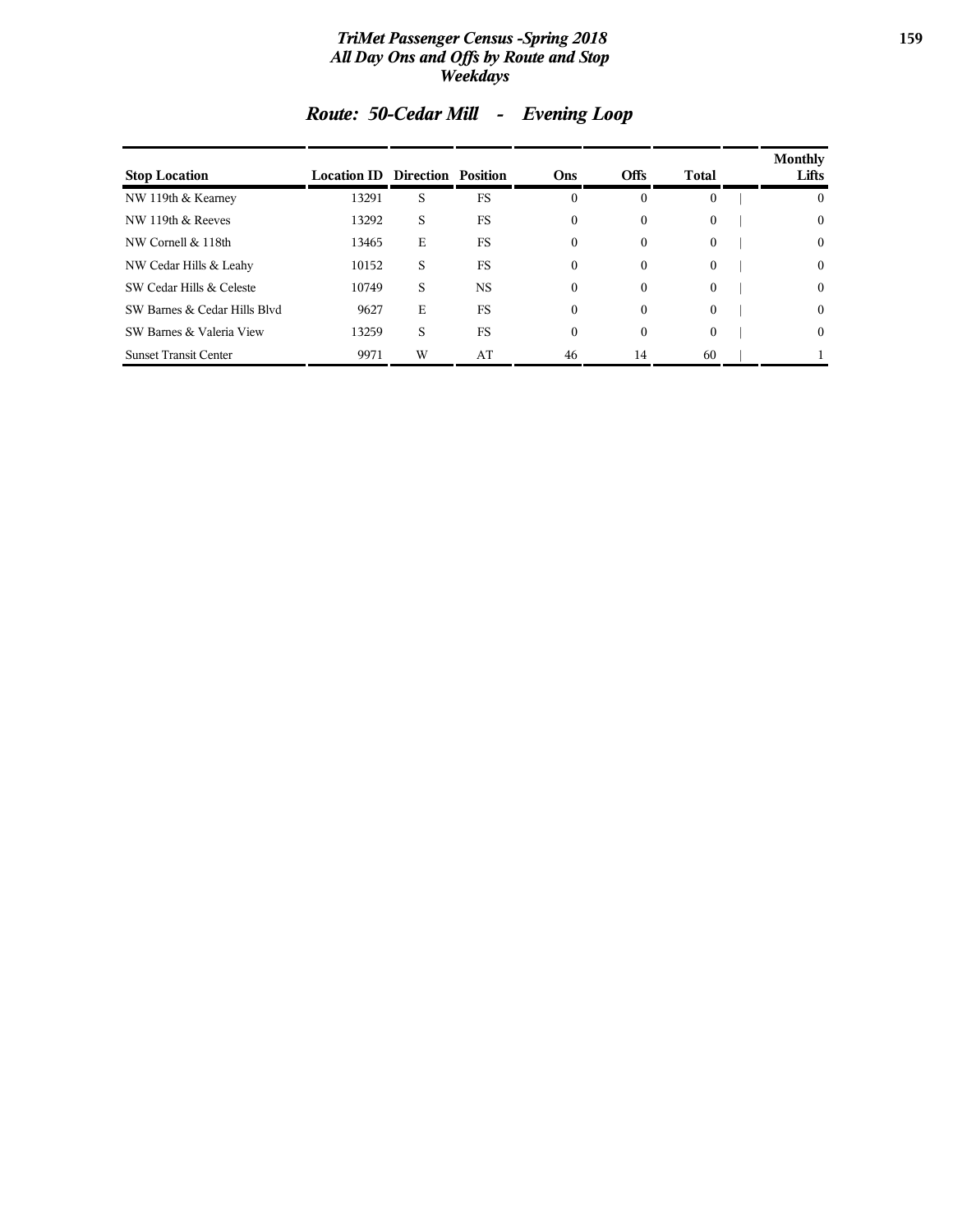#### *TriMet Passenger Census -Spring 2018* **160** *All Day Ons and Offs by Route and Stop Weekdays*

# *Route: 50-Cedar Mill - Morning Loop*

| <b>Stop Location</b>           | <b>Location ID Direction Position</b> |             |             | Ons              | <b>Offs</b>      | Total            | <b>Monthly</b><br>Lifts |
|--------------------------------|---------------------------------------|-------------|-------------|------------------|------------------|------------------|-------------------------|
| SW Barnes & Cedar Hills Blvd   | 9628                                  | W           | <b>NS</b>   | 0                | $\boldsymbol{0}$ | $\boldsymbol{0}$ | $\boldsymbol{0}$        |
| SW Cedar Hills & Celeste       | 10761                                 | N           | FS          | 0                | $\boldsymbol{0}$ | 0                | $\mathbf{0}$            |
| NW Cedar Hills & Leahy         | 9158                                  | N           | FS          | 0                | 0                | 0                | $\boldsymbol{0}$        |
| NW Cornell & 113th             | 1199                                  | W           | FS          | 0                | $\mathbf{0}$     | 0                | $\mathbf{0}$            |
| NW Cornell & 118th             | 13586                                 | W           | <b>OP</b>   | 0                | $\mathbf{0}$     | 0                | $\mathbf{0}$            |
| NW Cornell & 119th             | 1201                                  | W           | NS          | $\mathbf{0}$     | $\boldsymbol{0}$ | 0                | $\boldsymbol{0}$        |
| NW Cornell & 123rd             | 1203                                  | W           | FS          | 0                | $\mathbf{0}$     | 0                | $\mathbf{0}$            |
| NW Saltzman & Dogwood          | 13267                                 | N           | FS          | 1                | 3                | 4                | $\boldsymbol{0}$        |
| NW Saltzman & Westlawn Terrace | 13268                                 | N           | FS          | 0                | $\mathbf{0}$     | 0                | $\mathbf{0}$            |
| NW Saltzman & Marshall         | 13269                                 | N           | <b>NS</b>   | 0                | $\mathbf{0}$     | 0                | $\mathbf{0}$            |
| NW Saltzman & Coleman          | 13270                                 | N           | <b>NS</b>   | 0                | $\boldsymbol{0}$ | 0                | 0                       |
| NW Saltzman & 128th            | 13271                                 | W           | FS          | 0                | $\mathbf{0}$     | 0                | $\mathbf{0}$            |
| NW Saltzman & Burton           | 13272                                 | N           | FS          | 0                | 0                | 0                | $\boldsymbol{0}$        |
| NW Saltzman & Bauer Woods      | 13273                                 | N           | FS          | 0                | 0                | 0                | $\mathbf{0}$            |
| NW Saltzman & Creekside        | 13274                                 | N           | FS          | 0                | $\mathbf{0}$     | 0                | $\mathbf{0}$            |
| NW Saltzman & Hartford         | 13275                                 | N           | <b>NS</b>   | 0                | $\boldsymbol{0}$ | 0                | $\boldsymbol{0}$        |
| NW Saltzman & Thompson         | 13243                                 | N           | NS          | 4                | 1                | 5                | $\mathbf{0}$            |
| NW Thompson & 126th            | 13276                                 | E           | <b>OP</b>   | 0                | 1                | 1                | $\boldsymbol{0}$        |
| NW Thompson & 120th            | 13277                                 | E           | FS          | 0                | 0                | 0                | $\mathbf{0}$            |
| NW Thompson & Permian          | 13278                                 | Ε           | <b>NS</b>   | 1                | $\boldsymbol{0}$ | 1                | $\mathbf{0}$            |
| NW Thompson & Gerritz          | 13279                                 | Ε           | FS          | $\mathbf{0}$     | $\boldsymbol{0}$ | 0                | $\boldsymbol{0}$        |
| NW Thompson & McDaniel         | 13280                                 | E           | <b>NS</b>   | 0                | $\mathbf{0}$     | 0                | $\mathbf{0}$            |
| NW McDaniel & Harding Ct       | 13455                                 | W           | FS          | 1                | 0                | 1                | $\boldsymbol{0}$        |
| NW McDaniel & 111th Ct         | 13281                                 | W           | FS          | 0                | 0                | 0                | $\mathbf{0}$            |
| NW McDaniel & Blackhawk        | 13282                                 | W           | FS          | 0                | $\boldsymbol{0}$ | 0                | $\mathbf{0}$            |
| 11800 Block NW McDaniel        | 13283                                 | W           | <b>OP</b>   | 1                | $\boldsymbol{0}$ | 1                | $\mathbf{0}$            |
| NW 119th & Kathleen Dr         | 13284                                 | S           | FS          | 0                | $\mathbf{0}$     | 0                | $\boldsymbol{0}$        |
| NW 119th & Maple Hill          | 13285                                 | S           | FS          | 0                | 0                | 0                | $\boldsymbol{0}$        |
| NW 119th & Old Quarry          | 13286                                 | S           | FS          | 0                | $\mathbf{0}$     | $\mathbf{0}$     | $\boldsymbol{0}$        |
| NW 119th & Sunningdale         | 13287                                 | S           | FS          | 0                | $\boldsymbol{0}$ | $\boldsymbol{0}$ | $\boldsymbol{0}$        |
| NW 119th & Coleman             | 13288                                 | S           | $_{\rm FS}$ | $\boldsymbol{0}$ | $\boldsymbol{0}$ | 0                | $\boldsymbol{0}$        |
| NW 119th & Vallevue            | 13289                                 | S           | $_{\rm FS}$ | 0                | 0                | 0                | $\boldsymbol{0}$        |
| NW 119th & Lovejoy             | 13290                                 | S           | $_{\rm FS}$ | 0                | 0                | 0                | $\boldsymbol{0}$        |
| NW 119th & Kearney             | 13291                                 | S           | $_{\rm FS}$ | 0                | 0                | 0                | $\boldsymbol{0}$        |
| NW 119th & Reeves              | 13292                                 | S           | FS          | 1                | $\boldsymbol{0}$ | 1                | $\boldsymbol{0}$        |
| NW Cornell & 118th             | 13465                                 | $\mathbf E$ | $_{\rm FS}$ | 0                | $\boldsymbol{0}$ | 0                | $\boldsymbol{0}$        |
| NW Cornell & 110th             | 1194                                  | $\mathbf E$ | $_{\rm FS}$ | 1                | 0                | 1                | $\boldsymbol{0}$        |
| NW Cornell & 107th             | 6536                                  | $\mathbf E$ | $_{\rm NS}$ | 1                | 0                | 1                | $\boldsymbol{0}$        |
| NW 107th & Copeland            | 6535                                  | S           | $_{\rm NS}$ | 0                | $\boldsymbol{0}$ | 0                | $\boldsymbol{0}$        |
| NW Leahy & Alpenglow Way       | 10442                                 | $\mathbf E$ | $_{\rm NS}$ | 0                | $\boldsymbol{0}$ | 0                | $\boldsymbol{0}$        |
| NW Leahy & 101st               | 3378                                  | $\mathbf E$ | $_{\rm NS}$ | 0                | $\boldsymbol{0}$ | 0                | $\boldsymbol{0}$        |
| NW Leahy & 97th                | 3385                                  | Е           | $_{\rm NS}$ | 1                | 0                | 1                | $\boldsymbol{0}$        |
| NW Leahy & 95th                | 3383                                  | $\mathbf E$ | $_{\rm FS}$ | $\boldsymbol{0}$ | 0                | 0                | $\boldsymbol{0}$        |
| NW Leahy & Leahy Terrace       | 8962                                  | S           | <b>OP</b>   | $\mathbf 1$      | $\boldsymbol{0}$ | 1                | $\boldsymbol{0}$        |
| NW Leahy & Oak                 | 3377                                  | $\mathbf E$ | $_{\rm NS}$ | $\mathbf{1}$     | $\boldsymbol{0}$ | 1                | $\boldsymbol{0}$        |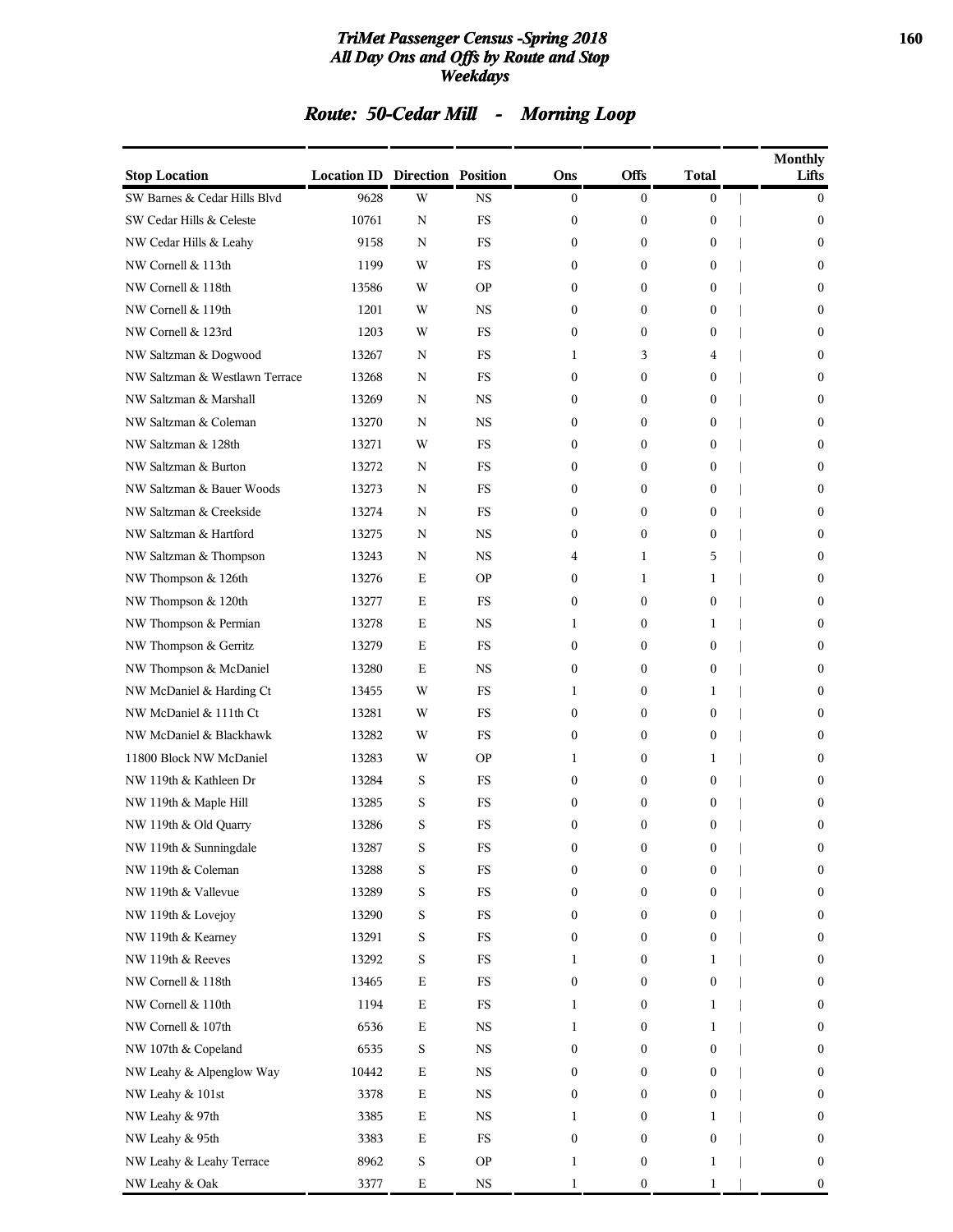#### *TriMet Passenger Census -Spring 2018* **161** *All Day Ons and Offs by Route and Stop Weekdays*

| <b>Stop Location</b>         | <b>Location ID Direction Position</b> |   |           | <b>Ons</b>       | <b>Offs</b>  | Total        | <b>Monthly</b><br>Lifts |
|------------------------------|---------------------------------------|---|-----------|------------------|--------------|--------------|-------------------------|
| SW 90th & Washington         | 8108                                  | S | <b>FS</b> |                  | $\mathbf{0}$ |              | $\mathbf{0}$            |
| SW 90th & Taylor             | 8106                                  | S | <b>NS</b> |                  | $\mathbf{0}$ | 1            | $\mathbf{0}$            |
| 9300 Block SW Taylor         | 13256                                 | W | <b>OP</b> |                  | $\mathbf{0}$ | 1            | $\mathbf{0}$            |
| SW Taylor & Selba Terrace    | 13310                                 | W | <b>OP</b> | $\mathbf{0}$     | $\mathbf{0}$ | $\theta$     | $\mathbf{0}$            |
| SW Taylor & Morrison         | 13257                                 | W | <b>NS</b> | 3                | $\mathbf{0}$ | 3            | $\mathbf{0}$            |
| SW Taylor & Valeria View     | 13258                                 | W | <b>NS</b> | 17               | $\mathbf{0}$ | 17           | $\mathbf{0}$            |
| SW Barnes & Valeria View     | 13259                                 | S | FS        | $\boldsymbol{0}$ | $\mathbf{0}$ | $\mathbf{0}$ | $\mathbf{0}$            |
| <b>Sunset Transit Center</b> | 9971                                  | W | AT        | 24               | 86           | 110          | $\Omega$                |

# *Route: 50-Cedar Mill - Morning Loop*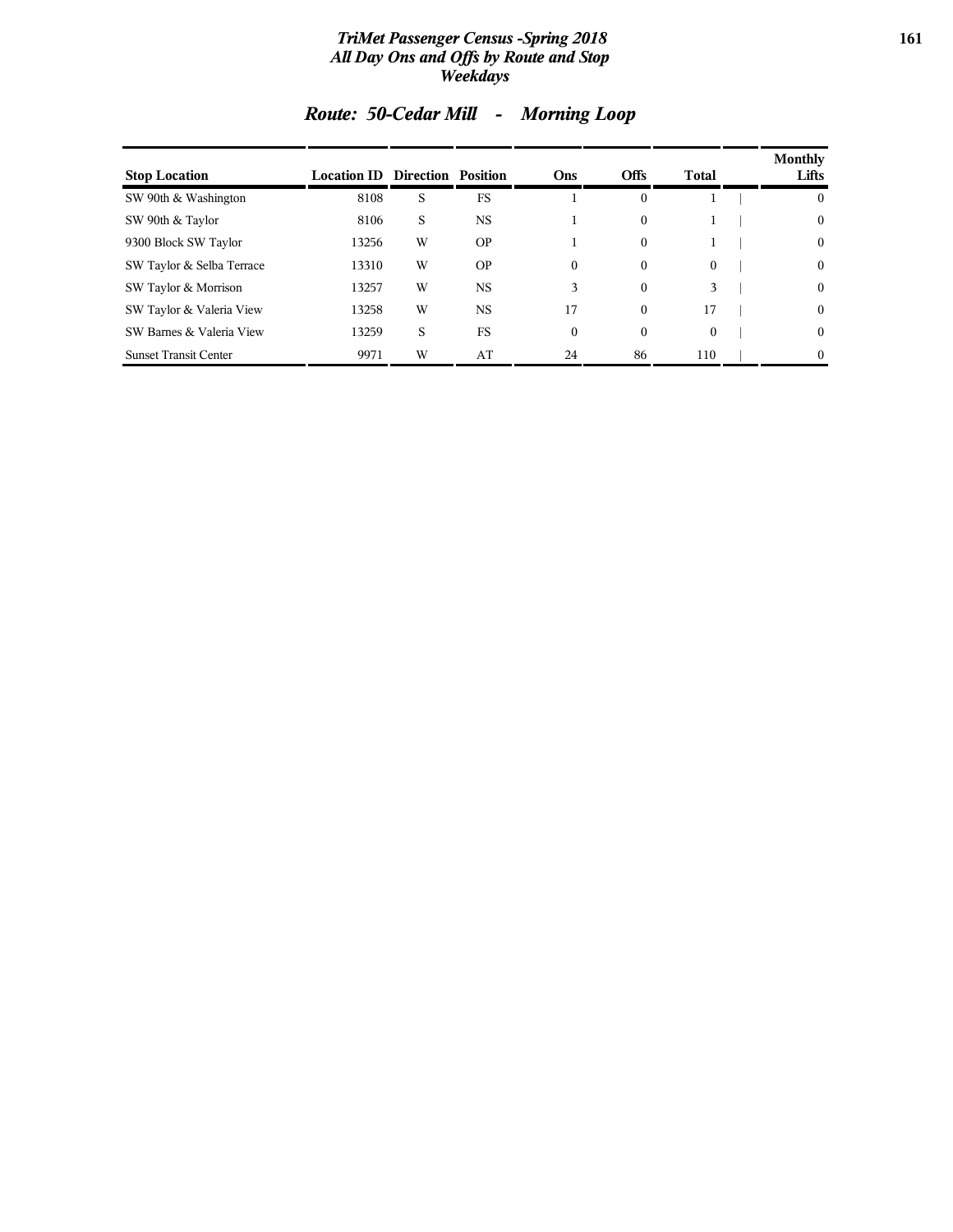#### *TriMet Passenger Census -Spring 2018* **162** *All Day Ons and Offs by Route and Stop Weekdays*

### *Route: 51-Vista - To Council Crest or Dosch & Hamilton*

| <b>Stop Location</b>                    | <b>Location ID Direction Position</b> |             |             | Ons              | Offs             | <b>Total</b>     | <b>Monthly</b><br>Lifts |
|-----------------------------------------|---------------------------------------|-------------|-------------|------------------|------------------|------------------|-------------------------|
| SW Salmon & 5th                         | 5020                                  | Е           | <b>NS</b>   | 27               | $\bf{0}$         | 27               | $\bf{0}$                |
| SW 2nd & Taylor                         | 7098                                  | $\mathbf N$ | <b>NS</b>   | 11               | $\boldsymbol{0}$ | 11               | $\boldsymbol{0}$        |
| SW Washington & 3rd                     | 6158                                  | W           | $_{\rm NS}$ | 6                | $\mathbf{1}$     | 7                | $\boldsymbol{0}$        |
| SW Washington & 5th                     | 6160                                  | W           | <b>NS</b>   | 14               | $\boldsymbol{0}$ | 14               | 3                       |
| SW Washington & 9th                     | 6169                                  | W           | FS          | 4                | $\mathbf{1}$     | 5                | 1                       |
| SW 11th & Alder                         | 9600                                  | S           | <b>NS</b>   | 8                | 2                | 10               | 2                       |
| SW Morrison & 12th                      | 9598                                  | W           | <b>NS</b>   | 4                | $\boldsymbol{0}$ | 4                | $\boldsymbol{0}$        |
| SW Morrison & 14th                      | 9708                                  | W           | $_{\rm NS}$ | 15               | $\mathbf{1}$     | 16               | $\mathbf{0}$            |
| SW Morrison & 16th                      | 9613                                  | W           | <b>NS</b>   | 11               | 3                | 14               | 1                       |
| SW Salmon & 18th                        | 9552                                  | W           | $_{\rm NS}$ | 59               | 4                | 63               | $\mathbf{0}$            |
| SW Salmon & 20th                        | 5018                                  |             | FS          | 5                | 3                | 8                | $\boldsymbol{0}$        |
| SW Park Pl & St Clair                   | 4340                                  | W<br>W      | <b>NS</b>   | 1                | 7                | 8                | 1                       |
|                                         | 6090                                  |             | FS          |                  |                  |                  |                         |
| SW Vista & Park Pl                      |                                       | S           |             | 3                | 17               | 20               | 1                       |
| SW Vista & Madison                      | 6082                                  | S           | <b>NS</b>   | $\boldsymbol{0}$ | 2                | 2                | $\boldsymbol{0}$        |
| SW Vista & Market Street                | 6085                                  | S           | <b>NS</b>   | 1                | 2                | 3                | $\mathbf{0}$            |
| SW Vista & Montgomery                   | 6086                                  | S           | FS          | $\boldsymbol{0}$ | 2                | 2                | $\boldsymbol{0}$        |
| SW Vista & Jackson                      | 6078                                  | S           | FS          | $\boldsymbol{0}$ | 6                | 6                | $\boldsymbol{0}$        |
| SW Vista & Myrtle                       | 6088                                  | S           | $_{\rm NS}$ | $\boldsymbol{0}$ | 6                | 6                | $\boldsymbol{0}$        |
| SW Vista & Elm St                       | 6074                                  | S           | <b>NS</b>   | 1                | 17               | 18               | $\boldsymbol{0}$        |
| 2500 Block SW Vista                     | 13573                                 | W           | <b>OP</b>   | $\boldsymbol{0}$ | 3                | 3                | $\mathbf{0}$            |
| SW Vista & Isabella                     | 6077                                  | S           | <b>NS</b>   | $\boldsymbol{0}$ | 2                | 2                | $\boldsymbol{0}$        |
| SW Vista & Broadway                     | 6068                                  | S           | <b>NS</b>   | $\boldsymbol{0}$ | 21               | 21               | $\boldsymbol{0}$        |
| SW Patton & Montgomery                  | 4417                                  | W           | FS          | $\boldsymbol{0}$ | 6                | 6                | $\boldsymbol{0}$        |
| SW Patton & Old Orchard                 | 4419                                  | W           | <b>OP</b>   | $\boldsymbol{0}$ | 2                | 2                | $\boldsymbol{0}$        |
| SW Patton & Patton Ln                   | 4423                                  | W           | <b>OP</b>   | $\boldsymbol{0}$ | 4                | 4                | $\mathbf{0}$            |
| 3400 Block SW Patton                    | 4413                                  | W           | AT          | $\boldsymbol{0}$ | 1                | 1                | $\boldsymbol{0}$        |
| SW Patton & Humphrey                    | 10310                                 | S           | $_{\rm NS}$ | 1                | 19               | 20               | $\boldsymbol{0}$        |
| SW Dosch & Patton                       | 10445                                 | S           | FS          | $\boldsymbol{0}$ | $\boldsymbol{0}$ | $\boldsymbol{0}$ | $\bf{0}$                |
| 3100 Block SW Dosch                     | 1510                                  | S           | AT          | $\mathbf{0}$     | $\boldsymbol{0}$ | $\boldsymbol{0}$ | $\boldsymbol{0}$        |
| SW Dosch & Doschview                    | 1511                                  | S           | <b>OP</b>   | 0                | 0                | 0                | $\mathbf{0}$            |
| 3500 Block SW Dosch                     | 1513                                  | S           | AT          | 0                | $\boldsymbol{0}$ | $\bf{0}$         | $\mathbf{0}$            |
| SW Dosch & Dosch Ct                     | 1517                                  | S           | $_{\rm FS}$ | $\boldsymbol{0}$ | 9                | 9                | $\mathbf{0}$            |
| SW Dosch & Martins                      | 1520                                  | S           | <b>OP</b>   | 0                | $\boldsymbol{0}$ | $\mathbf{0}$     | $\mathbf{0}$            |
| SW Dosch & Bridlemile                   | 1515                                  | Е           | NS          | $\boldsymbol{0}$ | 1                | 1                | $\boldsymbol{0}$        |
| SW Dosch & Newby                        | 1522                                  | S           | <b>OP</b>   | 0                | $\bf{0}$         | $\mathbf{0}$     | $\mathbf{0}$            |
| SW Redondo & Santa Monica               | 4801                                  | S           | <b>OP</b>   | 0                | 1                | 1                | $\mathbf{0}$            |
| SW Hamilton & Dosch                     | 2467                                  | W           | $_{\rm NS}$ | 0                | 8                | 8                | $\mathbf{0}$            |
| SW Talbot & Patton                      | 5679                                  | Е           | <b>FS</b>   | 1                | 2                | 3                | $\mathbf{0}$            |
| SW Talbot & Talbot Terrace              | 8672                                  | S           | <b>NS</b>   | $\boldsymbol{0}$ | 1                | 1                | $\boldsymbol{0}$        |
| SW Talbot Terrace & Greenway            | 5681                                  | Е           | $_{\rm NS}$ | $\boldsymbol{0}$ | $\bf{0}$         | $\mathbf{0}$     | $\mathbf{0}$            |
| SW Council Crest & Greenway             | 1215                                  | $\mathbf E$ | $_{\rm FS}$ | 1                | 2                | 3                | $\mathbf{0}$            |
| SW Council Crest & Chehalem             | 1212                                  | Е           | $_{\rm NS}$ | 1                | 3                | 4                | $\mathbf{0}$            |
| SW Council Crest & Chehalem (south leg) | 1214                                  | S           | $_{\rm NS}$ | $\boldsymbol{0}$ | 1                | 1                | $\mathbf{0}$            |
| SW Council Crest & Tualatin             | 1217                                  | S           | <b>OP</b>   | $\boldsymbol{0}$ | 1                | 1                | 0                       |
| 4100 Block SW Council Crest             | 1207                                  | Е           | AT          | $\boldsymbol{0}$ | 2                | 2                | $\boldsymbol{0}$        |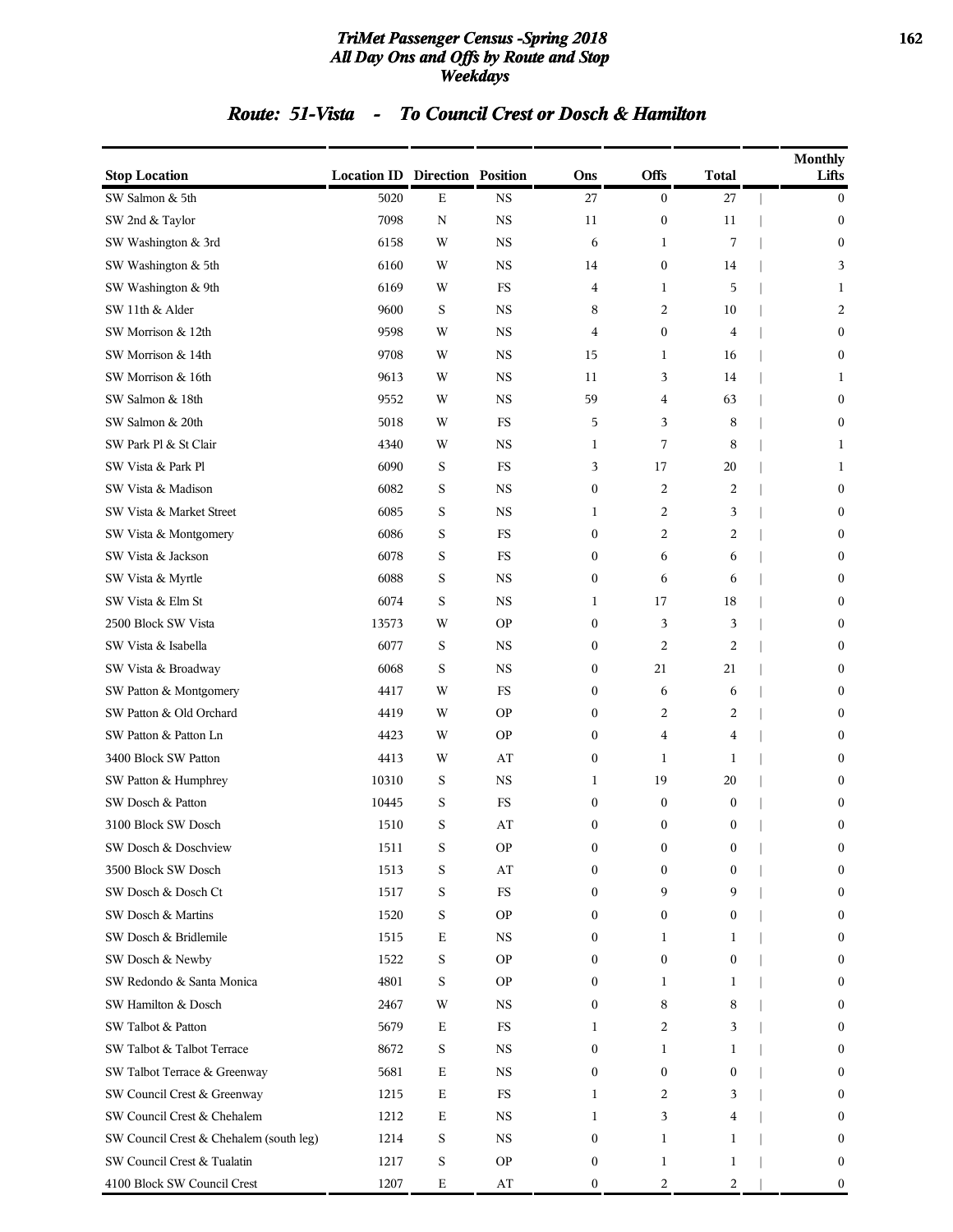#### *TriMet Passenger Census -Spring 2018* **163** *All Day Ons and Offs by Route and Stop Weekdays*

| <b>Stop Location</b>        | <b>Location ID Direction</b> |   | Position | Ons | Offs | Total | Monthly<br>Lifts |
|-----------------------------|------------------------------|---|----------|-----|------|-------|------------------|
| SW Patrick & Council Crest  | 4410                         | W | NS       |     |      |       |                  |
| SW Council Crest & Tualatin | 1218                         | W | NS       |     |      |       |                  |

### *Route: 51-Vista - To Council Crest or Dosch & Hamilton*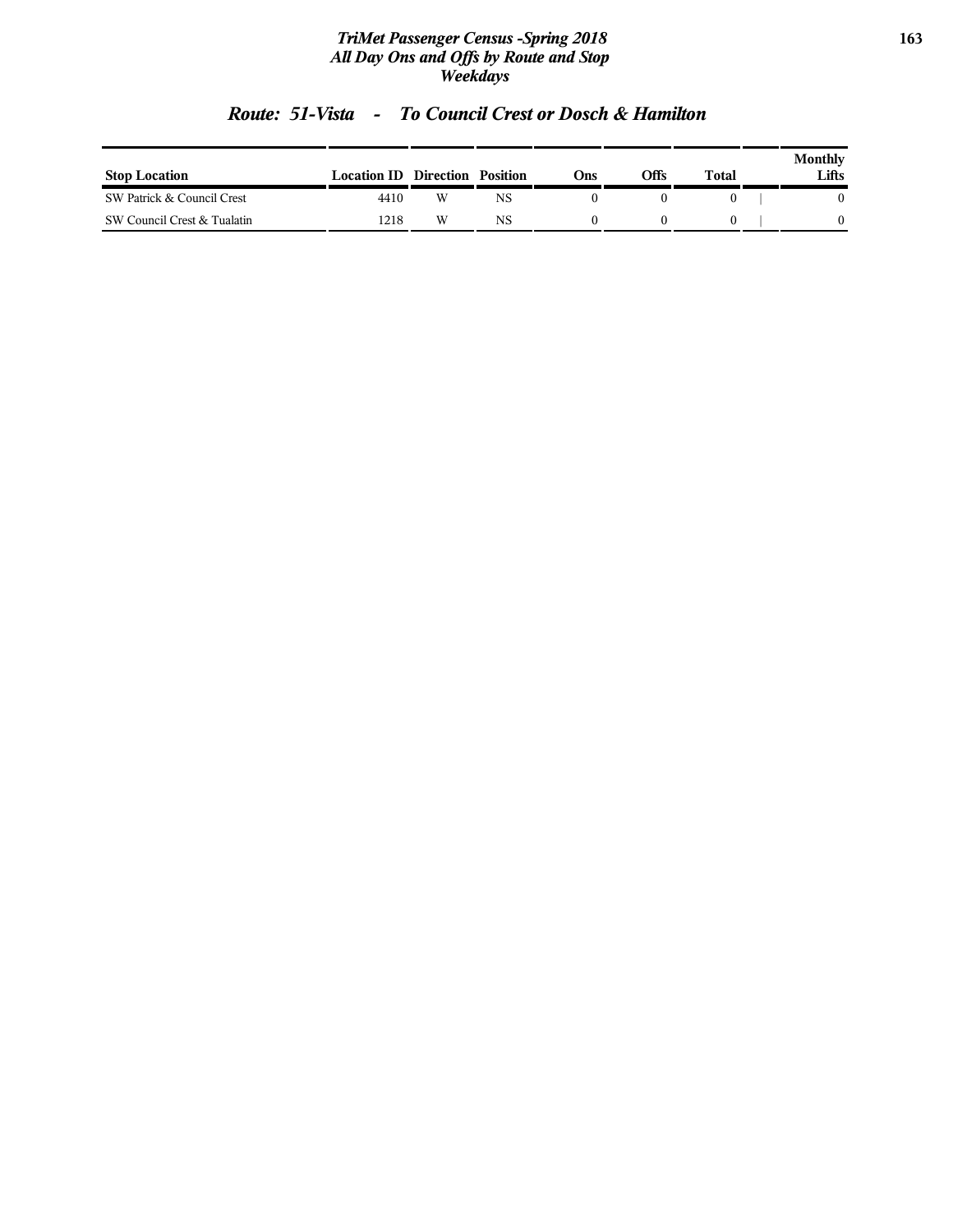#### *TriMet Passenger Census -Spring 2018* **164** *All Day Ons and Offs by Route and Stop Weekdays*

| Route: 51-Vista | <b>To Portland City Center</b> |
|-----------------|--------------------------------|
|                 |                                |

| <b>Stop Location</b>                    | <b>Location ID Direction Position</b> |             |             | Ons              | <b>Offs</b>      | <b>Total</b>     | <b>Monthly</b><br>Lifts |
|-----------------------------------------|---------------------------------------|-------------|-------------|------------------|------------------|------------------|-------------------------|
| SW Talbot & Patton                      | 5679                                  | Е           | FS          | $\mathbf{1}$     | $\mathbf{0}$     | $\mathbf{1}$     | $\overline{0}$          |
| SW Talbot & Talbot Terrace              | 8672                                  | S           | <b>NS</b>   | 0                | $\boldsymbol{0}$ | $\boldsymbol{0}$ | $\bf{0}$                |
| SW Talbot Terrace & Greenway            | 5681                                  | $\mathbf E$ | <b>NS</b>   | 0                | $\mathbf{0}$     | $\mathbf{0}$     | $\mathbf{0}$            |
| SW Council Crest & Greenway             | 1215                                  | $\mathbf E$ | FS          | $\boldsymbol{0}$ | 1                | 1                | $\mathbf{0}$            |
| SW Council Crest & Chehalem             | 1212                                  | Ε           | <b>NS</b>   | 0                | 1                | 1                | $\mathbf{0}$            |
| SW Council Crest & Chehalem (south leg) | 1214                                  | S           | <b>NS</b>   | $\boldsymbol{0}$ | 1                | 1                | $\mathbf{0}$            |
| SW Council Crest & Tualatin             | 1217                                  | S           | <b>OP</b>   | 0                | 1                | 1                | $\bf{0}$                |
| 4100 Block SW Council Crest             | 1207                                  | $\mathbf E$ | AT          | 0                | $\boldsymbol{0}$ | $\mathbf{0}$     | $\mathbf{0}$            |
| SW Patrick & Council Crest              | 4410                                  | W           | <b>NS</b>   | $\boldsymbol{0}$ | $\bf{0}$         | $\mathbf{0}$     | $\mathbf{0}$            |
| SW Council Crest & Tualatin             | 1218                                  | W           | <b>NS</b>   | 1                | $\bf{0}$         | 1                | $\mathbf{0}$            |
| SW Council Crest & Tualatin (north leg) | 8821                                  | N           | <b>NS</b>   | 2                | $\bf{0}$         | 2                | $\mathbf{0}$            |
| SW Council Crest & Chehalem             | 1211                                  | N           | FS          | 2                | $\bf{0}$         | 2                | $\bf{0}$                |
| SW Council Crest & Chehalem             | 1213                                  | W           | <b>OP</b>   | 2                | $\bf{0}$         | 2                | $\mathbf{0}$            |
| SW Greenway & Council Crest             | 2252                                  | N           | FS          | $\boldsymbol{0}$ | $\mathbf{0}$     | 0                | $\mathbf{0}$            |
| SW Talbot & Talbot Terrace              | 5682                                  | N           | FS          | $\boldsymbol{0}$ | $\bf{0}$         | 0                | $\mathbf{0}$            |
| SW Talbot & Patton                      | 5680                                  | W           | <b>NS</b>   | 6                | $\bf{0}$         | 6                | $\mathbf{0}$            |
| 3100 Block SW Dosch                     | 1510                                  | S           | AT          | 0                | $\bf{0}$         | $\boldsymbol{0}$ | $\bf{0}$                |
| SW Dosch & Doschview                    | 1511                                  | S           | <b>OP</b>   | 0                | $\bf{0}$         | $\mathbf{0}$     | $\mathbf{0}$            |
| 3500 Block SW Dosch                     | 1513                                  | S           | AT          | $\boldsymbol{0}$ | $\mathbf{0}$     | $\mathbf{0}$     | $\mathbf{0}$            |
| SW Dosch & Dosch Ct                     | 1517                                  | S           | FS          | 0                | 1                | 1                | $\mathbf{0}$            |
| SW Dosch & Martins                      | 1520                                  | S           | <b>OP</b>   | $\boldsymbol{0}$ | $\mathbf{0}$     | $\mathbf{0}$     | $\mathbf{0}$            |
| SW Dosch & Bridlemile                   | 1515                                  | Е           | NS          | 0                | 1                | 1                | $\bf{0}$                |
| SW Dosch & Newby                        | 1522                                  | S           | <b>OP</b>   | $\boldsymbol{0}$ | $\boldsymbol{0}$ | $\mathbf{0}$     | $\mathbf{0}$            |
| SW Redondo & Santa Monica               | 4801                                  | S           | <b>OP</b>   | $\mathbf{0}$     | $\mathbf{0}$     | $\mathbf{0}$     | $\mathbf{0}$            |
| SW Hamilton & Dosch                     | 2467                                  | W           | <b>NS</b>   | 18               | 2                | 20               | $\mathbf{0}$            |
| SW Dosch & Newby                        | 1523                                  | N           | FS          | $\boldsymbol{0}$ | $\boldsymbol{0}$ | $\bf{0}$         | $\mathbf{0}$            |
| SW Dosch & Bridlemile                   | 1516                                  | W           | <b>OP</b>   | 3                | $\bf{0}$         | 3                | $\mathbf{0}$            |
| SW Dosch & Martins                      | 1521                                  | N           | <b>FS</b>   | 1                | $\boldsymbol{0}$ | 1                | $\mathbf{0}$            |
| SW Dosch & Dosch Ct                     | 1518                                  | N           | <b>OP</b>   | 6                | $\mathbf{0}$     | 6                | $\mathbf{0}$            |
| SW Dosch & Doschview                    | 13571                                 | N           | NS          | 0                | $\bf{0}$         | 0                | $\bf{0}$                |
| 3300 Block SW Dosch                     | 8416                                  | N           | AT          | $\bf{0}$         | $\boldsymbol{0}$ | $\Omega$         | $\mathbf{0}$            |
| SW Dosch & Patton                       | 1524                                  | N           | $_{\rm NS}$ | 10               | $\bf{0}$         | 10               | $\bf{0}$                |
| SW Patton & Patton Ct                   | 4422                                  | E           | <b>OP</b>   | $\boldsymbol{0}$ | $\bf{0}$         | $\boldsymbol{0}$ | $\bf{0}$                |
| SW Patton & Patton Ln                   | 4424                                  | $\mathbf E$ | $_{\rm FS}$ | 4                | $\bf{0}$         | 4                | $\mathbf{0}$            |
| SW Patton & Old Orchard                 | 4420                                  | Е           | <b>NS</b>   | 1                | $\bf{0}$         | 1                | $\bf{0}$                |
| SW Patton & Homar                       | 4416                                  | Е           | <b>OP</b>   | 5                | $\bf{0}$         | 5                | $\mathbf{0}$            |
| SW Patton & Greenway                    | 4415                                  | Ε           | FS          | 11               | $\bf{0}$         | 11               | $\bf{0}$                |
| 2600 Block SW Ravensview                | 13572                                 | N           | AT          | 3                | $\bf{0}$         | 3                | $\overline{0}$          |
| SW Ravensview & Terrace                 | 4799                                  | $\mathbf E$ | $_{\rm NS}$ | 5                | $\bf{0}$         | 5                | $\mathbf{0}$            |
| SW 18th & Elizabeth                     | 6908                                  | N           | $_{\rm FS}$ | 5                | $\bf{0}$         | 5                | $\bf{0}$                |
| SW Spring & Vista                       | 5313                                  | W           | $_{\rm NS}$ | 12               | $\bf{0}$         | 12               | $\mathbf{0}$            |
| SW Vista & Elm St                       | 6075                                  | N           | <b>NS</b>   | 3                | $\bf{0}$         | 3                | $\bf{0}$                |
| SW Vista & Myrtle                       | 6089                                  | N           | $_{\rm NS}$ | 4                | $\bf{0}$         | 4                | $\bf{0}$                |
| SW Vista & Jackson                      | 6079                                  | N           | ${\rm FS}$  | 4                | $\boldsymbol{0}$ | 4                | $\mathbf{0}$            |
| SW Vista & Montgomery                   | 6087                                  | N           | $_{\rm NS}$ | 1                | $\bf{0}$         | 1                | $\boldsymbol{0}$        |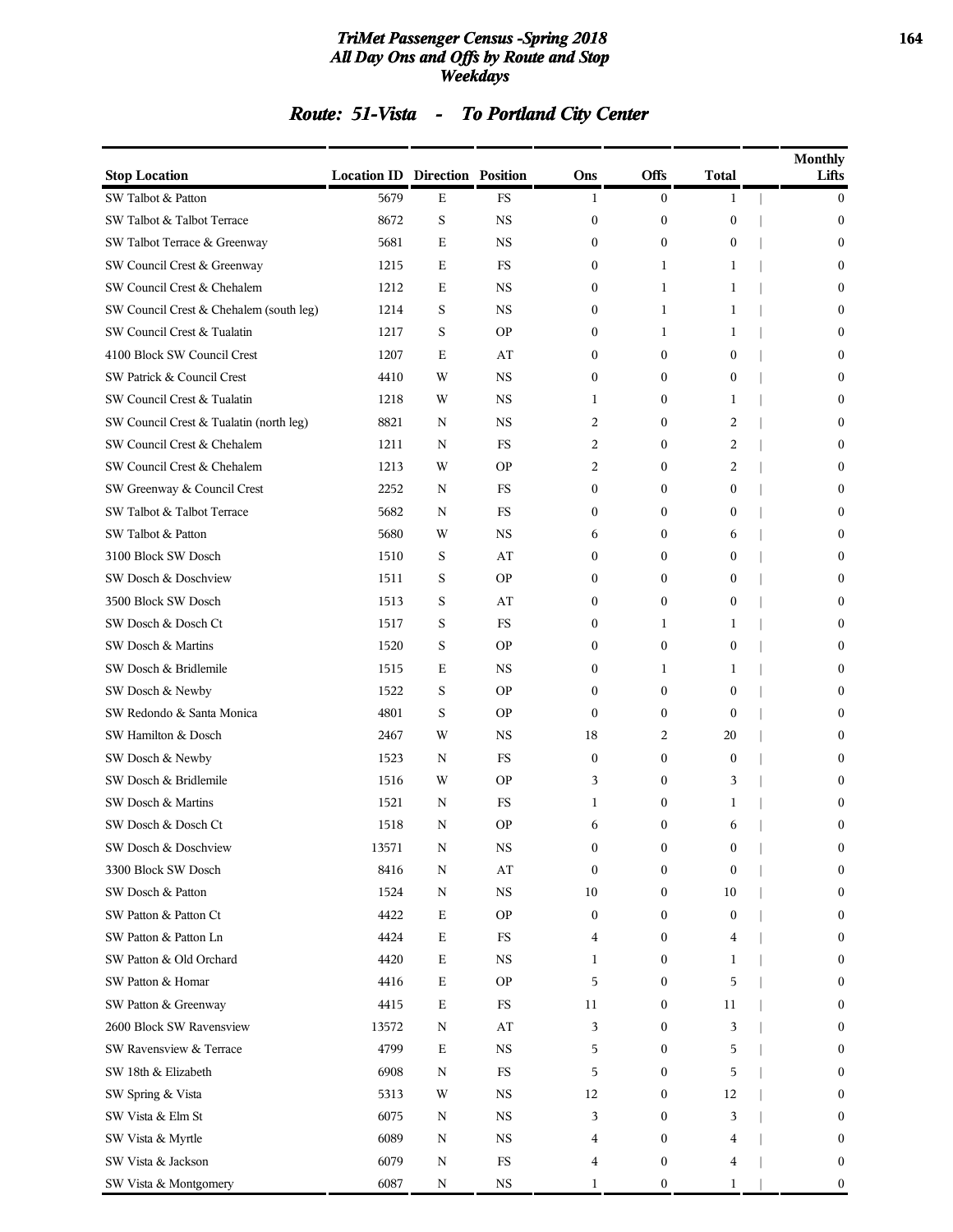#### *TriMet Passenger Census -Spring 2018* **165** *All Day Ons and Offs by Route and Stop Weekdays*

| <b>Stop Location</b>     | <b>Location ID Direction Position</b> |             |             | Ons            | <b>Offs</b>    | <b>Total</b> | <b>Monthly</b><br>Lifts |
|--------------------------|---------------------------------------|-------------|-------------|----------------|----------------|--------------|-------------------------|
| SW Vista & Market Street | 6084                                  | N           | <b>FS</b>   | $\theta$       | $\mathbf{0}$   | $\mathbf{0}$ | $\mathbf{0}$            |
| SW Vista & Main          | 6083                                  | $\mathbf N$ | NS          | 12             | $\overline{c}$ | 14           | $\boldsymbol{0}$        |
| SW King & Salmon         | 3236                                  | $\mathbf N$ | <b>NS</b>   | 3              | $\overline{c}$ | 5            | $\boldsymbol{0}$        |
| SW Salmon & 20th         | 5019                                  | Ε           | $_{\rm NS}$ | $\overline{c}$ | $\overline{c}$ | 4            | $\boldsymbol{0}$        |
| SW Salmon & 19th         | 5006                                  | E           | <b>FS</b>   | $\mathbf{1}$   | 7              | 8            | $\boldsymbol{0}$        |
| SW Salmon & 16th         | 5016                                  | E           | <b>OP</b>   | 2              | 68             | 70           | $\boldsymbol{0}$        |
| SW Salmon & 14th         | 5014                                  | E           | <b>NS</b>   | 2              | $\overline{2}$ | 4            | $\boldsymbol{0}$        |
| SW Salmon & 12th         | 5012                                  | E           | <b>FS</b>   | $\mathbf 1$    | 5              | 6            | $\boldsymbol{0}$        |
| SW Salmon & 10th         | 5009                                  | Ε           | $_{\rm NS}$ | $\mathbf 1$    | 3              | 4            | $\boldsymbol{0}$        |
| SW Salmon & Park         | 5007                                  | E           | <b>NS</b>   | $\mathbf{0}$   | 8              | 8            | $\boldsymbol{0}$        |
| SW Salmon & 5th          | 5020                                  | E           | <b>NS</b>   | $\theta$       | 45             | 45           | $\boldsymbol{0}$        |
| SW 2nd & Taylor          | 7098                                  | $\mathbf N$ | <b>NS</b>   | 2              | 8              | 10           | $\boldsymbol{0}$        |
| SW Washington & 3rd      | 6158                                  | W           | <b>NS</b>   | $\mathbf{0}$   | $\mathbf{1}$   |              | $\boldsymbol{0}$        |
| SW Washington & 5th      | 6160                                  | W           | NS          | 2              | $\mathbf{1}$   | 3            | $\boldsymbol{0}$        |
| SW Washington & 9th      | 6169                                  | W           | FS          | $\mathbf{0}$   |                |              | $\mathbf{0}$            |

# *Route: 51-Vista - To Portland City Center*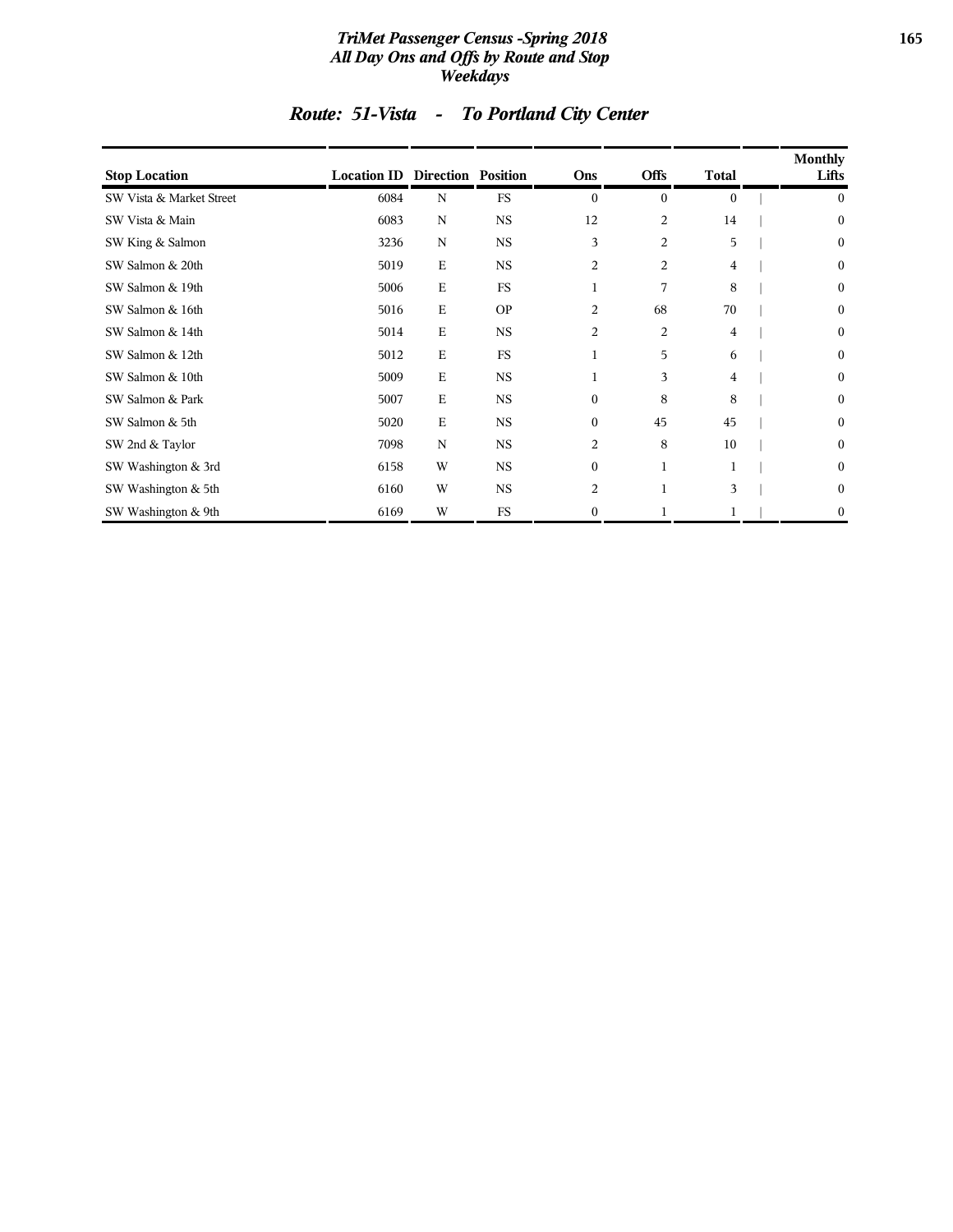#### *TriMet Passenger Census -Spring 2018* **166** *All Day Ons and Offs by Route and Stop Weekdays*

# *Route: 52-Farmington/185th - To PCC Rock Creek*

| <b>Stop Location</b>            | <b>Location ID Direction Position</b> |             |             | Ons | Offs | <b>Total</b> | <b>Monthly</b><br>Lifts |
|---------------------------------|---------------------------------------|-------------|-------------|-----|------|--------------|-------------------------|
| <b>Beaverton Transit Center</b> | 9986                                  | S           | AT          | 562 | 2    | 564          | 79                      |
| SW Lombard & Broadway           | 12945                                 | S           | <b>NS</b>   | 57  | 3    | 60           | 12                      |
| SW Farmington & Hall            | 1648                                  | W           | <b>NS</b>   | 41  | 6    | 47           | 2                       |
| SW Farmington & Erickson        | 12451                                 | W           | <b>NS</b>   | 28  | 14   | 42           | 4                       |
| SW Farmington & Hocken          | 1649                                  | W           | <b>NS</b>   | 10  | 3    | 13           | $\boldsymbol{0}$        |
| SW Farmington & Rose Ln         | 13916                                 | W           | FS          | 18  | 36   | 54           | 14                      |
| SW Farmington & 142nd           | 1668                                  | W           | FS          | 9   | 23   | 32           | 5                       |
| SW Farmington & Murray          | 1660                                  | W           | FS          | 48  | 58   | 106          | 6                       |
| SW Farmington & St Marys Dr     | 1670                                  | W           | <b>FS</b>   | 17  | 27   | 44           | 10                      |
| SW Farmington & 153rd           | 1673                                  | W           | <b>NS</b>   | 5   | 16   | 21           | $\bf{0}$                |
| SW Farmington & 157th Pl        | 1641                                  | W           | <b>OP</b>   | 32  | 48   | 80           | 2                       |
| SW Farmington & 160th           | 1674                                  | W           | FS          | 18  | 24   | 42           | 5                       |
| SW Farmington & 165th           | 1678                                  | W           | FS          | 7   | 16   | 23           | $\boldsymbol{0}$        |
| SW Farmington & 170th           | 1682                                  | W           | <b>FS</b>   | 11  | 14   | 25           | 7                       |
| SW Farmington & Kinnaman        | 1651                                  | W           | FS          | 17  | 47   | 64           | 5                       |
| 17500 Block SW Farmington       | 1657                                  | W           | <b>OP</b>   | 51  | 47   | 98           | 10                      |
| SW Farmington & Rosa Rd         | 13579                                 | W           | NS          | 10  | 17   | 27           | $\boldsymbol{0}$        |
| SW 185th & Farmington           | 6970                                  | N           | FS          | 104 | 89   | 193          | 15                      |
| SW 185th & Rosa                 | 7002                                  | N           | <b>FS</b>   | 14  | 14   | 28           | 1                       |
| SW 185th & Madeline             | 6984                                  | N           | <b>NS</b>   | 15  | 9    | 24           | 1                       |
| SW 185th & Kinnaman             | 6980                                  | N           | <b>NS</b>   | 74  | 65   | 139          | 9                       |
| SW 185th & Pike                 | 6995                                  | N           | NS          | 5   | 6    | 11           | $\boldsymbol{0}$        |
| SW 185th & Blanton              | 6960                                  | N           | <b>OP</b>   | 16  | 15   | 31           | 1                       |
| SW 185th & Tualatin Valley Hwy  | 7012                                  | N           | <b>NS</b>   | 99  | 74   | 173          | 24                      |
| SW 185th & Alexander            | 6957                                  | N           | FS          | 53  | 11   | 64           | 6                       |
| 2800 Block SW 185th             | 6945                                  | N           | AT          | 17  | 11   | 28           | $\boldsymbol{0}$        |
| SW 185th & Johnson              | 6978                                  | N           | FS          | 48  | 23   | 71           | 1                       |
| SW 185th & Sandra               | 7010                                  | N           | <b>FS</b>   | 10  | 7    | 17           | 1                       |
| SW 185th & Ewen                 | 6968                                  | N           | FS          | 6   | 3    | 9            | $\mathbf{0}$            |
| SW 185th & Pheasant             | 6993                                  | N           | FS          | 2   | 1    | 3            | 1                       |
| SW 185th & Jay                  | 6977                                  | N           | <b>FS</b>   | 5   | 6    | 11           | $\overline{c}$          |
| SW 185th & Longacre             | 6982                                  | $\mathbf N$ | <b>FS</b>   | 5   | 8    | 13           | $\boldsymbol{0}$        |
| SW 185th & Aloha Park Apts      | 6955                                  | N           | <b>OP</b>   | 8   | 17   | 25           | 3                       |
| Willow Creek Transit Center     | 9610                                  | $\mathbf E$ | AT          | 505 | 193  | 698          | 65                      |
| SW 185th & Salix Terrace        | 7007                                  | N           | $_{\rm FS}$ | 14  | 2    | 16           | 2                       |
| NW 185th & Heritage Pkwy        | 6972                                  | N           | <b>FS</b>   | 28  | 18   | 46           | 1                       |
| NW 185th & Holly                | 6990                                  | $\mathbf N$ | <b>OP</b>   | 5   | 7    | 12           | 2                       |
| 700 Block NW 185th              | 7020                                  | N           | AT          | 13  | 48   | 61           | 11                      |
| NW 185th & Walker               | 7024                                  | N           | $_{\rm FS}$ | 49  | 80   | 129          | 7                       |
| NW 185th & McKinley School      | 6986                                  | N           | <b>NS</b>   | 14  | 40   | 54           | 11                      |
| NW 185th & Cornell              | 6961                                  | N           | <b>FS</b>   | 34  | 188  | 222          | 27                      |
| NW 185th & Tanasbourne Rd       | 8884                                  | N           | FS          | 28  | 141  | 169          | 20                      |
| NW 185th & Bronson              | 9467                                  | N           | $_{\rm FS}$ | 11  | 52   | 63           | 2                       |
| NW 185th & Parkview             | 6992                                  | $\mathbf N$ | $_{\rm FS}$ | 8   | 35   | 43           | 2                       |
| NW 185th & Westview HS          | 7000                                  | $\mathbf N$ | $\bf AT$    | 11  | 51   | 62           | 3                       |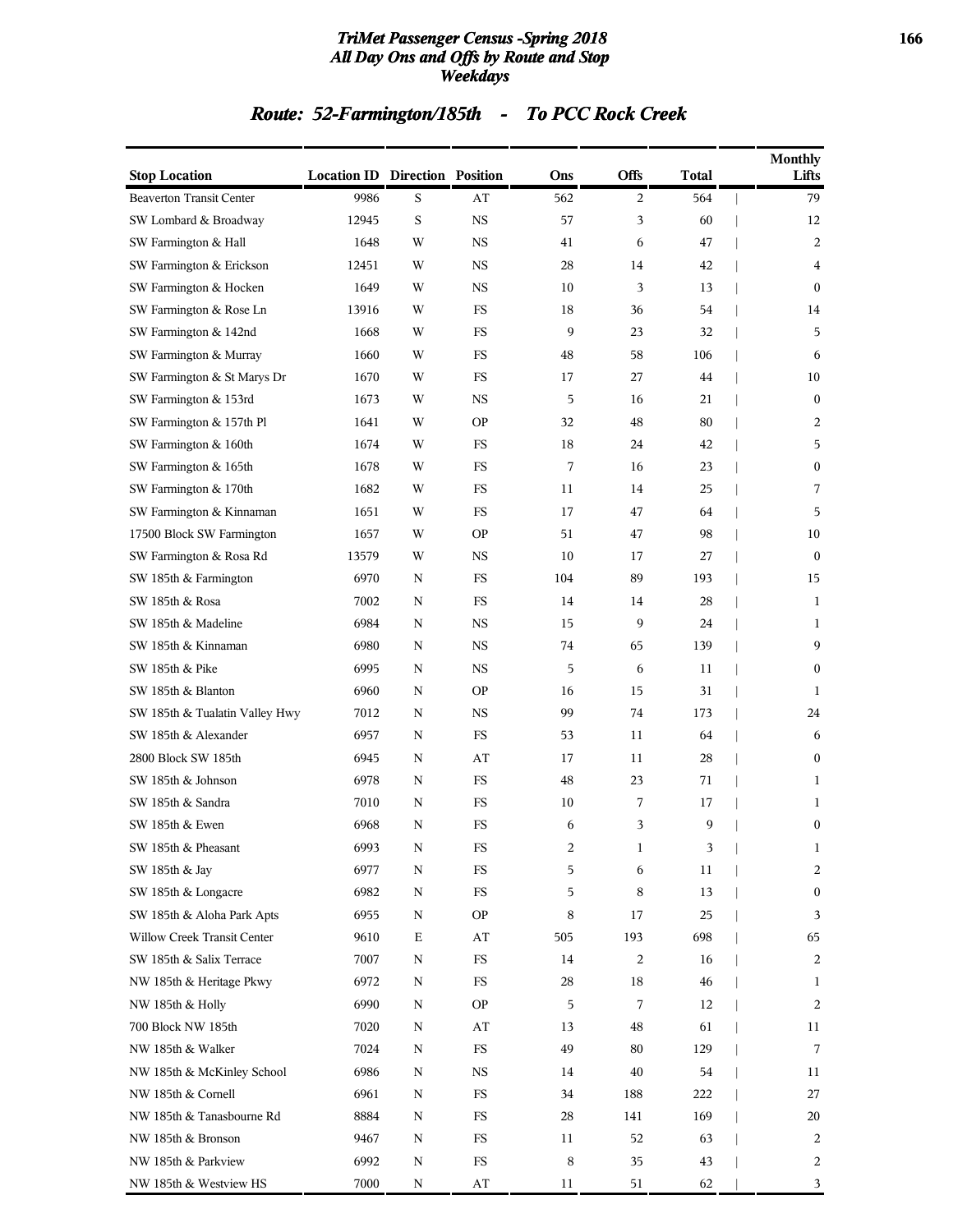#### *TriMet Passenger Census -Spring 2018* **167** *All Day Ons and Offs by Route and Stop Weekdays*

| <b>Stop Location</b>            | <b>Location ID Direction Position</b> |   |           | <b>Ons</b> | <b>Offs</b> | Total | <b>Monthly</b><br>Lifts |
|---------------------------------|---------------------------------------|---|-----------|------------|-------------|-------|-------------------------|
| NW 185th & Adrian               | 6953                                  | N | <b>OP</b> |            | 5           | 6     |                         |
| NW 185th & Tamarack             | 7014                                  | N | <b>FS</b> | $\Omega$   | 8           | 8     |                         |
| NW 185th & West Union           | 7026                                  | N | FS.       | 6          | 76          | 82    | 22                      |
| NW 185th & Springville          | 7011                                  | N | <b>NS</b> | $\Omega$   | 2           | 2     | 2                       |
| NW Springville & 181st          | 8850                                  | E | FS        |            | 12          | 13    | 1.                      |
| NW Springville & 178th          | 8839                                  | E | FS        | $\Omega$   | 5           | 5     |                         |
| <b>PCC Rock Creek Main Stop</b> | 4429                                  | S | AT        | $\Omega$   | 376         | 376   | $\Omega$                |

# *Route: 52-Farmington/185th - To PCC Rock Creek*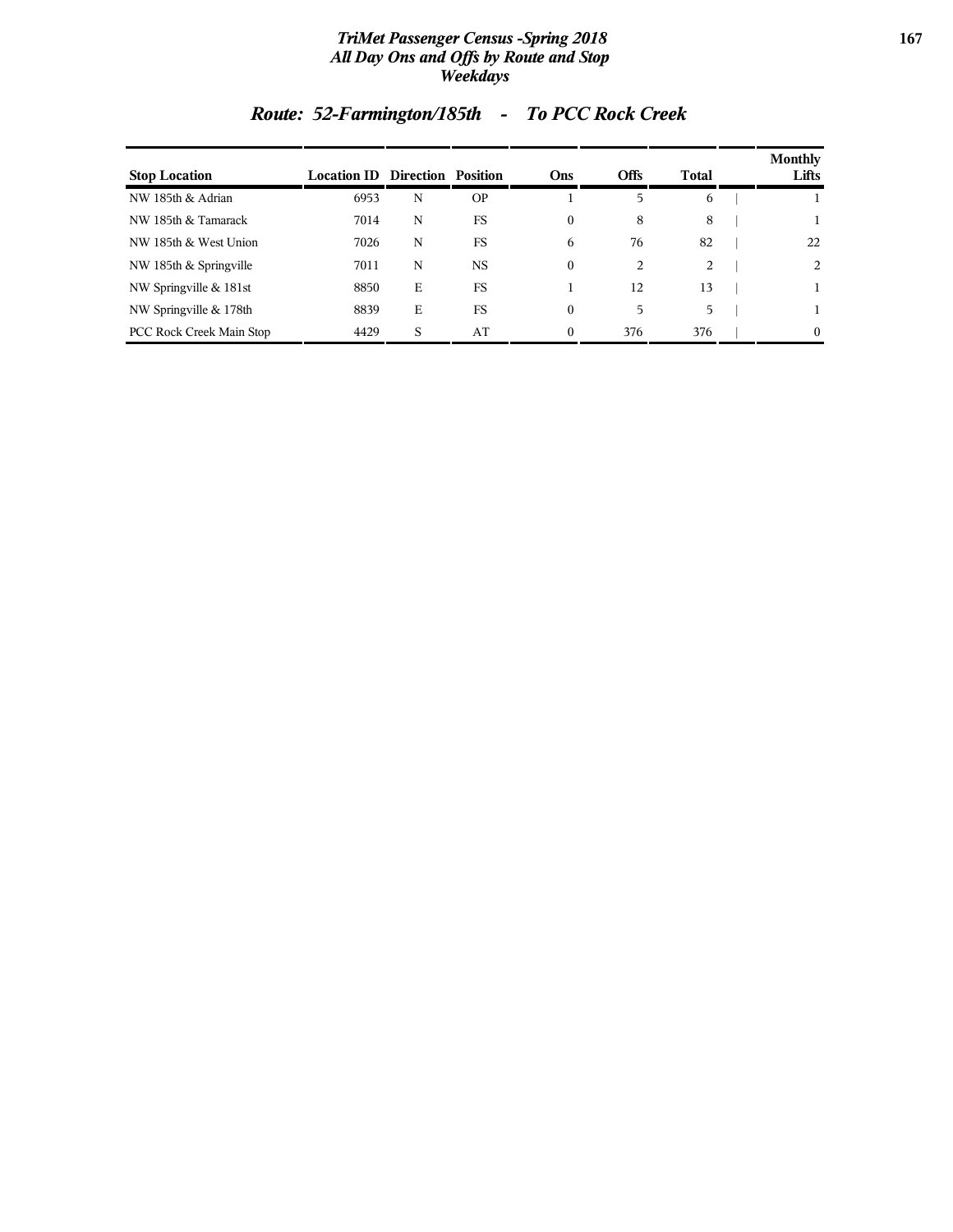#### *TriMet Passenger Census -Spring 2018* **168** *All Day Ons and Offs by Route and Stop Weekdays*

# *Route: 52-Farmington/185th - To Beaverton Transit Center*

| <b>Stop Location</b>               | <b>Location ID Direction Position</b> |             |             | Ons              | Offs                    | Total        | Monthly<br>Lifts |
|------------------------------------|---------------------------------------|-------------|-------------|------------------|-------------------------|--------------|------------------|
| NW 185th & West Union              | 7026                                  | N           | <b>FS</b>   | 1                | 1                       | 2            | $\mathbf{0}$     |
| PCC Rock Creek Main Stop           | 4429                                  | S           | AT          | 388              | $\overline{\mathbf{c}}$ | 390          | 17               |
| PCC Drive & Springville            | 4426                                  | S           | <b>NS</b>   | 14               | 1                       | 15           | $\bf{0}$         |
| NW Springville & 181st             | 8852                                  | W           | <b>OP</b>   | $\boldsymbol{0}$ | $\boldsymbol{0}$        | $\bf{0}$     | $\bf{0}$         |
| NW Springville & 185th             | 5320                                  | W           | <b>NS</b>   | $\mathbf{0}$     | $\mathbf{0}$            | $\mathbf{0}$ | $\mathbf{0}$     |
| NW 185th & West Union              | 7027                                  | S           | <b>NS</b>   | 93               | 7                       | 100          | 13               |
| NW 185th & Tamarack                | 7015                                  | S           | <b>OP</b>   | 6                | $\boldsymbol{0}$        | 6            | $\bf{0}$         |
| NW 185th & Adrian                  | 6954                                  | S           | <b>FS</b>   | 5                | 3                       | 8            | $\mathbf{0}$     |
| NW 185th & Rock Creek School       | 7001                                  | S           | AT          | 68               | 10                      | 78           | 4                |
| NW 185th & Rock Creek              | 9351                                  | S           | <b>FS</b>   | 67               | 9                       | 76           | 4                |
| NW 185th & Bronson                 | 6999                                  | S           | <b>OP</b>   | 20               | 5                       | 25           | 1                |
| NW 185th & Evergreen               | 9022                                  | S           | FS          | 163              | 60                      | 223          | 28               |
| NW 185th & Cornell                 | 6964                                  | S           | <b>FS</b>   | 165              | 40                      | 205          | 23               |
| NW 185th & Sunset Square           | 6987                                  | S           | AT          | 63               | 26                      | 89           | 18               |
| NW 185th & NE Walker               | 7025                                  | S           | <b>FS</b>   | 80               | 42                      | 122          | 9                |
| 700 Block NW 185th                 | 7021                                  | S           | AT          | 23               | 7                       | 30           | 10               |
| NW 185th & Holly                   | 6991                                  | S           | <b>FS</b>   | 5                | 8                       | 13           | 3                |
| NW 185th & Heritage Pkwy           | 6975                                  | S           | <b>FS</b>   | 13               | 38                      | 51           | 8                |
| SW 185th & Edgeway Dr              | 7006                                  | S           | NS          | 1                | 11                      | 12           | 1                |
| <b>Willow Creek Transit Center</b> | 9869                                  | Е           | AT          | 180              | 523                     | 703          | 70               |
| SW 185th & W Baseline              | 7023                                  | S           | <b>FS</b>   | 23               | 15                      | 38           | 12               |
| SW 185th & Aloha Park Apts         | 6956                                  | S           | AT          | 13               | 13                      | 26           | 10               |
| SW 185th & Longacre                | 6983                                  | S           | <b>FS</b>   | 6                | 6                       | 12           | $\mathbf{0}$     |
| SW 185th & Honeywood               | 6976                                  | S           | <b>FS</b>   | 5                | 3                       | 8            | 1                |
| SW 185th & Pheasant                | 6994                                  | S           | <b>OP</b>   | 1                | $\overline{2}$          | 3            | 1                |
| SW 185th & Ewen                    | 6969                                  | S           | <b>OP</b>   | 3                | 6                       | 9            | $\mathbf{0}$     |
| SW 185th & Sandra                  | 7009                                  | S           | <b>OP</b>   | 11               | 13                      | 24           | 1                |
| SW 185th & Johnson                 | 6979                                  | S           | <b>FS</b>   | 22               | 39                      | 61           | $\bf{0}$         |
| 3000 Block SW 185th                | 6946                                  | S           | AT          | 11               | 15                      | 26           | $\boldsymbol{0}$ |
| SW 185th & Alexander               | 8603                                  | S           | $_{\rm NS}$ | 8                | 91                      | 99           | 13               |
| SW 185th & Tualatin Valley Hwy     | 7013                                  | S           | FS          | 66               | 67                      | 133          | 14               |
| SW 185th & Blanton                 | 6959                                  | S           | $_{\rm FS}$ | 13               | 10                      | 23           | 1                |
| SW 185th & Pike                    | 6996                                  | S           | $_{\rm FS}$ | 4                | 5                       | 9            | 1                |
| SW 185th & Kinnaman                | 6981                                  | S           | FS          | 70               | 72                      | 142          | 7                |
| SW 185th & Aloha High School Drive | 6952                                  | S           | $_{\rm NS}$ | 9                | 10                      | 19           | $\boldsymbol{0}$ |
| SW 185th & Rosa                    | 7003                                  | S           | $_{\rm NS}$ | 18               | 24                      | 42           | 3                |
| SW Farmington & 185th              | 10166                                 | $\mathbf E$ | $_{\rm FS}$ | 87               | 83                      | 170          | 10               |
| 18200 Block SW Farmington          | 1642                                  | $\mathbf E$ | AT          | 1                | $\boldsymbol{0}$        | 1            | $\bf{0}$         |
| SW Farmington & 179th              | 1688                                  | $\mathbf E$ | NS          | 14               | 10                      | 24           | $\bf{0}$         |
| SW Farmington & Remington Dr       | 1658                                  | $\mathbf E$ | $_{\rm FS}$ | 63               | 56                      | 119          | 9                |
| SW Farmington & Kinnaman           | 1652                                  | $\mathbf E$ | NS          | 26               | 13                      | 39           | 3                |
| SW Farmington & 170th              | 1683                                  | $\mathbf E$ | FS          | 25               | 14                      | 39           | 5                |
| SW Farmington & 165th              | 1679                                  | $\mathbf E$ | $_{\rm FS}$ | 9                | 6                       | 15           | $\boldsymbol{0}$ |
| SW Farmington & 160th              | 1675                                  | $\mathbf E$ | FS          | 22               | 20                      | 42           | 9                |
| SW Farmington & 156th              | 1640                                  | $\mathbf E$ | <b>OP</b>   | 47               | 29                      | 76           | 2                |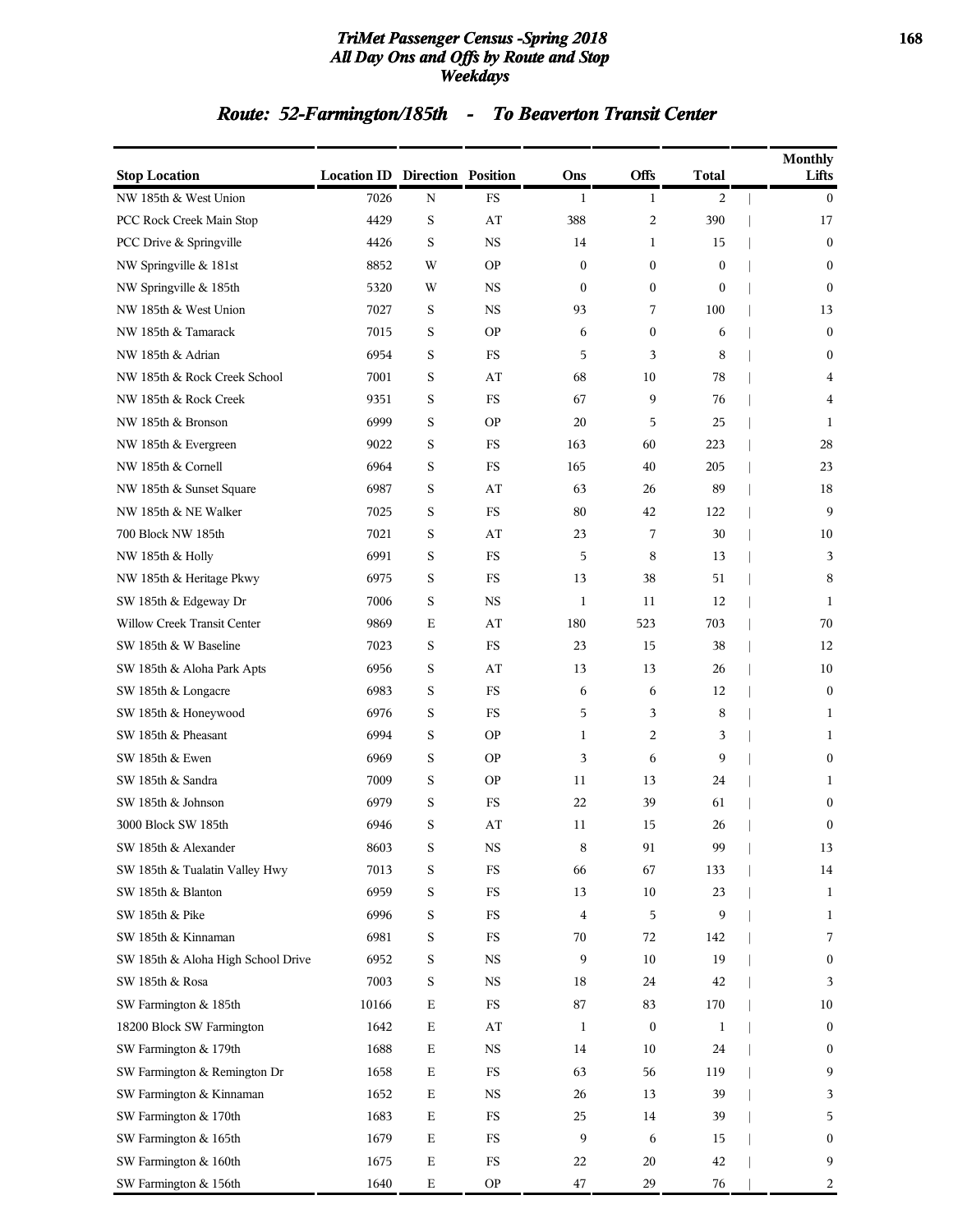#### *TriMet Passenger Census -Spring 2018* **169** *All Day Ons and Offs by Route and Stop Weekdays*

# *Route: 52-Farmington/185th - To Beaverton Transit Center*

| <b>Stop Location</b>            | <b>Location ID Direction Position</b> |             |           | Ons            | <b>Offs</b> | Total | Monthly<br>Lifts |
|---------------------------------|---------------------------------------|-------------|-----------|----------------|-------------|-------|------------------|
| SW Farmington & 153rd           | 1672                                  | Ε           | FS        | 17             | 4           | 21    | $\bf{0}$         |
| SW Farmington & 149th           | 1671                                  | Ε           | <b>NS</b> | 37             | 15          | 52    | 20               |
| SW Farmington & Murray          | 1661                                  | E           | <b>NS</b> | 62             | 65          | 127   | 11               |
| SW Farmington & 142nd           | 1669                                  | E           | <b>FS</b> | 19             | 12          | 31    | $\mathbf{0}$     |
| SW Farmington & Rose Ln         | 13917                                 | E           | NS        | 36             | 18          | 54    | 16               |
| SW Farmington & Hocken          | 1650                                  | $\mathbf E$ | FS        | 2              | 13          | 15    |                  |
| SW Farmington & Erickson        | 1646                                  | $\mathbf E$ | FS        | 8              | 30          | 38    | 4                |
| SW Farmington & Watson          | 1665                                  | E           | <b>NS</b> | 5              | 58          | 63    | 3                |
| SW Farmington & Hall            | 11810                                 | E           | <b>FS</b> | $\overline{4}$ | 20          | 24    | 2                |
| SW Lombard & Broadway           | 12944                                 | N           | <b>NS</b> | 3              | 73          | 76    | 13               |
| <b>Beaverton Transit Center</b> | 9986                                  | S           | AT        | $\mathbf{0}$   | 475         | 475   |                  |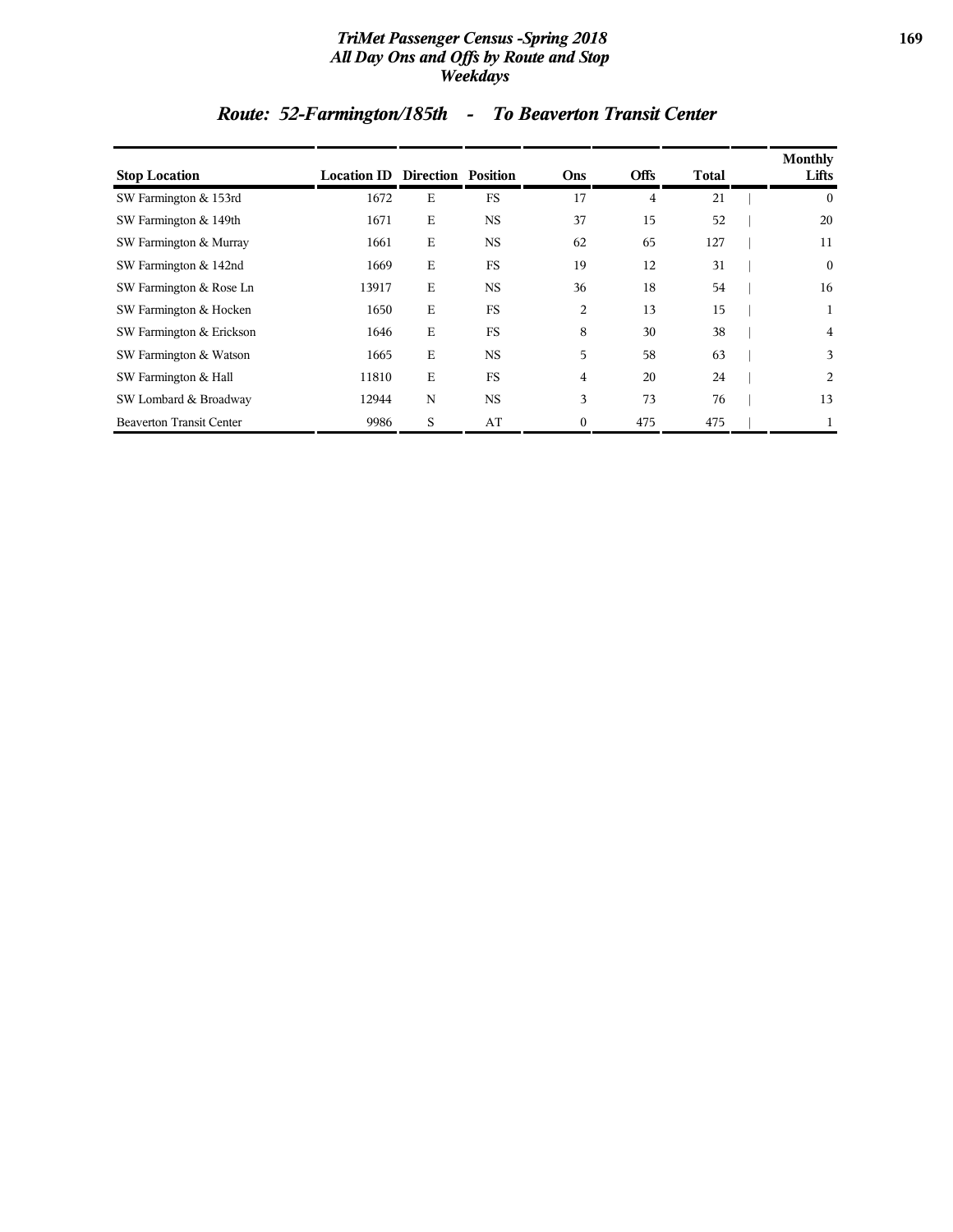#### *TriMet Passenger Census -Spring 2018* **170** *All Day Ons and Offs by Route and Stop Weekdays*

| <b>Stop Location</b>              | <b>Location ID Direction Position</b> |             |           | Ons            | <b>Offs</b>    | <b>Total</b>   | <b>Monthly</b><br>Lifts |
|-----------------------------------|---------------------------------------|-------------|-----------|----------------|----------------|----------------|-------------------------|
| SW Lombard & Broadway             | 12945                                 | S           | <b>NS</b> | 1              | $\Omega$       | 1              | $\Omega$                |
| SW Lombard & 2nd                  | 8491                                  | S           | <b>NS</b> | $\Omega$       | 1              | 1              | $\theta$                |
| SW Lombard & 5th                  | 3584                                  | S           | <b>NS</b> | $\Omega$       | 1              | 1              | $\theta$                |
| SW Lombard & 9th                  | 3586                                  | S           | <b>NS</b> | $\Omega$       | 2              | 2              | 1                       |
| SW Lombard & 12th                 | 3581                                  | S           | <b>OP</b> | $\Omega$       | 1              | 1              | $\theta$                |
| SW Allen & Lombard                | 9687                                  | E           | FS        | 1              | 3              | 4              | 2                       |
| SW Allen & King                   | 9688                                  | E           | <b>NS</b> | $\overline{c}$ | 4              | 6              | $\mathbf{0}$            |
| 10400 Block SW Allen              | 9689                                  | $\mathbf E$ | AT        | 39             | 2              | 41             | $\theta$                |
| SW Arctic Drive & Sunshine Court  | 9694                                  | N           | <b>NS</b> | 9              | 2              | 11             | $\theta$                |
| SW Arctic Drive & Harvest Court   | 9695                                  | N           | FS        | 6              | 1              | 7              | $\Omega$                |
| SW Arctic Dr & Western Ave        | 9696                                  | W           | <b>NS</b> | 3              | $\Omega$       | 3              | $\theta$                |
| SW 5th & Western                  | 9697                                  | W           | <b>FS</b> | 1              | 1              | 2              | $\theta$                |
| 10900 Block SW 5th                | 9698                                  | W           | <b>OP</b> | 4              | 1              | 5              | $\theta$                |
| 5000 Block SW Griffith Drive      | 9705                                  | N           | AT        | 3              | 1              | 4              | $\theta$                |
| 4800 Block SW Griffith Drive      | 9706                                  | N           | AT        | $\Omega$       | $\theta$       | $\mathbf{0}$   | $\theta$                |
| SW Beaverton-Hillsdale & Griffith | 341                                   | W           | FS        | 3              | 4              | 7              | 1                       |
| SW Lombard & Broadway             | 12944                                 | N           | <b>NS</b> | $\Omega$       | $\overline{c}$ | $\overline{c}$ | $\Omega$                |
| <b>Beaverton Transit Center</b>   | 9977                                  | E           | AT        | 54             | 144            | 198            | 2                       |

# *Route: 53-Arctic/Allen - Evening Loop*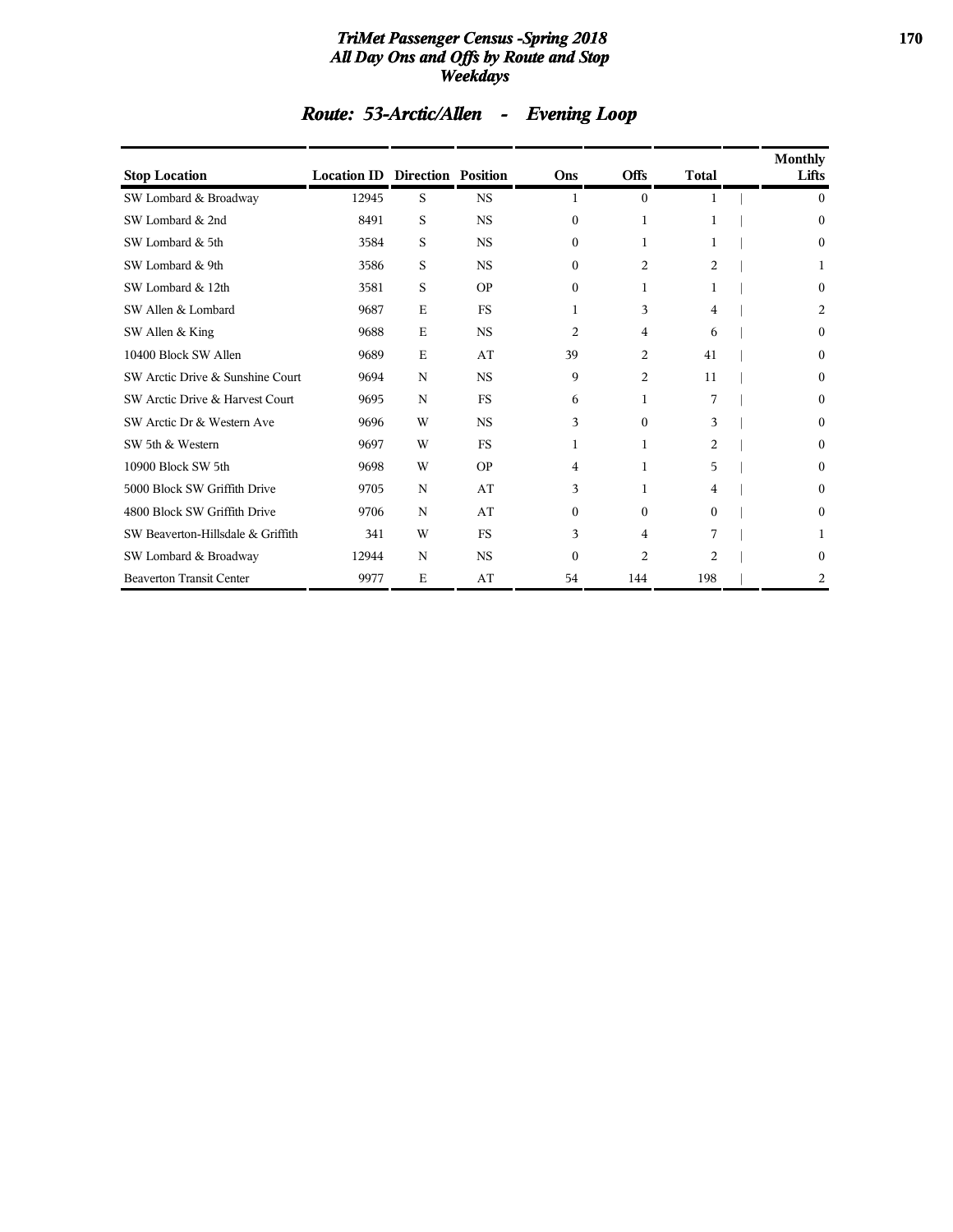#### *TriMet Passenger Census -Spring 2018* **171** *All Day Ons and Offs by Route and Stop Weekdays*

| <b>Stop Location</b>              | <b>Location ID Direction Position</b> |             |           | Ons            | <b>Offs</b>    | <b>Total</b> | <b>Monthly</b><br>Lifts |
|-----------------------------------|---------------------------------------|-------------|-----------|----------------|----------------|--------------|-------------------------|
| SW Beaverton-Hillsdale & Griffith | 342                                   | E           | <b>NS</b> | 2              | $\mathbf{0}$   | 2            | $\Omega$                |
| 4900 Block SW Griffith Drive      | 9707                                  | E           | AT        | $\overline{0}$ | 3              | 3            | 0                       |
| 10900 Block SW 5th                | 9699                                  | E           | AT        | 2              | $\overline{4}$ | 6            | 0                       |
| SW 5th & Western                  | 9700                                  | E           | <b>NS</b> | $\Omega$       | $\theta$       | $\Omega$     | 0                       |
| SW Arctic Dr & Western Ave        | 9685                                  | $\mathbf E$ | <b>FS</b> | $\Omega$       | 6              | 6            | 0                       |
| SW Arctic Drive & Harvest Court   | 9686                                  | S           | <b>OP</b> | $\mathbf{0}$   | 17             | 17           | 0                       |
| SW Arctic Drive & Allen           | 9701                                  | S           | <b>NS</b> | 2              | 11             | 13           | 0                       |
| 10500 Block SW Allen              | 9703                                  | W           | AT        | $\mathbf{0}$   | 19             | 19           | 0                       |
| SW Allen & 107th                  | 10499                                 | W           | <b>NS</b> | 1              | 5              | 6            | 0                       |
| SW Allen & King                   | 9704                                  | W           | <b>NS</b> | 5              | 1              | 6            | 0                       |
| SW Lombard & Allen                | 3455                                  | N           | FS        | 9              | $\Omega$       | 9            | 0                       |
| SW Lombard & 12th                 | 3580                                  | N           | <b>NS</b> | 2              | $\Omega$       | 2            | 0                       |
| SW Lombard & 9th                  | 3585                                  | N           | <b>NS</b> | 4              | $\Omega$       | 4            | 2                       |
| SW Lombard & 5th                  | 3583                                  | N           | <b>NS</b> | 4              | $\theta$       | 4            | 0                       |
| SW Lombard & 2nd                  | 3582                                  | N           | <b>NS</b> | $\overline{c}$ | $\theta$       | 2            | 0                       |
| SW Lombard & Broadway             | 12944                                 | N           | <b>NS</b> | $\Omega$       | 1              |              | 0                       |
| <b>Beaverton Transit Center</b>   | 9977                                  | E           | AT        | 134            | 70             | 204          | 2                       |

# *Route: 53-Arctic/Allen - Morning Loop*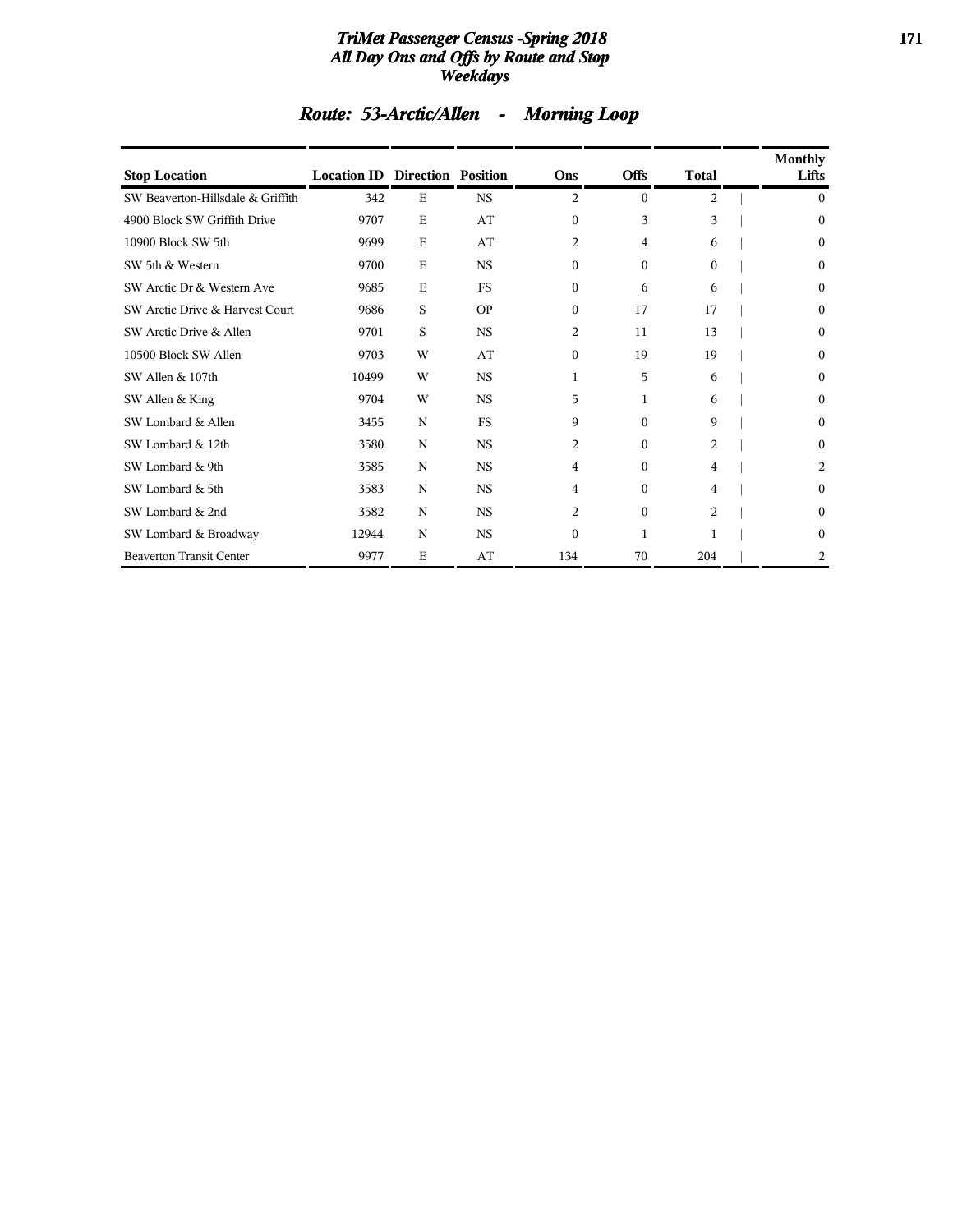#### *TriMet Passenger Census -Spring 2018* **172** *All Day Ons and Offs by Route and Stop Weekdays*

# *Route: 54-Beaverton-Hillsdale Hwy - To Beaverton Transit Center*

| <b>Stop Location</b>                   | <b>Location ID Direction Position</b> |             |             | Ons            | <b>Offs</b>    | <b>Total</b> | <b>Monthly</b><br>Lifts |
|----------------------------------------|---------------------------------------|-------------|-------------|----------------|----------------|--------------|-------------------------|
| SW Broadway & W Burnside               | 13170                                 | N           | <b>NS</b>   | 31             | $\bf{0}$       | 31           | 9                       |
| W Burnside & SW 5th                    | 13171                                 | Ε           | <b>NS</b>   | 58             | 9              | 67           | 13                      |
| SW 5th & Alder                         | 7586                                  | $\mathbf S$ | <b>NS</b>   | 138            | 3              | 141          | 18                      |
| SW 5th & Main                          | 7614                                  | S           | <b>NS</b>   | 125            | 5              | 130          | 11                      |
| SW 5th & Clay                          | 13167                                 | S           | <b>NS</b>   | 56             | 4              | 60           | 7                       |
| SW Harrison & 4th                      | 2580                                  | Ε           | <b>NS</b>   | 102            | 7              | 109          | 18                      |
| 200 Block SW Harrison                  | 2566                                  | Ε           | AT          | 47             | 4              | 51           | 3                       |
| SW Naito Parkway & Sheridan            | 8770                                  | $\mathbf S$ | <b>NS</b>   | 14             | 2              | 16           | $\mathbf{0}$            |
| SW Barbur & Hamilton                   | 173                                   | W           | <b>NS</b>   | 20             | 20             | 40           | 1                       |
| 4900 Block SW Barbur                   | 155                                   | S           | <b>OP</b>   | 10             | 8              | 18           | $\mathbf{0}$            |
| SW Capitol & Terwilliger               | 957                                   | W           | FS          | 2              | 4              | 6            | $\bf{0}$                |
| SW Capitol & Sunset                    | 955                                   | W           | <b>NS</b>   | 89             | 70             | 159          | 8                       |
| SW Beaverton-Hillsdale & 18th Dr       | 363                                   | W           | <b>NS</b>   | 36             | 31             | 67           | 5                       |
| SW Beaverton-Hillsdale & 25th          | 365                                   | W           | <b>NS</b>   | 7              | 14             | 21           | $\mathbf{0}$            |
| 2600 Block SW Beaverton-Hillsdale      | 366                                   | W           | FS          | $\overline{4}$ | 3              | 7            | 1                       |
| SW Beaverton-Hillsdale & Dosch         | 340                                   | W           | <b>NS</b>   | 18             | 36             | 54           | 2                       |
| SW Beaverton-Hillsdale & 35th          | 370                                   | W           | <b>OP</b>   | 10             | 15             | 25           | 1                       |
| 3600 Block SW Beaverton-Hillsdale      | 327                                   | W           | <b>OP</b>   | 1              | $\overline{4}$ | 5            | $\mathbf{0}$            |
| SW Beaverton-Hillsdale & 39th Dr       | 372                                   | W           | <b>NS</b>   | 3              | 24             | 27           | $\mathbf{0}$            |
| SW Beaverton-Hillsdale & 42nd          | 374                                   | W           | <b>NS</b>   | 7              | 19             | 26           | 5                       |
| SW Beaverton-Hillsdale & 45th          | 376                                   | W           | <b>NS</b>   | 16             | 37             | 53           | 1                       |
| SW Beaverton-Hillsdale & 50th          | 378                                   | W           | <b>OP</b>   | 2              | 8              | 10           | $\mathbf{0}$            |
| SW Beaverton-Hillsdale & Shattuck      | 352                                   | W           | FS          | 16             | 58             | 74           | 20                      |
| SW Beaverton-Hillsdale & 56th          | 380                                   | W           | FS          | 8              | 21             | 29           | 1                       |
| SW Beaverton-Hillsdale & 59th          | 381                                   | W           | <b>NS</b>   | 11             | 23             | 34           | 32                      |
| 6100 Block SW Beaverton-Hillsdale      | 329                                   | W           | AT          | 18             | 22             | 40           | 11                      |
| SW Beaverton-Hillsdale & 65th          | 384                                   | W           | <b>OP</b>   | 12             | 20             | 32           | 3                       |
| SW Beaverton-Hillsdale & Oleson        | 350                                   | W           | <b>NS</b>   | 26             | 50             | 76           | 6                       |
| 7400 Block SW Beaverton-Hillsdale      | 332                                   | W           | AT          | 8              | 16             | 24           | 1                       |
| SW Beaverton-Hillsdale & 78th          | 385                                   | W           | <b>NS</b>   | 39             | 33             | 72           | 4                       |
| SW Beaverton-Hillsdale & Laurelwood    | 346                                   | W           | NS          | 12             | 23             | 35           | $\bf{0}$                |
| SW Beaverton-Hillsdale & Poplar Ln     | 349                                   | W           | $_{\rm NS}$ | 5              | 3              | 8            | 1                       |
| SW Beaverton-Hillsdale & White Pine Ln | 356                                   | W           | NS          | 7              | 13             | 20           | $\bf{0}$                |
| SW Beaverton-Hillsdale & 91st          | 387                                   | W           | FS          | 22             | 24             | 46           | 4                       |
| SW Beaverton-Hillsdale & Jamieson      | 343                                   | W           | <b>OP</b>   | 34             | 26             | 60           | 7                       |
| SW Beaverton-Hillsdale & 99th          | 389                                   | W           | NS          | 10             | 12             | 22           | 2                       |
| SW Beaverton-Hillsdale & 101st         | 358                                   | W           | NS          | 3              | 4              | 7            | $\mathbf{0}$            |
| SW Beaverton-Hillsdale & Western       | 355                                   | W           | <b>OP</b>   | 37             | 29             | 66           | 18                      |
| SW Beaverton-Hillsdale & 107th         | 359                                   | W           | NS          | 36             | 30             | 66           | 11                      |
| SW Beaverton-Hillsdale & 110th         | 361                                   | W           | <b>NS</b>   | 21             | 11             | 32           | 7                       |
| SW Beaverton-Hillsdale & Griffith      | 341                                   | W           | FS          | 15             | 52             | 67           | 32                      |
| SW Lombard & Broadway                  | 12944                                 | N           | NS          | 2              | 34             | 36           | 4                       |
| <b>Beaverton Transit Center</b>        | 9979                                  | Ν           | AT          | 0              | 384            | 384          | $\bf{0}$                |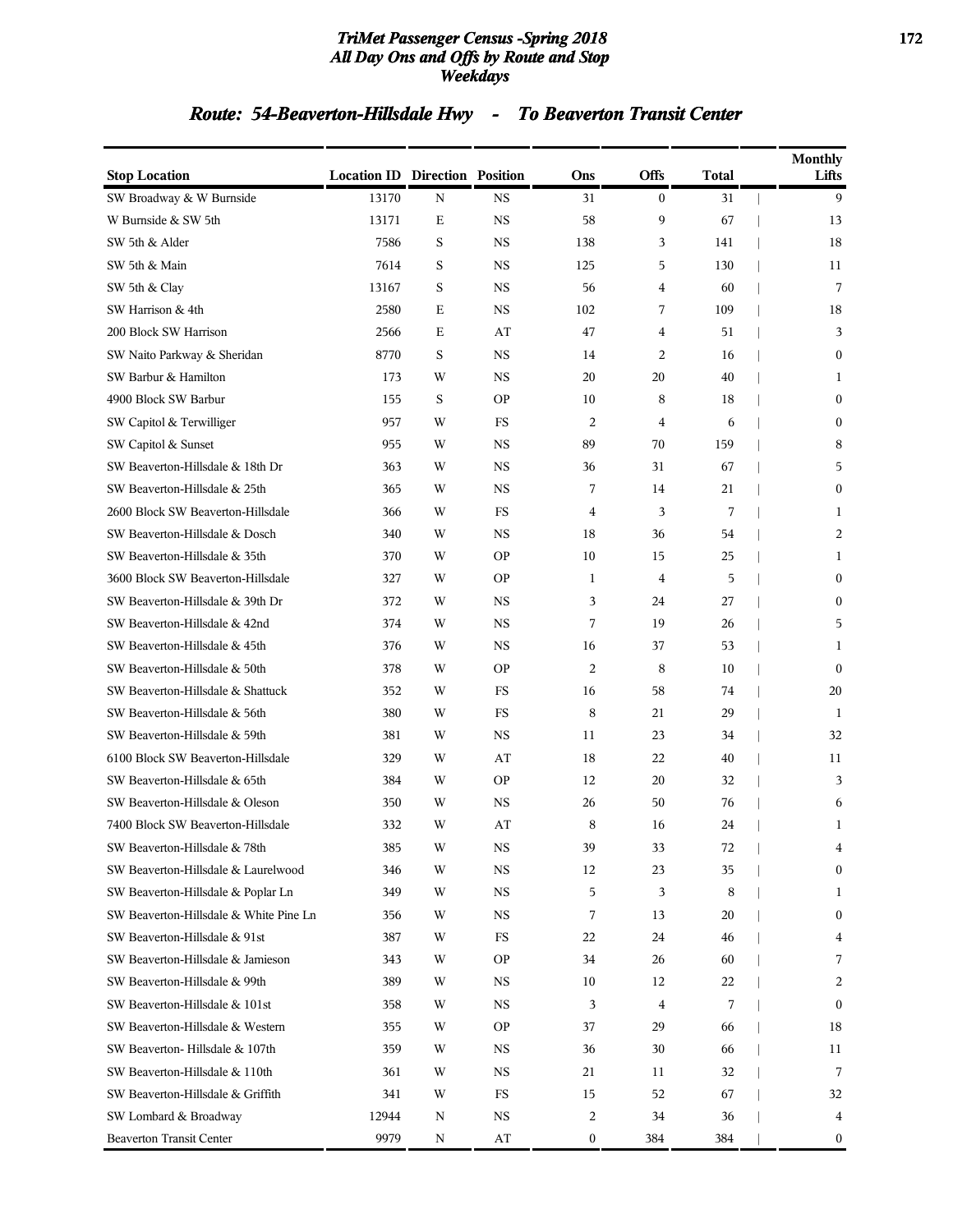#### *TriMet Passenger Census -Spring 2018* **173** *All Day Ons and Offs by Route and Stop Weekdays*

# *Route: 54-Beaverton-Hillsdale Hwy - To Portland City Center*

| <b>Stop Location</b>                   | <b>Location ID Direction Position</b> |             |             | Ons              | <b>Offs</b>    | Total | <b>Monthly</b><br>Lifts |
|----------------------------------------|---------------------------------------|-------------|-------------|------------------|----------------|-------|-------------------------|
| <b>Beaverton Transit Center</b>        | 9979                                  | N           | AT          | 447              | 1              | 448   | 82                      |
| SW Lombard & Broadway                  | 12945                                 | S           | <b>NS</b>   | 37               | $\overline{2}$ | 39    | 8                       |
| SW Beaverton-Hillsdale & Griffith      | 342                                   | Ε           | <b>NS</b>   | 53               | 19             | 72    | 25                      |
| SW Beaverton-Hillsdale & 110th         | 362                                   | Ε           | <b>OP</b>   | 10               | 22             | 32    | 9                       |
| SW Beaverton-Hillsdale & 107th         | 360                                   | E           | NS          | 31               | 45             | 76    | 17                      |
| SW Beaverton-Hillsdale & Western       | 354                                   | Ε           | FS          | 17               | 39             | 56    | 15                      |
| SW Beaverton-Hillsdale & 101st         | 357                                   | Ε           | FS          | $\overline{4}$   | 4              | 8     | 1                       |
| SW Beaverton-Hillsdale & 99th          | 390                                   | Ε           | <b>OP</b>   | 9                | 7              | 16    | 2                       |
| SW Beaverton-Hillsdale & Jamieson      | 344                                   | Ε           | $_{\rm FS}$ | 29               | 40             | 69    | 8                       |
| SW Beaverton-Hillsdale & 91st          | 388                                   | E           | <b>OP</b>   | 27               | 20             | 47    | 5                       |
| SW Beaverton-Hillsdale & White Pine Ln | 345                                   | Ε           | FS          | 19               | 8              | 27    | $\mathbf{0}$            |
| SW Beaverton-Hillsdale & Apple Way     | 335                                   | Ε           | NS          | 8                | 6              | 14    | 1                       |
| SW Beaverton-Hillsdale & Laurelwood    | 347                                   | Ε           | <b>NS</b>   | 21               | 12             | 33    | 1                       |
| SW Beaverton-Hillsdale & 78th          | 386                                   | Ε           | <b>NS</b>   | 23               | 22             | 45    | 1                       |
| 7700 Block SW Beaverton-Hillsdale      | 333                                   | Ε           | AT          | 31               | 28             | 59    | 12                      |
| 7300 Block SW Beaverton-Hillsdale      | 331                                   | Ε           | <b>OP</b>   | 7                | 11             | 18    | 2                       |
| SW Beaverton-Hillsdale & Oleson        | 348                                   | Ε           | <b>NS</b>   | 58               | 31             | 89    | 8                       |
| 6500 Block SW Beaverton-Hillsdale      | 383                                   | Ε           | AT          | 15               | 12             | 27    | 3                       |
| SW Beaverton-Hillsdale & 62nd          | 382                                   | Ε           | FS          | 25               | 17             | 42    | 14                      |
| SW Beaverton-Hillsdale & 59th          | 328                                   | Ε           | <b>OP</b>   | 28               | 11             | 39    | 36                      |
| SW Beaverton-Hillsdale & 56th          | 379                                   | Ε           | <b>OP</b>   | 20               | 9              | 29    | -1                      |
| SW Beaverton-Hillsdale & Shattuck      | 351                                   | Ε           | NS          | 45               | 15             | 60    | 12                      |
| SW Beaverton-Hillsdale & 50th          | 377                                   | Ε           | <b>NS</b>   | 11               | 3              | 14    | $\mathbf{0}$            |
| SW Beaverton-Hillsdale & 45th          | 375                                   | Ε           | $_{\rm FS}$ | 33               | 15             | 48    | 5                       |
| SW Beaverton-Hillsdale & 42nd          | 373                                   | E           | FS          | 19               | 10             | 29    | 6                       |
| SW Beaverton-Hillsdale & 39th Dr       | 371                                   | Ε           | <b>OP</b>   | 24               | 4              | 28    | 2                       |
| 3600 Block SW Beaverton-Hillsdale      | 326                                   | Ε           | AT          | $\overline{4}$   | 2              | 6     | $\mathbf{0}$            |
| SW Beaverton-Hillsdale & 35th          | 369                                   | Ε           | FS          | 14               | 7              | 21    | $\Omega$                |
| SW Beaverton-Hillsdale & 33rd          | 368                                   | Ε           | NS          | 16               | 8              | 24    | 4                       |
| SW Beaverton-Hillsdale & 30th          | 367                                   | Ε           | <b>NS</b>   | 28               | 13             | 41    | 3                       |
| 2600 Block SW Beaverton-Hillsdale      | 325                                   | $\mathbf E$ | AT          | 10               | 5              | 15    | $\boldsymbol{0}$        |
| SW Beaverton-Hillsdale & 25th          | 364                                   | $\mathbf E$ | $_{\rm FS}$ | 8                | 4              | 12    | $\boldsymbol{0}$        |
| SW Beaverton-Hillsdale & Bertha        | 336                                   | $\mathbf E$ | $_{\rm NS}$ | 5                | 2              | 7     | 3                       |
| SW Capitol & Bertha Ct                 | 925                                   | $\mathbf E$ | $_{\rm FS}$ | 38               | 45             | 83    | 7                       |
| SW Capitol & Sunset                    | 929                                   | $\mathbf E$ | <b>OP</b>   | 63               | 71             | 134   | 9                       |
| SW Capitol & Terwilliger               | 956                                   | $\mathbf E$ | <b>NS</b>   | 3                | 5              | 8     | $\boldsymbol{0}$        |
| 4900 Block SW Barbur                   | 156                                   | N           | AT          | 10               | 13             | 23    | $\boldsymbol{0}$        |
| SW Barbur & Hamilton                   | 172                                   | N           | $_{\rm FS}$ | 16               | 21             | 37    | 2                       |
| SW Naito Parkway & Hooker              | 1930                                  | N           | AT          | 15               | 26             | 41    | 1                       |
| 200 Block SW Harrison                  | 2567                                  | W           | <b>OP</b>   | 5                | 86             | 91    | 6                       |
| SW Harrison & 6th                      | 13305                                 | W           | <b>NS</b>   | 4                | 153            | 157   | 30                      |
| SW 6th & Columbia                      | 11486                                 | N           | $_{\rm NS}$ | 5                | 63             | 68    | 14                      |
| SW 6th & Salmon                        | 7789                                  | N           | $_{\rm NS}$ | 10               | 131            | 141   | 10                      |
| SW 6th & Washington                    | 7803                                  | N           | $_{\rm NS}$ | 7                | 91             | 98    | 7                       |
| SW Broadway & W Burnside               | 13170                                 | N           | $_{\rm NS}$ | $\boldsymbol{0}$ | 60             | 60    | $\boldsymbol{0}$        |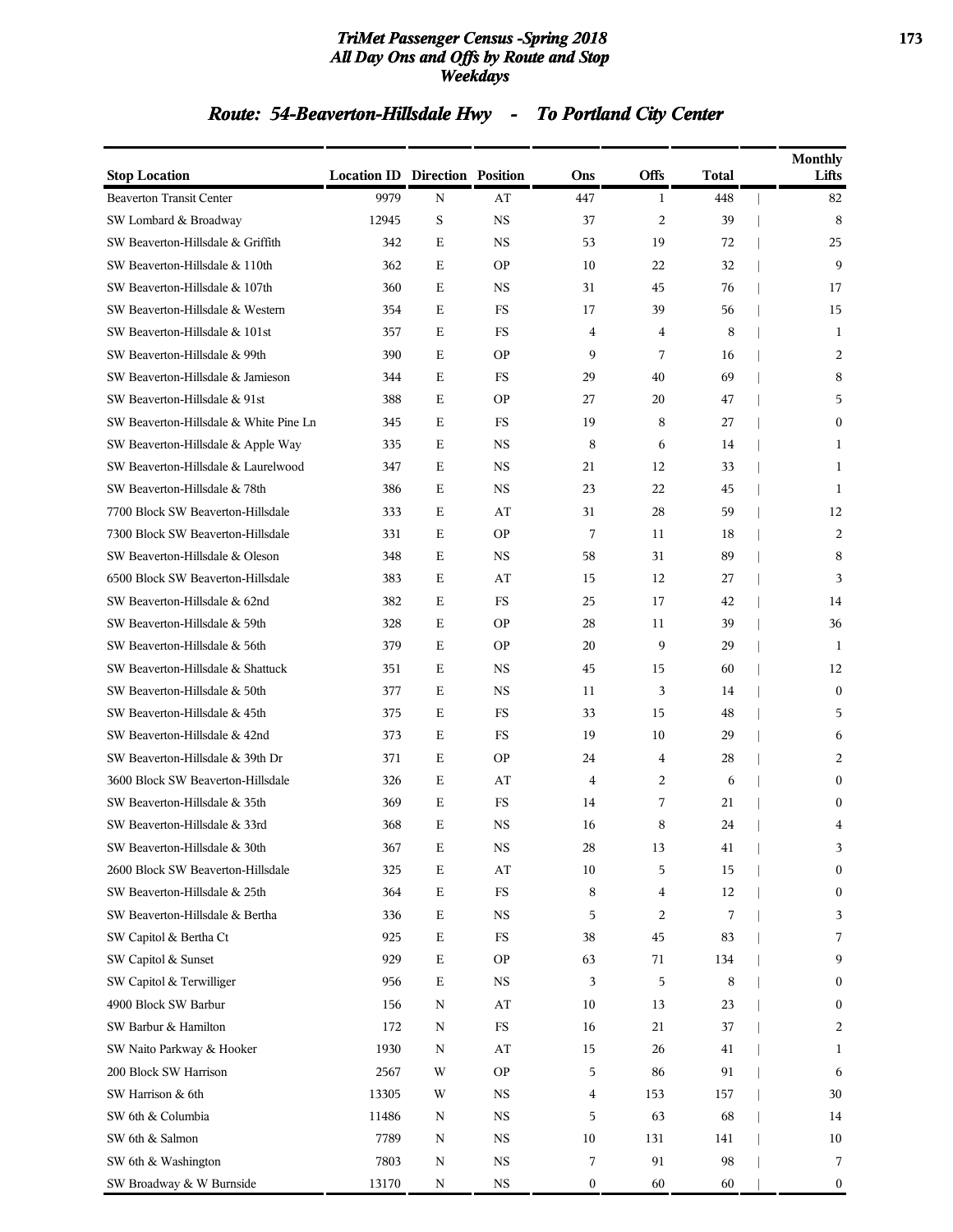#### *TriMet Passenger Census -Spring 2018* **174** *All Day Ons and Offs by Route and Stop Weekdays*

# *Route: 55-Hamilton - To Raleigh Hills*

| <b>Stop Location</b>              | <b>Location ID Direction Position</b> |             |             | Ons              | <b>Offs</b>      | <b>Total</b>            | <b>Monthly</b><br>Lifts |
|-----------------------------------|---------------------------------------|-------------|-------------|------------------|------------------|-------------------------|-------------------------|
| SW Columbia & 16th                | 12792                                 | Ε           | <b>OP</b>   | 9                | $\boldsymbol{0}$ | 9                       | $\mathbf{0}$            |
| SW Columbia & 12th                | 1111                                  | $\mathbf E$ | <b>NS</b>   | 1                | $\boldsymbol{0}$ | 1                       | $\mathbf{0}$            |
| SW Columbia & 10th                | 9044                                  | Е           | <b>NS</b>   | $\mathbf{1}$     | $\boldsymbol{0}$ | 1                       | $\mathbf{0}$            |
| SW Columbia & Park Ave            | 1108                                  | Ε           | NS          | 1                | $\boldsymbol{0}$ | 1                       | $\mathbf{0}$            |
| SW Columbia between 6th & 5th     | 12793                                 | E           | FS          | 5                | 1                | 6                       | 1                       |
| SW Columbia & 1st                 | 12795                                 | Ε           | NS          | 5                | $\boldsymbol{0}$ | 5                       | $\mathbf{0}$            |
| SW Naito Parkway & Harrison       | 1927                                  | S           | $_{\rm NS}$ | 2                | $\boldsymbol{0}$ | 2                       | 1                       |
| SW Naito Parkway & Sheridan       | 8770                                  | S           | <b>NS</b>   | $\mathbf{1}$     | 1                | 2                       | $\mathbf{0}$            |
| SW Barbur & Hamilton              | 173                                   | W           | NS          | 1                | 1                | 2                       | $\mathbf{0}$            |
| 4900 Block SW Barbur              | 155                                   | S           | <b>OP</b>   | $\mathbf{0}$     | 1                | $\mathbf{1}$            | $\theta$                |
| SW Capitol & Terwilliger          | 957                                   | W           | FS          | $\mathbf{0}$     | $\boldsymbol{0}$ | $\mathbf{0}$            | $\mathbf{0}$            |
| SW Capitol & Sunset               | 955                                   | W           | NS          | 3                | 3                | 6                       | $\mathbf{0}$            |
| 1500 Block SW Sunset Blvd         | 5552                                  | N           | AT          | 1                | $\boldsymbol{0}$ | 1                       | $\mathbf{0}$            |
| SW Sunset Blvd & 18th Dr          | 5567                                  | N           | FS          | $\bf{0}$         | 1                | 1                       | $\mathbf{0}$            |
| SW Sunset Blvd & Boundary         | 5553                                  | N           | <b>NS</b>   | $\mathbf{0}$     | 1                | $\mathbf{1}$            | $\theta$                |
| SW Sunset Blvd & Mitchell         | 5562                                  | W           | <b>OP</b>   | $\mathbf{0}$     | 1                | 1                       | $\mathbf{0}$            |
| SW Sunset Blvd & Richardson       | 5564                                  | N           | <b>NS</b>   | $\boldsymbol{0}$ | $\boldsymbol{0}$ | $\boldsymbol{0}$        | $\mathbf{0}$            |
| SW Sunset Blvd & 19th             | 5568                                  | N           | FS          | $\mathbf{0}$     | 1                | 1                       | $\mathbf{0}$            |
| SW Sunset Blvd & 26th Dr          | 5571                                  | W           | <b>OP</b>   | $\bf{0}$         | 1                | 1                       | $\mathbf{0}$            |
| SW Sunset Blvd & 27th             | 5572                                  | W           | FS          | $\mathbf{0}$     | 1                | 1                       | $\theta$                |
| SW Sunset Blvd & 29th             | 5574                                  | W           | NS          | $\mathbf{0}$     | $\boldsymbol{0}$ | $\mathbf{0}$            | $\mathbf{0}$            |
| SW Sunset Blvd & 31st Dr          | 5575                                  | W           | <b>OP</b>   | $\boldsymbol{0}$ | $\boldsymbol{0}$ | $\boldsymbol{0}$        | $\mathbf{0}$            |
| SW Sunset Blvd & Dosch            | 5556                                  | W           | <b>NS</b>   | $\mathbf{0}$     | 1                | 1                       | $\mathbf{0}$            |
| SW Dosch & Hamilton               | 1519                                  | N           | NS          | $\bf{0}$         | 1                | 1                       | $\mathbf{0}$            |
| SW Hamilton & 34th                | 2473                                  | W           | FS          | $\mathbf{0}$     | 1                | 1                       | $\theta$                |
| SW Hamilton & Hamilton Ct         | 2469                                  | W           | <b>OP</b>   | $\mathbf{0}$     | 2                | 2                       | $\mathbf{0}$            |
| SW Hamilton & 36th Pl             | 2475                                  | W           | FS          | $\mathbf{0}$     | 0                | $\boldsymbol{0}$        | $\theta$                |
| SW Hamilton & 39th Dr             | 2478                                  | W           | <b>OP</b>   | $\mathbf{0}$     | $\boldsymbol{0}$ | 0                       | $\mathbf{0}$            |
| SW Hamilton & 41st                | 2479                                  | W           | NS          | $\mathbf{0}$     | $\mathbf{0}$     | $\boldsymbol{0}$        | $\mathbf{0}$            |
| SW Hamilton & 45th                | 2481                                  | W           | <b>OP</b>   | 0                | 2                | $\overline{\mathbf{c}}$ | $\mathbf{0}$            |
| SW Hamilton & 47th Dr             | 2483                                  | W           | <b>FS</b>   | $\boldsymbol{0}$ | 2                | 2                       | 2                       |
| SW Hamilton & Shattuck            | 2471                                  | W           | $_{\rm NS}$ | $\bf{0}$         | 1                | 1                       | $\boldsymbol{0}$        |
| SW Hamilton & 52nd                | 13587                                 | W           | <b>FS</b>   | $\bf{0}$         | 2                | 2                       | $\boldsymbol{0}$        |
| SW Hamilton & 54th Pl             | 2487                                  | W           | FS          | $\bf{0}$         | 1                | 1                       | $\boldsymbol{0}$        |
| SW Hamilton & 55th Pl             | 2461                                  | W           | $_{\rm FS}$ | $\mathbf{0}$     | $\boldsymbol{0}$ | $\boldsymbol{0}$        | $\mathbf{0}$            |
| 5700 Block SW Hamilton            | 12466                                 | W           | AT          | $\bf{0}$         | $\boldsymbol{0}$ | 0                       | $\bf{0}$                |
| SW Hamilton & 58th                | 9634                                  | W           | $_{\rm FS}$ | $\bf{0}$         | 1                | 1                       | $\mathbf{0}$            |
| SW Hamilton & Semler Way          | 2463                                  | W           | $_{\rm NS}$ | $\bf{0}$         | 1                | 1                       | $\bf{0}$                |
| SW Hamilton & Scholls Ferry       | 2470                                  | W           | NS          | $\bf{0}$         | $\boldsymbol{0}$ | 0                       | $\bf{0}$                |
| SW Scholls Ferry & Seymour        | 5195                                  | S           | <b>OP</b>   | $\mathbf{0}$     | $\mathbf{0}$     | 0                       | $\mathbf{0}$            |
| 6800 Block SW Scholls Ferry       | 5198                                  | $\mathbf S$ | AT          | $\mathbf{0}$     | 0                | $\mathbf{0}$            | $\bf{0}$                |
| 4400 Block SW Scholls Ferry       | 5199                                  | S           | AT          | $\bf{0}$         | 0                | 0                       | $\mathbf{0}$            |
| SW Scholls Ferry & Dogwood Lane   | 5172                                  | W           | $_{\rm NS}$ | $\bf{0}$         | 0                | 0                       | $\bf{0}$                |
| 7400 Block SW Beaverton-Hillsdale | 332                                   | W           | AT          | $\bf{0}$         | 0                | 0                       | $\bf{0}$                |
| SW Beaverton-Hillsdale & 78th     | 385                                   | W           | $_{\rm NS}$ | $\boldsymbol{0}$ | $\boldsymbol{0}$ | $\boldsymbol{0}$        | $\mathbf{0}$            |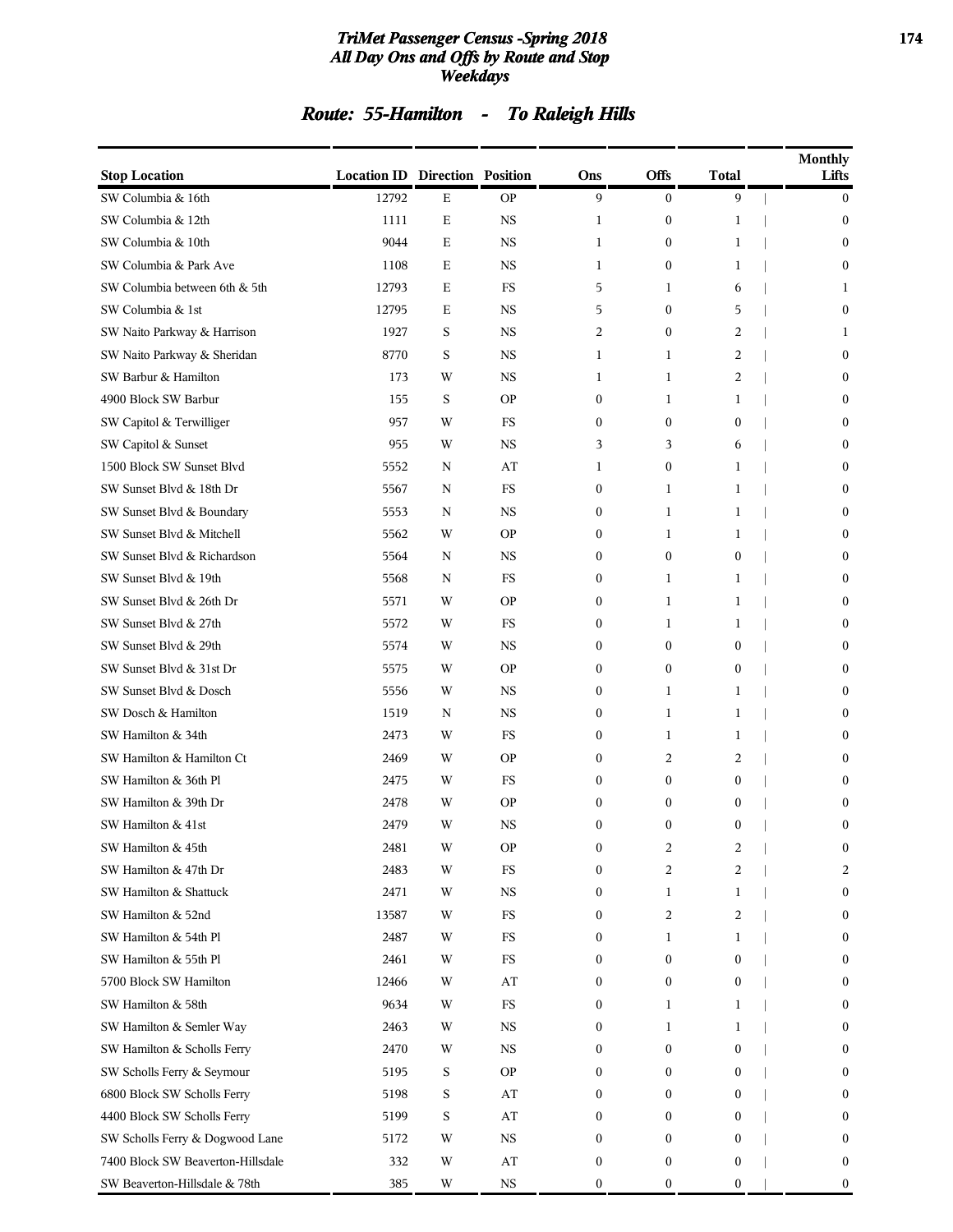#### *TriMet Passenger Census -Spring 2018* **175** *All Day Ons and Offs by Route and Stop Weekdays*

| <b>Stop Location</b>                    | <b>Location ID Direction Position</b> |   |           | Ons              | <b>Offs</b>  | Total        | Monthly<br>Lifts |
|-----------------------------------------|---------------------------------------|---|-----------|------------------|--------------|--------------|------------------|
| SW 78th & Westmoor                      | 9761                                  | N | <b>FS</b> | $\boldsymbol{0}$ | $\theta$     | $\mathbf{0}$ |                  |
| SW 78th & Brentwood                     | 9762                                  | N | <b>NS</b> | $\theta$         | $\theta$     | $\mathbf{0}$ | $\theta$         |
| SW Brentwood & Laurelwood               | 9763                                  | W | <b>NS</b> | $\theta$         | $\mathbf{0}$ | $\mathbf{0}$ | $\theta$         |
| SW Laurelwood & Laurel                  | 9544                                  | S | FS        | $\Omega$         | $\mathbf{0}$ | $\mathbf{0}$ | $\theta$         |
| SW Laurelwood & Beaverton-Hillsdale Hwy | 9764                                  | S | <b>NS</b> | $\theta$         | $\mathbf{0}$ | $\mathbf{0}$ | $\Omega$         |
| 8500 Block SW Apple Way                 | 9765                                  | S | FS        | $\theta$         | $\mathbf{0}$ | $\theta$     | $\Omega$         |
| 8300 Block SW Apple Way                 | 10448                                 | E | AT        | $\Omega$         | $\theta$     | $\mathbf{0}$ | $\left($         |
| SW Apple Way & Laurelwood               | 9760                                  | E | <b>NS</b> |                  |              | $\Omega$     |                  |

# *Route: 55-Hamilton - To Raleigh Hills*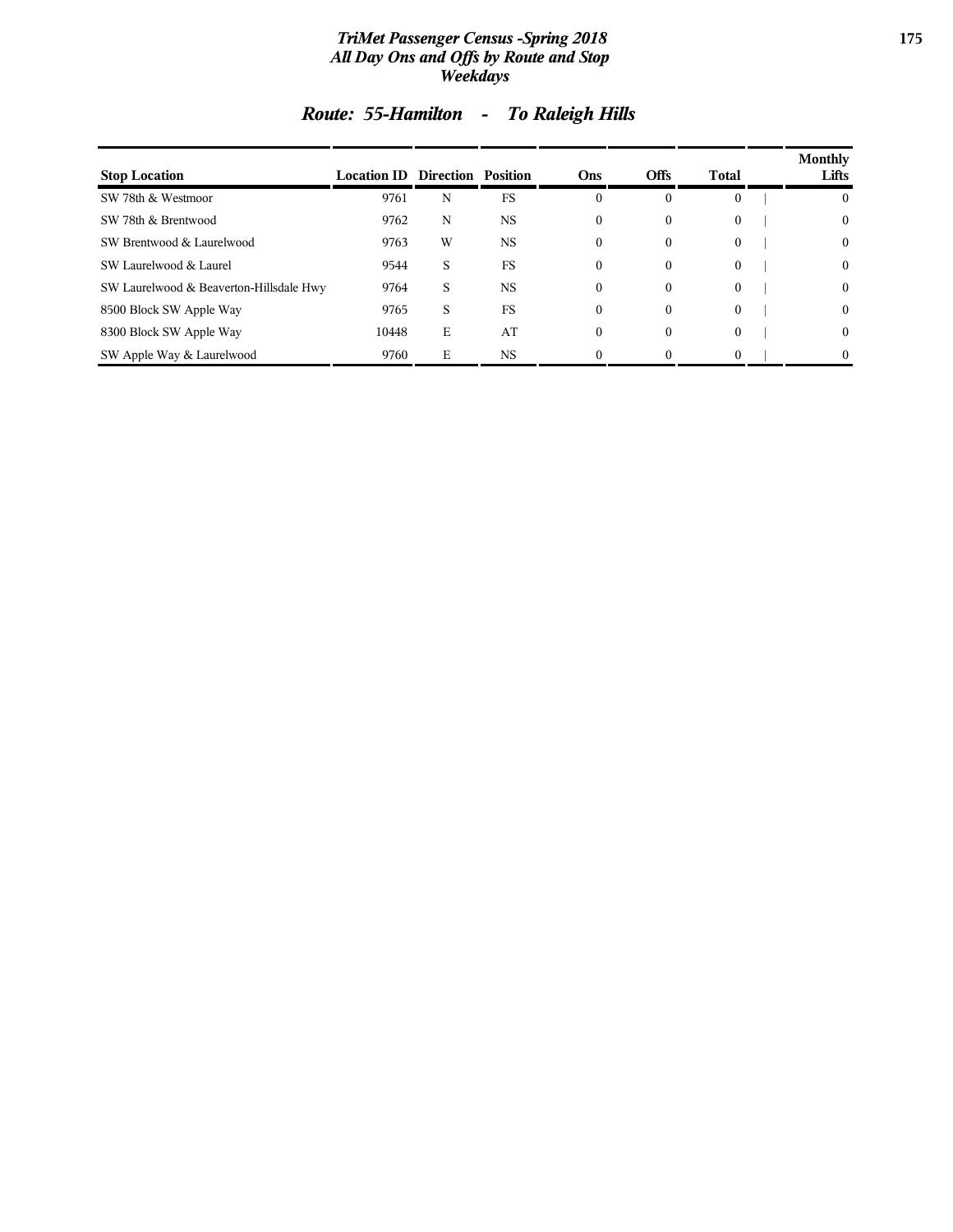#### *TriMet Passenger Census -Spring 2018* **176** *All Day Ons and Offs by Route and Stop Weekdays*

# *Route: 55-Hamilton - To Portland City Center*

| <b>Stop Location</b>              | <b>Location ID Direction Position</b> |             |             | Ons              | Offs             | <b>Total</b>     | <b>Monthly</b><br>Lifts |
|-----------------------------------|---------------------------------------|-------------|-------------|------------------|------------------|------------------|-------------------------|
| SW Apple Way & Laurelwood         | 9760                                  | Е           | <b>NS</b>   | 1                | $\overline{0}$   | 1                | $\mathbf{0}$            |
| SW Laurelwood & Laurel            | 3367                                  | N           | <b>OP</b>   | $\boldsymbol{0}$ | $\boldsymbol{0}$ | $\boldsymbol{0}$ | $\mathbf{0}$            |
| SW Laurelwood & Brentwood         | 593                                   | N           | NS          | $\mathbf{0}$     | $\boldsymbol{0}$ | 0                | $\mathbf{0}$            |
| SW Brentwood & 78th               | 595                                   | Е           | NS          | 1                | $\mathbf{0}$     | 1                | $\mathbf{0}$            |
| SW 78th & Westmoor                | 7901                                  | S           | NS          | $\mathbf{0}$     | $\mathbf{0}$     | $\boldsymbol{0}$ | $\mathbf{0}$            |
| SW 78th & Beaverton-Hillsdale Hwy | 7900                                  | S           | NS          | $\mathbf{0}$     | $\mathbf{0}$     | 0                | $\mathbf{0}$            |
| 7700 Block SW Beaverton-Hillsdale | 333                                   | E           | AT          | $\mathbf{0}$     | $\mathbf{0}$     | $\boldsymbol{0}$ | $\mathbf{0}$            |
| 7300 Block SW Beaverton-Hillsdale | 331                                   | Ε           | <b>OP</b>   | $\mathbf{0}$     | $\mathbf{0}$     | 0                | $\mathbf{0}$            |
| 4400 Block SW Scholls Ferry       | 5194                                  | N           | <b>OP</b>   | $\mathbf{0}$     | $\mathbf{0}$     | $\boldsymbol{0}$ | $\mathbf{0}$            |
| SW Scholls Ferry & Seymour        | 5196                                  | N           | FS          | $\mathbf{0}$     | $\mathbf{0}$     | $\boldsymbol{0}$ | $\mathbf{0}$            |
| SW Hamilton & Scholls Ferry       | 2465                                  | E           | <b>FS</b>   | $\mathbf{0}$     | $\mathbf{0}$     | 0                | $\mathbf{0}$            |
| 6200 Block SW Hamilton            | 2464                                  | E           | AT          | 2                | $\mathbf{0}$     | 2                | $\mathbf{0}$            |
| SW Hamilton & 60th Pl             | 2492                                  | Ε           | <b>NS</b>   | 0                | $\mathbf{0}$     | 0                | $\mathbf{0}$            |
| SW Hamilton & 58th                | 2490                                  | E           | <b>OP</b>   | 1                | $\mathbf{0}$     | 1                | $\mathbf{0}$            |
| 5700 Block SW Hamilton            | 2462                                  | E           | AT          | 1                | $\mathbf{0}$     | 1                | $\mathbf{0}$            |
| SW Hamilton & 55th Pl             | 9405                                  | Е           | <b>OP</b>   | 1                | $\boldsymbol{0}$ | 1                | $\mathbf{0}$            |
| SW Hamilton & 54th Pl             | 8229                                  | E           | FS          | 0                | $\mathbf{0}$     | 0                | $\mathbf{0}$            |
| SW Hamilton & 53rd                | 2486                                  | Ε           | <b>FS</b>   | 3                | $\mathbf{0}$     | 3                | $\mathbf{0}$            |
| SW Hamilton & Shattuck            | 2472                                  | E           | <b>NS</b>   | 6                | $\mathbf{0}$     | 6                | $\mathbf{0}$            |
| SW Hamilton & 47th                | 2484                                  | E           | FS          | 3                | $\mathbf{0}$     | 3                | $\mathbf{0}$            |
| SW Hamilton & 45th                | 2482                                  | Е           | <b>NS</b>   | 2                | $\mathbf{0}$     | 2                | $\mathbf{0}$            |
| SW Hamilton & 42nd Pl             | 2480                                  | E           | NS          | 0                | $\mathbf{0}$     | 0                | $\mathbf{0}$            |
| SW Hamilton & 39th Dr             | 2477                                  | Ε           | <b>FS</b>   | $\mathbf{0}$     | $\mathbf{0}$     | 0                | $\mathbf{0}$            |
| SW Hamilton & 36th Pl             | 2476                                  | E           | <b>OP</b>   | $\mathbf{0}$     | $\mathbf{0}$     | $\boldsymbol{0}$ | $\mathbf{0}$            |
| SW Hamilton & Hamilton Ct         | 2468                                  | Ε           | FS          | 1                | $\mathbf{0}$     | 1                | $\mathbf{0}$            |
| SW Hamilton & 34th                | 2474                                  | Е           | <b>NS</b>   | $\boldsymbol{0}$ | $\mathbf{0}$     | 0                | $\mathbf{0}$            |
| SW Hamilton & Dosch               | 2466                                  | E           | NS          | $\mathbf{0}$     | $\mathbf{0}$     | $\boldsymbol{0}$ | $\mathbf{0}$            |
| SW Sunset Blvd & Dosch            | 5557                                  | Ε           | FS          | 1                | $\boldsymbol{0}$ | 1                | $\mathbf{0}$            |
| SW Sunset Blvd & 31st Dr          | 5576                                  | E           | FS          | $\mathbf{0}$     | $\mathbf{0}$     | $\boldsymbol{0}$ | $\mathbf{0}$            |
| SW Sunset Blvd & Dosch Park Ln    | 5558                                  | Ε           | FS          | T                | $\boldsymbol{0}$ |                  | $\bf{0}$                |
| SW Sunset Blvd & 27th             | 5573                                  | Е           | <b>OP</b>   | 1                | $\boldsymbol{0}$ | 1                | $\bf{0}$                |
| SW Sunset Blvd & 26th             | 5570                                  | $\mathbf E$ | <b>FS</b>   | 2                | $\boldsymbol{0}$ | 2                | $\bf{0}$                |
| SW Sunset Blvd & 25th             | 5569                                  | $\mathbf S$ | <b>OP</b>   | 1                | $\boldsymbol{0}$ | 1                | $\bf{0}$                |
| SW Sunset Blvd & Richardson       | 5565                                  | $\mathbf S$ | <b>FS</b>   | $\boldsymbol{0}$ | $\boldsymbol{0}$ | $\boldsymbol{0}$ | $\bf{0}$                |
| SW Sunset Blvd & Mitchell         | 5563                                  | Е           | FS          | 1                | $\boldsymbol{0}$ | 1                | $\bf{0}$                |
| SW Sunset Blvd & Boundary         | 5554                                  | $\mathbf S$ | NS          | 0                | $\boldsymbol{0}$ | 0                | $\bf{0}$                |
| SW Sunset Blvd & 18th Dr          | 5566                                  | $\mathbf S$ | FS          | 1                | $\boldsymbol{0}$ | 1                | $\bf{0}$                |
| 1500 Block SW Sunset Blvd         | 13767                                 | S           | <b>OP</b>   | $\mathbf{0}$     | $\boldsymbol{0}$ | 0                | $\bf{0}$                |
| SW Capitol & Sunset               | 929                                   | $\mathbf E$ | <b>OP</b>   | 5                | 3                | 8                | $\bf{0}$                |
| SW Capitol & Terwilliger          | 956                                   | $\mathbf E$ | NS          | 0                | $\boldsymbol{0}$ | 0                | $\bf{0}$                |
| 4900 Block SW Barbur              | 156                                   | N           | AT          | 0                | $\boldsymbol{0}$ | 0                | $\bf{0}$                |
| SW Barbur & Hamilton              | 172                                   | N           | FS          | 3                | $\mathbf{1}$     | 4                | $\bf{0}$                |
| SW Naito Parkway & Hooker         | 1930                                  | N           | AT          | 0                | $\mathbf{1}$     | 1                | $\bf{0}$                |
| SW Naito Parkway & Harrison       | 1926                                  | N           | <b>NS</b>   | 0                | 3                | 3                | $\bf{0}$                |
| SW Jefferson & 1st                | 12789                                 | W           | $_{\rm FS}$ | 0                | $\sqrt{5}$       | 5                | $\bf{0}$                |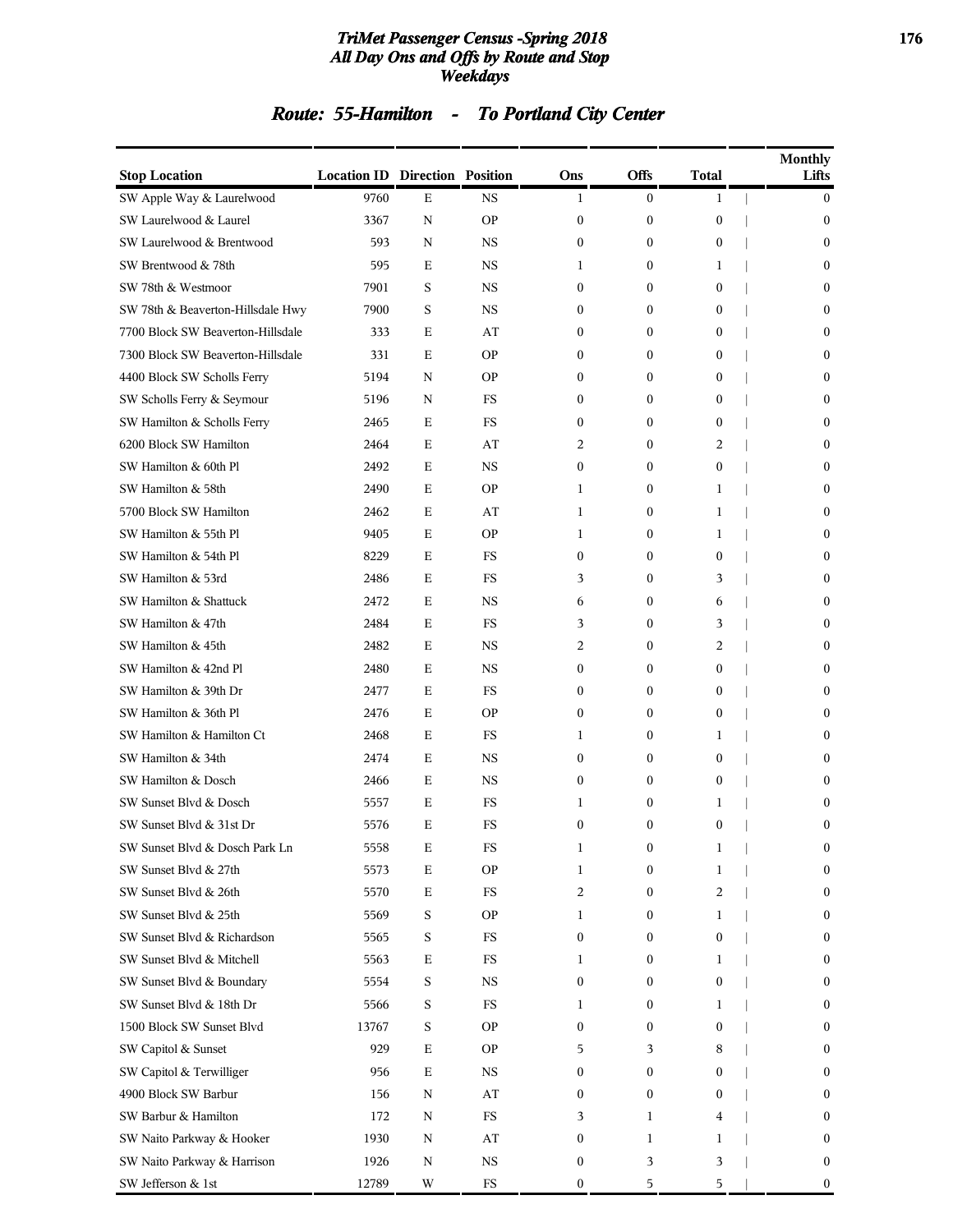#### *TriMet Passenger Census -Spring 2018* **177** *All Day Ons and Offs by Route and Stop Weekdays*

| <b>Stop Location</b>    | <b>Location ID Direction Position</b> |   |    | Ons              | <b>Offs</b> | Total | <b>Monthly</b><br>Lifts |
|-------------------------|---------------------------------------|---|----|------------------|-------------|-------|-------------------------|
| SW Jefferson & 5th      | 12791                                 | W | NS |                  | 9           | 10    | $\mathbf{0}$            |
| SW Jefferson & Broadway | 3039                                  | W | NS | $\boldsymbol{0}$ |             | 2     | $\mathbf{0}$            |
| SW Jefferson & 10th     | 3049                                  | W | NS |                  | 2           | 3     | $\mathbf{0}$            |
| SW Jefferson & 13th     | 3051                                  | W | NS | $\theta$         |             |       | $\mathbf{0}$            |
| SW Jefferson & 16th     | 3052                                  | W | NS | $\theta$         | 16          | 16    | $\theta$                |

# *Route: 55-Hamilton - To Portland City Center*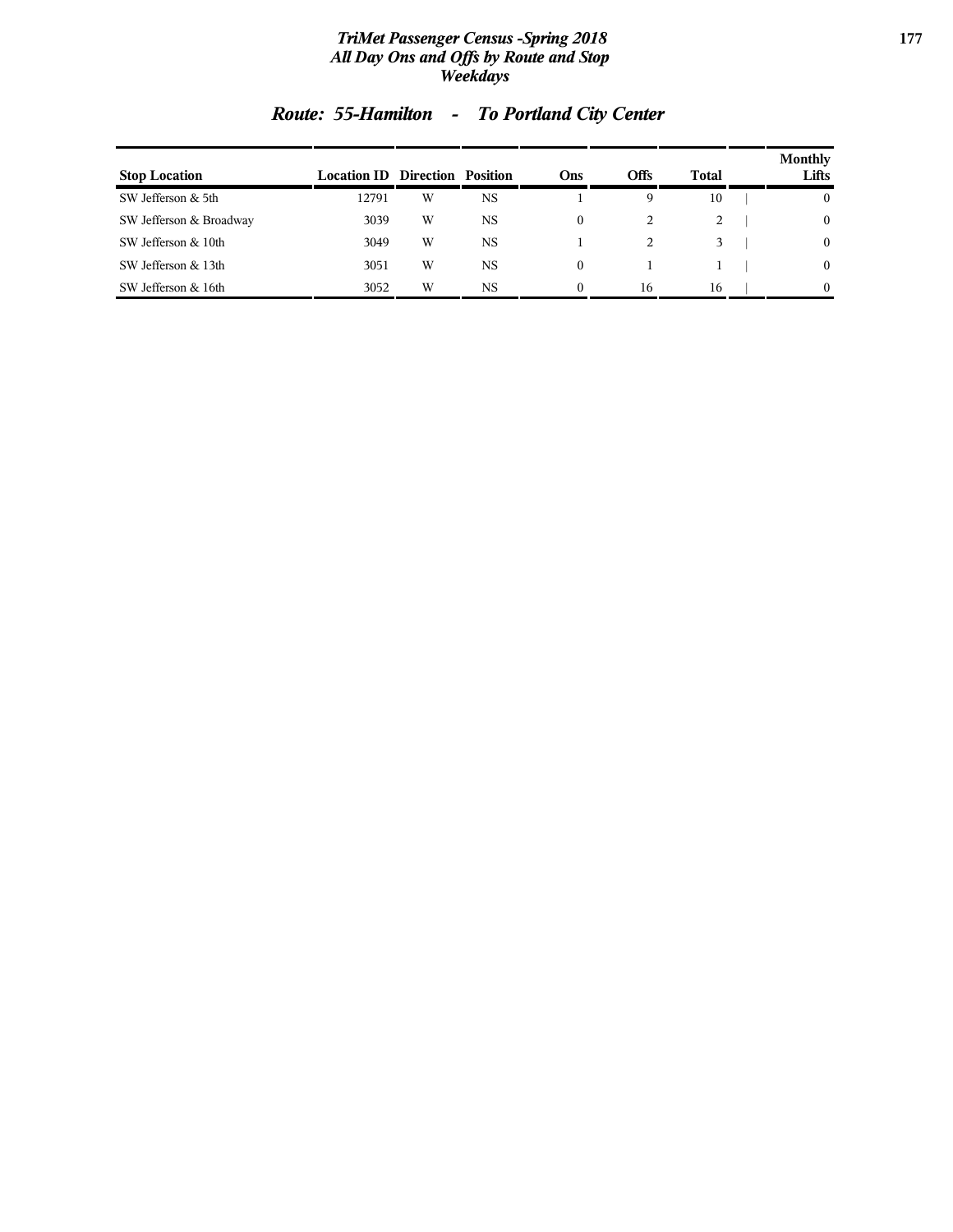#### *TriMet Passenger Census -Spring 2018* **178** *All Day Ons and Offs by Route and Stop Weekdays*

# *Route: 56-Scholls Ferry Rd - To Washington Square Transit Center*

| <b>Stop Location</b>                    | <b>Location ID Direction Position</b> |             |           | Ons              | <b>Offs</b>      | <b>Total</b> | <b>Monthly</b><br>Lifts |
|-----------------------------------------|---------------------------------------|-------------|-----------|------------------|------------------|--------------|-------------------------|
| SW Broadway & W Burnside                | 13170                                 | $\mathbf N$ | <b>NS</b> | 35               | $\boldsymbol{0}$ | 35           | 11                      |
| W Burnside & SW 5th                     | 13171                                 | Ε           | <b>NS</b> | 73               | 7                | 80           | 12                      |
| SW 5th & Alder                          | 7586                                  | S           | <b>NS</b> | 153              | 3                | 156          | 18                      |
| SW 5th & Main                           | 7614                                  | S           | <b>NS</b> | 131              | 5                | 136          | 10                      |
| SW 5th & Clay                           | 13167                                 | S           | <b>NS</b> | 66               | 5                | 71           | 9                       |
| SW Harrison & 4th                       | 2580                                  | Ε           | <b>NS</b> | 128              | 6                | 134          | 18                      |
| 200 Block SW Harrison                   | 2566                                  | Ε           | AT        | 50               | 4                | 54           | 1                       |
| SW Naito Parkway & Sheridan             | 8770                                  | S           | <b>NS</b> | 14               | 1                | 15           | $\mathbf{0}$            |
| SW Barbur & Hamilton                    | 173                                   | W           | <b>NS</b> | 16               | 20               | 36           | $\mathbf{1}$            |
| 4900 Block SW Barbur                    | 155                                   | S           | <b>OP</b> | 8                | 10               | 18           | 1                       |
| SW Capitol & Terwilliger                | 957                                   | W           | FS        | 2                | 5                | 7            | $\boldsymbol{0}$        |
| SW Capitol & Sunset                     | 955                                   | W           | <b>NS</b> | 50               | 72               | 122          | 6                       |
| SW Beaverton-Hillsdale & 18th Dr        | 363                                   | W           | <b>NS</b> | 22               | 33               | 55           | 3                       |
| SW Beaverton-Hillsdale & 25th           | 365                                   | W           | <b>NS</b> | $\overline{c}$   | 16               | 18           | $\mathbf{0}$            |
| 2600 Block SW Beaverton-Hillsdale       | 366                                   | W           | FS        | $\overline{c}$   | 3                | 5            | $\mathbf{1}$            |
| SW Beaverton-Hillsdale & Dosch          | 340                                   | W           | <b>NS</b> | 10               | 34               | 44           | $\mathbf{1}$            |
| SW Beaverton-Hillsdale & 35th           | 370                                   | W           | <b>OP</b> | 6                | 14               | 20           | 2                       |
| 3600 Block SW Beaverton-Hillsdale       | 327                                   | W           | <b>OP</b> | $\mathbf{1}$     | 4                | 5            | $\mathbf{0}$            |
| SW Beaverton-Hillsdale & 39th Dr        | 372                                   | W           | <b>NS</b> | 2                | 21               | 23           | $\mathbf{0}$            |
| SW Beaverton-Hillsdale & 42nd           | 374                                   | W           | <b>NS</b> | 5                | 17               | 22           | 6                       |
| SW Beaverton-Hillsdale & 45th           | 376                                   | W           | <b>NS</b> | 7                | 32               | 39           | $\mathbf{1}$            |
| SW Beaverton-Hillsdale & 50th           | 378                                   | W           | <b>OP</b> | $\mathbf{1}$     | 7                | 8            | $\boldsymbol{0}$        |
| SW Beaverton-Hillsdale & Shattuck       | 352                                   | W           | FS        | 9                | 49               | 58           | 23                      |
| SW Beaverton-Hillsdale & 56th           | 380                                   | W           | FS        | 4                | 20               | 24           | 1                       |
| SW Beaverton-Hillsdale & 59th           | 381                                   | W           | <b>NS</b> | 5                | 20               | 25           | 23                      |
| 6100 Block SW Beaverton-Hillsdale       | 329                                   | W           | AT        | 10               | 22               | 32           | 7                       |
| SW Beaverton-Hillsdale & 65th           | 384                                   | W           | <b>OP</b> | 8                | 22               | 30           | 4                       |
| SW Scholls Ferry & BH Hwy               | 5184                                  | W           | FS        | 19               | 53               | 72           | 6                       |
| 4900 Block SW Scholls Ferry             | 5152                                  | W           | AT        | 2                | 21               | 23           | 1                       |
| 5000 Block SW Scholls Ferry             | 5153                                  | W           | ΑT        | 17               | 33               | 50           | 4                       |
| 5200 Block SW Scholls Ferry             | 5192                                  | W           | AT        | 2                | 2                | 4            | 1                       |
| SW Scholls Ferry & Nicol                | 5188                                  | W           | <b>OP</b> | 6                | 14               | 20           | $\boldsymbol{0}$        |
| 5900 Block SW Scholls Ferry (Crosswalk) | 5155                                  | S           | <b>OP</b> | $\boldsymbol{0}$ | 1                | 1            | $\boldsymbol{0}$        |
| SW Scholls Ferry & 86th                 | 5200                                  | S           | <b>OP</b> | $\boldsymbol{0}$ | 2                | 2            | 0                       |
| SW Scholls Ferry & 88th                 | 5202                                  | W           | <b>OP</b> | $\boldsymbol{0}$ | 2                | 2            | $\boldsymbol{0}$        |
| SW Scholls Ferry & 90th                 | 5205                                  | W           | <b>OP</b> | 2                | 10               | 12           | $\boldsymbol{0}$        |
| SW Scholls Ferry & 92nd                 | 5207                                  | W           | FS        | 3                | 23               | 26           | 0                       |
| 6700 Block SW Scholls Ferry             | 5157                                  | S           | AT        | 15               | 34               | 49           | $\boldsymbol{0}$        |
| SW Scholls Ferry & Merry                | 5171                                  | S           | <b>OP</b> | 3                | 15               | 18           | $\boldsymbol{0}$        |
| SW Scholls Ferry & Heather              | 5176                                  | S           | FS        | 6                | 14               | 20           | 6                       |
| SW Scholls Ferry & Marjorie             | 5180                                  | S           | <b>NS</b> | 2                | 9                | 11           | 1                       |
| 7700 Block SW Scholls Ferry             | 5159                                  | S           | AT        | 2                | 3                | 5            | 11                      |
| SW Scholls Ferry & Crystal              | 5169                                  | S           | <b>NS</b> | $\boldsymbol{0}$ | 5                | 5            | $\boldsymbol{0}$        |
| SW Scholls Ferry & Crestwood            | 5167                                  | S           | FS        | $\boldsymbol{0}$ | 4                | 4            | $\boldsymbol{0}$        |
| 8600 Block SW Scholls Ferry             | 5161                                  | $\mathbf S$ | <b>OP</b> | $\overline{c}$   | 32               | 34           | $\boldsymbol{0}$        |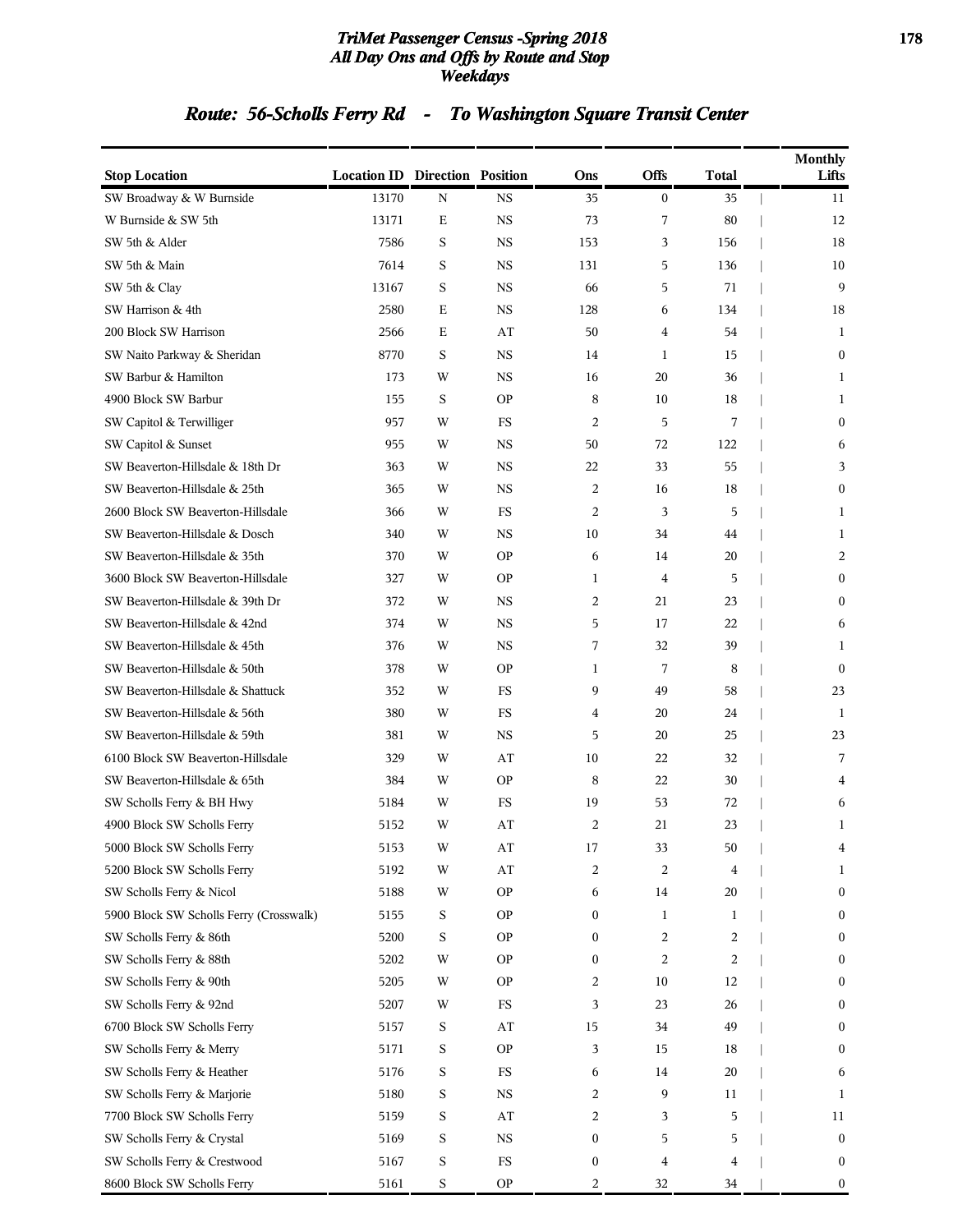#### *TriMet Passenger Census -Spring 2018* **179** *All Day Ons and Offs by Route and Stop Weekdays*

| <b>Stop Location</b>             | <b>Location ID Direction Position</b> |    | Dns) | Offs | Total | Monthly<br>Lifts |
|----------------------------------|---------------------------------------|----|------|------|-------|------------------|
| SW Eliander & One Embassy Centre | 6125                                  | AT |      |      |       |                  |
| Washington Square Transit Center | 9649                                  | AT |      |      | 223   |                  |

# *Route: 56-Scholls Ferry Rd - To Washington Square Transit Center*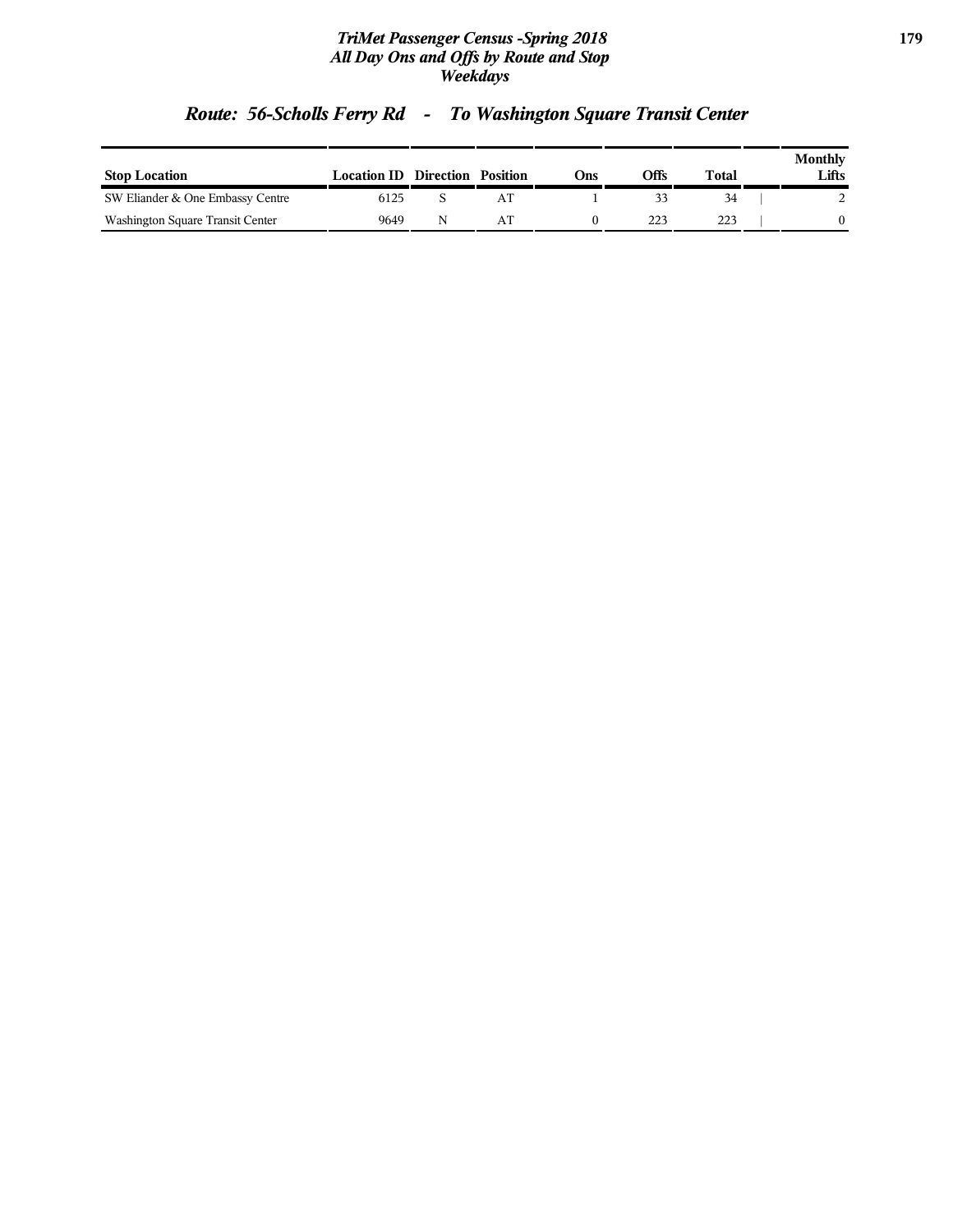#### *TriMet Passenger Census -Spring 2018* **180** *All Day Ons and Offs by Route and Stop Weekdays*

# *Route: 56-Scholls Ferry Rd - To Portland City Center*

| <b>Stop Location</b>                    | <b>Location ID Direction Position</b> |             |             | Ons                     | <b>Offs</b>  | <b>Total</b> | <b>Monthly</b><br>Lifts |
|-----------------------------------------|---------------------------------------|-------------|-------------|-------------------------|--------------|--------------|-------------------------|
| Washington Square Transit Center        | 9649                                  | ${\rm N}$   | AT          | 225                     | $\mathbf{1}$ | 226          | 49                      |
| SW Eliander & One Embassy Centre        | 6175                                  | Ν           | <b>OP</b>   | 18                      | 1            | 19           | $\mathbf{0}$            |
| SW Hall & Scholls Ferry                 | 2295                                  | W           | <b>NS</b>   | 30                      | 2            | 32           | 2                       |
| 8600 Block SW Scholls Ferry             | 5160                                  | N           | AT          | 19                      | 4            | 23           | 1                       |
| SW Scholls Ferry & Crestwood            | 5168                                  | Ν           | <b>OP</b>   | 4                       | 1            | 5            | $\mathbf{0}$            |
| SW Scholls Ferry & Crystal              | 5170                                  | Ν           | <b>OP</b>   | 4                       | 2            | 6            | 11                      |
| SW Scholls Ferry & Eagle                | 5173                                  | Ν           | FS          | 3                       | 1            | 4            | 12                      |
| SW Scholls Ferry & Marjorie             | 5181                                  | Ν           | <b>OP</b>   | 11                      | 3            | 14           | 1                       |
| SW Scholls Ferry & Heather              | 5175                                  | N           | FS          | 16                      | 7            | 23           | 9                       |
| SW Scholls Ferry & Merry                | 5182                                  | Ν           | <b>NS</b>   | 18                      | 4            | 22           | 1                       |
| 6700 Block SW Scholls Ferry             | 5158                                  | Ν           | AT          | 17                      | 9            | 26           | $\boldsymbol{0}$        |
| SW Scholls Ferry & Allen                | 5162                                  | Ν           | $_{\rm FS}$ | 29                      | 9            | 38           | $\boldsymbol{0}$        |
| SW Scholls Ferry & 92nd                 | 5206                                  | $\mathbf E$ | FS          | 8                       | 1            | 9            | $\mathbf{0}$            |
| SW Scholls Ferry & 90th                 | 5204                                  | $\mathbf E$ | <b>NS</b>   | 12                      | 2            | 14           | $\boldsymbol{0}$        |
| SW Scholls Ferry & 88th                 | 5203                                  | $\mathbf E$ | FS          | 1                       | 0            | 1            | $\boldsymbol{0}$        |
| SW Scholls Ferry & 86th                 | 5201                                  | Ν           | FS          | 1                       | 0            | 1            | $\boldsymbol{0}$        |
| 5900 Block SW Scholls Ferry (Crosswalk) | 5156                                  | Ν           | AT          | $\mathbf{1}$            | 0            | 1            | $\boldsymbol{0}$        |
| SW Scholls Ferry & Nicol                | 5187                                  | $\mathbf E$ | FS          | 12                      | 7            | 19           | $\mathbf{0}$            |
| SW Scholls Ferry & Montclair            | 5185                                  | $\mathbf E$ | <b>NS</b>   | 1                       | 2            | 3            | $\mathbf{0}$            |
| 5100 Block SW Scholls Ferry             | 5193                                  | $\mathbf E$ | AT          | 35                      | 18           | 53           | 3                       |
| SW Scholls Ferry & Stephen Lane         | 5186                                  | Е           | NS          | 9                       | 6            | 15           | $\boldsymbol{0}$        |
| SW Beaverton-Hillsdale & Oleson         | 348                                   | E           | <b>NS</b>   | 54                      | 16           | 70           | 8                       |
| 6500 Block SW Beaverton-Hillsdale       | 383                                   | E           | AT          | 16                      | 3            | 19           | 3                       |
| SW Beaverton-Hillsdale & 62nd           | 382                                   | $\mathbf E$ | FS          | 23                      | 8            | 31           | 4                       |
| SW Beaverton-Hillsdale & 59th           | 328                                   | $\mathbf E$ | <b>OP</b>   | 29                      | 5            | 34           | 26                      |
| SW Beaverton-Hillsdale & 56th           | 379                                   | $\mathbf E$ | <b>OP</b>   | 18                      | 4            | 22           | 2                       |
| SW Beaverton-Hillsdale & Shattuck       | 351                                   | Ε           | NS          | 39                      | 9            | 48           | 15                      |
| SW Beaverton-Hillsdale & 50th           | 377                                   | E           | NS          | 10                      | 1            | 11           | $\bf{0}$                |
| SW Beaverton-Hillsdale & 45th           | 375                                   | $\mathbf E$ | FS          | 29                      | 6            | 35           | 1                       |
| SW Beaverton-Hillsdale & 42nd           | 373                                   | Ε           | $_{\rm FS}$ | 15                      | 3            | $18\,$       | 4                       |
| SW Beaverton-Hillsdale & 39th Dr        | 371                                   | Ε           | <b>OP</b>   | 20                      | 2            | 22           | 1                       |
| 3600 Block SW Beaverton-Hillsdale       | 326                                   | $\mathbf E$ | AT          | 4                       | 1            | 5            | $\boldsymbol{0}$        |
| SW Beaverton-Hillsdale & 35th           | 369                                   | $\mathbf E$ | FS          | 14                      | 2            | 16           | $\mathbf{0}$            |
| SW Beaverton-Hillsdale & 33rd           | 368                                   | $\mathbf E$ | NS          | 17                      | 4            | 21           | 3                       |
| SW Beaverton-Hillsdale & 30th           | 367                                   | $\mathbf E$ | <b>NS</b>   | 26                      | 7            | 33           | 2                       |
| 2600 Block SW Beaverton-Hillsdale       | 325                                   | Е           | AT          | 7                       | 3            | 10           | $\boldsymbol{0}$        |
| SW Beaverton-Hillsdale & 25th           | 364                                   | $\mathbf E$ | FS          | 6                       | 1            | 7            | $\boldsymbol{0}$        |
| SW Beaverton-Hillsdale & Bertha         | 336                                   | $\mathbf E$ | NS          | 7                       | 1            | 8            | 2                       |
| SW Capitol & Bertha Ct                  | 925                                   | $\mathbf E$ | FS          | 31                      | 23           | 54           | 4                       |
| SW Capitol & Sunset                     | 929                                   | $\mathbf E$ | <b>OP</b>   | 52                      | 60           | 112          | 7                       |
| SW Capitol & Terwilliger                | 956                                   | Е           | NS          | 3                       | 3            | 6            | $\boldsymbol{0}$        |
| 4900 Block SW Barbur                    | 156                                   | N           | AT          | 9                       | 8            | 17           | $\mathbf{0}$            |
| SW Barbur & Hamilton                    | 172                                   | Ν           | FS          | 15                      | 16           | 31           | $\mathbf{0}$            |
| SW Naito Parkway & Hooker               | 1930                                  | N           | AT          | 12                      | 26           | 38           | 1                       |
| 200 Block SW Harrison                   | 2567                                  | W           | <b>OP</b>   | $\overline{\mathbf{4}}$ | 95           | 99           | 4                       |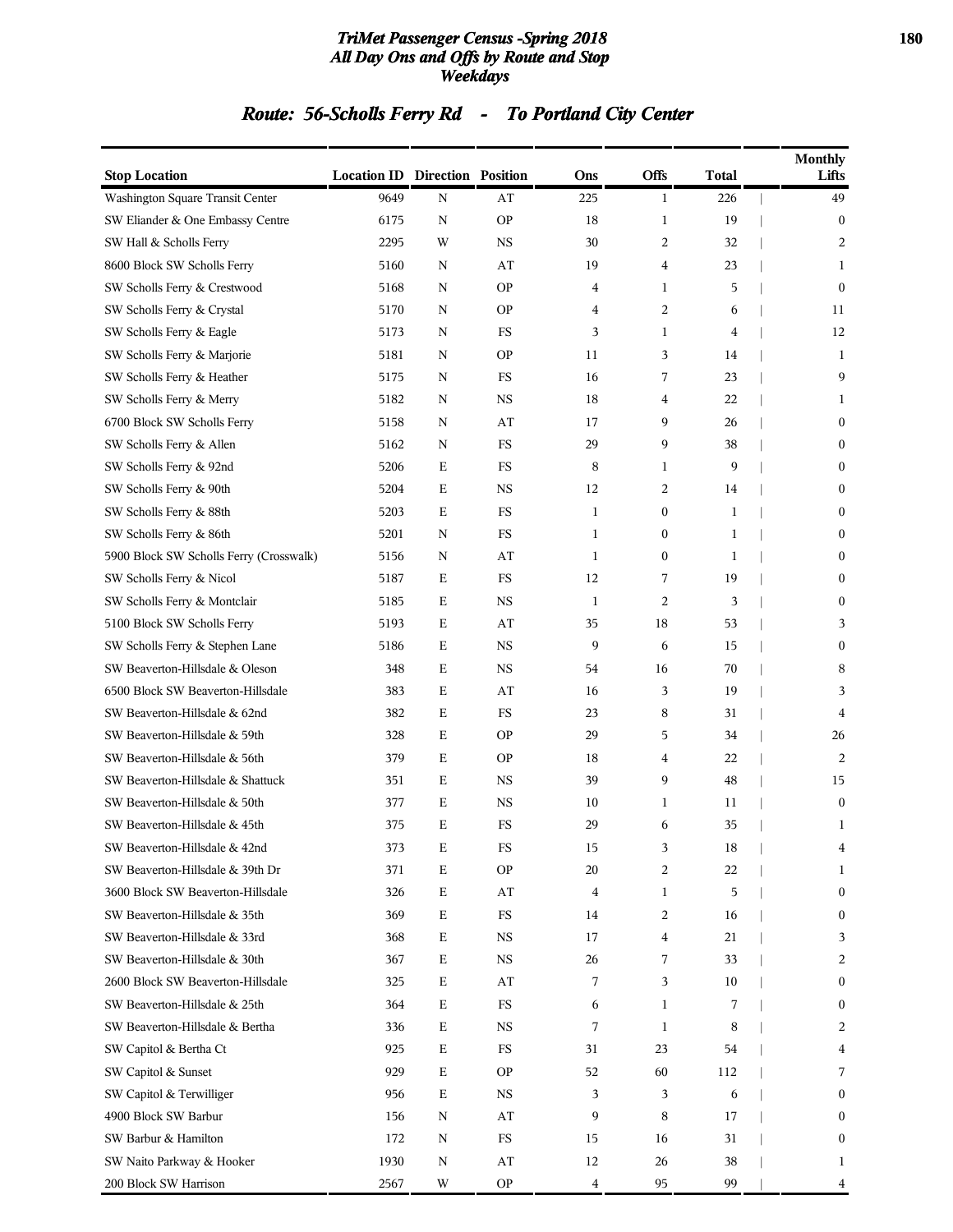### *TriMet Passenger Census -Spring 2018* **181** *All Day Ons and Offs by Route and Stop Weekdays*

| <b>Stop Location</b>     | <b>Location ID Direction Position</b> |   |           | Ons      | <b>Offs</b> | Total | <b>Monthly</b><br>Lifts |
|--------------------------|---------------------------------------|---|-----------|----------|-------------|-------|-------------------------|
| SW Harrison & 6th        | 13305                                 | W | NS        | 4        | 157         | 161   | 31                      |
| SW 6th & Columbia        | 11486                                 | N | NS        | 4        | 53          | 57    | 10                      |
| SW 6th & Salmon          | 7789                                  | N | <b>NS</b> | 12       | 136         | 148   | 11                      |
| SW 6th & Washington      | 7803                                  | N | <b>NS</b> | 5        | 90          | 95    | 6                       |
| SW Broadway & W Burnside | 13170                                 | N | NS        | $\theta$ | 71          | 71    | $\Omega$                |

# *Route: 56-Scholls Ferry Rd - To Portland City Center*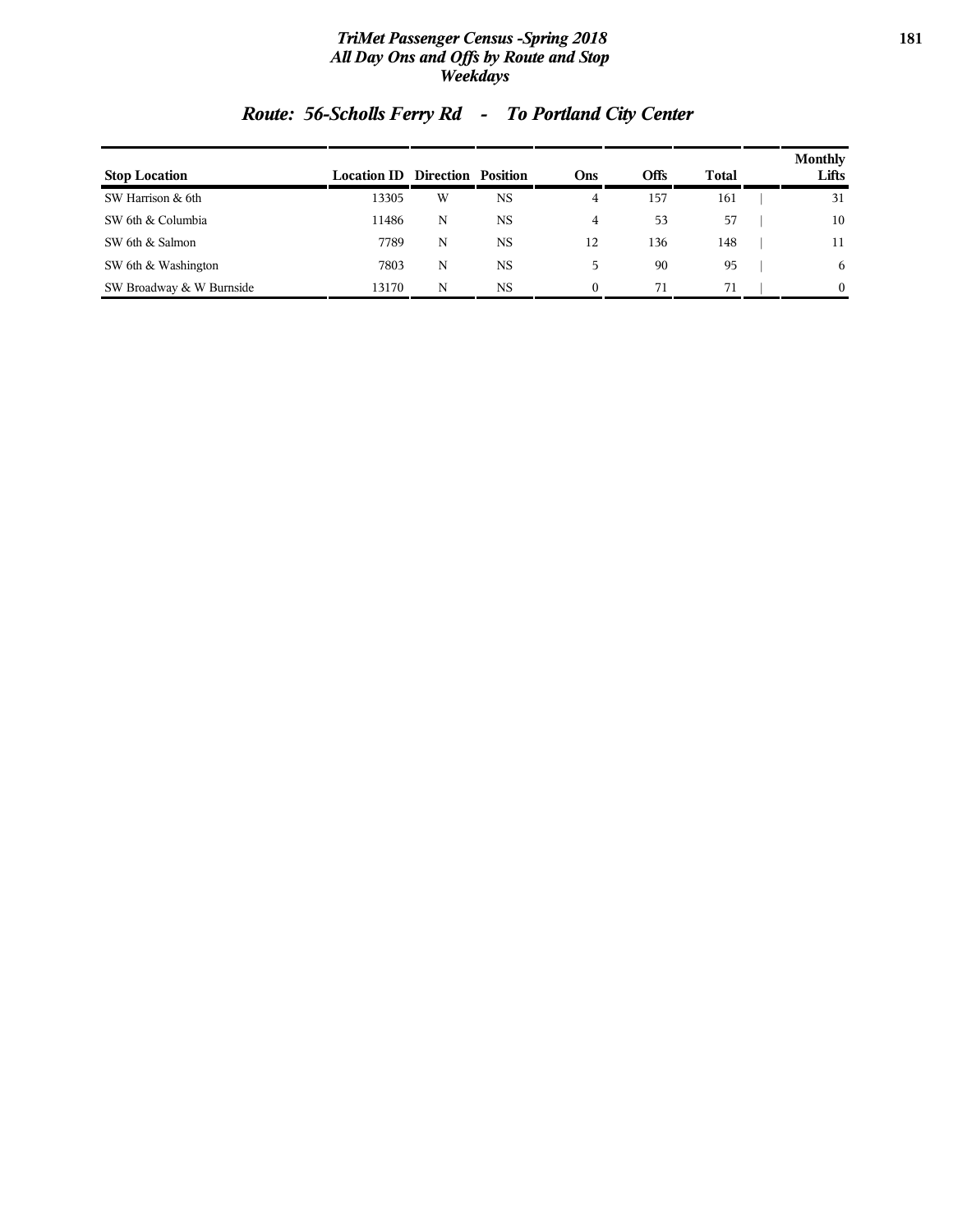### *TriMet Passenger Census -Spring 2018* **182** *All Day Ons and Offs by Route and Stop Weekdays*

# *Route: 57-TV Hwy/Forest Grove - To Forest Grove*

| <b>Stop Location</b>                   | <b>Location ID Direction Position</b> |   |             | Ons            | <b>Offs</b> | <b>Total</b> | <b>Monthly</b><br>Lifts |
|----------------------------------------|---------------------------------------|---|-------------|----------------|-------------|--------------|-------------------------|
| <b>Beaverton Transit Center</b>        | 9984                                  | N | AT          | 961            | 8           | 969          | 170                     |
| SW Canyon & Hall                       | 8272                                  | W | <b>NS</b>   | 45             | 3           | 48           | 6                       |
| SW Canyon & Watson                     | 8950                                  | W | <b>NS</b>   | 16             | 3           | 19           | 3                       |
| 12900 Block SW Canyon                  | 8273                                  | W | AT          | 32             | 8           | 40           | 1                       |
| SW Tualatin Valley Hwy & Hocken        | 10641                                 | W | FS          | 63             | 33          | 96           | 11                      |
| SW Tualatin Valley Hwy & 141st         | 5595                                  | W | NS          | 9              | 7           | 16           | $\mathbf{0}$            |
| SW Tualatin Valley Hwy & Murray        | 5599                                  | W | FS          | 96             | 31          | 127          | 15                      |
| SW Tualatin Valley Hwy & 153rd         | 11003                                 | W | <b>NS</b>   | 4              | 5           | 9            | 1                       |
| SW Tualatin Valley Hwy & Millikan Blvd | 5619                                  | W | NS          | 32             | 52          | 84           | 6                       |
| SW Tualatin Valley Hwy & St Marys Home | 5604                                  | W | AT          | $\overline{4}$ | 9           | 13           | $\mathbf{0}$            |
| SW Tualatin Valley Hwy & 170th         | 5621                                  | W | FS          | 74             | 131         | 205          | 17                      |
| SW Tualatin Valley Hwy & 174th         | 5622                                  | W | NS          | 8              | 16          | 24           | $\bf{0}$                |
| SW Tualatin Valley Hwy & 178th         | 5625                                  | W | FS          | 42             | 68          | 110          | 19                      |
| SW Tualatin Valley Hwy & Aloha Villa   | 5592                                  | W | AT          | 3              | 10          | 13           | $\boldsymbol{0}$        |
| SW Tualatin Valley Hwy & 185th         | 5629                                  | W | FS          | 179            | 117         | 296          | 32                      |
| 18882-19040 SW Tualatin Valley Hwy     | 5594                                  | W | <b>OP</b>   | 24             | 20          | 44           | 1                       |
| SW Tualatin Valley Hwy & 192nd         | 5633                                  | W | FS          | 24             | 27          | 51           | 1                       |
| SW Tualatin Valley Hwy & 198th         | 5635                                  | W | FS          | 81             | 65          | 146          | 26                      |
| SW Tualatin Valley Hwy & Market Centre | 5601                                  | W | AT          | 35             | 66          | 101          | 16                      |
| SW Tualatin Valley Hwy & 209th         | 5638                                  | W | NS          | 23             | 22          | 45           | 1                       |
| SW Tualatin Valley Hwy & 214th         | 5586                                  | W | NS          | 43             | 31          | 74           | 3                       |
| SE Tualatin Valley Hwy & 75th          | 5644                                  | W | <b>NS</b>   | 31             | 41          | 72           | 4                       |
| SE Tualatin Valley Hwy & 67th          | 5650                                  | W | FS          | 34             | 87          | 121          | 32                      |
| SE Tualatin Valley Hwy & Century       | 5653                                  | W | NS          | 102            | 91          | 193          | 29                      |
| SE Tualatin Valley Hwy & Imlay         | 5654                                  | W | NS          | 14             | 13          | 27           | 2                       |
| SE Tualatin Valley Hwy & Brookwood     | 12851                                 | W | FS          | 47             | 68          | 115          | 18                      |
| SE Tualatin Valley Hwy & 44th          | 257                                   | W | <b>NS</b>   | 36             | 17          | 53           | 93                      |
| SE Tualatin Valley Hwy & 30th          | 10190                                 | W | <b>NS</b>   | 7              | 12          | 19           | 6                       |
| SE Tualatin Valley Hwy & 24th          | 5612                                  | W | FS          | 40             | 76          | 116          | 40                      |
| SE Tualatin Valley Hwy & Sunset Esplnd | 5588                                  | W | AT          | 67             | 49          | 116          | 32                      |
| SE Tualatin Valley Hwy & Cypress       | 5639                                  | W | $_{\rm FS}$ | 130            | 95          | 225          | 53                      |
| SE Tualatin Valley Hwy & 13th          | 5616                                  | W | $_{\rm NS}$ | 34             | $30\,$      | 64           | 14                      |
| SE Tualatin Valley Hwy & 11th          | 5615                                  | N | $_{\rm FS}$ | 23             | 39          | 62           | 10                      |
| SE 10th & Maple                        | 6495                                  | N | <b>NS</b>   | 74             | 72          | 146          | 26                      |
| SE 10th & Walnut                       | 6499                                  | N | $_{\rm NS}$ | 81             | 103         | 184          | 17                      |
| SE Baseline St & 9th                   | 310                                   | W | $_{\rm NS}$ | 71             | 79          | 150          | 18                      |
| SE Baseline St & 7th                   | 308                                   | W | $_{\rm NS}$ | 33             | 50          | 83           | 26                      |
| SE Baseline St & 5th                   | 307                                   | W | $_{\rm NS}$ | 6              | 31          | 37           | $\overline{4}$          |
| Hillsboro Transit Center               | 8181                                  | Ε | AT          | 451            | 182         | 633          | 107                     |
| SE Baseline St & 3rd                   | 304                                   | W | $_{\rm NS}$ | $80\,$         | 84          | 164          | 8                       |
| SE Baseline St & 2nd                   | 280                                   | W | $_{\rm NS}$ | 120            | 126         | 246          | 35                      |
| SW Baseline & Adams                    | 259                                   | W | $_{\rm NS}$ | 80             | 11          | 91           | 18                      |
| SW Baseline & Dennis                   | 9850                                  | W | $_{\rm NS}$ | 18             | 19          | 37           | $\,8\,$                 |
| 1000 Block SW Baseline St              | 268                                   | W | AT          | 18             | 58          | 76           | 13                      |
| SW Baseline & Main                     | 10129                                 | W | ${\rm FS}$  | 11             | $24\,$      | $35\,$       | 4                       |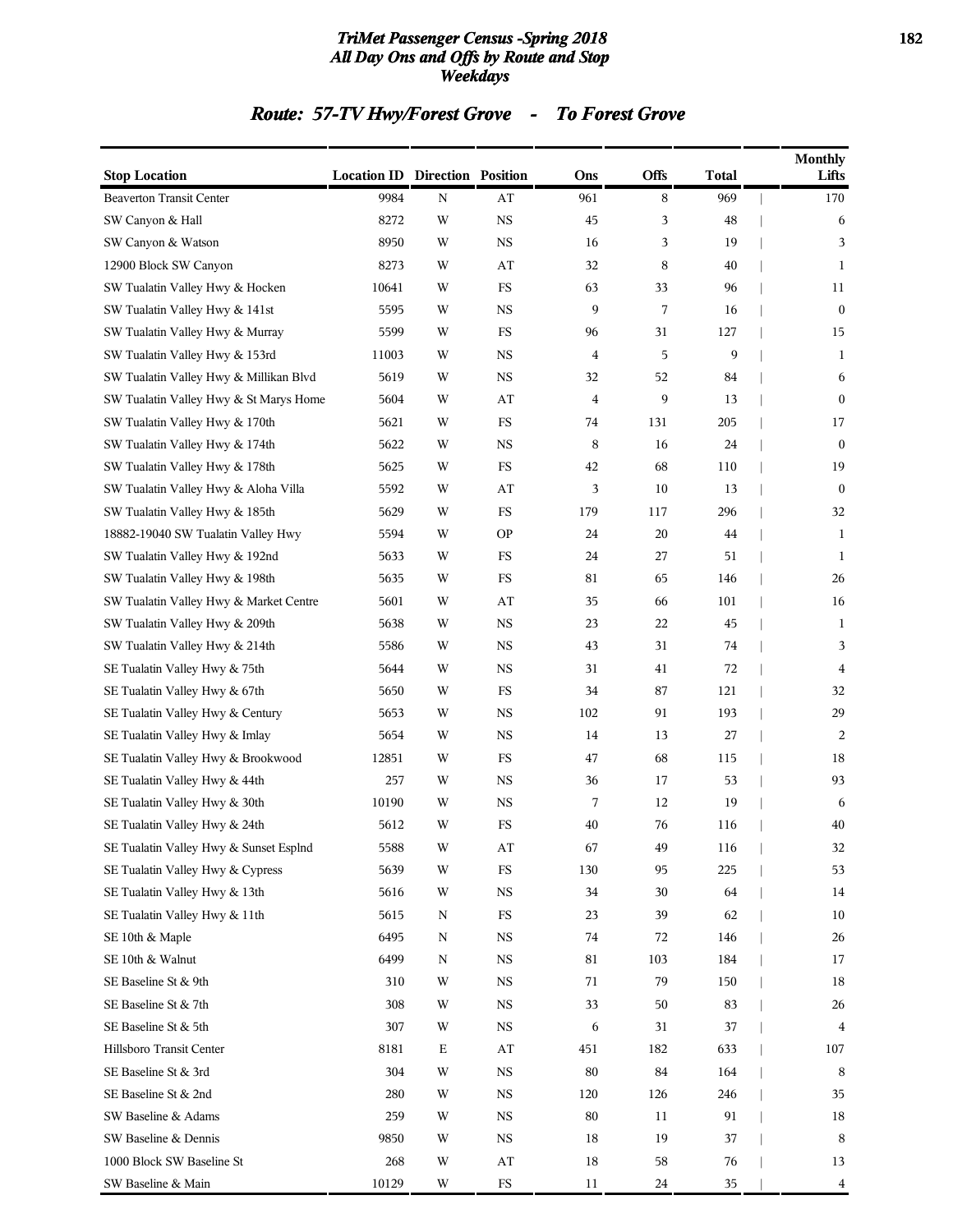### *TriMet Passenger Census -Spring 2018* **183** *All Day Ons and Offs by Route and Stop Weekdays*

# *Route: 57-TV Hwy/Forest Grove - To Forest Grove*

| <b>Stop Location</b>           | <b>Location ID Direction Position</b> |             |           | Ons              | Offs             | <b>Total</b>   | <b>Monthly</b><br>Lifts |
|--------------------------------|---------------------------------------|-------------|-----------|------------------|------------------|----------------|-------------------------|
| SW Baseline St & 17th          | 264                                   | W           | <b>OP</b> | 27               | 44               | 71             | 11                      |
| SW Baseline & 331st            | 290                                   | W           | <b>OP</b> | $\mathbf{1}$     | $\boldsymbol{2}$ | 3              | $\boldsymbol{0}$        |
| SW Baseline & NW 334th         | 292                                   | W           | <b>FS</b> | $\mathbf{1}$     | 5                | 6              | $\boldsymbol{0}$        |
| Baseline & NW 338th            | 296                                   | W           | <b>FS</b> | $\mathbf{1}$     | 3                | $\overline{4}$ | $\mathbf{0}$            |
| Baseline St & Valley View      | 298                                   | W           | AT        | 2                | 9                | 11             | $\boldsymbol{0}$        |
| Baseline St & N 31st           | 287                                   | W           | FS        | 3                | 7                | 10             | 3                       |
| Baseline St & N 29th/Hobbs     | 286                                   | W           | <b>FS</b> | 6                | 15               | 21             | $\mathbf{0}$            |
| Baseline St & N 26th           | 284                                   | W           | <b>FS</b> | 7                | 35               | 42             | 10                      |
| 2200 Block Baseline            | 28                                    | W           | AT        | 48               | 72               | 120            | 33                      |
| N Adair & 20th                 | 34                                    | W           | <b>FS</b> | 25               | 39               | 64             | 3                       |
| N Adair & 17th                 | 33                                    | W           | <b>FS</b> | 10               | 15               | 25             | 2                       |
| N Adair & 14th                 | 32                                    | W           | <b>NS</b> | 26               | 48               | 74             | 2                       |
| N Adair & 12th                 | 31                                    | W           | <b>NS</b> | 17               | 53               | 70             | 5                       |
| N Adair & 10th                 | 30                                    | W           | <b>NS</b> | 29               | 68               | 97             | 9                       |
| N Adair & 7th                  | 27                                    | W           | <b>FS</b> | $\overline{4}$   | 15               | 19             | 2                       |
| N Adair & 4th                  | 35                                    | W           | <b>FS</b> | 61               | 138              | 199            | 59                      |
| N Adair & Yew                  | 4322                                  | W           | <b>NS</b> | 25               | 100              | 125            | 2                       |
| Pacific Ave & Mountain View Ln | 4279                                  | W           | <b>NS</b> | 7                | 32               | 39             | $\overline{4}$          |
| 3800 Block Pacific Ave         | 4289                                  | W           | AT        | 16               | 36               | 52             | 5                       |
| Pacific Ave & Quince           | 4307                                  | W           | <b>FS</b> | 6                | 36               | 42             | 10                      |
| Pacific Ave & Oak              | 4299                                  | W           | FS        | 14               | 53               | 67             | 44                      |
| Pacific Ave & Maple            | 4295                                  | W           | <b>OP</b> | 7                | 71               | 78             | 20                      |
| 2900 Block Pacific Ave         | 4309                                  | W           | AT        | 39               | 143              | 182            | 68                      |
| Pacific Ave & Hawthorne        | 4291                                  | W           | <b>NS</b> | 5                | 56               | 61             | 24                      |
| Pacific Ave & Elm              | 4280                                  | W           | <b>NS</b> | 4                | 51               | 55             | 41                      |
| Pacific Ave & Cedar            | 4275                                  | W           | <b>NS</b> | 2                | 92               | 94             | 10                      |
| Pacific Ave & College Way      | 4278                                  | W           | <b>NS</b> | $\overline{c}$   | 103              | 105            | 18                      |
| Pacific Ave & A St             | 4264                                  | W           | <b>NS</b> | $\mathbf{1}$     | 92               | 93             | 21                      |
| 19th & B St                    | 146                                   | $\mathbf E$ | FS        | $\boldsymbol{0}$ | 177              | 177            | $\mathbf{1}$            |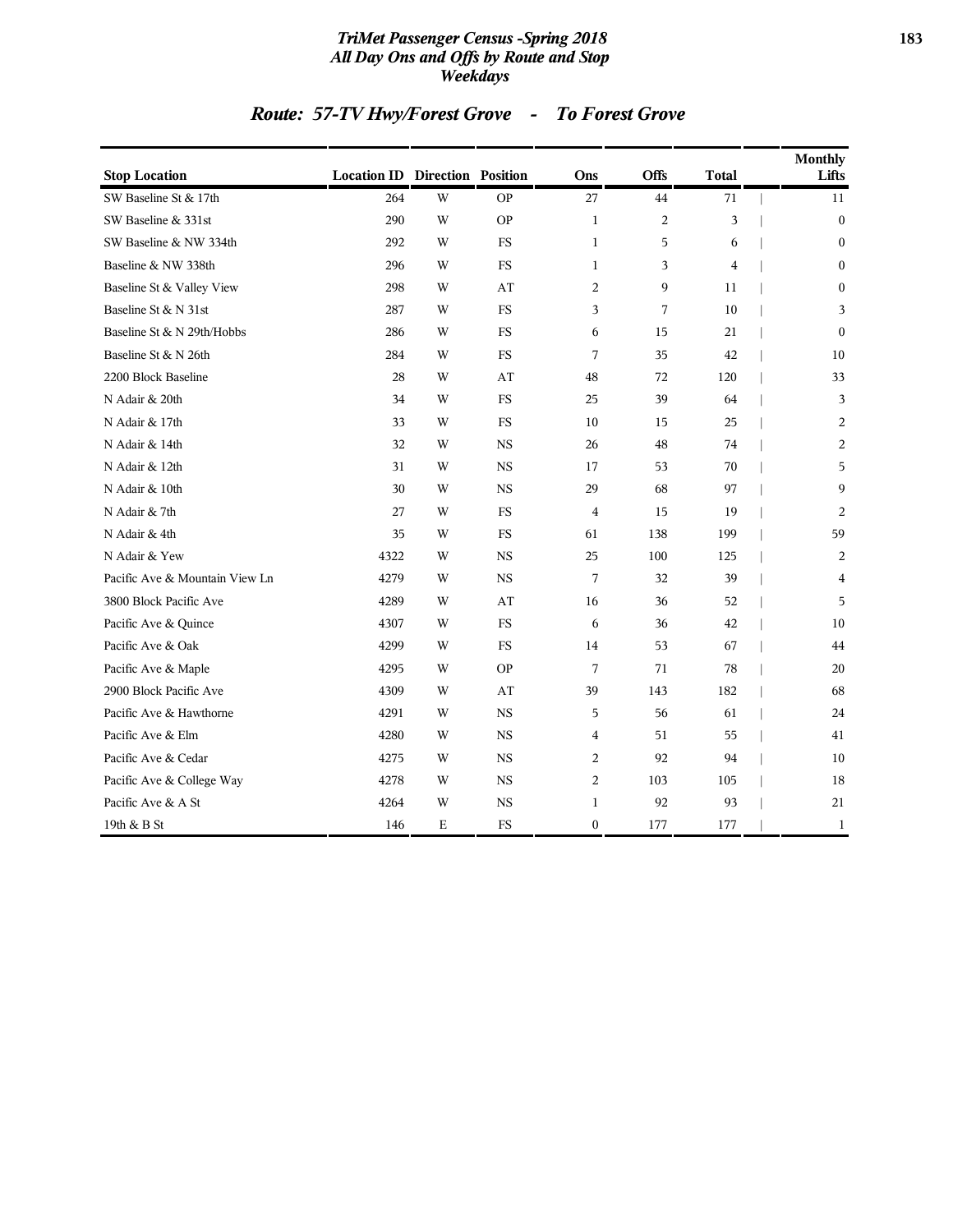### *TriMet Passenger Census -Spring 2018* **184** *All Day Ons and Offs by Route and Stop Weekdays*

# *Route: 57-TV Hwy/Forest Grove - To Beaverton Transit Center*

| <b>Stop Location</b>                   | <b>Location ID Direction Position</b> |             |             | Ons          | <b>Offs</b>             | <b>Total</b> | <b>Monthly</b><br>Lifts |
|----------------------------------------|---------------------------------------|-------------|-------------|--------------|-------------------------|--------------|-------------------------|
| 19th & B St                            | 146                                   | $\mathbf E$ | FS          | 263          | $\mathbf{1}$            | 264          | 37                      |
| 19th & Main                            | 7046                                  | $\mathbf E$ | FS          | 103          | $\overline{c}$          | 105          | 20                      |
| 19th & Birch                           | 7038                                  | $\mathbf E$ | <b>NS</b>   | 36           | $\overline{c}$          | 38           | 6                       |
| 19th & Cedar                           | 7041                                  | Ε           | <b>NS</b>   | 56           | $\mathbf{1}$            | 57           | 3                       |
| 19th & Elm                             | 7043                                  | $\mathbf E$ | <b>NS</b>   | 73           | $\overline{\mathbf{4}}$ | 77           | 30                      |
| 19th & Hawthorne                       | 7044                                  | $\mathbf E$ | <b>NS</b>   | 56           | 5                       | 61           | 28                      |
| 19th Way & 19th Ave                    | 7048                                  | $\mathbf E$ | FS          | 135          | 33                      | 168          | 60                      |
| Pacific Ave & Maple                    | 4294                                  | $\mathbf E$ | <b>NS</b>   | 80           | 15                      | 95           | 23                      |
| Pacific Ave & Oak                      | 4298                                  | Ε           | <b>NS</b>   | 41           | 6                       | 47           | 31                      |
| Pacific Ave & Quince                   | 4306                                  | Ε           | FS          | 36           | 8                       | 44           | 7                       |
| 3900 Block Pacific Ave                 | 4272                                  | $\mathbf E$ | AT          | 31           | 8                       | 39           | 7                       |
| Pacific Ave & Mountain View Ln         | 4311                                  | $\mathbf E$ | <b>NS</b>   | 25           | 13                      | 38           | 3                       |
| Pacific Ave & Yew                      | 4323                                  | $\mathbf E$ | <b>OP</b>   | 95           | 25                      | 120          | 3                       |
| Baseline St & S 1st                    | 270                                   | Ε           | FS          | 21           | 19                      | 40           | 2                       |
| Baseline St & S 4th                    | 303                                   | Ε           | <b>NS</b>   | 110          | 34                      | 144          | 40                      |
| 700 Block Baseline                     | 258                                   | $\mathbf E$ | AT          | 13           | $\overline{4}$          | 17           | 1                       |
| Baseline St & S 10th                   | 271                                   | $\mathbf E$ | <b>NS</b>   | 17           | 20                      | 37           | 3                       |
| Baseline St & S 12th                   | 272                                   | $\mathbf E$ | FS          | 111          | 27                      | 138          | 12                      |
| Baseline St & S 14th                   | 273                                   | $\mathbf E$ | <b>NS</b>   | 40           | 32                      | 72           | 4                       |
| Baseline & S 20th                      | 277                                   | Ε           | <b>NS</b>   | 51           | 40                      | 91           | 8                       |
| 2200 Block Baseline                    | 267                                   | $\mathbf E$ | AT          | 43           | 26                      | 69           | 17                      |
| Baseline St & S 26th                   | 263                                   | $\mathbf E$ | <b>NS</b>   | 41           | 11                      | 52           | 12                      |
| Baseline St & N 29th/Hobbs             | 285                                   | $\mathbf E$ | <b>OP</b>   | 11           | 5                       | 16           | $\boldsymbol{0}$        |
| SW Baseline & 345th                    | 300                                   | $\mathbf E$ | NS          | 10           | 4                       | 14           | 4                       |
| E Baseline & Valley View               | 256                                   | Ε           | <b>OP</b>   | 6            | 1                       | 7            | 1                       |
| Baseline & NW 338th                    | 297                                   | Ε           | <b>OP</b>   | 2            | 3                       | 5            | $\boldsymbol{0}$        |
| SW Baseline & NW 334th                 | 293                                   | $\mathbf E$ | <b>OP</b>   | 4            | $\mathbf{1}$            | 5            | $\boldsymbol{0}$        |
| SW Baseline & 331st                    | 291                                   | $\mathbf E$ | FS          | 2            | $\mathbf{1}$            | 3            | 1                       |
| SW Oak & 17th                          | 4119                                  | Ε           | FS          | 73           | 44                      | 117          | 19                      |
| SW Oak & Armco Ave                     | 4116                                  | Ε           | $_{\rm NS}$ | 55           | $15\,$                  | 70           | 13                      |
| SW Dennis & Baseline                   | 8452                                  | $\mathbf N$ | $_{\rm NS}$ | 15           | 26                      | 41           | 6                       |
| SW Washington & Adams                  | 6477                                  | $\mathbf E$ | $_{\rm NS}$ | 22           | 203                     | 225          | 38                      |
| SE Washington & 2nd                    | 10290                                 | $\mathbf E$ | $_{\rm NS}$ | 14           | 31                      | 45           | $28\,$                  |
| Hillsboro Transit Center               | 9955                                  | $\mathbf E$ | AT          | 277          | 405                     | 682          | 82                      |
| SE Oak & 7th                           | 4123                                  | $\mathbf E$ | $_{\rm NS}$ | 45           | 40                      | 85           | 21                      |
| SE Oak & 9th                           | 4125                                  | $\mathbf E$ | $_{\rm NS}$ | 21           | 52                      | 73           | 11                      |
| SE 10th & Walnut                       | 6500                                  | S           | $_{\rm NS}$ | 141          | 76                      | 217          | 16                      |
| SE 10th & Maple                        | 6496                                  | S           | $_{\rm FS}$ | 85           | 68                      | 153          | 32                      |
| SE Tualatin Valley Hwy & 11th          | 6498                                  | S           | FS          | 35           | 24                      | 59           | 7                       |
| SE Tualatin Valley Hwy & River Rd      | 5602                                  | $\mathbf E$ | $_{\rm FS}$ | 23           | 27                      | 50           | 9                       |
| SE Tualatin Valley Hwy & Minter Bridge | 5598                                  | $\mathbf E$ | $_{\rm NS}$ | 108          | 148                     | 256          | 65                      |
| SE Tualatin Valley Hwy & Sunset Esplnd | 5611                                  | $\mathbf E$ | <b>OP</b>   | 69           | 79                      | 148          | 42                      |
| SE Tualatin Valley Hwy & 24th          | 5606                                  | $\mathbf E$ | FS          | 36           | 24                      | 60           | 12                      |
| SE Tualatin Valley Hwy & 40th          | 5609                                  | $\mathbf E$ | <b>OP</b>   | $\mathbf{1}$ | $\overline{\mathbf{c}}$ | 3            | $\boldsymbol{0}$        |
| SE Tualatin Valley Hwy & 44th          | 10157                                 | $\mathbf E$ | <b>OP</b>   | 16           | 29                      | 45           | 86                      |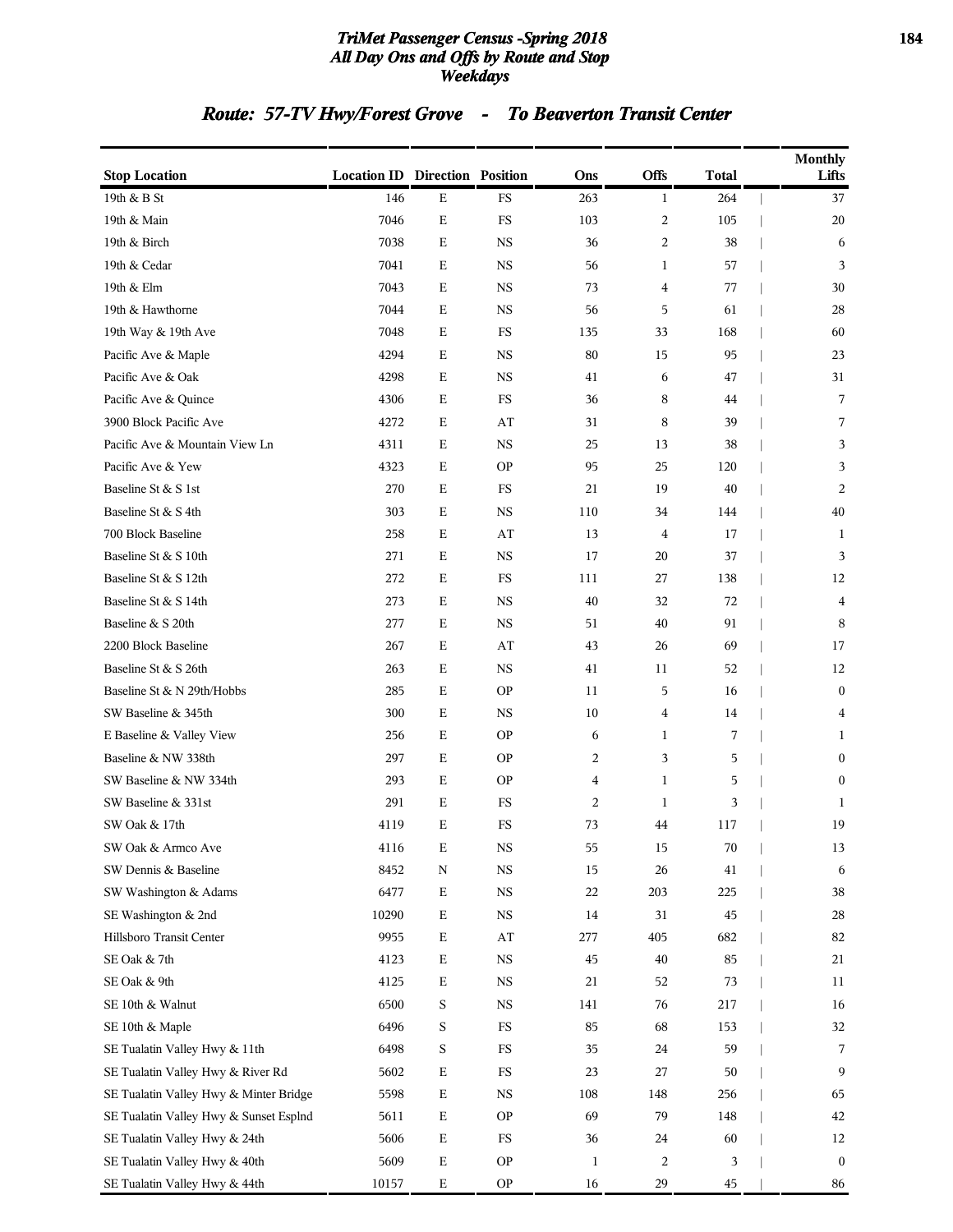### *TriMet Passenger Census -Spring 2018* **185** *All Day Ons and Offs by Route and Stop Weekdays*

# *Route: 57-TV Hwy/Forest Grove - To Beaverton Transit Center*

| <b>Stop Location</b>                    | <b>Location ID Direction Position</b> |             |             | Ons            | <b>Offs</b> | <b>Total</b> | <b>Monthly</b><br>Lifts |
|-----------------------------------------|---------------------------------------|-------------|-------------|----------------|-------------|--------------|-------------------------|
| SE Tualatin Valley Hwy & Brookwood      | 5614                                  | $\mathbf E$ | <b>FS</b>   | 67             | 50          | 117          | 16                      |
| SE Tualatin Valley Hwy & Imlay          | 5655                                  | Ε           | <b>OP</b>   | 4              | 10          | 14           | $\mathbf{0}$            |
| SE Tualatin Valley Hwy & SW 234th       | 5652                                  | $\mathbf E$ | $_{\rm NS}$ | 92             | 111         | 203          | 31                      |
| SE Tualatin Valley Hwy & 67th (229th)   | 5651                                  | Ε           | <b>NS</b>   | 67             | 32          | 99           | 26                      |
| SE Tualatin Valley Hwy & Cornelius Pass | 5643                                  | $\mathbf E$ | <b>FS</b>   | 32             | 30          | 62           | 3                       |
| SW Tualatin Valley Hwy & 214th          | 5642                                  | E           | <b>OP</b>   | 11             | 19          | 30           | 1                       |
| SW Tualatin Valley Hwy & 209th          | 5637                                  | $\mathbf E$ | $_{\rm NS}$ | 34             | 37          | 71           | 2                       |
| SW Tualatin Valley Hwy & Market Centre  | 5590                                  | $\mathbf E$ | <b>OP</b>   | 51             | 39          | 90           | 9                       |
| SW Tualatin Valley Hwy & 198th          | 9207                                  | $\mathbf E$ | <b>FS</b>   | 58             | 68          | 126          | 21                      |
| SW Tualatin Valley Hwy & 192nd          | 5634                                  | Ε           | <b>OP</b>   | 10             | 14          | 24           | $\mathbf{0}$            |
| 18882-19040 SW Tualatin Valley Hwy      | 5593                                  | $\mathbf E$ | AT          | 10             | 14          | 24           | $\mathbf{0}$            |
| SW Tualatin Valley Hwy & 185th          | 5628                                  | Ε           | <b>FS</b>   | 109            | 170         | 279          | 32                      |
| SW Tualatin Valley Hwy & 178th          | 5624                                  | $\mathbf E$ | <b>OP</b>   | 72             | 42          | 114          | 23                      |
| SW Tualatin Valley Hwy & 174th          | 5623                                  | $\mathbf E$ | <b>OP</b>   | 20             | 11          | 31           | $\mathbf{0}$            |
| SW Tualatin Valley Hwy & 170th          | 5620                                  | $\mathbf E$ | <b>FS</b>   | 121            | 71          | 192          | 19                      |
| SW Tualatin Valley Hwy & St Marys Home  | 5603                                  | $\mathbf E$ | <b>OP</b>   | 6              | 7           | 13           | $\mathbf{0}$            |
| SW Tualatin Valley Hwy & 160th          | 5618                                  | $\mathbf E$ | <b>FS</b>   | 51             | 30          | 81           | 7                       |
| SW Tualatin Valley Hwy & 153rd          | 9029                                  | Ε           | <b>NS</b>   | $\overline{c}$ | 3           | 5            | $\mathbf{0}$            |
| SW Tualatin Valley Hwy & Murray         | 5600                                  | $\mathbf E$ | $_{\rm NS}$ | 19             | 84          | 103          | 8                       |
| SW Tualatin Valley Hwy & 142nd          | 5617                                  | $\mathbf E$ | $_{\rm NS}$ | 6              | 16          | 22           | $\mathbf{0}$            |
| SW Tualatin Valley Hwy & Hocken         | 5597                                  | $\mathbf E$ | <b>NS</b>   | 20             | 58          | 78           | 17                      |
| 12900 Block SW Canyon                   | 13577                                 | $\mathbf E$ | AT          | 3              | 33          | 36           | 1                       |
| SW Canyon & Watson                      | 8270                                  | Ε           | <b>NS</b>   | 3              | 92          | 95           | 9                       |
| <b>Beaverton Transit Center</b>         | 9984                                  | N           | AT          | $\mathbf{0}$   | 788         | 788          | 1                       |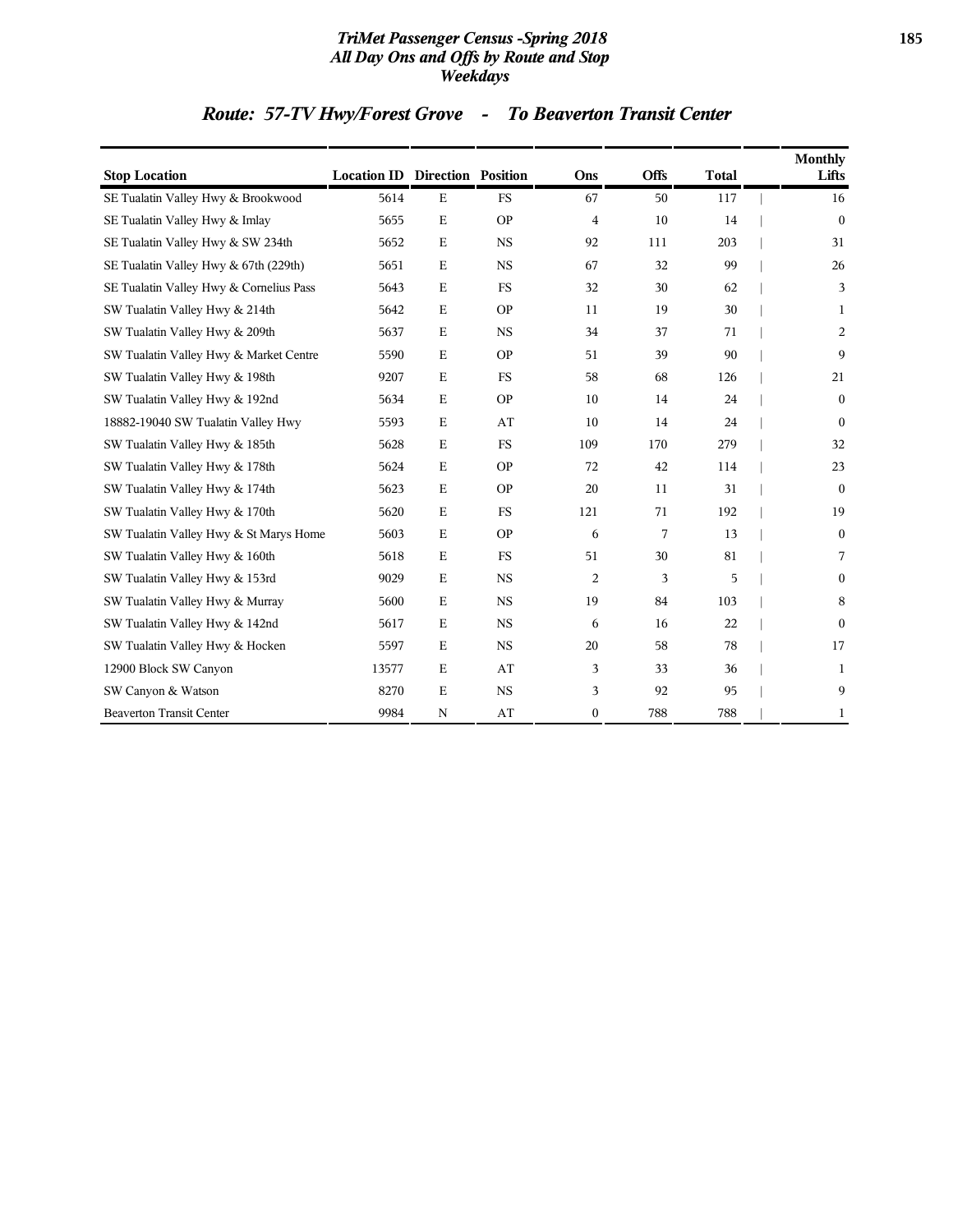### *TriMet Passenger Census -Spring 2018* **186** *All Day Ons and Offs by Route and Stop Weekdays*

# *Route: 58-Canyon Rd - To Beaverton Transit Center*

| <b>Stop Location</b>               | <b>Location ID Direction Position</b> |   |           | Ons              | <b>Offs</b>      | <b>Total</b> | <b>Monthly</b><br>Lifts |
|------------------------------------|---------------------------------------|---|-----------|------------------|------------------|--------------|-------------------------|
| SW Jefferson & 5th                 | 12791                                 | W | <b>NS</b> | 106              | $\boldsymbol{0}$ | 106          | 9                       |
| SW Jefferson & Broadway            | 3039                                  | W | <b>NS</b> | 30               | 1                | 31           | 1                       |
| SW Jefferson & 10th                | 3049                                  | W | <b>NS</b> | 45               | 6                | 51           | 17                      |
| SW Jefferson & 13th                | 3051                                  | W | <b>NS</b> | 18               | 6                | 24           | 11                      |
| SW Jefferson & 16th                | 3052                                  | W | <b>NS</b> | 27               | 5                | 32           | $\boldsymbol{0}$        |
| SW Jefferson & 20th                | 3054                                  | W | <b>NS</b> | 39               | 25               | 64           | 7                       |
| Hwy 26/Canyon Rd Ramp & SW Skyline | 895                                   | W | <b>FS</b> | 15               | 51               | 66           | 14                      |
| SW Canyon & Camelot Ct             | 10632                                 | W | <b>FS</b> | 11               | 44               | 55           | 11                      |
| SW Canyon & Canyon Crest           | 10633                                 | W | <b>OP</b> | 4                | 10               | 14           | $\boldsymbol{0}$        |
| SW Canyon & Benz Park              | 885                                   | W | <b>NS</b> | 1                | 3                | 4            | $\boldsymbol{0}$        |
| SW Canyon & Copel                  | 890                                   | W | <b>NS</b> | $\Omega$         | 3                | 3            | $\mathbf{0}$            |
| 7500 Block SW Canyon               | 882                                   | W | AT        | 1                | 7                | 8            | $\mathbf{0}$            |
| SW Canyon & Canyon Dr              | 883                                   | W | <b>OP</b> | 5                | 28               | 33           | $\mathbf{0}$            |
| SW Canyon & 87th                   | 914                                   | W | <b>FS</b> | 24               | 27               | 51           | 1                       |
| SW Canyon & 91st                   | 12406                                 | W | <b>OP</b> | 5                | 8                | 13           | $\boldsymbol{0}$        |
| SW Canyon & 93rd                   | 917                                   | W | <b>OP</b> | $\mathbf{1}$     | 3                | 4            | $\boldsymbol{0}$        |
| SW Canyon & 96th                   | 919                                   | W | <b>OP</b> | 1                | 3                | 4            | $\boldsymbol{0}$        |
| SW Canyon & Walker                 | 898                                   | W | <b>FS</b> | 22               | 23               | 45           | 4                       |
| SW Canyon & 104th                  | 904                                   | W | <b>NS</b> | 10               | 9                | 19           | 1                       |
| SW Canyon & 107th                  | 907                                   | W | <b>NS</b> | 24               | 27               | 51           | 4                       |
| SW Canyon & 110th                  | 909                                   | W | <b>FS</b> | 5                | 7                | 12           | 1                       |
| SW Canyon & 115th                  | 910                                   | W | <b>NS</b> | 4                | 26               | 30           | 21                      |
| SW Canyon & Red Robin              | 8265                                  | W | AT        | $\boldsymbol{0}$ | 18               | 18           | $\mathbf{1}$            |
| <b>Beaverton Transit Center</b>    | 9976                                  | S | AT        | $\mathbf{0}$     | 197              | 197          | 1                       |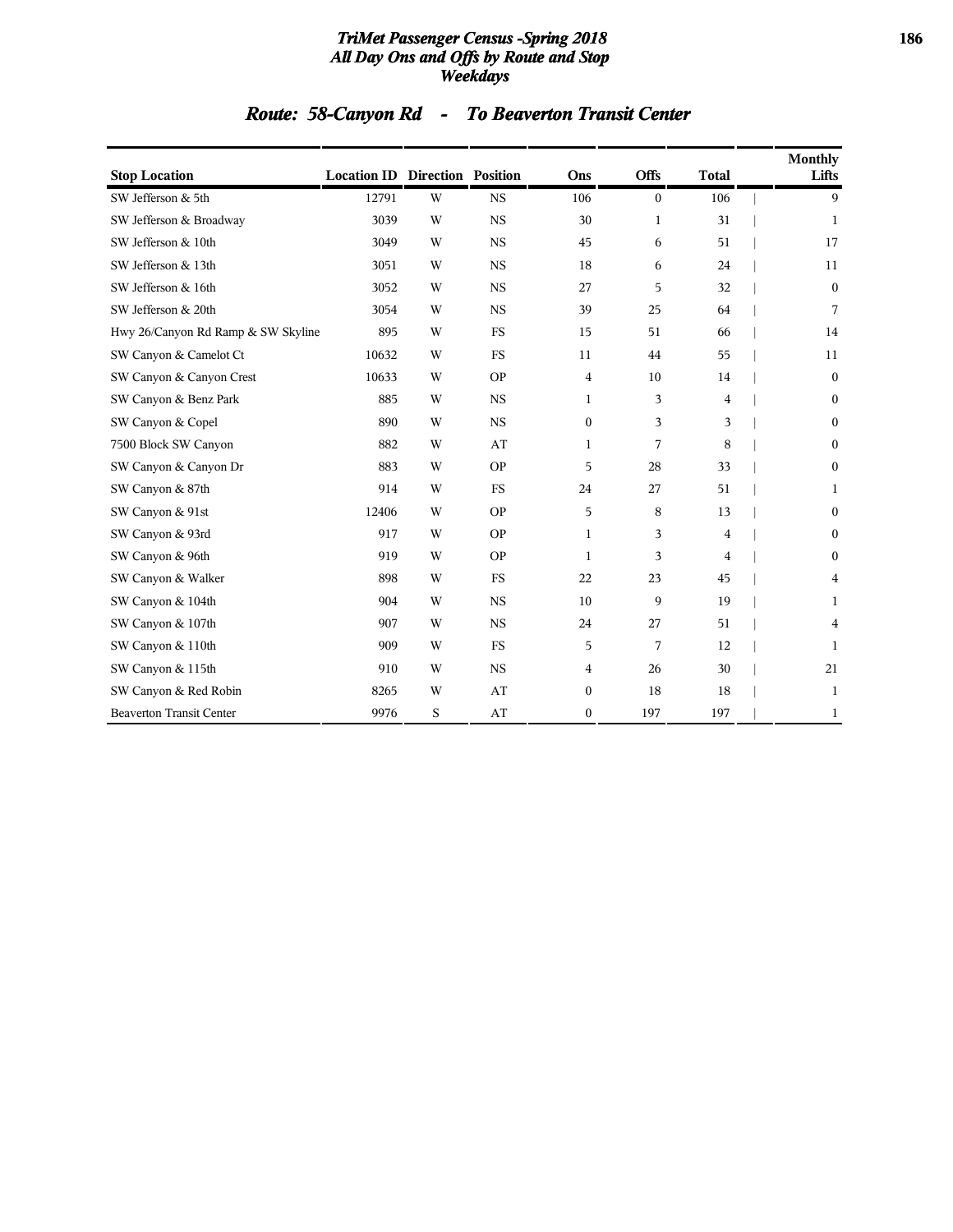### *TriMet Passenger Census -Spring 2018* **187** *All Day Ons and Offs by Route and Stop Weekdays*

|  |  | Route: 58-Canyon Rd |  | <b>To Portland City Center</b> |
|--|--|---------------------|--|--------------------------------|
|--|--|---------------------|--|--------------------------------|

| <b>Stop Location</b>            | <b>Location ID Direction Position</b> |             |           | Ons          | <b>Offs</b>    | <b>Total</b>   | Monthly<br>Lifts |
|---------------------------------|---------------------------------------|-------------|-----------|--------------|----------------|----------------|------------------|
| <b>Beaverton Transit Center</b> | 9976                                  | S           | AT        | 214          | 1              | 215            | 55               |
| SW Canyon & Broadway            | 8271                                  | E           | <b>NS</b> | 18           | $\overline{2}$ | 20             | $\overline{4}$   |
| SW Canyon & 115th Ave           | 13042                                 | E           | <b>FS</b> | 27           | 11             | 38             | 25               |
| SW Canyon & 110th               | 908                                   | E           | <b>NS</b> | 7            | 8              | 15             | -1               |
| SW Canyon & 107th               | 906                                   | $\mathbf E$ | <b>NS</b> | 33           | 24             | 57             | 12               |
| SW Canyon & 103rd               | 12405                                 | $\mathbf E$ | <b>NS</b> | 15           | 18             | 33             | 9                |
| SW Canyon & Walker              | 899                                   | E           | <b>OP</b> | 16           | 22             | 38             | 3                |
| SW Canyon & 96th                | 920                                   | E           | <b>NS</b> | 5            | $\overline{c}$ | 7              | $\mathbf{0}$     |
| SW Canyon & 93rd                | 918                                   | E           | <b>NS</b> | $\mathbf{1}$ | $\mathbf{1}$   | $\overline{2}$ | $\mathbf{0}$     |
| SW Canyon & 91st                | 915                                   | $\mathbf E$ | <b>NS</b> | 9            | 7              | 16             | 7                |
| SW Canyon & 87th                | 913                                   | E           | <b>FS</b> | 62           | 27             | 89             | 6                |
| SW Canyon & Linden              | 893                                   | $\mathbf E$ | <b>OP</b> | 2            | $\mathbf{0}$   | $\overline{c}$ | $\mathbf{0}$     |
| SW Canyon & Jade                | 892                                   | $\mathbf N$ | <b>FS</b> | 4            | $\mathbf{0}$   | $\overline{4}$ | $\theta$         |
| SW Canyon & 73rd                | 912                                   | $\mathbf E$ | <b>NS</b> | 5            | $\mathbf{0}$   | 5              | $\mathbf{0}$     |
| SW Canyon & Canyon Crest        | 10634                                 | $\mathbf E$ | <b>NS</b> | 8            | 4              | 12             | $\theta$         |
| SW Canyon & Camelot Ct          | 9338                                  | N           | <b>NS</b> | 49           | 13             | 62             | 19               |
| Hwy 26 On Ramp & SW Skyline     | 894                                   | $\mathbf E$ | <b>FS</b> | 42           | 17             | 59             | 17               |
| SW Columbia & 18th              | 10168                                 | E           | <b>NS</b> | 63           | 69             | 132            | $\mathbf{Q}$     |
| SW Columbia & 12th              | 1111                                  | $\mathbf E$ | <b>NS</b> | 6            | 22             | 28             | 27               |
| SW Columbia & 10th              | 9044                                  | $\mathbf E$ | <b>NS</b> | 9            | 40             | 49             | 6                |
| SW Columbia & Park Ave          | 1108                                  | $\mathbf E$ | <b>NS</b> | 13           | 53             | 66             | 5                |
| SW Columbia between 6th & 5th   | 12793                                 | $\mathbf E$ | <b>FS</b> | 53           | 164            | 217            | 9                |
| SW Jefferson & 5th              | 12791                                 | W           | <b>NS</b> | $\mathbf{0}$ | 29             | 29             | $\mathbf{0}$     |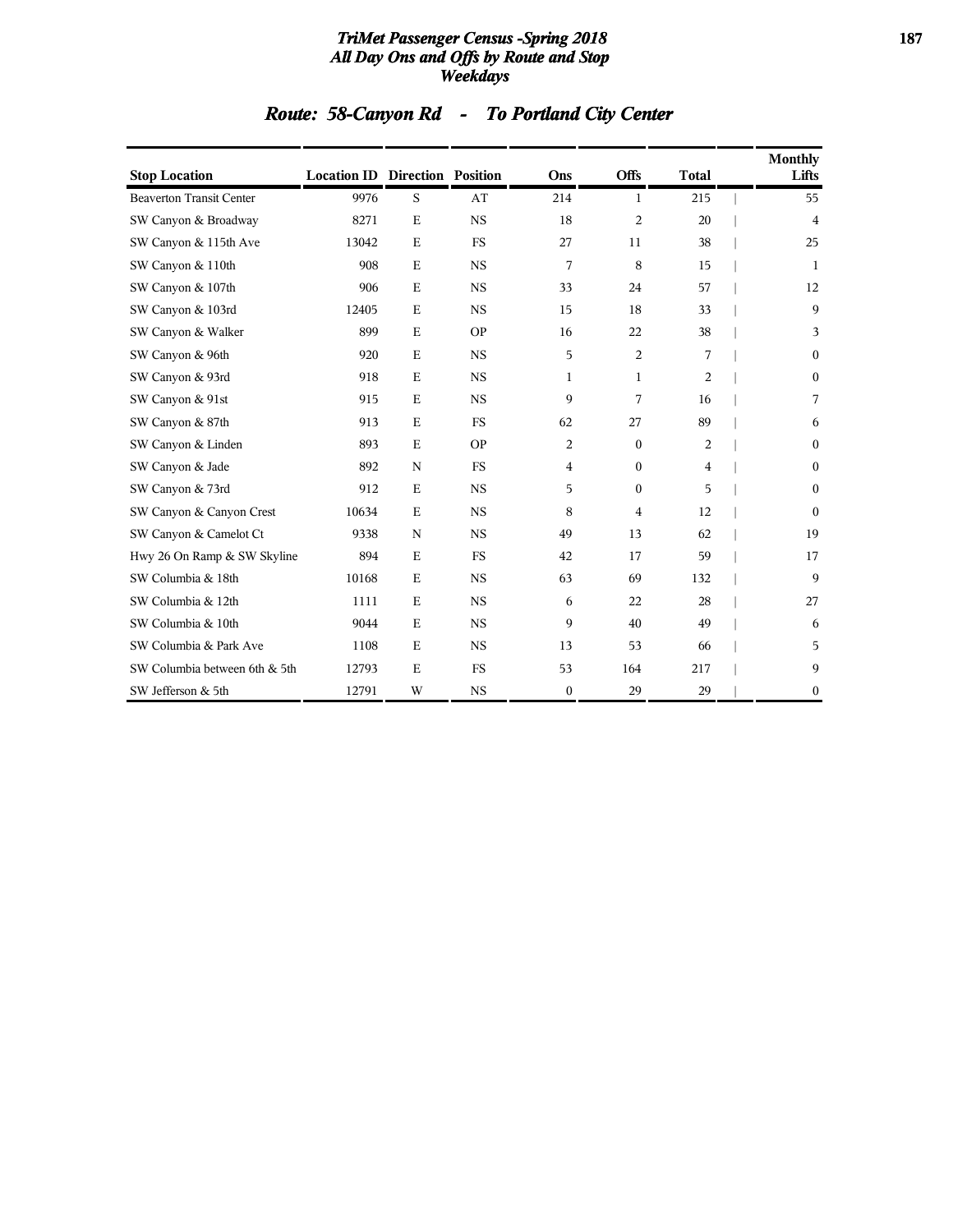### *TriMet Passenger Census -Spring 2018* **188** *All Day Ons and Offs by Route and Stop Weekdays*

# *Route: 59-Walker/Park Way - To Willow Creek/SW 185th Ave Transit Center*

| <b>Stop Location</b>         | <b>Location ID Direction Position</b> |   |           | Ons              | <b>Offs</b>      | <b>Total</b>     | <b>Monthly</b><br>Lifts |
|------------------------------|---------------------------------------|---|-----------|------------------|------------------|------------------|-------------------------|
| <b>Sunset Transit Center</b> | 9972                                  | W | AT        | 18               | $\mathbf{0}$     | 18               | $\overline{0}$          |
| 10200 Block SW Park Way      | 10037                                 | W | AT        | 1                | 0                | 1                | $\Omega$                |
| SW Park Way & Parkwood       | 4380                                  | W | <b>NS</b> | $\mathbf{0}$     | 1                | 1                | $\Omega$                |
| SW Park Way & Cedar Hills    | 4369                                  | W | FS        | $\boldsymbol{0}$ | 0                | $\bf{0}$         | $\mathbf{0}$            |
| SW Park Way & Tremont        | 4382                                  | W | <b>NS</b> | $\boldsymbol{0}$ | 0                | $\bf{0}$         | $\mathbf{0}$            |
| SW Park Way & Hilldale       | 4377                                  | W | <b>NS</b> | $\mathbf{0}$     | 0                | 0                | $\Omega$                |
| SW Park Way & Huntington     | 4378                                  | W | <b>NS</b> | $\mathbf{0}$     | 0                | 0                | $\Omega$                |
| SW Park Way & Dellwood       | 4371                                  | W | <b>NS</b> | $\Omega$         | 0                | $\theta$         | $\Omega$                |
| SW Park Way & Wynwood        | 4385                                  | W | <b>NS</b> | $\mathbf{0}$     | $\theta$         | $\theta$         | $\Omega$                |
| SW Park Way & 134th          | 10615                                 | W | <b>OP</b> | 1                | 0                | 1                | $\Omega$                |
| 13500 Block SW Park Way      | 4387                                  | W | AT        | 0                | 0                | 0                | $\mathbf{0}$            |
| SW Park Way & Walker         | 4383                                  | W | <b>NS</b> | $\Omega$         | 0                | $\overline{0}$   | $\Omega$                |
| SW Walker & Butner           | 8920                                  | W | <b>NS</b> | 2                | 3                | 5                | $\mathbf{0}$            |
| SW Walker & Meadow Dr        | 8921                                  | W | <b>NS</b> | 1                | 2                | 3                | $\theta$                |
| SW Walker & 150th            | 8922                                  | W | <b>NS</b> | 3                | 3                | 6                | $\mathbf{0}$            |
| SW Walker & Greystone Ct     | 8923                                  | W | <b>OP</b> | $\overline{0}$   | 0                | $\mathbf{0}$     | $\mathbf{0}$            |
| SW Walker & 158th            | 9145                                  | W | FS        | 1                | 2                | 3                | $\mathbf{0}$            |
| SW Walker & Schendel         | 9146                                  | W | <b>NS</b> | 4                | 2                | 6                | $\mathbf{0}$            |
| NW Walker & 167th            | 9147                                  | W | <b>NS</b> | $\overline{0}$   | 0                | $\bf{0}$         | $\Omega$                |
| NW Walker & 173rd            | 9148                                  | W | <b>NS</b> | $\boldsymbol{0}$ | $\boldsymbol{0}$ | $\mathbf{0}$     | $\mathbf{0}$            |
| NW Walker & 178th            | 9232                                  | W | <b>NS</b> | 1                | 1                | 2                | $\mathbf{0}$            |
| NW Walker & 180th            | 9209                                  | W | FS        | $\mathbf{0}$     | 0                | $\boldsymbol{0}$ | 1                       |
| NW 185th & NE Walker         | 7025                                  | S | <b>FS</b> | 15               | 4                | 19               | $\mathbf{0}$            |
| 700 Block NW 185th           | 7021                                  | S | AT        | $\overline{c}$   | 1                | 3                | 1                       |
| NW 185th & Holly             | 6991                                  | S | FS        | 1                | $\boldsymbol{0}$ | 1                | $\mathbf{0}$            |
| NW 185th & Heritage Pkwy     | 6975                                  | S | <b>FS</b> | 1                | 1                | 2                | 1                       |
| SW 185th & Edgeway Dr        | 7006                                  | S | NS        | $\mathbf{0}$     | $\boldsymbol{0}$ | $\boldsymbol{0}$ | $\mathbf{0}$            |
| Willow Creek Transit Center  | 9871                                  | E | AT        | 0                | 23               | 23               | $\boldsymbol{0}$        |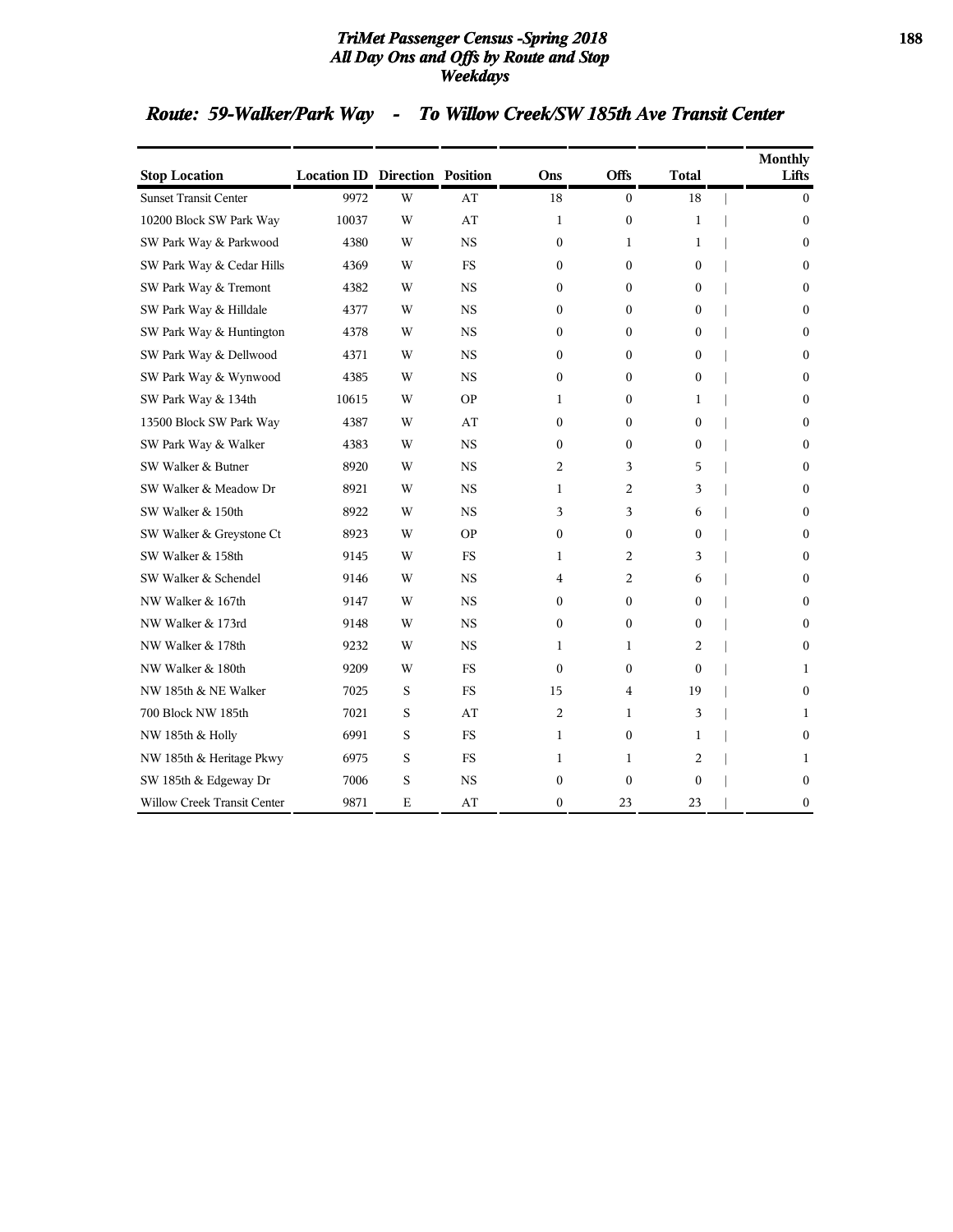### *TriMet Passenger Census -Spring 2018* **189** *All Day Ons and Offs by Route and Stop Weekdays*

# *Route: 59-Walker/Park Way - To Sunset Transit Center*

| <b>Stop Location</b>         | <b>Location ID Direction Position</b> |             |           | Ons              | Offs             | <b>Total</b>   | <b>Monthly</b><br>Lifts |
|------------------------------|---------------------------------------|-------------|-----------|------------------|------------------|----------------|-------------------------|
| Willow Creek Transit Center  | 9871                                  | E           | AT        | 10               | $\boldsymbol{0}$ | 10             | 2                       |
| SW 185th & Salix Terrace     | 7007                                  | ${\bf N}$   | <b>FS</b> | $\mathbf{0}$     | $\boldsymbol{0}$ | $\mathbf{0}$   | $\mathbf{0}$            |
| NW 185th & Heritage Pkwy     | 6972                                  | N           | FS        | 1                | 0                | 1              | $\Omega$                |
| NW 185th & Holly             | 6990                                  | ${\bf N}$   | <b>OP</b> | $\boldsymbol{0}$ | $\theta$         | $\theta$       | $\mathbf{0}$            |
| 700 Block NW 185th           | 7020                                  | ${\bf N}$   | AT        | 1                | 2                | 3              | $\theta$                |
| NW Walker & 185th            | 9150                                  | E           | FS        | 4                | 1                | 5              | 1                       |
| 18000 Block NW Walker        | 9210                                  | E           | <b>OP</b> | 1                | $\boldsymbol{0}$ | 1              | 1                       |
| NW Walker & Cambray          | 9230                                  | E           | FS        | 1                | 1                | 2              | $\mathbf{0}$            |
| NW Walker & 173rd            | 9151                                  | $\mathbf E$ | <b>NS</b> | $\mathbf{0}$     | 0                | $\mathbf{0}$   | $\mathbf{0}$            |
| NW Walker & SW 167th         | 9153                                  | E           | FS        | $\Omega$         | 0                | $\overline{0}$ | $\Omega$                |
| SW Walker & Schendel         | 9152                                  | E           | <b>NS</b> | 4                | 4                | 8              | $\mathbf{0}$            |
| SW Walker & 158th            | 8924                                  | E           | <b>NS</b> | 1                | 1                | 2              | $\Omega$                |
| SW Walker & Greystone Ct     | 8925                                  | E           | FS        | $\mathbf{0}$     | 0                | 0              | $\Omega$                |
| SW Walker & Koll Parkway     | 8926                                  | E           | <b>NS</b> | 4                | 2                | 6              | $\mathbf{0}$            |
| SW Walker & Meadow Dr        | 8927                                  | E           | <b>NS</b> | 2                | 0                | 2              | $\Omega$                |
| SW Walker & Murray           | 8928                                  | $\mathbf E$ | <b>NS</b> | 3                | 1                | 4              | 1                       |
| SW Park Way & Walker         | 4384                                  | E           | FS        | $\mathbf{0}$     | $\boldsymbol{0}$ | $\bf{0}$       | $\theta$                |
| SW Park Way & 135th          | 8845                                  | E           | <b>OP</b> | 0                | 1                | 1              | $\mathbf{0}$            |
| SW Park Way & Devonshire     | 4374                                  | E           | <b>OP</b> | $\mathbf{0}$     | 0                | 0              | $\theta$                |
| SW Park Way & Wynwood        | 4386                                  | E           | <b>NS</b> | $\mathbf{0}$     | 0                | $\mathbf{0}$   | $\mathbf{0}$            |
| SW Park Way & Dellwood       | 4372                                  | E           | <b>NS</b> | $\mathbf{0}$     | 1                | 1              | $\mathbf{0}$            |
| SW Park Way & Huntington     | 4379                                  | E           | <b>NS</b> | 1                | 0                | 1              | $\theta$                |
| SW Park Way & Hicrest        | 4376                                  | E           | <b>NS</b> | 1                | 0                | 1              | $\mathbf{0}$            |
| SW Park Way & Cedar Hills    | 4370                                  | E           | <b>NS</b> | $\mathbf{0}$     | 4                | 4              | $\Omega$                |
| SW Park Way & Parkwood       | 4381                                  | $\mathbf E$ | <b>NS</b> | 0                | 1                | 1              | 0                       |
| 10200 Block SW Park Way      | 4366                                  | E           | <b>OP</b> | $\boldsymbol{0}$ | 2                | $\overline{c}$ | 1                       |
| <b>Sunset Transit Center</b> | 9972                                  | W           | AT        | $\mathbf{0}$     | 23               | 23             | $\mathbf{0}$            |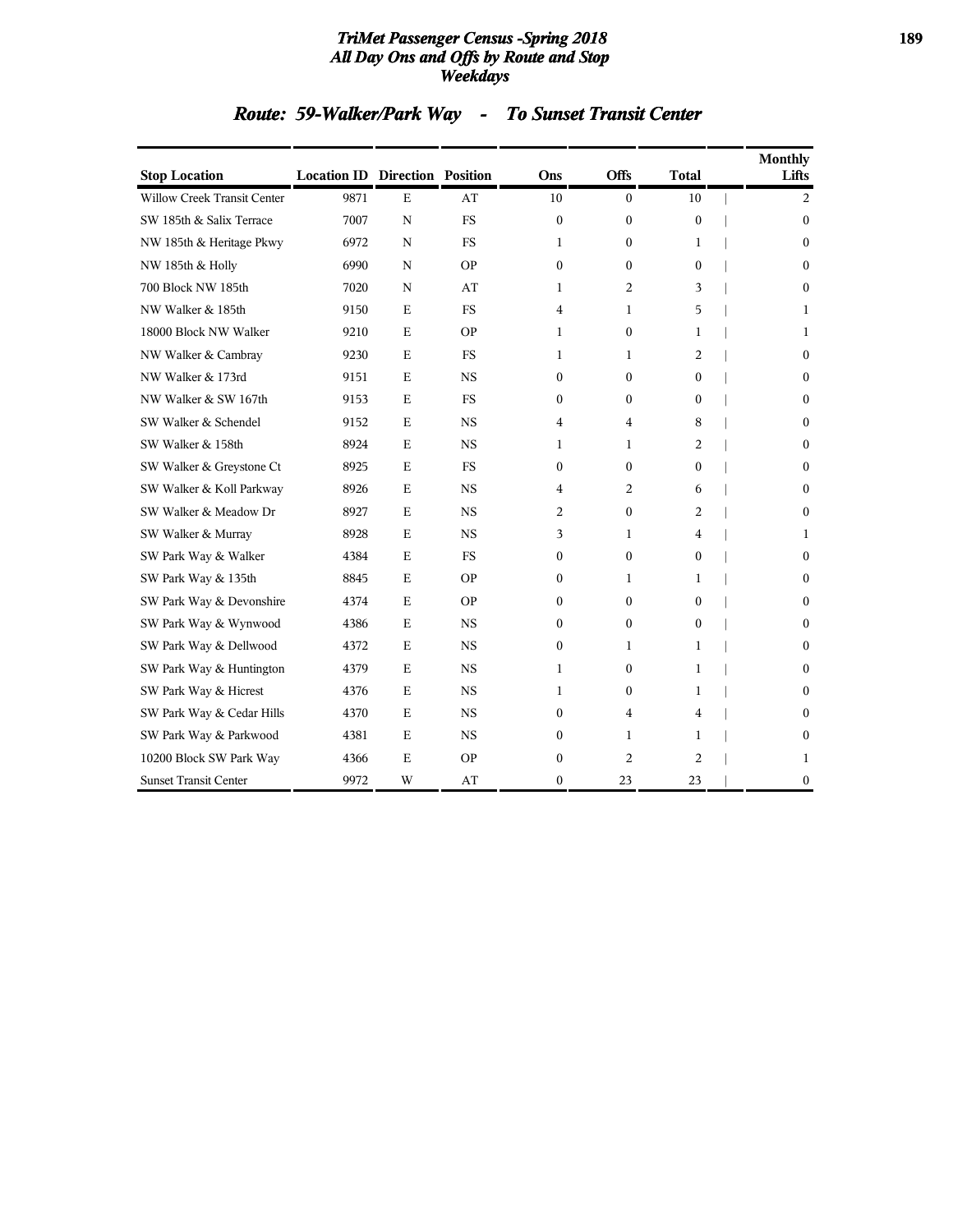### *TriMet Passenger Census -Spring 2018* **190** *All Day Ons and Offs by Route and Stop Weekdays*

# *Route: 61-Marquam Hill/Beaverton - To Beaverton Transit Center*

| <b>Stop Location</b>            | <b>Location ID Direction Position</b> |             |           | Ons              | <b>Offs</b> | <b>Total</b>   | <b>Monthly</b><br>Lifts |
|---------------------------------|---------------------------------------|-------------|-----------|------------------|-------------|----------------|-------------------------|
| SW US Veterans Rd & Bldg 16     | 8455                                  | N           | AT        | 8                | $\theta$    | 8              | $\Omega$                |
| US Veterans Hospital            | 5975                                  | S           | AT        | 54               | 1           | 55             | $\Omega$                |
| 3515 SW US Veterans Rd          | 10612                                 | W           | <b>OP</b> | 34               | $\theta$    | 34             | $\theta$                |
| 3505 SW US Veterans Rd          | 9488                                  | W           | <b>OP</b> | 15               | $\Omega$    | 15             | $\Omega$                |
| SW Sam Jackson Pk & US Veterans | 5032                                  | $\mathbf E$ | <b>FS</b> | 75               | $\Omega$    | 75             | $\Omega$                |
| SW Sam Jackson Pk & OHSU        | 5028                                  | E           | AT        | 43               | $\Omega$    | 43             |                         |
| SW Sam Jackson Pk & Campus Dr   | 5027                                  | E           | <b>NS</b> | 8                | $\Omega$    | 8              | $\Omega$                |
| SW Campus Dr & Loading Dock 5   | 871                                   | W           | AT        | 4                | $\Omega$    | 4              | $\Omega$                |
| 700 SW Campus Dr at Doernbecher | 10176                                 | E           | AT        | 3                | $\Omega$    | 3              | $\Omega$                |
| SW Campus Dr & OHSU Garage F    | 868                                   | $\mathbf E$ | <b>OP</b> | 3                | $\theta$    | 3              | $\theta$                |
| SW Campus Dr & Terwilliger      | 870                                   | $\mathbf E$ | <b>NS</b> | 2                | $\Omega$    | $\overline{2}$ | $\Omega$                |
| SW Capitol & Sunset             | 955                                   | W           | <b>NS</b> | 9                | 43          | 52             | $\Omega$                |
| SW Beaverton-Hillsdale & Dosch  | 340                                   | W           | <b>NS</b> | 2                | 22          | 24             | $\Omega$                |
| SW Beaverton-Hillsdale & Oleson | 350                                   | W           | <b>NS</b> | 3                | 23          | 26             | $\Omega$                |
| SW Laurelwood & Laurel          | 9544                                  | S           | <b>FS</b> | 1                | 59          | 60             | $\theta$                |
| 4200 Block SW 110th             | 10036                                 | N           | AT        | 1                | 56          | 57             | $\Omega$                |
| <b>Beaverton Transit Center</b> | 9976                                  | S           | AT        | $\boldsymbol{0}$ | 61          | 61             | $\boldsymbol{0}$        |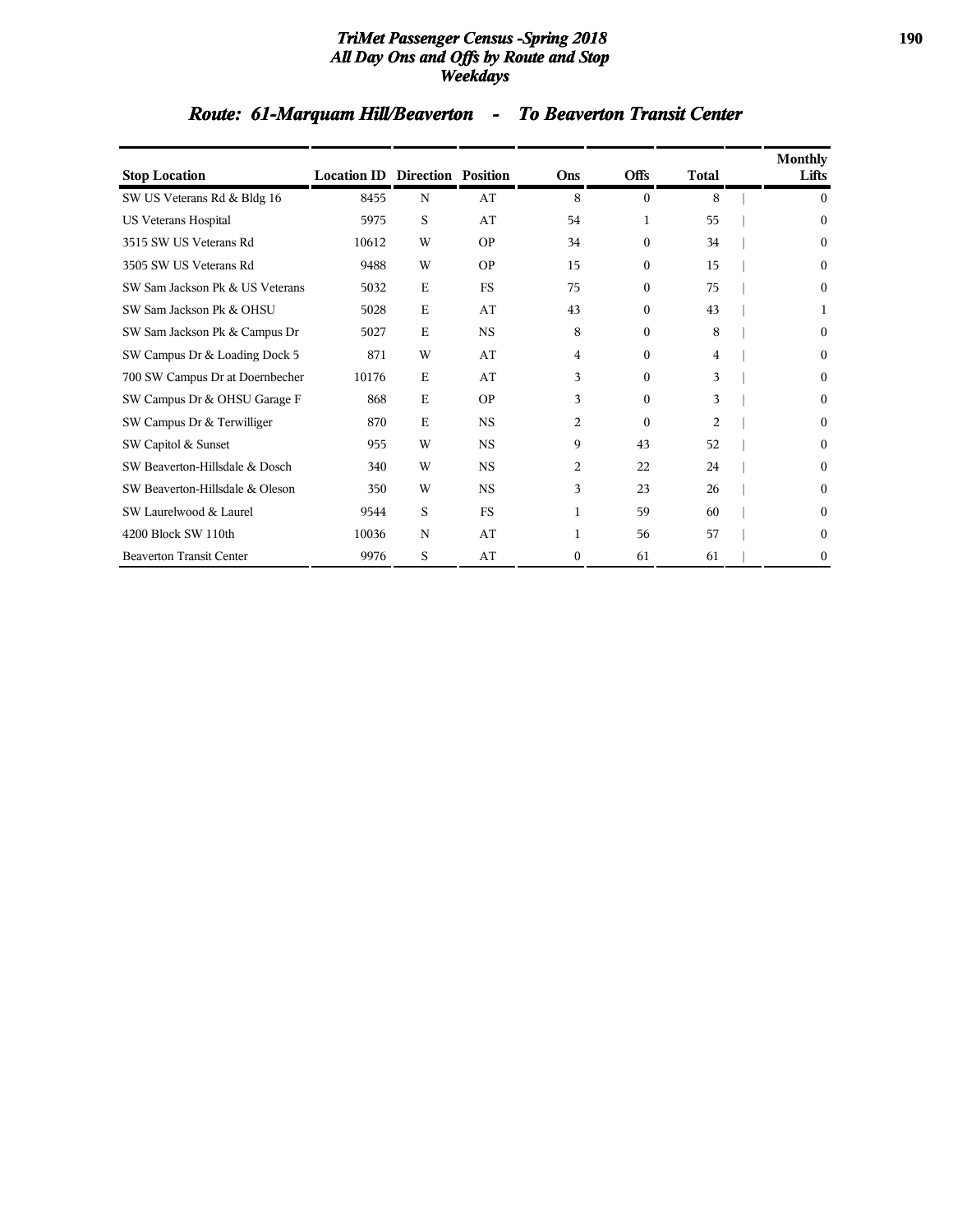### *TriMet Passenger Census -Spring 2018* **191** *All Day Ons and Offs by Route and Stop Weekdays*

|  |  | <b>Route: 61-Marquam Hill/Beaverton</b> |  | <b>To Marquam Hill</b> |  |
|--|--|-----------------------------------------|--|------------------------|--|
|--|--|-----------------------------------------|--|------------------------|--|

| <b>Stop Location</b>            | <b>Location ID Direction Position</b> |             |           | Ons          | <b>Offs</b> | <b>Total</b> | <b>Monthly</b><br>Lifts |
|---------------------------------|---------------------------------------|-------------|-----------|--------------|-------------|--------------|-------------------------|
| <b>Beaverton Transit Center</b> | 9976                                  | S           | AT        | 65           | $\theta$    | 65           |                         |
| 4100 Block SW 110th             | 10035                                 | S           | <b>OP</b> | 55           | $\Omega$    | 55           | 0                       |
| SW Laurelwood & Laurel          | 3367                                  | N           | <b>OP</b> | 62           | $\Omega$    | 62           | $\Omega$                |
| SW Beaverton-Hillsdale & Oleson | 348                                   | E           | <b>NS</b> | 26           | 1           | 27           | 0                       |
| SW Beaverton-Hillsdale & 30th   | 367                                   | E           | <b>NS</b> | 25           | 1           | 26           | 0                       |
| SW Capitol & Sunset             | 929                                   | E           | <b>OP</b> | 22           | 9           | 31           | $\Omega$                |
| SW US Veterans Rd & Bldg 16     | 8455                                  | N           | AT        | $\theta$     | 7           | 7            |                         |
| US Veterans Hospital            | 5975                                  | S           | AT        | 3            | 73          | 76           | $\Omega$                |
| 3515 SW US Veterans Rd          | 10612                                 | W           | OP        | $\Omega$     | 31          | 31           | $\theta$                |
| 3505 SW US Veterans Rd          | 9488                                  | W           | OP        | $\Omega$     | 6           | 6            | $\theta$                |
| SW Sam Jackson Pk & US Veterans | 5032                                  | $\mathbf E$ | <b>FS</b> | $\Omega$     | 75          | 75           |                         |
| SW Sam Jackson Pk & OHSU        | 5028                                  | E           | AT        | $\Omega$     | 41          | 41           | $\theta$                |
| SW Sam Jackson Pk & Campus Dr   | 5027                                  | $\mathbf E$ | <b>NS</b> | $\mathbf{0}$ | 2           | 2            | $\Omega$                |
| SW Campus Dr & Loading Dock 5   | 871                                   | W           | AT        | $\mathbf{0}$ | 1           |              | $\theta$                |
| 700 SW Campus Dr at Doernbecher | 10176                                 | E           | AT        | $\mathbf{0}$ | $\theta$    | $\theta$     | $\Omega$                |
| SW Campus Dr & OHSU Garage F    | 868                                   | E           | <b>OP</b> | $\Omega$     | 3           | 3            | $\Omega$                |
| SW Campus Dr & Terwilliger      | 870                                   | E           | <b>NS</b> | 0            | 0           | $\Omega$     | $\bf{0}$                |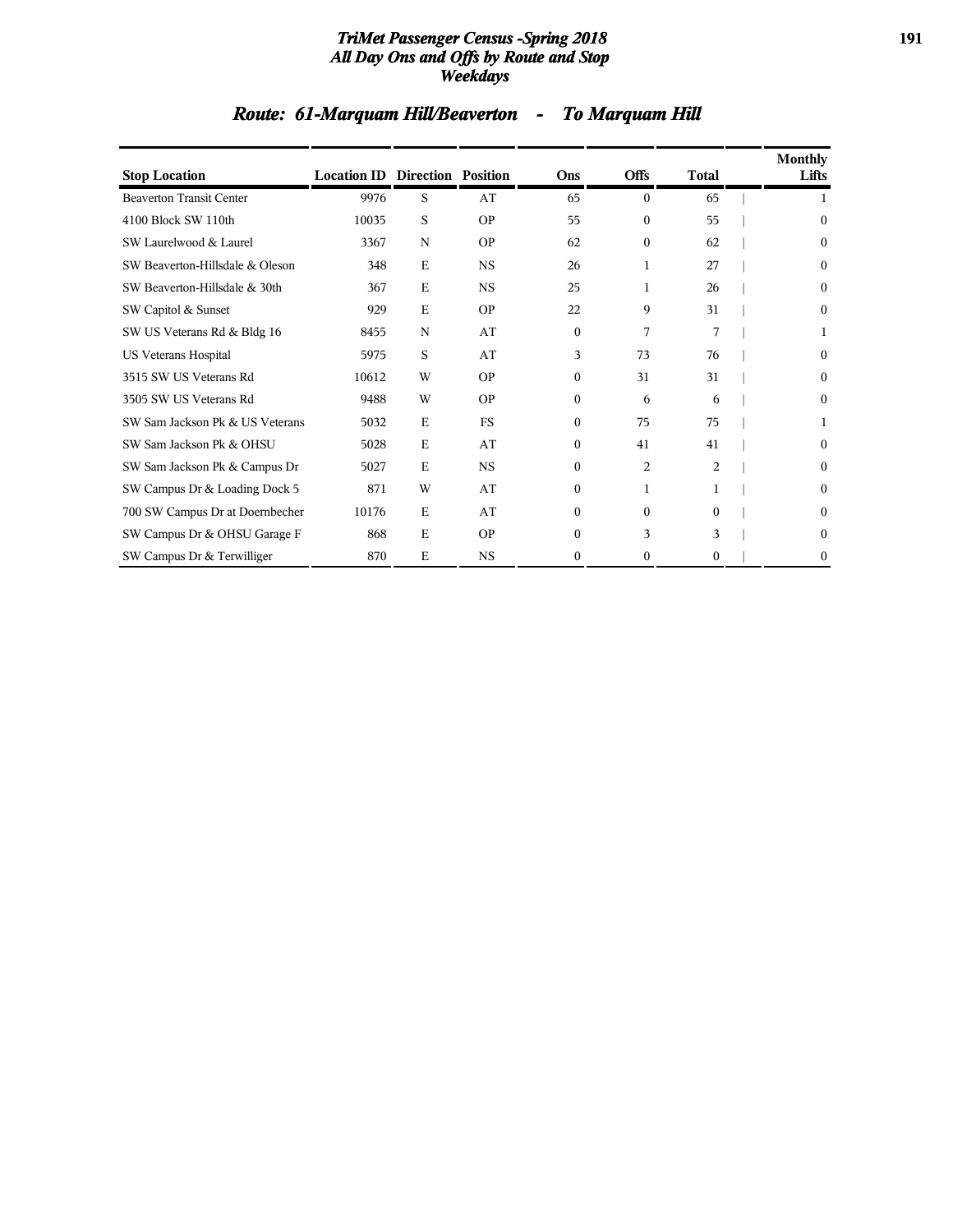### *TriMet Passenger Census -Spring 2018* **192** *All Day Ons and Offs by Route and Stop Weekdays*

# *Route: 62-Murray Blvd - To Washington Square Transit Center*

| <b>Stop Location</b>                   | <b>Location ID Direction Position</b> |             |             | Ons            | Offs             | <b>Total</b> | <b>Monthly</b><br>Lifts |
|----------------------------------------|---------------------------------------|-------------|-------------|----------------|------------------|--------------|-------------------------|
| <b>Sunset Transit Center</b>           | 9625                                  | W           | AT          | 251            | $\boldsymbol{0}$ | 251          | 90                      |
| SW Barnes & Cedar Hills Blvd           | 9628                                  | W           | <b>NS</b>   | 8              | 4                | 12           | 3                       |
| SW Barnes & Cedar Hills Blvd           | 9808                                  | W           | FS          | 1              | $\boldsymbol{0}$ | 1            | $\mathbf{0}$            |
| SW Barnes & 117th                      | 11012                                 | W           | <b>OP</b>   | 2              | 5                | 7            | 3                       |
| SW Barnes & NW 118th                   | 9531                                  | W           | <b>NS</b>   | 10             | 31               | 41           | 1                       |
| 12400 Block NW Barnes                  | 234                                   | N           | <b>OP</b>   | 13             | 31               | 44           | $\mathbf{0}$            |
| NW Barnes & Saltzman                   | 228                                   | N           | AT          | 11             | 15               | 26           | 10                      |
| NW Cornell & Saltzman                  | 1182                                  | W           | FS          | 16             | 18               | 34           | 6                       |
| 12900 Block NW Cornell                 | 1162                                  | W           | AT          | $\overline{4}$ | 4                | 8            | $\mathbf{0}$            |
| NW Cornell & Dale                      | 1172                                  | W           | <b>NS</b>   | 6              | 10               | 16           | 10                      |
| NW Murray & Science Park Dr            | 4086                                  | S           | <b>NS</b>   | 56             | 18               | 74           | 6                       |
| NW Murray & Milburn                    | 4080                                  | S           | <b>NS</b>   | 10             | 7                | 17           | $\boldsymbol{0}$        |
| SW Murray & Linda                      | 4078                                  | S           | <b>NS</b>   | 6              | 5                | 11           | $\boldsymbol{0}$        |
| SW Murray & Butner                     | 4067                                  | $\mathbf S$ | FS          | 18             | 13               | 31           | 2                       |
| SW Murray & Walker                     | 4091                                  | S           | <b>NS</b>   | 36             | 19               | 55           | 6                       |
| SW Murray & Nike                       | 10133                                 | S           | <b>NS</b>   | 7              | 7                | 14           | $\mathbf{0}$            |
| Jenkins & Bardeen                      | 3056                                  | E           | <b>NS</b>   | 3              | 3                | 6            | $\mathbf{0}$            |
| SW Jenkins & Karl Braun                | 3064                                  | E           | FS          | 9              | 2                | 11           | 26                      |
| SW Jenkins & Ecole                     | 3069                                  | E           | <b>OP</b>   | 11             | 4                | 15           | $\mathbf{0}$            |
| SW Jenkins & Hocken                    | 3067                                  | E           | <b>NS</b>   | 11             | 12               | 23           | 3                       |
| SW Hocken & Cedar Hills Xing Entrance  | 11852                                 | S           | <b>OP</b>   | 36             | 25               | 61           | 22                      |
| SW Hocken & Millikan                   | 9462                                  | S           | <b>NS</b>   | 6              | 12               | 18           | 6                       |
| 13500 Block SW Millikan                | 9463                                  | W           | AT          | 3              | 5                | 8            | 1                       |
| 13900 Block SW Millikan                | 9464                                  | W           | AT          | 3              | 2                | 5            | $\Omega$                |
| Millikan Way MAX Station/Park and Ride | 9958                                  | W           | AT          | 195            | 80               | 275          | 31                      |
| 3600 Block SW Murray                   | 4057                                  | S           | AT          | 11             | 6                | 17           | 1                       |
| 3900 Block SW Murray                   | 8316                                  | S           | <b>OP</b>   | 3              | 15               | 18           | 1                       |
| SW Murray & Tualatin Valley Hwy        | 4088                                  | S           | FS          | 37             | 11               | 48           | 1                       |
| SW Murray & Farmington                 | 4068                                  | S           | FS          | 53             | 20               | 73           | 7                       |
| 5300 Block SW Murray                   | 4062                                  | S           | AT          | 13             | 15               | 28           | 11                      |
| SW Murray & Bonnie Brae                | 4064                                  | $\mathbf S$ | $_{\rm NS}$ | $\overline{c}$ | 7                | 9            | $\boldsymbol{0}$        |
| SW Murray & Allen                      | 8604                                  | $\mathbf S$ | $_{\rm FS}$ | 34             | 38               | 72           | 15                      |
| SW Murray & Davis                      | 8605                                  | $\mathbf S$ | $_{\rm NS}$ | 2              | 3                | 5            | $\mathbf{1}$            |
| SW Murray & Kilchis                    | 8606                                  | S           | $_{\rm FS}$ | $\mathbf{1}$   | 1                | 2            | $\boldsymbol{0}$        |
| SW Murray & Barlow                     | 9323                                  | $\mathbf S$ | <b>OP</b>   | 2              | 2                | 4            | $\boldsymbol{0}$        |
| SW Murray & Hart                       | 8607                                  | $\mathbf S$ | $_{\rm FS}$ | 14             | 6                | 20           | 3                       |
| SW Murray & Hargis                     | 8636                                  | S           | $_{\rm FS}$ | 1              | $\mathbf{1}$     | 2            | $\boldsymbol{0}$        |
| SW Murray & Sexton Mtn Dr              | 8608                                  | S           | $_{\rm FS}$ | 4              | 10               | 14           | $\bf{0}$                |
| SW Murray & Maverick Terr              | 8609                                  | S           | ${\rm FS}$  | 13             | 24               | 37           | 10                      |
| SW Murray & Beard                      | 8610                                  | $\mathbf S$ | $_{\rm FS}$ | 17             | 23               | 40           | 11                      |
| SW Murray & Weir Rd                    | 8611                                  | $\mathbf S$ | $_{\rm FS}$ | 5              | 12               | 17           | 1                       |
| SW Murray & Osprey Dr                  | 8612                                  | $\mathbf S$ | $_{\rm NS}$ | 17             | 53               | 70           | 6                       |
| SW Murray & Teal Blvd                  | 8613                                  | $\mathbf S$ | $_{\rm NS}$ | 16             | 45               | 61           | 5                       |
| SW Scholls Ferry & Murray              | 8618                                  | $\mathbf E$ | ${\rm FS}$  | 49             | $\bf 48$         | 97           | 7                       |
| SW Scholls Ferry & Davies              | 8665                                  | $\mathbf E$ | ${\rm FS}$  | 9              | 7                | 16           | $\boldsymbol{0}$        |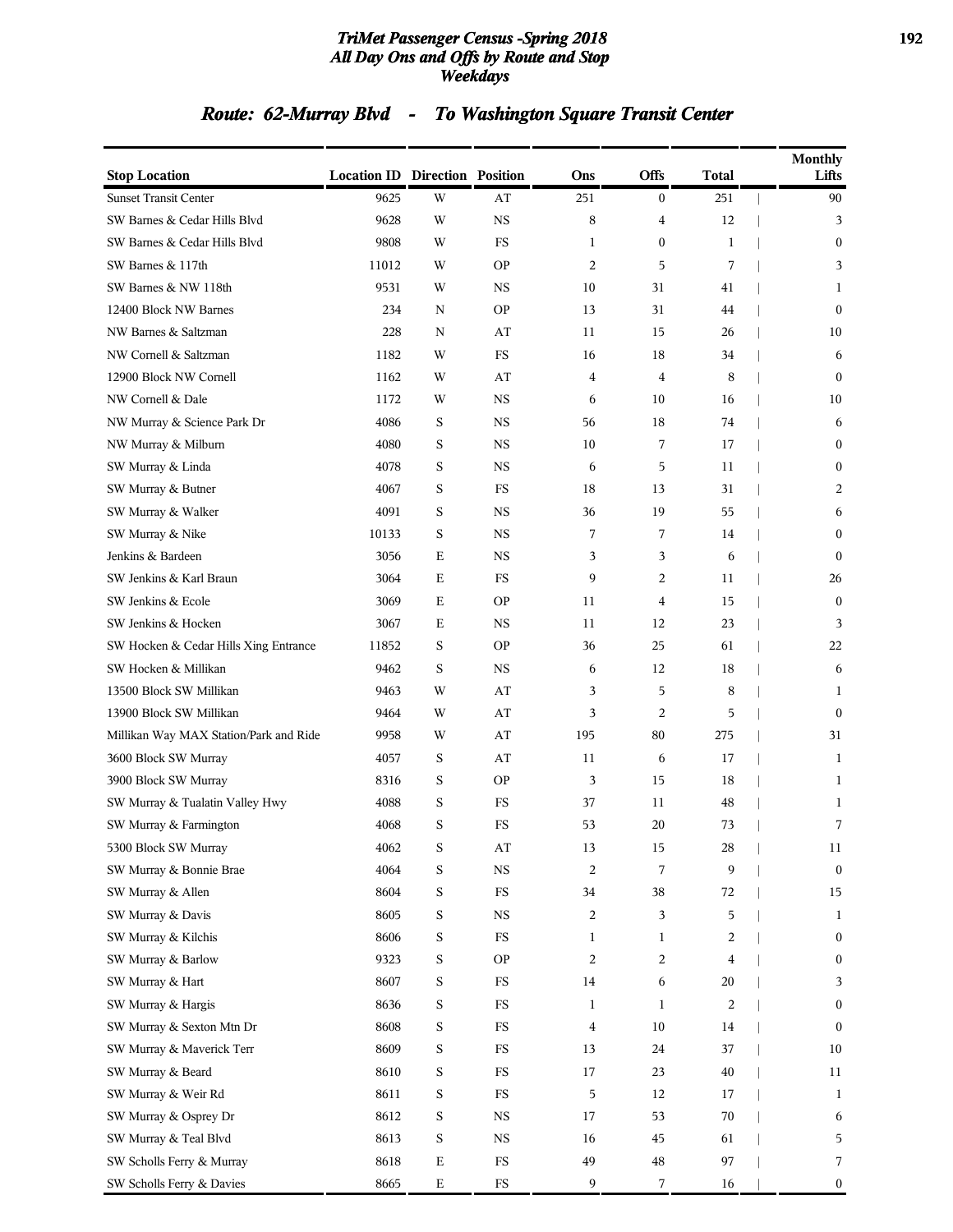### *TriMet Passenger Census -Spring 2018* **193** *All Day Ons and Offs by Route and Stop Weekdays*

| <b>Stop Location</b>               | <b>Location ID Direction Position</b> |   |           | Ons          | <b>Offs</b> | Total | Monthly<br>Lifts |
|------------------------------------|---------------------------------------|---|-----------|--------------|-------------|-------|------------------|
| SW Scholls Ferry & 135th           | 8614                                  | E | <b>NS</b> | 25           | 23          | 48    |                  |
| SW Scholls Ferry & 130th           | 8615                                  | E | FS        | 7            | 9           | 16    | $\boldsymbol{0}$ |
| SW Scholls Ferry & North Dakota    | 8616                                  | Е | <b>NS</b> | 21           | 41          | 62    | 12               |
| SW Scholls Ferry & 121st           | 8617                                  | E | <b>FS</b> | 15           | 20          | 35    | 6                |
| SW Scholls Ferry & Conestoga       | 5165                                  | E | <b>OP</b> | 8            | 20          | 28    |                  |
| SW Scholls Ferry & Springwood      | 5197                                  | E | FS        | 5            | 7           | 12    |                  |
| SW Scholls Ferry & Nimbus          | 5190                                  | E | <b>FS</b> | 9            | 34          | 43    | 3                |
| 9000 Block SW Washington Square Rd | 6133                                  | S | <b>OP</b> | $\mathbf{0}$ | 17          | 17    |                  |
| Washington Square Transit Center   | 9651                                  | N | AT        |              | 237         | 238   | $\mathbf{0}$     |

# *Route: 62-Murray Blvd - To Washington Square Transit Center*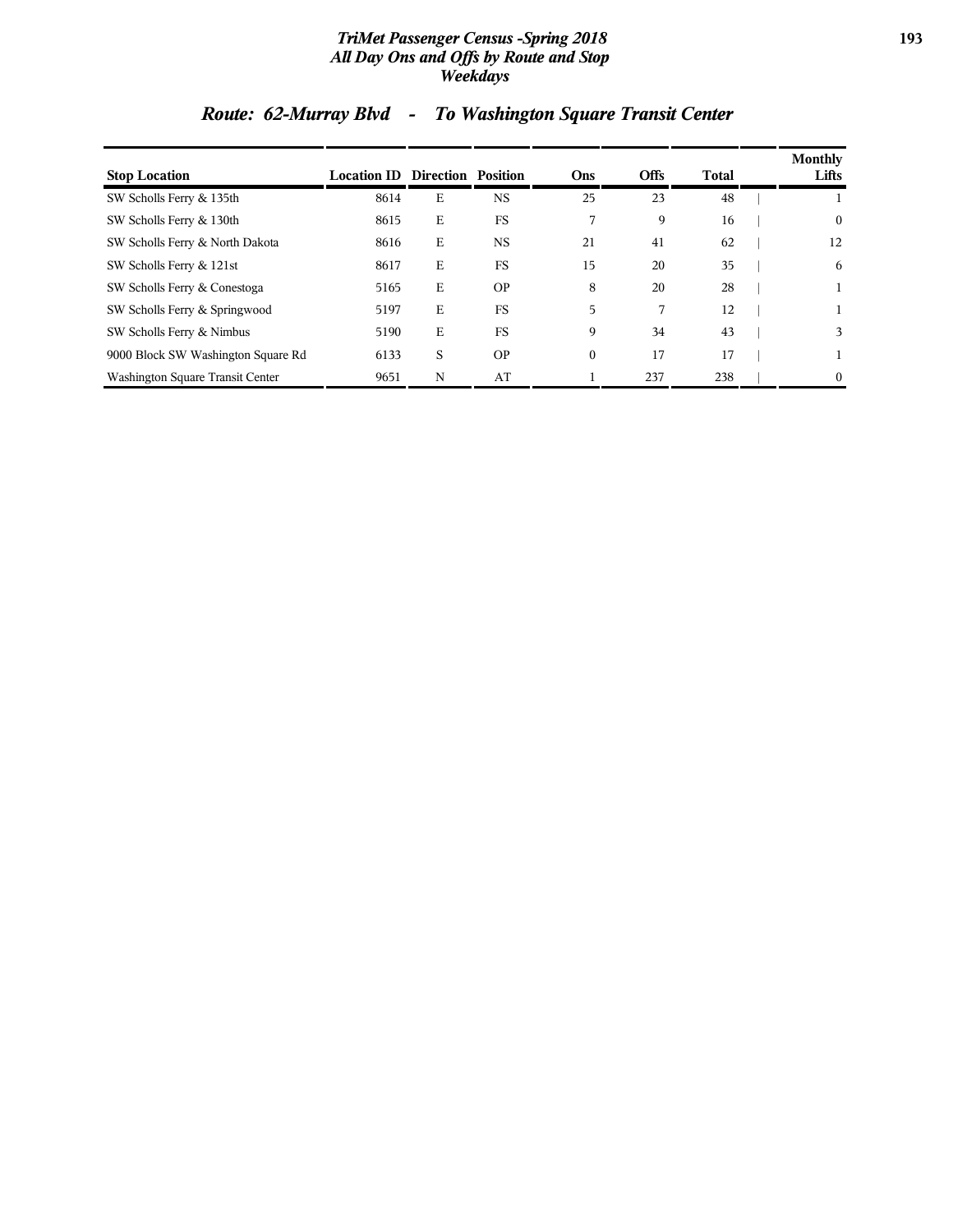### *TriMet Passenger Census -Spring 2018* **194** *All Day Ons and Offs by Route and Stop Weekdays*

# *Route: 62-Murray Blvd - To Sunset Transit Center*

| <b>Stop Location</b>                   | <b>Location ID Direction Position</b> |             |                        | Ons | <b>Offs</b>      | <b>Total</b> | <b>Monthly</b><br>Lifts |
|----------------------------------------|---------------------------------------|-------------|------------------------|-----|------------------|--------------|-------------------------|
| Washington Square Transit Center       | 9651                                  | ${\bf N}$   | AT                     | 306 | 41               | 347          | 35                      |
| 9000 Block SW Washington Square Rd     | 6126                                  | Ν           | AT                     | 11  | $\boldsymbol{0}$ | 11           | 1                       |
| SW Scholls Ferry & Cascade             | 5164                                  | S           | $_{\rm FS}$            | 6   | 2                | 8            | $\boldsymbol{0}$        |
| SW Scholls Ferry & Nimbus              | 5189                                  | W           | FS                     | 24  | 10               | 34           | 1                       |
| SW Scholls Ferry & Springwood          | 9038                                  | W           | <b>OP</b>              | 13  | 9                | 22           | 1                       |
| SW Scholls Ferry & Conestoga           | 5166                                  | W           | FS                     | 12  | 10               | 22           | $\boldsymbol{0}$        |
| SW Scholls Ferry & Boones Bend Dr      | 8619                                  | W           | <b>FS</b>              | 27  | 21               | 48           | 1                       |
| SW Scholls Ferry & 125th               | 8620                                  | W           | <b>FS</b>              | 49  | 22               | 71           | 10                      |
| SW Scholls Ferry & 130th               | 8621                                  | W           | FS                     | 8   | 9                | 17           | $\boldsymbol{0}$        |
| SW Scholls Ferry & 135th               | 8622                                  | W           | <b>FS</b>              | 23  | 19               | 42           | 1                       |
| SW Scholls Ferry & Davies              | 8673                                  | W           | FS                     | 15  | 11               | 26           | 2                       |
| SW Scholls Ferry & Murray              | 11521                                 | W           | <b>NS</b>              | 68  | 56               | 124          | 4                       |
| SW Murray & Teal Blvd                  | 8625                                  | N           | <b>NS</b>              | 29  | 19               | 48           | 3                       |
| SW Murray & Osprey Dr                  | 8626                                  | Ν           | FS                     | 43  | 15               | 58           | 6                       |
| SW Murray & Weir Rd                    | 8627                                  | Ν           | <b>OP</b>              | 12  | 3                | 15           | 1                       |
| SW Murray & Brockman                   | 9324                                  | N           | <b>FS</b>              | 26  | 15               | 41           | 8                       |
| SW Murray & Maverick Terr              | 8629                                  | Ν           | <b>FS</b>              | 15  | 13               | 28           | 8                       |
| SW Murray & Sexton Mtn Dr              | 8630                                  | Ν           | <b>FS</b>              | 12  | 5                | 17           | $\boldsymbol{0}$        |
| SW Murray & Hargis                     | 8631                                  | N           | <b>NS</b>              | 1   | $\boldsymbol{0}$ | 1            | $\boldsymbol{0}$        |
| SW Murray & Hart                       | 8632                                  | Ν           | <b>FS</b>              | 8   | 11               | 19           | 1                       |
| SW Murray & Barlow                     | 8633                                  | N           | <b>NS</b>              | 2   | 2                | 4            | $\boldsymbol{0}$        |
| SW Murray & 22nd                       | 8634                                  | Ν           | <b>FS</b>              | 5   | 4                | 9            | 4                       |
| SW Murray & Allen                      | 8635                                  | Ν           | <b>NS</b>              | 33  | 37               | 70           | 9                       |
| SW Murray & Bonnie Brae                | 4065                                  | Ν           | <b>NS</b>              | 15  | 4                | 19           | $\mathbf{0}$            |
| SW Murray & 6th                        | 4095                                  | Ν           | <b>NS</b>              | 19  | 13               | 32           | 12                      |
| SW Murray & Farmington                 | 4069                                  | N           | <b>FS</b>              | 28  | 43               | 71           | 6                       |
| SW Murray & Tualatin Valley Hwy        | 4087                                  | N           | <b>NS</b>              | 16  | 40               | 56           | 2                       |
| 3900 Block SW Murray                   | 4060                                  | N           | AT                     | 2   | 1                | 3            | $\boldsymbol{0}$        |
| SW Murray & Millikan Way               | 10599                                 | N           | <b>NS</b>              | 4   | 12               | 16           | 1                       |
| 14100 Block SW Millikan                | 9465                                  | Ε           | <b>OP</b>              | 1   | 2                | 3            | $\theta$                |
| Millikan Way MAX Station/Park and Ride | 9957                                  | W           | AT                     | 68  | 239              | 307          | 20                      |
| 13900 Block SW Millikan                | 9466                                  | $\mathbf E$ | <b>OP</b>              | 3   | 4                | 7            | $\bf{0}$                |
| 13500 Block SW Millikan                | 3892                                  | $\mathbf E$ | <b>OP</b>              | 10  | 6                | 16           | 2                       |
| SW Hocken & Cedar Hills Xing Entrance  | 11851                                 | Ν           | AT                     | 29  | 41               | 70           | 36                      |
| 2800 Block SW Hocken                   | 13325                                 | N           | $\mathbf{A}\mathbf{T}$ | 4   | 9                | 13           | $\bf{0}$                |
| SW Jenkins & Ecole                     | 3062                                  | W           | $_{\rm NS}$            | 5   | 9                | 14           | $\boldsymbol{0}$        |
| SW Jenkins & Briggs                    | 3063                                  | W           | $_{\rm FS}$            | 3   | 7                | 10           | $\boldsymbol{0}$        |
| SW Jenkins & Meridian                  | 8443                                  | W           | $_{\rm FS}$            | 2   | 6                | 8            | 32                      |
| SW Jenkins & Murray                    | 13640                                 | W           | $_{\rm NS}$            | 2   | 1                | 3            | $\boldsymbol{0}$        |
| SW Murray & Nike                       | 10132                                 | N           | <b>OP</b>              | 8   | 8                | 16           | 0                       |
| SW Murray & Walker                     | 4090                                  | Ν           | $_{\rm FS}$            | 20  | 27               | 47           | 9                       |
| SW Murray & Butner                     | 4066                                  | N           | $_{\rm FS}$            | 10  | 15               | 25           | 1                       |
| SW Murray & Linda                      | 4077                                  | N           | <b>OP</b>              | 8   | 9                | 17           | 4                       |
| SW Murray & NW Milburn                 | 9623                                  | N           | <b>NS</b>              | 5   | 8                | 13           | 0                       |
| NW Murray & Science Park Dr            | 4085                                  | $\mathbf N$ | ${\rm FS}$             | 9   | 52               | 61           | 3                       |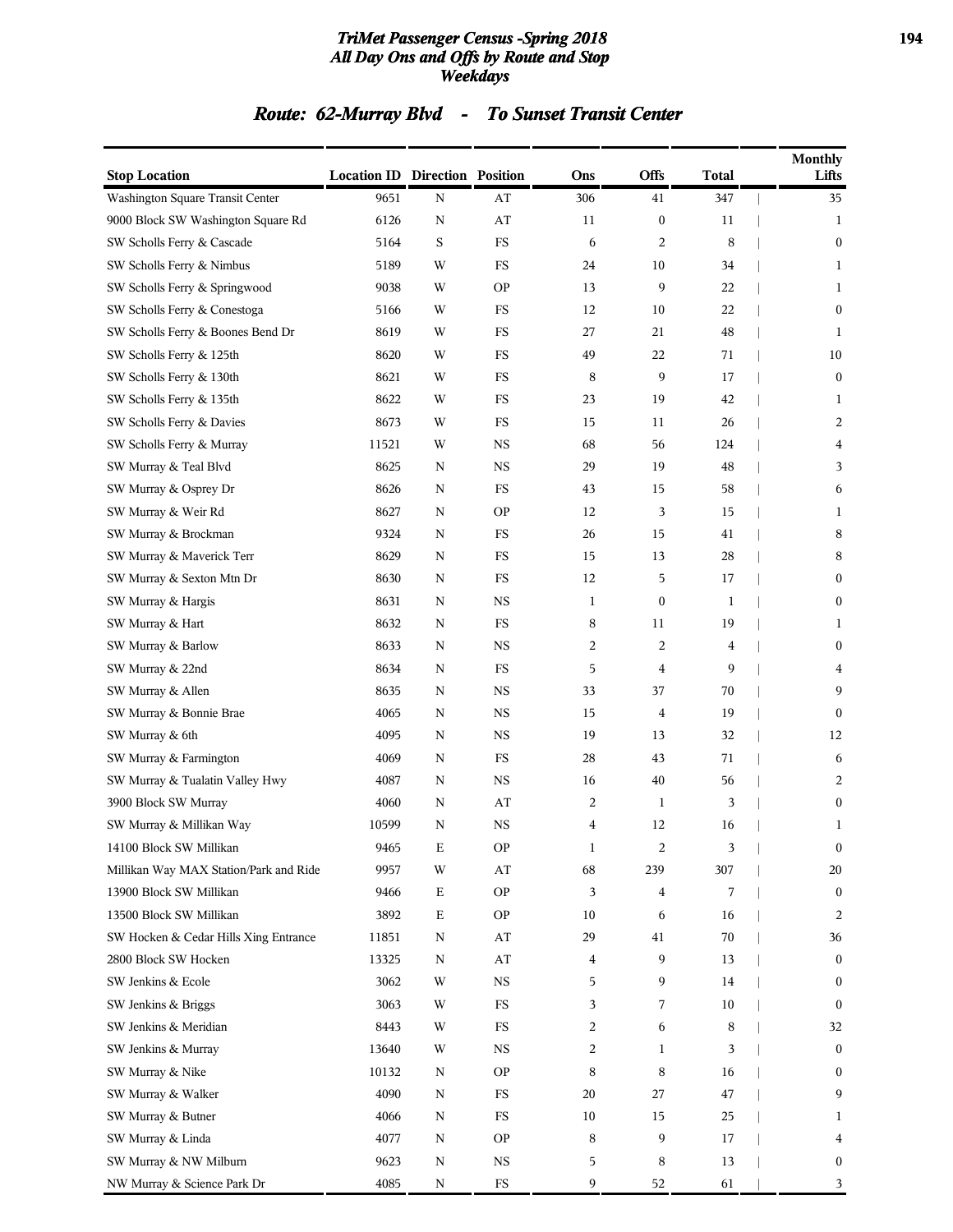### *TriMet Passenger Census -Spring 2018* **195** *All Day Ons and Offs by Route and Stop Weekdays*

| <b>Stop Location</b>         | <b>Location ID Direction Position</b> |   |           | Ons      | <b>Offs</b> | Total | Monthly<br>Lifts |
|------------------------------|---------------------------------------|---|-----------|----------|-------------|-------|------------------|
| NW Cornell & Dale            | 1163                                  | Е | <b>NS</b> | 17       | 7           | 24    | 27               |
| 13000 Block NW Cornell       | 8828                                  | E | AT        | 5        | 3           | 8     |                  |
| NW Cornell & Barnes          | 1171                                  | E | <b>NS</b> | 3        | 5           | 8     |                  |
| NW Cornell & Saltzman        | 1183                                  | E | <b>NS</b> | 20       | 14          | 34    | 9                |
| NW Barnes & Saltzman         | 5025                                  | S | FS        | 42       | 11          | 53    | 15               |
| 12200 Block NW Barnes        | 227                                   | S | AT        | 39       | 7           | 46    | 1                |
| SW Barnes & W Stark          | 247                                   | E | FS        | 24       | 8           | 32    | $\overline{0}$   |
| SW Barnes & 117th            | 9532                                  | E | <b>NS</b> | 8        | 7           | 15    | 5                |
| SW Barnes & Cedar Hills Blvd | 9627                                  | Е | FS        | 4        | 8           | 12    | 4                |
| <b>Sunset Transit Center</b> | 9625                                  | W | AT        | $\Omega$ | 270         | 270   | $\overline{0}$   |

# *Route: 62-Murray Blvd - To Sunset Transit Center*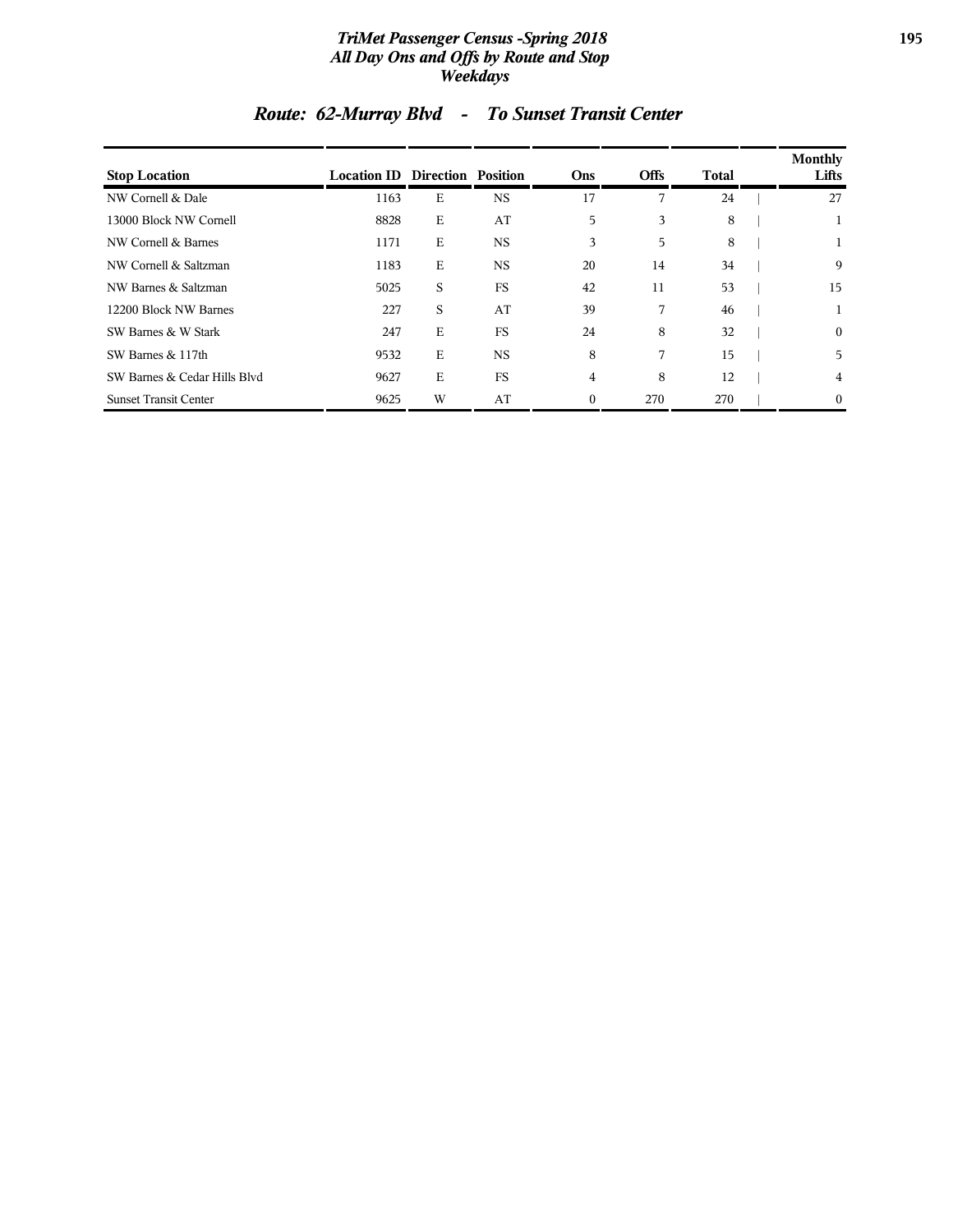#### *TriMet Passenger Census -Spring 2018* **196** *All Day Ons and Offs by Route and Stop Weekdays*

# *Route: 63-Washington Park/Arlington Hts - To Washington Park*

| <b>Stop Location</b>               | <b>Location ID Direction Position</b> |   |             | Ons              | <b>Offs</b>  | <b>Total</b> | Monthly<br>Lifts |
|------------------------------------|---------------------------------------|---|-------------|------------------|--------------|--------------|------------------|
| SW Salmon & 18th                   | 9552                                  | W | <b>NS</b>   | 11               | $\mathbf{0}$ | 11           | 1                |
| SW Salmon & 20th                   | 5018                                  | W | FS          | 1                | 1            | 2            | $\boldsymbol{0}$ |
| SW Park Pl & St Clair              | 4340                                  | W | $_{\rm NS}$ | 1                | $\Omega$     |              | $\Omega$         |
| SW Park Pl & Green                 | 4343                                  | W | <b>FS</b>   | 1                | 1            | 2            | $\Omega$         |
| SW Park Pl & Lewis & Clark         | 4346                                  | W | <b>NS</b>   | $\Omega$         | $\Omega$     | $\Omega$     | $\Omega$         |
| SW Rose Garden Way & Wright        | 4351                                  | W | FS          | 2                | 1            | 3            | 0                |
| SW Rose Garden Way & Sherwood      | 11151                                 | S | <b>NS</b>   | 10               | 6            | 16           | $\boldsymbol{0}$ |
| SW Kingston & Japanese Garden      | 3276                                  | N | <b>OP</b>   | 11               | 7            | 18           | 1                |
| SW Fairview & Kingston             | 12886                                 | W | FS          | $\overline{2}$   | $\Omega$     | 2            | $\Omega$         |
| 2700 Block SW Fairview             | 1619                                  | W | <b>OP</b>   | $\boldsymbol{0}$ | $\mathbf{0}$ | $\Omega$     | $\mathbf{0}$     |
| 2800 Block SW Fairview             | 1620                                  | W | AT          | $\mathbf{0}$     | $\Omega$     | $\theta$     | $\bf{0}$         |
| 2800 Block SW Fairview             | 1623                                  | N | AT          | $\mathbf{0}$     | $\Omega$     | $\Omega$     | $\theta$         |
| SW Fairview & Bennington           | 1626                                  | E | <b>OP</b>   | 0                | 1            | 1            | $\Omega$         |
| 2900 Block SW Fairview             | 1635                                  | W | AT          | $\Omega$         | 1            |              | $\Omega$         |
| SW Fairview & View Place           | 1637                                  | S | <b>FS</b>   | $\boldsymbol{0}$ | 1            | 1            | $\Omega$         |
| SW Fairview & Wildwood Trail       | 1639                                  | S | AT          | $\mathbf{0}$     | $\mathbf{0}$ | $\Omega$     | $\bf{0}$         |
| 4000 Block SW Fairview (Arboretum) | 1625                                  | S | <b>OP</b>   | 1                | 1            | 2            | $\bf{0}$         |
| SW Knight & Kingston               | 3277                                  | S | <b>FS</b>   | $\theta$         | $\Omega$     | $\Omega$     | $\Omega$         |
| MAX Station/Oregon Zoo             | 10299                                 | W | AT          | $\boldsymbol{0}$ | 45           | 45           | $\boldsymbol{0}$ |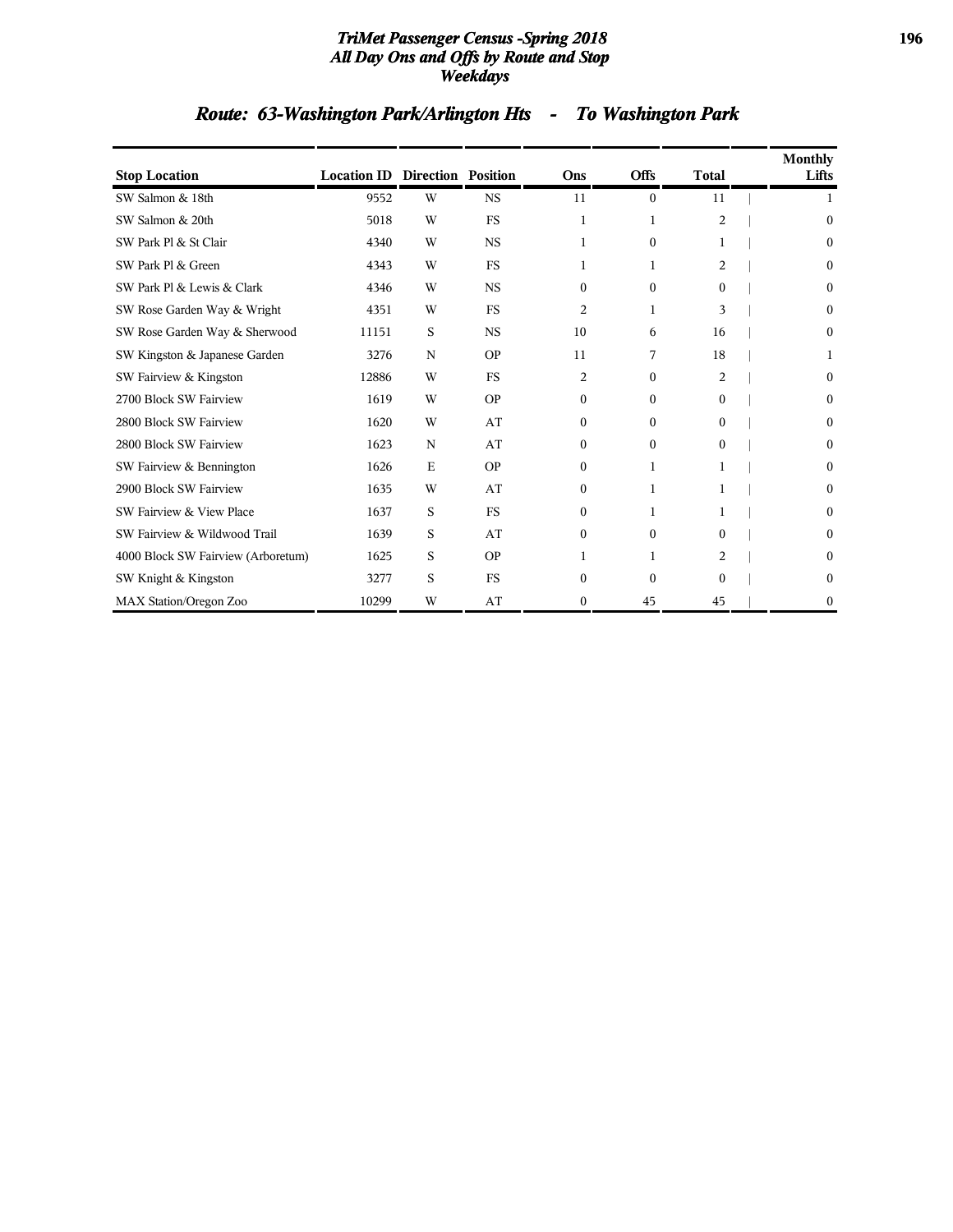#### *TriMet Passenger Census -Spring 2018* **197** *All Day Ons and Offs by Route and Stop Weekdays*

# *Route: 63-Washington Park/Arlington Hts - To Providence Park*

| <b>Stop Location</b>               | <b>Location ID Direction Position</b> |   |             | Ons          | <b>Offs</b>  | <b>Total</b> | Monthly<br>Lifts |
|------------------------------------|---------------------------------------|---|-------------|--------------|--------------|--------------|------------------|
| <b>MAX Station/Oregon Zoo</b>      | 10299                                 | W | AT          | 46           | $\theta$     | 46           | 2                |
| SW Knights & Kingston              | 3291                                  | N | <b>NS</b>   | 1            | $\mathbf{0}$ | 1            | $\mathbf{0}$     |
| 4000 Block SW Fairview (Arboretum) | 1624                                  | N | AT          | 2            | 2            | 4            | $\mathbf{0}$     |
| SW Fairview & Wildwood Trail       | 1638                                  | N | AT          | $\mathbf{0}$ | $\theta$     | $\Omega$     | $\Omega$         |
| SW Fairview & Canterbury           | 1628                                  | N | $_{\rm NS}$ | 1            | $\Omega$     | 1            | $\mathbf{0}$     |
| 2900 Block SW Fairview             | 1636                                  | E | <b>OP</b>   | 1            | $\Omega$     | 1            | $\mathbf{0}$     |
| SW Fairview & Bennington           | 1627                                  | S | <b>FS</b>   | 4            | $\mathbf{0}$ | 4            | $\mathbf{0}$     |
| 2800 Block SW Fairview             | 1622                                  | S | <b>OP</b>   | 1            | $\Omega$     | 1            | $\mathbf{0}$     |
| SW Fairview & Cascade              | 1629                                  | S | <b>NS</b>   | $\mathbf{1}$ | $\Omega$     | 1            | $\Omega$         |
| SW Fairview & Champlain            | 1632                                  | E | <b>OP</b>   | $\mathbf{0}$ | $\mathbf{0}$ | $\theta$     | 0                |
| 2700 Block SW Fairview             | 1618                                  | E | AT          | $\mathbf{0}$ | $\Omega$     | $\Omega$     | $\mathbf{0}$     |
| SW Fairview & Kingston             | 1633                                  | E | <b>NS</b>   | 9            | 22           | 31           | 1                |
| SW Kingston & Tichner              | 3279                                  | N | <b>NS</b>   | 1            | $\mathbf{0}$ | 1            | $\mathbf{0}$     |
| SW Park Pl & Wright                | 10589                                 | E | <b>NS</b>   | 3            | $\mathbf{1}$ | 4            | $\Omega$         |
| SW Park Pl & Douglas               | 4341                                  | E | $_{\rm NS}$ | 2            | 1            | 3            | 0                |
| SW Park Pl & King                  | 4345                                  | E | <b>NS</b>   | $\mathbf{0}$ | $\Omega$     | $\Omega$     | 0                |
| SW Salmon & 20th                   | 5019                                  | E | <b>NS</b>   | $\mathbf{0}$ | $\Omega$     | $\theta$     | $\mathbf{0}$     |
| SW Salmon & 19th                   | 5006                                  | E | <b>FS</b>   | 1            | 10           | 11           | $\boldsymbol{0}$ |
| SW 18th & Morrison                 | 9122                                  | N | <b>NS</b>   | 7            | 14           | 21           | 1                |
| SW Salmon & 18th                   | 9552                                  | W | <b>NS</b>   | $\mathbf{0}$ | $\mathbf{0}$ | $\theta$     | $\Omega$         |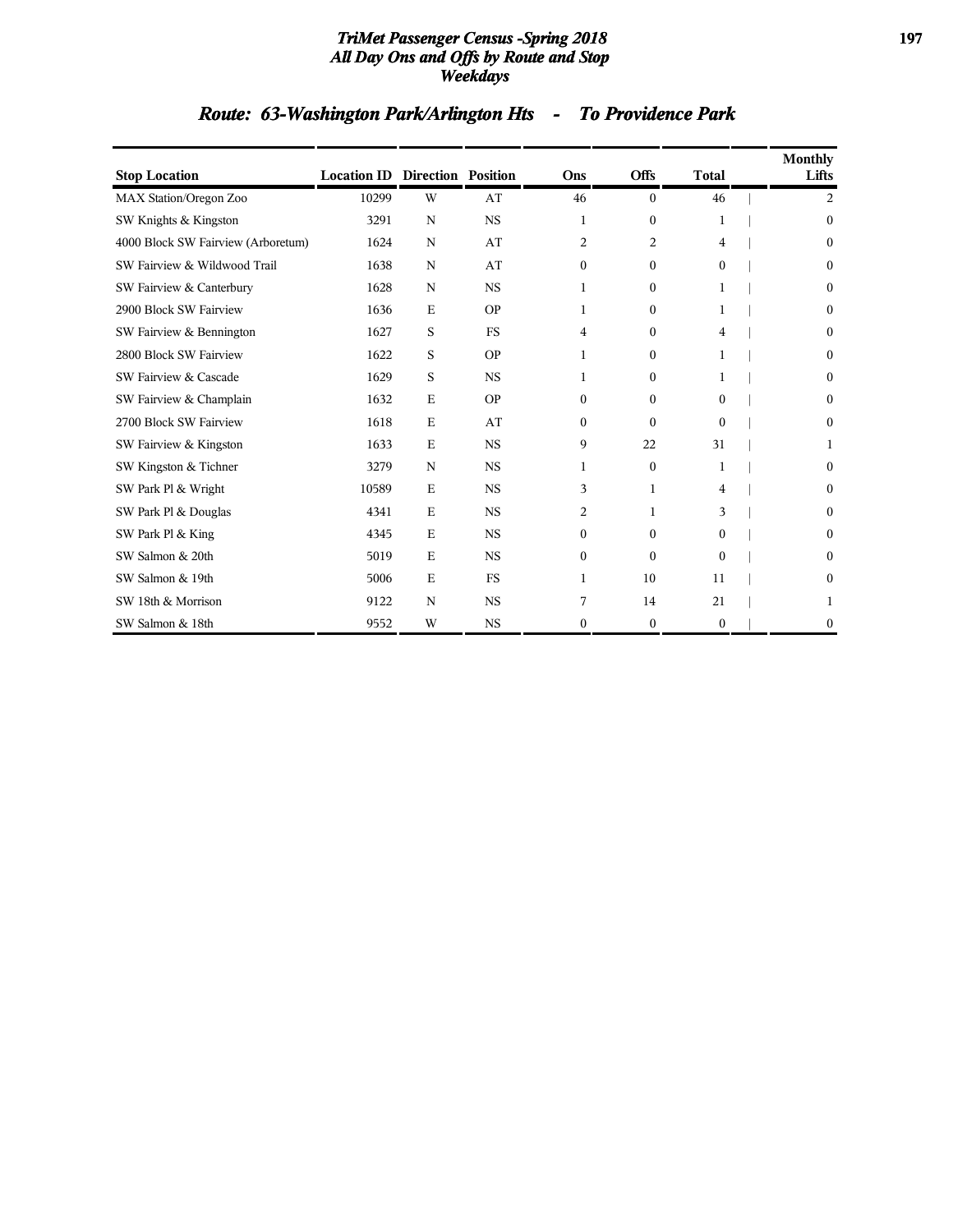### *TriMet Passenger Census -Spring 2018* **198** *All Day Ons and Offs by Route and Stop Weekdays*

# *Route: 64-Marquam Hill/Tigard - To Tigard Transit Center*

| <b>Stop Location</b>            | <b>Location ID Direction Position</b> |             |           | Ons          | <b>Offs</b>  | <b>Total</b> | Monthly<br>Lifts |
|---------------------------------|---------------------------------------|-------------|-----------|--------------|--------------|--------------|------------------|
| SW US Veterans Rd & Bldg 16     | 8455                                  | N           | AT        | 7            | $\mathbf{0}$ | 7            | $\mathbf{0}$     |
| <b>US Veterans Hospital</b>     | 5975                                  | S           | AT        | 28           | $\mathbf{0}$ | 28           | $\theta$         |
| 3515 SW US Veterans Rd          | 10612                                 | W           | <b>OP</b> | 19           | $\mathbf{0}$ | 19           | $\boldsymbol{0}$ |
| 3505 SW US Veterans Rd          | 9488                                  | W           | <b>OP</b> | 7            | $\theta$     | 7            | 1                |
| SW Sam Jackson Pk & US Veterans | 5032                                  | E           | <b>FS</b> | 42           | $\mathbf{0}$ | 42           | $\boldsymbol{0}$ |
| SW Sam Jackson Pk & OHSU        | 5028                                  | $\mathbf E$ | AT        | 38           | $\Omega$     | 38           | $\theta$         |
| SW Sam Jackson Pk & Campus Dr   | 5027                                  | Е           | <b>NS</b> | 3            | $\mathbf{0}$ | 3            | $\boldsymbol{0}$ |
| SW Campus Dr & Loading Dock 5   | 871                                   | W           | AT        | 2            | $\mathbf{0}$ | 2            | $\boldsymbol{0}$ |
| 700 SW Campus Dr at Doernbecher | 10176                                 | $\mathbf E$ | AT        | 4            | $\mathbf{0}$ | 4            | $\theta$         |
| SW Campus Dr & OHSU Garage F    | 868                                   | $\mathbf E$ | <b>OP</b> | 1            | $\Omega$     | 1            | $\theta$         |
| SW Campus Dr & Terwilliger      | 870                                   | E           | <b>NS</b> | 1            | $\theta$     | 1            | $\theta$         |
| SW Capitol & Sunset             | 955                                   | W           | <b>NS</b> | 5            | 21           | 26           | 0                |
| SW Capitol & 26th               | 966                                   | W           | <b>FS</b> | 1            | 11           | 12           | $\theta$         |
| SW Vermont & 34th               | 13768                                 | W           | <b>FS</b> | $\Omega$     | 9            | 9            | $\theta$         |
| SW Troy & 35th                  | 5878                                  | W           | <b>FS</b> | 1            | 15           | 16           | $\theta$         |
| SW 36th & Capitol Hwy           | 10865                                 | S           | <b>NS</b> | $\Omega$     | $\Omega$     | $\Omega$     | $\Omega$         |
| SW Capitol & Taylors Ferry      | 930                                   | S           | <b>NS</b> | $\mathbf{0}$ | 5            | 5            | $\boldsymbol{0}$ |
| <b>Barbur Transit Center</b>    | 8213                                  | Е           | AT        | 1            | 55           | 56           | $\Omega$         |
| 11600 Block SW Pacific Hwy      | 10639                                 | W           | AT        | 1            | 12           | 13           | $\bf{0}$         |
| <b>Tigard Transit Center</b>    | 5846                                  | S           | AT        | $\mathbf{0}$ | 33           | 33           | $\boldsymbol{0}$ |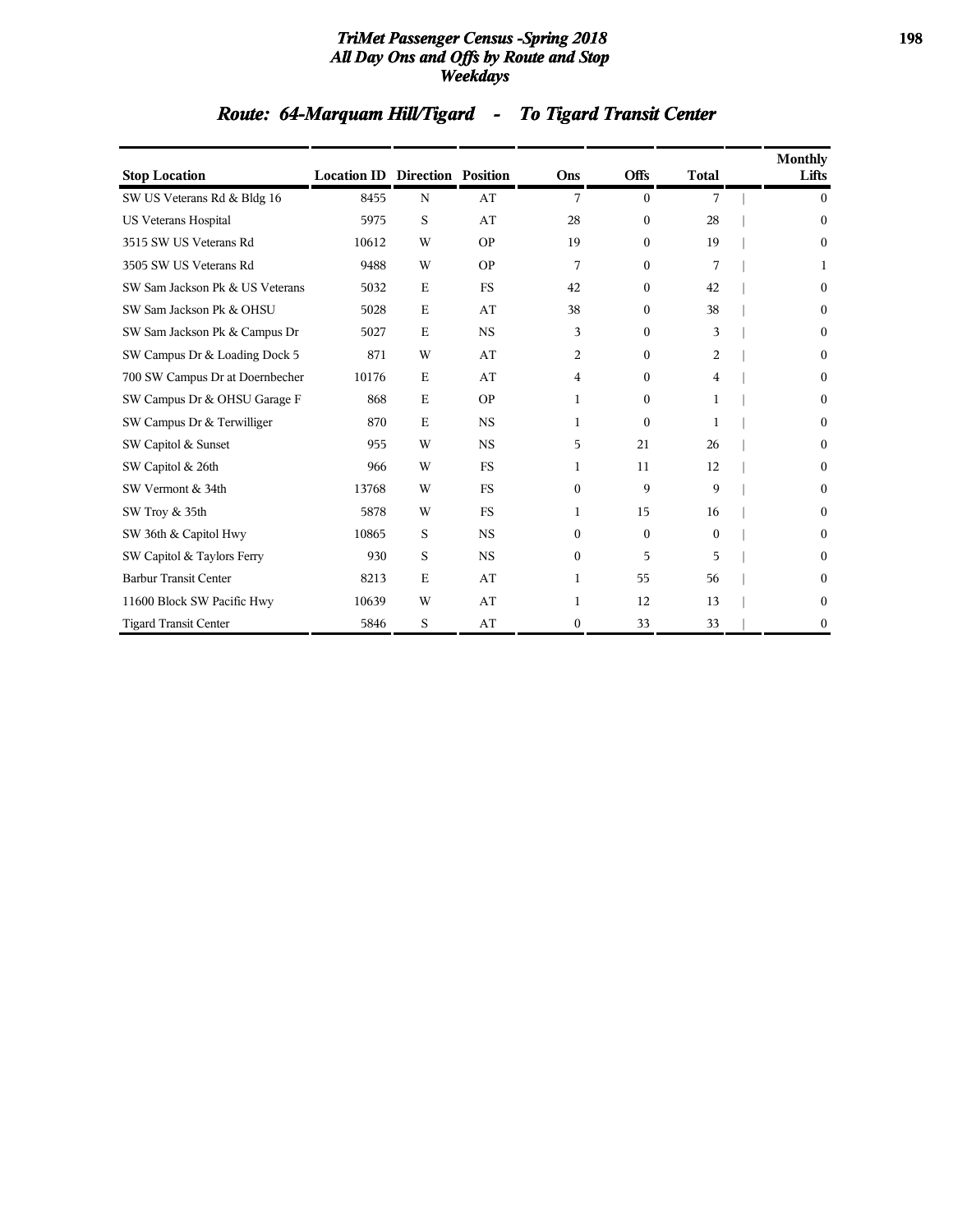### *TriMet Passenger Census -Spring 2018* **199** *All Day Ons and Offs by Route and Stop Weekdays*

# *Route: 64-Marquam Hill/Tigard - To Marquam Hill*

| <b>Stop Location</b>                | <b>Location ID Direction Position</b> |             |           | Ons          | <b>Offs</b>    | <b>Total</b> | <b>Monthly</b><br>Lifts |
|-------------------------------------|---------------------------------------|-------------|-----------|--------------|----------------|--------------|-------------------------|
| <b>Tigard Transit Center</b>        | 5846                                  | S           | AT        | 44           | $\Omega$       | 44           | $\mathbf{0}$            |
| SW Pacific Hwy & 74th (Park & Ride) | 9648                                  | E           | <b>FS</b> | 13           | $\mathbf{0}$   | 13           | $\theta$                |
| SW Barbur & Capitol Hwy             | 168                                   | E           | <b>NS</b> | 6            | 1              | 7            | $\mathbf{0}$            |
| <b>Barbur Transit Center</b>        | 212                                   | E           | AT        | 84           | 2              | 86           | $\mathbf{0}$            |
| SW Capitol & Taylors Ferry          | 10935                                 | N           | <b>FS</b> | 12           | 0              | 12           | 0                       |
| SW Capitol & 35th                   | 972                                   | E           | <b>NS</b> | 17           | 1              | 18           | $\Omega$                |
| SW Vermont & 34th                   | 13769                                 | $\mathbf E$ | FS        | 12           | $\Omega$       | 12           | $\mathbf{0}$            |
| SW Capitol & 26th                   | 965                                   | E           | <b>FS</b> | 15           | $\mathbf{0}$   | 15           | $\mathbf{0}$            |
| SW Capitol & Sunset                 | 929                                   | E           | <b>OP</b> | 38           | 21             | 59           | $\theta$                |
| SW US Veterans Rd & Bldg 16         | 8455                                  | N           | AT        | 1            | 14             | 15           | 0                       |
| <b>US Veterans Hospital</b>         | 5975                                  | S           | AT        | 1            | 53             | 54           | $\mathbf{0}$            |
| 3515 SW US Veterans Rd              | 10612                                 | W           | <b>OP</b> | $\mathbf{0}$ | 31             | 31           | 0                       |
| 3505 SW US Veterans Rd              | 9488                                  | W           | <b>OP</b> | $\Omega$     | 7              | 7            | $\mathbf{0}$            |
| SW Sam Jackson Pk & US Veterans     | 5032                                  | E           | <b>FS</b> | $\Omega$     | 67             | 67           | $\Omega$                |
| SW Sam Jackson Pk & OHSU            | 5028                                  | $\mathbf E$ | AT        | $\mathbf{0}$ | 40             | 40           | $\theta$                |
| SW Sam Jackson Pk & Campus Dr       | 5027                                  | E           | <b>NS</b> | $\Omega$     | $\overline{c}$ | 2            | $\theta$                |
| SW Campus Dr & Loading Dock 5       | 871                                   | W           | AT        | $\mathbf{0}$ | 2              | 2            | 0                       |
| 700 SW Campus Dr at Doernbecher     | 10176                                 | E           | AT        | $\mathbf{0}$ | $\mathbf{0}$   | $\mathbf{0}$ | $\boldsymbol{0}$        |
| SW Campus Dr & OHSU Garage F        | 868                                   | E           | <b>OP</b> | $\mathbf{0}$ | 1              |              | $\boldsymbol{0}$        |
| SW Campus Dr & Terwilliger          | 870                                   | E           | <b>NS</b> | $\theta$     | 0              | 0            | 0                       |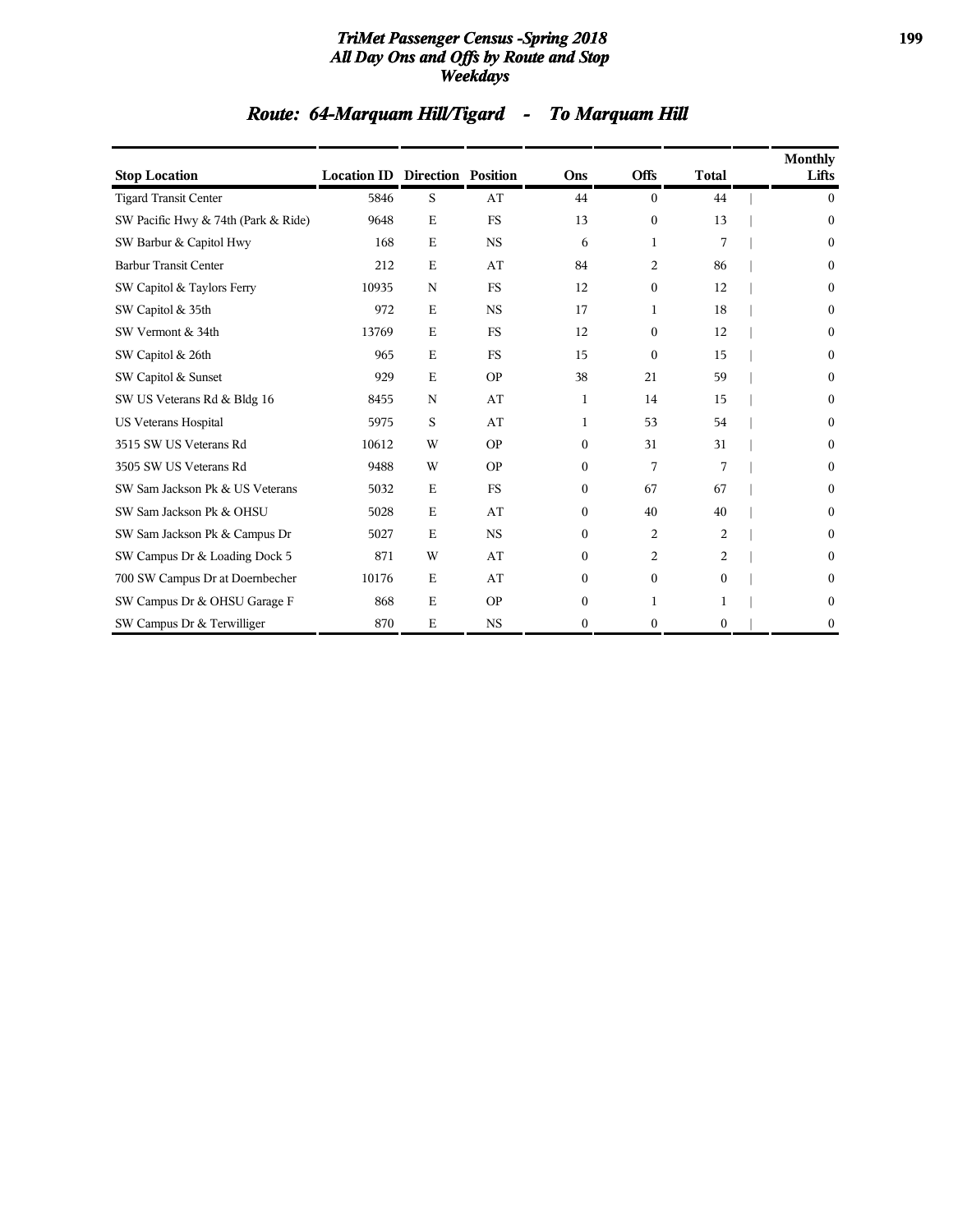### *TriMet Passenger Census -Spring 2018* **200** *All Day Ons and Offs by Route and Stop Weekdays*

# *Route: 65-Marquam Hill/Barbur Blvd - To Taylors Ferry & Terwilliger*

| <b>Stop Location</b>              | <b>Location ID Direction Position</b> |             |           | Ons              | <b>Offs</b>      | <b>Total</b>     | Monthly<br>Lifts |
|-----------------------------------|---------------------------------------|-------------|-----------|------------------|------------------|------------------|------------------|
| SW US Veterans Rd & Bldg 16       | 8455                                  | $\mathbf N$ | AT        | 2                | $\boldsymbol{0}$ | 2                | $\mathbf{0}$     |
| <b>US Veterans Hospital</b>       | 5975                                  | S           | AT        | 12               | $\boldsymbol{0}$ | 12               | $\theta$         |
| 3515 SW US Veterans Rd            | 10612                                 | W           | ΟP        | 5                | $\boldsymbol{0}$ | 5                | $\boldsymbol{0}$ |
| 3505 SW US Veterans Rd            | 9488                                  | W           | <b>OP</b> | 4                | $\mathbf{0}$     | 4                | $\theta$         |
| SW Sam Jackson Pk & US Veterans   | 5032                                  | $\mathbf E$ | FS        | 27               | 0                | 27               | $\theta$         |
| SW Sam Jackson Pk & OHSU          | 5028                                  | $\mathbf E$ | AT        | 16               | $\theta$         | 16               | $\theta$         |
| SW Sam Jackson Pk & Campus Dr     | 5027                                  | $\mathbf E$ | <b>NS</b> | 4                | $\mathbf{0}$     | 4                | $\mathbf{0}$     |
| SW Campus Dr & Loading Dock 5     | 871                                   | W           | AT        | 2                | $\boldsymbol{0}$ | 2                | $\theta$         |
| 700 SW Campus Dr at Doernbecher   | 10176                                 | $\mathbf E$ | AT        | 2                | $\mathbf{0}$     | 2                | $\boldsymbol{0}$ |
| SW Campus Dr & OHSU Garage F      | 868                                   | $\mathbf E$ | <b>OP</b> | 1                | $\mathbf{0}$     | 1                | $\mathbf{0}$     |
| SW Campus Dr & Terwilliger        | 870                                   | $\mathbf E$ | <b>NS</b> | 1                | $\boldsymbol{0}$ | 1                | $\theta$         |
| SW Terwilliger & Bancroft         | 5782                                  | S           | AT        | 0                | $\mathbf{0}$     | $\mathbf{0}$     | $\mathbf{0}$     |
| SW Terwilliger & Bancroft Terrace | 5783                                  | W           | <b>FS</b> | 0                | $\boldsymbol{0}$ | $\Omega$         | $\boldsymbol{0}$ |
| SW Terwilliger & Westwood         | 5812                                  | S           | <b>FS</b> | 0                | $\mathbf{0}$     | $\boldsymbol{0}$ | $\theta$         |
| SW Terwilliger & Cheltenham       | 8450                                  | $\mathbf S$ | <b>NS</b> | 0                | $\mathbf{0}$     | $\boldsymbol{0}$ | $\mathbf{0}$     |
| SW Terwilliger & Capitol Hwy      | 5789                                  | S           | <b>NS</b> | 0                | 3                | 3                | $\boldsymbol{0}$ |
| SW Terwilliger & Burlingame Terr  | 5785                                  | S           | <b>FS</b> | 0                | $\theta$         | $\Omega$         | $\theta$         |
| SW Terwilliger & Chestnut         | 5792                                  | $\mathbf S$ | <b>FS</b> | 0                | 10               | 10               | $\boldsymbol{0}$ |
| SW Terwilliger & Caldew           | 5787                                  | S           | <b>FS</b> | 0                | 7                | 7                | $\theta$         |
| SW Barbur & Terwilliger           | 191                                   | W           | FS        | 0                | $\Omega$         | $\Omega$         | $\theta$         |
| SW Barbur & Bertha                | 199                                   | W           | <b>FS</b> | 2                | 30               | 32               | $\theta$         |
| SW 19th & Barbur                  | 7036                                  | S           | <b>FS</b> | 1                | 3                | 4                | $\boldsymbol{0}$ |
| SW Spring Garden & 17th           | 5317                                  | $\mathbf E$ | <b>NS</b> | $\boldsymbol{0}$ | 10               | 10               | $\theta$         |
| SW Spring Garden & 14th           | 5315                                  | $\mathbf E$ | <b>NS</b> | $\mathbf{0}$     | 3                | 3                | $\theta$         |
| SW Spring Garden & 11th           | 5314                                  | $\mathbf E$ | <b>NS</b> | $\boldsymbol{0}$ | 3                | 3                | $\boldsymbol{0}$ |
| SW Terwilliger & Carson           | 5790                                  | N           | <b>NS</b> | $\mathbf{0}$     | 9                | 9                | $\boldsymbol{0}$ |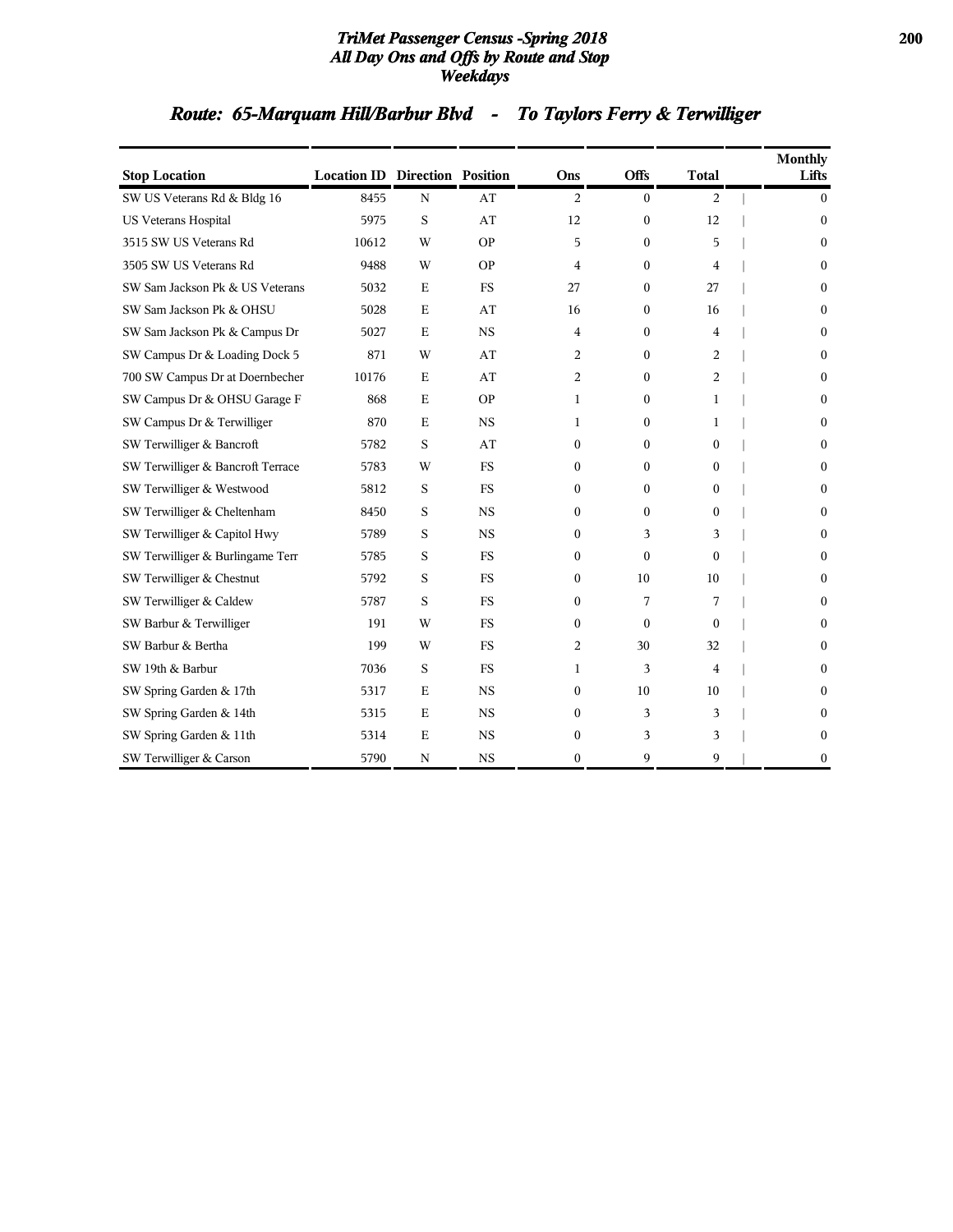#### *TriMet Passenger Census -Spring 2018* **201** *All Day Ons and Offs by Route and Stop Weekdays*

# *Route: 65-Marquam Hill/Barbur Blvd - To Marquam Hill*

| <b>Stop Location</b>              | <b>Location ID Direction Position</b> |             |           | Ons              | Offs             | <b>Total</b>     | <b>Monthly</b><br>Lifts |
|-----------------------------------|---------------------------------------|-------------|-----------|------------------|------------------|------------------|-------------------------|
| SW Bertha & Barbur                | 11211                                 | $\mathbf E$ | <b>NS</b> | $\overline{4}$   | $\boldsymbol{0}$ | 4                | 1                       |
| SW Terwilliger & Carson           | 5816                                  | S           | <b>OP</b> | 1                | $\mathbf{0}$     | 1                | $\theta$                |
| SW Taylors Ferry & 7th            | 5749                                  | W           | <b>NS</b> | 10               | $\mathbf{0}$     | 10               | $\theta$                |
| SW Taylors Ferry & 11th           | 5709                                  | W           | <b>NS</b> | 6                | $\boldsymbol{0}$ | 6                | $\boldsymbol{0}$        |
| SW Spring Garden & 14th           | 5316                                  | W           | <b>NS</b> | 5                | $\boldsymbol{0}$ | 5                | $\theta$                |
| SW Spring Garden & 17th           | 5318                                  | W           | <b>NS</b> | 11               | $\boldsymbol{0}$ | 11               | $\theta$                |
| SW 19th & Multnomah               | 7047                                  | N           | <b>FS</b> | 3                | $\boldsymbol{0}$ | 3                | $\boldsymbol{0}$        |
| SW Barbur & Bertha                | 10848                                 | $\mathbf E$ | <b>NS</b> | 10               | 5                | 15               | $\boldsymbol{0}$        |
| SW Terwilliger & Caldew           | 5786                                  | N           | <b>OP</b> | 6                | $\boldsymbol{0}$ | 6                | $\boldsymbol{0}$        |
| SW Terwilliger & Chestnut         | 5791                                  | $\mathbf N$ | <b>NS</b> | 10               | $\boldsymbol{0}$ | 10               | $\theta$                |
| SW Terwilliger & Nebraska         | 5800                                  | N           | <b>FS</b> | $\mathbf{0}$     | $\boldsymbol{0}$ | $\mathbf{0}$     | $\mathbf{0}$            |
| SW Terwilliger & Capitol Hwy      | 5788                                  | N           | <b>NS</b> | 6                | $\mathbf{0}$     | 6                | $\boldsymbol{0}$        |
| SW Terwilliger & Ralston Dr       | 5803                                  | N           | <b>NS</b> | 0                | $\boldsymbol{0}$ | $\boldsymbol{0}$ | $\theta$                |
| SW Terwilliger & Westwood         | 5811                                  | N           | <b>OP</b> | 0                | $\boldsymbol{0}$ | $\theta$         | $\boldsymbol{0}$        |
| SW Terwilliger & Hamilton         | 5795                                  | $\mathbf E$ | <b>FS</b> | 1                | $\boldsymbol{0}$ | 1                | $\theta$                |
| SW Terwilliger & Hamilton Terrace | 5796                                  | N           | <b>FS</b> | $\mathbf{0}$     | $\Omega$         | $\theta$         | $\theta$                |
| SW US Veterans Rd & Bldg 16       | 8455                                  | N           | AT        | $\mathbf{0}$     | 3                | 3                | $\theta$                |
| US Veterans Hospital              | 5975                                  | S           | AT        | $\boldsymbol{0}$ | 12               | 12               | $\boldsymbol{0}$        |
| 3515 SW US Veterans Rd            | 10612                                 | W           | <b>OP</b> | $\mathbf{0}$     | 5                | 5                | $\theta$                |
| 3505 SW US Veterans Rd            | 9488                                  | W           | <b>OP</b> | 0                | 3                | 3                | $\theta$                |
| SW Sam Jackson Pk & US Veterans   | 5032                                  | Ε           | <b>FS</b> | 0                | 31               | 31               | $\boldsymbol{0}$        |
| SW Sam Jackson Pk & OHSU          | 5028                                  | $\mathbf E$ | AT        | $\boldsymbol{0}$ | 10               | 10               | 1                       |
| SW Sam Jackson Pk & Campus Dr     | 5027                                  | E           | <b>NS</b> | 0                | 1                | 1                | $\theta$                |
| SW Campus Dr & Loading Dock 5     | 871                                   | W           | AT        | $\mathbf{0}$     | $\theta$         | $\theta$         | $\Omega$                |
| 700 SW Campus Dr at Doernbecher   | 10176                                 | $\mathbf E$ | AT        | 0                | $\boldsymbol{0}$ | $\boldsymbol{0}$ | $\boldsymbol{0}$        |
| SW Campus Dr & OHSU Garage F      | 868                                   | $\mathbf E$ | <b>OP</b> | $\boldsymbol{0}$ | 1                | 1                | $\bf{0}$                |
| SW Campus Dr & Terwilliger        | 870                                   | $\mathbf E$ | <b>NS</b> | $\boldsymbol{0}$ | $\boldsymbol{0}$ | $\boldsymbol{0}$ | $\boldsymbol{0}$        |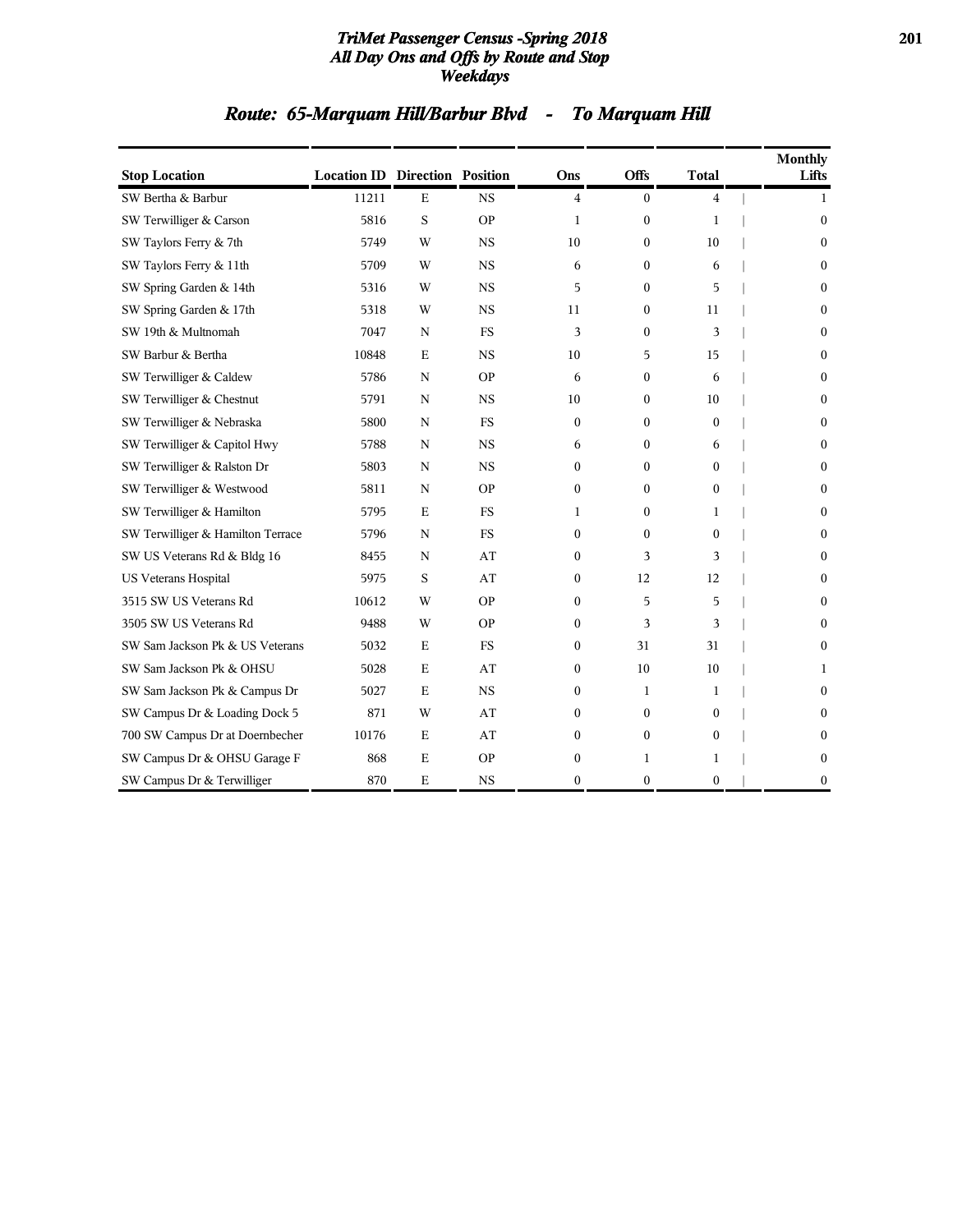### *TriMet Passenger Census -Spring 2018* **202** *All Day Ons and Offs by Route and Stop Weekdays*

# *Route: 66-Marquam Hill/Hollywood - To Hollywood Transit Center*

| <b>Stop Location</b>              | <b>Location ID Direction Position</b> |             |           | Ons      | <b>Offs</b>      | <b>Total</b> | Monthly<br>Lifts |
|-----------------------------------|---------------------------------------|-------------|-----------|----------|------------------|--------------|------------------|
| SW US Veterans Rd & Bldg 16       | 8455                                  | $\mathbf N$ | AT        | 8        | $\Omega$         | 8            | $\Omega$         |
| <b>US Veterans Hospital</b>       | 5975                                  | S           | AT        | 25       | $\mathbf{0}$     | 25           | 1                |
| 3515 SW US Veterans Rd            | 10612                                 | W           | <b>OP</b> | 9        | $\theta$         | 9            | $\theta$         |
| 3505 SW US Veterans Rd            | 9488                                  | W           | <b>OP</b> | 9        | $\theta$         | 9            | $\theta$         |
| SW Sam Jackson Pk & US Veterans   | 5032                                  | E           | <b>FS</b> | 26       | $\boldsymbol{0}$ | 26           | $\theta$         |
| SW Sam Jackson Pk & OHSU          | 5028                                  | $\mathbf E$ | AT        | 23       | $\theta$         | 23           | $\theta$         |
| SW Sam Jackson Pk & Campus Dr     | 5027                                  | $\mathbf E$ | <b>NS</b> | 4        | $\mathbf{0}$     | 4            | $\theta$         |
| SW Campus Dr & Loading Dock 5     | 871                                   | W           | AT        | 3        | $\theta$         | 3            | $\theta$         |
| 700 SW Campus Dr at Doernbecher   | 10176                                 | $\mathbf E$ | AT        | 6        | $\theta$         | 6            | $\theta$         |
| SW Campus Dr & OHSU Garage F      | 868                                   | $\mathbf E$ | <b>OP</b> | 1        | $\theta$         | 1            | $\theta$         |
| SW Campus Dr & Terwilliger        | 870                                   | $\mathbf E$ | <b>NS</b> | 1        | $\theta$         | 1            | $\theta$         |
| SW Arthur & 1st                   | 142                                   | $\mathbf E$ | <b>NS</b> | 8        | 2                | 10           | $\theta$         |
| Ross Island Bridge                | 4964                                  | E           | AT        | 3        | $\theta$         | 3            | $\theta$         |
| SE Powell & Milwaukie             | 4537                                  | $\mathbf E$ | <b>NS</b> | 2        | 23               | 25           | 1                |
| SE Powell & 21st                  | 4622                                  | $\mathbf E$ | <b>FS</b> | 5        | 13               | 18           | $\theta$         |
| SE Powell & 26th                  | 4627                                  | $\mathbf E$ | <b>NS</b> | 18       | 14               | 32           | 1                |
| SE Cesar Chavez Blvd & Powell     | 7477                                  | N           | <b>FS</b> | 7        | 23               | 30           | $\Omega$         |
| SE Cesar Chavez Blvd & Division   | 7445                                  | $\mathbf N$ | <b>FS</b> | 8        | 23               | 31           | 2                |
| SE Cesar Chavez Blvd & Hawthorne  | 7459                                  | N           | <b>NS</b> | 7        | 16               | 23           | 3                |
| SE Cesar Chavez Blvd & Belmont    | 7437                                  | N           | <b>NS</b> | 3        | 14               | 17           | 3                |
| SE Cesar Chavez Blvd & E Burnside | 7440                                  | $\mathbf N$ | <b>NS</b> | 1        | 10               | 11           | 1                |
| NE Cesar Chavez Blvd & Glisan     | 7451                                  | N           | <b>NS</b> | $\Omega$ | 7                | 7            | $\theta$         |
| Hollywood Transit Center          | 10871                                 | E           | AT        | $\theta$ | 36               | 36           | 1                |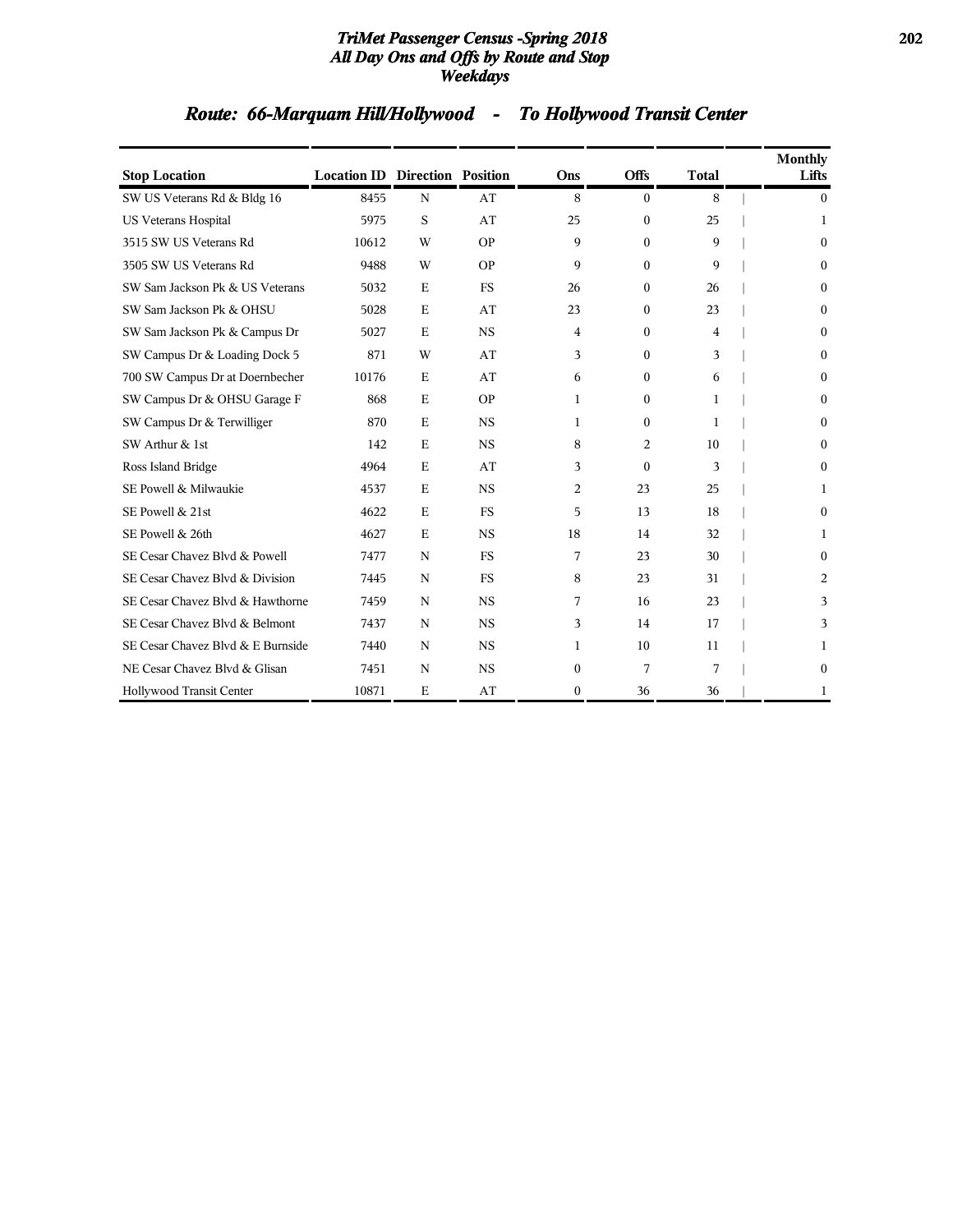### *TriMet Passenger Census -Spring 2018* **203** *All Day Ons and Offs by Route and Stop Weekdays*

| <b>Stop Location</b>              | <b>Location ID Direction Position</b> |             |           | Ons            | <b>Offs</b>  | <b>Total</b> | <b>Monthly</b><br>Lifts |
|-----------------------------------|---------------------------------------|-------------|-----------|----------------|--------------|--------------|-------------------------|
| Hollywood Transit Center          | 10871                                 | E           | AT        | 45             | $\mathbf{0}$ | 45           | 1                       |
| NE Cesar Chavez Blvd & Glisan     | 7452                                  | S           | AT        | 9              | $\mathbf{0}$ | 9            | $\Omega$                |
| NE Cesar Chavez Blvd & E Burnside | 7441                                  | S           | <b>NS</b> | 13             | $\mathbf{0}$ | 13           | $\Omega$                |
| SE Cesar Chavez Blvd & Belmont    | 7438                                  | S           | <b>NS</b> | 16             | 1            | 17           | $\Omega$                |
| SE Cesar Chavez Blvd & Hawthorne  | 7460                                  | S           | <b>NS</b> | 14             | 3            | 17           | 1                       |
| SE Cesar Chavez Blvd & Division   | 7446                                  | S           | <b>NS</b> | 36             | 6            | 42           | 1                       |
| SE Cesar Chavez Blvd & Powell     | 7476                                  | S           | <b>NS</b> | 41             | 7            | 48           | 1                       |
| SE Powell & 28th                  | 4631                                  | W           | <b>NS</b> | 26             | 18           | 44           | $\Omega$                |
| SE Powell & 21st                  | 4623                                  | W           | <b>NS</b> | 19             | 4            | 23           | $\mathbf{0}$            |
| SE Powell & Milwaukie             | 4538                                  | W           | <b>FS</b> | 40             | 12           | 52           | $\overline{2}$          |
| SW Kelly & Corbett                | 3116                                  | N           | <b>NS</b> | 1              | $\mathbf{1}$ | 2            | $\Omega$                |
| SW Arthur & 1st                   | 143                                   | W           | <b>NS</b> | 2              | 9            | 11           | $\Omega$                |
| SW Terwilliger & Campus           | 11010                                 | S           | <b>NS</b> | 0              | 14           | 14           | $\Omega$                |
| SW US Veterans Rd & Bldg 16       | 8455                                  | $\mathbf N$ | AT        | $\overline{0}$ | 9            | 9            | $\mathbf{0}$            |
| <b>US Veterans Hospital</b>       | 5975                                  | S           | AT        | $\mathbf{0}$   | 50           | 50           | 1                       |
| 3515 SW US Veterans Rd            | 10612                                 | W           | <b>OP</b> | $\overline{0}$ | 18           | 18           | $\Omega$                |
| 3505 SW US Veterans Rd            | 9488                                  | W           | <b>OP</b> | $\mathbf{0}$   | 9            | 9            | $\mathbf{0}$            |
| SW Sam Jackson Pk & US Veterans   | 5032                                  | E           | <b>FS</b> | $\mathbf{0}$   | 59           | 59           | $\mathbf{0}$            |
| SW Sam Jackson Pk & OHSU          | 5028                                  | $\mathbf E$ | AT        | $\mathbf{0}$   | 32           | 32           | $\Omega$                |
| SW Sam Jackson Pk & Campus Dr     | 5027                                  | E           | <b>NS</b> | $\mathbf{0}$   | 1            | 1            | $\Omega$                |
| SW Campus Dr & Loading Dock 5     | 871                                   | W           | AT        | $\mathbf{0}$   | $\mathbf{0}$ | $\theta$     | $\Omega$                |
| 700 SW Campus Dr at Doernbecher   | 10176                                 | E           | AT        | $\overline{0}$ | $\mathbf{0}$ | $\mathbf{0}$ | $\Omega$                |
| SW Campus Dr & OHSU Garage F      | 868                                   | $\mathbf E$ | <b>OP</b> | $\mathbf{0}$   | $\Omega$     | $\theta$     | $\Omega$                |
| SW Campus Dr & Terwilliger        | 870                                   | E           | <b>NS</b> | $\mathbf{0}$   | $\theta$     | $\theta$     | $\Omega$                |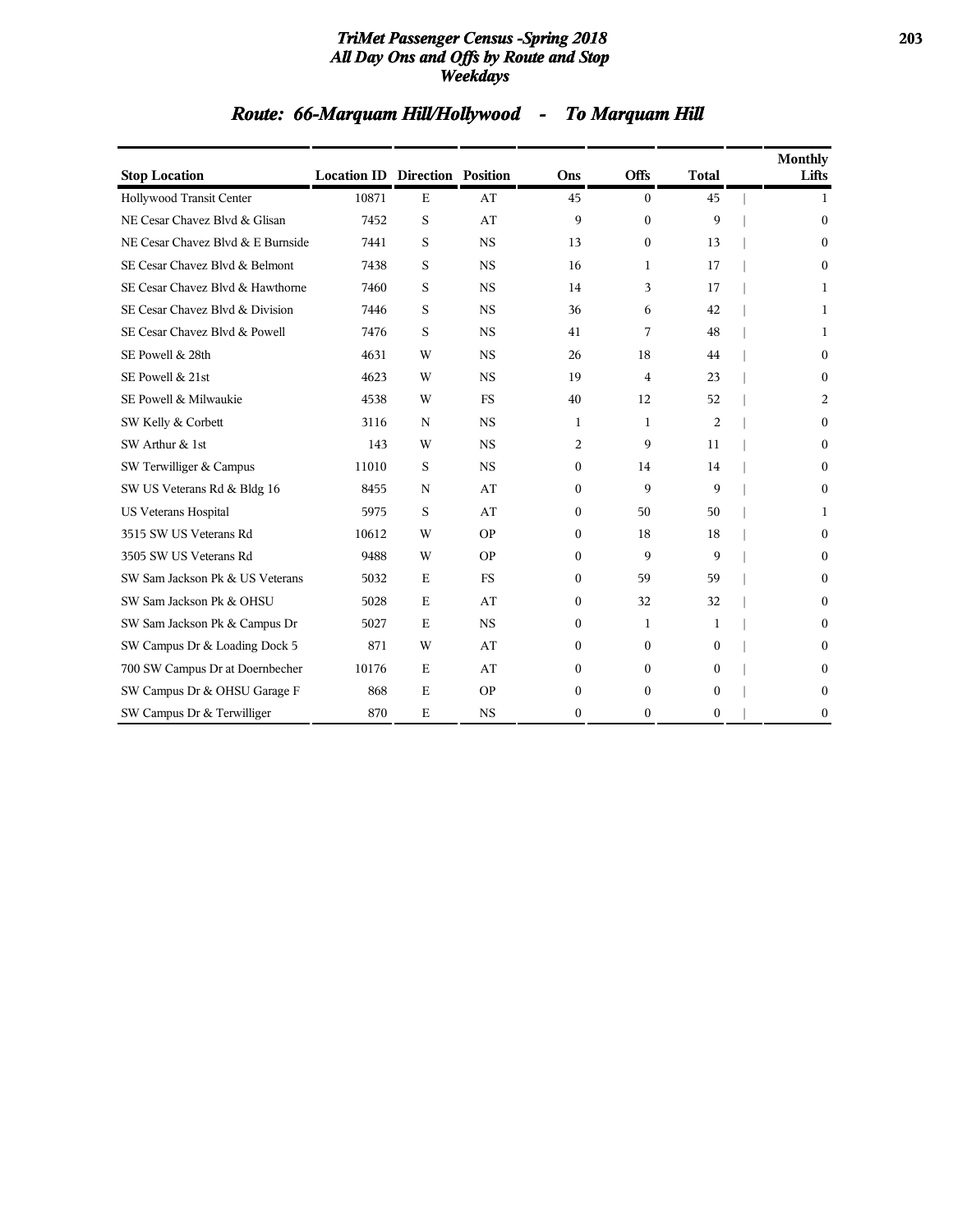### *TriMet Passenger Census -Spring 2018* **204** *All Day Ons and Offs by Route and Stop Weekdays*

# *Route: 67-Bethany/158th - To PCC Rock Creek*

| <b>Stop Location</b>                 | <b>Location ID Direction Position</b> |             |             | Ons              | <b>Offs</b>      | <b>Total</b>     | <b>Monthly</b><br>Lifts |
|--------------------------------------|---------------------------------------|-------------|-------------|------------------|------------------|------------------|-------------------------|
| Merlo Rd/SW 158th MAX Stn Turnaround | 12899                                 | $\mathbf E$ | AT          | 246              | $\mathbf{1}$     | 247              | 27                      |
| SW 158th & Jenkins                   | 8234                                  | N           | <b>NS</b>   | $\mathbf{0}$     | $\boldsymbol{0}$ | $\boldsymbol{0}$ | $\boldsymbol{0}$        |
| SW 158th & Jay                       | 6830                                  | N           | $_{\rm NS}$ | $\boldsymbol{0}$ | $\boldsymbol{0}$ | $\boldsymbol{0}$ | $\boldsymbol{0}$        |
| SW 158th & W Baseline                | 8232                                  | N           | <b>OP</b>   | $\boldsymbol{0}$ | $\boldsymbol{0}$ | $\boldsymbol{0}$ | 1                       |
| SW 158th & Greystone Ct              | 13202                                 | N           | AT          | $\mathbf{0}$     | $\mathbf{1}$     | $\mathbf{1}$     | $\boldsymbol{0}$        |
| SW 158th & Walker                    | 6832                                  | N           | <b>FS</b>   | 18               | 31               | 49               | $\overline{4}$          |
| NW 158th & Schendel                  | 8233                                  | N           | FS          | 13               | 20               | 33               | 2                       |
| NW 158th & Blueridge                 | 8475                                  | N           | $_{\rm NS}$ | $\overline{c}$   | 20               | 22               | $\mathbf{0}$            |
| NW 158th & Greenbrier Pkwy           | 6828                                  | N           | <b>FS</b>   | 6                | 29               | 35               | 3                       |
| NW Bethany & Cornell                 | 10084                                 | N           | FS          | 19               | 21               | 40               | $\overline{2}$          |
| NW Bethany & Bronson                 | 10085                                 | N           | FS          | 4                | 17               | 21               | $\mathbf{1}$            |
| NW Bethany & Oak Hills Dr            | 10086                                 | N           | <b>NS</b>   | 3                | 7                | 10               | $\mathbf{0}$            |
| NW Bethany & Telshire Terrace        | 10087                                 | N           | <b>NS</b>   | 2                | $\mathbf{1}$     | 3                | $\mathbf{0}$            |
| NW Bethany & Ridgetop Lane           | 10088                                 | N           | <b>NS</b>   | 3                | $\overline{c}$   | 5                | $\mathbf{0}$            |
| NW Bethany & West Union              | 10089                                 | N           | FS          | 3                | 9                | 12               | $\mathbf{0}$            |
| NW Bethany & Saint Andrews           | 10090                                 | N           | FS          | $\mathbf{0}$     | 2                | $\overline{2}$   | $\boldsymbol{0}$        |
| NW Bethany & Mitchell                | 10091                                 | N           | <b>NS</b>   | 3                | 4                | 7                | $\boldsymbol{0}$        |
| 4700 Block NW Bethany                | 10092                                 | N           | AT          | 7                | 44               | 51               | $\overline{4}$          |
| NW Bethany & Laidlaw                 | 10093                                 | N           | <b>NS</b>   | $\overline{4}$   | 24               | 28               | 2                       |
| NW Bethany & Kaiser Rd               | 10094                                 | N           | $_{\rm NS}$ | $\overline{4}$   | $\overline{4}$   | 8                | $\boldsymbol{0}$        |
| NW Kaiser & Snowlily Dr              | 10076                                 | N           | $_{\rm NS}$ | $\boldsymbol{0}$ | 2                | 2                | $\mathbf{0}$            |
| NW Kaiser & Two Ponds Dr             | 10077                                 | N           | <b>FS</b>   | $\overline{2}$   | 6                | 8                | $\boldsymbol{0}$        |
| 15500 Block NW Springville           | 10078                                 | W           | AT          | $\boldsymbol{0}$ | $\mathbf{1}$     | $\mathbf{1}$     | $\boldsymbol{0}$        |
| NW Springville & 160th               | 10079                                 | W           | <b>FS</b>   | $\mathbf{1}$     | 4                | 5                | $\theta$                |
| NW Springville & Sickle Terrace      | 10080                                 | W           | FS          | $\mathbf{0}$     | $\overline{4}$   | $\overline{4}$   | $\mathbf{0}$            |
| NW Springville & Joss                | 10081                                 | W           | <b>NS</b>   | $\mathbf{0}$     | 3                | 3                | $\mathbf{0}$            |
| NW Springville & Samuel Drive        | 10082                                 | W           | <b>OP</b>   | $\mathbf{0}$     | $\mathbf{1}$     | $\mathbf{1}$     | $\theta$                |
| NW Springville & 173rd               | 10083                                 | W           | <b>OP</b>   | $\mathbf{0}$     | 3                | 3                | $\boldsymbol{0}$        |
| NW Springville & PCC Drive           | 10165                                 | W           | <b>NS</b>   | $\mathbf{0}$     | 5                | 5                | $\boldsymbol{0}$        |
| PCC Rock Creek Main Stop             | 4429                                  | S           | AT          | $\mathbf{0}$     | 88               | 88               | $\mathbf{0}$            |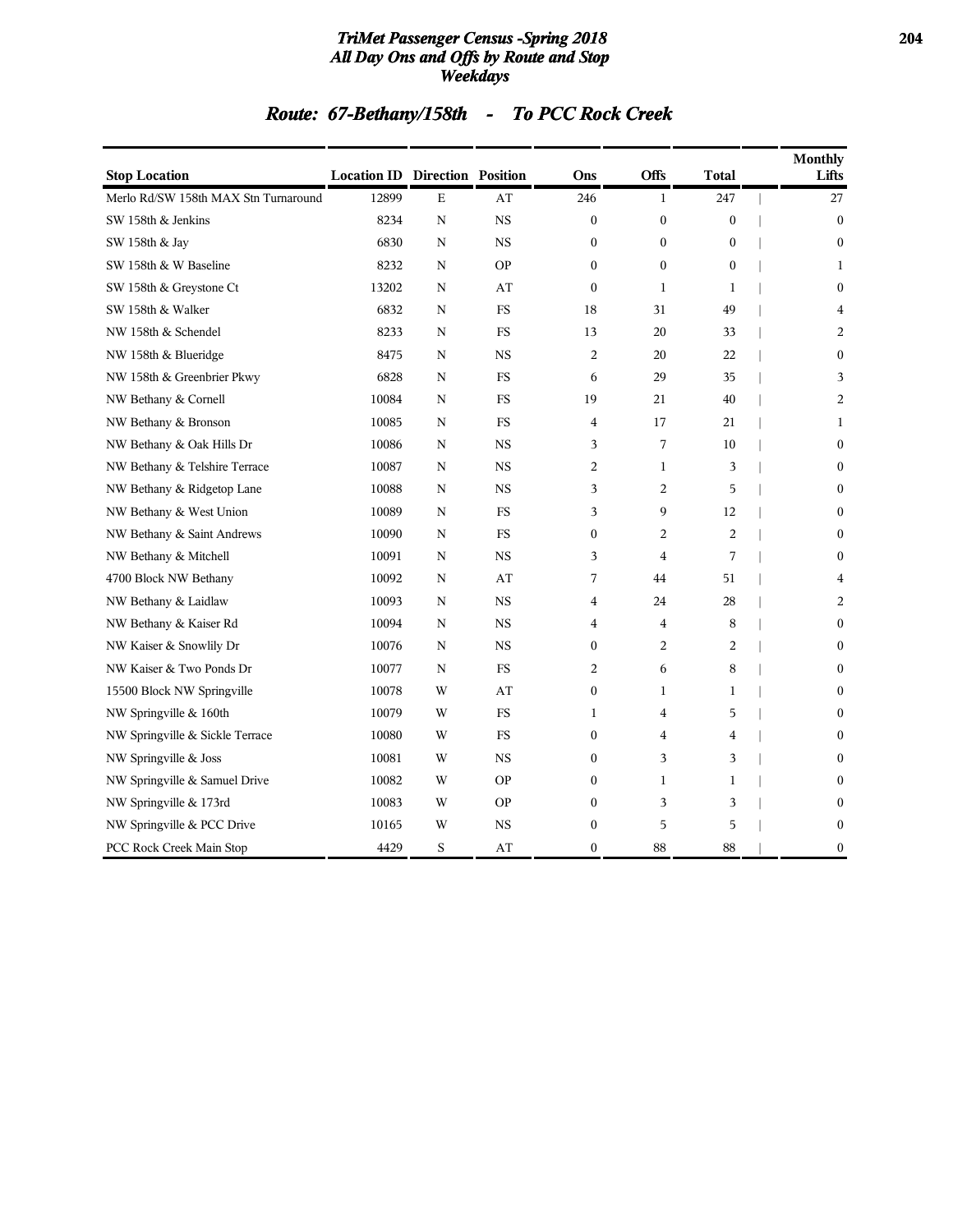### *TriMet Passenger Census -Spring 2018* **205** *All Day Ons and Offs by Route and Stop Weekdays*

# *Route: 67-Bethany/158th - To Merlo Rd/158th Ave*

| <b>Stop Location</b>                 | <b>Location ID Direction Position</b> |             |             | Ons            | Offs             | <b>Total</b>   | <b>Monthly</b><br>Lifts |
|--------------------------------------|---------------------------------------|-------------|-------------|----------------|------------------|----------------|-------------------------|
| PCC Rock Creek Main Stop             | 4429                                  | S           | AT          | 89             | $\boldsymbol{0}$ | 89             | 2                       |
| NW Springville & 173rd               | 10103                                 | E           | <b>NS</b>   | $\overline{4}$ | $\mathbf{1}$     | 5              | $\mathbf{0}$            |
| NW Springville & Samuel Drive        | 10102                                 | E           | $_{\rm NS}$ | $\mathbf{0}$   | $\boldsymbol{0}$ | $\mathbf{0}$   | $\mathbf{0}$            |
| NW Springville & 165th Terrace       | 10101                                 | Е           | <b>OP</b>   | 3              | $\boldsymbol{0}$ | 3              | $\boldsymbol{0}$        |
| NW Springville & Sickle Terrace      | 10100                                 | Ε           | <b>NS</b>   | 2              | $\boldsymbol{0}$ | 2              | $\boldsymbol{0}$        |
| NW Springville & Oats Terrace        | 10099                                 | $\mathbf E$ | $_{\rm NS}$ | 5              | 1                | 6              | $\bf{0}$                |
| NW Springville & Kaiser Rd           | 10098                                 | E           | $_{\rm NS}$ | 3              | $\overline{2}$   | 5              | $\mathbf{0}$            |
| NW Kaiser & Graf St                  | 10105                                 | S           | NS          | 6              | $\mathbf{1}$     | 7              | $\boldsymbol{0}$        |
| NW Kaiser & Westbrook                | 10104                                 | S           | <b>NS</b>   | 2              | 1                | 3              | $\boldsymbol{0}$        |
| NW Bethany & Wismer                  | 10106                                 | S           | FS          | 6              | 3                | 9              | $\boldsymbol{0}$        |
| NW Bethany & Laidlaw                 | 10107                                 | S           | <b>NS</b>   | 33             | 7                | 40             | 1                       |
| 4700 Block NW Bethany                | 10108                                 | S           | <b>OP</b>   | 33             | 8                | 41             | $\overline{4}$          |
| NW Bethany & Claremont Dr            | 10109                                 | S           | $_{\rm NS}$ | 4              | 2                | 6              | $\mathbf{0}$            |
| NW Bethany & Saint Andrews           | 10110                                 | S           | <b>NS</b>   | 1              | $\boldsymbol{0}$ | 1              | $\mathbf{0}$            |
| NW Bethany & West Union              | 10111                                 | S           | <b>NS</b>   | 9              | $\overline{2}$   | 11             | $\mathbf{0}$            |
| NW Bethany & Ridgetop Lane           | 10112                                 | S           | <b>FS</b>   | 2              | $\overline{2}$   | $\overline{4}$ | 1                       |
| NW Bethany & Telshire Terrace        | 10113                                 | S           | FS          | 1              | 1                | 2              | $\mathbf{0}$            |
| NW Bethany & Oak Hills Dr            | 10114                                 | S           | <b>FS</b>   | 9              | 5                | 14             | $\mathbf{0}$            |
| NW Bethany & Bronson                 | 8779                                  | S           | $_{\rm NS}$ | 20             | 5                | 25             | $\mathbf{0}$            |
| NW Bethany & Cornell                 | 10115                                 | S           | $_{\rm NS}$ | 13             | 16               | 29             | 3                       |
| NW Cornell & 158th                   | 13205                                 | $\mathbf E$ | <b>NS</b>   | 3              | 3                | 6              | $\mathbf{0}$            |
| NW 158th & Greenbrier Pkwy           | 6829                                  | S           | <b>OP</b>   | 29             | 5                | 34             | 4                       |
| NW 158th & Blueridge                 | 8474                                  | S           | FS          | 17             | $\mathbf{1}$     | 18             | $\mathbf{0}$            |
| NW 158th & Schendel                  | 8230                                  | S           | $_{\rm NS}$ | 36             | 19               | 55             | 5                       |
| SW 158th & Walker                    | 6833                                  | S           | <b>FS</b>   | 8              | 12               | 20             | 2                       |
| 800 Block SW 158th                   | 10182                                 | S           | AT          | $\mathbf{0}$   | $\boldsymbol{0}$ | $\mathbf{0}$   | $\mathbf{0}$            |
| SW 158th & Jenkins                   | 9252                                  | S           | <b>NS</b>   | $\mathbf{0}$   | $\mathbf{1}$     | $\mathbf{1}$   | $\boldsymbol{0}$        |
| Merlo Rd/SW 158th MAX Stn Turnaround | 12899                                 | E           | AT          | $\mathbf{0}$   | 240              | 240            | $\boldsymbol{0}$        |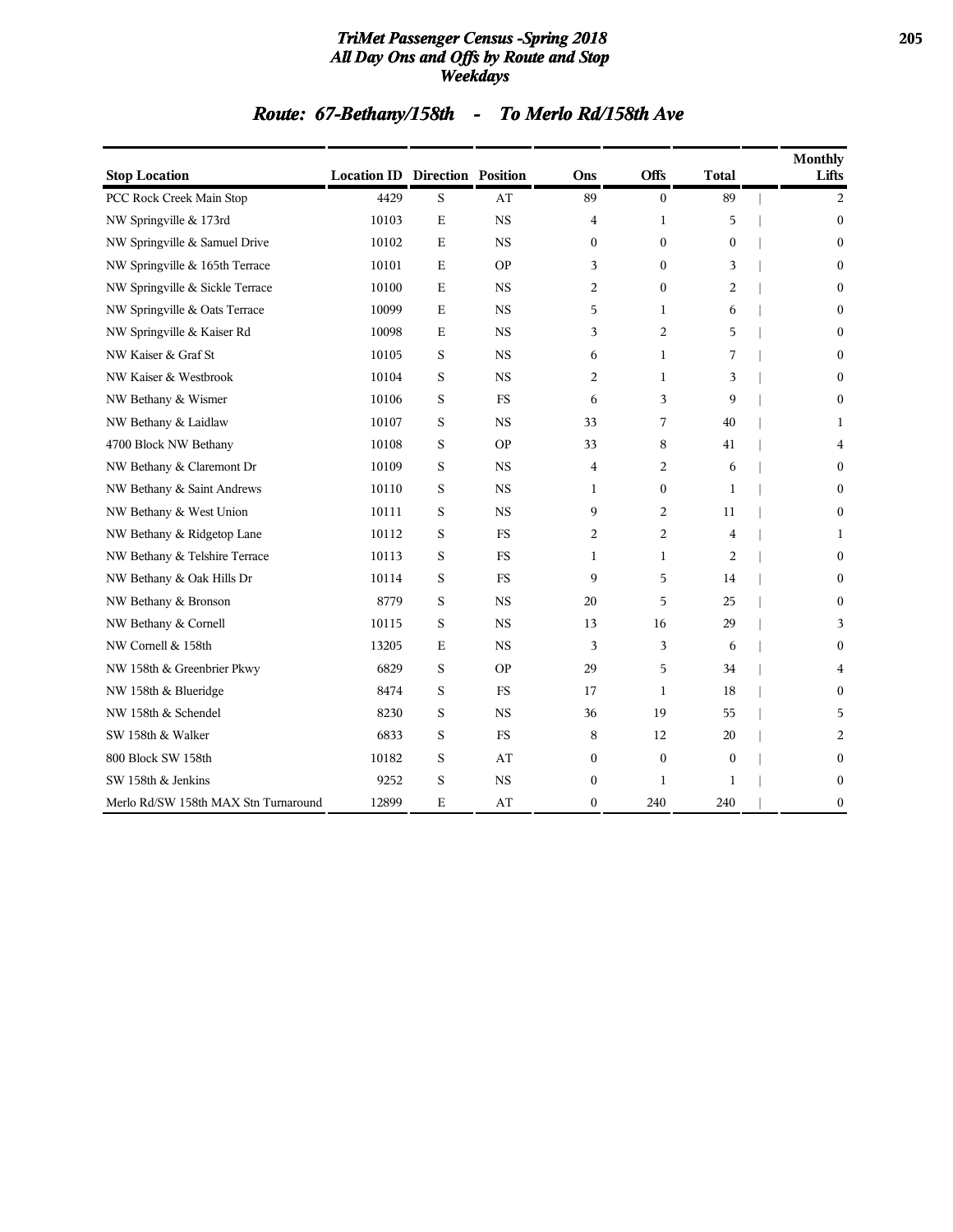### *TriMet Passenger Census -Spring 2018* **206** *All Day Ons and Offs by Route and Stop Weekdays*

# *Route: 68-Marquam Hill/Collins Circle - To Collins Circle at 18th & Jefferson*

| <b>Stop Location</b>            | <b>Location ID Direction Position</b> |             |           | Ons              | <b>Offs</b>  | <b>Total</b> | <b>Monthly</b> | Lifts            |
|---------------------------------|---------------------------------------|-------------|-----------|------------------|--------------|--------------|----------------|------------------|
| SW US Veterans Rd & Bldg 16     | 8455                                  | N           | AT        | 10               | $\Omega$     | 10           |                | $\theta$         |
| <b>US Veterans Hospital</b>     | 5975                                  | S           | AT        | 35               | $\mathbf{0}$ | 35           |                | 3                |
| 3515 SW US Veterans Rd          | 10612                                 | W           | <b>OP</b> | 11               | $\mathbf{0}$ | 11           |                | $\Omega$         |
| 3505 SW US Veterans Rd          | 9488                                  | W           | <b>OP</b> | 7                | $\theta$     | 7            |                | $\boldsymbol{0}$ |
| SW Sam Jackson Pk & US Veterans | 5032                                  | $\mathbf E$ | <b>FS</b> | 44               | $\mathbf{0}$ | 44           |                | 3                |
| SW Sam Jackson Pk & OHSU        | 5028                                  | $\mathbf E$ | AT        | 49               | $\mathbf{0}$ | 49           |                | 1                |
| SW Sam Jackson Pk & Campus Dr   | 5027                                  | $\mathbf E$ | <b>NS</b> | 12               | 1            | 13           |                | $\theta$         |
| SW Campus Dr & Loading Dock 5   | 871                                   | W           | AT        | 10               | $\mathbf{0}$ | 10           |                | $\boldsymbol{0}$ |
| 700 SW Campus Dr at Doernbecher | 10176                                 | $\mathbf E$ | AT        | 11               | $\mathbf{0}$ | 11           |                | $\boldsymbol{0}$ |
| SW Campus Dr & OHSU Garage F    | 868                                   | $\mathbf E$ | <b>OP</b> | 3                | $\Omega$     | 3            |                | $\theta$         |
| SW Campus Dr & Terwilliger      | 870                                   | Е           | <b>NS</b> | 4                | $\Omega$     | 4            |                | $\theta$         |
| SW Terwilliger & Sam Jackson    | 9861                                  | N           | <b>NS</b> | $\mathbf{0}$     | 7            | 7            |                | $\bf{0}$         |
| SW 6th & Sheridan               | 7793                                  | N           | <b>FS</b> | 4                | 4            | 8            |                | $\boldsymbol{0}$ |
| SW 6th & Broadway               | 7749                                  | N           | <b>NS</b> | 1                | 8            | 9            |                | $\theta$         |
| SW 6th & Clay                   | 7756                                  | N           | <b>NS</b> | 15               | 46           | 61           |                | $\theta$         |
| SW Jefferson & Broadway         | 3039                                  | W           | <b>NS</b> | 7                | 18           | 25           |                | $\theta$         |
| SW Jefferson & 10th             | 3049                                  | W           | <b>NS</b> | 3                | 15           | 18           |                | 3                |
| SW Jefferson & 13th             | 3051                                  | W           | <b>NS</b> | 1                | 4            | 5            |                | 2                |
| SW Jefferson & 16th             | 3052                                  | W           | <b>NS</b> | $\mathbf{0}$     | 8            | 8            |                | 1                |
| SW Columbia & 18th              | 10168                                 | E           | <b>NS</b> | 1                | 115          | 116          |                | 2                |
| SW Columbia & 16th              | 12792                                 | Е           | <b>OP</b> | $\boldsymbol{0}$ | 13           | 13           |                | $\boldsymbol{0}$ |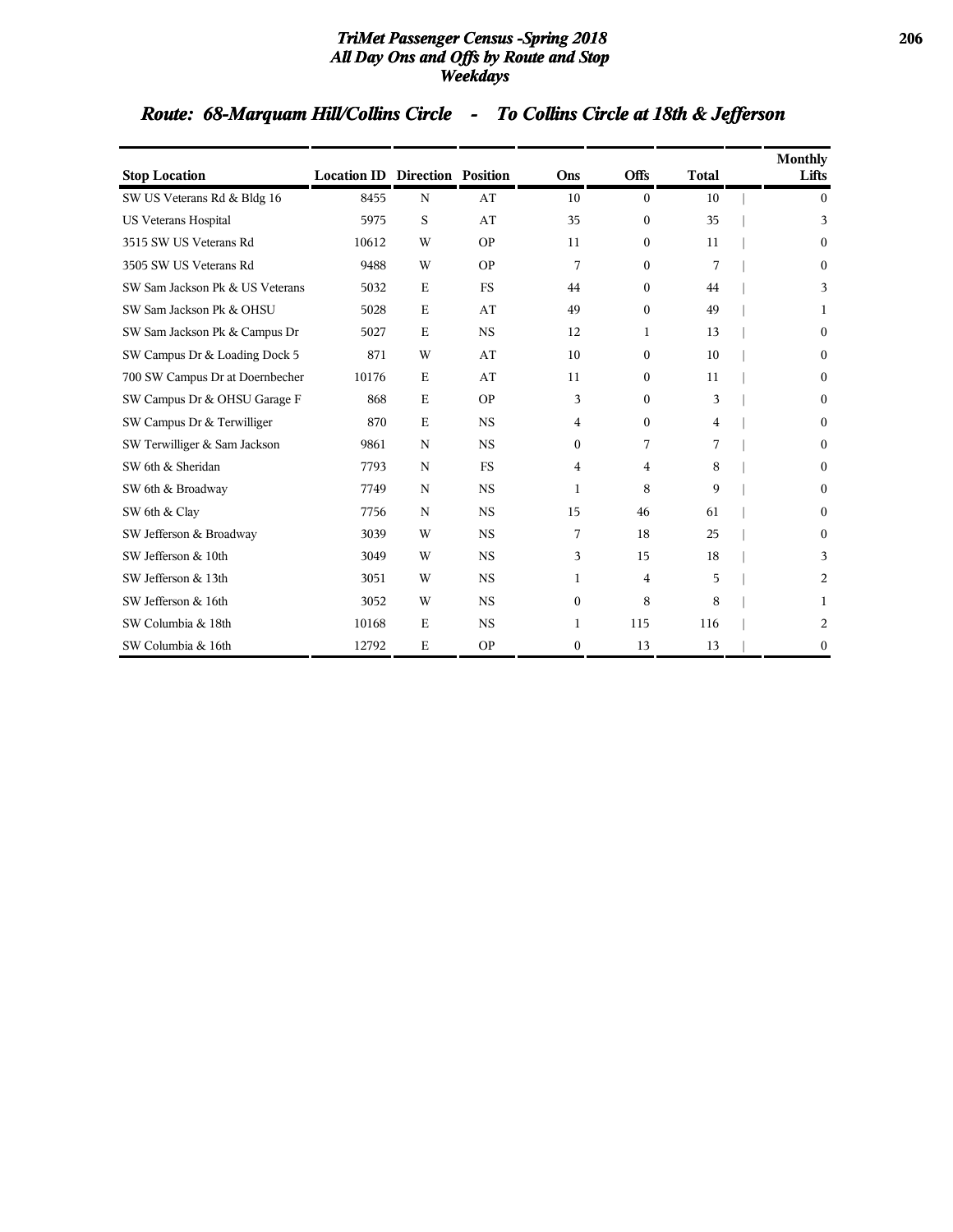### *TriMet Passenger Census -Spring 2018* **207** *All Day Ons and Offs by Route and Stop Weekdays*

# *Route: 68-Marquam Hill/Collins Circle - To PSU & Marquam Hill*

| <b>Stop Location</b>            | <b>Location ID Direction Position</b> |             |           | Ons          | <b>Offs</b>  | <b>Total</b> | <b>Monthly</b><br>Lifts |
|---------------------------------|---------------------------------------|-------------|-----------|--------------|--------------|--------------|-------------------------|
| SW Jefferson & 16th             | 3052                                  | W           | <b>NS</b> | 12           | $\Omega$     | 12           | $\theta$                |
| SW Columbia & 18th              | 10168                                 | $\mathbf E$ | <b>NS</b> | 181          | 1            | 182          | 18                      |
| SW Columbia & 16th              | 12792                                 | $\mathbf E$ | <b>OP</b> | 5            | $\Omega$     | 5            | $\Omega$                |
| SW Columbia & 12th              | 1111                                  | E           | <b>NS</b> | 4            | 2            | 6            | 2                       |
| SW Columbia & 10th              | 9044                                  | $\mathbf E$ | <b>NS</b> | 4            | 4            | 8            | $\theta$                |
| SW Columbia & Park Ave          | 1108                                  | E           | <b>NS</b> | 6            | 16           | 22           | $\theta$                |
| SW Broadway & Market            | 616                                   | S           | <b>FS</b> | 2            | 29           | 31           | 13                      |
| SW Broadway & Hall              | 607                                   | S           | <b>FS</b> | 3            | 7            | 10           | $\mathbf{0}$            |
| SW Broadway & Lincoln           | 614                                   | S           | <b>NS</b> | $\mathbf{0}$ | $\mathbf{0}$ | $\mathbf{0}$ | $\mathbf{0}$            |
| SW 6th & Sheridan               | 7794                                  | S           | <b>OP</b> | 4            | 3            | 7            | $\boldsymbol{0}$        |
| SW Terwilliger & Sam Jackson    | 5804                                  | S           | <b>FS</b> | 5            | $\Omega$     | 5            | $\theta$                |
| SW Terwilliger & Campus         | 11010                                 | S           | <b>NS</b> | 1            | 16           | 17           | $\Omega$                |
| SW US Veterans Rd & Bldg 16     | 8455                                  | N           | AT        | $\mathbf{0}$ | 7            | 7            | $\theta$                |
| <b>US Veterans Hospital</b>     | 5975                                  | S           | AT        | $\mathbf{0}$ | 34           | 34           | 3                       |
| 3515 SW US Veterans Rd          | 10612                                 | W           | <b>OP</b> | $\mathbf{0}$ | 15           | 15           | $\theta$                |
| 3505 SW US Veterans Rd          | 9488                                  | W           | <b>OP</b> | $\mathbf{0}$ | 5            | 5            | $\theta$                |
| SW Sam Jackson Pk & US Veterans | 5032                                  | E           | <b>FS</b> | $\mathbf{0}$ | 54           | 54           | $\boldsymbol{0}$        |
| SW Sam Jackson Pk & OHSU        | 5028                                  | $\mathbf E$ | AT        | 1            | 30           | 31           | 1                       |
| SW Sam Jackson Pk & Campus Dr   | 5027                                  | $\mathbf E$ | <b>NS</b> | $\Omega$     | 2            | 2            | $\theta$                |
| SW Campus Dr & Loading Dock 5   | 871                                   | W           | AT        | $\mathbf{0}$ | $\Omega$     | 0            | $\Omega$                |
| 700 SW Campus Dr at Doernbecher | 10176                                 | $\mathbf E$ | AT        | $\mathbf{0}$ | $\Omega$     | 0            | $\Omega$                |
| SW Campus Dr & OHSU Garage F    | 868                                   | $\mathbf E$ | <b>OP</b> | $\mathbf{0}$ | $\Omega$     | 0            | $\Omega$                |
| SW Campus Dr & Terwilliger      | 870                                   | E           | <b>NS</b> | $\mathbf{0}$ | $\mathbf{0}$ | $\theta$     | $\Omega$                |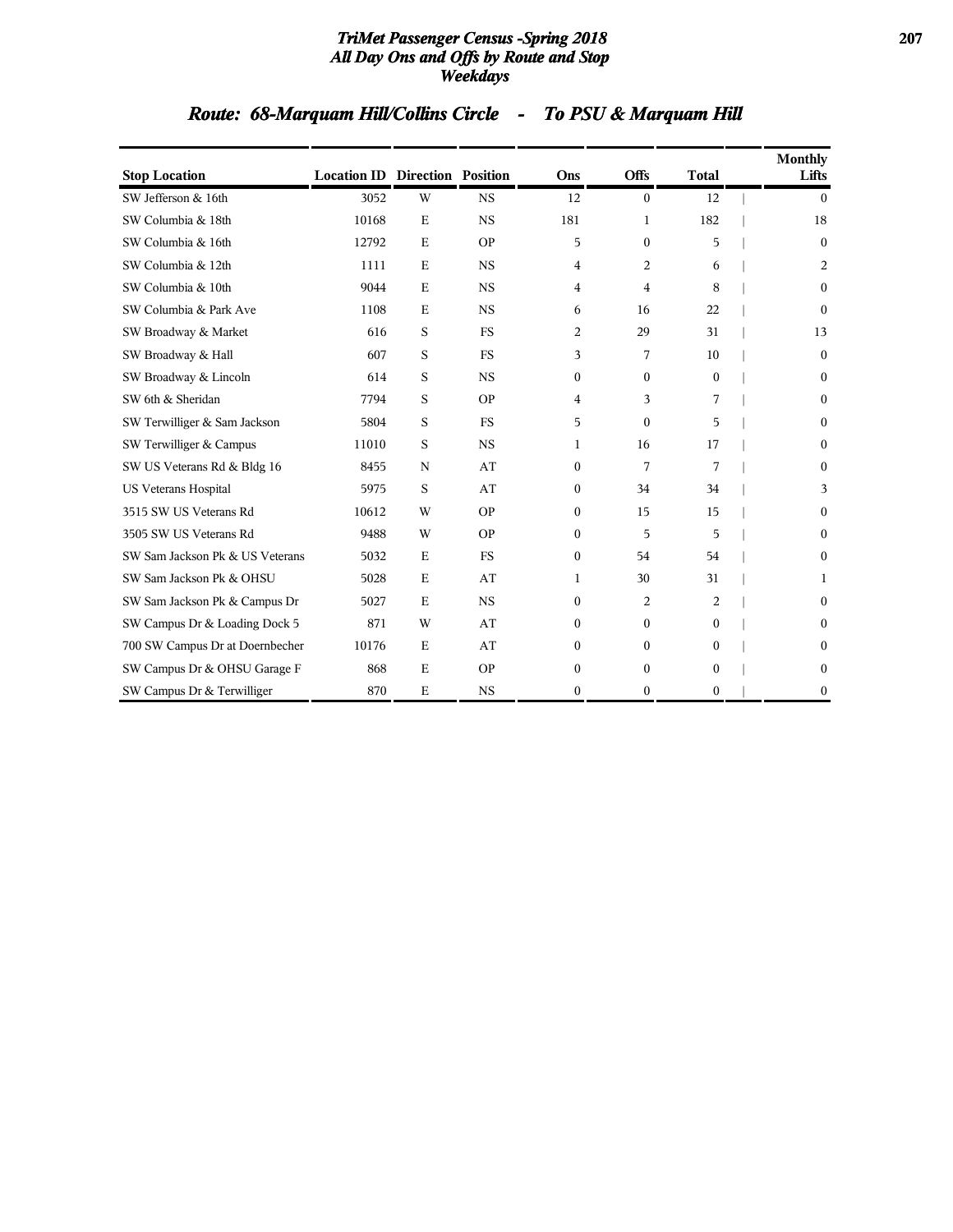### *TriMet Passenger Census -Spring 2018* **208** *All Day Ons and Offs by Route and Stop Weekdays*

### *Route: 70-12th/NE 33rd Ave - To 33rd & Sunderland*

| <b>Stop Location</b>  | <b>Location ID Direction Position</b> |             |             | Ons              | <b>Offs</b>      | <b>Total</b>     | <b>Monthly</b><br>Lifts |
|-----------------------|---------------------------------------|-------------|-------------|------------------|------------------|------------------|-------------------------|
| SE Jackson & Main     | 13477                                 | Ε           | $_{\rm FS}$ | 171              | $\mathbf{1}$     | 172              | 36                      |
| SE Jackson & 21st     | 8225                                  | $\mathbf E$ | <b>NS</b>   | 29               | $\overline{c}$   | 31               | $\overline{4}$          |
| SE 17th & Lava        | 6871                                  | N           | <b>OP</b>   | 10               | 1                | 11               | $\mathbf{0}$            |
| SE 17th & Waverly     | 6901                                  | N           | <b>NS</b>   | 4                | 4                | 8                | $\mathbf{0}$            |
| SE 17th & Ochoco St   | 6885                                  | N           | <b>NS</b>   | 37               | 19               | 56               | 4                       |
| SE Linn & 16th        | 3421                                  | W           | <b>NS</b>   | 5                | $\mathbf{1}$     | 6                | $\mathbf{1}$            |
| SE Linn & 13th        | 3419                                  | W           | <b>NS</b>   | 10               | $\mathbf{1}$     | 11               | $\boldsymbol{0}$        |
| SE 13th & Clatsop     | 6688                                  | N           | <b>NS</b>   | 11               | $\mathbf{1}$     | 12               | 2                       |
| SE 13th & Umatilla    | 6711                                  | N           | <b>NS</b>   | 11               | 2                | 13               | $\boldsymbol{0}$        |
| SE 13th & Tacoma      | 6708                                  | $\mathbf N$ | <b>NS</b>   | 40               | 7                | 47               | 8                       |
| SE 13th & Nehalem     | 6699                                  | N           | <b>NS</b>   | 29               | 3                | 32               | 1                       |
| SE 13th & Lambert     | 6693                                  | N           | <b>NS</b>   | 28               | 3                | 31               | $\boldsymbol{0}$        |
| SE 13th & Knapp       | 6691                                  | N           | NS          | 12               | $\mathbf{1}$     | 13               | $\mathbf{0}$            |
| SE Bybee & 14th       | 844                                   | Ε           | FS          | $\overline{c}$   | 2                | 4                | 2                       |
| SE Bybee & Milwaukie  | 839                                   | Ε           | NS          | 10               | 16               | 26               | 3                       |
| SE 17th & Marion      | 6853                                  | N           | <b>NS</b>   | 12               | 2                | 14               | 2                       |
| SE 17th & Harney      | 6860                                  | N           | <b>NS</b>   | 12               | 2                | 14               | 3                       |
| SE 17th & Tenino      | 6897                                  | N           | <b>NS</b>   | 38               | 6                | 44               | 7                       |
| SE 17th & Spokane     | 10302                                 | N           | <b>NS</b>   | 30               | 5                | 35               | 8                       |
| SE 17th & Lexington   | 6873                                  | $\mathbf N$ | <b>NS</b>   | 15               | 3                | 18               | 1                       |
| SE 17th & Rex         | 6889                                  | N           | <b>NS</b>   | 10               | 1                | 11               | $\mathbf{0}$            |
| SE 17th & Bybee       | 6848                                  | N           | <b>NS</b>   | 10               | 12               | 22               | 3                       |
| SE 17th & Claybourne  | 6856                                  | N           | <b>NS</b>   | 17               | 9                | 26               | $\,8\,$                 |
| SE 17th & Tolman      | 6898                                  | N           | <b>NS</b>   | 17               | 6                | 23               | 3                       |
| SE 17th & Knight      | 6867                                  | N           | NS          | 18               | 3                | 21               | $\bf{0}$                |
| SE 17th & Harold      | 6861                                  | N           | <b>NS</b>   | 16               | 3                | 19               | 2                       |
| SE 17th & McLoughlin  | 6882                                  | N           | NS          | 18               | 4                | 22               | 1                       |
| SE 17th & Schiller    | 6893                                  | N           | FS          | 3                | 2                | 5                | $\mathbf{0}$            |
| SE 17th & Mall        | 6876                                  | N           | <b>OP</b>   | 36               | 37               | 73               | 9                       |
| SE 17th & Center      | 6849                                  | N           | <b>NS</b>   | 72               | 40               | 112              | 26                      |
| SE 17th & Rhine       | 13693                                 | N           | FS          | 36               | 35               | 71               | $\boldsymbol{0}$        |
| SE Powell & Milwaukie | 4539                                  | N           | $_{\rm NS}$ | 65               | 59               | 124              | 12                      |
| SE 12th & Division    | 6578                                  | N           | NS          | 77               | 50               | 127              | 6                       |
| SE 12th & Harrison    | 6581                                  | N           | NS          | 20               | 7                | 27               | $\bf{0}$                |
| SE 12th & Clay        | 6576                                  | N           | <b>NS</b>   | 20               | 39               | 59               | 5                       |
| SE 12th & Madison     | 6585                                  | N           | FS          | 79               | 24               | 103              | 13                      |
| SE 12th & Morrison    | 6588                                  | N           | <b>NS</b>   | 70               | 71               | 141              | 38                      |
| SE 12th & Stark       | 6594                                  | N           | NS          | 59               | 41               | 100              | 24                      |
| NE 12th & E Burnside  | 6592                                  | N           | FS          | 90               | 141              | 231              | 36                      |
| NE 12th & Irving      | 6582                                  | N           | <b>NS</b>   | 71               | 66               | 137              | $\bf{0}$                |
| NE 11th & Holladay    | 8513                                  | N           | $_{\rm NS}$ | 72               | 244              | 316              | 33                      |
| NE 11th & Multnomah   | 8938                                  | N           | NS          | 24               | 98               | 122              | 27                      |
| NE 9th & Hassalo      | 13633                                 | $\mathbf S$ | <b>NS</b>   | $\boldsymbol{0}$ | $\boldsymbol{0}$ | $\boldsymbol{0}$ | $\bf{0}$                |
| NE Multnomah & 13th   | 4047                                  | Ε           | FS          | 49               | 21               | 70               | 8                       |
| NE Multnomah & 16th   | 4048                                  | $\mathbf E$ | $_{\rm NS}$ | 4                | 12               | 16               | 3                       |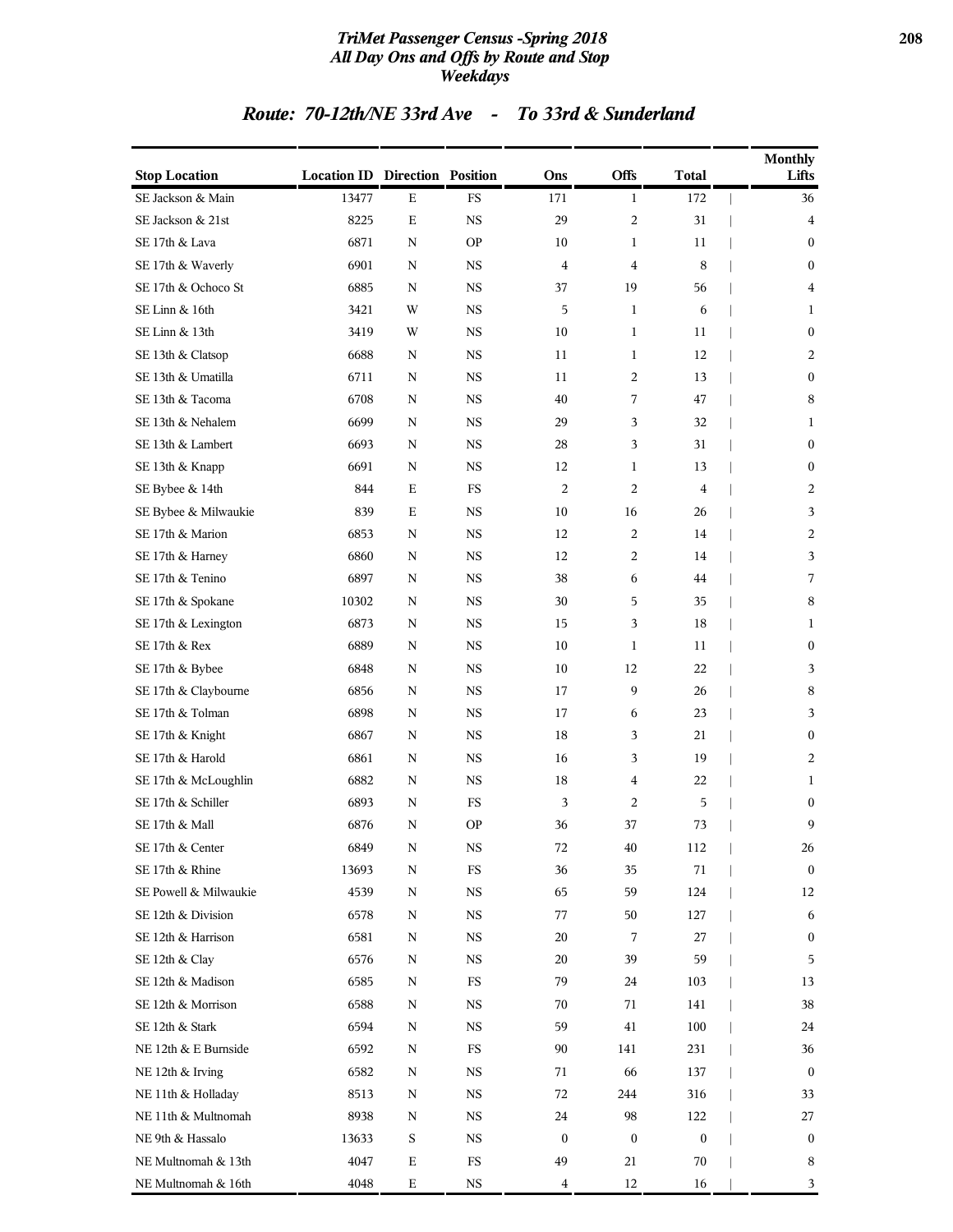### *TriMet Passenger Census -Spring 2018* **209** *All Day Ons and Offs by Route and Stop Weekdays*

### *Route: 70-12th/NE 33rd Ave - To 33rd & Sunderland*

| <b>Stop Location</b>                     | <b>Location ID Direction Position</b> |             |                        | Ons              | <b>Offs</b>      | <b>Total</b>     | <b>Monthly</b><br>Lifts |
|------------------------------------------|---------------------------------------|-------------|------------------------|------------------|------------------|------------------|-------------------------|
| NE Multnomah & 19th                      | 4050                                  | Ε           | <b>OP</b>              | $\mathbf{1}$     | 6                | 7                | $\boldsymbol{0}$        |
| NE 21st & Clackamas                      | 7107                                  | $\mathbf N$ | <b>NS</b>              | 3                | 8                | 11               | 2                       |
| NE 21st & Weidler                        | 7138                                  | N           | <b>NS</b>              | 13               | 22               | 35               | 6                       |
| NE Weidler & 22nd                        | 6237                                  | Ε           | <b>NS</b>              | 5                | 6                | 11               | 1                       |
| NE Weidler & 24th                        | 6239                                  | Ε           | <b>NS</b>              | $\mathbf{1}$     | 8                | 9                | 3                       |
| NE Broadway & 26th                       | 636                                   | Ε           | FS                     | 4                | 11               | 15               | 3                       |
| NE Broadway & 28th                       | 638                                   | Ε           | FS                     | 17               | 26               | 43               | 11                      |
| NE Broadway & 32nd                       | 642                                   | $\mathbf E$ | $_{\rm FS}$            | 18               | 17               | 35               | 6                       |
| NE 33rd & Schuyler                       | 7392                                  | N           | <b>NS</b>              | 20               | 16               | 36               | 7                       |
| NE 33rd & US Grant Pl                    | 7402                                  | $\mathbf N$ | FS                     | 6                | 6                | 12               | $\boldsymbol{0}$        |
| NE 33rd & Brazee                         | 7365                                  | N           | <b>OP</b>              | 3                | 6                | 9                | $\boldsymbol{0}$        |
| NE 33rd & Knott                          | 7385                                  | N           | FS                     | $\overline{c}$   | 10               | 12               | $\boldsymbol{0}$        |
| NE 33rd & Stanton                        | 7399                                  | N           | $_{\rm FS}$            | $\mathbf{1}$     | 8                | 9                | $\boldsymbol{0}$        |
| NE 33rd & Siskiyou                       | 7395                                  | N           | <b>NS</b>              | $\mathbf{1}$     | 6                | 7                | $\boldsymbol{0}$        |
| NE 33rd & Alameda                        | 7373                                  | N           | <b>NS</b>              | 3                | 17               | 20               | $\boldsymbol{0}$        |
| NE 33rd & Shaver                         | 7393                                  | N           | $_{\rm NS}$            | $\mathbf{1}$     | 9                | 10               | $\boldsymbol{0}$        |
| NE 33rd & Skidmore                       | 7398                                  | N           | $_{\rm NS}$            | $\boldsymbol{0}$ | 10               | 10               | 1                       |
| NE 33rd & Prescott                       | 7390                                  | N           | <b>NS</b>              | $\boldsymbol{0}$ | 9                | 9                | $\boldsymbol{0}$        |
| NE 33rd & Going                          | 7375                                  | N           | <b>NS</b>              | $\boldsymbol{0}$ | 7                | 7                | 2                       |
| NE 33rd & Alberta Ct                     | 7364                                  | N           | <b>NS</b>              | $\boldsymbol{0}$ | 14               | 14               | $\boldsymbol{0}$        |
| NE 33rd & Webster                        | 7404                                  | N           | $_{\rm NS}$            | 1                | 12               | 13               | $\boldsymbol{0}$        |
| NE 33rd & Emerson                        | 7371                                  | N           | $_{\rm NS}$            | 4                | 34               | 38               | 4                       |
| NE 33rd & Killingsworth                  | 7383                                  | N           | <b>NS</b>              | 32               | 40               | 72               | 7                       |
| NE 33rd & Jarrett                        | 7380                                  | N           | <b>OP</b>              | $\overline{c}$   | 10               | 12               | 4                       |
| NE 33rd & Ainsworth                      | 7362                                  | $\mathbf N$ | <b>NS</b>              | $\mathbf{1}$     | 9                | 10               | $\mathbf{0}$            |
| NE 33rd & Holman                         | 7378                                  | N           | <b>NS</b>              | $\mathbf{1}$     | 12               | 13               | 1                       |
| NE 33rd & Rosa Parks Way                 | 7389                                  | N           | <b>NS</b>              | $\boldsymbol{0}$ | 8                | 8                | $\boldsymbol{0}$        |
| NE 33rd & Dekum                          | 7369                                  | N           | <b>NS</b>              | 16               | 14               | 30               | 1                       |
| NE Columbia Blvd & 29th                  | 8508                                  | W           | FS                     | $\boldsymbol{0}$ | 7                | 7                | $\boldsymbol{0}$        |
| NE Columbia Blvd & 27th                  | 1115                                  | W           | <b>OP</b>              | $\boldsymbol{0}$ | 3                | 3                | $\theta$                |
| NE Columbia Blvd & 24th                  | 8498                                  | W           | <b>OP</b>              | $\boldsymbol{0}$ | $\mathbf{1}$     | 1                | $\boldsymbol{0}$        |
| 7500 Block NE 21st                       | 8303                                  | N           | <b>OP</b>              | $\boldsymbol{0}$ | 16               | 16               | $\boldsymbol{0}$        |
| NE 21st & Argyle                         | 7105                                  | N           | NS                     | $\boldsymbol{0}$ | 20               | 20               | $\boldsymbol{0}$        |
| NE 21st & Riverside Way                  | 8883                                  | N           | NS                     | $\boldsymbol{0}$ | 7                | 7                | $\boldsymbol{0}$        |
| 2500 Block NE Riverside Way              | 8854                                  | $\mathbf E$ | AT                     | $\boldsymbol{0}$ | 9                | 9                | $\bf{0}$                |
| 2800 Block NE Riverside Way              | 9550                                  | $\mathbf E$ | AT                     | $\boldsymbol{0}$ | 9                | 9                | $\bf{0}$                |
| N Riverside Way & 33rd Dr                | 4912                                  | $\mathbf E$ | NS                     | $\boldsymbol{0}$ | 19               | 19               | $\bf{0}$                |
| NE 33rd Dr & Elrod Dr                    | 9365                                  | N           | NS                     | $\boldsymbol{0}$ | 11               | 11               | $\bf{0}$                |
| 8400 Block NE 33rd Dr                    | 10452                                 | N           | AT                     | $\boldsymbol{0}$ | 13               | 13               | $\boldsymbol{0}$        |
| NE 33rd Dr & Sunderland                  | 9339                                  | N           | <b>OP</b>              | $\boldsymbol{0}$ | $\boldsymbol{0}$ | $\boldsymbol{0}$ | $\bf{0}$                |
| NE Sunderland & 33rd Dr                  | 11171                                 | S           | $_{\rm FS}$            | 1                | 5                | 6                | 3                       |
| 9600 Block NE Sunderland                 | 9367                                  | S           | AT                     | 1                | $\mathbf{1}$     | 2                | 2                       |
| 9400 Block NE Sunderland                 | 13040                                 | S           | AT                     | 3                | 15               | 18               | 15                      |
| NE Sunderland & Columbia River Corr Cntr | 9368                                  | S           | $\mathbf{A}\mathbf{T}$ | $\boldsymbol{0}$ | 57               | 57               | $\bf{0}$                |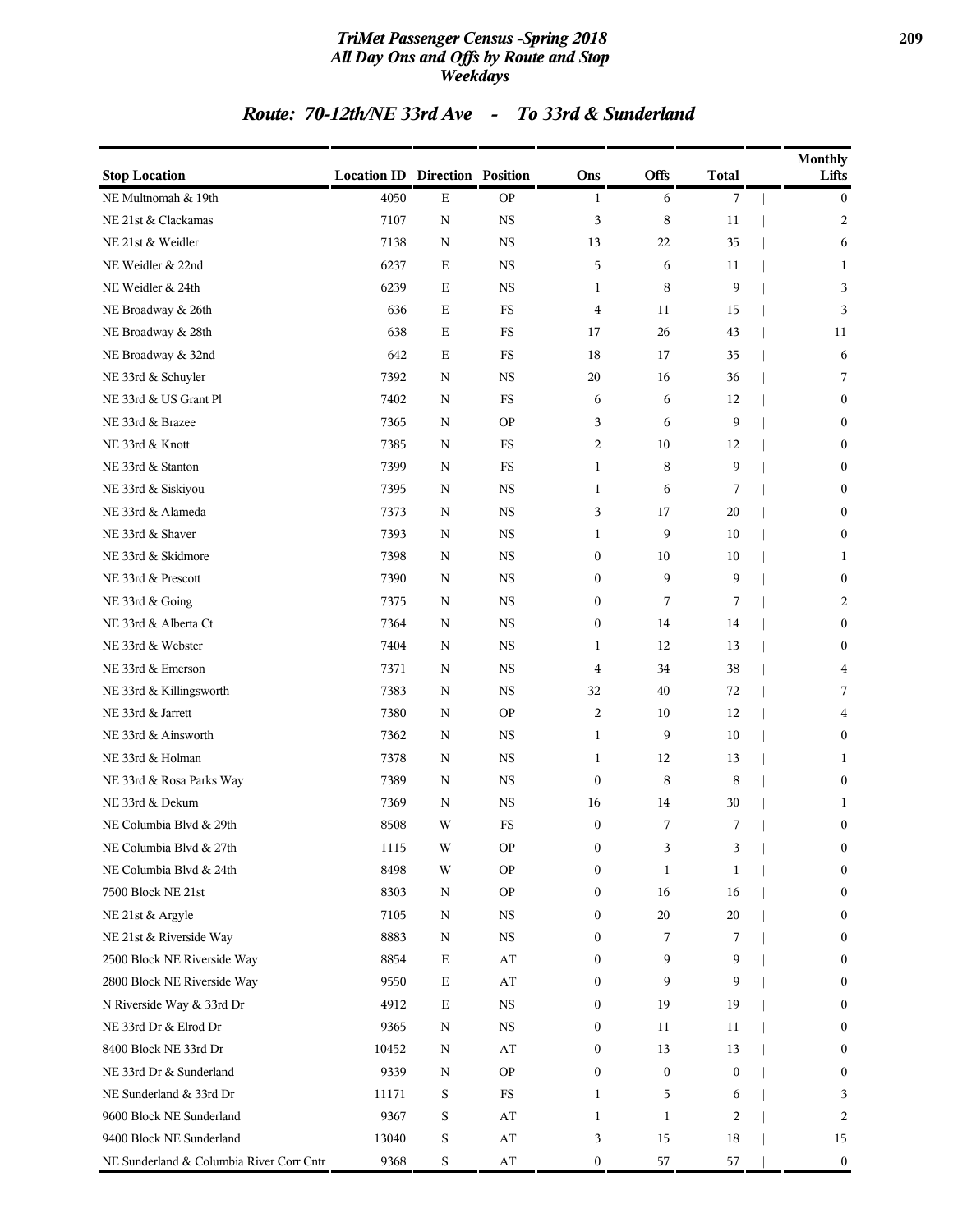#### *TriMet Passenger Census -Spring 2018* **210** *All Day Ons and Offs by Route and Stop Weekdays*

### *Route: 70-12th/NE 33rd Ave - To Milwaukie*

| <b>Stop Location</b>                     | <b>Location ID Direction Position</b> |             |             | Ons          | Offs                      | <b>Total</b> | <b>Monthly</b><br>Lifts |
|------------------------------------------|---------------------------------------|-------------|-------------|--------------|---------------------------|--------------|-------------------------|
| NE Sunderland & Columbia River Corr Cntr | 9368                                  | S           | AT          | 68           | 1                         | 69           | 28                      |
| NE Sunderland & 33rd Dr (In)             | 9414                                  | Ε           | <b>NS</b>   | $\mathbf{1}$ | $\boldsymbol{0}$          | 1            | $\boldsymbol{0}$        |
| 8400 Block NE 33rd Dr                    | 10450                                 | S           | <b>OP</b>   | 6            | $\bf{0}$                  | 6            | $\mathbf{0}$            |
| NE 33rd Dr & Elrod Dr                    | 9369                                  | $\mathbf S$ | <b>NS</b>   | 19           | $\bf{0}$                  | 19           | $\mathbf{0}$            |
| NE Riverside Way & 33rd Dr               | 9549                                  | W           | FS          | 21           | $\bf{0}$                  | 21           | 1                       |
| 2400 Block NE Riverside Way              | 9371                                  | W           | AT          | 9            | $\boldsymbol{0}$          | 9            | $\mathbf{0}$            |
| NE 21st & Riverside Way                  | 9402                                  | S           | FS          | 6            | $\boldsymbol{0}$          | 6            | $\boldsymbol{0}$        |
| NE 21st & Argyle                         | 118                                   | S           | FS          | 18           | $\bf{0}$                  | 18           | $\mathbf{0}$            |
| 7500 Block NE 21st                       | 8304                                  | $\mathbf S$ | AT          | 15           | $\boldsymbol{0}$          | 15           | 1                       |
| NE Columbia Blvd & 24th                  | 8507                                  | Ε           | FS          | $\mathbf{1}$ | $\bf{0}$                  | $\mathbf{1}$ | $\mathbf{0}$            |
| NE Columbia Blvd & 27th                  | 8500                                  | Ε           | NS          | 2            | $\boldsymbol{0}$          | 2            | $\mathbf{0}$            |
| NE Columbia Blvd & 29th                  | 8499                                  | Ε           | <b>NS</b>   | 2            | $\boldsymbol{0}$          | 2            | $\mathbf{0}$            |
| NE 33rd & Dekum                          | 7370                                  | S           | <b>NS</b>   | 19           | 20                        | 39           | 2                       |
| NE 33rd & Rosa Parks Way                 | 7388                                  | $\mathbf S$ | <b>NS</b>   | 9            | $\boldsymbol{0}$          | 9            | $\mathbf{0}$            |
| NE 33rd & Holman                         | 7379                                  | S           | <b>FS</b>   | 13           | 2                         | 15           | 1                       |
| NE 33rd & Ainsworth                      | 7361                                  | S           | FS          | 8            | $\boldsymbol{0}$          | 8            | $\mathbf{0}$            |
| NE 33rd & Jarrett                        | 7381                                  | S           | <b>NS</b>   | 11           | $\mathbf{1}$              | 12           | 1                       |
| NE 33rd & Killingsworth                  | 7382                                  | S           | <b>NS</b>   | 35           | 33                        | 68           | 6                       |
| NE 33rd & Emerson                        | 7372                                  | S           | <b>NS</b>   | 32           | 5                         | 37           | 5                       |
| NE 33rd & Alberta                        | 7363                                  | S           | <b>NS</b>   | 34           | 1                         | 35           | 2                       |
| NE 33rd & Prescott                       | 7391                                  | S           | NS          | 17           | 1                         | 18           | $\boldsymbol{0}$        |
| NE 33rd & Skidmore                       | 7397                                  | S           | <b>NS</b>   | 5            | $\boldsymbol{0}$          | 5            | $\boldsymbol{0}$        |
| NE 33rd & Shaver                         | 7394                                  | S           | <b>NS</b>   | 7            | 1                         | 8            | $\mathbf{0}$            |
| NE 33rd & Bryce                          | 7368                                  | S           | <b>NS</b>   | 4            | $\mathbf{1}$              | 5            | $\mathbf{0}$            |
| NE 33rd & Fremont                        | 7374                                  | S           | <b>NS</b>   | 11           | 3                         | 14           | $\mathbf{0}$            |
| NE 33rd & Siskiyou                       | 7396                                  | S           | <b>NS</b>   | 9            | $\mathbf{1}$              | 10           | $\mathbf{0}$            |
| NE 33rd & Stanton                        | 7400                                  | S           | <b>NS</b>   | 7            | $\mathbf{1}$              | 8            | $\mathbf{0}$            |
| NE 33rd & Knott                          | 7386                                  | S           | FS          | 11           | $\overline{c}$            | 13           | $\boldsymbol{0}$        |
| NE 33rd & Brazee                         | 7366                                  | S           | <b>NS</b>   | 11           | 3                         | 14           | $\boldsymbol{0}$        |
| NE 33rd & US Grant Pl                    | 7403                                  | S           | <b>NS</b>   | 4            | $\overline{c}$            | 6            | $\bf{0}$                |
| NE 33rd & Hancock                        | 7377                                  | $\mathbf S$ | <b>NS</b>   | 4            | $\boldsymbol{7}$          | 11           | 1                       |
| NE Broadway & 33rd                       | 644                                   | W           | $_{\rm FS}$ | 32           | 34                        | 66           | 14                      |
| NE Broadway & 28th                       | 639                                   | W           | <b>NS</b>   | 26           | 18                        | 44           | $\,8\,$                 |
| NE Broadway & 26th                       | 637                                   | W           | FS          | 9            | $\ensuremath{\mathbf{3}}$ | 12           | $\overline{c}$          |
| NE Broadway & 24th                       | 635                                   | W           | $_{\rm FS}$ | 18           | 13                        | 31           | 13                      |
| NE 21st & Weidler                        | 7139                                  | $\mathbf S$ | <b>NS</b>   | 18           | 11                        | 29           | 33                      |
| NE 21st & Clackamas                      | 7106                                  | S           | <b>NS</b>   | 11           | $\overline{c}$            | 13           | 3                       |
| NE Multnomah & 21st                      | 13892                                 | W           | $_{\rm FS}$ | 5            | $\mathbf{3}$              | 8            | $\boldsymbol{0}$        |
| NE Multnomah & 16th                      | 4049                                  | W           | <b>NS</b>   | 12           | $\,$ 5 $\,$               | 17           | 2                       |
| NE Multnomah & 13th                      | 4045                                  | W           | <b>OP</b>   | 48           | 83                        | 131          | 27                      |
| NE Multnomah & 11th                      | 4044                                  | W           | <b>OP</b>   | 51           | 21                        | 72           | 19                      |
| NE 9th & Hassalo                         | 13633                                 | $\mathbf S$ | <b>NS</b>   | 47           | 32                        | 79           | 2                       |
| NE Holladay & 11th                       | 8937                                  | Ε           | $_{\rm NS}$ | 200          | 37                        | 237          | 39                      |
| NE 12th & Irving                         | 6583                                  | $\mathbf S$ | <b>NS</b>   | 7            | $\ensuremath{\mathsf{3}}$ | $10\,$       | $\bf{0}$                |
| NE 12th & Glisan                         | 6580                                  | $\mathbf S$ | <b>NS</b>   | 56           | 51                        | 107          | $\boldsymbol{0}$        |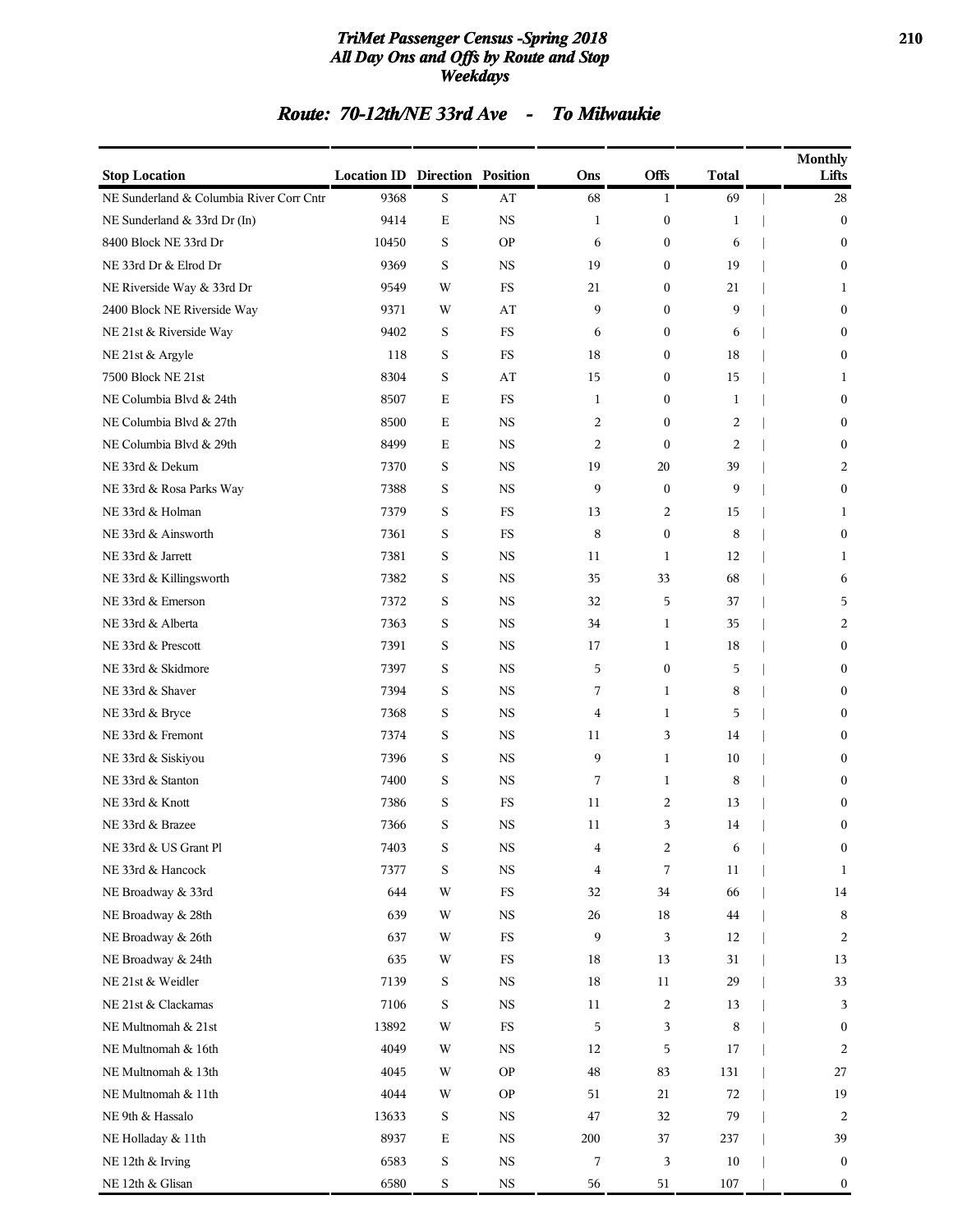### *TriMet Passenger Census -Spring 2018* **211** *All Day Ons and Offs by Route and Stop Weekdays*

### *Route: 70-12th/NE 33rd Ave - To Milwaukie*

| <b>Stop Location</b>  | <b>Location ID Direction Position</b> |             |             | Ons              | <b>Offs</b> | <b>Total</b> | <b>Monthly</b><br>Lifts |
|-----------------------|---------------------------------------|-------------|-------------|------------------|-------------|--------------|-------------------------|
| NE 12th & Couch       | 6577                                  | S           | FS          | 114              | 75          | 189          | 32                      |
| SE 11th & Ash         | 6541                                  | S           | <b>NS</b>   | 18               | 23          | 41           | 12                      |
| SE 11th & Stark       | 6554                                  | S           | <b>NS</b>   | 34               | 44          | 78           | 31                      |
| SE 11th & Belmont     | 6542                                  | S           | FS          | 61               | 71          | 132          | 18                      |
| SE 11th & Madison     | 6551                                  | S           | FS          | 35               | 74          | 109          | 7                       |
| SE 11th & Clay        | 6543                                  | S           | <b>NS</b>   | 14               | 16          | 30           | 6                       |
| SE 11th & Stephens    | 6555                                  | S           | <b>NS</b>   | 6                | 15          | 21           | 3                       |
| SE 11th & Sherman     | 6553                                  | S           | <b>NS</b>   | 5                | 14          | 19           | 1                       |
| SE 11th & Division    | 6545                                  | S           | <b>NS</b>   | 49               | 64          | 113          | 7                       |
| SE Milwaukie & Gideon | 13791                                 | S           | FS          | 36               | 27          | 63           | 21                      |
| SE Powell & 12th      | 13792                                 | $\mathbf E$ | <b>NS</b>   | 40               | 74          | 114          | 12                      |
| SE 17th & Rhine       | 13704                                 | S           | FS          | 29               | 25          | 54           | $\overline{c}$          |
| SE 17th & Center      | 6850                                  | S           | <b>NS</b>   | 43               | 60          | 103          | 2                       |
| SE 17th & Mall        | 6877                                  | S           | <b>NS</b>   | 36               | 22          | 58           | 6                       |
| SE 17th & Schiller    | 6894                                  | S           | <b>NS</b>   | 3                | 3           | 6            | $\boldsymbol{0}$        |
| SE 17th & Mitchell    | 6846                                  | S           | $_{\rm FS}$ | 5                | 20          | 25           | 3                       |
| SE 17th & Harold      | 6862                                  | S           | <b>NS</b>   | 4                | 10          | 14           | 1                       |
| SE 17th & Knight      | 6868                                  | S           | <b>NS</b>   | 3                | 19          | 22           | 1                       |
| SE 17th & Tolman      | 6899                                  | S           | <b>NS</b>   | 5                | 24          | 29           | 5                       |
| SE 17th & Claybourne  | 6857                                  | S           | <b>NS</b>   | 7                | 13          | 20           | 7                       |
| SE 17th & Bybee       | 6847                                  | $\rm S$     | <b>NS</b>   | 18               | 39          | 57           | 15                      |
| SE Bybee & Milwaukie  | 838                                   | W           | <b>NS</b>   | 8                | 5           | 13           | 3                       |
| SE Bybee & 14th       | 843                                   | W           | <b>NS</b>   | 2                | 2           | 4            | 1                       |
| SE 13th & Sellwood    | 6707                                  | S           | <b>NS</b>   | $\mathbf{1}$     | 7           | 8            | $\boldsymbol{0}$        |
| SE 13th & Lambert     | 6694                                  | S           | <b>NS</b>   | 1                | 19          | 20           | $\boldsymbol{0}$        |
| SE 13th & Nehalem     | 6700                                  | S           | <b>NS</b>   | 3                | 32          | 35           | $\mathbf{1}$            |
| SE 13th & Tacoma      | 6709                                  | S           | FS          | 8                | 47          | 55           | 11                      |
| SE Umatilla & 16th    | 5884                                  | E           | <b>NS</b>   | $\mathbf{1}$     | 7           | 8            | 1                       |
| SE 17th & Rex         | 6890                                  | S           | <b>NS</b>   | $\mathbf{1}$     | 17          | 18           | 14                      |
| SE 17th & Lexington   | 6874                                  | S           | NS          | $\mathbf{1}$     | $20\,$      | 21           | $\boldsymbol{0}$        |
| SE 17th & Tacoma      | 6896                                  | S           | $_{\rm NS}$ | 3                | $47\,$      | $50\,$       | 14                      |
| SE 17th & Umatilla    | 6900                                  | S           | $_{\rm FS}$ | 5                | 31          | 36           | 9                       |
| SE 17th & Clatsop     | 6852                                  | S           | NS          | 6                | 26          | 32           | 10                      |
| SE 17th & Ochoco St   | 6886                                  | S           | $_{\rm NS}$ | $10\,$           | 38          | 48           | 4                       |
| SE 17th & Waverly     | 6902                                  | S           | $_{\rm NS}$ | $\overline{c}$   | 4           | 6            | $\boldsymbol{0}$        |
| SE 17th & Lava        | 6872                                  | $\rm S$     | ${\rm FS}$  | $\mathbf{1}$     | 9           | $10\,$       | $\boldsymbol{0}$        |
| SE Jackson & Main     | 13477                                 | $\mathbf E$ | $_{\rm FS}$ | $\boldsymbol{0}$ | 187         | 187          | $\boldsymbol{0}$        |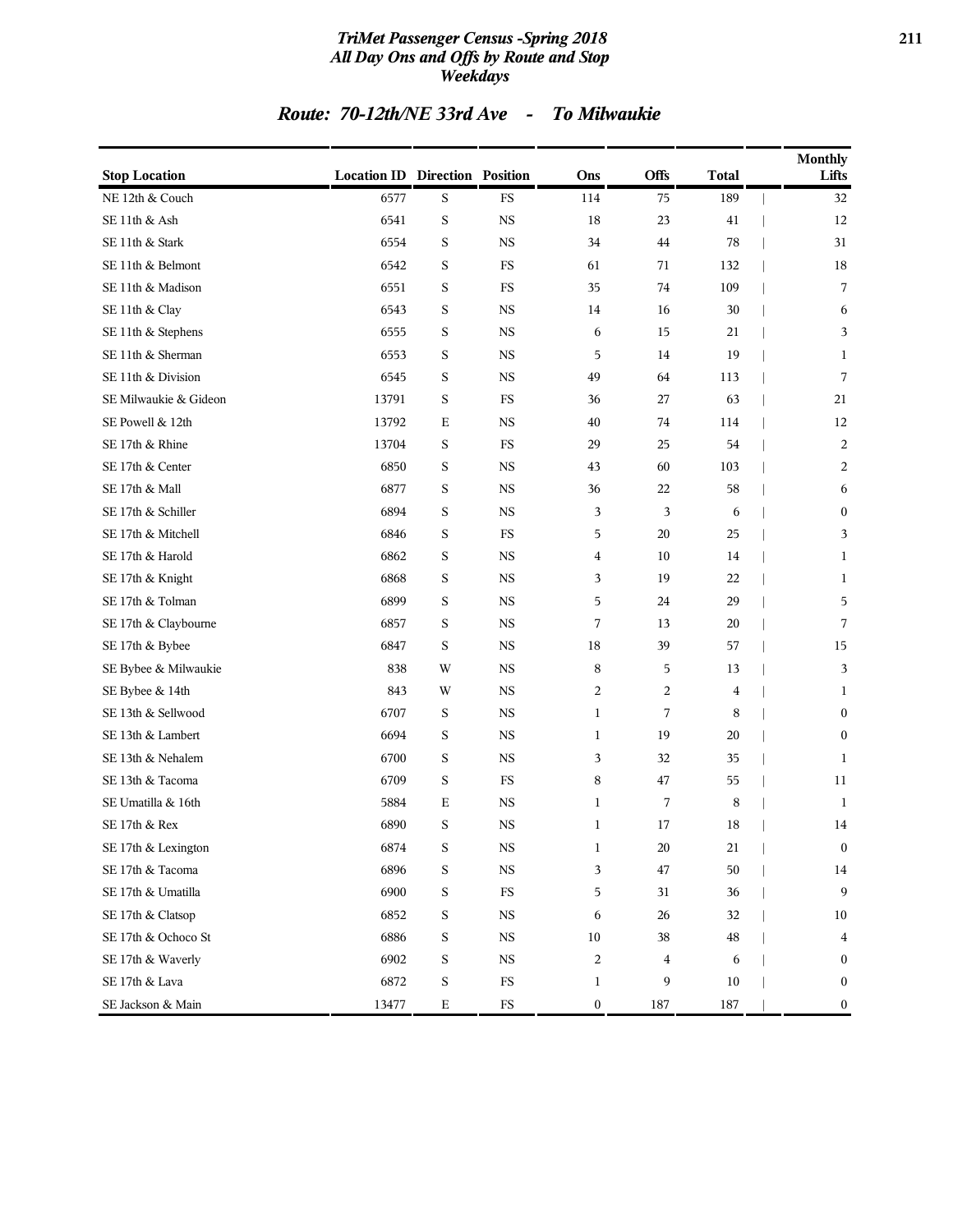### *TriMet Passenger Census -Spring 2018* **212** *All Day Ons and Offs by Route and Stop Weekdays*

### *Route: 71-60th Ave - To Clackamas Town Center*

| <b>Stop Location</b>            | <b>Location ID Direction Position</b> |             |             | Ons            | Offs           | <b>Total</b>   | <b>Monthly</b><br>Lifts |
|---------------------------------|---------------------------------------|-------------|-------------|----------------|----------------|----------------|-------------------------|
| Parkrose/ Sumner Transit Center | 10798                                 | W           | AT          | 209            | 6              | 215            | 70                      |
| NE Sandy & 91st                 | 5145                                  | W           | $_{\rm NS}$ | 3              | $\mathbf{1}$   | $\overline{4}$ | $\mathbf{1}$            |
| NE Prescott & 89th              | 10820                                 | W           | $_{\rm NS}$ | 3              | 2              | 5              | $\boldsymbol{0}$        |
| NE Prescott & 87th              | 12992                                 | W           | <b>NS</b>   | 7              | $\overline{4}$ | 11             | 16                      |
| NE Prescott & 84th              | 4763                                  | W           | FS          | 5              | 7              | 12             | $\bf{0}$                |
| NE Prescott & 82nd              | 4761                                  | W           | FS          | 42             | 17             | 59             | 10                      |
| NE Prescott & 77th              | 4757                                  | W           | <b>NS</b>   | 17             | 3              | 20             | 1                       |
| NE Prescott & 72nd              | 4753                                  | W           | $_{\rm NS}$ | 25             | 12             | 37             | 10                      |
| NE Prescott & 68th              | 4749                                  | W           | FS          | 25             | 15             | 40             | 16                      |
| NE Prescott & 64th              | 4745                                  | W           | $_{\rm NS}$ | 20             | 8              | 28             | $\bf{0}$                |
| NE Cully & Prescott             | 1241                                  | $\mathbf S$ | FS          | 122            | 38             | 160            | 26                      |
| NE Cully & Mason                | 1245                                  | $\mathbf S$ | <b>NS</b>   | 20             | 7              | 27             | 1                       |
| NE Cully & Shaver               | 1239                                  | $\mathbf S$ | FS          | 8              | $\mathbf{1}$   | 9              | $\boldsymbol{0}$        |
| NE 57th & Fremont               | 7733                                  | $\mathbf S$ | FS          | 29             | 12             | 41             | 9                       |
| NE 57th & Siskiyou              | 7741                                  | S           | $_{\rm NS}$ | 7              | $\overline{c}$ | 9              | $\boldsymbol{0}$        |
| NE 57th & Sandy                 | 7738                                  | S           | <b>NS</b>   | 43             | 42             | 85             | 10                      |
| NE 57th & Thompson              | 7744                                  | $\mathbf S$ | <b>NS</b>   | 23             | $\overline{4}$ | 27             | 1                       |
| NE 57th & Hancock               | 7735                                  | $\mathbf S$ | $_{\rm NS}$ | 13             | 3              | 16             | $\boldsymbol{0}$        |
| NE Halsey & 58th                | 2434                                  | Ε           | <b>NS</b>   | 18             | 16             | 34             | 5                       |
| NE 60th & Wasco                 | 7837                                  | S           | $_{\rm NS}$ | 25             | 3              | 28             | 1                       |
| NE 60th & 60th Ave MAX Stn/I-84 | 7828                                  | S           | AT          | 218            | 170            | 388            | 30                      |
| NE 60th & Glisan                | 7819                                  | $\mathbf S$ | $_{\rm NS}$ | 56             | 23             | 79             | 22                      |
| NE 60th & Everett               | 7817                                  | $\mathbf S$ | $_{\rm NS}$ | 12             | $\overline{c}$ | 14             | 2                       |
| SE 60th & E Burnside            | 7814                                  | $\mathbf S$ | FS          | 108            | 52             | 160            | 14                      |
| SE 60th & Stark                 | 7833                                  | S           | $_{\rm NS}$ | 11             | 10             | 21             | $\boldsymbol{0}$        |
| SE 60th & Belmont               | 7813                                  | S           | <b>NS</b>   | 59             | 48             | 107            | 6                       |
| SE 60th & Salmon                | 7831                                  | $\mathbf S$ | <b>OP</b>   | $\overline{4}$ | 8              | 12             | $\boldsymbol{0}$        |
| SE 60th & Hawthorne             | 7824                                  | $\mathbf S$ | $_{\rm NS}$ | 6              | 9              | 15             | $\boldsymbol{0}$        |
| SE 60th & Stephens              | 7835                                  | S           | <b>OP</b>   | 3              | 17             | 20             | 1                       |
| SE Lincoln & 57th               | 3404                                  | W           | <b>OP</b>   | 5              | 11             | 16             | 7                       |
| SE 52nd & Lincoln               | 7696                                  | S           | $_{\rm FS}$ | 9              | 16             | 25             | 1                       |
| SE 52nd & Division              | 7679                                  | S           | $_{\rm FS}$ | 55             | 42             | 97             | 13                      |
| SE 52nd & Clinton               | 7673                                  | S           | $_{\rm FS}$ | 34             | 10             | 44             | $\boldsymbol{0}$        |
| SE 52nd & Woodward              | 7723                                  | $\mathbf S$ | $_{\rm FS}$ | 90             | 77             | 167            | 1                       |
| SE 52nd & Franklin              | 7687                                  | $\mathbf S$ | FS          | 10             | 18             | 28             | 4                       |
| SE 52nd & Powell                | 7706                                  | S           | FS          | 106            | 78             | 184            | 16                      |
| SE 52nd & Bush                  | 7684                                  | S           | FS          | 52             | 34             | 86             | 11                      |
| SE 52nd & Gladstone             | 7688                                  | S           | NS          | 7              | 15             | 22             | $\mathbf{1}$            |
| SE 52nd & Holgate               | 7693                                  | S           | <b>NS</b>   | 42             | 48             | 90             | 6                       |
| SE 52nd & Schiller              | 7711                                  | $\mathbf S$ | <b>OP</b>   | 6              | 8              | 14             | $\boldsymbol{0}$        |
| SE 52nd & Steele                | 7716                                  | S           | $_{\rm FS}$ | 28             | 30             | 58             | 2                       |
| SE 52nd & Harold                | 7691                                  | S           | $_{\rm NS}$ | 6              | 7              | 13             | $\boldsymbol{0}$        |
| SE 52nd & Reedway               | 7709                                  | S           | $_{\rm NS}$ | 2              | 6              | 8              | $\boldsymbol{0}$        |
| SE 52nd & Woodstock             | 10481                                 | $\mathbf S$ | NS          | 19             | 70             | 89             | 11                      |
| SE 52nd & Carlton               | 7718                                  | $\mathbf S$ | <b>NS</b>   | 47             | 49             | 96             | 17                      |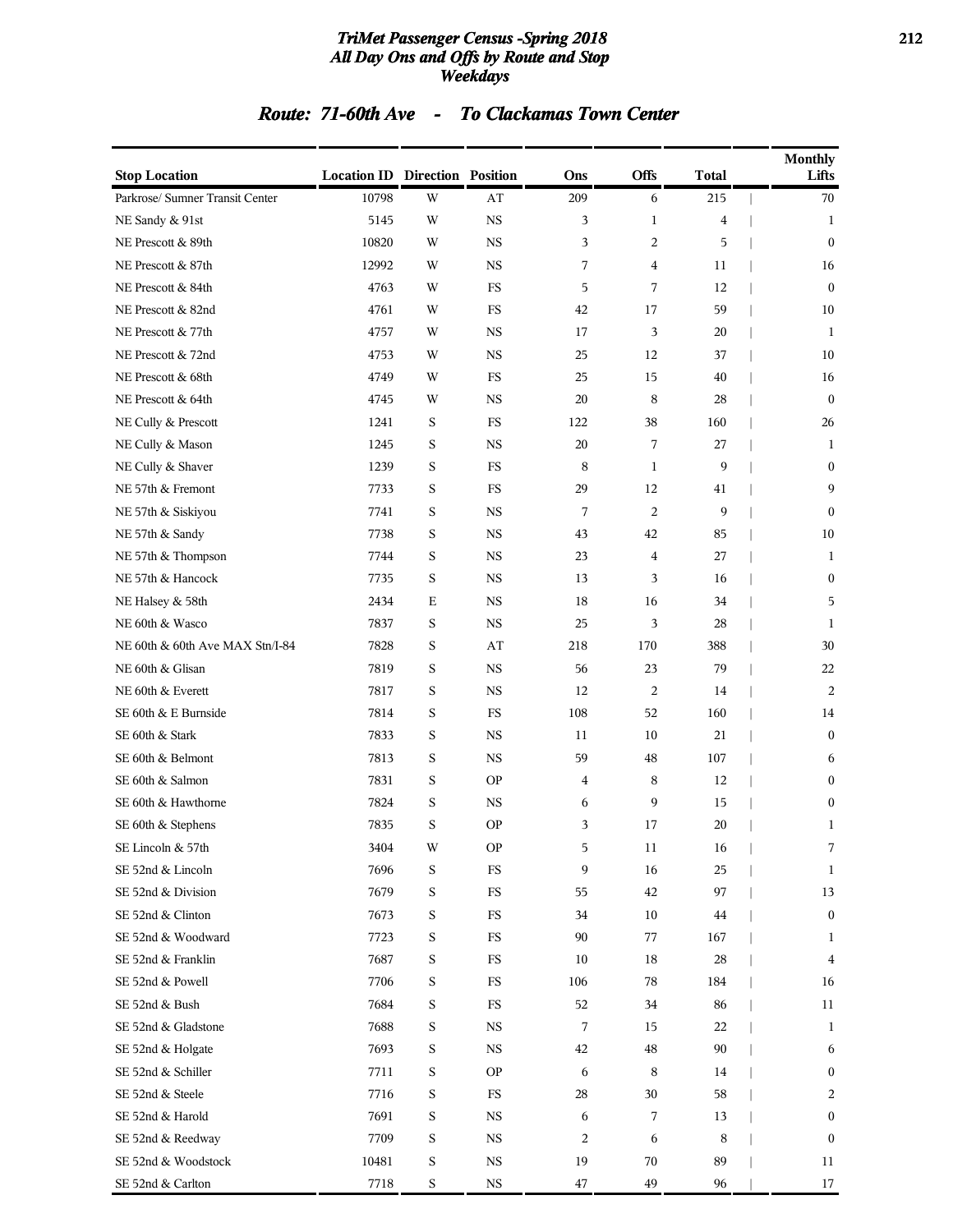### *TriMet Passenger Census -Spring 2018* **213** *All Day Ons and Offs by Route and Stop Weekdays*

| Route: 71-60th Ave |  | <b>To Clackamas Town Center</b> |
|--------------------|--|---------------------------------|
|--------------------|--|---------------------------------|

| <b>Stop Location</b>                 | <b>Location ID Direction Position</b> |             |             | Ons              | <b>Offs</b> | <b>Total</b> |                          | <b>Monthly</b><br>Lifts |
|--------------------------------------|---------------------------------------|-------------|-------------|------------------|-------------|--------------|--------------------------|-------------------------|
| SE 52nd & Duke                       | 7682                                  | S           | <b>NS</b>   | $\overline{4}$   | 13          | 17           | $\overline{\phantom{a}}$ | 5                       |
| SE 52nd & Cooper                     | 7676                                  | S           | <b>NS</b>   | $\overline{4}$   | 11          | 15           |                          | $\mathbf{0}$            |
| SE 52nd & Ogden                      | 7703                                  | S           | <b>FS</b>   | 7                | 27          | 34           |                          | $\mathbf{1}$            |
| SE Flavel & 52nd                     | 1732                                  | E           | <b>FS</b>   | 15               | 42          | 57           |                          | 7                       |
| SE Flavel & 57th                     | 1738                                  | $\mathbf E$ | <b>FS</b>   | 6                | 18          | 24           |                          | $\theta$                |
| SE Flavel & 60th                     | 1739                                  | E           | <b>NS</b>   | 32               | 58          | 90           |                          | 13                      |
| SE Flavel & 64th                     | 1745                                  | E           | <b>NS</b>   | 8                | 29          | 37           |                          | 9                       |
| SE Flavel & 66th Place               | 1748                                  | Е           | <b>NS</b>   | 10               | 37          | 47           |                          | $\boldsymbol{0}$        |
| SE Flavel & 70th                     | 1754                                  | E           | <b>NS</b>   | 5                | 16          | 21           |                          | 6                       |
| SE 72nd & Flavel                     | 7875                                  | S           | <b>FS</b>   | 19               | 66          | 85           |                          | 15                      |
| SE 72nd & Lexington                  | 7882                                  | S           | <b>NS</b>   | 8                | 37          | 45           |                          | 19                      |
| SE 72nd & Tenino                     | 7892                                  | S           | <b>FS</b>   | 8                | 24          | 32           |                          | 5                       |
| SE 72nd & Luther                     | 7874                                  | S           | <b>OP</b>   | 11               | 14          | 25           |                          | 10                      |
| SE Alberta & 70th                    | 68                                    | W           | <b>NS</b>   | 6                | 7           | 13           |                          | 5                       |
| SE Bell & Johnson Creek              | 396                                   | S           | FS          | 13               | 25          | 38           |                          | 3                       |
| SE Bell & Jordan                     | 398                                   | $\rm S$     | <b>NS</b>   | 5                | 9           | 14           |                          | $\mathbf{1}$            |
| SE Bell & Sandview                   | 8457                                  | S           | <b>NS</b>   | 14               | 55          | 69           |                          | 33                      |
| 7100 Block SE King                   | 3224                                  | Е           | AT          | 5                | 6           | 11           |                          | $\boldsymbol{0}$        |
| SE King & 74th                       | 3251                                  | E           | <b>NS</b>   | 4                | 4           | 8            |                          | 1                       |
| 7900 Block SE King                   | 3226                                  | E           | AT          | $\overline{2}$   | 4           | 6            |                          | $\theta$                |
| SE 82nd & King                       | 7990                                  | S           | $_{\rm FS}$ | 13               | 41          | 54           |                          | 22                      |
| SE 82nd & Boyer Drive                | 7921                                  | S           | <b>OP</b>   | 11               | 27          | 38           |                          | 20                      |
| 8300 Block SE Causey                 | 8448                                  | $\mathbf E$ | AT          | 14               | 23          | 37           |                          | 12                      |
| 8800 Block SE Causey                 | 987                                   | $\mathbf E$ | <b>OP</b>   | 7                | 19          | 26           |                          | 5                       |
| SE 90th & Causey                     | 13037                                 | S           | <b>FS</b>   | 8                | 25          | 33           |                          | 15                      |
| SE 90th & Monterey                   | 8467                                  | S           | <b>NS</b>   | 1                | 8           | 9            |                          | 19                      |
| Clackamas Town Center Mall           | 12921                                 | Е           | AT          | 7                | 104         | 111          |                          | 39                      |
| Clackamas Town Center TC             | 13247                                 | E           | <b>FS</b>   | 1                | 56          | 57           |                          | 12                      |
| Clackamas Town Center Transit Center | 13248                                 | S           | AT          | $\boldsymbol{0}$ | 56          | 56           |                          | $\boldsymbol{0}$        |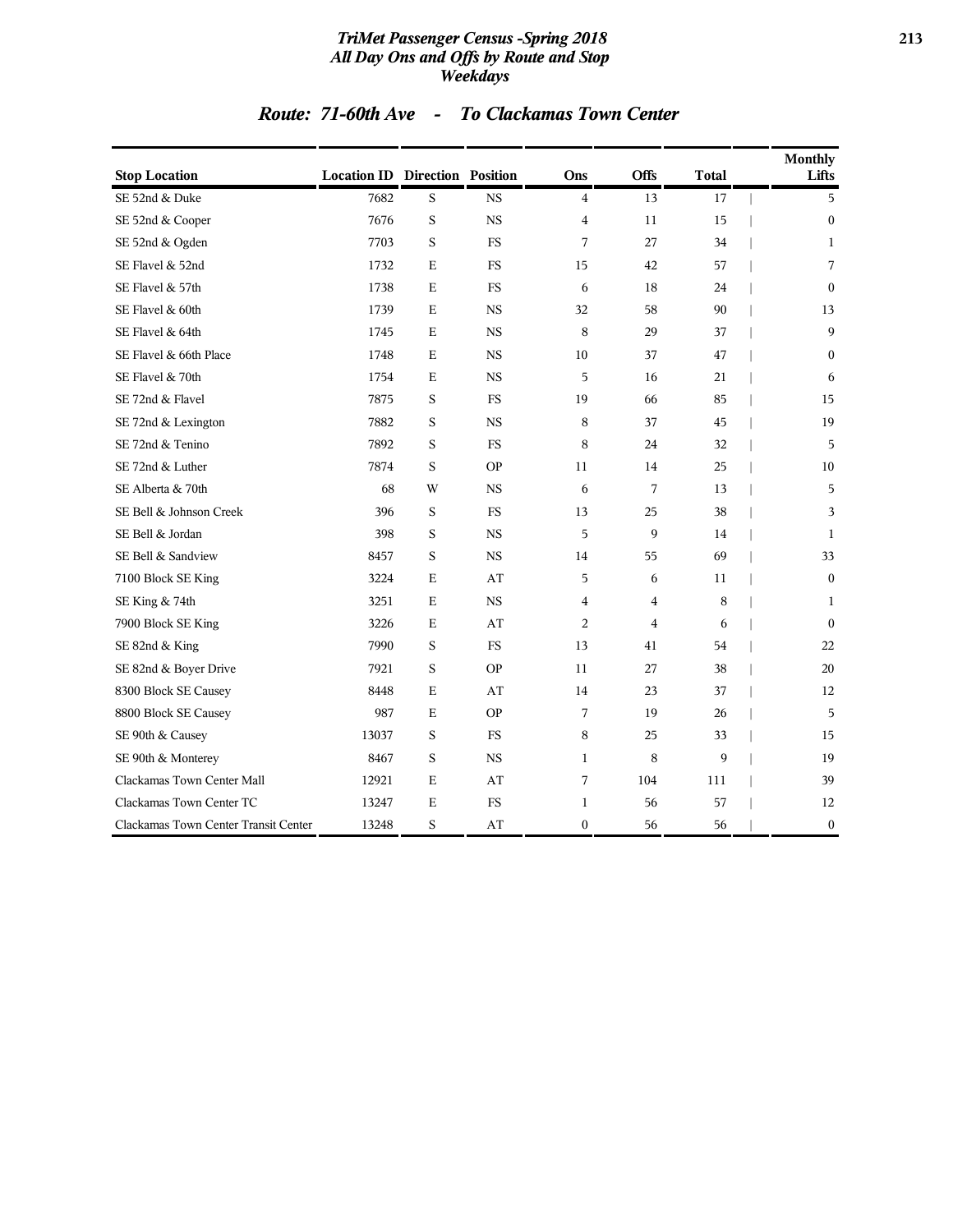### *TriMet Passenger Census -Spring 2018* **214** *All Day Ons and Offs by Route and Stop Weekdays*

### *Route: 71-60th Ave - To Parkrose Transit Center*

| <b>Stop Location</b>                 | <b>Location ID Direction Position</b> |             |             | Ons          | Offs             | <b>Total</b> | <b>Monthly</b><br>Lifts |
|--------------------------------------|---------------------------------------|-------------|-------------|--------------|------------------|--------------|-------------------------|
| Clackamas Town Center Transit Center | 13248                                 | S           | AT          | 112          | 1                | 113          | 23                      |
| Clackamas Town Center Mall           | 12922                                 | W           | AT          | 116          | 8                | 124          | 38                      |
| SE 90th & Monterey                   | 8659                                  | N           | FS          | 7            | 3                | 10           | 15                      |
| SE 90th & Causey                     | 8677                                  | N           | $_{\rm NS}$ | 21           | 13               | 34           | 17                      |
| 8600 Block SE Causey                 | 984                                   | W           | AT          | 22           | 10               | 32           | 6                       |
| SE Causey & 82nd                     | 989                                   | W           | $_{\rm NS}$ | 17           | 10               | 27           | 9                       |
| SE 82nd & Boyer Drive                | 7920                                  | $\mathbf N$ | <b>NS</b>   | 39           | 27               | 66           | 35                      |
| SE King & Fuller                     | 3228                                  | W           | <b>OP</b>   | 42           | 11               | 53           | 12                      |
| SE King & 77th                       | 3254                                  | W           | <b>OP</b>   | $\mathbf{1}$ | 2                | 3            | $\mathbf{0}$            |
| SE King & Cook Ct                    | 12956                                 | W           | FS          | 7            | 9                | 16           | $\bf{0}$                |
| SE King & Bell                       | 3229                                  | W           | $_{\rm NS}$ | 54           | 12               | 66           | 3                       |
| SE Bell & Our Ct                     | 394                                   | $\mathbf N$ | <b>NS</b>   | 6            | 13               | 19           | 35                      |
| SE Bell & Pierce                     | 397                                   | N           | <b>NS</b>   | 7            | 6                | 13           | $\boldsymbol{0}$        |
| SE Bell & Johnson Creek              | 395                                   | N           | <b>NS</b>   | 26           | 11               | 37           | 2                       |
| SE Alberta & 70th                    | 67                                    | Е           | <b>OP</b>   | 8            | 11               | 19           | 6                       |
| SE 72nd & Clatsop                    | 13904                                 | N           | FS          | 22           | 9                | 31           | 9                       |
| SE 72nd & Tenino                     | 7891                                  | $\mathbf N$ | <b>NS</b>   | 27           | 9                | 36           | 3                       |
| SE 72nd & Lexington                  | 7881                                  | N           | <b>OP</b>   | 50           | 8                | 58           | 19                      |
| SE Flavel & 72nd                     | 1755                                  | W           | FS          | 68           | 20               | 88           | 18                      |
| SE Flavel & 69th                     | 13024                                 | W           | <b>NS</b>   | 22           | 5                | 27           | 2                       |
| SE Flavel & 66th                     | 1749                                  | W           | $_{\rm NS}$ | 35           | 10               | 45           | $\boldsymbol{0}$        |
| SE Flavel & 62nd                     | 1743                                  | W           | <b>NS</b>   | 26           | 7                | 33           | 6                       |
| SE Flavel & 60th                     | 1740                                  | W           | <b>NS</b>   | 34           | 24               | 58           | 12                      |
| SE Flavel & 57th                     | 1737                                  | W           | <b>NS</b>   | 19           | 7                | 26           | $\mathbf{0}$            |
| SE Flavel & 52nd                     | 1731                                  | W           | <b>NS</b>   | 46           | 15               | 61           | 1                       |
| SE 52nd & Ogden                      | 7702                                  | N           | $_{\rm NS}$ | 23           | 8                | 31           | 1                       |
| SE 52nd & Cooper                     | 7675                                  | $\mathbf N$ | FS          | 11           | 2                | 13           | $\bf{0}$                |
| SE 52nd & Duke                       | 7680                                  | N           | <b>NS</b>   | 17           | 3                | 20           | 3                       |
| SE 52nd & Tolman                     | 7719                                  | N           | <b>NS</b>   | 36           | 24               | 60           | 13                      |
| SE 52nd & Woodstock                  | 7721                                  | N           | FS          | 46           | 35               | 81           | 12                      |
| SE 52nd & Reedway                    | 7708                                  | ${\bf N}$   | $_{\rm NS}$ | 7            | $\boldsymbol{2}$ | 9            | $\boldsymbol{0}$        |
| SE 52nd & Harold                     | 7690                                  | ${\bf N}$   | $_{\rm NS}$ | $10\,$       | 31               | 41           | $\boldsymbol{0}$        |
| SE 52nd & Steele                     | 7714                                  | N           | <b>NS</b>   | 23           | 11               | 34           | $\mathbf{1}$            |
| SE 52nd & Schiller                   | 7713                                  | ${\bf N}$   | $_{\rm NS}$ | $10\,$       | $\bf 4$          | 14           | $\boldsymbol{0}$        |
| SE 52nd & Holgate                    | 7692                                  | N           | $_{\rm NS}$ | 38           | 43               | 81           | 6                       |
| SE 52nd & Boise                      | 7669                                  | $\mathbf N$ | $_{\rm NS}$ | 14           | 6                | $20\,$       | $\boldsymbol{0}$        |
| SE 52nd & Foster                     | 7683                                  | N           | $_{\rm NS}$ | 22           | 51               | 73           | 15                      |
| SE 52nd & Powell                     | 7704                                  | N           | NS          | 87           | 95               | 182          | 15                      |
| SE 52nd & Franklin                   | 7685                                  | N           | $_{\rm FS}$ | 13           | 3                | 16           | $\mathbf{1}$            |
| SE 52nd & Taggart Ct                 | 7722                                  | N           | <b>NS</b>   | 88           | 87               | 175          | 1                       |
| SE 52nd & Clinton                    | 7672                                  | N           | $_{\rm FS}$ | 12           | $\overline{4}$   | 16           | $\boldsymbol{0}$        |
| SE 52nd & Division                   | 7678                                  | N           | $_{\rm NS}$ | 38           | 67               | 105          | 18                      |
| SE 52nd & Lincoln                    | 7695                                  | N           | <b>NS</b>   | 18           | 8                | 26           | 1                       |
| SE Lincoln & 57th                    | 3403                                  | $\mathbf E$ | $_{\rm NS}$ | 8            | 4                | 12           | 6                       |
| SE 60th & Harrison                   | 13249                                 | N           | $_{\rm NS}$ | 23           | 5                | 28           | 3                       |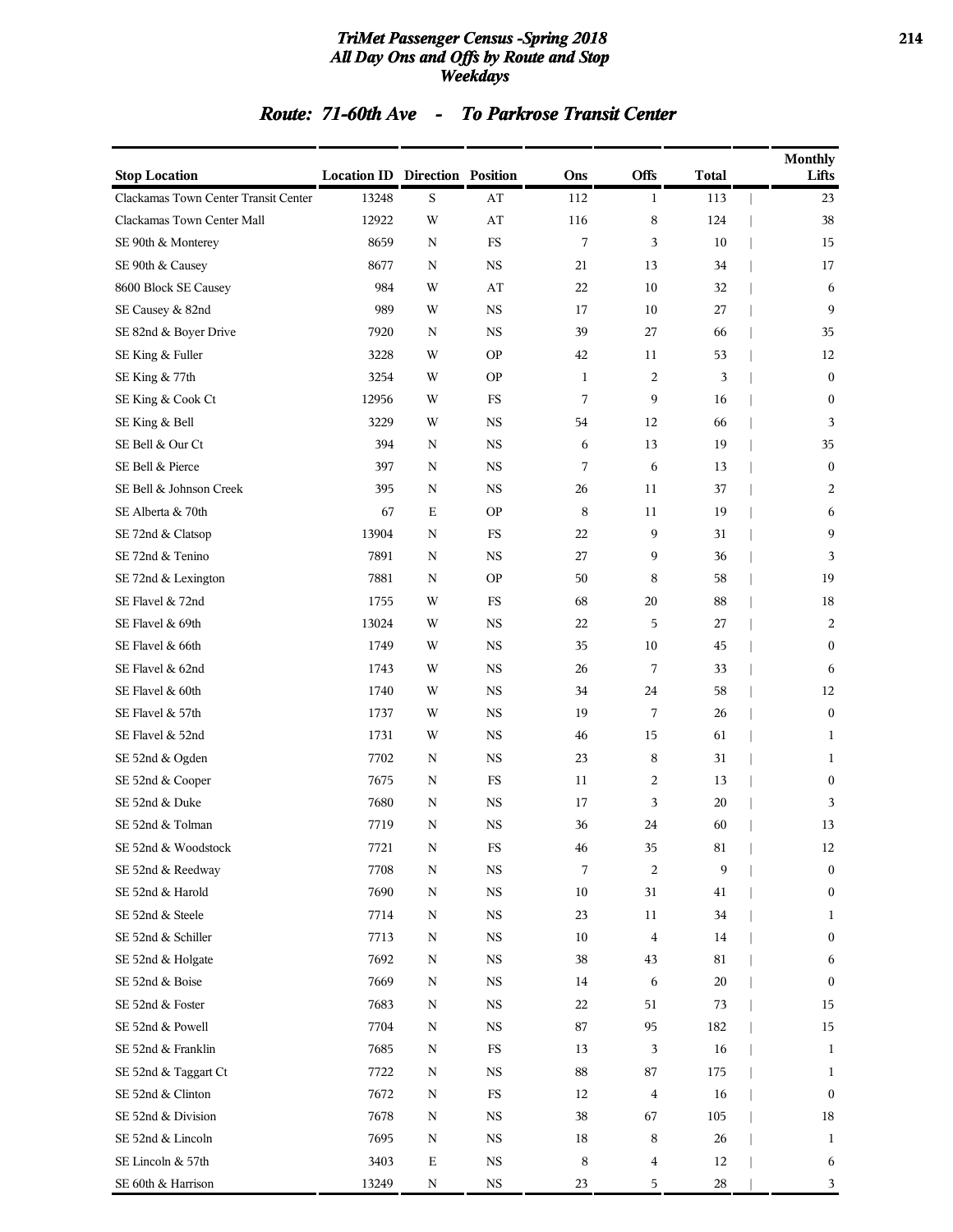### *TriMet Passenger Census -Spring 2018* **215** *All Day Ons and Offs by Route and Stop Weekdays*

### *Route: 71-60th Ave - To Parkrose Transit Center*

| <b>Stop Location</b>            | <b>Location ID Direction Position</b> |             |           | Ons              | <b>Offs</b>  | <b>Total</b> | <b>Monthly</b><br>Lifts |
|---------------------------------|---------------------------------------|-------------|-----------|------------------|--------------|--------------|-------------------------|
| SE 60th & Hawthorne             | 7823                                  | $\mathbf N$ | <b>OP</b> | 6                | $\mathbf Q$  | 15           | $\boldsymbol{0}$        |
| SE 60th & Salmon                | 7830                                  | N           | <b>NS</b> | 3                | 7            | 10           | $\boldsymbol{0}$        |
| SE 60th & Belmont               | 7812                                  | N           | <b>FS</b> | 42               | 76           | 118          | 11                      |
| SE 60th & Stark                 | 7832                                  | N           | <b>NS</b> | 9                | 15           | 24           | $\theta$                |
| SE 60th & E Burnside            | 7815                                  | N           | <b>NS</b> | 43               | 101          | 144          | 15                      |
| NE 60th & Everett               | 7816                                  | N           | <b>OP</b> | 3                | 7            | 10           | 1                       |
| NE 60th & Glisan                | 7818                                  | N           | <b>NS</b> | 21               | 53           | 74           | 30                      |
| NE 60th & 60th Ave MAX Stn/I-84 | 7827                                  | N           | AT        | 145              | 224          | 369          | 27                      |
| NE 60th & Hassalo               | 7821                                  | N           | <b>FS</b> | 3                | 6            | 9            | $\mathbf{0}$            |
| NE 60th & Halsey                | 7820                                  | $\mathbf N$ | <b>NS</b> | 11               | 35           | 46           | 3                       |
| NE Halsey & 57th                | 2432                                  | W           | <b>NS</b> | 13               | 11           | 24           | 2                       |
| NE 57th & Hancock               | 7734                                  | N           | <b>NS</b> | 6                | 11           | 17           | $\boldsymbol{0}$        |
| NE 57th & Thompson              | 7743                                  | N           | <b>FS</b> | 3                | 19           | 22           | $\mathbf{1}$            |
| NE 57th & Sandy                 | 7737                                  | N           | <b>FS</b> | 42               | 52           | 94           | 19                      |
| NE 57th & Siskiyou              | 7740                                  | N           | <b>NS</b> | $\overline{2}$   | 7            | 9            | $\theta$                |
| NE 57th & Fremont               | 7732                                  | N           | <b>NS</b> | 7                | 33           | 40           | 15                      |
| NE 57th & Failing               | 9611                                  | N           | <b>NS</b> | $\mathbf{1}$     | 8            | 9            | $\boldsymbol{0}$        |
| NE Cully & Mason                | 1244                                  | N           | <b>FS</b> | 5                | 29           | 34           | $\overline{2}$          |
| NE Cully & Prescott             | 1240                                  | N           | <b>NS</b> | 37               | 105          | 142          | 36                      |
| NE Prescott & 64th              | 4744                                  | $\mathbf E$ | <b>NS</b> | $\overline{4}$   | 15           | 19           | $\theta$                |
| NE Prescott & 68th              | 4748                                  | $\mathbf E$ | <b>NS</b> | 16               | 25           | 41           | 35                      |
| NE Prescott & 72nd              | 4752                                  | Е           | <b>NS</b> | 13               | 22           | 35           | 6                       |
| NE Prescott & 77th              | 4756                                  | Е           | <b>NS</b> | 2                | 10           | 12           | 1                       |
| NE Prescott & 82nd              | 4760                                  | E           | <b>NS</b> | 21               | 50           | 71           | 6                       |
| NE Prescott & 85th              | 4762                                  | E           | <b>NS</b> | 3                | 3            | 6            | $\mathbf{0}$            |
| NE Prescott & 88th              | 4764                                  | $\mathbf E$ | <b>NS</b> | 3                | 7            | 10           | 20                      |
| NE Sandy & Prescott             | 5051                                  | $\mathbf E$ | <b>FS</b> | $\mathbf{1}$     | 5            | 6            | $\mathbf{0}$            |
| NE Sandy & 92nd                 | 5146                                  | $\mathbf E$ | <b>NS</b> | $\boldsymbol{0}$ | $\mathbf{1}$ | $\mathbf{1}$ | $\boldsymbol{0}$        |
| Parkrose/ Sumner Transit Center | 10798                                 | W           | AT        | $\boldsymbol{0}$ | 180          | 180          | $\overline{c}$          |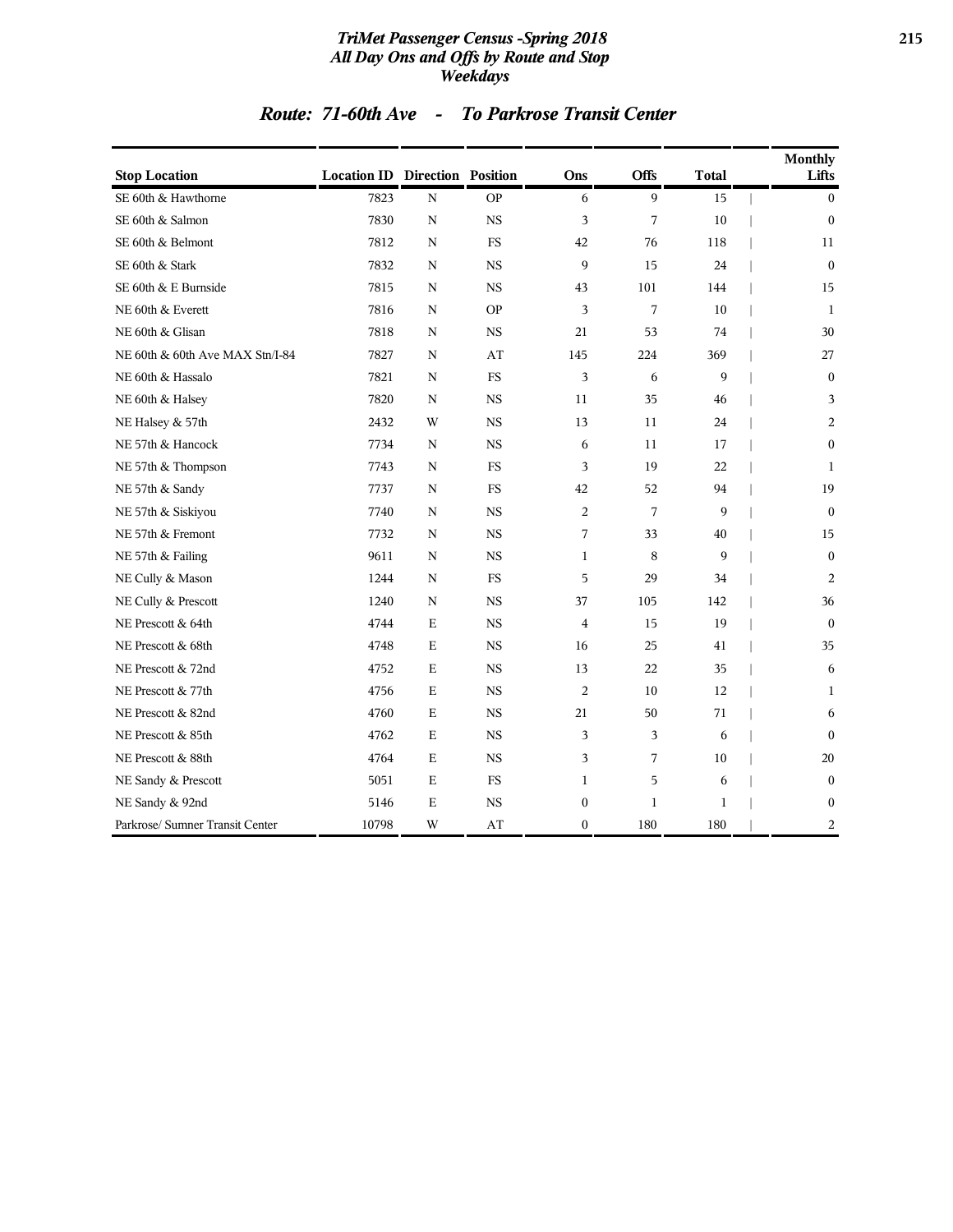### *TriMet Passenger Census -Spring 2018* **216** *All Day Ons and Offs by Route and Stop Weekdays*

# *Route: 72-Killingsworth/82nd Ave - To Swan Island*

| <b>Stop Location</b>                 | <b>Location ID Direction Position</b> |           |             | Ons | <b>Offs</b>  | <b>Total</b> | <b>Monthly</b><br>Lifts |
|--------------------------------------|---------------------------------------|-----------|-------------|-----|--------------|--------------|-------------------------|
| Clackamas Town Center Transit Center | 13248                                 | S         | AT          | 237 | $\mathbf{1}$ | 238          | 59                      |
| Clackamas Town Center Mall           | 12922                                 | W         | AT          | 415 | 19           | 434          | 79                      |
| SE 82nd & Causey                     | 7941                                  | ${\bf N}$ | <b>NS</b>   | 128 | 32           | 160          | 27                      |
| SE 82nd & Boyer Drive                | 7920                                  | N         | <b>NS</b>   | 130 | 46           | 176          | 50                      |
| SE 82nd & King                       | 7918                                  | N         | FS          | 192 | 35           | 227          | 29                      |
| SE 82nd & Glencoe                    | 7968                                  | N         | <b>OP</b>   | 36  | 41           | 77           | 18                      |
| SE 82nd & Otty                       | 8015                                  | N         | <b>NS</b>   | 70  | 34           | 104          | 21                      |
| SE 82nd & Overland                   | 8017                                  | ${\bf N}$ | FS          | 78  | 55           | 133          | 24                      |
| SE 82nd & Lindy                      | 7995                                  | N         | <b>NS</b>   | 173 | 87           | 260          | 106                     |
| SE 82nd & Cornwell                   | 7951                                  | N         | <b>NS</b>   | 15  | 8            | 23           | 6                       |
| SE 82nd & Clatsop                    | 7946                                  | ${\bf N}$ | <b>NS</b>   | 19  | 16           | 35           | $\overline{4}$          |
| SE 82nd & Crystal Springs            | 7953                                  | N         | <b>NS</b>   | 71  | 33           | 104          | 17                      |
| SE 82nd & Lambert                    | 7993                                  | N         | <b>FS</b>   | 31  | 20           | 51           | 22                      |
| SE 82nd & Flavel                     | 7962                                  | N         | <b>FS</b>   | 118 | 71           | 189          | 26                      |
| SE 82nd & Ogden                      | 7982                                  | N         | <b>OP</b>   | 63  | 22           | 85           | 5                       |
| SE 82nd & Glenwood                   | 7970                                  | ${\bf N}$ | <b>NS</b>   | 24  | 11           | 35           | 3                       |
| SE 82nd & Duke                       | 7960                                  | N         | <b>NS</b>   | 150 | 55           | 205          | 45                      |
| SE 82nd & Tolman                     | 8057                                  | N         | <b>NS</b>   | 30  | 13           | 43           | 2                       |
| SE 82nd & Woodstock                  | 8059                                  | N         | <b>NS</b>   | 42  | 25           | 67           | 12                      |
| SE 82nd & Ramona                     | 8027                                  | N         | <b>OP</b>   | 34  | 23           | 57           | 2                       |
| SE 82nd & Foster                     | 7964                                  | ${\bf N}$ | <b>FS</b>   | 314 | 176          | 490          | 71                      |
| SE 82nd & Raymond Ct                 | 8029                                  | N         | <b>NS</b>   | 80  | 32           | 112          | 19                      |
| SE 82nd & Schiller                   | 8040                                  | ${\bf N}$ | <b>NS</b>   | 23  | 10           | 33           | 7                       |
| SE 82nd & Holgate                    | 7984                                  | N         | <b>FS</b>   | 302 | 243          | 545          | 130                     |
| SE 82nd & Boise                      | 7935                                  | N         | <b>FS</b>   | 175 | 53           | 228          | 56                      |
| SE 82nd & Francis                    | 7943                                  | ${\bf N}$ | <b>NS</b>   | 132 | 41           | 173          | 23                      |
| SE 82nd & Rhone                      | 8031                                  | N         | <b>NS</b>   | 18  | 15           | 33           | 1                       |
| SE 82nd & Powell                     | 8023                                  | N         | FS          | 475 | 366          | 841          | 155                     |
| SE 82nd & Tibbetts                   | 8052                                  | N         | <b>OP</b>   | 56  | 24           | 80           | 10                      |
| SE 82nd & Woodward                   | 8061                                  | N         | NS          | 73  | 50           | 123          | 10                      |
| SE 82nd & Clinton                    | 7947                                  | N         | $_{\rm NS}$ | 27  | 39           | 66           | $\overline{\mathbf{4}}$ |
| SE 82nd & Division                   | 7957                                  | N         | $_{\rm FS}$ | 387 | 407          | 794          | 86                      |
| SE 82nd & Harrison                   | 12755                                 | N         | $_{\rm NS}$ | 47  | 27           | 74           | 7                       |
| SE 82nd & Mill                       | 8007                                  | N         | $_{\rm NS}$ | 50  | 46           | 96           | 3                       |
| SE 82nd & Hawthorne                  | 7979                                  | N         | $_{\rm NS}$ | 32  | 20           | 52           | 3                       |
| SE 82nd & Salmon                     | 8037                                  | N         | <b>OP</b>   | 13  | 18           | 31           | 2                       |
| SE 82nd & Yamhill                    | 8065                                  | N         | $_{\rm NS}$ | 23  | 18           | 41           | 20                      |
| SE 82nd & Washington                 | 7928                                  | N         | $_{\rm NS}$ | 49  | 94           | 143          | 19                      |
| SE 82nd & Stark                      | 8047                                  | N         | FS          | 72  | 106          | 178          | 26                      |
| SE 82nd & Ash                        | 7930                                  | N         | $_{\rm NS}$ | 9   | 14           | 23           | 5                       |
| SE 82nd & E Burnside                 | 7936                                  | N         | $_{\rm NS}$ | 142 | 239          | 381          | 59                      |
| NE 82nd & Davis                      | 7955                                  | N         | NS          | 18  | 26           | 44           | 1                       |
| NE 82nd & Glisan                     | 7972                                  | N         | FS          | 120 | 135          | 255          | 35                      |
| NE 82nd & Oregon                     | 8014                                  | N         | <b>OP</b>   | 7   | 7            | 14           | $\bf{0}$                |
| NE 82nd & Holladay                   | 7987                                  | N         | $_{\rm NS}$ | 14  | 20           | 34           | 2                       |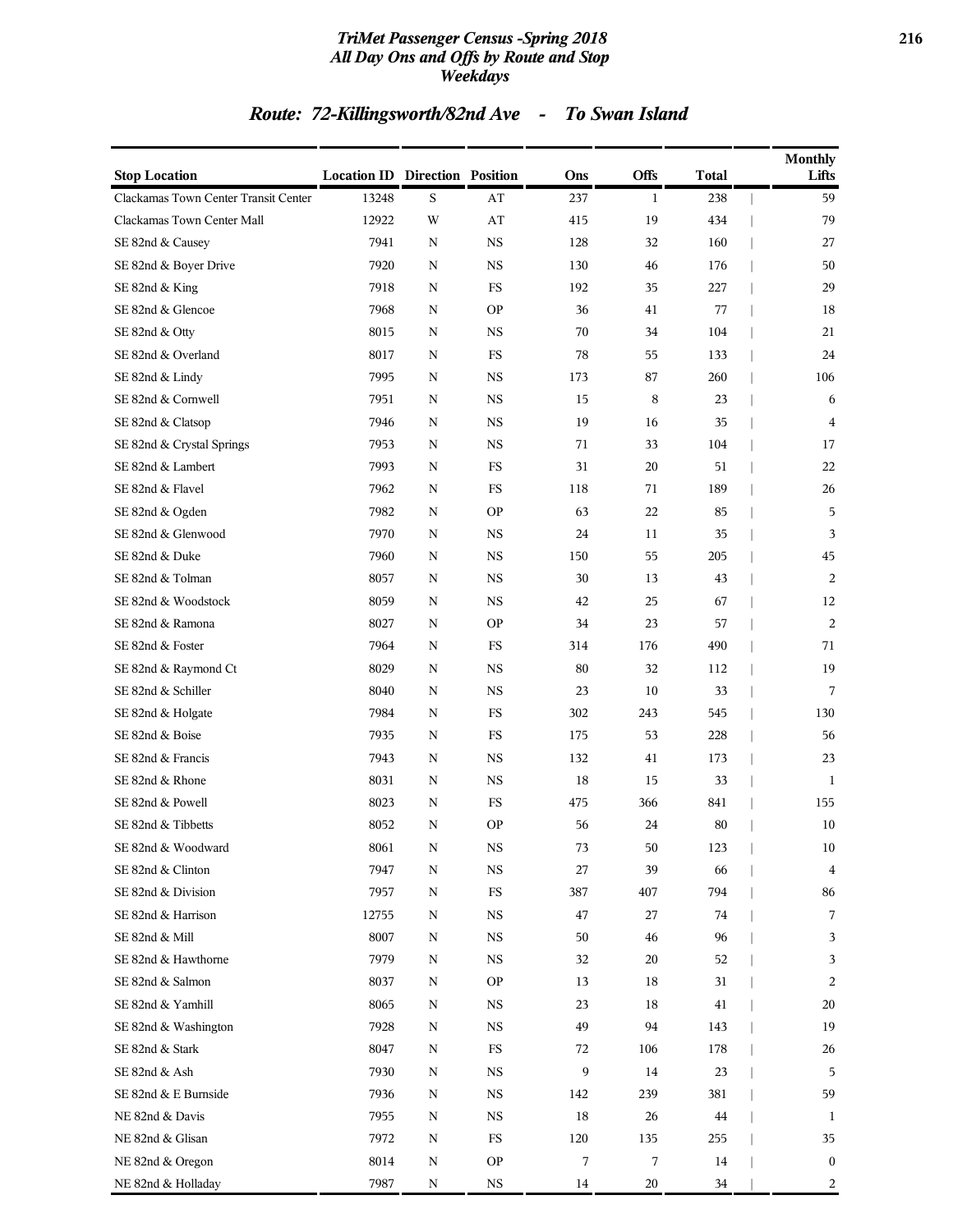### *TriMet Passenger Census -Spring 2018* **217** *All Day Ons and Offs by Route and Stop Weekdays*

## *Route: 72-Killingsworth/82nd Ave - To Swan Island*

| <b>Stop Location</b>                 | <b>Location ID Direction Position</b> |             |             | Ons            | <b>Offs</b> | <b>Total</b> | <b>Monthly</b><br>Lifts |
|--------------------------------------|---------------------------------------|-------------|-------------|----------------|-------------|--------------|-------------------------|
| NE 82nd & Multnomah                  | 8010                                  | ${\bf N}$   | <b>NS</b>   | 23             | 34          | 57           | 5                       |
| NE 82nd & 82nd Ave MAX Stn/I-84      | 7999                                  | ${\bf N}$   | AT          | 653            | 757         | 1,410        | 216                     |
| NE 82nd & Schuyler                   | 8042                                  | N           | $_{\rm FS}$ | 16             | 13          | 29           | 4                       |
| NE 82nd & Tillamook                  | 8055                                  | N           | <b>NS</b>   | 42             | 33          | 75           | 4                       |
| NE 82nd & Sacramento                 | 8036                                  | N           | $_{\rm NS}$ | 23             | 30          | 53           | 3                       |
| NE 82nd & Russell                    | 8033                                  | N           | <b>NS</b>   | 37             | 37          | 74           | 10                      |
| NE 82nd & Madison HS                 | 8001                                  | N           | <b>OP</b>   | 138            | 236         | 374          | 7                       |
| NE 82nd & Siskiyou                   | 8046                                  | N           | $_{\rm FS}$ | 20             | 50          | 70           | 8                       |
| NE 82nd & Klickitat                  | 7991                                  | N           | <b>NS</b>   | 8              | 46          | 54           | 8                       |
| NE 82nd & Fremont                    | 7967                                  | N           | $_{\rm NS}$ | 52             | 113         | 165          | 76                      |
| NE 82nd & Beech                      | 7933                                  | N           | <b>NS</b>   | 10             | 57          | 67           | 29                      |
| NE 82nd & Sandy                      | 8039                                  | N           | $_{\rm FS}$ | 119            | 193         | 312          | 44                      |
| NE 82nd & Prescott                   | 8026                                  | $\mathbf N$ | $_{\rm NS}$ | 46             | 64          | 110          | $\overline{\mathbf{4}}$ |
| NE 82nd & Wygant                     | 8063                                  | N           | <b>NS</b>   | 6              | 24          | 30           | 1                       |
| NE 82nd & Alberta                    | 7927                                  | N           | $_{\rm NS}$ | 14             | 39          | 53           | 5                       |
| NE Killingsworth & 82nd              | 3216                                  | W           | FS          | 17             | 52          | 69           | 6                       |
| 7700 Block NE Killingsworth          | 3149                                  | W           | AT          | 1              | 2           | 3            | $\boldsymbol{0}$        |
| NE Killingsworth & 75th              | 3215                                  | W           | $_{\rm NS}$ | $\overline{c}$ | 8           | 10           | $\mathbf{0}$            |
| NE Killingsworth & 72nd              | 3212                                  | W           | <b>NS</b>   | 40             | 93          | 133          | 56                      |
| NE Killingsworth & Cully             | 10601                                 | W           | $_{\rm NS}$ | 142            | 250         | 392          | 15                      |
| 6300 Block NE Killingsworth          | 3147                                  | W           | AT          | 28             | 34          | 62           | 2                       |
| NE Killingsworth & 60th              | 3210                                  | W           | <b>NS</b>   | 65             | 80          | 145          | 7                       |
| NE Killingsworth & 57th              | 3209                                  | W           | <b>OP</b>   | 11             | 10          | 21           | $\mathbf{0}$            |
| NE Killingsworth & 54th              | 3207                                  | W           | <b>OP</b>   | 28             | 29          | 57           | 11                      |
| NE Killingsworth & 52nd              | 3205                                  | W           | <b>OP</b>   | 52             | 51          | 103          | 35                      |
| NE Killingsworth & 49th              | 3203                                  | W           | <b>OP</b>   | 28             | 21          | 49           | 22                      |
| NE Killingsworth & 46th Pl           | 3201                                  | W           | <b>OP</b>   | 23             | 22          | 45           | 1                       |
| NE Killingsworth & 42nd              | 3200                                  | W           | <b>NS</b>   | 134            | 162         | 296          | 32                      |
| NE Killingsworth & Cesar Chavez Blvd | 3197                                  | W           | <b>NS</b>   | 10             | 6           | 16           | 2                       |
| NE Killingsworth & 36th              | 3196                                  | W           | NS          | 12             | 8           | 20           | 21                      |
| NE Killingsworth & 35th              | 3194                                  | W           | <b>NS</b>   | 6              | 14          | 20           | 6                       |
| NE Killingsworth & 33rd              | 3192                                  | W           | $_{\rm FS}$ | 74             | 95          | 169          | 27                      |
| NE Killingsworth & 31st              | 3189                                  | W           | $_{\rm NS}$ | 10             | 23          | 33           | $\bf{0}$                |
| NE 30th & Emerson                    | 7328                                  | $\mathbf S$ | $_{\rm NS}$ | 9              | 9           | 18           | $\mathbf{1}$            |
| NE 30th & Sumner                     | 7331                                  | $\mathbf S$ | $_{\rm NS}$ | 2              | 5           | 7            | 2                       |
| NE 30th & Alberta                    | 7326                                  | $\mathbf S$ | $_{\rm NS}$ | 18             | $18\,$      | 36           | $\mathbf{1}$            |
| NE Alberta & 27th                    | 64                                    | W           | $_{\rm NS}$ | 55             | 45          | 100          | 29                      |
| NE Alberta & 24th                    | 61                                    | W           | $_{\rm NS}$ | 30             | 30          | 60           | 1                       |
| NE Alberta & 21st                    | 11472                                 | W           | $_{\rm NS}$ | 38             | 42          | 80           | 6                       |
| NE Alberta & 18th                    | 55                                    | W           | $_{\rm NS}$ | 32             | 29          | 61           | 3                       |
| NE Alberta & 15th                    | 53                                    | W           | $_{\rm NS}$ | 92             | 94          | 186          | 14                      |
| NE Alberta & 13th                    | 51                                    | W           | $_{\rm NS}$ | 19             | 19          | 38           | 19                      |
| NE Alberta & 11th                    | 49                                    | W           | $_{\rm NS}$ | 11             | 14          | 25           | $\overline{4}$          |
| NE Alberta & 9th                     | 70                                    | W           | $_{\rm NS}$ | 33             | 41          | 74           | 17                      |
| NE Alberta & 7th                     | 10184                                 | $\mathbf W$ | $_{\rm NS}$ | 12             | 28          | $40\,$       | 3                       |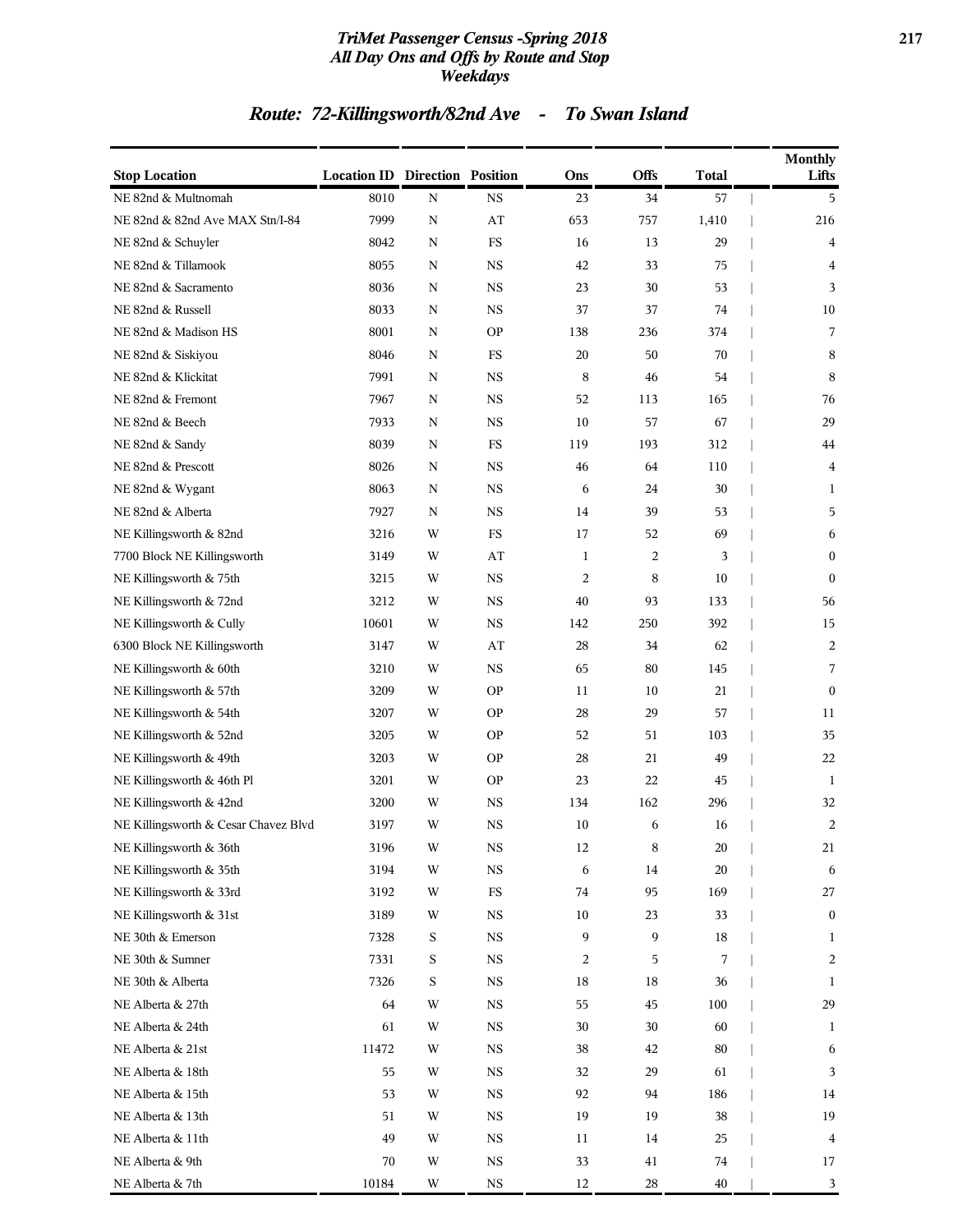### *TriMet Passenger Census -Spring 2018* **218** *All Day Ons and Offs by Route and Stop Weekdays*

## *Route: 72-Killingsworth/82nd Ave - To Swan Island*

| <b>Stop Location</b>                 | <b>Location ID Direction Position</b> |             |             | Ons          | <b>Offs</b>  | <b>Total</b> | Monthly<br>Lifts |
|--------------------------------------|---------------------------------------|-------------|-------------|--------------|--------------|--------------|------------------|
| NEML King & Alberta                  | 5890                                  | $\mathbf N$ | <b>FS</b>   | 73           | 171          | 244          | 42               |
| NE Killingsworth & Garfield          | 10957                                 | W           | $_{\rm NS}$ | 142          | 110          | 252          | 51               |
| N Killingsworth & Vancouver          | 3184                                  | W           | <b>NS</b>   | 29           | 85           | 114          | 18               |
| N Killingsworth & Commercial         | 3157                                  | W           | <b>FS</b>   | 27           | 218          | 245          | 20               |
| N Killingsworth & Albina             | 3154                                  | W           | <b>NS</b>   | 59           | 269          | 328          | 46               |
| N Killingsworth & Michigan           | 3174                                  | W           | $_{\rm NS}$ | 7            | 29           | 36           | 1                |
| N Killingsworth & Interstate         | 3170                                  | W           | <b>NS</b>   | 49           | 223          | 272          | 47               |
| N Killingsworth & Concord            | 3159                                  | W           | $_{\rm NS}$ | 2            | 17           | 19           | 1                |
| N Killingsworth & Denver             | 3163                                  | W           | <b>NS</b>   | 4            | 20           | 24           | 1                |
| N Killingsworth & Omaha              | 3180                                  | W           | <b>NS</b>   | 2            | 21           | 23           | $\mathbf{0}$     |
| N Killingsworth & Delaware           | 3161                                  | W           | <b>NS</b>   | 1            | 19           | 20           | 2                |
| N Greeley & Willamette               | 3167                                  | S           | <b>NS</b>   | 3            | 38           | 41           | 6                |
| N Greeley & Sumner                   | 2227                                  | S           | <b>OP</b>   | 6            | 17           | 23           | 1                |
| N Going & Port Center Way            | 2161                                  | W           | <b>FS</b>   | 1            | 25           | 26           | 2                |
| N Anchor & Channel                   | 115                                   | $\mathbf E$ | $_{\rm NS}$ | 52           | 161          | 213          | 12               |
| N Lagoon & Anchor                    | 3315                                  | N           | <b>NS</b>   | 4            | 20           | 24           | $\mathbf{0}$     |
| N Lagoon & Ballast                   | 3316                                  | N           | <b>OP</b>   | $\mathbf{0}$ | 4            | 4            | $\mathbf{0}$     |
| N Lagoon & Commerce                  | 3317                                  | $\mathbf N$ | <b>NS</b>   | $\Omega$     | 5            | 5            | $\bf{0}$         |
| 5500 Block N Lagoon (at Gate 18)     | 3319                                  | $\mathbf N$ | <b>OP</b>   | $\Omega$     | 1            | 1            | $\mathbf{0}$     |
| N Dolphin & Channel                  | 3318                                  | S           | $_{\rm NS}$ | 1            | 6            | 7            | $\theta$         |
| 5500 Block N Channel Ave (Shipyards) | 8496                                  | $\mathbf E$ | AT          | 5            | 8            | 13           | $\mathbf{0}$     |
| N Channel Ave & Dolphin              | 1044                                  | S           | <b>OP</b>   | 1            | $\mathbf{0}$ | 1            | $\mathbf{0}$     |
| N Channel Ave & Commerce             | 1043                                  | S           | <b>OP</b>   | $\Omega$     | $\theta$     | $\mathbf{0}$ | $\boldsymbol{0}$ |
| N Channel Ave & Ballast              | 1042                                  | $\mathbf E$ | <b>OP</b>   | $\mathbf{0}$ | $\mathbf{0}$ | $\mathbf{0}$ | $\boldsymbol{0}$ |
| N Channel Ave & Anchor               | 1041                                  | $\mathbf E$ | <b>FS</b>   | $\mathbf{0}$ | 17           | 17           | $\boldsymbol{0}$ |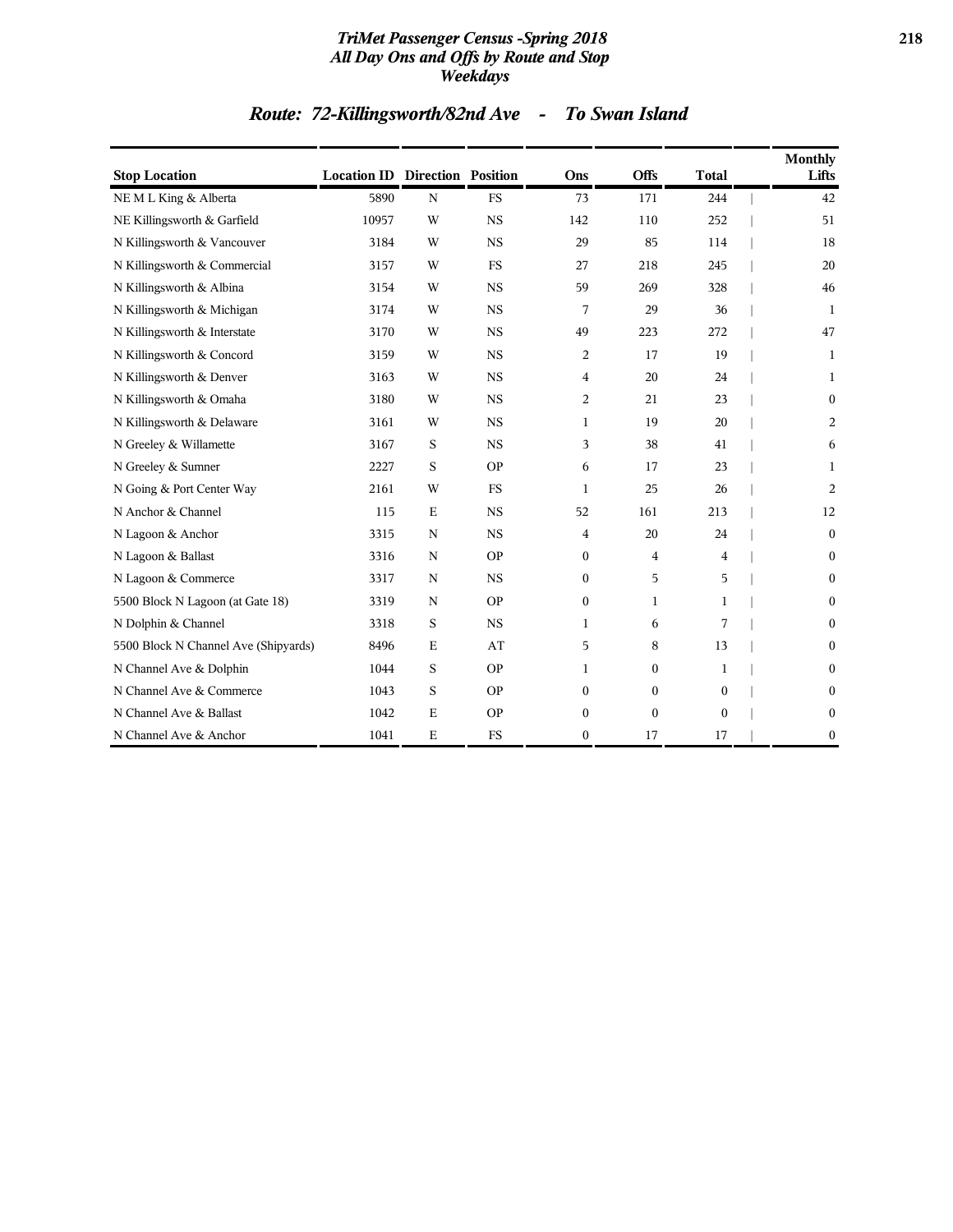### *TriMet Passenger Census -Spring 2018* **219** *All Day Ons and Offs by Route and Stop Weekdays*

## *Route: 72-Killingsworth/82nd Ave - To Clackamas Town Center*

| <b>Stop Location</b>                 | <b>Location ID Direction Position</b> |             |                        | Ons | <b>Offs</b>      | <b>Total</b> | <b>Monthly</b><br>Lifts |
|--------------------------------------|---------------------------------------|-------------|------------------------|-----|------------------|--------------|-------------------------|
| N Anchor & Channel                   | 115                                   | $\mathbf E$ | NS                     | 163 | 8                | 171          | 23                      |
| N Going & Port Center Way            | 9399                                  | ${\bf E}$   | $_{\rm NS}$            | 25  | 2                | 27           | 2                       |
| N Greeley & Going Overpass           | 2195                                  | ${\bf N}$   | AT                     | 3   | 2                | 5            | $\mathbf{1}$            |
| N Greeley & Sumner                   | 2226                                  | N           | <b>NS</b>              | 19  | 5                | 24           | 1                       |
| N Killingsworth & Greeley            | 9403                                  | Е           | $_{\rm FS}$            | 44  | $\overline{4}$   | 48           | 5                       |
| N Killingsworth & Delaware           | 3160                                  | E           | <b>NS</b>              | 12  | 1                | 13           | $\bf{0}$                |
| N Killingsworth & Gay Ave            | 3179                                  | E           | $_{\rm NS}$            | 18  | 1                | 19           | $\boldsymbol{0}$        |
| N Killingsworth & Denver             | 3162                                  | E           | $_{\rm NS}$            | 21  | 4                | 25           | 3                       |
| N Killingsworth & Concord            | 3158                                  | E           | <b>NS</b>              | 16  | 2                | 18           | $\mathbf{0}$            |
| N Killingsworth & Interstate         | 3169                                  | Е           | $_{\rm FS}$            | 253 | 59               | 312          | 38                      |
| N Killingsworth & Michigan           | 3173                                  | E           | <b>NS</b>              | 34  | 7                | 41           | 2                       |
| N Killingsworth & Albina             | 3153                                  | E           | $_{\rm NS}$            | 272 | 54               | 326          | 43                      |
| N Killingsworth & Kerby              | 3171                                  | E           | $_{\rm NS}$            | 149 | 34               | 183          | 8                       |
| N Killingsworth & Commercial         | 3156                                  | E           | <b>NS</b>              | 113 | 16               | 129          | 10                      |
| N Killingsworth & Vancouver          | 3183                                  | E           | $_{\rm NS}$            | 92  | 35               | 127          | 27                      |
| NE Killingsworth & Garfield          | 3165                                  | E           | <b>NS</b>              | 11  | 35               | 46           | 11                      |
| NE M L King & Killingsworth          | 5927                                  | S           | $_{\rm FS}$            | 143 | 187              | 330          | 74                      |
| NE Alberta & M L King                | 46                                    | E           | $_{\rm FS}$            | 116 | 45               | 161          | 9                       |
| NE Alberta & 7th                     | 11478                                 | E           | <b>NS</b>              | 22  | 15               | 37           | 2                       |
| NE Alberta & 9th                     | 69                                    | Е           | $_{\rm NS}$            | 48  | 33               | 81           | 17                      |
| NE Alberta & 11th                    | 48                                    | Е           | $_{\rm NS}$            | 14  | 14               | 28           | 2                       |
| NE Alberta & 13th                    | 50                                    | E           | $_{\rm NS}$            | 27  | 17               | 44           | 21                      |
| NE Alberta & 15th                    | 52                                    | E           | $_{\rm NS}$            | 90  | 103              | 193          | 23                      |
| NE Alberta & 18th                    | 54                                    | E           | <b>NS</b>              | 32  | 36               | 68           | 4                       |
| NE Alberta & 21st                    | 11471                                 | Е           | $_{\rm NS}$            | 42  | 41               | 83           | 5                       |
| NE Alberta & 24th                    | 60                                    | Е           | $_{\rm NS}$            | 28  | 30               | 58           | 4                       |
| NE Alberta & 27th                    | 63                                    | $\mathbf E$ | $_{\rm NS}$            | 46  | 48               | 94           | 6                       |
| NE Alberta & 30th                    | 11722                                 | $\mathbf E$ | $_{\rm NS}$            | 20  | 31               | 51           | 4                       |
| NE 30th & Sumner                     | 7330                                  | N           | <b>NS</b>              | 5   | 8                | 13           | 2                       |
| NE 30th & Emerson                    | 7327                                  | N           | NS                     | 2   | 5                | 7            | $\bf{0}$                |
| NE 30th & Killingsworth              | 7329                                  | ${\bf N}$   | <b>NS</b>              | 21  | 14               | 35           | 1                       |
| NE Killingsworth & 33rd              | 3191                                  | $\mathbf E$ | FS                     | 113 | 92               | 205          | 25                      |
| NE Killingsworth & 35th              | 3193                                  | E           | $_{\rm NS}$            | 5   | 3                | 8            | $\overline{c}$          |
| NE Killingsworth & 36th              | 3195                                  | $\mathbf E$ | $_{\rm NS}$            | 9   | 12               | 21           | 18                      |
| NE Killingsworth & Cesar Chavez Blvd | 3198                                  | E           | $_{\rm NS}$            | 4   | 9                | 13           | $\mathbf{1}$            |
| NE Killingsworth & 42nd              | 3199                                  | E           | FS                     | 158 | 134              | 292          | 29                      |
| 4500 Block NE Killingsworth          | 3144                                  | Е           | AT                     | 27  | 25               | 52           | 1                       |
| NE Killingsworth & 49th              | 3202                                  | E           | $_{\rm FS}$            | 33  | 34               | 67           | 14                      |
| NE Killingsworth & 52nd              | 3204                                  | $\mathbf E$ | FS                     | 39  | 39               | 78           | 13                      |
| NE Killingsworth & 55th              | 3208                                  | E           | $_{\rm NS}$            | 33  | 34               | 67           | 2                       |
| 5700 Block NE Killingsworth          | 3145                                  | E           | $\mathbf{A}\mathbf{T}$ | 8   | 9                | 17           | $\boldsymbol{0}$        |
| NE Killingsworth & 60th              | 3146                                  | E           | $_{\rm NS}$            | 80  | 62               | 142          | 17                      |
| NE Killingsworth & 64th              | 3148                                  | E           | FS                     | 46  | 29               | 75           | 2                       |
| NE Killingsworth & Cully             | 10601                                 | W           | $_{\rm NS}$            | 21  | $\boldsymbol{0}$ | 21           | 9                       |
| NE Cully & Killingsworth             | 1243                                  | ${\bf N}$   | FS                     | 6   | 1                | 7            | $\boldsymbol{0}$        |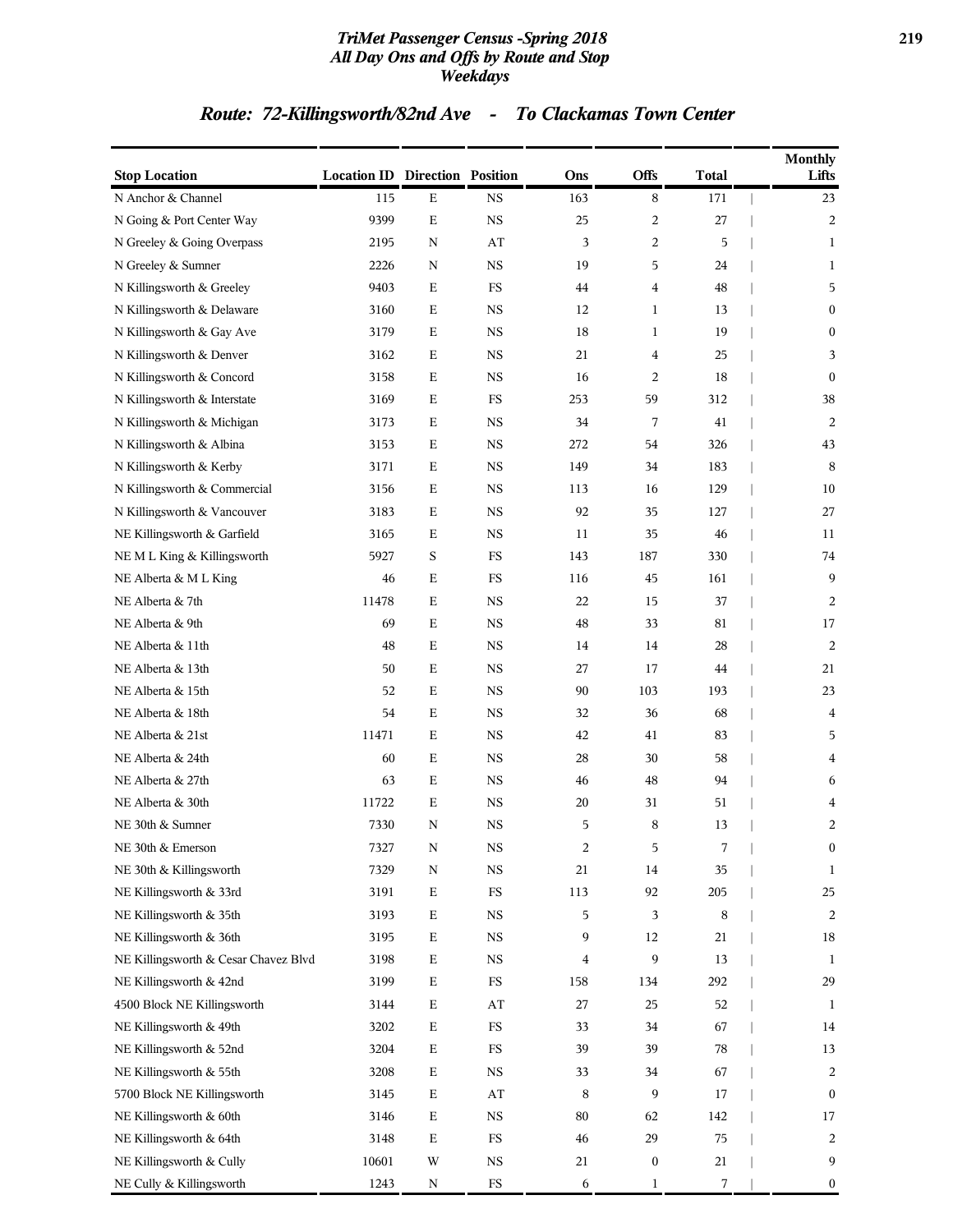### *TriMet Passenger Census -Spring 2018* **220** *All Day Ons and Offs by Route and Stop Weekdays*

## *Route: 72-Killingsworth/82nd Ave - To Clackamas Town Center*

| <b>Stop Location</b>            | <b>Location ID Direction Position</b> |             |             | Ons      | <b>Offs</b> | <b>Total</b> | <b>Monthly</b><br>Lifts |
|---------------------------------|---------------------------------------|-------------|-------------|----------|-------------|--------------|-------------------------|
| NE Killingsworth & Cully        | 10600                                 | ${\bf E}$   | <b>FS</b>   | 142      | 84          | 226          | 18                      |
| NE Killingsworth & 72nd         | 3211                                  | $\mathbf E$ | FS          | 99       | 42          | 141          | 48                      |
| 7600 Block NE Killingsworth     | 3186                                  | E           | AT          | 7        | 3           | 10           | 1                       |
| 8100 Block NE Killingsworth     | 3185                                  | Е           | AT          | 53       | 15          | 68           | 6                       |
| NE 82nd & Webster               | 8889                                  | S           | <b>OP</b>   | 13       | 11          | 24           | 2                       |
| NE 82nd & Wygant                | 8064                                  | S           | <b>NS</b>   | 42       | 9           | 51           | 2                       |
| NE 82nd & Prescott              | 8025                                  | S           | FS          | 67       | 50          | 117          | 14                      |
| NE 82nd & Sandy                 | 8038                                  | S           | <b>NS</b>   | 193      | 120         | 313          | 54                      |
| NE 82nd & Beech                 | 7934                                  | S           | $_{\rm NS}$ | 37       | 15          | 52           | 16                      |
| NE 82nd & Fremont               | 7966                                  | S           | <b>NS</b>   | 130      | 35          | 165          | 56                      |
| NE 82nd & Klickitat             | 7992                                  | S           | <b>NS</b>   | 66       | 15          | 81           | 11                      |
| NE 82nd & Siskiyou              | 8045                                  | S           | $_{\rm NS}$ | 76       | 16          | 92           | 6                       |
| NE 82nd & Madison HS            | 8002                                  | S           | AT          | 229      | 186         | 415          | 5                       |
| NE 82nd & Russell               | 8034                                  | S           | <b>OP</b>   | 47       | 12          | 59           | 12                      |
| NE 82nd & Thompson              | 8035                                  | S           | FS          | 34       | 21          | 55           | 5                       |
| NE 82nd & Tillamook             | 8056                                  | S           | <b>NS</b>   | 30       | 20          | 50           | 2                       |
| NE 82nd & Schuyler              | 8043                                  | S           | $_{\rm NS}$ | 20       | 11          | 31           | $\overline{4}$          |
| NE 82nd & 82nd Ave MAX Stn/I-84 | 8000                                  | S           | AT          | 694      | 666         | 1,360        | 211                     |
| NE 82nd & Hassalo               | 7978                                  | S           | <b>OP</b>   | 41       | 23          | 64           | 3                       |
| NE 82nd & Pacific               | 7932                                  | S           | <b>FS</b>   | 31       | 21          | 52           | 1                       |
| NE 82nd & Glisan                | 7973                                  | S           | NS          | 138      | 117         | 255          | 50                      |
| NE 82nd & Davis                 | 7956                                  | S           | <b>OP</b>   | 30       | 27          | 57           | 8                       |
| NE 82nd & E Burnside            | 7937                                  | S           | <b>NS</b>   | 264      | 146         | 410          | 64                      |
| SE 82nd & Ash                   | 7931                                  | S           | FS          | 16       | 15          | 31           | 5                       |
| SE 82nd & Stark                 | 8048                                  | S           | <b>NS</b>   | 150      | 126         | 276          | 34                      |
| SE 82nd & Alder                 | 7929                                  | S           | <b>NS</b>   | 42       | 25          | 67           | 10                      |
| SE 82nd & Yamhill               | 8066                                  | S           | FS          | 18       | 23          | 41           | 24                      |
| SE 82nd & Main                  | 8004                                  | S           | <b>NS</b>   | 15       | 16          | 31           | 2                       |
| SE 82nd & Hawthorne             | 7980                                  | S           | <b>NS</b>   | 19       | 28          | 47           | $\boldsymbol{0}$        |
| SE 82nd & Mill                  | $8008\,$                              | $\rm S$     | $_{\rm FS}$ | $\bf 48$ | 69          | 117          | 2                       |
| 2200 Block SE 82nd              | 7923                                  | S           | OP          | 28       | 117         | 145          | 6                       |
| SE 82nd & Division              | 7958                                  | S           | $_{\rm NS}$ | 410      | 315         | 725          | 92                      |
| SE 82nd & Clinton               | 7948                                  | S           | $_{\rm NS}$ | 22       | 20          | 42           | 4                       |
| SE 82nd & Woodward              | 8062                                  | S           | $_{\rm FS}$ | 50       | 84          | 134          | 8                       |
| SE 82nd & Tibbetts              | 8053                                  | S           | <b>NS</b>   | 18       | 52          | $70\,$       | 8                       |
| SE 82nd & Powell                | 8024                                  | S           | FS          | 360      | 442         | 802          | 142                     |
| SE 82nd & Center                | 13707                                 | S           | $_{\rm NS}$ | 56       | 184         | 240          | 36                      |
| SE 82nd & Boise                 | 8237                                  | S           | $_{\rm NS}$ | 32       | 146         | 178          | 49                      |
| SE 82nd & Holgate               | 7986                                  | S           | $_{\rm NS}$ | 246      | 261         | 507          | 111                     |
| SE 82nd & Schiller              | 8041                                  | S           | <b>OP</b>   | 4        | 13          | 17           | $\overline{4}$          |
| SE 82nd & Raymond               | 8030                                  | S           | NS          | 32       | 69          | 101          | 30                      |
| SE 82nd & Mitchell              | 8009                                  | S           | FS          | 17       | 31          | 48           | 7                       |
| SE 82nd & Insley                | 7965                                  | S           | <b>OP</b>   | 118      | 264         | 382          | 60                      |
| SE 82nd & Ramona                | 8028                                  | S           | $_{\rm NS}$ | 67       | 55          | 122          | 17                      |
| SE 82nd & Woodstock             | 8060                                  | S           | $_{\rm NS}$ | 24       | 57          | 81           | 12                      |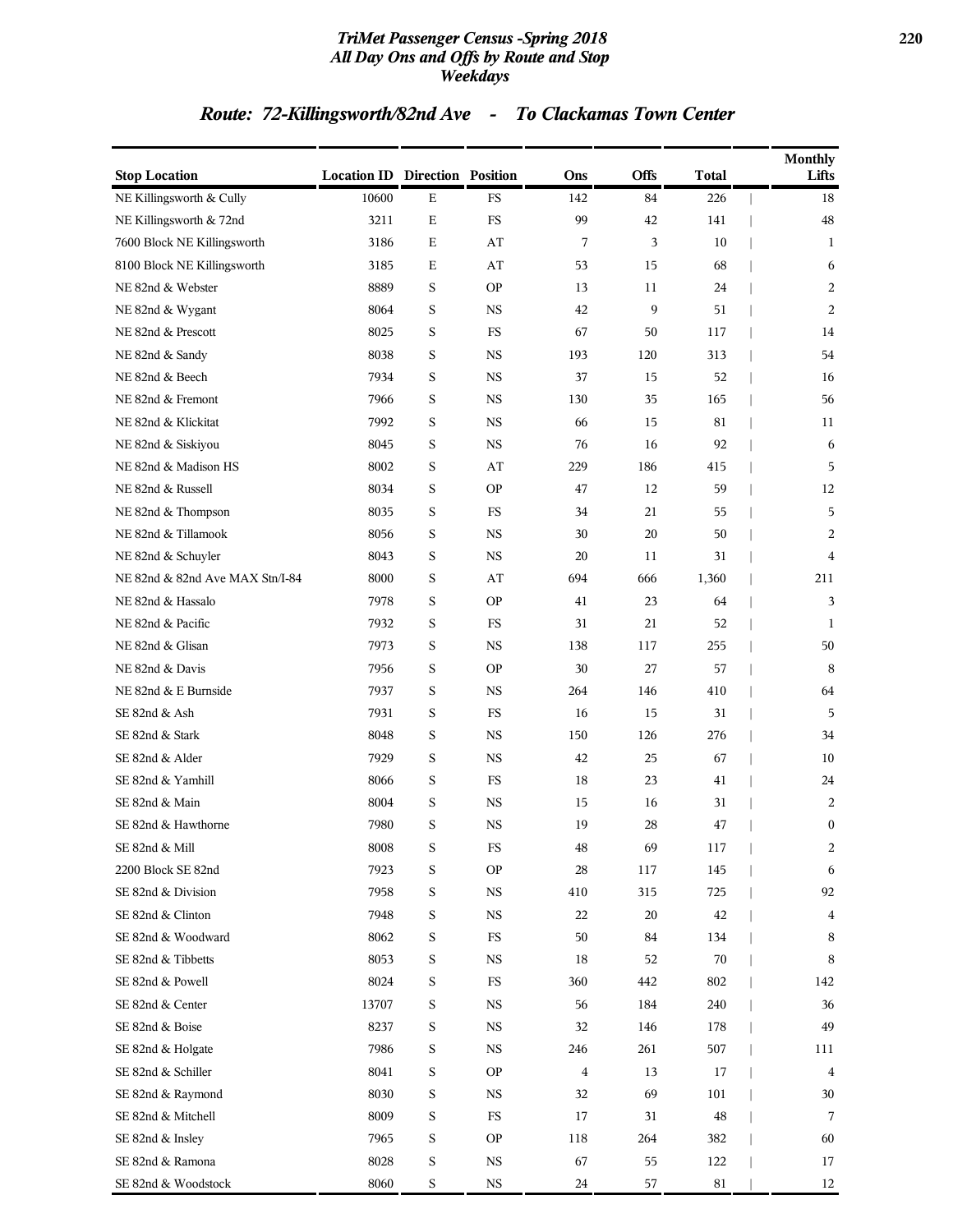### *TriMet Passenger Census -Spring 2018* **221** *All Day Ons and Offs by Route and Stop Weekdays*

## *Route: 72-Killingsworth/82nd Ave - To Clackamas Town Center*

| <b>Stop Location</b>                 | <b>Location ID Direction Position</b> |   |             | Ons              | <b>Offs</b> | <b>Total</b> | <b>Monthly</b><br>Lifts |
|--------------------------------------|---------------------------------------|---|-------------|------------------|-------------|--------------|-------------------------|
| SE 82nd & Tolman                     | 8058                                  | S | <b>NS</b>   | 15               | 33          | 48           | 5                       |
| SE 82nd & Duke                       | 7961                                  | S | <b>FS</b>   | 66               | 141         | 207          | 42                      |
| SE 82nd & Cooper                     | 7950                                  | S | <b>NS</b>   | 11               | 35          | 46           | 4                       |
| SE 82nd & Ogden                      | 8013                                  | S | $_{\rm NS}$ | 21               | 58          | 79           | 5                       |
| SE 82nd & Flavel                     | 7963                                  | S | $_{\rm NS}$ | 42               | 106         | 148          | 15                      |
| SE 82nd & Lambert                    | 7994                                  | S | <b>NS</b>   | 35               | 55          | 90           | 25                      |
| SE 82nd & Crystal Springs            | 7954                                  | S | <b>FS</b>   | 28               | 71          | 99           | 16                      |
| SE 82nd & Clatsop                    | 7945                                  | S | <b>OP</b>   | 9                | 19          | 28           | 1                       |
| SE 82nd & Cornwell                   | 7952                                  | S | <b>FS</b>   | 14               | 40          | 54           | 14                      |
| SE 82nd & Lindy                      | 7996                                  | S | <b>FS</b>   | 73               | 140         | 213          | 74                      |
| SE 82nd & Johnson Creek              | 7988                                  | S | <b>FS</b>   | 32               | 47          | 79           | 33                      |
| SE 82nd & Overland                   | 8018                                  | S | <b>NS</b>   | 32               | 46          | 78           | 16                      |
| SE 82nd & Otty                       | 8016                                  | S | <b>FS</b>   | 43               | 86          | 129          | 30                      |
| SE 82nd & Glencoe                    | 7969                                  | S | <b>FS</b>   | 10               | 44          | 54           | 7                       |
| SE 82nd & King                       | 7990                                  | S | <b>FS</b>   | 18               | 140         | 158          | 27                      |
| SE 82nd & Boyer Drive                | 7921                                  | S | <b>OP</b>   | 22               | 94          | 116          | 29                      |
| SE 82nd & Causey                     | 7942                                  | S | <b>NS</b>   | 23               | 110         | 133          | 20                      |
| Clackamas Town Center Mall           | 12921                                 | E | AT          | 19               | 416         | 435          | 93                      |
| Clackamas Town Center TC             | 13247                                 | E | <b>FS</b>   | 4                | 123         | 127          | 32                      |
| Clackamas Town Center Transit Center | 13248                                 | S | AT          | $\boldsymbol{0}$ | 107         | 107          | 1                       |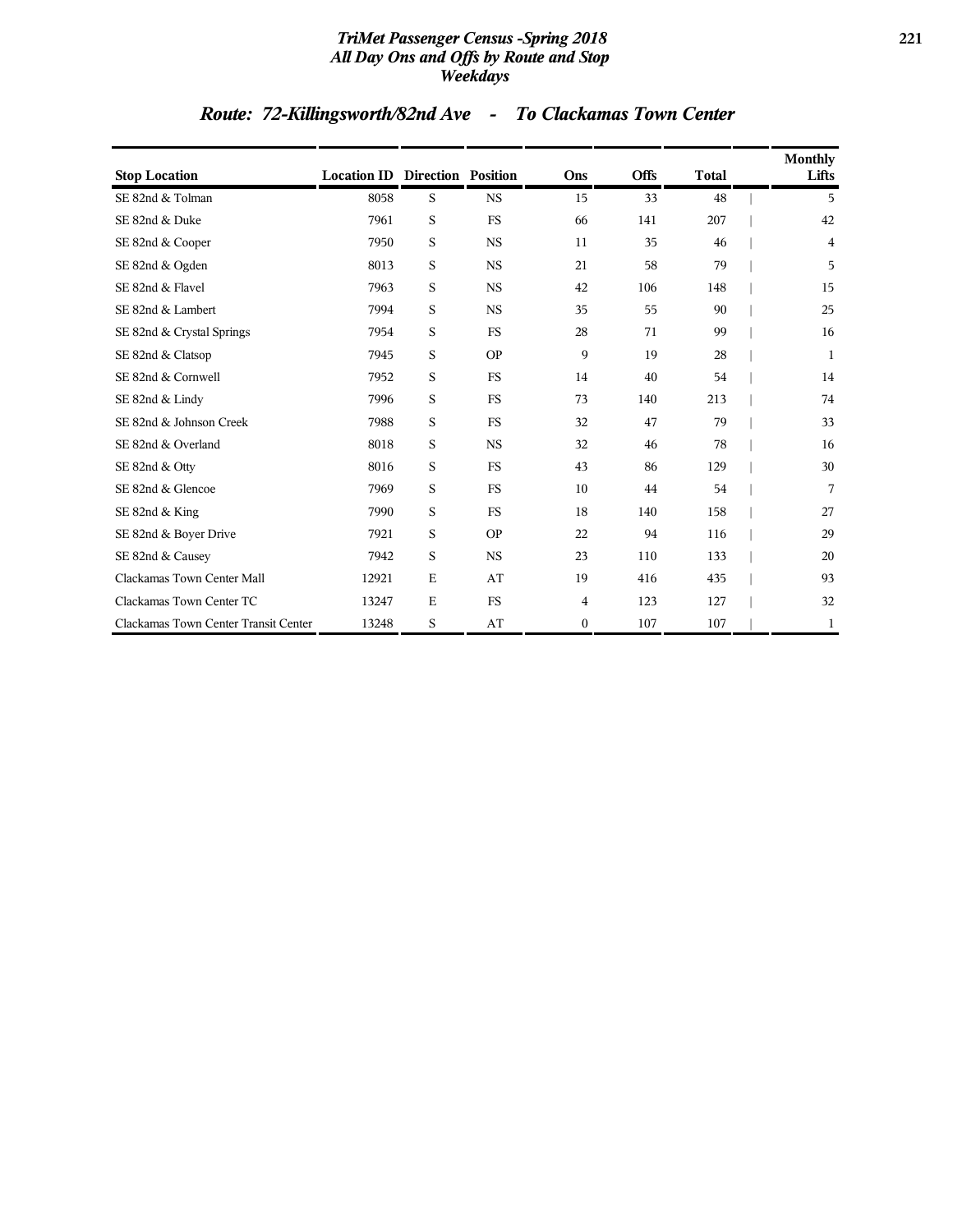### *TriMet Passenger Census -Spring 2018* **222** *All Day Ons and Offs by Route and Stop Weekdays*

### *Route: 73-122nd Ave - To Foster & 94th*

| <b>Stop Location</b>                  | <b>Location ID Direction Position</b> |   |                        | Ons                     | Offs         | Total | <b>Monthly</b><br>Lifts |
|---------------------------------------|---------------------------------------|---|------------------------|-------------------------|--------------|-------|-------------------------|
| Parkrose/ Sumner Transit Center       | 10851                                 | W | AT                     | 351                     | 8            | 359   | 131                     |
| NE Prescott & 92nd                    | 4766                                  | E | FS                     | 15                      | 1            | 16    | 1                       |
| 9400 Block NE Prescott                | 4727                                  | Ε | AT                     | 11                      | 6            | 17    | 2                       |
| NE Prescott & 97th                    | 4769                                  | Ε | <b>OP</b>              | $\overline{4}$          | $\mathbf{1}$ | 5     | $\mathbf{0}$            |
| NE Prescott & 99th                    | 4770                                  | E | <b>NS</b>              | 3                       | 3            | 6     | 1                       |
| NE Prescott & 102nd                   | 4724                                  | E | <b>NS</b>              | 34                      | 13           | 47    | 6                       |
| NE Prescott & 105th                   | 4731                                  | E | <b>NS</b>              | 35                      | 16           | 51    | 1                       |
| 10600 Block NE Prescott               | 4725                                  | Ε | AT                     | 6                       | 6            | 12    | $\mathbf{0}$            |
| NE Prescott & 110th                   | 4733                                  | Е | <b>NS</b>              | 8                       | 5            | 13    | 1                       |
| NE Prescott & 112th                   | 4735                                  | E | <b>NS</b>              | 12                      | 6            | 18    | 1                       |
| NE Prescott & 115th                   | 4737                                  | Ε | FS                     | 11                      | 7            | 18    | 2                       |
| NE Prescott & 118th                   | 4739                                  | E | <b>OP</b>              | $\overline{4}$          | 4            | 8     | 1                       |
| NE Prescott & 121st Pl                | 4741                                  | Ε | <b>NS</b>              | 23                      | 10           | 33    | 3                       |
| NE Skidmore & 122nd                   | 5250                                  | Е | <b>NS</b>              | 74                      | 20           | 94    | 5                       |
| NE 122nd & Shaver                     | 6672                                  | S | <b>NS</b>              | 90                      | 35           | 125   | 10                      |
| 3600 Block NE 122nd                   | 6613                                  | S | <b>OP</b>              | 28                      | 14           | 42    | 1                       |
| NE 122nd & Stanton                    | 6674                                  | S | <b>NS</b>              | 29                      | 22           | 51    | 5                       |
| NE 122nd & Sacramento                 | 6667                                  | S | <b>NS</b>              | 14                      | 16           | 30    | 1                       |
| NE 122nd & San Rafael                 | 6671                                  | S | FS                     | 60                      | 51           | 111   | 37                      |
| NE 122nd & Halsey                     | 6617                                  | S | <b>NS</b>              | 126                     | 55           | 181   | 49                      |
| NE 122nd & Multnomah                  | 9642                                  | S | <b>OP</b>              | 43                      | 10           | 53    | 15                      |
| 700 Block NE 122nd                    | 6649                                  | S | AT                     | 57                      | 39           | 96    | 68                      |
| NE 122nd & Davis                      | 6610                                  | S | <b>NS</b>              | 118                     | 39           | 157   | 78                      |
| SE 122nd & Burnside                   | 6623                                  | S | FS                     | 323                     | 177          | 500   | 129                     |
| SE 122nd & Oak                        | 6653                                  | S | <b>NS</b>              | 40                      | 33           | 73    | 17                      |
| SE 122nd & Stark                      | 9219                                  | S | FS                     | 116                     | 63           | 179   | 31                      |
| SE 122nd & Midland Library (Morrison) | 6650                                  | S | AT                     | 67                      | 45           | 112   | 21                      |
| 1300 Block SE 122nd                   | 6643                                  | S | <b>OP</b>              | 12                      | 20           | 32    | 5                       |
| SE 122nd & Market                     | 6646                                  | S | <b>NS</b>              | 78                      | 67           | 145   | 19                      |
| SE 122nd & Lincoln                    | 6641                                  | S | NS                     | 26                      | 66           | 92    | 6                       |
| SE 122nd & Division                   | 6631                                  | S | FS                     | 147                     | 290          | 437   | 90                      |
| SE 122nd & Woodward Pl                | 6676                                  | S | $_{\rm FS}$            | 5                       | 17           | 22    | 5                       |
| SE 122nd & Powell                     | 8843                                  | S | $_{\rm NS}$            | 14                      | 220          | 234   | 38                      |
| SE 122nd & Rhone                      | 6668                                  | S | $_{\rm NS}$            | 69                      | 84           | 153   | 37                      |
| SE 122nd & Bush                       | 6625                                  | S | $_{\rm FS}$            | 4                       | 35           | 39    | 4                       |
| SE 122nd & Boise                      | 6619                                  | S | <b>NS</b>              | 7                       | 52           | 59    | 6                       |
| SE 122nd & Holgate                    | 6636                                  | S | FS                     | 20                      | 87           | 107   | 35                      |
| SE 122nd & Raymond                    | 13775                                 | S | FS                     | 5                       | 26           | 31    | 19                      |
| SE 122nd & Harold                     | 6634                                  | S | <b>NS</b>              | $\overline{\mathbf{4}}$ | 49           | 53    | 6                       |
| SE 122nd & Reedway                    | 6662                                  | S | <b>NS</b>              | 2                       | 11           | 13    | 12                      |
| SE 122nd & Ramona                     | 6658                                  | S | <b>OP</b>              | 8                       | 46           | 54    | 7                       |
| SE Foster & 122nd                     | 1787                                  | W | FS                     | 16                      | 82           | 98    | 7                       |
| SE Foster & 120th                     | 13032                                 | W | $_{\rm NS}$            | 5                       | 8            | 13    | $\mathbf{1}$            |
| 11600 Block SE Foster                 | 1774                                  | W | $\mathbf{A}\mathbf{T}$ | 8                       | 20           | 28    | $\boldsymbol{0}$        |
| SE Foster & 111th                     | 1785                                  | W | $_{\rm NS}$            | 9                       | 10           | 19    | $\mathbf{1}$            |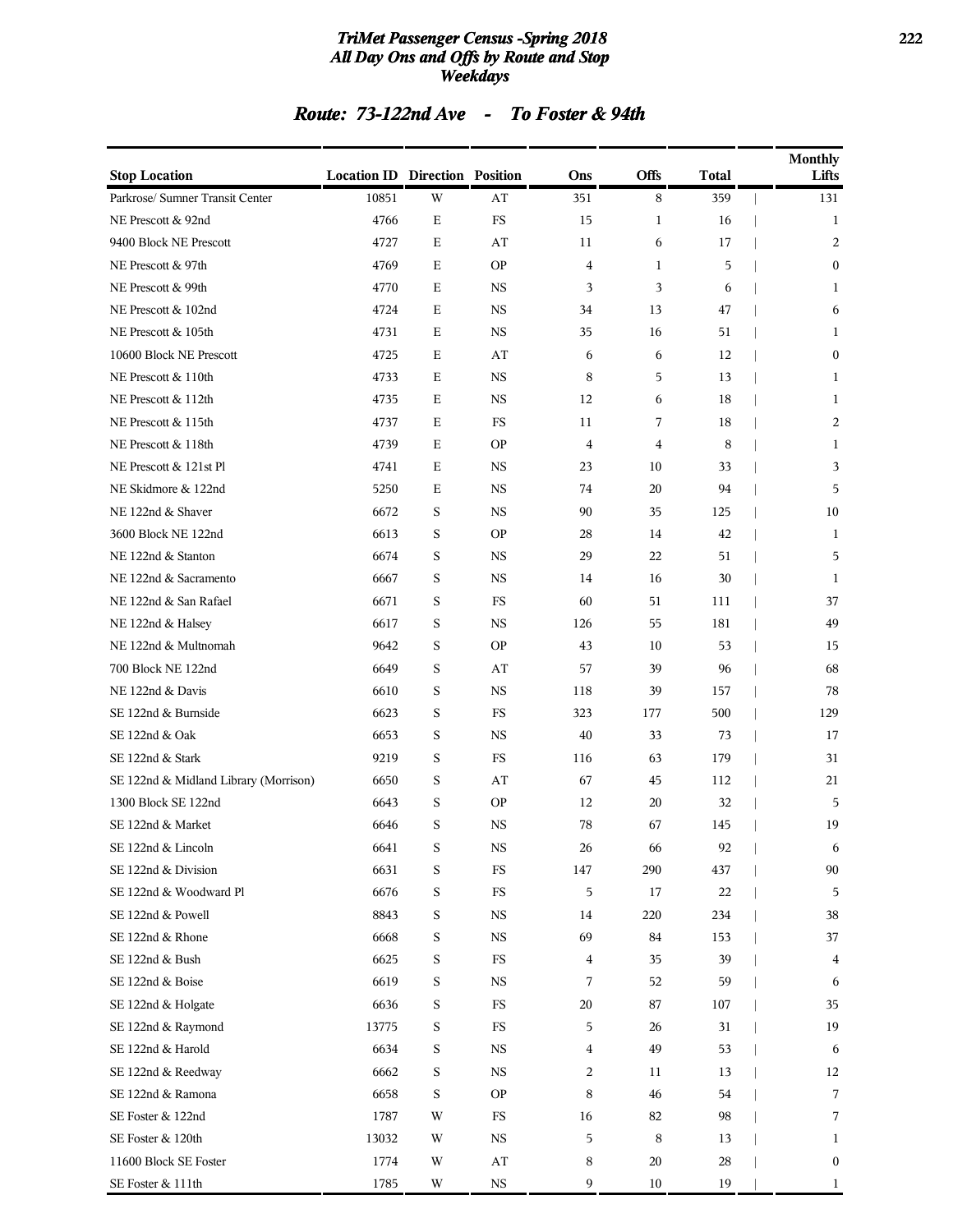### *TriMet Passenger Census -Spring 2018* **223** *All Day Ons and Offs by Route and Stop Weekdays*

| <b>Stop Location</b>              | <b>Location ID Direction Position</b> |   |           | Ons      | Offs | Total | <b>Monthly</b><br>Lifts |
|-----------------------------------|---------------------------------------|---|-----------|----------|------|-------|-------------------------|
| SE Foster & 107th                 | 1783                                  | W | FS        | 0        |      |       | $\mathbf{0}$            |
| SE Foster & 103rd                 | 1781                                  | W | <b>NS</b> |          | 5    |       |                         |
| SE Foster & 101st                 | 1780                                  | W | <b>NS</b> |          | 11   | 12    |                         |
| SE Foster & 97th                  | 1832                                  | W | <b>NS</b> | 0        | 12   | 12    |                         |
| SE Foster & 94th (I-205 Overpass) | 1831                                  | W | <b>NS</b> | $\Omega$ | 153  | 153   | $\Omega$                |

### *Route: 73-122nd Ave - To Foster & 94th*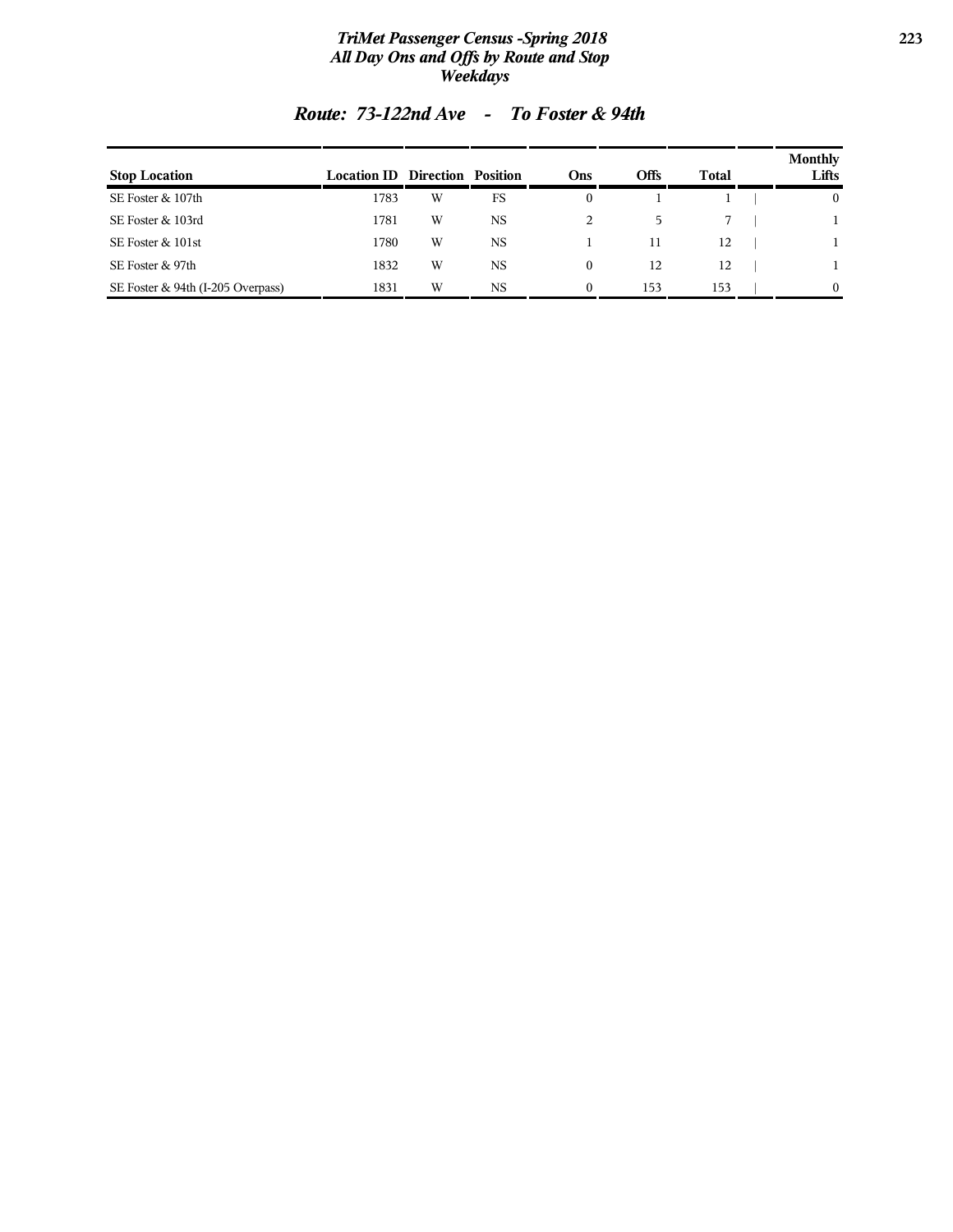### *TriMet Passenger Census -Spring 2018* **224** *All Day Ons and Offs by Route and Stop Weekdays*

### *Route: 73-122nd Ave - To Parkrose Transit Center*

| <b>Stop Location</b>                 | <b>Location ID Direction Position</b> |   |             | Ons | Offs             | <b>Total</b> | <b>Monthly</b><br>Lifts |
|--------------------------------------|---------------------------------------|---|-------------|-----|------------------|--------------|-------------------------|
| SE Foster & 94th (I-205 Overpass)    | 1831                                  | W | <b>NS</b>   | 43  | $\boldsymbol{0}$ | 43           | 38                      |
| SE Foster & 94th                     | 13236                                 | W | FS          | 77  | 6                | 83           | 6                       |
| SE Woodstock & 92nd                  | 6427                                  | Ε | <b>NS</b>   | 25  | 1                | 26           | 3                       |
| SE Woodstock & 94th (I-205 West End) | 6398                                  | Ε | FS          | 18  | $\boldsymbol{0}$ | 18           | $\mathbf{1}$            |
| SE Foster & 101st                    | 1779                                  | Е | <b>NS</b>   | 18  | 2                | 20           | 2                       |
| SE Foster & 103rd                    | 1772                                  | Е | <b>OP</b>   | 3   | 2                | 5            | 1                       |
| SE Foster & 107th                    | 1782                                  | Е | <b>OP</b>   | 1   | $\boldsymbol{0}$ | 1            | $\boldsymbol{0}$        |
| SE Foster & 110th Dr                 | 1784                                  | Е | FS          | 7   | 6                | 13           | $\boldsymbol{0}$        |
| 11600 Block SE Foster                | 1773                                  | Е | <b>OP</b>   | 13  | 9                | 22           | $\boldsymbol{0}$        |
| SE Foster & 120th                    | 1766                                  | E | <b>OP</b>   | 9   | 7                | 16           | $\mathbf{0}$            |
| SE 122nd & Foster                    | 6626                                  | N | FS          | 73  | 20               | 93           | 10                      |
| SE 122nd & Ramona                    | 6657                                  | N | <b>NS</b>   | 54  | 6                | 60           | 2                       |
| SE 122nd & Harold                    | 6633                                  | N | <b>NS</b>   | 62  | 9                | 71           | 16                      |
| SE 122nd & Raymond                   | 6660                                  | N | FS          | 26  | 3                | 29           | 1                       |
| SE 122nd & Schiller                  | 9487                                  | N | <b>FS</b>   | 17  | 2                | 19           | 10                      |
| SE 122nd & Holgate                   | 6635                                  | N | <b>NS</b>   | 126 | 16               | 142          | 37                      |
| SE 122nd & Boise                     | 6618                                  | N | <b>NS</b>   | 46  | 7                | 53           | 2                       |
| SE 122nd & Bush                      | 6624                                  | N | FS          | 40  | 21               | 61           | 5                       |
| SE 122nd & Powell                    | 6655                                  | N | FS          | 263 | 71               | 334          | 76                      |
| SE 122nd & Woodward Pl               | 6675                                  | N | <b>OP</b>   | 23  | 9                | 32           | 5                       |
| SE 122nd & Division                  | 6630                                  | N | FS          | 297 | 140              | 437          | 88                      |
| SE 122nd & Lincoln                   | 6640                                  | N | FS          | 61  | 24               | 85           | 3                       |
| SE 122nd & Market                    | 6645                                  | N | <b>NS</b>   | 62  | 58               | 120          | 14                      |
| SE 122nd & Madison                   | 6642                                  | N | <b>NS</b>   | 28  | 11               | 39           | 4                       |
| SE 122nd & Salmon                    | 6669                                  | N | FS          | 10  | 16               | 26           | $\mathbf{0}$            |
| SE 122nd & Midland Library           | 8940                                  | N | <b>OP</b>   | 30  | 56               | 86           | 18                      |
| SE 122nd & Oak                       | 6652                                  | N | <b>OP</b>   | 96  | 142              | 238          | 51                      |
| SE 122nd & E Burnside                | 6621                                  | N | <b>NS</b>   | 133 | 341              | 474          | 114                     |
| 300 Block NE 122nd                   | 6611                                  | N | AT          | 31  | 82               | 113          | 44                      |
| 500 Block NE 122nd Ave               | 6648                                  | N | <b>OP</b>   | 48  | 62               | 110          | 66                      |
| NE 122nd & Multnomah                 | 6651                                  | N | $_{\rm NS}$ | 8   | 20               | 28           | 3                       |
| NE 122nd & Wasco                     | 9027                                  | N | $_{\rm FS}$ | 5   | 89               | 94           | 26                      |
| NE 122nd & Halsey                    | 6628                                  | N | $_{\rm FS}$ | 49  | 70               | 119          | 36                      |
| NE 122nd & San Rafael                | 6670                                  | N | NS          | 50  | 66               | 116          | 39                      |
| NE 122nd & Brazee                    | 6620                                  | N | <b>NS</b>   | 15  | 13               | 28           | 1                       |
| NE 122nd & Stanton                   | 6673                                  | N | NS          | 14  | 24               | 38           | 13                      |
| NE 122nd & Fremont                   | 8907                                  | N | FS          | 12  | 29               | 41           | 1                       |
| NE 122nd & Shaver                    | 6654                                  | N | <b>NS</b>   | 16  | 109              | 125          | 17                      |
| NE 121st Pl & Prescott               | 6604                                  | N | NS          | 50  | 49               | 99           | 7                       |
| NE Prescott & 118th                  | 4740                                  | W | $_{\rm NS}$ | 4   | 8                | 12           | 1                       |
| NE Prescott & 115th                  | 4738                                  | W | NS          | 8   | 13               | 21           | 6                       |
| NE Prescott & 112th                  | 4736                                  | W | NS          | 6   | 13               | 19           | 3                       |
| NE Prescott & 110th                  | 4734                                  | W | <b>OP</b>   | 6   | 6                | 12           | $\boldsymbol{0}$        |
| 10700 Block NE Prescott              | 4726                                  | W | <b>OP</b>   | 6   | 5                | 11           | 1                       |
| NE Prescott & 105th                  | 4732                                  | W | $_{\rm NS}$ | 15  | 32               | $47\,$       | 2                       |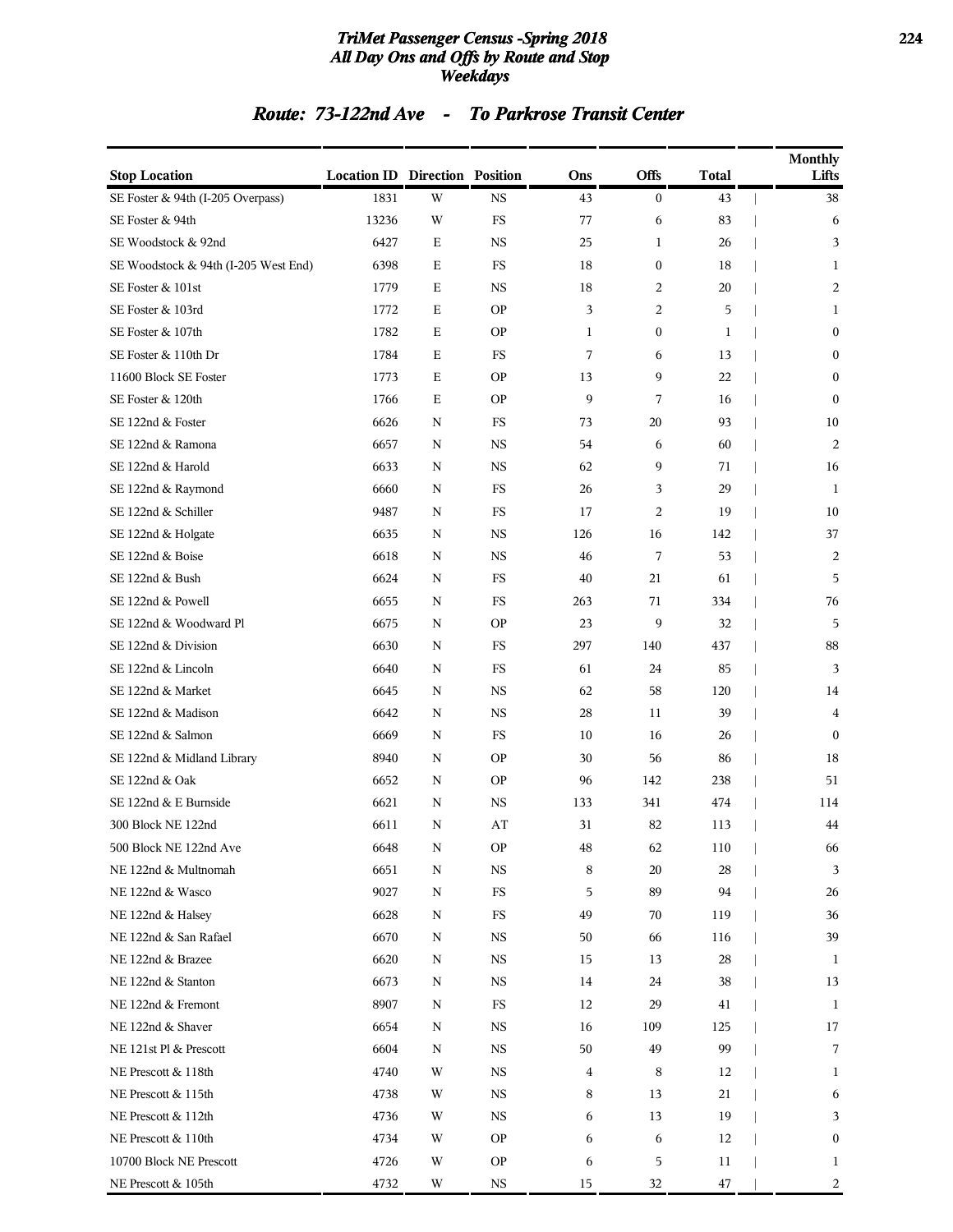### *TriMet Passenger Census -Spring 2018* **225** *All Day Ons and Offs by Route and Stop Weekdays*

| <b>Stop Location</b>           | <b>Location ID Direction Position</b> |   |           | <b>Ons</b> | Offs | Total | <b>Monthly</b><br>Lifts |
|--------------------------------|---------------------------------------|---|-----------|------------|------|-------|-------------------------|
| NE Prescott & 102nd            | 4730                                  | W | FS        | 19         | 37   | 56    | 10                      |
| 9800 Block NE Prescott         | 13913                                 | W | AT        | 2          | 6    | 8     |                         |
| NE Prescott & 96th             | 13914                                 | W | <b>NS</b> |            | 15   | 16    | 10                      |
| NE Prescott & 92nd             | 4767                                  | W | <b>NS</b> |            | 23   | 24    |                         |
| Parkrose/Sumner Transit Center | 10851                                 | W | AT        | $\theta$   | 311  | 311   |                         |

## *Route: 73-122nd Ave - To Parkrose Transit Center*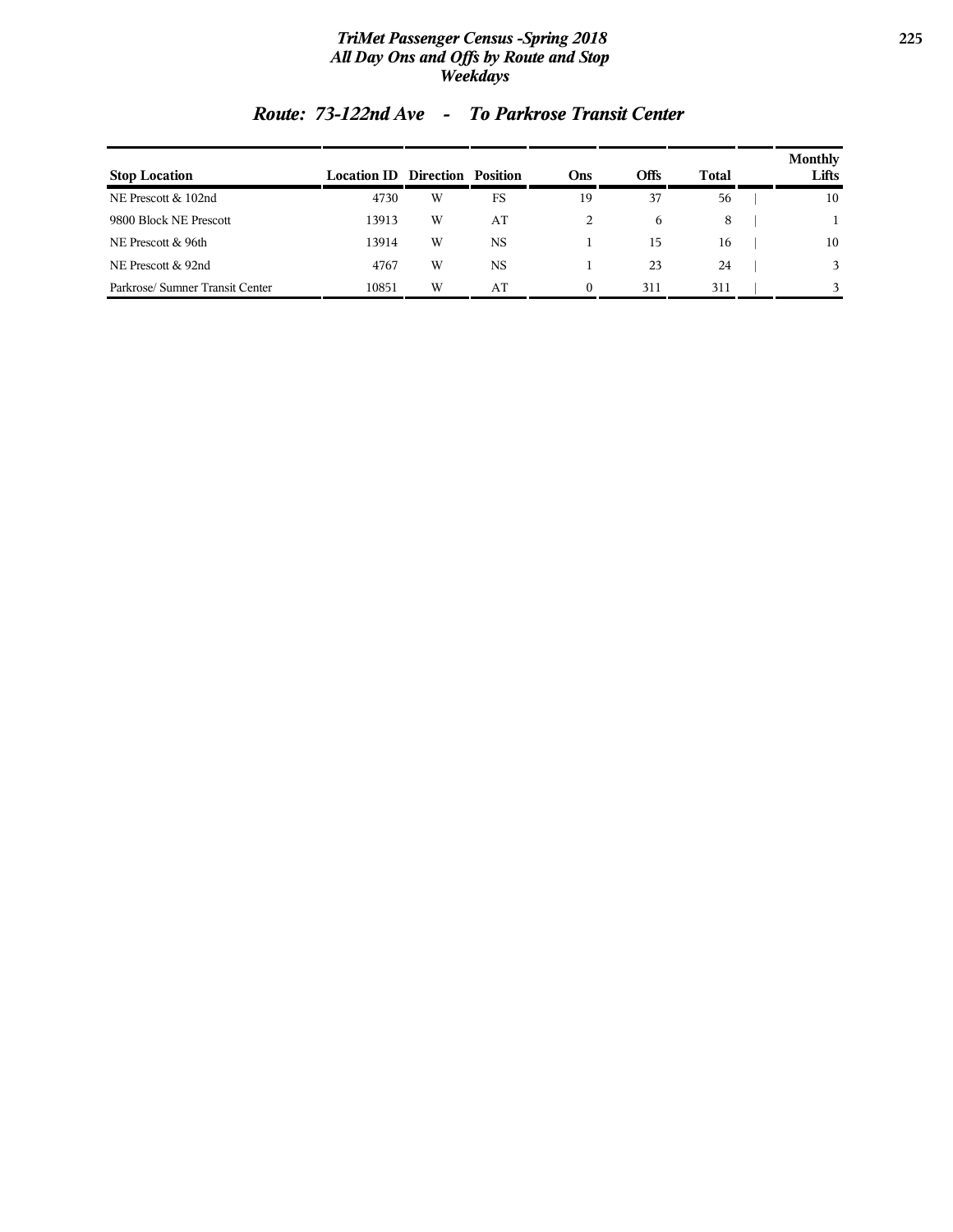### *TriMet Passenger Census -Spring 2018* **226** *All Day Ons and Offs by Route and Stop Weekdays*

| <b>Route: 74-162nd Ave</b> |  | To 158th & Airport Way |
|----------------------------|--|------------------------|
|----------------------------|--|------------------------|

| <b>Stop Location</b>       | <b>Location ID Direction Position</b> |             |           | Ons              | <b>Offs</b>      | <b>Total</b>   | <b>Monthly</b><br>Lifts |
|----------------------------|---------------------------------------|-------------|-----------|------------------|------------------|----------------|-------------------------|
| W Powell & SW Duniway      | 4522                                  | $\mathbf E$ | <b>OP</b> | 33               | $\boldsymbol{0}$ | 33             | 8                       |
| SW Highland & 11th St      | 2669                                  | $\mathbf N$ | <b>FS</b> | 3                | $\boldsymbol{0}$ | 3              | $\mathbf{0}$            |
| W Powell & SW 181st        | 4617                                  | W           | <b>OP</b> | 9                | $\boldsymbol{0}$ | 9              | 2                       |
| W Powell & Village Drive   | 4554                                  | W           | <b>FS</b> | 3                | $\mathbf{0}$     | 3              | $\mathbf{0}$            |
| SE Powell & 174th          | 4616                                  | W           | <b>NS</b> | 11               | $\mathbf{1}$     | 12             | 1                       |
| SE Powell & 170th          | 4614                                  | W           | <b>NS</b> | $\overline{4}$   | $\boldsymbol{0}$ | $\overline{4}$ | $\boldsymbol{0}$        |
| SE Powell & 168th          | 4613                                  | W           | <b>FS</b> | 5                | 1                | 6              | $\mathbf{0}$            |
| SE Powell & 166th          | 4611                                  | W           | <b>NS</b> | 2                | $\mathbf{0}$     | 2              | $\mathbf{0}$            |
| SE Powell & 164th          | 4609                                  | W           | <b>NS</b> | $\overline{4}$   | $\mathbf{1}$     | 5              | $\boldsymbol{0}$        |
| 3700 Block SE 162nd        | 13958                                 | N           | AT        | 6                | 1                | 7              | 2                       |
| SE 162nd & Tibbets         | 13959                                 | $\mathbf N$ | <b>FS</b> | $\overline{4}$   | $\mathbf{1}$     | 5              | $\Omega$                |
| SE 162nd & Division        | 13960                                 | $\mathbf N$ | <b>FS</b> | 49               | 12               | 61             | 20                      |
| 2000 Block SE162nd         | 13961                                 | N           | AT        | 5                | 1                | 6              | 2                       |
| SE 162nd & Mill            | 13962                                 | $\mathbf N$ | <b>FS</b> | 8                | 2                | 10             | 1                       |
| SE 162nd & Main            | 13963                                 | $\mathbf N$ | <b>FS</b> | 5                | 7                | 12             | 6                       |
| SE 162nd & Stark           | 13964                                 | N           | <b>FS</b> | 15               | 29               | 44             | 16                      |
| NE 162nd & E Burnside      | 13965                                 | $\mathbf N$ | <b>FS</b> | 22               | 42               | 64             | 14                      |
| 600 Block NE 162nd         | 13966                                 | N           | <b>OP</b> | 7                | 17               | 24             | 6                       |
| NE 162nd & Holladay        | 13967                                 | N           | NS        | $\boldsymbol{0}$ | 2                | 2              | 1                       |
| NE 162nd & Halsey          | 13968                                 | $\mathbf N$ | <b>FS</b> | 3                | 19               | 22             | 3                       |
| NE 162nd & San Rafael      | 13969                                 | N           | <b>FS</b> | $\boldsymbol{0}$ | $\overline{c}$   | $\overline{c}$ | $\mathbf{0}$            |
| NE 162nd & Thompson        | 13970                                 | N           | <b>OP</b> | $\mathbf{0}$     | 2                | 2              | $\mathbf{0}$            |
| NE 162nd & Fargo           | 13971                                 | N           | <b>NS</b> | $\mathbf{0}$     | 6                | 6              | 1                       |
| NE Sandy & 158th           | 11072                                 | W           | <b>NS</b> | 2                | 14               | 16             | 2                       |
| NE 158th & Mason           | 13972                                 | N           | <b>FS</b> | 2                | 2                | 4              | $\mathbf{0}$            |
| NE Airport Way & 158th     | 10994                                 | E           | <b>FS</b> | 1                | 4                | 5              | $\mathbf{0}$            |
| 16400 Block NE Airport Way | 10720                                 | Ε           | AT        | 1                | $\boldsymbol{0}$ | 1              | $\boldsymbol{0}$        |
| NE 166th & Airport Way     | 13939                                 | N           | <b>FS</b> | $\mathbf{0}$     | 1                | 1              | $\boldsymbol{0}$        |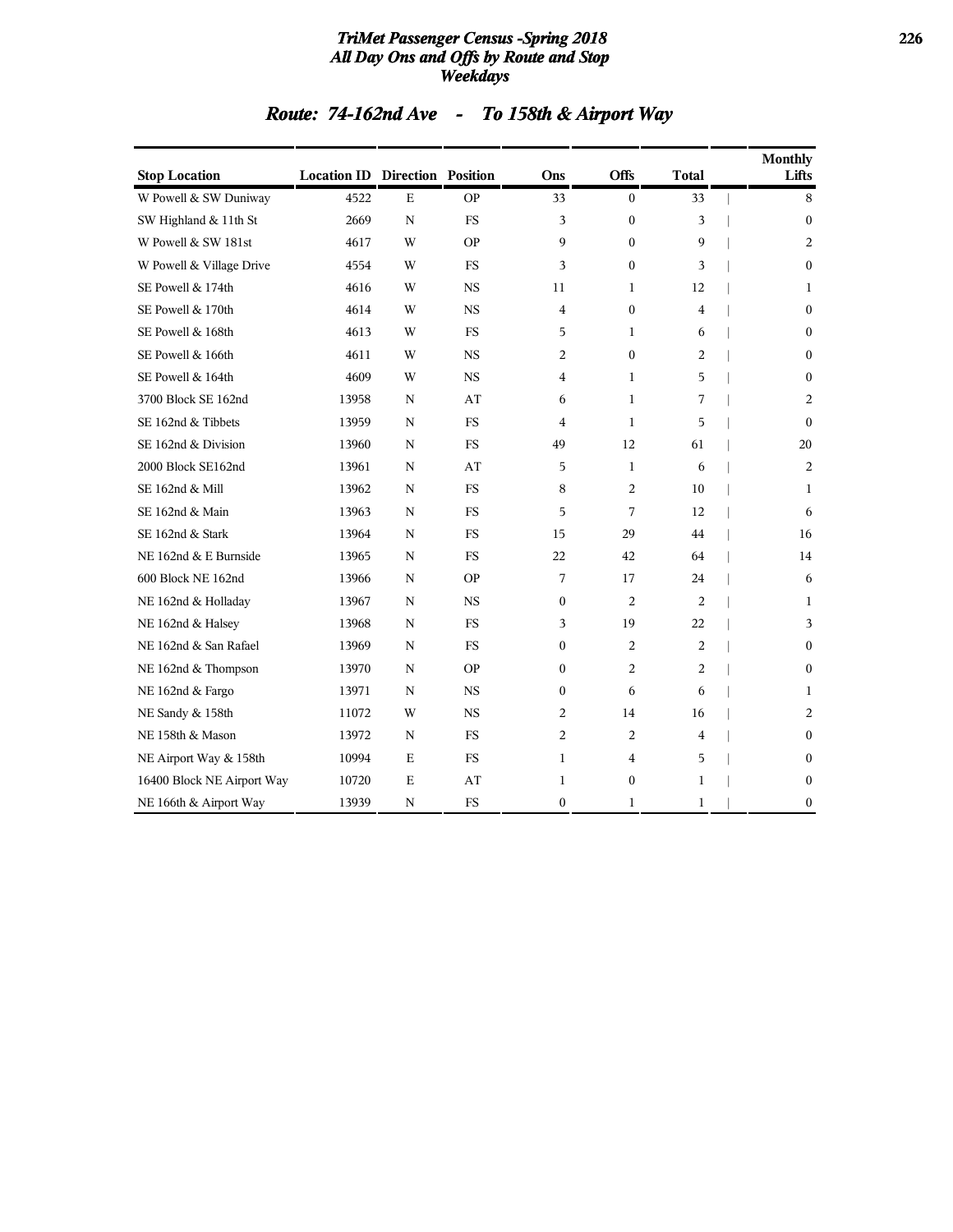### *TriMet Passenger Census -Spring 2018* **227** *All Day Ons and Offs by Route and Stop Weekdays*

| <b>Stop Location</b>          | <b>Location ID Direction Position</b> |             |           | Ons            | Offs           | <b>Total</b> | <b>Monthly</b><br>Lifts |
|-------------------------------|---------------------------------------|-------------|-----------|----------------|----------------|--------------|-------------------------|
| NE 166th & Airport Way        | 13939                                 | $\mathbf N$ | <b>FS</b> | 1              | $\mathbf{0}$   | 1            | $\mathbf{0}$            |
| 16200 Block NE Cameron        | 13940                                 | W           | AT        | 4              | 2              | 6            | $\boldsymbol{0}$        |
| NE 158th & Airport Way        | 13941                                 | S           | <b>NS</b> | $\overline{4}$ | $\mathbf{0}$   | 4            | $\mathbf{0}$            |
| NE 158th & Mason              | 13942                                 | S           | <b>NS</b> | $\overline{c}$ | $\mathbf{0}$   | 2            | $\theta$                |
| NE Sandy & 162nd              | 8571                                  | E           | <b>NS</b> | 22             | 3              | 25           | 13                      |
| NE 162nd & Fargo              | 13943                                 | S           | <b>NS</b> | 5              | $\mathbf{0}$   | 5            | 1                       |
| NE 162nd & Thompson           | 13944                                 | S           | <b>NS</b> | 3              | $\mathbf{0}$   | 3            | $\mathbf{0}$            |
| NE 162nd & San Rafael         | 13945                                 | S           | <b>NS</b> | $\overline{2}$ | $\mathbf{0}$   | 2            | $\mathbf{0}$            |
| NE 162nd & Halsey             | 13946                                 | S           | <b>NS</b> | 17             | $\overline{4}$ | 21           | 5                       |
| NE 162nd & Holladay           | 13947                                 | S           | <b>FS</b> | 2              | $\mathbf{1}$   | 3            | 1                       |
| NE 162nd & Glisan             | 13948                                 | S           | <b>FS</b> | 16             | 5              | 21           | 3                       |
| NE 162nd & E Burnside         | 13949                                 | S           | <b>NS</b> | 26             | 29             | 55           | 12                      |
| 600 Block SE 162nd            | 13950                                 | S           | <b>OP</b> | 34             | 15             | 49           | 12                      |
| SE 162nd & Main               | 13951                                 | S           | <b>FS</b> | 6              | $\overline{4}$ | 10           | 5                       |
| SE 162nd & Mill               | 13953                                 | S           | <b>FS</b> | 1              | 4              | 5            | $\overline{2}$          |
| SE 162nd & Grant              | 13954                                 | S           | <b>NS</b> | 1              | 5              | 6            | 4                       |
| SE 162nd & Division           | 13955                                 | S           | <b>FS</b> | 10             | 46             | 56           | 24                      |
| SE 162nd & Tibbets            | 13956                                 | S           | <b>OP</b> | $\mathbf{0}$   | 3              | 3            | $\mathbf{0}$            |
| SE Powell & 162nd             | 13957                                 | E           | <b>FS</b> | 1              | 13             | 14           | $\overline{c}$          |
| SE Powell & Naegeli           | 4610                                  | E           | <b>FS</b> | $\mathbf{0}$   | 2              | 2            | $\mathbf{0}$            |
| SE Powell & 168th             | 4612                                  | E           | <b>OP</b> | 1              | 3              | 4            | 1                       |
| SE Powell & Meadowland Center | 4534                                  | E           | AT        | $\overline{2}$ | 3              | 5            | 1                       |
| SE Powell & 174th             | 4615                                  | $\mathbf E$ | <b>FS</b> | 1              | 8              | 9            | 1                       |
| 4700 Block W Powell           | 8812                                  | E           | <b>OP</b> | $\theta$       | 3              | 3            | 1                       |
| W Powell & SW Duniway         | 4522                                  | E           | <b>OP</b> | $\mathbf{0}$   | 44             | 44           | $\boldsymbol{0}$        |

### *Route: 74-162nd Ave - To Powell & 182nd*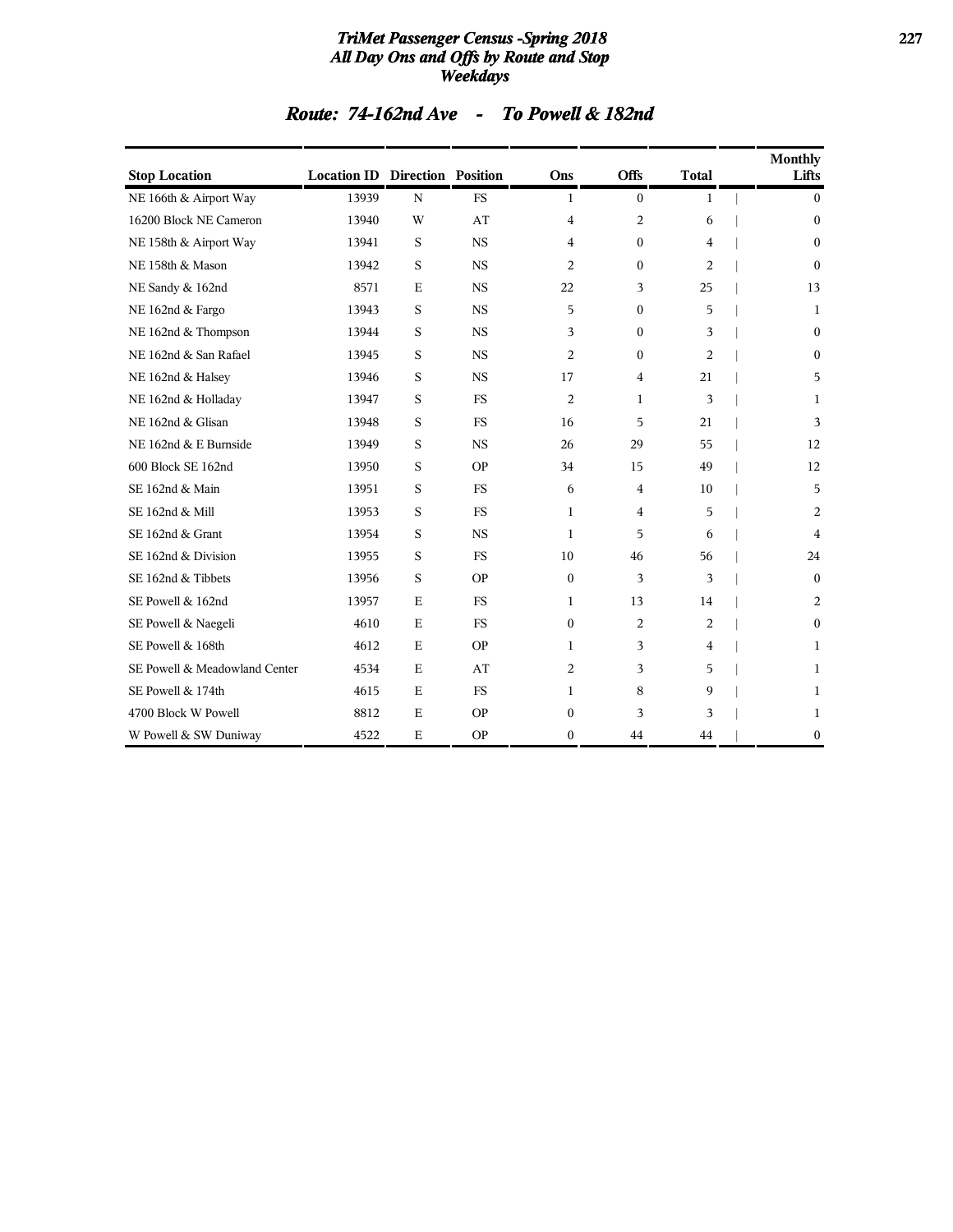### *TriMet Passenger Census -Spring 2018* **228** *All Day Ons and Offs by Route and Stop Weekdays*

## *Route: 75-Cesar Chavez/Lombard - To St Johns*

| <b>Stop Location</b>                    | <b>Location ID Direction Position</b> |             |             | Ons            | Offs           | <b>Total</b> | <b>Monthly</b><br>Lifts |
|-----------------------------------------|---------------------------------------|-------------|-------------|----------------|----------------|--------------|-------------------------|
| SE 21st & Jackson                       | 13482                                 | S           | <b>NS</b>   | 112            | 1              | 113          | 82                      |
| SE Jackson & Main St                    | 8223                                  | W           | <b>NS</b>   | 178            | 6              | 184          | 42                      |
| SE Harrison & 24th                      | 2569                                  | $\mathbf E$ | <b>OP</b>   | 16             | 1              | 17           | 1                       |
| SE Harrison & 28th                      | 2572                                  | Е           | <b>NS</b>   | 12             | 2              | 14           | 1                       |
| SE Harrison & Hwy 224                   | 2568                                  | E           | <b>NS</b>   | 13             | $\overline{4}$ | 17           | 3                       |
| SE 32nd & Meek                          | 8894                                  | N           | <b>OP</b>   | 41             | 13             | 54           | 34                      |
| SE 32nd & Hillside                      | 7339                                  | ${\bf N}$   | <b>OP</b>   | 22             | 9              | 31           | 24                      |
| SE 32nd & Harvey                        | 7341                                  | ${\bf N}$   | <b>NS</b>   | 6              | 4              | 10           | 1                       |
| SE 32nd & Olsen                         | 7350                                  | N           | <b>NS</b>   | 10             | 6              | 16           | $\mathbf{0}$            |
| SE 32nd & Malcolm                       | 7346                                  | ${\bf N}$   | <b>OP</b>   | 4              | 3              | 7            | $\mathbf{0}$            |
| SE 32nd & Floss                         | 8326                                  | N           | <b>NS</b>   | 7              | 8              | 15           | $\mathbf{0}$            |
| SE 32nd & Van Water                     | 7359                                  | ${\bf N}$   | <b>OP</b>   | 4              | 1              | 5            | $\boldsymbol{0}$        |
| SE 32nd & Johnson Creek                 | 8168                                  | ${\bf N}$   | <b>NS</b>   | 11             | 6              | 17           | 2                       |
| SE Johnson Creek & 36th                 | 3083                                  | $\mathbf E$ | <b>NS</b>   | $\overline{4}$ | 2              | 6            | 12                      |
| SE Johnson Creek & 42nd                 | 3086                                  | E           | FS          | 10             | 4              | 14           | $\mathbf{0}$            |
| SE Johnson Creek & Brookside            | 3077                                  | N           | FS          | 20             | 7              | 27           | 1                       |
| SE Johnson Creek & Springwater Corridor | 3079                                  | N           | <b>NS</b>   | 12             | 3              | 15           | 5                       |
| SE 45th & Harney                        | 7546                                  | ${\bf N}$   | <b>OP</b>   | 38             | 7              | 45           | 16                      |
| SE 45th & 46th/Nehalem                  | 7560                                  | N           | FS          | 14             | 2              | 16           | 3                       |
| SE 45th & Malden Dr                     | 7554                                  | N           | <b>NS</b>   | 33             | 3              | 36           | 5                       |
| SE 45th & Knapp                         | 7552                                  | N           | FS          | 31             | 7              | 38           | $\mathbf{0}$            |
| SE 45th & Rural                         | 7557                                  | N           | <b>FS</b>   | 17             | 3              | 20           | 3                       |
| SE 45th & Evergreen                     | 7542                                  | ${\bf N}$   | <b>OP</b>   | 10             | 3              | 13           | 2                       |
| SE 46th & Henry                         | 7563                                  | N           | FS          | 13             | 2              | 15           | $\mathbf{0}$            |
| SE 46th & Woodstock                     | 7565                                  | N           | <b>NS</b>   | 66             | 63             | 129          | 52                      |
| SE Woodstock & 43rd                     | 6414                                  | W           | <b>NS</b>   | 60             | 15             | 75           | 58                      |
| SE Woodstock & 41st                     | 6412                                  | W           | <b>NS</b>   | 30             | 4              | 34           | 11                      |
| SE Cesar Chavez Blvd & Knight           | 7465                                  | N           | <b>NS</b>   | 35             | 5              | 40           | 4                       |
| SE Cesar Chavez Blvd & Harold           | 7456                                  | N           | NS          | 6              | 1              | 7            | $\boldsymbol{0}$        |
| SE Cesar Chavez Blvd & Steele           | 7487                                  | ${\bf N}$   | <b>NS</b>   | 30             | 23             | 53           | 2                       |
| SE Cesar Chavez Blvd & Raymond          | 7478                                  | ${\bf N}$   | FS          | 10             | $\overline{4}$ | 14           | 1                       |
| SE Cesar Chavez Blvd & Long             | 7471                                  | N           | <b>OP</b>   | 20             | 10             | 30           | 11                      |
| SE Cesar Chavez Blvd & Mall             | 7474                                  | N           | $_{\rm NS}$ | 145            | 45             | 190          | 94                      |
| SE Cesar Chavez Blvd & Gladstone        | 7449                                  | N           | FS          | 102            | 24             | 126          | $\overline{4}$          |
| SE Cesar Chavez Blvd & Lafayette        | 7467                                  | N           | <b>OP</b>   | 26             | 38             | 64           | 11                      |
| SE Cesar Chavez Blvd & Powell           | 7477                                  | N           | <b>FS</b>   | 187            | 76             | 263          | 47                      |
| SE Cesar Chavez Blvd & Kelly            | 7464                                  | N           | $_{\rm NS}$ | 10             | 3              | 13           | $\bf{0}$                |
| SE Cesar Chavez Blvd & Brooklyn         | 7439                                  | N           | $_{\rm NS}$ | 11             | 3              | 14           | 1                       |
| SE Cesar Chavez Blvd & Clinton          | 7442                                  | N           | NS          | $10\,$         | 8              | 18           | 4                       |
| SE Cesar Chavez Blvd & Division         | 7445                                  | N           | FS          | 212            | 137            | 349          | 79                      |
| SE Cesar Chavez Blvd & Lincoln          | 7468                                  | N           | $_{\rm NS}$ | 21             | 9              | 30           | 1                       |
| SE Cesar Chavez Blvd & Stephens         | 7489                                  | N           | <b>OP</b>   | 7              | 3              | 10           | 2                       |
| SE Cesar Chavez Blvd & Hawthorne        | 7459                                  | N           | $_{\rm NS}$ | 185            | 206            | 391          | 99                      |
| SE Cesar Chavez Blvd & Main             | 7472                                  | N           | NS          | $\bf 44$       | 19             | 63           | 16                      |
| SE Cesar Chavez Blvd & Taylor           | 7491                                  | N           | FS          | 19             | 28             | 47           | 4                       |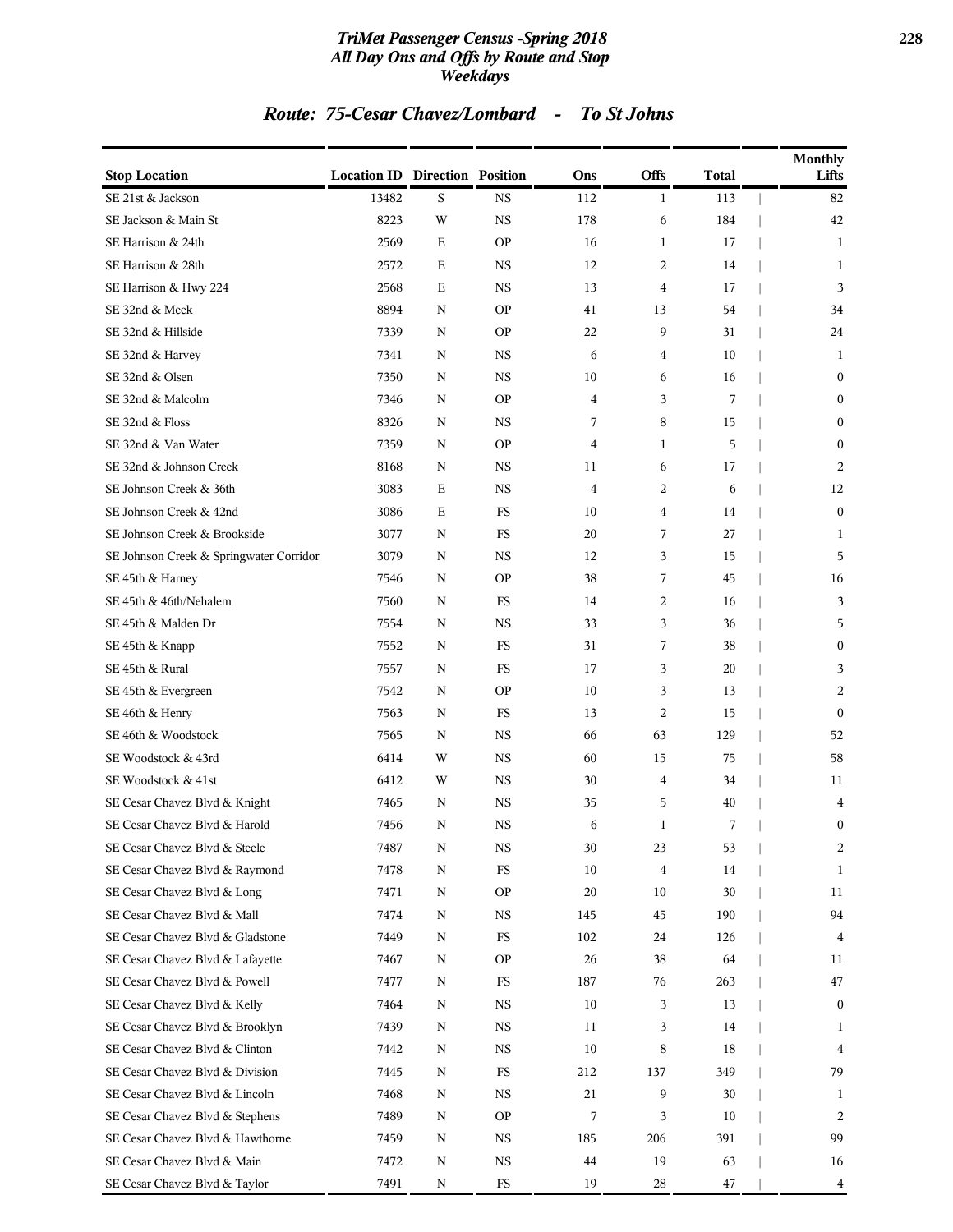### *TriMet Passenger Census -Spring 2018* **229** *All Day Ons and Offs by Route and Stop Weekdays*

## *Route: 75-Cesar Chavez/Lombard - To St Johns*

| <b>Stop Location</b>              | <b>Location ID Direction Position</b> |             |             | Ons          | <b>Offs</b> | <b>Total</b> | <b>Monthly</b><br>Lifts |
|-----------------------------------|---------------------------------------|-------------|-------------|--------------|-------------|--------------|-------------------------|
| SE Cesar Chavez Blvd & Belmont    | 7437                                  | N           | <b>NS</b>   | 113          | 134         | 247          | 53                      |
| SE Cesar Chavez Blvd & Stark      | 7485                                  | $\mathbf N$ | <b>NS</b>   | 34           | 30          | 64           | 13                      |
| SE Cesar Chavez Blvd & Ash        | 7435                                  | N           | <b>NS</b>   | 3            | 5           | 8            | 1                       |
| SE Cesar Chavez Blvd & E Burnside | 7440                                  | N           | NS          | 60           | 116         | 176          | 33                      |
| NE Cesar Chavez Blvd & Glisan     | 7451                                  | N           | <b>NS</b>   | 32           | 64          | 96           | 34                      |
| NE Cesar Chavez Blvd & Royal      | 7482                                  | N           | <b>NS</b>   | 4            | 4           | 8            | $\mathbf{0}$            |
| NE Cesar Chavez Blvd & Hazelfern  | 7461                                  | N           | NS          | 1            | 6           | 7            | 1                       |
| NE Cesar Chavez Blvd & Multnomah  | 7475                                  | N           | <b>NS</b>   | 2            | 8           | 10           | 2                       |
| NE Cesar Chavez Blvd & Halsey     | 11487                                 | N           | <b>NS</b>   | $\mathbf{1}$ | 22          | 23           | 4                       |
| Hollywood Transit Center          | 10872                                 | N           | AT          | 406          | 377         | 783          | 66                      |
| NE 42nd & Broadway                | 7509                                  | N           | <b>NS</b>   | 63           | 35          | 98           | 40                      |
| NE 42nd & Sandy                   | 7528                                  | N           | FS          | 135          | 91          | 226          | 34                      |
| NE 42nd & Tillamook               | 7537                                  | N           | FS          | 39           | 19          | 58           | 3                       |
| NE 42nd & Brazee                  | 7507                                  | N           | <b>NS</b>   | 6            | 8           | 14           | $\mathbf{0}$            |
| NE 42nd & Knott                   | 7521                                  | N           | <b>NS</b>   | 4            | 12          | 16           | $\mathbf{1}$            |
| NE 41st & Alameda                 | 7497                                  | N           | <b>OP</b>   | 2            | 20          | 22           | $\boldsymbol{0}$        |
| NE 41st & Klickitat               | 7499                                  | N           | FS          | 1            | 31          | 32           | $\mathbf{1}$            |
| NE 42nd & Fremont                 | 7501                                  | N           | FS          | 32           | 63          | 95           | 3                       |
| NE 42nd & Beech                   | 7506                                  | N           | NS          | 10           | 19          | 29           | $\boldsymbol{0}$        |
| NE 42nd & Shaver                  | 7529                                  | N           | <b>NS</b>   | 3            | 19          | 22           | $\mathbf{0}$            |
| NE 42nd & Skidmore                | 7533                                  | N           | <b>NS</b>   | 3            | 22          | 25           | $\mathbf{0}$            |
| NE 42nd & Prescott                | 7526                                  | N           | NS          | 14           | 61          | 75           | 1                       |
| NE 42nd & Alberta St              | 7505                                  | N           | <b>NS</b>   | 26           | 77          | 103          | 10                      |
| NE 42nd & Sumner                  | 7535                                  | N           | NS          | 6            | 33          | 39           | 1                       |
| NE 42nd & Killingsworth           | 7520                                  | N           | FS          | 95           | 161         | 256          | 22                      |
| NE 42nd & Simpson St              | 7531                                  | N           | <b>NS</b>   | 5            | 10          | 15           | $\mathbf{0}$            |
| NE 42nd & Holman                  | 7516                                  | N           | NS          | 12           | 40          | 52           | $\mathbf{1}$            |
| NE Columbia Blvd & 52nd (NAYA)    | 11009                                 | W           | <b>OP</b>   | 10           | 25          | 35           | 2                       |
| NE Columbia Blvd & 47th           | 13472                                 | W           | FS          | 25           | 46          | 71           | 3                       |
| NE Columbia Blvd & 42nd           | 1116                                  | W           | $_{\rm FS}$ | 3            | 7           | 10           | $\theta$                |
| 3800 Block NE Columbia Blvd       | 1101                                  | W           | AT          | 2            | 5           | 7            | $\boldsymbol{0}$        |
| 3500 Block NE Columbia Blvd       | 1099                                  | W           | AT          | 3            | 19          | 22           | $\boldsymbol{0}$        |
| NE Dekum & 32nd Pl                | 1289                                  | W           | ΟP          | 37           | 23          | 60           | 2                       |
| NE Dekum & 29th                   | 1287                                  | W           | FS          | 23           | 27          | 50           | $\bf{0}$                |
| NE Dekum & 27th                   | 1285                                  | W           | NS          | 24           | 20          | 44           | 11                      |
| NE Dekum & Saratoga               | 1271                                  | W           | NS          | 11           | 9           | 20           | 10                      |
| NE Dekum & 22nd                   | 1282                                  | W           | NS          | 13           | 8           | 21           | 2                       |
| NE Dekum & 18th                   | 1280                                  | W           | FS          | 16           | 11          | 27           | 1                       |
| NE Dekum & 15th                   | 1277                                  | W           | NS          | 23           | 22          | 45           | 1                       |
| NE Dekum & Claremont              | 1275                                  | W           | FS          | 15           | 13          | 28           | 4                       |
| NE Dekum & Durham                 | 1267                                  | W           | NS          | 22           | 15          | 37           | 7                       |
| NE Dekum & 6th                    | 1292                                  | W           | NS          | 12           | 14          | 26           | 6                       |
| NE Dekum & ML King                | 1273                                  | W           | NS          | 25           | 41          | 66           | 25                      |
| NEML King & Bryant                | 5899                                  | N           | NS          | 52           | 18          | 70           | 14                      |
| NEML King & Morgan                | 5937                                  | N           | NS          | 6            | 3           | 9            | $\mathbf{1}$            |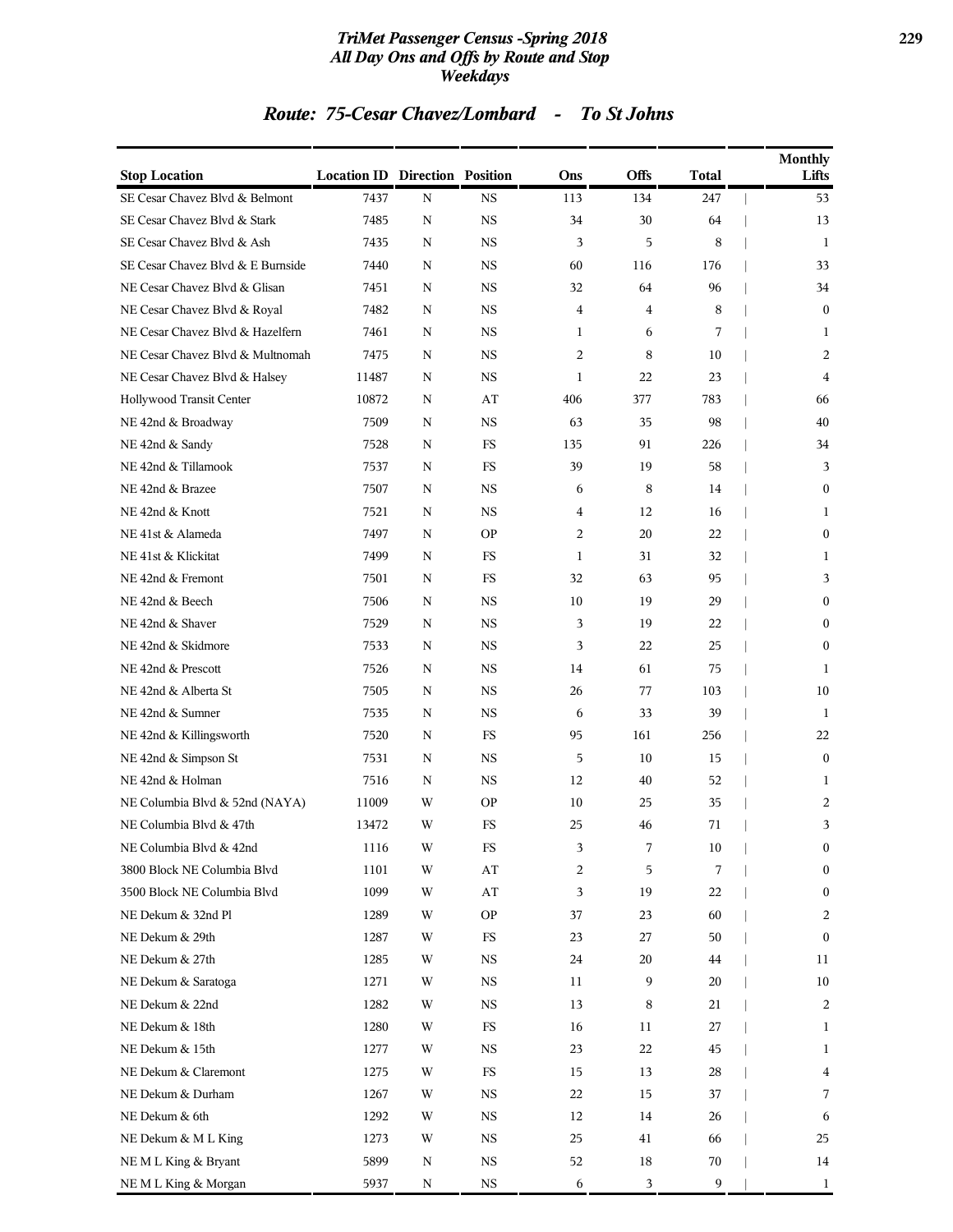### *TriMet Passenger Census -Spring 2018* **230** *All Day Ons and Offs by Route and Stop Weekdays*

## *Route: 75-Cesar Chavez/Lombard - To St Johns*

| <b>Stop Location</b>     | <b>Location ID Direction Position</b> |             |             | Ons              | Offs           | <b>Total</b> | <b>Monthly</b><br>Lifts |
|--------------------------|---------------------------------------|-------------|-------------|------------------|----------------|--------------|-------------------------|
| NEML King & Holland      | 5918                                  | N           | <b>NS</b>   | 12               | 9              | 21           | $\theta$                |
| NE Lombard & M L King    | 3557                                  | W           | FS          | 101              | 22             | 123          | 22                      |
| NE Lombard & Rodney      | 3546                                  | W           | <b>NS</b>   | 9                | $\overline{4}$ | 13           | $\mathbf{0}$            |
| N Lombard & Vancouver    | 3561                                  | W           | FS          | 36               | 31             | 67           | 6                       |
| N Lombard & Albina       | 3452                                  | W           | NS          | 12               | 35             | 47           | 4                       |
| N Lombard & Mississippi  | 3521                                  | W           | <b>NS</b>   | 18               | 12             | 30           | 6                       |
| N Lombard Transit Center | 3507                                  | W           | FS          | 410              | 243            | 653          | 135                     |
| N Lombard & Denver       | 3485                                  | W           | <b>NS</b>   | 66               | 42             | 108          | 19                      |
| N Lombard & Delaware     | 3483                                  | W           | <b>NS</b>   | 18               | 32             | 50           | 7                       |
| N Lombard & Burrage      | 3472                                  | W           | <b>NS</b>   | 6                | 23             | 29           | 9                       |
| N Lombard & Peninsular   | 3535                                  | W           | <b>NS</b>   | 75               | 82             | 157          | 44                      |
| N Lombard & Wabash       | 3566                                  | W           | FS          | 18               | 35             | 53           | 8                       |
| N Lombard & Chautauqua   | 3478                                  | W           | <b>NS</b>   | 11               | 18             | 29           | 3                       |
| N Lombard & Russet       | 3548                                  | W           | <b>FS</b>   | $\overline{4}$   | 9              | 13           | $\overline{c}$          |
| N Lombard & Dwight       | 3487                                  | W           | NS          | 9                | 15             | 24           | 3                       |
| N Lombard & Huron        | 3502                                  | W           | FS          | 13               | 20             | 33           | 25                      |
| N Lombard & Fiske        | 3491                                  | W           | <b>NS</b>   | 24               | 51             | 75           | 14                      |
| N Lombard & Hodge        | 3498                                  | W           | <b>NS</b>   | 20               | 37             | 57           | 22                      |
| N Lombard & Portsmouth   | 3538                                  | W           | <b>NS</b>   | 42               | 46             | 88           | 26                      |
| N Lombard & Clarendon    | 3480                                  | W           | <b>NS</b>   | 9                | 12             | 21           | 1                       |
| N Lombard & McKenna      | 3518                                  | W           | <b>NS</b>   | 4                | 15             | 19           | $\mathbf{0}$            |
| N Lombard & Wall         | 3569                                  | W           | <b>NS</b>   | 11               | 42             | 53           | 8                       |
| N Lombard & Westanna     | 3575                                  | W           | <b>NS</b>   | 23               | 52             | 75           | 24                      |
| N Lombard & Gilbert      | 3494                                  | W           | <b>FS</b>   | 3                | 44             | 47           | 5                       |
| N Lombard & Ida          | 3504                                  | W           | NS          | 78               | 204            | 282          | 70                      |
| N Lombard & Buchanan     | 3462                                  | W           | FS          | 7                | 33             | 40           | 29                      |
| N Lombard & Tyler        | 3555                                  | W           | <b>NS</b>   | 20               | 55             | 75           | 45                      |
| N Lombard & Oswego       | 3534                                  | W           | <b>NS</b>   | 4                | 37             | 41           | 9                       |
| N Lombard & John         | 3509                                  | W           | <b>NS</b>   | 10               | 128            | 138          | 68                      |
| N Lombard & Baltimore    | 8480                                  | N           | NS          | 7                | 99             | 106          | 65                      |
| N Lombard & St Louis     | 13877                                 | $\mathbf N$ | $_{\rm NS}$ | 12               | 79             | 91           | 29                      |
| N Lombard & Catlin       | 9431                                  | ${\bf N}$   | $_{\rm NS}$ | 1                | 28             | 29           | 1                       |
| N Lombard & Reno         | 9576                                  | Ν           | $_{\rm NS}$ | $\boldsymbol{0}$ | 54             | 54           | 12                      |
| N Lombard & Weyerhauser  | 9432                                  | ${\bf N}$   | $_{\rm FS}$ | $\boldsymbol{0}$ | 17             | 17           | $\mathbf{1}$            |
| Pier Park                | 10697                                 | $\mathbf E$ | AT          | 0                | 167            | 167          | $\boldsymbol{0}$        |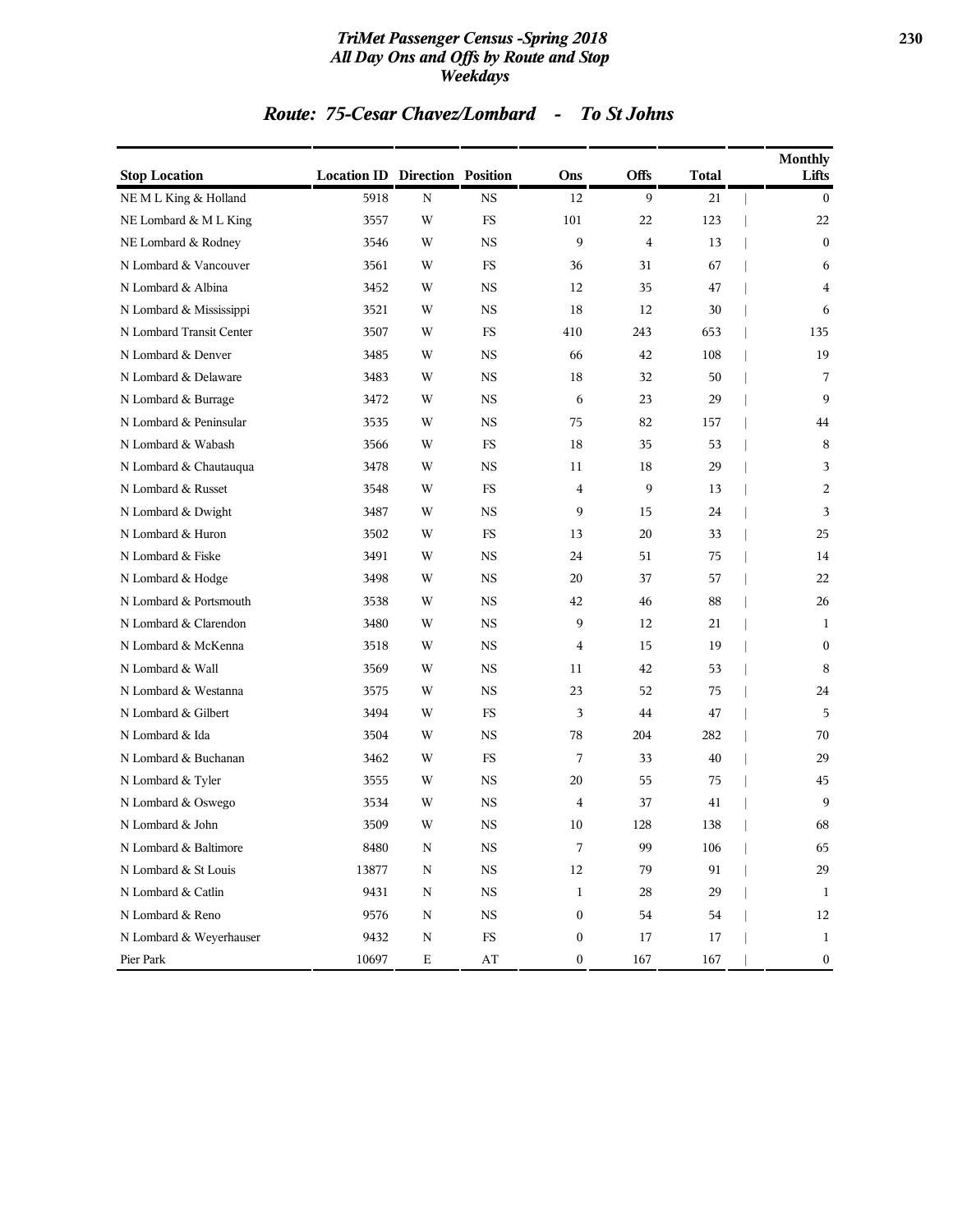### *TriMet Passenger Census -Spring 2018* **231** *All Day Ons and Offs by Route and Stop Weekdays*

## *Route: 75-Cesar Chavez/Lombard - To Milwaukie*

| <b>Stop Location</b>     | <b>Location ID Direction Position</b> |             |             | Ons    | Offs             | <b>Total</b> | <b>Monthly</b><br>Lifts |
|--------------------------|---------------------------------------|-------------|-------------|--------|------------------|--------------|-------------------------|
| Pier Park                | 10697                                 | E           | AT          | 163    | $\mathbf{1}$     | 164          | 73                      |
| 10200 Block N Lombard    | 9436                                  | $\mathbf S$ | AT          | 17     | $\boldsymbol{0}$ | 17           | 1                       |
| N Lombard & Reno         | 9575                                  | S           | <b>NS</b>   | 52     | $\mathbf{1}$     | 53           | 2                       |
| N Lombard & Catlin       | 9435                                  | S           | NS          | 26     | $\mathbf{1}$     | 27           | 2                       |
| N Lombard & New York     | 9505                                  | S           | <b>NS</b>   | 85     | 9                | 94           | 22                      |
| N Lombard & Burlington   | 3465                                  | Ε           | <b>OP</b>   | 148    | 14               | 162          | 71                      |
| N Lombard & Charleston   | 3474                                  | $\mathbf E$ | FS          | 66     | 9                | 75           | 24                      |
| N Lombard & Oswego       | 3532                                  | Ε           | <b>OP</b>   | 31     | $\overline{4}$   | 35           | 11                      |
| N Lombard & Tyler        | 3554                                  | Ε           | FS          | 59     | 19               | 78           | 42                      |
| N Lombard & Buchanan     | 3464                                  | Ε           | <b>FS</b>   | 36     | 7                | 43           | 48                      |
| N Lombard & Ida          | 3503                                  | Ε           | <b>NS</b>   | 164    | 82               | 246          | 24                      |
| N Lombard & Gilbert      | 3496                                  | $\mathbf E$ | <b>OP</b>   | 84     | 14               | 98           | 24                      |
| N Lombard & Westanna     | 3576                                  | Ε           | <b>NS</b>   | 39     | 20               | 59           | 28                      |
| N Lombard & Wall         | 3570                                  | Ε           | NS          | 59     | 13               | 72           | 7                       |
| N Lombard & Van Houten   | 3559                                  | Е           | <b>NS</b>   | 19     | 15               | 34           | 5                       |
| N Lombard & Portsmouth   | 3537                                  | Ε           | <b>FS</b>   | 48     | 40               | 88           | 29                      |
| N Lombard & Hodge        | 3500                                  | $\mathbf E$ | <b>NS</b>   | 22     | 14               | 36           | 20                      |
| N Lombard & Jordan       | 3511                                  | Ε           | <b>NS</b>   | 50     | 32               | 82           | 14                      |
| N Lombard & Huron        | 3501                                  | $\mathbf E$ | NS          | 26     | 16               | 42           | 20                      |
| N Lombard & Woolsey      | 3578                                  | Е           | <b>NS</b>   | 17     | 13               | 30           | 7                       |
| N Lombard & Wayland      | 3574                                  | Ε           | <b>NS</b>   | 5      | 3                | 8            | $\mathbf{0}$            |
| N Lombard & Chautauqua   | 3479                                  | Ε           | <b>NS</b>   | 16     | 11               | 27           | 3                       |
| N Lombard & Wabash       | 3564                                  | Ε           | <b>NS</b>   | 27     | 17               | 44           | 7                       |
| N Lombard & Villard      | 3563                                  | Ε           | NS          | 69     | 57               | 126          | 36                      |
| N Lombard & Burrage      | 3471                                  | Е           | FS          | 40     | 13               | 53           | 24                      |
| N Lombard & Delaware     | 3484                                  | Ε           | <b>NS</b>   | 22     | 12               | 34           | 1                       |
| N Lombard & Denver       | 3486                                  | $\mathbf E$ | <b>NS</b>   | 13     | 25               | 38           | 12                      |
| N Lombard & Fenwick      | 3489                                  | E           | <b>NS</b>   | 24     | 19               | 43           | 16                      |
| N Lombard Transit Center | 3506                                  | E           | NS          | 268    | 395              | 663          | 147                     |
| N Lombard & Mississippi  | 3451                                  | E           | $_{\rm NS}$ | $10\,$ | $10\,$           | 20           | 5                       |
| N Lombard & Albina       | 3453                                  | $\mathbf E$ | $_{\rm FS}$ | 46     | 23               | 69           | 3                       |
| N Lombard & Vancouver    | 3562                                  | $\mathbf E$ | $_{\rm NS}$ | 27     | 37               | 64           | 8                       |
| NE Lombard & Rodney      | 3547                                  | $\mathbf E$ | $_{\rm FS}$ | 5      | 9                | 14           | $\mathbf{0}$            |
| NE Lombard & M L King    | 3558                                  | $\mathbf E$ | NS          | 13     | 90               | 103          | 22                      |
| NEML King & Holland      | 5919                                  | S           | NS          | 25     | 67               | 92           | 40                      |
| NEML King & Morgan       | 10494                                 | S           | $_{\rm NS}$ | 3      | 8                | 11           | 1                       |
| NEML King & Bryant       | 5900                                  | S           | NS          | 7      | 14               | 21           | 8                       |
| NE Dekum & 6th           | 1293                                  | $\mathbf E$ | NS          | 45     | 55               | 100          | 31                      |
| NE Dekum & Durham        | 1265                                  | $\mathbf E$ | FS          | 18     | 15               | 33           | 11                      |
| NE Dekum & Dean          | 1264                                  | $\mathbf E$ | NS          | 12     | 15               | 27           | 4                       |
| NE Dekum & 15th          | 1278                                  | ${\bf E}$   | NS          | 23     | 22               | 45           | $\bf{0}$                |
| NE Dekum & 18th          | 1281                                  | ${\bf E}$   | NS          | 11     | 17               | 28           | 1                       |
| NE Dekum & 22nd          | 1283                                  | $\mathbf E$ | $_{\rm FS}$ | 8      | 16               | 24           | 4                       |
| NE Dekum & 24th          | 1284                                  | $\mathbf E$ | NS          | 5      | 8                | 13           | 9                       |
| NE Dekum & 27th          | 1286                                  | $\mathbf E$ | $_{\rm NS}$ | 19     | 27               | 46           | 9                       |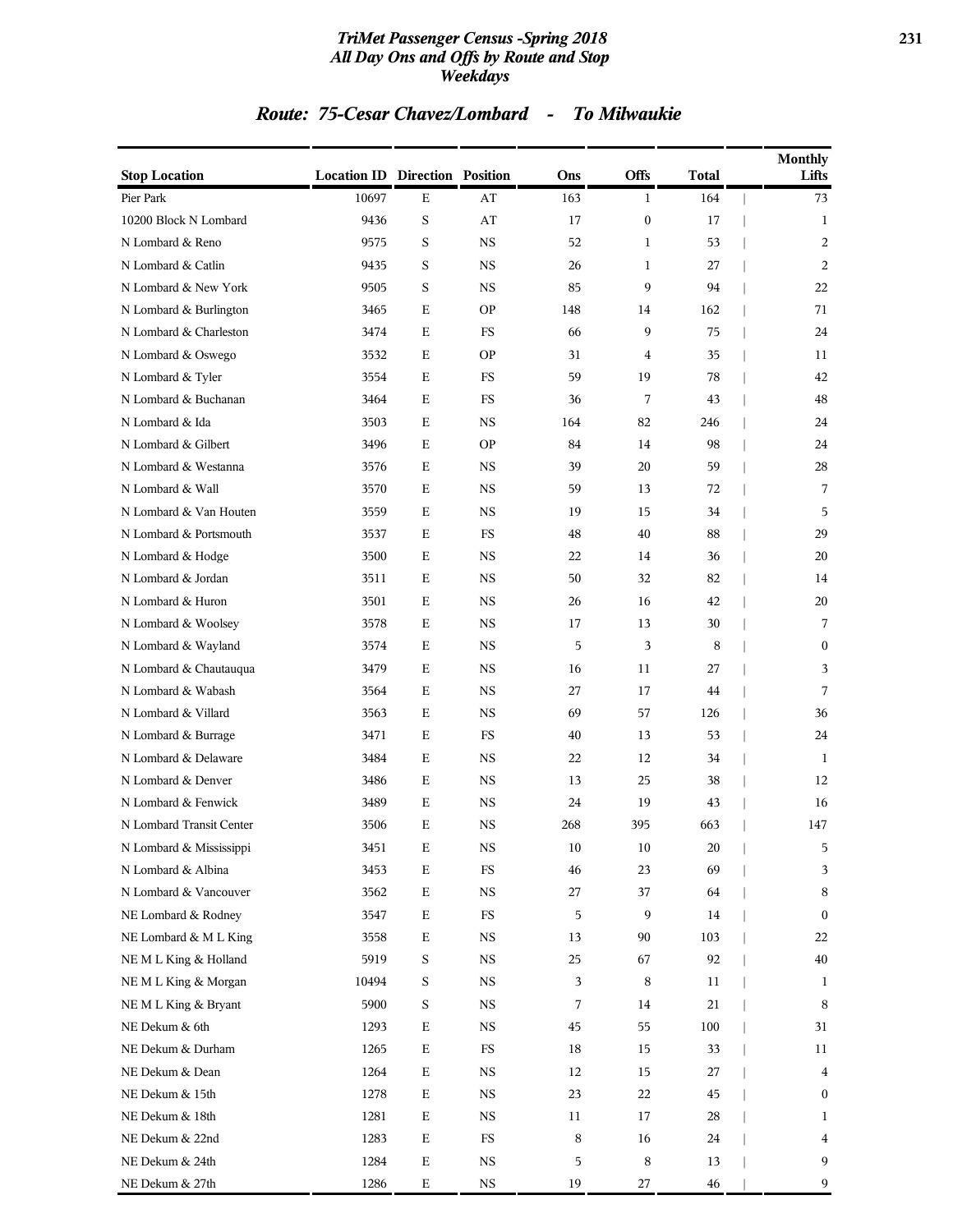### *TriMet Passenger Census -Spring 2018* **232** *All Day Ons and Offs by Route and Stop Weekdays*

## *Route: 75-Cesar Chavez/Lombard - To Milwaukie*

| <b>Stop Location</b>              | <b>Location ID Direction Position</b> |             |             | Ons | <b>Offs</b> | <b>Total</b> | <b>Monthly</b><br>Lifts |
|-----------------------------------|---------------------------------------|-------------|-------------|-----|-------------|--------------|-------------------------|
| NE Dekum & 29th                   | 1288                                  | $\mathbf E$ | FS          | 29  | 29          | 58           | 1                       |
| NE Dekum & 33rd                   | 1290                                  | E           | <b>NS</b>   | 34  | 44          | 78           | 4                       |
| 3500 Block NE Columbia Blvd       | 1100                                  | Е           | <b>OP</b>   | 11  | 3           | 14           | $\mathbf{0}$            |
| 3800 Block NE Columbia Blvd       | 1102                                  | Ε           | AT          | 6   | 2           | 8            | $\mathbf{0}$            |
| NE Columbia Blvd & 42nd           | 1117                                  | Е           | FS          | 6   | 2           | 8            | $\theta$                |
| NE Columbia Blvd & 47th           | 1118                                  | Ε           | <b>NS</b>   | 41  | 19          | 60           | 1                       |
| NE Columbia Blvd & 52nd (NAYA)    | 11009                                 | W           | <b>OP</b>   | 18  | 14          | 32           | 2                       |
| NE 42nd & Holman                  | 7517                                  | S           | FS          | 48  | 15          | 63           | 1                       |
| NE 42nd & Simpson St              | 7532                                  | S           | <b>OP</b>   | 15  | 6           | 21           | $\mathbf{0}$            |
| NE 42nd & Killingsworth           | 7519                                  | S           | <b>NS</b>   | 147 | 100         | 247          | 37                      |
| NE 42nd & Sumner                  | 7536                                  | S           | <b>NS</b>   | 39  | 6           | 45           | $\mathbf{0}$            |
| NE 42nd & Alberta Ct              | 7504                                  | S           | <b>NS</b>   | 72  | 30          | 102          | 20                      |
| NE 42nd & Prescott                | 7525                                  | S           | FS          | 61  | 14          | 75           | 1                       |
| NE 42nd & Skidmore                | 7534                                  | S           | <b>NS</b>   | 16  | 3           | 19           | $\mathbf{0}$            |
| NE 42nd & Shaver                  | 7530                                  | S           | <b>NS</b>   | 15  | 5           | 20           | $\mathbf{0}$            |
| NE 42nd & Failing                 | 7511                                  | S           | <b>NS</b>   | 15  | 5           | 20           | $\boldsymbol{0}$        |
| NE 42nd & Fremont                 | 7512                                  | S           | <b>NS</b>   | 63  | 39          | 102          | 4                       |
| NE 41st & Klickitat               | 7500                                  | S           | <b>NS</b>   | 14  | 2           | 16           | 1                       |
| NE 41st & Wistaria                | 7498                                  | S           | <b>NS</b>   | 11  | 2           | 13           | $\mathbf{0}$            |
| NE 42nd & Knott                   | 7522                                  | S           | <b>NS</b>   | 9   | 2           | 11           | $\mathbf{0}$            |
| NE 42nd & Brazee                  | 7508                                  | S           | <b>NS</b>   | 6   | 3           | 9            | 1                       |
| NE 42nd & Tillamook               | 7538                                  | S           | <b>NS</b>   | 20  | 36          | 56           | 5                       |
| NE 42nd & Sandy                   | 7527                                  | S           | <b>NS</b>   | 80  | 135         | 215          | 36                      |
| NE 42nd & Broadway                | 7510                                  | S           | FS          | 53  | 44          | 97           | 31                      |
| Hollywood Transit Center          | 10868                                 | Е           | AT          | 390 | 388         | 778          | 64                      |
| NE Cesar Chavez Blvd & Wasco      | 7494                                  | S           | <b>NS</b>   | 20  | 4           | 24           | 5                       |
| NE Cesar Chavez Blvd & Royal Ct   | 7483                                  | S           | <b>NS</b>   | 6   | 6           | 12           | 1                       |
| NE Cesar Chavez Blvd & Glisan     | 7452                                  | S           | AT          | 60  | 25          | 85           | 29                      |
| NE Cesar Chavez Blvd & E Burnside | 7441                                  | S           | <b>NS</b>   | 124 | 49          | 173          | 29                      |
| SE Cesar Chavez Blvd & Ash        | 7436                                  | S           | <b>OP</b>   | 9   | 8           | 17           | 9                       |
| SE Cesar Chavez Blvd & Stark      | 7486                                  | S           | <b>NS</b>   | 26  | 27          | 53           | 14                      |
| SE Cesar Chavez Blvd & Alder      | 7434                                  | S           | <b>NS</b>   | 6   | 11          | 17           | 4                       |
| SE Cesar Chavez Blvd & Belmont    | 7438                                  | S           | NS          | 105 | 105         | 210          | 25                      |
| SE Cesar Chavez Blvd & Taylor     | 7492                                  | S           | NS          | 26  | 23          | 49           | 4                       |
| SE Cesar Chavez Blvd & Main       | 7473                                  | S           | NS          | 16  | 59          | 75           | 12                      |
| SE Cesar Chavez Blvd & Hawthorne  | 7460                                  | S           | $_{\rm NS}$ | 227 | 214         | 441          | 137                     |
| SE Cesar Chavez Blvd & Stephens   | 7490                                  | S           | $_{\rm NS}$ | 8   | 7           | 15           | 2                       |
| SE Cesar Chavez Blvd & Lincoln    | 7469                                  | S           | NS          | 10  | 15          | 25           | 2                       |
| SE Cesar Chavez Blvd & Division   | 7446                                  | S           | NS          | 140 | 208         | 348          | 96                      |
| SE Cesar Chavez Blvd & Clinton    | 7443                                  | S           | <b>NS</b>   | 8   | 11          | 19           | 1                       |
| SE Cesar Chavez Blvd & Tibbetts   | 7493                                  | S           | $_{\rm NS}$ | 5   | 13          | 18           | 1                       |
| SE Cesar Chavez Blvd & Franklin   | 7448                                  | S           | NS          | 4   | 14          | 18           | $\mathbf{0}$            |
| SE Cesar Chavez Blvd & Powell     | 7476                                  | S           | <b>NS</b>   | 110 | 207         | 317          | 66                      |
| SE Cesar Chavez Blvd & Francis    | 7447                                  | S           | NS          | 12  | 32          | 44           | 2                       |
| SE Cesar Chavez Blvd & Gladstone  | 7450                                  | $\mathbf S$ | <b>NS</b>   | 21  | $73\,$      | 94           | 11                      |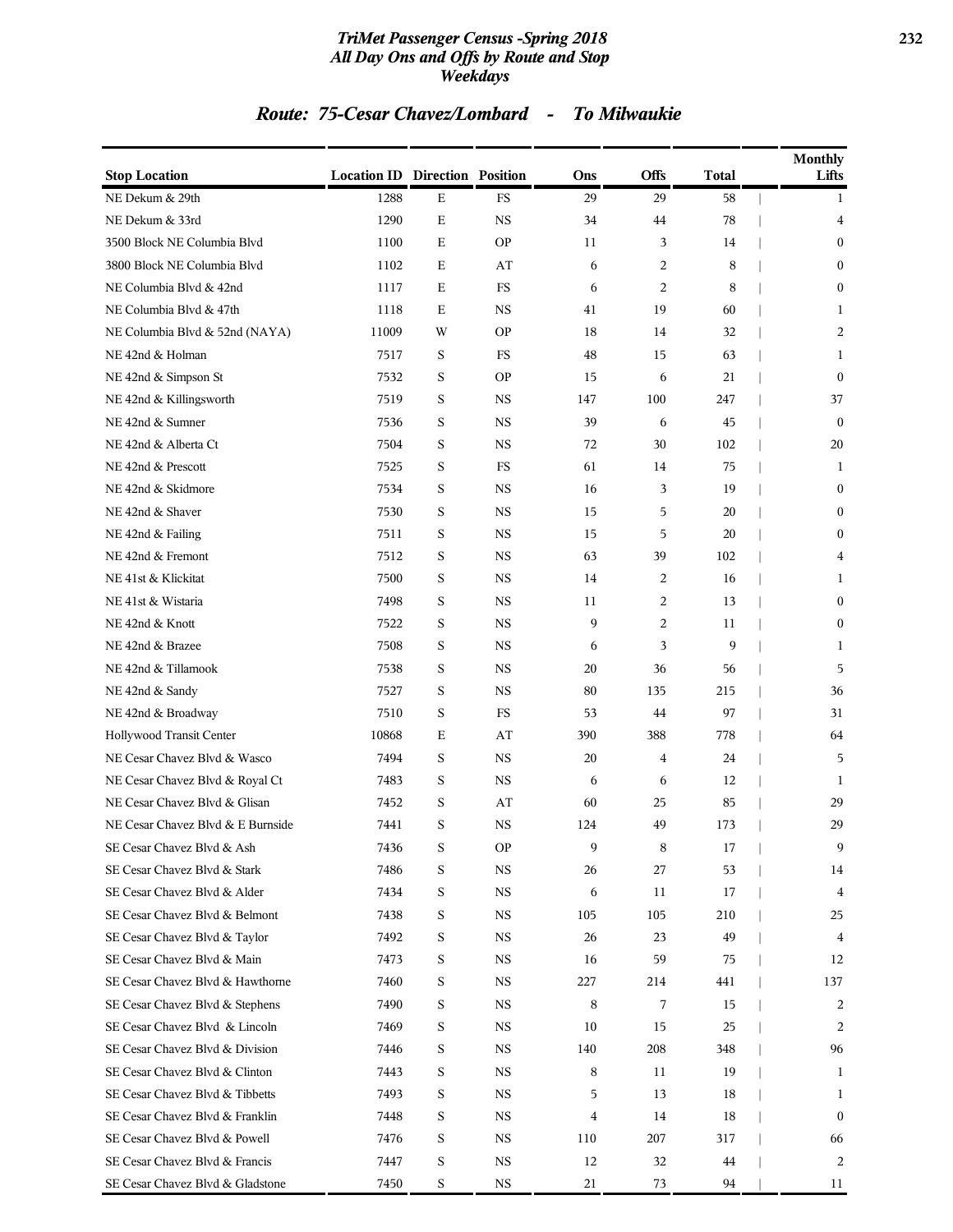### *TriMet Passenger Census -Spring 2018* **233** *All Day Ons and Offs by Route and Stop Weekdays*

### *Route: 75-Cesar Chavez/Lombard - To Milwaukie*

| <b>Stop Location</b>                    | <b>Location ID Direction Position</b> |             |             | Ons              | <b>Offs</b> | <b>Total</b> | <b>Monthly</b><br>Lifts |
|-----------------------------------------|---------------------------------------|-------------|-------------|------------------|-------------|--------------|-------------------------|
| SE Cesar Chavez Blvd & Cora             | 7444                                  | S           | <b>NS</b>   | 3                | 10          | 13           | $\mathbf{0}$            |
| SE Cesar Chavez Blvd & Holgate          | 7463                                  | S           | <b>NS</b>   | 39               | 99          | 138          | 90                      |
| SE Cesar Chavez Blvd & Long             | 7470                                  | S           | <b>OP</b>   | 31               | 50          | 81           | 69                      |
| SE Cesar Chavez Blvd & Raymond          | 7479                                  | S           | FS          | $\overline{4}$   | 10          | 14           | 1                       |
| SE Cesar Chavez Blvd & Steele           | 7488                                  | S           | <b>NS</b>   | 29               | 32          | 61           | 3                       |
| SE Cesar Chavez Blvd & Harold           | 7457                                  | S           | <b>NS</b>   | $\mathbf{1}$     | 6           | 7            | $\boldsymbol{0}$        |
| SE Cesar Chavez Blvd & Knight           | 7466                                  | S           | <b>NS</b>   | 4                | 40          | 44           | 2                       |
| SE Woodstock & 41st                     | 6411                                  | $\mathbf E$ | $_{\rm NS}$ | 4                | 34          | 38           | 17                      |
| SE Woodstock & 43rd                     | 6413                                  | E           | <b>NS</b>   | 9                | 39          | 48           | 27                      |
| SE Woodstock & 46th                     | 6415                                  | E           | <b>NS</b>   | 68               | 125         | 193          | 98                      |
| SE 46th & Henry                         | 7564                                  | S           | <b>NS</b>   | 4                | 13          | 17           | $\boldsymbol{0}$        |
| SE 45th & Evergreen                     | 7543                                  | S           | <b>NS</b>   | 5                | 16          | 21           | 8                       |
| SE 45th & Rural                         | 7558                                  | S           | <b>NS</b>   | 3                | 25          | 28           | 2                       |
| SE 45th & Knapp                         | 7551                                  | S           | <b>NS</b>   | 4                | 29          | 33           | $\mathbf{0}$            |
| SE 45th & Rex                           | 7556                                  | S           | <b>NS</b>   | $\mathbf{1}$     | 29          | 30           | 8                       |
| SE 45th & Lexington                     | 8678                                  | S           | <b>NS</b>   | $\mathbf{0}$     | 8           | 8            | $\mathbf{1}$            |
| SE 45th & 46th/Nehalem                  | 7561                                  | S           | <b>OP</b>   | $\mathbf{1}$     | 8           | 9            | 5                       |
| SE 45th & Harney St                     | 7548                                  | S           | <b>NS</b>   | 7                | 30          | 37           | 13                      |
| SE Johnson Creek & Springwater Corridor | 3080                                  | S           | FS          | 4                | 19          | 23           | 4                       |
| SE Johnson Creek & Brookside            | 3078                                  | S           | <b>OP</b>   | 5                | 13          | 18           | $\mathbf{0}$            |
| SE Johnson Creek & 42nd                 | 3076                                  | W           | <b>FS</b>   | 3                | 10          | 13           | $\mathbf{0}$            |
| SE Johnson Creek & 36th                 | 3082                                  | W           | <b>OP</b>   | $\mathbf{1}$     | 4           | 5            | 11                      |
| SE 32nd & Furat Ct                      | 13744                                 | S           | FS          | 3                | 14          | 17           | 1                       |
| SE 32nd & Van Water                     | 8301                                  | S           | FS          | 1                | 3           | 4            | $\mathbf{0}$            |
| SE 32nd & Floss                         | 7334                                  | S           | <b>OP</b>   | 7                | 6           | 13           | $\mathbf{0}$            |
| SE 32nd & Malcolm                       | 7347                                  | S           | FS          | 4                | 3           | 7            | $\mathbf{0}$            |
| SE 32nd & Olsen                         | 7351                                  | S           | FS          | 5                | 8           | 13           | $\mathbf{0}$            |
| SE 32nd & Harvey                        | 7340                                  | S           | <b>OP</b>   | 3                | 5           | 8            | 1                       |
| SE 32nd & Hillside                      | 7342                                  | S           | <b>NS</b>   | 11               | 21          | 32           | 29                      |
| SE 32nd & Meek                          | 7349                                  | S           | $_{\rm NS}$ | 4                | 9           | 13           | 7                       |
| SE Harrison & 31st                      | 2574                                  | W           | $_{\rm NS}$ | 9                | 43          | 52           | $12\,$                  |
| SE Harrison & 29th                      | 2573                                  | W           | <b>NS</b>   | 2                | 13          | 15           | 3                       |
| 2700 Block SE Harrison                  | 2571                                  | W           | <b>OP</b>   | $\mathbf{1}$     | 11          | 12           | $\mathbf{1}$            |
| SE Harrison & 24th                      | 2570                                  | W           | <b>NS</b>   | $\mathbf{1}$     | $10\,$      | 11           | 1                       |
| SE 21st & Jackson                       | 13482                                 | $\mathbf S$ | $_{\rm NS}$ | $\boldsymbol{0}$ | 284         | 284          | $\boldsymbol{0}$        |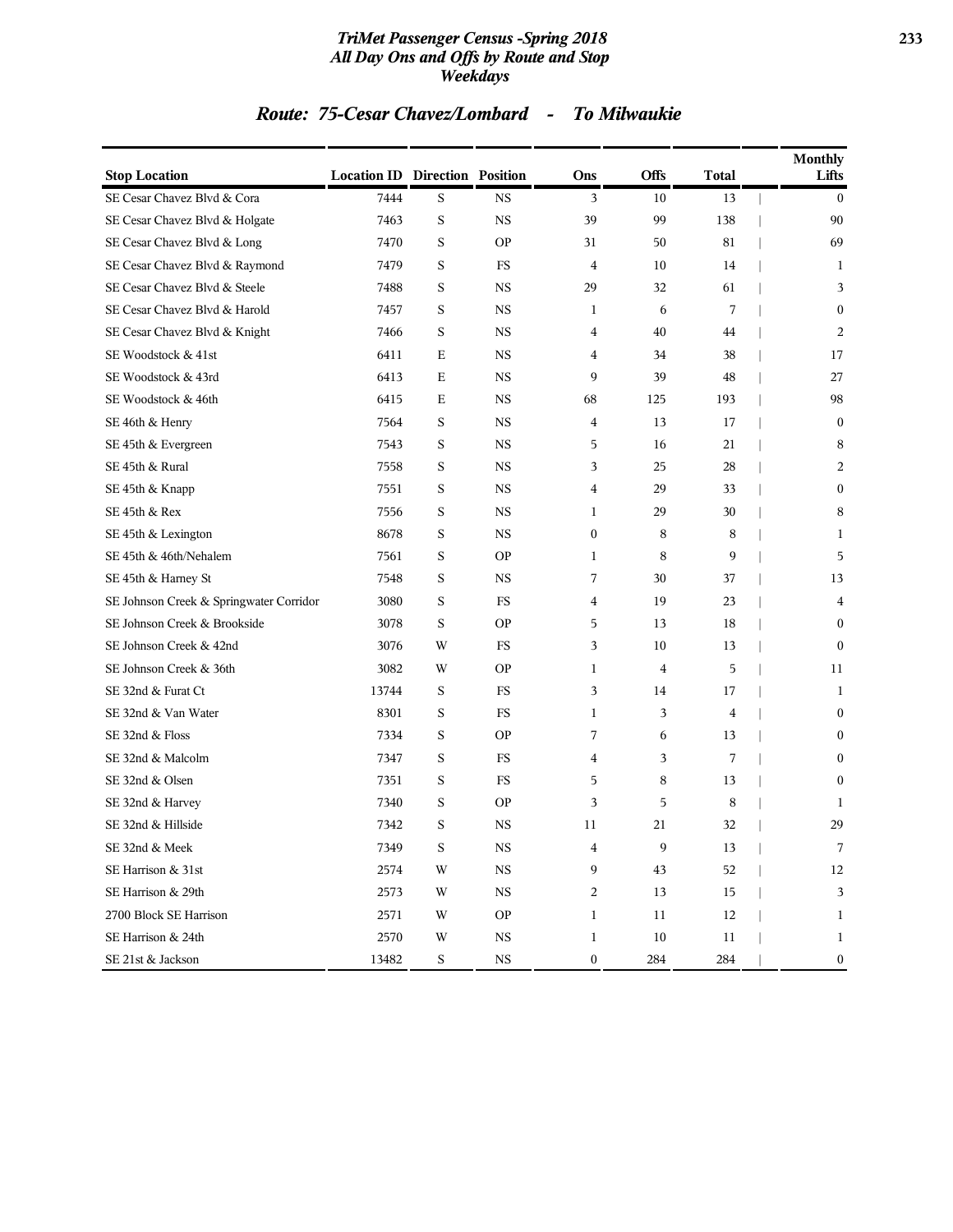### *TriMet Passenger Census -Spring 2018* **234** *All Day Ons and Offs by Route and Stop Weekdays*

## *Route: 76-Beaverton/Tualatin - To Tualatin*

| <b>Stop Location</b>                | <b>Location ID Direction Position</b> |             |             | Ons              | Offs           | <b>Total</b> | <b>Monthly</b><br>Lifts |
|-------------------------------------|---------------------------------------|-------------|-------------|------------------|----------------|--------------|-------------------------|
| <b>Beaverton Transit Center</b>     | 9981                                  | S           | AT          | 531              | $\bf{0}$       | 531          | 98                      |
| SW Watson & Broadway                | 8262                                  | S           | <b>NS</b>   | 42               | 3              | 45           | 3                       |
| SW Watson & 1st                     | 6178                                  | S           | FS          | 35               | 7              | 42           | 6                       |
| SW Watson & 5th                     | 13197                                 | S           | <b>NS</b>   | 19               | 17             | 36           | 16                      |
| SW Watson & 9th                     | 6182                                  | S           | <b>NS</b>   | 3                | 3              | 6            | 1                       |
| SW Watson & 10th                    | 6179                                  | S           | <b>FS</b>   | 8                | 9              | 17           | 5                       |
| SW Hall & 13th                      | 2301                                  | S           | <b>NS</b>   | 4                | 11             | 15           | 9                       |
| SW Hall & Allen                     | 2266                                  | S           | FS          | 71               | 28             | 99           | 13                      |
| SW Hall & 22nd                      | 2303                                  | S           | <b>NS</b>   | 6                | 9              | 15           | $\mathbf{0}$            |
| SW Hall & Denney                    | 2279                                  | S           | <b>FS</b>   | 6                | 13             | 19           | 1                       |
| SW Hall & Hart                      | 2286                                  | S           | <b>FS</b>   | 5                | 13             | 18           | 1                       |
| SW Hall & Green Lane                | 2280                                  | S           | <b>NS</b>   | 2                | 3              | 5            | $\boldsymbol{0}$        |
| 7800 Block SW Hall                  | 2263                                  | S           | AT          | 6                | 15             | 21           | 1                       |
| SW Hall & Ridgecrest                | 2292                                  | Е           | <b>OP</b>   | 7                | 19             | 26           | 2                       |
| SW Hall & Greenway                  | 2283                                  | E           | <b>FS</b>   | 17               | 36             | 53           | 4                       |
| SW Hall & Creekside                 | 2276                                  | Е           | <b>FS</b>   | 4                | 11             | 15           | 1                       |
| SW Hall & Nimbus                    | 2290                                  | Е           | FS          | 9                | 24             | 33           | 4                       |
| SW Hall & Cascade                   | 2272                                  | Е           | <b>NS</b>   | 7                | 16             | 23           | 3                       |
| SW Hall & Scholls Ferry             | 2296                                  | Е           | FS          | 10               | 30             | 40           | 5                       |
| SW Eliander & One Embassy Centre    | 6125                                  | S           | AT          | 8                | 26             | 34           | 4                       |
| Washington Square Transit Center    | 9652                                  | S           | AT          | 88               | 125            | 213          | 19                      |
| SW Summit Dr & Greenburg            | 13588                                 | Е           | <b>NS</b>   | 9                | 8              | 17           | $\bf{0}$                |
| SW Greenburg & Lehman               | 8832                                  | S           | <b>OP</b>   | 2                | 3              | 5            | $\mathbf{0}$            |
| SW Greenburg & Washington Square Rd | 12404                                 | S           | NS          | 16               | 38             | 54           | 3                       |
| SW Greenburg & Cascade              | 2231                                  | S           | <b>FS</b>   | 12               | 20             | 32           | 4                       |
| SW Greenburg & North Dakota         | 2235                                  | S           | <b>OP</b>   | 14               | 13             | 27           | 1                       |
| SW Greenburg & 98th                 | 2246                                  | Е           | FS          | 8                | 6              | 14           | $\bf{0}$                |
| SW Greenburg & 95th                 | 2243                                  | Е           | FS          | 5                | 4              | 9            | $\bf{0}$                |
| SW Greenburg & 92nd                 | 2237                                  | Е           | <b>FS</b>   | 2                | 4              | 6            | 8                       |
| SW Greenburg & Lincoln              | 2240                                  | S           | <b>NS</b>   | 5                | 3              | 8            | 2                       |
| SW Greenburg & Center               | 2233                                  | S           | <b>NS</b>   | 12               | 22             | 34           | 2                       |
| SW Main & Scoffins                  | 3673                                  | W           | $_{\rm NS}$ | $45\,$           | 59             | 104          | 8                       |
| <b>Tigard Transit Center</b>        | 8212                                  | $\mathbf S$ | AT          | 159              | 88             | 247          | 27                      |
| SW Commercial & Hall                | 1123                                  | $\mathbf S$ | $_{\rm NS}$ | 4                | 2              | 6            | $\bf{0}$                |
| SW Hall & Tigard City Hall          | 9065                                  | $\mathbf S$ | AT          | 1                | $\overline{c}$ | 3            | 6                       |
| SW Hall & Wall                      | 12468                                 | S           | $_{\rm NS}$ | 6                | 20             | 26           | 7                       |
| SW Hall & Fanno Creek Ct            | 9067                                  | S           | <b>OP</b>   | 2                | 4              | 6            | $\bf{0}$                |
| SW Hall & Bonita                    | 9068                                  | S           | $_{\rm NS}$ | 6                | 29             | 35           | $\bf{0}$                |
| SW Hall & Murdock                   | 9069                                  | $\mathbf S$ | <b>OP</b>   | $\boldsymbol{0}$ | 7              | 7            | $\boldsymbol{0}$        |
| SW Hall & Sattler                   | 9070                                  | $\mathbf S$ | <b>FS</b>   | 3                | 9              | 12           | $\bf{0}$                |
| SW Hall & Langtree                  | 13900                                 | S           | $_{\rm NS}$ | 1                | 6              | 7            | $\boldsymbol{0}$        |
| SW Hall & Avon                      | 10631                                 | S           | $_{\rm NS}$ | 7                | 41             | 48           | 1                       |
| 8300 Block SW Durham                | 9072                                  | $\mathbf E$ | <b>OP</b>   | 6                | 8              | 14           | 1                       |
| SW Durham & 79th                    | 9224                                  | ${\bf E}$   | <b>OP</b>   | 6                | 4              | 10           | $\boldsymbol{0}$        |
| SW Durham & 76th                    | 9073                                  | $\mathbf E$ | <b>OP</b>   | $\boldsymbol{0}$ | 5              | 5            | $\boldsymbol{0}$        |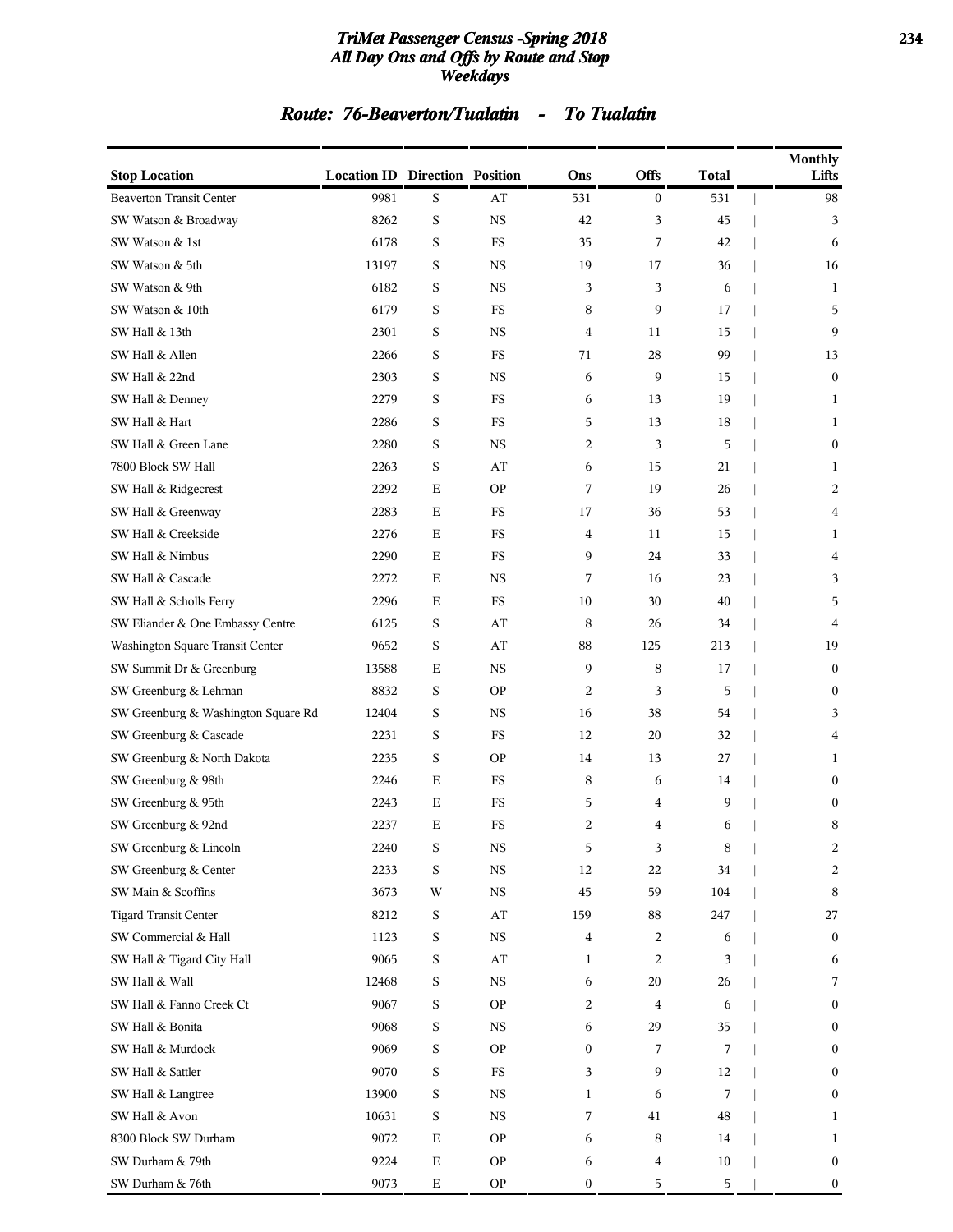### *TriMet Passenger Census -Spring 2018* **235** *All Day Ons and Offs by Route and Stop Weekdays*

| <b>Stop Location</b>              | <b>Location ID Direction Position</b> |             |           | Ons            | <b>Offs</b> | <b>Total</b> | Monthly<br>Lifts |
|-----------------------------------|---------------------------------------|-------------|-----------|----------------|-------------|--------------|------------------|
| SW Durham & Upper Boones Ferry    | 9076                                  | S           | <b>FS</b> | $\overline{4}$ | 28          | 32           | $\Omega$         |
| 7200 Block SW Durham              | 9257                                  | S           | AT        | 2              | 9           | 11           | $\mathbf{0}$     |
| SW Durham & 72nd                  | 9565                                  | $\mathbf E$ | <b>NS</b> | 1              | 8           | 9            | $\boldsymbol{0}$ |
| 17000 Block SW 72nd               | 11945                                 | S           | AT        | 7              | 43          | 50           | 4                |
| Tualatin Park & Ride              | 7880                                  | S           | AT        | 27             | 44          | 71           | 2                |
| 18000 Block SW Lower Boones Ferry | 558                                   | W           | AT        | 2              | 5           | 7            | 1                |
| SW Lower Boones Ferry & Childs Rd | 514                                   | W           | <b>OP</b> | $\mathbf{0}$   | 3           | 3            | $\boldsymbol{0}$ |
| 18200 Block SW Boones Ferry Rd    | 495                                   | S           | AT        | 1              | 12          | 13           | $\mathbf{0}$     |
| SW Boones Ferry Rd & Martinazzi   | 13078                                 | W           | <b>FS</b> | 4              | 42          | 46           | 16               |
| SW Boones Ferry Rd & Nyberg       | 13079                                 | S           | <b>NS</b> | 20             | 46          | 66           | 1                |
| SW Warm Springs & Boones Ferry    | 13080                                 | Ε           | <b>FS</b> | 5              | 32          | 37           | $\theta$         |
| SW Warm Springs & Martinazzi      | 13081                                 | E           | <b>NS</b> | 12             | 30          | 42           | 5                |
| SW Sagert & Martinazzi            | 8506                                  | $\mathbf E$ | <b>FS</b> | 1              | 20          | 21           | 1                |
| 7800 Block SW Sagert              | 4999                                  | $\mathbf E$ | AT        | $\theta$       | 4           | 4            | 0                |
| SW Sagert & 72nd                  | 5003                                  | E           | <b>FS</b> | $\theta$       | 6           | 6            | 0                |
| SW Sagert & 70th                  | 5002                                  | $\mathbf E$ | <b>FS</b> | $\theta$       | 24          | 24           | 1                |
| SW Sagert & Wampanoag             | 5001                                  | $\mathbf E$ | <b>FS</b> | $\overline{0}$ | 14          | 14           |                  |
| SW 65th & Borland                 | 7839                                  | N           | <b>NS</b> |                | 27          | 28           | 3                |
| Meridian Park Hospital Main Stop  | 3868                                  | N           | AT        | $\mathbf{0}$   | 60          | 60           | $\mathbf{0}$     |

## *Route: 76-Beaverton/Tualatin - To Tualatin*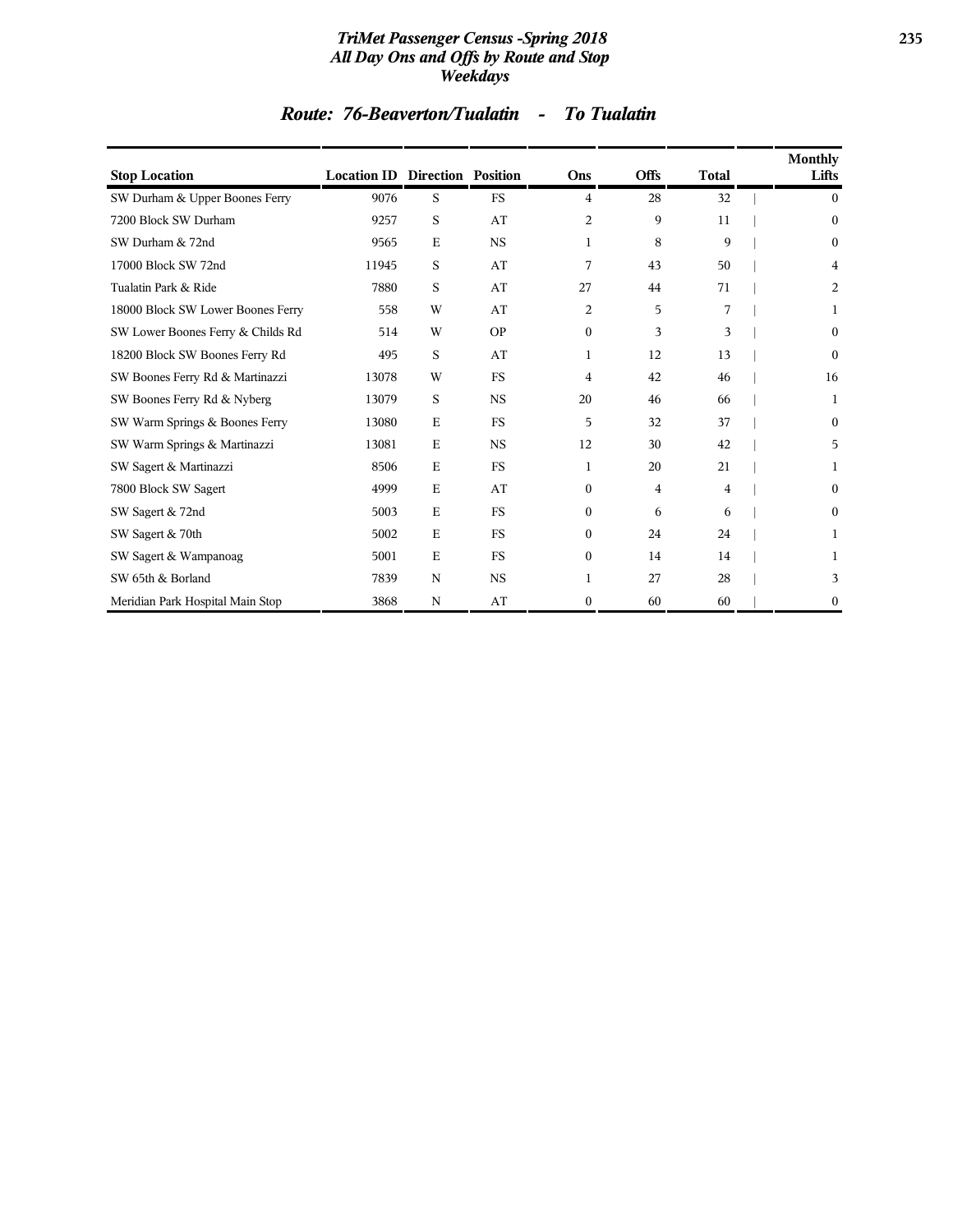### *TriMet Passenger Census -Spring 2018* **236** *All Day Ons and Offs by Route and Stop Weekdays*

### *Route: 76-Beaverton/Tualatin - To Beaverton Transit Center*

| <b>Stop Location</b>                 | <b>Location ID Direction Position</b> |             |                        | Ons              | <b>Offs</b>      | <b>Total</b> | <b>Monthly</b><br>Lifts |
|--------------------------------------|---------------------------------------|-------------|------------------------|------------------|------------------|--------------|-------------------------|
| Meridian Park Hospital Main Stop     | 3868                                  | N           | AT                     | 54               | $\mathbf{1}$     | 55           | 8                       |
| Meridian Park Hospital Rd & SW 65th  | 3867                                  | N           | <b>NS</b>              | 2                | $\boldsymbol{0}$ | 2            | $\boldsymbol{0}$        |
| 19500 Block SW 65th                  | 8944                                  | S           | AT                     | 37               | 1                | 38           | $\mathbf{0}$            |
| SW 65th & Borland                    | 8279                                  | S           | <b>OP</b>              | 8                | $\boldsymbol{0}$ | 8            | 1                       |
| SW Sagert & 68th                     | 8281                                  | W           | <b>FS</b>              | 35               | $\boldsymbol{0}$ | 35           | $\mathbf{0}$            |
| SW Sagert & 72nd                     | 8282                                  | W           | <b>NS</b>              | 6                | $\boldsymbol{0}$ | 6            | $\mathbf{0}$            |
| 7800 Block SW Sagert                 | 8283                                  | W           | <b>OP</b>              | 4                | 1                | 5            | 0                       |
| SW Martinazzi & Mohawk               | 8285                                  | N           | <b>NS</b>              | 21               | 6                | 27           | 3                       |
| SW Warm Springs & Martinazzi         | 13082                                 | W           | FS                     | 20               | 10               | 30           | $\mathbf{0}$            |
| SW Warm Springs & Boones Ferry       | 13083                                 | W           | <b>NS</b>              | 29               | 5                | 34           | $\mathbf{0}$            |
| SW Boones Ferry Rd & Seneca          | 13084                                 | N           | <b>NS</b>              | 50               | 13               | 63           | 4                       |
| SW Boones Ferry Rd & Martinazzi      | 13085                                 | Е           | <b>NS</b>              | 38               | 6                | 44           | 7                       |
| 18400 Block SW Boones Ferry Rd       | 496                                   | N           | AT                     | 17               | 5                | 22           | 1                       |
| SW Lower Boones Ferry & Boones Ferry | 570                                   | E           | FS                     | 2                | 1                | 3            | $\mathbf{0}$            |
| SW Lower Boones Ferry & Childs Rd    | 513                                   | E           | FS                     | 1                | 1                | 2            | $\boldsymbol{0}$        |
| 18000 Block SW Lower Boones Ferry    | 537                                   | E           | AT                     | $\overline{4}$   | 3                | 7            | 2                       |
| Tualatin Park & Ride                 | 7879                                  | N           | AT                     | 48               | 25               | 73           | 3                       |
| 16800 Block SW 72nd                  | 11944                                 | N           | $\mathbf{A}\mathbf{T}$ | 37               | 9                | 46           | 4                       |
| 7200 Block SW Durham                 | 9077                                  | W           | <b>OP</b>              | 8                | 1                | 9            | $\mathbf{0}$            |
| 7200 Block SW Durham                 | 12962                                 | N           | <b>OP</b>              | 9                | 3                | 12           | $\mathbf{0}$            |
| SW Durham & Upper Boones Ferry       | 9078                                  | N           | FS                     | 23               | 2                | 25           | $\mathbf{0}$            |
| SW Durham & 76th                     | 9079                                  | W           | <b>NS</b>              | 2                | 1                | 3            | 0                       |
| SW Durham & 79th                     | 9225                                  | W           | <b>NS</b>              | 5                | 7                | 12           | $\mathbf{0}$            |
| 8200 Block SW Durham                 | 9080                                  | W           | AT                     | 9                | 5                | 14           | $\mathbf{0}$            |
| SW Hall & Avon                       | 9071                                  | N           | FS                     | 41               | 4                | 45           | $\boldsymbol{0}$        |
| SW Hall & Ashford                    | 9082                                  | N           | <b>NS</b>              | 5                | 2                | 7            | $\mathbf{0}$            |
| SW Hall & Ross                       | 9226                                  | N           | FS                     | 9                | 2                | 11           | 0                       |
| SW Hall & Murdock                    | 9083                                  | N           | <b>NS</b>              | 4                | $\boldsymbol{0}$ | 4            | $\boldsymbol{0}$        |
| SW Hall & Bonita                     | 9084                                  | N           | <b>NS</b>              | 28               | 4                | 32           | 1                       |
| SW Hall & McDonald                   | 9085                                  | N           | NS                     | 3                | 1                | 4            | 0                       |
| SW Hall & Omara                      | 9086                                  | N           | <b>OP</b>              | 21               | 6                | 27           | 6                       |
| SW Hall & Burnham                    | 13196                                 | N           | $_{\rm NS}$            | $\boldsymbol{0}$ | 1                | 1            | 1                       |
| SW Commercial & Hall                 | 1122                                  | N           | $_{\rm FS}$            | 1                | 6                | 7            | $\mathbf{0}$            |
| <b>Tigard Transit Center</b>         | 8209                                  | S           | $\bf AT$               | 88               | 166              | 254          | 22                      |
| SW Main & Scoffins                   | 3655                                  | $\mathbf E$ | $_{\rm NS}$            | 42               | 20               | 62           | 8                       |
| SW Greenburg & Center                | 2232                                  | ${\bf N}$   | FS                     | 29               | 18               | 47           | 6                       |
| SW Greenburg & 90th                  | 2238                                  | W           | $_{\rm FS}$            | 3                | 3                | 6            | 4                       |
| SW Greenburg & 92nd                  | 2239                                  | W           | $_{\rm FS}$            | 4                | 4                | 8            | 5                       |
| SW Greenburg & 95th                  | 2242                                  | W           | $_{\rm NS}$            | 2                | 5                | 7            | $\boldsymbol{0}$        |
| SW Greenburg & 98th                  | 2245                                  | W           | <b>OP</b>              | 5                | 8                | 13           | $\boldsymbol{0}$        |
| SW Greenburg & North Dakota          | 2234                                  | N           | FS                     | 16               | 11               | 27           | 1                       |
| SW Greenburg & Cascade               | 2230                                  | Ε           | <b>OP</b>              | 20               | 12               | 32           | 5                       |
| SW Greenburg & Washington Square Rd  | 12403                                 | N           | $_{\rm FS}$            | 34               | 20               | 54           | 3                       |
| SW Greenburg & Lehman                | 8835                                  | N           | <b>NS</b>              | 2                | 4                | 6            | $\boldsymbol{0}$        |
| SW Summit Dr & Palmblad              | 13589                                 | W           | $_{\rm NS}$            | 6                | 9                | 15           | 1                       |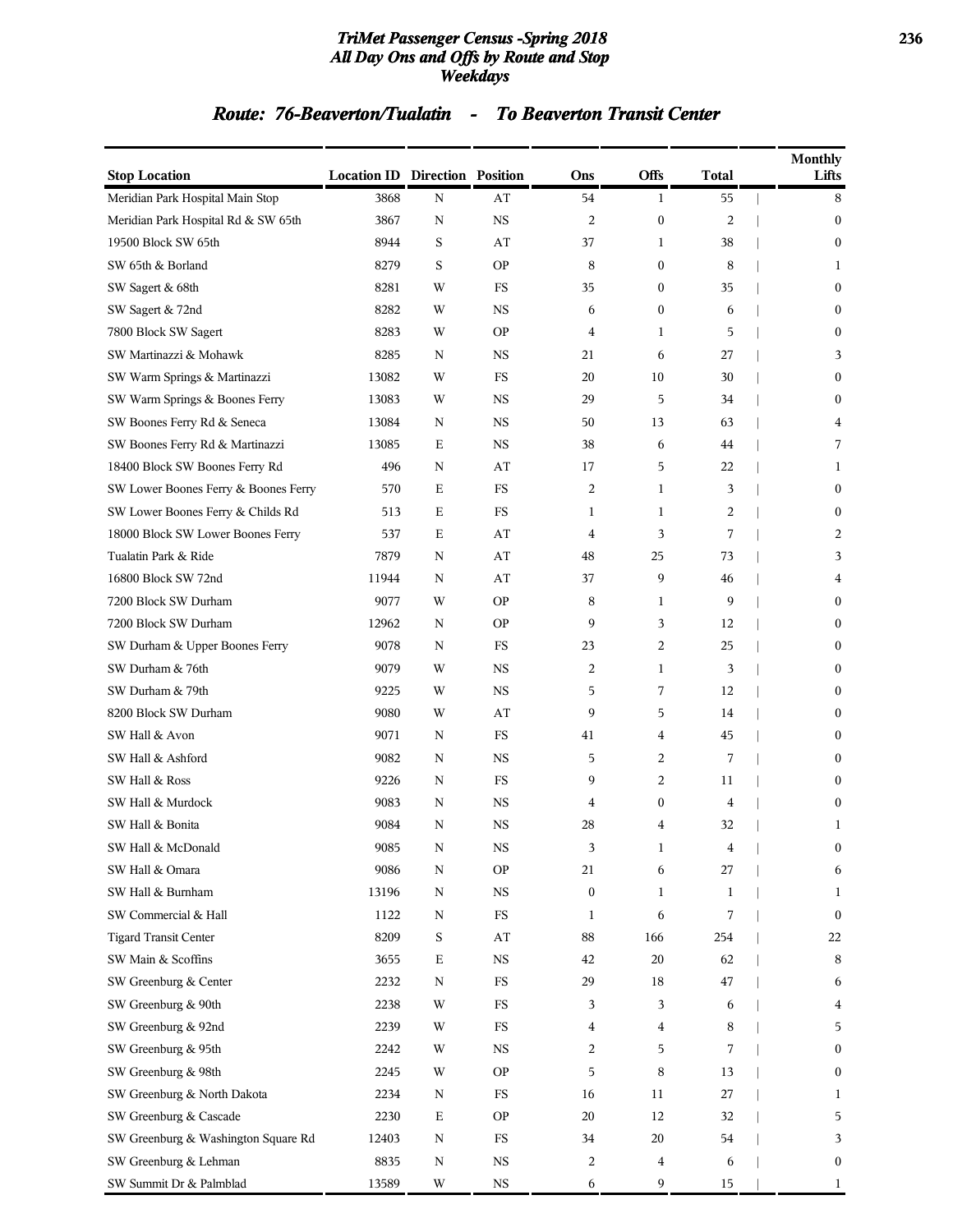### *TriMet Passenger Census -Spring 2018* **237** *All Day Ons and Offs by Route and Stop Weekdays*

### *Route: 76-Beaverton/Tualatin - To Beaverton Transit Center*

| <b>Stop Location</b>             | <b>Location ID Direction Position</b> |             |                      | Ons              | Offs | <b>Total</b> | Monthly<br>Lifts |
|----------------------------------|---------------------------------------|-------------|----------------------|------------------|------|--------------|------------------|
| Washington Square Transit Center | 9650                                  | $\mathbf N$ | AT                   | 109              | 87   | 196          | 24               |
| SW Eliander & One Embassy Centre | 6175                                  | $\mathbf N$ | <b>OP</b>            | 19               | 15   | 34           | $\overline{a}$   |
| SW Hall & Scholls Ferry          | 2295                                  | W           | <b>NS</b>            | 23               | 12   | 35           | 3                |
| 8300 Block SW Hall               | 13481                                 | W           | AT                   | 26               | 15   | 41           | 6                |
| SW Hall & Creekside              | 2275                                  | W           | <b>OP</b>            | 22               | 11   | 33           | 2                |
| SW Hall & Greenway               | 2284                                  | W           | <b>FS</b>            | 32               | 15   | 47           | 8                |
| SW Hall & Ridgecrest             | 2291                                  | W           | <b>FS</b>            | 9                | 4    | 13           | $\mathbf{0}$     |
| 7800 Block SW Hall               | 2262                                  | ${\bf N}$   | AT                   | 11               | 6    | 17           | $\boldsymbol{0}$ |
| SW Hall & Cresmoor               | 2277                                  | W           | <b>NS</b>            | 3                | 2    | 5            | $\mathbf{0}$     |
| SW Hall & Hart                   | 2285                                  | N           | <b>FS</b>            | 10               | 6    | 16           | 3                |
| SW Hall & Denney                 | 2278                                  | N           | <b>FS</b>            | 9                | 5    | 14           | 1                |
| SW Hall & Sussex                 | 2297                                  | $\mathbf N$ | $_{\rm NS}$          | 6                | 5    | 11           | 1                |
| 6200 Block SW Hall               | 2261                                  | ${\bf N}$   | AT                   | 8                | 8    | 16           | $\theta$         |
| SW Hall & Allen                  | 2267                                  | ${\bf N}$   | <b>NS</b>            | 32               | 48   | 80           | 12               |
| SW Hall & 13th                   | 2300                                  | ${\bf N}$   | <b>OP</b>            | 7                | 3    | 10           | 1                |
| 5500 Block SW Hall               | 2260                                  | N           | AT                   | 11               | 9    | 20           | 19               |
| SW Hall & 5th                    | 2305                                  | N           | <b>NS</b>            | 12               | 22   | 34           | 14               |
| SW Hall & 2nd                    | 2302                                  | ${\bf N}$   | <b>FS</b>            | 8                | 24   | 32           | 10               |
| SW Hall & Broadway               | 2271                                  | $\mathbf N$ | $\mathop{\text{FS}}$ | 2                | 42   | 44           | 7                |
| <b>Beaverton Transit Center</b>  | 9981                                  | S           | AT                   | $\boldsymbol{0}$ | 27   | 27           | 1                |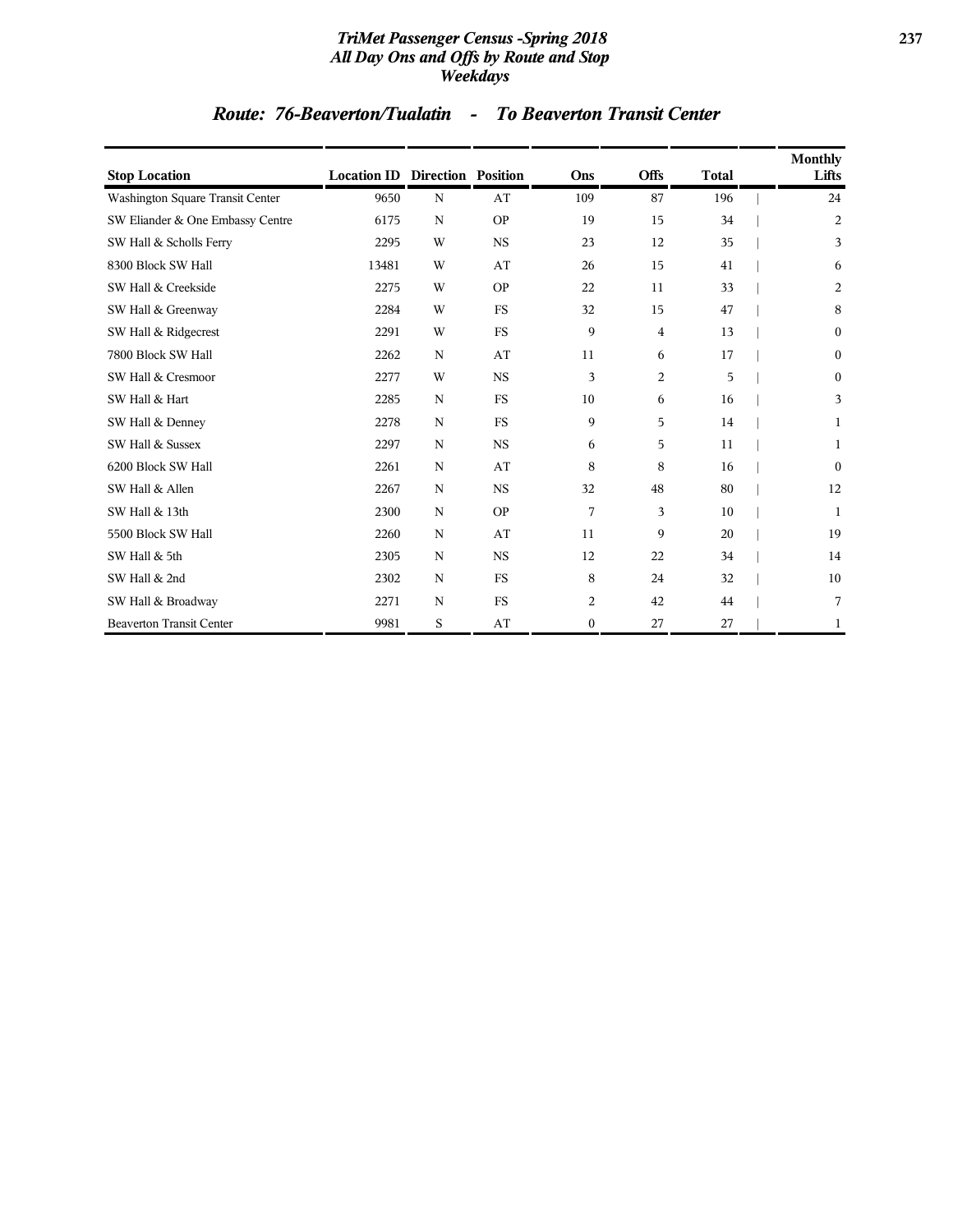### *TriMet Passenger Census -Spring 2018* **238** *All Day Ons and Offs by Route and Stop Weekdays*

## *Route: 77-Broadway/Halsey - To Troutdale*

| <b>Stop Location</b>                | <b>Location ID Direction Position</b> |             |                          | Ons            | Offs           | <b>Total</b> | <b>Monthly</b><br>Lifts |
|-------------------------------------|---------------------------------------|-------------|--------------------------|----------------|----------------|--------------|-------------------------|
| NW 27th & Vaughn at Montgomery Park | 8484                                  | S           | <b>NS</b>                | 188            | $\mathbf{1}$   | 189          | 19                      |
| NW Vaughn & 26th                    | 8385                                  | $\mathbf E$ | $_{\rm NS}$              | 31             | $\mathbf{1}$   | 32           | $\overline{4}$          |
| NW Vaughn & 24th                    | 6013                                  | Ε           | <b>NS</b>                | 27             | $\mathbf{1}$   | 28           | 2                       |
| NW Thurman & 22nd                   | 7168                                  | Ε           | <b>NS</b>                | 35             | $\mathbf{1}$   | 36           | 3                       |
| NW 21st & Pettygrove                | 13899                                 | S           | <b>NS</b>                | 76             | $\overline{2}$ | 78           | 2                       |
| NW 21st & Northrup                  | 7127                                  | S           | <b>NS</b>                | 76             | 3              | 79           | 10                      |
| NW 21st & Lovejoy                   | 7121                                  | S           | <b>NS</b>                | 99             | 5              | 104          | 40                      |
| NW 21st & Irving                    | 7114                                  | S           | <b>NS</b>                | 84             | $\overline{4}$ | 88           | 11                      |
| NW 21st & Glisan                    | 7112                                  | S           | <b>NS</b>                | 114            | 13             | 127          | 22                      |
| NW Everett & 21st                   | 1615                                  | Ε           | FS                       | 110            | 33             | 143          | 58                      |
| NW Everett & 19th                   | 1611                                  | $\mathbf E$ | <b>NS</b>                | 91             | 20             | 111          | 56                      |
| NW Everett & 14th                   | 1608                                  | Ε           | <b>NS</b>                | 42             | 11             | 53           | 2                       |
| NW Everett & 11th                   | 1607                                  | Ε           | FS                       | 75             | 33             | 108          | 30                      |
| NW Everett & Park                   | 8402                                  | E           | <b>NS</b>                | 18             | 18             | 36           | 4                       |
| NW Everett & Broadway               | 1606                                  | Ε           | <b>NS</b>                | 21             | 39             | 60           | 11                      |
| NW Everett & 5th                    | 8886                                  | $\mathbf E$ | $_{\rm NS}$              | 58             | 216            | 274          | 69                      |
| NW Everett & 2nd                    | 1612                                  | Ε           | <b>NS</b>                | 36             | 74             | 110          | 33                      |
| Rose Quarter Transit Center         | 11817                                 | Ε           | <b>NS</b>                | 121            | 179            | 300          | 51                      |
| NE Multnomah & 3rd                  | 9362                                  | Ε           | <b>OP</b>                | 11             | 20             | 31           | 3                       |
| NE Multnomah & Grand                | 4042                                  | Ε           | FS                       | 38             | 66             | 104          | 13                      |
| NE 9th & Halsey                     | 10866                                 | N           | <b>NS</b>                | 19             | 34             | 53           | 14                      |
| NE Weidler & Lloyd Center           | 6216                                  | $\mathbf E$ | AT                       | 115            | 82             | 197          | 114                     |
| NE Weidler & 15th                   | 10425                                 | Ε           | <b>NS</b>                | 23             | 30             | 53           | 8                       |
| NE Weidler & 17th                   | 6227                                  | Ε           | <b>NS</b>                | 27             | 22             | 49           | 14                      |
| NE Weidler & 21st                   | 6235                                  | Ε           | <b>NS</b>                | 24             | 37             | 61           | 35                      |
| NE Weidler & 22nd                   | 6237                                  | $\mathbf E$ | <b>NS</b>                | 10             | 12             | 22           | 5                       |
| NE Weidler & 24th                   | 6239                                  | Ε           | <b>NS</b>                | 7              | 16             | 23           | 6                       |
| NE Broadway & 26th                  | 636                                   | Ε           | FS                       | 16             | 20             | 36           | 18                      |
| NE Broadway & 28th                  | 638                                   | Ε           | FS                       | 37             | 55             | 92           | 42                      |
| NE Broadway & 32nd                  | 642                                   | Ε           | FS                       | 50             | 63             | 113          | 28                      |
| NE Broadway & 35th                  | 646                                   | $\mathbf E$ | $_{\rm FS}$              | 8              | 8              | 16           | $\overline{2}$          |
| NE Broadway & 37th                  | 648                                   | $\mathbf E$ | $_{\rm NS}$              | 6              | 19             | 25           | 10                      |
| Hollywood Transit Center            | 10870                                 | $\mathbf E$ | $\mathbf{A}\mathbf{T}$   | 99             | 127            | 226          | 38                      |
| NE 42nd & Broadway                  | 7509                                  | $\mathbf N$ | $_{\rm NS}$              | 48             | 36             | 84           | 33                      |
| NE Broadway & 44th                  | 651                                   | $\mathbf E$ | $_{\rm FS}$              | 31             | 42             | 73           | 94                      |
| NE Broadway & 47th                  | 653                                   | $\mathbf E$ | $_{\rm NS}$              | $\sqrt{5}$     | 12             | 17           | 1                       |
| NE Halsey & 50th                    | 2426                                  | $\mathbf E$ | <b>OP</b>                | 6              | 7              | 13           | 1                       |
| NE Halsey & 53rd                    | 2429                                  | $\mathbf E$ | $_{\rm NS}$              | $\overline{4}$ | 17             | 21           | $\overline{c}$          |
| NE Halsey & 55th                    | 2430                                  | $\mathbf E$ | <b>OP</b>                | 2              | 7              | 9            | $\boldsymbol{0}$        |
| NE Halsey & 58th                    | 2434                                  | $\mathbf E$ | $_{\rm NS}$              | 7              | 21             | 28           | 5                       |
| NE Halsey & 60th                    | 2439                                  | $\mathbf E$ | $_{\rm FS}$              | 27             | 18             | 45           | $\overline{7}$          |
| NE Halsey & 63rd                    | 2440                                  | $\mathbf E$ | $_{\rm NS}$              | 16             | 12             | 28           | 5                       |
| NE Halsey & 66th                    | 2442                                  | $\mathbf E$ | <b>OP</b>                | 40             | 43             | 83           | 18                      |
| NE Halsey & 69th                    | 2446                                  | $\mathbf E$ | $\mathbf{A}\mathbf{T}$   | 16             | 16             | 32           | $\mathbf{1}$            |
| NE Halsey & 72nd                    | 2448                                  | $\mathbf E$ | $\mathcal{O}\mathcal{P}$ | 7              | 9              | 16           | $\mathbf{3}$            |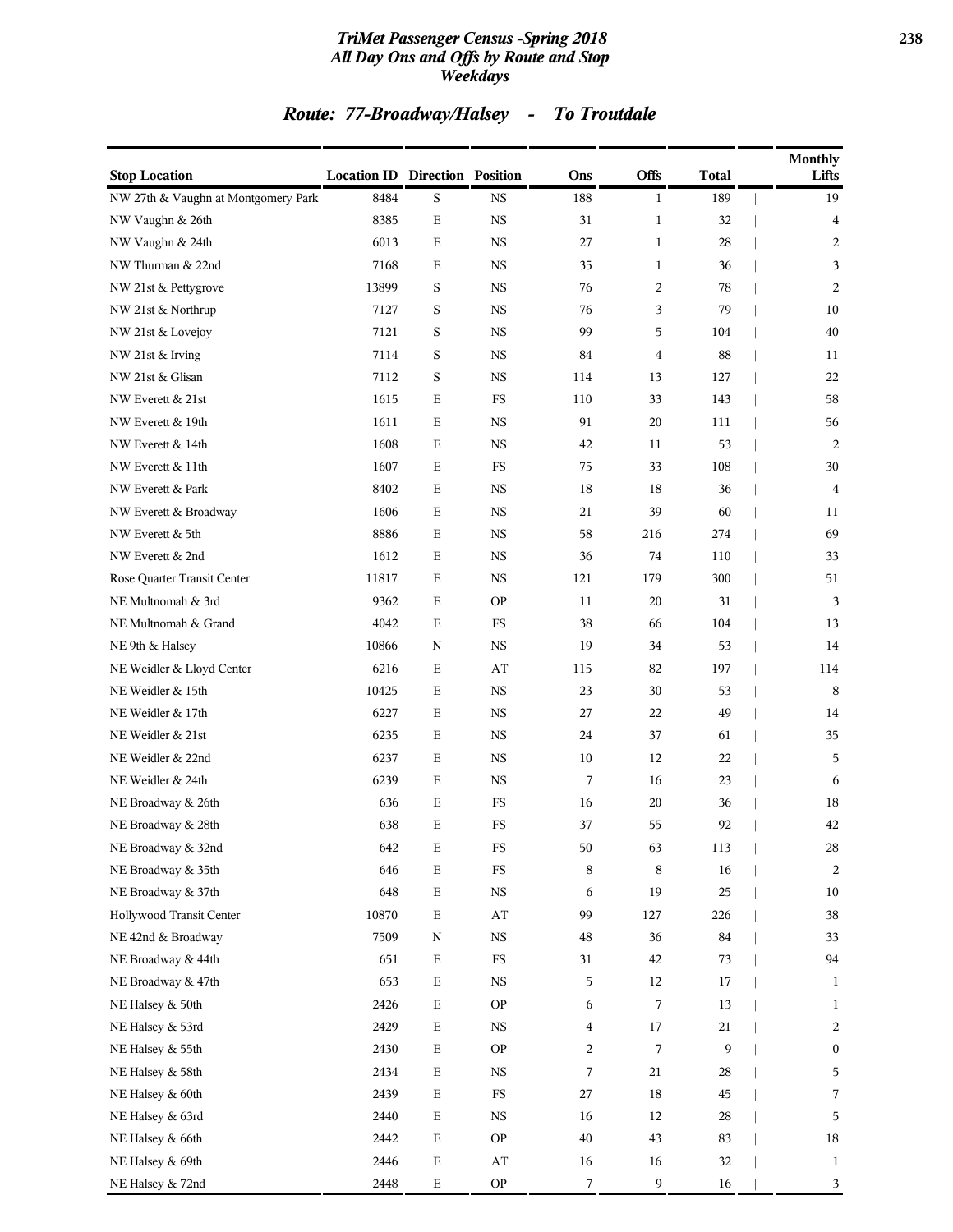### *TriMet Passenger Census -Spring 2018* **239** *All Day Ons and Offs by Route and Stop Weekdays*

## *Route: 77-Broadway/Halsey - To Troutdale*

| <b>Stop Location</b>            | <b>Location ID Direction Position</b> |             |             | Ons              | Offs   | <b>Total</b> | <b>Monthly</b><br>Lifts |
|---------------------------------|---------------------------------------|-------------|-------------|------------------|--------|--------------|-------------------------|
| NE Halsey & 74th                | 2450                                  | $\mathbf E$ | <b>NS</b>   | 8                | 16     | 24           | $\bf{0}$                |
| NE Halsey & 76th                | 2452                                  | E           | $_{\rm NS}$ | $\overline{c}$   | 5      | 7            | $\bf{0}$                |
| NE Halsey & 78th                | 2454                                  | E           | <b>NS</b>   | $\mathbf{1}$     | 3      | 4            | $\mathbf{1}$            |
| NE Wasco & 82nd                 | 9217                                  | Е           | NS          | 5                | 35     | 40           | 7                       |
| NE 82nd & 82nd Ave MAX Stn/I-84 | 7999                                  | N           | AT          | 300              | 88     | 388          | 51                      |
| NE Halsey & 86th                | 2456                                  | Ε           | <b>OP</b>   | 4                | 6      | 10           | 1                       |
| NE Halsey & 88th                | 2458                                  | Ε           | $_{\rm FS}$ | 3                | 3      | 6            | $\bf{0}$                |
| NE Halsey & 92nd                | 2460                                  | $\mathbf E$ | <b>NS</b>   | 5                | 10     | 15           | 2                       |
| NE Halsey & 102nd               | 10747                                 | Ε           | <b>NS</b>   | 146              | 73     | 219          | 56                      |
| 10500 Block NE Halsey           | 2356                                  | $\mathbf E$ | AT          | 24               | 20     | 44           | 4                       |
| NE Halsey & 108th               | 2357                                  | E           | <b>OP</b>   | 11               | 19     | 30           | 8                       |
| NE Halsey & 111th               | 2358                                  | Ε           | <b>OP</b>   | 19               | 45     | 64           | 25                      |
| NE Halsey & 114th               | 2360                                  | $\mathbf E$ | <b>NS</b>   | 8                | 16     | 24           | 6                       |
| NE Halsey & 119th               | 2364                                  | Ε           | <b>OP</b>   | 2                | 17     | 19           | $\overline{4}$          |
| NE Halsey & 122nd               | 2366                                  | Ε           | $_{\rm FS}$ | 113              | 121    | 234          | 59                      |
| NE Halsey & 126th               | 2368                                  | E           | <b>NS</b>   | 4                | 14     | 18           | 4                       |
| NE Halsey & 128th               | 2370                                  | Ε           | <b>NS</b>   | 2                | 8      | 10           | 6                       |
| NE Halsey & 131st Pl            | 2374                                  | E           | <b>NS</b>   | 6                | 31     | 37           | 7                       |
| NE Halsey & 136th Pl            | 2378                                  | Е           | NS          | 2                | 14     | 16           | 7                       |
| NE Halsey & 140th               | 2380                                  | E           | <b>OP</b>   | $\mathbf{1}$     | 5      | 6            | $\mathbf{0}$            |
| NE Halsey & 143rd               | 2383                                  | Ε           | <b>OP</b>   | 1                | 9      | 10           | $\bf{0}$                |
| NE Halsey & 146th               | 2385                                  | Ε           | <b>OP</b>   | $\boldsymbol{0}$ | 1      | 1            | $\boldsymbol{0}$        |
| NE Halsey & 148th               | 2320                                  | $\mathbf E$ | $_{\rm FS}$ | 5                | 13     | 18           | 8                       |
| NE Halsey & 155th               | 2389                                  | Е           | <b>NS</b>   | 2                | 14     | 16           | 3                       |
| NE Halsey & 157th               | 2391                                  | E           | <b>NS</b>   | $\mathbf{1}$     | 6      | 7            | 1                       |
| NE Halsey & 160th               | 2393                                  | Ε           | $_{\rm FS}$ | 4                | 18     | 22           | 2                       |
| NE Halsey & 162nd               | 2396                                  | Ε           | <b>NS</b>   | 23               | 52     | 75           | 12                      |
| NE Halsey & 168th Pl            | 2397                                  | Ε           | <b>NS</b>   | $\overline{c}$   | 17     | 19           | $\boldsymbol{0}$        |
| NE Halsey & 172nd               | 2400                                  | Ε           | $_{\rm FS}$ | 13               | 45     | 58           | 2                       |
| NE Halsey & 176th               | 2322                                  | $\mathbf E$ | $_{\rm NS}$ | $\mathbf{1}$     | 8      | 9            | $\bf{0}$                |
| NE Halsey & 181st               | 2401                                  | $\mathbf E$ | $_{\rm NS}$ | $\bf 44$         | 91     | 135          | 27                      |
| NE Halsey & 186th               | 2405                                  | $\mathbf E$ | $_{\rm NS}$ | 7                | 13     | 20           | 1                       |
| NE Halsey & 192nd               | 2408                                  | $\mathbf E$ | <b>NS</b>   | 2                | 18     | 20           | 2                       |
| NE Halsey & 195th               | 2409                                  | $\mathbf E$ | FS          | 5                | 19     | 24           | $\mathbf{1}$            |
| NE Halsey & Wasco               | 2353                                  | $\mathbf E$ | $_{\rm NS}$ | 3                | 12     | 15           | 3                       |
| NE Halsey & 201st               | 2410                                  | $\mathbf E$ | $_{\rm FS}$ | 19               | 33     | 52           | 3                       |
| 20700 Block NE Halsey           | 10125                                 | $\mathbf E$ | <b>OP</b>   | 6                | 12     | 18           | $\boldsymbol{0}$        |
| NE Halsey & Fairview Parkway    | 2415                                  | $\mathbf E$ | $_{\rm FS}$ | 2                | 7      | 9            | 1                       |
| NE Halsey & Market Dr           | 2327                                  | $\mathbf E$ | <b>NS</b>   | 5                | 24     | 29           | 20                      |
| NE Halsey & Village St          | 2436                                  | $\mathbf E$ | $_{\rm FS}$ | 4                | 14     | 18           | 6                       |
| NE Halsey & Fairview/223rd      | 2341                                  | $\mathbf E$ | $_{\rm FS}$ | 12               | 40     | 52           | 4                       |
| NE Halsey & 227th               | 2416                                  | $\mathbf E$ | <b>OP</b>   | 5                | 31     | 36           | 11                      |
| NE Halsey & 230th Ct            | 2418                                  | $\mathbf E$ | <b>NS</b>   | 3                | 25     | 28           | 1                       |
| 23300 Block NE Halsey           | 2330                                  | $\mathbf E$ | $\rm AT$    | 2                | $10\,$ | 12           | $\mathbf{1}$            |
| NE Halsey & 238th               | 2421                                  | $\mathbf E$ | $_{\rm FS}$ | 16               | 38     | 54           | 5                       |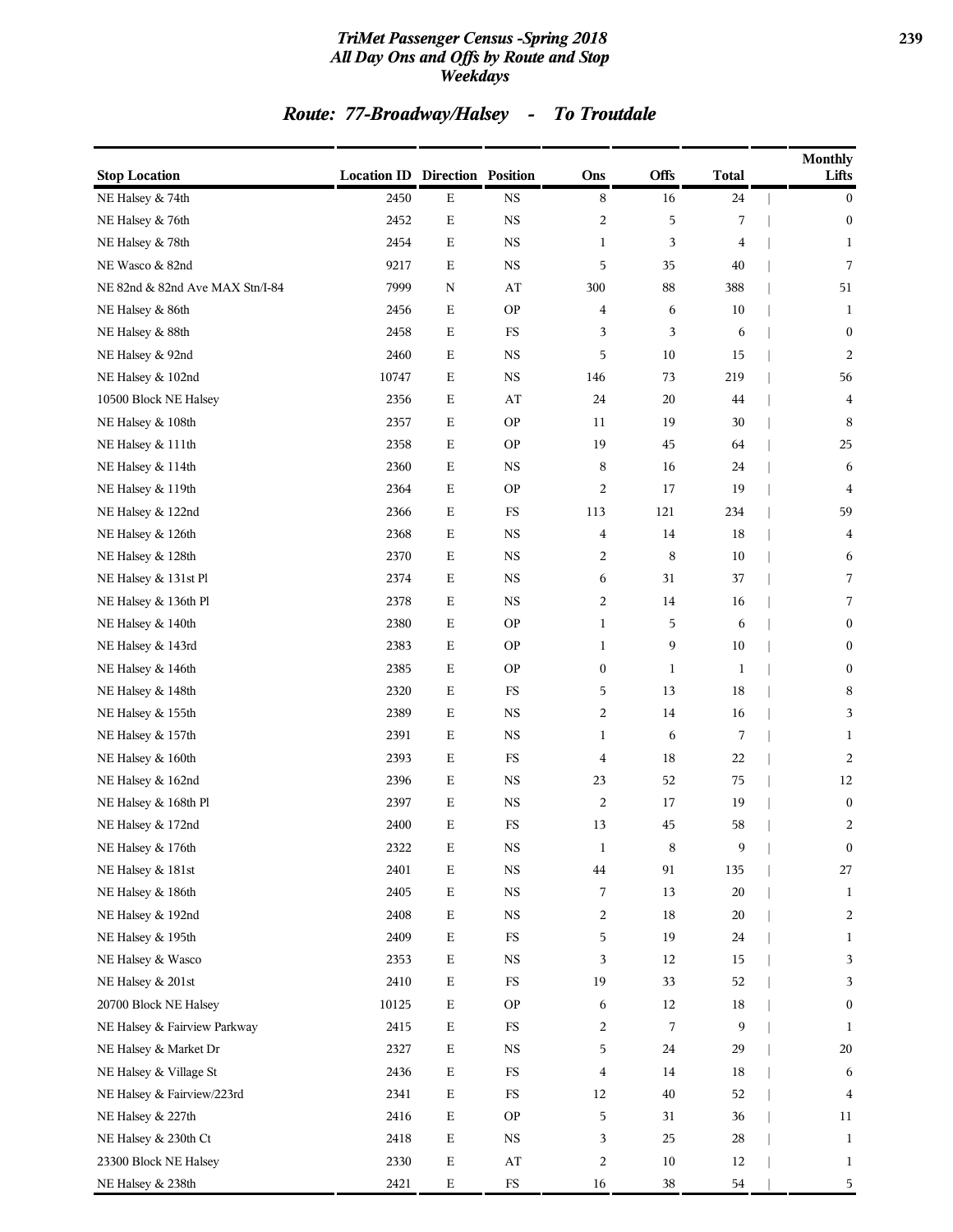### *TriMet Passenger Census -Spring 2018* **240** *All Day Ons and Offs by Route and Stop Weekdays*

| <b>Stop Location</b>                   | <b>Location ID Direction Position</b> |   |           | Ons            | <b>Offs</b> | <b>Total</b> | <b>Monthly</b><br>Lifts |
|----------------------------------------|---------------------------------------|---|-----------|----------------|-------------|--------------|-------------------------|
| NE Halsey & 244th                      | 2422                                  | E | <b>NS</b> | $\overline{c}$ | 18          | 20           | $\overline{0}$          |
| 2100 Block SW Halsey (Edgefield Manor) | 2339                                  | E | AT        |                | 11          | 12           |                         |
| SW Halsey & Edgefield Meadows          | 10598                                 | Ε | <b>NS</b> |                | 6           | 7            | $\overline{0}$          |
| SW Halsey & Halsey Loop                | 2345                                  | E | <b>FS</b> | $\mathbf{0}$   | 14          | 14           |                         |
| NW Graham/257th & W Columbia River Hwy | 13532                                 | N | FS        |                | 46          | 47           | 2                       |
| NW Graham/257th & 257th Way            | 9470                                  | N | FS        | $\mathbf{0}$   | 16          | 16           | 2                       |
| NW Graham/257th & North Frontage Rd    | 10758                                 | N | <b>NS</b> | $\Omega$       | 12          | 12           | $\overline{0}$          |
| 900 Block NW North Frontage Rd         | 9472                                  | W | AT        | $\mathbf{0}$   | 4           | 4            | $\overline{0}$          |
| 1100 Block NW Frontage Rd              | 9481                                  | E | AT        |                | 113         | 115          | $\overline{0}$          |

## *Route: 77-Broadway/Halsey - To Troutdale*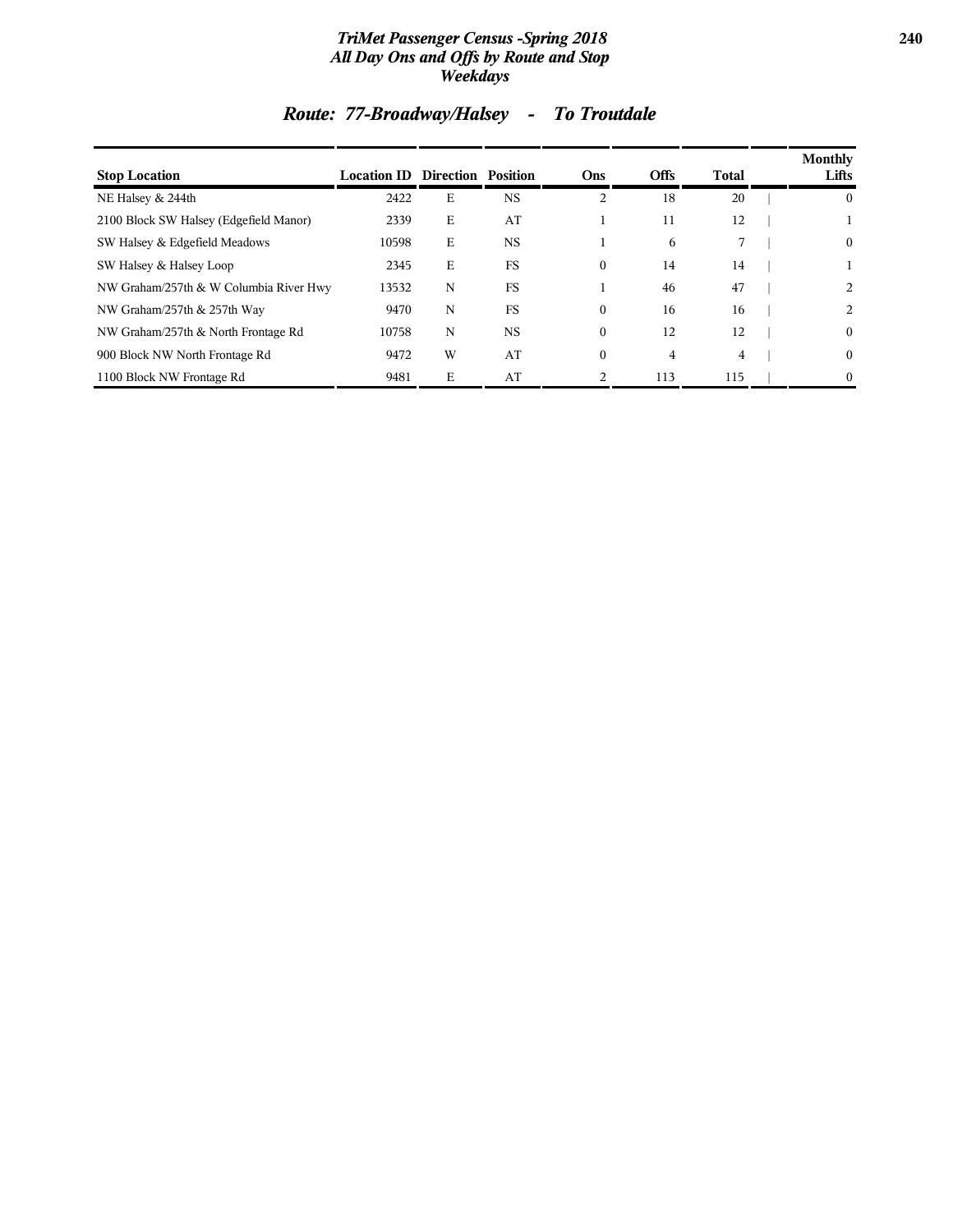### *TriMet Passenger Census -Spring 2018* **241** *All Day Ons and Offs by Route and Stop Weekdays*

## *Route: 77-Broadway/Halsey - To Montgomery Park*

| <b>Stop Location</b>                   | <b>Location ID Direction Position</b> |             |             | Ons          | <b>Offs</b>  | <b>Total</b> | <b>Monthly</b><br>Lifts |
|----------------------------------------|---------------------------------------|-------------|-------------|--------------|--------------|--------------|-------------------------|
| 1100 Block NW Frontage Rd              | 9481                                  | $\mathbf E$ | AT          | 118          | 0            | 118          | 24                      |
| NW Graham/257th & 257th Way            | 9471                                  | S           | <b>OP</b>   | $22\,$       | 1            | 23           | 1                       |
| W Columbia River Hwy & NW Graham       | 8746                                  | W           | FS          | 51           | 2            | 53           | 2                       |
| SW Halsey & Halsey Loop                | 2346                                  | W           | <b>OP</b>   | 15           | 0            | 15           | $\boldsymbol{0}$        |
| SW Halsey & Edgefield Meadows          | 10630                                 | W           | <b>OP</b>   | 7            | 1            | 8            | $\bf{0}$                |
| 2100 Block SW Halsey (Edgefield Manor) | 2340                                  | W           | <b>OP</b>   | 9            | 2            | 11           | $\bf{0}$                |
| NE Halsey & 244th                      | 2423                                  | W           | <b>FS</b>   | 16           | 1            | 17           | $\boldsymbol{0}$        |
| 23900 Block NE Halsey                  | 2333                                  | W           | AT          | 5            | 1            | 6            | $\bf{0}$                |
| NE Halsey & 238th                      | 2420                                  | W           | $_{\rm FS}$ | 43           | 20           | 63           | 7                       |
| 23300 Block NE Halsey                  | 2331                                  | W           | AT          | 7            | 3            | 10           | 2                       |
| NE Halsey & 230th Ct                   | 2419                                  | W           | <b>OP</b>   | 28           | 3            | 31           | 1                       |
| NE Halsey & Wood Village               | 13809                                 | W           | FS          | 35           | 7            | 42           | 11                      |
| NE Halsey & Fairview/223rd             | 2342                                  | W           | FS          | 39           | 6            | 45           | 4                       |
| NE Halsey & 7th St                     | 2437                                  | W           | FS          | 38           | 8            | 46           | 24                      |
| NE Halsey & Fairview Parkway           | 2414                                  | W           | <b>NS</b>   | 9            | 2            | 11           | 1                       |
| NE Halsey & 208th Pl                   | 13505                                 | W           | FS          | 14           | 5            | 19           | $\boldsymbol{0}$        |
| NE Halsey & 201st                      | 2411                                  | W           | FS          | 39           | 21           | 60           | 3                       |
| 19800 Block NE Halsey                  | 8825                                  | W           | <b>OP</b>   | 5            | 2            | 7            | 1                       |
| NE Halsey & 196th                      | 2326                                  | W           | FS          | 23           | 4            | 27           | $\bf{0}$                |
| NE Halsey & 192nd                      | 2407                                  | W           | <b>FS</b>   | 17           | 3            | 20           | 1                       |
| NE Halsey & 186th                      | 2406                                  | W           | <b>OP</b>   | 10           | 6            | 16           | $\boldsymbol{0}$        |
| NE Halsey & 181st                      | 8860                                  | W           | <b>FS</b>   | 81           | $\rm 48$     | 129          | 25                      |
| NE Halsey & 176th                      | 2349                                  | W           | <b>OP</b>   | 10           | $\mathbf{1}$ | 11           | $\bf{0}$                |
| NE Halsey & 172nd                      | 2399                                  | W           | <b>OP</b>   | 45           | 12           | 57           | 6                       |
| NE Halsey & 169th                      | 2398                                  | W           | <b>NS</b>   | 18           | 2            | 20           | 1                       |
| NE Halsey & 162nd                      | 2395                                  | W           | <b>NS</b>   | 62           | 21           | 83           | 13                      |
| NE Halsey & 159th Ct                   | 13026                                 | W           | $_{\rm NS}$ | 15           | 2            | 17           | $\boldsymbol{0}$        |
| NE Halsey & 157th                      | 2392                                  | W           | $_{\rm NS}$ | 5            | 1            | 6            | $\mathbf{1}$            |
| NE Halsey & 155th                      | 2390                                  | W           | NS          | 14           | 2            | 16           | 1                       |
| NE Halsey & 148th                      | 2386                                  | W           | NS.         | 10           | 5            | 15           | 9                       |
| NE Halsey & 146th                      | 2384                                  | W           | $_{\rm FS}$ | $\mathbf{1}$ | 0            | $\mathbf{1}$ | $\boldsymbol{0}$        |
| NE Halsey & 143rd                      | 2382                                  | W           | $_{\rm FS}$ | 5            | $\mathbf{1}$ | 6            | $\boldsymbol{0}$        |
| NE Halsey & 141st                      | 2381                                  | W           | $_{\rm FS}$ | 6            | $\mathbf{1}$ | 7            | $\boldsymbol{0}$        |
| NE Halsey & 136th Pl                   | 2379                                  | W           | <b>OP</b>   | 10           | 2            | 12           | 3                       |
| NE Halsey & 132nd                      | 2375                                  | W           | $_{\rm NS}$ | 34           | 6            | 40           | 12                      |
| NE Halsey & 129th Pl                   | 2373                                  | W           | $_{\rm NS}$ | 6            | 0            | 6            | $\boldsymbol{0}$        |
| NE Halsey & 126th                      | 2369                                  | W           | $_{\rm NS}$ | 8            | 3            | 11           | 1                       |
| 12400 Block NE Halsey                  | 2352                                  | W           | <b>OP</b>   | 27           | 52           | 79           | 23                      |
| NE Halsey & 122nd                      | 2367                                  | W           | $_{\rm FS}$ | 89           | 53           | 142          | 32                      |
| NE Halsey & 119th                      | 2365                                  | W           | $_{\rm NS}$ | 12           | 3            | 15           | $\overline{4}$          |
| NE Halsey & 114th                      | 2361                                  | W           | $_{\rm NS}$ | 14           | 6            | 20           | 6                       |
| NE Weidler & 111th                     | 6225                                  | W           | $_{\rm NS}$ | 50           | 21           | 71           | 25                      |
| NE Weidler & 106th                     | 6223                                  | W           | $_{\rm NS}$ | 30           | 16           | 46           | 19                      |
| NE Weidler & 103rd Pl                  | 10746                                 | W           | $_{\rm FS}$ | 47           | 55           | 102          | 47                      |
| NE Halsey & 100th                      | 2343                                  | W           | $_{\rm FS}$ | 19           | 61           | $80\,$       | 12                      |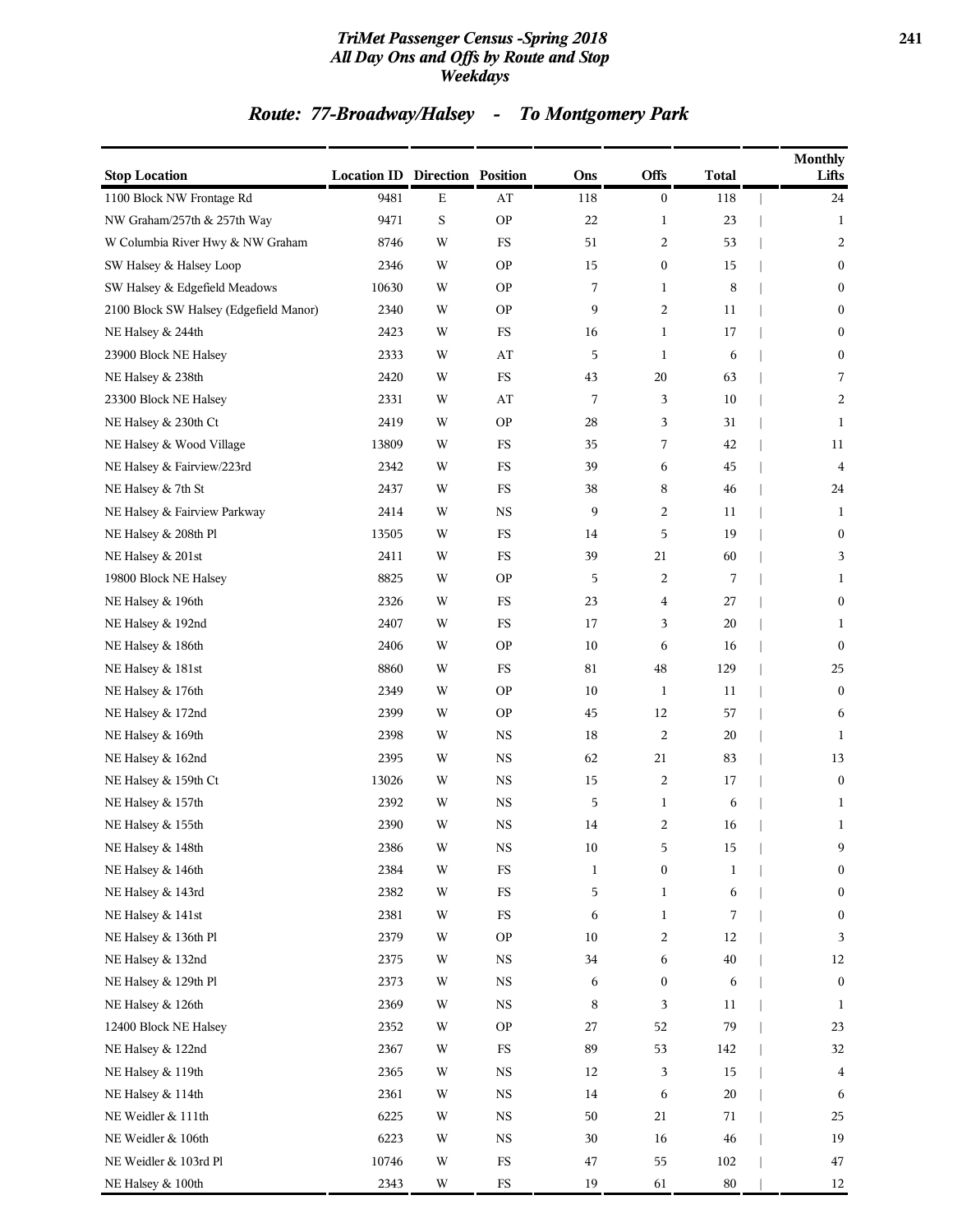### *TriMet Passenger Census -Spring 2018* **242** *All Day Ons and Offs by Route and Stop Weekdays*

## *Route: 77-Broadway/Halsey - To Montgomery Park*

| <b>Stop Location</b>         | <b>Location ID Direction Position</b> |             |             | Ons            | Offs           | <b>Total</b>   | <b>Monthly</b><br>Lifts                  |
|------------------------------|---------------------------------------|-------------|-------------|----------------|----------------|----------------|------------------------------------------|
| NE Halsey & 92nd             | 13883                                 | W           | <b>FS</b>   | 8              | 6              | $14\,$         | $\overline{\phantom{a}}$<br>$\mathbf{1}$ |
| NE Halsey & 90th             | 2459                                  | W           | FS          | $\overline{c}$ | $\overline{c}$ | $\overline{4}$ | 6                                        |
| NE Halsey & 86th             | 2457                                  | W           | <b>NS</b>   | 3              | 2              | 5              | $\boldsymbol{0}$                         |
| NE Jonesmore & 82nd          | 10846                                 | W           | <b>NS</b>   | 72             | 360            | 432            | 52                                       |
| NE 81st & Clackamas          | 7916                                  | $\mathbf N$ | <b>OP</b>   | 16             | 7              | 23             | 3                                        |
| NE Halsey & 79th             | 2455                                  | W           | <b>OP</b>   | 3              | 1              | $\overline{4}$ | $\boldsymbol{0}$                         |
| NE Halsey & 76th             | 2453                                  | W           | <b>NS</b>   | 5              | $\overline{c}$ | 7              | $\boldsymbol{0}$                         |
| NE Halsey & 74th             | 2451                                  | W           | <b>OP</b>   | 17             | 9              | 26             | 3                                        |
| NE Halsey & 69th             | 2445                                  | W           | <b>OP</b>   | 17             | 15             | 32             | 1                                        |
| NE Halsey & 66th             | 2443                                  | W           | <b>NS</b>   | 48             | 36             | 84             | 18                                       |
| NE Halsey & 63rd             | 2441                                  | W           | <b>NS</b>   | 14             | 10             | 24             | 1                                        |
| NE Halsey & 60th             | 2438                                  | W           | FS          | 14             | 16             | 30             | 4                                        |
| NE Halsey & 57th             | 2432                                  | W           | <b>NS</b>   | 16             | 10             | 26             | 5                                        |
| NE Halsey & 55th             | 2431                                  | W           | <b>NS</b>   | 8              | 1              | 9              | $\boldsymbol{0}$                         |
| NE Halsey & 53rd             | 2428                                  | W           | <b>NS</b>   | 11             | 6              | 17             | 1                                        |
| NE Halsey & 49th             | 2425                                  | W           | <b>NS</b>   | $\overline{4}$ | 3              | 7              | $\boldsymbol{0}$                         |
| NE 47th & Halsey             | 7571                                  | ${\bf N}$   | $_{\rm FS}$ | 6              | 13             | 19             | 1                                        |
| NE Broadway & 44th           | 650                                   | W           | <b>NS</b>   | 38             | 29             | 67             | 45                                       |
| NE 42nd & Broadway           | 7510                                  | S           | FS          | 24             | 39             | 63             | 19                                       |
| Hollywood Transit Center     | 10869                                 | E           | AT          | 129            | 87             | 216            | 33                                       |
| NE Cesar Chavez Blvd & Sandy | 7484                                  | N           | $_{\rm NS}$ | 37             | 13             | 50             | 15                                       |
| NE Broadway & 37th           | 649                                   | W           | <b>NS</b>   | 23             | $\overline{4}$ | 27             | 9                                        |
| NE Broadway & 35th           | 647                                   | W           | <b>NS</b>   | 11             | 10             | 21             | 8                                        |
| NE Broadway & 33rd           | 644                                   | W           | FS          | 52             | 35             | 87             | 17                                       |
| NE Broadway & 28th           | 639                                   | W           | <b>NS</b>   | 56             | 43             | 99             | 39                                       |
| NE Broadway & 26th           | 637                                   | W           | FS          | 16             | 13             | 29             | 7                                        |
| NE Broadway & 24th           | 635                                   | W           | FS          | 39             | 24             | 63             | 10                                       |
| NE Broadway & 21st           | 634                                   | W           | <b>FS</b>   | 46             | 24             | 70             | 33                                       |
| NE Broadway & 16th           | 631                                   | W           | <b>FS</b>   | 53             | 42             | 95             | 29                                       |
| NE Broadway & 12th           | 629                                   | W           | NS          | 73             | 74             | 147            | 105                                      |
| NE 9th & Weidler             | 10867                                 | S           | <b>NS</b>   | 18             | 28             | 46             | 17                                       |
| NE Multnomah & 9th           | 10876                                 | W           | $_{\rm FS}$ | 37             | 22             | 59             | 7                                        |
| NE Multnomah & Grand         | 4043                                  | W           | $_{\rm NS}$ | 35             | 40             | 75             | 22                                       |
| NE Multnomah & 3rd           | 11492                                 | W           | $_{\rm FS}$ | 34             | 10             | 44             | 9                                        |
| Rose Quarter Transit Center  | 2592                                  | W           | ${\rm AT}$  | 277            | 122            | 399            | 73                                       |
| NW Glisan & 3rd              | 9311                                  | W           | $_{\rm FS}$ | 51             | 45             | 96             | $45\,$                                   |
| NW Glisan & Broadway         | 1997                                  | W           | FS          | 80             | 41             | 121            | 32                                       |
| NW Glisan & 10th             | 2011                                  | W           | <b>NS</b>   | 26             | 63             | 89             | 26                                       |
| NW Glisan & 12th             | 2030                                  | W           | <b>NS</b>   | 16             | 58             | 74             | 16                                       |
| NW Glisan & 14th             | 2046                                  | W           | $_{\rm NS}$ | $11\,$         | 59             | 70             | 3                                        |
| NW Glisan & 16th             | 2062                                  | W           | $_{\rm NS}$ | $\overline{c}$ | 15             | 17             | 6                                        |
| NW Glisan & 19th             | 2086                                  | W           | <b>NS</b>   | 11             | 75             | 86             | 45                                       |
| NW Glisan & 21st             | 2099                                  | W           | $_{\rm NS}$ | 16             | 141            | 157            | 31                                       |
| NW 21st & Irving             | 7113                                  | N           | <b>NS</b>   | 6              | 63             | 69             | 15                                       |
| NW 21st & Lovejoy            | 7122                                  | ${\bf N}$   | ${\rm FS}$  | 5              | 102            | 107            | 40                                       |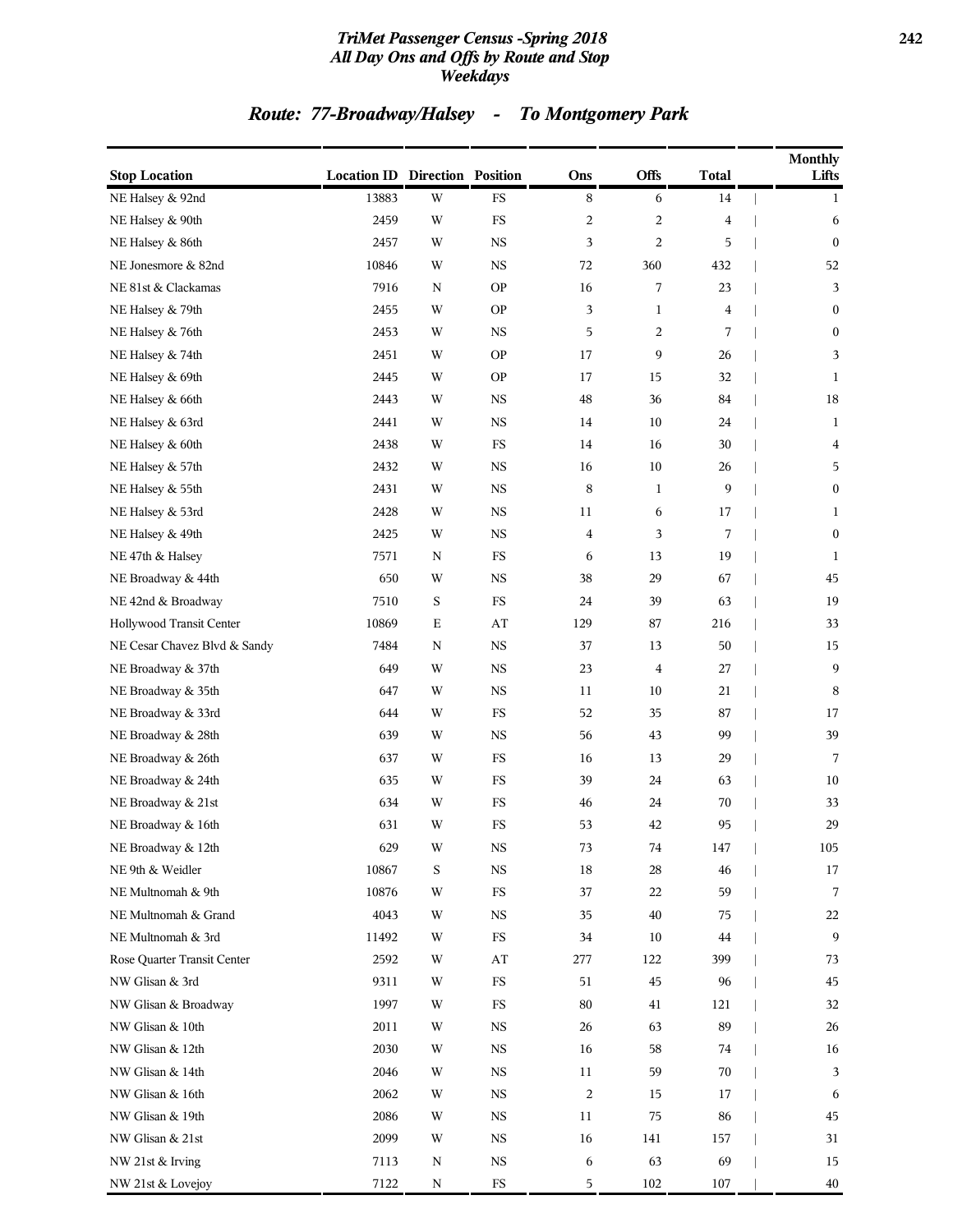### *TriMet Passenger Census -Spring 2018* **243** *All Day Ons and Offs by Route and Stop Weekdays*

| <b>Stop Location</b>                | <b>Location ID Direction Position</b> |             |             | Ons          | <b>Offs</b> | <b>Total</b>   | Monthly<br>Lifts |
|-------------------------------------|---------------------------------------|-------------|-------------|--------------|-------------|----------------|------------------|
| NW 21st & Northrup                  | 7128                                  | N           | <b>NS</b>   | 3            | 43          | 46             | 27               |
| NW 21st & Pettygrove                | 7130                                  | N           | FS          | 2            | 49          | 51             | 1                |
| NW 21st & Savier                    | 10694                                 | N           | <b>FS</b>   | 1            | 23          | 24             | 1                |
| NW Thurman & 22nd                   | 4788                                  | W           | <b>NS</b>   | $\Omega$     | 8           | 8              | $\overline{0}$   |
| NW 23rd & Thurman                   | 7169                                  | N           | <b>FS</b>   | 2            | 34          | 36             | 5                |
| NW Vaughn & 24th                    | 6014                                  | W           | <b>NS</b>   | 1            | 29          | 30             | 2                |
| NW Vaughn & 26th                    | 8414                                  | W           | <b>NS</b>   | $\theta$     | 23          | 23             | 3                |
| NW Vaughn & 27th                    | 8802                                  | W           | $_{\rm NS}$ | $\theta$     | 45          | 45             | 5                |
| NW Wardway & Montgomery Pk          | 8481                                  | W           | AT          | $\theta$     | 22          | 22             | $\mathbf{0}$     |
| NW Nicolai & Wardway                | 8482                                  | $\mathbf E$ | <b>FS</b>   | 2            | 33          | 35             | 1                |
| NW Nicolai & 27th                   | 4105                                  | $\mathbf E$ | <b>NS</b>   | $\mathbf{1}$ | 3           | $\overline{4}$ | $\mathbf{0}$     |
| NW 27th & Vaughn at Montgomery Park | 8484                                  | S           | <b>NS</b>   | $\theta$     | 76          | 76             | $\mathbf{0}$     |

## *Route: 77-Broadway/Halsey - To Montgomery Park*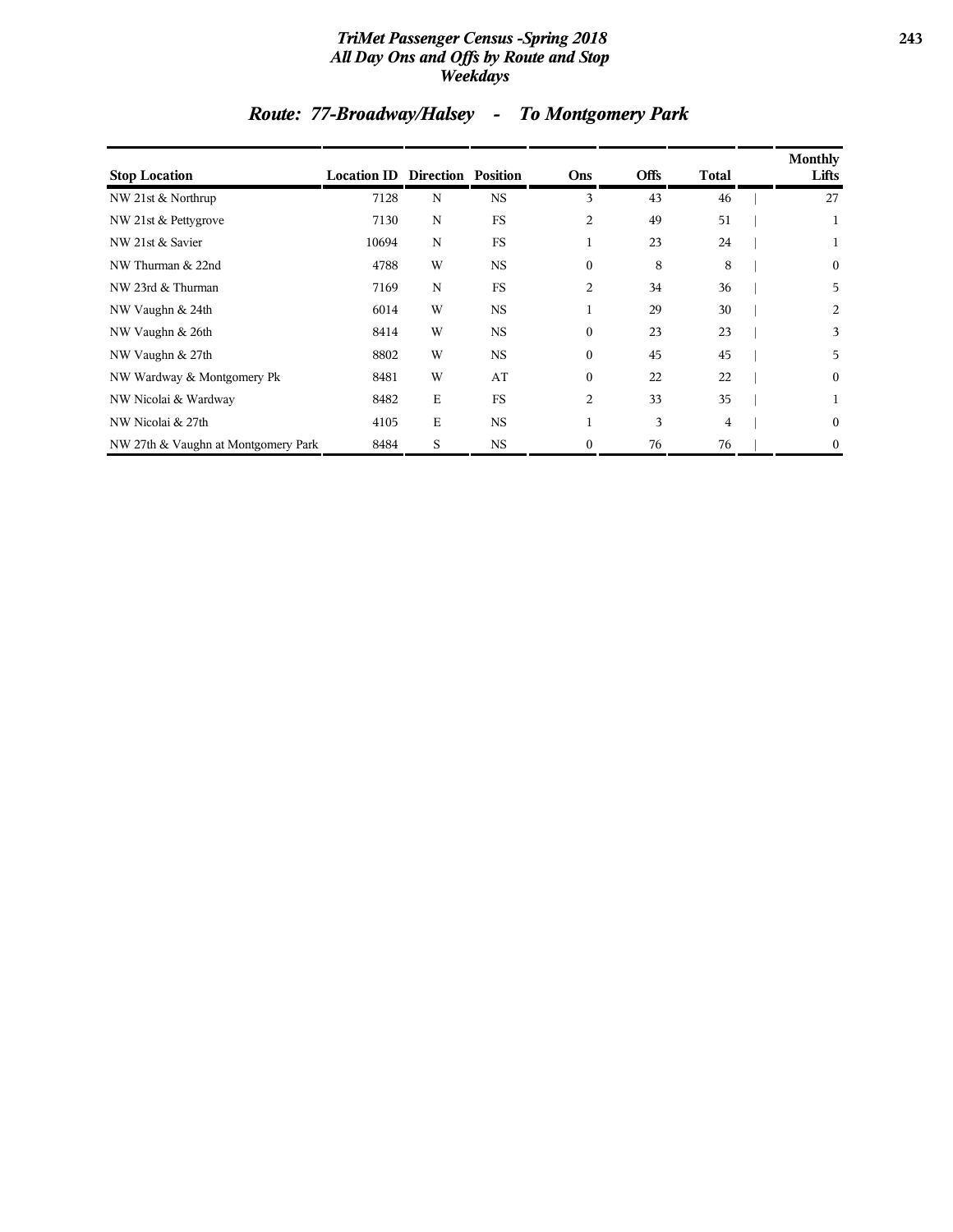### *TriMet Passenger Census -Spring 2018* **244** *All Day Ons and Offs by Route and Stop Weekdays*

## *Route: 78-Beaverton/Lake Oswego - To Lake Oswego Transit Center*

| <b>Stop Location</b>                 | <b>Location ID Direction Position</b> |             |             | Ons | Offs         | <b>Total</b> | <b>Monthly</b><br>Lifts         |
|--------------------------------------|---------------------------------------|-------------|-------------|-----|--------------|--------------|---------------------------------|
| <b>Beaverton Transit Center</b>      | 9982                                  | $\mathbf S$ | AT          | 545 | $\mathbf{1}$ | 546          | 114<br>$\overline{\phantom{a}}$ |
| SW Watson & Broadway                 | 8262                                  | $\mathbf S$ | <b>NS</b>   | 43  | 3            | 46           | 6                               |
| SW Watson & 1st                      | 6178                                  | S           | $_{\rm FS}$ | 34  | 7            | 41           | 3                               |
| SW Watson & 5th                      | 13197                                 | S           | <b>NS</b>   | 18  | 19           | 37           | 17                              |
| SW Watson & 9th                      | 6182                                  | S           | <b>NS</b>   | 4   | 4            | 8            | 1                               |
| SW Watson & 10th                     | 6179                                  | S           | FS          | 7   | 8            | 15           | 7                               |
| SW Hall & 13th                       | 2301                                  | S           | <b>NS</b>   | 4   | 15           | 19           | 13                              |
| SW Hall & Allen                      | 2266                                  | $\mathbf S$ | $_{\rm FS}$ | 56  | 35           | 91           | 13                              |
| SW Hall & 22nd                       | 2303                                  | S           | <b>NS</b>   | 8   | 12           | 20           | 1                               |
| SW Hall & Denney                     | 2279                                  | $\mathbf S$ | <b>FS</b>   | 8   | 14           | 22           | $\boldsymbol{0}$                |
| SW Hall & Hart                       | 2286                                  | S           | FS          | 6   | 13           | 19           | 2                               |
| SW Hall & Green Lane                 | 2280                                  | S           | <b>NS</b>   | 2   | 3            | 5            | $\boldsymbol{0}$                |
| 7800 Block SW Hall                   | 2263                                  | $\mathbf S$ | AT          | 8   | 13           | 21           | 1                               |
| SW Hall & Ridgecrest                 | 2292                                  | Е           | <b>OP</b>   | 8   | 21           | 29           | 2                               |
| SW Hall & Greenway                   | 2283                                  | Е           | FS          | 19  | 36           | 55           | 7                               |
| SW Hall & Creekside                  | 2276                                  | Е           | FS          | 3   | 11           | 14           | 1                               |
| SW Hall & Nimbus                     | 2290                                  | Е           | FS          | 8   | 25           | 33           | 4                               |
| SW Hall & Cascade                    | 2272                                  | $\mathbf E$ | $_{\rm NS}$ | 7   | 15           | 22           | 3                               |
| SW Hall & Scholls Ferry              | 2296                                  | Е           | FS          | 9   | 29           | 38           | 9                               |
| SW Eliander & One Embassy Centre     | 6125                                  | S           | AT          | 9   | 25           | 34           | 2                               |
| Washington Square Transit Center     | 9652                                  | S           | AT          | 104 | 115          | 219          | 25                              |
| SW Summit Dr & Greenburg             | 13588                                 | Е           | <b>NS</b>   | 11  | 8            | 19           | $\boldsymbol{0}$                |
| SW Greenburg & Lehman                | 8832                                  | $\mathbf S$ | <b>OP</b>   | 2   | 3            | 5            | $\boldsymbol{0}$                |
| SW Greenburg & Washington Square Rd  | 12404                                 | S           | <b>NS</b>   | 18  | 30           | 48           | 3                               |
| SW Greenburg & Cascade               | 2231                                  | S           | FS          | 15  | 22           | 37           | 7                               |
| SW Greenburg & North Dakota          | 2235                                  | S           | <b>OP</b>   | 16  | 14           | 30           | $\boldsymbol{0}$                |
| SW Greenburg & 98th                  | 2246                                  | $\mathbf E$ | FS          | 6   | 5            | 11           | $\boldsymbol{0}$                |
| SW Greenburg & 95th                  | 2243                                  | Е           | FS          | 3   | 3            | 6            | $\boldsymbol{0}$                |
| SW Greenburg & 92nd                  | 2237                                  | Е           | FS          | 1   | 5            | 6            | 5                               |
| SW Greenburg & Lincoln               | 2240                                  | S           | NS          | 4   | 3            |              | 1                               |
| SW Greenburg & Center                | 2233                                  | S           | <b>NS</b>   | 7   | 25           | 32           | 3                               |
| SW Main & Scoffins                   | 3673                                  | W           | $_{\rm NS}$ | 22  | 64           | 86           | 7                               |
| <b>Tigard Transit Center</b>         | 10180                                 | S           | AT          | 164 | 88           | 252          | 19                              |
| SW Commercial & Hall                 | 1123                                  | S           | <b>NS</b>   | 4   | 5            | 9            | 1                               |
| SW Hall & Scoffins/Hunziker          | 13932                                 | N           | $_{\rm NS}$ | 0   | 2            | 2            | $\boldsymbol{0}$                |
| SW Hunziker & Hall                   | 2815                                  | $\mathbf E$ | $_{\rm FS}$ | 3   | 1            | 4            | $\mathbf{1}$                    |
| 8000 Block SW Hunziker               | 2812                                  | Е           | <b>OP</b>   | 0   | 6            | 6            | $\boldsymbol{0}$                |
| 7500 Block SW Hunziker               | 12958                                 | Е           | AT          | 4   | 5            | 9            | $\mathbf{0}$                    |
| SW Hunziker & 72nd                   | 2818                                  | Е           | <b>NS</b>   | 7   | 36           | 43           | 11                              |
| SW Hampton & 72nd                    | 2496                                  | $\mathbf E$ | $_{\rm FS}$ | 3   | 13           | 16           | 1                               |
| 6900 Block SW Hampton                | 2494                                  | $\mathbf E$ | AT          | 11  | 58           | 69           | $\mathbf{0}$                    |
| SW 68th & Franklin                   | 7847                                  | N           | <b>NS</b>   | 4   | 22           | 26           | 0                               |
| SW 68th & Freeway Entrance/Dartmouth | 7849                                  | N           | $_{\rm FS}$ | 3   | 5            | 8            | $\mathbf{0}$                    |
| SW 68th & Baylor                     | 7844                                  | N           | $_{\rm NS}$ | 0   | 4            | 4            | $\mathbf{0}$                    |
| SW Haines & Lesser                   | 2257                                  | ${\bf E}$   | $_{\rm NS}$ | 2   | 6            | 8            | $\boldsymbol{0}$                |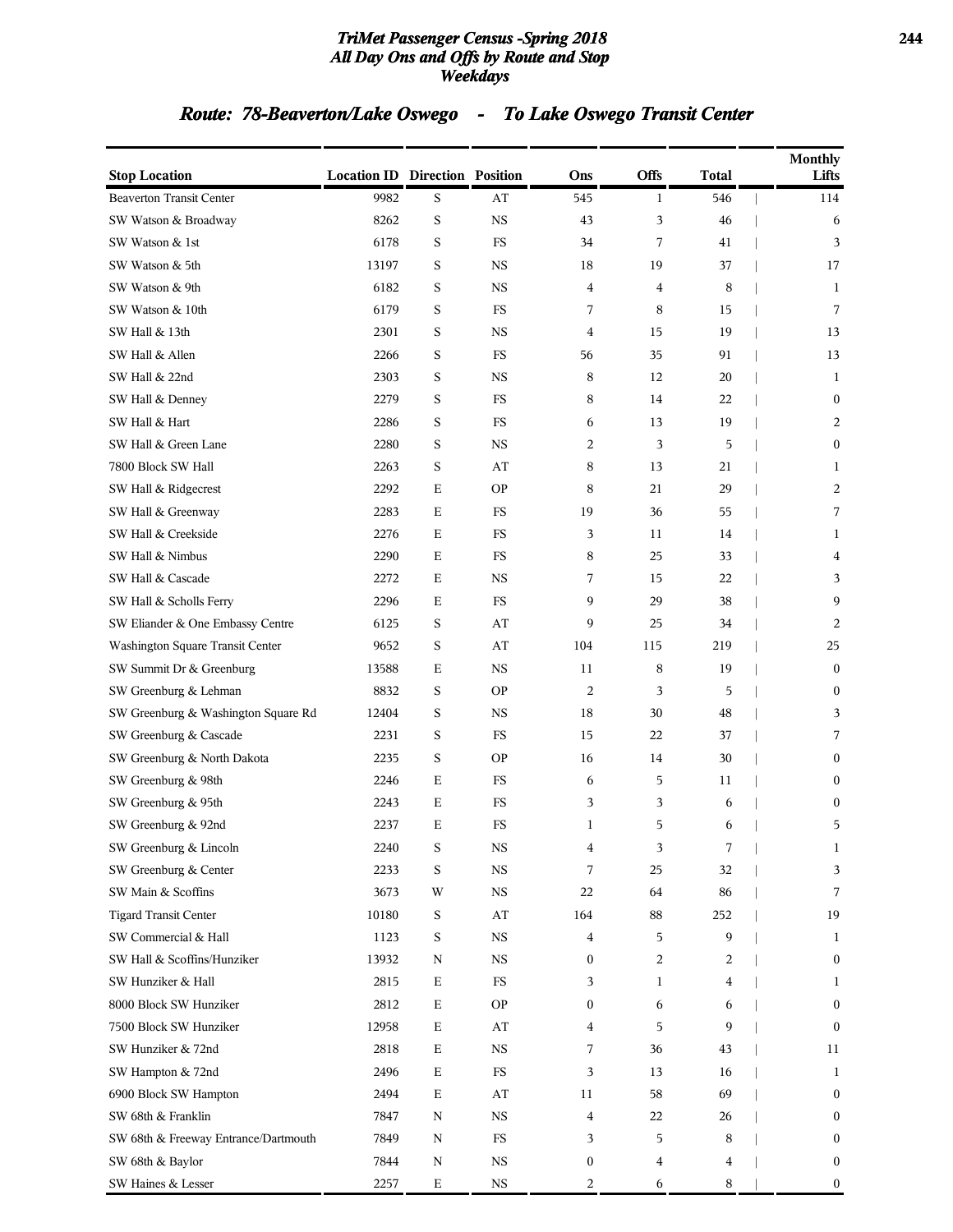### *TriMet Passenger Census -Spring 2018* **245** *All Day Ons and Offs by Route and Stop Weekdays*

## *Route: 78-Beaverton/Lake Oswego - To Lake Oswego Transit Center*

| <b>Stop Location</b>          | <b>Location ID Direction Position</b> |             |           | Ons            | <b>Offs</b>    | <b>Total</b> | Monthly<br>Lifts |
|-------------------------------|---------------------------------------|-------------|-----------|----------------|----------------|--------------|------------------|
| 12100 Block SW Lesser         | 3387                                  | $\mathbf N$ | AT        | $\overline{0}$ | $\mathbf{0}$   | 0            | $\overline{0}$   |
| SW Lesser & 60th              | 3393                                  | E           | <b>FS</b> | 2              | $\overline{2}$ | 4            | $\mathbf{0}$     |
| PCC Lower Drive (G St) & H St | 4427                                  | $\mathbf E$ | <b>NS</b> | $\Omega$       | 4              | 4            | $\mathbf{0}$     |
| PCC Sylvania Main Stop        | 4431                                  | S           | AT        | 43             | 206            | 249          | 17               |
| Kerr & Hidalgo                | 13645                                 | S           | <b>FS</b> | 3              | $\overline{4}$ | 7            | $\mathbf{0}$     |
| 50 Block Kerr Parkway         | 3125                                  | S           | AT        | 1              | 7              | 8            | $\mathbf{0}$     |
| Kerr & Jefferson Pkwy         | 672                                   | S           | <b>NS</b> | 8              | 7              | 15           | $\mathbf{0}$     |
| Kerr & Touchstone             | 3141                                  | E           | <b>NS</b> | 2              | 9              | 11           | $\mathbf{0}$     |
| Kerr & Tanglewood             | 3134                                  | $\mathbf E$ | <b>FS</b> | 2              | 1              | 3            | $\boldsymbol{0}$ |
| Kerr & The Grotto             | 3137                                  | S           | <b>FS</b> | 3              | $\overline{4}$ | 7            | 1                |
| Kerr & Boones Ferry Rd        | 3127                                  | S           | <b>NS</b> | 3              | 7              | 10           | 8                |
| Country Club & Sundeleaf      | 1230                                  | E           | <b>NS</b> | $\Omega$       | $\mathbf{1}$   | 1            | $\boldsymbol{0}$ |
| 2500 Block Country Club       | 1225                                  | E           | AT        | 13             | 13             | 26           | 7                |
| Country Club & Wembley Park   | 1234                                  | $\mathbf E$ | <b>NS</b> | $\Omega$       | $\mathbf{0}$   | $\Omega$     | $\Omega$         |
| Country Club & Uplands        | 1232                                  | $\mathbf E$ | <b>NS</b> | $\Omega$       | $\overline{0}$ | 0            | $\boldsymbol{0}$ |
| Country Club & Bridge         | 1228                                  | $\mathbf E$ | <b>NS</b> | $\Omega$       | $\mathbf{0}$   | $\Omega$     | $\mathbf{0}$     |
| Country Club & Knaus Rd       | 1224                                  | E           | <b>OP</b> | $\Omega$       | 1              | 1            | $\mathbf{0}$     |
| Country Club & Iron Mtn       | 1222                                  | $\mathbf E$ | <b>NS</b> | $\Omega$       | 3              | 3            | $\mathbf{0}$     |
| A Ave & Chandler              | 2                                     | $\mathbf E$ | <b>NS</b> | $\Omega$       | 1              | 1            | $\mathbf{0}$     |
| A Ave & 8th St                | 6                                     | $\mathbf E$ | <b>NS</b> | $\Omega$       | 2              | 2            | $\boldsymbol{0}$ |
| Lake Oswego Transit Center    | 9545                                  | E           | <b>NS</b> | $\mathbf{0}$   | 130            | 130          | $\boldsymbol{0}$ |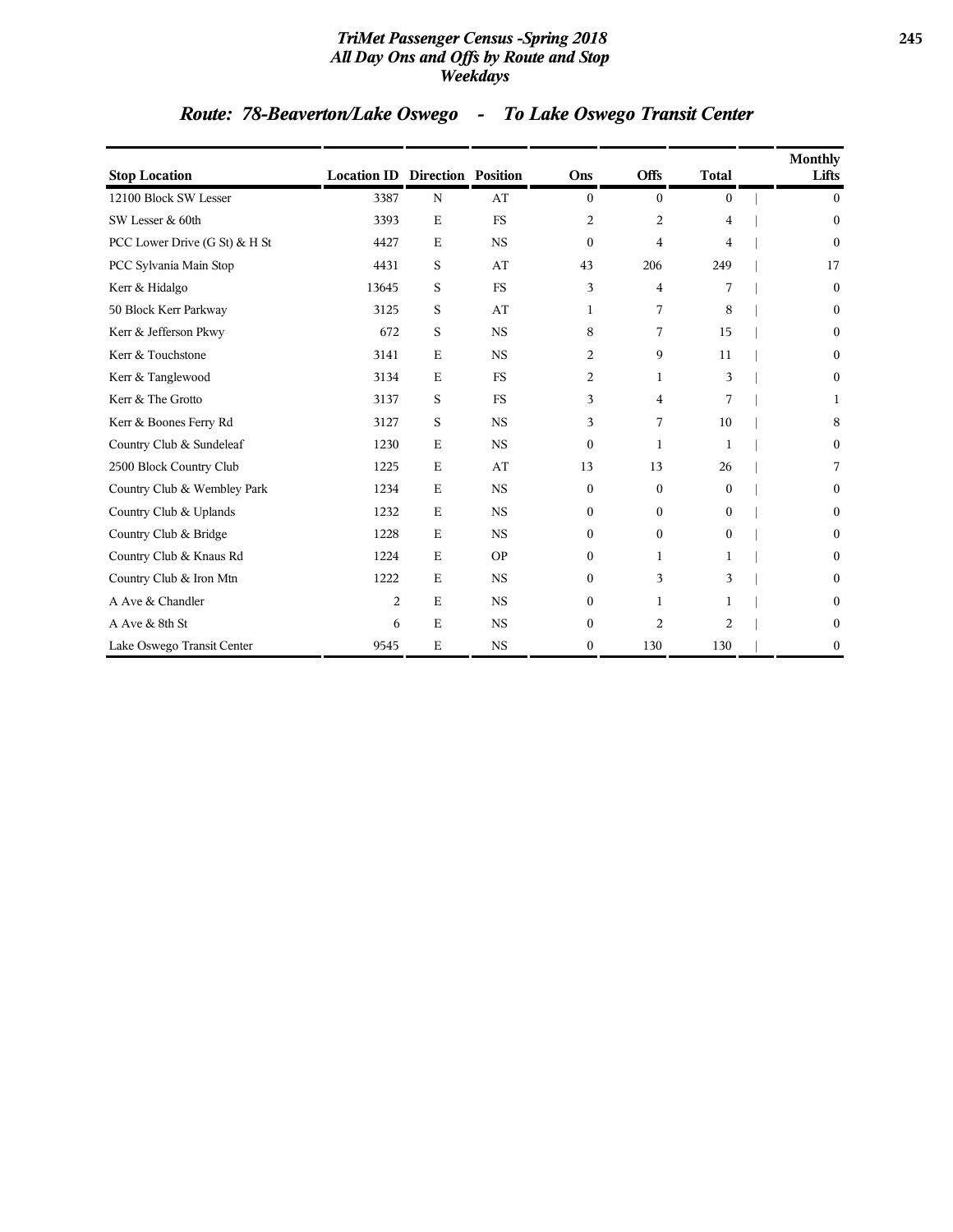### *TriMet Passenger Census -Spring 2018* **246** *All Day Ons and Offs by Route and Stop Weekdays*

## *Route: 78-Beaverton/Lake Oswego - To Beaverton Transit Center*

| <b>Stop Location</b>                | <b>Location ID Direction Position</b> |             |                        | Ons              | Offs             | <b>Total</b>     | Monthly<br>Lifts |
|-------------------------------------|---------------------------------------|-------------|------------------------|------------------|------------------|------------------|------------------|
| Lake Oswego Transit Center          | 9545                                  | Е           | <b>NS</b>              | 36               | 1                | 37               | 19               |
| Lake Oswego Transit Center          | 3363                                  | S           | AT                     | 113              | 9                | 122              | 23               |
| A Ave & 8th St                      | 7                                     | W           | <b>NS</b>              | $\mathbf{1}$     | $\boldsymbol{0}$ | 1                | $\boldsymbol{0}$ |
| A Ave & 10th St                     | $\overline{4}$                        | W           | <b>NS</b>              | $\mathbf{1}$     | $\overline{0}$   | 1                | $\mathbf{0}$     |
| Country Club & Iron Mtn             | 1221                                  | W           | <b>FS</b>              | 3                | 1                | 4                | $\mathbf{0}$     |
| 700 Block Country Club              | 1219                                  | W           | AT                     | $\boldsymbol{0}$ | $\boldsymbol{0}$ | 0                | $\boldsymbol{0}$ |
| Country Club & Knaus Rd             | 1223                                  | W           | <b>NS</b>              | 1                | 1                | 2                | $\boldsymbol{0}$ |
| Country Club & Redwood              | 1227                                  | W           | <b>NS</b>              | $\boldsymbol{0}$ | 0                | 0                | $\boldsymbol{0}$ |
| Country Club & Uplands              | 1231                                  | W           | <b>OP</b>              | $\mathbf{0}$     | $\mathbf{0}$     | $\boldsymbol{0}$ | $\mathbf{0}$     |
| Country Club & Wembley Park         | 1233                                  | W           | <b>OP</b>              | $\mathbf{0}$     | $\mathbf{0}$     | $\mathbf{0}$     | $\mathbf{0}$     |
| Country Club & Hazel Road           | 1226                                  | W           | FS                     | 17               | 16               | 33               | 9                |
| Country Club & Sundeleaf            | 1229                                  | W           | <b>OP</b>              | 1                | $\boldsymbol{0}$ | 1                | $\boldsymbol{0}$ |
| Country Club & Boones Ferry Rd      | 1220                                  | W           | <b>NS</b>              | 1                | 4                | 5                | $\boldsymbol{0}$ |
| Kerr & The Grotto                   | 3138                                  | N           | <b>OP</b>              | 6                | 3                | 9                | 7                |
| Kerr & McNary                       | 3133                                  | N           | FS                     | 5                | 3                | 8                | $\mathbf{0}$     |
| Kerr & Tanglewood                   | 3135                                  | W           | FS                     | 1                | 3                | 4                | $\boldsymbol{0}$ |
| Kerr & Touchstone                   | 10305                                 | W           | <b>NS</b>              | 4                | 4                | 8                | $\boldsymbol{0}$ |
| Kerr & Independence                 | 3129                                  | N           | <b>FS</b>              | $\mathbf{0}$     | $\boldsymbol{0}$ | $\boldsymbol{0}$ | $\boldsymbol{0}$ |
| Kerr & Jefferson Pkwy               | 3132                                  | N           | FS                     | 6                | 5                | 11               | $\mathbf{0}$     |
| 50 Block Kerr Parkway               | 3126                                  | N           | <b>OP</b>              | 7                | 3                | 10               | $\mathbf{0}$     |
| PCC Sylvania Main Stop              | 4431                                  | S           | AT                     | 195              | 48               | 243              | 14               |
| PCC Lower Drive (G St) & H St       | 12959                                 | W           | <b>OP</b>              | 6                | $\boldsymbol{0}$ | 6                | $\boldsymbol{0}$ |
| SW Lesser & 60th                    | 3392                                  | S           | <b>OP</b>              | 3                | 1                | 4                | $\boldsymbol{0}$ |
| 12000 Block SW Lesser               | 3388                                  | S           | <b>OP</b>              | $\mathbf{0}$     | $\overline{0}$   | 0                | $\mathbf{0}$     |
| SW Lesser & Haines                  | 3389                                  | S           | <b>NS</b>              | 5                | 3                | 8                | 10               |
| SW 68th & Atlanta                   | 13210                                 | S           | FS                     | 5                | 2                | 7                | $\boldsymbol{0}$ |
| SW 68th & Clinton                   | 7846                                  | S           | <b>FS</b>              | 3                | 2                | 5                | $\bf{0}$         |
| SW 68th & Franklin                  | 7848                                  | S           | <b>NS</b>              | 6                | 4                | 10               | $\bf{0}$         |
| SW Beveland & 69th                  | 13736                                 | W           | FS                     | 57               | 6                | 63               | $\mathbf{0}$     |
| SW Hunziker & 72nd                  | 2817                                  | W           | FS                     | 32               | 8                | 40               | $\mathbf{1}$     |
| 7500 Block SW Hunziker              | 2810                                  | W           | AT                     | 4                | 3                | 7                | $\boldsymbol{0}$ |
| 8000 Block SW Hunziker              | 2811                                  | W           | $\mathbf{A}\mathbf{T}$ | 5                | $\boldsymbol{0}$ | 5                | $\boldsymbol{0}$ |
| SW Hunziker & Knoll                 | 2816                                  | W           | $_{\rm NS}$            | 3                | 2                | 5                | $\mathbf{1}$     |
| SW Commercial & Hall                | 1122                                  | N           | $_{\rm FS}$            | 1                | 5                | 6                | $\boldsymbol{0}$ |
| <b>Tigard Transit Center</b>        | 8209                                  | S           | AT                     | 95               | 154              | 249              | 20               |
| SW Main & Scoffins                  | 3655                                  | $\mathbf E$ | $_{\rm NS}$            | 41               | 9                | 50               | 6                |
| SW Greenburg & Center               | 2232                                  | N           | $_{\rm FS}$            | 29               | 8                | 37               | 4                |
| SW Greenburg & 90th                 | 2238                                  | W           | $_{\rm FS}$            | 3                | 2                | 5                | 2                |
| SW Greenburg & 92nd                 | 2239                                  | W           | $_{\rm FS}$            | 4                | 4                | 8                | 5                |
| SW Greenburg & 95th                 | 2242                                  | W           | <b>NS</b>              | 4                | 3                | 7                | $\boldsymbol{0}$ |
| SW Greenburg & 98th                 | 2245                                  | W           | <b>OP</b>              | 7                | 6                | 13               | $\boldsymbol{0}$ |
| SW Greenburg & North Dakota         | 2234                                  | N           | FS                     | 15               | 12               | 27               | 1                |
| SW Greenburg & Cascade              | 2230                                  | Е           | <b>OP</b>              | 20               | 14               | 34               | 6                |
| SW Greenburg & Washington Square Rd | 12403                                 | N           | $_{\rm FS}$            | 31               | 19               | 50               | 3                |
| SW Greenburg & Lehman               | 8835                                  | N           | <b>NS</b>              | 2                | 5                | 7                | $\boldsymbol{0}$ |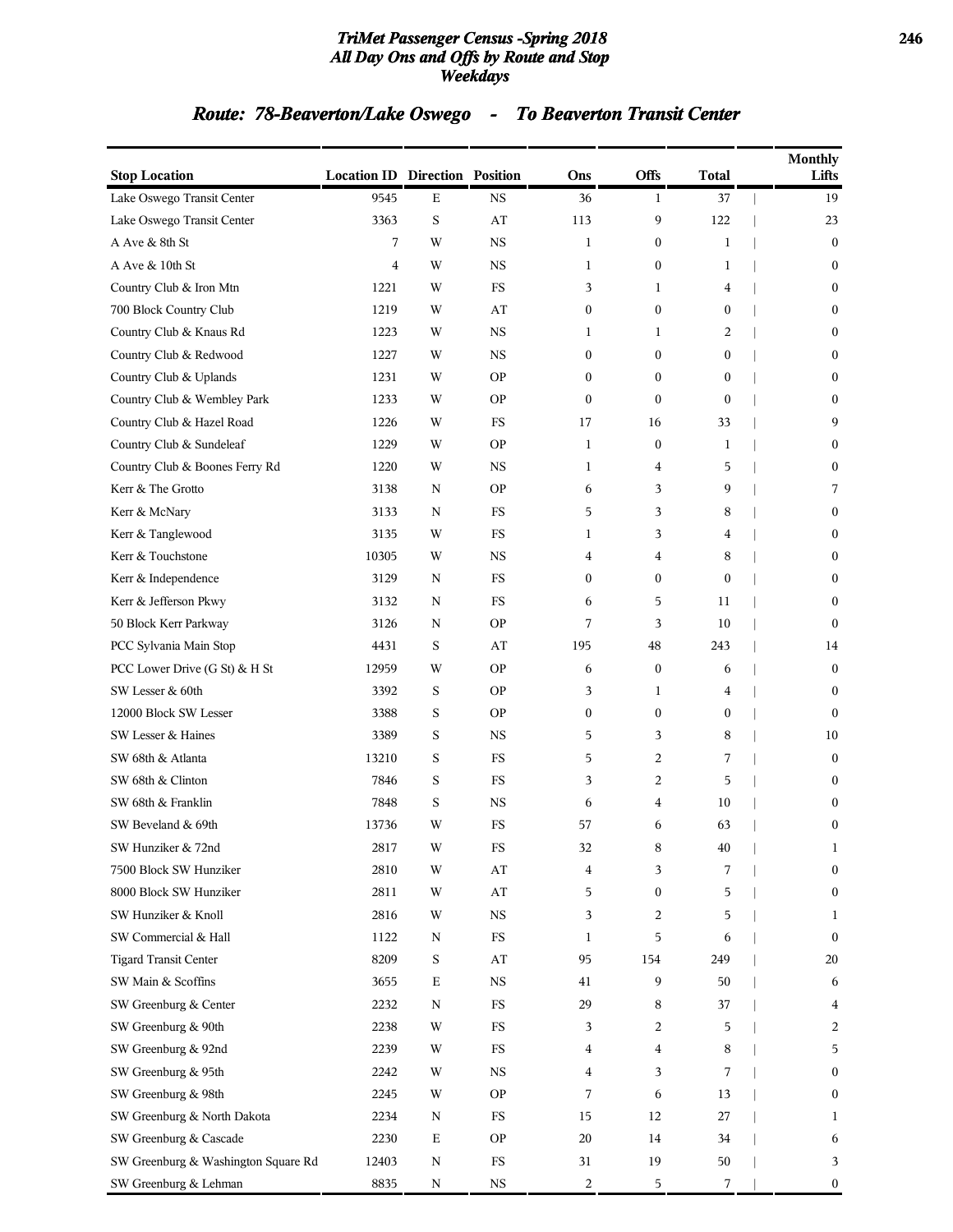### *TriMet Passenger Census -Spring 2018* **247** *All Day Ons and Offs by Route and Stop Weekdays*

# *Route: 78-Beaverton/Lake Oswego - To Beaverton Transit Center*

| <b>Stop Location</b>                    | <b>Location ID Direction Position</b> |             |           | Ons            | <b>Offs</b> | <b>Total</b>   | <b>Monthly</b><br>Lifts |
|-----------------------------------------|---------------------------------------|-------------|-----------|----------------|-------------|----------------|-------------------------|
| SW Summit Dr & Palmblad                 | 13589                                 | W           | <b>NS</b> | 6              | 8           | 14             | $\mathbf{0}$            |
| <b>Washington Square Transit Center</b> | 9650                                  | N           | AT        | 104            | 103         | 207            | 20                      |
| SW Eliander & One Embassy Centre        | 6175                                  | N           | <b>OP</b> | 18             | 11          | 29             | 3                       |
| SW Hall & Scholls Ferry                 | 2295                                  | W           | <b>NS</b> | 24             | 10          | 34             | 5                       |
| 8300 Block SW Hall                      | 13481                                 | W           | AT        | 29             | 12          | 41             | 6                       |
| SW Hall & Creekside                     | 2275                                  | W           | <b>OP</b> | 20             | 8           | 28             | 3                       |
| SW Hall & Greenway                      | 2284                                  | W           | <b>FS</b> | 33             | 15          | 48             | 8                       |
| SW Hall & Ridgecrest                    | 2291                                  | W           | <b>FS</b> | 9              | 4           | 13             | $\bf{0}$                |
| 7800 Block SW Hall                      | 2262                                  | $\mathbf N$ | AT        | 16             | 6           | 22             | 1                       |
| SW Hall & Cresmoor                      | 2277                                  | W           | <b>NS</b> | 2              | 2           | $\overline{4}$ | 1                       |
| SW Hall & Hart                          | 2285                                  | $\mathbf N$ | <b>FS</b> | 12             | 7           | 19             | 5                       |
| SW Hall & Denney                        | 2278                                  | N           | <b>FS</b> | 12             | 8           | 20             | $\mathbf{0}$            |
| SW Hall & Sussex                        | 2297                                  | N           | <b>NS</b> | 7              | 6           | 13             | $\mathbf{0}$            |
| 6200 Block SW Hall                      | 2261                                  | N           | AT        | 8              | 6           | 14             | $\mathbf{0}$            |
| SW Hall & Allen                         | 2267                                  | N           | <b>NS</b> | 33             | 52          | 85             | 11                      |
| SW Hall & 13th                          | 2300                                  | $\mathbf N$ | <b>OP</b> | 9              | 2           | 11             | $\overline{c}$          |
| 5500 Block SW Hall                      | 2260                                  | $\mathbf N$ | AT        | 11             | 7           | 18             | 12                      |
| SW Hall & 5th                           | 2305                                  | $\mathbf N$ | <b>NS</b> | 14             | 20          | 34             | 11                      |
| SW Hall & 2nd                           | 2302                                  | $\mathbf N$ | <b>FS</b> | 9              | 23          | 32             | 8                       |
| SW Hall & Broadway                      | 2271                                  | $\mathbf N$ | <b>FS</b> | $\mathbf{1}$   | 43          | 44             | 6                       |
| <b>Beaverton Transit Center</b>         | 9982                                  | S           | AT        | $\overline{0}$ | 36          | 36             | $\boldsymbol{0}$        |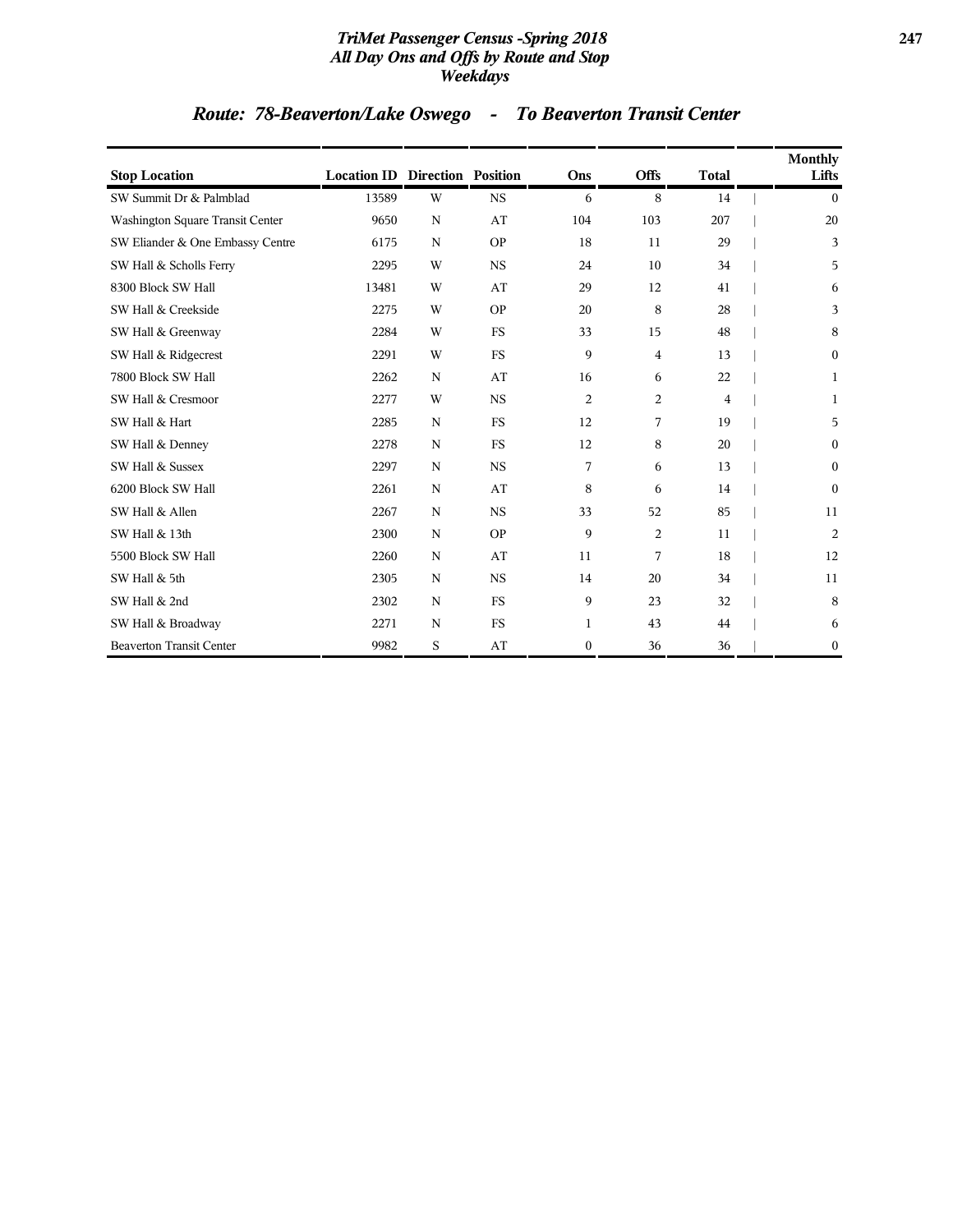### *TriMet Passenger Census -Spring 2018* **248** *All Day Ons and Offs by Route and Stop Weekdays*

## *Route: 79-Clackamas/Oregon City - To Oregon City Transit Center*

| <b>Stop Location</b>                 | <b>Location ID Direction Position</b> |   |                        | Ons | <b>Offs</b>  | Total |                          | <b>Monthly</b><br>Lifts |
|--------------------------------------|---------------------------------------|---|------------------------|-----|--------------|-------|--------------------------|-------------------------|
| Clackamas Town Center Transit Center | 13248                                 | S | AT                     | 158 | $\mathbf{1}$ | 159   | $\overline{\phantom{a}}$ | 27                      |
| Clackamas Town Center Mall           | 12922                                 | W | AT                     | 172 | 8            | 180   |                          | 19                      |
| SE 82nd & McBride                    | 8006                                  | S | <b>NS</b>              | 12  | 3            | 15    |                          | 1                       |
| SE 82nd & Sunnyside Dr               | 8050                                  | S | <b>NS</b>              | 6   | 4            | 10    |                          | $\mathbf{0}$            |
| SE 82nd & Harmony                    | 7975                                  | S | FS                     | 11  | 4            | 15    |                          | 2                       |
| SE 82nd & Sunnybrook                 | 10446                                 | S | <b>NS</b>              | 6   | 6            | 12    |                          | 1                       |
| SE 82nd Dr & Herbert Ct              | 8075                                  | S | <b>NS</b>              | 4   | 6            | 10    |                          | $\bf{0}$                |
| SE 82nd Dr & Jannsen                 | 8077                                  | S | <b>NS</b>              | 6   | 14           | 20    |                          | 1                       |
| SE 82nd Dr & Tolbert                 | 8082                                  | S | <b>FS</b>              | 3   | 12           | 15    |                          | 1                       |
| 15900 Block SE 82nd Dr               | 8086                                  | S | <b>OP</b>              | 22  | 52           | 74    |                          | 5                       |
| SE 82nd Dr & Greenhouse Square       | 8072                                  | S | <b>OP</b>              | 39  | 48           | 87    |                          | 16                      |
| SE 82nd Dr & Beaverlake Dr           | 8067                                  | S | FS                     | 9   | 13           | 22    |                          | 9                       |
| 16700 Block SE 82nd Dr               | 8085                                  | S | <b>OP</b>              | 10  | 6            | 16    |                          | 8                       |
| SE 82nd Dr & Scotts Tree Way         | 8080                                  | S | <b>NS</b>              | 7   | 17           | 24    |                          | 4                       |
| SE 82nd Dr & Manfield Ct             | 8078                                  | S | FS                     | 3   | 6            | 9     |                          | 1                       |
| SE Strawberry & Stratford            | 5540                                  | W | <b>NS</b>              | 0   | 4            | 4     |                          | $\bf{0}$                |
| SE Strawberry & Fragrance            | 5538                                  | W | <b>NS</b>              | 1   | 2            | 3     |                          | 1                       |
| SE Strawberry & Stanhelma            | 5536                                  | W | FS                     | 1   | 3            | 4     |                          | $\mathbf{0}$            |
| SE Strawberry & Webster              | 5541                                  | W | <b>NS</b>              | 3   | 3            | 6     |                          | 3                       |
| 17100 Block SE Webster               | 13149                                 | S | AT                     | 1   | 5            | 6     |                          | 2                       |
| Webster & Los Verdes                 | 6201                                  | S | <b>FS</b>              | 8   | 12           | 20    |                          | $\bf{0}$                |
| Webster & Kraxberger Middle School   | 6198                                  | S | AT                     | 1   | 1            | 2     |                          | $\bf{0}$                |
| Webster & Clayton                    | 6194                                  | S | <b>NS</b>              | 3   | 3            | 6     |                          | $\mathbf{0}$            |
| Webster & Cason                      | 13153                                 | S | <b>NS</b>              | 2   | 6            | 8     |                          | $\mathbf{0}$            |
| Webster & Oatfield                   | 6206                                  | S | <b>NS</b>              | 1   | 9            | 10    |                          | 1                       |
| Oatfield & E Hereford                | 4164                                  | S | FS                     | 1   | 5            | 6     |                          | $\bf{0}$                |
| Oatfield & E Exeter                  | 4154                                  | S | <b>NS</b>              | 2   | 6            | 8     |                          | $\bf{0}$                |
| E Dartmouth & Cornell                | 1256                                  | W | <b>NS</b>              | 2   | 5            | 7     |                          | $\theta$                |
| E Dartmouth & Harvard                | 1258                                  | W | <b>NS</b>              | 1   | 4            | 5     |                          | $\mathbf{0}$            |
| E Dartmouth & Portland Ave           | 1259                                  | W | NS                     | 2   | 17           | 19    |                          |                         |
| Portland Ave & W Arlington           | 4456                                  | S | $_{\rm NS}$            | 2   | 2            | 4     |                          | 3                       |
| W Arlington & Bellevue               | 126                                   | W | $_{\rm NS}$            | 0   | 0            | 0     |                          | $\bf{0}$                |
| W Arlington & Beatrice               | 124                                   | W | <b>NS</b>              | 0   | 1            | 1     |                          | $\mathbf{0}$            |
| W Arlington & Barton                 | 122                                   | W | <b>NS</b>              | 0   | 3            | 3     |                          | $\boldsymbol{0}$        |
| W Arlington & McLoughlin             | 135                                   | W | $_{\rm NS}$            | 1   | 25           | 26    |                          | 4                       |
| McLoughlin & Clackamette Dr          | 3831                                  | S | $_{\rm NS}$            | 4   | 15           | 19    |                          | 4                       |
| Oregon City Transit Center           | 8760                                  | S | $\mathbf{A}\mathbf{T}$ | 0   | 171          | 171   |                          | 0                       |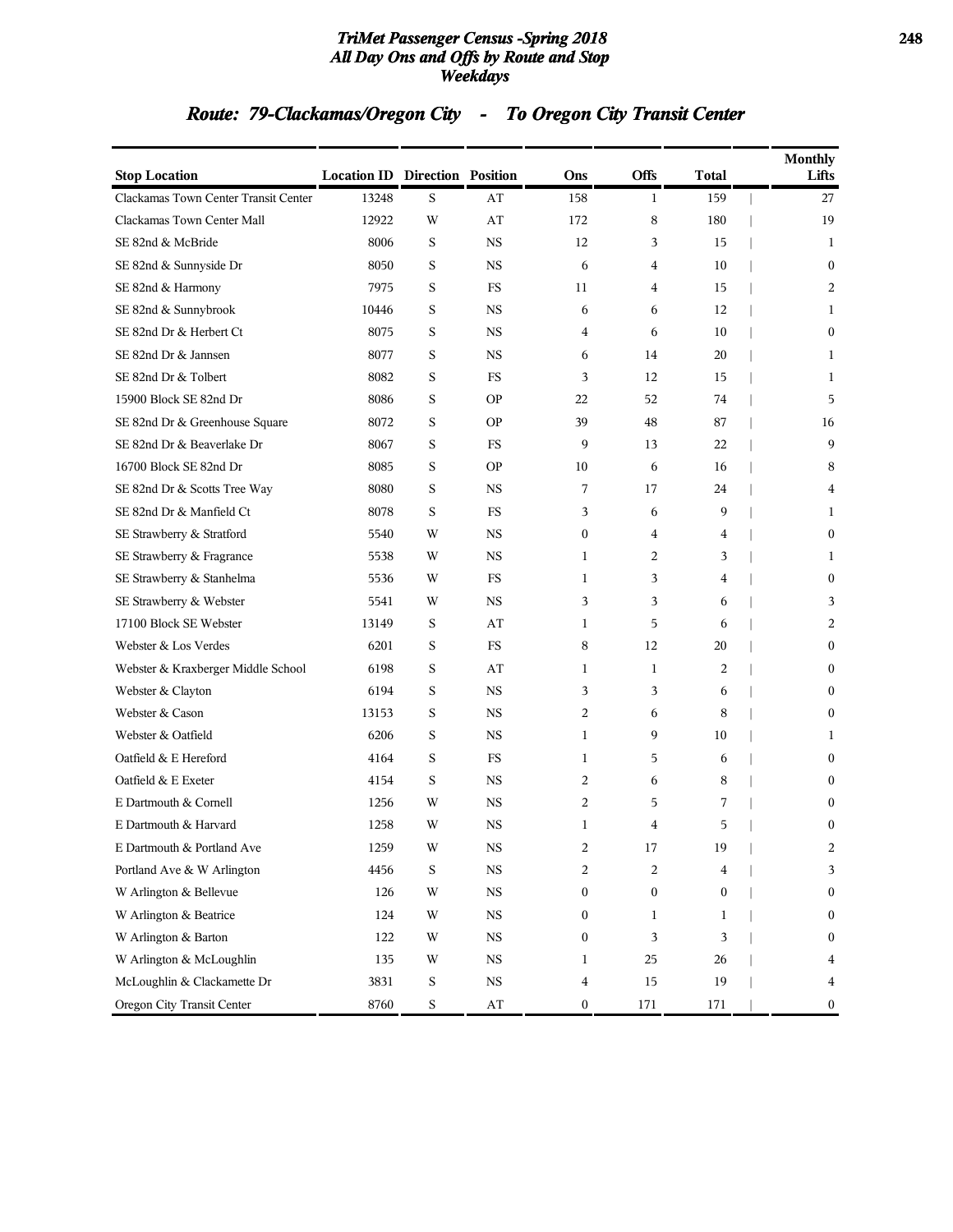### *TriMet Passenger Census -Spring 2018* **249** *All Day Ons and Offs by Route and Stop Weekdays*

## *Route: 79-Clackamas/Oregon City - To Clackamas Town Center*

| <b>Stop Location</b>                     | <b>Location ID Direction Position</b> |             |             | Ons              | Offs             | <b>Total</b> | <b>Monthly</b><br>Lifts |
|------------------------------------------|---------------------------------------|-------------|-------------|------------------|------------------|--------------|-------------------------|
| Oregon City Transit Center               | 8760                                  | S           | AT          | 192              | $\bf{0}$         | 192          | 74                      |
| McLoughlin & Oregon City Shopping Center | 3842                                  | $\mathbf N$ | AT          | 15               | 3                | 18           | $\overline{c}$          |
| W Arlington & Barton                     | 121                                   | Е           | <b>NS</b>   | 23               | 2                | 25           | 4                       |
| W Arlington & Beatrice                   | 123                                   | Е           | <b>NS</b>   | 1                | $\boldsymbol{0}$ | 1            | $\mathbf{0}$            |
| W Arlington & Bellevue                   | 125                                   | Ε           | <b>NS</b>   | $\mathbf{0}$     | $\mathbf{0}$     | $\mathbf{0}$ | $\mathbf{0}$            |
| W Arlington & Portland Ave               | 136                                   | Е           | NS          | $\overline{2}$   | 1                | 3            | 1                       |
| Portland Ave & E Dartmouth               | 4463                                  | $\mathbf N$ | <b>NS</b>   | 20               | 4                | 24           | $\overline{c}$          |
| E Dartmouth & Harvard                    | 1257                                  | Ε           | <b>NS</b>   | 4                | 1                | 5            | 1                       |
| E Dartmouth & Cornell                    | 1255                                  | Ε           | <b>NS</b>   | $\overline{4}$   | 2                | 6            | $\mathbf{0}$            |
| Oatfield & E Exeter                      | 10700                                 | N           | <b>OP</b>   | 10               | 3                | 13           | 1                       |
| Oatfield & E Hereford                    | 13252                                 | N           | <b>OP</b>   | 3                | 1                | 4            | $\boldsymbol{0}$        |
| Webster & Oatfield                       | 13459                                 | N           | FS          | 5                | 2                | 7            | $\mathbf{0}$            |
| Webster & Cason                          | 8763                                  | N           | <b>NS</b>   | 5                | 2                | 7            | $\mathbf{0}$            |
| 18000 Block Webster                      | 6196                                  | N           | AT          | 1                | $\boldsymbol{0}$ | 1            | $\mathbf{0}$            |
| Webster & Kirkwood                       | 6208                                  | N           | <b>NS</b>   | 3                | 4                | 7            | $\mathbf{0}$            |
| 17700 Block Webster                      | 6197                                  | N           | AT          | 1                | 3                | 4            | $\boldsymbol{0}$        |
| Webster & Charolais                      | 6190                                  | N           | <b>NS</b>   | 13               | 4                | 17           | 1                       |
| 17100 Block SE Webster                   | 8764                                  | N           | AT          | 4                | 1                | 5            | $\mathbf{0}$            |
| SE Webster & Strawberry                  | 6210                                  | N           | <b>NS</b>   | 5                | 4                | 9            | 6                       |
| SE Strawberry & Stanhelma                | 5539                                  | Ε           | FS          | 3                | $\mathbf{0}$     | 3            | $\mathbf{0}$            |
| SE Strawberry & Wiles Ct                 | 5542                                  | Е           | NS          | 1                | 1                | 2            | 2                       |
| SE Strawberry & Cason                    | 5537                                  | Ε           | <b>NS</b>   | 3                | $\boldsymbol{0}$ | 3            | $\mathbf{0}$            |
| SE Strawberry & 82nd Dr                  | 5543                                  | Е           | <b>NS</b>   | 8                | 4                | 12           | 1                       |
| SE 82nd Dr & Scotts Tree Way             | 8070                                  | N           | <b>OP</b>   | 15               | 6                | 21           | 13                      |
| 16700 Block SE 82nd Dr                   | 8084                                  | N           | AT          | 10               | 9                | 19           | 1                       |
| 16500 Block SE 82nd Dr                   | 8430                                  | N           | <b>OP</b>   | 12               | 11               | 23           | 8                       |
| SE 82nd Dr & Greenhouse Square           | 8073                                  | N           | AT          | 41               | 41               | 82           | 18                      |
| 15900 Block SE 82nd Dr                   | 8079                                  | N           | AT          | 52               | 17               | 69           | 6                       |
| SE 82nd Dr & Clackamas                   | 8071                                  | N           | <b>NS</b>   | 7                | 2                | 9            | $\boldsymbol{0}$        |
| SE 82nd Dr & Tolbert                     | 8083                                  | N           | FS          | 12               | 5                | 17           | 1                       |
| SE 82nd Dr & Jannsen                     | 8076                                  | N           | <b>OP</b>   | 18               | 6                | 24           | 3                       |
| SE 82nd Dr & Enoch Ct                    | 8074                                  | N           | $_{\rm NS}$ | 4                | 4                | 8            | 1                       |
| SE 82nd & Sunnybrook                     | 11251                                 | N           | $_{\rm FS}$ | 4                | 12               | 16           | 2                       |
| SE 82nd & Sunnyside                      | 8049                                  | N           | $_{\rm FS}$ | 6                | 11               | 17           | 3                       |
| SE 82nd & McBride                        | 8005                                  | N           | <b>OP</b>   | 2                | 9                | 11           | $\overline{c}$          |
| Clackamas Town Center Mall               | 12921                                 | E           | AT          | 7                | 173              | 180          | 22                      |
| Clackamas Town Center TC                 | 13247                                 | $\mathbf E$ | $_{\rm FS}$ | 2                | 139              | 141          | 34                      |
| Clackamas Town Center Transit Center     | 13248                                 | S           | AT          | $\boldsymbol{0}$ | 34               | 34           | 1                       |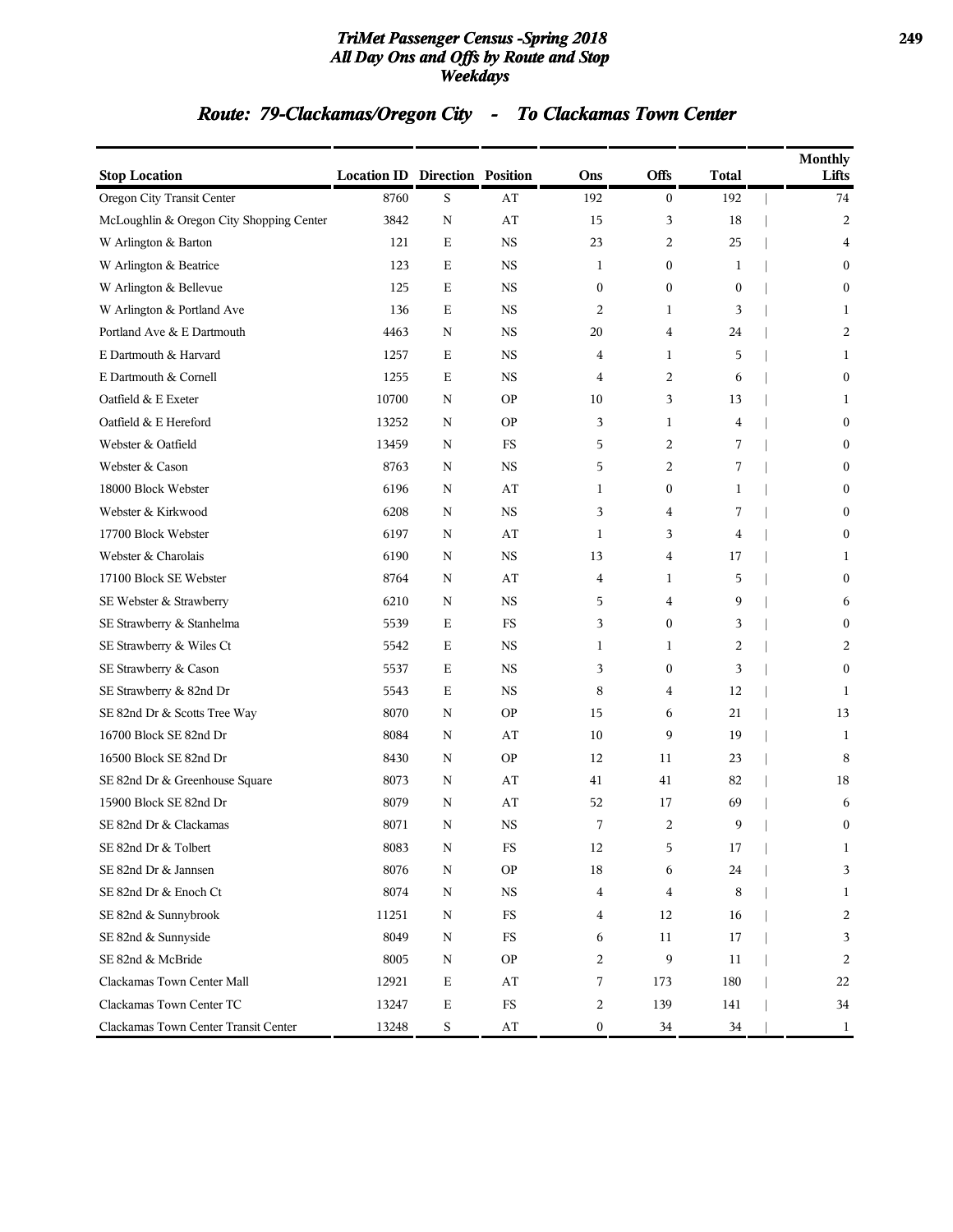### *TriMet Passenger Census -Spring 2018* **250** *All Day Ons and Offs by Route and Stop Weekdays*

### *Route: 80-Kane/Troutdale Rd - To Troutdale*

| <b>Stop Location</b>                     | <b>Location ID Direction Position</b> |             |                        | Ons              | Offs             | Total            | <b>Monthly</b><br>Lifts |
|------------------------------------------|---------------------------------------|-------------|------------------------|------------------|------------------|------------------|-------------------------|
| Gresham Transit Center                   | 10859                                 | W           | AT                     | 89               | $\bf{0}$         | 89               | 9                       |
| NE Hood & 5th                            | 13211                                 | S           | $_{\rm NS}$            | 1                | $\bf{0}$         | 1                | $\boldsymbol{0}$        |
| NE Hood & 2nd                            | 13033                                 | S           | <b>FS</b>              | 3                | $\boldsymbol{0}$ | 3                | 1                       |
| E Powell & NE Elliott                    | 13474                                 | Ε           | <b>OP</b>              | $\boldsymbol{0}$ | 1                | 1                | $\bf{0}$                |
| E Powell & SE Cleveland                  | 4520                                  | Ε           | <b>NS</b>              | 3                | 1                | 4                | 2                       |
| E Powell & NE Liberty                    | 4531                                  | Ε           | <b>OP</b>              | $\mathbf{1}$     | 1                | 2                | 3                       |
| E Powell & SE Hogan                      | 4529                                  | Ε           | NS                     | 1                | 2                | 3                | $\mathbf{0}$            |
| E Powell & SE 3rd                        | 4639                                  | S           | <b>OP</b>              | $\mathbf{0}$     | 1                | $\mathbf{1}$     | $\bf{0}$                |
| E Powell & SE Rene                       | 4545                                  | Ε           | FS                     | 11               | 15               | 26               | 4                       |
| 2800 Block SE Powell Valley              | 4713                                  | Ε           | AT                     | 3                | 8                | 11               | 3                       |
| SE Powell Valley & Hale                  | 4715                                  | Ε           | <b>OP</b>              | $\boldsymbol{0}$ | 3                | 3                | $\mathbf{0}$            |
| SE Kane & Powell Valley                  | 13476                                 | N           | FS                     | 4                | 8                | 12               | $\mathbf{0}$            |
| SE Kane & 5th St                         | 13470                                 | N           | <b>NS</b>              | 1                | 1                | 2                | 1                       |
| SE Kane & 2nd                            | 3100                                  | N           | <b>OP</b>              | $\mathbf{0}$     | 1                | 1                | $\bf{0}$                |
| NE Kane & 2nd Ct                         | 3102                                  | N           | <b>OP</b>              | 4                | 4                | 8                | 2                       |
| NE Kane & 8th                            | 3107                                  | N           | $_{\rm NS}$            | $\boldsymbol{0}$ | 2                | 2                | $\boldsymbol{0}$        |
| NE Kane & Division                       | 3092                                  | N           | FS                     | 2                | 6                | 8                | 1                       |
| NE Kane & 15th                           | 3097                                  | N           | <b>FS</b>              | 1                | $\overline{2}$   | 3                | 2                       |
| NE Kane & 18th Ct                        | 3091                                  | N           | <b>OP</b>              | $\mathbf{0}$     | 1                | 1                | 1                       |
| NE Kane & 23rd                           | 3105                                  | N           | FS                     | $\mathbf{0}$     | 3                | 3                | $\mathbf{0}$            |
| NE Kane & 29th, MHCC                     | 10879                                 | N           | $_{\rm NS}$            | 3                | 12               | 15               | 6                       |
| NE Kane & SE Stark                       | 3094                                  | N           | <b>NS</b>              | 5                | 6                | 11               | 3                       |
| SE Stark & Mt Hood Comm College Entrance | 5408                                  | Ε           | <b>FS</b>              | $\boldsymbol{0}$ | 1                | 1                | 1                       |
| S Troutdale Rd & SE Stark                | 5871                                  | N           | <b>FS</b>              | 2                | 4                | 6                | $\bf{0}$                |
| 2800 Block S Troutdale                   | 5864                                  | N           | <b>OP</b>              | $\mathbf{0}$     | $\boldsymbol{0}$ | $\boldsymbol{0}$ | $\mathbf{0}$            |
| S Troutdale & SE Beavercreek             | 5867                                  | N           | FS                     | $\mathbf{0}$     | 1                | $\mathbf{1}$     | $\mathbf{0}$            |
| S Troutdale & SE 21st                    | 5876                                  | N           | FS                     | $\bf{0}$         | 2                | 2                | $\mathbf{0}$            |
| S Troutdale & SE 19th                    | 5874                                  | N           | FS                     | 1                | 1                | 2                | $\bf{0}$                |
| S Troutdale & SE Chapman                 | 5869                                  | N           | <b>NS</b>              | 1                | 2                | 3                | $\bf{0}$                |
| S Buxton & SW Cherry Park                | 830                                   | ${\bf N}$   | ${\rm FS}$             | $\boldsymbol{0}$ | 3                | 3                | $\bf{0}$                |
| S Buxton & SE 8th                        | 837                                   | $\mathbf N$ | $_{\rm NS}$            | $\mathbf{0}$     | 1                | 1                | 1                       |
| S Buxton & SE 6th                        | 836                                   | $\mathbf N$ | $_{\rm NS}$            | $\bf{0}$         | $\bf{0}$         | $\bf{0}$         | $\overline{0}$          |
| Buxton & E Columbia River Hwy            | 832                                   | $\mathbf N$ | $_{\rm NS}$            | 5                | 16               | 21               | 1                       |
| E Columbia River Hwy & SE Harlow         | 12838                                 | $\mathbf E$ | $_{\rm NS}$            | $\boldsymbol{0}$ | 1                | 1                | $\bf{0}$                |
| E Columbia River Hwy & SE Jackson Park   | 13331                                 | $\mathbf S$ | $_{\rm NS}$            | $\bf{0}$         | $\boldsymbol{0}$ | $\boldsymbol{0}$ | $\mathbf{0}$            |
| Glenn Otto Park                          | 13314                                 | $\mathbf E$ | $\mathbf{A}\mathbf{T}$ | $\bf{0}$         | 5                | 5                | $\bf{0}$                |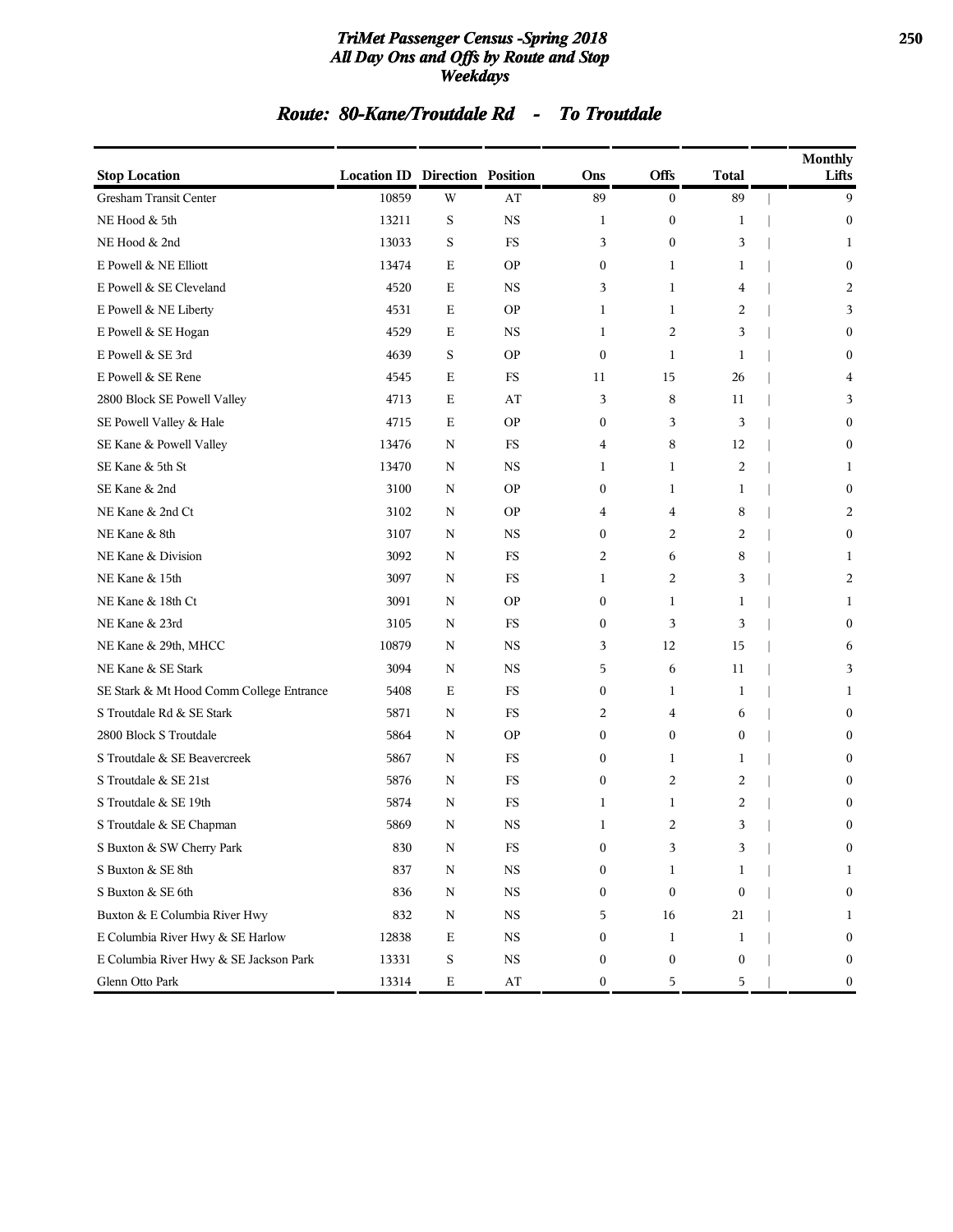### *TriMet Passenger Census -Spring 2018* **251** *All Day Ons and Offs by Route and Stop Weekdays*

### *Route: 80-Kane/Troutdale Rd - To Gresham Transit Center*

| <b>Stop Location</b>                   | <b>Location ID Direction Position</b> |             |                        | Ons              | <b>Offs</b>      | <b>Total</b>     | <b>Monthly</b><br>Lifts |
|----------------------------------------|---------------------------------------|-------------|------------------------|------------------|------------------|------------------|-------------------------|
| 1100 Block NW Frontage Rd              | 9481                                  | E           | AT                     | $\boldsymbol{0}$ | $\boldsymbol{0}$ | $\boldsymbol{0}$ | $\bf{0}$                |
| Glenn Otto Park                        | 13314                                 | $\mathbf E$ | AT                     | 7                | 0                | 7                | 2                       |
| E Columbia River Hwy & SE Jackson Park | 13332                                 | N           | <b>OP</b>              | 1                | 0                | 1                | $\boldsymbol{0}$        |
| E Columbia River Hwy & SE Kibling      | 13315                                 | W           | <b>OP</b>              | $\overline{2}$   | $\boldsymbol{0}$ | 2                | $\mathbf{0}$            |
| S Buxton & SW 2nd                      | 13569                                 | S           | FS                     | 6                | 1                | 7                | 1                       |
| S Buxton & SW Martine                  | 833                                   | S           | $_{\rm NS}$            | 1                | $\boldsymbol{0}$ | 1                | $\mathbf{0}$            |
| S Buxton & SW Cherry Park              | 831                                   | S           | <b>NS</b>              | 4                | 0                | 4                | 1                       |
| S Troutdale Rd & SW Chapman            | 5870                                  | S           | <b>NS</b>              | 3                | 1                | 4                | $\mathbf{0}$            |
| S Troutdale & SE 19th                  | 5875                                  | S           | <b>OP</b>              | 2                | $\boldsymbol{0}$ | 2                | $\mathbf{0}$            |
| S Troutdale & SW 21st                  | 5877                                  | S           | FS                     | 3                | 0                | 3                | $\mathbf{0}$            |
| S Troutdale & SE Beavercreek           | 5868                                  | S           | FS                     | 2                | $\boldsymbol{0}$ | 2                | $\mathbf{0}$            |
| 3000 Block S Troutdale                 | 5865                                  | S           | AT                     | $\mathbf{0}$     | $\boldsymbol{0}$ | $\mathbf{0}$     | $\Omega$                |
| S Troutdale & SE Stark                 | 5872                                  | S           | <b>NS</b>              | 7                | 1                | 8                | $\mathbf{0}$            |
| SE Stark & SW Corbeth Lane             | 5409                                  | W           | <b>NS</b>              | $\overline{2}$   | $\boldsymbol{0}$ | 2                | $\mathbf{0}$            |
| NE Kane & SE Stark                     | 13031                                 | S           | FS                     | 10               | 10               | 20               | 6                       |
| NE Kane & 29th (MHCC)                  | 10878                                 | S           | FS                     | 18               | 3                | 21               | $\mathbf{0}$            |
| NE Kane & 23rd                         | 3104                                  | S           | FS                     | 3                | 0                | 3                | $\Omega$                |
| NE Kane & 18th Ct                      | 3099                                  | S           | <b>NS</b>              | 2                | 1                | 3                | 6                       |
| NE Kane & 15th                         | 12952                                 | S           | <b>OP</b>              | $\overline{2}$   | 1                | 3                | $\mathbf{0}$            |
| NE Kane & Division                     | 3093                                  | S           | <b>NS</b>              | 11               | 2                | 13               | 4                       |
| NE Kane & 8th                          | 3106                                  | S           | <b>FS</b>              | $\overline{2}$   | $\boldsymbol{0}$ | 2                | 1                       |
| NE Kane & SE 1st                       | 13468                                 | S           | <b>NS</b>              | 6                | 3                | 9                | 1                       |
| SE Kane & 2nd                          | 3101                                  | S           | FS                     | 1                | 1                | 2                | $\boldsymbol{0}$        |
| SE Kane & 5th St                       | 13469                                 | S           | FS                     | $\mathbf{0}$     | 1                | 1                | 1                       |
| SE Kane & Powell Valley                | 8776                                  | S           | <b>NS</b>              | 7                | 4                | 11               | $\mathbf{0}$            |
| SE Powell Valley & Robin               | 4720                                  | W           | <b>OP</b>              | 2                | 1                | 3                | $\mathbf{0}$            |
| 2800 Block SE Powell Valley            | 4714                                  | W           | AT                     | 3                | 5                | 8                | 2                       |
| E Powell & SE Burnside                 | 4518                                  | W           | FS                     | 5                | 4                | 9                | 5                       |
| E Powell & SE Rene                     | 4546                                  | W           | <b>OP</b>              | 8                | 6                | 14               | 1                       |
| E Powell & SE $3rd$                    | 4638                                  | $\rm N$     | FS                     | 0                | $\boldsymbol{0}$ | 0                | $\boldsymbol{0}$        |
| E Powell & NE Hogan                    | 4528                                  | $\mathbf W$ | $_{\rm NS}$            | $\mathbf{1}$     | $\mathbf{1}$     | 2                | 1                       |
| E Powell & NE Liberty                  | 8461                                  | W           | $_{\rm NS}$            | $\mathbf{1}$     | 2                | 3                | $\mathbf{0}$            |
| E Powell & NE Cleveland                | 4521                                  | W           | $_{\rm FS}$            | 1                | 3                | 4                | $\bf{0}$                |
| E Powell & NE Elliott                  | 13473                                 | W           | $_{\rm NS}$            | $\boldsymbol{0}$ | $\boldsymbol{0}$ | 0                | $\boldsymbol{0}$        |
| NE Hood & 2nd                          | 10657                                 | N           | $_{\rm NS}$            | $\boldsymbol{0}$ | 8                | 8                | $\boldsymbol{0}$        |
| NE Hood & 5th                          | 10654                                 | N           | $_{\rm NS}$            | $\boldsymbol{0}$ | 3                | 3                | $\boldsymbol{0}$        |
| Gresham Transit Center                 | 13506                                 | $\mathbf E$ | $_{\rm FS}$            | $\mathbf{1}$     | 12               | 13               | 2                       |
| Gresham Transit Center                 | 10859                                 | W           | $\mathbf{A}\mathbf{T}$ | $\bf{0}$         | 81               | 81               | $\boldsymbol{0}$        |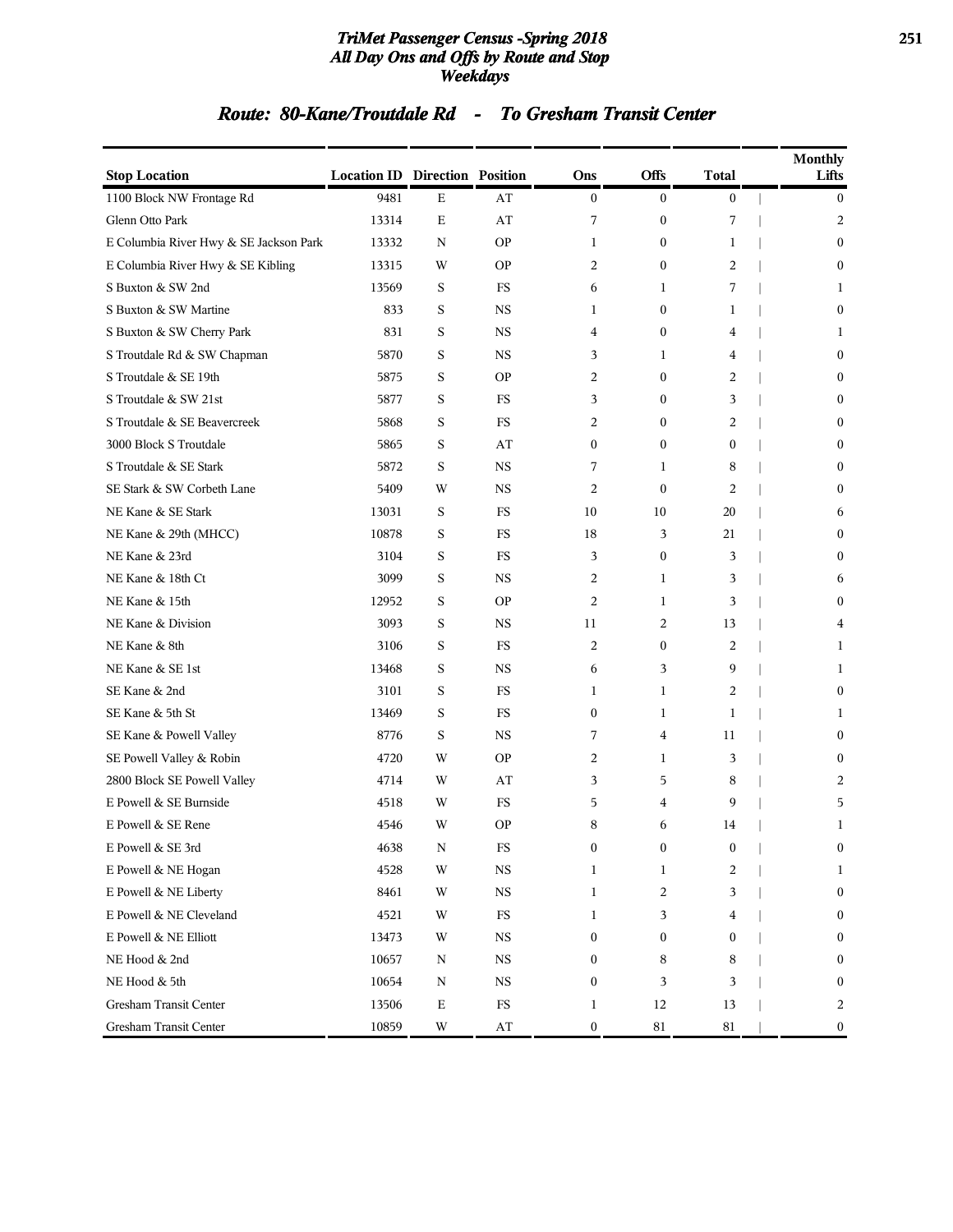### *TriMet Passenger Census -Spring 2018* **252** *All Day Ons and Offs by Route and Stop Weekdays*

# *Route: 81-Kane/257th - To Troutdale Airport Business Park*

| <b>Stop Location</b>                   | <b>Location ID Direction Position</b> |             |           | Ons              | Offs             | <b>Total</b>   | Monthly<br>Lifts |
|----------------------------------------|---------------------------------------|-------------|-----------|------------------|------------------|----------------|------------------|
| <b>Gresham Transit Center</b>          | 2253                                  | $\mathbf E$ | AT        | 62               | $\mathbf{0}$     | 62             | 13               |
| NE Division & Kelly                    | 12707                                 | $\mathbf E$ | <b>FS</b> | 2                | $\boldsymbol{0}$ | $\overline{c}$ | $\mathbf{0}$     |
| NE Division & Cleveland                | 1328                                  | E           | <b>NS</b> | $\overline{2}$   | $\mathbf{0}$     | $\overline{2}$ | $\mathbf{0}$     |
| NE Division & Burnside                 | 1324                                  | Е           | FS        | 4                | 1                | 5              | 3                |
| NE Division & Hogan                    | 1339                                  | E           | FS        | 4                | 1                | 5              | 3                |
| NE Division & Fleming                  | 1335                                  | E           | <b>NS</b> | $\mathbf{0}$     | $\boldsymbol{0}$ | $\mathbf{0}$   | $\mathbf{0}$     |
| NE Division & Village Squire Ct        | 1355                                  | E           | <b>OP</b> | 1                | 1                | $\overline{2}$ | $\theta$         |
| NE Division & Palmblad Dr              | 1320                                  | E           | <b>FS</b> | $\mathbf{0}$     | $\overline{2}$   | $\overline{2}$ | 1                |
| NE Kane & Division                     | 3092                                  | N           | <b>FS</b> | 6                | 4                | 10             | 2                |
| NE Kane & 15th                         | 3097                                  | N           | <b>FS</b> | $\overline{2}$   | $\overline{4}$   | 6              | 4                |
| NE Kane & 18th Ct                      | 3091                                  | N           | <b>OP</b> | 2                | 1                | 3              | $\theta$         |
| NE Kane & 23rd                         | 3105                                  | N           | FS        | 4                | 3                | 7              | 0                |
| NE Kane & 29th, MHCC                   | 10879                                 | N           | <b>NS</b> | 11               | 10               | 21             | 0                |
| SW 257th & SE Stark                    | 8598                                  | N           | <b>FS</b> | 11               | 7                | 18             | 1                |
| SW 257th & 28th                        | 8599                                  | N           | <b>OP</b> | $\mathbf{0}$     | $\mathbf{0}$     | $\theta$       | $\Omega$         |
| 2300 Block SW 257th                    | 10645                                 | N           | AT        | $\mathbf{1}$     | 2                | 3              | $\theta$         |
| SW 257th & Hensley Rd                  | 9046                                  | N           | <b>FS</b> | $\mathbf{0}$     | $\overline{2}$   | $\overline{2}$ | $\theta$         |
| SW 257th & 16th Way                    | 9092                                  | N           | <b>NS</b> | 3                | 17               | 20             | 1                |
| SW 257th & Cherry Park                 | 9094                                  | N           | <b>NS</b> | 1                | 4                | 5              | $\theta$         |
| SW 257th & Jennings Way                | 9427                                  | Е           | <b>NS</b> | 1                | 2                | 3              | 0                |
| 400 Block SW 257th                     | 10170                                 | N           | AT        | 1                | 1                | $\overline{2}$ | $\theta$         |
| NW Graham/257th & W Columbia River Hwy | 13532                                 | N           | <b>FS</b> | 2                | 11               | 13             | 0                |
| NW Graham/257th & 257th Way            | 9470                                  | N           | <b>FS</b> | $\mathbf{0}$     | $\overline{4}$   | $\overline{4}$ | $\theta$         |
| NW Graham/257th & North Frontage Rd    | 10758                                 | N           | <b>NS</b> | $\mathbf{0}$     | $\mathbf{0}$     | $\mathbf{0}$   | $\Omega$         |
| 900 Block NE Graham Rd                 | 13988                                 | N           | <b>OP</b> | 2                | 5                | 7              | 0                |
| 1500 Block NE Graham Rd                | 13989                                 | N           | AT        | $\boldsymbol{0}$ | $\mathbf{0}$     | $\mathbf{0}$   | 0                |
| NW Graham & N Entrance Rd              | 13990                                 | W           | <b>NS</b> | $\mathbf{0}$     | $\mathbf{0}$     | $\theta$       | 0                |
| NW Sundial & Rogers Circle             | 13991                                 | N           | <b>OP</b> | 10               | 13               | 23             | 0                |
| 1200 Block NW Swigert Way              | 13975                                 | Е           | AT        | $\bf{0}$         | 3                | 3              | $\boldsymbol{0}$ |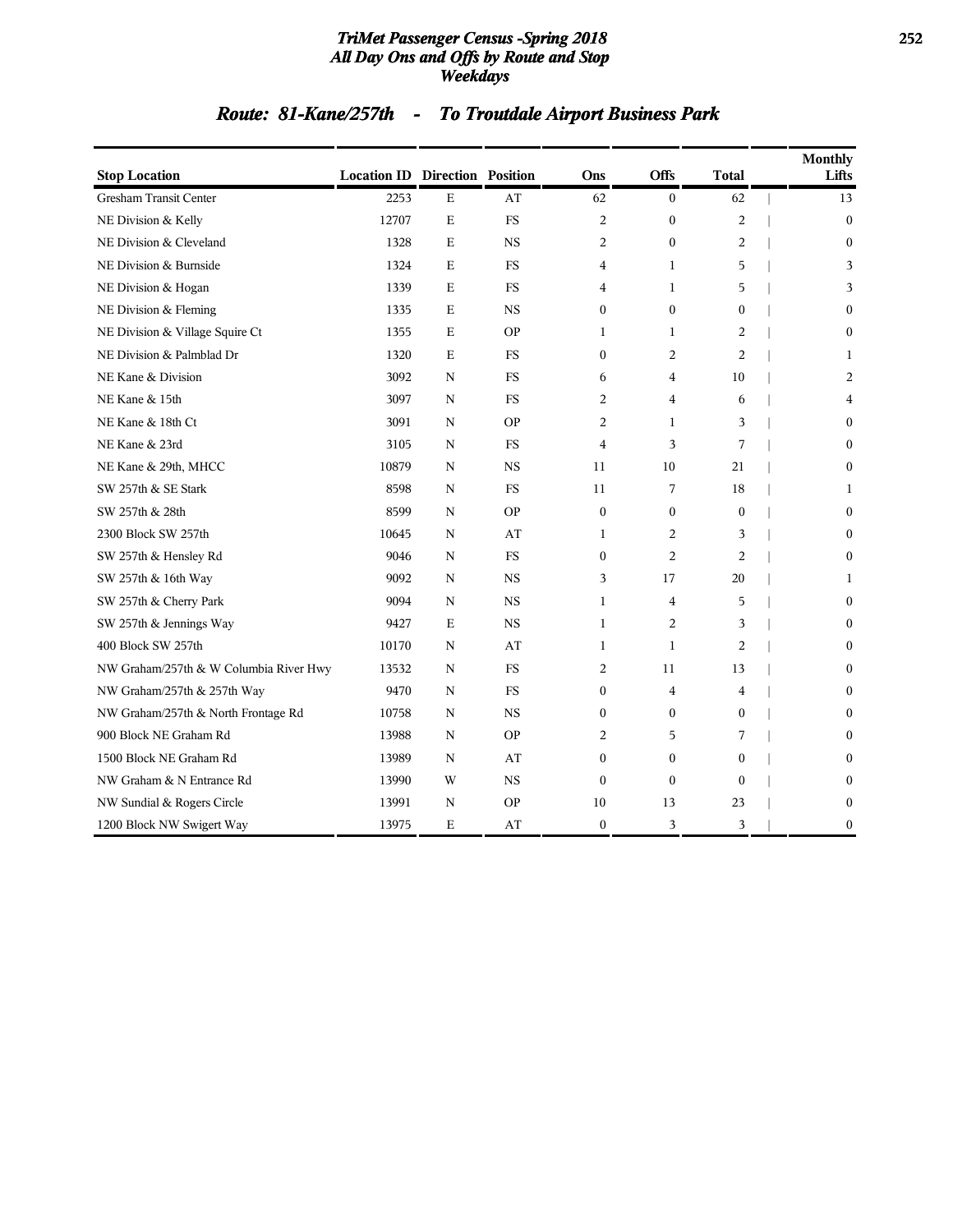#### *TriMet Passenger Census -Spring 2018* **253** *All Day Ons and Offs by Route and Stop Weekdays*

### *Route: 81-Kane/257th - To Gresham Transit Center*

| <b>Stop Location</b>                   | <b>Location ID Direction Position</b> |             |           | Ons              | <b>Offs</b>      | <b>Total</b>   | <b>Monthly</b><br>Lifts |
|----------------------------------------|---------------------------------------|-------------|-----------|------------------|------------------|----------------|-------------------------|
| 1200 Block NW Swigert Way              | 13975                                 | $\mathbf E$ | AT        | $\overline{c}$   | $\mathbf{0}$     | 2              | $\mathbf{0}$            |
| 1500 Block NE Graham Rd                | 13976                                 | S           | <b>FS</b> | 1                | $\boldsymbol{0}$ | $\mathbf{1}$   | $\mathbf{0}$            |
| 900 Block NE Graham Rd                 | 13977                                 | S           | AT        | 3                | $\mathbf{0}$     | 3              | 0                       |
| 900 Block NW North Frontage Rd         | 9472                                  | W           | AT        | $\mathbf{0}$     | $\boldsymbol{0}$ | 0              | 0                       |
| 1100 Block NW Frontage Rd              | 9481                                  | E           | AT        | 3                | 3                | 6              | 0                       |
| NW Graham/257th & 257th Way            | 9471                                  | S           | <b>OP</b> | 4                | $\boldsymbol{0}$ | 4              | 0                       |
| NW Graham/257th & W Columbia River Hwy | 9261                                  | S           | <b>NS</b> | 8                | $\mathbf{0}$     | 8              | $\Omega$                |
| 400 Block SW 257th                     | 10171                                 | S           | <b>OP</b> | 2                | $\mathbf{0}$     | $\overline{c}$ | 0                       |
| SW 257th & Jennings Way                | 9428                                  | W           | <b>OP</b> | 9                | 2                | 11             | $\mathbf{0}$            |
| SW 257th & Sturges                     | 9101                                  | S           | <b>NS</b> | 3                | $\overline{0}$   | 3              | $\mathbf{0}$            |
| SW 257th & Cherry Park                 | 9103                                  | S           | <b>NS</b> | 22               | 5                | 27             | 1                       |
| SW 257th & Hensley Rd                  | 8595                                  | S           | FS        | 3                | 1                | 4              | 0                       |
| SW 257th & 24th                        | 10646                                 | S           | <b>FS</b> | 1                | $\boldsymbol{0}$ | 1              | 0                       |
| SW 257th & 28th                        | 8597                                  | S           | <b>FS</b> | $\mathbf{0}$     | 3                | 3              | $\Omega$                |
| NE Kane & SE Stark                     | 13031                                 | S           | <b>FS</b> | 5                | 12               | 17             | 3                       |
| NE Kane & 29th (MHCC)                  | 10878                                 | S           | <b>FS</b> | 10               | 8                | 18             | $\mathbf{0}$            |
| NE Kane & 23rd                         | 3104                                  | S           | <b>FS</b> | 3                | 3                | 6              | 0                       |
| NE Kane & 18th Ct                      | 3099                                  | S           | <b>NS</b> | 4                | 2                | 6              | 3                       |
| NE Kane & 15th                         | 12952                                 | S           | <b>OP</b> | 2                | 2                | 4              | 0                       |
| NE Kane & Division                     | 3093                                  | S           | <b>NS</b> | 6                | 5                | 11             | 5                       |
| NE Division & Village Squire Ct        | 1356                                  | W           | <b>NS</b> | 2                | $\boldsymbol{0}$ | 2              | 0                       |
| NE Division & Fleming                  | 1336                                  | W           | <b>OP</b> | 1                | $\mathbf{0}$     | 1              | $\Omega$                |
| NE Division & Francis                  | 1338                                  | W           | <b>OP</b> | $\mathbf{1}$     | 1                | 2              | 0                       |
| NE Division & Hogan Pl                 | 1317                                  | W           | <b>FS</b> | 3                | 4                | 7              | 2                       |
| NE Division & Burnside                 | 1325                                  | W           | <b>FS</b> | 1                | 1                | 2              | 0                       |
| NE Division & Cleveland                | 1327                                  | W           | <b>FS</b> | $\boldsymbol{0}$ | 1                | 1              | 0                       |
| NE Division & Kelly                    | 1340                                  | W           | <b>NS</b> | $\mathbf{0}$     | 2                | 2              | 1                       |
| NE Hood & 9th                          | 2798                                  | S           | <b>OP</b> | $\mathbf{0}$     | 1                | $\mathbf{1}$   | 0                       |
| Gresham Transit Center                 | 2253                                  | Ε           | AT        | $\boldsymbol{0}$ | 70               | 70             | $\boldsymbol{0}$        |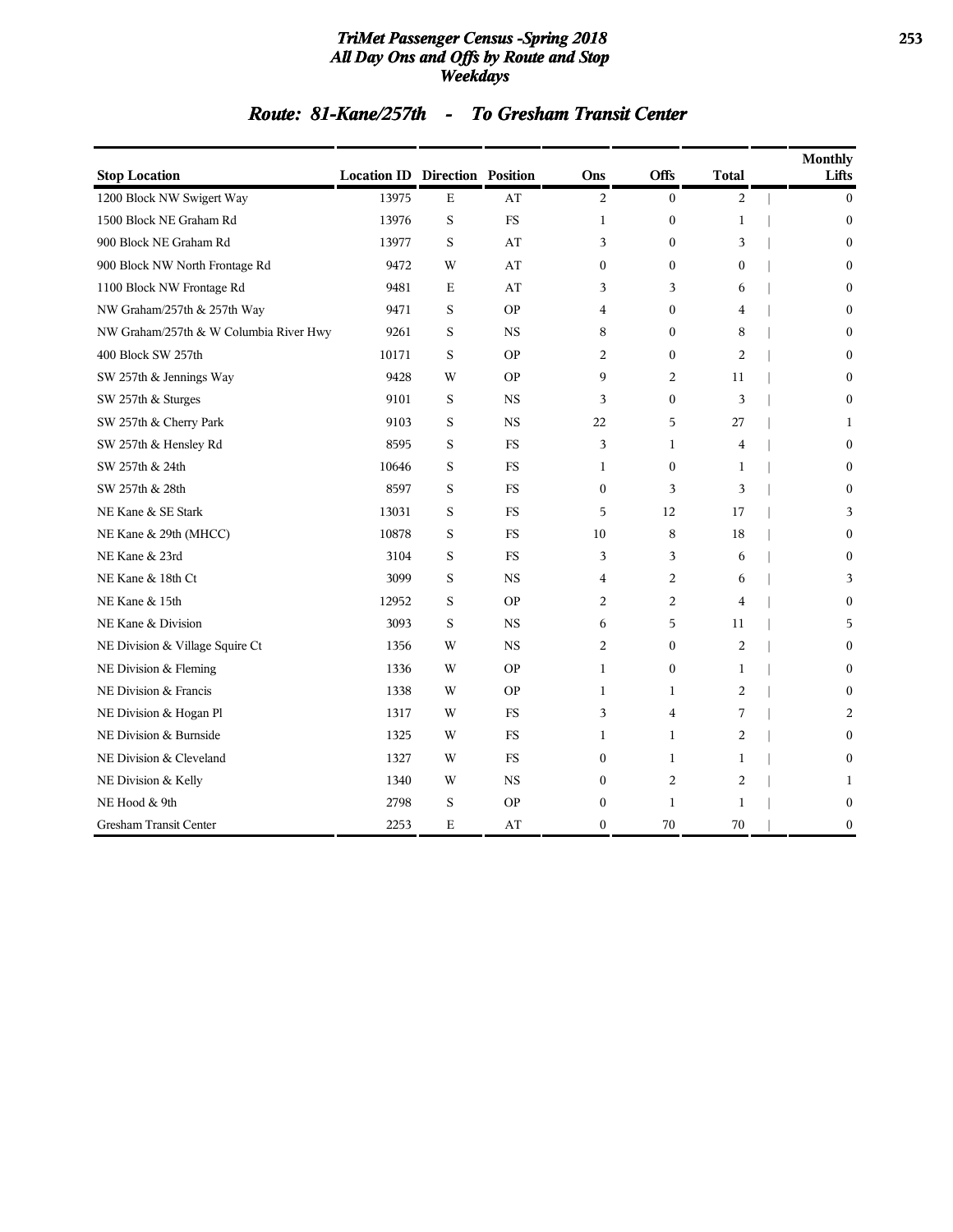#### *TriMet Passenger Census -Spring 2018* **254** *All Day Ons and Offs by Route and Stop Weekdays*

# *Route: 82-South Gresham - To Powell & 182nd*

| <b>Stop Location</b>            | <b>Location ID Direction Position</b> |             |               | Ons              | <b>Offs</b>      | <b>Total</b>     | <b>Monthly</b><br>Lifts |
|---------------------------------|---------------------------------------|-------------|---------------|------------------|------------------|------------------|-------------------------|
| SE 1st & 3rd                    | 13973                                 | S           | <b>NS</b>     | 6                | $\boldsymbol{0}$ | 6                | 3                       |
| SE 3rd & 1st                    | 13974                                 | N           | <b>NS</b>     | 3                | $\boldsymbol{0}$ | 3                | 4                       |
| SE Kane & 2nd                   | 3101                                  | S           | <b>FS</b>     | 3                | $\mathbf{1}$     | 4                | $\Omega$                |
| SE Kane & 5th St                | 13469                                 | S           | FS            | $\mathbf{0}$     | $\mathbf{0}$     | 0                | 1                       |
| SE Kane & Powell Valley         | 8776                                  | S           | <b>NS</b>     | 7                | $\mathbf{0}$     | 7                | 1                       |
| SE Powell Valley & Robin        | 4720                                  | W           | <b>OP</b>     | 4                | $\bf{0}$         | 4                | $\boldsymbol{0}$        |
| 2800 Block SE Powell Valley     | 4714                                  | W           | AT            | 3                | $\mathbf{0}$     | 3                | 2                       |
| E Powell & SE Burnside          | 4518                                  | W           | <b>FS</b>     | 6                | $\mathbf{0}$     | 6                | 2                       |
| E Powell & SE Rene              | 4546                                  | W           | <b>OP</b>     | 9                | $\mathbf{0}$     | 9                | 0                       |
| E Powell & SE 3rd               | 4638                                  | N           | <b>FS</b>     | $\mathbf{0}$     | $\mathbf{0}$     | 0                | $\mathbf{0}$            |
| E Powell & NE Hogan             | 4528                                  | W           | NS            | 2                | $\bf{0}$         | 2                | $\mathbf{0}$            |
| E Powell & NE Liberty           | 8461                                  | W           | <b>NS</b>     | 2                | 1                | 3                | $\Omega$                |
| E Powell & NE Cleveland         | 4521                                  | W           | <b>FS</b>     | 2                | 2                | 4                | $\mathbf{0}$            |
| E Powell & NE Elliott           | 13473                                 | W           | <b>NS</b>     | $\mathbf{0}$     | $\mathbf{0}$     | 0                | $\mathbf{0}$            |
| NE Hood & 2nd                   | 10657                                 | N           | <b>NS</b>     | $\mathbf{0}$     | 3                | 3                | 1                       |
| NE Hood & 5th                   | 10654                                 | N           | NS            | $\mathbf{0}$     | 2                | 2                | $\mathbf{0}$            |
| Gresham Transit Center          | 10858                                 | Ε           | AT            | 21               | 47               | 68               | 8                       |
| 300 Block NE Division           | 10602                                 | W           | AT            | $\mathbf{0}$     | $\mathbf{0}$     | $\mathbf{0}$     | $\mathbf{0}$            |
| NW Division & Miller            | 1342                                  | W           | FS            | 1                | $\bf{0}$         | 1                | $\mathbf{0}$            |
| NW Eastman & Division           | 9795                                  | S           | <b>FS</b>     | 3                | $\mathbf{1}$     | 4                | 1                       |
| 600 Block NW Eastman (Townfair) | 1583                                  | S           | <b>OP</b>     | $\mathbf{0}$     | $\mathbf{0}$     | $\boldsymbol{0}$ | $\mathbf{0}$            |
| NW Eastman & 3rd                | 1586                                  | S           | <b>OP</b>     | 1                | $\mathbf{1}$     | 2                | $\Omega$                |
| NW Eastman & W Powell           | 1581                                  | S           | <b>NS</b>     | 1                | $\mathbf{1}$     | 2                | $\Omega$                |
| SW Eastman & Florence           | 1578                                  | W           | FS            | $\mathbf{0}$     | $\bf{0}$         | $\boldsymbol{0}$ | 1                       |
| SW Eastman & 4th                | 1588                                  | S           | <b>FS</b>     | $\mathbf{0}$     | $\mathbf{1}$     | 1                | $\mathbf{0}$            |
| SW Eastman & Birdsdale          | 1570                                  | S           | FS            | 1                | 2                | 3                | 0                       |
| SW Towle & 10th Ct              | 5852                                  | S           | <b>NS</b>     | $\mathbf{0}$     | $\mathbf{0}$     | 0                | $\Omega$                |
| SW Towle & 14th                 | 5854                                  | S           | <b>OP</b>     | $\mathbf{0}$     | $\mathbf{0}$     | 0                | 0                       |
| SW Towle & 19th Dr              | 5855                                  | S           | <b>OP</b>     | $\mathbf{0}$     | 1                | 1                | 0                       |
| SW Binford Lake & Towle         | 471                                   | W           | $_{\rm FS}$   | 0                | 2                | 2                | $\boldsymbol{0}$        |
| SW Binford Lake & Heiney        | 469                                   | W           | $_{\rm NS}$   | 1                | 4                | 5                | 0                       |
| SW Heiney & 18th Terrace        | 13500                                 | N           | <b>OP</b>     | 1                | 2                | 3                | $\mathbf{0}$            |
| SW 14th Dr & Birdsdale          | 6740                                  | W           | <b>OP</b>     | 0                | 1                | 1                | $\boldsymbol{0}$        |
| SW 14th Dr & Battaglia          | 6736                                  | W           | <b>OP</b>     | $\boldsymbol{0}$ | $\boldsymbol{0}$ | $\boldsymbol{0}$ | 5                       |
| SW 14th Dr & Binford            | 6738                                  | W           | <b>OP</b>     | $\boldsymbol{0}$ | 1                | 1                | $\boldsymbol{0}$        |
| SW 14th Dr & Tegart             | 6743                                  | W           | <b>OP</b>     | 1                | 0                | 1                | 0                       |
| SW 14th Dr & Pleasant View      | 6745                                  | W           | $_{\rm NS}$   | $\mathbf{0}$     | 1                | 1                | 1                       |
| SW Highland & 14th Dr           | 13198                                 | W           | $_{\rm FS}$   | 0                | $\boldsymbol{0}$ | $\boldsymbol{0}$ | 0                       |
| SW Highland & Linneman          | 2668                                  | W           | <b>OP</b>     | $\boldsymbol{0}$ | $\bf{0}$         | $\boldsymbol{0}$ | $\bf{0}$                |
| SW Highland & 11th St           | 2669                                  | $\mathbf N$ | $_{\rm FS}$   | $\boldsymbol{0}$ | 5                | 5                | 3                       |
| W Powell & SW Duniway           | 4522                                  | E           | $\mathsf{OP}$ | 0                | 31               | 31               | 0                       |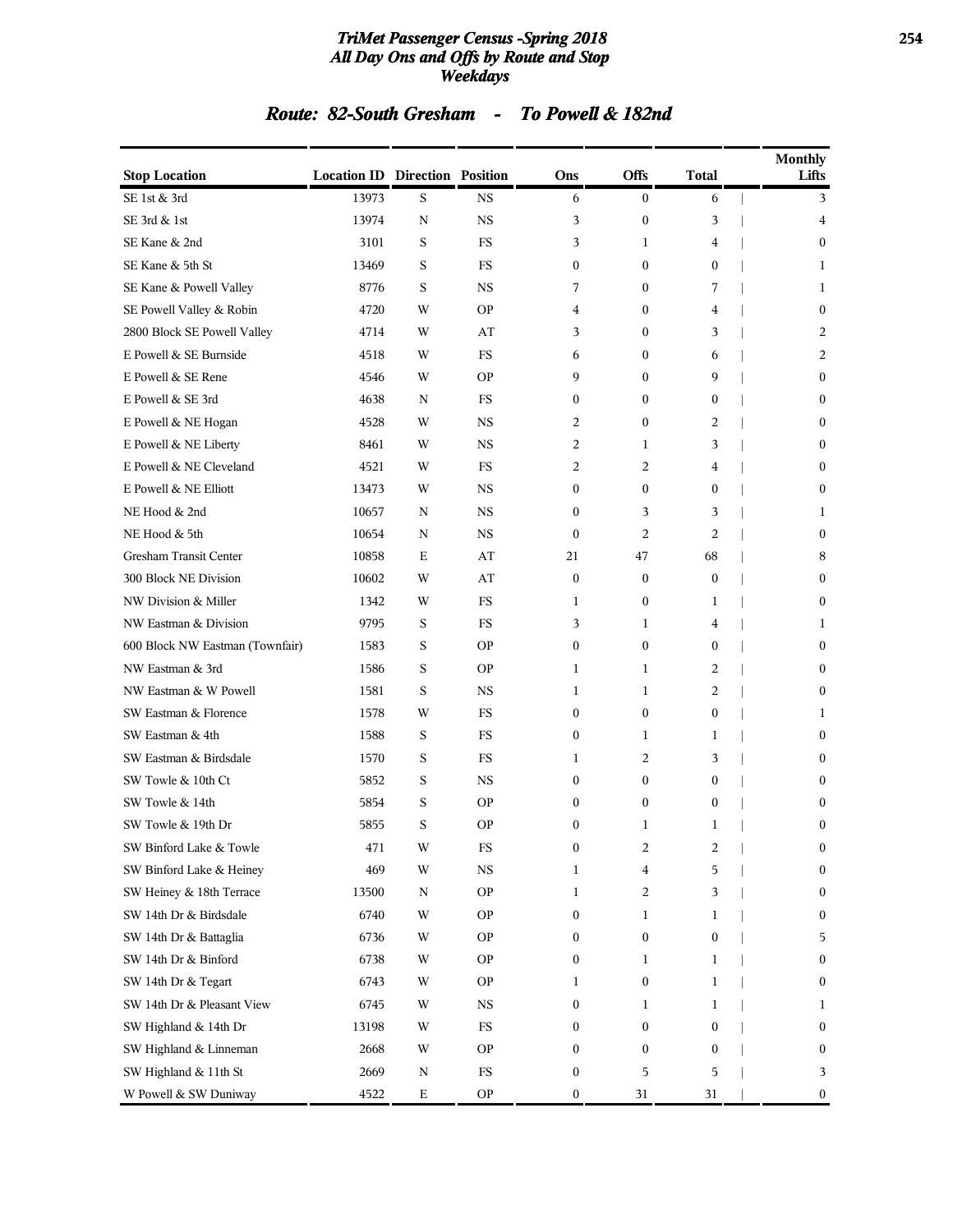#### *TriMet Passenger Census -Spring 2018* **255** *All Day Ons and Offs by Route and Stop Weekdays*

# *Route: 82-South Gresham - To Gresham Village*

| <b>Stop Location</b>            | <b>Location ID Direction Position</b> |             |             | Ons              | Offs             | <b>Total</b>     | <b>Monthly</b><br>Lifts |
|---------------------------------|---------------------------------------|-------------|-------------|------------------|------------------|------------------|-------------------------|
| W Powell & SW Duniway           | 4522                                  | E           | <b>OP</b>   | 34               | $\mathbf{0}$     | 34               | 9                       |
| SW Highland & 11th St           | 2670                                  | S           | FS          | 4                | $\boldsymbol{0}$ | 4                | 1                       |
| SW Highland & Linneman          | 2667                                  | $\mathbf E$ | FS          | $\boldsymbol{0}$ | $\mathbf{0}$     | $\bf{0}$         | $\mathbf{0}$            |
| SW Highland & 14th Dr           | 2671                                  | Ε           | <b>NS</b>   | 0                | $\mathbf{0}$     | $\mathbf{0}$     | $\mathbf{0}$            |
| SW 14th Dr & Pleasant View Dr   | 6744                                  | E           | <b>NS</b>   | 1                | $\mathbf{0}$     | 1                | $\mathbf{0}$            |
| SW 14th Dr & Tegart             | 6742                                  | E           | <b>FS</b>   | 2                | $\mathbf{0}$     | 2                | 3                       |
| SW 14th Dr & Binford            | 6737                                  | Ε           | NS          | 2                | $\mathbf{0}$     | 2                | $\bf{0}$                |
| SW 14th Dr & Battaglia          | 6735                                  | $\mathbf E$ | <b>NS</b>   | $\boldsymbol{0}$ | $\boldsymbol{0}$ | $\bf{0}$         | 7                       |
| SW 14th Dr & Birdsdale          | 6739                                  | Ε           | <b>NS</b>   | 1                | $\mathbf{0}$     | 1                | $\mathbf{0}$            |
| SW Heiney & 18th Terrace        | 13501                                 | S           | <b>NS</b>   | 4                | 2                | 6                | $\mathbf{0}$            |
| SW Heiney & Binford Lake        | 2650                                  | S           | <b>NS</b>   | 4                | $\overline{2}$   | 6                | $\mathbf{0}$            |
| SW Binford Lake & Towle         | 470                                   | Ε           | NS          | 3                | $\mathbf{0}$     | 3                | $\boldsymbol{0}$        |
| SW Towle & 17th Ct              | 13502                                 | N           | <b>NS</b>   | 1                | $\mathbf{0}$     | 1                | $\mathbf{0}$            |
| SW Towle & 14th                 | 5853                                  | N           | <b>FS</b>   | 0                | $\mathbf{0}$     | $\mathbf{0}$     | $\mathbf{0}$            |
| SW Towle & 10th Dr              | 5851                                  | N           | FS          | 0                | $\mathbf{0}$     | $\bf{0}$         | $\mathbf{0}$            |
| SW Eastman & Birdsdale          | 1569                                  | N           | <b>OP</b>   | 6                | 1                | 7                | $\mathbf{0}$            |
| SW Eastman & 4th                | 1587                                  | Ε           | <b>OP</b>   | 1                | $\boldsymbol{0}$ | 1                | $\bf{0}$                |
| SW Eastman & Florence           | 1577                                  | E           | <b>OP</b>   | $\boldsymbol{0}$ | $\mathbf{0}$     | $\bf{0}$         | $\mathbf{0}$            |
| SW Eastman & W Powell           | 1580                                  | N           | <b>NS</b>   | 2                | 4                | 6                | $\mathbf{0}$            |
| NW Eastman & 3rd                | 1585                                  | N           | FS          | 1                | 2                | 3                | $\mathbf{0}$            |
| 600 Block NW Eastman (Townfair) | 1582                                  | N           | AT          | $\bf{0}$         | $\mathbf{0}$     | $\boldsymbol{0}$ | $\mathbf{0}$            |
| NW Division & Eastman Parkway   | 1331                                  | Ε           | FS          | 1                | 8                | 9                | 3                       |
| NE Division & Main              | 1348                                  | E           | FS          | $\mathbf{0}$     | 1                | 1                | $\mathbf{0}$            |
| Gresham Transit Center          | 10859                                 | W           | AT          | 29               | 23               | 52               | 7                       |
| NE Hood & 5th                   | 13211                                 | S           | <b>NS</b>   | 1                | $\boldsymbol{0}$ | 1                | $\mathbf{0}$            |
| NE Hood & 2nd                   | 13033                                 | S           | FS          | 3                | 1                | 4                | $\mathbf{0}$            |
| E Powell & NE Elliott           | 13474                                 | Ε           | <b>OP</b>   | $\boldsymbol{0}$ | $\mathbf{0}$     | $\bf{0}$         | $\mathbf{0}$            |
| E Powell & SE Cleveland         | 4520                                  | Ε           | <b>NS</b>   | 1                | 1                | 2                | 1                       |
| E Powell & NE Liberty           | 4531                                  | Ε           | <b>OP</b>   | 1                | 2                | 3                | $\mathbf{0}$            |
| E Powell & SE Hogan             | 4529                                  | Е           | NS          | 0                | 2                | 2                | $\bf{0}$                |
| E Powell & SE 3rd               | 4639                                  | S           | <b>OP</b>   | 0                | $\mathbf{1}$     | $\mathbf{1}$     | $\boldsymbol{0}$        |
| E Powell & SE Rene              | 4545                                  | $\mathbf E$ | $_{\rm FS}$ | 1                | 11               | 12               | $\mathbf{1}$            |
| 2800 Block SE Powell Valley     | 4713                                  | $\mathbf E$ | AT          | $\boldsymbol{0}$ | 5                | 5                | 3                       |
| SE Powell Valley & Hale         | 4715                                  | $\mathbf E$ | <b>OP</b>   | 0                | 2                | 2                | $\bf{0}$                |
| SE Kane & Powell Valley         | 13476                                 | N           | $_{\rm FS}$ | 1                | 5                | 6                | $\bf{0}$                |
| SE Kane & 5th St                | 13470                                 | $\mathbf N$ | $_{\rm NS}$ | $\boldsymbol{0}$ | $\boldsymbol{0}$ | $\mathbf{0}$     | $\boldsymbol{0}$        |
| SE Kane & 2nd                   | 3100                                  | N           | <b>OP</b>   | $\boldsymbol{0}$ | 2                | 2                | $\bf{0}$                |
| SE 1st & 3rd                    | 13973                                 | S           | $_{\rm NS}$ | 0                | 8                | 8                | $\mathbf{0}$            |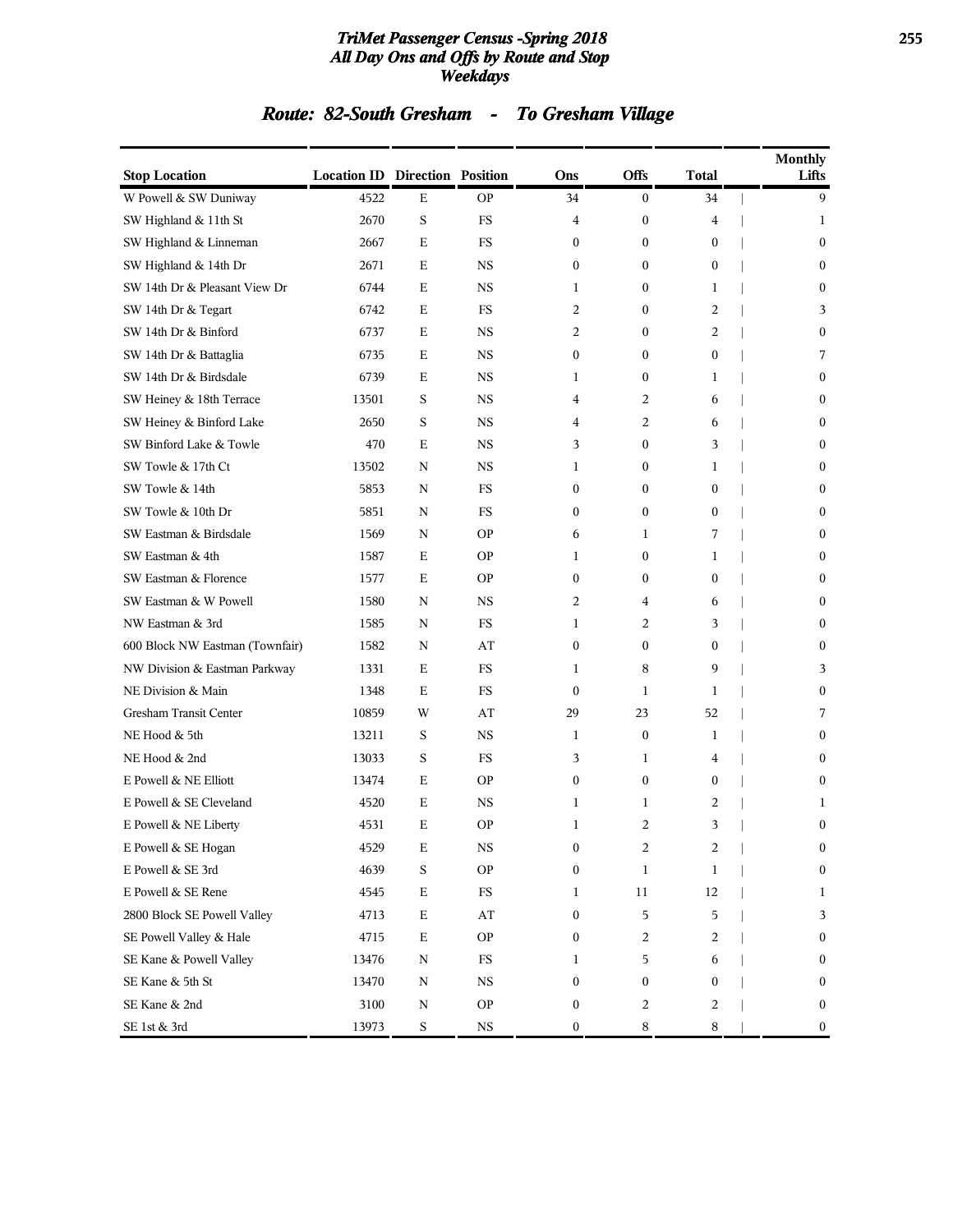#### *TriMet Passenger Census -Spring 2018* **256** *All Day Ons and Offs by Route and Stop Weekdays*

# *Route: 84-Powell Valley/Orient Dr - Evening Loop*

| <b>Stop Location</b>                   | <b>Location ID Direction Position</b> |   |                        | Ons              | Offs             | <b>Total</b>     | <b>Monthly</b><br>Lifts |
|----------------------------------------|---------------------------------------|---|------------------------|------------------|------------------|------------------|-------------------------|
| NE Hood & 5th                          | 13211                                 | S | <b>NS</b>              | $\boldsymbol{0}$ | $\bf{0}$         | $\boldsymbol{0}$ | $\mathbf{0}$            |
| NE Hood & 2nd                          | 13033                                 | S | FS                     | 1                | $\bf{0}$         | 1                | $\mathbf{0}$            |
| E Powell & NE Elliott                  | 13474                                 | E | <b>OP</b>              | $\bf{0}$         | $\bf{0}$         | $\boldsymbol{0}$ | $\bf{0}$                |
| E Powell & SE Cleveland                | 4520                                  | Ε | $_{\rm NS}$            | $\mathbf{0}$     | $\boldsymbol{0}$ | $\overline{0}$   | $\mathbf{0}$            |
| E Powell & NE Liberty                  | 4531                                  | Ε | <b>OP</b>              | $\mathbf{0}$     | $\mathbf{0}$     | $\overline{0}$   | $\mathbf{0}$            |
| E Powell & SE Hogan                    | 4529                                  | Ε | $_{\rm NS}$            | $\boldsymbol{0}$ | $\bf{0}$         | 0                | $\mathbf{0}$            |
| E Powell & SE 3rd                      | 4639                                  | S | <b>OP</b>              | $\mathbf{0}$     | $\bf{0}$         | $\mathbf{0}$     | $\mathbf{0}$            |
| E Powell & SE Rene                     | 4545                                  | Ε | FS                     | 1                | 7                | 8                | 1                       |
| 2800 Block SE Powell Valley            | 4713                                  | E | AT                     | 2                | 2                | 4                | 3                       |
| SE Powell Valley & Hale                | 4715                                  | Ε | <b>OP</b>              | $\bf{0}$         | $\bf{0}$         | $\overline{0}$   | $\mathbf{0}$            |
| SE 257th/Kane & Powell Valley          | 13475                                 | S | FS                     | $\boldsymbol{0}$ | 2                | 2                | $\mathbf{0}$            |
| SE 257th/Kane & 11th                   | 13554                                 | S | <b>NS</b>              | $\mathbf{0}$     | 1                | 1                | $\mathbf{0}$            |
| SE Orient Dr & 14th                    | 4231                                  | S | FS                     | $\boldsymbol{0}$ | 2                | 2                | $\boldsymbol{0}$        |
| SE Orient Dr & 262nd                   | 9233                                  | E | <b>NS</b>              | 1                | 1                | 2                | $\mathbf{0}$            |
| SE Orient Dr & Chase                   | 13555                                 | S | <b>OP</b>              | $\bf{0}$         | 1                | $\mathbf{1}$     | $\mathbf{0}$            |
| SE Orient Dr & Welch Rd                | 4230                                  | S | FS                     | $\boldsymbol{0}$ | 1                | 1                | $\mathbf{0}$            |
| SE Orient Dr & Elsa St                 | 13650                                 | E | <b>NS</b>              | $\mathbf{0}$     | $\bf{0}$         | $\mathbf{0}$     | $\mathbf{0}$            |
| SE 282nd & Welch Rd                    | 13560                                 | N | FS                     | $\bf{0}$         | 2                | 2                | $\boldsymbol{0}$        |
| SE 282nd & Chase                       | 7297                                  | N | <b>NS</b>              | $\mathbf{0}$     | 1                | 1                | $\mathbf{0}$            |
| SE 282nd & Salquist Flag Stop          | 13561                                 | N | <b>OP</b>              | $\bf{0}$         | 2                | 2                | $\mathbf{0}$            |
| SE 282nd & Powell Valley               | 13867                                 | N | $_{\rm NS}$            | 1                | 3                | 4                | 5                       |
| Powell Valley & Old Woods Lp Flag Stop | 13562                                 | W | AT                     | $\mathbf{0}$     | $\bf{0}$         | $\overline{0}$   | $\mathbf{0}$            |
| SE Powell Valley & Dogwood             | 4719                                  | W | <b>NS</b>              | $\bf{0}$         | 1                | 1                | $\boldsymbol{0}$        |
| SE Powell Valley & Greenway            | 8945                                  | W | FS                     | $\mathbf{0}$     | $\boldsymbol{0}$ | $\overline{0}$   | $\mathbf{0}$            |
| SE Powell Valley & Barnes Flag Stop    | 9383                                  | W | AT                     | $\bf{0}$         | $\bf{0}$         | $\overline{0}$   | $\mathbf{0}$            |
| SE Powell Valley & Robin               | 4720                                  | W | <b>OP</b>              | 1                | $\boldsymbol{0}$ | 1                | $\mathbf{0}$            |
| 2800 Block SE Powell Valley            | 4714                                  | W | AT                     | 1                | 1                | 2                | 1                       |
| E Powell & SE Burnside                 | 4518                                  | W | FS                     | 1                | $\bf{0}$         | 1                | $\boldsymbol{0}$        |
| E Powell & SE Rene                     | 4546                                  | W | <b>OP</b>              | 1                | $\boldsymbol{0}$ | 1                | $\boldsymbol{0}$        |
| E Powell & SE 3rd                      | 4638                                  | N | FS                     | $\boldsymbol{0}$ | $\boldsymbol{0}$ | 0                | $\boldsymbol{0}$        |
| E Powell & NE Hogan                    | 4528                                  | W | $_{\rm NS}$            | $\boldsymbol{0}$ | $\boldsymbol{0}$ | $\boldsymbol{0}$ | 1                       |
| E Powell & NE Liberty                  | 8461                                  | W | $_{\rm NS}$            | $\bf{0}$         | $\bf{0}$         | 0                | $\boldsymbol{0}$        |
| E Powell & NE Cleveland                | 4521                                  | W | $_{\rm FS}$            | $\bf{0}$         | $\boldsymbol{0}$ | 0                | $\boldsymbol{0}$        |
| E Powell & NE Elliott                  | 13473                                 | W | $_{\rm NS}$            | $\bf{0}$         | $\boldsymbol{0}$ | 0                | $\boldsymbol{0}$        |
| NE Hood & 2nd                          | 10657                                 | N | $_{\rm NS}$            | $\bf{0}$         | $\mathbf{1}$     | $\mathbf{1}$     | $\bf{0}$                |
| NE Hood & 5th                          | 10654                                 | N | $_{\rm NS}$            | $\boldsymbol{0}$ | $\boldsymbol{0}$ | 0                | $\bf{0}$                |
| Gresham Transit Center                 | 10859                                 | W | $\mathbf{A}\mathbf{T}$ | 78               | 34               | 112              | 5                       |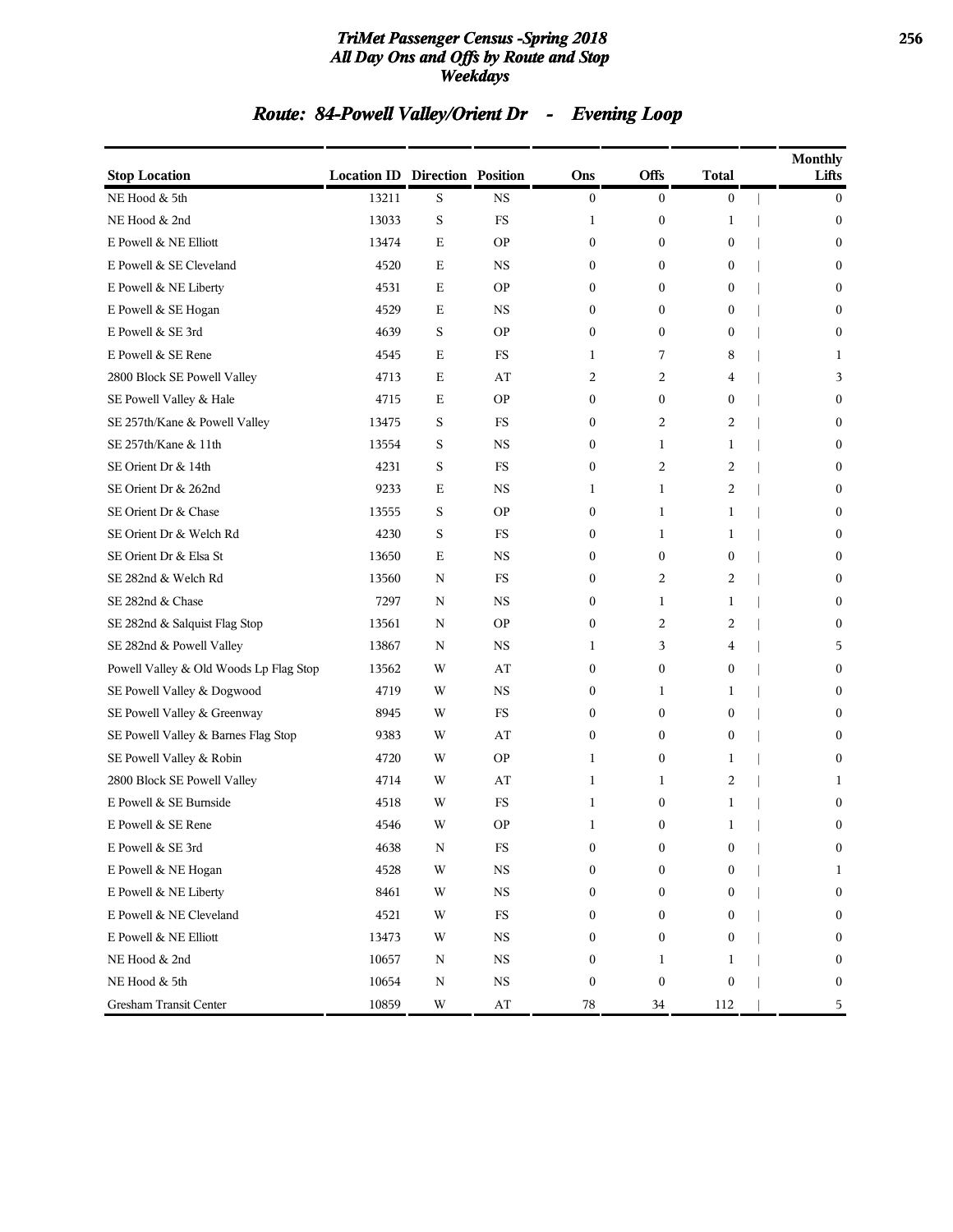#### *TriMet Passenger Census -Spring 2018* **257** *All Day Ons and Offs by Route and Stop Weekdays*

# *Route: 84-Powell Valley/Orient Dr - Morning Loop*

| <b>Stop Location</b>                  | <b>Location ID Direction Position</b> |         |                        | Ons              | <b>Offs</b>      | <b>Total</b>     | <b>Monthly</b><br>Lifts |
|---------------------------------------|---------------------------------------|---------|------------------------|------------------|------------------|------------------|-------------------------|
| NE Hood & 5th                         | 13211                                 | S       | <b>NS</b>              | $\mathbf{0}$     | $\mathbf{0}$     | $\overline{0}$   | $\bf{0}$                |
| NE Hood & 2nd                         | 13033                                 | $\rm S$ | FS                     | 1                | $\boldsymbol{0}$ | 1                | $\bf{0}$                |
| E Powell & NE Elliott                 | 13474                                 | E       | <b>OP</b>              | $\boldsymbol{0}$ | $\mathbf{0}$     | $\mathbf{0}$     | $\bf{0}$                |
| E Powell & SE Cleveland               | 4520                                  | Е       | NS                     | $\boldsymbol{0}$ | $\boldsymbol{0}$ | $\boldsymbol{0}$ | $\mathbf{0}$            |
| E Powell & NE Liberty                 | 4531                                  | E       | <b>OP</b>              | $\mathbf{0}$     | $\mathbf{0}$     | $\mathbf{0}$     | $\mathbf{0}$            |
| E Powell & SE Hogan                   | 4529                                  | Е       | NS                     | $\mathbf{0}$     | $\mathbf{0}$     | 0                | $\boldsymbol{0}$        |
| E Powell & SE 3rd                     | 4639                                  | S       | <b>OP</b>              | $\boldsymbol{0}$ | $\boldsymbol{0}$ | $\boldsymbol{0}$ | $\mathbf{0}$            |
| E Powell & SE Rene                    | 4545                                  | Е       | FS                     | $\boldsymbol{0}$ | 1                | 1                | $\boldsymbol{0}$        |
| 2800 Block SE Powell Valley           | 4713                                  | Е       | AT                     | $\boldsymbol{0}$ | 1                | 1                | $\mathbf{0}$            |
| SE Powell Valley & Hale               | 4715                                  | E       | <b>OP</b>              | $\mathbf{0}$     | $\mathbf{0}$     | $\mathbf{0}$     | $\mathbf{0}$            |
| SE Powell Valley & Greenway           | 8946                                  | Е       | <b>OP</b>              | $\mathbf{0}$     | $\mathbf{0}$     | 0                | $\boldsymbol{0}$        |
| SE Powell Valley & Dogwood            | 4718                                  | E       | FS                     | 1                | $\boldsymbol{0}$ | 1                | $\mathbf{0}$            |
| SE Powell Valley & Ironwood Flag Stop | 13551                                 | Е       | AT                     | $\mathbf{0}$     | $\mathbf{0}$     | $\mathbf{0}$     | $\mathbf{0}$            |
| SE Powell Valley & 282nd              | 4633                                  | Е       | <b>NS</b>              | $\overline{2}$   | 2                | 4                | $\mathbf{0}$            |
| SE 282nd & Salquist Flag Stop         | 13552                                 | S       | <b>FS</b>              | 1                | $\mathbf{0}$     | 1                | $\mathbf{0}$            |
| SE 282nd & Chase                      | 7298                                  | S       | <b>NS</b>              | 3                | $\bf{0}$         | 3                | $\bf{0}$                |
| SE 282nd & Welch Rd                   | 13553                                 | S       | <b>NS</b>              | 1                | $\boldsymbol{0}$ | 1                | $\mathbf{0}$            |
| SE 282nd & Orient                     | 7303                                  | S       | <b>NS</b>              | 1                | 1                | 2                | $\boldsymbol{0}$        |
| SE Orient Dr & Welch Rd               | 4243                                  | N       | FS                     | $\boldsymbol{0}$ | $\boldsymbol{0}$ | $\boldsymbol{0}$ | $\mathbf{0}$            |
| SE Orient Dr & Chase                  | 13558                                 | N       | FS                     | $\mathbf{0}$     | $\mathbf{0}$     | $\mathbf{0}$     | $\mathbf{0}$            |
| SE Orient Dr & 262nd/Barnes/Salquist  | 9234                                  | W       | <b>NS</b>              | 2                | $\boldsymbol{0}$ | 2                | $\boldsymbol{0}$        |
| 1700 Block SE Orient Dr               | 9644                                  | N       | AT                     | 1                | $\boldsymbol{0}$ | 1                | $\mathbf{0}$            |
| SE 257th/Kane & 11th                  | 13559                                 | N       | <b>NS</b>              | 3                | $\mathbf{0}$     | 3                | $\mathbf{0}$            |
| SE Powell Valley & Robin              | 4720                                  | W       | <b>OP</b>              | 1                | $\boldsymbol{0}$ | 1                | $\mathbf{0}$            |
| 2800 Block SE Powell Valley           | 4714                                  | W       | AT                     | $\mathbf{0}$     | $\mathbf{0}$     | $\mathbf{0}$     | $\mathbf{0}$            |
| E Powell & SE Burnside                | 4518                                  | W       | FS                     | 1                | $\bf{0}$         | 1                | $\boldsymbol{0}$        |
| E Powell & SE Rene                    | 4546                                  | W       | <b>OP</b>              | 2                | $\bf{0}$         | 2                | $\mathbf{0}$            |
| E Powell & SE 3rd                     | 4638                                  | N       | FS                     | $\boldsymbol{0}$ | $\bf{0}$         | $\mathbf{0}$     | $\boldsymbol{0}$        |
| E Powell & NE Hogan                   | 4528                                  | W       | <b>NS</b>              | $\boldsymbol{0}$ | $\mathbf{0}$     | 0                | $\boldsymbol{0}$        |
| E Powell & NE Liberty                 | 8461                                  | W       | NS                     | $\boldsymbol{0}$ | $\boldsymbol{0}$ | $\boldsymbol{0}$ | $\mathbf{0}$            |
| E Powell & NE Cleveland               | 4521                                  | W       | FS                     | $\Omega$         | $\bf{0}$         | $\mathbf{0}$     | $\boldsymbol{0}$        |
| E Powell & NE Elliott                 | 13473                                 | W       | $_{\rm NS}$            | $\mathbf{0}$     | $\bf{0}$         | $\mathbf{0}$     | $\boldsymbol{0}$        |
| NE Hood & 2nd                         | 10657                                 | N       | $_{\rm NS}$            | $\mathbf{0}$     | 2                | 2                | $\bf{0}$                |
| NE Hood & 5th                         | 10654                                 | Ν       | $_{\rm NS}$            | $\boldsymbol{0}$ | $\boldsymbol{0}$ | $\boldsymbol{0}$ | $\boldsymbol{0}$        |
| Gresham Transit Center                | 10859                                 | W       | $\mathbf{A}\mathbf{T}$ | 18               | 44               | 62               | $\bf{0}$                |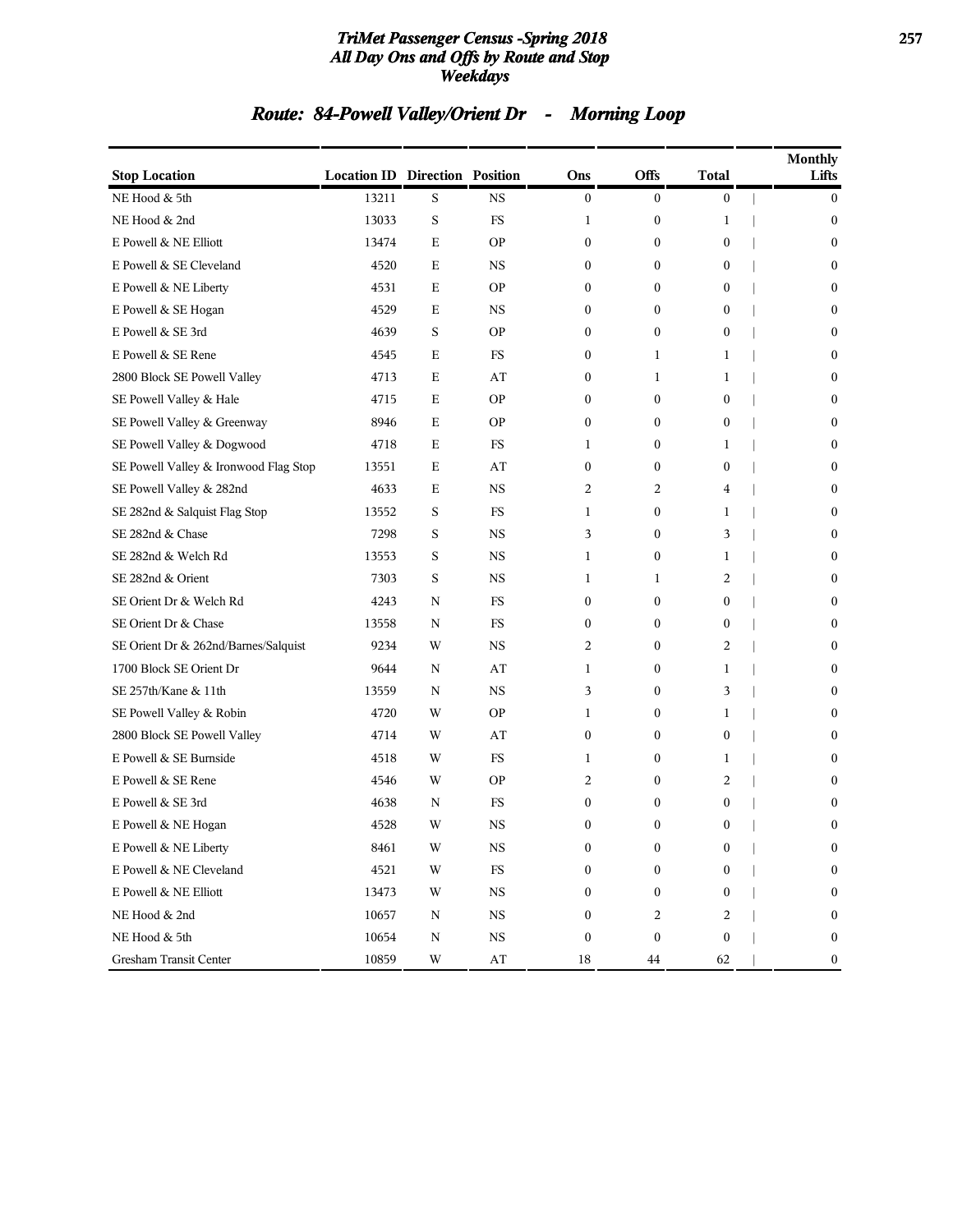#### *TriMet Passenger Census -Spring 2018* **258** *All Day Ons and Offs by Route and Stop Weekdays*

| <b>Stop Location</b>             | <b>Location ID Direction Position</b> |             |           | Ons              | <b>Offs</b>    | <b>Total</b>   | <b>Monthly</b><br>Lifts |
|----------------------------------|---------------------------------------|-------------|-----------|------------------|----------------|----------------|-------------------------|
| Rose Quarter Transit Center      | 2592                                  | W           | AT        | 127              | 1              | 128            | 1                       |
| N Interstate & Larrabee          | 3365                                  | N           | <b>FS</b> | 4                | $\theta$       | 4              | $\boldsymbol{0}$        |
| N Interstate & Albina            | 11839                                 | N           | <b>FS</b> | 9                | $\overline{c}$ | 11             |                         |
| N Greeley & Going Overpass       | 2195                                  | N           | AT        | 1                | $\overline{2}$ | 3              | $\bf{0}$                |
| N Going & Port Center Way        | 2161                                  | W           | <b>FS</b> | 4                | 14             | 18             | $\boldsymbol{0}$        |
| N Lagoon & Anchor                | 3315                                  | N           | <b>NS</b> | 15               | 32             | 47             | $\boldsymbol{0}$        |
| N Basin & Pacific Pride          | 324                                   | N           | AT        | $\mathbf{1}$     | 12             | 13             | $\bf{0}$                |
| N Basin & Emerson                | 318                                   | N           | <b>FS</b> | 3                | 12             | 15             | $\bf{0}$                |
| N Leverman & Basin               | 12383                                 | $\mathbf E$ | <b>FS</b> | 2                | 9              | 11             | 0                       |
| N Cutter Circle & Leverman       | 11947                                 | E           | <b>FS</b> | 6                | 27             | 33             | 0                       |
| 6000 Block N Cutter Circle       | 11948                                 | N           | AT        | 10               | 11             | 21             | 0                       |
| 6300 Block N Cutter Circle       | 11949                                 | $\mathbf N$ | AT        | $\mathbf{1}$     | 1              | $\overline{2}$ | $\theta$                |
| N Leverman & Cutter Circle       | 11950                                 | S           | <b>NS</b> | 12               | 4              | 16             | $\theta$                |
| 6300 Block N Basin               | 314                                   | N           | AT        | 1                | 3              | 4              | $\boldsymbol{0}$        |
| N Basin & Ensign                 | 320                                   | $\mathbf N$ | <b>FS</b> | 18               | 49             | 67             | $\theta$                |
| N Basin & Fathom                 | 321                                   | N           | <b>NS</b> | 17               | 30             | 47             | $\theta$                |
| 6700 Block N Basin (Coast Guard) | 316                                   | $\mathbf E$ | AT        | $\boldsymbol{0}$ | 5              | 5              | 0                       |

# *Route: 85-Swan Island - To Swan Island*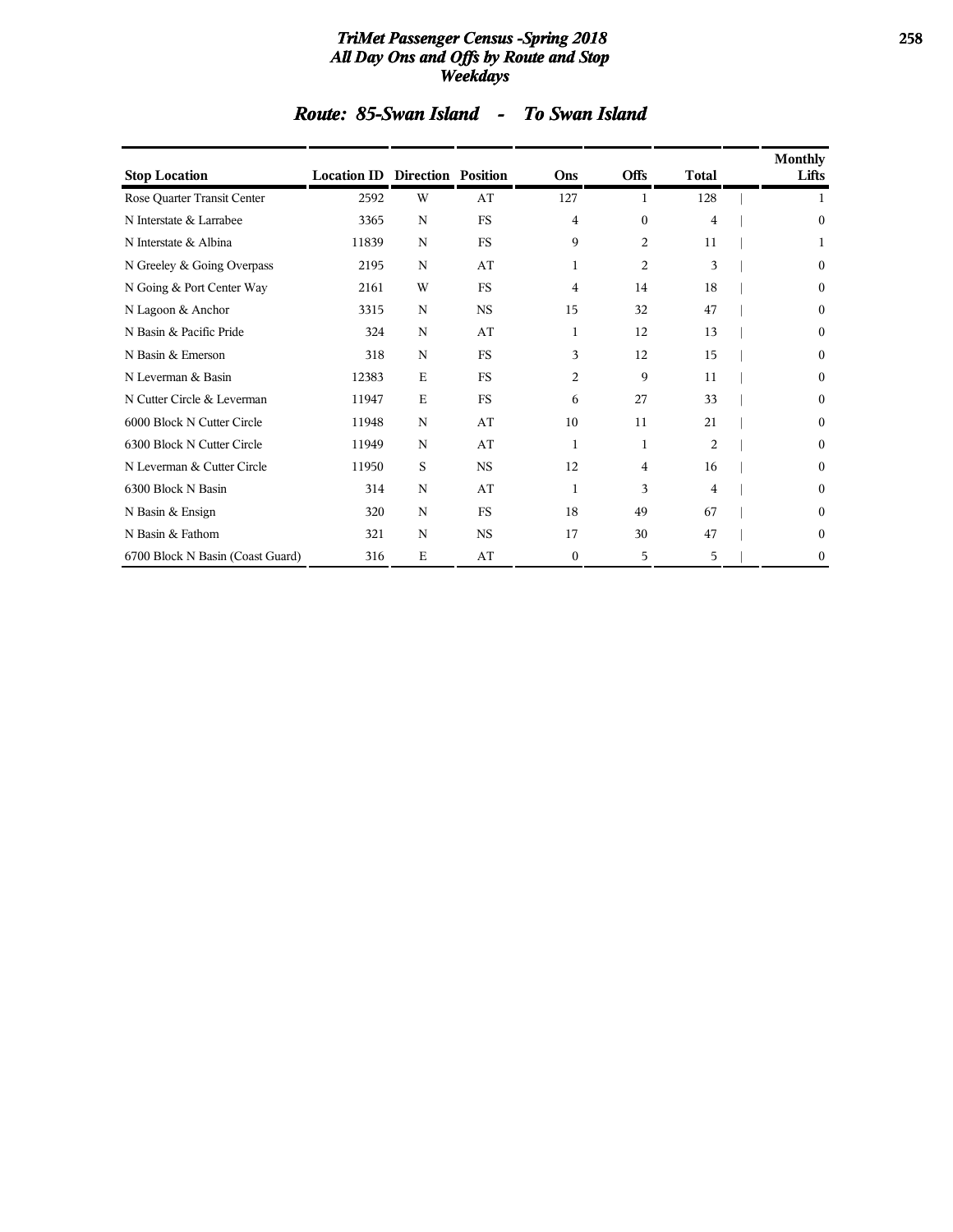#### *TriMet Passenger Census -Spring 2018* **259** *All Day Ons and Offs by Route and Stop Weekdays*

| <b>Stop Location</b>             | <b>Location ID Direction Position</b> |   |           | Ons | <b>Offs</b>      | <b>Total</b> | <b>Monthly</b><br>Lifts |
|----------------------------------|---------------------------------------|---|-----------|-----|------------------|--------------|-------------------------|
| 6700 Block N Basin (Coast Guard) | 316                                   | E | AT        | 8   | $\theta$         | 8            | $\bf{0}$                |
| N Basin & Fathom                 | 315                                   | S | <b>FS</b> | 6   | $\boldsymbol{0}$ | 6            | $\mathbf{0}$            |
| N Basin & Ensign                 | 319                                   | S | <b>NS</b> | 14  | 1                | 15           | $\bf{0}$                |
| 6200 Block N Basin               | 313                                   | Е | AT        | 2   | $\mathbf{0}$     | 2            | $\mathbf{0}$            |
| N Basin & Leverman               | 322                                   | S | <b>OP</b> | 7   |                  | 8            | $\mathbf{0}$            |
| N Basin & Emerson                | 317                                   | S | <b>OP</b> | 8   |                  | 9            | $\mathbf{0}$            |
| N Anchor & Channel               | 115                                   | E | <b>NS</b> | 44  | 14               | 58           | $\mathbf{0}$            |
| N Going & Port Center Way        | 9399                                  | E | <b>NS</b> | 12  | 1                | 13           | $\mathbf{0}$            |
| N Interstate & Albina            | 2945                                  | S | <b>NS</b> | 3   | 14               | 17           | $\mathbf{0}$            |
| Rose Quarter Transit Center      | 2592                                  | W | AT        | 17  | 145              | 162          | 6                       |

# *Route: 85-Swan Island - To Rose Quarter Transit Center*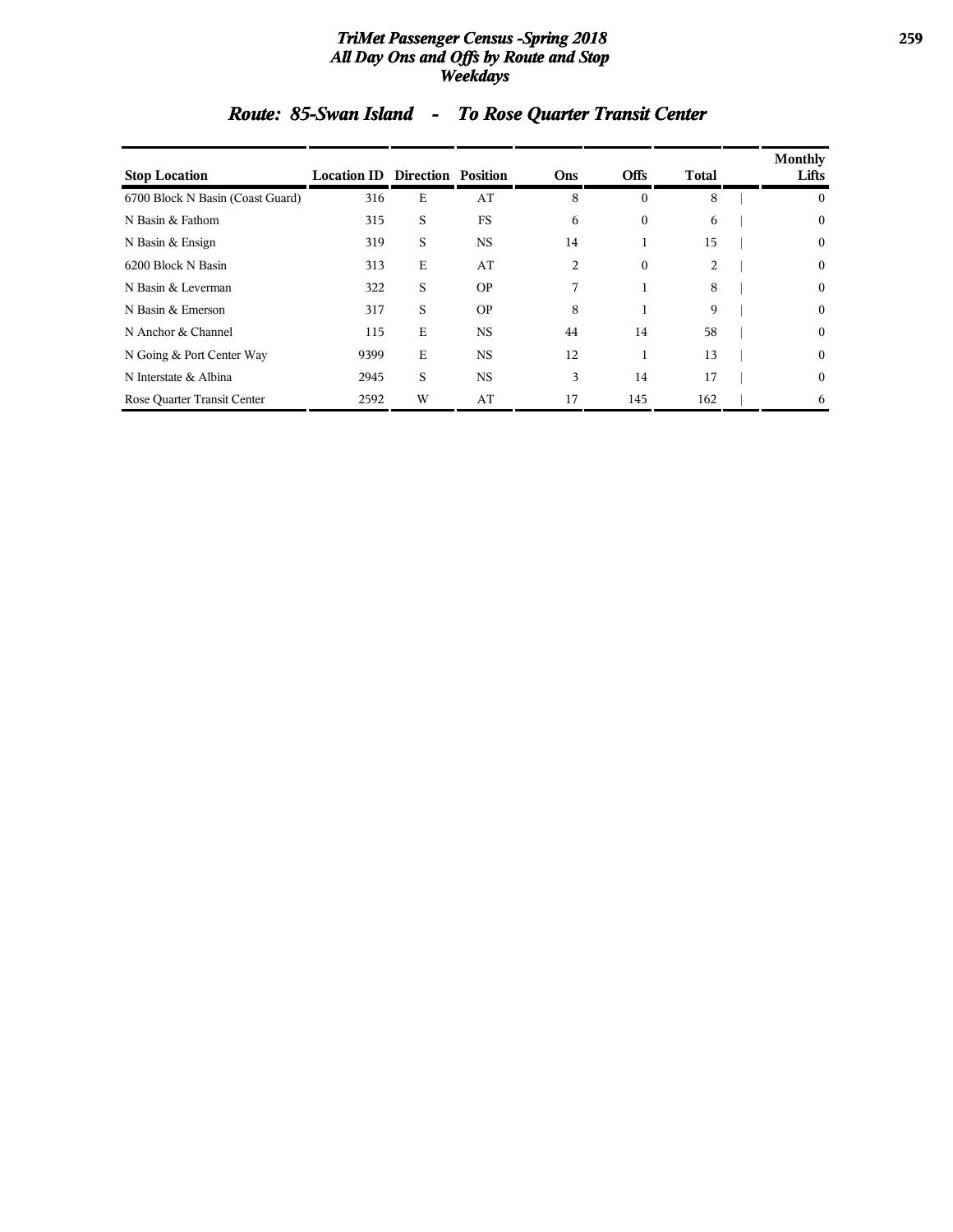#### *TriMet Passenger Census -Spring 2018* **260** *All Day Ons and Offs by Route and Stop Weekdays*

# *Route: 87-Airport Way/181st - To Powell & 182nd*

| <b>Stop Location</b>                  | <b>Location ID Direction Position</b> |             |             | Ons              | Offs         | Total            | <b>Monthly</b><br>Lifts |
|---------------------------------------|---------------------------------------|-------------|-------------|------------------|--------------|------------------|-------------------------|
| Gateway Transit Center                | 10863                                 | $\mathbf S$ | AT          | 171              | 1            | 172              | 26                      |
| 10000 Block NE Pacific St             | 4287                                  | $\mathbf E$ | AT          | 12               | 1            | 13               | 2                       |
| 1200 Block NE 102nd                   | 6522                                  | $\mathbf N$ | <b>OP</b>   | 13               | 1            | 14               | 3                       |
| NE 102nd & Weidler                    | 6531                                  | N           | <b>NS</b>   | 12               | 2            | 14               | 3                       |
| NE 102nd & Hancock                    | 6518                                  | N           | <b>NS</b>   | 3                | 2            | 5                | $\mathbf{0}$            |
| NE 102nd & Tillamook                  | 6530                                  | N           | <b>NS</b>   | 2                | $\mathbf{1}$ | 3                | 1                       |
| NE 102nd & Brazee                     | 6508                                  | N           | <b>NS</b>   | 1                | 2            | 3                | $\boldsymbol{0}$        |
| NE 102nd & Knott                      | 8149                                  | N           | <b>NS</b>   | $\boldsymbol{0}$ | 1            | 1                | $\bf{0}$                |
| NE 102nd & Morris Ct                  | 6521                                  | N           | FS          | 2                | 3            | 5                | $\boldsymbol{0}$        |
| NE 102nd & Fremont                    | 6514                                  | N           | <b>NS</b>   | 1                | 3            | 4                | 5                       |
| NE 102nd & Beech                      | 6506                                  | N           | <b>FS</b>   | $\boldsymbol{0}$ | $\mathbf{1}$ | 1                | $\boldsymbol{0}$        |
| NE 102nd & Shaver                     | 6528                                  | N           | <b>NS</b>   | 1                | 1            | 2                | $\boldsymbol{0}$        |
| NE 102nd & Prescott                   | 10842                                 | N           | <b>NS</b>   | 10               | 18           | 28               | 1                       |
| NE 102nd & Sandy                      | 13639                                 | N           | <b>NS</b>   | 8                | 8            | 16               | 2                       |
| NE 105th & Killingsworth              | 9105                                  | N           | FS          | 3                | 2            | 5                | 1                       |
| NE 105th & Marx                       | 9619                                  | N           | <b>NS</b>   | $\boldsymbol{0}$ | 2            | 2                | $\boldsymbol{0}$        |
| NE 105th & Simpson                    | 9106                                  | N           | FS          | 2                | 4            | 6                | $\bf{0}$                |
| 11000 Block NE Holman                 | 9107                                  | E           | AT          | 4                | 8            | 12               | 3                       |
| NE Airport Way & Ainsworth Circle     | 9108                                  | E           | <b>NS</b>   | 3                | 10           | 13               | 5                       |
| NE Airport Way & Win Sivers Drive     | 10716                                 | E           | <b>NS</b>   | 11               | 25           | 36               | $\boldsymbol{0}$        |
| NE Airport Way & 122nd                | 9110                                  | E           | <b>NS</b>   | 8                | 19           | 27               | $\mathbf{1}$            |
| 13100 Block NE Airport Way            | 10717                                 | E           | AT          | 4                | 10           | 14               | 1                       |
| NE Airport Way & 138th                | 9112                                  | E           | <b>NS</b>   | 4                | 15           | 19               | 1                       |
| <b>Relay Resources</b>                | 13630                                 | N           | AT          | $\boldsymbol{0}$ | 15           | 15               | 1                       |
| 5200 Block NE 148th (Relay Resources) | 9537                                  | S           | AT          | 0                | $\mathbf{0}$ | $\boldsymbol{0}$ | $\bf{0}$                |
| NE Airport Way & 148th                | 10718                                 | E           | ${\rm FS}$  | 7                | 10           | 17               | 5                       |
| NE Airport Way & 152nd Pl             | 10719                                 | E           | <b>OP</b>   | 3                | 3            | 6                | $\boldsymbol{0}$        |
| NE Airport Way & 158th                | 10994                                 | E           | <b>FS</b>   | 1                | 5            | 6                | 1                       |
| 16400 Block NE Airport Way            | 10720                                 | E           | AT          | 2                | 5            | 7                | $\boldsymbol{0}$        |
| NE Airport Way & Mason Ct             | 13201                                 | $\mathbf E$ | $_{\rm NS}$ | 1                | 4            | 5                | $\boldsymbol{0}$        |
| NE Airport Way & Riverside            | $11014\,$                             | $\mathbf E$ | $_{\rm NS}$ | 9                | 5            | 14               | $\boldsymbol{0}$        |
| NE Airport Way & Sandy Blvd           | 10721                                 | S           | $_{\rm NS}$ | 11               | 11           | 22               | $\boldsymbol{0}$        |
| 2900 Block NE 181st                   | 10699                                 | S           | AT          | 14               | 6            | 20               | $\boldsymbol{0}$        |
| NE 181st & Wilkes                     | 11231                                 | S           | <b>OP</b>   | 11               | 5            | 16               | 13                      |
| NE 181st & San Rafael                 | 8714                                  | S           | $_{\rm NS}$ | $\overline{4}$   | 1            | 5                | 1                       |
| NE 181st & Halsey                     | 8580                                  | S           | $_{\rm NS}$ | 21               | 10           | 31               | 8                       |
| NE 181st & Wasco                      | 6923                                  | S           | $_{\rm NS}$ | 13               | 2            | 15               | $\boldsymbol{0}$        |
| 800 Block NE 181st                    | 13598                                 | S           | <b>OP</b>   | 7                | 6            | 13               | $\boldsymbol{0}$        |
| NE 181st & Glisan                     | 6920                                  | S           | $_{\rm FS}$ | 9                | $11\,$       | 20               | 3                       |
| NE 181st & Davis                      | 6912                                  | S           | $_{\rm NS}$ | 2                | 8            | 10               | 4                       |
| SE 181st & E Burnside                 | 9061                                  | S           | $_{\rm FS}$ | 24               | 46           | 70               | 17                      |
| SE 181st Ave & 180th Ave              | 11073                                 | S           | $_{\rm FS}$ | 13               | 19           | 32               | 4                       |
| SE 181st & Yamhill                    | 6929                                  | S           | $_{\rm NS}$ | 4                | 3            | 7                | 1                       |
| SE 182nd & Market                     | 6938                                  | S           | $_{\rm NS}$ | 5                | 5            | 10               | $\bf{0}$                |
| SE 182nd & Stephens                   | 6943                                  | S           | $_{\rm NS}$ | 3                | 4            | 7                | $\boldsymbol{0}$        |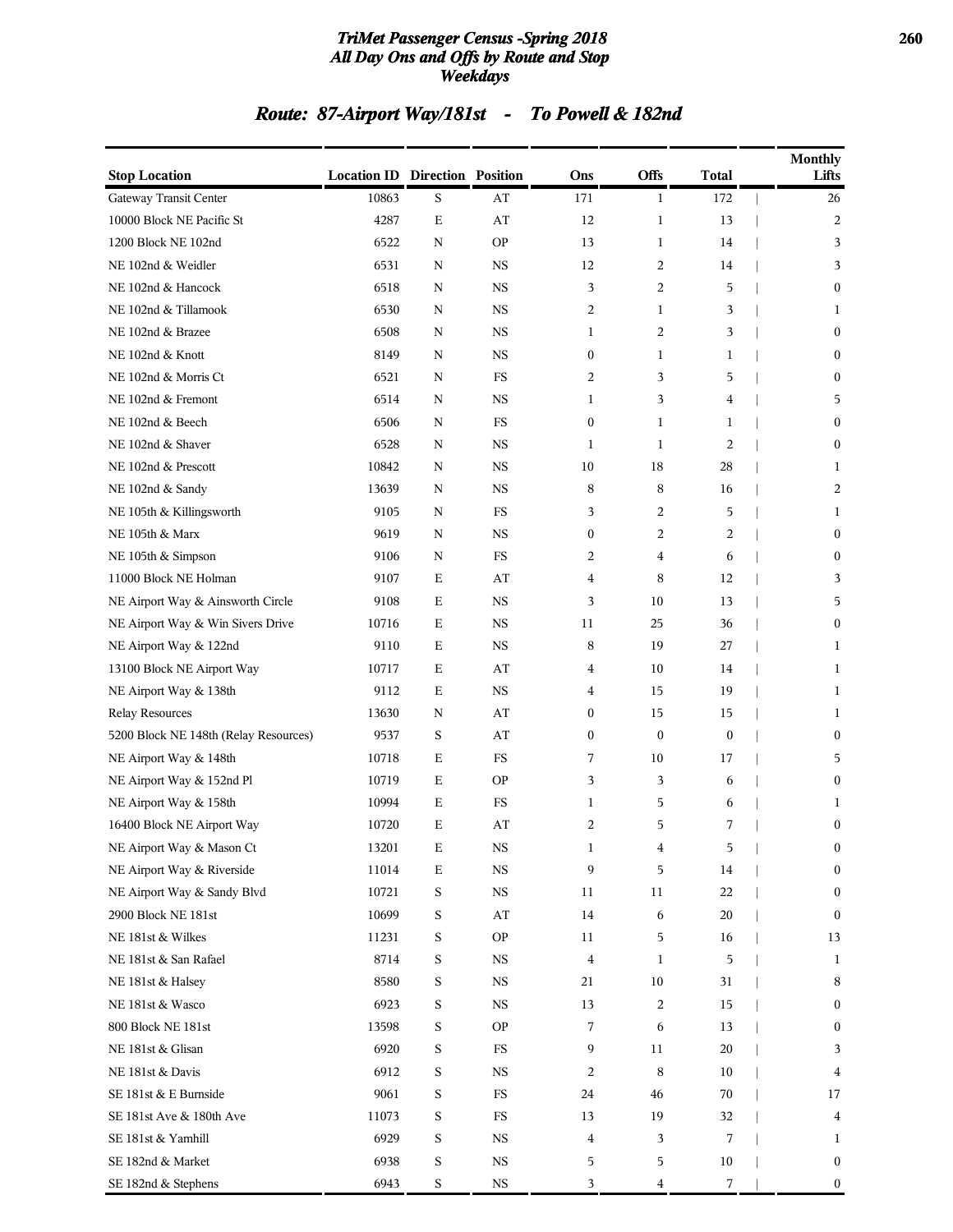#### *TriMet Passenger Census -Spring 2018* **261** *All Day Ons and Offs by Route and Stop Weekdays*

| <b>Stop Location</b>    | <b>Location ID Direction Position</b> |   |           | Ons      | <b>Offs</b> | Total | Monthly<br>Lifts |
|-------------------------|---------------------------------------|---|-----------|----------|-------------|-------|------------------|
| SE 182nd & Lincoln      | 6937                                  | S | <b>FS</b> |          | 8           | 9     |                  |
| SE 182nd & Division     | 6935                                  | S | <b>FS</b> | 8        | 31          | 39    | 10               |
| SE 182nd & Tibbetts     | 6944                                  | S | NS        | 2        | 5           |       |                  |
| 3500 Block SE 182nd     | 13199                                 | S | AT        |          | 12          | 13    | $\mathbf{0}$     |
| SE 182nd & Bush Terrace | 13076                                 | S | <b>FS</b> | 0        | 2           | 2     | $\mathbf{0}$     |
| 4100 Block SE 182nd     | 8800                                  | S | AT        | 0        | 17          | 17    | 3                |
| W Powell & SW Duniway   | 4522                                  | Е | <b>OP</b> | $\Omega$ | 56          | 56    | $\theta$         |

# *Route: 87-Airport Way/181st - To Powell & 182nd*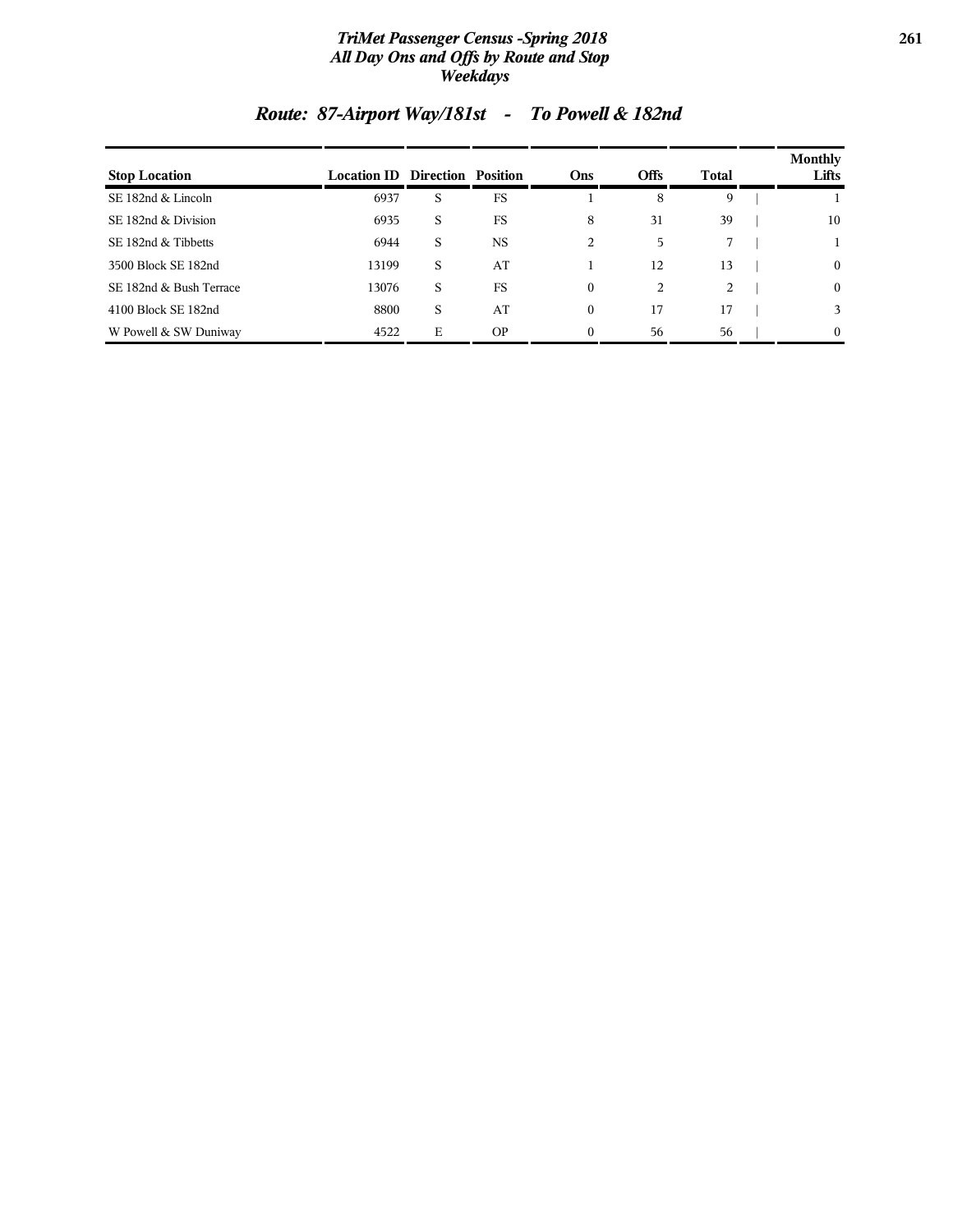#### *TriMet Passenger Census -Spring 2018* **262** *All Day Ons and Offs by Route and Stop Weekdays*

# *Route: 87-Airport Way/181st - To Gateway Transit Center*

| <b>Stop Location</b>                  | <b>Location ID Direction Position</b> |             |             | Ons            | <b>Offs</b>      | <b>Total</b>   | <b>Monthly</b><br>Lifts |
|---------------------------------------|---------------------------------------|-------------|-------------|----------------|------------------|----------------|-------------------------|
| W Powell & SW Duniway                 | 4522                                  | $\mathbf E$ | <b>OP</b>   | 44             | $\boldsymbol{0}$ | 44             | 14                      |
| SW Highland & 11th St                 | 2669                                  | $\mathbf N$ | $_{\rm FS}$ | 9              | $\boldsymbol{0}$ | 9              | 4                       |
| SE 182nd & W Powell                   | 6942                                  | ${\bf N}$   | $_{\rm FS}$ | 28             | $\overline{0}$   | 28             | 3                       |
| SE 182nd & SW 5th Dr                  | 6928                                  | N           | <b>NS</b>   | $\overline{4}$ | 0                | 4              | 1                       |
| SE 182nd & 3rd                        | 6926                                  | ${\bf N}$   | FS          | 1              | 1                | 2              | $\mathbf{0}$            |
| SE 182nd & Haig                       | 6931                                  | N           | <b>NS</b>   | 14             | 1                | 15             | 1                       |
| SE 182nd & Brooklyn Ct                | 6930                                  | N           | <b>NS</b>   | 6              | 1                | 7              | $\boldsymbol{0}$        |
| SE 182nd & Clinton                    | 6934                                  | ${\bf N}$   | <b>NS</b>   | 2              | 1                | 3              | 1                       |
| SE 182nd & Division                   | 6936                                  | N           | $_{\rm FS}$ | 40             | 10               | 50             | 8                       |
| 1900 Block SE 182nd                   | 6924                                  | N           | AT          | 7              | 1                | 8              | 1                       |
| SE 182nd & Mill                       | 6940                                  | N           | <b>NS</b>   | 4              | 1                | 5              | $\boldsymbol{0}$        |
| SE 182nd & Market                     | 6939                                  | $\mathbf N$ | <b>OP</b>   | 6              | 3                | 9              | 1                       |
| SE 181st & Yamhill                    | 6913                                  | ${\bf N}$   | $_{\rm FS}$ | 4              | 5                | 9              | $\mathbf{0}$            |
| SE 181st & Oak                        | 6921                                  | N           | <b>NS</b>   | 31             | 20               | 51             | 3                       |
| NE 181st & E Burnside                 | 6914                                  | $\mathbf N$ | $_{\rm FS}$ | 54             | 33               | 87             | 15                      |
| NE 181st & Everett Ct                 | 6918                                  | N           | <b>NS</b>   | 2              | 2                | $\overline{4}$ | 1                       |
| NE 181st & Glisan                     | 6919                                  | $\mathbf N$ | <b>NS</b>   | 9              | 7                | 16             | 1                       |
| 800 Block NE 181st                    | 6916                                  | $\mathbf N$ | AT          | 8              | 7                | 15             | 1                       |
| NE 181st & Wasco                      | 6922                                  | N           | <b>OP</b>   | 2              | 7                | 9              | 1                       |
| NE 181st & Halsey                     | 8581                                  | ${\bf N}$   | <b>NS</b>   | 13             | 25               | 38             | 5                       |
| NE 181st & San Rafael                 | 8582                                  | N           | <b>NS</b>   | 2              | 9                | 11             | 4                       |
| NE 181st & Wilkes                     | 9266                                  | N           | <b>NS</b>   | 2              | 4                | 6              | $\boldsymbol{0}$        |
| NE 181st & Sandy                      | 10723                                 | N           | <b>NS</b>   | 6              | 41               | 47             | 1                       |
| NE Airport Way & Riverside            | 11015                                 | W           | <b>NS</b>   | 1              | 10               | 11             | $\bf{0}$                |
| NE Airport Way & Mason Ct             | 13200                                 | W           | <b>NS</b>   | 1              | 4                | 5              | $\mathbf{0}$            |
| 16300 Block NE Airport Way            | 10724                                 | W           | AT          | 3              | 4                | 7              | $\bf{0}$                |
| NE Airport Way & 158th                | 10995                                 | W           | <b>NS</b>   | 3              | 3                | 6              | 1                       |
| 15300 Block NE Airport Way            | 10725                                 | W           | AT          | 1              | 4                | 5              | $\mathbf{0}$            |
| NE Airport Way & 148th                | 10726                                 | W           | <b>NS</b>   | 8              | 11               | 19             | 4                       |
| <b>Relay Resources</b>                | 13630                                 | $\mathbf N$ | AT          | 8              | $\bf{0}$         | 8              | 1                       |
| 5200 Block NE 148th (Relay Resources) | 9537                                  | S           | AT          | 1              | 0                | 1              | $\mathbf{0}$            |
| NE Airport Way & 138th                | 10727                                 | W           | $_{\rm NS}$ | 12             | 4                | 16             | 1                       |
| 12900 Block NE Airport Way            | 10728                                 | W           | AT          | 6              | 6                | 12             | 1                       |
| NE Airport Way & 122nd                | 10729                                 | W           | $_{\rm NS}$ | 14             | 8                | 22             | 1                       |
| NE Airport Way & Glenn Widing         | 10730                                 | W           | $_{\rm FS}$ | 25             | 17               | 42             | 2                       |
| 11000 Block NE Holman                 | 10731                                 | W           | <b>OP</b>   | 8              | 6                | 14             | 4                       |
| NE 105th & Simpson                    | 10732                                 | $\mathbf S$ | $_{\rm FS}$ | 2              | 3                | 5              | $\boldsymbol{0}$        |
| NE 105th & Marx                       | 10733                                 | S           | $_{\rm NS}$ | 1              | 1                | 2              | $\mathbf{0}$            |
| NE 105th & Killingsworth              | 10734                                 | S           | ${\rm FS}$  | 1              | $\boldsymbol{0}$ | $\mathbf{1}$   | $\boldsymbol{0}$        |
| NE Sandy & 104th                      | 13591                                 | W           | <b>OP</b>   | 9              | 7                | 16             | 2                       |
| NE 102nd & Prescott                   | 10838                                 | $\mathbf S$ | $_{\rm NS}$ | 19             | 7                | 26             | 2                       |
| NE 102nd & Shaver                     | 10840                                 | $\mathbf S$ | $_{\rm NS}$ | 1              | 0                | 1              | $\bf{0}$                |
| NE 102nd & Alton                      | 6505                                  | S           | $_{\rm NS}$ | 3              | $\overline{0}$   | 3              | 5                       |
| NE 102nd & Fremont                    | 6515                                  | S           | $_{\rm NS}$ | 5              | 1                | 6              | $\boldsymbol{0}$        |
| 102nd & Morris St                     | 6520                                  | S           | $_{\rm FS}$ | 5              | 0                | 5              | $\boldsymbol{0}$        |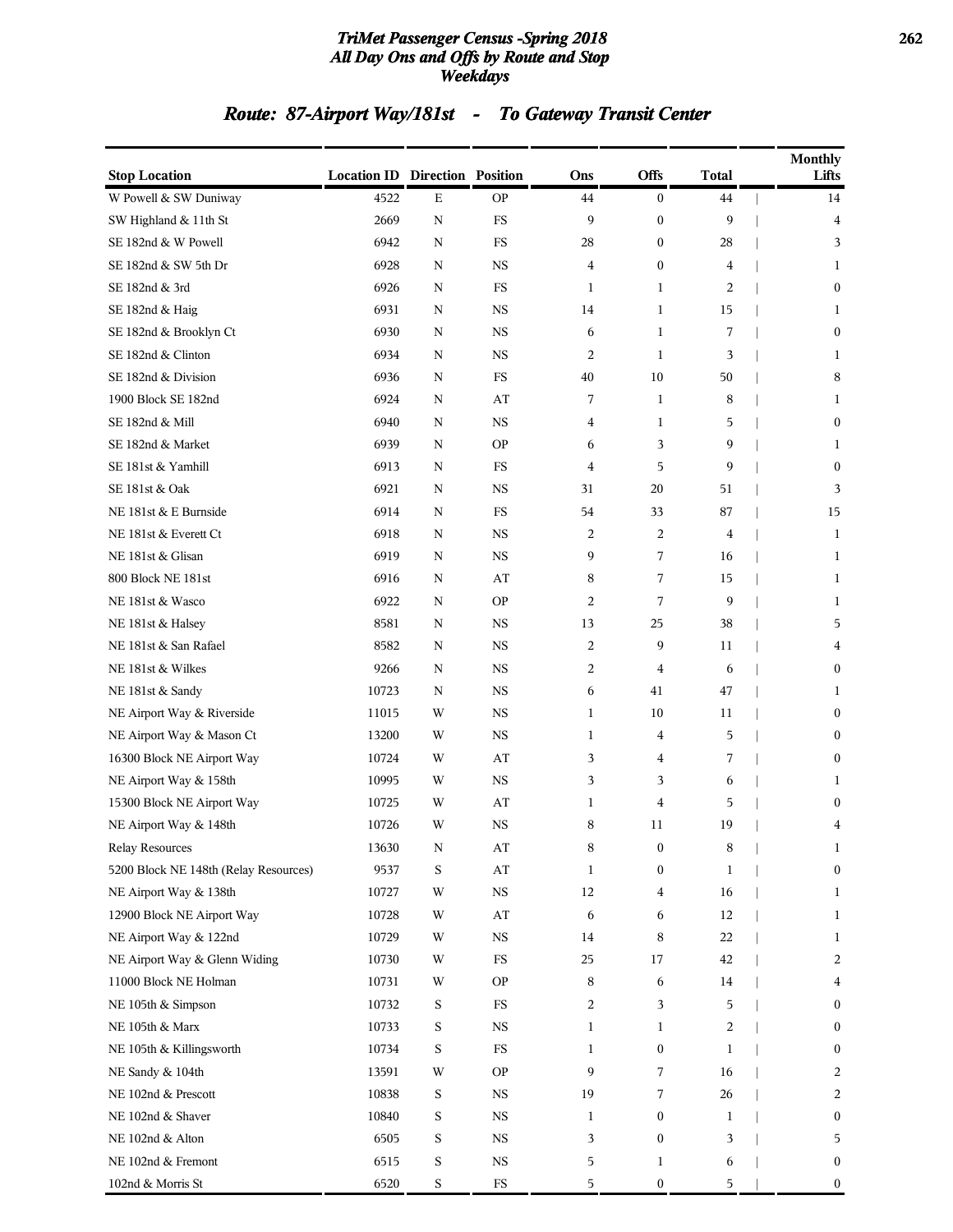#### *TriMet Passenger Census -Spring 2018* **263** *All Day Ons and Offs by Route and Stop Weekdays*

| <b>Stop Location</b>      | <b>Location ID Direction Position</b> |   |           | Ons          | <b>Offs</b>      | <b>Total</b> | Monthly<br>Lifts |
|---------------------------|---------------------------------------|---|-----------|--------------|------------------|--------------|------------------|
| NE 102nd & Knott          | 6519                                  | S | <b>OP</b> |              | $\mathbf{0}$     |              | $\mathbf{0}$     |
| NE 102nd & Brazee         | 6509                                  | S | FS        | 2            |                  | 3            | 2                |
| NE 102nd & Thompson       | 8465                                  | S | <b>NS</b> |              | $\boldsymbol{0}$ |              | $\mathbf{0}$     |
| NE 102nd & Bell           | 6507                                  | S | FS        | 3            | 2                | 5            | 2                |
| NE 102nd & Weidler        | 6532                                  | S | <b>NS</b> | 2            | 6                | 8            | 4                |
| NE 102nd & Clackamas      | 6513                                  | S | <b>OP</b> | 2            | 6                | 8            | 1                |
| 1200 Block NE 102nd       | 6523                                  | S | AT        | 2            | 9                | 11           | 4                |
| NE 102nd & Pacific        | 6525                                  | S | <b>NS</b> | $\mathbf{0}$ | 3                | 3            | $\mathbf{0}$     |
| 10000 Block NE Pacific St | 4288                                  | W | <b>OP</b> |              | 14               | 15           | 4                |
| 9800 Block NE Pacific St  | 8321                                  | W | <b>OP</b> | $\theta$     | 11               | 11           | $\mathbf{0}$     |
| Gateway Transit Center    | 10863                                 | S | AT        | 2            | 126              | 128          | 5                |

# *Route: 87-Airport Way/181st - To Gateway Transit Center*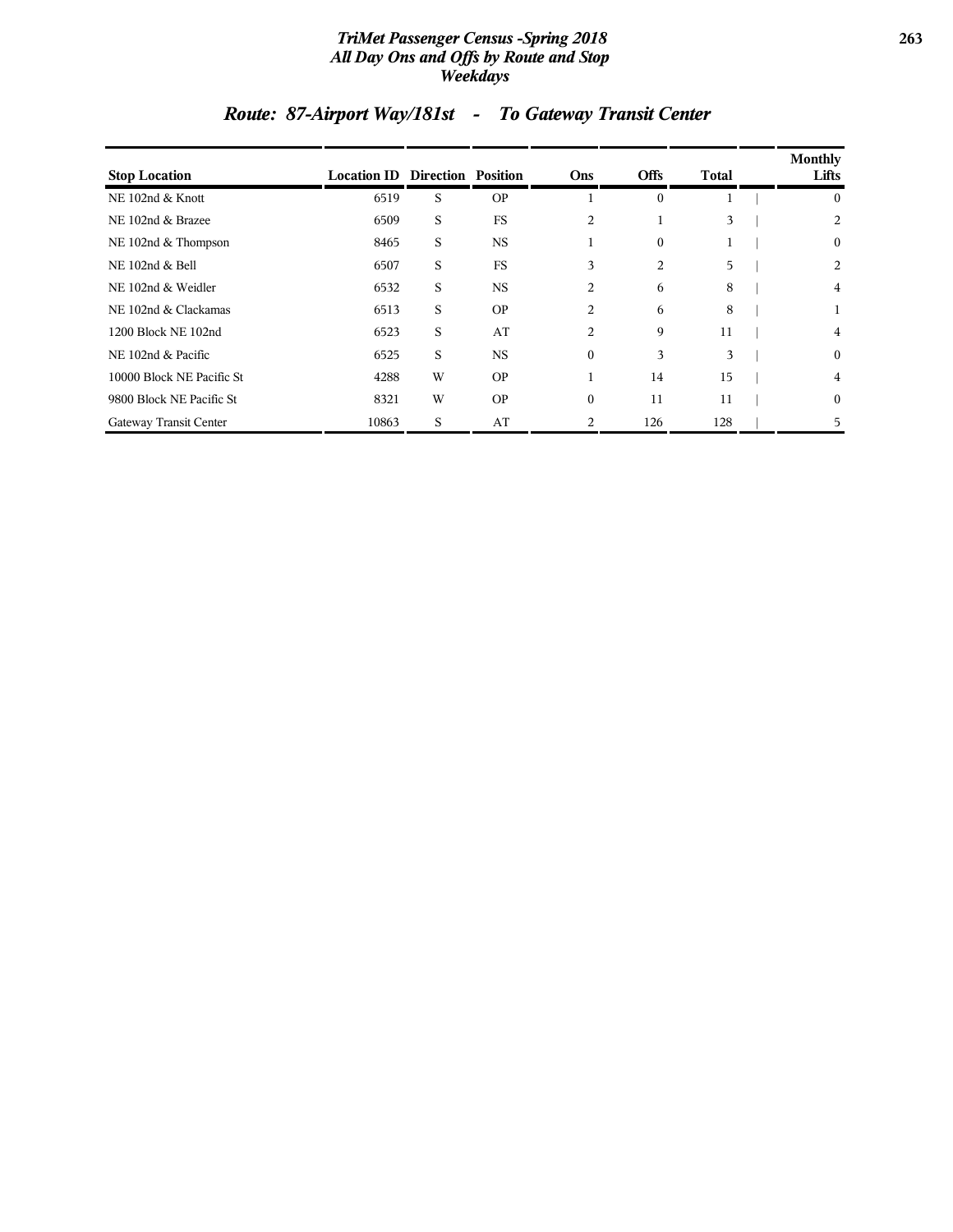#### *TriMet Passenger Census -Spring 2018* **264** *All Day Ons and Offs by Route and Stop Weekdays*

### *Route: 88-Hart/198th - To Willow Creek/SW 185th Ave Transit Center*

| <b>Stop Location</b>            | <b>Location ID Direction Position</b> |                         |             | Ons              | Offs             | <b>Total</b> | <b>Monthly</b><br>Lifts |
|---------------------------------|---------------------------------------|-------------------------|-------------|------------------|------------------|--------------|-------------------------|
| <b>Beaverton Transit Center</b> | 9985                                  | S                       | AT          | 392              | 7                | 399          | 62                      |
| SW Lombard & Broadway           | 12945                                 | S                       | <b>NS</b>   | 36               | 5                | 41           | 9                       |
| SW Lombard & 2nd                | 8491                                  | S                       | <b>NS</b>   | 12               | 7                | 19           | 7                       |
| SW Lombard & 5th                | 3584                                  | S                       | <b>NS</b>   | 7                | 8                | 15           | 2                       |
| SW Lombard & 9th                | 3586                                  | S                       | <b>NS</b>   | 4                | 13               | 17           | 24                      |
| SW Lombard & 12th               | 3581                                  | S                       | <b>OP</b>   | 2                | 10               | 12           | $\mathbf{0}$            |
| SW Lombard & Allen              | 3454                                  | S                       | <b>NS</b>   | 14               | 60               | 74           | 20                      |
| SW Allen & Hall                 | 103                                   | W                       | <b>NS</b>   | 36               | 20               | 56           | 2                       |
| SW Allen & Taralynn             | 108                                   | W                       | <b>FS</b>   | 2                | 10               | 12           | 2                       |
| SW Allen & Erickson             | 101                                   | W                       | FS          | 11               | 28               | 39           | 12                      |
| SW Allen & Menlo                | 105                                   | W                       | $_{\rm NS}$ | 8                | 25               | 33           | 1                       |
| SW Allen & Wilson               | 112                                   | W                       | <b>OP</b>   | 6                | 13               | 19           | 1                       |
| SW Allen & 141st                | 114                                   | W                       | <b>NS</b>   | 2                | 21               | 23           | 2                       |
| SW Murray & Allen               | 8604                                  | S                       | FS          | 18               | 49               | 67           | 16                      |
| SW Murray & Davis               | 8605                                  | S                       | <b>NS</b>   | 1                | 5                | 6            | 3                       |
| SW Murray & Kilchis             | 8606                                  | S                       | FS          | 1                | 1                | 2            | $\mathbf{0}$            |
| SW Murray & Barlow              | 9323                                  | S                       | <b>OP</b>   | $\boldsymbol{0}$ | 3                | 3            | $\mathbf{0}$            |
| SW Hart & Forest Dr             | 9663                                  | W                       | <b>NS</b>   | 5                | 12               | 17           | 1                       |
| SW Hart & Dunsmuir              | 9664                                  | W                       | <b>OP</b>   | 1                | 2                | 3            | $\mathbf{0}$            |
| SW Hart & 149th                 | 10436                                 | W                       | <b>OP</b>   | 1                | 3                | 4            | $\boldsymbol{0}$        |
| SW Hart & 155th                 | 9665                                  | W                       | FS          | 4                | 4                | 8            | $\mathbf{0}$            |
| SW Hart & 160th                 | 9667                                  | W                       | $_{\rm NS}$ | 6                | 11               | 17           | $\mathbf{0}$            |
| SW Hart & 165th                 | 9668                                  | W                       | <b>OP</b>   | 4                | 16               | 20           | $\boldsymbol{0}$        |
| SW Bany & Tallac Way            | 9669                                  | W                       | <b>OP</b>   | 5                | 16               | 21           | $\mathbf{0}$            |
| SW 170th & Canby                | 9670                                  | N                       | <b>NS</b>   | 6                | 2                | 8            | $\boldsymbol{0}$        |
| SW 170th & Timberland Dr        | 10274                                 | N                       | $_{\rm NS}$ | 1                | 1                | 2            | $\mathbf{0}$            |
| SW 170th & Ivy Glenn            | 9671                                  | N                       | $_{\rm NS}$ | 1                | 4                | 5            | $\mathbf{0}$            |
| SW 170th & Oak                  | 9672                                  | N                       | FS          | 4                | 6                | 10           | $\boldsymbol{0}$        |
| SW 170th & Rosa Place           | 9673                                  | N                       | FS          | 1                | 2                | 3            | $\boldsymbol{0}$        |
| SW Farmington & 170th           | 1682                                  | $\ensuremath{\text{W}}$ | FS          | 1                | 3                | 4            | 1                       |
| SW Farmington & Kinnaman        | 1651                                  | W                       | <b>FS</b>   | 4                | 11               | 15           | $\boldsymbol{0}$        |
| 17500 Block SW Farmington       | 1657                                  | W                       | <b>OP</b>   | 27               | 20               | 47           | 13                      |
| SW Farmington & Rosa Rd         | 13579                                 | W                       | <b>NS</b>   | 2                | 2                | 4            | $\bf{0}$                |
| SW Farmington & 185th           | 9674                                  | W                       | $_{\rm NS}$ | 19               | 23               | 42           | 5                       |
| SW Farmington & 188th Ct        | 1689                                  | W                       | FS          | 12               | 9                | 21           | $\boldsymbol{0}$        |
| SW Farmington & 192nd           | 1691                                  | W                       | FS          | 4                | 5                | 9            | $\boldsymbol{0}$        |
| SW Farmington & 196th           | 1694                                  | W                       | <b>NS</b>   | 8                | 16               | 24           | 1                       |
| SW 198th & Farmington           | 7071                                  | Ν                       | FS          | 24               | 23               | 47           | $\bf{0}$                |
| SW 198th & Carlin               | 7065                                  | N                       | <b>OP</b>   | 16               | 25               | 41           | 2                       |
| SW 198th & Prospect             | 7077                                  | N                       | FS          | 4                | 2                | 6            | 1                       |
| SW 198th & Oak                  | 7092                                  | N                       | FS          | 3                | 2                | 5            | $\boldsymbol{0}$        |
| SW 198th & Rosa                 | 7082                                  | N                       | FS          | 12               | 9                | 21           | 17                      |
| SW 198th & Deline               | 7069                                  | N                       | <b>OP</b>   | 4                | 3                | 7            | 2                       |
| SW 198th & Celebrity            | 7067                                  | N                       | FS          | 4                | 3                | 7            | $\bf{0}$                |
| SW 198th & Butternut            | 7062                                  | N                       | FS          | 4                | $\boldsymbol{0}$ | 4            | 5                       |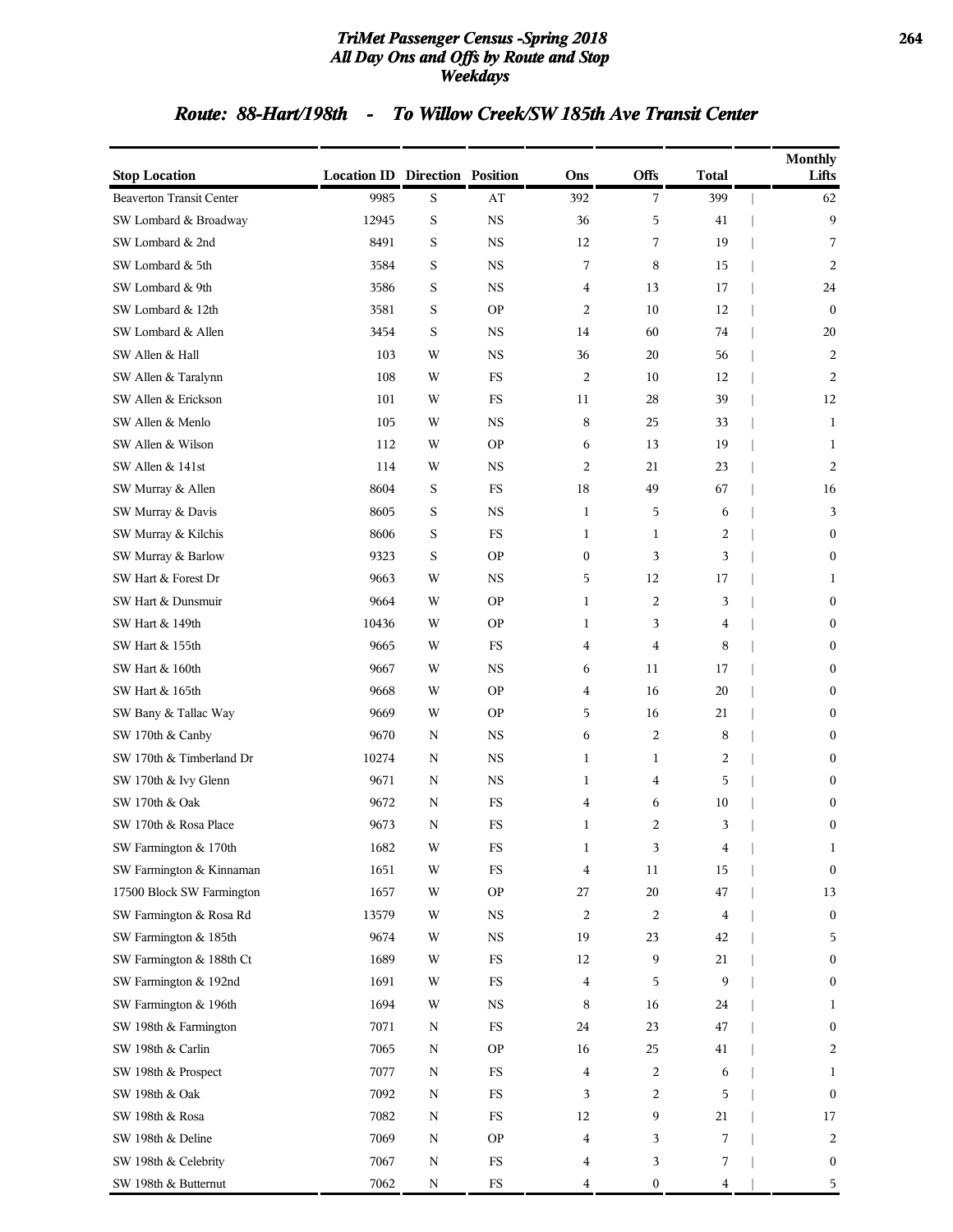#### *TriMet Passenger Census -Spring 2018* **265** *All Day Ons and Offs by Route and Stop Weekdays*

### *Route: 88-Hart/198th - To Willow Creek/SW 185th Ave Transit Center*

| <b>Stop Location</b>               | <b>Location ID Direction Position</b> |             |           | Ons          | <b>Offs</b> | <b>Total</b> | Monthly<br>Lifts |
|------------------------------------|---------------------------------------|-------------|-----------|--------------|-------------|--------------|------------------|
| SW 198th & Southview               | 7087                                  | N           | <b>NS</b> | 10           | 6           | 16           | 0                |
| SW 198th & Kinnaman                | 7076                                  | N           | <b>NS</b> | 7            | 7           | 14           | $\boldsymbol{0}$ |
| SW 198th & Blanton                 | 7060                                  | N           | <b>NS</b> | 5            | 4           | 9            | $\theta$         |
| 3300 Block SW 198th                | 13499                                 | N           | <b>OP</b> | 17           | 44          | 61           | 8                |
| SW 198th & Trelane                 | 7090                                  | N           | <b>FS</b> | 3            | 4           | 7            | $\theta$         |
| SW 198th & Johnson                 | 7074                                  | N           | <b>NS</b> | 6            | 3           | 9            | $\mathbf{0}$     |
| SW 198th & Sandra                  | 7084                                  | N           | <b>NS</b> | 3            | 3           | 6            | 3                |
| SW 198th & York                    | 7094                                  | N           | FS        | 4            | 6           | 10           | $\mathbf{0}$     |
| SW 198th & Rock Rd                 | 13498                                 | N           | <b>NS</b> | 6            | 6           | 12           | $\theta$         |
| SW 197th & Limestone Ct            | 13706                                 | N           | <b>FS</b> | 6            | 5           | 11           | 30               |
| SW 197th & Alderwood Ct            | 13036                                 | N           | <b>NS</b> | 2            | 2           | 4            | $\bf{0}$         |
| SW 197th & W Baseline              | 7053                                  | N           | <b>NS</b> | 8            | 4           | 12           | $\mathbf{0}$     |
| W Baseline Rd & SW 194th           | 278                                   | $\mathbf E$ | FS        | $\theta$     | 2           | 2            | $\theta$         |
| W Baseline Rd & SW Willow Creek Dr | 269                                   | $\mathbf E$ | <b>NS</b> | $\theta$     | 18          | 18           |                  |
| W Baseline & SW 185th              | 10464                                 | E           | <b>NS</b> | $\Omega$     | 9           | 9            |                  |
| <b>Willow Creek Transit Center</b> | 9621                                  | $\mathbf E$ | AT        | $\mathbf{0}$ | 185         | 185          | $\bf{0}$         |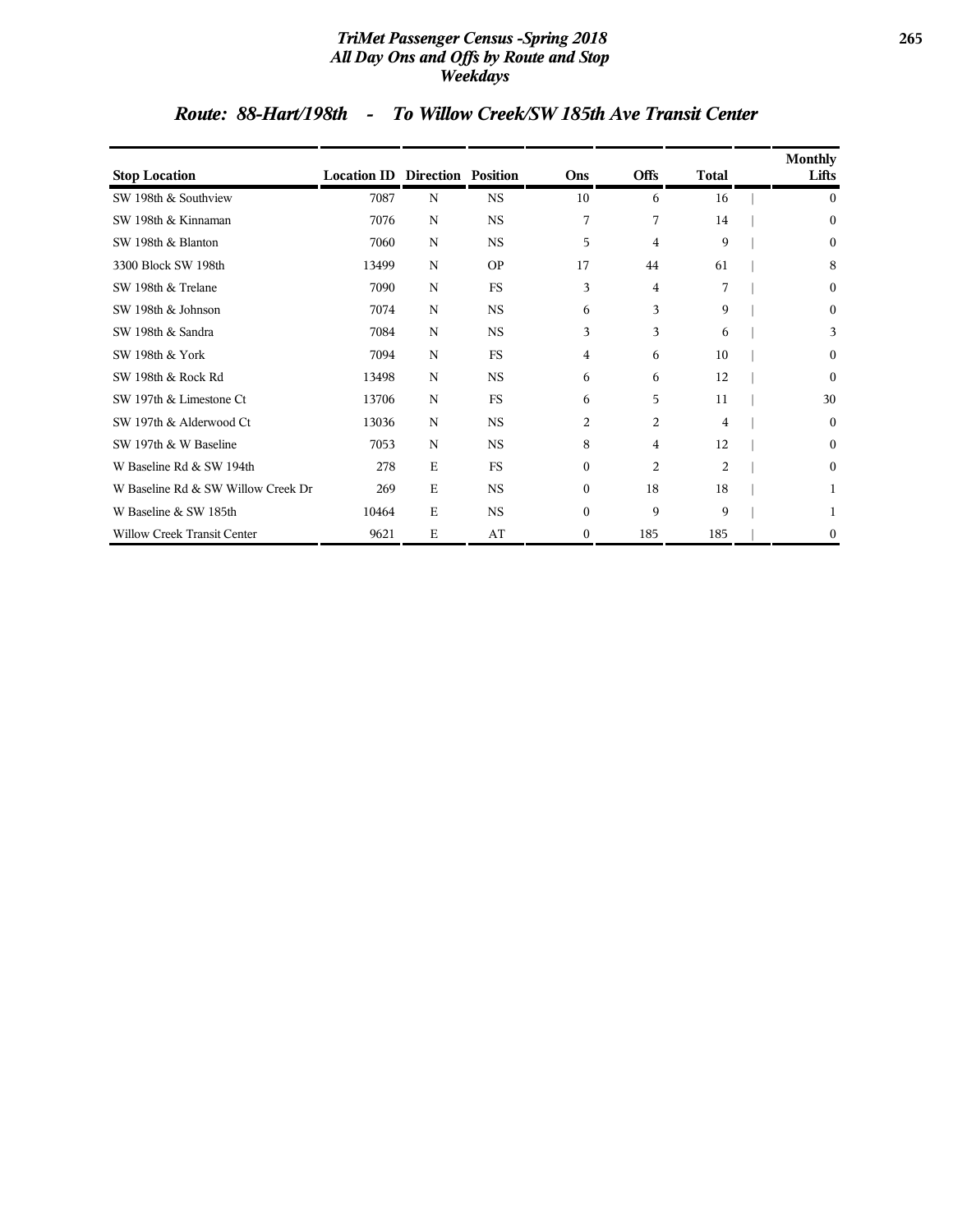#### *TriMet Passenger Census -Spring 2018* **266** *All Day Ons and Offs by Route and Stop Weekdays*

### *Route: 88-Hart/198th - To Beaverton Transit Center*

| <b>Stop Location</b>         | <b>Location ID Direction Position</b> |             |             | Ons              | Offs             | <b>Total</b>     | <b>Monthly</b> | Lifts            |
|------------------------------|---------------------------------------|-------------|-------------|------------------|------------------|------------------|----------------|------------------|
| Willow Creek Transit Center  | 9621                                  | $\mathbf E$ | AT          | 217              | 1                | 218              |                | 60               |
| W Baseline Rd & SW 185th     | 275                                   | W           | <b>FS</b>   | 4                | $\boldsymbol{0}$ | 4                |                | $\boldsymbol{0}$ |
| W Baseline Rd & SW Lisa      | 265                                   | W           | <b>FS</b>   | 2                | $\boldsymbol{0}$ | 2                |                | $\boldsymbol{0}$ |
| W Baseline Rd & SW 195th     | 279                                   | W           | <b>NS</b>   | 2                | $\mathbf{0}$     | 2                |                | $\boldsymbol{0}$ |
| 700 Block SW 197th           | 7052                                  | S           | <b>OP</b>   | 3                | 6                | 9                |                | $\boldsymbol{0}$ |
| SW 197th & Brookfield        | 13035                                 | S           | <b>NS</b>   | 3                | 3                | 6                |                | $\boldsymbol{0}$ |
| SW 197th & Frances           | 7054                                  | S           | <b>FS</b>   | 4                | 10               | 14               |                | 18               |
| SW 198th & Rock Dr           | 7079                                  | S           | <b>NS</b>   | 6                | 9                | 15               |                | 6                |
| SW 198th & York              | 7093                                  | S           | <b>NS</b>   | 5                | 6                | 11               |                | $\mathbf{0}$     |
| SW 198th & Imperial          | 7072                                  | S           | <b>NS</b>   | 2                | 2                | 4                |                | 1                |
| SW 198th & Johnson           | 7073                                  | S           | <b>FS</b>   | 4                | 3                | 7                |                | $\boldsymbol{0}$ |
| SW 198th & Trelane           | 7089                                  | S           | <b>OP</b>   | 4                | 3                | 7                |                | $\boldsymbol{0}$ |
| 3300 Block SW 198th          | 13705                                 | S           | AT          | 31               | 22               | 53               |                | 7                |
| SW 198th & Blanton           | 7061                                  | S           | <b>NS</b>   | 9                | 8                | 17               |                | 2                |
| SW 198th & Kinnaman          | 7075                                  | S           | <b>NS</b>   | 5                | 7                | 12               |                | $\boldsymbol{0}$ |
| SW 198th & Southview         | 7086                                  | S           | <b>FS</b>   | 6                | 12               | 18               |                | 1                |
| SW 198th & Butternut         | 7063                                  | S           | <b>OP</b>   | $\boldsymbol{0}$ | 2                | 2                |                | 2                |
| SW 198th & Celebrity         | 7066                                  | S           | <b>NS</b>   | 3                | 3                | 6                |                | 1                |
| SW 198th & Deline            | 7068                                  | S           | <b>FS</b>   | 3                | 5                | 8                |                | 3                |
| SW 198th & Rosa              | 7083                                  | S           | FS          | 9                | 11               | 20               |                | 16               |
| SW 198th & Oak Ct            | 13517                                 | S           | <b>FS</b>   | 3                | 3                | 6                |                | $\boldsymbol{0}$ |
| SW 198th & Prospect          | 7078                                  | S           | <b>OP</b>   | 2                | 2                | 4                |                | 7                |
| SW 198th & Carlin            | 7064                                  | S           | FS          | 25               | 19               | 44               |                | $\boldsymbol{0}$ |
| SW 198th & Farmington        | 7070                                  | S           | <b>NS</b>   | 23               | 18               | 41               |                | $\mathbf{0}$     |
| SW Farmington & 195th        | 1693                                  | E           | <b>NS</b>   | 21               | 11               | 32               |                | 1                |
| SW Farmington & 192nd        | 1692                                  | E           | <b>FS</b>   | 5                | 5                | 10               |                | $\boldsymbol{0}$ |
| SW Farmington & 188th Ct     | 1690                                  | Е           | NS          | 8                | 8                | 16               |                | 1                |
| SW Farmington & 185th        | 10166                                 | Ε           | <b>FS</b>   | 23               | 31               | 54               |                | 6                |
| 18200 Block SW Farmington    | 1642                                  | E           | AT          | $\mathbf{0}$     | $\mathbf{0}$     | $\boldsymbol{0}$ |                | $\mathbf{0}$     |
| SW Farmington & 179th        | 1688                                  | Е           | NS          | 2                | 1                | 3                |                | $\bf{0}$         |
| SW Farmington & Remington Dr | 1658                                  | Е           | $_{\rm FS}$ | 23               | 25               | 48               |                | 3                |
| SW Farmington & Kinnaman     | 1652                                  | E           | $_{\rm NS}$ | 9                | 3                | 12               |                | 10               |
| SW 170th & Division          | 10443                                 | S           | <b>OP</b>   | 3                | 2                | 5                |                | 1                |
| SW 170th & Rosa Place        | 9676                                  | S           | <b>OP</b>   | 1                | 1                | 2                |                | $\boldsymbol{0}$ |
| SW 170th & Oak               | 9677                                  | S           | $_{\rm FS}$ | 6                | 5                | 11               |                | $\boldsymbol{0}$ |
| SW 170th & Ivy Glenn         | 9675                                  | S           | $_{\rm NS}$ | 5                | 1                | 6                |                | $\boldsymbol{0}$ |
| SW 170th & Timberland Dr     | 10273                                 | S           | <b>OP</b>   | 1                | 2                | 3                |                | $\boldsymbol{0}$ |
| SW 170th & Cynthia           | 9678                                  | S           | $_{\rm NS}$ | 4                | 5                | 9                |                | $\boldsymbol{0}$ |
| SW Bany & Tallac Way         | 9679                                  | E           | $_{\rm FS}$ | 14               | 4                | 18               |                | $\boldsymbol{0}$ |
| SW Hart & 165th              | 9680                                  | E           | $_{\rm FS}$ | 19               | 5                | 24               |                | $\boldsymbol{0}$ |
| SW Hart & 161st              | 9681                                  | E           | $_{\rm FS}$ | 5                | 3                | 8                |                | $\boldsymbol{0}$ |
| SW Hart & 157th              | 9682                                  | E           | FS          | 7                | 4                | 11               |                | $\boldsymbol{0}$ |
| SW Hart & 155th              | 9683                                  | Е           | $_{\rm FS}$ | 4                | 3                | 7                |                | $\boldsymbol{0}$ |
| SW Hart & 149th              | 10437                                 | E           | $_{\rm FS}$ | 2                | 1                | 3                |                | $\boldsymbol{0}$ |
| SW Hart & Dunsmuir           | 9684                                  | E           | $_{\rm FS}$ | 2                | $\mathbf{1}$     | 3                |                | $\boldsymbol{0}$ |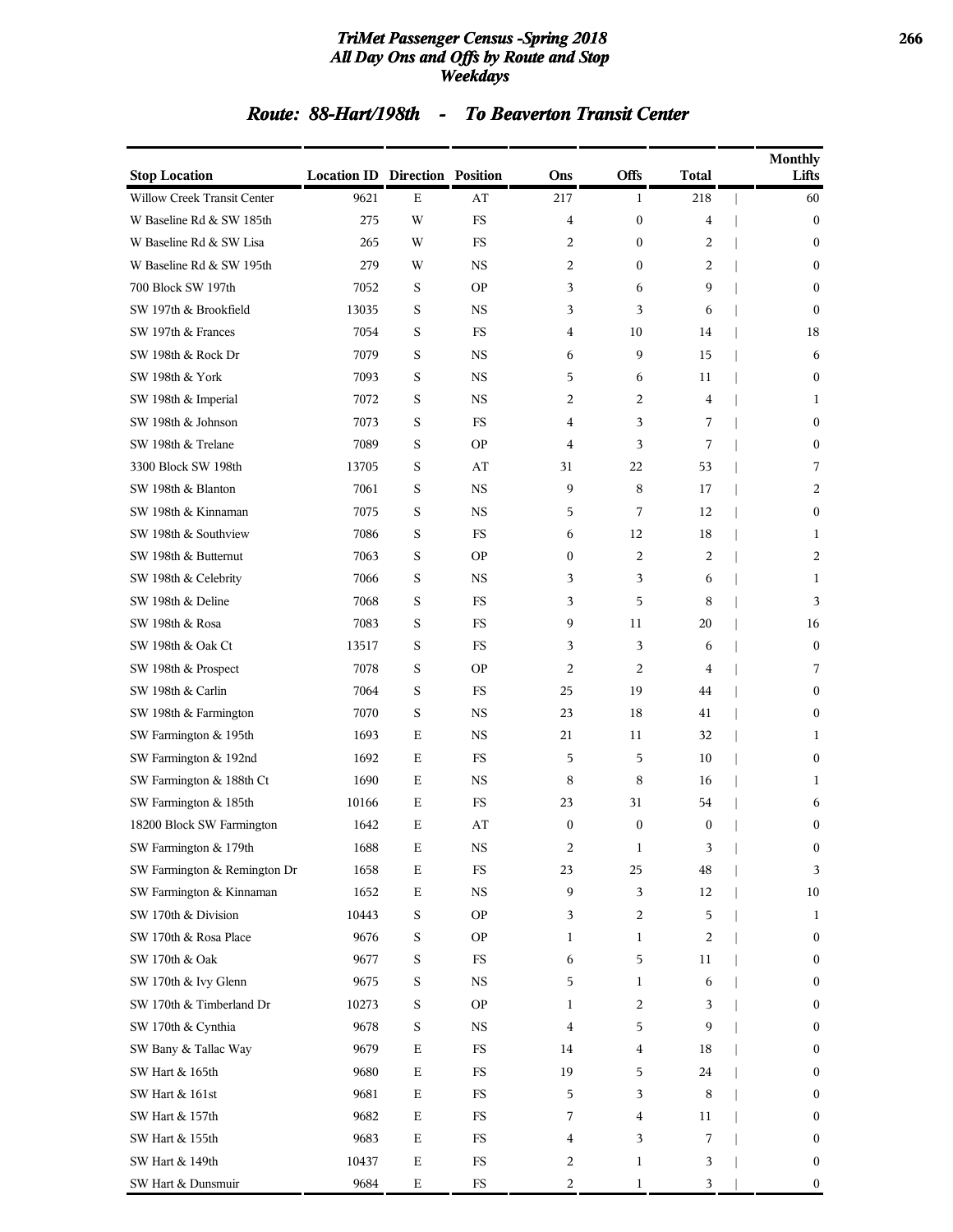#### *TriMet Passenger Census -Spring 2018* **267** *All Day Ons and Offs by Route and Stop Weekdays*

| <b>Stop Location</b>            | <b>Location ID Direction Position</b> |             |             | Ons              | <b>Offs</b>    | <b>Total</b> | <b>Monthly</b><br>Lifts |
|---------------------------------|---------------------------------------|-------------|-------------|------------------|----------------|--------------|-------------------------|
| SW Hart & Forest Drive          | 10211                                 | E           | <b>OP</b>   | 2                | 4              | 6            | $\Omega$                |
| SW Murray & Hart                | 8632                                  | $\mathbf N$ | <b>FS</b>   | 7                | 5              | 12           | $\mathbf{0}$            |
| SW Murray & Barlow              | 8633                                  | $\mathbf N$ | $_{\rm NS}$ | $\overline{c}$   | 1              | 3            | $\boldsymbol{0}$        |
| SW Murray & 22nd                | 8634                                  | N           | <b>FS</b>   | 4                | $\overline{c}$ | 6            | 1                       |
| SW Murray & Allen               | 8635                                  | N           | <b>NS</b>   | 19               | 14             | 33           | 3                       |
| SW Allen & Murray               | 106                                   | E           | <b>FS</b>   | 29               | 4              | 33           | 8                       |
| SW Allen & 141st                | 113                                   | E           | <b>OP</b>   | 21               | 3              | 24           | $\mathbf{0}$            |
| SW Allen & Wilson               | 111                                   | $\mathbf E$ | <b>NS</b>   | 15               | 5              | 20           | $\mathbf{0}$            |
| SW Allen & Menlo                | 104                                   | E           | $_{\rm NS}$ | 25               | 7              | 32           | $\theta$                |
| SW Allen & Erickson             | 100                                   | $\mathbf E$ | $_{\rm NS}$ | 32               | 10             | 42           | 12                      |
| SW Allen & Dale                 | 99                                    | $\mathbf E$ | $_{\rm NS}$ | 6                | 1              | 7            | $\mathbf{0}$            |
| SW Allen & Hall                 | 102                                   | $\mathbf E$ | $_{\rm NS}$ | 11               | 51             | 62           | 9                       |
| SW Lombard & Allen              | 3455                                  | N           | <b>FS</b>   | 64               | 19             | 83           | 3                       |
| SW Lombard & 12th               | 3580                                  | N           | $_{\rm NS}$ | 7                | $\overline{2}$ | 9            | $\Omega$                |
| SW Lombard & 9th                | 3585                                  | N           | <b>NS</b>   | 10               | 3              | 13           | 17                      |
| SW Lombard & 5th                | 3583                                  | N           | $_{\rm NS}$ | 6                | 10             | 16           | $\mathbf{0}$            |
| SW Lombard & 2nd                | 3582                                  | N           | <b>NS</b>   | $\overline{4}$   | 12             | 16           | 7                       |
| SW Lombard & Broadway           | 12944                                 | N           | $_{\rm NS}$ | 2                | 41             | 43           | 5                       |
| <b>Beaverton Transit Center</b> | 9985                                  | S           | AT          | $\boldsymbol{0}$ | 352            | 352          | 1                       |

### *Route: 88-Hart/198th - To Beaverton Transit Center*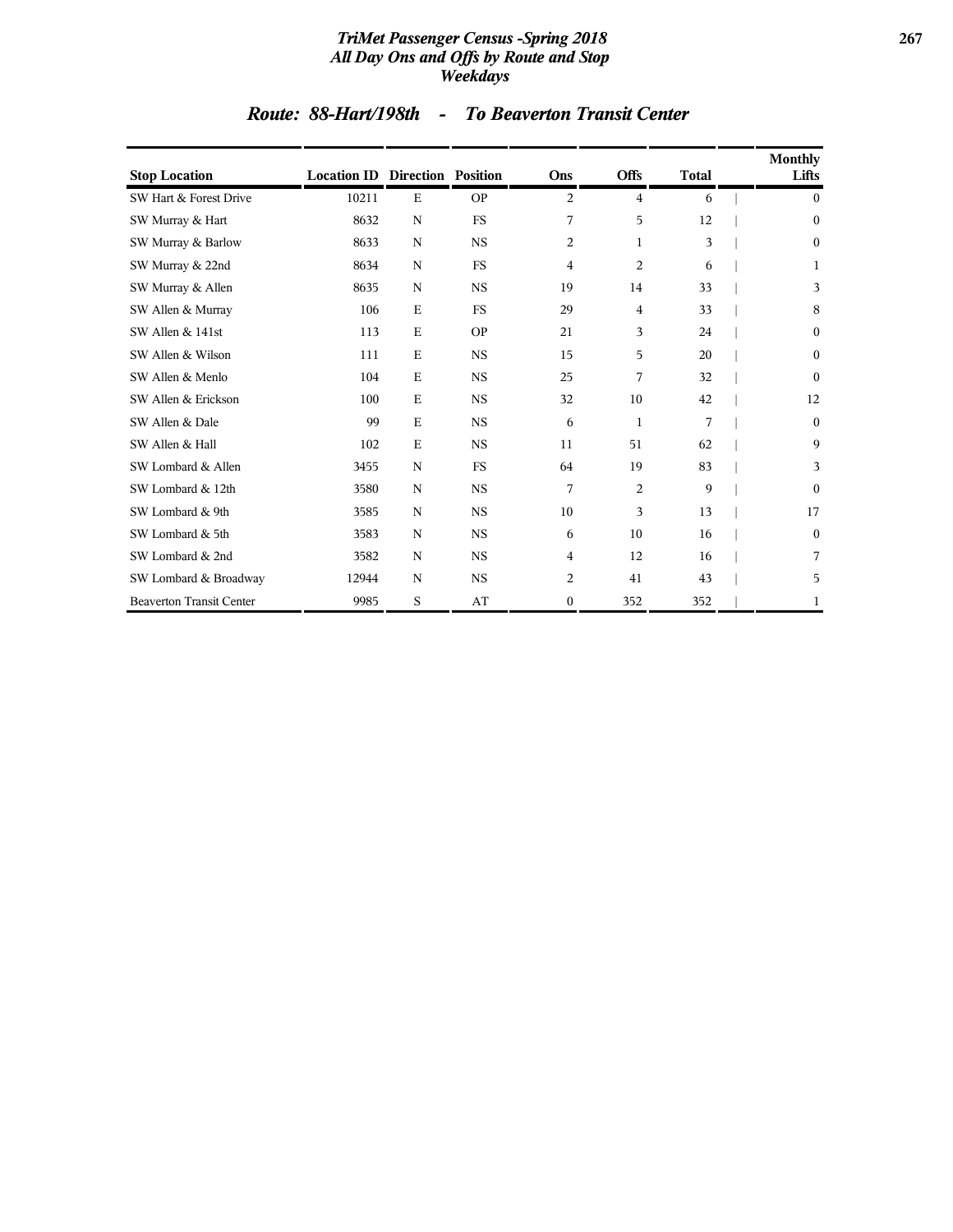#### *TriMet Passenger Census -Spring 2018* **268** *All Day Ons and Offs by Route and Stop Weekdays*

# *Route: 92-South Beaverton Express - To Murrayhill*

| <b>Stop Location</b>                    | <b>Location ID Direction Position</b> |              |                        | Ons              | <b>Offs</b>      | <b>Total</b>   | <b>Monthly</b><br>Lifts |
|-----------------------------------------|---------------------------------------|--------------|------------------------|------------------|------------------|----------------|-------------------------|
| SW Columbia & 10th                      | 9044                                  | Е            | <b>NS</b>              | 32               | $\boldsymbol{0}$ | 32             | $\boldsymbol{0}$        |
| SW Columbia & Park Ave                  | 1108                                  | E            | <b>NS</b>              | 16               | $\boldsymbol{0}$ | 16             | $\boldsymbol{0}$        |
| SW Columbia between 5th & 4th           | 12794                                 | E            | <b>FS</b>              | 59               | $\boldsymbol{0}$ | 59             | $\mathbf{0}$            |
| SW Columbia & 1st                       | 12795                                 | Е            | <b>NS</b>              | 40               | $\boldsymbol{0}$ | 40             | $\Omega$                |
| SW Naito Parkway & Harrison             | 1927                                  | S            | <b>NS</b>              | 19               | $\boldsymbol{0}$ | 19             | $\mathbf{0}$            |
| SW Scholls Ferry & Progress Park & Ride | 9169                                  | S            | $\mathbf{A}\mathbf{T}$ | $\overline{c}$   | 27               | 29             | $\mathbf{0}$            |
| SW Scholls Ferry & Cascade              | 5164                                  | S            | <b>FS</b>              | $\mathbf{0}$     | $\mathbf{1}$     | $\mathbf{1}$   | $\mathbf{0}$            |
| SW Scholls Ferry & Nimbus               | 5189                                  | W            | FS                     | $\mathbf{1}$     | 4                | 5              | $\mathbf{0}$            |
| SW Scholls Ferry & Springwood           | 9038                                  | W            | <b>OP</b>              | $\mathbf{1}$     | 9                | 10             | $\mathbf{0}$            |
| SW Conestoga & Boones Bend              | 9159                                  | N            | <b>OP</b>              | $\mathbf{0}$     | 14               | 14             | $\mathbf{0}$            |
| SW Conestoga & Welch                    | 9160                                  | W            | <b>NS</b>              | $\boldsymbol{0}$ | 5                | 5              | $\mathbf{0}$            |
| SW Conestoga & Downing                  | 9161                                  | W            | $_{\rm NS}$            | $\mathbf{0}$     | 8                | 8              | $\mathbf{0}$            |
| SW Conestoga & 125th                    | 9162                                  | W            | <b>NS</b>              | $\boldsymbol{0}$ | 15               | 15             | $\mathbf{0}$            |
| SW 125th & Longhorn                     | 9163                                  | N            | <b>FS</b>              | $\mathbf{0}$     | 6                | 6              | $\mathbf{1}$            |
| SW 125th & Footpath                     | 9164                                  | $\, {\rm N}$ | AT                     | $\mathbf{0}$     | 4                | 4              | $\boldsymbol{0}$        |
| SW Brockman & Sorrento                  | 9165                                  | W            | <b>FS</b>              | $\mathbf{0}$     | $\mathbf{1}$     | $\mathbf{1}$   | $\Omega$                |
| SW Brockman & 135th                     | 9166                                  | W            | <b>NS</b>              | $\mathbf{0}$     | 11               | 11             | $\mathbf{0}$            |
| SW Brockman & Davies                    | 9167                                  | W            | <b>NS</b>              | $\boldsymbol{0}$ | 5                | 5              | $\mathbf{0}$            |
| SW Brockman & Pony                      | 9168                                  | W            | <b>FS</b>              | $\boldsymbol{0}$ | 3                | 3              | $\mathbf{0}$            |
| SW Murray & Beard                       | 8610                                  | S            | <b>FS</b>              | $\mathbf{0}$     | 12               | 12             | $\theta$                |
| SW Murray & Weir Rd                     | 8611                                  | S            | FS                     | $\mathbf{0}$     | 7                | 7              | $\mathbf{0}$            |
| SW Murray & Osprey Dr                   | 8612                                  | S            | <b>NS</b>              | $\mathbf{0}$     | 7                | 7              | $\mathbf{0}$            |
| SW Murray & Teal Blvd                   | 8613                                  | S            | <b>NS</b>              | $\boldsymbol{0}$ | 4                | 4              | $\mathbf{0}$            |
| 14700 Block SW Teal                     | 9208                                  | W            | <b>OP</b>              | $\mathbf{0}$     | $\overline{4}$   | 4              | $\Omega$                |
| SW Teal & 152nd                         | 9170                                  | W            | FS                     | $\boldsymbol{0}$ | 2                | 2              | $\boldsymbol{0}$        |
| SW Teal & 155th                         | 9171                                  | S            | <b>NS</b>              | $\boldsymbol{0}$ | 3                | 3              | $\mathbf{0}$            |
| SW Teal & Nighthawk Dr                  | 9215                                  | S            | $_{\rm NS}$            | $\boldsymbol{0}$ | $\mathbf{1}$     | 1              | $\mathbf{0}$            |
| SW Teal & Bobwhite Circle               | 9172                                  | E            | <b>NS</b>              | $\mathbf{0}$     | $\sqrt{2}$       | $\overline{c}$ | $\Omega$                |
| SW Teal & Pintail                       | 9173                                  | S            | $_{\rm NS}$            | $\boldsymbol{0}$ | 3                | 3              | 0                       |
| SW Scholls Ferry & Teal Blvd            | 9174                                  | E            | <b>FS</b>              | $\boldsymbol{0}$ | 14               | 14             | $\boldsymbol{0}$        |
| SW Scholls Ferry & 147th                | 9175                                  | E            | FS                     | $\mathbf{0}$     | $\overline{c}$   | 2              | $\mathbf{0}$            |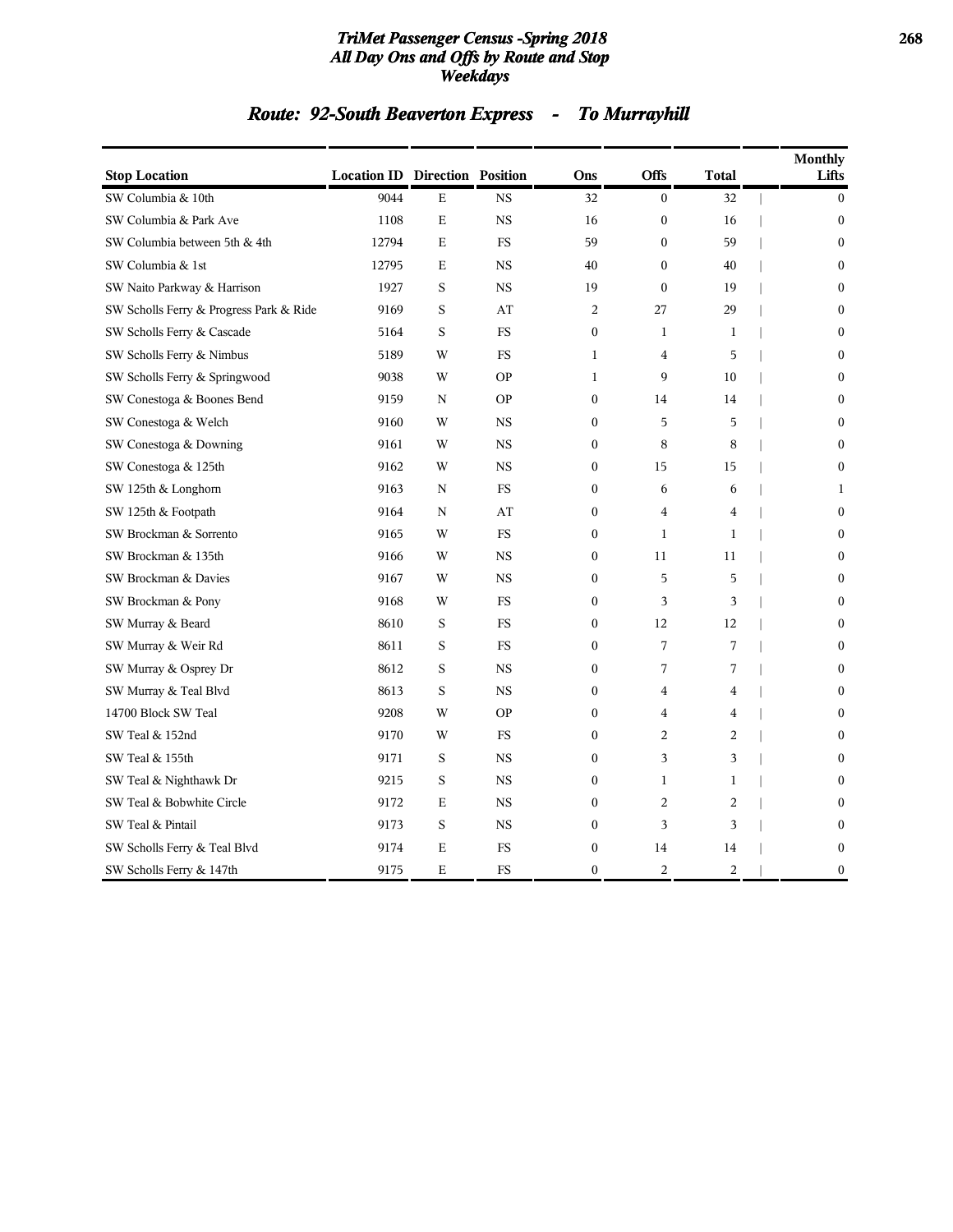#### *TriMet Passenger Census -Spring 2018* **269** *All Day Ons and Offs by Route and Stop Weekdays*

# *Route: 92-South Beaverton Express - To Portland City Center*

| <b>Stop Location</b>                    | <b>Location ID Direction Position</b> |         |             | Ons              | <b>Offs</b>      | <b>Total</b>            | <b>Monthly</b><br>Lifts |
|-----------------------------------------|---------------------------------------|---------|-------------|------------------|------------------|-------------------------|-------------------------|
| 14700 Block SW Teal                     | 9208                                  | W       | <b>OP</b>   | 10               | $\boldsymbol{0}$ | 10                      | 1                       |
| SW Teal & 152nd                         | 9170                                  | W       | <b>FS</b>   | $\overline{4}$   | $\boldsymbol{0}$ | $\overline{\mathbf{4}}$ | $\boldsymbol{0}$        |
| SW Teal & 155th                         | 9171                                  | S       | $_{\rm NS}$ | 3                | $\boldsymbol{0}$ | 3                       | $\mathbf{0}$            |
| SW Teal & Nighthawk Dr                  | 9215                                  | S       | <b>NS</b>   | 1                | $\boldsymbol{0}$ | 1                       | $\mathbf{0}$            |
| SW Teal & Bobwhite Circle               | 9172                                  | E       | <b>NS</b>   | 3                | $\boldsymbol{0}$ | 3                       | $\mathbf{0}$            |
| SW Teal & Pintail                       | 9173                                  | S       | <b>NS</b>   | 4                | $\mathbf{0}$     | 4                       | $\Omega$                |
| SW Scholls Ferry & Teal Blvd            | 9174                                  | E       | <b>FS</b>   | 20               | $\boldsymbol{0}$ | 20                      | $\boldsymbol{0}$        |
| SW Scholls Ferry & 147th                | 9175                                  | Ε       | FS          | $\overline{4}$   | $\boldsymbol{0}$ | 4                       | $\mathbf{0}$            |
| SW Murray & Teal Blvd                   | 8625                                  | N       | $_{\rm NS}$ | 8                | $\mathbf{0}$     | 8                       | $\Omega$                |
| SW Murray & Osprey Dr                   | 8626                                  | N       | FS          | 7                | $\boldsymbol{0}$ | 7                       | $\boldsymbol{0}$        |
| SW Murray & Weir Rd                     | 8627                                  | N       | <b>OP</b>   | 8                | $\boldsymbol{0}$ | 8                       | $\mathbf{0}$            |
| SW Murray & Brockman                    | 12746                                 | N       | <b>NS</b>   | 13               | $\mathbf{0}$     | 13                      | 3                       |
| SW Brockman & Stallion                  | 8628                                  | E       | <b>NS</b>   | 6                | $\mathbf{0}$     | 6                       | $\mathbf{0}$            |
| SW Brockman & Davies                    | 9176                                  | E       | FS          | 5                | $\boldsymbol{0}$ | 5                       | $\mathbf{0}$            |
| SW Brockman & 135th                     | 9177                                  | E       | <b>FS</b>   | 13               | $\boldsymbol{0}$ | 13                      | $\mathbf{0}$            |
| SW Brockman & Sorrento                  | 9178                                  | E       | <b>OP</b>   | $\overline{2}$   | $\boldsymbol{0}$ | $\overline{c}$          | $\boldsymbol{0}$        |
| SW 125th & Footpath                     | 9179                                  | S       | AT          | 6                | $\boldsymbol{0}$ | 6                       | $\mathbf{0}$            |
| 9600 Block SW 125th                     | 9180                                  | S       | AT          | 7                | 3                | 10                      | $\Omega$                |
| SW Conestoga & 125th                    | 9181                                  | E       | <b>FS</b>   | 18               | $\boldsymbol{0}$ | 18                      | $\mathbf{0}$            |
| SW Conestoga & Downing                  | 9182                                  | E       | <b>OP</b>   | 7                | $\mathbf{0}$     | 7                       | $\mathbf{0}$            |
| SW Conestoga & Trapper Terrace          | 9183                                  | E       | <b>FS</b>   | $\overline{4}$   | $\boldsymbol{0}$ | 4                       | $\mathbf{0}$            |
| SW Conestoga & Boones Bend              | 9184                                  | $\rm S$ | $_{\rm NS}$ | 16               | $\mathbf{1}$     | 17                      | $\mathbf{0}$            |
| SW Scholls Ferry & Springwood           | 5197                                  | E       | FS          | 6                | $\boldsymbol{0}$ | 6                       | $\mathbf{0}$            |
| SW Scholls Ferry & Nimbus               | 5190                                  | E       | FS          | 1                | 1                | 2                       | $\mathbf{0}$            |
| SW Scholls Ferry & Progress Park & Ride | 9185                                  | N       | <b>OP</b>   | 27               | 7                | 34                      | 1                       |
| SW Naito Parkway & Harrison             | 1926                                  | N       | <b>NS</b>   | $\mathbf{1}$     | 41               | 42                      | $\mathbf{0}$            |
| SW Jefferson & 1st                      | 12789                                 | W       | FS          | $\mathbf{0}$     | 54               | 54                      | $\Omega$                |
| SW Jefferson between 4th & 5th          | 12790                                 | W       | $_{\rm FS}$ | $\boldsymbol{0}$ | 58               | 58                      | 3                       |
| SW Jefferson & Broadway                 | 3039                                  | W       | $_{\rm NS}$ | $\boldsymbol{0}$ | 18               | 18                      | $\boldsymbol{0}$        |
| SW Jefferson & 10th                     | 3049                                  | W       | $_{\rm NS}$ | $\mathbf{0}$     | 18               | 18                      | $\mathbf{0}$            |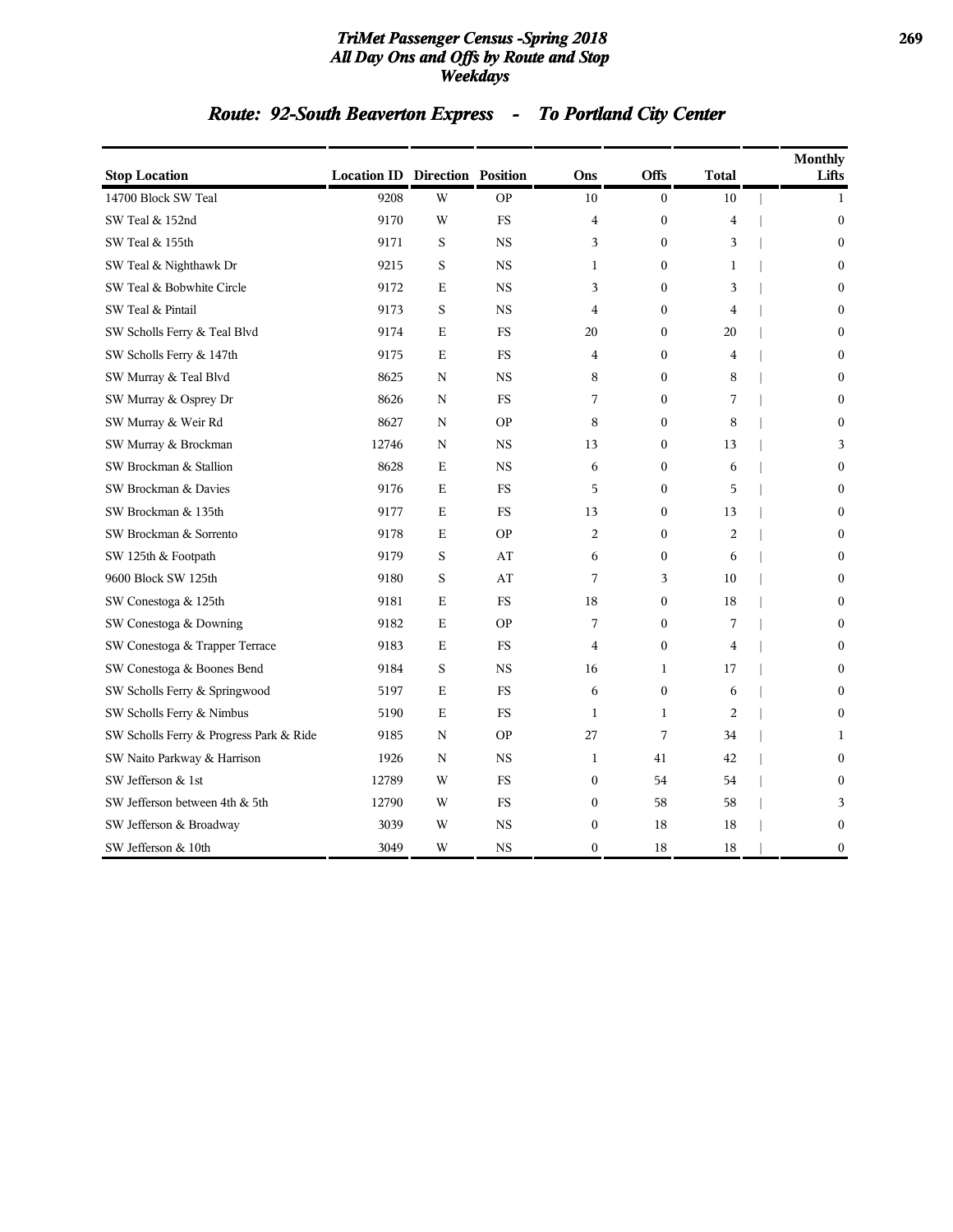#### *TriMet Passenger Census -Spring 2018* **270** *All Day Ons and Offs by Route and Stop Weekdays*

# *Route: 93-Tigard/Sherwood - To Sherwood*

| <b>Stop Location</b>                  | <b>Location ID Direction Position</b> |   |             | Ons              | <b>Offs</b>      | Total          | <b>Monthly</b><br>Lifts |
|---------------------------------------|---------------------------------------|---|-------------|------------------|------------------|----------------|-------------------------|
| <b>Tigard Transit Center</b>          | 8211                                  | S | AT          | 227              | $\mathbf{0}$     | 227            | 52                      |
| SW Main & Commercial                  | 3656                                  | S | $_{\rm NS}$ | 36               | $\mathbf{1}$     | 37             | 10                      |
| SW Main & Burnham                     | 3653                                  | W | <b>OP</b>   | 7                | $\boldsymbol{0}$ | 7              | $\mathbf{1}$            |
| SW Pacific Hwy & Walnut               | 4318                                  | W | <b>NS</b>   | 10               | 13               | 23             | 3                       |
| SW Pacific Hwy & School               | 4310                                  | W | <b>FS</b>   | 6                | 10               | 16             | $\mathbf{0}$            |
| 13400 Block SW Pacific Hwy            | 4254                                  | W | AT          | 3                | 8                | 11             | 8                       |
| SW Pacific Hwy & Watkins              | 4320                                  | W | <b>FS</b>   | $\mathbf{1}$     | 3                | $\overline{4}$ | 2                       |
| SW Pacific Hwy & Gaarde/McDonald      | 4286                                  | W | <b>NS</b>   | 8                | 33               | 41             | 11                      |
| SW Pacific Hwy & Canterbury           | 4273                                  | S | <b>NS</b>   | 4                | 13               | 17             | 1                       |
| SW Pacific Hwy & Bull Mtn             | 4271                                  | S | <b>FS</b>   | 2                | 9                | 11             | 1                       |
| SW Pacific Hwy & Beef Bend            | 4267                                  | S | <b>FS</b>   | $\mathbf{0}$     | 7                | 7              | 1                       |
| SW Pacific Hwy & Royalty Parkway      | 8728                                  | S | <b>FS</b>   | 3                | 22               | 25             | 6                       |
| SW Pacific Hwy & Durham               | 8644                                  | S | <b>NS</b>   | 7                | 28               | 35             | 8                       |
| 16400 Block SW Pacific Hwy            | 4257                                  | S | AT          | $\boldsymbol{0}$ | $\overline{c}$   | 2              | $\mathbf{0}$            |
| SW Pacific Hwy & Fischer              | 4258                                  | S | <b>FS</b>   | 5                | 25               | 30             | 2                       |
| SW Pacific Hwy & 124th                | 4260                                  | W | <b>OP</b>   | 3                | 23               | 26             | 4                       |
| SW Pacific Hwy & Pacific Dr           | 4300                                  | W | <b>NS</b>   | $\boldsymbol{0}$ | 6                | 6              | 1                       |
| SW Pacific Hwy & Cipole               | 4277                                  | W | <b>FS</b>   | $\mathbf{0}$     | 7                | 7              | $\overline{4}$          |
| Pacific Hwy & Tualatin Rvr Refuge     | 12743                                 | W | AT          | $\mathbf{0}$     | $\boldsymbol{0}$ | $\mathbf{0}$   | $\mathbf{0}$            |
| 20300 Block SW Pacific Hwy            | 9519                                  | W | AT          | $\mathbf{0}$     | 1                | 1              | $\Omega$                |
| SW Tualatin-Sherwood Rd & Pacific Hwy | 9186                                  | S | <b>FS</b>   | $\mathbf{1}$     | 20               | 21             | 2                       |
| SW Tualatin-Sherwood Rd & Baler       | 9187                                  | E | <b>NS</b>   | $\mathbf{1}$     | 13               | 14             | 7                       |
| SW Langer & Holland                   | 13546                                 | W | <b>FS</b>   | $\mathbf{1}$     | 4                | 5              | 2                       |
| SW Langer & Sherwood Plaza            | 9188                                  | W | <b>OP</b>   | $\mathbf{1}$     | 7                | 8              | 2                       |
| 16400 Block SW Langer                 | 9189                                  | S | AT          | $\boldsymbol{0}$ | 6                | 6              | 1                       |
| SW Sherwood Blvd & NW 12th St         | 5248                                  | S | $_{\rm NS}$ | $\boldsymbol{0}$ | 3                | 3              | $\mathbf{0}$            |
| N Sherwood Blvd & NW Gleneagle        | 5246                                  | S | <b>NS</b>   | $\boldsymbol{0}$ | 2                | 2              | $\mathbf{0}$            |
| 21900 Block N Sherwood Blvd           | 5245                                  | S | AT          | $\mathbf{0}$     | 2                | $\overline{c}$ | 1                       |
| SW Pine & 2nd                         | 4451                                  | S | <b>NS</b>   | $\boldsymbol{0}$ | 4                | $\overline{4}$ | $\mathbf{0}$            |
| SW Railroad & Washington              | 3670                                  | N | <b>OP</b>   | $\mathbf{0}$     | 15               | 15             | 1                       |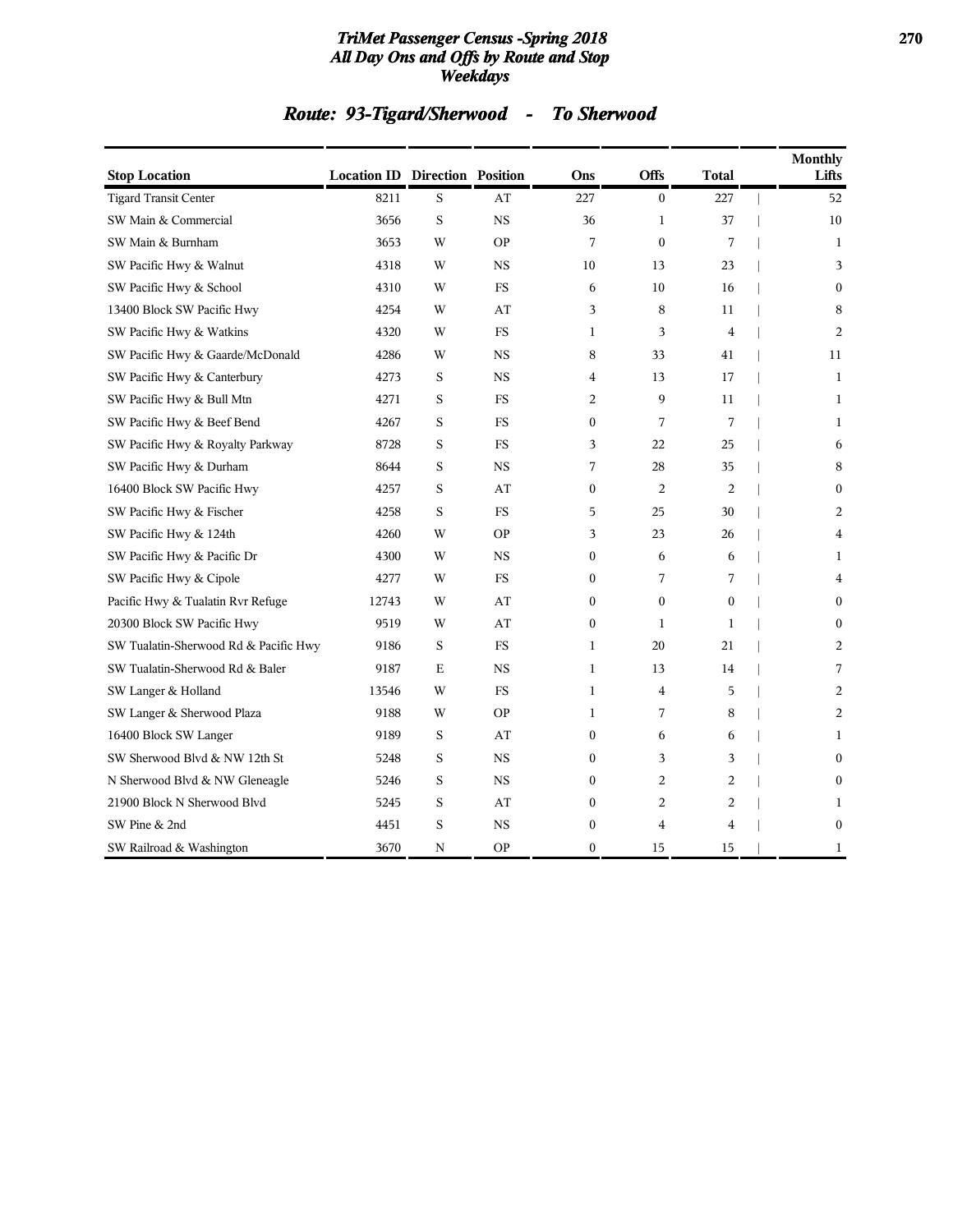#### *TriMet Passenger Census -Spring 2018* **271** *All Day Ons and Offs by Route and Stop Weekdays*

# *Route: 93-Tigard/Sherwood - To Tigard Transit Center*

| <b>Stop Location</b>                  | <b>Location ID Direction Position</b> |             |                        | Ons              | <b>Offs</b>      | <b>Total</b>     | <b>Monthly</b><br>Lifts |
|---------------------------------------|---------------------------------------|-------------|------------------------|------------------|------------------|------------------|-------------------------|
| 16400 Block SW Langer                 | 9189                                  | S           | AT                     | $\bf{0}$         | $\boldsymbol{0}$ | $\boldsymbol{0}$ | $\mathbf{0}$            |
| SW Sherwood Blvd & NW 12th St         | 5248                                  | S           | <b>NS</b>              | $\boldsymbol{0}$ | $\boldsymbol{0}$ | $\boldsymbol{0}$ | $\mathbf{0}$            |
| N Sherwood Blvd & NW Gleneagle        | 5246                                  | S           | <b>NS</b>              | $\boldsymbol{0}$ | $\boldsymbol{0}$ | $\boldsymbol{0}$ | $\boldsymbol{0}$        |
| 21900 Block N Sherwood Blvd           | 5245                                  | S           | AT                     | $\mathbf{0}$     | $\boldsymbol{0}$ | $\mathbf{0}$     | $\mathbf{0}$            |
| SW Pine & 2nd                         | 4451                                  | S           | <b>NS</b>              | $\mathbf{0}$     | $\boldsymbol{0}$ | $\mathbf{0}$     | $\Omega$                |
| SW Railroad & Washington              | 3670                                  | N           | <b>OP</b>              | 19               | 1                | 20               | 10                      |
| SW Pine & 2nd                         | 4452                                  | N           | NS                     | 2                | $\boldsymbol{0}$ | 2                | 2                       |
| SW Sherwood & Sherwood Middle School  | 5244                                  | N           | AT                     | 1                | $\boldsymbol{0}$ | 1                | 3                       |
| N Sherwood & SW 10th                  | 5247                                  | N           | <b>OP</b>              | $\overline{2}$   | $\boldsymbol{0}$ | 2                | $\mathbf{0}$            |
| N Sherwood & SW Century               | 5249                                  | N           | <b>NS</b>              | 3                | $\boldsymbol{0}$ | 3                | $\mathbf{0}$            |
| 16400 Block SW Langer                 | 8306                                  | N           | <b>OP</b>              | 5                | 1                | 6                | 1                       |
| 16200 Block SW Langer                 | 12849                                 | Е           | AT                     | 10               | 4                | 14               | 2                       |
| 16100 Block SW Langer                 | 9190                                  | Е           | AT                     | 4                | $\boldsymbol{0}$ | 4                | $\boldsymbol{0}$        |
| SW Langer & Holland                   | 13766                                 | Е           | <b>NS</b>              | 9                | 1                | 10               | 4                       |
| SW Tualatin-Sherwood Rd & Pacific Hwy | 9639                                  | N           | <b>NS</b>              | 30               | 1                | 31               | 3                       |
| 20200 Block SW Pacific Hwy            | 8954                                  | Е           | AT                     | $\overline{2}$   | $\mathbf{1}$     | 3                | 1                       |
| SW Pacific Hwy & Cipole               | 4276                                  | Е           | <b>NS</b>              | 5                | 1                | 6                | 5                       |
| SW Pacific Hwy & 130th                | 4301                                  | Е           | FS                     | 4                | $\boldsymbol{0}$ | 4                | $\boldsymbol{0}$        |
| SW Pacific Hwy & 124th                | 4316                                  | Е           | FS                     | 7                | $\overline{c}$   | 9                | $\mathbf{0}$            |
| SW Pacific Hwy & Hazelbrook           | 4293                                  | N           | <b>NS</b>              | 16               | 3                | 19               | 4                       |
| 17000 Block SW Pacific Hwy            | 4259                                  | N           | AT                     | 3                | $\overline{c}$   | 5                | $\mathbf{0}$            |
| SW Pacific Hwy & Royal Villa Dr       | 4308                                  | N           | <b>NS</b>              | 19               | 3                | 22               | 2                       |
| SW Pacific Hwy & Home Street Bank     | 8663                                  | N           | AT                     | 6                | 3                | 9                | 2                       |
| SW Pacific Hwy & Durham               | 8792                                  | N           | FS                     | 23               | 5                | 28               | 2                       |
| SW Pacific Hwy & Royalty Parkway      | 9597                                  | N           | FS                     | 28               | 4                | 32               | 8                       |
| SW Pacific Hwy & Beef Bend            | 4266                                  | N           | <b>OP</b>              | 7                | $\mathbf{1}$     | 8                | $\mathbf{0}$            |
| SW Pacific Hwy & Bull Mtn             | 4270                                  | N           | NS                     | 7                | 2                | 9                | 1                       |
| SW Pacific Hwy & Canterbury           | 4274                                  | N           | FS                     | 16               | 4                | 20               | 2                       |
| SW Pacific Hwy & McDonald/Gaarde      | 4255                                  | E           | FS                     | 33               | 8                | 41               | 13                      |
| SW Pacific Hwy & Watkins              | 4321                                  | $\mathbf E$ | <b>OP</b>              | 3                | $\boldsymbol{2}$ | 5                | $\boldsymbol{0}$        |
| 13300 Block SW Pacific Hwy            | 8260                                  | $\mathbf E$ | $\mathbf{A}\mathbf{T}$ | 6                | 2                | 8                | 1                       |
| SW Pacific Hwy & Park                 | 4304                                  | $\mathbf E$ | $_{\rm NS}$            | 3                | 1                | 4                | $\boldsymbol{0}$        |
| SW Pacific Hwy & Garrett              | 11030                                 | Е           | $_{\rm FS}$            | 5                | 5                | 10               | $\boldsymbol{0}$        |
| SW Pacific Hwy & Walnut               | 4317                                  | E           | $_{\rm NS}$            | 13               | 7                | 20               | 2                       |
| SW Main & Burnham                     | 3654                                  | E           | $_{\rm NS}$            | $\sqrt{2}$       | 9                | 11               | 2                       |
| <b>Tigard Transit Center</b>          | 8211                                  | $\mathbf S$ | $\rm AT$               | $\bf{0}$         | 223              | 223              | 0                       |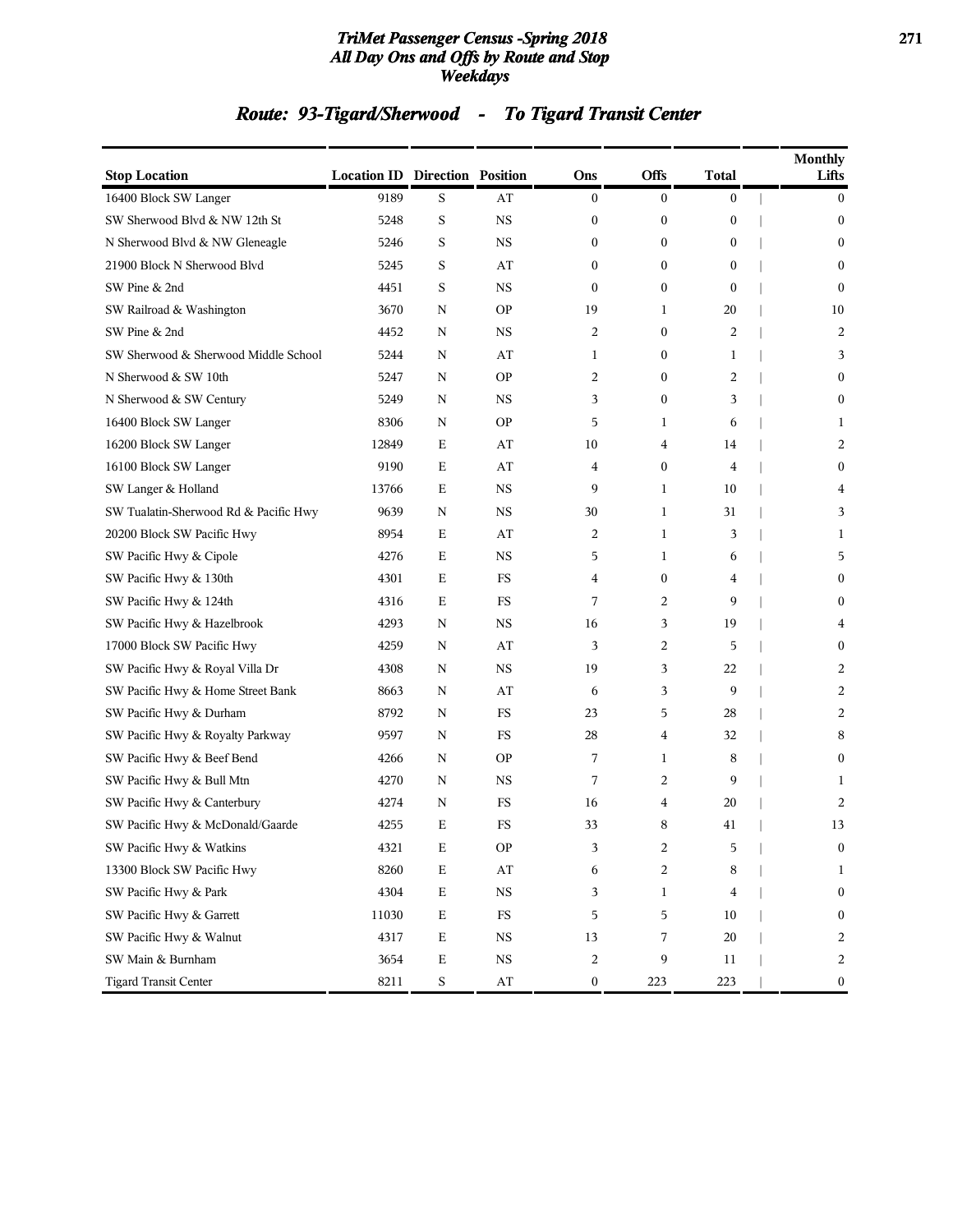#### *TriMet Passenger Census -Spring 2018* **272** *All Day Ons and Offs by Route and Stop Weekdays*

# *Route: 94-Pacific Hwy/Sherwood - To Sherwood*

| <b>Stop Location</b>                  | <b>Location ID Direction Position</b> |             |                        | Ons              | Offs | <b>Total</b> | <b>Monthly</b><br>Lifts |
|---------------------------------------|---------------------------------------|-------------|------------------------|------------------|------|--------------|-------------------------|
| SW 5th & Pine                         | 7631                                  | S           | <b>OP</b>              | 228              | 2    | 230          | 6                       |
| SW 5th & Morrison                     | 7625                                  | $\rm S$     | <b>NS</b>              | 254              | 9    | 263          | 5                       |
| SW 5th & Madison                      | 7612                                  | S           | $_{\rm NS}$            | 202              | 8    | 210          | 2                       |
| SW 5th & Market                       | 7616                                  | S           | <b>NS</b>              | 98               | 7    | 105          | 3                       |
| SW 5th & Hall                         | 10491                                 | S           | <b>NS</b>              | 113              | 9    | 122          | 3                       |
| SW 5th & Broadway                     | 7588                                  | S           | <b>NS</b>              | 33               | 3    | 36           | $\boldsymbol{0}$        |
| SW Barbur & Bertha                    | 199                                   | W           | FS                     | 42               | 79   | 121          | 3                       |
| <b>Barbur Transit Center</b>          | 8213                                  | $\mathbf E$ | AT                     | 31               | 335  | 366          | 3                       |
| 11600 Block SW Pacific Hwy            | 10639                                 | W           | AT                     | 18               | 110  | 128          | $\bf{0}$                |
| SW Main & Scoffins                    | 3673                                  | W           | <b>NS</b>              | 41               | 65   | 106          | 6                       |
| SW Main & Commercial                  | 3656                                  | S           | <b>NS</b>              | 80               | 87   | 167          | 9                       |
| SW Main & Burnham                     | 3653                                  | W           | <b>OP</b>              | 11               | 18   | 29           | 1                       |
| SW Pacific Hwy & Walnut               | 4318                                  | W           | <b>NS</b>              | 7                | 21   | 28           | $\boldsymbol{0}$        |
| SW Pacific Hwy & School               | 4310                                  | W           | FS                     | 3                | 14   | 17           | 2                       |
| 13400 Block SW Pacific Hwy            | 4254                                  | W           | AT                     | 4                | 14   | 18           | 1                       |
| SW Pacific Hwy & Watkins              | 4320                                  | W           | FS                     | $\mathbf{1}$     | 8    | 9            | $\boldsymbol{0}$        |
| SW Pacific Hwy & Gaarde/McDonald      | 4286                                  | W           | <b>NS</b>              | 7                | 44   | 51           | 7                       |
| SW Pacific Hwy & Canterbury           | 4273                                  | S           | <b>NS</b>              | 4                | 30   | 34           | 2                       |
| SW Pacific Hwy & Bull Mtn             | 4271                                  | S           | FS                     | 2                | 28   | 30           | 3                       |
| SW Pacific Hwy & Beef Bend            | 4267                                  | S           | $_{\rm FS}$            | $\boldsymbol{0}$ | 10   | 10           | 2                       |
| SW Pacific Hwy & Royalty Parkway      | 8728                                  | S           | FS                     | 4                | 35   | 39           | 6                       |
| SW Pacific Hwy & Durham               | 8644                                  | S           | <b>NS</b>              | 8                | 45   | 53           | 2                       |
| 16400 Block SW Pacific Hwy            | 4257                                  | S           | AT                     | $\boldsymbol{0}$ | 2    | 2            | $\boldsymbol{0}$        |
| SW Pacific Hwy & Fischer              | 4258                                  | S           | FS                     | 4                | 41   | 45           | 4                       |
| SW Pacific Hwy & 124th                | 4260                                  | W           | <b>OP</b>              | 3                | 35   | 38           | 3                       |
| SW Pacific Hwy & Pacific Dr           | 4300                                  | W           | <b>NS</b>              | $\boldsymbol{0}$ | 3    | 3            | $\boldsymbol{0}$        |
| SW Pacific Hwy & Cipole               | 4277                                  | W           | FS                     | $\bf{0}$         | 2    | 2            | 3                       |
| Pacific Hwy & Tualatin Rvr Refuge     | 12743                                 | W           | AT                     | $\boldsymbol{0}$ | 1    | 1            | $\boldsymbol{0}$        |
| 20300 Block SW Pacific Hwy            | 9519                                  | W           | AT                     | $\mathbf{0}$     | 2    | 2            | $\boldsymbol{0}$        |
| SW Tualatin-Sherwood Rd & Pacific Hwy | 9186                                  | S           | FS                     | 1                | 57   | 58           | 1                       |
| SW Tualatin-Sherwood Rd & Baler       | 9187                                  | Е           | $_{\rm NS}$            | $\mathbf 1$      | 13   | 14           | 3                       |
| SW Langer & Holland                   | 13546                                 | W           | $_{\rm FS}$            | 2                | 9    | 11           | 1                       |
| SW Langer & Sherwood Plaza            | 9188                                  | W           | <b>OP</b>              | 1                | 9    | 10           | $\overline{2}$          |
| 16400 Block SW Langer                 | 9189                                  | S           | $\mathbf{A}\mathbf{T}$ | 1                | 6    | 7            | $\mathbf{1}$            |
| SW Sherwood Blvd & NW 12th St         | 5248                                  | S           | $_{\rm NS}$            | $\boldsymbol{0}$ | 3    | 3            | $\mathbf{1}$            |
| N Sherwood Blvd & NW Gleneagle        | 5246                                  | S           | $_{\rm NS}$            | $\boldsymbol{0}$ | 3    | 3            | $\boldsymbol{0}$        |
| 21900 Block N Sherwood Blvd           | 5245                                  | S           | AT                     | $\boldsymbol{0}$ | 2    | 2            | 2                       |
| SW Pine & 2nd                         | 4451                                  | $\mathbf S$ | $_{\rm NS}$            | $\boldsymbol{0}$ | 6    | 6            | $\boldsymbol{0}$        |
| SW Railroad & Washington              | 3670                                  | N           | <b>OP</b>              | $\boldsymbol{0}$ | 40   | 40           | $\boldsymbol{0}$        |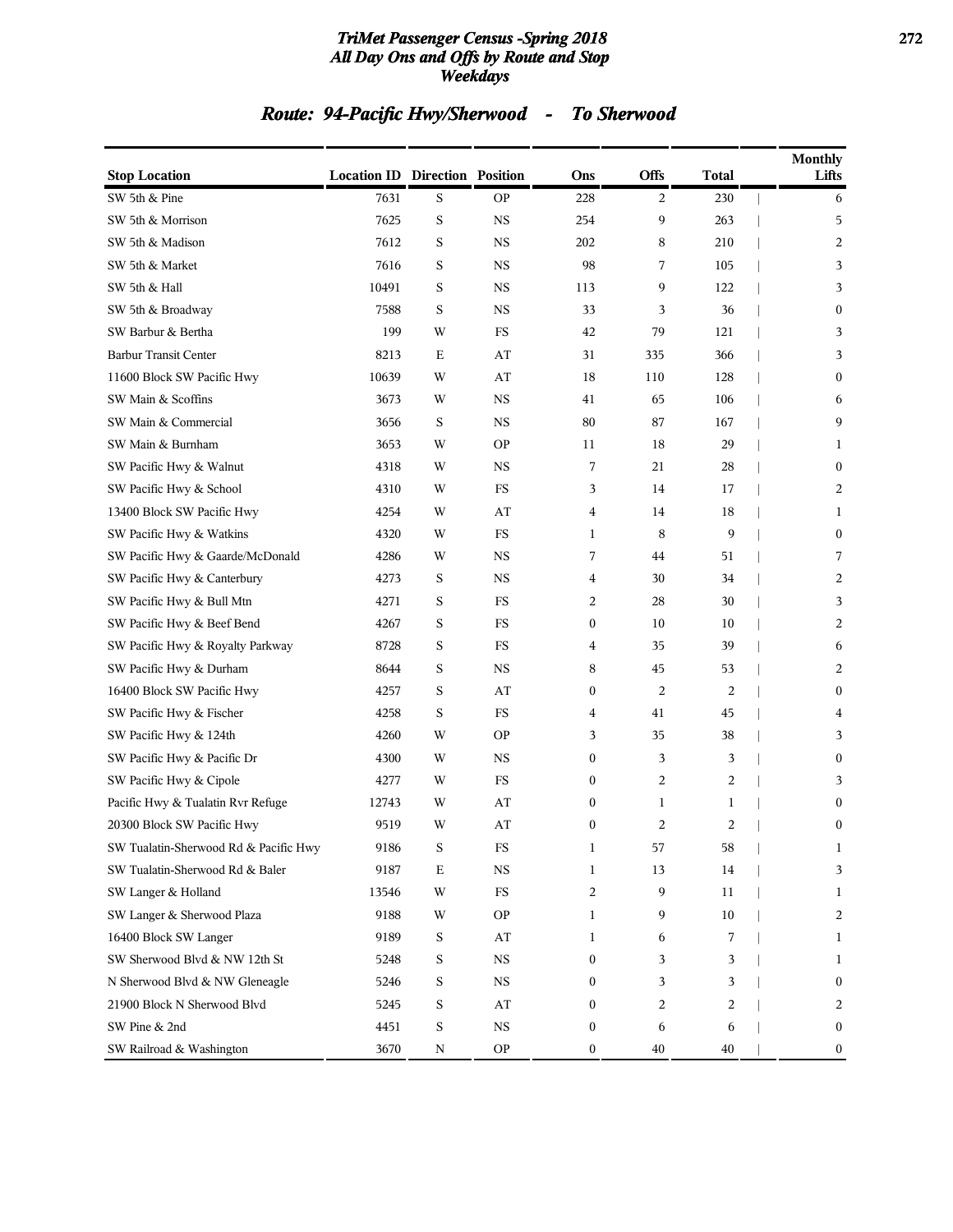#### *TriMet Passenger Census -Spring 2018* **273** *All Day Ons and Offs by Route and Stop Weekdays*

# *Route: 94-Pacific Hwy/Sherwood - To Tigard and Portland*

| <b>Stop Location</b>                  | <b>Location ID Direction Position</b> |             |             | Ons              | Offs             | <b>Total</b>     | <b>Monthly</b><br>Lifts |
|---------------------------------------|---------------------------------------|-------------|-------------|------------------|------------------|------------------|-------------------------|
| 16400 Block SW Langer                 | 9189                                  | S           | AT          | $\boldsymbol{0}$ | $\boldsymbol{0}$ | $\bf{0}$         | $\overline{0}$          |
| SW Sherwood Blvd & NW 12th St         | 5248                                  | S           | <b>NS</b>   | 0                | $\boldsymbol{0}$ | $\boldsymbol{0}$ | $\mathbf{0}$            |
| N Sherwood Blvd & NW Gleneagle        | 5246                                  | S           | <b>NS</b>   | 0                | $\boldsymbol{0}$ | $\bf{0}$         | $\mathbf{0}$            |
| 21900 Block N Sherwood Blvd           | 5245                                  | S           | AT          | 0                | $\boldsymbol{0}$ | $\bf{0}$         | $\boldsymbol{0}$        |
| SW Pine & 2nd                         | 4451                                  | S           | <b>NS</b>   | $\mathbf{0}$     | $\mathbf{0}$     | $\mathbf{0}$     | $\mathbf{0}$            |
| SW Railroad & Washington              | 3670                                  | N           | <b>OP</b>   | 44               | $\boldsymbol{0}$ | 44               | 7                       |
| SW Pine & 2nd                         | 4452                                  | N           | $_{\rm NS}$ | 5                | $\boldsymbol{0}$ | 5                | 1                       |
| SW Sherwood & Sherwood Middle School  | 5244                                  | N           | AT          | 1                | $\boldsymbol{0}$ | 1                | 1                       |
| N Sherwood & SW 10th                  | 5247                                  | N           | <b>OP</b>   | 2                | $\boldsymbol{0}$ | $\overline{c}$   | $\boldsymbol{0}$        |
| N Sherwood & SW Century               | 5249                                  | N           | NS          | 4                | $\mathbf{1}$     | 5                | $\mathbf{0}$            |
| 16400 Block SW Langer                 | 8306                                  | N           | <b>OP</b>   | 6                | 1                | 7                | $\mathbf{0}$            |
| 16200 Block SW Langer                 | 12849                                 | E           | AT          | 10               | 2                | 12               | 2                       |
| 16100 Block SW Langer                 | 9190                                  | E           | AT          | 5                | 1                | 6                | 1                       |
| SW Langer & Holland                   | 13766                                 | E           | $_{\rm NS}$ | 11               | 1                | 12               | 4                       |
| SW Tualatin-Sherwood Rd & Pacific Hwy | 9639                                  | N           | <b>NS</b>   | 52               | $\mathbf{1}$     | 53               | $\mathbf{0}$            |
| 20200 Block SW Pacific Hwy            | 8954                                  | Ε           | AT          | 2                | $\boldsymbol{0}$ | 2                | $\mathbf{0}$            |
| SW Pacific Hwy & Cipole               | 4276                                  | Е           | $_{\rm NS}$ | 6                | 1                | 7                | 3                       |
| SW Pacific Hwy & 130th                | 4301                                  | E           | FS          | 3                | $\boldsymbol{0}$ | 3                | $\mathbf{0}$            |
| SW Pacific Hwy & 124th                | 4316                                  | E           | FS          | 14               | 1                | 15               | 1                       |
| SW Pacific Hwy & Hazelbrook           | 4293                                  | N           | <b>NS</b>   | 25               | $\mathbf{1}$     | 26               | 4                       |
| 17000 Block SW Pacific Hwy            | 4259                                  | N           | AT          | 8                | 1                | 9                | $\mathbf{0}$            |
| SW Pacific Hwy & Royal Villa Dr       | 4308                                  | N           | $_{\rm NS}$ | 39               | 2                | 41               | 3                       |
| SW Pacific Hwy & Home Street Bank     | 8663                                  | N           | AT          | 7                | 2                | 9                | $\mathbf{0}$            |
| SW Pacific Hwy & Durham               | 8792                                  | N           | FS          | 33               | 3                | 36               | 2                       |
| SW Pacific Hwy & Royalty Parkway      | 9597                                  | N           | FS          | 29               | 3                | 32               | 3                       |
| SW Pacific Hwy & Beef Bend            | 4266                                  | N           | <b>OP</b>   | 8                | $\bf{0}$         | 8                | $\mathbf{0}$            |
| SW Pacific Hwy & Bull Mtn             | 4270                                  | N           | $_{\rm NS}$ | 23               | 2                | 25               | $\mathbf{0}$            |
| SW Pacific Hwy & Canterbury           | 4274                                  | N           | FS          | 30               | 4                | 34               | 2                       |
| SW Pacific Hwy & McDonald/Gaarde      | 4255                                  | Е           | <b>FS</b>   | 57               | 6                | 63               | 5                       |
| SW Pacific Hwy & Watkins              | 4321                                  | Ε           | <b>OP</b>   | 5                | 2                |                  | 0                       |
| 13300 Block SW Pacific Hwy            | 8260                                  | Е           | AT          | 6                | 3                | 9                | $\boldsymbol{0}$        |
| SW Pacific Hwy & Park                 | 4304                                  | E           | $_{\rm NS}$ | 4                | 1                | 5                | $\boldsymbol{0}$        |
| SW Pacific Hwy & Garrett              | 11030                                 | Ε           | $_{\rm FS}$ | 13               | 3                | 16               | $\boldsymbol{0}$        |
| SW Pacific Hwy & Walnut               | 4317                                  | $\mathbf E$ | $_{\rm NS}$ | 21               | 7                | 28               | $\boldsymbol{0}$        |
| SW Main & Burnham                     | 3654                                  | E           | $_{\rm NS}$ | 35               | 14               | 49               | $\boldsymbol{0}$        |
| SW Main & Commercial                  | 13636                                 | $\mathbf E$ | $_{\rm FS}$ | 76               | 87               | 163              | 6                       |
| SW Main & Scoffins                    | 3655                                  | $\mathbf E$ | $_{\rm NS}$ | 16               | 20               | 36               | 6                       |
| SW Pacific Hwy & Main                 | 10873                                 | Е           | $_{\rm FS}$ | 20               | 8                | 28               | 1                       |
| SW Pacific Hwy & 74th (Park & Ride)   | 9648                                  | $\mathbf E$ | $_{\rm FS}$ | 81               | 17               | 98               | 1                       |
| SW Barbur & Capitol Hwy               | 168                                   | $\mathbf E$ | $_{\rm NS}$ | 17               | 11               | 28               | $\boldsymbol{0}$        |
| <b>Barbur Transit Center</b>          | 212                                   | $\mathbf E$ | AT          | 287              | 14               | 301              | 3                       |
| SW Barbur & Bertha                    | 10848                                 | E           | $_{\rm NS}$ | 32               | 12               | 44               | 2                       |
| SW Broadway & 5th                     | 654                                   | W           | $_{\rm NS}$ | 3                | 60               | 63               | $\boldsymbol{0}$        |
| SW 6th & Market                       | 7772                                  | N           | $_{\rm NS}$ | 7                | 168              | 175              | 4                       |
| SW 6th & Jefferson                    | 7765                                  | N           | $_{\rm NS}$ | 7                | 171              | 178              | 4                       |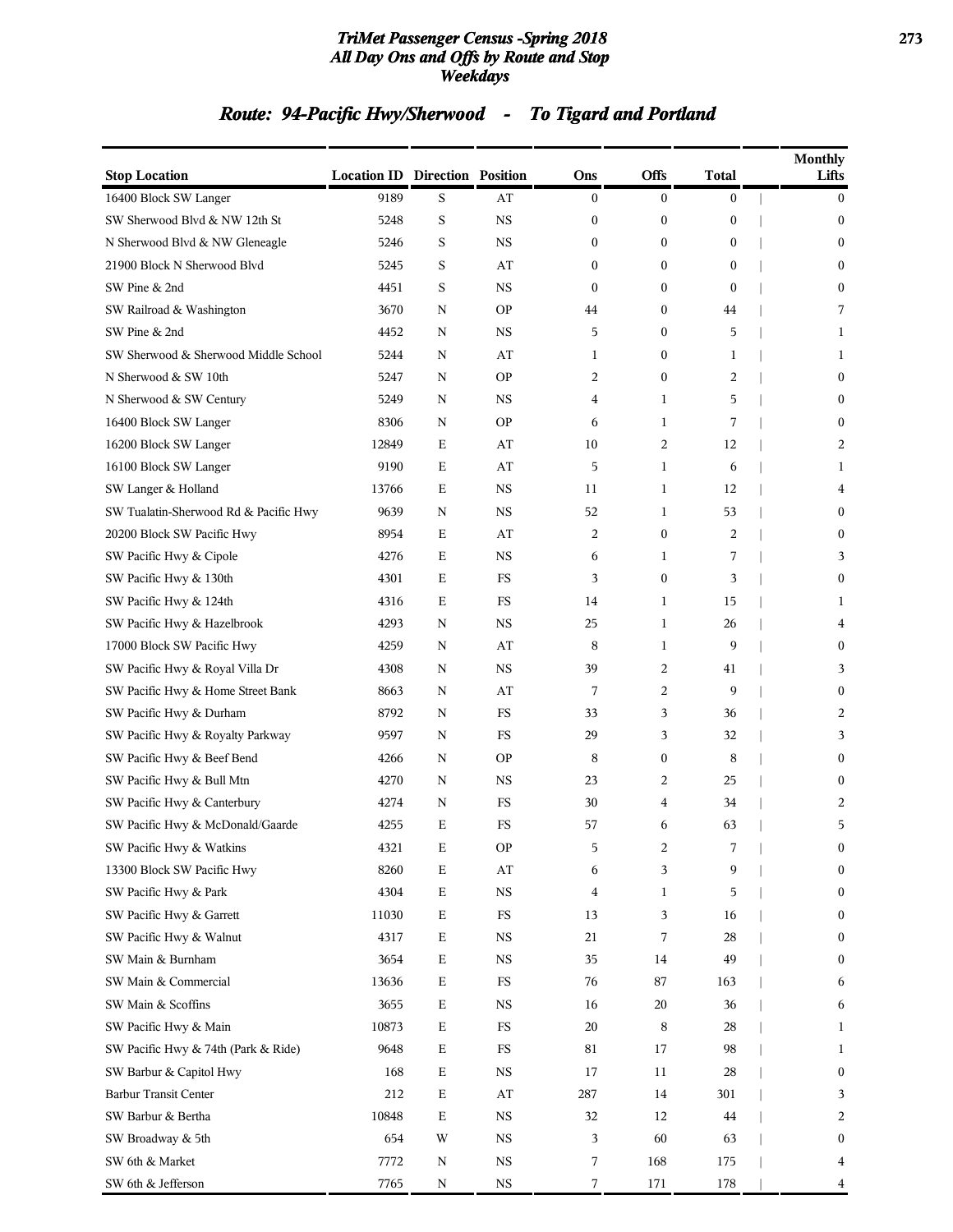#### *TriMet Passenger Census -Spring 2018* **274** *All Day Ons and Offs by Route and Stop Weekdays*

| <b>Stop Location</b> | <b>Location ID Direction Position</b> |   |    | Ons | Offs | Total | Monthly<br>Lifts |
|----------------------|---------------------------------------|---|----|-----|------|-------|------------------|
| SW 6th & Yamhill     | 7807                                  | N | NS |     | 243  | 254   |                  |
| SW 6th & Oak         | 7782                                  | N | NS |     | 139  | 140   | 4                |
| SW 6th & W Burnside  | 7751                                  | N | NS |     | 62   | 62    |                  |

# *Route: 94-Pacific Hwy/Sherwood - To Tigard and Portland*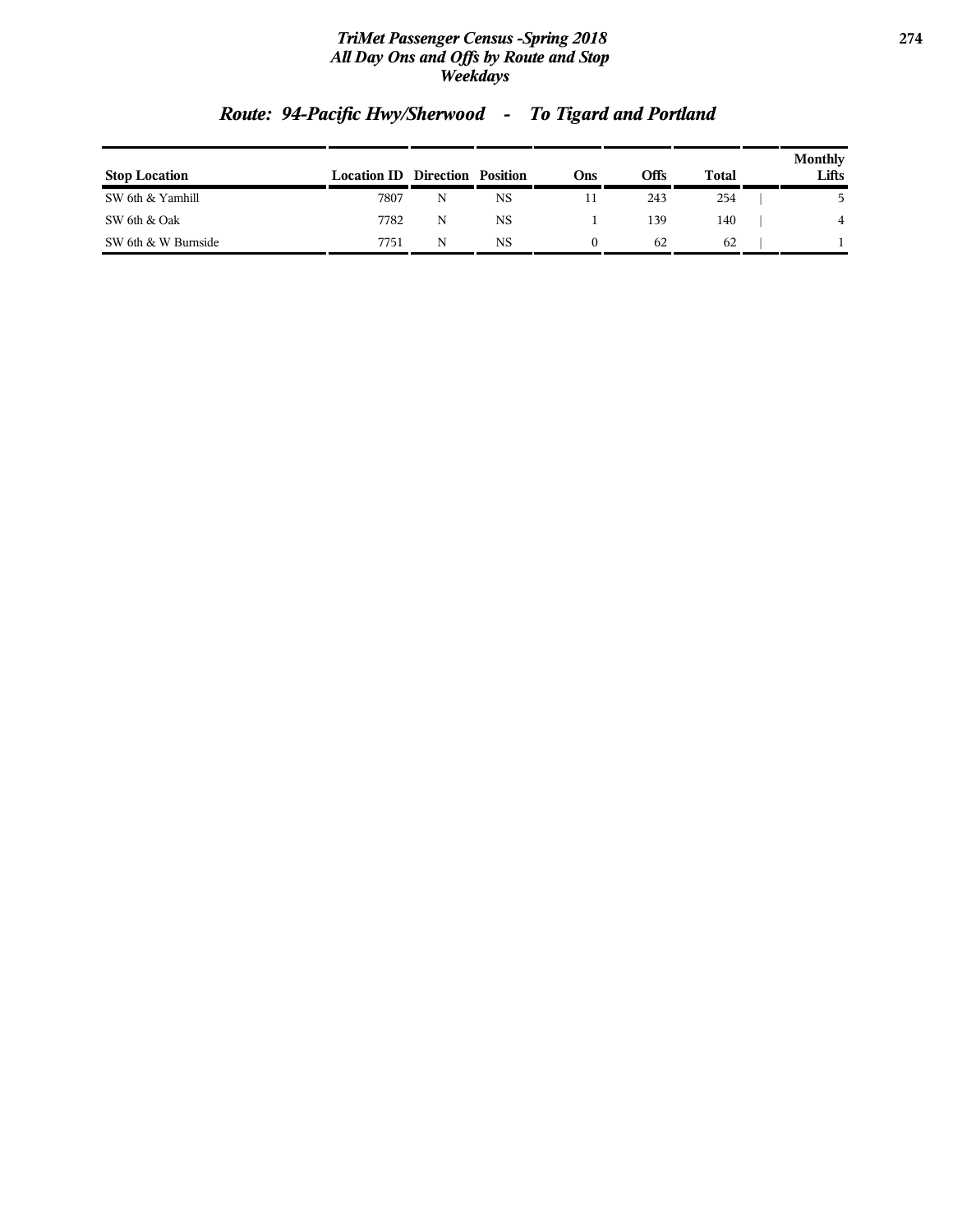#### *TriMet Passenger Census -Spring 2018* **275** *All Day Ons and Offs by Route and Stop Weekdays*

### *Route: 96-Tualatin/I-5 - To Commerce Circle*

| <b>Stop Location</b>                 | <b>Location ID Direction Position</b> |             |                        | Ons              | <b>Offs</b>      | <b>Total</b> | Monthly<br>Lifts |
|--------------------------------------|---------------------------------------|-------------|------------------------|------------------|------------------|--------------|------------------|
| SW Jefferson & 10th                  | 3049                                  | W           | <b>NS</b>              | 71               | $\overline{c}$   | 73           | 3                |
| SW Columbia & 10th                   | 9044                                  | Е           | <b>NS</b>              | 26               | 1                | 27           | 1                |
| SW Columbia & Park Ave               | 1108                                  | Е           | <b>NS</b>              | 32               | $\boldsymbol{0}$ | 32           | 6                |
| SW Columbia between 5th & 4th        | 12794                                 | Е           | FS                     | 202              | 2                | 204          | 33               |
| SW Columbia & 1st                    | 12795                                 | Е           | <b>NS</b>              | 121              | 1                | 122          | 1                |
| SW Harbor & Montgomery               | 11001                                 | S           | <b>OP</b>              | 20               | 1                | 21           | 1                |
| SW Harbor & Harrison                 | 10712                                 | S           | FS                     | 21               | 1                | 22           | 2                |
| I-5 Off Ramp & SW Lower Boones Ferry | 8956                                  | S           | AT                     | 2                | 124              | 126          | $\mathbf{0}$     |
| Tualatin Park & Ride                 | 7880                                  | S           | AT                     | 16               | 159              | 175          | 12               |
| 18000 Block SW Lower Boones Ferry    | 558                                   | W           | AT                     | 1                | 11               | 12           | 1                |
| SW Lower Boones Ferry & Childs Rd    | 514                                   | W           | <b>OP</b>              | 0                | 3                | 3            | $\mathbf{0}$     |
| 18200 Block SW Boones Ferry Rd       | 495                                   | S           | AT                     | 0                | 9                | 9            | $\mathbf{0}$     |
| SW Martinazzi & Seneca               | 3779                                  | S           | <b>NS</b>              | 4                | 32               | 36           | 2                |
| SW Sagert & 86th                     | 5004                                  | Е           | <b>NS</b>              | 0                | 2                | 2            | $\mathbf{0}$     |
| SW Sagert & Tillamook                | 8278                                  | Е           | <b>FS</b>              | $\boldsymbol{0}$ | $\mathbf{0}$     | $\mathbf{0}$ | $\mathbf{0}$     |
| SW Martinazzi & Tualatin-Sherwood    | 9026                                  | S           | <b>NS</b>              | 1                | 9                | 10           | $\mathbf{0}$     |
| SW Martinazzi & Martinazzi Square    | 8252                                  | S           | AT                     | 5                | 11               | 16           | $\mathbf{0}$     |
| SW Martinazzi & Mohawk               | 8285                                  | N           | <b>NS</b>              | 0                | 17               | 17           | $\mathbf{0}$     |
| SW Sagert & Martinazzi               | 8284                                  | W           | FS                     | 3                | 52               | 55           | 9                |
| SW Sagert & Tillamook                | 8276                                  | W           | <b>OP</b>              | 1                | 2                | 3            | $\mathbf{0}$     |
| SW Sagert & 86th                     | 8788                                  | W           | <b>OP</b>              | 0                | 3                | 3            | $\mathbf{0}$     |
| SW Boones Ferry Rd & Apache          | 501                                   | S           | <b>NS</b>              | 1                | 5                | 6            | $\mathbf{0}$     |
| SW Boones Ferry Rd & Avery           | 9352                                  | S           | <b>FS</b>              | 1                | 3                | 4            | $\mathbf{0}$     |
| SW Boones Ferry Rd & Siletz          | 563                                   | S           | <b>NS</b>              | 0                | 2                | 2            | $\mathbf{0}$     |
| SW Boones Ferry Rd & Killarney       | 535                                   | S           | <b>NS</b>              | $\boldsymbol{0}$ | 3                | 3            | $\mathbf{0}$     |
| SW Boones Ferry Rd & Alsea           | 500                                   | S           | <b>NS</b>              | 2                | 6                | 8            | $\mathbf{0}$     |
| SW Boones Ferry Rd & Ibach           | 530                                   | S           | FS                     | 1                | 11               | 12           | 1                |
| SW Boones Ferry Rd & Iowa Dr         | 9512                                  | S           | <b>FS</b>              | 1                | 6                | 7            | $\mathbf{0}$     |
| SW Boones Ferry Rd & Norwood         | 542                                   | S           | <b>OP</b>              | $\boldsymbol{0}$ | 4                | 4            | $\mathbf{0}$     |
| SW Boones Ferry Rd & Greenhill Ln    | 533                                   | S           | <b>OP</b>              | 0                | 0                | 0            | $\mathbf{0}$     |
| 24300 Block SW Boones Ferry Rd       | 8891                                  | S           | AT                     | 0                | 1                | 1            | $\mathbf{0}$     |
| SW Boones Ferry Rd & Day             | 522                                   | S           | $_{\rm FS}$            | $\mathbf{0}$     | 3                | 3            | 1                |
| 9400 Block SW Commerce Circle        | 9484                                  | W           | AT                     | $\mathbf{0}$     | 4                | 4            | $\mathbf{0}$     |
| 9900 Block SW Commerce Circle        | 8391                                  | $\mathbf S$ | $\mathbf{A}\mathbf{T}$ | 0                | 2                | 2            | $\bf{0}$         |
| 10100 Block SW Commerce Circle       | 13493                                 | ${\bf E}$   | $\mathbf{A}\mathbf{T}$ | $\boldsymbol{0}$ | 39               | 39           | $\bf{0}$         |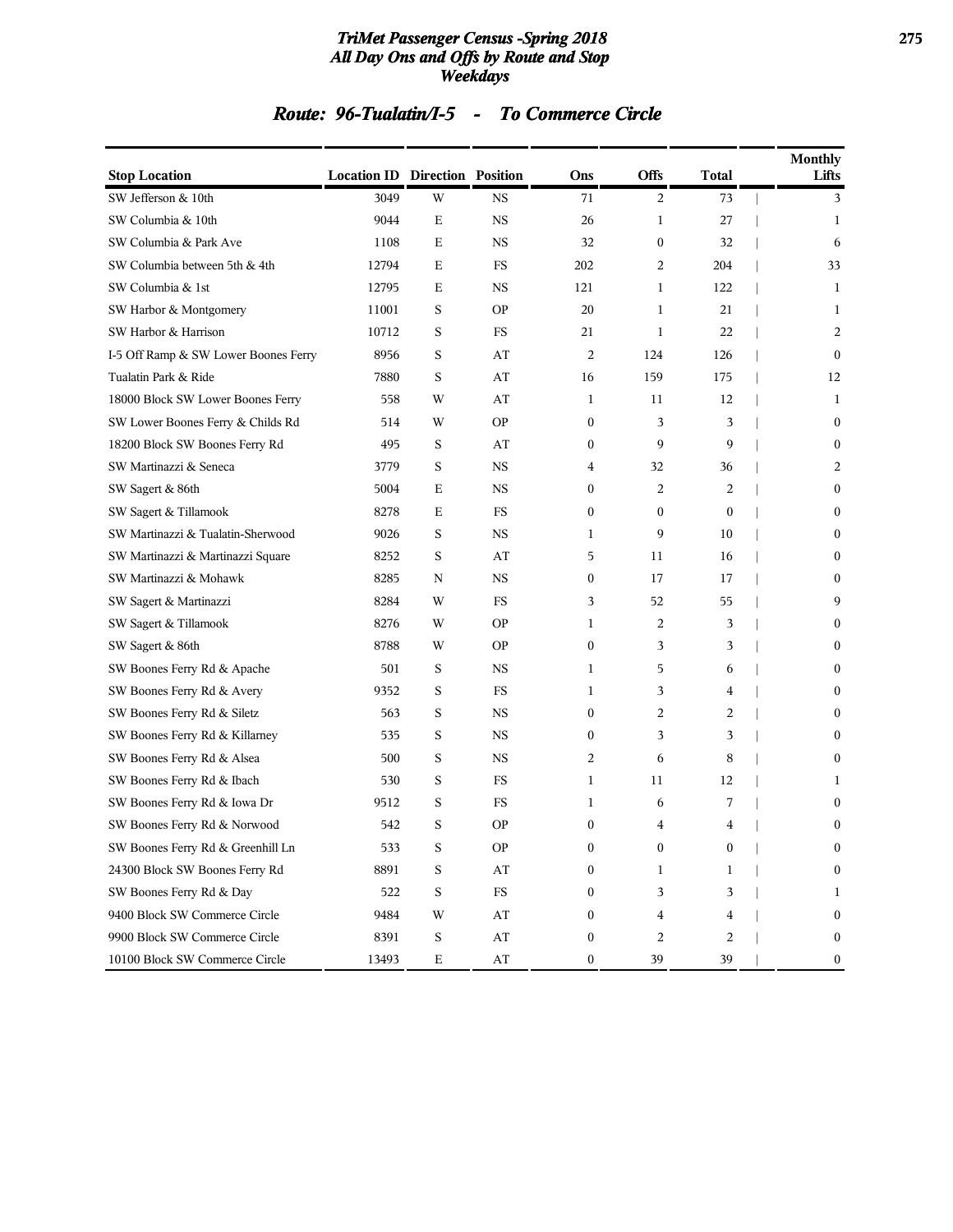#### *TriMet Passenger Census -Spring 2018* **276** *All Day Ons and Offs by Route and Stop Weekdays*

# *Route: 96-Tualatin/I-5 - To Portland City Center*

| <b>Stop Location</b>                 | <b>Location ID Direction Position</b> |   |             | Ons            | <b>Offs</b>      | <b>Total</b>     | <b>Monthly</b><br>Lifts |
|--------------------------------------|---------------------------------------|---|-------------|----------------|------------------|------------------|-------------------------|
| 10100 Block SW Commerce Circle       | 13493                                 | E | AT          | 40             | $\mathbf{0}$     | 40               | 38                      |
| SW 95th & Commerce Circle            | 8389                                  | N | <b>NS</b>   | 5              | $\mathbf{0}$     | 5                | $\mathbf{1}$            |
| SW Boones Ferry Rd & Day             | 521                                   | N | <b>OP</b>   | 3              | $\boldsymbol{0}$ | 3                | $\mathbf{1}$            |
| 24300 Block SW Boones Ferry Rd       | 8892                                  | N | AT          | 1              | $\overline{0}$   | $\mathbf{1}$     | $\mathbf{0}$            |
| SW Boones Ferry Rd & Greenhill Ln    | 534                                   | N | <b>NS</b>   | 0              | 0                | $\boldsymbol{0}$ | $\mathbf{0}$            |
| SW Boones Ferry Rd & Norwood         | 543                                   | N | <b>NS</b>   | 4              | $\boldsymbol{0}$ | $\overline{4}$   | $\Omega$                |
| SW Boones Ferry Rd & Iowa Dr         | 9511                                  | N | $_{\rm FS}$ | 5              | $\boldsymbol{0}$ | 5                | $\Omega$                |
| SW Boones Ferry Rd & Ibach           | 531                                   | N | <b>NS</b>   | 8              | $\boldsymbol{0}$ | 8                | $\boldsymbol{0}$        |
| SW Boones Ferry Rd & Blake           | 510                                   | N | <b>NS</b>   | 7              | $\overline{0}$   | 7                | $\mathbf{0}$            |
| SW Boones Ferry Rd & Arapaho         | 503                                   | N | <b>NS</b>   | 2              | 0                | 2                | $\mathbf{0}$            |
| SW Boones Ferry Rd & Siletz          | 562                                   | N | <b>NS</b>   | 2              | $\mathbf{0}$     | 2                | $\Omega$                |
| SW Boones Ferry Rd & Avery           | 9353                                  | N | FS          | 6              | $\boldsymbol{0}$ | 6                | $\mathbf{0}$            |
| SW Boones Ferry Rd & Apache          | 502                                   | N | <b>OP</b>   | 1              | $\boldsymbol{0}$ | $\mathbf{1}$     | $\mathbf{0}$            |
| SW Sagert & 86th                     | 5004                                  | E | <b>NS</b>   | 3              | 1                | 4                | $\Omega$                |
| SW Sagert & Tillamook                | 8278                                  | E | <b>FS</b>   | 1              | $\mathbf{0}$     | 1                | $\Omega$                |
| SW Martinazzi & Mohawk               | 8285                                  | N | <b>NS</b>   | 83             | 3                | 86               | 12                      |
| SW Martinazzi & Martinazzi Square    | 8249                                  | N | <b>OP</b>   | 9              | 4                | 13               | $\mathbf{1}$            |
| SW Martinazzi & Tualatin-Sherwood    | 8250                                  | N | FS          | 5              | 1                | 6                | $\mathbf{0}$            |
| SW Martinazzi & Boones Ferry         | 3778                                  | N | <b>NS</b>   | 29             | 2                | 31               | 4                       |
| 18400 Block SW Boones Ferry Rd       | 496                                   | N | AT          | 14             | $\mathbf{0}$     | 14               | 2                       |
| SW Lower Boones Ferry & Boones Ferry | 570                                   | E | <b>FS</b>   | 3              | $\boldsymbol{0}$ | 3                | $\mathbf{0}$            |
| SW Lower Boones Ferry & Childs Rd    | 513                                   | Е | FS          | $\overline{c}$ | $\mathbf{0}$     | 2                | $\Omega$                |
| 18000 Block SW Lower Boones Ferry    | 537                                   | E | AT          | 12             | $\mathbf{0}$     | 12               | $\Omega$                |
| Tualatin Park & Ride                 | 7879                                  | N | AT          | 154            | 13               | 167              | 10                      |
| 16800 Block SW 72nd                  | 11944                                 | N | AT          | 105            | $\overline{4}$   | 109              | $\mathbf{0}$            |
| SW 72nd & Upper Boones Ferry         | 7893                                  | N | <b>NS</b>   | 29             | 11               | 40               | $\overline{c}$          |
| SW Harbor & River Pkwy               | 10713                                 | N | FS          | 1              | 32               | 33               | 3                       |
| SW Harbor & Montgomery               | 11002                                 | N | <b>NS</b>   | 1              | 21               | 22               | $\mathbf{0}$            |
| SW Jefferson & 1st                   | 12789                                 | W | <b>FS</b>   | $\mathbf{1}$   | 155              | 156              | $\overline{2}$          |
| SW Jefferson between 4th & 5th       | 12790                                 | W | <b>FS</b>   | 6              | 182              | 188              | 20                      |
| SW Jefferson & Broadway              | 3039                                  | W | <b>NS</b>   | 1              | 47               | 48               | 15                      |
| SW Jefferson & 10th                  | 3049                                  | W | <b>NS</b>   | $\mathbf{0}$   | 68               | 68               | $\boldsymbol{0}$        |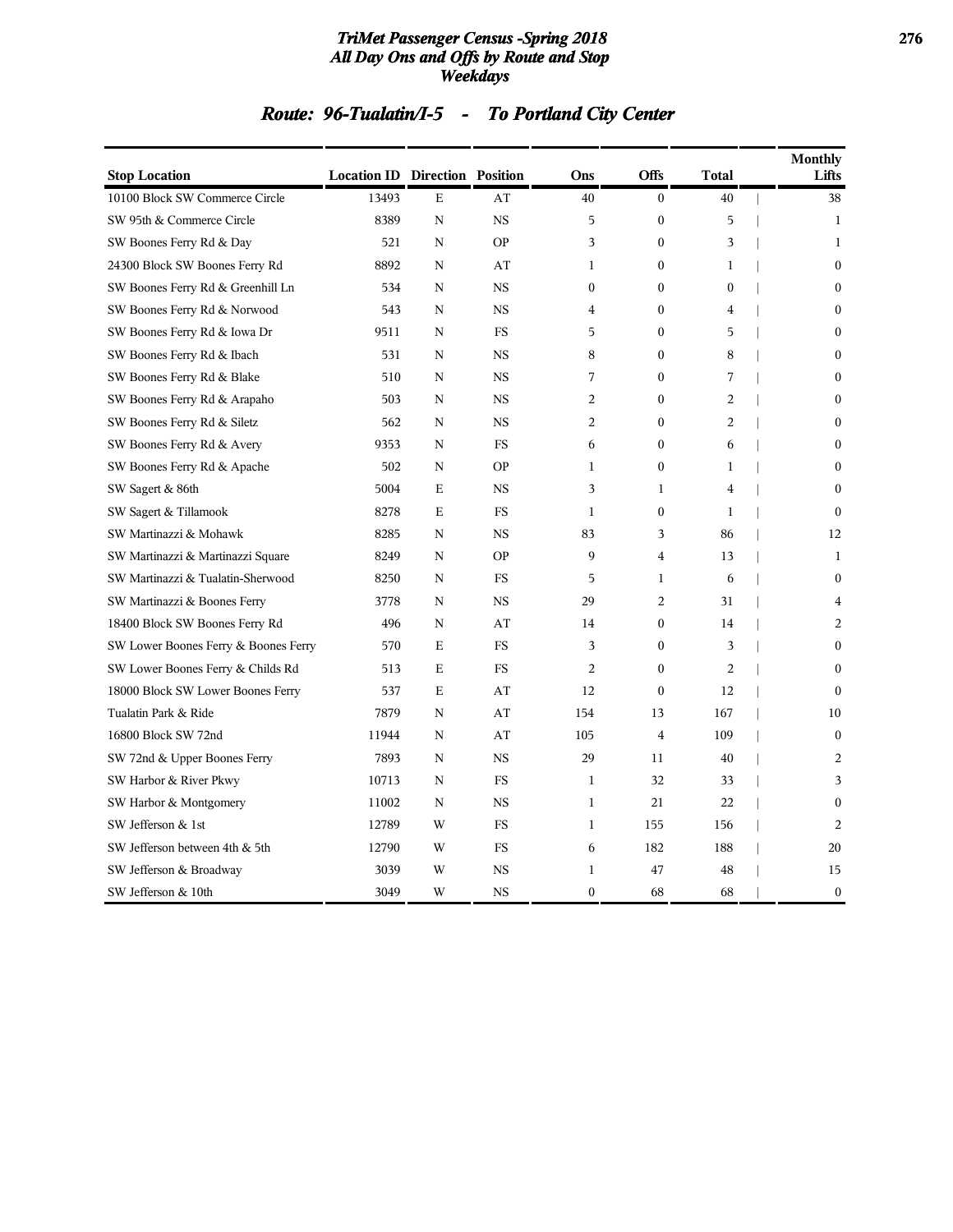#### *TriMet Passenger Census -Spring 2018* **277** *All Day Ons and Offs by Route and Stop Weekdays*

# *Route: 97-Tualatin-Sherwood Rd - To SW Langer Dr/Sherwood Plaza*

|                                        |                                       |   |           |              |                |              | <b>Monthly</b>   |
|----------------------------------------|---------------------------------------|---|-----------|--------------|----------------|--------------|------------------|
| <b>Stop Location</b>                   | <b>Location ID Direction Position</b> |   |           | Ons          | <b>Offs</b>    | Total        | Lifts            |
| SW Boones Ferry Rd & Nyberg            | 13079                                 | S | <b>NS</b> | 30           | $\Omega$       | 30           | 0                |
| SW Tualatin-Sherwood Rd & 90th         | 13827                                 | W | <b>NS</b> | 3            | $\mathbf{0}$   | 3            | 0                |
| SW Tualatin-Sherwood Rd & 95th         | 13828                                 | W | <b>NS</b> | $\Omega$     | $\overline{c}$ | 2            | $\Omega$         |
| SW Tualatin-Sherwood Rd & Teton        | 13829                                 | W | <b>NS</b> | $\mathbf{0}$ | 5              | 5            | 0                |
| SW Tualatin-Sherwood Rd & 112th        | 13830                                 | W | <b>NS</b> |              | 6              | 7            | 0                |
| SW Tualatin-Sherwood Rd & 115th        | 13831                                 | W | <b>NS</b> | 1            | 6              |              | $\boldsymbol{0}$ |
| SW Tualatin-Sherwood Rd & 124th        | 13832                                 | W | <b>NS</b> | $\Omega$     | $\mathbf{0}$   | $\mathbf{0}$ | 0                |
| SW Tualatin-Sherwood Rd & Cipole       | 13833                                 | W | <b>NS</b> |              | 2              | 3            | $\boldsymbol{0}$ |
| SW Tualatin-Sherwood Rd & Oregon St    | 13834                                 | W | <b>OP</b> | $\Omega$     | 3              | 3            | $\theta$         |
| SW Tualatin-Sherwood Rd & Gerda Ln     | 13835                                 | W | <b>NS</b> | $\mathbf{0}$ | 3              | 3            | $\mathbf{0}$     |
| SW Tualatin-Sherwood Rd & Langer Farms | 13836                                 | W | <b>OP</b> | $\Omega$     | 4              | 4            | $\Omega$         |
| SW Langer & Holland                    | 13546                                 | W | <b>FS</b> | $\mathbf{0}$ | 6              | 6            | $\mathbf{0}$     |
| SW Langer & Sherwood Plaza             | 9188                                  | W | <b>OP</b> | $\Omega$     | 4              | 4            | 0                |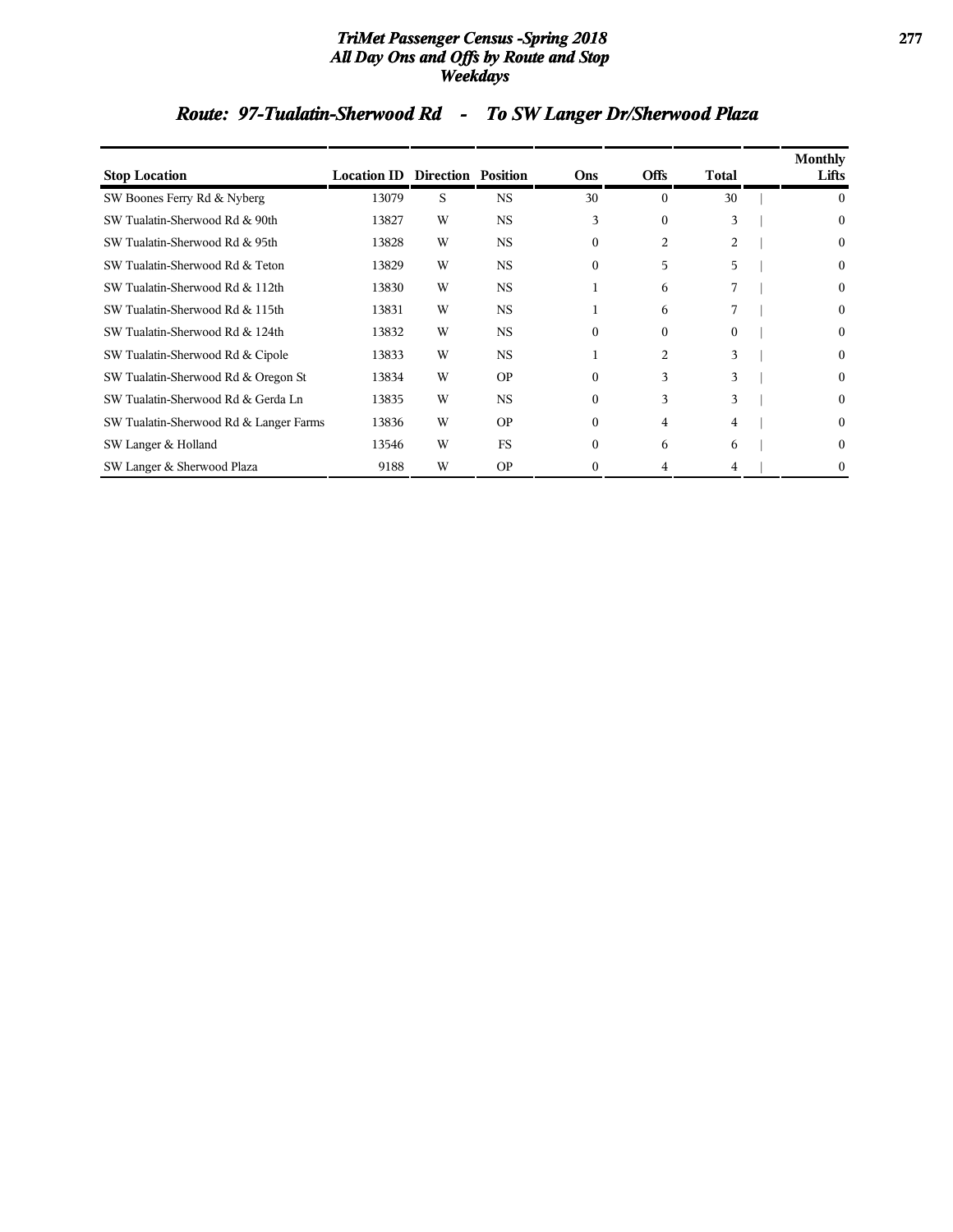#### *TriMet Passenger Census -Spring 2018* **278** *All Day Ons and Offs by Route and Stop Weekdays*

### *Route: 97-Tualatin-Sherwood Rd - To Tualatin WES Station*

| <b>Stop Location</b>                   | <b>Location ID Direction Position</b> |             |           | Ons            | <b>Offs</b>    | <b>Total</b>   | Monthly<br>Lifts |
|----------------------------------------|---------------------------------------|-------------|-----------|----------------|----------------|----------------|------------------|
| 16400 Block SW Langer                  | 9189                                  | S           | AT        |                | $\mathbf{0}$   |                | $\theta$         |
| 16100 Block SW Langer                  | 9190                                  | E           | AT        | 3              | $\mathbf{0}$   | 3              | $\Omega$         |
| SW Langer & Holland                    | 13766                                 | Ε           | <b>NS</b> | 5              | $\mathbf{0}$   | 5              | $\theta$         |
| SW Tualatin-Sherwood Rd & Langer Farms | 13837                                 | Ε           | <b>FS</b> | 3              | $\mathbf{0}$   | 3              | $\theta$         |
| SW Tualatin-Sherwood Rd & Gerda Ln     | 13838                                 | E           | <b>OP</b> | 2              | $\mathbf{0}$   | 2              | $\theta$         |
| SW Tualatin-Sherwood Rd & Oregon St    | 13839                                 | Ε           | <b>NS</b> | 2              | $\mathbf{0}$   | $\overline{c}$ | $\bf{0}$         |
| SW Tualatin-Sherwood Rd & Cipole       | 13840                                 | E           | <b>OP</b> | $\overline{c}$ | 1              | 3              | $\theta$         |
| SW Tualatin-Sherwood Rd & 124th        | 13841                                 | E           | <b>OP</b> | $\Omega$       | $\mathbf{0}$   | $\Omega$       | $\bf{0}$         |
| SW Tualatin-Sherwood Rd & 115th        | 13842                                 | $\mathbf E$ | <b>NS</b> | 5              | 1              | 6              | $\Omega$         |
| SW Tualatin-Sherwood Rd & Avery        | 13843                                 | E           | <b>NS</b> | 4              | 1              | 5              | $\Omega$         |
| SW Tualatin-Sherwood Rd & Teton        | 13844                                 | $\mathbf E$ | <b>NS</b> | 2              | 1              | 3              | $\Omega$         |
| SW Tualatin-Sherwood Rd & 95th         | 13845                                 | $\mathbf E$ | <b>NS</b> | 1              | 1              | 2              | $\Omega$         |
| SW Tualatin-Sherwood Rd & 90th         | 13846                                 | E           | <b>NS</b> | $\Omega$       | $\overline{c}$ | $\overline{2}$ | $\Omega$         |
| SW Tualatin-Sherwood Rd & Boones Ferry | 13847                                 | Ε           | <b>NS</b> | $\mathbf{0}$   | 13             | 13             | $\Omega$         |
| SW Martinazzi & Tualatin-Sherwood      | 8250                                  | N           | <b>FS</b> | 2              | 6              | 8              | $\Omega$         |
| SW Boones Ferry Rd & Martinazzi        | 13078                                 | W           | <b>FS</b> | 3              | 2              | 5              | $\Omega$         |
| SW Boones Ferry Rd & Nyberg            | 13079                                 | S           | <b>NS</b> | $\mathbf{0}$   | 4              | 4              | 0                |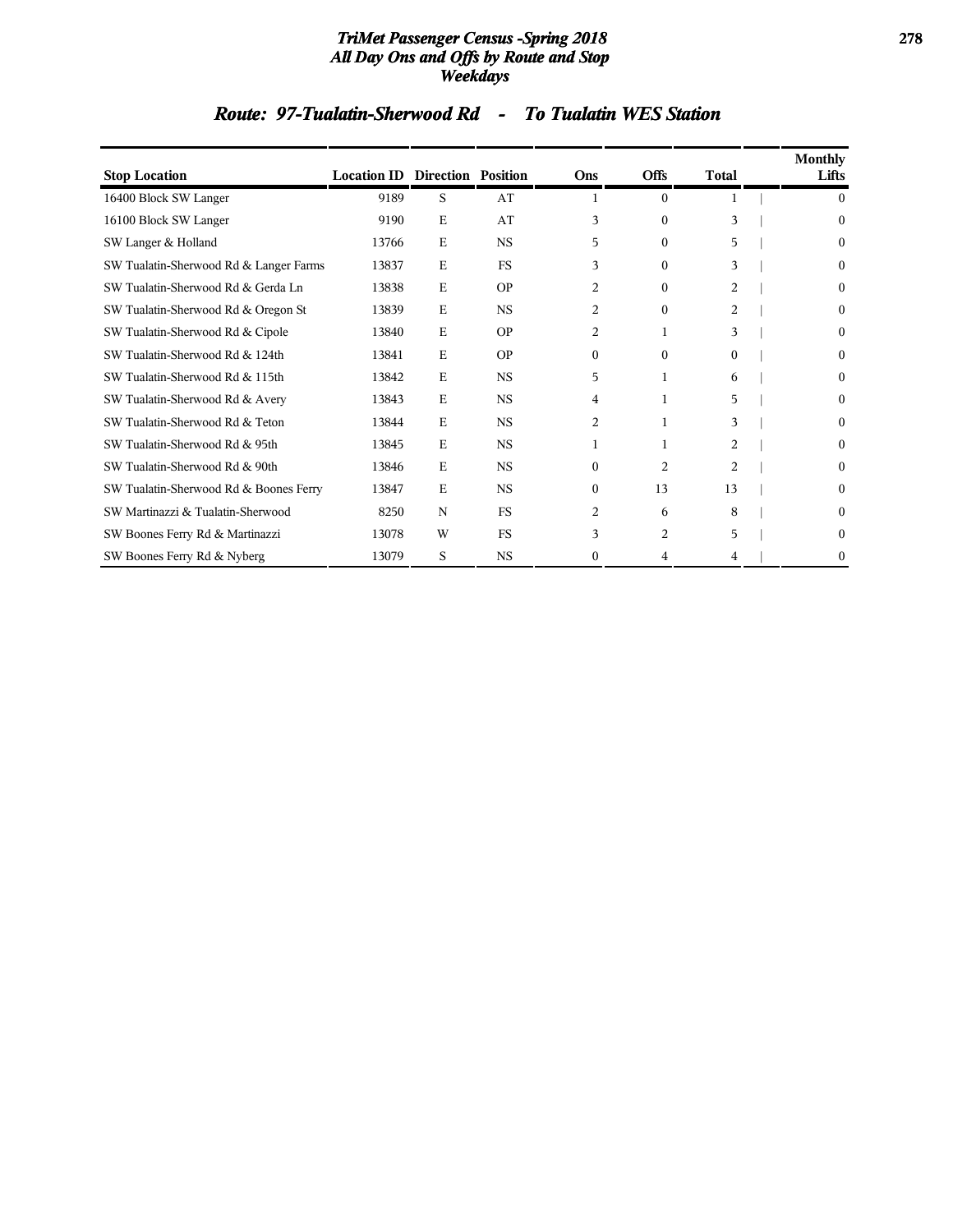#### *TriMet Passenger Census -Spring 2018* **279** *All Day Ons and Offs by Route and Stop Weekdays*

# *Route: 99-Macadam/McLoughlin - To Clackamas Community College via Sellwood*

| <b>Stop Location</b>               | <b>Location ID Direction Position</b> |             |           | Ons            | <b>Offs</b>    | Total          | <b>Monthly</b><br>Lifts |
|------------------------------------|---------------------------------------|-------------|-----------|----------------|----------------|----------------|-------------------------|
| SW 5th & Pine                      | 7631                                  | S           | <b>OP</b> | 37             | $\mathbf{1}$   | 38             | $\mathbf{1}$            |
| SW 5th & Washington                | 7642                                  | $\,$ S      | <b>NS</b> | 23             | $\mathbf{1}$   | 24             | $\mathbf{0}$            |
| SW 5th & Salmon                    | 7634                                  | S           | <b>NS</b> | 49             | 3              | 52             | $\mathbf{0}$            |
| SW 5th & Market                    | 7616                                  | S           | <b>NS</b> | 22             | $\overline{2}$ | 24             | $\mathbf{0}$            |
| SW Harrison & 4th                  | 2580                                  | $\mathbf E$ | <b>NS</b> | 14             | $\mathbf{1}$   | 15             | $\Omega$                |
| 200 Block SW Harrison              | 2566                                  | E           | AT        | 18             | $\mathbf 1$    | 19             | 1                       |
| SW 1st & Arthur                    | 9397                                  | S           | <b>NS</b> | 8              | 5              | 13             | 1                       |
| SW Kelly & Gibbs                   | 13815                                 | S           | <b>FS</b> | 11             | 4              | 15             | 1                       |
| SW Macadam & Boundary              | 3604                                  | S           | <b>NS</b> | 5              | 21             | 26             | 2                       |
| SW Macadam & Nevada                | 3620                                  | S           | <b>NS</b> | $\overline{4}$ | 13             | 17             | $\mathbf{0}$            |
| SW Macadam & Sellwood Bridge       | 13816                                 | S           | <b>NS</b> | $\mathbf{1}$   | $\mathbf{1}$   | $\overline{2}$ | $\mathbf{0}$            |
| SE Tacoma & 7th                    | 5676                                  | E           | <b>FS</b> | 2              | 20             | 22             | 1                       |
| SE Tacoma & 13th                   | 5664                                  | $\mathbf E$ | <b>FS</b> | 5              | 40             | 45             | $\mathbf{0}$            |
| SE Tacoma & 17th                   | 5668                                  | E           | <b>FS</b> | 3              | 20             | 23             | 1                       |
| SE Tacoma Park & Ride              | 13770                                 | S           | AT        | 3              | 13             | 16             | $\mathbf{0}$            |
| SE Frontage Rd & Ochoco St         | 3846                                  | S           | <b>FS</b> | 6              | $\mathbf{1}$   | 7              | $\Omega$                |
| SE Main & Milport                  | 3661                                  | S           | <b>FS</b> | 3              | $\overline{2}$ | 5              | $\Omega$                |
| SE Jackson & 21st                  | 8225                                  | E           | <b>NS</b> | 25             | 12             | 37             | 2                       |
| SE McLoughlin & Park Ave           | 3848                                  | S           | <b>NS</b> | 48             | 6              | 54             | 5                       |
| SE McLoughlin & Courtney           | 3834                                  | S           | <b>NS</b> | 3              | 5              | 8              | $\mathbf{1}$            |
| SE McLoughlin & Oak Grove          | 3843                                  | S           | FS        | 12             | 16             | 28             | 6                       |
| SE McLoughlin & Concord            | 3833                                  | S           | <b>FS</b> | 6              | 10             | 16             | 3                       |
| SE McLoughlin & Roethe             | 3851                                  | S           | <b>FS</b> | 6              | 13             | 19             | 4                       |
| SE McLoughlin & Jennings           | 3839                                  | S           | <b>FS</b> | 3              | 8              | 11             | 1                       |
| SE McLoughlin & Glen Echo          | 10323                                 | S           | <b>FS</b> | 2              | 5              | 7              | 1                       |
| McLoughlin & River Rd              | 10325                                 | S           | <b>NS</b> | $\overline{2}$ | 9              | 11             | 7                       |
| Oregon City Transit Center         | 8761                                  | S           | AT        | 14             | 34             | 48             | 19                      |
| Molalla & Pearl                    | 3989                                  | S           | <b>NS</b> | $\mathbf{0}$   | 15             | 15             | $\overline{2}$          |
| Molalla & Clairmont                | 2838                                  | S           | <b>FS</b> | $\mathbf{1}$   | 15             | 16             | $\mathbf{1}$            |
| <b>Clackamas Community College</b> | 1068                                  | S           | AT        | $\mathbf{0}$   | 50             | 50             | $\boldsymbol{0}$        |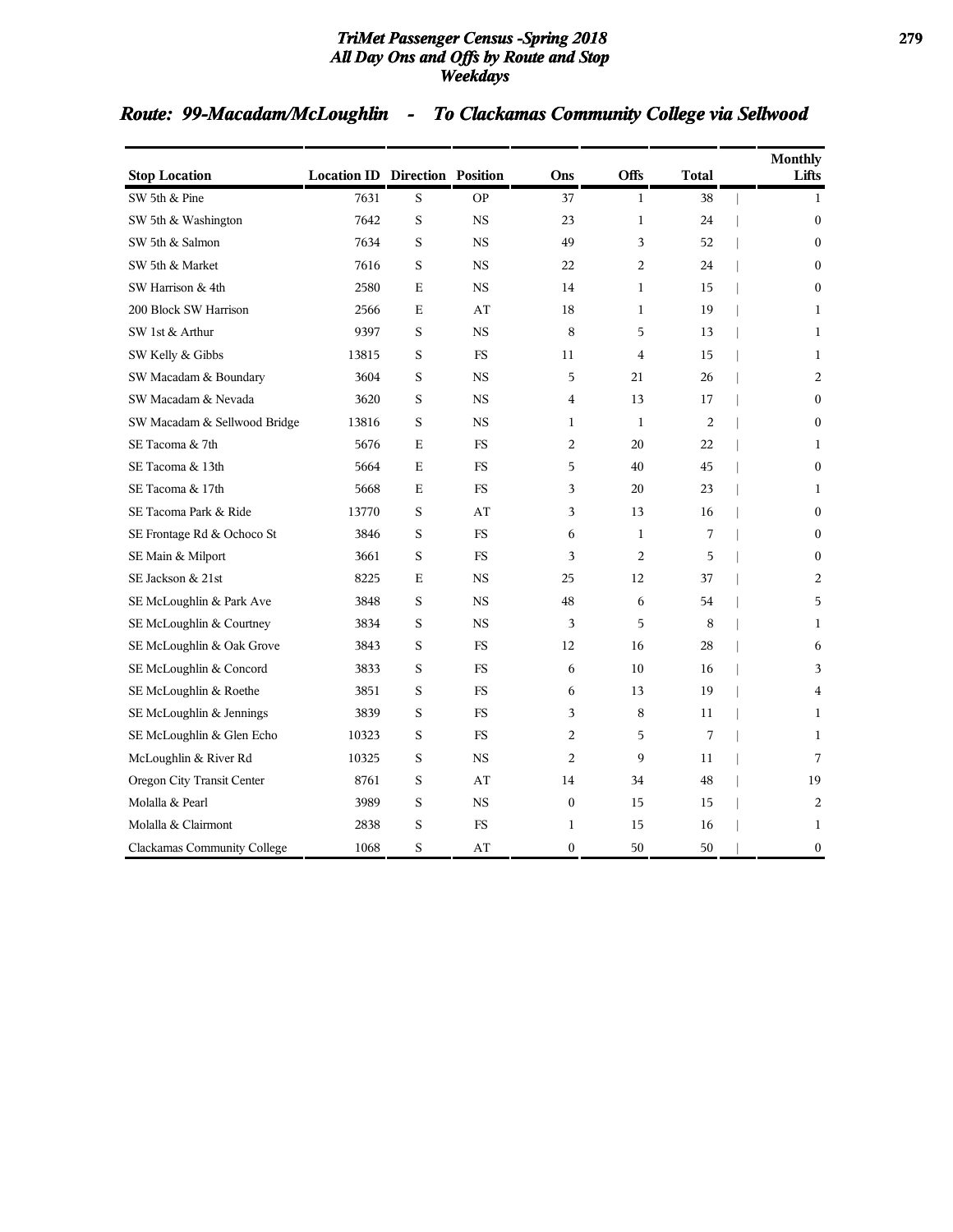#### *TriMet Passenger Census -Spring 2018* **280** *All Day Ons and Offs by Route and Stop Weekdays*

# *Route: 99-Macadam/McLoughlin - To Portland City Center via Sellwood*

| <b>Stop Location</b>         | <b>Location ID Direction Position</b> |   |             | Ons            | Offs           | Total | <b>Monthly</b><br>Lifts |
|------------------------------|---------------------------------------|---|-------------|----------------|----------------|-------|-------------------------|
| Clackamas Community College  | 1068                                  | S | AT          | 52             | $\Omega$       | 52    | 8                       |
| Molalla & Clairmont          | 2837                                  | N | <b>FS</b>   | 15             | $\mathbf 1$    | 16    | 2                       |
| Molalla & Pearl              | 3990                                  | N | <b>NS</b>   | 14             | $\mathbf{1}$   | 15    | $\mathbf{1}$            |
| Oregon City Transit Center   | 8758                                  | N | AT          | 35             | 13             | 48    | $\overline{4}$          |
| McLoughlin & W Arlington     | 10328                                 | N | <b>FS</b>   | 11             | $\mathbf{1}$   | 12    | $\mathbf{1}$            |
| SE McLoughlin & Glen Echo    | 10326                                 | N | <b>FS</b>   | $\overline{4}$ | 3              | 7     | 1                       |
| SE McLoughlin & Jennings     | 3791                                  | N | <b>FS</b>   | 10             | 3              | 13    | $\Omega$                |
| SE McLoughlin & Roethe       | 3800                                  | N | <b>FS</b>   | 14             | 5              | 19    | 1                       |
| SE McLoughlin & Concord      | 3783                                  | N | <b>FS</b>   | 8              | 9              | 17    | 5                       |
| SE McLoughlin & Oak Grove    | 3795                                  | N | <b>FS</b>   | 15             | 10             | 25    | 6                       |
| SE McLoughlin & Courtney     | 3784                                  | N | <b>FS</b>   | $\overline{4}$ | $\overline{4}$ | 8     | 2                       |
| SE McLoughlin & Park Ave     | 3798                                  | N | <b>FS</b>   | 7              | 28             | 35    | 3                       |
| SE Jackson & Main St         | 8223                                  | W | <b>NS</b>   | 20             | 24             | 44    | 7                       |
| SE Main & Milport            | 3657                                  | N | <b>NS</b>   | 3              | 11             | 14    | $\mathbf{0}$            |
| SE Ochoco & McLoughlin       | 3797                                  | W | <b>NS</b>   | 2              | 7              | 9     | $\Omega$                |
| SE Tacoma Park & Ride        | 13771                                 | N | AT          | 20             | 4              | 24    | 3                       |
| SE Tacoma & 17th             | 5669                                  | W | <b>FS</b>   | 22             | 3              | 25    | $\mathbf{1}$            |
| SE Tacoma & 13th             | 5665                                  | W | FS.         | 39             | 5              | 44    | $\theta$                |
| SE Tacoma & 7th              | 5675                                  | W | <b>NS</b>   | 19             | 2              | 21    | 1                       |
| SW Macadam & Sellwood Bridge | 13817                                 | N | <b>FS</b>   | $\overline{2}$ | $\mathbf{1}$   | 3     | $\mathbf{0}$            |
| SW Macadam & Nevada          | 3622                                  | N | <b>OP</b>   | 14             | 3              | 17    | 1                       |
| SW Macadam & Boundary        | 3603                                  | N | <b>NS</b>   | 29             | 3              | 32    | 7                       |
| SW Macadam & Tram Tower      | 13185                                 | N | AT          | 5              | 37             | 42    | 1                       |
| SW Arthur & 1st              | 143                                   | W | <b>NS</b>   | 6              | 9              | 15    | $\Omega$                |
| 200 Block SW Harrison        | 2567                                  | W | <b>OP</b>   | 2              | 25             | 27    | 1                       |
| SW Harrison & 6th            | 13305                                 | W | <b>NS</b>   | $\mathbf{1}$   | 23             | 24    | 6                       |
| SW 6th & Columbia            | 11486                                 | N | $_{\rm NS}$ | 2              | 26             | 28    | 1                       |
| SW 6th & Taylor              | 7800                                  | N | <b>NS</b>   | $\mathbf{1}$   | 46             | 47    | 1                       |
| SW 6th & Stark               | 7797                                  | N | <b>NS</b>   | $\mathbf{0}$   | 26             | 26    | $\mathbf{1}$            |
| SW 6th & W Burnside          | 7751                                  | N | $_{\rm NS}$ | $\mathbf{0}$   | 31             | 31    | 1                       |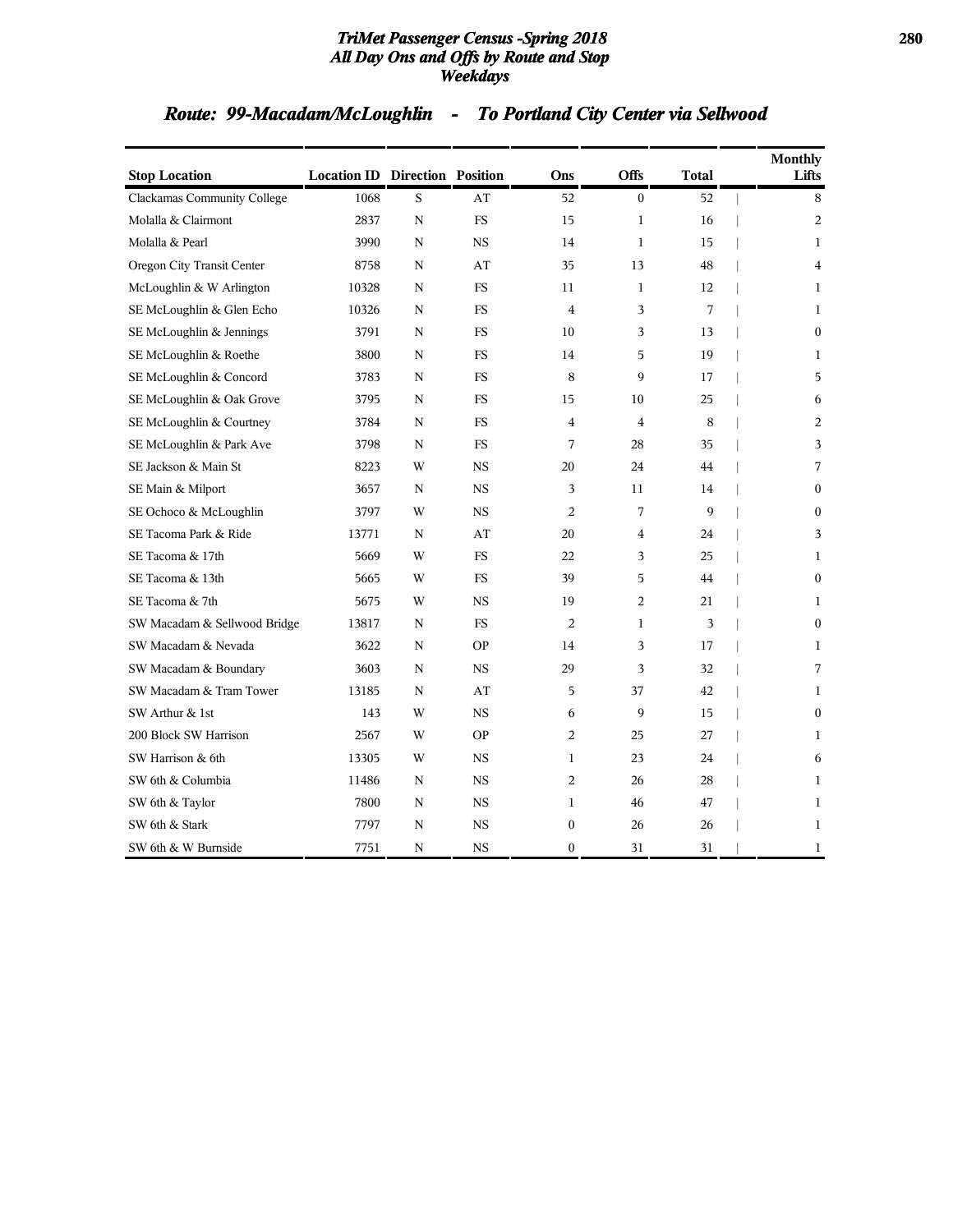#### *TriMet Passenger Census -Spring 2018* **281** *All Day Ons and Offs by Route and Stop Weekdays*

### *Route: 152-Milwaukie - To Clackamas Town Center*

| <b>Stop Location</b>                       | <b>Location ID Direction Position</b> |             |           | Ons          | <b>Offs</b>  | <b>Total</b>   | <b>Monthly</b><br>Lifts |
|--------------------------------------------|---------------------------------------|-------------|-----------|--------------|--------------|----------------|-------------------------|
| SE Jackson & 21st                          | 8225                                  | $\mathbf E$ | <b>NS</b> | 35           | $\theta$     | 35             | 35                      |
| SE Harrison & 24th                         | 2569                                  | E           | <b>OP</b> | 1            | 1            | $\overline{2}$ | 0                       |
| SE Harrison & 28th                         | 2572                                  | E           | <b>NS</b> | 1            | $\mathbf{0}$ | 1              | 0                       |
| SE Harrison & Hwy 224                      | 2568                                  | $\mathbf E$ | <b>NS</b> | 4            | $\Omega$     | 4              | 0                       |
| SE Hwy 224 & Oak                           | 13978                                 | E           | <b>NS</b> | 2            | 1            | 3              |                         |
| SE International Way & 40th                | 8152                                  | $\mathbf E$ | <b>FS</b> | 7            | 9            | 16             |                         |
| SE International Way & Criterion Ct        | 10489                                 | S           | <b>OP</b> | 3            | 1            | 4              | 2                       |
| 4400 Block SE International Way            | 8153                                  | E           | AT        | 3            | 4            | 7              |                         |
| 4900 Block SE International Way (Blount)   | 8154                                  | E           | <b>OP</b> | 4            | 1            | 5              | 0                       |
| SE International Way & Mallard             | 8155                                  | E           | <b>OP</b> | 1            | 5            | 6              | 0                       |
| <b>Exceed Enterprises</b>                  | 9412                                  | S           | AT        | 2            | 4            | 6              | 20                      |
| 5500 Block SE International Way            | 9503                                  | S           | AT        | 1            | 1            | 2              | 0                       |
| 5600 Block SE International Way            | 8156                                  | S           | <b>OP</b> | 1            | 3            | 4              | 0                       |
| SE Harmony & Linwood                       | 2498                                  | E           | <b>FS</b> | 5            | 1            | 6              | 0                       |
| SE Harmony & Fuller                        | 13980                                 | E           | <b>FS</b> | 1            | $\mathbf{0}$ |                | 0                       |
| 7700 Blk SE Harmony (Clack. Comm. College) | 13981                                 | E           | AT        | 1            | 1            | 2              | 0                       |
| SE 82nd & McBride                          | 8005                                  | N           | <b>OP</b> | 1            | 1            | 2              |                         |
| Clackamas Town Center Mall                 | 12921                                 | $\mathbf E$ | AT        | 2            | 20           | 22             | 20                      |
| Clackamas Town Center TC                   | 13247                                 | E           | <b>FS</b> | 1            | 22           | 23             | 3                       |
| Clackamas Town Center Transit Center       | 13248                                 | S           | AT        | $\mathbf{0}$ | 16           | 16             | 0                       |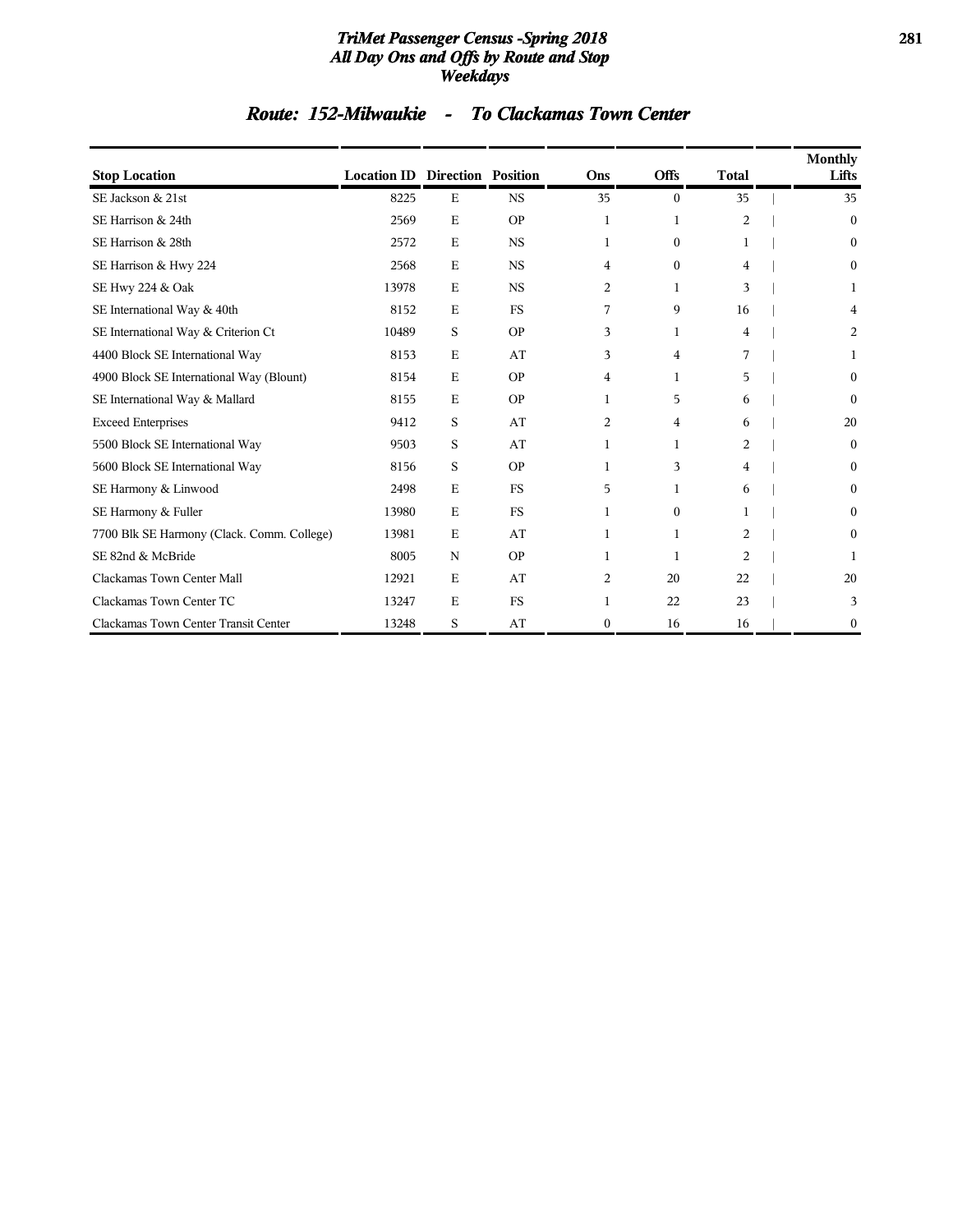#### *TriMet Passenger Census -Spring 2018* **282** *All Day Ons and Offs by Route and Stop Weekdays*

### *Route: 152-Milwaukie - To Milwaukie*

| <b>Stop Location</b>                     | <b>Location ID Direction Position</b> |             |             | Ons          | <b>Offs</b>    | <b>Total</b> | <b>Monthly</b><br>Lifts |
|------------------------------------------|---------------------------------------|-------------|-------------|--------------|----------------|--------------|-------------------------|
| Clackamas Town Center Transit Center     | 13248                                 | S           | AT          | 40           | $\theta$       | 40           | 22                      |
| Clackamas Town Center Mall               | 12922                                 | W           | AT          | 28           | 4              | 32           | 20                      |
| SE 82nd & McBride                        | 8006                                  | S           | <b>NS</b>   | 1            | $\mathbf{1}$   | 2            | $\mathbf{0}$            |
| SE 82nd & Sunnyside Dr                   | 8050                                  | S           | <b>NS</b>   | 1            | 2              | 3            | $\mathbf{0}$            |
| SE Harmony & Fuller                      | 13983                                 | W           | <b>FS</b>   | 1            | 2              | 3            | $\mathbf{0}$            |
| SE Harmony & Cedarcrest                  | 13984                                 | W           | <b>NS</b>   | 1            | 4              | 5            | $\mathbf{0}$            |
| SE Harmony & International Way           | 13985                                 | S           | <b>NS</b>   | 2            | 4              | 6            | $\mathbf{0}$            |
| 5600 Block SE International Way          | 10939                                 | $\mathbf N$ | AT          | 2            | $\mathbf{1}$   | 3            | $\mathbf{0}$            |
| SE International Way & Mallard           | 8164                                  | W           | $_{\rm NS}$ | 3            | $\overline{c}$ | 5            | $\Omega$                |
| <b>Exceed Enterprises</b>                | 9412                                  | S           | AT          | 4            | 4              | 8            | 21                      |
| 4900 Block SE International Way (Blount) | 8165                                  | W           | AT          | 2            | 3              | 5            | $\theta$                |
| 4500 Block SE International Way          | 8166                                  | W           | <b>OP</b>   | 3            | 4              | 7            | 1                       |
| SE International Way & Criterion Ct      | 10490                                 | N           | <b>NS</b>   | 3            | 5              | 8            | 42                      |
| SE International Way & 40th              | 8167                                  | W           | <b>OP</b>   | 6            | 8              | 14           | 1                       |
| SE Hwy 224 & Oak                         | 13986                                 | N           | <b>FS</b>   | 2            | 3              | 5            | 2                       |
| SE Harrison & 29th                       | 2573                                  | W           | <b>NS</b>   | 1            | 2              | 3            | $\Omega$                |
| 2700 Block SE Harrison                   | 2571                                  | W           | <b>OP</b>   | 1            | 1              | 2            | $\Omega$                |
| SE Harrison & 24th                       | 2570                                  | W           | <b>NS</b>   | $\mathbf{0}$ | 1              | 1            | 0                       |
| SE Jackson & 21st                        | 8225                                  | E           | <b>NS</b>   | $\mathbf{0}$ | 36             | 36           | $\theta$                |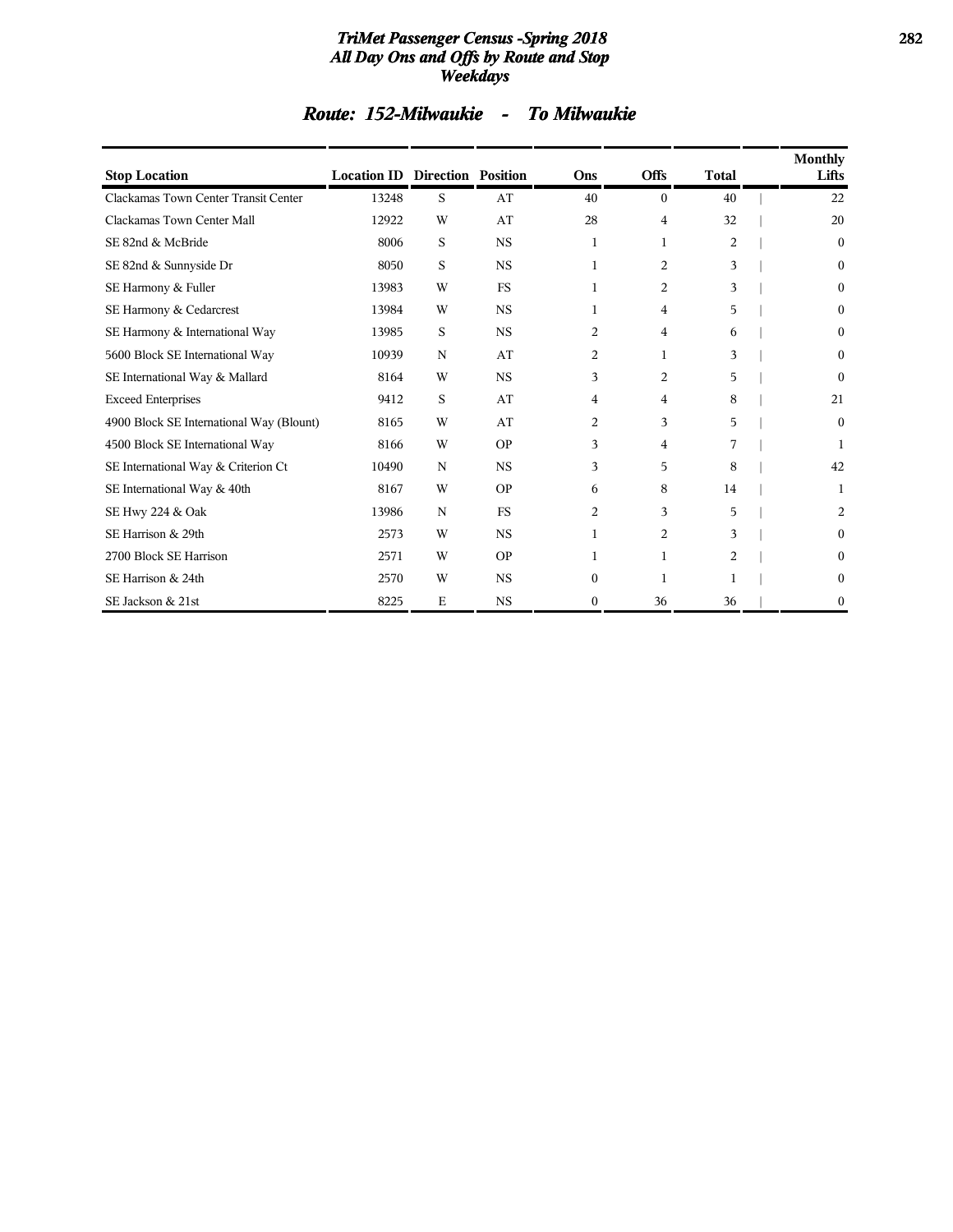#### *TriMet Passenger Census -Spring 2018* **283** *All Day Ons and Offs by Route and Stop Weekdays*

# *Route: 154-Willamette/Clackamas Heights - To Willamette*

| <b>Stop Location</b>         | <b>Location ID Direction Position</b> |   |           | Ons      | <b>Offs</b>    | Total          | Monthly<br>Lifts |
|------------------------------|---------------------------------------|---|-----------|----------|----------------|----------------|------------------|
| Longview & Holcomb           | 3588                                  | S | <b>NS</b> | 30       | $\Omega$       | 30             | 18               |
| S Holcomb & Swan Ave         | 2682                                  | W | <b>NS</b> | 2        | $\mathbf{0}$   | $\overline{c}$ | $\mathbf{0}$     |
| S Holcomb & Hunter Ave       | 2679                                  | W | <b>NS</b> | 1        | $\Omega$       | 1              | $\Omega$         |
| S Holcomb & Front Ave        | 8441                                  | W | <b>NS</b> | 8        | 2              | 10             |                  |
| Holcomb & Apperson           | 2675                                  | W | <b>NS</b> | 1        | $\mathbf{0}$   | 1              | $\bf{0}$         |
| Abernethy & Redland Rd       | 8446                                  | W | <b>FS</b> | $\Omega$ | $\Omega$       | $\theta$       |                  |
| 900 Block Abernethy          | 8313                                  | W | <b>OP</b> | $\Omega$ | $\Omega$       | 0              | $\mathbf{0}$     |
| Washington & 16th            | 7644                                  | S | <b>NS</b> | $\Omega$ | $\Omega$       | $\mathbf{0}$   | $\mathbf{0}$     |
| Washington & 14th            | 11111                                 | S | <b>NS</b> | $\Omega$ | 1              | 1              | $\Omega$         |
| Oregon City Transit Center   | 8759                                  | N | AT        | 30       | 30             | 60             | 12               |
| Willamette Falls Dr & West A | 11763                                 | S | <b>FS</b> | 1        | 3              | 4              | $\Omega$         |
| Willamette Falls Dr & 6th St | 11764                                 | W | <b>OP</b> | 1        | $\overline{2}$ | 3              | $\Omega$         |
| 10th St & 8th Court          | 9296                                  | N | <b>NS</b> | 5        | 11             | 16             | 10               |
| Blankenship & Tannler Dr     | 9297                                  | N | <b>FS</b> | 0        | 1              | 1              | $\bf{0}$         |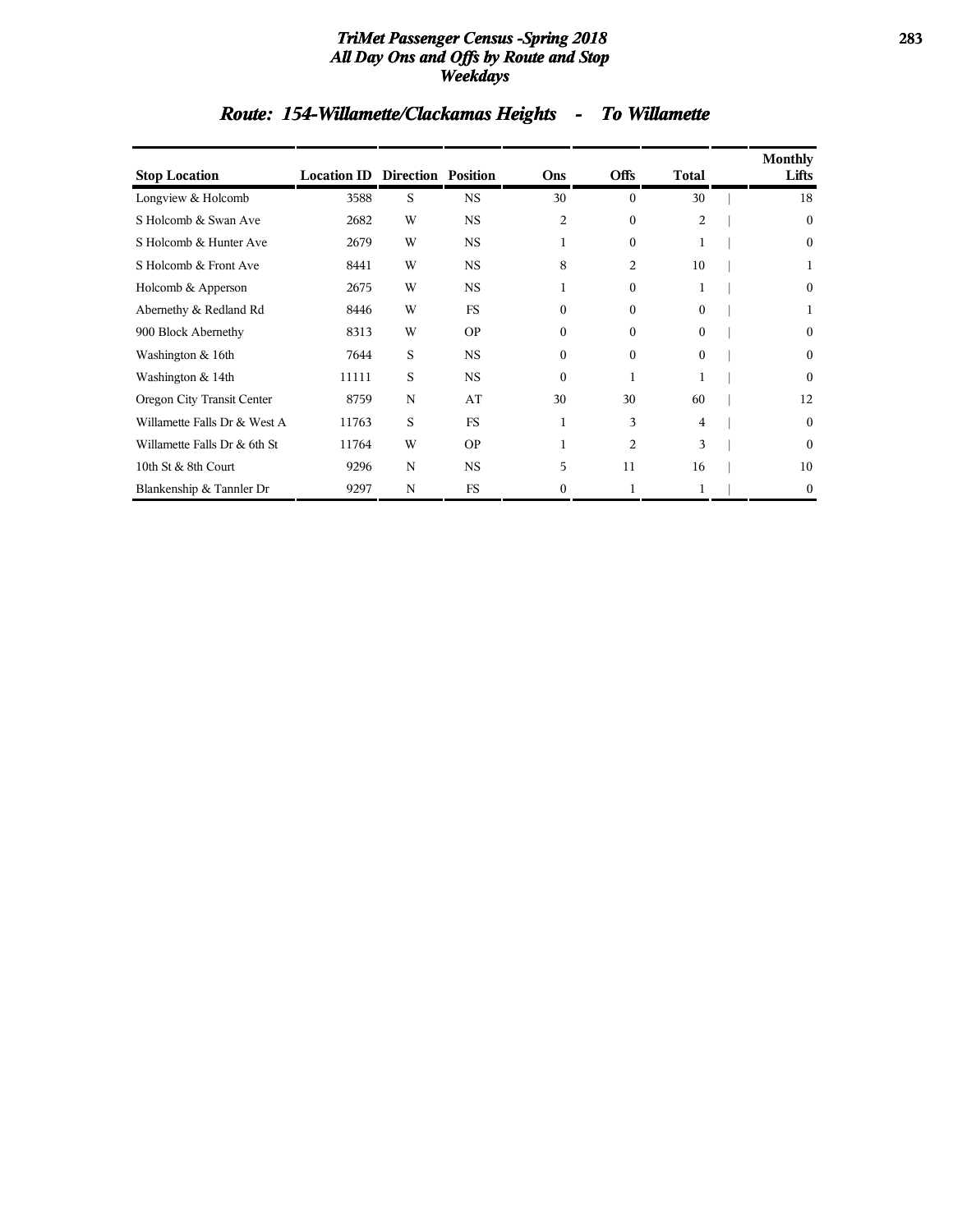#### *TriMet Passenger Census -Spring 2018* **284** *All Day Ons and Offs by Route and Stop Weekdays*

|                                |                                       |             |             |                |              |                | <b>Monthly</b> |
|--------------------------------|---------------------------------------|-------------|-------------|----------------|--------------|----------------|----------------|
| <b>Stop Location</b>           | <b>Location ID Direction Position</b> |             |             | Ons            | <b>Offs</b>  | <b>Total</b>   | Lifts          |
| Blankenship & Tannler Dr       | 9297                                  | $\mathbf N$ | <b>FS</b>   | $\mathbf{1}$   | $\mathbf{0}$ | 1              | $\theta$       |
| Blankenship & Virginia Lane    | 9270                                  | N           | <b>OP</b>   | 3              | 2            | 5              | 1              |
| Blankenship & Debok            | 10548                                 | W           | <b>NS</b>   | 6              | 5            | 11             | 5              |
| Blankenship & 19th St          | 9276                                  | W           | $_{\rm NS}$ | $\mathbf{1}$   | $\mathbf{0}$ | 1              | $\Omega$       |
| Blankenship & Ostman           | 9277                                  | W           | <b>NS</b>   | 1              | 1            | 2              | $\Omega$       |
| Ostman & Dollar                | 9279                                  | S           | <b>NS</b>   | 3              | 2            | 5              | 0              |
| Ostman & Willamette Falls      | 10523                                 | S           | <b>NS</b>   | $\mathbf{1}$   | $\mathbf{1}$ | 2              | $\Omega$       |
| Willamette Falls Dr & 19th St  | 9284                                  | $\mathbf E$ | <b>OP</b>   | $\mathbf{1}$   | 1            | 2              | $\Omega$       |
| Willamette Falls Dr & 16th St  | 9285                                  | E           | FS.         | $\mathbf{0}$   | $\mathbf{0}$ | $\mathbf{0}$   | $\Omega$       |
| Willamette Falls Dr & 14th St  | 9286                                  | $\mathbf E$ | <b>NS</b>   | $\overline{4}$ | 2            | 6              | $\Omega$       |
| Willamette Falls Dr & 12th St  | 9269                                  | $\mathbf E$ | $_{\rm NS}$ | 3              | 1            | 4              | 3              |
| Willamette Falls Dr & 11th St  | 11766                                 | E           | <b>NS</b>   | 2              | $\mathbf{0}$ | $\overline{a}$ | $\Omega$       |
| Willamette Falls Dr & 6th St   | 11765                                 | E           | <b>FS</b>   | 2              | $\mathbf{0}$ | 2              | $\Omega$       |
| 3500 Block Willamette Falls Dr | 13108                                 | E           | AT          | $\Omega$       | $\Omega$     | $\mathbf{0}$   | 1              |
| Willamette Falls Dr & West A   | 11762                                 | N           | <b>NS</b>   | $\theta$       | 2            | $\overline{c}$ | $\Omega$       |
| Oregon City Transit Center     | 10447                                 | S           | AT          | 21             | 27           | 48             | 9              |
| Main & 13th                    | 3690                                  | $\mathbf N$ | <b>FS</b>   | $\theta$       | $\Omega$     | $\mathbf{0}$   | 0              |
| Washington & 16th              | 8309                                  | N           | <b>OP</b>   | $\mathbf{1}$   | $\mathbf{0}$ | 1              | $\Omega$       |
| 900 Block Abernethy            | 8                                     | E           | AT          | $\mathbf{0}$   | $\mathbf{0}$ | $\mathbf{0}$   | $\Omega$       |
| Abernethy & Redland Rd         | 8447                                  | $\mathbf E$ | $_{\rm NS}$ | $\Omega$       | $\mathbf{0}$ | $\mathbf{0}$   | 0              |
| Holcomb & Apperson             | 2674                                  | $\mathbf E$ | <b>OP</b>   | $\mathbf{0}$   | 1            | $\mathbf{1}$   | $\Omega$       |
| S Holcomb & Front Ave          | 8310                                  | $\mathbf E$ | <b>OP</b>   | 2              | 5            | 7              | 1              |
| S Holcomb & Hunter Ave         | 8311                                  | Ε           | <b>NS</b>   | $\mathbf{0}$   | $\mathbf{0}$ | $\mathbf{0}$   | $\mathbf{0}$   |
| S Holcomb & Swan Ave           | 2681                                  | $\mathbf E$ | <b>NS</b>   | $\Omega$       | $\mathbf{1}$ | $\mathbf{1}$   | 0              |
| Longview & Holcomb             | 8312                                  | N           | FS          | 2              | 6            | 8              | $\Omega$       |
| Longview & Holcomb             | 3588                                  | S           | <b>NS</b>   | $\mathbf{0}$   | 22           | 22             | 1              |

# *Route: 154-Willamette/Clackamas Heights - To Clackamas Heights*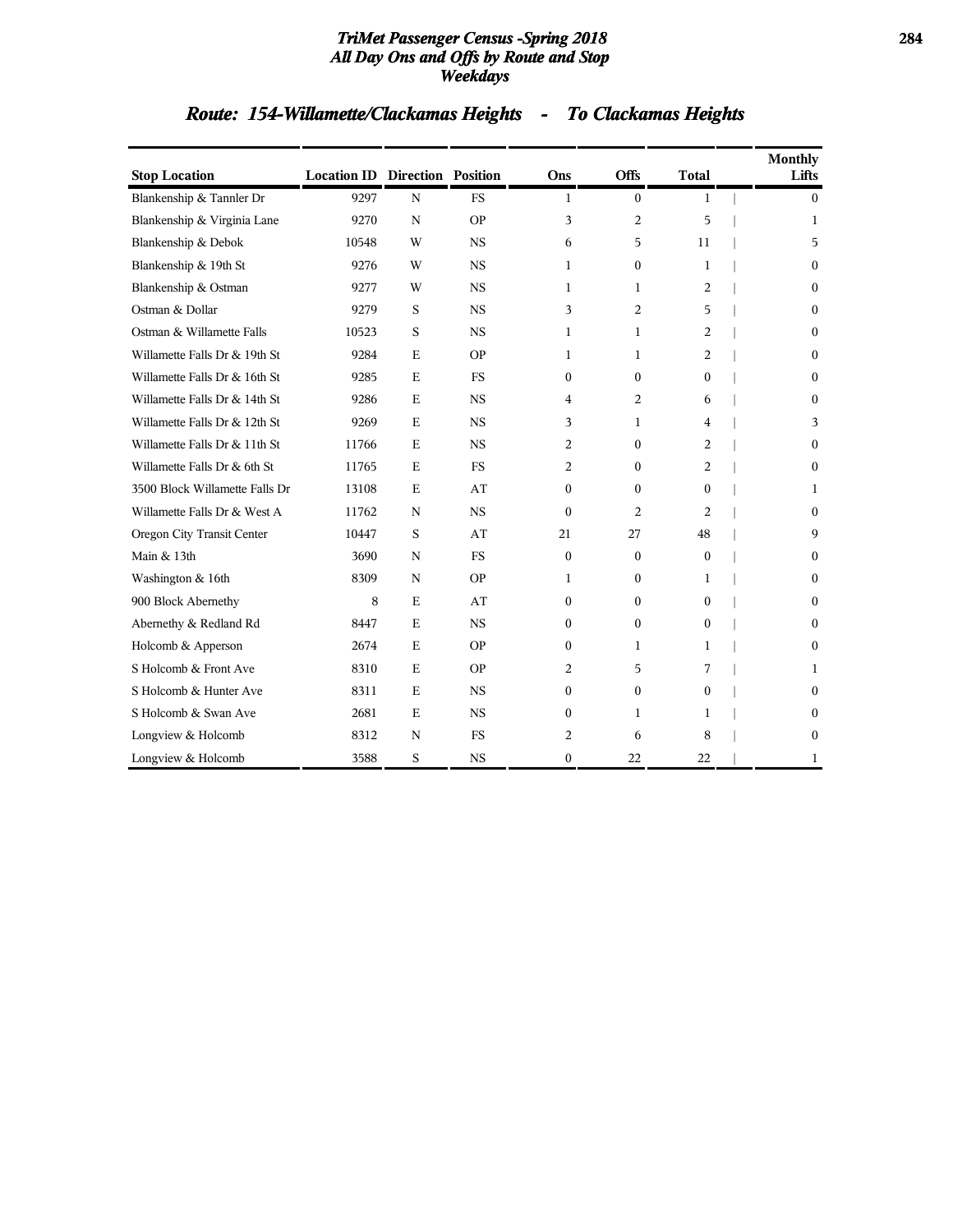#### *TriMet Passenger Census -Spring 2018* **285** *All Day Ons and Offs by Route and Stop Weekdays*

|  | <b>Route: 155-Sunnyside</b> |  | <b>To 172nd</b> |
|--|-----------------------------|--|-----------------|
|--|-----------------------------|--|-----------------|

| <b>Stop Location</b>                 | <b>Location ID Direction Position</b> |             |           | Ons          | <b>Offs</b>    | <b>Total</b> | <b>Monthly</b><br>Lifts |
|--------------------------------------|---------------------------------------|-------------|-----------|--------------|----------------|--------------|-------------------------|
| Clackamas Town Center Transit Center | 13248                                 | S           | AT        | 140          | $\overline{0}$ | 140          | 18                      |
| Clackamas Town Center Mall           | 12922                                 | W           | AT        | 151          | 6              | 157          | 17                      |
| SE Bob Schumacher & Monterey         | 11926                                 | S           | <b>FS</b> | 1            | 4              | 5            | 1                       |
| 10000 Block SE Stevens Rd            | 11453                                 | S           | <b>OP</b> | $\mathbf{1}$ | 11             | 12           | 2                       |
| SE Sunnyside & Stevens               | 11520                                 | $\mathbf E$ | <b>FS</b> | 10           | 25             | 35           | 9                       |
| SE Sunnyside & 105th                 | 8991                                  | $\mathbf E$ | <b>NS</b> | 2            | 8              | 10           | $\boldsymbol{0}$        |
| SE Sunnyside & Sunnybrook            | 11970                                 | E           | <b>NS</b> | $\mathbf{0}$ | 1              | 1            | $\mathbf{0}$            |
| SE Sunnyside & Valley View Terr      | 8993                                  | $\mathbf E$ | <b>NS</b> | 3            | 19             | 22           | 1                       |
| SE Sunnyside & 117th                 | 10580                                 | E           | <b>NS</b> | 2            | 12             | 14           | 4                       |
| SE Sunnyside & 119th                 | 8995                                  | $\mathbf E$ | <b>FS</b> | 7            | 33             | 40           | 6                       |
| SE Sunnyside & 122nd                 | 10203                                 | $\mathbf E$ | <b>FS</b> | 6            | 23             | 29           | 1                       |
| SE Sunnyside & 128th                 | 10136                                 | $\mathbf E$ | <b>FS</b> | $\mathbf{0}$ | $\overline{4}$ | 4            | $\boldsymbol{0}$        |
| SE Sunnyside & 132nd                 | 10138                                 | E           | <b>FS</b> | 2            | 12             | 14           | 2                       |
| SE Sunnyside & 139th                 | 10140                                 | E           | <b>FS</b> | 1            | 5              | 6            | $\mathbf{0}$            |
| SE Sunnyside & 142nd                 | 10142                                 | $\mathbf E$ | <b>FS</b> | 2            | 11             | 13           | 1                       |
| SE Sunnyside & 145th                 | 10144                                 | $\mathbf E$ | <b>FS</b> | 3            | 14             | 17           | 2                       |
| SE Sunnyside & 147th                 | 12924                                 | $\mathbf E$ | <b>NS</b> | 4            | 21             | 25           | 3                       |
| SE Sunnyside & 152nd                 | 12901                                 | $\mathbf E$ | <b>FS</b> | 2            | 12             | 14           | $\boldsymbol{0}$        |
| SE Sunnyside & 157th                 | 13884                                 | $\mathbf E$ | <b>NS</b> | 1            | 21             | 22           | $\boldsymbol{0}$        |
| SE Sunnyside & 162nd                 | 13885                                 | $\mathbf E$ | <b>NS</b> | 4            | 12             | 16           | $\boldsymbol{0}$        |
| SE 169th & Misty                     | 13887                                 | N           | <b>NS</b> | 7            | 25             | 32           | 1                       |
| SE 172nd & Sunnyside                 | 13888                                 | S           | <b>NS</b> | 1            | 16             | 17           | $\mathbf{0}$            |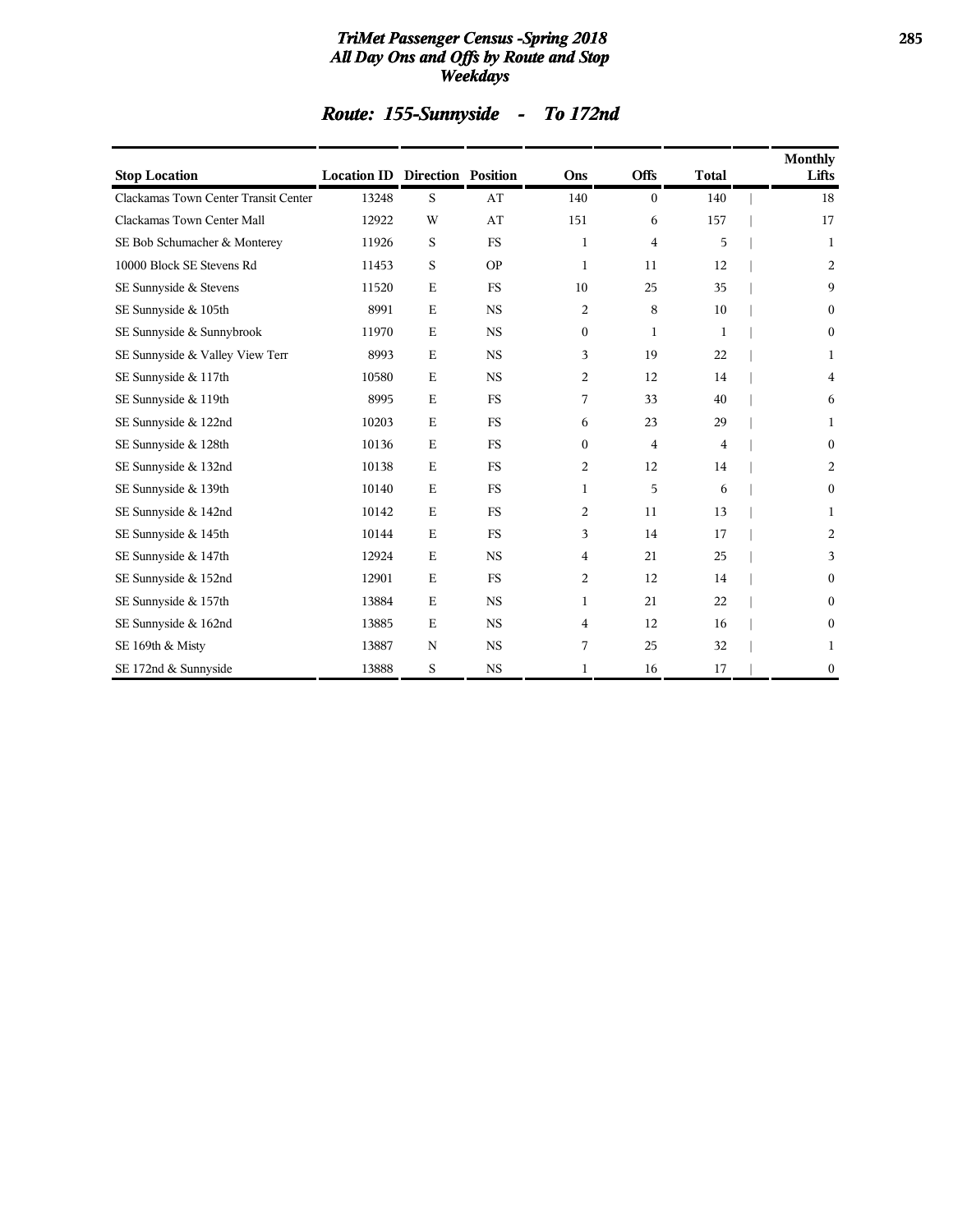#### *TriMet Passenger Census -Spring 2018* **286** *All Day Ons and Offs by Route and Stop Weekdays*

# *Route: 155-Sunnyside - To Clackamas Town Center*

| <b>Stop Location</b>                 | <b>Location ID Direction Position</b> |             |           | Ons          | <b>Offs</b>    | <b>Total</b> | <b>Monthly</b><br>Lifts |
|--------------------------------------|---------------------------------------|-------------|-----------|--------------|----------------|--------------|-------------------------|
| SE 172nd & Sunnyside                 | 13888                                 | S           | <b>NS</b> | 20           | $\mathbf{0}$   | 20           | 3                       |
| SE Sunnyside & 169th                 | 13889                                 | W           | <b>NS</b> | 9            | $\Omega$       | 9            | $\mathbf{0}$            |
| SE Sunnyside & 162nd                 | 13890                                 | W           | <b>FS</b> | 9            | 1              | 10           | 1                       |
| SE Sunnyside & 157th                 | 12902                                 | W           | <b>NS</b> | 20           | 2              | 22           | 1                       |
| SE Sunnyside & 152nd                 | 12903                                 | W           | <b>FS</b> | 9            | $\mathbf{1}$   | 10           | $\mathbf{0}$            |
| SE Sunnyside & Misty Dr              | 12923                                 | W           | <b>FS</b> | 19           | $\overline{2}$ | 21           | 1                       |
| SE Sunnyside & 145th                 | 10145                                 | W           | <b>NS</b> | 9            | $\mathbf{0}$   | 9            | $\mathbf{0}$            |
| SE Sunnyside & 142nd                 | 10143                                 | W           | <b>NS</b> | 8            | $\mathbf{1}$   | 9            | $\mathbf{0}$            |
| SE Sunnyside & 140th                 | 10141                                 | W           | <b>FS</b> | 3            | $\mathbf{1}$   | 4            | $\mathbf{0}$            |
| SE Sunnyside & 132nd                 | 10139                                 | W           | <b>NS</b> | 12           | 2              | 14           | 1                       |
| SE Sunnyside & 128th                 | 10137                                 | W           | <b>FS</b> | 4            | $\mathbf{1}$   | 5            | $\mathbf{0}$            |
| SE Sunnyside & 122nd                 | 10135                                 | W           | <b>NS</b> | 21           | 7              | 28           | 1                       |
| SE Sunnyside & 119th                 | 10216                                 | W           | <b>OP</b> | 19           | 2              | 21           | 2                       |
| SE Sunnyside & 117th                 | 10592                                 | W           | <b>NS</b> | 9            | $\mathbf{1}$   | 10           | 1                       |
| SE Sunnyside & Valley View Terr      | 10214                                 | W           | <b>FS</b> | 19           | 2              | 21           | 1                       |
| SE Sunnyside & Sunnybrook            | 11928                                 | W           | <b>OP</b> | 1            | $\mathbf{0}$   | 1            | $\mathbf{0}$            |
| SE Sunnyside & 105th                 | 11929                                 | W           | <b>NS</b> | 6            | 2              | 8            | $\mathbf{0}$            |
| Kaiser Sunnyside Medical Center      | 13077                                 | W           | AT        | 16           | 7              | 23           | 6                       |
| 10100 Block SE Stevens Rd            | 11454                                 | N           | AT        | 7            | 3              | 10           | 1                       |
| SE Bob Schumacher & Monterey         | 11927                                 | N           | <b>NS</b> | 3            | 2              | 5            | $\mathbf{0}$            |
| Clackamas Town Center Mall           | 12921                                 | $\mathbf E$ | AT        | 6            | 120            | 126          | 12                      |
| Clackamas Town Center TC             | 13247                                 | $\mathbf E$ | <b>FS</b> | 1            | 93             | 94           | 9                       |
| Clackamas Town Center Transit Center | 13248                                 | S           | AT        | $\mathbf{0}$ | 39             | 39           | $\bf{0}$                |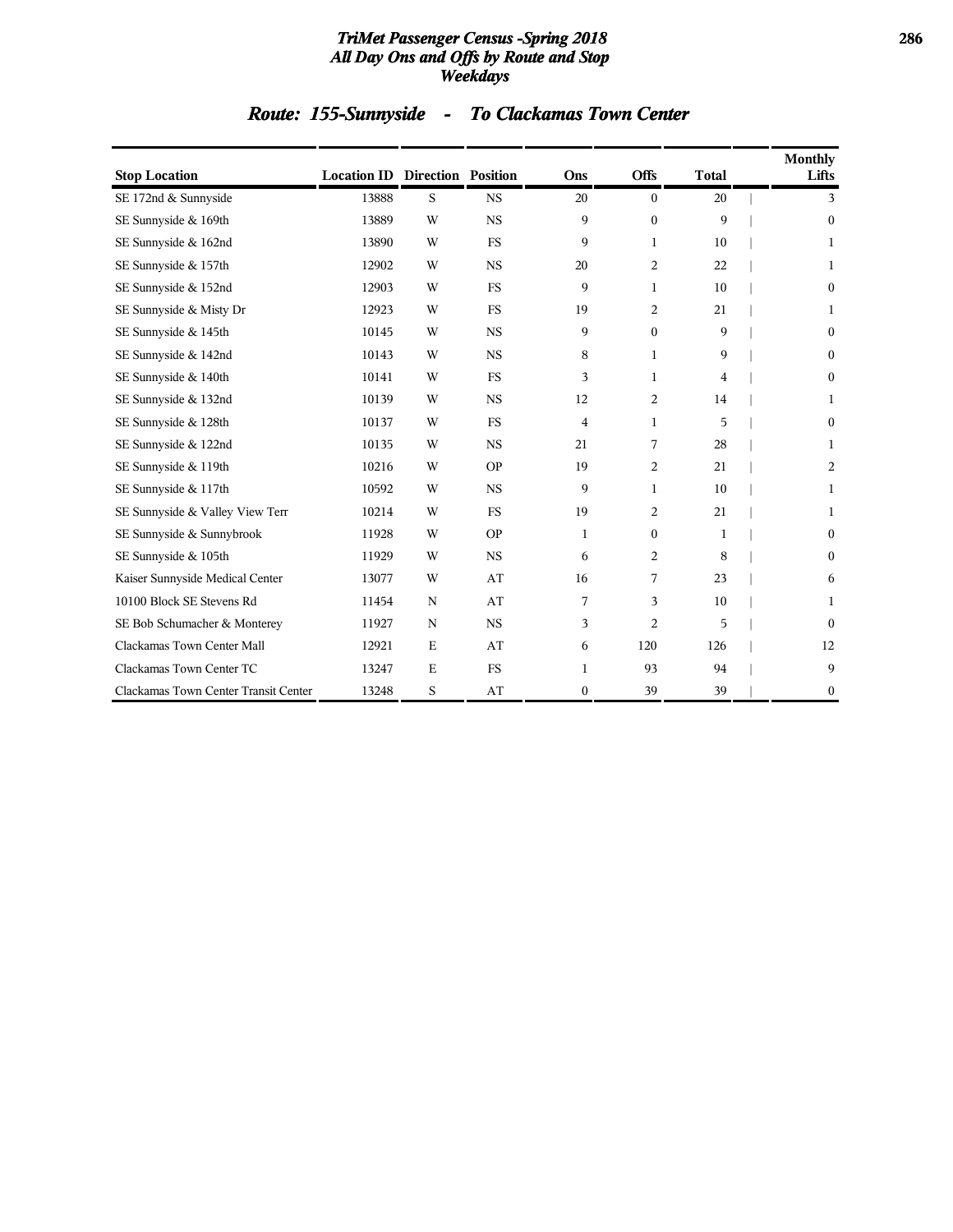#### *TriMet Passenger Census -Spring 2018* **287** *All Day Ons and Offs by Route and Stop Weekdays*

# *Route: 156-Mather Rd - To 147th & Oregon Trail*

| <b>Stop Location</b>                 | <b>Location ID Direction Position</b> |             |           | Ons              | Offs           | Total            | <b>Monthly</b><br>Lifts |
|--------------------------------------|---------------------------------------|-------------|-----------|------------------|----------------|------------------|-------------------------|
| Clackamas Town Center Transit Center | 13248                                 | S           | AT        | 34               | $\mathbf{1}$   | 35               | 3                       |
| Clackamas Town Center Mall           | 12922                                 | W           | AT        | 42               | $\overline{2}$ | 44               | $\overline{4}$          |
| SE Bob Schumacher & Monterey         | 11926                                 | S           | <b>FS</b> | $\mathbf{1}$     | $\overline{2}$ | 3                | $\theta$                |
| 10000 Block SE Stevens Rd            | 11453                                 | S           | <b>OP</b> | $\mathbf{0}$     | 3              | 3                | $\mathbf{1}$            |
| SE Sunnyside & Stevens               | 11520                                 | E           | <b>FS</b> | 3                | 5              | 8                | 1                       |
| SE Sunnyside & 105th                 | 8991                                  | E           | <b>NS</b> | $\mathbf{0}$     | 2              | 2                | $\mathbf{0}$            |
| SE Sunnyside & Sunnybrook            | 11970                                 | $\mathbf E$ | <b>NS</b> | $\mathbf{0}$     | $\mathbf{1}$   | $\mathbf{1}$     | $\mathbf{0}$            |
| SE 97th & Talbert Dr                 | 10235                                 | S           | <b>OP</b> | $\mathbf{0}$     | 3              | 3                | $\mathbf{0}$            |
| SE 97th & Lawnfield                  | 10234                                 | S           | <b>NS</b> | 1                | 4              | 5                | 1                       |
| SE 97th & Park Mountain Lane         | 12912                                 | S           | <b>OP</b> | 1                | 7              | 8                | $\mathbf{0}$            |
| 10500 Block SE Mather                | 10205                                 | E           | <b>OP</b> | 1                | 3              | $\overline{4}$   | $\mathbf{0}$            |
| SE Mather & Bliss                    | 10206                                 | E           | <b>FS</b> | $\mathbf{0}$     | $\mathbf{0}$   | $\mathbf{0}$     | $\mathbf{0}$            |
| SE Mather & Summers Ln               | 13576                                 | N           | <b>FS</b> | $\Omega$         | 8              | 8                | $\mathbf{0}$            |
| SE Mather & 116th Ct                 | 10208                                 | E           | <b>NS</b> | $\boldsymbol{0}$ | 2              | 2                | $\boldsymbol{0}$        |
| SE Mather & 119th Ct                 | 10209                                 | E           | <b>OP</b> | $\boldsymbol{0}$ | $\mathbf{0}$   | $\boldsymbol{0}$ | $\mathbf{0}$            |
| SE Mather & 122nd                    | 10210                                 | E           | <b>NS</b> | 1                | 3              | $\overline{4}$   | $\mathbf{0}$            |
| SE 122nd & Echo Valley               | 10232                                 | S           | <b>FS</b> | $\mathbf{0}$     | $\mathbf{1}$   | $\mathbf{1}$     | $\mathbf{0}$            |
| SE 122nd & Summers Lane              | 11953                                 | S           | <b>FS</b> | 2                | 8              | 10               | $\mathbf{0}$            |
| SE 122nd & Mountain Sun Dr           | 10230                                 | S           | <b>FS</b> | $\mathbf{0}$     | 2              | 2                | $\mathbf{0}$            |
| SE Hubbard & 125th                   | 10228                                 | $\mathbf E$ | <b>FS</b> | 1                | 4              | 5                | $\Omega$                |
| SE Hubbard & 128th                   | 9009                                  | E           | <b>NS</b> | $\mathbf{0}$     | $\theta$       | $\mathbf{0}$     | $\mathbf{0}$            |
| 13300 Block SE Hubbard               | 10226                                 | E           | AT        | $\mathbf{0}$     | 3              | 3                | $\Omega$                |
| SE Hwy 224 & 135th                   | 2907                                  | Е           | FS        | $\boldsymbol{0}$ | 3              | 3                | $\mathbf{0}$            |
| SE Hwy 224 & 142nd                   | 2908                                  | E           | <b>NS</b> | $\mathbf{0}$     | 2              | 2                | $\mathbf{0}$            |
| SE 152nd & Morning Way               | 10224                                 | N           | <b>OP</b> | $\mathbf{0}$     | $\mathbf{1}$   | 1                | $\mathbf{0}$            |
| SE 152nd & Ranger Drive              | 10308                                 | N           | <b>NS</b> | 1                | $\mathbf{1}$   | 2                | $\mathbf{0}$            |
| SE 152nd & Bollam Dr                 | 10222                                 | N           | <b>NS</b> | $\mathbf{1}$     | 2              | 3                | $\Omega$                |
| SE 152nd & Oregon Trail              | 12925                                 | N           | <b>NS</b> | $\mathbf{0}$     | $\mathbf{0}$   | $\mathbf{0}$     | $\mathbf{0}$            |
| SE Sunnyside & 152nd                 | 12903                                 | W           | <b>FS</b> | $\mathbf{1}$     | $\mathbf{1}$   | 2                | $\mathbf{0}$            |
| 14600 Block SE 147th                 | 10146                                 | S           | AT        | $\overline{2}$   | $\overline{2}$ | $\overline{4}$   | $\mathbf{0}$            |
| SE Oregon Trail Dr & Hines           | 10148                                 | E           | <b>NS</b> | $\Omega$         | 3              | 3                | $\theta$                |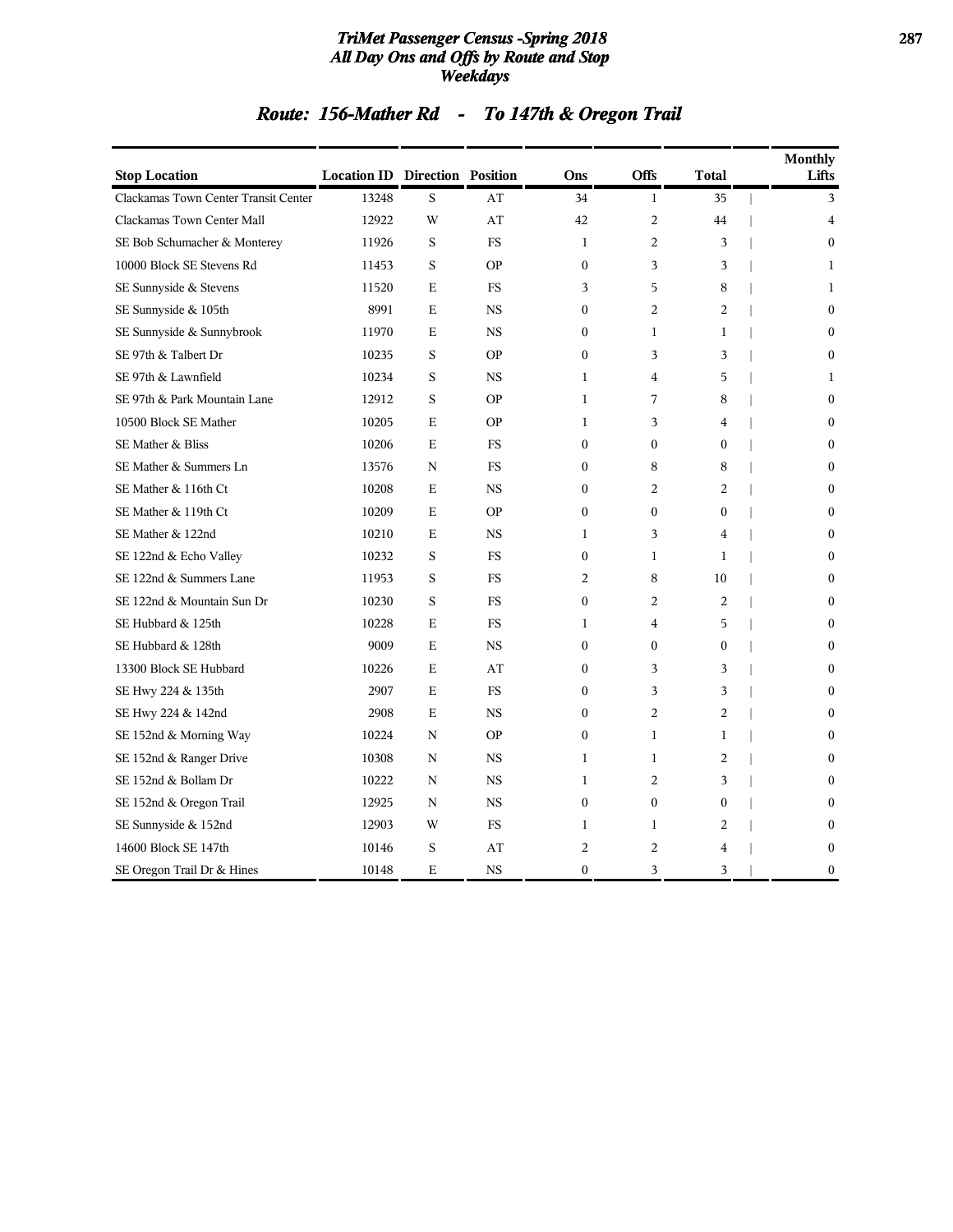#### *TriMet Passenger Census -Spring 2018* **288** *All Day Ons and Offs by Route and Stop Weekdays*

### *Route: 156-Mather Rd - To Clackamas Town Center*

| <b>Stop Location</b>                 | <b>Location ID Direction Position</b> |             |           | Ons              | <b>Offs</b>    | Total        | <b>Monthly</b><br>Lifts |
|--------------------------------------|---------------------------------------|-------------|-----------|------------------|----------------|--------------|-------------------------|
| SE Oregon Trail Dr & Hines           | 10148                                 | $\mathbf E$ | <b>NS</b> | 5                | $\Omega$       | 5            | $\overline{4}$          |
| SE Oregon Trail Dr & 152nd           | 10219                                 | $\mathbf E$ | <b>NS</b> | $\mathbf{1}$     | $\mathbf{0}$   | $\mathbf{1}$ | $\theta$                |
| SE 152nd & Territory Dr              | 10221                                 | S           | <b>FS</b> | 1                | $\Omega$       | $\mathbf{1}$ | $\mathbf{0}$            |
| SE 152nd & Sedona Drive              | 10297                                 | S           | <b>FS</b> | 2                | 1              | 3            | $\mathbf{0}$            |
| SE 152nd & Morning Way               | 10223                                 | S           | <b>NS</b> | $\Omega$         | $\Omega$       | $\Omega$     | $\Omega$                |
| SE Hwy 224 & 142nd                   | 2909                                  | W           | <b>NS</b> | 2                | $\mathbf{0}$   | 2            | $\mathbf{0}$            |
| SE Hwy 224 & 135th                   | 8830                                  | W           | <b>NS</b> | 3                | $\mathbf{0}$   | 3            | $\mathbf{0}$            |
| 13300 Block SE Hubbard               | 10225                                 | W           | <b>OP</b> | 5                | $\mathbf{0}$   | 5            | $\mathbf{0}$            |
| SE Hubbard & 128th                   | 9008                                  | W           | <b>OP</b> | $\mathbf{0}$     | $\Omega$       | $\mathbf{0}$ | $\theta$                |
| SE Hubbard & 125th                   | 10227                                 | W           | <b>OP</b> | 6                | $\mathbf{1}$   | 7            | $\Omega$                |
| SE 122nd & Mountain Sun Dr           | 10229                                 | N           | <b>NS</b> | 3                | $\theta$       | 3            | $\Omega$                |
| SE 122nd & Summers Lane              | 11952                                 | N           | <b>NS</b> | 23               | 2              | 25           | $\Omega$                |
| SE 122nd & Echo Valley               | 10231                                 | N           | <b>OP</b> | $\mathbf{1}$     | $\mathbf{0}$   | $\mathbf{1}$ | $\mathbf{0}$            |
| SE Mather & 122nd                    | 8998                                  | W           | <b>FS</b> | 5                | 2              | 7            | $\mathbf{0}$            |
| SE Mather & 119th Ct                 | 8999                                  | W           | <b>NS</b> | $\mathbf{0}$     | $\Omega$       | $\mathbf{0}$ | $\Omega$                |
| SE Mather & Cedar Park Dr            | 10204                                 | W           | <b>NS</b> | 2                | $\Omega$       | 2            | $\mathbf{0}$            |
| SE Mather & Cranberry Loop           | 9000                                  | S           | FS        | 7                | $\mathbf{0}$   | 7            | $\mathbf{0}$            |
| 11000 Block SE Mather                | 9001                                  | W           | AT        | $\mathbf{0}$     | $\mathbf{0}$   | $\mathbf{0}$ | $\mathbf{0}$            |
| 10500 Block SE Mather                | 9002                                  | W           | AT        | 7                | 1              | 8            | $\mathbf{0}$            |
| 14000 Block SE 97th                  | 9007                                  | W           | AT        | 5                | $\mathbf{1}$   | 6            | $\Omega$                |
| SE 97th & Lawnfield                  | 9004                                  | N           | <b>NS</b> | 5                | $\mathbf{1}$   | 6            | $\Omega$                |
| SE 97th & Talbert Dr                 | 9005                                  | N           | <b>NS</b> | 2                | $\mathbf{0}$   | 2            | $\Omega$                |
| SE Sunnyside & 105th                 | 11929                                 | W           | <b>NS</b> | 2                | 1              | 3            | $\mathbf{0}$            |
| Kaiser Sunnyside Medical Center      | 13077                                 | W           | AT        | 5                | 3              | 8            | 3                       |
| 10100 Block SE Stevens Rd            | 11454                                 | N           | AT        | 2                | 1              | 3            | $\Omega$                |
| SE Bob Schumacher & Monterey         | 11927                                 | N           | <b>NS</b> | 1                | $\overline{2}$ | 3            | $\Omega$                |
| Clackamas Town Center Mall           | 12921                                 | E           | AT        | 3                | 55             | 58           | 5                       |
| Clackamas Town Center TC             | 13247                                 | E           | <b>FS</b> | $\boldsymbol{0}$ | 34             | 34           | 2                       |
| Clackamas Town Center Transit Center | 13248                                 | S           | AT        | $\mathbf{0}$     | 13             | 13           | $\boldsymbol{0}$        |